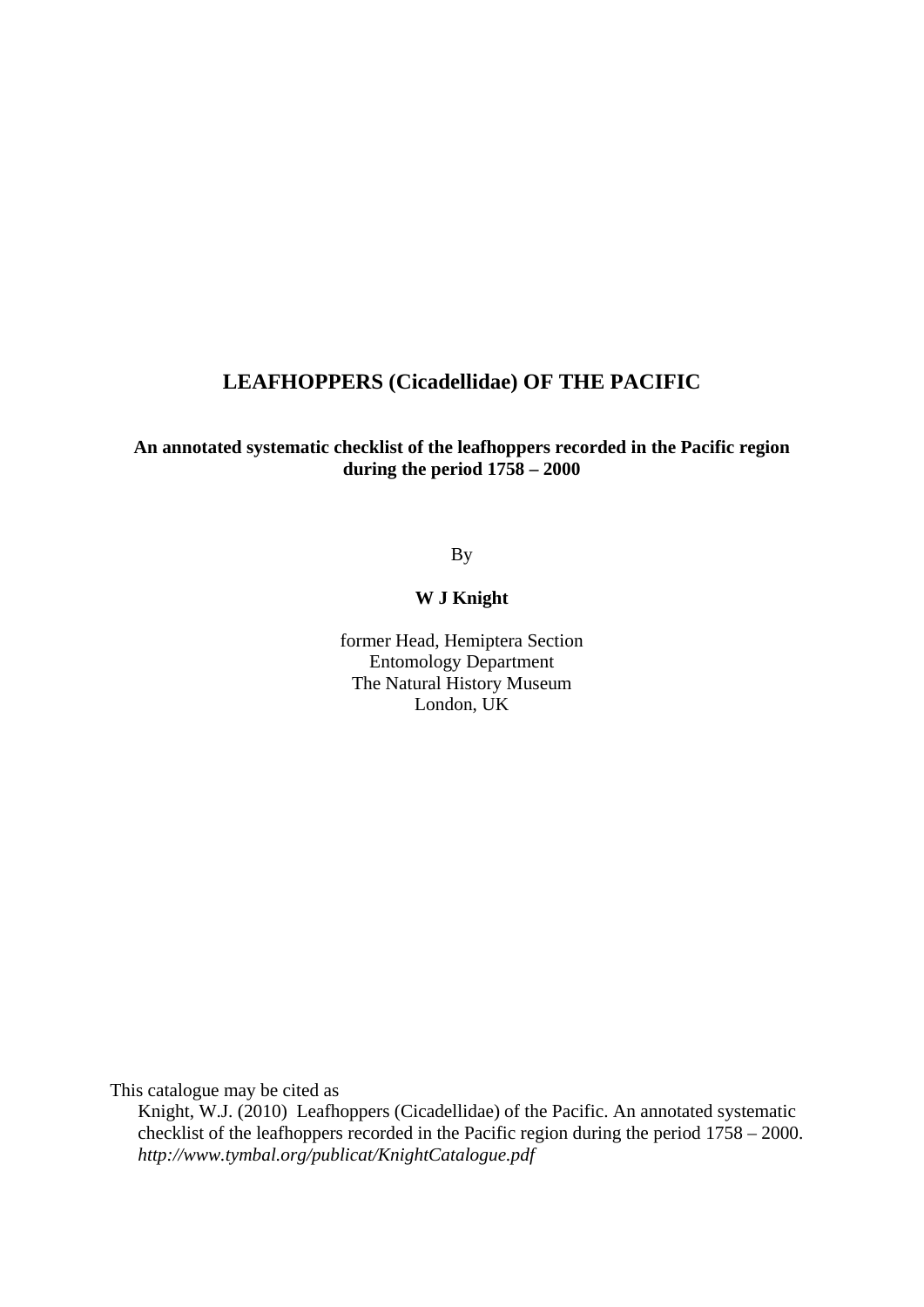# **CONTENTS**

| Checklist |  |
|-----------|--|
|           |  |
|           |  |
|           |  |
|           |  |
|           |  |
|           |  |
|           |  |
|           |  |
|           |  |
|           |  |
|           |  |
|           |  |
|           |  |
|           |  |
|           |  |
|           |  |
|           |  |
|           |  |
|           |  |
|           |  |
|           |  |
|           |  |
|           |  |
|           |  |
|           |  |
|           |  |
|           |  |
|           |  |
|           |  |
|           |  |
|           |  |
|           |  |
|           |  |
|           |  |
|           |  |
|           |  |
|           |  |
|           |  |
|           |  |
|           |  |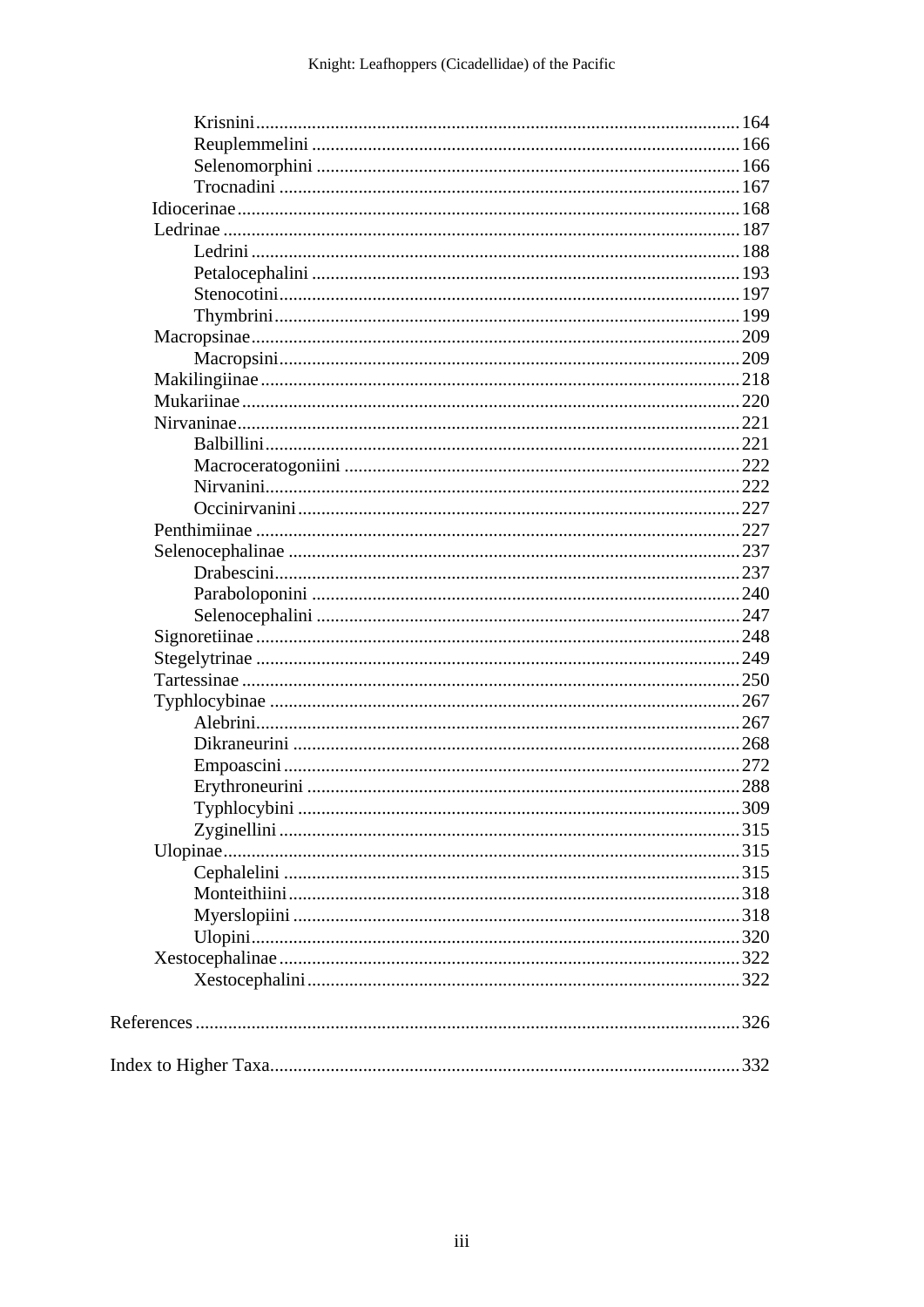# **INTRODUCTION**

The Cicadellidae is the largest family of the Auchenorrhynchous Homoptera, totalling over 11,000 species spread throughout both temperate and tropical areas of the world. Whilst the fauna of the north temperate regions is well documented, that of the tropics and southern continents is still largely unknown. The object of the present paper is to provide a comprehensive account of the available taxonomic data relating to leafhoppers of the Pacific area, in the form of an annotated systematic check-list of all known species, as a basis for future studies.

The area concerned covers the Pacific continental and oceanic islands of Malaysia (including W. Malaysia), Brunei, Indonesia, Philippines, Micronesia, Papua New Guinea, Solomon Islands, Vanuata, New Caledonia, Australia, New Zealand, Fiji, Samoa and the various Pacific Trust Territories of Polynesia. The area, referred to in the present work as the S. E. Asia Pacific area, conforms approximately with the eastern Oriental and Australian regions of Gressitt (1961) with the exception of the Hawaiian and Indo-Chinese subdivisions and the northern part of the Malayan subdivision. It extends to approximately latitude 20 degrees north and excludes the whole of continental Asia except for W. Malaysia.

The first paper to be published on the Cicadellidae of this area was by Fabricius (1803a) who described *Cicada farinosa* (= *Poochara*) from Sumatra and *Cicada coeruleopennis* (= *Tettigonia*) from Java. Walker (1851b) recorded many species from the area in his list of Homoptera in the British Museum collection and added to this list in his later supplement (1858b) to this work. He also published catalogues of the species collected by A.R. Wallace, as well as descriptions of new species, from Singapore and Malacca (Walker, 1857a), Sarawak (Walker, 1857b) and the Indian Archipelago (Walker, 1870b). Signoret in his "Revue iconographique des Tettigonides" (1853c) described several species from Java, the Philippines and the Bismark Archipelago and Stal (1870c) in his "Hemiptera insularum Philippinarum" described many new species from the Philippines as well as a few from Australia, Malaya and Mysol. Breddin published several papers (1899a, 1903c & 1905a) recording species from Lombok, New Guinea and Banguey, but his most important work was his "Die Hemipteren von Celebes" (1901a) in which he recorded 12 species of leafhoppers from the island. The first comprehensive list of species from Australia was provided by Kirkaldy (1906c & 1907d) in his papers on "Leafhoppers and their natural enemies". Distant (1908f) recorded species from numerous islands in the Archipelago in his paper "Rhynchota Malayana" and later (1920f) published his "Rhynchota from New Caledonia". Further work on the leafhoppers of Sumatra and Java was published by Bierman (1910a) in his paper "Homopteren aus Niederlandisch Ost-Indian" whilst Melichar (1914b) in his "Homopteren von Java" enhanced our knowledge of that island. The first major work on the fauna of the Philippines was carried out by Baker in his several papers on the islands (1914a, 1915a, 1915b, 1915c & 1924a) whilst in 1926 Schmidt (1926a) published his "Fauna Buruana". The first paper on the New Zealand leafhopper fauna was by Myers (1923a) and ten years later Evans (1933a) published the first of his 27 papers on the Australian fauna which spanned the next 45 years and culminated in his monograph "The leafhoppers and froghoppers of Australia and New Zealand" (Evans 1966a & 1977a). Several of these papers published during the 1970s (Evans 1969a, 1971b, 1972a, 1972b & 1973a) also dealt with species from the adjoining New Guinea fauna, whilst one (Evans 1974a) reviewed the family for New Caledonia.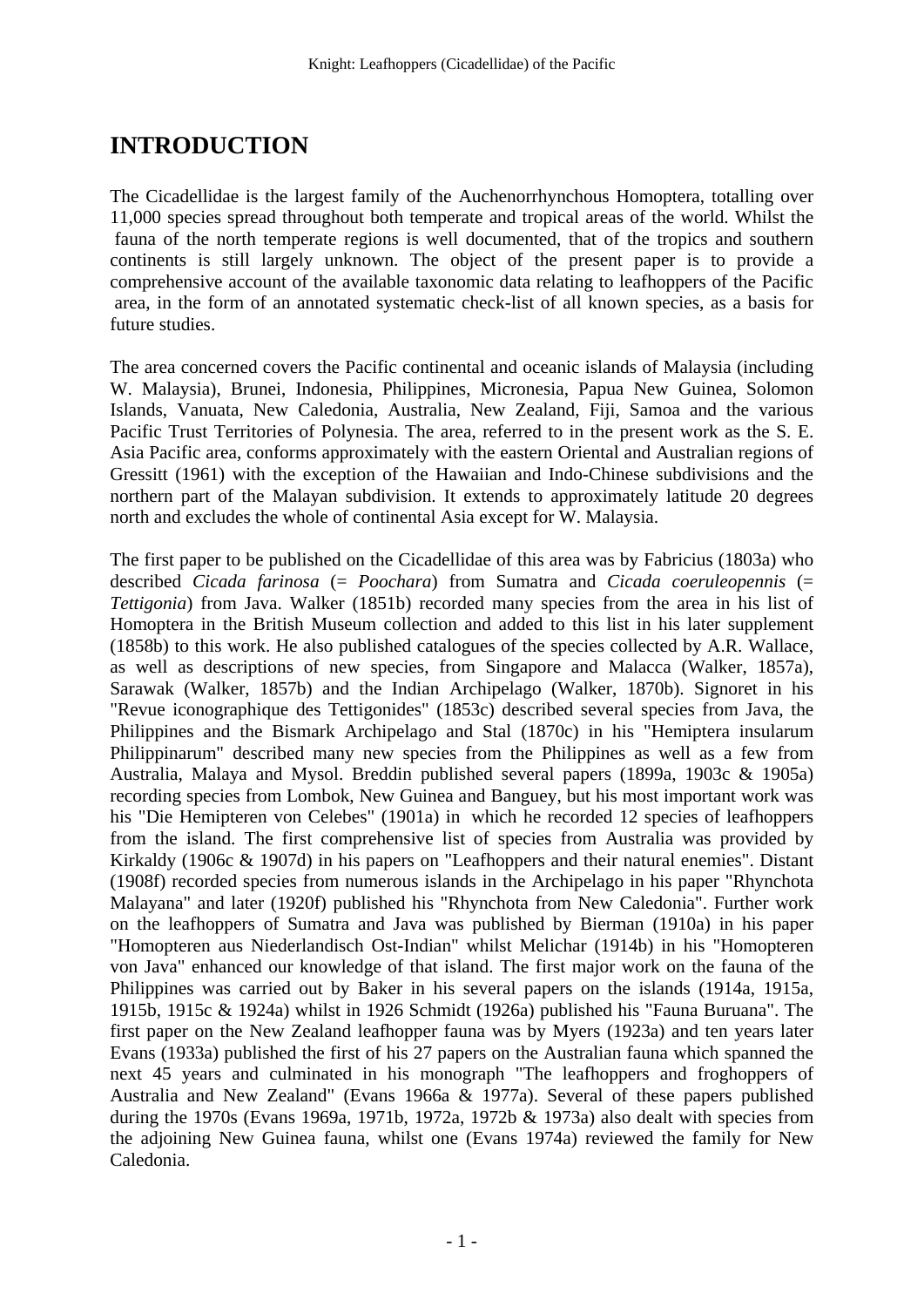Returning to the earlier years, Osborn published on the species from Samoa (1934a), Marquesas Islands (1934b) and the Society Islands (1934c), Izzard (1936a) on the Hemiptera of Christmas Island and Merino (1936a) on the leafhopper fauna of the Philippines. Jacobi (1941a) published on the fauna of the Lesser Sunda Islands and Metcalf (1946d) on species from Guam in the South Mariana Islands. Linnavuori (1956c) published on the leafhoppers of the Phoenix and Danger Islands and a few years later on Micronesia (Linnavuori 1960a & 1975c) and Fiji (Linnavuori 1960b). In 1970 Dworakowska published the first of numerous papers on the Typhlocybinae of the area (Dworakowska 1970-1978), in particular the islands of the Archipelago, and Maldonado-Capriles the first of his three main papers on the Idiocerinae of the Philippines, Borneo, New Guinea, Solomon Islands and Vanuatu (Maldonado-Capriles 1970a, 1972a & 1972b). The Cicadellidae of New Zealand, previously studied by Myers in 1923, were revised and augmented by Knight (1973a, 1973b, 1974a, 1974b, 1975a & 1976a), together with the species from Lord Howe, Norfolk, Kermadecs and Chatham Island (Knight 1976b). The fauna of Niue Island was studied by Eyles and Linnavuori (1974a).

Throughout the past 200 years there has been a marked change in the nature of the work carried out. Whereas much of the earlier work was concerned with the describing and recording of miscellaneous species, there has been a trend in more recent times to carry out more comprehensive surveys of an island or island group, e.g. Merino (1936a) for the Philippines, Linnavuori (1960a & 1960b) for Micronesia and Fiji, Knight (1973-1976) for New Zealand and Evans (1966a) and Day & Fletcher (1994a) for Australia. Associated with this development of a wider faunal approach there has been the added trend in even more recent times towards subfamily revisions for the entire area, e.g. Nielson (1975a & 1977a) on the Coelidiinae, F. Evans (1981a) on the Tartessinae, Webb (1981b) on the Paraboloponinae and Young (1986a) on the Cicadellinae.

# **PROCEDURE**

Over 350 publications on the Pacific leafhopper fauna, dating from 1758, have been reviewed and the species listed systematically within their respective genera, tribes and subfamilies in accordance with the latest published revisions up to 2000. No new taxa, combinations, synonymies or tribal groupings are proposed in the present work. The check-list comprises 27 subfamilies, 56 tribes, 532 valid and 774 nominal genera, and 2522 valid and 3062 nominal species. 242 generic and 540 specific synonyms are listed. Each species name is annotated with its original reference (author, date and letter code), its original generic combination, and its type locality. Type localities are given as comprehensively as possible, and include the full political title of the island and area in question e.g. PAPUA NEW GUINEA, New Guinea, Morobe District, Wau, 1300m. Where more than one locality is stated in the original description, without designation of a holotype, or subsequent designation of a lectotype or neotype, then all localities are given. Each geographical place name conforms to the current name usage as given in "Pacific Islands Yearbook" 16th edition 1989, edited by Norman & Ngaire Douglas. An acronym (see below) indicating the depository of each of the primary type specimens is also given immediately following the type locality. Synonyms, where present, are listed for each species name, each annotated in a similar way.

The geographical distribution of each species within the Pacific area is also given, with an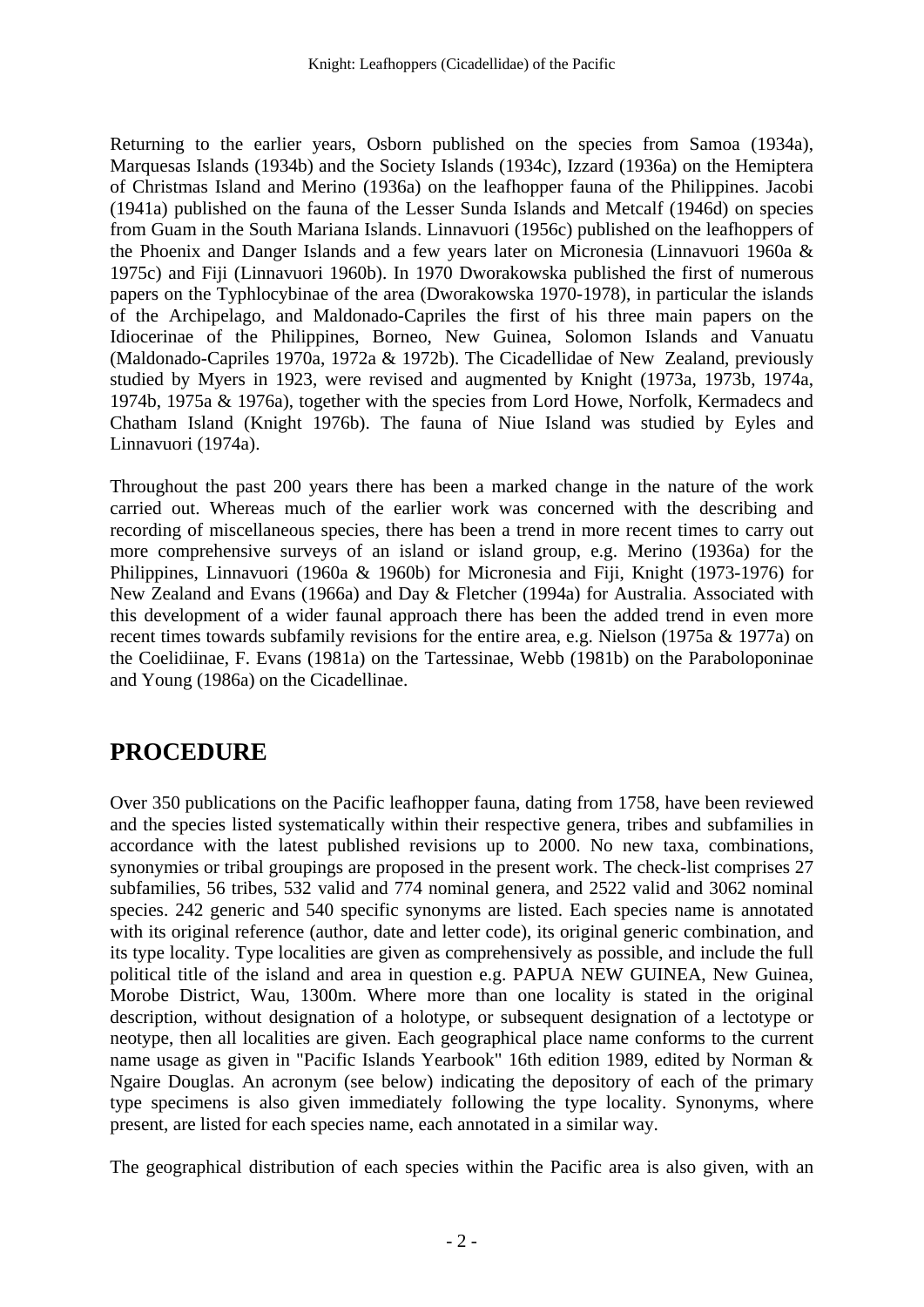indication, where appropriate, of its wider distribution outside the area. Distribution records refer only to the name of the island in question, e.g. New Guinea, Borneo, Java, etc. without reference to any political affiliation or subdivision. In the case of compact groups of islands a collective term is used e.g. Philippines, Solomon Islands. Distribution beyond the study area is indicated in more general terms e.g. S.E.Asia, Ethiopian, etc., in parentheses at the end of each list of distribution records. References (author, date and letter code) for each distribution record are given.

Each genus name is annotated with its original reference (author, date and letter code), and the name of its type species. Synonyms, where present, are listed for each generic name, with similar data. Information on the size, geographical distribution and current taxonomic knowledge of each of the 532 valid genera is also given.

Each of the 540 specific and 242 generic synonyms are annotated with the reference (author, date, letter code and pagination) to the publication in which the synonymy was first established.

For purposes of cross-referencing, the style of reference adopted conforms to that of Metcalf's "General Catalogue of the Homoptera", Parts 1-17, 1962-1968, and Oman, Knight & Nielson's "Leafhoppers (Cicadellidae): A Bibliography, Generic Check-list and Index to the World Literature 1956-1985", 1990.

# **TYPE DEPOSITORIES**

Eighty-three scientific institutions, world-wide, were consulted, directly or indirectly, to establish the location of the primary type specimen of each of the 3062 nominal species.

The name of the type depository for each species is abbreviated in accordance with the following list. The depository indicated is as given by the original author, except where this has been amended by a subsequent author. Where the original author refers to more than one institution, without clear designation of a holotype, all institutions are given. The collections marked in the following list with an asterisk (\*) have been studied by the present author and the presence of those types stated as present in these institutions has been confirmed.

- AAC Anhui Agricultural College, Hefei, Anhui, China
- AIM Auckland Institute & Museum, Auckland, New Zealand
- AKM Alexander Konig Museum, Bonn, Germany
- AM Australian Museum, Sydney, Australia \*
- AMNH American Museum of Natural History, New York, USA \*
- ANIC Australian National Insect Collection, CSIRO, Canberra, Australia \*
- ASCU Agricultural Scientific Collections Unit, Orange, NSW, Australia \*
- BAU Beijing Agricultural University, Beijing, China
- BMNH British Museum (Natural History), London. England \*
- BNM Beijing Natural Museum, Beijing, China
- BPBM Bernice P. Bishop Museum, Honolulu, Hawaii \*
- BPI Bureau of Plant Industry Collections, Manila, Philippines
- BS Bureau of Science, Manila, Philippines
- CAS California Academy of Sciences, San Francisco, USA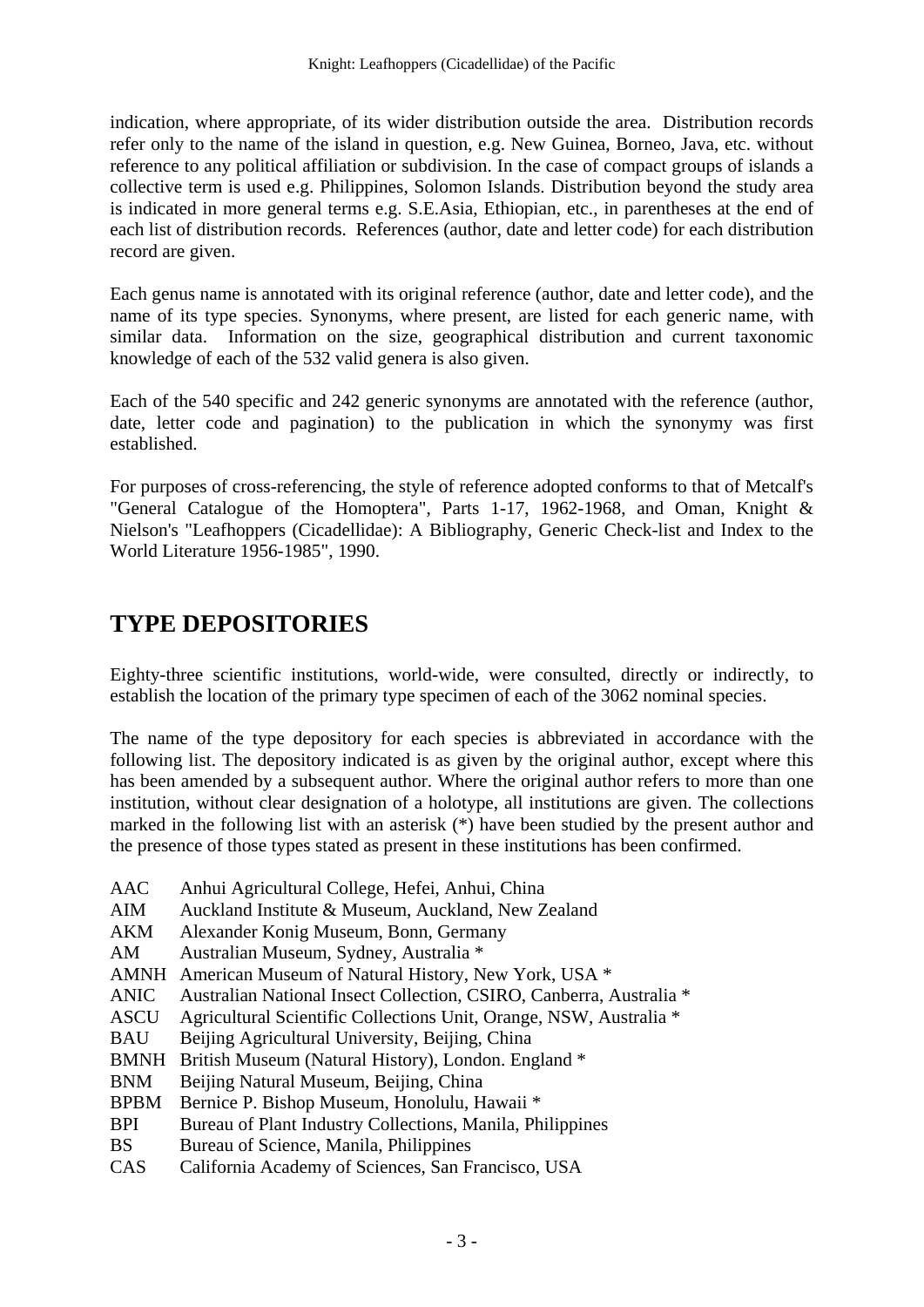- CM Colombo Museum, Colombo, Sri Lanka
- CNC Canadian National Collection, Ottawa, Ontario, Canada
- CUC Cornell University, Ithaca, New York, USA
- DEIB Deutsches Entomologisches Institut, Berlin, Germany
- DEIE Deutsches Entomologisches Institut, Eberswalde, Germany
- DMW National Museum, Wellington, New Zealand
- DNT Department of Northern Territory, Darwin, Australia
- DPIQ Department of Primary Industries, Queensland, Australia
- EIHU Entomological Institute, Hokkaido University, Sapporo, Japan
- EUM Entomological Laboratory, College of Agriculture, Ehime University, Matsuyama, Japan
- FMNH Field Museum of Natural History, Chicago, Illinois, USA
- HDO Hope Department, Oxford University, Oxford, England
- HM Halle Museum, Halle, Germany
- HNHM Hungarian Natural History Museum, Budapest, Hungary
- INHS Illinois Natural History Survey, Urbana, Illinois, USA
- IRSN Institute Royal des Sciences Naturelles de Belgique, Brussels, Belgium
- ISEZ Institute of Systematic & Experimental Zoology, Polish Academy of Sciences, Cracow, Poland
- ITZ Instituut voor Taxonomische Zoologie, Amsterdam, The Netherlands \*
- IZ Institute of Zoology, Polish Academy of Sciences, Warsaw, Poland
- IZBT Institute of Zoology & Botany, Estonian Academy of Sciences, Tartu, Estonia
- KNUK Kyungpook National University, Korea
- KU Kyushu University, Fukuoka, Japan
- KUB Entomology & Zoology Division, Kasetsart University, Bangkok, Thailand
- LJ Landesmuseum Joanneum, Graz, Austria
- LM Zoological Museum (Lemberg Museum), University of Lvov, Lvov, Ukraine
- MC Merino Collection (lost)
- MCG Museo Civico di Geneva, Switzerland
- MCST Museo Civico di Storia Naturale, Genova, Italy
- MCZ Museum of Comparative Zoology, Harvard University, Cambridge, Massachusetts, USA
- MM Macleay Museum, University of Sydney, Australia \*
- MMB Moravian Museum, Brno, Czech Republic \*
- MNHN Museum national d'Histoire naturelle, Paris, France
- MOM Montpellier Museum, Montpellier, France
- MUC Muller Collection, Zoological Institute, Jena, Germany
- MVM National Museum of Victoria, Melbourne, Australia
- NCSU North Carolina State University, Raleigh, North Carolina, USA
- NHSB Natural History Society, Boston, Massachusetts, USA
- NMV Naturhistorisches Museum, Vienna, Austria
- NMW Naturhistorische Museum, Wiesbaden, Germany
- NRS Naturhistoriska Riksmuseum, Stockholm, Sweden \*
- NTU National Taiwan University, Taipei, Taiwan
- NWCA Entomological Museum, Northwestern Agricultural University, Yangling, Shaanxi, China
- NZAC New Zealand Arthropod Collection, Auckland, New Zealand
- OUC Ohio University, Columbus, Ohio, USA
- PPRI Plant Protection Research Institute, Pretoria, South Africa
- PS National Pusa Collection, Indian Agricultural Research Institute, New Delhi, India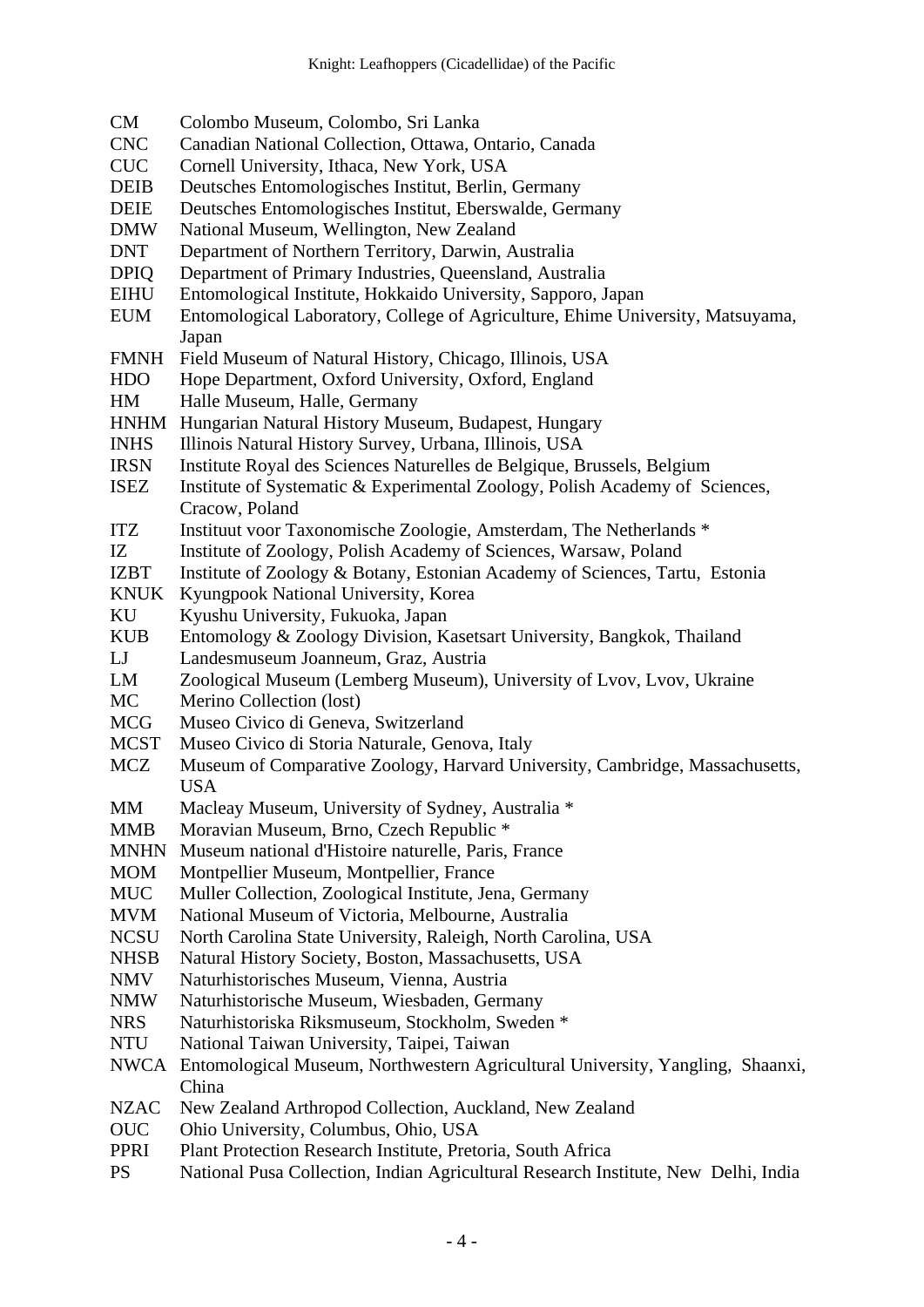| QM          | Queensland Museum, Brisbane, Australia                                    |
|-------------|---------------------------------------------------------------------------|
| RL          | Linnavuori Collection, Raisio, Finland                                    |
| <b>RNH</b>  | Rijksmuseum van Natuurlijke Historie, Leiden, The Netherlands *           |
| <b>SAM</b>  | South Australian Museum, Adelaide, Australia                              |
|             | SAMCT South African Museum, Cape Town, South Africa                       |
| <b>SMT</b>  | Staatlichen Museums fur Tierkunde, Dresden, Germany                       |
| <b>SSM</b>  | Zoologische Sammlung des Bayerischen Staats, Munich, Germany              |
| TM          | Turin Museum, Turin, Italy                                                |
| UL          | Laval University, Quebec, Canada                                          |
| <b>USNM</b> | US National Museum, Washington, DC, USA *                                 |
| <b>UQ</b>   | University of Queensland, St. Lucia, Brisbane, Australia                  |
| <b>UZMC</b> | Universitetets Zoologiske Museum, Copenhagen, Denmark *                   |
| WAM         | Western Australian Museum, Perth, Australia                               |
| ZIL         | Zoological Institute, University of Lund, Sweden                          |
| <b>ZISP</b> | Zoological Institute, Russian Academy of Sciences, St. Petersburg, Russia |
| ZM          | Zoologischen Museum, Hamburg, Germany                                     |
| ZMA         | Zoologisch Museum, Amsterdam, The Netherlands *                           |
| ZMB         | Zoologisches Museum der Humboldt Universitat, Berlin, Germany             |
| ZH          | Zoological Museum, Helsinki University, Helsinki, Finland                 |
| ZMK         | Zoological Museum, University of Karachi, Pakistan                        |
| ZML         | Zoological Museum, Lund, Sweden                                           |
| ZMM         | Zoological Museum, Moscow State University, Moscow, Russia                |
| <b>ZSI</b>  | Zoological Survey of India, Calcutta, India                               |

# **ACKNOWLEDGEMENTS**

The major part of this work was undertaken during my time as a member of staff at The Natural History Museum, London. Its continuation and completion after my retirement was made possible by the award of a two-year Leverhulme Emeritus Fellowship from the Leverhulme Trust to whom I extend my most sincere gratitude. This award made it possible for me to visit the major collections in Europe, North America and the Pacific region to study type material.

Many individuals offered valuable assistance and provided facilities during my visits to their respective institutions. They are as follows: Dr J P Duffels, Instituut voor Taxonomische Zoologie, Universiteit van Amsterdam; Dr J van Tol, National Museum of Natural History, Leiden; Dr P Lindskog, Swedish Museum of Natural History, Stockholm; Dr N Moller Andersen and Dr H Enghoff, Zoological Museum, University of Copenhagen; Mr M D Webb, The Natural History Museum, London; Dr R T Schuh, American Museum of Natural History, New York; Dr T J Henry, National Museum of Natural History, Smithsonian Institution, Washington, DC; Dr S E Miller and G Nishida, B P Bishop Museum, Honolulu, Hawaii; Dr E Nielsen and Dr M Day, Australian National Insect Collection, Canberra; Dr F D McDonald, Australian Museum, Sydney; Dr M Fletcher, Biological and Chemical Research Institute, Rydalmere, Sydney (now Orange Agricultural Institute, Orange). I extend my sincere thanks to all these individuals.

The author has made every effort, during the compilation of the present work, to avoid mistakes and to include all relevant data. For those errors that may occur the author extends his sincere apologies.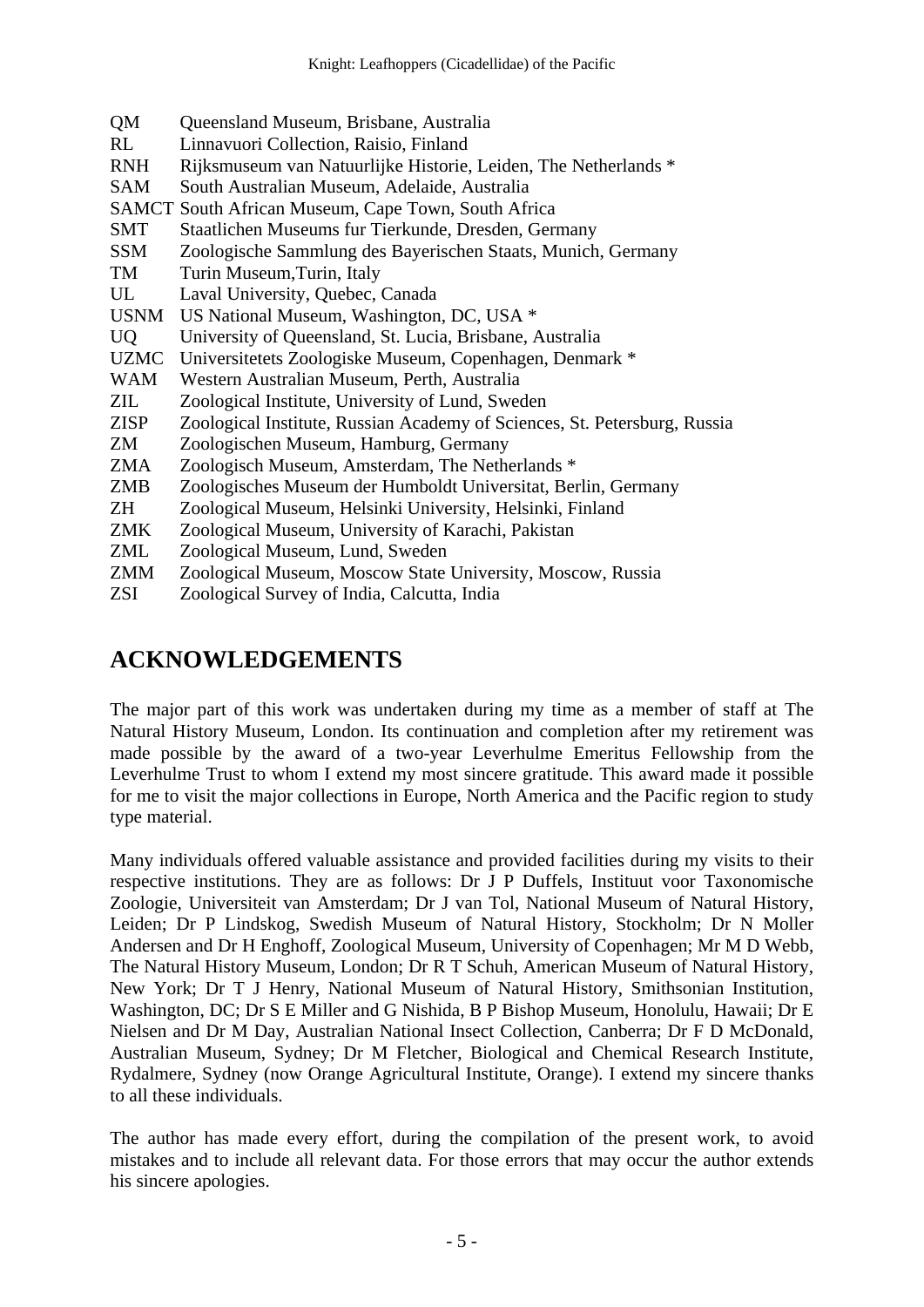# **CHECKLIST**

### **ACOSTEMMINAE**

Erected by Evans (1972b) for eight small, mainly monobasic, African and Madagascan genera. The subfamily is considered, by Linnavuori & Al-Ne'amy (1983a), to have arisen in the Malagasian subregion from where it has recently radiated into Africa and the Oriental Region. The African and Madagascan species have been reviewed, in part, by Evans (1954a, 1959a), Linnavuori & Quartau (1975a) and Linnavuori & Al-Ne'amy (1983a). The subfamily is represented in the SE Asian/Pacific area by the monobasic genus *Telopetulcus*, in New Guinea. The biology of this subfamily is unknown. There are no tribes.

## *Telopetulcus* **Evans**

*Telopetulcus* Evans 1972b: 660. Typespecies: *Telopetulcus dubius* Evans 1972, by original designation.

A monobasic genus known only from New Guinea. It is only tentatively ascribed to this subfamily by Evans (1972b).

*dubius* Evans 1972b: 661 (*Telopetulcus*). Type-locality: INDONESIA, Irian Jaya, New Guinea, Waris, S of Hollandia, 450m (BPBM). DISTRIBUTION: New Guinea (Evans 1972b).

### **AGALLIINAE**

This large and universally distributed subfamily is poorly represented in the S.E.

Asia Pacific area, which contains only seven species. One species occurs in Australia, New Guinea, New Britain and Fiji, another in Lombok, Sumbawa and Flores and the others in Java, Ponape, Samoa, Australia and Society Islands respectively.The Australian and New Guinea species have been revised by Evans (1971b).

The majority of species in this subfamily are confined to herbaceous plants with only a few living on trees. The subfamily contains 13 known virus vector species of which only one occurs in the S.E. Asia Pacific area, namely the Australian species *Austroagallia torrida* Evans which transmits Rugose Leaf Curl virus on clover, lucerne, tomato and carrots.

The subfamily comprises two tribes. The Pacific members all belong to the nominate tribe.

# **AGALLIINI**

### *Agallia* **Curtis**

*Agallia* Curtis 1833a: 193. Type-species: *Agallia consobrina* Curtis 1833, by monotypy.  *Alloproctus* Bergroth 1924a: 400. Type-

species: *Alloproctus amandatus* Bergroth 1924, by monotypy. Synonymised by Kramer 1964a: 153.

A large genus distributed throughout the Palaearctic, Nearctic and Neotropical regions, with records also from the Indian subcontinent, Africa and Thailand. Only two species occur in the Pacific, one of which is endemic to the area and the other occurring also in N. and S. America.

*oceanides* Linnavuori 1960a: 237 (*Agallia*). Type-locality: FEDERATED STATES OF MICRONESIA, Pohnpei,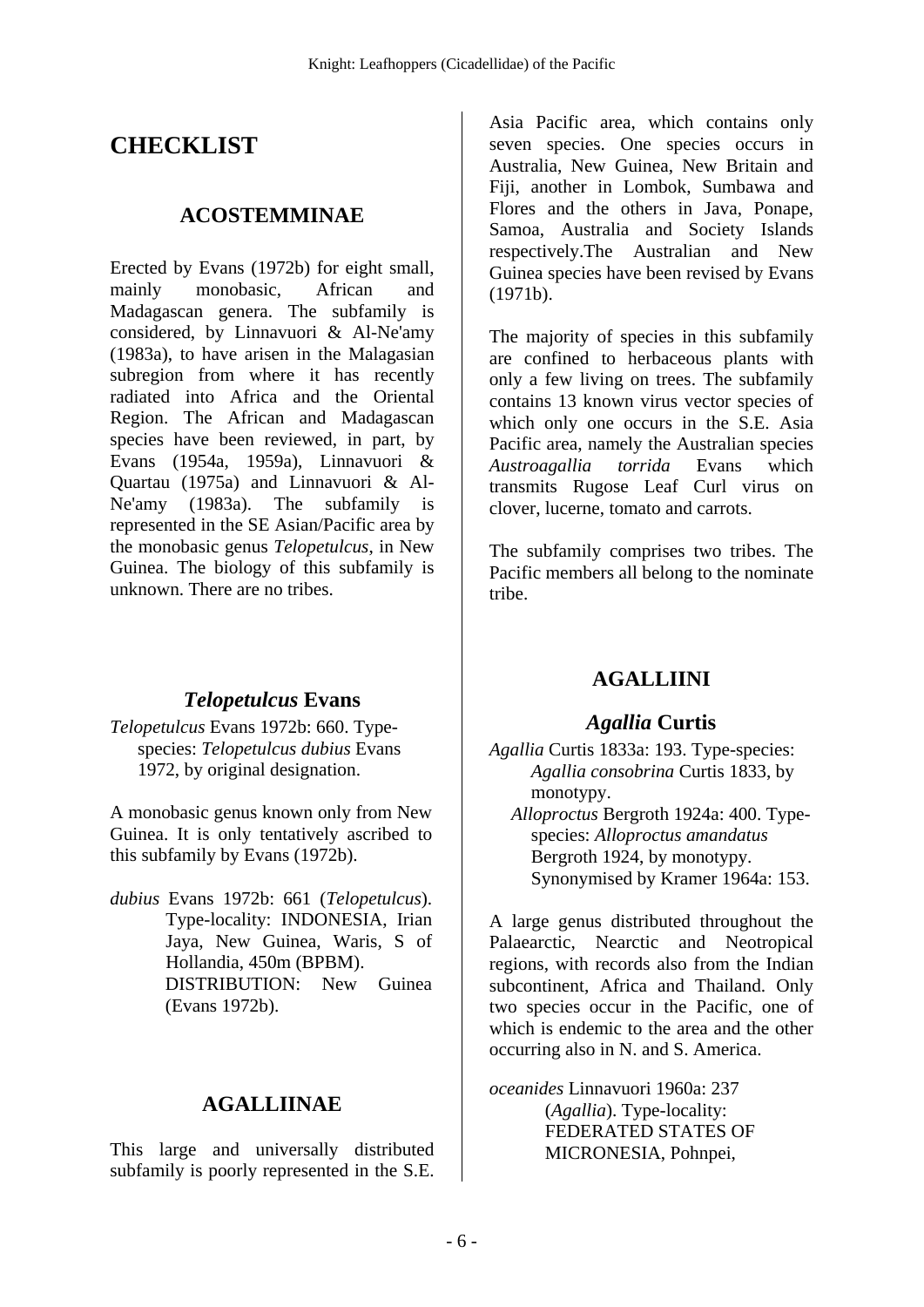Agricultural Experiment Station (USNM).

DISTRIBUTION: Pohnpei (Linnavuori 1960a).

*peregrinans* (Stal) 1859b: 291 (*Bythoscopus*). Type-locality: SOCIETY ISLANDS, Tahiti (NRS). DISTRIBUTION: Society Islands (Linnavuori 1956e; Stal 1859b; Berg 1879d, 1879e; Baker 1901a; Kirkaldy 1902a, 1907j, 1910e; Van Duzee 1917b; Osborn 1924b; Oman 1938a). [Hawaii, N. America, S. America]

## *Agalliopsis* **Kirkaldy**

*Agalliopsis* Kirkaldy 1907d: 31. Typespecies: *Jassus novellus* Say 1830, by original designation.

A Nearctic and Neotropical genus with a single extension into the Pacific (Samoa).

*fasciata* Osborn 1934a: 164 (*Agalliopsis*). Type-locality: WESTERN SAMOA, Upolu, Malololelei, 2000 ft. (BMNH). DISTRIBUTION: Samoa (Osborn 1934a; Evans 1957a).

## *Austroagallia* **Evans**

*Austroagallia* Evans 1935c: 70. Typespecies: *Austroagallia torrida* Evans 1935, by original designation.  *Peragallia* Ribaut 1948c: 59. Typespecies: *Bythoscopus sinuatus* Mulsant & Rey 1855, by original designation. Synonymised by Le Quesne 1964a: 73.

Distributed throughout Europe, S.W. Asia, Mediterranean region, Africa, India and Pakistan, with adventitious species occurring in several island groups such as Aldabra, Canaries, Galapagos, Madeira and Cape Verde. Two species occur in the Pacific, both of which are endemic to the area.

*nigritus* (Melichar) 1914b: 121 (*Oncopsis*). Type-locality: INDONESIA, Java, Gunung Ungaran (MMB). DISTRIBUTION: Java (Melichar 1914b; Distant 1917a; Hamilton 1980b).

*torrida* Evans 1935c: 70 (*Austroagallia*). Type-locality: AUSTRALIA, South Australia, Adelaide (AM). *lauensis* Linnavuori 1960b: 8 (*Peragallia*). Type-locality: FIJI, Lau, Vanua Masi (BPBM). Synonymised by Evans 1966a: 170.

DISTRIBUTION: Australia (Evans 1935c, 1940c, 1947a, 1966a, 1971b, 1977a; Helson 1951a; Heinze 1959a; Nielson 1968b), New Guinea (Evans 1971b, 1977a), New Britain (Evans 1971b), Fiji (Linnavuori 1960b).

# *Ceratagallia* **Kirkaldy**

*Ceratagallia* Kirkaldy 1907i: 61. Typespecies: *Agallia bigeloviae* Baker 1896, by monotypy.

A Nearctic genus with one species tentatively recorded from Australia.

*bigeloviae* (Baker) 1896c: 26 (*Agallia*). Type-locality: USA, New Mexico, Albuquerque (USNM). DISTRIBUTION: Australia(?) (Pierce 1909a). [N. America]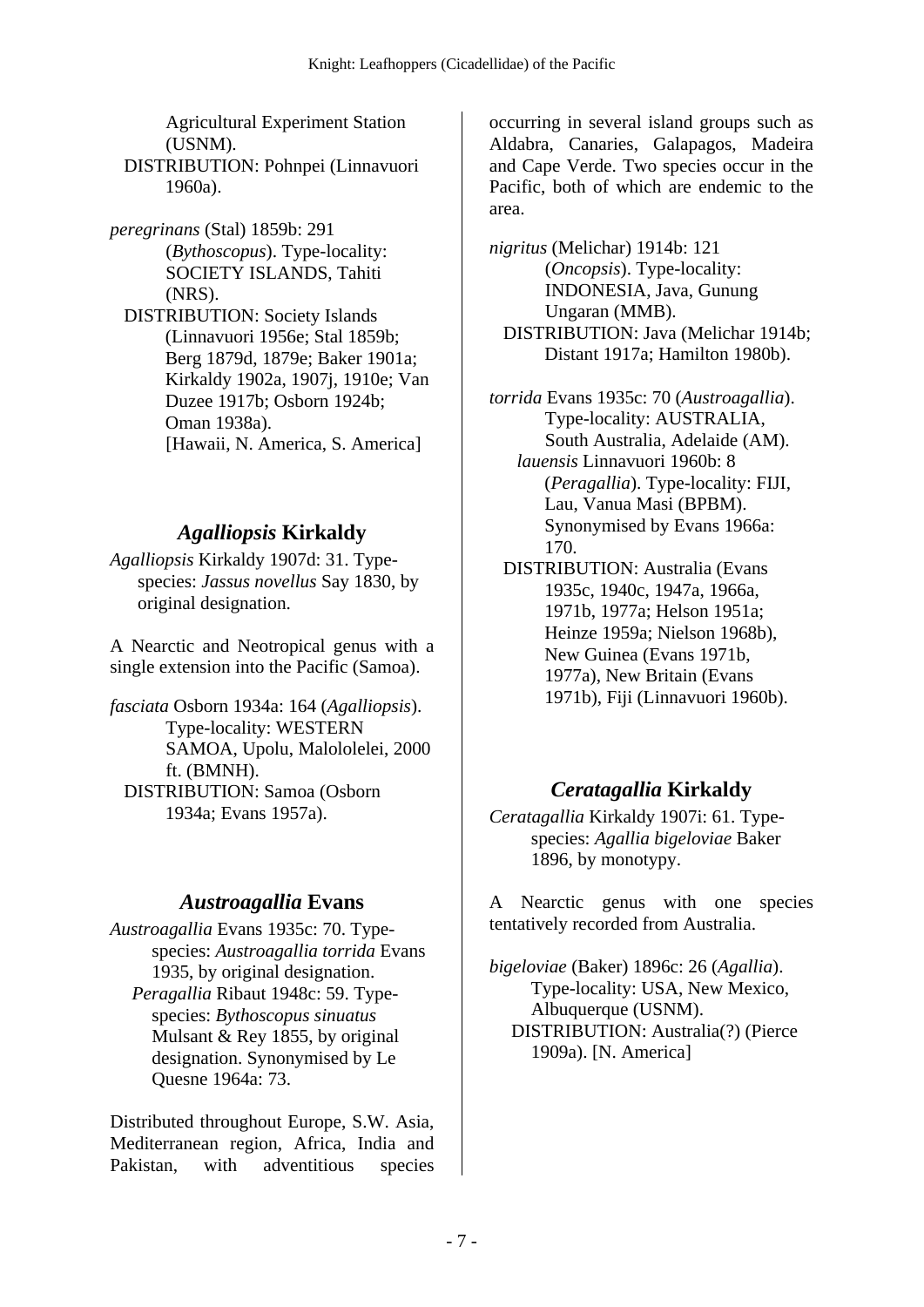## *Igerna* **Kirkaldy**

*Igerna* Kirkaldy 1903f: 13. New name for *Pachynus* Stal 1866, not *Pachynus* Rafinesque 1815.  *Pachynus* Stal 1866a: 127. Typespecies: *Bythoscopus (Oncopsis) bimaculicollis* Stal 1855, by monotypy.  *Agalliota* Oman 1938b: 351. Typespecies: *Agallia punctata* Oman 1934, by original designation. Synonymised by Evans 1954a: 104.

A small Ethiopian and Neotropical genus which extends into the Indian subcontinent and the Pacific. According to Davis (1975a) and Theron (1980a), *Agalliota* is not a synonym of *Igerna* which would thereby be restricted in distribution to the Ethiopian, Indian and Pacific areas. The single Pacific species is widely distributed from Africa to southern Asia.

*bimaculicollis* (Stal) 1855a: 100

(*Bythoscopus (Oncopsis)*). Typelocality: SOUTH AFRICA, Natal (NRS).

- *quadrinotata* Melichar 1903b: 151 (*Agallia*). Type-locality: SRI LANKA, Peradeniya (MMB). Synonymised by Melichar 1905a: 298.
- DISTRIBUTION: Lombok (Jacobi 1941a), Sumbawa (Jacobi 1941a), Flores (Jacobi 1941a). [Africa, S. Central Asia, S.E. Asia]

## **APHRODINAE**

This subfamily is very poorly represented in the S.E. Asia Pacific area, only two of its 100+ species being present. The Holarctic taxa have been revised by Hamilton (1975b, 1975d) and the African species by Linnavuori (1979a).Members of this subfamily occur at the bases or on the roots of grasses and low growing plants.

Two species have been found to transmit virus diseases, although neither occur in the S.E. Asia Pacific area.The subfamily comprises two tribes. The Pacific members both belong to the nominate tribe.

# **APHRODINI**

## *Aphrodes* **Curtis**

*Aphrodes* Curtis 1833a: 195. Typespecies: *Aphrodes testudo* Curtis 1833, by monotypy.

 *Eupelix* Le Peletier & Serville 1825a: 611 (nec Germar)

- *Acucephalus* Germar 1833a: 181. New name for *Eupelix* Le Peletier & Serville 1825, not *Eupelix* Germar 1821. Type-species: *Cicada bicincta* von Schrank 1776, by subsequent designation of Curtis 1836a: pl.620. Synonymised by Curtis 1836a: pl.620.
- *Acocephalus* Burmeister 1835a: 111. New name for *Acucephalus* Germar 1833. Type-species: *Cicada striata* Linnaeus 1761, by subsequent designation of Kirkaldy 1901e: 219.

 *Pholetaera* Zetterstedt 1840a: 288. Type-species: *Cercopis rustica* Fabricius 1775, by original designation. Synonymised by Walker 1851b: 846.

Palaearctic in distribution, with extensions into the Nearctic, African and Pacific areas. The single Pacific species is endemic to W. Malaysia, Borneo and the Philippines.

*olivaceus* (Walker) 1851b: 846 (*Acocephalus*). Type-locality: PHILIPPINES (BMNH). DISTRIBUTION: Philippines (Walker 1851b, 1857a, 1857b; Dohrn 1859a; Signoret 1879a; Atkinson 1886b; Merino 1936a), W. Malaysia (Walker 1857a, 1857b;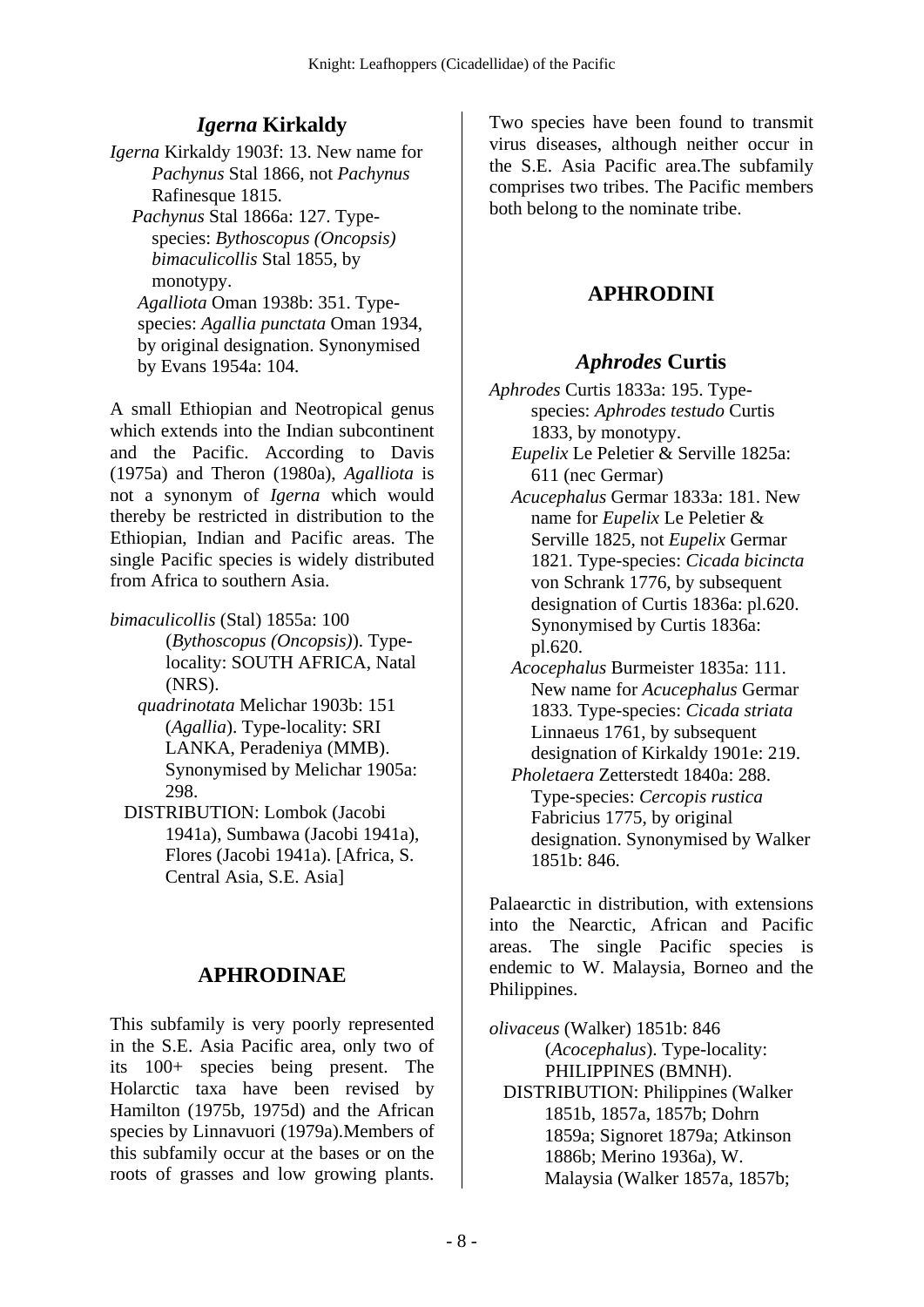Atkinson 1886b), Borneo (Walker 1857b).

### *Gurawa* **Distant**

*Gurawa* Distant 1908g: 263. Type-species: *Gurawa vexillum* Distant 1908, by original designation.

A small Oriental genus. Three of its four species are confined to the Indian subcontinent and the fourth is endemic to Flores.

*albofasciata* Jacobi 1941a: 306 (*Gurawa*). Type-locality: INDONESIA, Flores (ZMB & SMT). DISTRIBUTION: Flores (Jacobi 1941a).

# **AUSTROAGALLOIDINAE**

This exclusively Australian subfamily has been revised by Evans (1966a, 1977a). It is confined to eucalypts and contains a single genus.

# *Austroagalloides* **Evans**

*Austroagalloides* Evans 1935c: 70. Typespecies: *Austroagalloides karoondae* Evans 1935, by original designation.

This genus, endemic to Australia, is the only one known in the subfamily.

*brunnea* Evans 1935c: 72 (*Austroagalloides*). Type-locality: AUSTRALIA, F.C.T., Canberra (ANIC). DISTRIBUTION: Australia (Evans 1935c, 1966a).

*grisea* Evans 1935c: 71 (*Austroagalloides*). Type-locality: AUSTRALIA, F.C.T., Canberra (AM).

*agalliae* Evans 1935c: 72 (*Austroagalloides*). Type-locality: AUSTRALIA, F.C.T., Canberra (ANIC). Synonymised by Evans 1966a: 172.

*flavus* Evans 1939a: 46 (*Austroagalloides*). Type-locality: AUSTRALIA, Western Australia, King George's Sound (ANIC). Synonymised by Evans 1966a: 172.

DISTRIBUTION: Australia (Evans 1935c, 1939a, 1941f, 1966a).

*karoondae* Evans 1935c: 71 (*Austroagalloides*). Type-locality: AUSTRALIA, South Australia, Murat Bay (SAM). DISTRIBUTION: Australia (Evans 1935c, 1947a, 1966a).

*maculata* Evans 1941f: 151 (*Austroagalloides*). Type-locality: AUSTRALIA, Western Australia, Dedari (BMNH). DISTRIBUTION: Australia (Evans 1941f, 1966a).

*moorei* Evans 1977a: 111 (*Austroagalloides*). Type-locality: AUSTRALIA, Western Australia, Ord River Diversion Dam (AM). DISTRIBUTION: Australia (Evans 1977a).

*obliquus* (Walker) 1858b: 267 (*Bythoscopus*). Type-locality: AUSTRALIA, Tasmania (BMNH). DISTRIBUTION: Australia (Walker 1858b; Kirkaldy 1906c; Evans 1966a).

*rosea* Evans 1935c: 71 (*Austroagalloides*). Type-locality: AUSTRALIA, New South Wales, Leura (AM). *nigra* Evans 1935c: 73 (*Austroagalloides*). Type-locality: AUSTRALIA, New South Wales, Leura (AM). Synonymised by Evans 1942a: 30.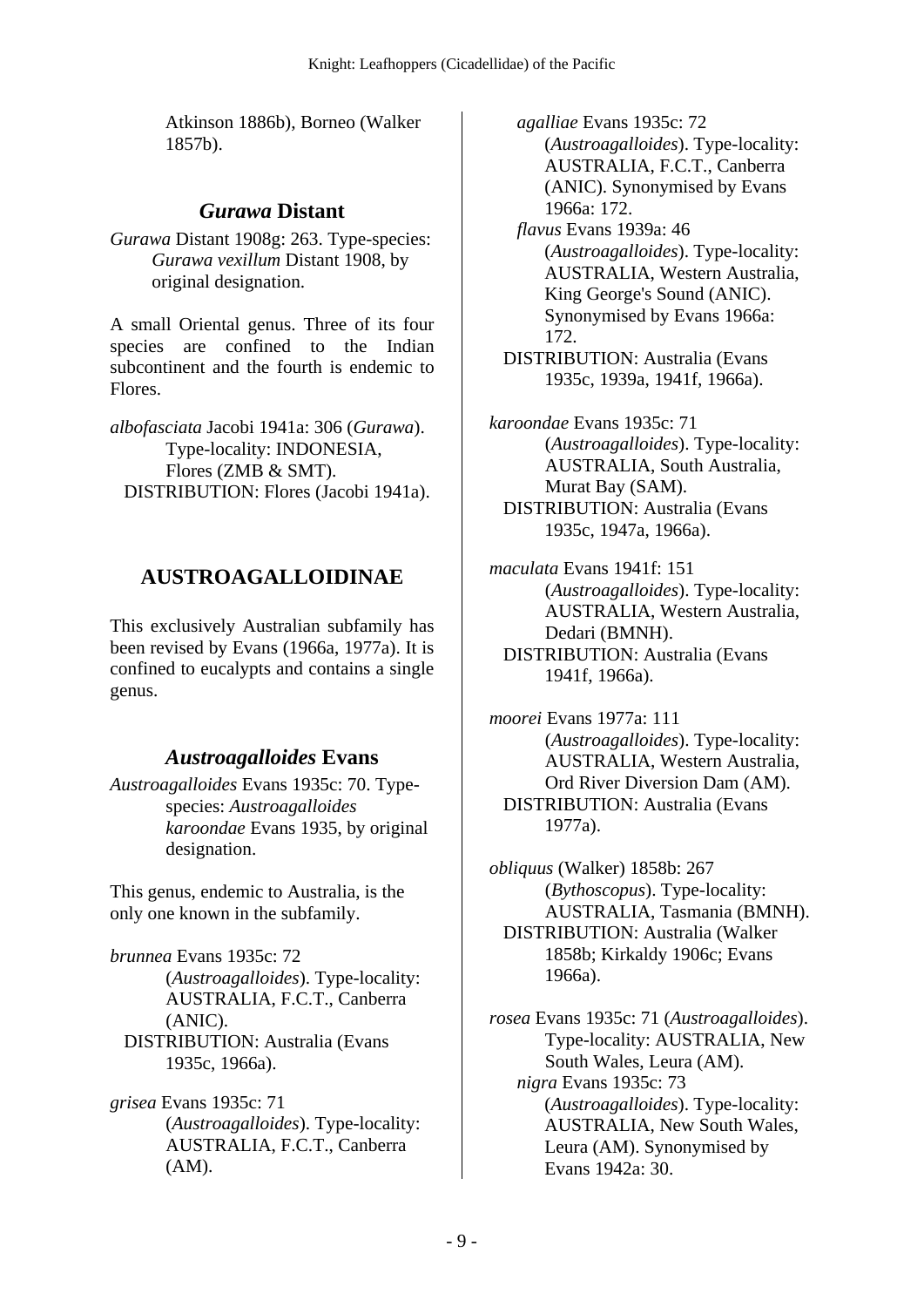DISTRIBUTION: Australia (Evans 1935c, 1966a).

*wrighti* Evans 1935c: 73 (*Austroagalloides*). Type-locality: AUSTRALIA, South Australia, Karoonda (SAM). DISTRIBUTION: Australia (Evans 1935c, 1966a).

### **CICADELLINAE**

This is the third largest subfamily which is universally distributed and reaches its greatest development in tropical America. The S.E. Asia Pacific area contains 332 known species which occur as far east as the Bismark Archipelago and Australia with a few reaching beyond to New Caledonia and Fiji. A world wide revision of the subfamily has been published by Young (1968a, 1977a, 1979a, 1986a). The African species have been partially revised by Linnavuori (1979a).

Members of this subfamily are all xylem feeders and occur on grasses, shrubs and trees. One North American species is known to have two generations, differing from each other in feeding habits. Twenty eight species are known to be vectors of plant pathogens although none of these occur in the S.E. Asia Pacific area.

According to Young (1968a), the subfamily comprises only two tribes although a third tribe, Mileewini, was included later (Young, 1993a). Oman *et al.* (1990a) lists seven tribes. The Pacific forms all belong to the nominate tribe, except for three genera that belong to the Mileewini.

### **CICADELLINI**

#### *Alahana* **Melichar**

*Alahana* Melichar 1926a: 342. Typespecies*: Tettigoniella erichsoni* Distant 1908, by subsequent designation of China 1938d: 183.

This monotypic genus is known only from the type-species in Sumatra. It was redescribed by Young (1986a).

*erichsoni* (Distant) 1908f: 137 (*Tettigoniella*). Type-locality: INDONESIA, Sumatra (BMNH). DISTRIBUTION: Sumatra (Distant 1908f; China 1931b, 1938d; Evans 1947a; Young 1965c, 1986a).

#### *Anacofana* **Young**

*Anacofana* Young 1986a: 148. Typespecies: *Tettigoniella makilingensis* Baker 1914, by original designation.

This monotypic genus is known only from the type-species in the Philippines.

*makilingensis* (Baker) 1914a: 419 (*Tettigoniella*). Type-locality: PHILIPPINES, Luzon, Laguna Province, Mt Maquiling (USNM). DISTRIBUTION: Philippines (Baker 1914a; Merino 1936a; Baltazar 1969; Zelazny & Pacumbaba 1982a; Young 1986a).

### *Anagonalia* **Young**

Anagonalia Young 1986a: 339. Typespecies: Tettigoniella melichari Distant 1908, by original designation.

A genus of three species. Two species are endemic to India and the third extends from India, across S.E. Asia, and into W.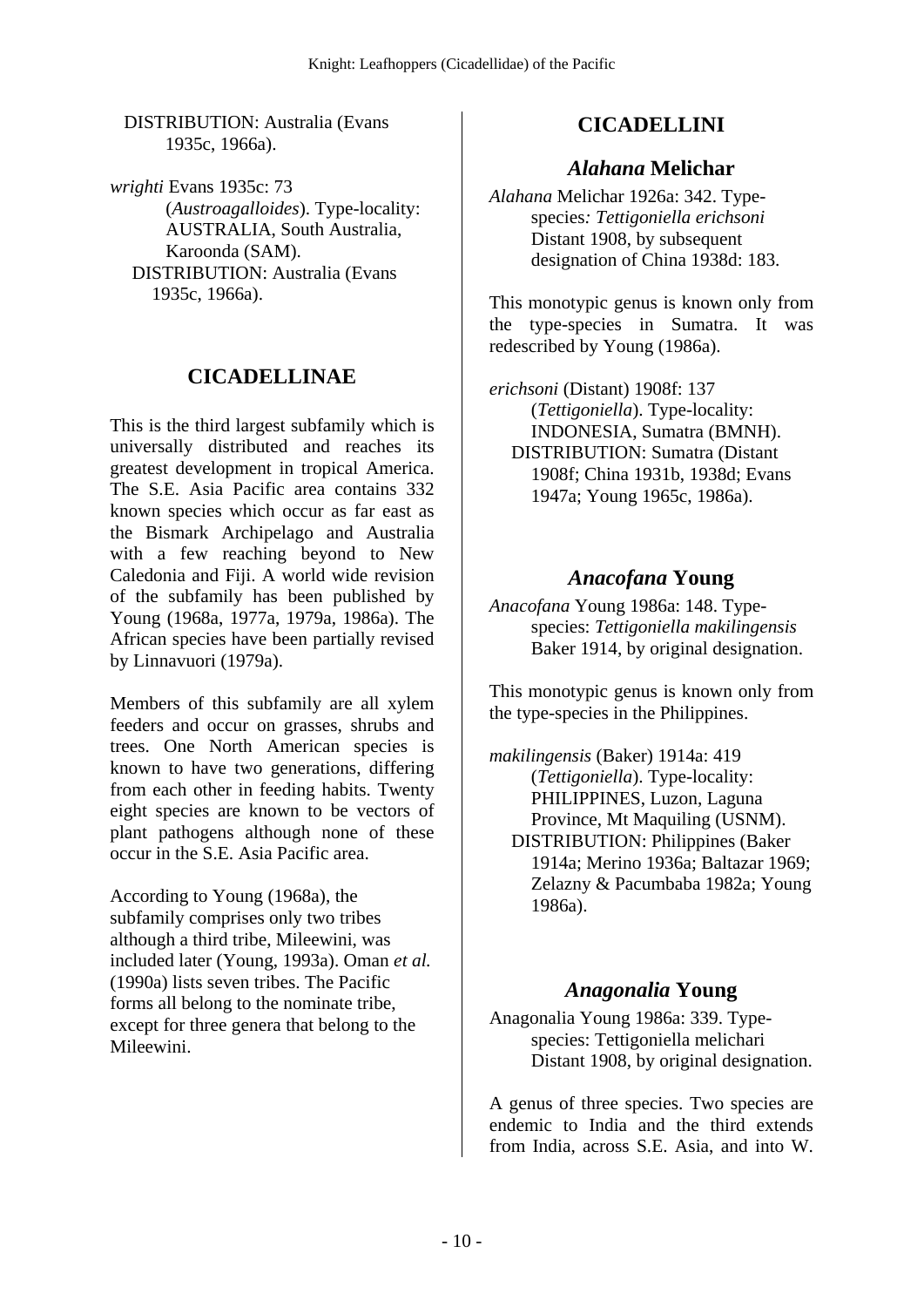Malaysia. Young (loc. cit.) also records the genus from Sumatra.

*melichari* (Distant) 1908g: 205 (*Tettigoniella*). New name for *Tettigonia rubromaculata* Melichar 1903, not *Tettigonia rubromaculata* Signoret 1853.  *rubromaculata* Melichar 1903b: 156 (*Tettigonia*). Type-locality: SRI LANKA, Peradeniya (depository unknown).  *affinis* Distant 1908g: 206 (*Tettigoniella*). Type-locality: INDIA, Assam, Margherita (BMNH). Synonymised by Young 1986a: 341. DISTRIBUTION: W. Malaysia (Young 1986a). [S.E. Asia, S. Central Asia]

#### *Anatkina* **Young**

*Anatkina* Young 1986a: 39. Type-species: *Tetigonia vespertinula* Breddin 1903, by original designation.

A genus of 36 species which extends throughout S.E. Asia, from China westwards to India and Pakistan. Only 18 occur in the S.W. Pacific area, in W. Malaysia, Sumatra, Java, Borneo and the Philippines, 13 of which are endemic to the area.

*anatona* Young 1986a: 76 (*Anatkina*). Type-locality: E. MALAYSIA, Sabah, Mt Kinabalu, Pinosuk Plateau, 5225 ft (BMNH). DISTRIBUTION: Borneo (Young 1986a).

*annandalei* (Distant) 1908f: 140 (*Tettigoniella*). Type-locality: W. MALAYSIA, South Perak, Talum (BMNH). DISTRIBUTION: W. Malaysia (Distant 1908f; Young 1965c, 1986a),

Sumatra (Young 1986a).

*bipunctifrons* (Stal) 1870c: 733 (*Tettigonia*). Type-locality: PHILIPPINES (NRS). DISTRIBUTION: Philippines (Stal 1870c; Merino 1936a; Young 1963a, 1986a; Baltazar 1969).

*extrema* Young 1986a: 58 (*Anatkina*). Type-locality: E. MALAYSIA, Sabah, SE, 19 Km north of Kalabakan, Forest Camp (BPBM). DISTRIBUTION: Borneo (Young 1986a).

*hollowayi* Young 1986a: 64 (*Anatkina*). Type-locality: E. MALAYSIA, Sarawak, Gunong Mulu National Park, Site 17, near Long Melinau, 50m (BMNH). DISTRIBUTION: Borneo (Young 1986a).

*illustris* (Distant) 1908g: 204 (*Tettigoniella*). Type-locality: INDIA, Assam; BURMA, Ruby Mines (BMNH).

 *jordansi* Jacobi 1944a: 43 (*Cicadella* ?). Type-locality: THAILAND, Kanburi (SMT). Synonymised by Young 1986a: 46.

 DISTRIBUTION: W. Malaysia (Young 1986a). [S.E. Asia, S. Central Asia]

*indefinita* (Walker) 1858b: 223 (*Tettigonia*). Type-locality: INDONESIA, Java (BMNH). DISTRIBUTION: Java (Walker 1858b; Young 1965c, 1986a).

*insessa* Young 1986a: 79 (*Anatkina*). Type-locality: SINGAPORE (USNM). DISTRIBUTION: W. Malaysia (Young 1986a). [S.E. Asia]

*jocosa* (Walker) 1857a: 97 (*Tettigonia*). Type-locality: W. MALAYSIA, Malacca, Mt Ophir (BMNH). *cornelia* Distant 1908g: 209 (*Tettigoniella*). Type-locality: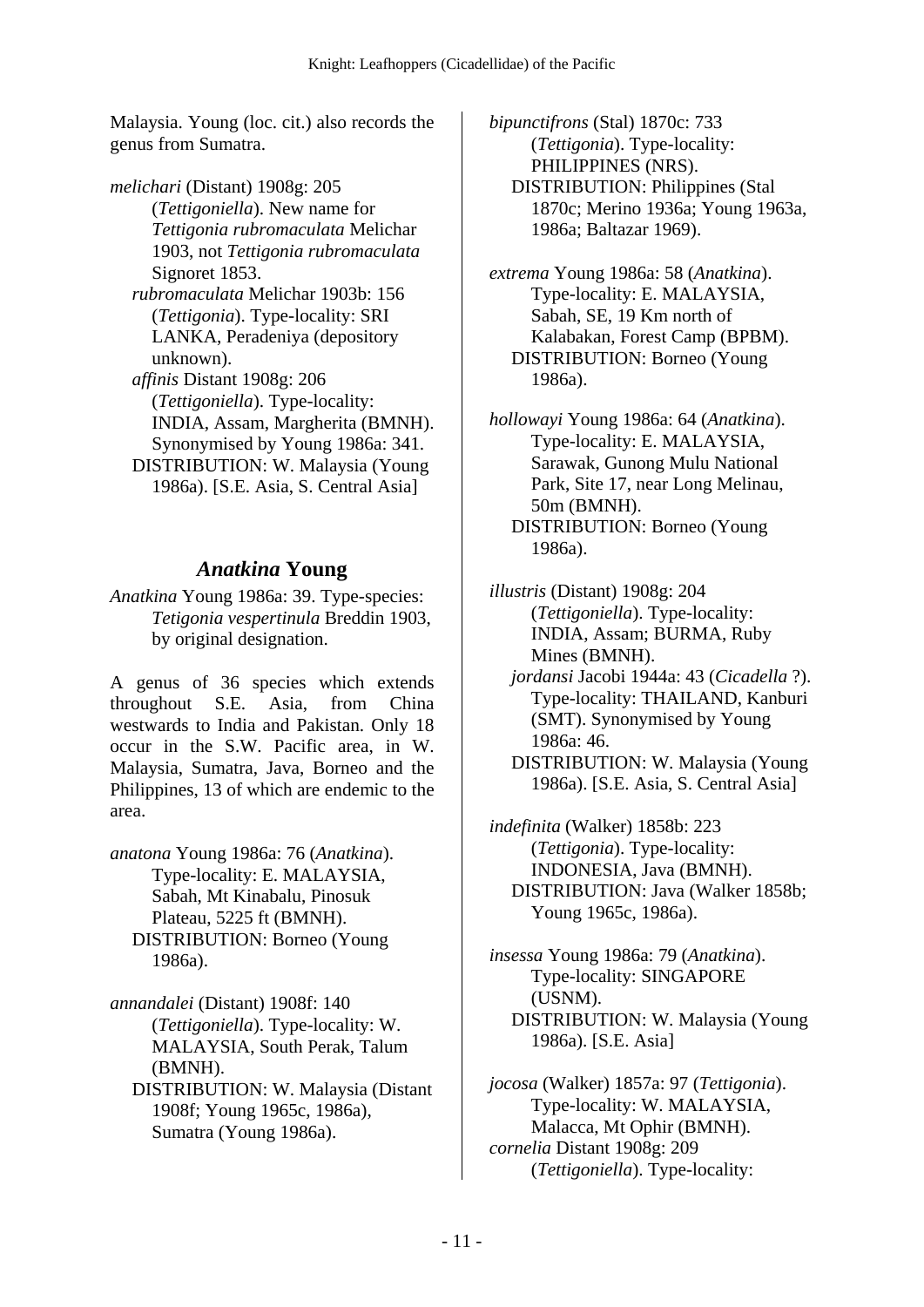BURMA, Tenasserim, Myitta (BMNH). Synonymised by Young 1986a: 46.

 DISTRIBUTION: W. Malaysia (Walker 1857a; Dohrn 1859a; Young 1965c, 1986a), Borneo (Atkinson 1886b). [S.E. Asia, S. Central Asia]

*joculator* Young 1986a: 71 (*Anatkina*). Type-locality: INDONESIA, Sumatra, Simeuloe Island, "Pulu Babl" (RNH). DISTRIBUTION: Simeuloe Island

(Sumatra) (Young 1986a).

*kuehi* Young 1986a: 77 (*Anatkina*). Typelocality: E. MALAYSIA, Sarawak, Gunong Mulu National Park, Camp 4, Mulu, 178m (BMNH). DISTRIBUTION: Borneo (Young 1986a).

*lepidipennis* (Walker) 1857b: 168 (*Tettigonia*). Type-locality: E. MALAYSIA, Sarawak (BMNH). DISTRIBUTION: Borneo (Walker 1857b, 1858b, 1859a; Dohrn 1859a; Young 1965c, 1986a), Sumatra (Young 1986a). [S.E. Asia]

*quatei* Young 1986a: 66 (*Anatkina*). Typelocality: E. MALAYSIA, Sabah, Tenompok (BPBM). DISTRIBUTION: Borneo (Young 1986a).

*samaranga* Young 1986a: 56 (*Anatkina*). Type-locality: E. MALAYSIA, Sabah, Samarang, near Sandakan (BMNH). DISTRIBUTION: Borneo (Young 1986a).

*scitipennis* (Walker) 1857b: 168 (*Tettigonia*). Type-locality: E. MALAYSIA, Sarawak (BMNH). DISTRIBUTION: Borneo (Walker 1857b, 1859a; Dohrn 1859a; Young 1965c, 1986a).

*subvexa* Young 1986a: 54 (*Anatkina*). Type-locality: E. MALAYSIA, Sarawak, Mt Kalulong, 1800 ft (BMNH). DISTRIBUTION: Borneo (Young

1986a).

*tagalica* (Stal) 1870c: 734 (*Tettigonia*). Type-locality: PHILIPPINES (NRS). DISTRIBUTION: Philippines (Stal 1870c; Merino 1936a; Young 1963a, 1986a; Zelazny & Pacumbaba 1982a), Borneo (Young 1986a).

*vespertinula* (Breddin) 1903b: 92 (*Tetigonia*). Type-locality: W. MALAYSIA, Malacca & Perak (DEIE).  *crocatula* Jacobi 1944a: 43 (*Cicadella* ?). Type-locality: CHINA, Fukien, Kuatun (AKM). Synonymised by

Young 1986a: 47. DISTRIBUTION: W. Malaysia (Breddin 1903b; Young 1965b), Malaysia (Young 1986a), Sumatra

(Young 1986a). [S.E. Asia]

#### *Arragsia* **Young**

*Arragsia* Young 1986a: 490. Type-species: *Arragsia brunnea* Young 1986, by original designation.

A genus of five species, endemic to New Guinea.

*basalaris* Young 1986a: 494 (*Arragsia*). Type-locality: INDONESIA, Irian Jaya, New Guinea, NW, Sigi Camp, 1500m (RNH). DISTRIBUTION: New Guinea (Young 1986a).

*brunnea* Young 1986a: 492 (*Arragsia*). Type-locality: PAPUA NEW GUINEA, New Guinea, NE, Morobe District, Wau, 1300m (BPBM). DISTRIBUTION: New Guinea (Young 1986a).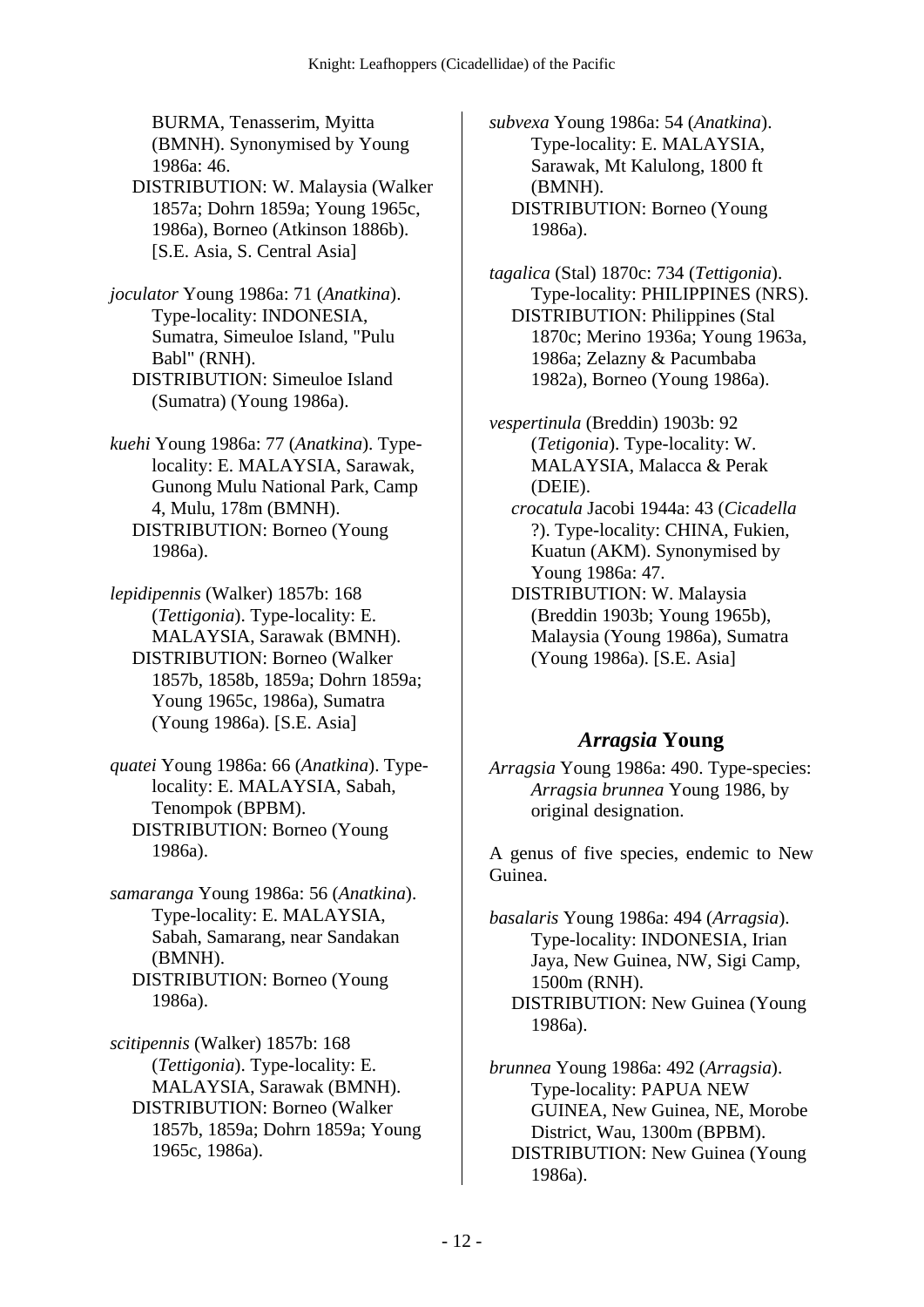*carca* Young 1986a: 494 (*Arragsia*). Typelocality: PAPUA NEW GUINEA, New Guinea, NE, Mt Otto, 2200m (BPBM).

 DISTRIBUTION: New Guinea (Young 1986a).

*clitellaria* Young 1986a: 496 (*Arragsia*). Type-locality: PAPUA NEW GUINEA, New Guinea, W Highlands, Minj (BPBM). DISTRIBUTION: New Guinea (Young 1986a).

*parallela* Young 1986a: 496 (*Arragsia*). Type-locality: INDONESIA, Irian Jaya, New Guinea, W[?], Araucaria Camp, 800m (RNH). DISTRIBUTION: New Guinea (Young 1986a).

### *Ateloguina* **Young**

*Ateloguina* Young 1986a: 586. Typespecies: *Ateloguina taeniola* Young 1986, by original designation.

A monotypic genus, endemic to New Guinea.

*taeniola* Young 1986a: 588 (*Ateloguina*). Type-locality: INDONESIA, Irian Jaya, New Guinea, 10 Km E of Bokondini, 40 Km N of Baliem Valley, 1300m (BPBM). DISTRIBUTION: New Guinea (Young 1986a).

### *Atkinsoniella* **Distant**

*Atkinsoniella* Distant 1908g: 235. Typespecies: *Atkinsoniella decisa* Distant 1908, by original designation.  *Soibanga* Distant 1908g: 236. Typespecies: *Tettigonia bella* Walker 1851, by original designation. Synonymised by Young 1986a: 93.

A genus of 26 species which extends throughout S.E. Asia, from China westwards to India. It was revised by Young (1986a). Only four species occur in the S.W. Pacific area, in W. Malaysia, Sumatra, Java, Borneo and the Philippines, of which only one is endemic to the area.

*cyclops* (Melichar) 1914b: 127 (*Tettigoniella*). Type-locality: INDONESIA, Java, Nongkodjadjar (MMB). DISTRIBUTION: Java (Melichar 1914b; Young & Lauterer 1966a; Young 1986a), Sumatra (Young 1986a). [S.E. Asia, S. Central Asia]

*javana* (Melichar) 1914b: 124 (*Kolla*). Type-locality: INDONESIA, Java, Banjuwangi (depository unknown). DISTRIBUTION: Java (Melichar 1914b; Young 1986a).

*opponens* (Walker) 1851b: 757 (*Tettigonia*). Type-locality: INDIA (BMNH).  *bellona* Distant 1908g: 212

(*Tettigoniella*). Type-locality: INDIA, Nilgiri Hills; BURMA, Ruby Mines (BMNH). Synonymised by Young 1986a: 97.

 *marpessa* Distant 1908g: 215 (*Tettigoniella*). Type-locality: BURMA, Tenasserim, Myitta (BMNH). Synonymised by Young 1986a: 97.

 *canidia* Distant 1908g: 226 (*Kolla*). Type-locality: INDIA, Sikhim (BMNH). Synonymised by Young 1986a: 97.

 *maculifrons* Schmidt 1911b: 295 (*Kolla*). Type-locality: INDIA, Sikkim (IZ). Synonymised by Young 1986a: 97.

 *maculifrons* var. *similis* Schmidt 1911b: 296 (*Kolla*). Type-locality: INDIA, Sikkim (IZ). Synonymised by Young 1986a: 97.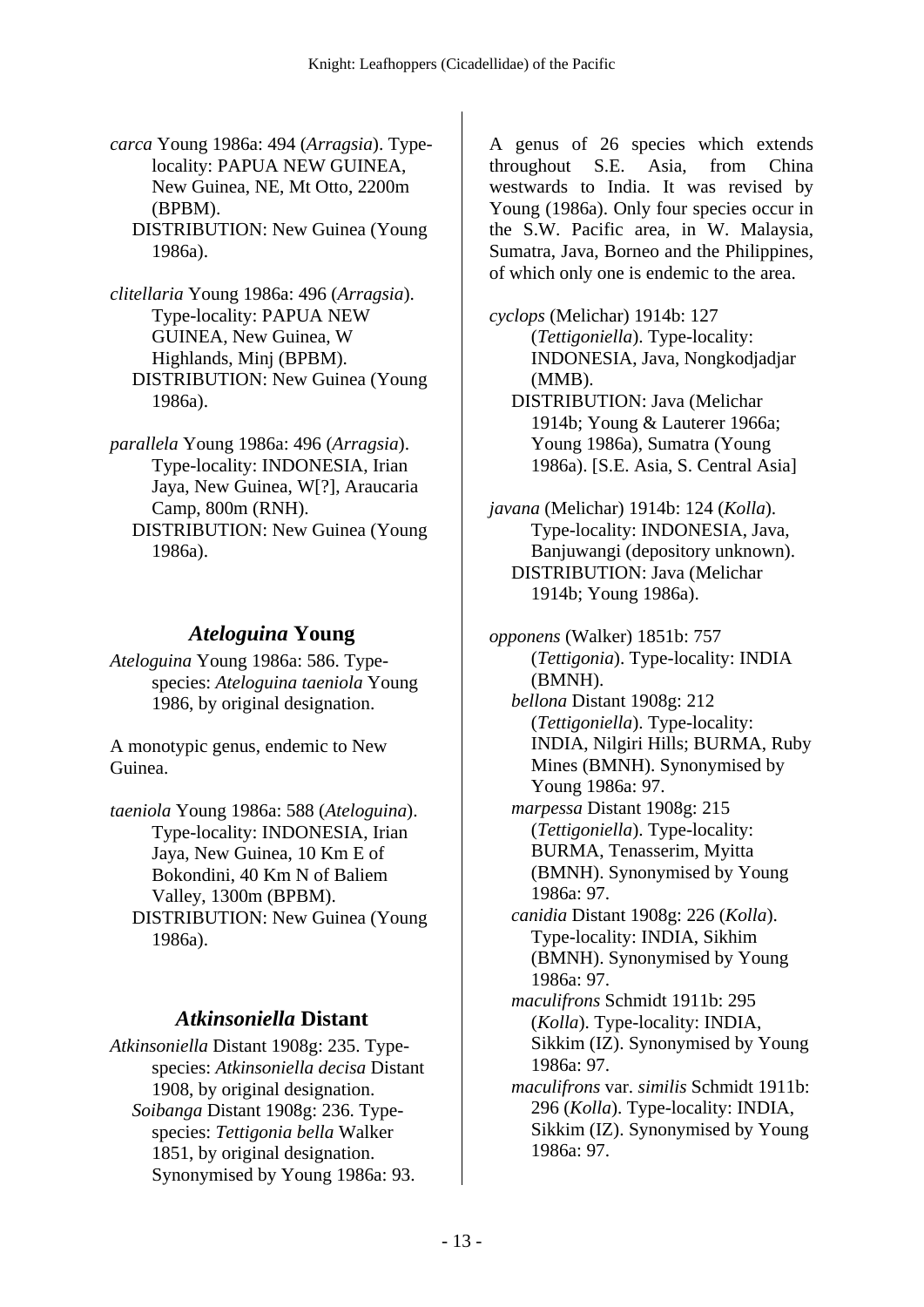- *trimaculata* Schmidt 1911b: 297 (*Kolla*). Type-locality: INDONESIA, Sumatra, Sinabong, Mt Singalang, Si-Rambe & Pangherang-Pisang (IZ). Synonymised by Young 1986a: 97.
- *cuprea* Melichar 1914b: 128 (*Tettigoniella*). Type-locality: INDONESIA, Java, Wonosobo, Pangerango (MMB). Synonymised by Young 1986a: 97.
- *tigrina* Distant 1918b: 9 (*Kolla*). Typelocality: INDIA, south, Kodaikanal & Nilgiri Hills (BMNH). Synonymised by Young 1986a: 97.
- *melichari* China 1935b: 305 (*Kolla*). Type-locality: INDONESIA, Java, central, Wasserfalle des Kali Pagergede (bei Sarangan) (BMNH). Synonymised by Young 1986a: 97.
- DISTRIBUTION: Netherland Indies (Signoret 1853c; Datta 1988a), Sumatra (Schmidt 1911b; Young & Nast 1963a; Young 1986a), Java (Melichar 1914b; China 1935b; Young & Lauterer 1966a; Young 1986a), W. Malaysia (Young 1986a), Borneo (Young 1986a), Philippines (Young 1986a), Kangean Island (Indonesia) (Young 1986a). [S.E. Asia, S. Central Asia]
- *sulphurata* (Distant) 1908g: 216 (*Tettigoniella*). Type-locality: BURMA, Ruby Mines; CHINA, W Yunnan (BMNH).  *maculata* Distant 1908g: 236 (*Atkinsoniella*). Type-locality: INDIA, Assam, Shillong (BMNH). Synonymised by Young 1986a: 97.  *tetraspila* Jacobi 1944a: 41 (*Bhandara*). Type-locality: CHINA, Fukien, Kuatun (AKM & SMT). Synonymised by Young 1986a: 97. DISTRIBUTION: Sumatra (Young 1986a). [S.E. Asia, S. Central Asia]

#### *Bhandara* **Distant**

*Bhandara* Distant 1908g: 221. Typespecies: *Tettigonia semiclara* Signoret 1853, by original designation.

A genus of 12 species distributed throughout W. Malaysia, Borneo, Sumatra and Java. All are endemic to this area except for two which extend also into Thailand and Burma respectively. An additional species, endemic to India, is only tentatively included in Bhandara in Young's (1986a) revision of the genus.

*arta* Young 1986a: 226 (*Bhandara*). Typelocality: THAILAND, south, Banna Chawang, near Nabon, 70m (BPBM). DISTRIBUTION: W. Malaysia (Young 1986a), Borneo (Young 1986a). [S.E. Asia]

*diaphana* (Taschenberg) 1884a: 449 (*Tettigonia*). Type-locality: INDONESIA, Java (HM). DISTRIBUTION: Java (Taschenberg 1884a; Young 1986a).

*habethana* Young 1986a: 230 (*Bhandara*). Type-locality: E. MALAYSIA, Sabah, Banguey Island (MMB). DISTRIBUTION: Banguey Island (Young 1986a), Borneo (Young 1986a).

*horsfieldi* (Distant) 1908f: 141 (*Tettigoniella*). Type-locality: INDONESIA, Java (BMNH). DISTRIBUTION: Java (Distant 1908f; Young 1965c, 1986a).

*opacipennis* Young 1986a: 232 (*Bhandara*). Type-locality: W. MALAYSIA, Selangor, Bukit Kutu, 3300ft (BMNH). DISTRIBUTION: W. Malaysia (Young 1986a).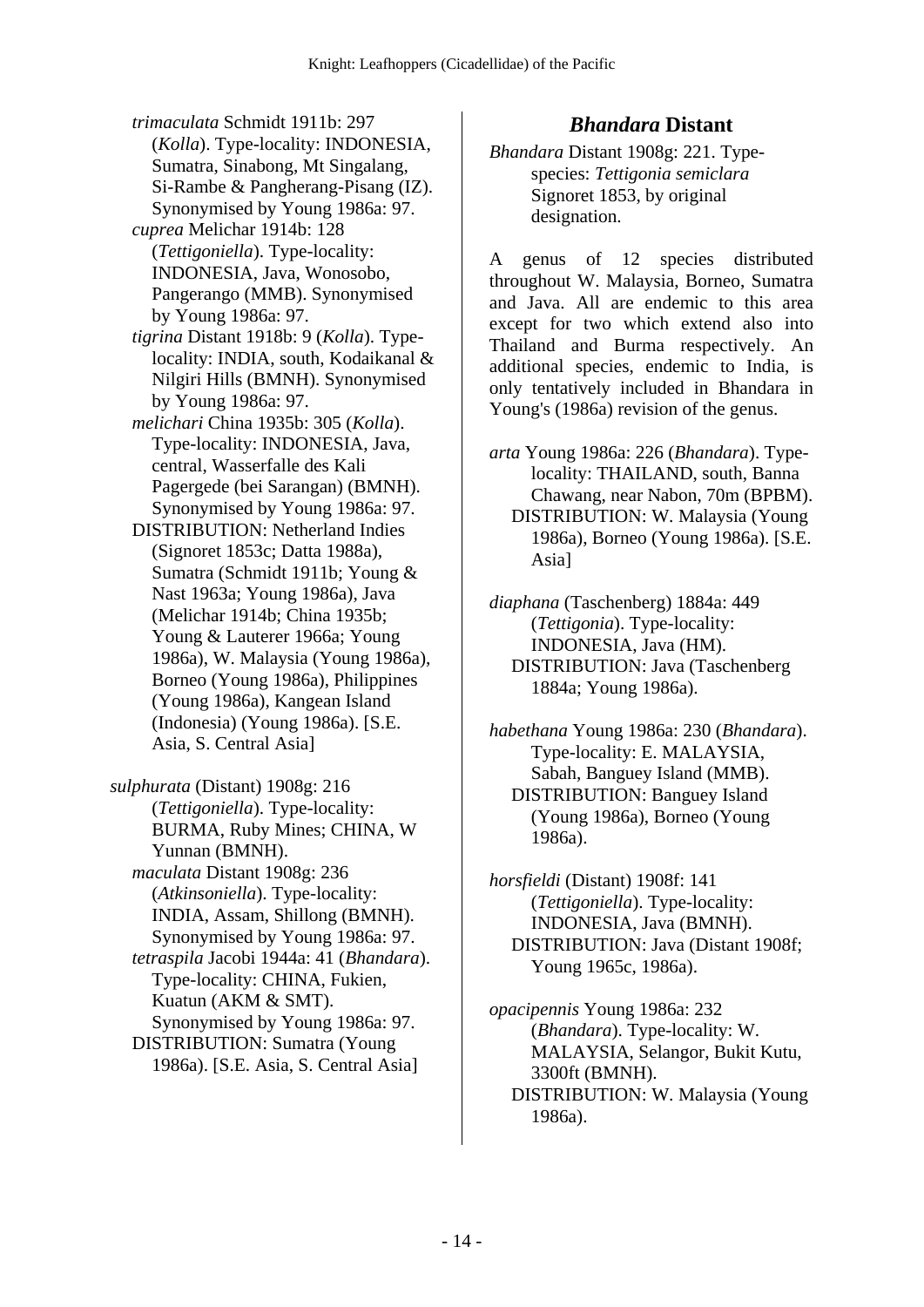*sanguiflua* (Walker) 1858b: 222 (*Tettigonia*). Type-locality: INDONESIA, Sumatra (BMNH). DISTRIBUTION: Sumatra (Walker 1858b; Young 1986a).

*semiclara* (Signoret) 1853c: 666 (*Tettigonia*). Type-locality: W. MALAYSIA, Penang (depository unknown).

 DISTRIBUTION: W. Malaysia (Signoret 1853c; Walker 1858b; Dohrn 1859a; Distant 1908g; Evans 1947a; Young 1986a), Sumatra (Distant 1908g), Borneo (Distant 1908g; Moulton 1912c), Java (Lallemand 1935a; Young 1986a). [S.E. Asia]

*semivitrea* (Walker) 1858b: 222 (*Tettigonia*). Type-locality: INDONESIA, Sumatra (BMNH). DISTRIBUTION: Sumatra (Walker 1858b; Young 1986a), W. Malaysia (Young 1986a).

*stellata* (Signoret) 1853c: 667 (*Tettigonia*). Type-locality: INDONESIA, Java (NMV). DISTRIBUTION: Java (Signoret 1853c; Walker 1858b; Dohrn 1859a; Melichar 1914b, 1926a; Young

1986a), Borneo (Young 1986a).

*suavissima* (Walker) 1857a: 97 (*Tettigonia*). Type-locality: SINGAPORE (BMNH). DISTRIBUTION: W. Malaysia (Walker 1857a, 1857b; Dohrn 1859a; Atkinson 1886b; Young 1986a), Borneo (Walker 1857b, 1859a; Atkinson 1886b).

*translucida* Young 1986a: 228 (*Bhandara*). Type-locality: INDONESIA, Mentawei Islands, N. Pagi Island (USNM). DISTRIBUTION: Mentawei Islands (Sumatra) (Young 1986a).

*trita* (Walker) 1851b: 750 (*Tettigonia*). Type-locality: INDONESIA, Java (BMNH).

 DISTRIBUTION: Java (Walker 1851b; Signoret 1854b; Dohrn 1859a; Young 1986a), Australasia (Walker 1858b).

#### *Bharagonalia* **Young**

*Bharagonalia* Young 1986a: 233. Typespecies: *Tettigonia sumatrana* Bierman 1910, by original designation.

A genus of 24 species. It is endemic to W. Malaysia, Sumatra, Java, Borneo and the southern Philippine island of Palawan, except for one species which occurs also in Burma and India and another which is endemic to Vietnam.

*aemulata* Young 1986a: 253 (*Bharagonalia*). Type-locality: E. MALAYSIA, Sabah, Tuaran (OUC). DISTRIBUTION: Borneo (Young 1986a).

*armata* Young 1986a: 258 (*Bharagonalia*). Type-locality: W. BORNEO, "Manorg" (USNM). DISTRIBUTION: Borneo (west) (Young 1986a).

*brooksi* Young 1986a: 255 (*Bharagonalia*). Type-locality: INDONESIA, Sumatra, west, Lebong Trail (BMNH). DISTRIBUTION: Sumatra (Young 1986a).

*castanifrons* Young 1986a: 238 (*Bharagonalia*). Type-locality: INDONESIA, Sumatra, Sibajak vulcan, 1600m (NRS, missing). DISTRIBUTION: Sumatra (Young 1986a).

*germana* Young 1986a: 265 (*Bharagonalia*). Type-locality: E.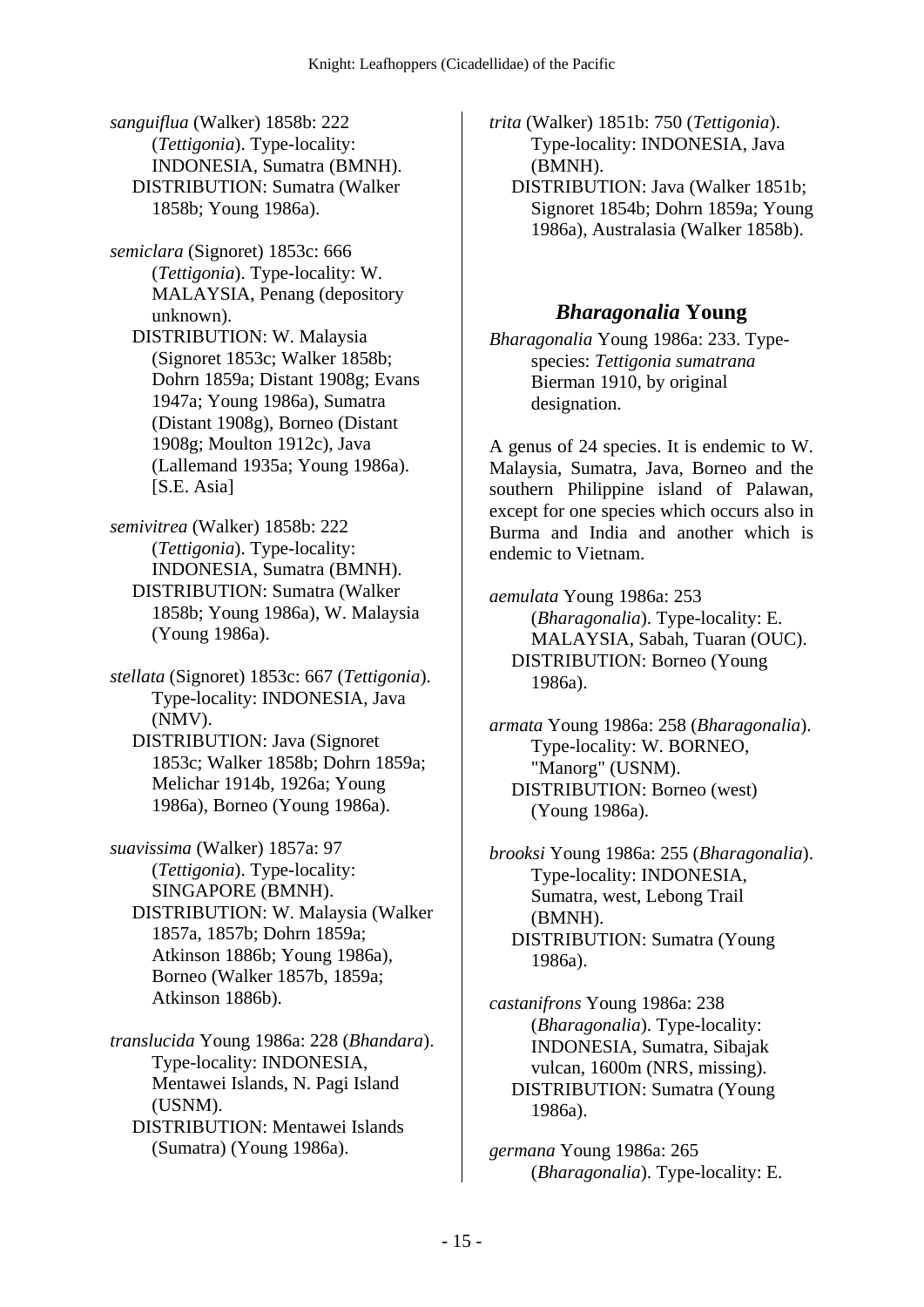MALAYSIA, Sarawak, Baram (BMNH). DISTRIBUTION: Borneo (Young 1986a).

*iterata* Young 1986a: 252 (*Bharagonalia*). Type-locality: E. MALAYSIA, Sabah, Ranau, W Coast Residency, 500m (BPBM). DISTRIBUTION: Borneo (Young 1986a).

*jacobsoni* Young 1986a: 260 (*Bharagonalia*). Type-locality: INDONESIA, Sumatra, Gun. Teleman (RNH). DISTRIBUTION: Sumatra (Young 1986a).

*leopardina* (Distant) 1908g: 204 (*Tettigoniella*). Type-locality: INDIA, Upper Assam; BURMA, Tenasserim, Myitta (BMNH). DISTRIBUTION: Java (Melichar 1914b; Datta 1988a), W. Malaysia (Young 1986a). [S.E. Asia, S. Central Asia]

*maculigera* Young 1986a: 261 (*Bharagonalia*). Type-locality: E. MALAYSIA, Sabah, Tenompok (BPBM). DISTRIBUTION: Borneo (Young 1986a).

*muluensis* Young 1986a: 244 (*Bharagonalia*). Type-locality: E. MALAYSIA, Sarawak, Gunong Mulu National Park, Site 14, February Camp 2.5, Mulu, 1000m (BMNH). DISTRIBUTION: Borneo (Young 1986a).

*padangensis* Young 1986a: 258 (*Bharagonalia*). Type-locality: INDONESIA, Sumatra, Padang (USNM). DISTRIBUTION: Sumatra (Young 1986a).

*pakkana* Young 1986a: 262 (*Bharagonalia*). Type-locality: E. MALAYSIA, Sabah, Mt Kinabalu, Pakka, 10,000ft (BMNH). DISTRIBUTION: Borneo (Young 1986a).

*palawa* Young 1986a: 239 (*Bharagonalia*). Type-locality: PHILIPPINES, Palawan, Tarumpitao Pt (BPBM). DISTRIBUTION: Philippines (Young 1986a).

*peninsa* Young 1986a: 241 (*Bharagonalia*). Type-locality: W. MALAYSIA, Perak, Malacca (NRS, missing). DISTRIBUTION: W. Malaysia (Young 1986a).

*perakensis* (Distant) 1908f: 141 (*Tettigoniella*). Type-locality: W. MALAYSIA, Perak (BMNH). DISTRIBUTION: W. Malaysia (Distant 1908f; Young 1965c, 1986a), E. Malaysia (Young 1986a), Sumatra (Young 1986a).

*simulata* Young 1986a: 248 (*Bharagonalia*). Type-locality: E. MALAYSIA, Sabah, Sandakan (USNM). DISTRIBUTION: Borneo (Young 1986a).

*sumatrana* (Bierman) 1910a: 54 (*Tettigonia*). Type-locality: INDONESIA, Sumatra, Moeara Laboe & Loeboe Gedang (RNH). DISTRIBUTION: Sumatra (Bierman 1910a; Young 1986a).

*tardata* Young 1986a: 241 (*Bharagonalia*). Type-locality: E. MALAYSIA, Sabah, Tenompok, 30mi E of Jesselton, 1650m (BPBM). DISTRIBUTION: Borneo (Young 1986a).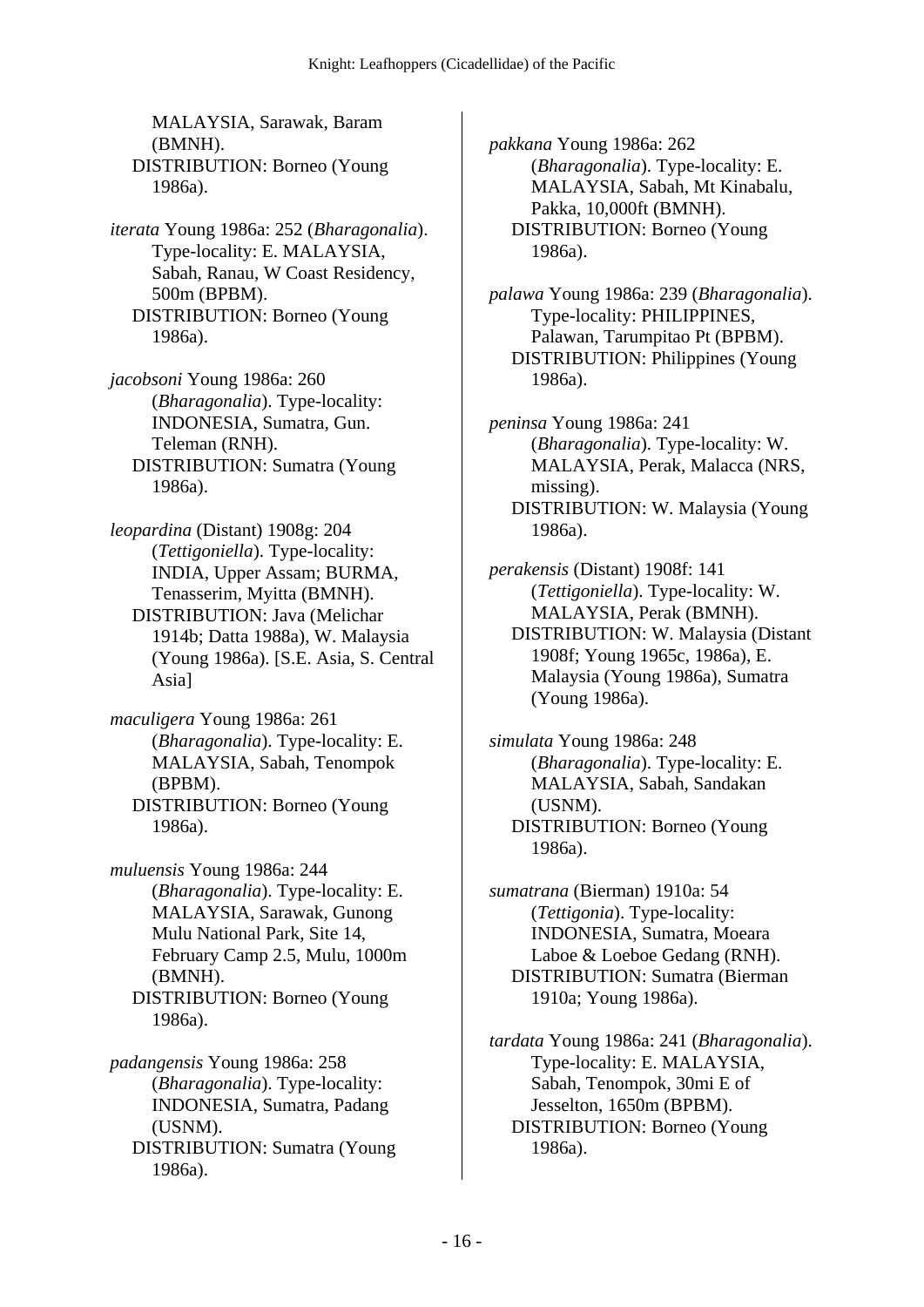*tenompa* Young 1986a: 247 (*Bharagonalia*). Type-locality: E. MALAYSIA, Sabah, Tenompok, 30mi E of Jesselton, 1460m (BPBM). DISTRIBUTION: Borneo (Young 1986a).

*vittifrons* Young 1986a: 256 (*Bharagonalia*). Type-locality: INDONESIA, Sumatra, W coast, Gunung Singgalang, 1800m (RNH). DISTRIBUTION: Sumatra (Young 1986a).

*walshae* Young 1986a: 250 (*Bharagonalia*). Type-locality: INDONESIA, Java, Mt Djampang, Tjangsana (ZIL). DISTRIBUTION: Sumatra (Young 1986a), Java (Young 1986a).

*winkleri* Young 1986a: 245 (*Bharagonalia*). Type-locality: E. MALAYSIA, Sabah, Mt Kinabalu, Tenompok (BPBM). DISTRIBUTION: Borneo (Young 1986a).

*yalma* Young 1986a: 251 (*Bharagonalia*). Type-locality: W. MALAYSIA, Pahang, Fraser's Hill, 4200ft (BMNH). DISTRIBUTION: W. Malaysia (Young 1986a).

# *Bornatka* **Young**

*Bornatka* Young 1986a: 36. Type-species: *Bornatka ticima* Young 1986, by original designation.

This genus is known from only two species, both endemic to Borneo.

*raana* Young 1986a: 39 (*Bornatka*). Typelocality: BORNEO, "Butik" Raja, above 2200m (ZM). DISTRIBUTION: Borneo (Young 1986a).

*ticima* Young 1986a: 37 (*Bornatka*). Typelocality: E. MALAYSIA, Sabah, Kambaranga-Tenompok (BPBM). DISTRIBUTION: Borneo (Young 1986a).

## *Bothrogonia* **Melichar**

*Bothrogonia* Melichar 1926a: 341. Typespecies: *Cicada ferruginea* Fabricius 1787, by subsequent designation of China 1938d: 183.

 *Megalotettigella* Ishihara 1953b: 16. Type-species: *Cicada ferruginea* Fabricius 1787, by original designation. Synonymised by Ishihara 1954f: 12.  *Bothrogonia* subgenus *Obothrogonia* Yang in Yang & Li 1980a: 193. Type-species: *Bothrogonia* (*Obothrogonia*) *sinica* Yang & Li 1980, by original designation. Synonymised by Young 1986a: 195.

A moderately sized genus of 27 species distributed throughout S.E. Asia, and extending north into the eastern Palaearctic and west into the Indian subcontinent. Ten of these species occur in W.Malaysia, Borneo, Philippines, Sumatra, Java and Amboina in the S.W. Pacific although only three are endemic to this area. A few records, possibly of adventitious species, also occur for Africa, Iran and S. America. The genus was revised by Young (1986a).

*addita* (Walker) 1851b: 737 (*Tettigonia*). Type-locality: INDONESIA, Java (BMNH).  *reducta* Walker 1851b: 739 (*Tettigonia*). Type-locality: HONGKONG (BMNH). Synonymised by Young 1986a: 208.  *confinis* Walker 1851b: 745 (*Tettigonia*). Type-locality: Unknown (BMNH). Synonymised by Young 1986a: 208.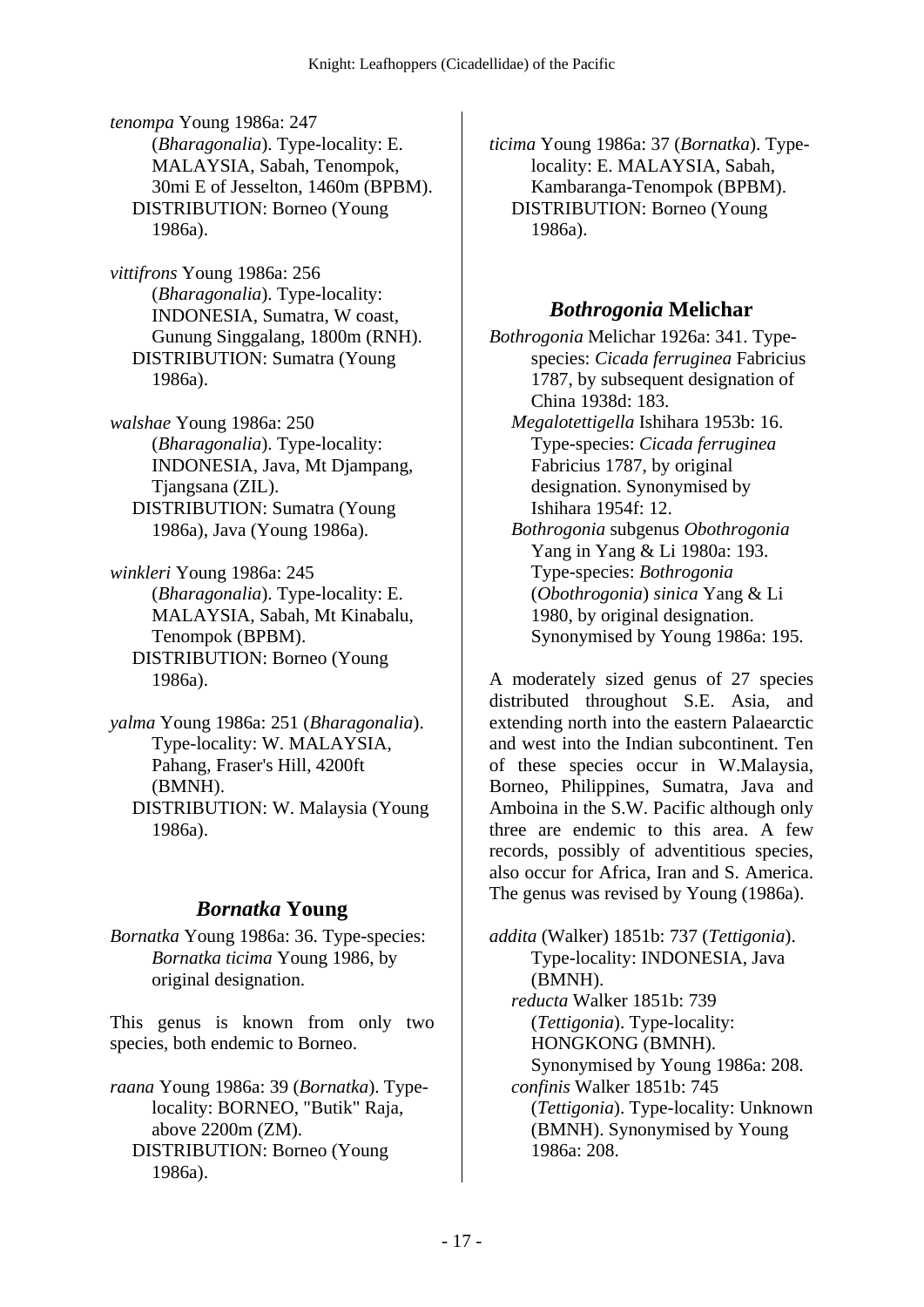*baluensis* Distant 1908f: 141 (Tettigoniella). Type-locality: E. MALAYSIA, Sabah, Kina Balu (BMNH). Synonymised by Young 1986a: 208.

 *eana* Yang & Li 1980a: 195 (*Bothrogonia* (*Obothrogonia*)). Type-locality: CHINA, Hubei, Jigongshan (BAU, NWCA, BNM). Synonymised by Young 1986a: 208.

 DISTRIBUTION: Java (Walker 1851b; Dohrn 1859a; Young 1965c, 1986a), Sumatra (China 1931b; Young 1986a), Borneo (Distant 1908f; Riley 1931a; Young 1965c, 1986a), W. Malaysia (Young 1986a), Amboina (Young 1986a), Philippines ((Young 1986a). [S.E. Asia, S. Central Asia]

*duplex* (Walker) 1851b: 738 (*Tettigonia*). Type-locality: Unknown (BMNH). DISTRIBUTION: Java (Dohrn 1859a).

*ferruginea* (Fabricius) 1787a: 269 (*Cicada*). Type-locality: SOUTH AFRICA, Cape of Good Hope (BMNH).

 *apicalis* Walker 1851b: 736 (*Tettigonia*). Type-locality: CHINA (BMNH). Synonymised by Signoret 1853c: 676.

 *confinis* Walker 1851b: 736 (*Tettigonia*). Type-locality: CHINA, Canton (BMNH). Synonymised by Young 1986a: 209.

 *japonica* Ishihara 1962a: 290 (*Bathroogonia* [sic]). Type-locality: JAPAN, Mt Sara near Matsuyama, Shikoku (EUM). Synonymised by Young 1986a: 209.

 *sinica* Yang & Li 1980a: 193 (*Bothrogonia* (*Obothrogonia*)). Type-locality: CHINA, Zhejiang, Tienmushan, 920 m (BAU, NWCA, BNM). Synonymised by Young 1986a: 209.

 *meitana* Yang & Li 1980a: 194 (*Bothrogonia* (*Obothrogonia*)). Type-locality: CHINA, Guizhou,

Meitan (BAU, NWCA, BNM). Synonymised by Young 1986a: 209.  *minana* Yang & Li 1980a: 196 (*Bothrogonia* (*Obothrogonia*)). Type-locality: CHINA, Fujian, Jianyang (BAU, NWCA, BNM). Synonymised by Young 1986a: 209.  *choui* Yang & Li 1980a: 207 (*Bothrogonia* (*Obothrogonia*)). Type-locality: CHINA, Yunnan, Jinghong, 545 m (BAU, NWCA, BNM). Synonymised by Young 1986a: 209.  *mecota* Yang & Li 1980a: 197 (*Bothrogonia* (*Obothrogonia*)). Type-locality: CHINA, Fujian, Dehua (BAU, NWCA, BNM). Synonymised by Young 1986a: 209.  *shuana* Yang & Li 1980a: 202 (*Bothrogonia* (*Obothrogonia*)). Type-locality: CHINA, Sichuan, Qingchengshan, 830 m (BAU, NWCA, BNM). Synonymised by Young 1986a: 209. DISTRIBUTION: Java (Melichar 1914b; van der Meer Mohr 1927a; Schmidt 1928b, 1930b; Signoret 1853c; Walker 1857a; Dohrn 1859a; Taschenberg 1884a; Breddin 1899a, 1900a; Oshanin 1906a; Bierman 1908a; Distant 1908g; Lallemand 1931d, 1935a; Cheo 1935b; Wu 1935a; Merino 1936a; Esaki & Ito 1954a; Walker 1857b; Datta 1988a), Philippines (Signoret 1853c; Walker 1857a; Breddin 1899a; Oshanin 1906a; Jacobi 1917a; Woodworth 1921a; Okamoto 1924a; Matsumura 1932d; Cheo 1935b; Wu 1935a; Merino 1936a; Box 1953b; Esaki & Ito 1954a; Walker 1857b; Capco 1959a; Baltazar 1969; Datta 1988a), Sumatra (Taschenberg 1884a; Atkinson 1885b; Lethierry 1888a; Breddin 1899a, 1900a; Oshanin 1906a; Distant 1908g; Schmidt 1928b; Lallemand 1931d; Cheo 1935b; Wu 1935a; Merino 1936a; Esaki & Ito 1954a; Melichar 1914b; Datta 1988a), Nias (Lethierry 1888a;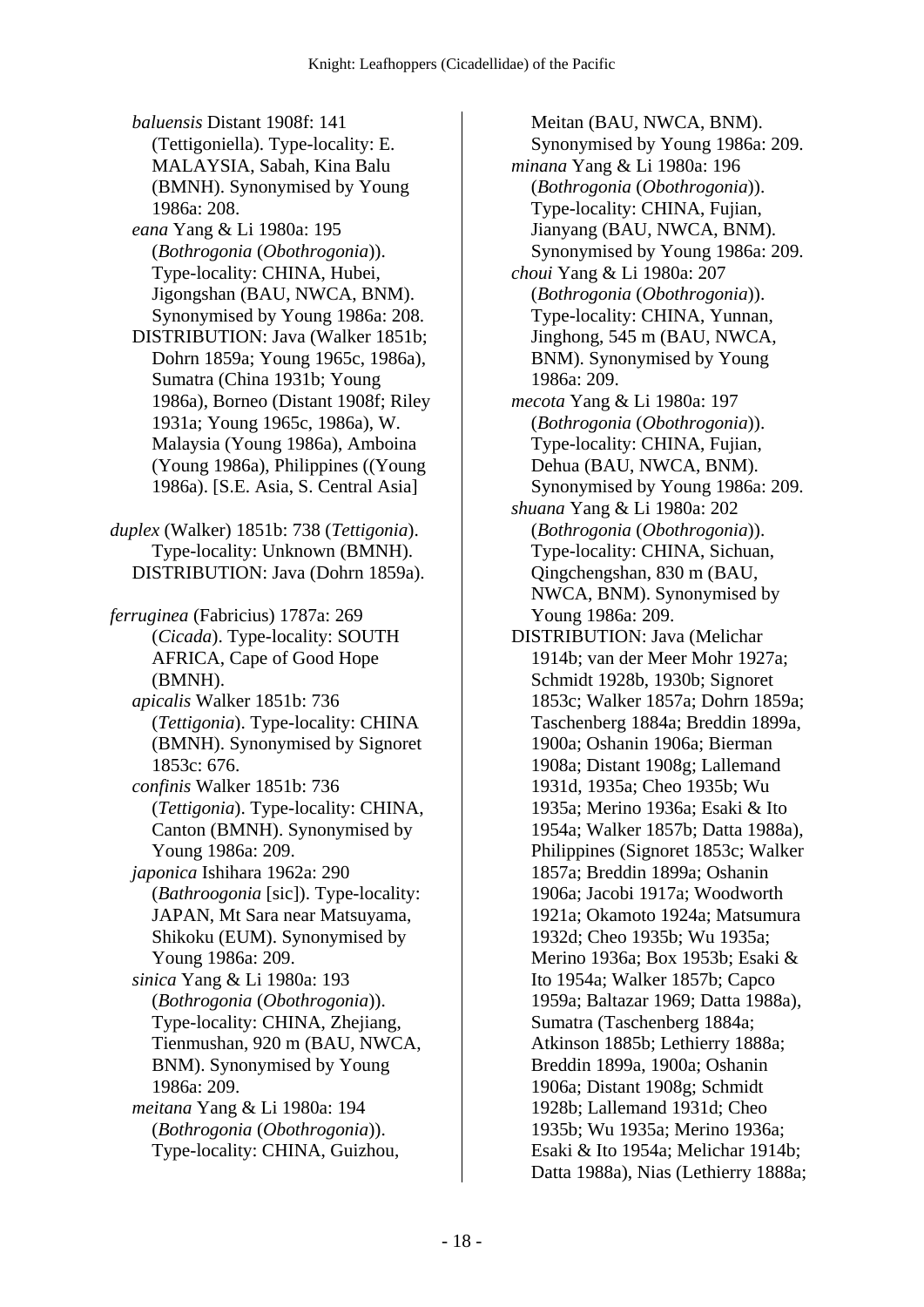Breddin 1900a), Borneo (Breddin 1899a, 1900a; Distant 1908g; Walker 1857b, 1859a; Lallemand 1931d; Cheo 1935b; Wu 1935a; Merino 1936a; Datta 1988a), W. Malaysia (Distant 1908g; Pruthi 1934a; Cheo 1935b; Merino 1936a; Hoffmann 1942a; Matsumura 1910d; Okamoto 1924a; Gater 1926a; Matsumura 1932d; Walker 1857a, 1857b; Breddin 1900a; Datta 1988a), Dutch East Indies (Dammerman 1919a; Pruthi 1934a; Hoffmann 1942a), Indonesia (Kalshoven & Van der Vecht 1950a; Datta 1988a). [S.E. Asia, S. Central Asia, S.W. Asia, E. Palaearctic, S. America, Africa, Oriental region]

*gelida* (Walker) 1851b: 751 (*Tettigonia*). Type-locality: INDONESIA, Java (BMNH).

 DISTRIBUTION: Java (Walker 1851b; Signoret 1853c; Dohrn 1859a; Young 1965c, 1986a).

*gemina* (Walker) 1851b: 737 (*Tettigonia*). Type-locality: INDONESIA, Java (BMNH).

 DISTRIBUTION: Java (Walker 1851b; Kirby 1891a; Melichar 1903b; Dohrn 1859a; Bierman 1910a), Sumatra (Bierman 1910a). [S. Central Asia]

*immaculata* (Walker) 1851b: 740 (*Tettigonia*). Type-locality: ECUADOR, Quito (BMNH). DISTRIBUTION: Java (Dohrn 1859a). [S. America]

*impudica* (Signoret) 1853c: 677 (*Tettigonia*). Type-locality: PHILIPPINES, Manila (NMV). DISTRIBUTION: Philippines (Signoret 1853c; Walker 1858b; Dohrn 1859a; Stal 1870c; Merino 1936a; Young & Beier 1964a; Capco 1959a; Yang & Li 1980a; Banks 1910a), Tara Island (Banks 1910a). [S.E. Asia]

*indistincta* (Walker) 1851b: 739 (*Tettigonia*). Type-locality: Unknown (BMNH).

 DISTRIBUTION: Java (Signoret 1853c; Dohrn 1859a; Breddin 1899a, 1900a, 1905a; Datta 1988a), Sumatra (Signoret 1853c; Breddin 1899a, 1900a, 1905a; Bierman 1910a; Datta 1988a), Borneo (Breddin 1899a, 1900a, 1905a; Datta 1988a), Philippines (Breddin 1899a; Datta 1988a), Banguey Island (Breddin 1905a). [S.E. Asia, S. Central Asia, Oriental region]

*mouhoti* (Distant) 1908f: 142 (*Tettigoniella*). Type-locality: THAILAND (BMNH). DISTRIBUTION: W. Malaysia (Young 1986a). [S.E. Asia, S. Central Asia]

- *obscura* (Walker) 1851b: 738 (*Tettigonia*). Type-locality: EAST INDIES (BMNH).
	- DISTRIBUTION: E. Indies (Walker 1851b; Young 1965c, 1986a), Java (Dohrn 1859a).

# *Breviguina* **Young**

*Breviguina* Young 1986a: 498. Typespecies: *Breviguina slipia* Young 1986, by original designation.

A genus of five species, endemic to New Guinea.

*apia* Young 1986a: 504 (*Breviguina*). Type-locality: PAPUA NEW GUINEA, New Guinea, NE, Mt Kaindi, 16 Km SW of Wau, 2300m (BPBM). DISTRIBUTION: New Guinea (Young 1986a).

*garula* Young 1986a: 502 (*Breviguina*). Type-locality: PAPUA NEW GUINEA, New Guinea, SE, Mt Giluwe, 2500-3300m (BPBM).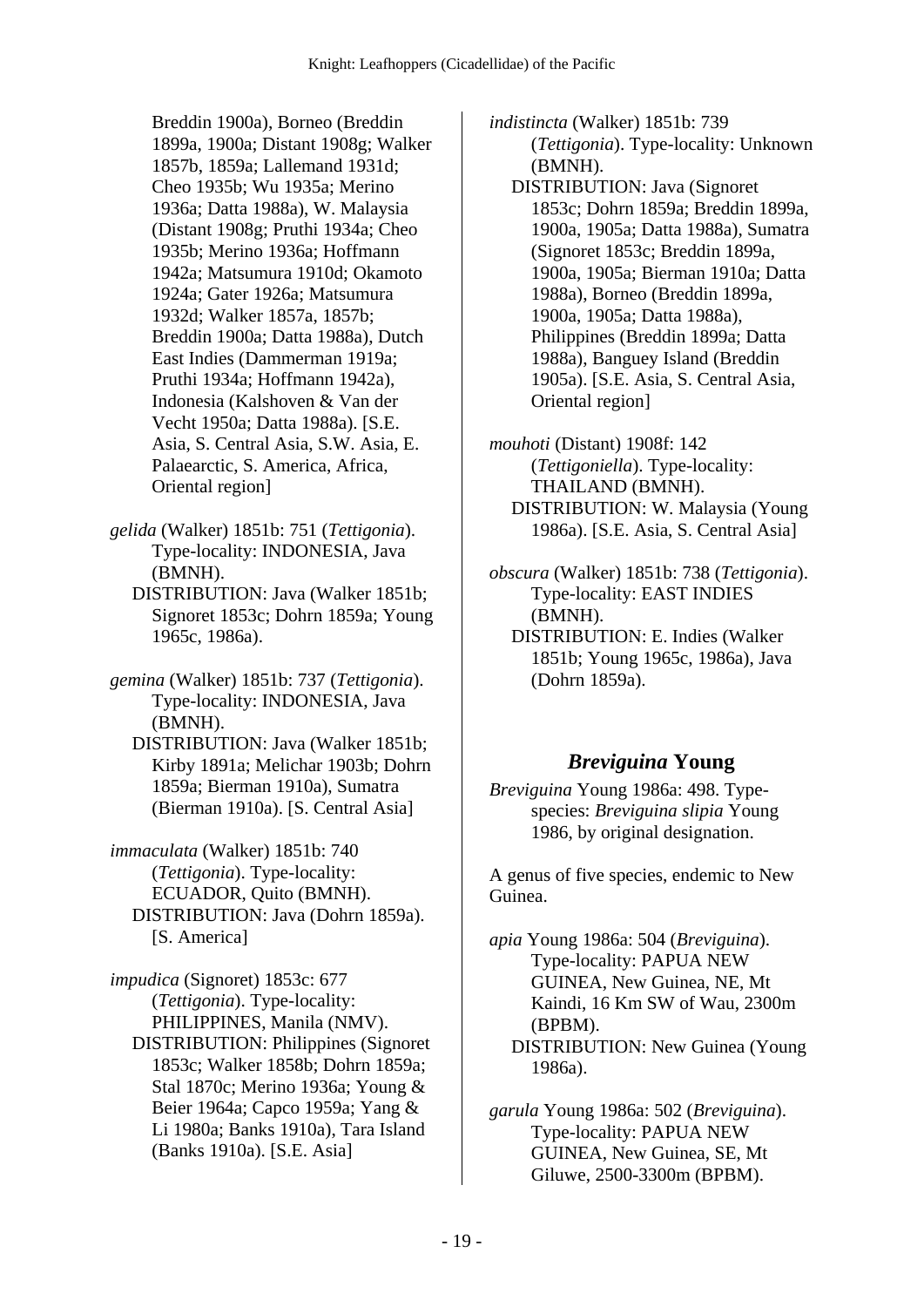DISTRIBUTION: New Guinea (Young 1986a).

- *garumpa* Young 1986a: 506 (*Breviguina*). Type-locality: PAPUA NEW GUINEA, New Guinea, NE, Mt Giluwe, 2500-3300m (BPBM). DISTRIBUTION: New Guinea (Young 1986a).
- *pumila* Young 1986a: 502 (*Breviguina*). Type-locality: PAPUA NEW GUINEA, New Guinea, NE, Mt Wilhelm, Lake Aunde, 3600m (BPBM). DISTRIBUTION: New Guinea (Young 1986a).

*slipia* Young 1986a: 501 (*Breviguina*). Type-locality: INDONESIA, Irian Jaya, New Guinea, NW, Letterbox Camp, 3600m (RNH). DISTRIBUTION: New Guinea (Young 1986a).

## *Capcoana* **Young**

*Capcoana* Young 1986a: 20. Type-species: *Tettigonia argyrops* Signoret 1853, by original designation.

This Philippine genus, described by Young (1986a), is known only from the typespecies.

*argyrops* (Signoret) 1853c: 678 (*Tettigonia*). Type-locality: PHILIPPINES, Manila (NMV). DISTRIBUTION: Philippines (Signoret 1853c; Walker 1858b; Dohrn 1859a; Stal 1870c; Merino 1936a; Young & Beier 1964a; Capco 1959a; Young 1986a).

## *Castanoguina* **Young**

*Castanoguina* Young 1986a: 536. Typespecies: *Castanoguina castanea* Young 1986, by original designation.

A genus of six species, endemic to New Guinea.

*brundini* Young 1986a: 547 (*Castanoguina*). Type-locality: PAPUA NEW GUINEA, New Guinea (NRS, missing). DISTRIBUTION: New Guinea (Young 1986a).

*castanea* Young 1986a: 538 (*Castanoguina*). Type-locality: PAPUA NEW GUINEA, New Guinea, NE, Morobe District, Wau, 1200m (BPBM). DISTRIBUTION: New Guinea (Young 1986a).

*caudicula* Young 1986a: 541 (*Castanoguina*). Type-locality: PAPUA NEW GUINEA, New Guinea, NE, Morobe District, Wau, 1200m (BPBM). DISTRIBUTION: New Guinea (Young 1986a).

*extua* Young 1986a: 547 (*Castanoguina*). Type-locality: PAPUA NEW GUINEA, New Guinea, Wau, 4000 ft (USNM). DISTRIBUTION: New Guinea (Young 1986a).

*goilalana* Young 1986a: 543 (*Castanoguina*). Type-locality: PAPUA NEW GUINEA, New Guinea, Owen Stanley Range, Goilala: Loloipa (BPBM). DISTRIBUTION: New Guinea (Young 1986a).

*ribombera* Young 1986a: 545 (*Castanoguina*). Type-locality: INDONESIA, Irian Jaya, New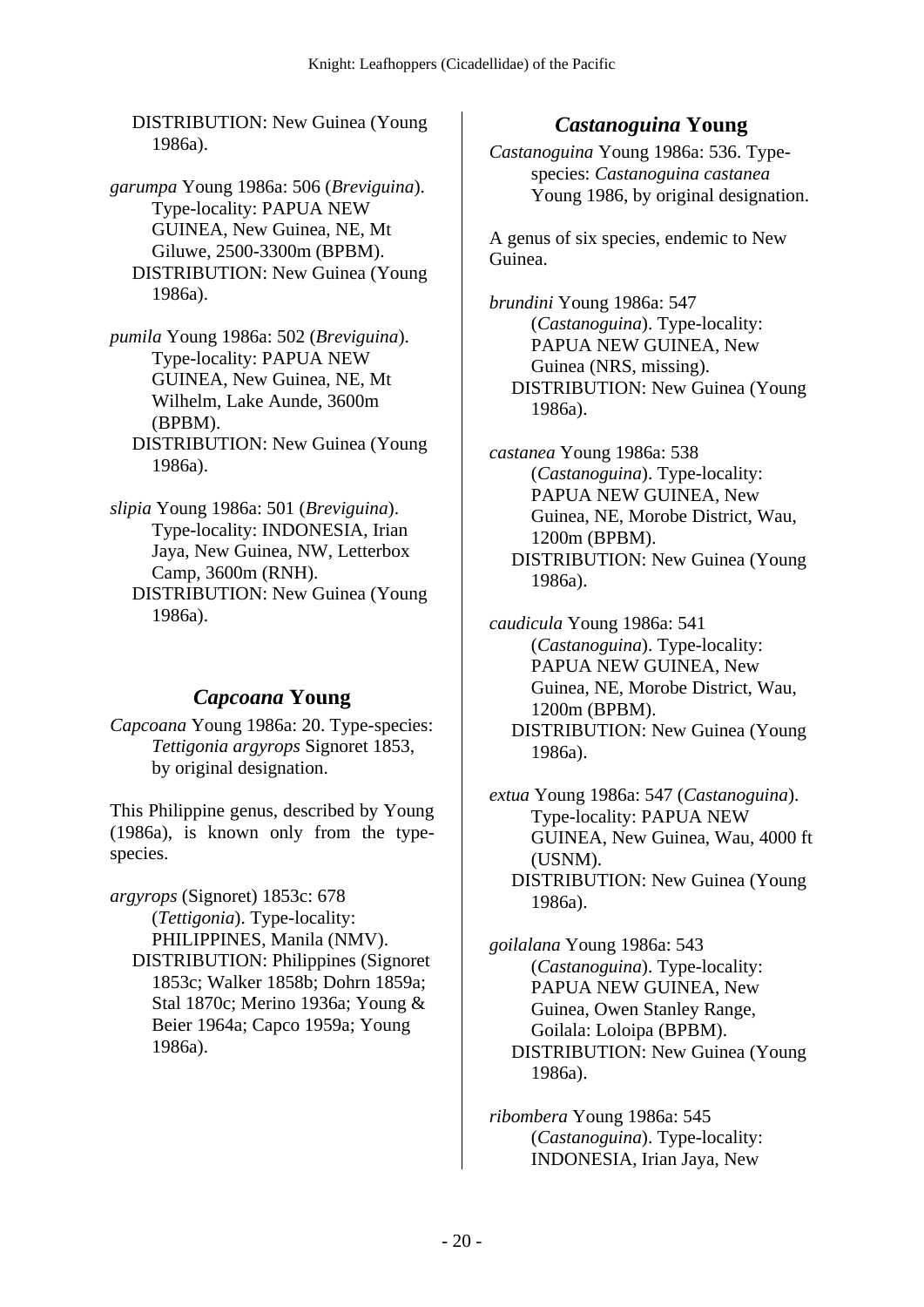Guinea, Vogelkop, Bomberi Village, 700-900m (BPBM). DISTRIBUTION: New Guinea (Young 1986a).

### *Catenocola* **Young**

*Catenocola* Young 1986a: 177. Type-species: *Tettigonia angularis* Walker 1857, by original designation.

This small genus, of eight species, is endemic to W. Malaysia, Borneo, Sumatra and Java.

- *angularis* (Walker) 1857b: 167 (*Tettigonia*). Type-locality: E. MALAYSIA, Sarawak (BMNH).  *invadens* Walker 1857b: 168 (*Tettigonia*). Type-locality: E. MALAYSIA, Sarawak (BMNH). Synonymised by Young 1986a: 178. DISTRIBUTION: Borneo (Walker 1857b, 1858b, 1859a; Dohrn 1859a; Young 1965c, 1986a), W. Malaysia (Young 1986a), Sumatra. (China 1931b; Young 1986a), Java (Young 1986a).
- *bifida* Young 1986a: 186 (*Catenocola*). Type-locality: E. MALAYSIA, Sarawak, Mt Dulit, R. Koyan, 2500ft (BMNH). DISTRIBUTION: Borneo (Young 1986a).

*diagonalis* Young 1986a: 180 (*Catenocola*). Type-locality: E. MALAYSIA, Sarawak, Mt Dulit, 4000ft (BMNH). DISTRIBUTION: Borneo (Young 1986a).

*divaricata* Young 1986a: 185 (*Catenocola*). Type-locality: E. MALAYSIA, Sarawak, Mt Murud, 5-6000ft (BMNH).

 DISTRIBUTION: Borneo (Young 1986a).

*hobbyi* Young 1986a: 187 (*Catenocola*). Type-locality: E. MALAYSIA, Sarawak, Mt Dulit, 4000ft (BMNH). DISTRIBUTION: Borneo (Young 1986a).

*parangularis* Young 1986a: 182 (*Catenocola*). Type-locality: E. MALAYSIA, Sabah, Tenompok, 48Km E of Jesselton, 1450m (BPBM). DISTRIBUTION: Borneo (Young 1986a), W. Malaysia (Young 1986a).

*rubellula* (Breddin) 1905a: 223 (*Tettigoniella*). Type-locality: E. MALAYSIA, Sabah, Banguey Island (ZM).

 DISTRIBUTION: Banguey Island (Sabah) (Breddin 1905a; Young 1986a), W. Malaysia (Young 1986a), Borneo (Young 1986a), Sumatra (Young 1986a).

*singularis* Young 1986a: 186 (*Catenocola*). Type-locality: E. MALAYSIA, Sabah, Mt Kinabalu, Mesilau Cave, 6200ft (BMNH). DISTRIBUTION: Borneo (Young 1986a).

### *Cicadella* **Latreille**

*Cicadella* Latreille 1817a: 406. Typespecies: *Cicada viridis* Linnaeus 1758, by subsequent designation of Van Duzee 1916a: 66.

A monotypic genus, well known and widely distributed in the Old World. Within the S.W. Pacific area it has been recorded from W. Malaysia, Philippines, Java and Buru. It was revised by Young (1977a).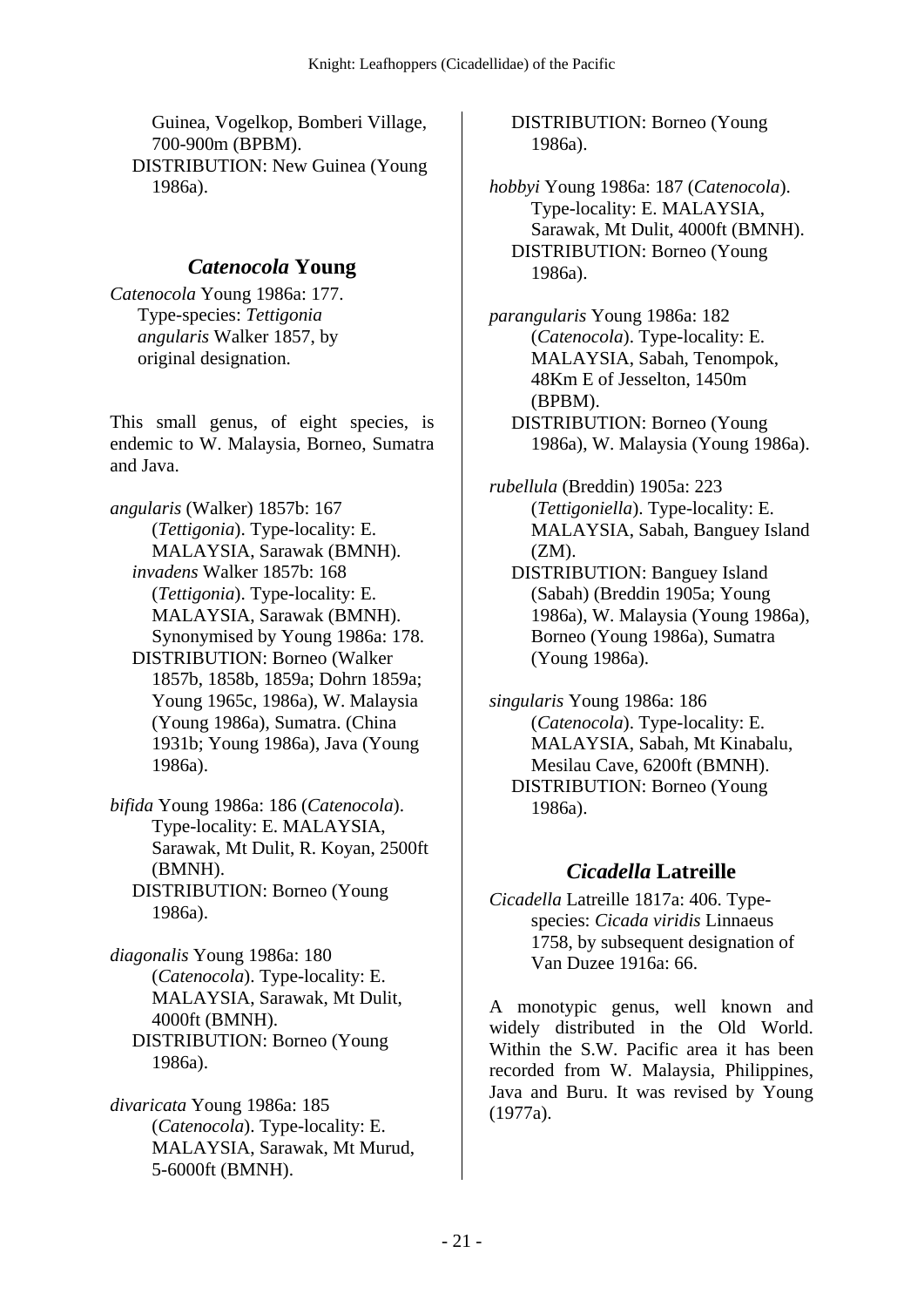*viridis* (L.) 1758a: 438 (*Cicada*). Typelocality: EUROPE (depository unknown).  *arundinis* Germar 1821a: 71 (*Tettigonia*). Type-locality: GERMANY, Reichenbach (HM & LM). Synonymised by Signoret 1854a: 17.  *melanchloa* Walker 1851b: 778 (*Tettigonia*). Type-locality: FRANCE (BMNH). Synonymised by Signoret 1854a: 17.  *flavicatella* de Graaf in de Graaf & Snellen van Vollenhoven 1854a: 183 (*Tettigonia*). Type-locality: NETHERLANDS (depository unknown). Synonymised by Graaf, Six and Snellen van Vollenhoven 1862a: 80.  *concolor* Haupt 1912a: 184 (*Tettigonia viridis*). Type-locality: GERMANY, Hannover (depository unknown). Described as var. of *viridis*. DISTRIBUTION: Philippines (Woodworth 1921a, Box 1953b, Young 1977a), W. Malaysia (Matsumura 1910d, Cheo 1935b, Young 1977a), Java (Cheo 1935b, Wu 1935a, Young 1977a), Buru

(Schmidt 1926a). [Oriental region, Africa, Palaearctic, S.E. Asia, S. Central Asia, S.W. Asia, N. America]

# *Clinogonalia* **Young**

*Clinogonalia* Young 1986a: 335. Typespecies: *Tettigonia signifera* Walker 1857, by original designation.

A genus, of two species, known only from W. Malaysia, Sumatra and Borneo.

*notabilis* Young 1986a: 338 (*Clinogonalia*). Type-locality: INDONESIA, Sumatra, Suban Ajam (RNH). DISTRIBUTION: Sumatra (Young 1986a).

*signifera* (Walker) 1857b: 168 (*Tettigonia*). Type-locality: E. MALAYSIA, Sarawak (BMNH). DISTRIBUTION: Borneo (Walker 1857b, 1859a; Dohrn 1859a; Young 1965c, 1986a), W. Malaysia (Young 1986a), Sumatra (Young 1986a), Mentawei Island (Young 1986a).

# *Cofana* **Melichar**

- *Cofana* Melichar 1926a: 345. Typespecies: *Tettigonia quinquenotata* Stal 1870, by subsequent designation of China 1938d: 185.
	- *Yasumatsuus* Ishihara 1971a: 18. Typespecies: *Kolla mimica* Distant 1908 (misidentified, = *Cofana yasumatsui* Young 1979), by original designation. Synonymised by Young 1979a: 1.
	- *Murata* Melichar 1926a: 344 (invalid). Type-species: *Murata obscura* Evans 1947 (nom.nud.), by subsequent designation of Evans 1947a: 162. Synonymised by Young 1986a: 612.

A genus of 21 species distributed throughout Africa, the Indian subcontinent and S.E. Asia. Fifteen species occur in the S.W. Pacific area, in W. Malaysia, Sumatra, Java, Lesser Sunda Islands, Borneo, Philippines, Sulawesi, Buru, New Guinea, New Britain, Australia, Solomon Islands, New Caledonia and Fiji, although only seven are endemic to this area. The genus was revised by Young (1979a, 1986a).

*albida* (Walker) 1851b: 767 (*Tettigonia*). Type-locality: BRASIL, Port Natal (BMNH).

 DISTRIBUTION: New Guinea (Young 1986a), New Britain (Young 1986a), Borneo (Young 1979a), Fiji (Kirkaldy 1907d), W. Malaysia (Matsumura 1910c, 1910d, 1912a; Pierce 1917b), Australia (Signoret 1853c; Dohrn 1859a; Stal 1870c;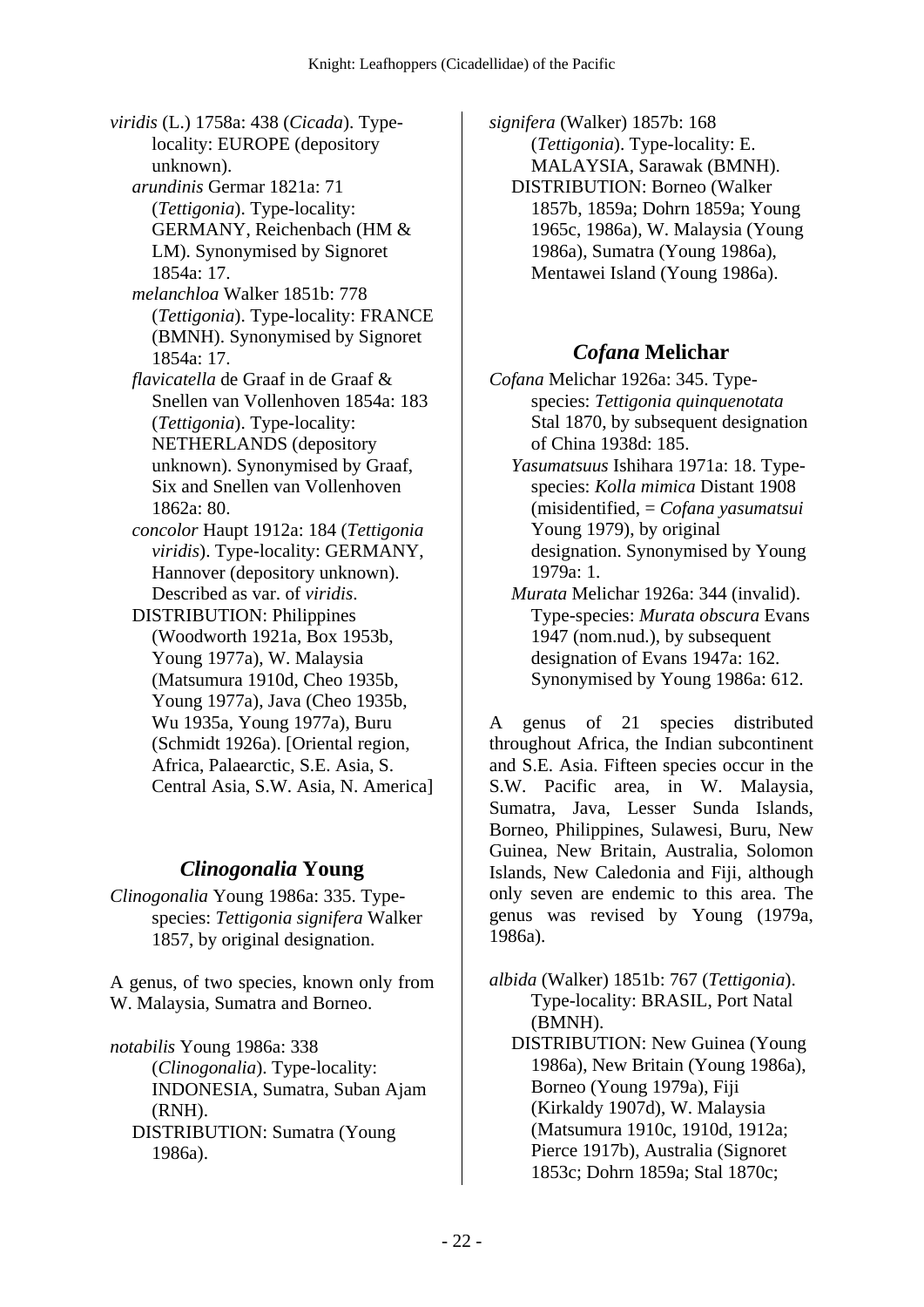Breddin 1900a; Kirkaldy 1906c; Schaum 1862a; Kirkaldy 1900d, 1902a; Perkins 1905c; Pierce 1909a; Jarvis 1928a; Evans 1938b), E. Indies (Schaum 1862a), Philippines (Jarvis 1928a; Schaum 1862a; Kirkaldy 1900d, 1902a; Stal 1870c; Breddin 1900a; Kirkaldy 1906c; Young 1979a), Sulawesi (Breddin 1900a, 1901a; Kirkaldy 1906c; Jarvis 1928a), Java (Bierman 1908a), Sumatra (Bierman 1910a). [Cosmopolitan, S.E. Asia, S. Central Asia, E. Palaearctic, Oriental region, Africa,]

*eburnea* (Walker) 1857b: 168 (*Tettigonia*). Type-locality: E. MALAYSIA, Sarawak (BMNH).  *quinquenotata* Stal 1870c: 734 (*Tettigonia*). Type-locality: PHILIPPINES (NRS). Synonymised by Young 1979a: 6.  *whiteheadi* Distant 1908f: 142 (*Tettigoniella*). Type-locality: PHILIPPINES (BMNH). Synonymised by Young 1979a: 6. DISTRIBUTION: Borneo (Walker 1857b, 1858b, 1859a; Dohrn 1859a; Distant 1908f; Young 1965c, 1979a,), Philippines (Young 1979a, 1963a; Distant 1908f; Baker 1914a; Young 1965c; Stal 1870c; Merino 1936a; China 1938d; Evans 1947a; Schumacher 1915a), Sumatra (Young 1979a).

*gelbata* Young 1986a: 616 (*Cofana*). Type-locality: PAPUA NEW GUINEA, New Guinea, Angoram (USNM). DISTRIBUTION: New Guinea (Young 1986a).

*hoogstraali* Young 1979a: 13 (*Cofana*). Type-locality: PAPUA NEW GUINEA, New Britain, Keravat (BPBM).

 DISTRIBUTION: New Guinea (Young 1979a, 1986a), New Britain (Young 1979a, 1986a).

*klossi* (Distant) 1914d: 360 (*Bhooria*). Type-locality: INDONESIA, Irian Jaya, New Guinea, Launch Camp, Setakwa (BMNH).

 DISTRIBUTION: New Guinea (Distant 1914d; Ribeiro 1938a; Young 1965c, 1986a).

*lata* Young 1979a: 18 (*Cofana*). Typelocality: CHINA, Wong Sa Shui, S Kiangsi (USNM). DISTRIBUTION: Java (Young 1979a). [S.E. Asia]

- *lineata* (Distant) 1908g: 224 (*Kolla*). Typelocality: SRI LANKA, North Central Province (BMNH). DISTRIBUTION: Java (Young 1979a).
	- [S. Central Asia]

*maai* Young 1979a: 11 (*Cofana*). Typelocality: PAPUA NEW GUINEA, New Guinea, NE, Maprik, 150m (BPBM). DISTRIBUTION: New Guinea (Young 1979a).

*nigrilinea* (Stal) 1870c: 735 (*Tettigonia*). Type-locality: PHILIPPINES (NRS). DISTRIBUTION: Philippines (Stal 1870c; Merino 1936a; Young 1963a, 1979a), Java (Bierman 1907f), W. Malaysia (Young 1979a), Borneo (Young 1979a), New Guinea (Young 1979a), New Britain (Young 1979a), Bougainville (Young 1979a), Solomon Islands (Young 1979a), Australian (Young 1986a). [S.E. Asia, S. Central Asia, Palaearctic, Oriental]

*perkinsi* (Kirkaldy) 1906c: 319 (*Tettigonia*). Type-locality: AUSTRALIA (BPBM, missing).  *koebelei* Kirkaldy 1906c: 319 (*Tettigonia*). Type-locality: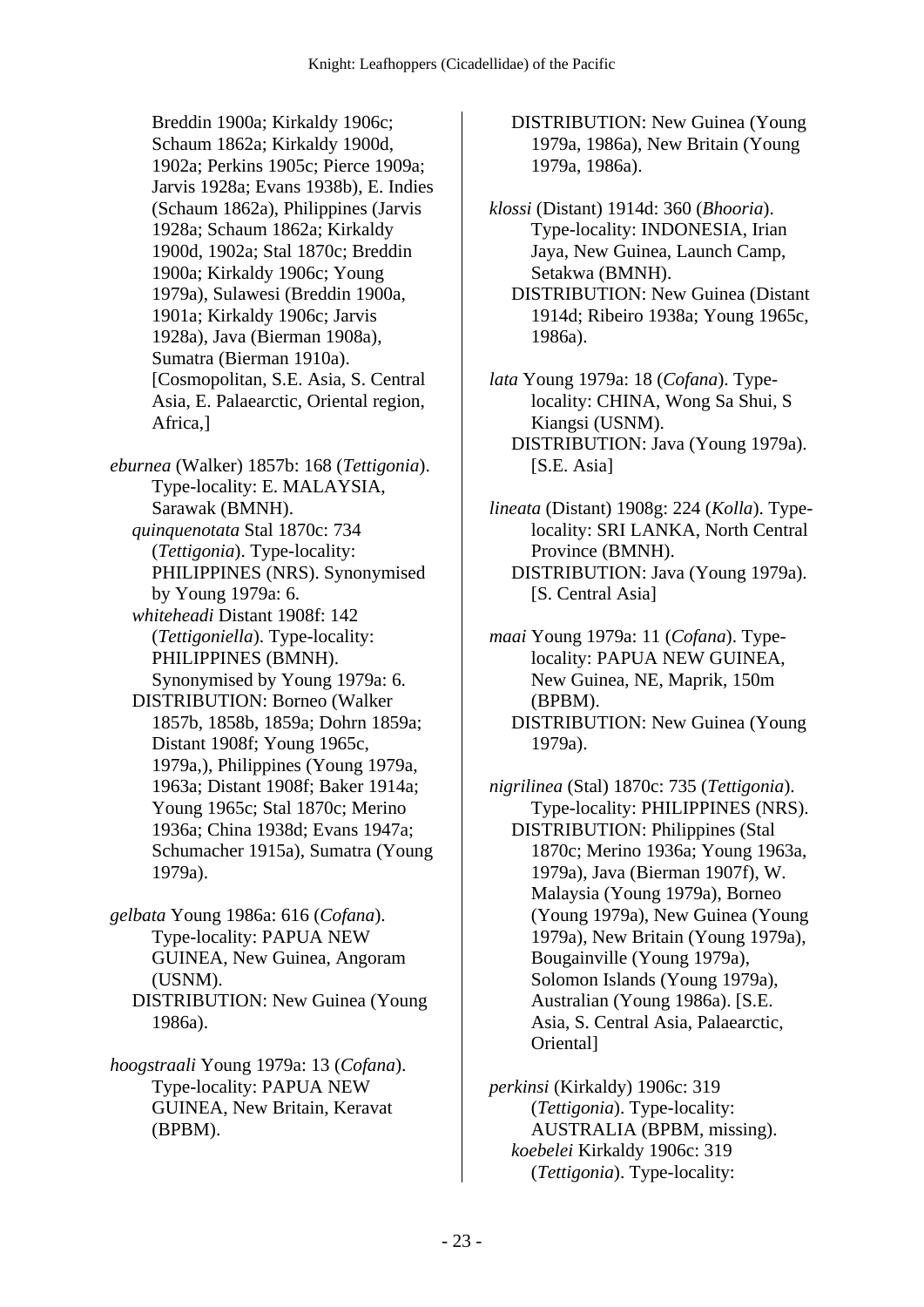AUSTRALIA, Queensland, Cairns (BPBM). Synonymised by Evans 1966a: 145. DISTRIBUTION: Australia (Kirkaldy 1906c; Evans 1938b, 1966a; Young 1979a, 1986a), New Guinea (Young 1979a, 1986a). *separata* Young 1979a: 12 (*Cofana*). Type-locality: PAPUA NEW GUINEA, New Britain, N coast, Sio, 600m (BPBM). DISTRIBUTION: New Britain (Young 1979a, 1986a). *spectra* (Distant) 1908g: 211 (*Tettigoniella*). New name for *Tettigonia albida* Signoret 1853, not *Tettigonia albida* Walker 1851.  *albida* [nec Walker] Signoret 1853c: 633 (*Tettigonia*). Misidentification. Type-locality: SOUTH AFRICA, Cape of Good Hope; INDIA; SENEGAMBIA; AUSTRALIA (depository unknown). DISTRIBUTION: New Britain (Young 1979a), New Guinea (Young 1979a), Australia (Signoret 1853c; Stal 1866a; Distant 1908g, 1910e, 1914l, 1920f; Pierce 1909a; Schumacher 1915a; Naude 1926a; Dammerman 1929a; Pruthi 1934a; Merino 1936a; Villiers 1952a; Box 1953b; Esaki & Ito 1954a; Evans 1954a, 1966a; Linnavuori 1960b; Young 1979a; Wilson & Claridge 1991a), Philippines (Stal 1866a; Schumacher 1915a; Woodworth 1921a; Naude 1926a; Uichanco 1928a, 1930a; Merino 1936a; Otanes & Sison 1941a, 1952a; Villiers 1952a; Box 1953b; Baltazar 1969; Linnavuori 1960b; Young 1979a; Datta 1988a), New Caledonia (Distant 1914l, 1920f; Box 1953b; Dumbleton 1954; Evans 1974a; Young 1979a), Java (Melichar 1914b; Esaki & Ito 1954a; Otake & Hokyo 1976a; Young 1979a; Datta 1988a), Sunda Islands (Schumacher 1915a; Datta 1988a),

Fiji (Schumacher 1915a; Linnavuori 1960b; Hinckley 1963; Young 1979a), E. Indies (Dammerman 1919a), Buru (Schmidt 1926a), Borneo (Lallemand 1931d; Young 1979a), Sulawesi (Lallemand 1931d; Merino 1936a; Young 1979a), Lombok (Jacobi 1941a), Sumbawa (Jacobi 1941a), Flores (Jacobi 1941a), Solomon Islands (Young 1979a), Bali (Otake & Hokyo 1976a), Lord Howe Island (Evans 1966a), W. Malaysia (Matsumura 1906b; Young 1979a), Sumatra (Otake & Hokyo 1976a; Young 1979a), Malaysia (Otake & Hokyo 1976a), Indonesia (Kalshoven & van der Vecht 1950a), Australian region (Naude 1929c). [S.E. Asia, S. Central Asia, S.W. Asia, E. Palaearctic, Africa, Mexico [?], Oriental region, Old World Tropics]

*subvirescens* (Stal) 1870c: 734 (*Tettigonia*). Type-locality: PHILIPPINES (NRS). DISTRIBUTION: Philippines (Stal 1870c; Merino 1936a; Young 1963a, 1979a; Distant 1908g; Schumacher 1915a; Esaki & Ito 1954a), Sunda Islands (Schumacher 1915a), Java (Melichar 1914b; Schumacher 1915a; Young 1979a), W. Malaysia (Young 1979a), Sumatra (Young 1979a), New Guinea (Young 1979a). [S.E.

Asia, S. Central Asia]

*unimaculata* (Signoret) 1854a: 26 (*Tettigonia*). Type-locality: INDIA, Calcutta (NMV).  *punctum* Taschenberg 1884a: 445 (*Tettigonia*). Type-locality: AFRICA, Gabon (HM). Synonymised by Young 1979a: 7.  *mimica* Distant 1908g: 225 (*Kolla*). Type-locality: INDIA, Calcutta, Bengal & Pusa (BMNH). Synonymised by Young 1979a: 7.  *tripunctifrons* Banks 1910a: 51 (*Kolla*). Type-locality: PHILIPPINES,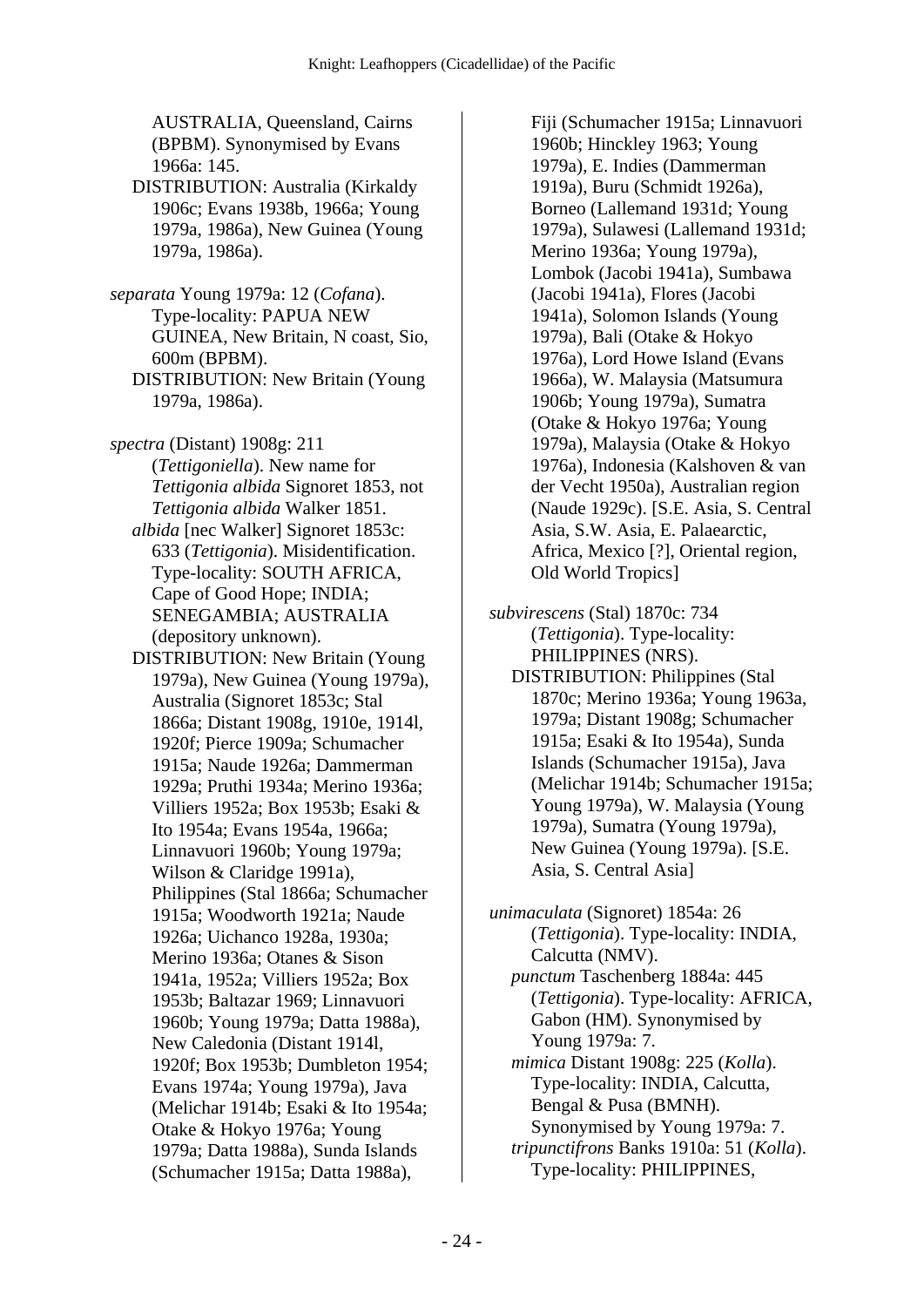Palawan, Iwahig (BS). Synonymised by Young 1979a: 9.  *differentialis* Baker 1914a: 420 (*Tettigoniella*). Type-locality: PHILIPPINES, Luzon, Laguna Province, Mt Maquiling (USNM, missing). Synonymised by Young 1979a: 9.  *hopinensis* Distant 1918b: 3 (*Tettigoniella*). Type-locality: BURMA, Hopin (BMNH). Synonymised by Young 1979a: 9.  *trimaculatus* Distant 1918b: 83 (*Deltocephalus*). Type-locality: INDIA, Bengal (BMNH). Synonymised by Wilson 1989a: 136. DISTRIBUTION: Philippines (Atkinson 1885b; Distant 1908g; Banks 1910a; Young 1979a; Merino 1936a; Baker 1914a; Zelazny & Pacumbaba 1982a; Datta 1988a), W. Malaysia (Atkinson 1885b; Distant 1908g; Young 1979a; Datta 1988a), Nias Island (Lethierry 1888a), Java (Bierman 1907f, 1908a; Otake & Hokyo 1976a; Young 1979a; Datta 1988a), Australia (Young 1979a; Wilson & Claridge 1991a), New Guinea (Young 1979a), Borneo (Young 1979a), Flores (Distant 1908g), Malaysia (Otake & Hokyo 1976a), Sumatra (Otake & Hokyo 1976a). [S.E. Asia, S. Central Asia, Africa, Old World tropics]

*yasumatsui* Young 1979a: 16 (*Cofana*). Type-locality: VIETNAM, Fyan, 1200m (BPBM). DISTRIBUTION: Borneo (Young 1979a), Java (Young 1979a). [S.E. Asia]

### *Colliguina* **Young**

*Colliguina* Young 1986a: 582. Typespecies: *Colliguina giluweensis* Young 1986, by original designation. A monotypic genus, endemic to New Guinea.

*giluweensis* Young 1986a: 584 (*Colliguina*). Type-locality: PAPUA NEW GUINEA, New Guinea, SE, Mt Giluwe, 2500-2600m (BPBM). DISTRIBUTION: New Guinea (Young 1986a).

## *Conogonia* **Breddin**

*Conogonia* Breddin 1903c: 98. Typespecies: *Conogonia trucidula* Breddin 1903, by original designation.

A genus of eight species, recorded from New Guinea, Mysol, Waigiou, Ceram, Buru and Sula Island. Only one species is not recorded from this area, namely *coerulescens* from Australia and India. The genus was revised by Young (1986a).

*affinis* Schmidt 1926a: 253 (*Conogonia*). Type-locality: INDONESIA, Buru  $(IZ).$  DISTRIBUTION: Buru (Schmidt 1926a; Young & Nast 1963a; Young 1986a).

*affinis* var. *dorsalis* Schmidt 1926a: 254 (*Conogonia*). Type-locality: INDONESIA, Buru (IZ). DISTRIBUTION: Buru (Schmidt 1926a; Young & Nast 1963a).

*ceramensis* Metcalf 1955a: 265 (*Conogonia*). New name for *Tettigonia tripunctata* Walker 1870, not *Tettigonia tripunctata* Fitch 1851. *tripunctata* Walker 1870b: 303 (*Tettigonia*). Type-locality: INDONESIA, Ceram (BMNH). DISTRIBUTION: Ceram (Walker 1870b; Dallas 1870a; Young 1965c, 1986a).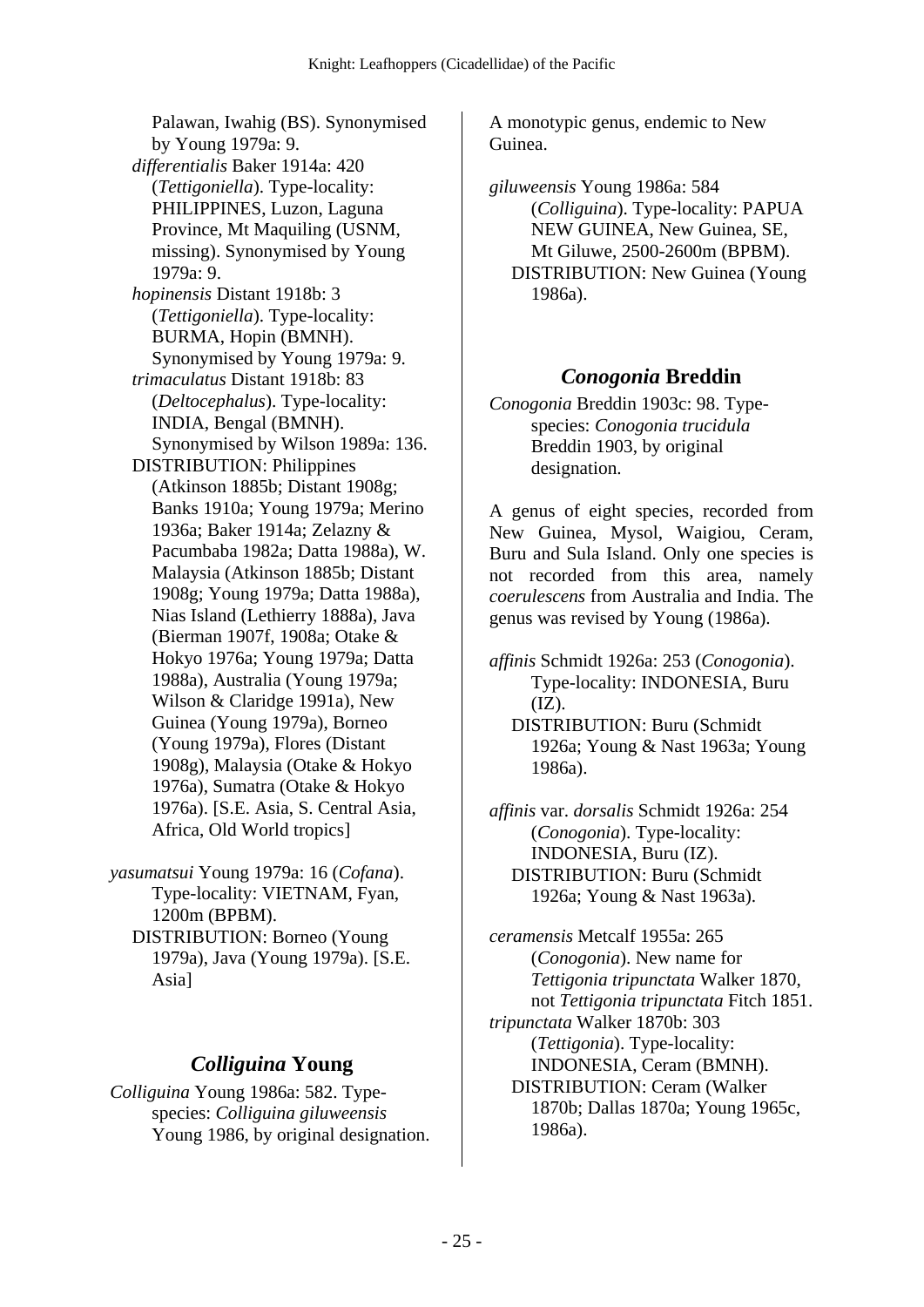*coerulescens* (Fabricius) 1803a: 74 (*Cicada*). Type-locality: Unknown (depository unknown, not UZMC or BMNH).

 DISTRIBUTION: Australia (Signoret 1853c; Walker 1858b; Kirkaldy 1906c; Evans 1938b; Distant 1908b). [S. Central Asia]

*hebetula* Breddin 1903c: 99 (*Conogonia*). Type-locality: PAPUA NEW GUINEA, New Guinea, Milne Bai (DEIE).

 DISTRIBUTION: New Guinea (Breddin 1903c; Young 1965b, 1986a).

*placidula* Breddin 1903c: 98 (*Conogonia*). Type-locality: NEW GUINEA, probably western part (DEIE). DISTRIBUTION: New Guinea (Breddin 1903c; Young 1986a).

*sayeri* (Distant) 1888a: 488 (*Tettigonia*). New name for *Tettigonia maculicollis* Walker 1870, not *Tettigonia maculicollis* Signoret 1855.

 *maculicollis* Walker 1870b: 302 (*Tettigonia*). Type-locality: INDONESIA, Mysol, Waigiou & New Guinea (BMNH).

 DISTRIBUTION: Mysol (Walker 1870b; Dallas 1870a), New Guinea (Young 1965c; Distant 1888a; Young 1986a; Walker 1870b; Dallas 1870a), Waigiou (Walker 1870b; Dallas 1870a).

*testacea* (Walker) 1870b: 304 (*Tettigonia*). Type-locality: INDONESIA, Sula (BMNH). DISTRIBUTION: Sula Island (Walker

1870b; Dallas 1870a; Young 1986a).

*trucidula* Breddin 1903c: 98 (*Conogonia*). Type-locality: PAPUA NEW GUINEA, New Guinea, Finschhafen (depository unknown).

 DISTRIBUTION: New Guinea (Breddin 1903c; Schmidt 1928b; Evans 1947a; Young 1986a), Buru (Schmidt 1926a).

# *Conoguinula* **Young**

*Conoguinula* Young 1986a: 532. Typespecies: *Tettigonia lactea* Signoret 1853, by original designation.

A monotypic genus, recorded from Java, Wetter, Mysol, Ceram, Kai Island, New Guinea, Bismark Archipelago and Australia.

*coeruleopennis* (Fabricius) 1803a: 73 (*Cicada*). Type-locality: INDONESIA, Java (depository unknown, not UZMC or BMNH).  *lactea* Signoret 1853c: 663 (*Tettigonia*). Type-locality: PAPUA NEW GUINEA, New Ireland, Port Praslin (MNHN). Synonymised by Young 1986a: 536.  *pasiphae* Kirkaldy 1906c: 320 (*Tettigonia*). Type-locality: AUSTRALIA, Queensland, Cairns (BPBM). Synonymised by Young 1986a: 536.  *parthaon* Kirkaldy 1906c: 321 (*Tettigonia*). Type-locality: AUSTRALIA, Queensland, Cairns & Kuranda (BPBM). Synonymised by Young 1986a: 536. DISTRIBUTION: Java (Fabricius 1803a), Ceram (Young 1986a), New Britain (Young 1986a), New Ireland (Signoret 1853c; Walker 1858b; Dohrn 1859a; Young 1986a), Australia (Pierce 1909a; Jarvis 1916a, 1927a, 1928a; Pierce 1918a; Bohart 1943a; Box 1953b; Evans 1938b, 1966a; Distant 1908e; Kirkaldy 1906c; Young 1986a), New Guinea (Distant 1908e; Schmidt 1928b, 1930b; Evans 1966a; Young 1986a), Kai Island (Schmidt 1928b), Bismark Archipelago (Signoret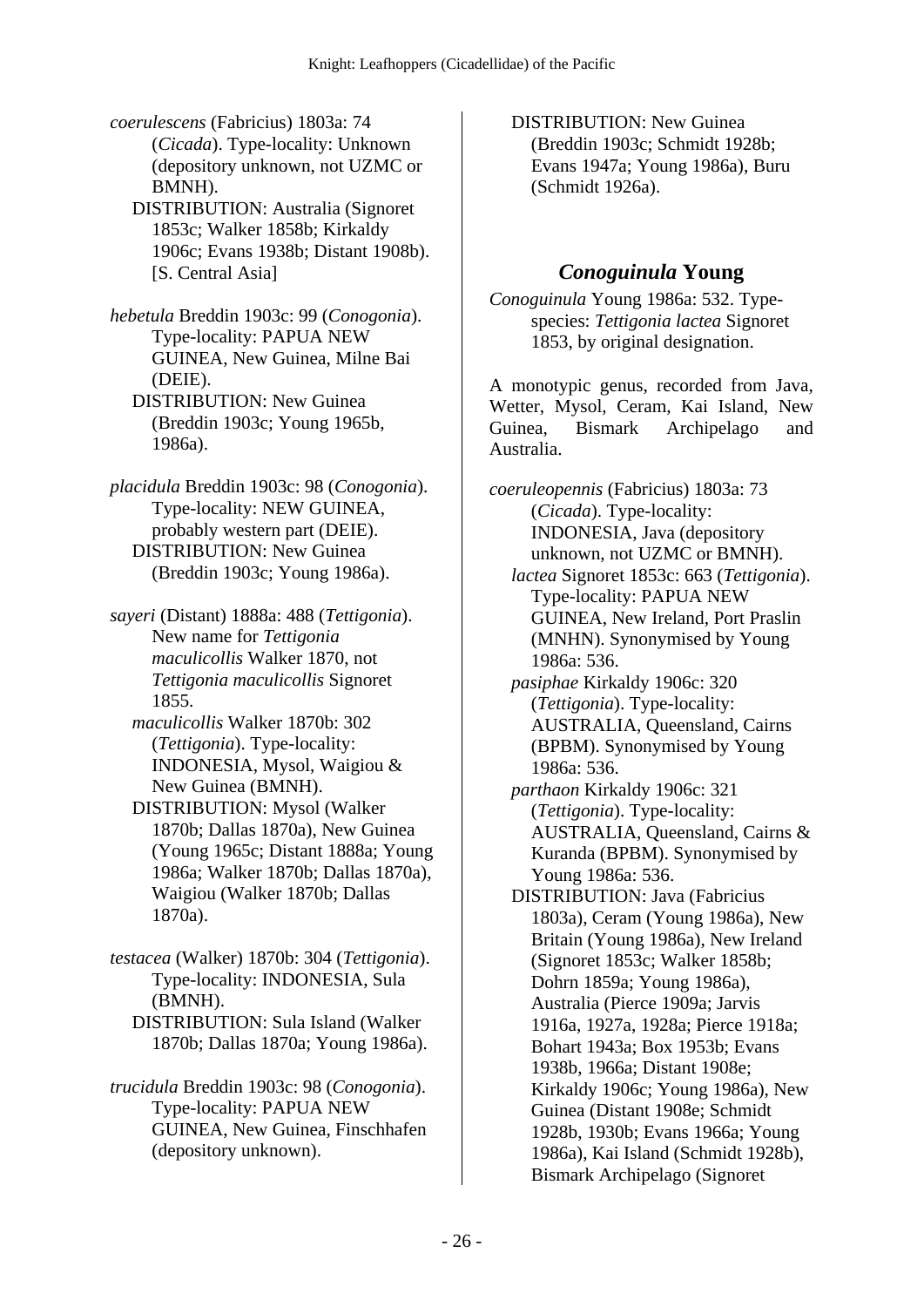1853c; Walker 1858b), Mysol (Distant 1908e), Wetter Island (Distant 1908e).

### *Garguina* **Young**

*Garguina* Young 1986a: 590. Typespecies: *Garguina incongrua* Young 1986, by original designation.

A monotypic genus, endemic to New Guinea.

*incongrua* Young 1986a: 592 (*Garguina*). Type-locality: PAPUA NEW GUINEA, New Guinea, NE, Finisterre Range, Saidor, Matoko Village (BPBM). DISTRIBUTION: New Guinea (Young 1986a).

## *Graptoguina* **Young**

*Graptoguina* Young 1986a: 557. Typespecies: *Graptoguina grata* Young 1986, by original designation.

A genus of three species, endemic to New Guinea.

*brassi* Young 1986a: 562 (*Graptoguina*). Type-locality: PAPUA NEW GUINEA, New Guinea, Eastern Highlands District, Okapa area, No. 10, Purosa Camp, 1950m (AMNH, male with holotype data, but not labelled as holotype). DISTRIBUTION: New Guinea (Young 1986a).

*grata* Young 1986a: 559 (*Graptoguina*). Type-locality: INDONESIA, Irian Jaya, New Guinea, Wisselmeren, Enarotadi, 1900m (BPBM). DISTRIBUTION: New Guinea (Young 1986a).

*inclinata* Young 1986a: 560 (*Graptoguina*). Type-locality: PAPUA NEW GUINEA, New Guinea, NE, Mt Kaindi, 2400m (BPBM). DISTRIBUTION: New Guinea (Young 1986a).

## *Guineotetta* **Young**

*Guineotetta* Young 1986a: 593. Typespecies: *Guineotetta distensa* Young 1986, by original designation.

A monotypic genus, endemic to New Guinea.

*distensa* Young 1986a: 595 (*Guineotetta*). Type-locality: PAPUA NEW GUINEA, New Guinea, NE, Morobe District, Wau, 1050m (BPBM). DISTRIBUTION: New Guinea (Young 1986a).

# *Gununga* **Melichar**

*Gununga* Melichar 1914b: 129. Typespecies: *Gununga jacobsoni* Melichar 1914, by monotypy.

A small genus of 10 species. It is endemic to W. Malaysia, Sumatra, Java and Borneo except for one species which is endemic to Vietnam. It was revised by Young (1986a).

*alacris* Young 1986a: 28 (*Gununga*). Type-locality: E. MALAYSIA, Sabah, Tenompok, 48 Km E of Jesselton, 1460m (BPBM). DISTRIBUTION: Borneo (Young 1986a).

*aurora* (Melichar) 1914b: 127 (*Tettigoniella*). Type-locality: INDONESIA, Java, Tjintjiruan, Malabar-Gebirge (MMB).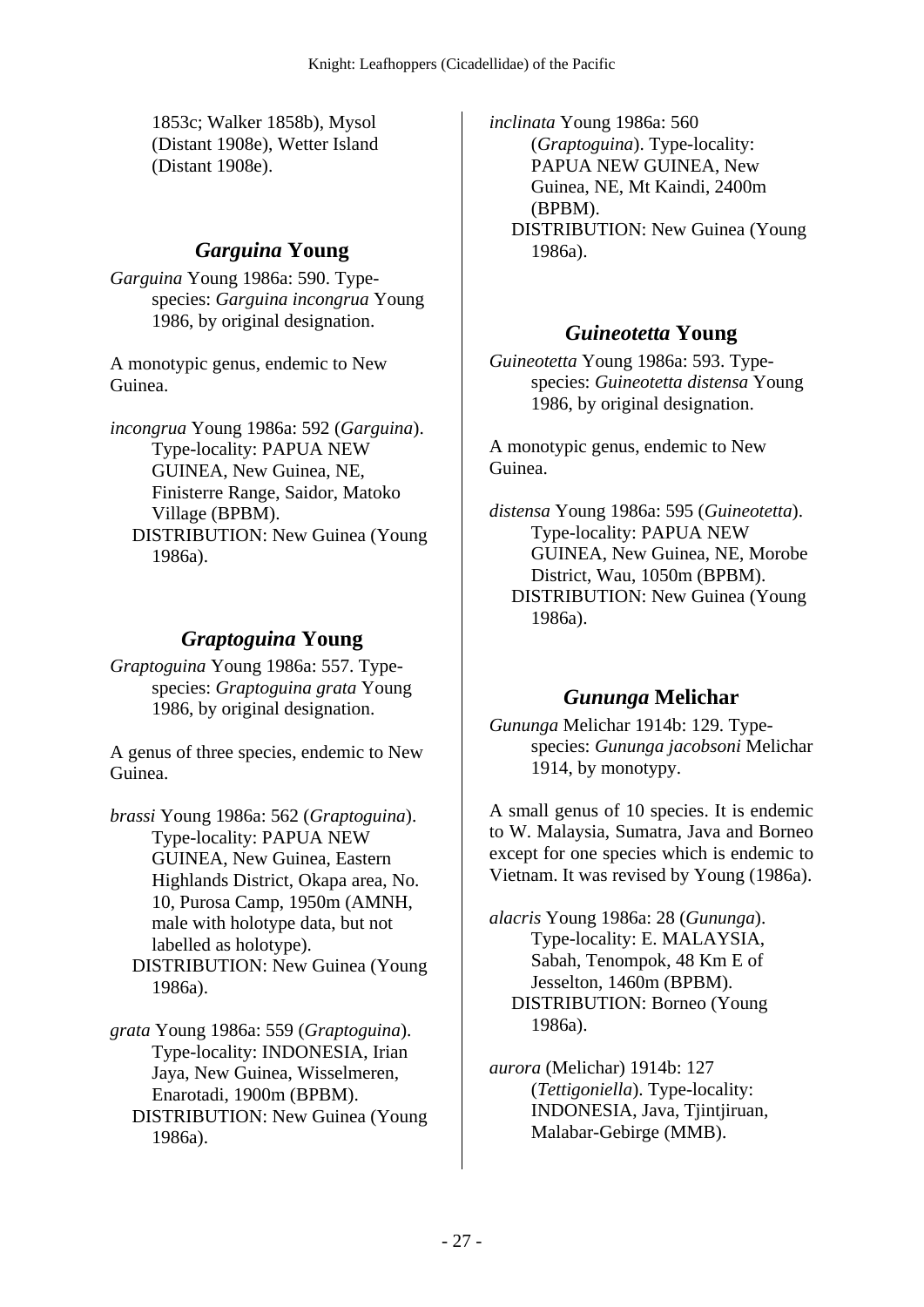DISTRIBUTION: Java (Melichar 1914b; Young & Lauterer 1966a; Young 1986a).

*cara* (Walker) 1851b: 755 (*Tettigonia*). Type-locality: INDONESIA, Java (BMNH).

 DISTRIBUTION: Java (Walker 1851b; Signoret 1853c; Dohrn 1859a; Young 1965c).

*dulitana* Young 1986a: 35 (*Gununga*). Type-locality: E. MALAYSIA, Sarawak, Mt Dulit, 4000 ft (BMNH). DISTRIBUTION: Borneo (Young 1986a).

*hollowayi* Young 1986a: 33 (*Gununga*). Type-locality: E. MALAYSIA, Sarawak, Gunong Mulu National Park, Site 10, February Camp 1, Mulu, 160m (BMNH). DISTRIBUTION: Borneo (Young 1986a).

*jacobsoni* Melichar 1914b: 129 (*Gununga*). Type-locality: INDONESIA, Java, Gunung Ungaran (depository unknown).

 DISTRIBUTION: Java (Melichar 1914b; China 1938d; Evans 1947a; Young 1986a), W. Malaysia (Young 1986a).

*matutinula* (Breddin) 1903b: 91 (*Tetigonia*). Type-locality: W. MALAYSIA, Malacca & Perak (depository unknown).

 *rubrostigmatica* Melichar 1914b: 128 (*Tettigoniella*). Type-locality: INDONESIA, Java, Nongkodjadjar (MMB). Synonymised by Young 1986a: 25.

 DISTRIBUTION: W. Malaysia (Breddin 1903b; Young 1986a), Java (Melichar 1914b; Young & Lauterer 1966a; Young 1986a), Sumatra (Young 1986a).

*poiensis* Young 1986a: 34 (*Gununga*). Type-locality: E. MALAYSIA, Sarawak, Mt Poi Epd., 5350 ft (BMNH). DISTRIBUTION: Borneo (Young 1986a).

*sibaja* Young 1986a: 32 (*Gununga*). Typelocality: INDONESIA, Sumatra, Sibajak vulkan, 1600m (NRS, missing). DISTRIBUTION: Sumatra (Young 1986a).

# *Hangapa* **Young**

*Hangapa* Young 1986a: 152. Typespecies: *Hangapa parallela* Young 1986, by original designation.

This genus, endemic to W. Malaysia and Borneo, contains only two species.

*parallela* Young 1986a: 154 (*Hangapa*). Type-locality: W. MALAYSIA, Pahang, Fraser's Hill, 4000ft (BMNH). DISTRIBUTION: W. Malaysia (Young 1986a), Borneo (Young 1986a).

*patruelis* Young 1986a: 156 (*Hangapa*). Type-locality: BORNEO, Baniermassin (USNM, missing). DISTRIBUTION: Borneo (Young 1986a).

## *Heteroguina* **Young**

*Heteroguina* Young 1986a: 563. Typespecies: *Heteroguina cheesmanae* Young 1986, by original designation.

A genus of four species, endemic to New Guinea with one species occuring also on the island of Waigeo.

*bomberiensis* Young 1986a: 566 (*Heteroguina*). Type-locality: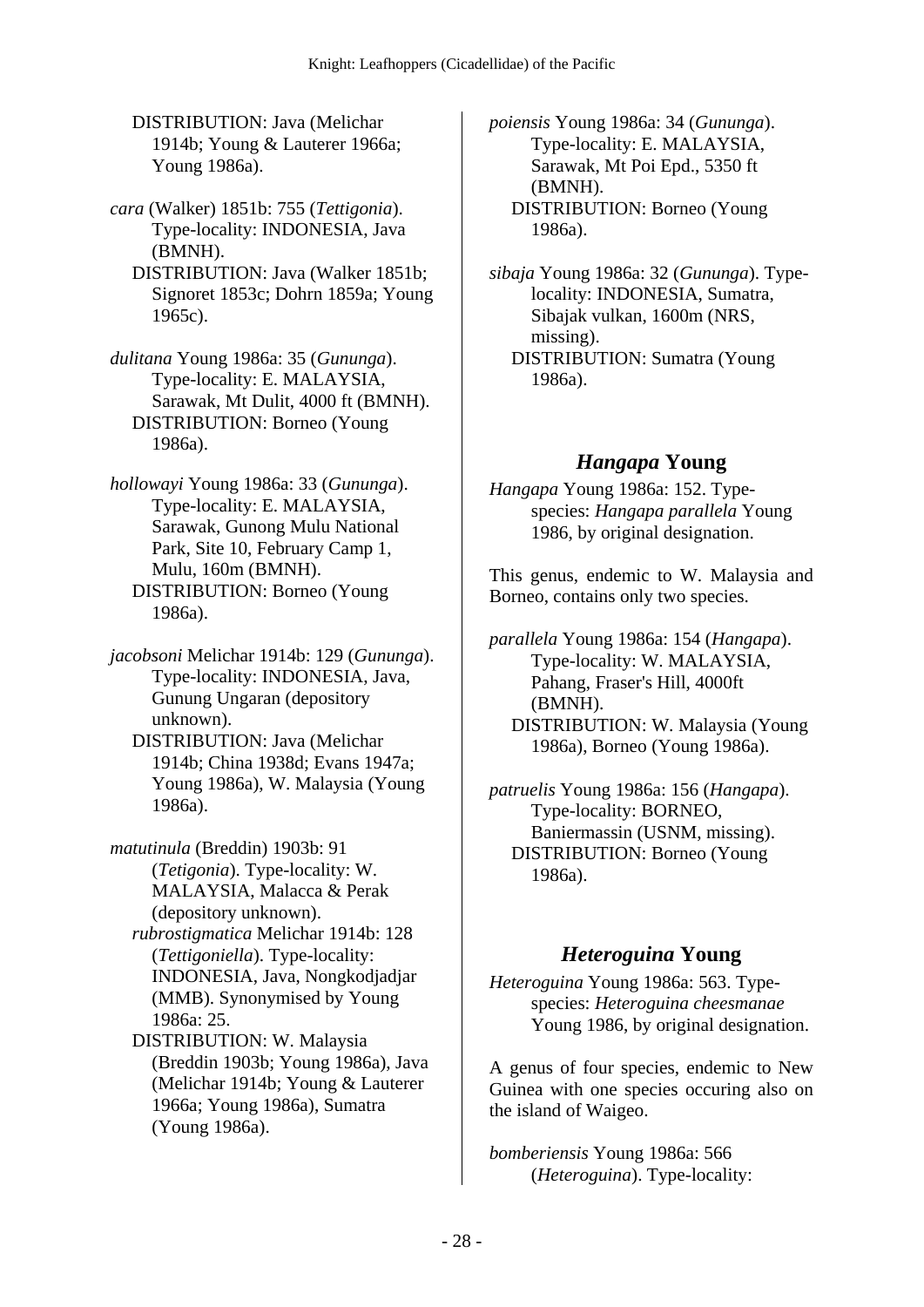INDONESIA, Irian Jaya, New Guinea, Vogelkop, Bomberi, 700- 900m (BPBM). DISTRIBUTION: New Guinea (Young 1986a).

*brandti* Young 1986a: 569 (*Heteroguina*). Type-locality: PAPUA NEW GUINEA, New Guinea, NE, Eliptamin Valley, 1200-1350m (BPBM). DISTRIBUTION: New Guinea (Young 1986a).

*cheesmanae* Young 1986a: 565 (*Heteroguina*). Type-locality: INDONESIA, Irian Jaya, Waigeo, Camp Nok, 2500ft (BMNH). DISTRIBUTION: New Guinea (Young 1986a), Waigeo (Young 1986a).

*wollastoni* Young 1986a: 568 (*Heteroguina*). Type-locality: INDONESIA, Irian Jaya, New Guinea, Utakwa River (BMNH). DISTRIBUTION: New Guinea (Young 1986a).

## *Ishidaella* **Matsumura**

*Ishidaella* Matsumura 1912a: 41. Typespecies: *Tettigonia albomarginata* Signoret 1853, by monotypy.

A small group of eight species which, according to Young (1986a) who revised the genus, occurs only in Australia and Tasmania. Other authors, however, have recorded it from as far north as Japan (Ishihara 1958a), the Kurile Islands (Ishihara 1966a) and the coastal regions of the USSR (Vilbaste 1968a) (see also the records for *albomarginata*).

*albomarginata* (Signoret) 1853b: 347 (*Tettigonia*). Type-locality: AUSTRALIA (NMV).  *dianae* Evans 1938b: 4 (*Cicadella*). Type-locality: AUSTRALIA,

Tasmania, National Park (AM). Synonymised by Young 1986a: 128. DISTRIBUTION: Australia (Signoret 1853b; Walker 1858b; Dohrn 1859a; Oshanin 1906a; Schumacher 1915a; Kato 1933d; Evans 1938b; China & Fennah 1945a; Evans 1947a; Esaki & Ito 1954a; Young & Beier 1964a; Ishihara 1966a, 1967b, 1971a; Evans 1966a; Young 1986a), Sunda Islands (Schumacher 1915a; Ishihara 1966a), W. Malaysia (Kato 1933d; Esaki & Ito 1954a; Ishihara 1966a), New Guinea (China & Fennah 1945a; Ishihara 1966a). [Europe, E. Palaearctic, S.E. Asia]

*anemolua* (Kirkaldy) 1906c: 322 (*Tettigonia*). Type-locality: AUSTRALIA, Queensland, Kuranda (BPBM). DISTRIBUTION: Australia (Kirkaldy 1906c; Young 1986a).

*angustata* (Evans) 1938b: 3 (*Cicadella*). Type-locality: AUSTRALIA, Queensland, National Park (QM). DISTRIBUTION: Australia (Evans 1938b, 1966a; Young 1986a), Lord Howe Island (Evans 1966a).

*latomarginata* (Distant) 1917c: 190 (*Tettigoniella*). Type-locality: AUSTRALIA, Queensland, Upper North Pine & Tambourine Mt, Moreton Bay (BMNH). DISTRIBUTION: Australia (Distant 1917c; Evans 1938b, 1966a; Young 1965c, 1986a).

*naomiae* (Evans) 1938b: 3 (*Cicadella*). Type-locality: AUSTRALIA, Tasmania, Seven Mile Beach (AM).  *markei* Evans 1938b: 4 (*Cicadella*). Type-locality: AUSTRALIA, Tasmania, Dover (AM, missing). Synonymised by Young 1986a: 128. DISTRIBUTION: Australia (Evans 1938b; Young 1986a).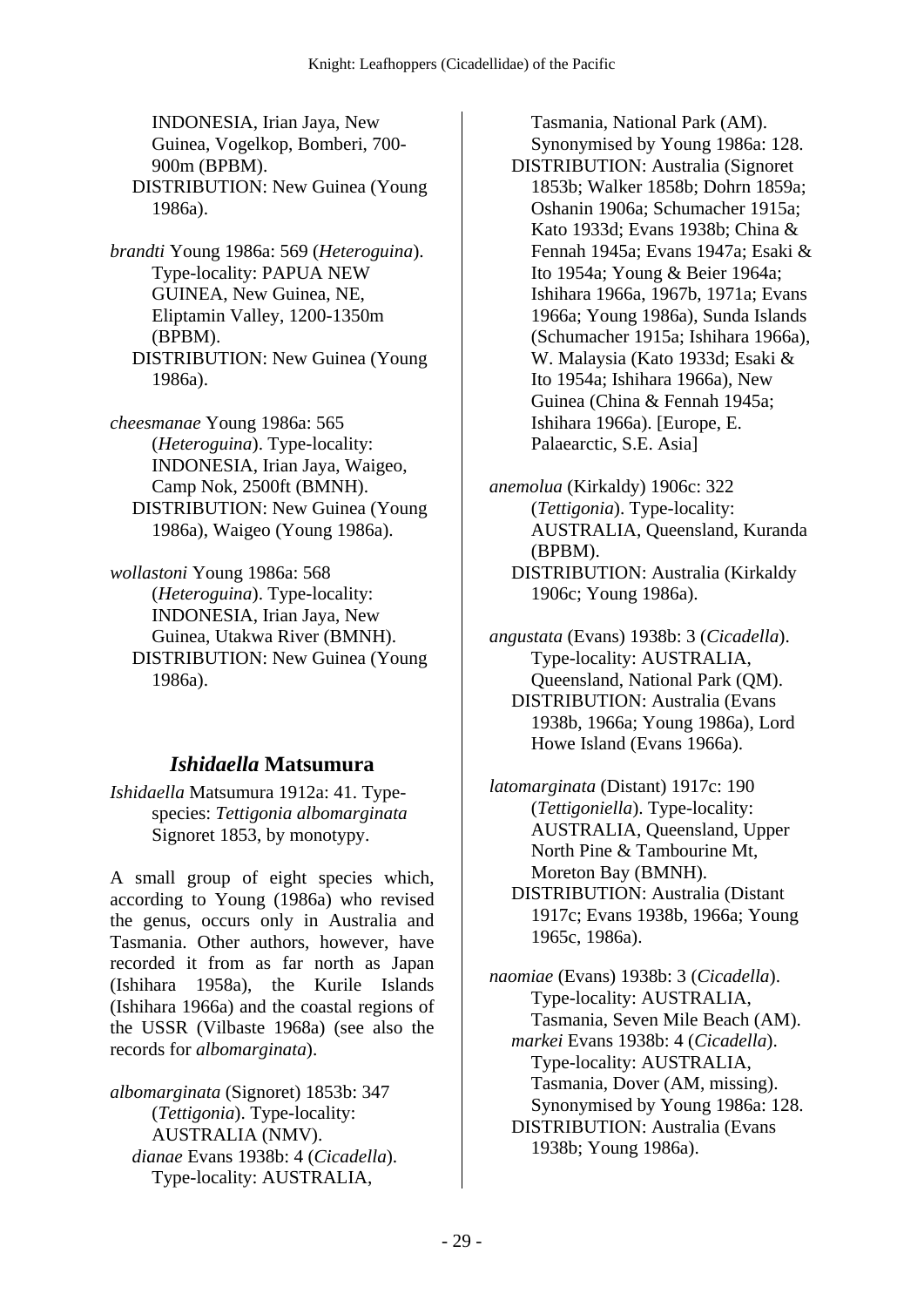*pettimolua* (Kirkaldy) 1906c: 321 (*Tettigonia*). Type-locality: AUSTRALIA, New South Wales, Sydney (BPBM).  *heroni* Evans 1938b: 3 (*Cicadella*). Type-locality: AUSTRALIA, New South Wales, Ulong, East Dorrigo (AM). Synonymised by Young 1986a: 128.  *sidnica* Evans 1938b: 4 (*Cicadella*). Type-locality: AUSTRALIA, New South Wales, Sydney (AM). Synonymised by Young 1986a: 128. DISTRIBUTION: Australia (Kirkaldy 1906c; Evans 1938b, 1966a; Ishihara 1971a; Young 1986a).

*quadrata* (Walker) 1851b: 781 (*Tettigonia*). Type-locality: AUSTRALIA, Tasmania (BMNH). DISTRIBUTION: Australia (Walker 1851b; Kirkaldy 1906c; Evans 1938b, 1966a; Young 1986a, Day & Fletcher 1994a).

*richmondensis* (Distant) 1917c: 191 (*Tettigoniella*). Type-locality: AUSTRALIA, New South Wales, Richmond River (BMNH).  *turneri* Evans 1942a: 28 (*Cicadella*). Type-locality: AUSTRALIA, Queensland, Tambourine Mts (BMNH). Synonymised by Evans 1966a: 147. DISTRIBUTION: Australia (Distant 1917c; Evans 1938b, 1942a, 1966a;

Young 1986a).

*tumida* (Evans) 1966a: 148 (*Kolla*). Typelocality: AUSTRALIA, New South Wales, Berrima (AM). DISTRIBUTION: Australia (Evans 1966a; Young 1986a).

# *Kepulana* **Young**

*Kepulana* Young 1986a: 188. Typespecies: *Tettigella borneonensis* Metcalf 1955, by original designation.

This small genus, of four species, is endemic to Borneo and the southern Philippine island of Palawan.

*borneonensis* (Metcalf) 1955a: 264 (*Tettigella*). New name for *Tettigonia elongata* Walker, not Signoret.

*elongata* Walker 1857b: 167 (*Tettigonia*). Type-locality: E. MALAYSIA, Sarawak (BMNH). DISTRIBUTION: Borneo (Walker 1857b, 1859a; Dohrn 1859a; Distant 1908f; Young 1965c, 1986a).

*gracilis* Young 1986a: 191 (*Kepulana*). Type-locality: E. MALAYSIA, Sabah, Sandakan (USNM). DISTRIBUTION: Borneo (Young 1986a).

*palawana* Young 1986a: 193 (*Kepulana*). Type-locality: PHILIPPINES, Palawan, north, Binaluan (MMB). DISTRIBUTION: Philippines (Young 1986a).

*uluma* Young 1986a: 194 (*Kepulana*). Type-locality: E. MALAYSIA, Sarawak, Gunong Mulu National Park, W Melinau Gorge, 1500m (BMNH). DISTRIBUTION: Borneo (Young 1986a).

## *Kolla* **Distant**

*Kolla* Distant 1908g: 223. Type-species: *Kolla insignis* Distant 1908, by original designation.  *Kolella* Evans 1966a: 148. Typespecies: *Tettigonia pupula* Kirby 1891, by original designation. Synonymised by Young 1986a: 129.

A genus of 29 species which occurs throughout S.E. Asia and the eastern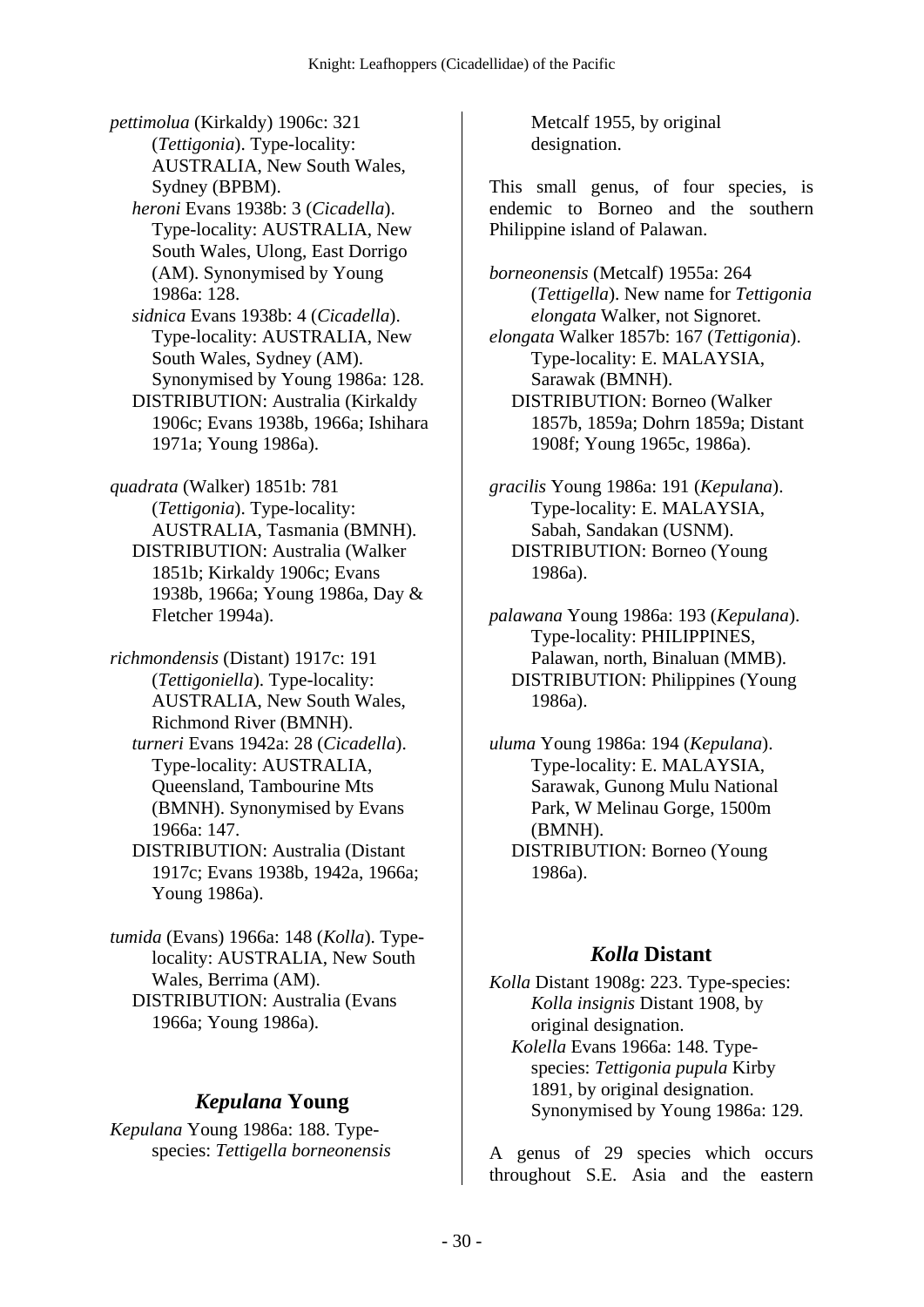Palaearctic, extending westwards to the Indian subcontinent and Africa. Eighteen species occur in the S.W. Pacific area, distributed throughout W. Malaysia, Philippines, Borneo, Sumatra, Java, Lombok, Sumbawa, Flores, and as far east as Australia and New Caledonia. Twelve of these are endemic to the area. The genus was revised by Young (1986a).

*atramentaria* (Motschulsky) 1859a: 503 (*Tettigdnia* [sic]). Type-locality: SIBERIA, Amour between Schilka & Nikolaevsk (ZMM, ZISP, ZH).  *semiglauca* Lethierry 1876a: lxxxii(6) (*Tettigonia*). Type-locality: SIBERIA, eastern, edge of river Ussuri (ZISP). Synonymised by Anufriev 1979a: 165.  *lukjanovitshi* Kusnezov 1929b: 172 (*Kolla*). Type-locality: TRANSBAIKALIA, Troizkosavskij Rayon, Elanskoe & River Tschikoi, Ustj-Urluk (ZISP). Synonymised by Anufriev 1979a: 165.  *mandschurica* Jacobi 1943a: 27 (*Kolla*). Type-locality: MANCHURIA, Sjaolin, Erzendjanszy, Gaolinszy & Maoerschan (SMT). Synonymised by Anufriev 1979a: 165.

 DISTRIBUTION: Australia (Matsumura 1912a), W. Malaysia (Matsumura 1912a). [E. Palaearctic, S.E. Asia, S. Central Asia, America ?]

- *auriculata* Distant 1920f: 470 (*Kolla*). Type-locality: NEW CALEDONIA, Upper Houadou river (BMNH). DISTRIBUTION: New Caledonia (Distant 1920f; Young 1965c; Evans 1974a).
- *bakeri* Young 1986a: 142 (*Kolla*). Typelocality: PHILIPPINES, Palawan, Puerto Princesa [holotype labelled "Mindanao, Davao"] (USNM). DISTRIBUTION: Philippines (Young 1986a).

*bataviae* (Bierman) 1910a: 51 (*Tettigonia*). Type-locality: INDONESIA, Java, Batavia (RNH). DISTRIBUTION: Java (Bierman

1910a; Melichar 1914b; Young 1986a).

*ceylonica* (Melichar) 1903b: 156 (*Tettigonia*). Type-locality: SRI LANKA, Henaratgoda (MMB). DISTRIBUTION: Java (Melichar 1914b; Young 1986a), W. Malaysia (Young 1986a), Borneo (Young 1986a), Philippines (Young 1986a). [S.E. Asia, S. Central Asia]

*hirashimai* Young 1986a: 144 (*Kolla*). Type-locality: E. MALAYSIA, Sabah, Tawau, Quoin Hill, Cocoa Research Station (BPBM). DISTRIBUTION: Borneo (Young 1986a).

*insignis* Distant 1908g: 223 (*Kolla*). Typelocality: INDIA, Kurseong & Bhim Tal, Kumaon; NEPAL: Katmandu (BMNH).

 DISTRIBUTION: W. Malaysia (Young 1986a), Java (Young 1986a). [S.E. Asia, S. Central Asia]

*millironi* Young 1986a: 146 (*Kolla*). Typelocality: PHILIPPINES, Mindanao, Zamboanga del Sur, Lemesahan, 600m (BPBM). DISTRIBUTION: Philippines (Young 1986a).

*mutata* (Melichar) 1903b: 155 (*Tettigonia*). Type-locality: SRI LANKA, Nuwara Eliya (MMB). DISTRIBUTION: Sumatra (Bierman 1910a). [S. Central Asia]

*norborella* Young 1986a: 141 (*Kolla*). Type-locality: E. MALAYSIA, Sabah, Sandakan (USNM). DISTRIBUTION: Borneo (Young 1986a).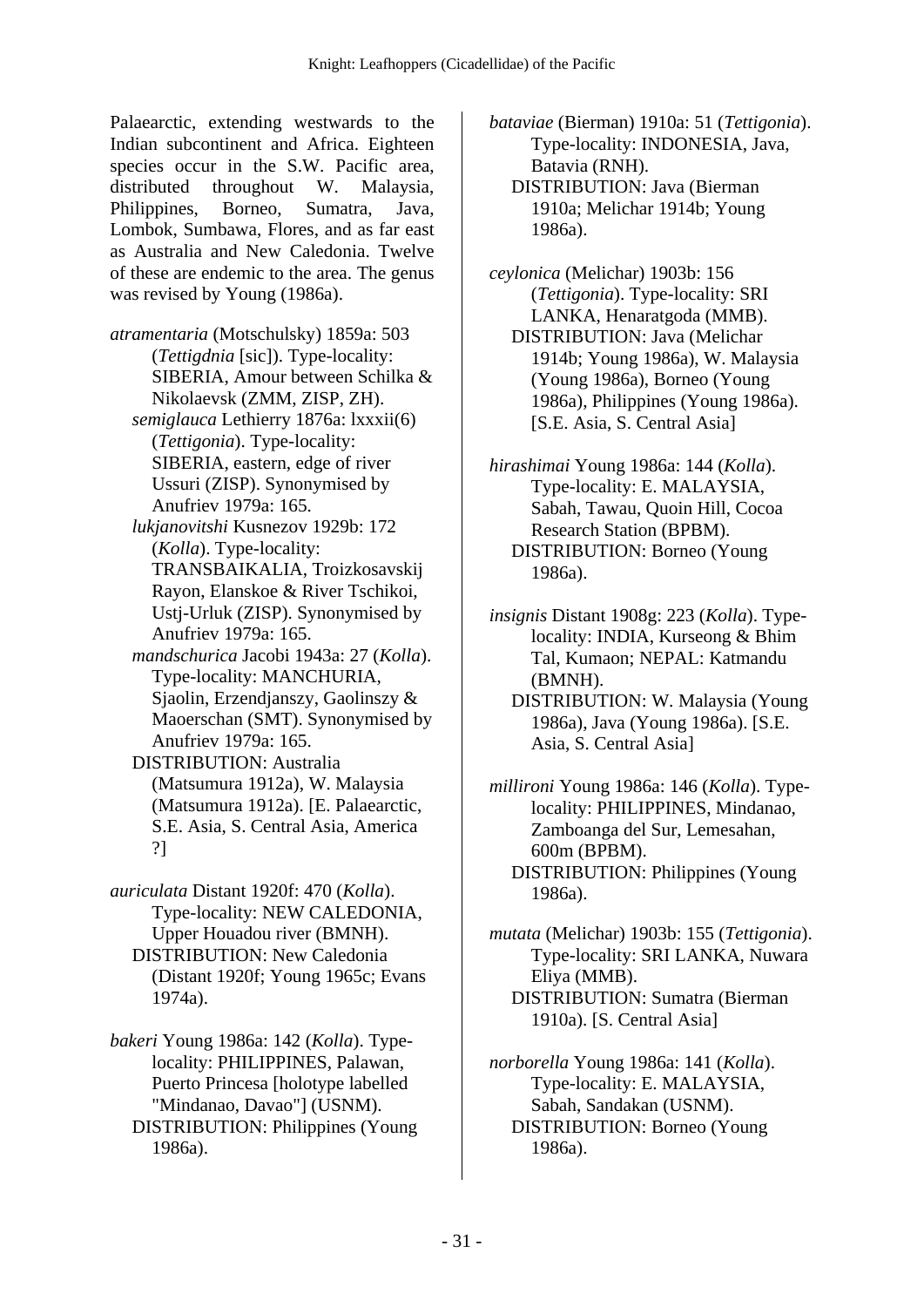- *opalinula* Jacobi 1941a: 301 (*Kolla*). Typelocality: INDONESIA, Flores (ZMB  $&$  SMT).
	- DISTRIBUTION: Flores (Jacobi 1941a; Young 1986a).
- *pallidula* Jacobi 1941a: 302 (*Kolla*). Typelocality: INDONESIA, Sumbawa & Flores (ZMB & SMT). DISTRIBUTION: Sumbawa (Jacobi 1941a; Young 1986a), Flores (Jacobi 1941a).
- *paulula* (Walker) 1858b: 219 (*Tettigonia*). Type-locality: SRI LANKA (BMNH).
	- *kinbergi* Stal 1859b: 288 (*Tettigonia*). Type-locality: W MALAYSIA, Malacca (NRS). Synonymised by Jacobi 1941a: 300.
	- *igniceps* Walker 1870b: 304 (*Tettigonia*). Type-locality: INDONESIA, Flores (BMNH). Synonymised by Jacobi 1941a: 300.
	- DISTRIBUTION: W. Malaysia (Stal 1859b, 1870c; Jacobi 1941a; Young 1963a, 1986a), Flores (Walker 1870b; Dallas 1870a; Jacobi 1941a; Young 1965c, 1986a), Philippines (Stal 1870c; Jacobi 1941a), Lombok (Jacobi 1941a), Sumbawa (Jacobi 1941a), Java (Jacobi 1941a; Young 1986a), Sumatra (Jacobi 1941a; Young 1986a). [S.E. Asia, S. Central Asia, E. Palaearctic]
- *polita* (Walker) 1857b: 168 (*Tettigonia*). Type-locality: E. MALAYSIA, Sarawak (BMNH). DISTRIBUTION: Borneo (Walker 1857b, 1859a; Dohrn 1859a; Distant 1908f; Young 1986a), W. Malaysia (Young 1986a), Sumatra (Young 1986a).

*pupula* (Kirby) 1891a: 169 (*Tettigonia*). Type-locality: SRI LANKA, Pundaloya (BMNH). DISTRIBUTION: Australia (Evans 1966a). [S. Central Asia]

*suturella* (Stal) 1855b: 192 (*Tettigonia*). Type-locality: PHILIPPINES, Manila (NRS).

 DISTRIBUTION: Philippines (Stal 1855b, 1859b; Walker 1858c; Merino 1936a; Young 1963a, 1986a), W. Malaysia (Stal 1859b; Atkinson 1886b).

- *tawaula* Young 1986a: 144 (*Kolla*). Typelocality: E. MALAYSIA, Sabah, Tawau, Quoin Hill, Cocoa Research Station (BPBM).
	- DISTRIBUTION: W. Malaysia (Young 1986a), Borneo (Young 1986a), Philippines (Young 1986a).

## *Latiguina* **Young**

*Latiguina* Young 1986a: 571. Typespecies: *Latiguina oribata* Young 1986, by original designation.

A genus of five species, endemic to New Guinea.

*gressitti* Young 1986a: 579 (*Latiguina*). Type-locality: PAPUA NEW GUINEA, New Guinea, NE, Nondugl, 2200-2700m (BPBM). DISTRIBUTION: New Guinea (Young 1986a).

*oribata* Young 1986a: 573 (*Latiguina*). Type-locality: INDONESIA, Irian Jaya, New Guinea, W, Star Mts, Sibil Valley, 1245m (BPBM). DISTRIBUTION: New Guinea (Young 1986a).

*paulula* Young 1986a: 582 (*Latiguina*). Type-locality: INDONESIA, Irian Jaya, New Guinea, Star Range, Bivac 40, 2360m (RNH). DISTRIBUTION: New Guinea (Young 1986a).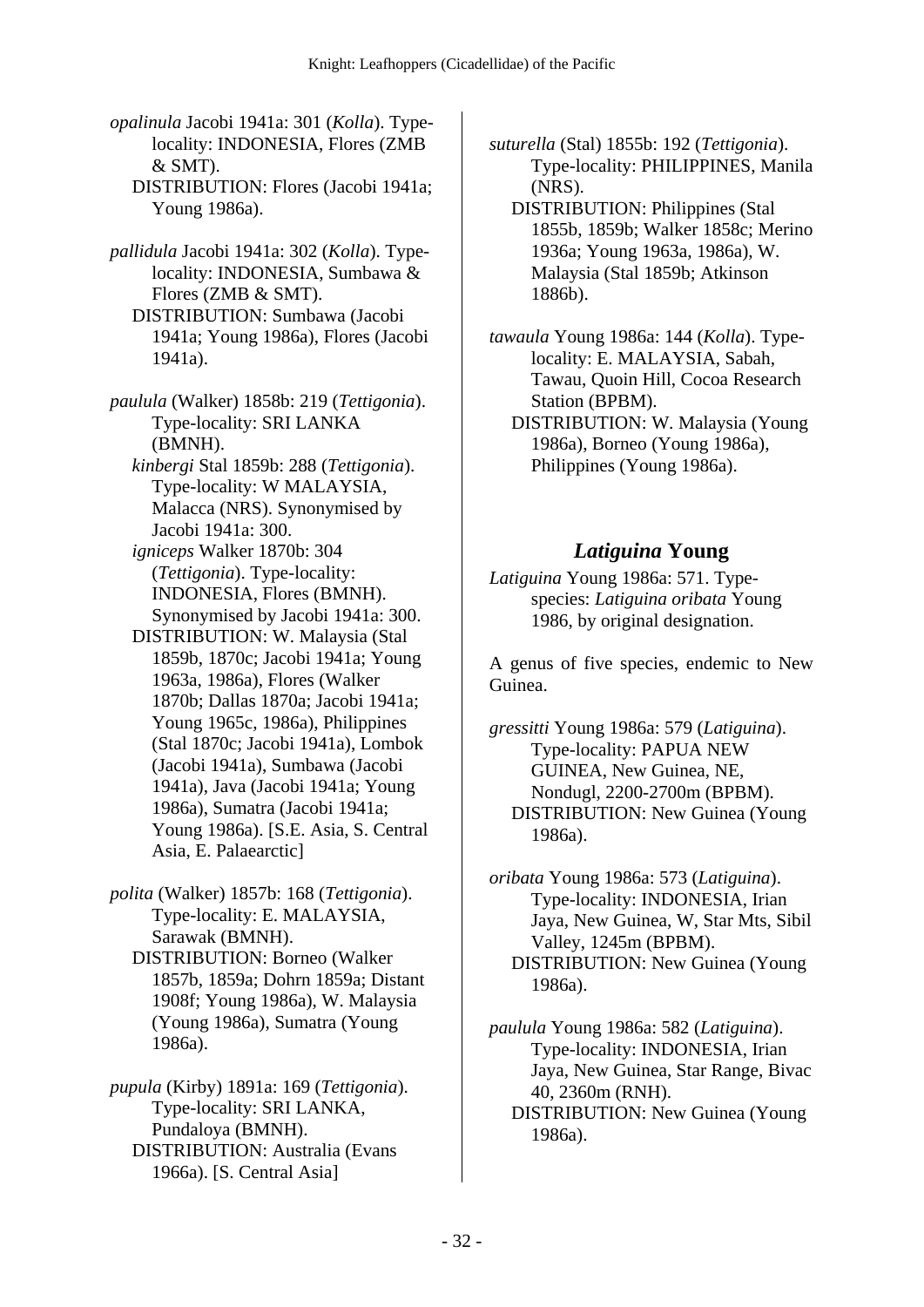*scopulifera* Young 1986a: 580 (*Latiguina*). Type-locality: INDONESIA, Irian Jaya, New Guinea, W, Moss Forest Camp, 2700m (RNH). DISTRIBUTION: New Guinea (Young 1986a).

*siranca* Young 1986a: 576 (*Latiguina*). Type-locality: PAPUA NEW GUINEA, New Guinea, NE, 6 Km W of Wau, Nami Creek, 1700m (BPBM). DISTRIBUTION: New Guinea (Young 1986a).

### *Luzoniana* **Metcalf**

*Luzoniana* Metcalf 1953a: 47. New name for *Luzoniella* Melichar 1926, not *Luzoniella* Karny 1926. Typespecies: *Luzoniana philippina* Metcalf 1953, by original designation.

 *Luzoniella* Melichar 1926a: 341. Invalid. Type-species: *Luzoniella philippina* Evans (nom. nud.) by subsequent designation of Evans 1947a: 162.

This monotypic genus is known only from the type-species in the Philippines. It was redescribed by Young (1986a).

*philippina* Metcalf 1953a: 47 (*Luzoniana*). Type-locality: PHILIPPINES, Luzon, north (USNM, missing). DISTRIBUTION: Philippines (Evans 1947a; Metcalf 1953a; Young 1986a).

#### *Maguangua* **Melichar**

*Maguangua* Melichar 1926a: 341. Typespecies: *Tettigonia inconspicua* Walker 1870, by subsequent designation of China 1938d: 183.

A monotypic genus, endemic to New Guinea and Waigeo.

*inconspicua* (Walker) 1870b: 303 (*Tettigonia*). Type-locality: INDONESIA, Irian Jaya, New Guinea & Waigeo (BMNH). DISTRIBUTION: New Guinea (Walker 1870b; Dallas 1870a; Distant 1912h), Waigeo (Walker 1870b; Dallas 1870a; China 1938d; Young 1965c, 1986a).

#### *Melanguina* **Young**

*Melanguina* Young 1986a: 597. Typespecies: *Melanguina lugentis* Young 1986, by original designation.

A genus of six species, endemic to New Guinea.

*bimaculata* Young 1986a: 600 (*Melanguina*). Type-locality: INDONESIA, Irian Jaya, New Guinea, Mt Cyclops, 3500ft (BMNH). DISTRIBUTION: New Guinea (Young 1986a).

*diversa* Young 1986a: 602 (*Melanguina*). Type-locality: INDONESIA, Irian Jaya, New Guinea, NW, Wisselmeren, Itouda, Kamo Valley, 1500m (BPBM). DISTRIBUTION: New Guinea (Young 1986a).

*dulpela* Young 1986a: 600 (*Melanguina*). Type-locality: PAPUA NEW GUINEA, New Guinea, Owen Stanley Range, Goilala: Bome, 1950m (BPBM). DISTRIBUTION: New Guinea (Young 1986a).

*finitima* Young 1986a: 603 (*Melanguina*). Type-locality: PAPUA NEW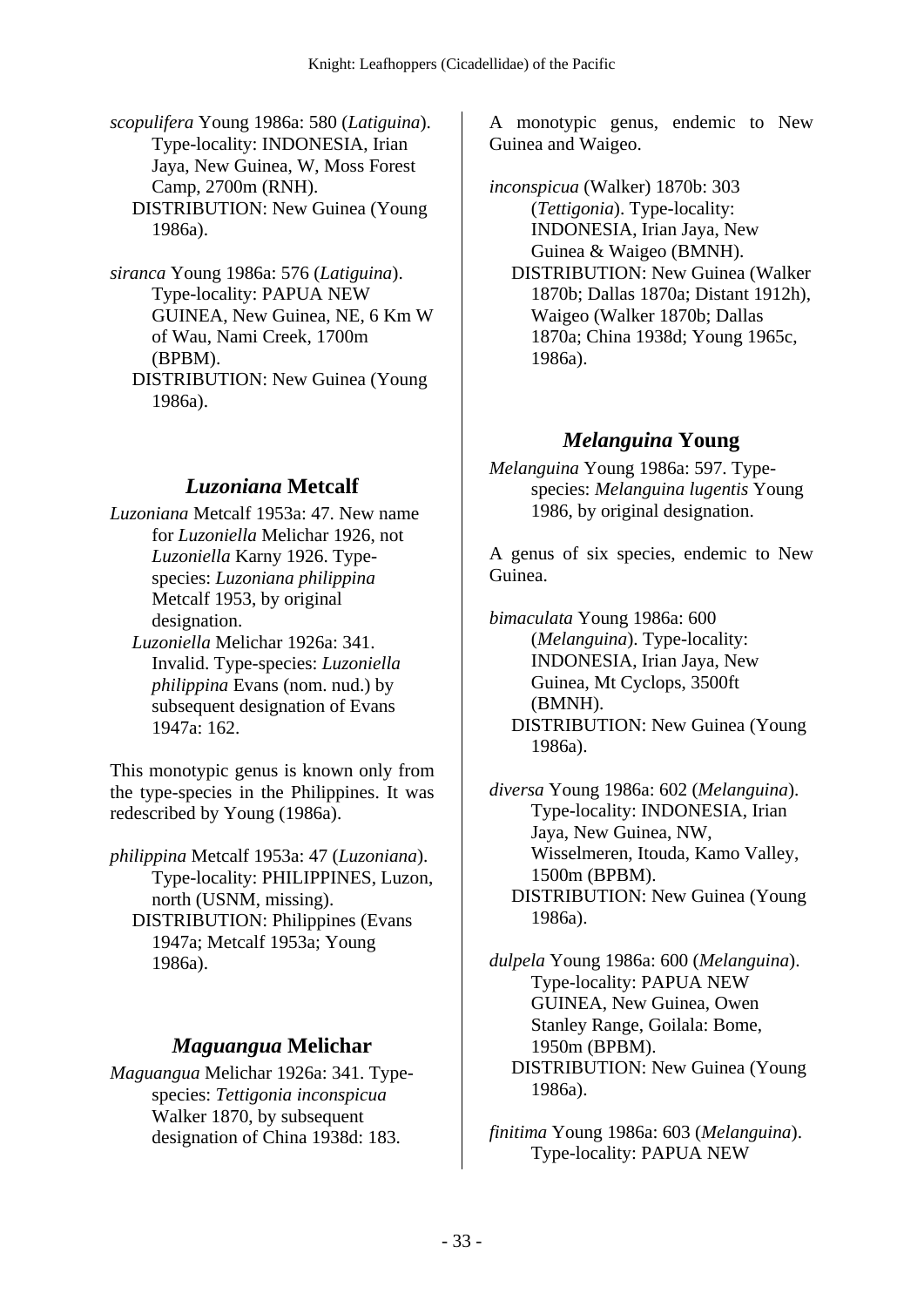GUINEA, New Guinea, NE, Morobe District, Wau, 1050m (BPBM). DISTRIBUTION: New Guinea (Young 1986a).

*kisima* Young 1986a: 605 (*Melanguina*). Type-locality: INDONESIA, Irian Jaya, New Guinea, W, Araucaria Camp, 800m (RNH). DISTRIBUTION: New Guinea (Young 1986a).

*lugentis* Young 1986a: 603 (*Melanguina*). Type-locality: PAPUA NEW GUINEA, New Guinea, NE, Eliptamin Valley, 1200-1350m (BPBM). DISTRIBUTION: New Guinea (Young 1986a).

## *Moruloguina* **Young**

*Moruloguina* Young 1986a: 588. Typespecies: *Moruloguina penthetria* Young 1986, by original designation.

A monotypic genus, endemic to New Guinea.

*penthetria* Young 1986a: 590 (*Moruloguina*). Type-locality: INDONESIA, Irian Jaya, New Guinea, Wisselmeren, Urapura, Kamo Valley, 1530m (BPBM). DISTRIBUTION: New Guinea (Young 1986a).

## *Nitidoguina* **Young**

*Nitidoguina* Young 1986a: 450. Typespecies: *Nitidoguina calva* Young 1986, by original designation.

A genus of 13 species, endemic to New Guinea.

*asachimba* Young 1986a: 466 (*Nitidoguina*). Type-locality: PAPUA

NEW GUINEA, New Guinea, NE, Daulo Pass, Asaro-Chimbu Divide, 2400m (BPBM). DISTRIBUTION: New Guinea (Young 1986a).

*atroclypeata* Young 1986a: 460 (*Nitidoguina*). Type-locality: PAPUA NEW GUINEA, New Guinea, NE, upper Chimbu-Kerowagi Divide, 2800m (BPBM). DISTRIBUTION: New Guinea (Young 1986a).

*calva* Young 1986a: 452 (*Nitidoguina*). Type-locality: PAPUA NEW GUINEA, New Guinea, South Highlands, Mendi, 1660m (BPBM). DISTRIBUTION: New Guinea (Young 1986a).

*giluweensis* Young 1986a: 458 (*Nitidoguina*). Type-locality: PAPUA NEW GUINEA, New Guinea, SE, Mt Giluwe, 2500-2650m (BPBM). DISTRIBUTION: New Guinea (Young 1986a).

*gressitti* Young 1986a: 454 (*Nitidoguina*). Type-locality: PAPUA NEW GUINEA, New Guinea, NE, Mt Otto, 2200m (BPBM). DISTRIBUTION: New Guinea (Young 1986a).

*intermedia* Young 1986a: 467 (*Nitidoguina*). Type-locality: INDONESIA, Irian Jaya, New Guinea, "Bivach October" (NRS, missing). DISTRIBUTION: New Guinea (Young 1986a).

*irianensis* Young 1986a: 461 (*Nitidoguina*). Type-locality: INDONESIA, Irian Jaya, New Guinea, NW, Wisselmeren, Kamo Valley, Itouda, 1500-1700m (BPBM).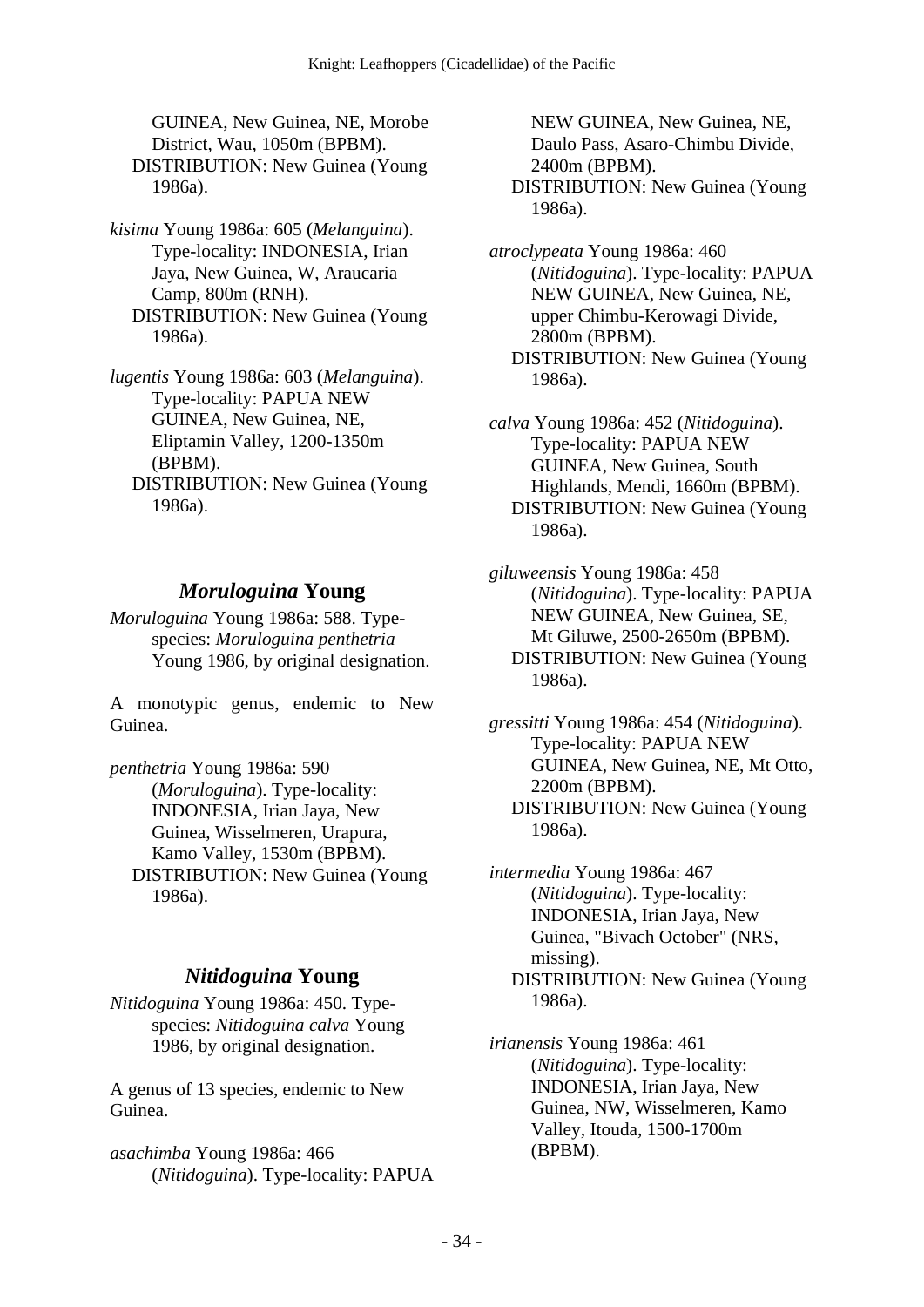DISTRIBUTION: New Guinea (Young 1986a).

- *lororum* Young 1986a: 457 (*Nitidoguina*). Type-locality: PAPUA NEW GUINEA, New Guinea, NE, Asaro-Chimbu Divide, Daulo Pass, 2000m (BPBM).
	- DISTRIBUTION: New Guinea (Young 1986a).
- *quatei* Young 1986a: 456 (*Nitidoguina*). Type-locality: INDONESIA, Irian Jaya, New Guinea, NW, Bokondini, 40 Km N of Baliem Valley, about 1300m (BPBM).
	- DISTRIBUTION: New Guinea (Young 1986a).
- *rectoidula* Young 1986a: 467 (*Nitidoguina*). Type-locality: PAPUA NEW GUINEA, New Guinea, Owen Stanley Range, Goilala: Bome, 1950m (BPBM).
	- DISTRIBUTION: New Guinea (Young 1986a).
- *scutellata* Young 1986a: 464 (*Nitidoguina*). Type-locality: PAPUA NEW GUINEA, New Guinea, NE, Asaro Valley, Miramar, 1800m [holotype labelled "Goroka, 1550m"] (BPBM). DISTRIBUTION: New Guinea (Young
	- 1986a).
- *sedlaceki* Young 1986a: 462 (*Nitidoguina*). Type-locality: PAPUA NEW GUINEA, New Guinea, SE, Mt Giluwe, 2500m (BPBM). DISTRIBUTION: New Guinea (Young 1986a).
- *wana* Young 1986a: 464 (*Nitidoguina*). Type-locality: INDONESIA, Irian Jaya, New Guinea, Wamena, 1700m (BPBM).
	- DISTRIBUTION: New Guinea (Young 1986a).

### *Paguinapua* **Young**

*Paguinapua* Young 1986a: 483. Typespecies: *Paguinapua illota* Young 1986, by original designation.

A genus of four species, endemic to New Guinea.

*facialis* Young 1986a: 490 (*Paguinapua*). Type-locality: INDONESIA, Irian Jaya, New Guinea, W?, Sigi Camp, 1500m (RNH). DISTRIBUTION: New Guinea (Young 1986a).

*illota* Young 1986a: 487 (*Paguinapua*). Type-locality: PAPUA NEW GUINEA, New Guinea, NE, Adelbert Mts, Wanuma, 800-1000m (BPBM). DISTRIBUTION: New Guinea (Young 1986a).

*incana* Young 1986a: 488 (*Paguinapua*). Type-locality: INDONESIA, Irian Jaya, New Guinea, Waris, S of Hollandia, 450-500m (BPBM). DISTRIBUTION: New Guinea (Young 1986a).

*variata* Young 1986a: 485 (*Paguinapua*). Type-locality: PAPUA NEW GUINEA, New Guinea, Finschhafen, Mission Ulap (SSM). DISTRIBUTION: New Guinea (Young 1986a).

### *Pelaguina* **Young**

*Pelaguina* Young 1986a: 610. Typespecies: *Tettigonia willeyi* Kirkaldy 1905, by original designation.

A monotypic genus, endemic to New Guinea and the Bismark Archipelago.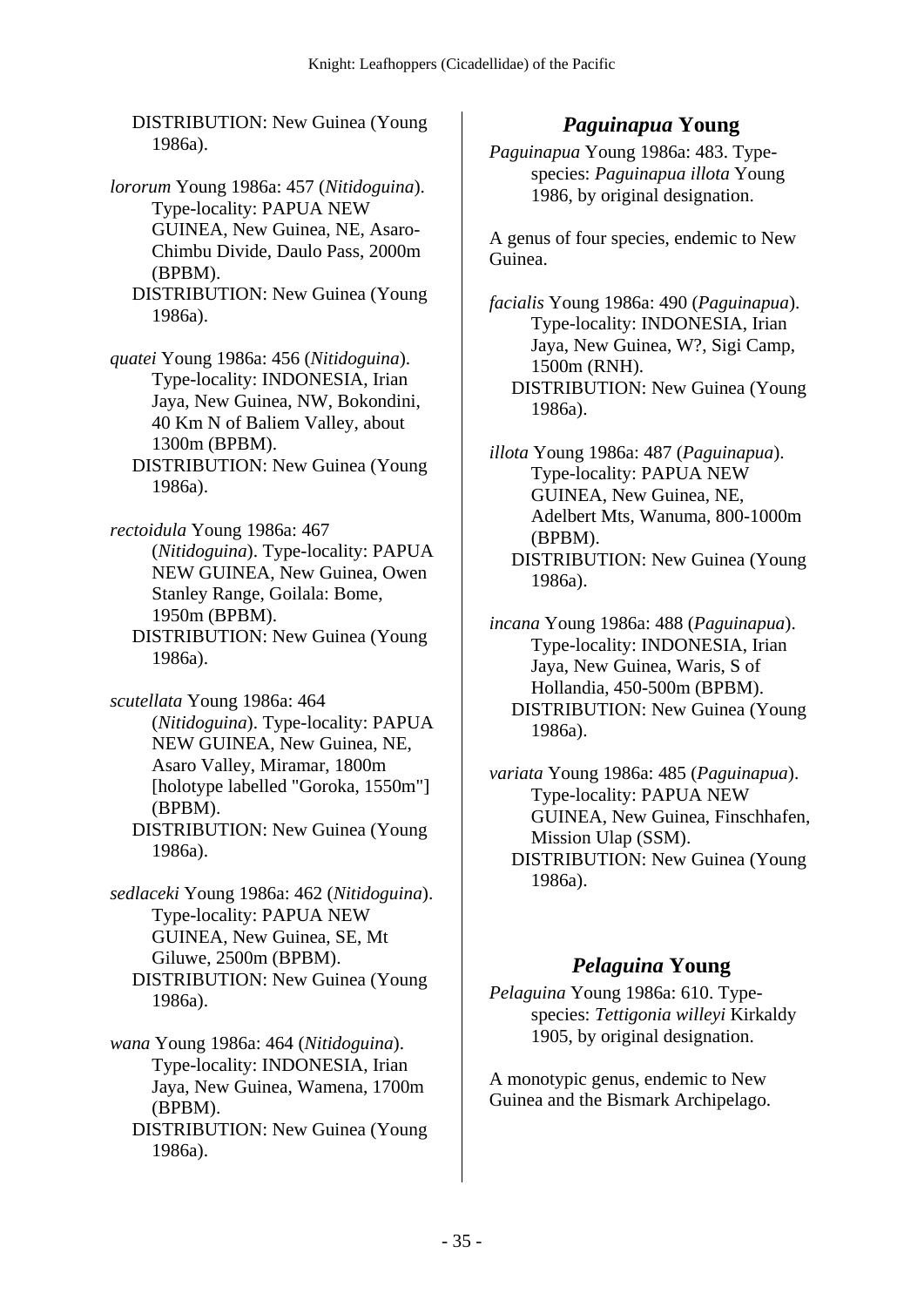*willeyi* (Kirkaldy) 1905b: 333 (*Tettigonia*). Type-locality: PAPUA NEW GUINEA, New Britain (BMNH). DISTRIBUTION: New Britain (Kirkaldy 1905b; Young 1965c, 1986a), New Ireland (Young 1986a), New Guinea (Young 1986a).

## *Polisanella* **Melichar**

*Polisanella* Melichar 1926a: 343. Typespecies: *Polisanella bakeri* Metcalf 1953, by subsequent designation of Metcalf 1953a: 48.

A monotypic genus, endemic to the Philippines.

*bakeri* Metcalf 1953a: 50 (*Polisanella*). Type-locality: PHILIPPINES, Luzon, Mt Polis (USNM, missing). DISTRIBUTION: Philippines (Metcalf 1953a).

# *Poochara* **Stal**

*Poochara* Stal 1869a: 77, as subgenus of *Tettigonia*. Type-species: *Cicada farinosa* Fabricius 1803, by monotypy.

A small genus of six species. It is endemic to W. Malaysia, Sumatra, Java and Borneo except for one species which also extends into Thailand. It was revised by Young (1986a).

*ablusa* Young 1986a: 16 (*Poochara*). Type-locality: INDONESIA, Java, Mt Salak, 900m (RNH). DISTRIBUTION: Java (Young 1986a).

*aquila* Young 1986a: 18 (*Poochara*). Type-locality: E. MALAYSIA, Sarawak, Kapit District, Merirai Valley (BPBM). DISTRIBUTION: Borneo (Young 1986a).

*cumatilis* (Distant) 1908f: 138 (*Tettigoniella*). Type-locality: W. MALAYSIA, South Perak; E. MALAYSIA, Sarawak (BMNH). DISTRIBUTION: Borneo (Distant 1908f, Young 1986a), Sumatra (China 1931b, Young 1986a), W. Malaysia (Distant 1908f, Young 1965c, 1986a), Java (Young 1986a). [S.E. Asia]

*farinosa* (Fabricius) 1803a: 70 (*Cicada*). Type-locality: INDONESIA, Sumatra (depository unknown, not BMNH or UZMC).

 *brevifrons* Walker 1851b: 754 (*Tettigonia*). Type-locality: INDONESIA, Java (BMNH). Synonymised by Young 1986a: 15.

 *albigena* Signoret 1853b: 372 (*Tettigonia*). Type-locality: INDONESIA, Java (depository unknown). Synonymised by Young 1986a: 15.

 DISTRIBUTION: Sumatra (Costa 1864b; Stal 1869a; Breddin 1900a; Bierman 1910a; Fabricius 1803a; Walker 1851b, 1857a, b, 1858b; Evans 1947a; Young 1986a), Java (Le Peletier & Serville 1825a; Signoret 1853b, c; Walker 1851b, 1857a, b, 1858b; Dohrn 1859a; Taschenberg 1884a; Breddin 1900a; Melichar 1914b; Schmidt 1928b; Lallemand 1935a; Bierman 1910a; Young 1965c, 1986a), W. Malaysia (Walker 1857a, 1857b, 1858b; Breddin 1900a), Borneo (Walker 1857a, 1857b, 1858b, 1859a; Breddin 1900a; Moulton 1912c; Young 1986a), Nias (Lethierry 1888a; Breddin 1900a).

*pullata* Young 1986a: 16 (*Poochara*). Type-locality: E. MALAYSIA, Sabah, Tenompok (BPBM). DISTRIBUTION: Sumatra (Young 1986a), Borneo (Young 1986a).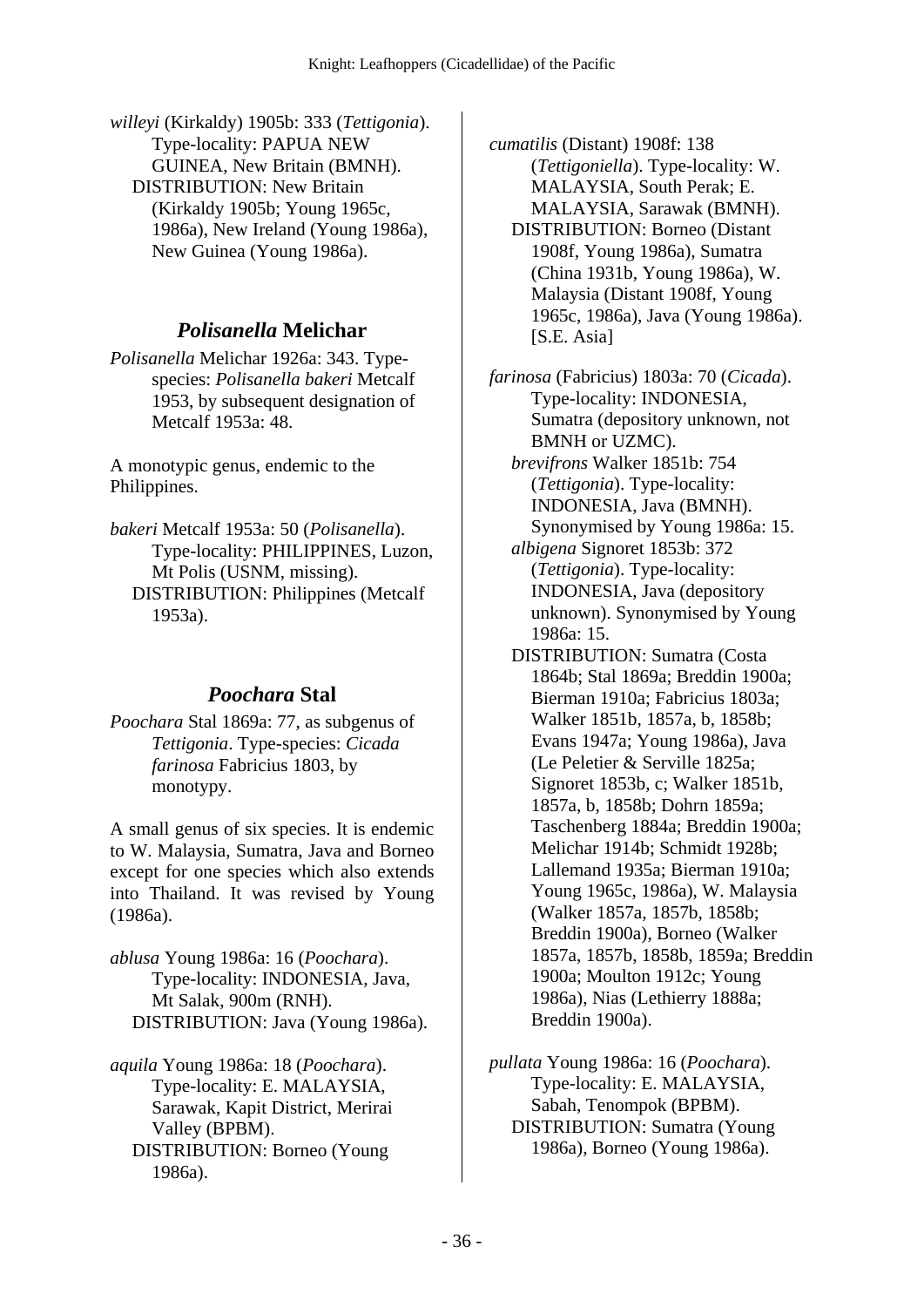*spinata* Young 1986a: 18 (*Poochara*). Type-locality: E. MALAYSIA, Sarawak, Gunong Mulu National Park, Site 14, February Camp 2.5, Mulu, 1000m (BMNH). DISTRIBUTION: Borneo (Young 1986a).

## *Resimaguina* **Young**

*Resimaguina* Young 1986a: 469. Typespecies: *Resimaguina saipa* Young 1986, by original designation.

A genus of nine species. All are endemic to New Guinea except for one species which occurs also in Java and the Philippines.

*angularis* Young 1986a: 477 (*Resimaguina*). Type-locality: PAPUA NEW GUINEA, New Guinea, NE, Karimui, S of Goroka, 1000m (BPBM). DISTRIBUTION: New Guinea (Young 1986a).

*bergmani* Young 1986a: 480 (*Resimaguina*). Type-locality: INDONESIA, Irian Jaya, New Guinea, Wailibit, Batanta (NRS, missing). DISTRIBUTION: New Guinea (Young 1986a).

*capitonis* Young 1986a: 482 (*Resimaguina*). Type-locality: INDONESIA, Irian Jaya, New Guinea, Vogelkop, Bomberi, 700- 900m (BPBM). DISTRIBUTION: New Guinea (Young 1986a).

*liemba* Young 1986a: 474 (*Resimaguina*). Type-locality: INDONESIA, Irian Jaya, New Guinea, W, Bokondini, 40 Km N of Baliem Valley, about 1300m (BPBM). DISTRIBUTION: New Guinea (Young 1986a).

*modesta* Young 1986a: 476 (*Resimaguina*). Type-locality: NEW GUINEA (NRS, missing).

 DISTRIBUTION: New Guinea (Young 1986a).

*norma* (Signoret) 1853c: 671 (*Tettigonia*). Type-locality: PHILIPPINES, Manila (NMV).

 *vittifrons* Walker 1870b: 302 (*Tettigonia*). Type-locality: NEW GUINEA (BMNH). Synonymised by Young 1986a: 471.

 *mitrata* Distant 1908f: 140 (*Tettigoniella*). Type-locality: INDONESIA, Irian Jaya, New Guinea, Humboldt Bay (BMNH). Synonymised by Young 1986a: 471.

 DISTRIBUTION: Java (Walker 1858b), Philippines (Signoret 1853c; Walker 1858b; Dohrn 1859a; Young & Beier 1964a; Merino 1936a; Capco 1959a; Young 1986a), New Guinea (Distant 1908f; Dallas 1870a; Distant 1912h; Walker 1870b; Young 1965c, 1986a).

*saipa* Young 1986a: 472 (*Resimaguina*). Type-locality: PAPUA NEW GUINEA, New Guinea, Daradae, near Javarere, Musgrove River, 100m? (BPBM). DISTRIBUTION: New Guinea (Young

1986a).

*sima* Young 1986a: 475 (*Resimaguina*). Type-locality: PAPUA NEW GUINEA, New Guinea, W District, Oriomo Government Station (BPBM). DISTRIBUTION: New Guinea (Young 1986a).

*sulla* Young 1986a: 478 (*Resimaguina*). Type-locality: PAPUA NEW GUINEA, New Guinea, NE, Adelbert Mts, Wanuma, 800-1000m (BPBM).

 DISTRIBUTION: New Guinea (Young 1986a).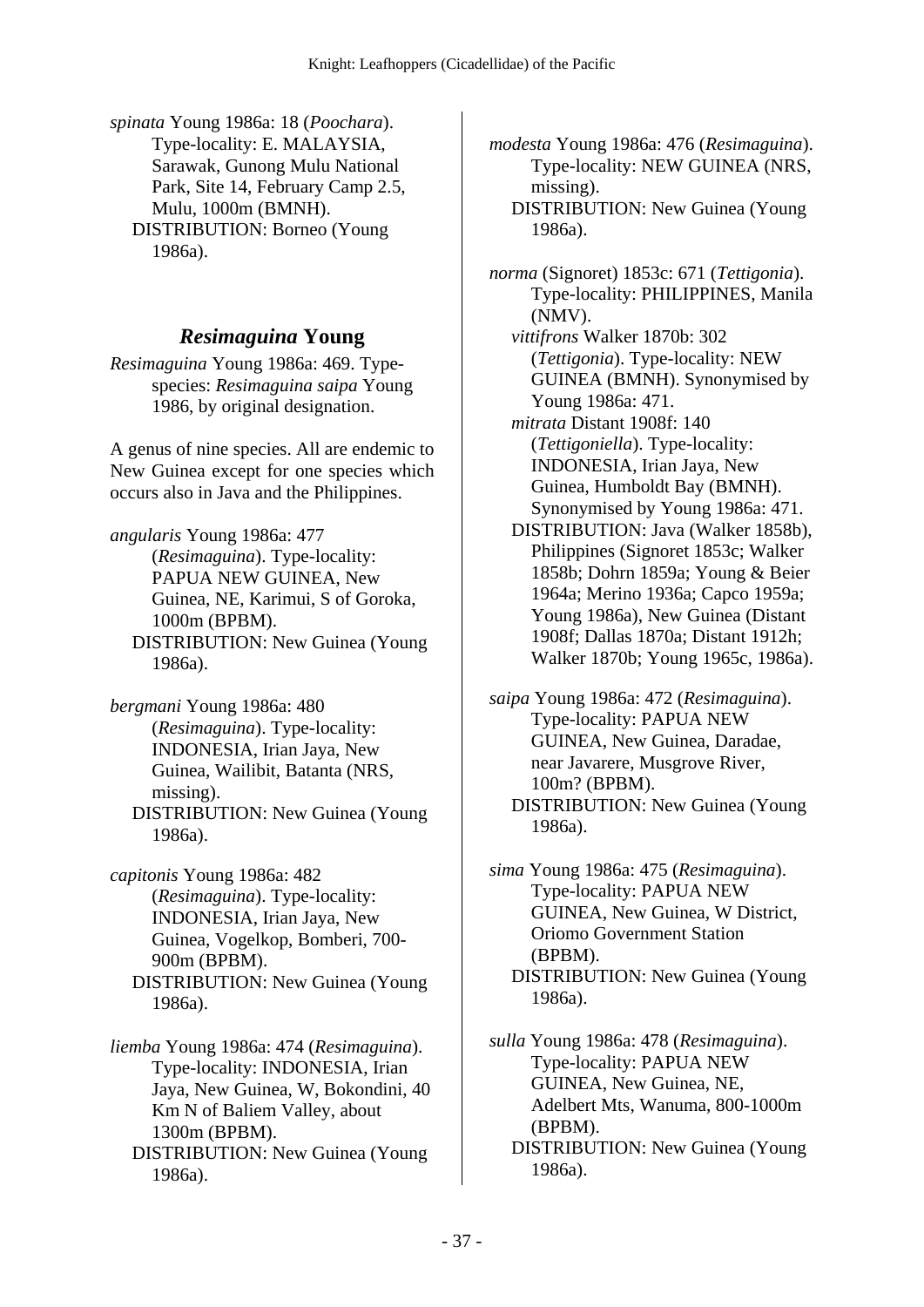# *Roguina* **Young**

*Roguina* Young 1986a: 521. Type-species: *Roguina suturalis* Young 1986, by original designation.

A genus of five species, endemic to New Guinea.

*bacchusi* Young 1986a: 527 (*Roguina*). Type-locality: PAPUA NEW GUINEA, New Guinea, NE, Madang District, Finisterre Mts, Damanti, Stn. No. 46, 3550m (BMNH). DISTRIBUTION: New Guinea (Young 1986a).

*defecta* Young 1986a: 527 (*Roguina*). Type-locality: INDONESIA, Irian Jaya, New Guinea, NW, Wisselmeren, Enarotadi, 1800- 1900m (BPBM). DISTRIBUTION: New Guinea (Young 1986a).

*delineata* Young 1986a: 524 (*Roguina*). Type-locality: INDONESIA, Irian Jaya, New Guinea, W[?], Rattan Camp, 1200m (RNH). DISTRIBUTION: New Guinea (Young 1986a).

*suturalis* Young 1986a: 522 (*Roguina*). Type-locality: PAPUA NEW GUINEA, New Guinea, Eastern Highlands District, Okapa area, No. 10, Purosa Camp, 1950m (AMNH). DISTRIBUTION: New Guinea (Young 1986a).

*tricornis* Young 1986a: 525 (*Roguina*). Type-locality: INDONESIA, Irian Jaya, New Guinea, W, Star Mts, Sibil Valley, 1245m (BPBM). DISTRIBUTION: New Guinea (Young 1986a).

# *Ronjpelana* **Young**

*Ronjpelana* Young 1986a: 506. Typespecies: *Ronjpelana krombeini* Young 1986, by original designation.

A genus of nine species, endemic to New Guinea.

*browni* Young 1986a: 517 (*Ronjpelana*). Type-locality: PAPUA NEW GUINEA, New Guinea, NE, Kepilam, 2420-2540m (BPBM). DISTRIBUTION: New Guinea (Young 1986a).

*clissoldi* Young 1986a: 519 (*Ronjpelana*). Type-locality: PAPUA NEW GUINEA, New Guinea, NE, Morobe District, Wau, Mt Missim, 1100m (BPBM). DISTRIBUTION: New Guinea (Young 1986a).

*emarginata* Young 1986a: 514 (*Ronjpelana*). Type-locality: PAPUA NEW GUINEA, New Guinea, NE, Swart Valley, Karubaka, 1300m (BPBM). DISTRIBUTION: New Guinea (Young 1986a).

*igatua* Young 1986a: 510 (*Ronjpelana*). Type-locality: INDONESIA, Irian Jaya, New Guinea, Humboldt Bay District, Bewani Mts, 400m (BMNH). DISTRIBUTION: New Guinea (Young 1986a).

*krombeini* Young 1986a: 508 (*Ronjpelana*). Type-locality: PAPUA NEW GUINEA, New Guinea, NE, Morobe District, Wau, 1300m (BPBM). DISTRIBUTION: New Guinea (Young 1986a).

*micheneri* Young 1986a: 513 (*Ronjpelana*). Type-locality: PAPUA NEW GUINEA, New Guinea, NE,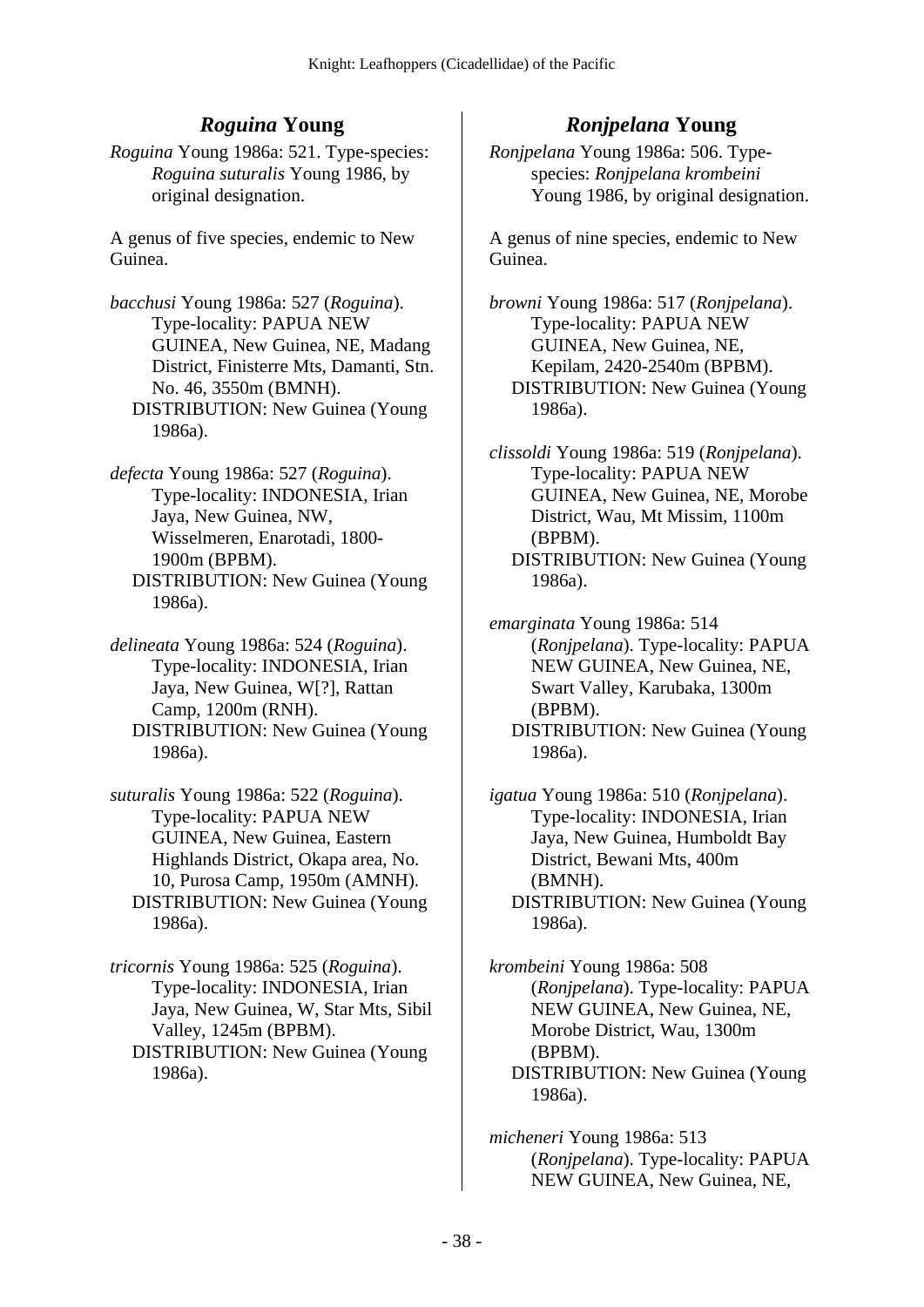Morobe District, Wau, 1250m (BPBM). DISTRIBUTION: New Guinea (Young 1986a).

*olsema* Young 1986a: 519 (*Ronjpelana*). Type-locality: PAPUA NEW GUINEA, New Guinea, NE, Morobe District, Wau, 1200m (BPBM). DISTRIBUTION: New Guinea (Young 1986a).

*parva* Young 1986a: 515 (*Ronjpelana*). Type-locality: PAPUA NEW GUINEA, New Guinea, Eastern Highlands District, Okapa area, No. 10, Purosa Camp, 1950m (AMNH). DISTRIBUTION: New Guinea (Young 1986a).

*warisensis* Young 1986a: 512 (*Ronjpelana*). Type-locality: INDONESIA, Irian Jaya, New Guinea, Waris, S of Hollandia, 450- 500m (BPBM). DISTRIBUTION: New Guinea (Young 1986a).

## *Seasogonia* **Young**

*Seasogonia* Young 1986a: 324. Typespecies: *Tettigoniella dunsiriensis* Distant 1908, by original designation.

A small genus, of nine species, recorded from India, Burma, Vietnam, W. Malaysia, Borneo and Sumatra. Only two of the nine species occur in the S.W. Pacific area, both of which are endemic. One of these occurs in W. Malaysia and Borneo and the other in Sumatra.

*arawa* Young 1986a: 332 (*Seasogonia*). Type-locality: E. MALAYSIA, Sarawak, Mt Dulit, Koyan River, 2500ft (BMNH). DISTRIBUTION: Borneo (Young 1986a), W. Malaysia (Young 1986a). *trumasa* Young 1986a: 333 (*Seasogonia*). Type-locality: INDONESIA, Sumatra, W coast, Gunung Singgalang, 1800m (RNH). DISTRIBUTION: Sumatra (Young 1986a).

## *Sochinsogonia* **Young**

*Sochinsogonia* Young 1986a: 265. Typespecies: *Tettigonia longa* Walker 1851, by original designation.

A large genus of 45 species. It is endemic to W. Malaysia, Borneo, Philippines and the Indonesian islands of Sumatra, Java, Sulawesi, Bali, Lombok and Sumbawa except for one species which occurs also in Thailand and another which occurs also in India. The latter record, for India, is questionable, according to Young (1986a).

*aniliga* Young 1986a: 307 (*Sochinsogonia*). Type-locality: PHILIPPINES, Mindanao, Momungan (USNM). DISTRIBUTION: Philippines (Young 1986a).

*apoensis* Young 1986a: 302 (*Sochinsogonia*). Type-locality: PHILIPPINES, Mindanao, Davao Province, Meran, E slope of Mt Apo, 6000ft (FMNH). DISTRIBUTION: Philippines (Young 1986a).

*brinobora* Young 1986a: 291 (*Sochinsogonia*). Type-locality: E. MALAYSIA, Sabah, Tenompok, 48km E of Jesselton, 1460m (BPBM). DISTRIBUTION: Borneo (Young 1986a).

*brooksi* Young 1986a: 277 (*Sochinsogonia*). Type-locality: W. MALAYSIA (BMNH).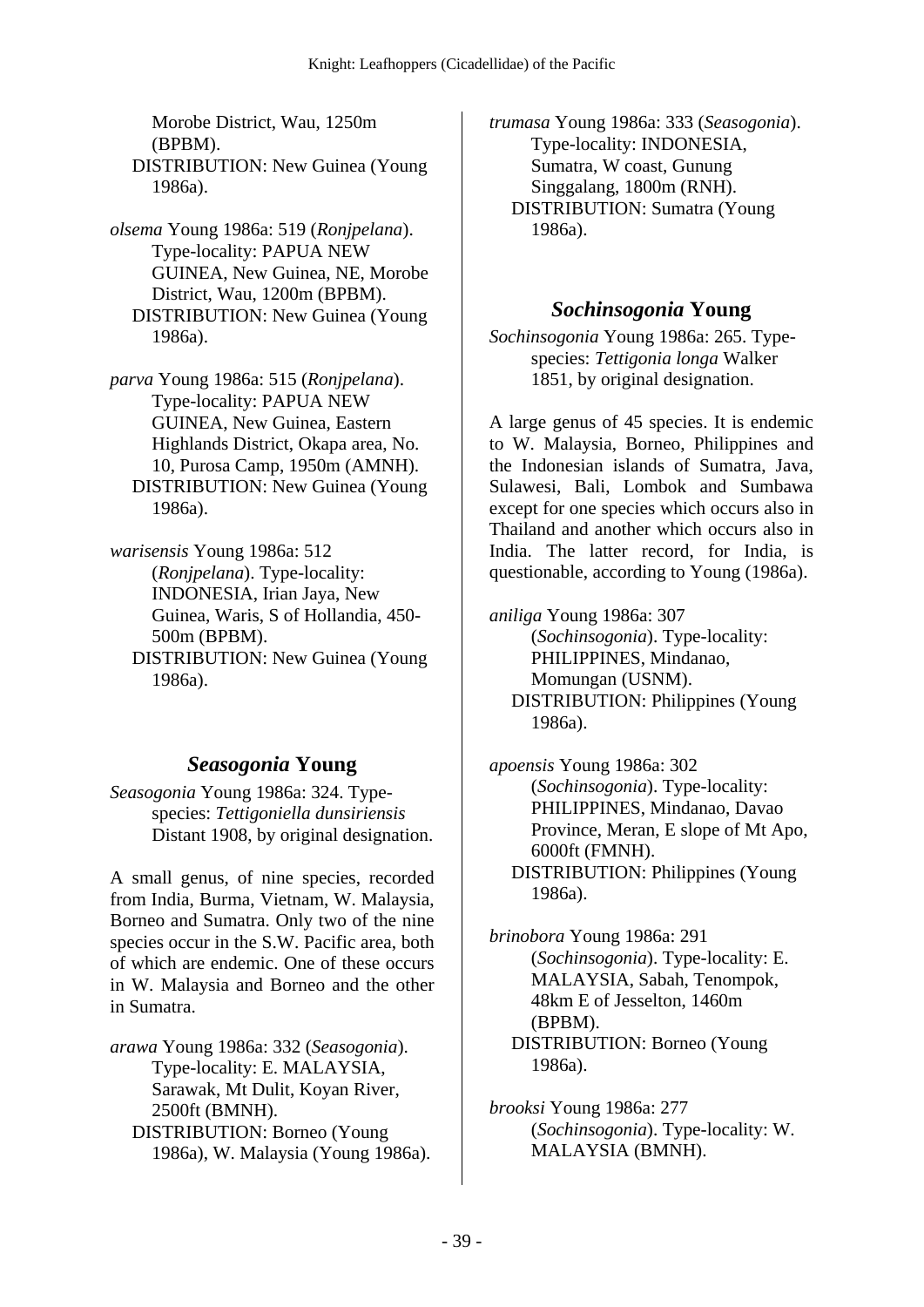DISTRIBUTION: W. Malaysia (Young 1986a), Borneo (Young 1986a).

*capcoi* Young 1986a: 315 (*Sochinsogonia*). Type-locality: PHILIPPINES, Mindanao, Agusan, Esperanza (BPBM). DISTRIBUTION: Philippines (Young 1986a).

*centrivittata* (Breddin) 1899a: 186 (*Tettigonia*). Type-locality: INDONESIA, Lombok, Sapit (ZM).  *habilis* Distant 1908g: 218 (*Tettigoniella*). Type-locality: INDIA, Nilgiri Hills (BMNH). Synonymised by Young 1986a: 270. DISTRIBUTION: Lombok (Breddin 1899a; Jacobi 1941a; Young 1986a), Java (Breddin 1899a; Young 1986a), Sumbawa (Jacobi 1941a), Sumatra (Young 1986a). [S. Central Asia]

*circulorum* Young 1986a: 285 (*Sochinsogonia*). Type-locality: E. MALAYSIA, Sabah, southwest Sandakan Bay, Sapagaya Lumber Camp, 2-20m (BPBM).

 DISTRIBUTION: Banguey Island (Young 1986a), Philippines (Young 1986a), Borneo (Young 1986a), Nanukan Island (Kalimantan) (Young 1986a).

*clavalis* Young 1986a: 293 (*Sochinsogonia*). Type-locality: PHILIPPINES, Mindanao, Zamboanga del Sur, Lemesahan, 600m (BPBM).

 DISTRIBUTION: Sumatra (Young 1986a), Java (Young 1986a), Bali (Young 1986a), Philippines (Young 1986a).

*consimilis* Young 1986a: 320 (*Sochinsogonia*). Type-locality: PHILIPPINES, Leyte, Palo (BPBM). DISTRIBUTION: Philippines (Young 1986a).

*crascentis* Young 1986a: 317 (*Sochinsogonia*). Type-locality: PHILIPPINES, Luzon, Banqual (USNM). DISTRIBUTION: Philippines (Young 1986a).

*davisi* Young 1986a: 322 (*Sochinsogonia*). Type-locality: PHILIPPINES, Cebu Island, Camp, 7.25Km W of Cebu City, 400m (USNM). DISTRIBUTION: Philippines (Young 1986a).

*eruana* Young 1986a: 296 (*Sochinsogonia*). Type-locality: E. MALAYSIA, Sabah, Tenompok, 30mi E of Jesselton, 1460m (BPBM). DISTRIBUTION: Borneo (Young 1986a).

*fimbriata* Young 1986a: 310 (*Sochinsogonia*). Type-locality: PHILIPPINES, Mindanao, Cotabato (USNM). DISTRIBUTION: Philippines (Young 1986a).

*frontalis* Young 1986a: 314 (*Sochinsogonia*). Type-locality: PHILIPPINES, Mindanao, Surigao (USNM). DISTRIBUTION: Philippines (Young 1986a).

*grandis* Young 1986a: 312 (*Sochinsogonia*). Type-locality: PHILIPPINES, Mindanao, Agusan, Los Arcos (BPBM). DISTRIBUTION: Philippines (Young 1986a).

*hespera* Young 1986a: 271 (*Sochinsogonia*). Nom.nud. Typelocality: INDONESIA, Sumatra (depository unknown). DISTRIBUTION: Sumatra (Young 1986a).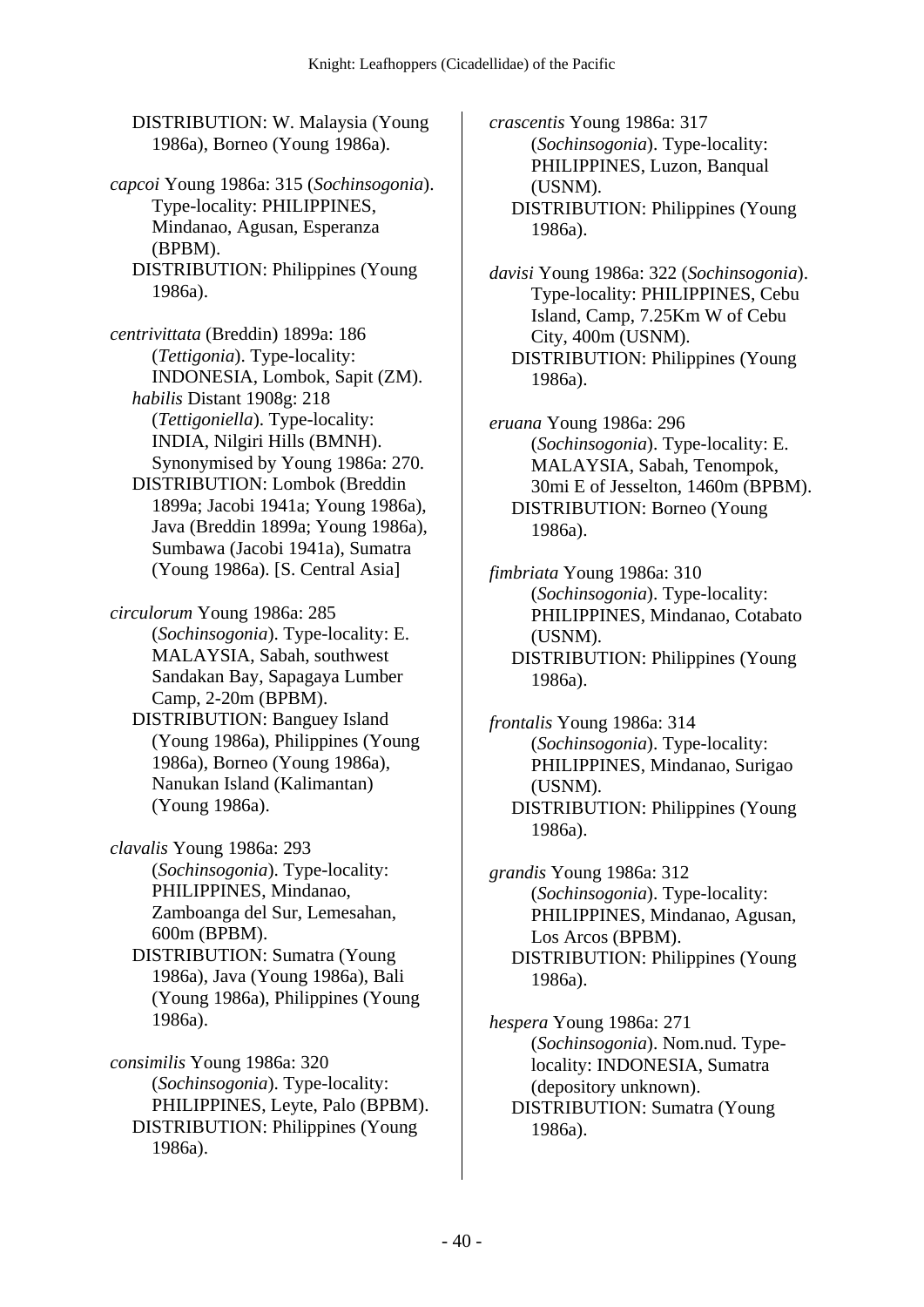*impressipennis* (Stal) 1870c: 733 (*Tettigonia*). Type-locality: PHILIPPINES (NRS). DISTRIBUTION: Philippines (Stal 1870c; Young 1963a, 1986a).

*ingenua* Young 1986a: 293 (*Sochinsogonia*). Type-locality: E. MALAYSIA, Sarawak, Gunong Mulu National Park, Site 4, January, Camp 4, Mulu, 1790m (BMNH). DISTRIBUTION: Borneo (Young 1986a).

*intersita* Young 1986a: 323 (*Sochinsogonia*). Type-locality: PHILIPPINES, Mindanao, San Francisco, 10Km SE of Agusan (BPBM).

 DISTRIBUTION: Philippines (Young 1986a).

*knighti* Young 1986a: 287 (*Sochinsogonia*). Type-locality: E. MALAYSIA, Sabah, Mt Kinabalu, Mesilau Trail, 5000ft (BMNH). DISTRIBUTION: Borneo (Young 1986a).

*laeta* Young 1986a: 315 (*Sochinsogonia*). Type-locality: PHILIPPINES, Mindanao, Lanao, Gurain Mts, 1380m (BPBM). DISTRIBUTION: Philippines (Young 1986a).

*leyteensis* Young 1986a: 301 (*Sochinsogonia*). Type-locality: PHILIPPINES, Leyte, Dagami (BPBM). DISTRIBUTION: Philippines (Young 1986a).

*lineiceps* Young 1986a: 289 (*Sochinsogonia*). Type-locality: W. BORNEO, "Manorg" (USNM). DISTRIBUTION: Sumatra (Young 1986a), Borneo (Young 1986a), W. Malaysia (Young 1986a).

*longa* (Walker) 1851b: 740 (*Tettigonia*). Type-locality: PHILIPPINES (BMNH).

- *titonii* Signoret 1855d: 783 (*Tettigonia*). Type-locality: PHILIPPINES, Manila (ZMB). Synonymised by Young 1986a: 271.
- DISTRIBUTION: Philippines (Signoret 1855d; Walker 1858c; Dohrn 1859a; Young 1964a; Walker 1851b; Young 1965c; Merino 1936a; Capco 1959a; Zelazny & Pacumbaba 1982a; Young 1986a; Yang & Li 1980a; Bohart 1943a), Java (Dohrn 1859a), Sulawesi (Young 1986a).

*lugentis* Young 1986a: 280 (*Sochinsogonia*). Type-locality: E. MALAYSIA, Sabah, southeast, Forest Camp, 19Km N of Kalabakan (BPBM). DISTRIBUTION: Borneo (Young 1986a).

- *mesilaua* Young 1986a: 299 (*Sochinsogonia*). Type-locality: E. MALAYSIA, Sabah, Mt Kinabalu, Mesilau (BMNH). DISTRIBUTION: Borneo (Young 1986a).
- *millironi* Young 1986a: 284 (*Sochinsogonia*). Type-locality: INDONESIA, Java, M Malang (ZIL). DISTRIBUTION: Philippines (Young 1986a), Java (Young 1986a).

*mimica* (Capco) 1959a: 165 (*Bothrogonia*). Type-locality: PHILIPPINES, Luzon, Laguna, Mt Maquiling (BPI). DISTRIBUTION: Philippines (Capco 1959a; Young 1986a).

*mimicula* Young 1986a: 305 (*Sochinsogonia*). Type-locality: PHILIPPINES, Sulu Archipelago, Jolo Island, Mt Dahao, 150m (BPBM). DISTRIBUTION: Philippines (Young 1986a).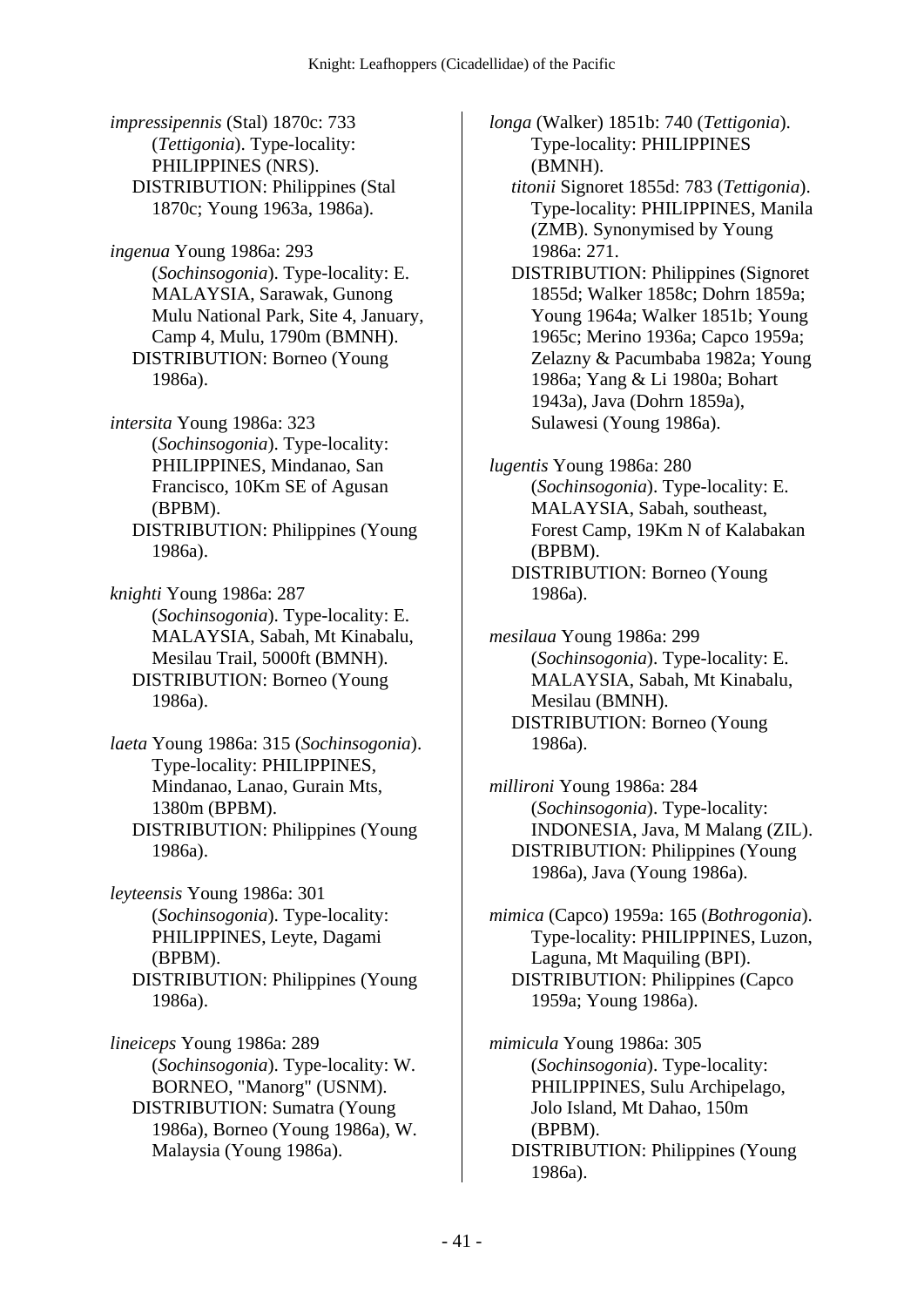*mjobergi* Young 1986a: 297 (*Sochinsogonia*). Type-locality: E. MALAYSIA, Sarawak, Mt Murud (BMNH). DISTRIBUTION: Borneo (Young

1986a).

*monostigma* (Melichar) 1914b: 126 (*Tettigoniella*). Type-locality: INDONESIA, Java, Wonosobo (MMB).

 DISTRIBUTION: Java (Melichar 1914b; Young & Lauterer 1966a; Young 1986a), Sumatra (Young 1986a).

*morosa* Young 1986a: 282 (*Sochinsogonia*). Type-locality: E. MALAYSIA, Sarawak, Gunong Mulu National Park, Site 14, February, Camp 2.5, Mulu, 1000m (BMNH). DISTRIBUTION: Borneo (Young

1986a).

*nigrifrons* (Signoret) 1853c: 671 (*Tettigonia*). Type-locality: W. MALAYSIA, Penang (depository unknown).

 *morosula* Breddin 1903b: 92 (*Tetigonia*). Type-locality: W. MALAYSIA, Malacca & Perak (DEIB). Synonymised by Young 1986a: 271.

 DISTRIBUTION: W. Malaysia (Signoret 1853c; Walker 1858b; Dohrn 1859a; Breddin 1903b; Young 1986a), E. Malaysia (Young 1986a), Sumatra (Young 1986a). [S.E. Asia]

*penitis* Young 1986a: 279 (*Sochinsogonia*). Type-locality: E. MALAYSIA, Sarawak, Gunong Mulu National Park, Site 17, May, near Long Melinau, 50m (BMNH). DISTRIBUTION: Borneo (Young 1986a).

*philippina* (Walker) 1851b: 740 (*Tettigonia*). Type-locality: PHILIPPINES (BMNH). DISTRIBUTION: Philippines (Walker 1851b; Signoret 1853c; Dohrn 1859a; Stal 1870c; Young 1965c, 1986a; Merino 1936a; Capco 1959a).

*piceata* (Capco) 1959a: 165 (*Bothrogonia*). Type-locality: PHILIPPINES, Luzon, Batangas, Cuenca (BPI). DISTRIBUTION: Philippines (Capco 1959a; Young 1986a).

*picturata* (Distant) 1908f: 143 (*Bhandara*). Type-locality: W. MALAYSIA, Perak (BMNH). DISTRIBUTION: W. Malaysia (Distant 1908f; Young 1986a), Sumatra (Young 1986a), Borneo (Young 1986a).

*plectilis* Young 1986a: 318 (*Sochinsogonia*). Type-locality: PHILIPPINES, Mindanao, Surigao (USNM). DISTRIBUTION: Philippines (Young 1986a).

*rajana* Young 1986a: 299 (*Sochinsogonia*). Type-locality: E. MALAYSIA, Sarawak, "Butik Raja" [Bukit Raja?], above 2200m (ZM). DISTRIBUTION: Borneo (Young 1986a).

*ramana* (Distant) 1908f: 138 (*Tettigoniella*). Type-locality: INDONESIA, Sumatra (BMNH).  *dentata* Bierman 1910a: 55 (*Tettigonia*). Type-locality: INDONESIA, Sumatra, Moeara Laboe & Soeroelangoen (RNH). Synonymised by Young 1986a: 272.  *biermani* Melichar 1914b: 127 (*Tettigoniella*). Type-locality: INDONESIA, Java, Gunung Ungaran (MMB). Synonymised by Young 1986a: 272.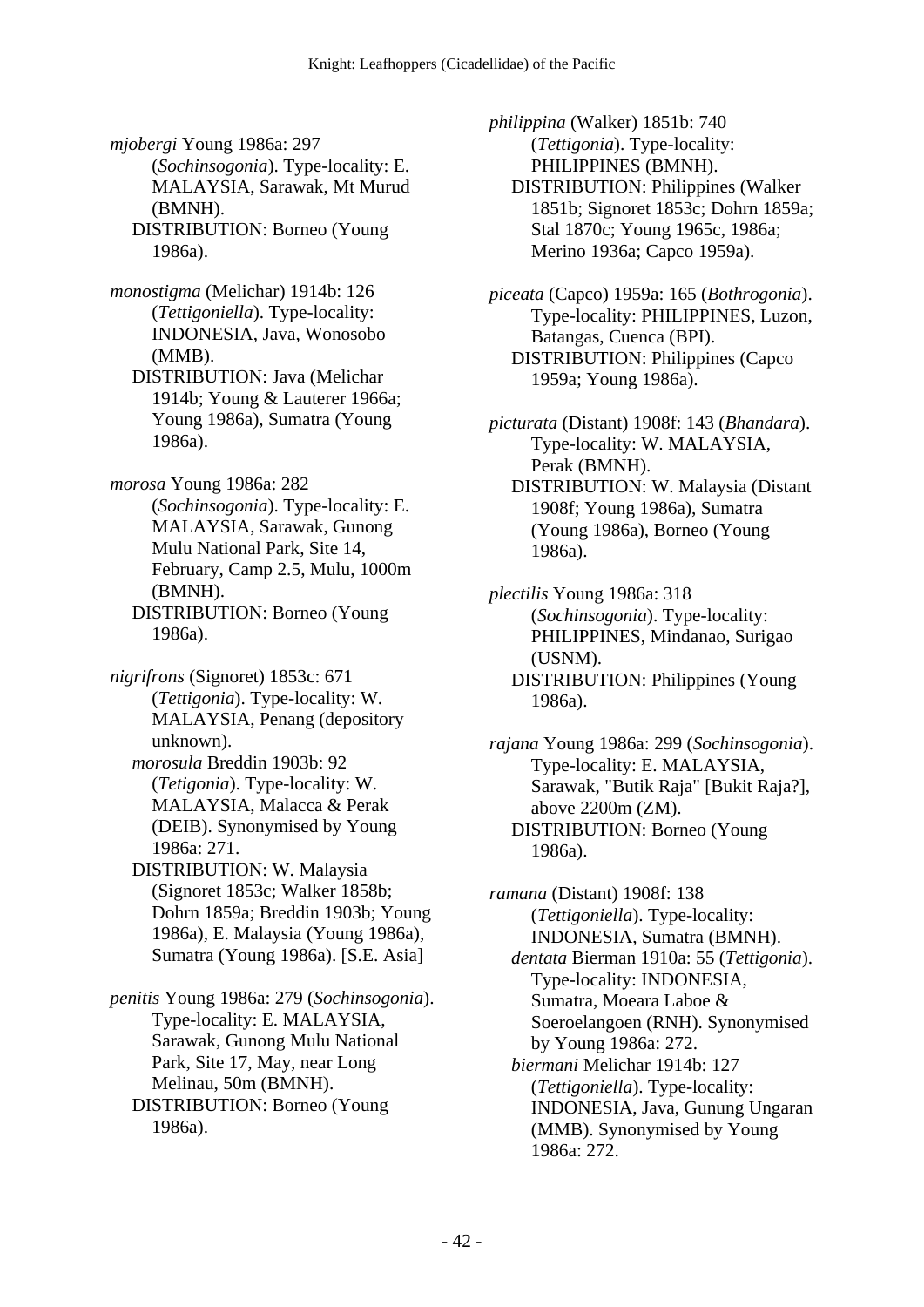DISTRIBUTION: Sumatra (Distant 1908f; Bierman 1910a; Young 1965c, 1986a), Java (Melichar 1914b; Young & Lauterer 1966a).

*reducta* Young 1986a: 311 (*Sochinsogonia*). Type-locality: PHILIPPINES, Mindanao, Genitalen, 8 Km NW of Mt Apo, 690m (BPBM). DISTRIBUTION: Philippines (Young 1986a).

*robonea* Young 1986a: 276 (*Sochinsogonia*). Type-locality: W. BORNEO, Manorg [Manong?] (USNM). DISTRIBUTION: Borneo (Young 1986a), Sumatra (Young 1986a).

*sarawakensis* (Distant) 1908f: 143 (*Bhandara*). Type-locality: E. MALAYSIA, Sarawak (BMNH). DISTRIBUTION: Borneo (Distant 1908f; Young 1965c, 1986a; Datta 1988a).

*simillima* Young 1986a: 304 (*Sochinsogonia*). Type-locality: PHILIPPINES, Mindanao, Zamboanga (USNM). DISTRIBUTION: Philippines (Young 1986a).

*sobria* Young 1986a: 310 (*Sochinsogonia*). Type-locality: PHILIPPINES, Mindanao, Agusan, 10 Km SE of San Francisco (BPBM). DISTRIBUTION: Philippines (Young 1986a).

### *Sphinctogonia* **Breddin**

*Sphinctogonia* Breddin 1901a: 128. Typespecies: *Tettigonia guttivitta* Walker 1870, by subsequent designation of Distant 1908f: 144.

This S.W. Pacific genus contains seven species. It is endemic to W. Malaysia, Borneo and Sulawesi except for one species which is endemic to Laos. The genus was revised by Young (1986a).

*bicolorata* Young 1986a: 159 (*Sphinctogonia*). Type-locality: W. MALAYSIA, Selangor, Bukit Kutu, 3500ft (BMNH). DISTRIBUTION: W. Malaysia (Young 1986a).

*brooksi* Young 1986a: 162 (*Sphinctogonia*). Type-locality: E. MALAYSIA, Sarawak, Matang (BMNH). DISTRIBUTION: Borneo (Young 1986a).

*comitatula* Melichar 1926a: 357 (*Sphinctogonia*). Type-locality: INDONESIA, Sulawesi, Toli-Toli (HNHM). DISTRIBUTION: Sulawesi (Melichar

1926a; Young & Soos 1964a; Young 1986a).

*lineolata* (Walker) 1857b: 167 (*Tettigonia*). Type-locality: E. MALAYSIA, Sarawak, (BMNH).  *guttivitta* Walker 1870b: 301 (*Tettigonia*). Type-locality: INDONESIA, Sulawesi (BMNH). Synonymised by Young 1986a: 158. DISTRIBUTION: Borneo (Walker 1857b, 1859a; Dohrn 1859a; Distant 1908f; Young 1965c, 1986a), Sulawesi (Walker 1870b; Dallas 1870a; Distant 1908f; Melichar 1926a; Schmidt 1928c; Evans 1947a; Breddin 1901a; Young 1965c, 1986a).

*quincuncula* Breddin 1901a: 128 (*Sphinctogonia*). Type-locality: INDONESIA, Sulawesi (DEIE). DISTRIBUTION: Sulawesi (Breddin 1901a; Young 1965b, 1986a).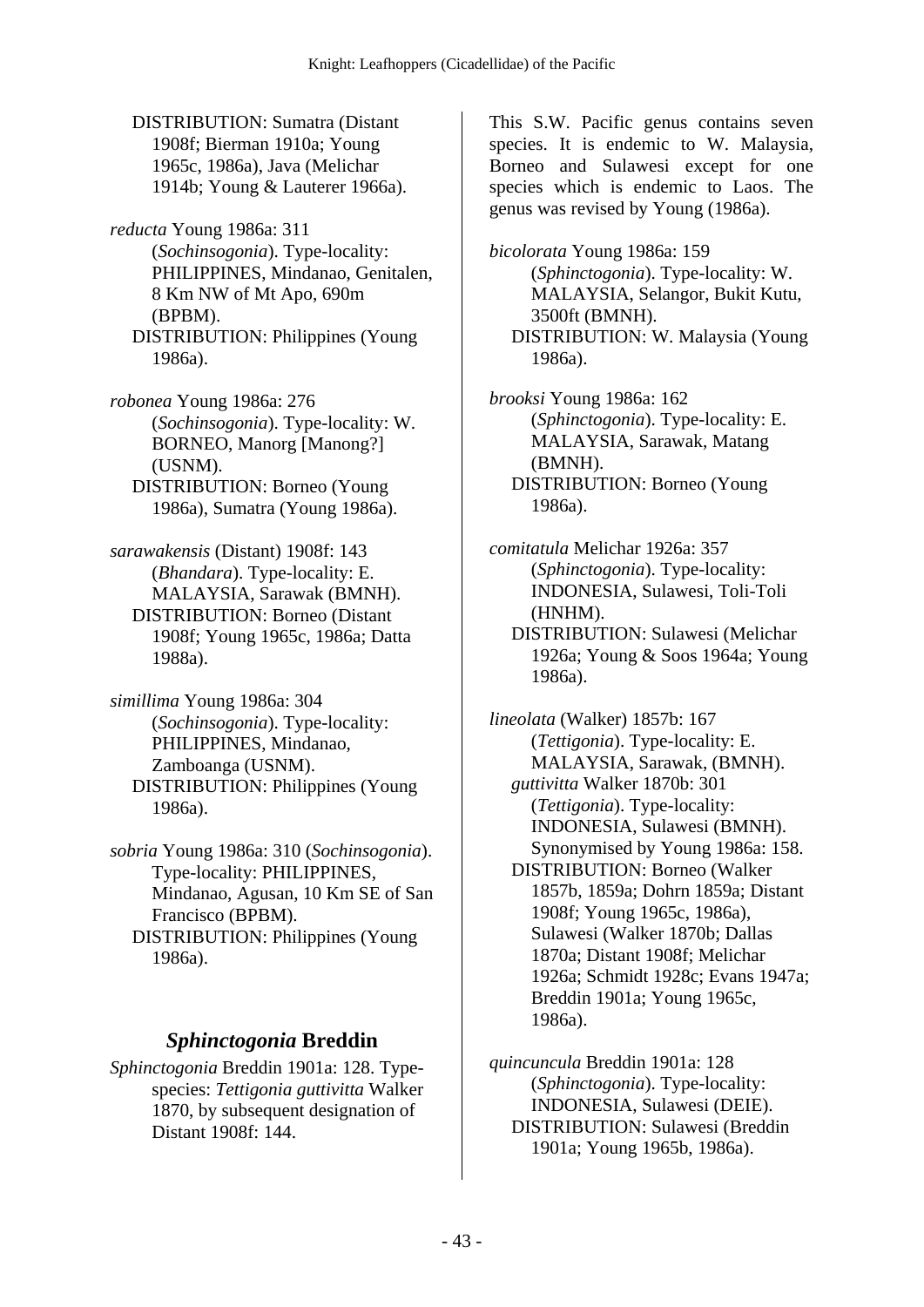*servula* Breddin 1901a: 129 (*Sphinctogonia*). Type-locality: INDONESIA, Sulawesi (DEIE).  *reginula* Breddin 1901a: 130 (*Sphinctogonia*). Type-locality: INDONESIA, Sulawesi (DEIE). Synonymised by Young 1986a: 158. DISTRIBUTION: Sulawesi (Breddin 1901a; Melichar 1926a; Schmidt 1928c; Young 1965b, 1986a).

## *Teloguina* **Young**

*Teloguina* Young 1986a: 584. Typespecies: *Teloguina noara* Young 1986, by original designation.

A monotypic genus, endemic to New Guinea.

*noara* Young 1986a: 585 (*Teloguina*). Type-locality: PAPUA NEW GUINEA, New Guinea, S Highlands, Aiyurop, near Mendi, 1530m (BPBM). DISTRIBUTION: New Guinea (Young 1986a).

# *Trachyguina* **Young**

*Trachyguina* Young 1986a: 549. Typespecies: *Trachyguina cretata* Young 1986, by original designation.

A genus of five species, endemic to New Guinea.

*cretata* Young 1986a: 551 (*Trachyguina*). Type-locality: PAPUA NEW GUINEA, New Guinea, Owen Stanley Range, Goilala Bome, 1950m (BPBM). DISTRIBUTION: New Guinea (Young 1986a).

*emplastra* Young 1986a: 555 (*Trachyguina*). Type-locality: PAPUA NEW GUINEA, New

Guinea, NE, Finisterre Range, Saidor, Matoko Village (BPBM). DISTRIBUTION: New Guinea (Young 1986a).

*fimida* Young 1986a: 552 (*Trachyguina*). Type-locality: PAPUA NEW GUINEA, New Guinea, Dimifa, SE of Mt Giluwe (BPBM). DISTRIBUTION: New Guinea (Young 1986a).

*flebilis* Young 1986a: 553 (*Trachyguina*). Type-locality: PAPUA NEW GUINEA, New Guinea, NE, Morobe District, Wau, 1200m (BPBM). DISTRIBUTION: New Guinea (Young 1986a).

*fordi* Young 1986a: 555 (*Trachyguina*). Type-locality: PAPUA NEW GUINEA, New Guinea, NE, Finisterre Range, Saidor, Matoko Village (BPBM). DISTRIBUTION: New Guinea (Young 1986a).

## *Tuguinana* **Young**

*Tuguinana* Young 1986a: 605. Typespecies: *Tuguinana gressittorum* Young 1986, by original designation.

A monotypic genus, endemic to New Guinea.

*gressittorum* Young 1986a: 607 (*Tuguinana*). Type-locality: PAPUA NEW GUINEA, New Guinea, NE, Sepik District, Dreikikir, 350-400m (BPBM). DISTRIBUTION: New Guinea (Young 1986a).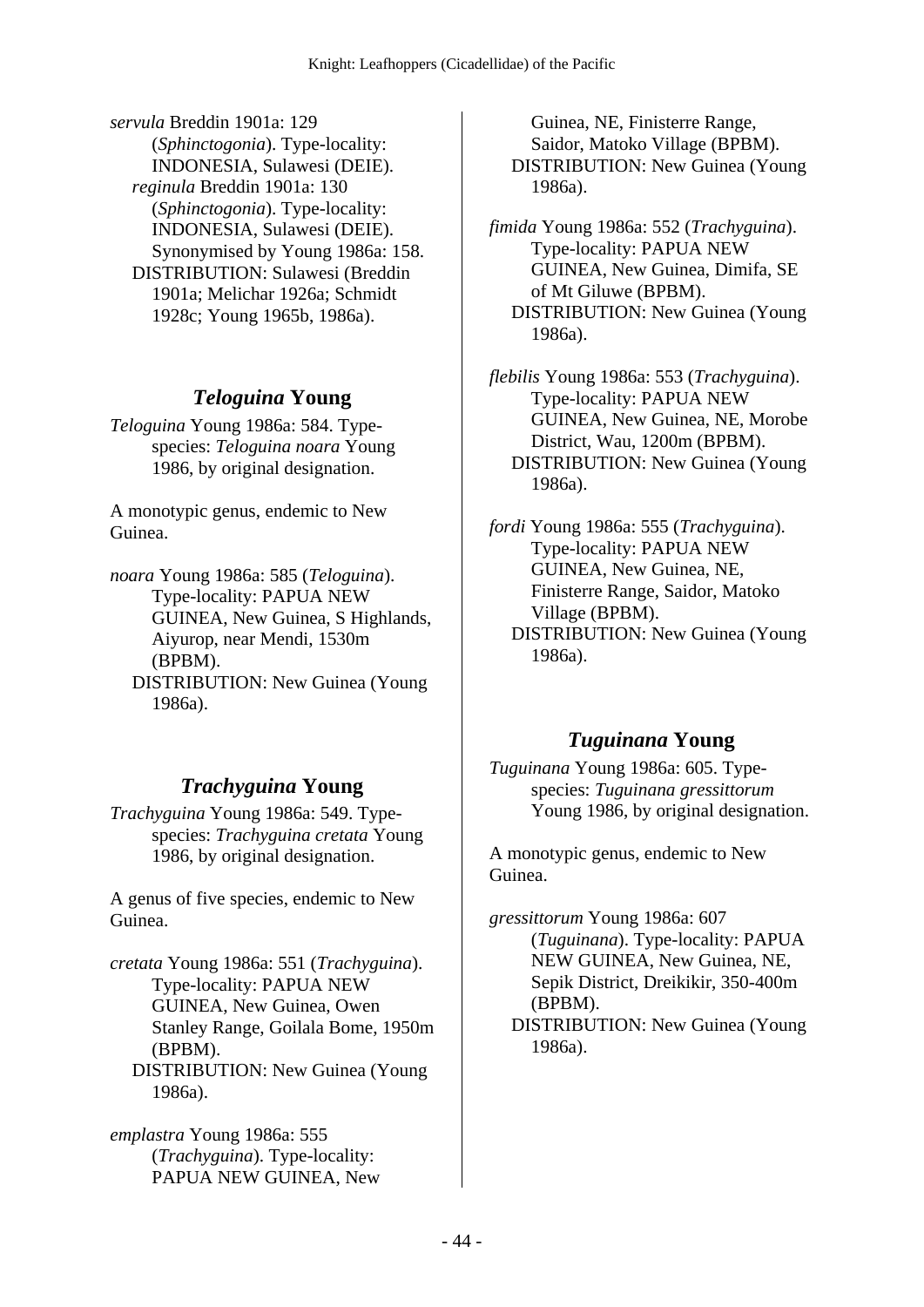# *Unguinana* **Young**

*Unguinana* Young 1986a: 608. Typespecies: *Unguinana diversa* Young 1986, by original designation.

A monotypic genus, endemic to New Guinea.

*diversa* Young 1986a: 609 (*Unguinana*). Type-locality: PAPUA NEW GUINEA, New Guinea, NE, Karimui, S of Goroka, 1000m (BPBM). DISTRIBUTION: New Guinea (Young 1986a).

## **Species of Uncertain Position (Young 1986a)**

*albidula* Walker 1870b: 305 (*Tettigonia*). Type-locality: NEW GUINEA (BMNH). (=Mileewini). DISTRIBUTION: New Guinea (Walker 1870b; Dallas 1870a; Young 1965c).

*alticola* Merino 1936a: 337 (*Cicadella*). Type-locality: PHILIPPINES, Luzon, Benguet Subprovince, Mt Santo Tomas, Haight's Place & Mt Polis; Nueva Vizcaya Province, Imugan (OUC).

 DISTRIBUTION: Philippines (Merino 1936a; Young 1986a).

- *amaena* Perroud & Montrouzier 1864a: 244 (*Tettigonia*). Type-locality: NEW CALEDONIA, Kanala (MOM).
	- DISTRIBUTION: New Caledonia (Perroud & Montrouzier 1864a; Young 1986a).
- *ambigua* Perroud & Montrouzier 1864a: 245 (*Tettigonia*). Type-locality: NEW CALEDONIA, Kanala (IRSN).
- DISTRIBUTION: New Caledonia (Perroud & Montrouzier 1864a; Young 1986a). (Note: Webb (pers. com.) notes that the type is a female of the Typhlocybinae)
- *biroi* Melichar 1926a: 393 (*Erythrogonia*). Type-locality: PAPUA NEW GUINEA, New Guinea, Sattelberg im Huon Golf (depository unknown). DISTRIBUTION: New Guinea (Melichar 1926a; Young 1986a).
- *carthamosula* Jacobi 1944a: 43 (*Cicadella* (?)). Type-locality: INDONESIA, Sumatra, Alahan (SMT). DISTRIBUTION: Sumatra (Jacobi 1944a; Young 1986a).

*cuneata* Perroud & Montrouzier 1864a: 245 (*Tettigonia*). Type-locality: NEW CALEDONIA, Kanala (IRSN). DISTRIBUTION: New Caledonia (Perroud & Montrouzier 1864a; Young 1986a). (Note: Webb (pers. com.) notes that the type is a female of the iassine genus *Batracomorphus*)

*dimidiata* Signoret 1853c: 680 (*Tettigonia*). Type-locality: INDONESIA, Java (NMV). DISTRIBUTION: Java (Signoret 1853c; Walker 1858b; Dohrn 1859a; Young & Beier 1964a; Young 1986a).

*leucopasa* Walker 1870b: 304 (*Tettigonia*). Type-locality: INDONESIA, Mysol & New Guinea (BMNH). DISTRIBUTION: Mysol (Walker 1870b; Dallas 1870a; Young 1986a), New Guinea (Walker 1870b; Dallas 1870a).

*longispina* Perroud & Montrouzier 1864a: 245 (*Tettigonia*). Type-locality: NEW CALEDONIA, Kanala (MOM).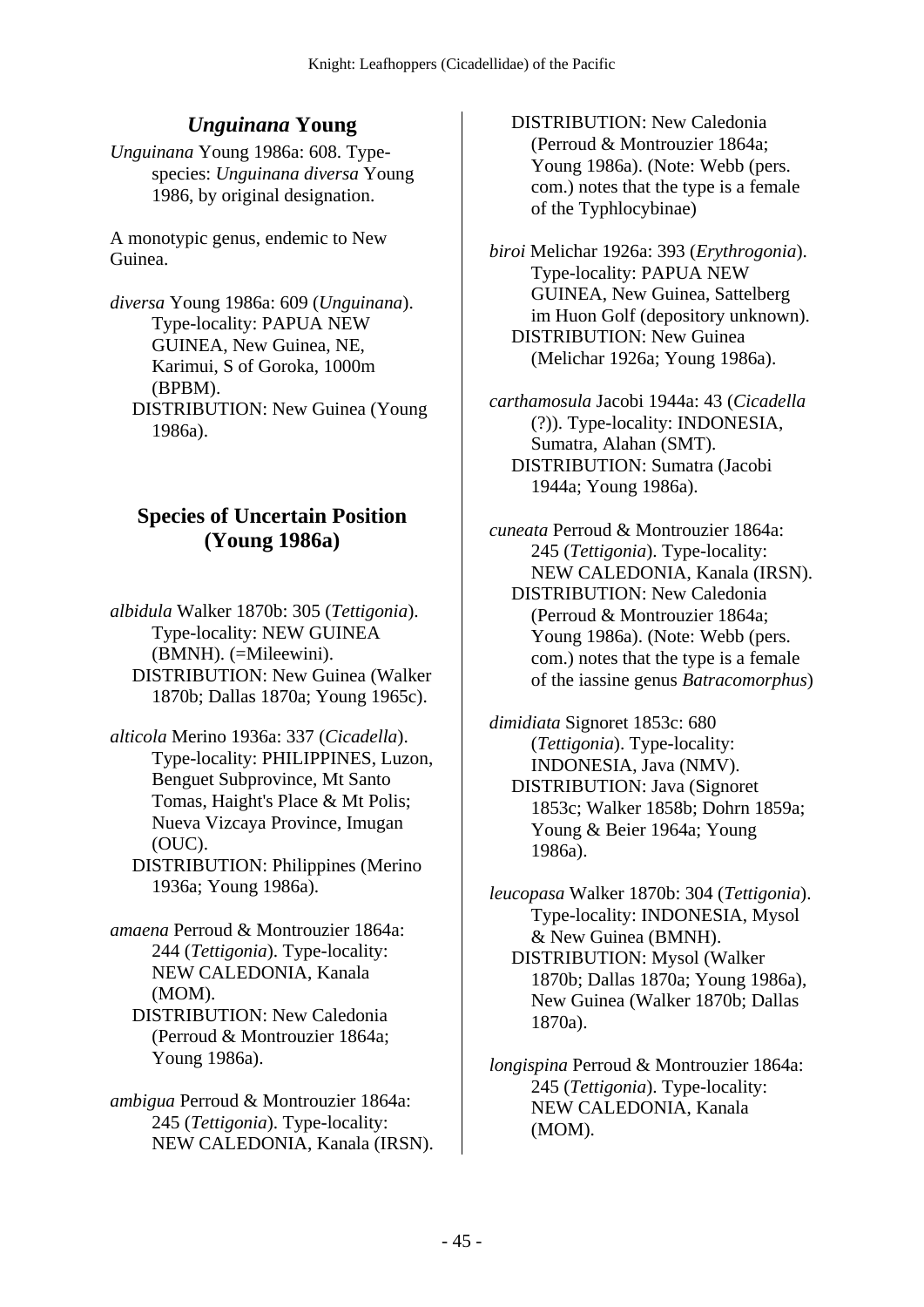DISTRIBUTION: New Caledonia (Perroud & Montrouzier 1864a; Young 1986a).

*montrouzieri* Metcalf 1955a: 264 (*Tettigella*). New name for *Tettigonia flavescens* Montrouzier 1855, not *Tettigonia flavescens* Fabricius 1794.  *flavescens* Montrouzier 1855a: 113 (*Tettigonia*). Type-locality: PAPUA NEW GUINEA, Woodlark Island (MOM). DISTRIBUTION: New Guinea (Young 1986a), Woodlark Island

*nigrifasciata* Merino 1936a: 338 (*Cicadella*). Type-locality: PHILIPPINES, Luzon, Mountain Province, Mt Santo Tomas (OUC). DISTRIBUTION: Philippines (Merino 1936a; Young 1986a).

(Montrouzier 1855a).

*parvipicta* Distant 1920f: 469 (*Kolla*). Type-locality: NEW CALEDONIA, Mt Ignambi (BMNH). (probably not Cicadellini). DISTRIBUTION: New Caledonia

(Distant 1920f; Evans 1974a).

*projecta* Melichar 1925a: 359 (*Caxia*). Type-locality: PAPUA NEW GUINEA, New Guinea, Sattelberg am Huon Golf (HNHM).  $(=$ Ledrinae). DISTRIBUTION: New Guinea (Melichar 1925a; Evans 1947a).

*ruficosta* Walker 1870b: 302 (*Tettigonia*). Type-locality: INDONESIA, Batchian (BMNH). DISTRIBUTION: Batchian (Walker 1870b; Dallas 1870a; Young 1965c, 1986a).

*scutellaris* Walker 1870b: 303 (*Tettigonia*). Type-locality: INDONESIA, Batchian (BMNH). DISTRIBUTION: Batchian (Walker 1870b; Dallas 1870a; Young 1965c).

*tamborensis* Distant 1908f: 139 (*Tettigoniella*). Type-locality: INDONESIA, Sumbawa, Mt Tambora (BMNH). DISTRIBUTION: Malay Archipelago

(Distant 1908f), Sumbawa (Distant 1908f; Young 1965c).

*timorensis* Distant 1908f: 139 (*Tettigoniella*). Type-locality: INDONESIA, Wetter & Timor, Dili (BMNH). DISTRIBUTION: Malay Archipelago (Distant 1908f), Timor (Distant 1908f; Young 1986a), Wetter (Distant 1908f; Young 1965c).

*tripars* Walker 1857a: 97 (*Tettigonia*). Type-locality: W. MALAYSIA, Malacca (BMNH). DISTRIBUTION: W. Malaysia (Walker 1857a; Dohrn 1859a; Atkinson 1886b; Young 1965c).

*wallacei* Distant 1908f: 143 (*Tettigoniella*). Type-locality: INDONESIA, Mysol (BMNH). DISTRIBUTION: Malay Archipelago (Distant 1908f), Mysol (Distant 1908f; Young 1965c, 1986a).

*wetterensis* Distant 1908f: 139 (*Tettigoniella*). Type-locality: INDONESIA, Wetter (BMNH). DISTRIBUTION: Malay Archipelago (Distant 1908f), Timor (Distant 1908f), Wetter (Distant 1908f; Young 1965c).

### **MILEEWINI**

#### *Archeguina* **Young**

*Archeguina* Young 1993a: 229. Typespecies: *Archeguina disparata* Young, by original designation.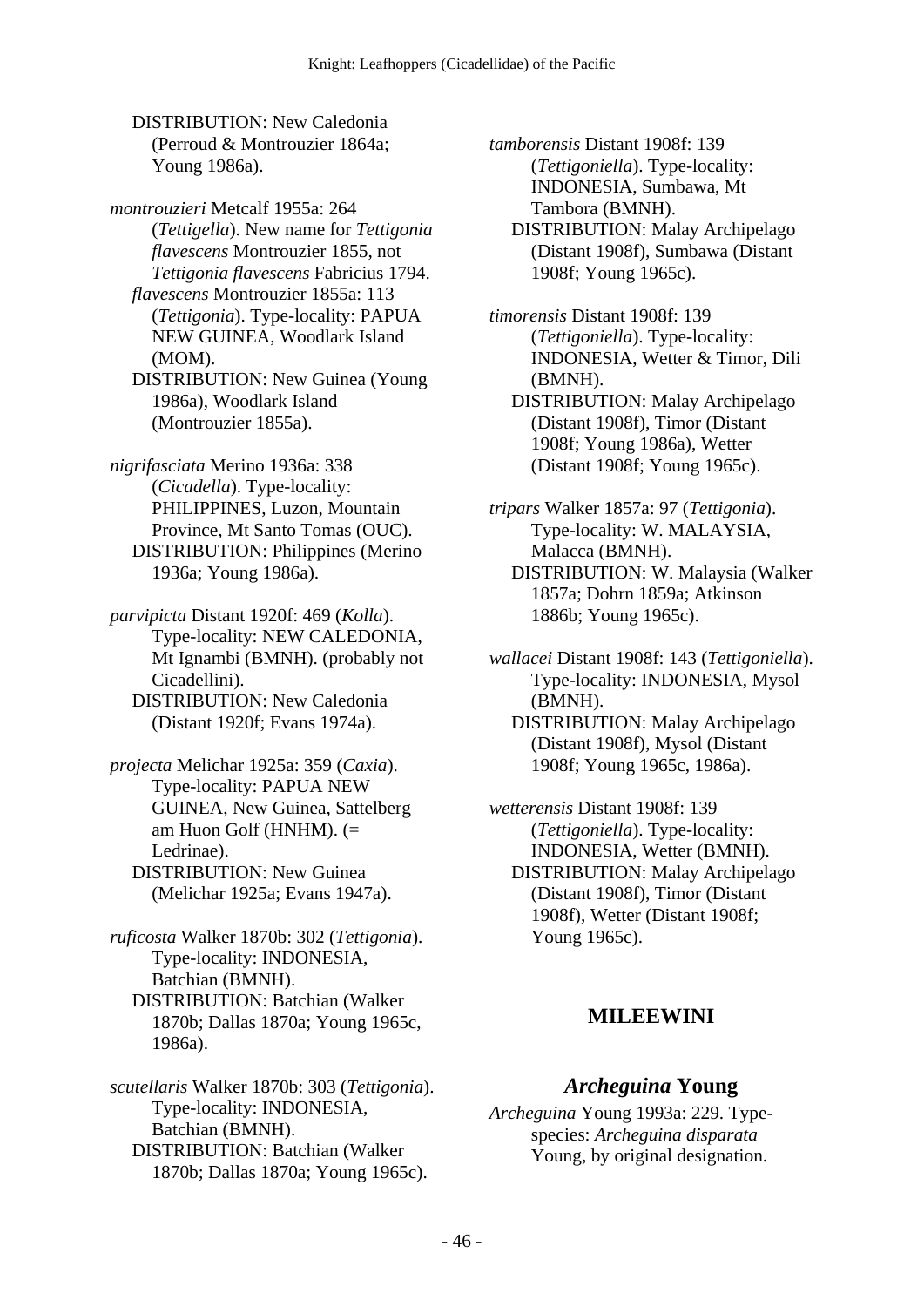A genus of five species, endemic to New Guinea. Young (1993a) considered that it is so peculiar in many of its characters that it stands well apart from all other genera of Cicadellinae and perhaps should be removed from the subfamily.

*alternata* Young 1993a: 230 (*Archeguina*). Type-locality: PAPUA NEW GUINEA, New Guinea, NE, Mt. Wilhelm, 3000m (BPBM). DISTRIBUTION: New Guinea (Young 1993a).

*disparata* Young 1993a: 237 (*Archeguina*). Type-locality: PAPUA NEW GUINEA, New Guinea, NE, Daulo Pass, Asaro-Chimbu Divide, 3000m (BPBM).

 DISTRIBUTION: New Guinea (Young 1993a).

*interstincta* Young 1993a: 235 (*Archeguina*). Type-locality: PAPUA NEW GUINEA, New Guinea, NE, Salawaket Range, Sakalang (BPBM). DISTRIBUTION: New Guinea (Young 1993a).

*melanota* Young 1993a: 232 (*Archeguina*). Type-locality: PAPUA NEW GUINEA, New Guinea, Owen Stanley Range, Goilala: Bome, 1950m (BPBM). DISTRIBUTION: New Guinea (Young 1993a).

*spatulata* Young 1993a: 232 (*Archeguina*). Type-locality: PAPUA NEW GUINEA, New Guinea, NE, Morobe District, Wau, 1700m (BPBM). DISTRIBUTION: New Guinea (Young 1993a).

#### *Mileewa* **Distant**

*Mileewa* Distant 1908g: 238. Type-species: *Mileewa margheritae* Distant, by original designation.

 *Bolinlila* Distant 1910e: 234. Typespecies: *Bolinlila rhodesiana* Distant, by monotypy. Synonymised by Evans 1947a: 173.

 *Tylozygoides* Matsumura 1912a: 42. Type-species: *Tylozygoides artemisiae* Matsumura, by monotypy. Synonymised by Evans 1947a: 173.

 *Augulus* Distant 1918b: 98. Typespecies: *Augulus typicus* Distant, by original designation. Synonymised by McAtee 1934a: 104.

 *Faenius* Distant 1918b: 14. Typespecies: *Faenius lynchi* Distant, by original designation. Synonymised by Evans 1947a: 173.

An Ethiopian, Oriental and E. Palaearctic genus of approximately 42 species. The African species, which make up three quarters of the genus, were revised by Linnavuori (1979a). Five species occur in the Pacific, of which one is endemic to the Philippines, one to Java and another to Sumbawa. The remaining two species, occuring in Java and the Lesser Sunda Islands respectively, are widespread throughout the Oriental and E. Palaearctic regions.

*centrilineata* Jacobi 1941a: 301 (*Mileewa*). Type-locality: INDONESIA, Sumbawa, Sumbawa Besar, Semongkat & Batu Dulang (SMT). DISTRIBUTION: Sumbawa (Jacobi 1941a).

*dorsimaculata* (Melichar) 1902c: 131 (*Tettigonia*). Type-locality: USSR, S. Ussuri, Sidemi near Vladivostock (depository unknown). DISTRIBUTION: Lombok (Jacobi

1941a), Flores (Jacobi 1941a). [S. Central Asia, E. Palaearctic]

*gillavryi* Melichar 1914b: 124 (*Mileewa*). Type-locality: INDONESIA, Java, Tjintjiruan, Malabar-Gebirge (MMB).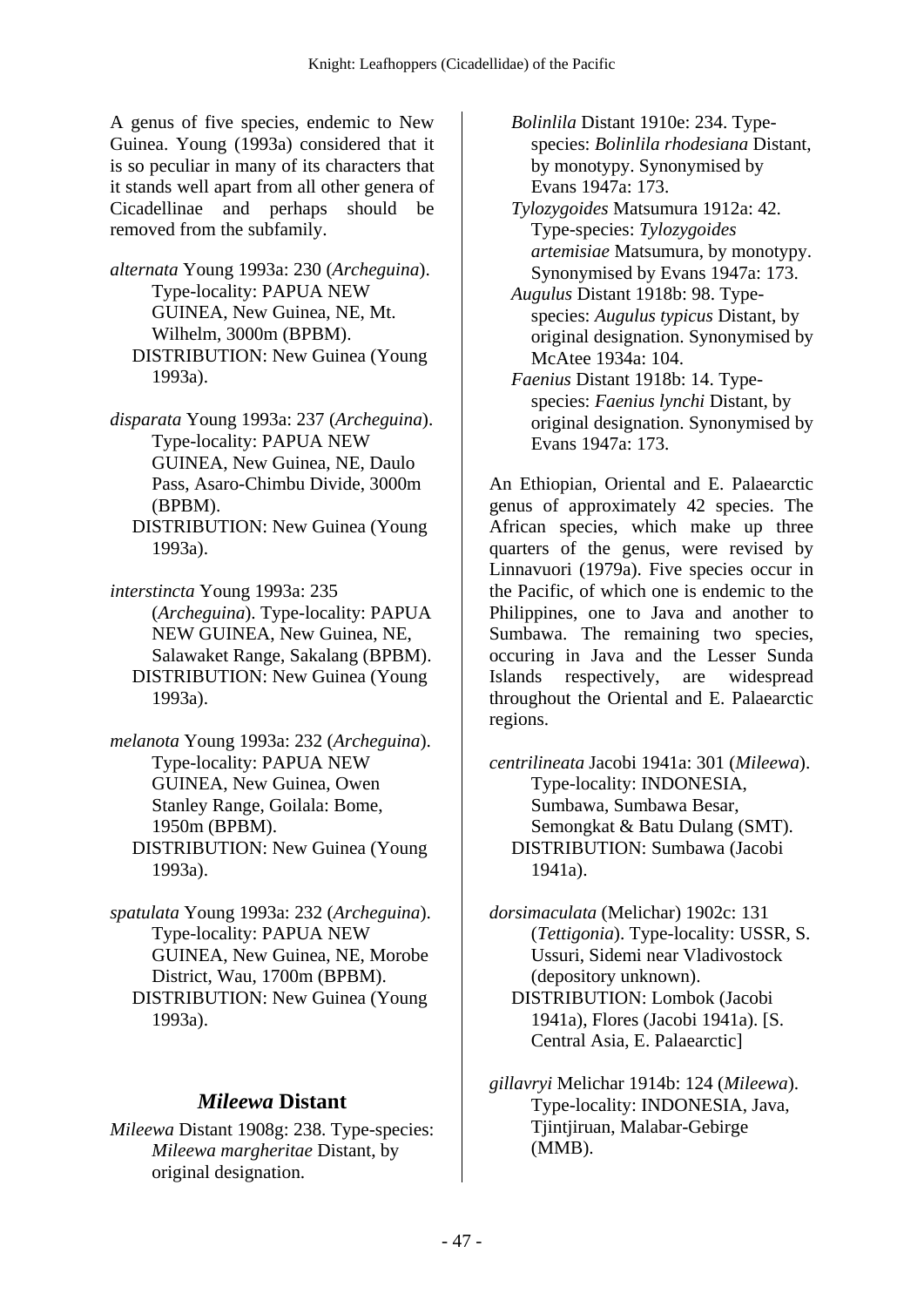DISTRIBUTION: Java (Melichar 1914b; Young & Lauterer 1966a).

*luzonica* Baker 1914a: 415 (*Mileewa*). Type-locality: PHILIPPINES, Luzon, Laguna Province, Mt. Maquiling (USNM).

- DISTRIBUTION: Philippines (Baker 1914a; Merino 1936a).
- *luzonica* var. *decolorata* Baker 1914a: 416 (*Mileewa*). Type-locality: PHILIPPINES, Luzon, Laguna Province, Mt. Maquiling (USNM). DISTRIBUTION: Philippines (Baker 1914a; Merino 1936a).

*margheritae* Distant 1908g: 238 (*Mileewa*). Type-locality: INDIA, Assam, Margherita (BMNH).  *artemisiae* Matsumura 1912a: 43 (*Tylozygoides*). Type-locality: JAPAN, Hokkaido & Honshu and TAIWAN (EIHU). Synonymised by Esaki & Hashimoto 1935a: 18. DISTRIBUTION: Java (Melichar 1914b; Datta 1988a). [S.E. Asia, S. Central Asia, E. Palaearctic]

## *Ujna* **Distant**

*Ujna* Distant 1908g: 239. Type-species: *Ujna delicatula* Distant, by original designation.

A Malagasian and Oriental genus of six species, extending from Madagascar and the Seychelle Islands, through Sri Lanka and Burma, to the Philippines. The single Pacific species is endemic to the Philippines.

*philippinensis* Baker 1914a: 416 (*Ujna*). Type-locality: PHILIPPINES, Luzon, Laguna Province, Mt. Maquiling (USNM).

 DISTRIBUTION: Philippines (Baker 1914a; Merino 1936a).

# **COELIDIINAE**

This large and universally distributed subfamily is well represented in the Oriental region and extends to near the eastern limits of the Pacific area. A worldwide revision of the subfamily has been published in five parts by Nielson (1975a, 1977a, 1979b, 1982e, 1983e) together with 40 smaller papers between 1979 and 1992 dealing with new genera and species. Those relating to the Pacific area are given in the following check-list. There are nine tribes in the subfamily, of which only three, Tharrini, Thagriini and Coelidiini, occur in the Pacific.

The biology of most species is unknown. The subfamily contains two plant disease vectors, neither of which occur in the Pacific area.

# **COELIDIINI**

Forty genera are recognised in this tribe which is well represented in the Neotropical and Oriental regions. It is less well represented in the Ethiopian region and the Pacific, the latter having only five genera.

## *Calodia* **Nielson**

*Calodia* Nielson 1982e: 140. Typespecies: *Calodia multipectinata* Nielson 1982, by original designation.

A large genus of 48 species occuring principally in S.E. Asia, but extending west into the Indian subcontinent and north into Japan. Twenty one species occur in the Pacific, extending from Malaya, Borneo and the Philippines, through Sumatra, Java and Sulawesi, to New Guinea and New Ireland. Seventeen of these are endemic to the area. The genus was described by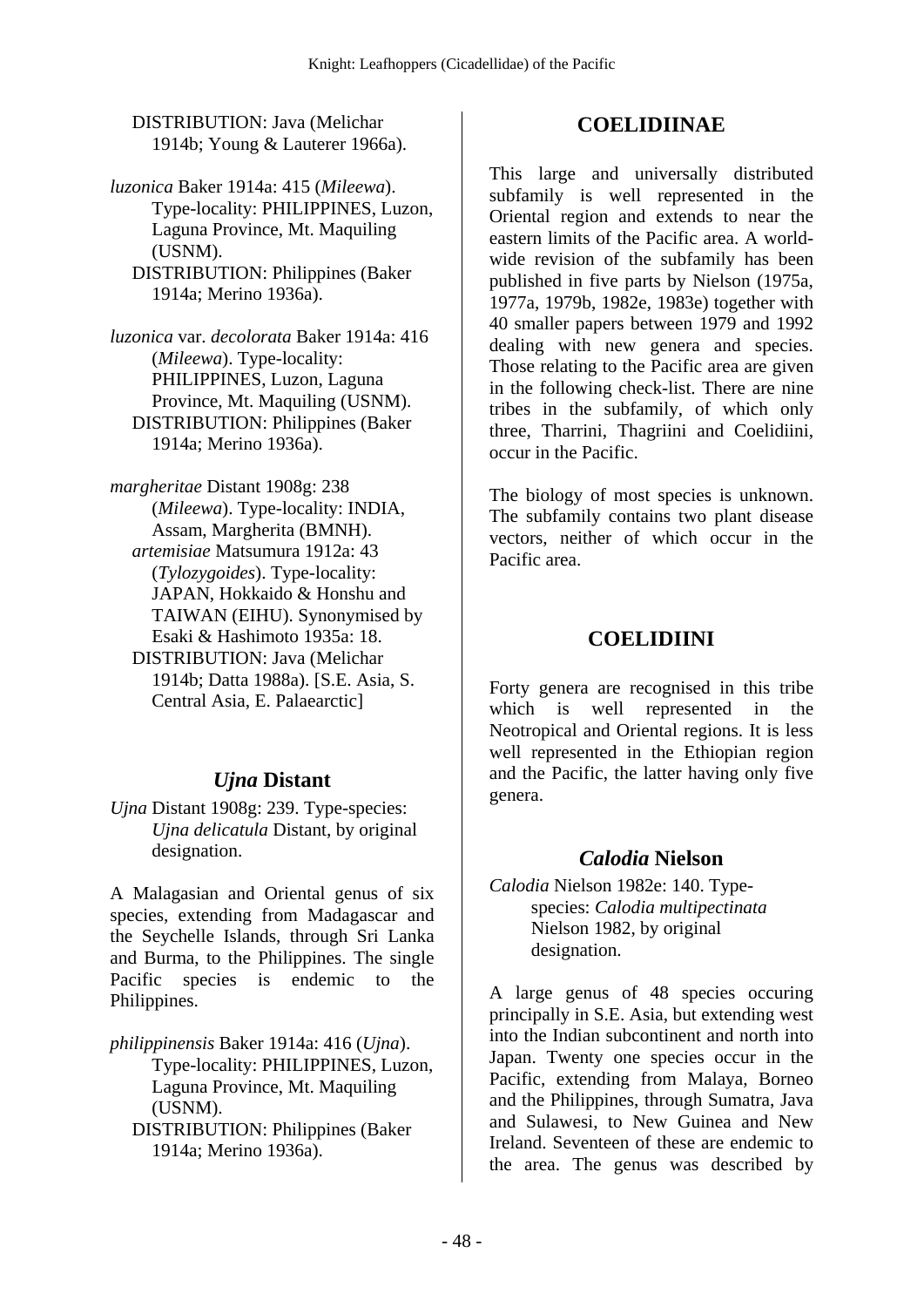Nielson (1982e) who later (Nielson 1990a) added 12 new species.

*bispinata* Nielson 1982e: 157 (*Calodia*). Type-locality: E. MALAYSIA, Sabah, Keningan (BPBM). DISTRIBUTION: Borneo (Nielson 1982e).

*claustra* Nielson 1982e: 149 (*Calodia*). Type-locality: INDONESIA, Java, Roban (USNM). DISTRIBUTION: Java (Nielson 1982e).

*cumula* Nielson 1982e: 185 (*Calodia*). Type-locality: PHILIPPINES, Palawan, 3 Km NE of Tinabog (BPBM). DISTRIBUTION: Philippines (Nielson 1982e).

*falx* Nielson 1990a: 465 (*Calodia*). Typelocality: W. MALAYSIA, Selangor, Gombak Valley (BMNH). DISTRIBUTION: W. Malaysia (Nielson 1990a).

*grandis* Nielson 1990a: 473 (*Calodia*). Type-locality: E. MALAYSIA, Sabah, Bettotan near Sandakan (BMNH). DISTRIBUTION: Borneo (Nielson 1990a).

*guttivena* (Walker) 1857a: 99 (*Coelidia*). Type-locality: W. MALAYSIA, Malacca (BMNH). DISTRIBUTION: W. Malaysia (Walker 1857a; Dohrn 1859a; Atkinson 1886b; Distant 1908f; Nielson 1982e). [S.E. Asia]

*inclinans* (Walker) 1857b: 169 (*Tettigonia*). Type-locality: E. MALAYSIA, Sarawak, (BMNH). DISTRIBUTION: Borneo (Walker 1857b, 1859a; Dohrn 1859a; Distant 1908f; Nielson 1982e), Mysol

(Distant 1908f), W. Malaysia (Nielson 1982e).

*iniquitas* Nielson 1990a: 471 (*Calodia*). Type-locality: BRUNEI, Bukit Sulang near Lamunin (BMNH). DISTRIBUTION: Borneo (Nielson 1990a).

*longistyla* Nielson 1982e: 166 (*Calodia*). Type-locality: E. MALAYSIA, Sarawak, Kuching (BMNH). DISTRIBUTION: Borneo (Nielson 1982e), New Guinea (Nielson 1982e), New Ireland (Nielson 1982e).

*martini* Nielson 1982e: 160 (*Calodia*). Type-locality: PHILIPPINES, Negros, Negros Or., Lake Balinsasayao (BPBM). DISTRIBUTION: Philippines (Nielson 1982e).

*multipectinata* Nielson 1982e: 149 (*Calodia*). Type-locality: E. MALAYSIA, Sarawak, Mt Dulit, 1235m (BMNH). DISTRIBUTION: Borneo (Nielson 1982e).

*obscura* (Stal) 1870c: 735 (*Jassus*). Typelocality: PHILIPPINES (NRS). DISTRIBUTION: Philippines (Stal 1870c; Spangberg 1878b; Baker 1915a; Merino 1936a; Nielson 1982e), New Guinea (Nielson 1982e).

*paraobscura* Nielson 1990a: 466 (*Calodia*). Type-locality: INDONESIA, Sulawesi Utara, Dumoga Bone National Park (BMNH). DISTRIBUTION: Sulawesi (Nielson 1990a).

*paucita* Nielson 1982e: 186 (*Calodia*). Type-locality: VIETNAM, 50 Km SW of Pleiku, 250m (BPBM).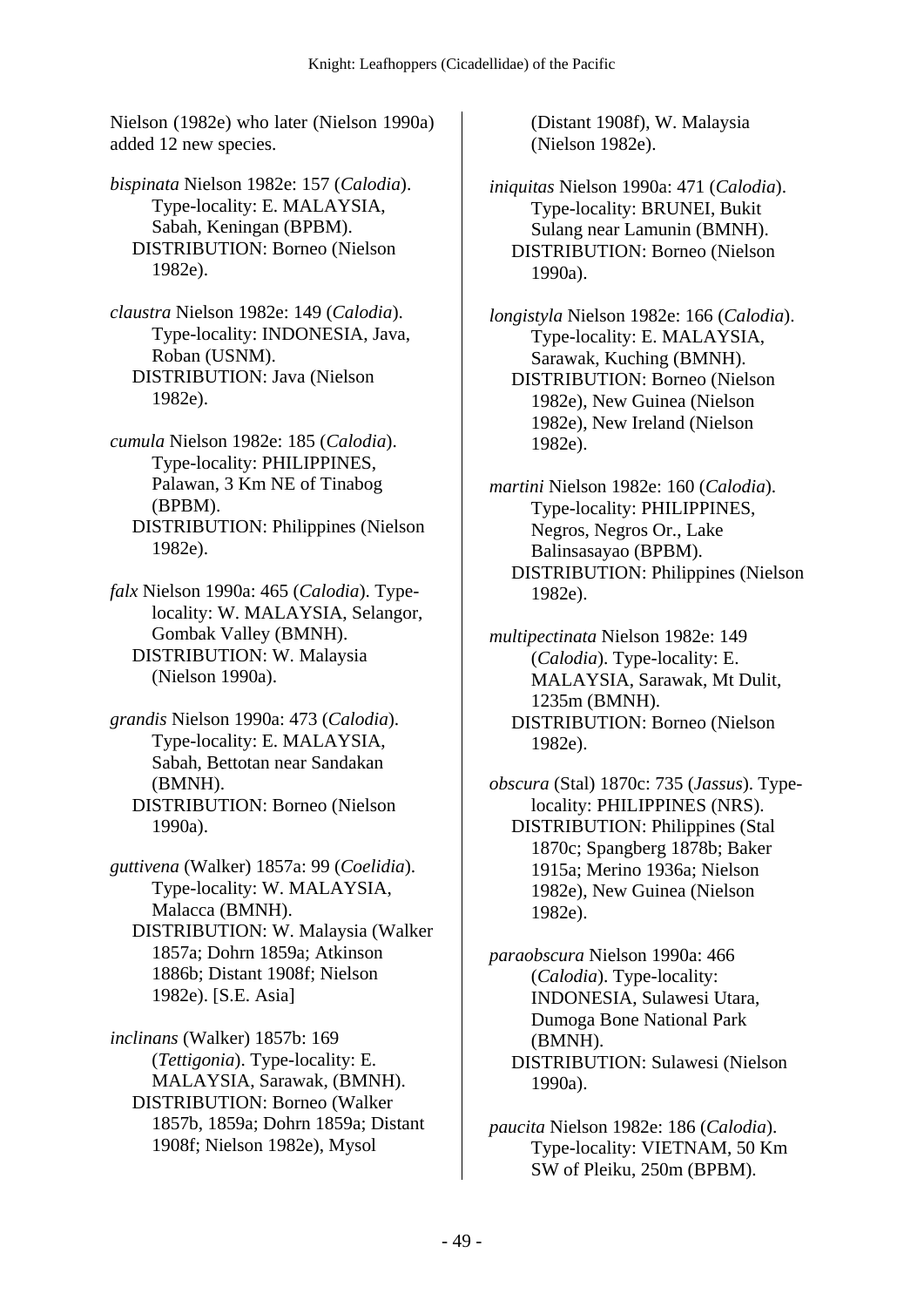DISTRIBUTION: New Guinea (Nielson 1982e). [S.E. Asia]

*punctivena* (Walker) 1857a: 99 (*Coelidia*). Type-locality: W. MALAYSIA, Malacca (BMNH). DISTRIBUTION: W. Malaysia (Walker 1857a; Dohrn 1859a; Atkinson

1886b; Distant 1908f; Nielson 1982e), Borneo (Nielson 1982e).

*rama* (Kirkaldy) 1910b: 63 (*Iassus*). New name for *Jassus elegans* Distant 1908, not *Jassus elegans* Spangberg 1878.

 *elegans* Distant 1908g: 329 (*Jassus*). Type-locality: INDIA, Bombay (BMNH).

 *albororatus* Distant 1918b: 48 (*Jassus*). Type-locality: INDIA, Nandidrug (BMNH). Synonymised by Nielson 1982e: 167.

 DISTRIBUTION: Philippines (Merino 1936a; Banks 1910a). [S. Central Asia]

*serrata* Nielson 1982e: 153 (*Calodia*). Type-locality: E. MALAYSIA, Sabah, Sandakan (USNM). DISTRIBUTION: Borneo (Nielson 1982e).

*siberutensis* Nielson 1990a: 468 (*Calodia*). Type-locality: INDONESIA, Sumatra, Siberut Island (BMNH). DISTRIBUTION: Siberut Island (W. Sumatra) (Nielson 1990a).

*sulawesiensis* Nielson 1990a: 469 (*Calodia*). Type-locality: INDONESIA, Sulawesi, Patuhuang (NMV). DISTRIBUTION: Sulawesi (Nielson 1990a).

*trispinata* Nielson 1982e: 170 (*Calodia*). Type-locality: W. MALAYSIA, Pehang, Cameron Highlands, 2.6 Km NE Jor Camp (CAS).

 DISTRIBUTION: W. Malaysia (Nielson 1982e), Borneo (Nielson 1982e). [S.E. Asia]

*vicina* Nielson 1990a: 473 (*Calodia*). Type-locality: W. MALAYSIA, Selangor, Bukit Cherukah (BMNH). DISTRIBUTION: W. Malaysia (Nielson 1990a).

# *Jenolidia* **Nielson**

*Jenolidia* Nielson 1982e: 81. Type-species: *Jenolidia jenniferae* Nielson 1982, by original designation.

A small genus of two species, both endemic to Borneo.

*inflata* Nielson 1982e: 81 (*Jenolidia*). Type-locality: E. MALAYSIA, Sarawak, Liawan (BPBM). DISTRIBUTION: Borneo (Nielson 1982e).

*jenniferae* Nielson 1982e: 82 (*Jenolidia*). Type-locality: E. MALAYSIA, Sabah, Sandakan Bay, Sapagaya Lumber Camp, 2-20m (BPBM). DISTRIBUTION: Borneo (Nielson 1982e).

## *Lodiana* **Nielson**

*Lodiana* Nielson 1982e: 86. Type-species: *Lodiana alata* Nielson 1982, by original designation.

A large genus of 46 species, occurring principally in S.E. Asia but extending west into the Indian subcontinent and the Seychelles and north into southern Japan. Only 19 species occur in the Pacific, extending from Malaya, Borneo and the Philippines, through Sumatra, Java and the Lesser Sunda Islands, to Mysol. All of these except one are endemic to the area. The genus was described by Nielson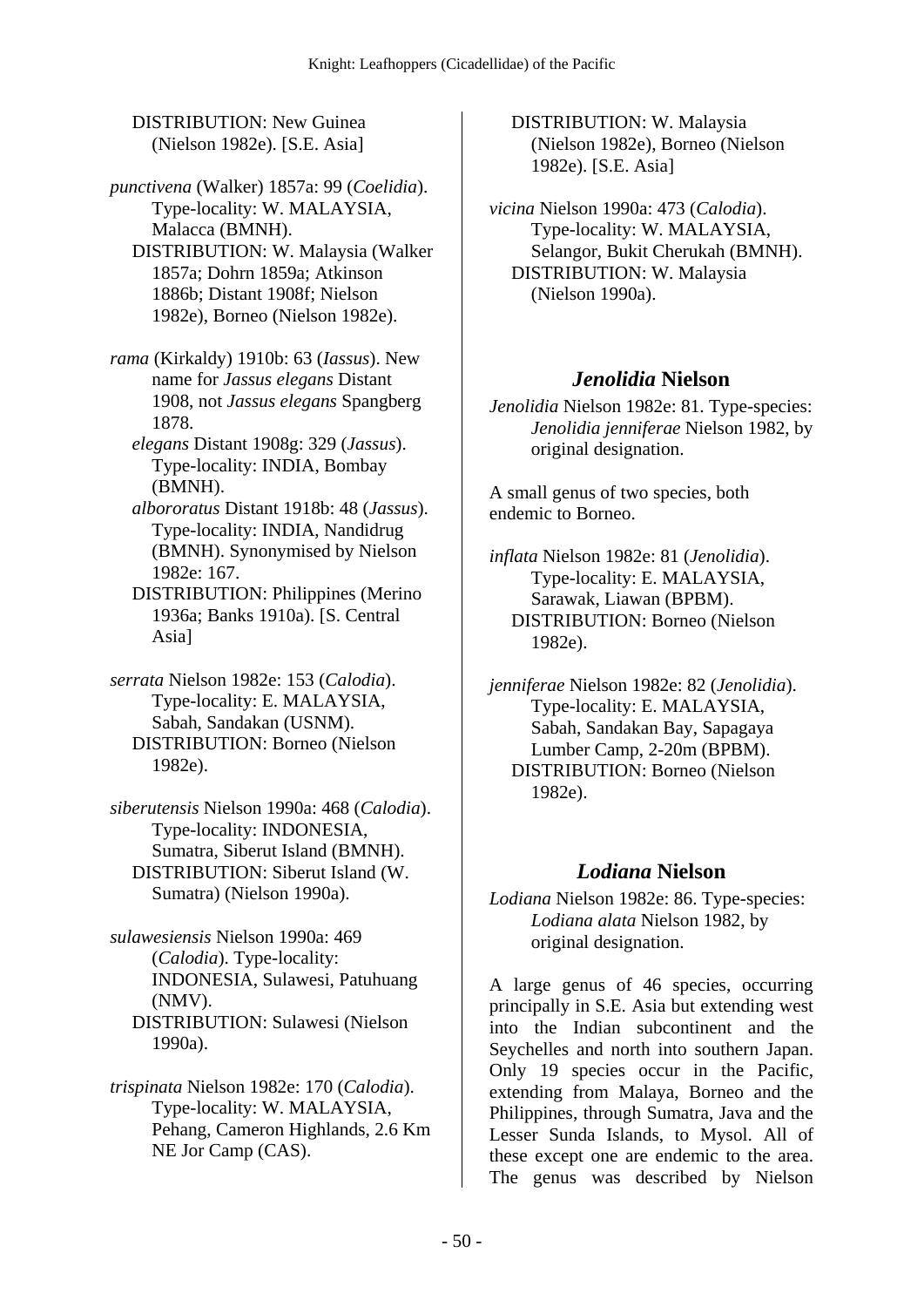(1982e) who later (Nielson 1990a) added 11 new species.

- *alvea* Nielson 1990a: 461 (*Lodiana*). Typelocality: E. MALAYSIA, Sarawak, Gunong Mulu National Park, Mulu summit (BMNH). DISTRIBUTION: Borneo (Nielson 1990a).
- *aperta* Nielson 1982e: 103 (*Lodiana*). Type-locality: SINGAPORE, Nee Sung Forest Reserve, 20m (BPBM). DISTRIBUTION: W. Malaysia (Nielson 1982e), Java (Nielson 1982e).
- *bedardi* Nielson 1982e: 128 (*Lodiana*). Type-locality: E. MALAYSIA, Sarawak, Mt Dulit, 1240m (BMNH). DISTRIBUTION: Borneo (Nielson 1982e).
- *boninensis* (Matsumura) 1914b: 84 (*Coelidia*). Type-locality: BONIN ISLANDS, Ogasawarajima (EIHU).  *ogasawarensis* Matsumura 1914b: 84 (*Coelidia*). Type-locality: BONIN ISLANDS, Ogasawarajima (EIHU). Synonymised by Nielson 1982e: 134.  *nigrifrons* Matsumura 1914b: 85 (*Coelidia*). Type-locality: BONIN ISLANDS, Ogasawarajima (EIHU). Synonymised by Nielson 1982e: 134.  *virescens* Matsumura 1914b: 86 (*Coelidia*). Type-locality: BONIN ISLANDS, Ogasawarajima (EIHU). Synonymised by Nielson 1982e: 134. DISTRIBUTION: Bonin Islands (Matsumura 1914b; Esaki 1930a; Ishihara 1953b; Esaki & Ito 1954a; Linnavuori 1960a, 1975c; Nielson 1982e).
- *ctenostyla* Nielson 1990a: 457 (*Lodiana*). Type-locality: MALAYSIA, Nakhon Si Thammarat, Khaoduang, 200ft (BMNH).
	- DISTRIBUTION: Malaysia (Nielson 1990a).

*cupraria* (Walker) 1857b: 173 (*Coelidia*). Type-locality: E. MALAYSIA, Sarawak (BMNH). DISTRIBUTION: Borneo (Walker 1857b; Dohrn 1859a; Nielson 1982e).

- *gladia* Nielson 1990a: 458 (*Lodiana*). Type-locality: E. MALAYSIA, Sabah, Tawau (BMNH). DISTRIBUTION: Borneo (Nielson 1990a).
- *indica* (Walker) 1851b: 855 (*Coelidia*). Type-locality: INDIA (BMNH).  *jactans* Walker 1858c: 357 (*Tettigonia*). Type-locality: INDIA (BMNH). Synonymised by Stal 1862b: 495.  *deplanatus* Spangberg 1878b: 23 (*Jassus*). Type-locality: INDIA, east (NMV). Synonymised by Nielson 1982e: 138. DISTRIBUTION: Sumatra (China 1931b; Datta 1988a), Lombok (Jacobi 1941a; Datta 1988a), Sumbawa (Jacobi 1941a), Flores (Jacobi 1941a; Datta 1988a). [S.E. Asia, S. Central Asia, E. Palaearctic, Africa, Silhouette]
- *indica* var.c (Distant) 1908g: 328 (*Jassus*). Type-locality: INDIA, Mussoorie, Bhim Tal (Kumaon), Bombay & Bandra; BURMA, Ruby Mines & Tenasserim, Myitta (BMNH). DISTRIBUTION: Philippines (Jacobi 1944a), Kai Islands (Jacobi 1944a). [S.E. Asia, S. Central Asia]
- *knowltoni* Nielson 1982e: 101 (*Lodiana*). Type-locality: E. MALAYSIA, Sabah, Sandakan (USNM). DISTRIBUTION: Borneo (Nielson 1982e).
- *kodeti* Nielson 1982e: 124 (*Lodiana*). Type-locality: PHILIPPINES, Luzon, Mountain Province, Abatan, Buguias,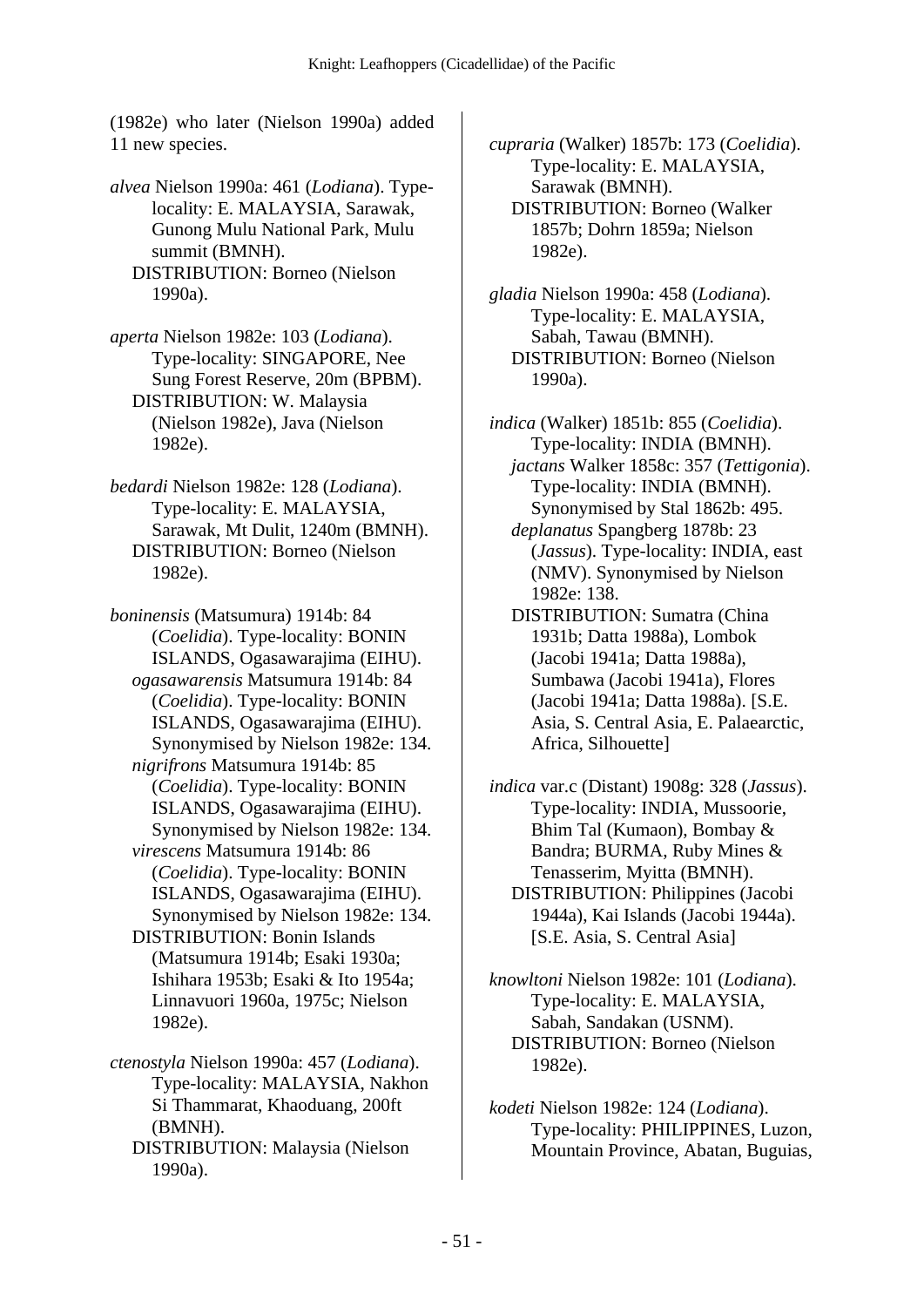60 Km S of Bontoc, 1800-2000m (BPBM). DISTRIBUTION: Philippines (Nielson 1982e).

*marginifrons* (Walker) 1870b: 310 (*Coelidia*). Type-locality: INDONESIA, Mysol (BMNH). DISTRIBUTION: Mysol (Walker 1870b; Dallas 1870a; Nielson 1982e), Borneo (Nielson 1982e).

*munda* Nielson 1982e: 107 (*Lodiana*). Type-locality: W. MALAYSIA, Selangor, near Kuala Lumpur, 17m (BPBM).

 DISTRIBUTION: W. Malaysia (Nielson 1982e), Borneo (Nielson 1982e).

*ornata* Nielson 1982e: 127 (*Lodiana*). Type-locality: E. MALAYSIA, Sabah, Keningan (BPBM). DISTRIBUTION: Borneo (Nielson 1982e).

*parapectinata* Nielson 1990a: 456 (*Lodiana*). Type-locality: E. MALAYSIA, Sarawak, Mt. Kinabalu, Kamborangah, 5500ft (BMNH). DISTRIBUTION: Borneo (Nielson 1990a).

*pectinata* Nielson 1982e: 110 (*Lodiana*). Type-locality: E. MALAYSIA, Sarawak, Nanga, Pelagus near Kapit, 180-585m (BPBM). DISTRIBUTION: Borneo (Nielson 1982e), W. Malaysia (Nielson 1982e).

*setacea* Nielson 1982e: 120 (*Lodiana*). Type-locality: E. MALAYSIA, Sabah, Sandakan (USNM). DISTRIBUTION: Borneo (Nielson 1982e).

*unica* Nielson 1982e: 95 (*Lodiana*). Typelocality: E. MALAYSIA, Sabah, Sandakan (USNM). DISTRIBUTION: Borneo (Nielson 1982e).

*ventrosola* Nielson 1982e: 103 (*Lodiana*). Type-locality: E. MALAYSIA, Sabah, Tawau Residency, Kalabakan River, 17 Km W of Tawau (BPBM). DISTRIBUTION: Borneo (Nielson 1982e).

*viraktamathi* Nielson 1990a: 455 (*Lodiana*). Type-locality: E. MALAYSIA, Sarawak, Gunong Mulu National Park, W. Melinau Gorge, 150m (BMNH). DISTRIBUTION: Borneo (Nielson 1990a).

#### *Stylolidia* **Nielson**

*Stylolidia* Nielson 1986a: 137. Typespecies: *Stylolidia pectinata* Nielson 1986, by original designation.

A small genus, endemic to W. Malaysia, and known from only two species.

*cristata* Nielson 1986a: 138 (*Stylolidia*). Type-locality: W MALAYSIA, Pahang Bukit Ibam, 90 Km WNW of Kuala Rompin, ca 50m (BPBM). DISTRIBUTION: W. Malaysia (Nielson 1986a).

*pectinata* Nielson 1986a: 137 (*Stylolidia*). Type-locality: W MALAYSIA, Perak (BMNH). DISTRIBUTION: W. Malaysia (Nielson 1986a).

#### *Taharana* **Nielson**

*Taharana* Nielson 1982e: 50. Typespecies: *Coelidia sparsa* Stal 1854, by original designation.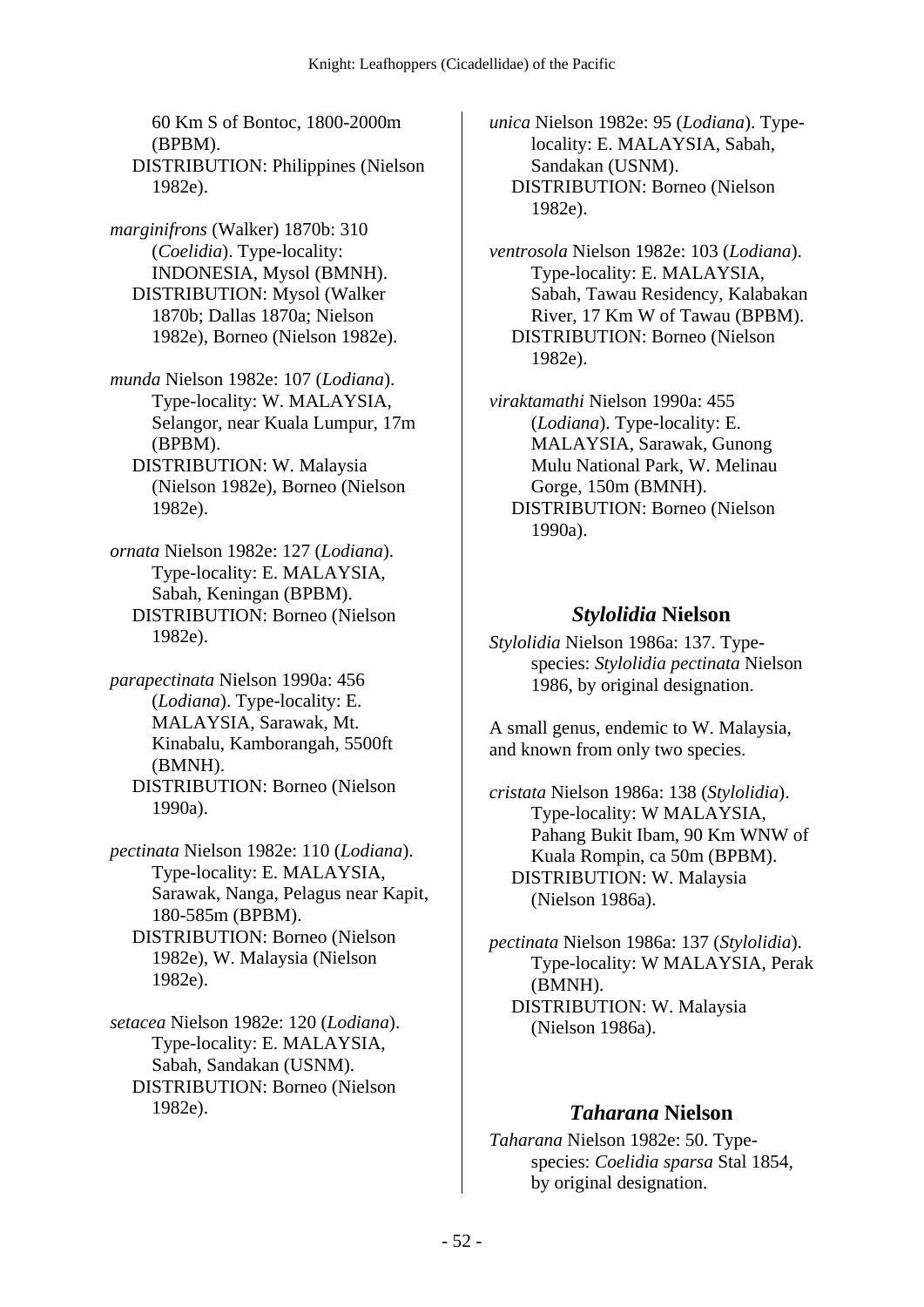A moderately large genus of 24 species occuring throughout S.E. Asia with minor extensions into India and the Seychelles. Eight species occur in the Pacific, extending from Malaya, Borneo and the Philippines, through Java and Sumatra, to New Guinea. Five of these are endemic to the area. The genus was described by Nielson (1982e) who later (Nielson 1990a) added four new species.

*aperta* Nielson 1982e: 73 (*Taharana*). Type-locality: INDONESIA, Sumatra, Brastagi (USNM). DISTRIBUTION: Sumatra (Nielson 1982e).

*arca* Nielson 1982e: 73 (*Taharana*). Typelocality: W. MALAYSIA (USNM). DISTRIBUTION: W. Malaysia (Nielson 1982e).

*clara* Nielson 1982e: 77 (*Taharana*). Type-locality: VIETNAM, Fyan, 1200m (BPBM). DISTRIBUTION: W. Malaysia (Nielson 1982e). [S.E. Asia]

*dentata* Nielson 1990a: 450 (*Taharana*). Type-locality: W. MALAYSIA, Kuala Lumpur Gardens (BMNH). DISTRIBUTION: W. Malaysia (Nielson 1990a).

*dubia* (Walker) 1851b: 781 (*Tettigonia*). Type-locality: PHILIPPINES (BMNH).  *scrupulosus* Spangberg 1878b: 25 (*Jassus*). Type-locality: INDONESIA, Java (NRS). Synonymised by Nielson 1982e: 64. DISTRIBUTION: Philippines (Walker 1851b; Distant 1908f; Baker 1915a; Merino 1936a; Nielson 1982e), Java (Spangberg 1878b; Melichar 1914b; Nielson 1982e), New Guinea

(Nielson 1982e).

*longistyla* Nielson 1982e: 71 (*Taharana*). Type-locality: E. MALAYSIA, Sarawak, Kuching, Santubong, 797- 1500m (BPBM). DISTRIBUTION: Borneo (Nielson

- 1982e), W. Malaysia (Nielson 1982e).
- *serrata* Nielson 1982e: 53 (*Taharana*). Type-locality: VIETNAM, Dalat (BPBM).
	- DISTRIBUTION: W. Malaysia (Nielson 1982e), Borneo (Nielson 1982e), Philippines (Nielson 1982e). [S.E. Asia]
- *sparsa* (Stal) 1854b: 254 (*Coelidia*). Typelocality: PHILIPPINES, Manila (NRS, missing).
	- *conspersus* Stal 1870c: 735 (*Jassus*). Invalid new name for *Coelidia sparsa* Stal 1854.
	- DISTRIBUTION: Philippines (Stal 1854b, 1859b, 1870c; Walker 1858b; Dohrn 1859a; Spangberg 1878b; Matsumura 1914b; Baker 1915a; Schumacher 1915a; Merino 1936a; Esaki & Ito 1954a; Nielson 1982e), W. Malaysia (Matsumura 1914b; Schumacher 1915a; Esaki & Ito 1954a), Java (Melichar 1914b), Borneo (Nielson 1982e). [S.E. Asia]

## **THAGRIINI**

The tribe occurs primarily in the Oriental region, extending as far north as Japan, westwards into the Indian subcontinent and as far east as Fiji. Only two genera are recognised, *Tahara* and *Thagria*.

### *Tahara* **Nielson**

*Tahara* Nielson 1977a: 7. Type-species: *Tahara quadrispiculata* Nielson 1977, by original designation.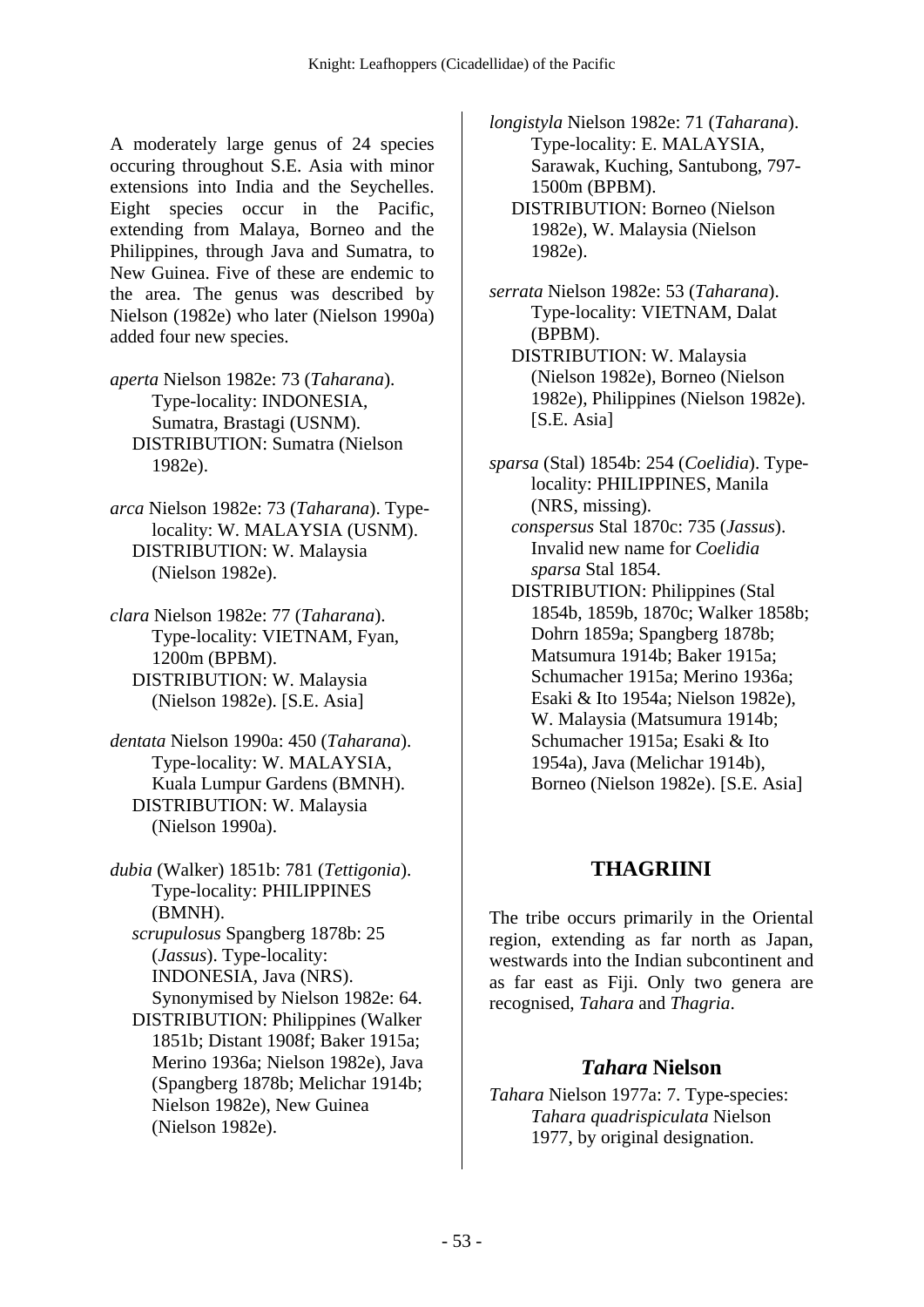A genus of two species, endemic to New Guinea.

*bigladia* Nielson 1977a: 9 (*Tahara*). Typelocality: PAPUA NEW GUINEA, New Guinea (NE), Torricelli Mts, Sugoitei Village, 900m (BPBM). DISTRIBUTION: New Guinea (Nielson 1977a).

*quadrispiculata* Nielson 1977a: 7 (*Tahara*). Type-locality: INDONESIA, Irian Jaya, New Guinea (NW), Waris, S of Hollandia, 450-500m (BPBM). DISTRIBUTION: New Guinea (Nielson 1977a).

### *Thagria* **Melichar**

- *Thagria* Melichar 1903b: 176. Typespecies: *Thagria fasciata* Melichar 1903, by original designation.  *Mukwana* Distant 1908g: 317. Typespecies: *Mukwana introducta* Distant 1908, by original designation. Synonymised by Nielson 1977a: 9.
	- *Soortana* Distant 1908g: 319. Typespecies: *Soortana simulata* Distant 1908, by original designation. Synonymised by Nielson 1977a: 9.
	- *Dharmma* Distant 1908g: 323. Typespecies: *Dharmma projecta* Distant 1908, by original designation. Synonymised by Nielson 1977a: 9.
	- *Sabima* Distant 1908g: 324. Typespecies: *Sabima prima* Distant 1908, by original designation. Synonymised by Nielson 1977a: 9.
	- *Guliga* Distant 1908g: 326. Typespecies: *Guliga erebus* Distant 1908, by original designation. Synonymised by Nielson 1977a: 9.
	- *Orthojassus* Jacobi 1914a: 382. Typespecies: *Orthojassus philagroides* Jacobi 1914, by original designation. Synonymised by Nielson 1977a: 9.
	- *Sabimoides* Evans 1947a: 254. Typespecies: *Sabimoides cardamomi*

Evans 1947, by original designation. Synonymised by Nielson 1977a: 10.

A large genus of 173 species, confined mainly to S.E. Asia and the Pacific. A few species extend westwards into the Indian subcontinent and others north into the Palaearctic region in the southern most islands of Japan and adjacent Korea. Approximately two-thirds of the species occur in the Pacific, of which 106 are endemic to the area. The genus extends eastwards from W. Malaysia, throughout the Philippines, Borneo, Indonesia and Melanesia, as far as Fiji, but is unknown in Australia or New Zealand. The genus was revised by Nielson (1977a) and additional species described by Kwon & Lee (1979b), Nielson (1980a, 1980b, 1980c, 1980d, 1982c, 1986b, 1992a) and Zhang Yalin (1990).

*aculeata* Nielson 1977a: 102 (*Thagria*). Type-locality: PHILIPPINES, Mindanao, Bukidnon, Mt Katanglad, 1250m (BPBM). DISTRIBUTION: Philippines (Nielson 1977a).

*acuta* Nielson 1977a: 125 (*Thagria*). Typelocality: INDONESIA, Irian Jaya, New Guinea (NW), Vogelkop, Kebar Valley, W of Manokwari, 550m (BPBM). DISTRIBUTION: New Guinea

(Nielson 1977a), New Britain (Nielson 1977a).

*alaeva* Nielson 1977a: 59 (*Thagria*). Typelocality: E. MALAYSIA, Sarawak, Mt Kalulong, Tebani River (BMNH). DISTRIBUTION: Borneo (Nielson 1977a).

*albisigna* (Walker) 1857b: 173 (*Coelidia*). Type-locality: E. MALAYSIA, Sarawak (BMNH).

 DISTRIBUTION: Borneo (Walker 1857b; Dohrn 1859a; Distant 1908f; Nielson 1977a).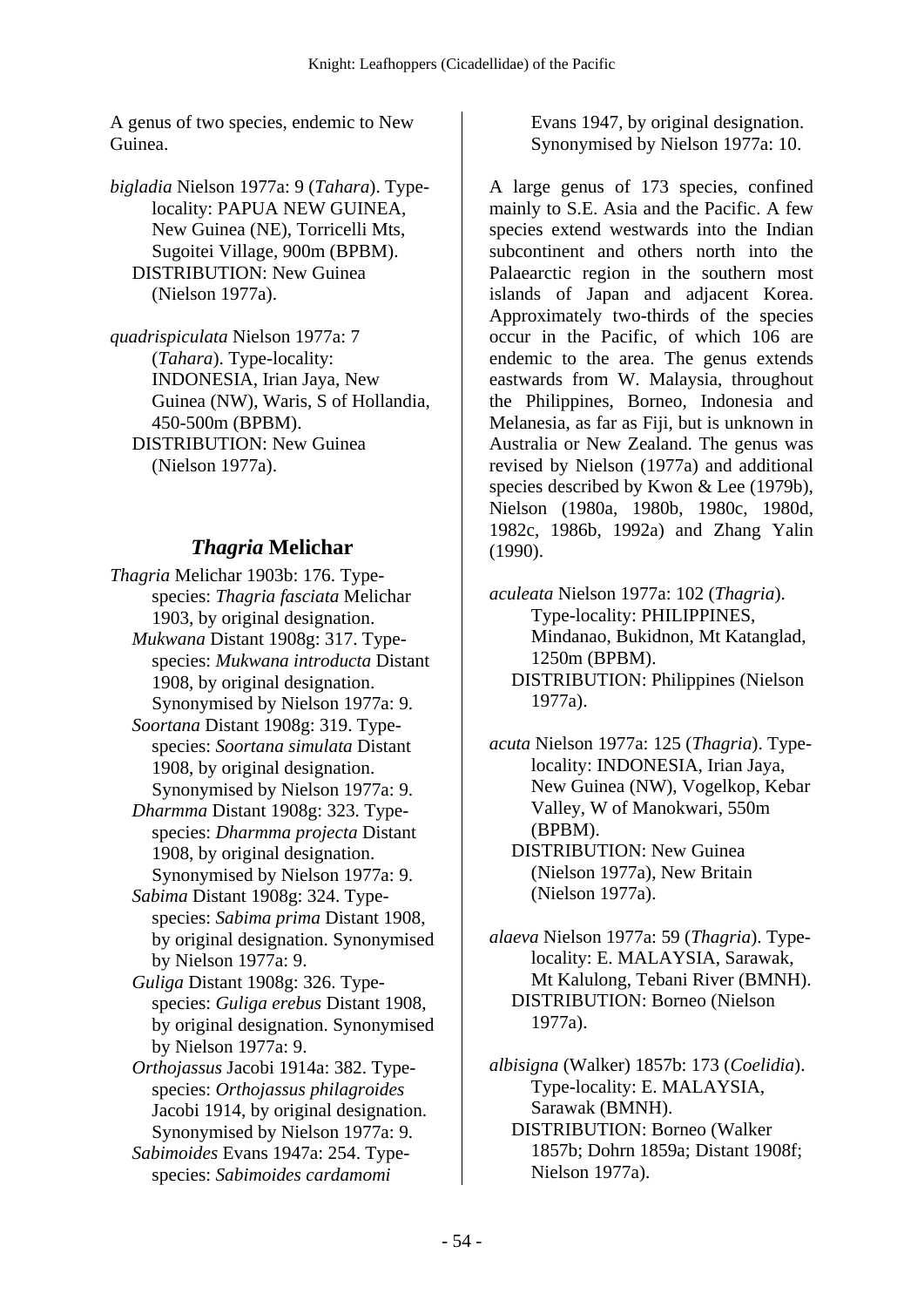*aratra* Nielson 1977a: 107 (*Thagria*). Type-locality: PHILIPPINES, Mindanao, Butuan (USNM). DISTRIBUTION: Philippines (Nielson 1977a).

*argutata* Nielson 1977a: 104 (*Thagria*). Type-locality: VANUATU, Aneityum, Red Crest, 3mi [4.8Km] NE of Anelgauhat, 1200ft [366m] (BMNH). DISTRIBUTION: Vanuatu (Nielson 1977a).

*bakeri* Nielson 1977a: 152 (*Thagria*). Type-locality: PAPUA NEW GUINEA, New Britain, Gazelle Peninsula, Mt Sinewit, 900m (BPBM).

 DISTRIBUTION: New Guinea (Nielson 1977a), New Britain (Nielson 1977a).

*barbata* Nielson 1982c: 468 (*Thagria*). Type-locality: E. MALAYSIA, Sarawak, Gunong Mulu National Park (BMNH). DISTRIBUTION: Borneo (Nielson 1982c).

*beverlyae* Nielson 1977a: 174 (*Thagria*). Type-locality: SOLOMON ISLANDS, Guadalcanal (BMNH). DISTRIBUTION: Solomon Islands (Nielson 1977a).

*bidens* Nielson 1977a: 136 (*Thagria*). Type-locality: INDONESIA, Irian Jaya, New Guinea (NW), Vogelkop, Kebar Valley, W of Manokwari, 550m (BPBM). DISTRIBUTION: New Guinea (Nielson 1977a).

*bidentata* Nielson 1982c: 463 (*Thagria*). Type-locality: INDONESIA, Sumatra (W), Siberut Island (BMNH).

 DISTRIBUTION: Siberut and Sipura (Mentawei Islands) (Nielson 1982c).

*bifurcata* Nielson 1982c: 466 (*Thagria*). Type-locality: E. MALAYSIA, Sarawak, Gunong Mulu National Park (BMNH). DISTRIBUTION: Borneo (Nielson 1982c).

*bihasta* Nielson 1977a: 93 (*Thagria*). Type-locality: PAPUA NEW GUINEA, New Guinea (SE), W District, Oriomo Government Station, 10-15m (BPBM). DISTRIBUTION: New Guinea (Nielson 1977a).

*bilata* Nielson 1977a: 110 (*Thagria*). Type-locality: PHILIPPINES, Palawan, 8-13 Km SE of Tarumpitao Point (BPBM). DISTRIBUTION: Philippines (Nielson 1977a).

*bilateralis* Nielson 1980d: 607 (*Thagria*). Type-locality: NEW GUINEA, Mt St Mary, 1900m (BPBM). DISTRIBUTION: New Guinea (Nielson 1980d).

*biungulata* Nielson 1977a: 116 (*Thagria*). Type-locality: PHILIPPINES, Mindanao, Agusan, 10 Km SE of San Francisco (BPBM). DISTRIBUTION: Philippines (Nielson 1977a).

*bivalla* Nielson 1977a: 140 (*Thagria*). Type-locality: PAPUA NEW GUINEA, New Guinea (NE), Western Highlands, Baiyer River, 1150m (BPBM). DISTRIBUTION: New Guinea (Nielson 1977a).

*brevis* Nielson 1977a: 97 (*Thagria*). Typelocality: E. MALAYSIA, Sabah, Sandakan (USNM).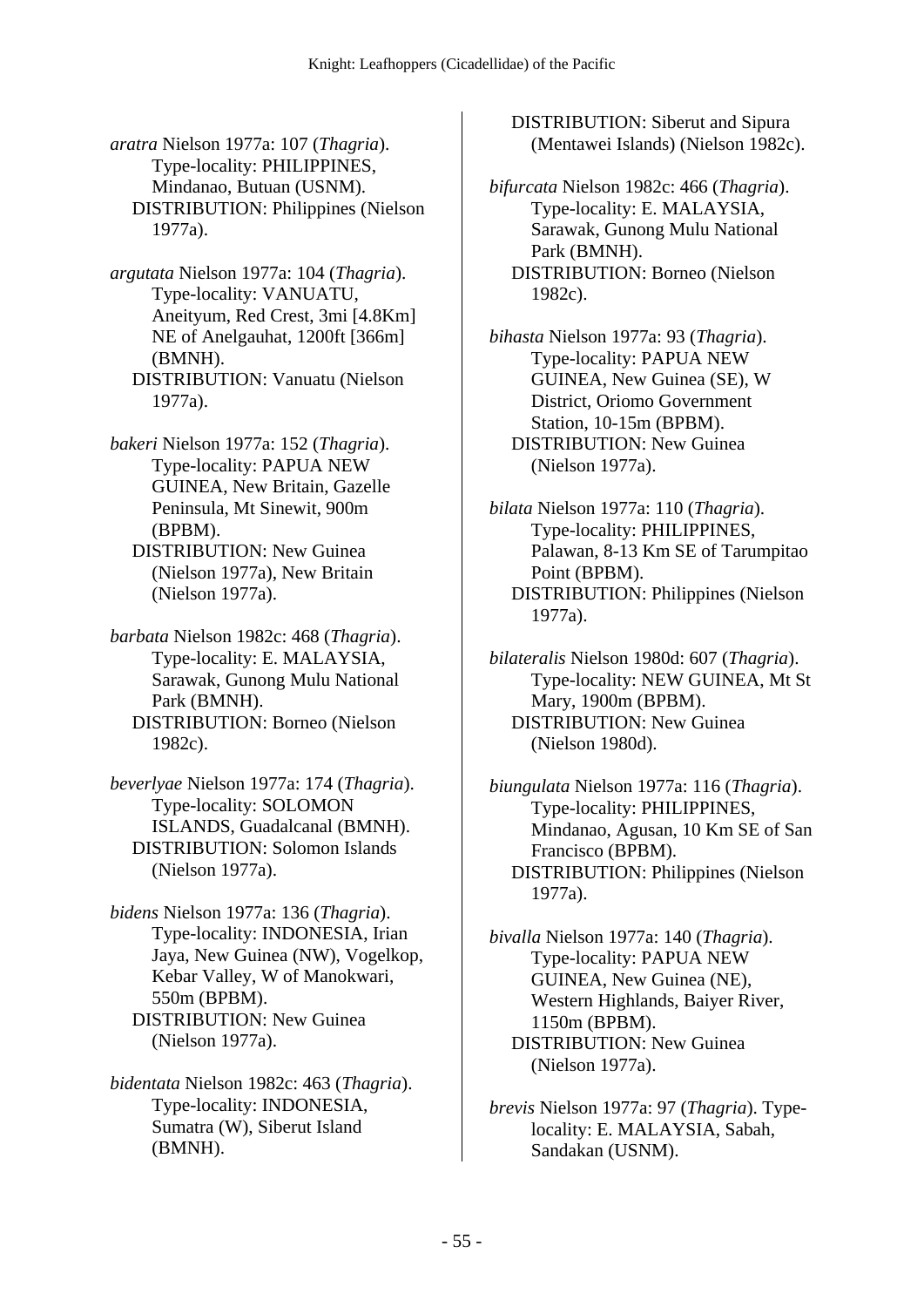DISTRIBUTION: Borneo (Nielson 1977a).

*bryani* Nielson 1977a: 48 (*Thagria*). Typelocality: W. MALAYSIA, Pahang, Cameron Highlands, 4mi (6Km) NE of Jor Camp, 800m (CAS). DISTRIBUTION: W. Malaysia (Nielson 1977a).

*canifascia* (Walker) 1870b: 311 (*Coelidia*). Type-locality: INDONESIA, Morty (BMNH). DISTRIBUTION: Morty Island (Walker 1870b; Dallas 1870a; Distant 1908f; Nielson 1977a), New

Guinea (Nielson 1977a).

*captiuncula* Nielson 1977a: 197 (*Thagria*). Type-locality: INDONESIA, Irian Jaya, New Guinea, SW, Vogelkop, Fak Fak, S coast of Bomberai (BPBM). DISTRIBUTION: New Guinea

(Nielson 1977a).

*cardamomi* (Evans) 1947a: 254 (*Sabimoides*). Type-locality: W MALAYSIA, Cameron Highlands (BMNH). DISTRIBUTION: W. Malaysia (Evans

1947a; Nielson 1977a). [S.E. Asia]

*checksettsi* Nielson 1992a: 66 (*Thagria*). Type-locality: INDONESIA, Sulawesi Utara, Dumoga Bone National Park, G. Mogonipa summit, 1008m (BMNH). DISTRIBUTION: Sulawesi (Nielson 1992a).

*cheesmanae* Nielson 1977a: 142 (*Thagria*). Type-locality: PAPUA NEW GUINEA, New Guinea (SE), Kokoda, 1200ft [366m] (BMNH). DISTRIBUTION: New Guinea (Nielson 1977a).

*cincticula* Nielson 1977a: 107 (*Thagria*). Type-locality: INDONESIA, Ceram, Piroe (USNM). DISTRIBUTION: Ceram (Nielson 1977a).

*cornicula* Nielson 1977a: 174 (*Thagria*). Type-locality: SOLOMON ISLANDS, Guadalcanal, Gold Ridge, 500m (BPBM). DISTRIBUTION: Solomon Islands (Nielson 1977a).

*davaoensis* Nielson 1977a: 120 (*Thagria*). Type-locality: PHILIPPINES, Mindanao, Davao (USNM). DISTRIBUTION: Philippines (Nielson 1977a).

*dellamayae* Nielson 1977a: 94 (*Thagria*). Type-locality: PAPUA NEW GUINEA, New Guinea (SE), Daradae Plantation, 80Km N of Port Moresby, 500m (BPBM). DISTRIBUTION: New Guinea (Nielson 1977a).

*deltoides* Nielson 1977a: 179 (*Thagria*). Type-locality: SOLOMON ISLANDS, San Cristobal, Kira-Kira, 0-50m (BPBM). DISTRIBUTION: Solomon Islands (Nielson 1977a).

*dirigens* (Walker) 1857b: 172 (*Coelidia*). Type-locality: E. MALAYSIA, Sarawak (BMNH). DISTRIBUTION: Borneo (Walker 1857b, 1858b; Dohrn 1859a; Distant 1908f; Wu 1935a; Nielson 1977a). [S.E. Asia]

*diversa* (Walker) 1870b: 309 (*Coelidia*). Type-locality: INDONESIA, Mysol, Waigiou & New Guinea (BMNH). DISTRIBUTION: Mysol (Walker 1870b; Dallas 1870a; Distant 1908f, Nielson 1977a), New Guinea (Walker 1870b; Dallas 1870a; Distant 1908f; Nielson 1977a),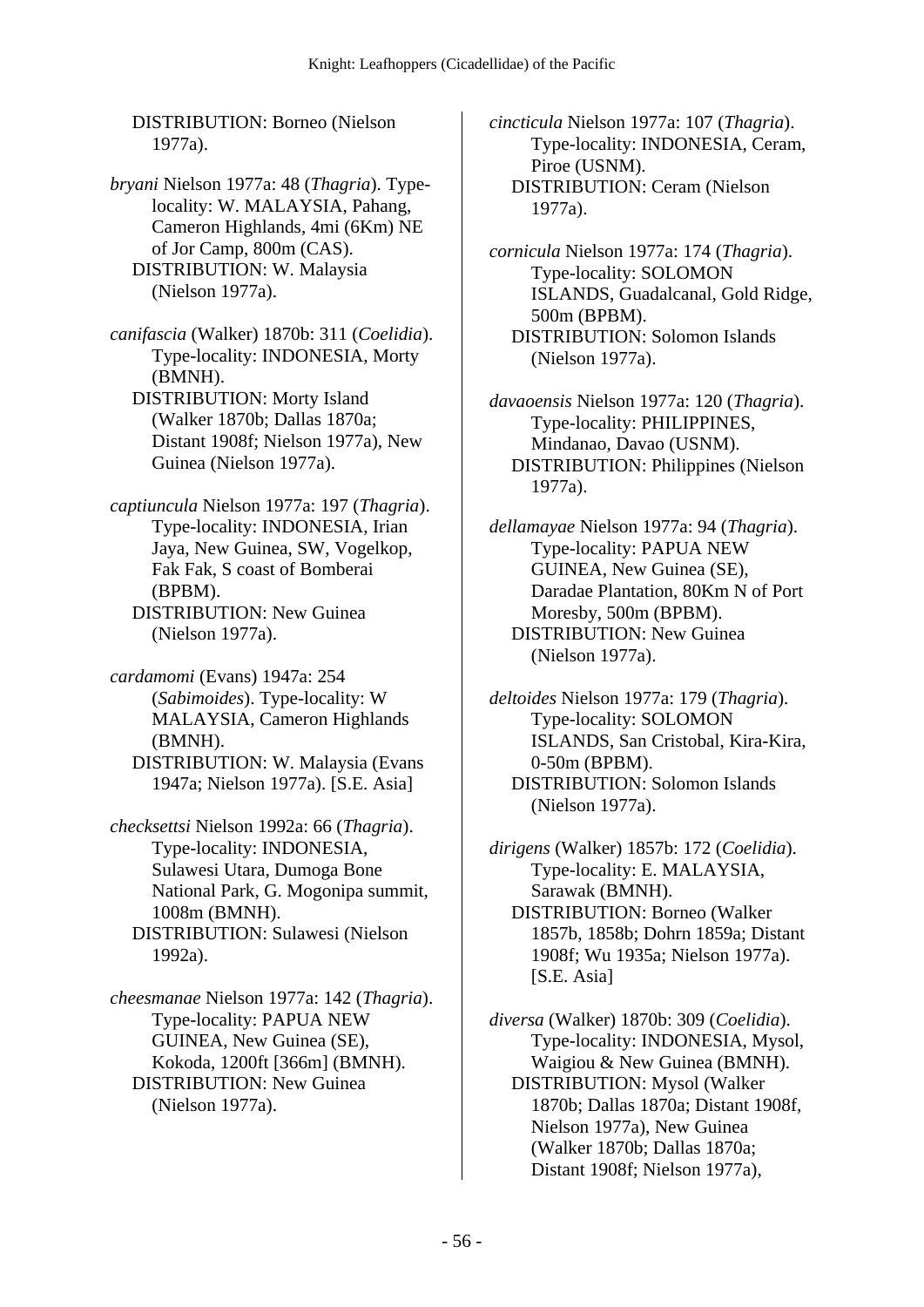Waigiou Island (Walker 1870b; Dallas 1870a; Distant 1908f).

- *dorothyae* Nielson 1977a: 177 (*Thagria*). Type-locality: PAPUA NEW GUINEA, Manus Island, Rossum, 6 Km SE of Lorengau, 180m (BPBM). DISTRIBUTION: Manus Island (Nielson 1977a).
- *elongistyla* Nielson 1977a: 135 (*Thagria*). Type-locality: INDONESIA, Irian Jaya, New Guinea (NW), Bodem, 11 Km SE of Oerberfaren, 100m (BPBM). DISTRIBUTION: New Guinea (Nielson 1977a).
- *excavata* Nielson 1992a: 67 (*Thagria*). Type-locality: INDONESIA, Sulawesi Utara, Dumoga Bone National Park, 200-300m (BMNH). DISTRIBUTION: Sulawesi (Nielson 1992a).
- *exilis* Nielson 1977a: 146 (*Thagria*). Typelocality: SOLOMON ISLANDS, Guadalcanal, Honiara (BPBM). DISTRIBUTION: New Guinea (Nielson 1977a), Solomon Islands (Nielson 1977a).
- *fabricii* Nielson 1977a: 188 (*Thagria*). Type-locality: PAPUA NEW GUINEA, New Guinea (NE), Tsenga, Upper Jimmi Valley, 1200m (BPBM). DISTRIBUTION: New Guinea (Nielson 1977a).

*ficta* Nielson 1977a: 169 (*Thagria*). Typelocality: INDONESIA, Irian Jaya, New Guinea (NW), Hollandia area, W Sentani, Cyclops Mts, 150-250m (BPBM). DISTRIBUTION: New Guinea

```
(Nielson 1977a).
```
*fijiana* (Osborn) 1934a: 182 (*Jassus*). Type-locality: FIJI, Lau, Kambara (BPBM). DISTRIBUTION: Fiji (Osborn 1934a; Linnavuori 1960b; Nielson 1977a).

- *fossiata* Nielson 1982c: 461 (*Thagria*). Type-locality: BORNEO, central, Mt Tibang, 1400m (BMNH). DISTRIBUTION: Borneo (Nielson 1982c).
- *fucosa* Nielson 1977a: 158 (*Thagria*). Type-locality: PAPUA NEW GUINEA, New Guinea (NE), Gewak, Salawaket Range, 1530m (BPBM). DISTRIBUTION: New Guinea (Nielson 1977a).
- *furculata* Nielson 1980c: 345 (*Thagria*). Type-locality: E. MALAYSIA, Sarawak, Kuching, Santubong, 787- 1500m (BPBM). DISTRIBUTION: Borneo (Nielson 1980c).

*fuscovenosa* (Matsumura) 1914b: 82 (*Coelidia*). Type-locality: BONIN ISLANDS, Ogasawarajima (EIHU).

- *satsumensis* Matsumura 1914b: 82 (*Coelidia*). Type-locality: JAPAN, Kiushu (Satsuma); Insel Hachijo, Formosa (Kanshirei, Shushu) (EIHU). Synonymised by Nielson 1977a: 168.
- DISTRIBUTION: Bonin Islands (Matsumura 1914b; Esaki 1930a; Ishihara 1953b; Esaki & Ito 1954a; Linnavuori 1960a, 1975c; Nielson 1977a), Ryukyu Islands (Nielson 1977a). [S.E. Asia, E. Palaearctic]

*gibba* Nielson 1977a: 192 (*Thagria*). Typelocality: E. MALAYSIA, Sabah, Sandakan (USNM). DISTRIBUTION: Borneo (Nielson 1977a).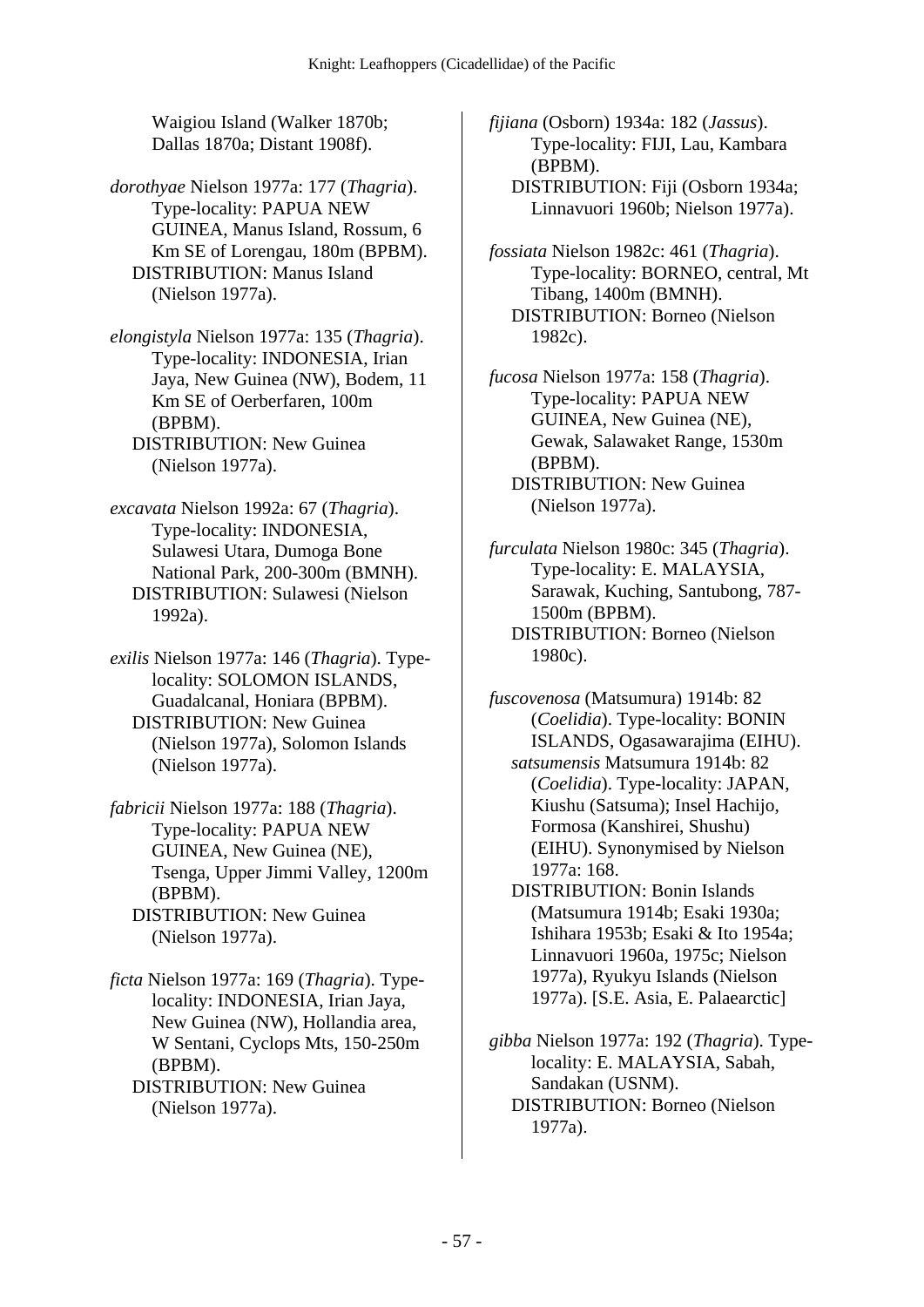*glabra* (Walker) 1857b: 168 (*Tettigonia*). Type-locality: E. MALAYSIA, Sarawak (BMNH). DISTRIBUTION: Borneo (Walker 1857b, 1859a; Dohrn 1859a; Distant 1908f; Nielson 1977a).

*gracilis* Nielson 1977a: 50 (*Thagria*). Type-locality: W. MALAYSIA, Penang Island (USNM). DISTRIBUTION: Borneo (Nielson 1977a), Penang Island (Nielson 1977a).

*grandis* Nielson 1977a: 71 (*Thagria*). Type-locality: E. MALAYSIA, Sarawak, Kuching (BMNH). DISTRIBUTION: Borneo (Nielson 1977a), W. Malaysia (Nielson 1977a).

*hollowayi* Nielson 1982c: 471 (*Thagria*). Type-locality: E. MALAYSIA, Sarawak, Gunong Mulu National Park, West Melinau Gorge, 150m (BMNH).

 DISTRIBUTION: Borneo (Nielson 1982c).

*imputata* Nielson 1977a: 191 (*Thagria*). Type-locality: INDONESIA, Irian Jaya, New Guinea (SW), Vogelkop, Fak Fak, S coast of Bomberai, 100- 700m (BPBM). DISTRIBUTION: New Guinea (Nielson 1977a).

*infula* Nielson 1977a: 46 (*Thagria*). Typelocality: W. MALAYSIA, Pahang, King George V National Park, Gua Che Yatim (BPBM). DISTRIBUTION: W. Malaysia (Nielson 1977a).

*inscripta* (Walker) 1870b: 311 (*Coelidia*). Type-locality: INDONESIA, Aru & New Guinea (BMNH).

 DISTRIBUTION: Aru Island (Walker 1870b; Dallas 1870a; Distant 1908f; Nielson 1977a), New Guinea

(Walker 1870b; Dallas 1870a; Distant 1908f), Borneo (Nielson 1977a), Philippines (Nielson 1977a).

*kaloostiani* Nielson 1980c: 347 (*Thagria*). Type-locality: W. MALAYSIA, Pahang, F.M.S., Cameron Highlands, Gintinj Kail[?], 5000ft (BMNH). DISTRIBUTION: W. Malaysia (Nielson 1980c).

*kammi* Nielson 1977a: 181 (*Thagria*). Type-locality: INDONESIA, Irian Jaya, New Guinea (NW), Waris, S of Hollandia, 450-500m (BPBM). DISTRIBUTION: New Guinea (Nielson 1977a).

*krameri* Nielson 1977a: 30 (*Thagria*). Type-locality: BORNEO, Mowong (USNM). DISTRIBUTION: Borneo (Nielson

1977a), W. Malaysia (Nielson 1977a), Sumatra (Nielson 1977a).

*lautereri* Nielson 1977a: 24 (*Thagria*). Type-locality: PHILIPPINES, Luzon, Mt Montalban, Rizal, Wa-Wa Dam, 150-200m (BPBM). DISTRIBUTION: Philippines (Nielson 1977a).

*lebes* Nielson 1977a: 89 (*Thagria*). Typelocality: PHILIPPINES, Mindanao, Misamis Or., Minalwang, 1050m (BPBM).

 DISTRIBUTION: Philippines (Nielson 1977a).

*loae* Nielson 1977a: 91 (*Thagria*). Typelocality: PAPUA NEW GUINEA, New Guinea (NE), Maprik, 150m (BPBM).

 DISTRIBUTION: New Guinea (Nielson 1977a), New Britain (Nielson 1977a).

*louisae* Nielson 1977a: 122 (*Thagria*). Type-locality: INDONESIA, Irian Jaya, New Guinea (NW), Bodem, 11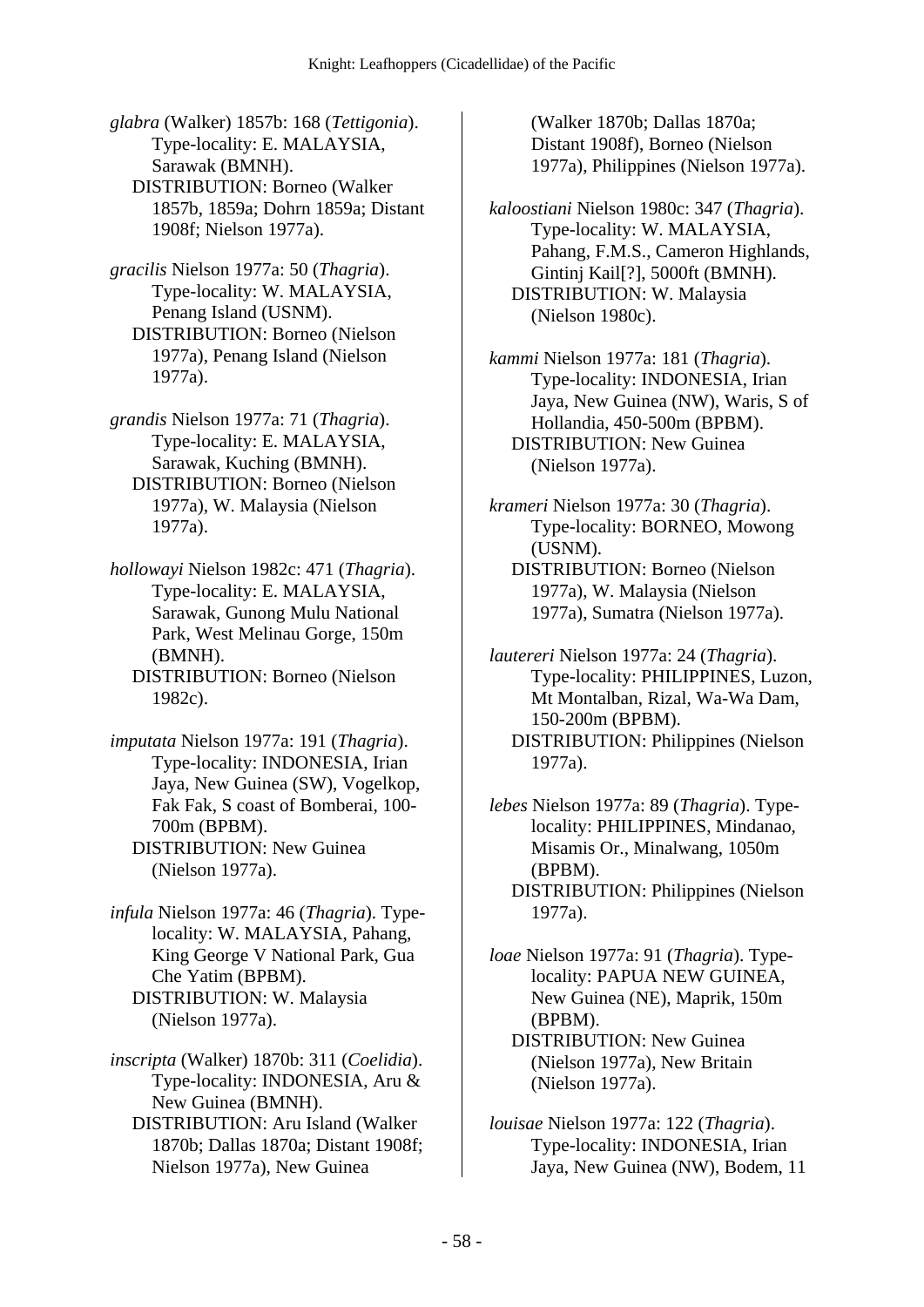Km SE of Oerberfaren, 100m (BPBM). DISTRIBUTION: New Guinea (Nielson 1977a).

*luteifascia* (Walker) 1870b: 311 (*Coelidia*). Type-locality: INDONESIA, Mysol (BMNH).  *unifasciata* Walker 1870b: 313 (*Coelidia*). Type-locality: INDONESIA, Mysol (BMNH). Synonymised by Distant 1908f: 149. DISTRIBUTION: Mysol (Walker 1870b; Dallas 1870a; Distant 1908f; Nielson 1977a), Buru (Schmidt 1926a).

*luzonensis* (Baker) 1915a: 56 (*Jassus*). Type-locality: PHILIPPINES, Luzon, Laguna, Los Banos & Mt Maquiling (USNM).

 *sumbawensis* Jacobi 1941a: 305 (*Jassus*). Type-locality: INDONESIA, Sumbawa (ZMB & SMT). Synonymised by Nielson 1980d: 615.

 DISTRIBUTION: Philippines (Baker 1915a; Merino 1936a; Nielson 1977a), W. Malaysia (Nielson 1977a), Java (Nielson 1977a), Timor (Nielson 1977a), Sumbawa (Jacobi 1941a). [S.E. Asia]

*mamma* Nielson 1977a: 128 (*Thagria*). Type-locality: PAPUA NEW GUINEA, New Ireland, Kandan (BPBM). DISTRIBUTION: New Ireland (Nielson

1977a).

*marcida* Nielson 1977a: 43 (*Thagria*). Type-locality: E. MALAYSIA, Sarawak, Mt Dulit, 4500ft (1372m) (BMNH). DISTRIBUTION: Borneo (Nielson 1977a).

*marilynae* Nielson 1977a: 129 (*Thagria*). Type-locality: PAPUA NEW GUINEA, New Guinea (NE), Moife,

15 Km NW of Okapa, 2100m (BPBM). DISTRIBUTION: New Guinea (Nielson 1977a).

*marlenae* Nielson 1977a: 172 (*Thagria*). Type-locality: PAPUA NEW GUINEA, Bougainville (S), Kokure, near Crown Prince Range, 900m (BPBM). DISTRIBUTION: Bougainville (Nielson 1977a).

*minuta* Nielson 1977a: 90 (*Thagria*). Typelocality: PAPUA NEW GUINEA, Sudest Island, Mt Riu, 250-350m (AMNH).

 DISTRIBUTION: Sudest Island (Nielson 1977a), Normanby Island (Papua New Guinea) (Nielson 1977a).

*morosa* Nielson 1977a: 114 (*Thagria*). Type-locality: PHILIPPINES, Mindanao, Surigao (USNM). DISTRIBUTION: Philippines (Nielson 1977a).

*multicalcara* Nielson 1977a: 113 (*Thagria*). Type-locality: E. MALAYSIA, Sabah, Keningau (BPBM). DISTRIBUTION: Borneo (Nielson 1977a).

*mutabilis* Nielson 1982c: 465 (*Thagria*). Type-locality: E. MALAYSIA, Sarawak, Gunong Mulu National Park (BMNH). DISTRIBUTION: Borneo (Nielson 1982c).

*normani* Nielson 1977a: 73 (*Thagria*). Type-locality: E. MALAYSIA, Sarawak, foot of Mt Dulit, junction of rivers Tinjar and Lejok (BMNH). DISTRIBUTION: Borneo (Nielson 1977a).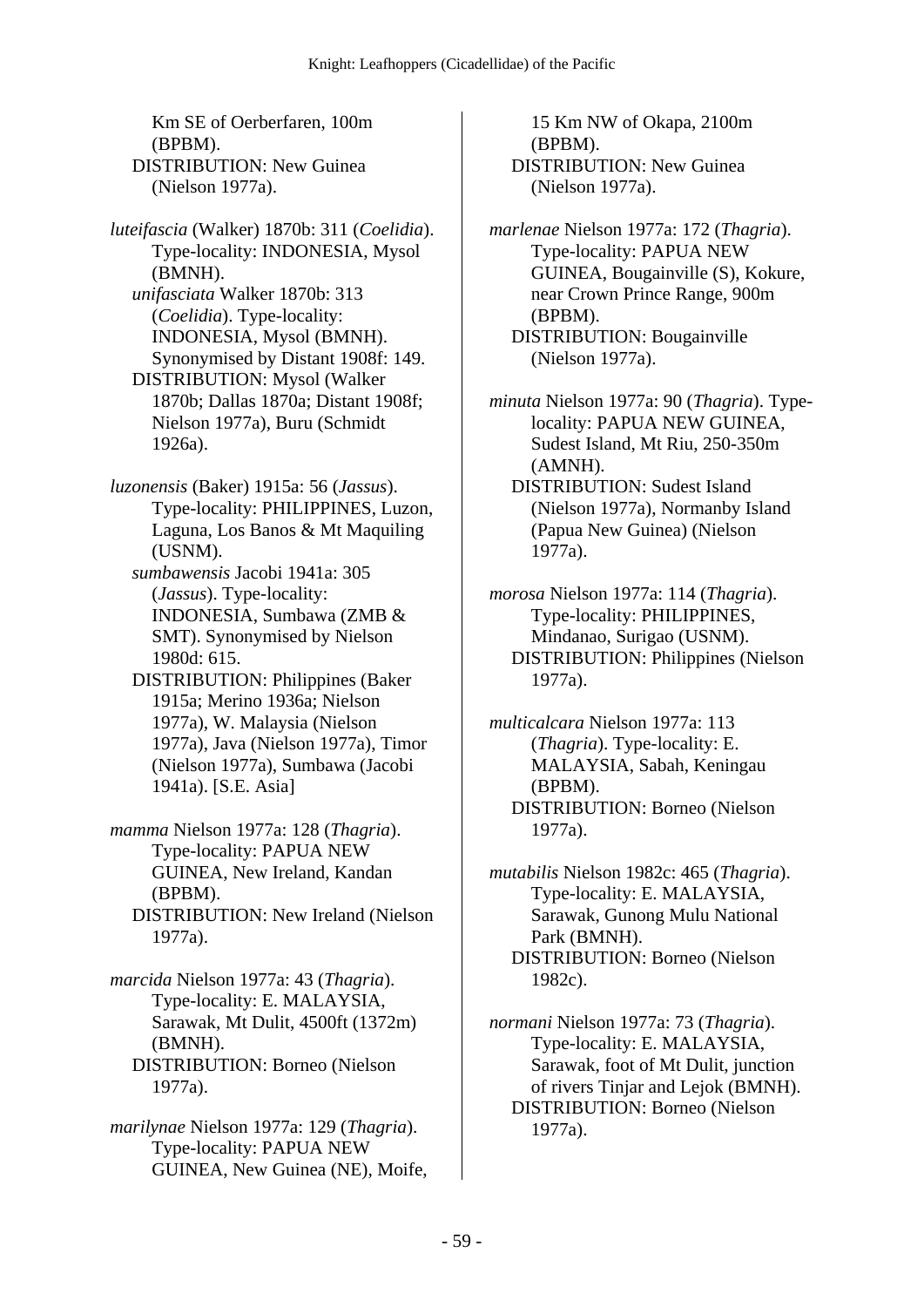- *ochripes* (Spangberg) 1878b: 37 (*Jassus*). Type-locality: NEW GUINEA (NRS). DISTRIBUTION: New Guinea (Spangberg 1878b; Nielson 1977a).
- *pala* Nielson 1977a: 119 (*Thagria*). Typelocality: E. MALAYSIA, Sabah, Kalabakan (BPBM). DISTRIBUTION: Borneo (Nielson 1977a).
- *paraexilis* Nielson 1980d: 611 (*Thagria*). Type-locality: PAPUA NEW GUINEA, Bismarck Islands, Lavongai, Banatan (UZMC). DISTRIBUTION: Lavongai (Bismark Archipelago) (Nielson 1980d).
- *paraloae* Nielson 1980d: 609 (*Thagria*). Type-locality: PAPUA NEW GUINEA, New Guinea, NE, Morobe District, Mindik, 1200-1600m (BPBM). DISTRIBUTION: New Guinea (Nielson 1980d).
- *pardalis* (Walker) 1857b: 173 (*Coelidia*). Type-locality: E. MALAYSIA, Sarawak (BMNH). DISTRIBUTION: Borneo (Walker 1857b, 1858b; Dohrn 1859a; Distant 1908f; Nielson 1977a), Penang Island (Nielson 1977a).
- *patriciae* Nielson 1977a: 138 (*Thagria*). Type-locality: PAPUA NEW GUINEA, New Guinea (SE), Kiunga, Fly River (BPBM). DISTRIBUTION: New Guinea (Nielson 1977a).
- *peayi* Nielson 1977a: 160 (*Thagria*). Typelocality: PAPUA NEW GUINEA, New Guinea (NE), Morobe District, Wau, 1250m (BPBM). DISTRIBUTION: New Guinea (Nielson 1977a).

*peravis* Nielson 1977a: 164 (*Thagria*). Type-locality: INDONESIA, Irian Jaya, New Guinea (NW), Baliem Valley, Wamena, 1700m (BPBM). DISTRIBUTION: New Guinea (Nielson 1977a).

- *perspicuata* Nielson 1977a: 45 (*Thagria*). Type-locality: W MALAYSIA, Penang Island (USNM). DISTRIBUTION: Penang Island (Nielson 1977a).
- *philippina* (Stal) 1870c: 736 (*Jassus*). Type-locality: PHILIPPINES (NRS). DISTRIBUTION: Philippines (Stal 1870c; Spangberg 1878b; Baker 1915a; Merino 1936a; Nielson 1977a).
- *picea* (Walker) 1870b: 309 (*Coelidia*). Type-locality: INDONESIA, Mysol (BMNH).
	- *albipes* Walker 1870b: 312 (*Coelidia*). Type-locality: NEW GUINEA (BMNH). Synonymised by Nielson 1977a: 134.
	- DISTRIBUTION: Mysol (Walker 1870b; Dallas 1870a; Distant 1908f; Nielson 1977a), New Guinea (Walker 1870b; Dallas 1870a; Distant 1908f; Nielson 1977a).
- *quadrilancea* Nielson 1977a: 117 (*Thagria*). Type-locality: PHILIPPINES, Luzon, Mt Makiling (USNM). DISTRIBUTION: Philippines (Nielson 1977a).
- *referta* Nielson 1977a: 151 (*Thagria*). Type-locality: INDONESIA, Irian Jaya, New Guinea (NW), Waris, S of Hollandia, 450-500m (BPBM). DISTRIBUTION: New Guinea (Nielson 1977a).
- *retrorsa* Nielson 1982c: 470 (*Thagria*). Type-locality: E. MALAYSIA,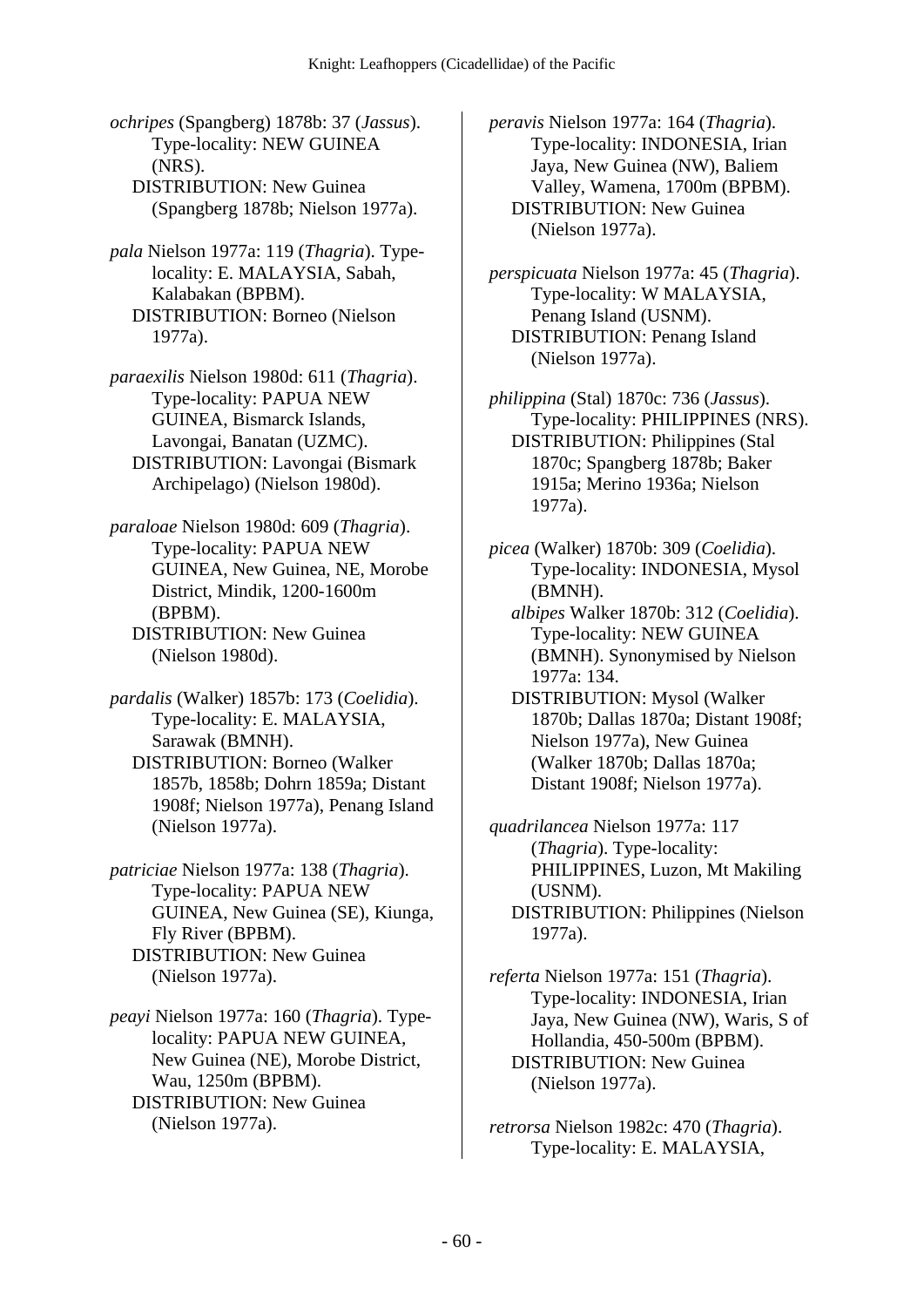Sarawak, 4th Division, Gunong Mulu National Park (BMNH). DISTRIBUTION: Borneo (Nielson 1982c).

*rima* Nielson 1977a: 155 (*Thagria*). Typelocality: PAPUA NEW GUINEA, New Guinea (NE), Morobe District, Wau, Mt Missim, 1600m (BPBM). DISTRIBUTION: New Guinea (Nielson 1977a).

*rugosa* Nielson 1977a: 159 (*Thagria*). Type-locality: PAPUA NEW GUINEA, New Guinea (SE), Mondo, 5000ft [1524m] (BMNH). DISTRIBUTION: New Guinea (Nielson 1977a).

*sagittata* Nielson 1977a: 179 (*Thagria*). Type-locality: INDONESIA, Irian Jaya, New Guinea (NW), Hollandia area, W Sentani, Cyclops Mts, 150- 250m (BPBM). DISTRIBUTION: New Guinea (Nielson 1977a).

*samuelsoni* Nielson 1980d: 613 (*Thagria*). Type-locality: SOLOMON ISLANDS, Sikalana, Sikaiana, 0- 10m (BPBM). DISTRIBUTION: Solomon Islands (Nielson 1980d), New Guinea (Nielson 1980d).

*sandakanensis* Nielson 1977a: 61 (*Thagria*). Type-locality: E. MALAYSIA, Sabah, Sandakan (USNM). DISTRIBUTION: Borneo (Nielson 1977a).

*sarawakensis* Nielson 1977a: 63 (*Thagria*). Type-locality: BORNEO, Mowong [holotype labelled "W. Borneo, Manorg"] (BPBM). DISTRIBUTION: Borneo (Nielson 1977a).

*sarcula* Nielson 1977a: 165 (*Thagria*). Type-locality: PAPUA NEW GUINEA, New Guinea (NE), Bainyik, S of Maprik, 150m (BPBM). DISTRIBUTION: New Guinea (Nielson 1977a).

*serrata* Nielson 1977a: 56 (*Thagria*). Type-locality: E. MALAYSIA, Sarawak, Gunong Matang, 120m (BPBM).

- DISTRIBUTION: Borneo (Nielson 1977a), Penang Island (Nielson 1977a).
- *similis* Nielson 1977a: 187 (*Thagria*). Type-locality: E. MALAYSIA, Sabah, Tenompok, 30 mi [48 Km] E of Jesselton, 1460m (BPBM). DISTRIBUTION: Borneo (Nielson 1977a).

*stali* Nielson 1977a: 201 (*Thagria*). Typelocality: PHILIPPINES, Luzon, Camarines Sur, Mt Iriga, 500-600m (BPBM).

 DISTRIBUTION: Philippines (Nielson 1977a).

*subnotata* (Walker) 1870b: 309 (*Coelidia*). Type-locality: INDONESIA, Mysol (BMNH). DISTRIBUTION: Mysol (Walker

1870b; Dallas 1870a; Distant 1908f; Nielson 1977a).

*tingeyi* Nielson 1977a: 162 (*Thagria*). Type-locality: PAPUA NEW GUINEA, New Britain, Keravat, 135m (BPBM). DISTRIBUTION: New Guinea (Nielson 1977a), New Britain (Nielson 1977a), New Ireland (Nielson 1977a).

*tintinnabula* Nielson 1977a: 131 (*Thagria*). Type-locality: INDONESIA, Irian Jaya, New Guinea (NW), Vogelkop,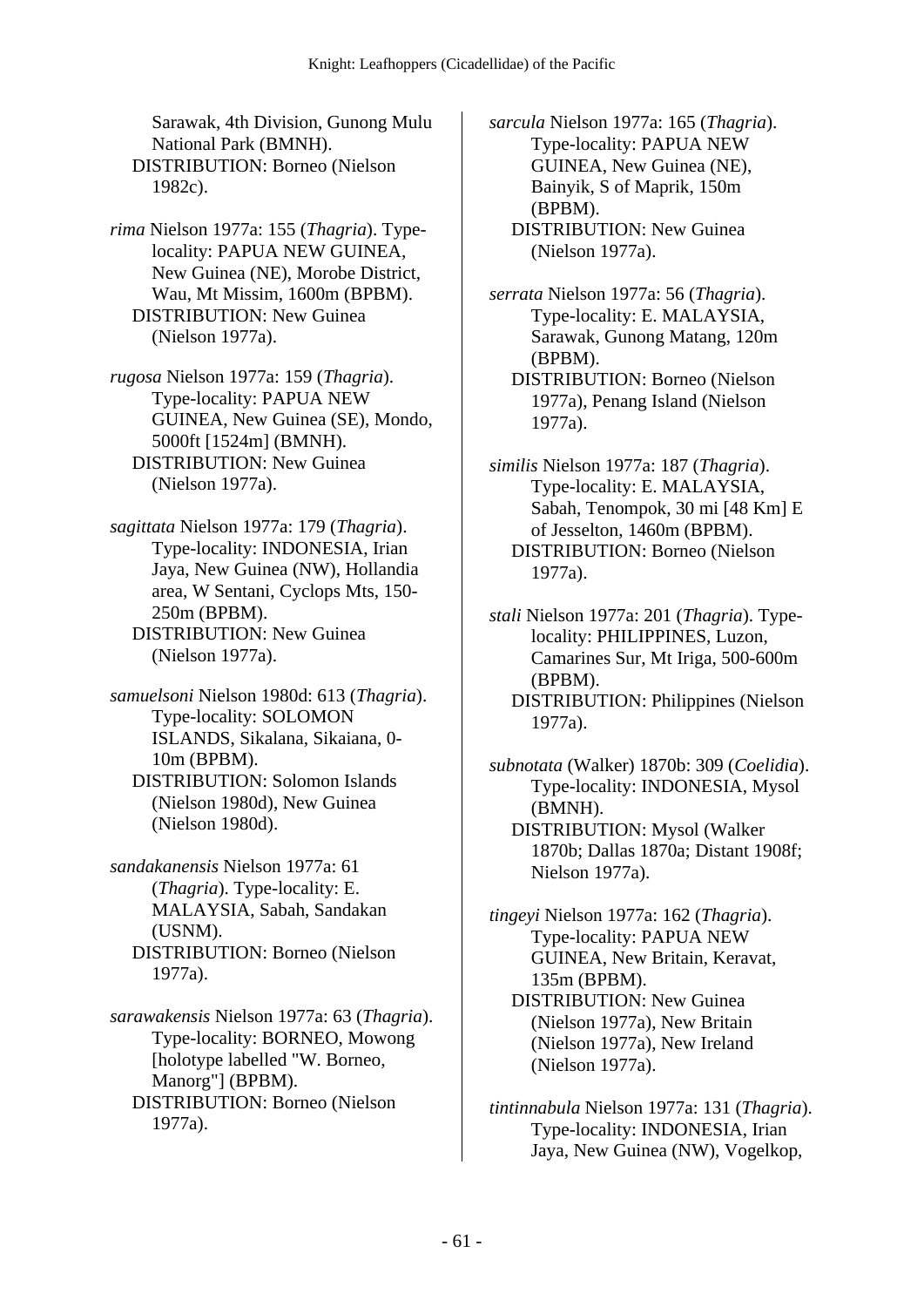Kebar Valley, W of Manokwari, 550m (BPBM). DISTRIBUTION: New Guinea (Nielson 1977a).

*tragulae* Nielson 1977a: 143 (*Thagria*). Type-locality: PAPUA NEW GUINEA, New Guinea (NE), Sinofi, 30 Km S of Kainantu, 1590m [holotype labelled "Bulldog Rd., c14 Km S Edie Ck., 2405m"] (BPBM). DISTRIBUTION: New Guinea (Nielson 1977a).

*tridentia* Nielson 1977a: 42 (*Thagria*). Type-locality: E. MALAYSIA, Sarawak, foot of Mt Dulit, junction of rivers Tinjar and Lejok (BMNH). DISTRIBUTION: Borneo (Nielson 1977a).

*trulla* Nielson 1977a: 149 (*Thagria*). Typelocality: PAPUA NEW GUINEA, New Guinea (SE), Kokoda, 1200ft [366m] (BMNH).

 DISTRIBUTION: New Guinea (Nielson 1977a), Borneo (Nielson 1977a).

- *tuxeni* Nielson 1977a: 73 (*Thagria*). Typelocality: E. MALAYSIA, Sarawak, foot of Mt Dulit, junction of rivers Tinjar and Lejok (BMNH). DISTRIBUTION: Borneo (Nielson 1977a), W. Malaysia (Nielson 1977a).
- *unca* Nielson 1977a: 145 (*Thagria*). Typelocality: PAPUA NEW GUINEA, New Guinea (NE), Wampit Valley near Gurakor Village, near Wau, 950m (BPBM).

 DISTRIBUTION: New Guinea (Nielson 1977a), New Britain (Nielson 1977a), New Ireland (Nielson 1977a).

*unidentata* Nielson 1986b: 327 (*Thagria*). Type-locality: INDONESIA, W. Sumatra, Siberut Island (BMNH).

 DISTRIBUTION: Siberut Island (W. Sumatra) (Nielson 1986b).

- *unidigitata* Nielson 1977a: 83 (*Thagria*). Type-locality: W MALAYSIA, Pahang, King George V National Park, Kuala Tranggan (BPBM). DISTRIBUTION: W. Malaysia (Nielson 1977a). [S.E. Asia]
- *ventrocarina* Nielson 1980c: 343 (*Thagria*). Type-locality: E. MALAYSIA, Sabah, Tenompok, Mt Kinabalu (BPBM). DISTRIBUTION: Borneo (Nielson 1980c).

*ventrorecta* Nielson 1977a: 99 (*Thagria*). Type-locality: PHILIPPINES, Mindanao, Iligan (USNM). DISTRIBUTION: Borneo (Nielson 1977a), Philippines (Nielson 1977a), Java (Nielson 1977a), Ceram (Nielson 1977a).

*verticalis* (Walker) 1870b: 310 (*Coelidia*). Type-locality: INDONESIA, Sula & New Guinea (BMNH). DISTRIBUTION: Sula Island (Walker 1870b; Dallas 1870a), New Guinea (Walker 1870b; Dallas 1870a; Distant 1908f; Nielson 1977a), New Britain (Nielson 1977a), New Ireland (Nielson 1977a).

*vietnamensis* Nielson 1977a: 53 (*Thagria*). Type-locality: VIETNAM, Fyan, 900-1000m (BPBM). DISTRIBUTION: W. Malaysia (Nielson 1977a). [S.E. Asia]

- *virginiae* Nielson 1977a: 131 (*Thagria*). Type-locality: PAPUA NEW GUINEA, New Guinea (NE), Karimui, 1080m (BPBM). DISTRIBUTION: New Guinea (Nielson 1977a).
- *vulgaris* Nielson 1977a: 198 (*Thagria*). Type-locality: PAPUA NEW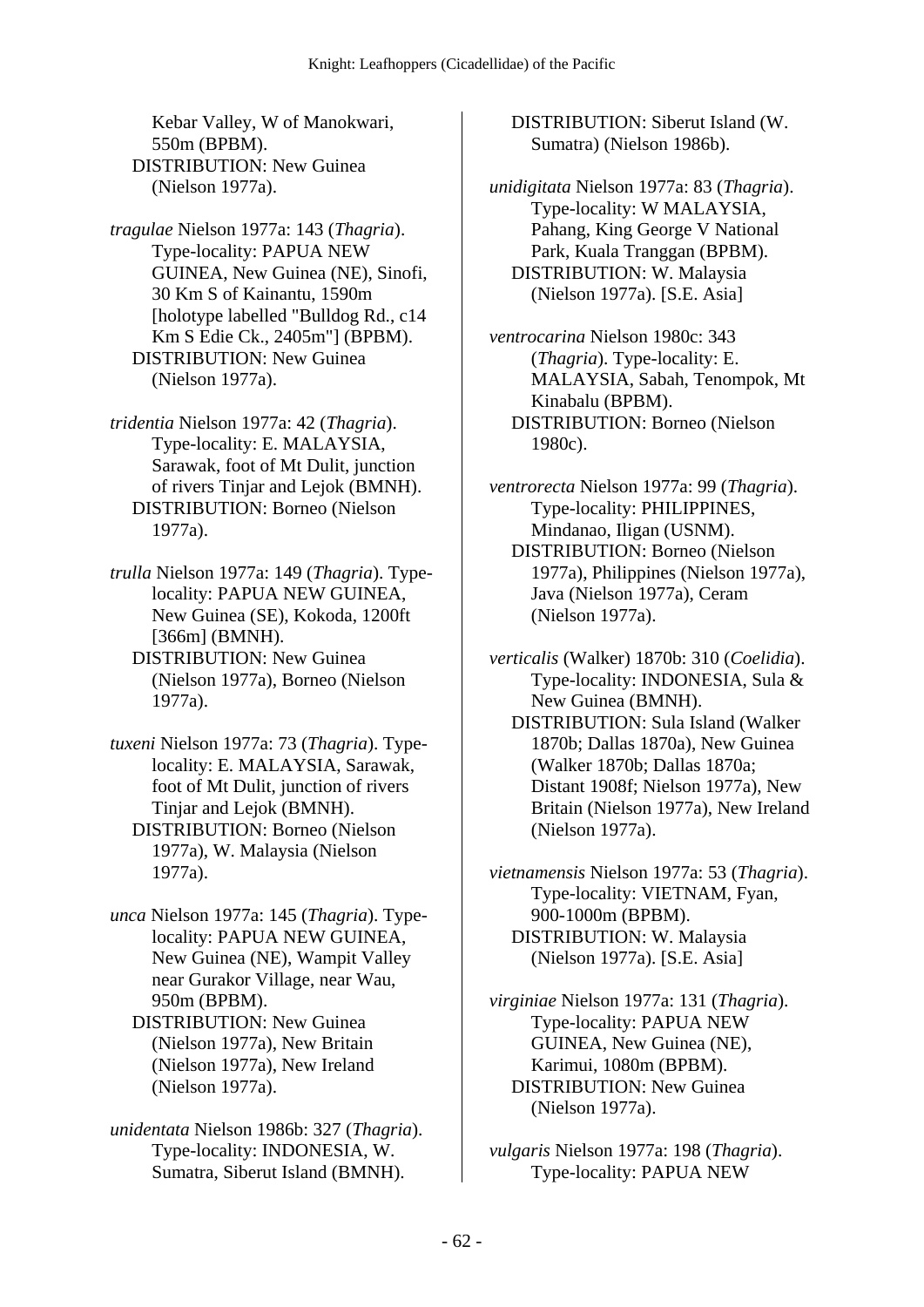GUINEA, Bougainville (S), Kieta (BPBM). DISTRIBUTION: Solomon Islands (Nielson 1977a), Bougainville

*walkeri* Nielson 1977a: 126 (*Thagria*). Type-locality: INDONESIA, Irian Jaya, New Guinea (NW), Ifar, 300- 600m (BPBM). DISTRIBUTION: New Guinea (Nielson 1977a).

(Nielson 1977a).

*wallacei* Nielson 1977a: 101 (*Thagria*). Type-locality: PHILIPPINES, Mindanao, Misamis Or., Balason (BPBM). DISTRIBUTION: Philippines (Nielson

1977a). *williami* Nielson 1977a: 97 (*Thagria*). Type-locality: PHILIPPINES, Mindanao, Bukidnon, Mt Katanglad, 1480m (BPBM).

 DISTRIBUTION: Philippines (Nielson 1977a).

*zauggi* Nielson 1977a: 155 (*Thagria*). Type-locality: PAPUA NEW GUINEA, New Guinea (NE), Finisterre Range, Saidor, Kiambari Village (BPBM). DISTRIBUTION: New Guinea (Nielson 1977a).

# **THARRINI**

This tribe, described by Nielson (1975a), is primarily Oceania in distribution with southern and western extremities of its range reaching Australia and Malaysia respectively. An Ethiopian record of one species is dubious. The group contains three genera.

### *Haranthus* **Nielson**

*Haranthus* Nielson 1975a: 191. Typespecies: *Haranthus pendiculus* Nielson 1975, by original designation.

A monotypic genus endemic to New Guinea.

*pendiculus* Nielson 1975a: 191 (*Haranthus*). Type-locality: PAPUA NEW GUINEA, New Guinea, NE, Feramin, 120-150m (BPBM). DISTRIBUTION: New Guinea (Nielson 1975a).

### *Neotharra* **Nielson**

*Neotharra* Nielson 1975a: 32. Typespecies: *Neotharra ventrospiculata* Nielson 1975, by original designation.

A monotypic genus, endemic to New Guinea.

*ventrospiculata* Nielson 1975a: 32 (*Neotharra*). Type-locality: INDONESIA, Irian Jaya, New Guinea, Waris, south of Hollandia, 450-500m (BPBM). DISTRIBUTION: New Guinea (Nielson 1975a).

# *Tharra* **Kirkaldy**

*Tharra* Kirkaldy 1906c: 324. Type-species: *Tharra labena* Kirkaldy 1906, by monotypy.

 *Muirella* Kirkaldy 1907d: 79. Typespecies: *Muirella oxyomma* Kirkaldy 1907, by monotypy. Synonymised by Nielson 1975a: 34.

 *Jassoidula* Osborn 1934a: 182. Typespecies: *Jassoidula straminea* Osborn 1934, by original designation. Synonymised by Nielson 1975a: 34.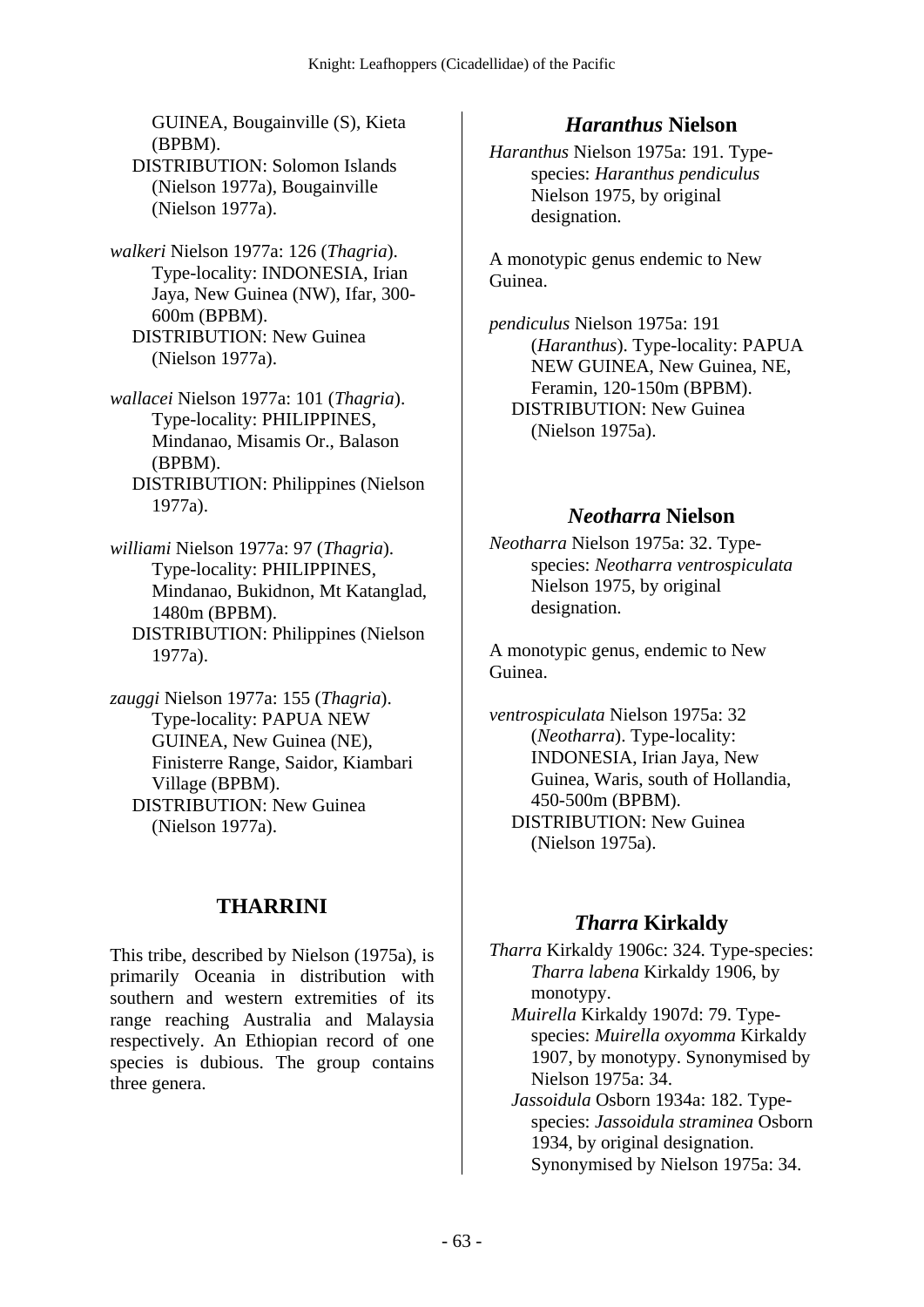- *Nisitra* Walker 1870b: 327. Typespecies: *Nisitra telifera* Walker 1870, by subsequent designation of Evans 1947a: 195. Synonymised by Nielson 1975a: 34.
- *Nisitrana* Metcalf 1952a: 229. New name for *Nisitra* Walker 1870, not *Nisitra* Walker 1869. Synonymised by Nielson 1975a: 34.

A large genus of 98 species and five subspecies, endemic to the Pacific and extending eastwards from Malaya to the Philippines, Caroline and Mariana Islands in the north, Australia in the south and the Society and Pitcairn Islands in the east. It was revised by Nielson (1975a) who later (Nielson 1982b, 1992a) described 10 new species.

*acusifera* Nielson 1975a: 129 (*Tharra*). Type-locality: LOYALTY ISLANDS, Mare Island, La Roche (BPBM). DISTRIBUTION: Loyalty Islands (Nielson 1975a), New Caledonia

(Nielson 1975a).

- *angusta* Nielson 1982b: 450 (*Tharra*). Type-locality: TONGA, Tongatapu, Nukualofa, 0-100m (BPBM). DISTRIBUTION: Tonga (Nielson 1982b).
- *arca* Nielson 1975a: 64 (*Tharra*). Typelocality: PAPUA NEW GUINEA, New Guinea, Mt Kaindi, 2350ft (BPBM). DISTRIBUTION: New Guinea (Nielson 1975a).
- *asolita* Nielson 1975a: 87 (*Tharra*). Typelocality: PAPUA NEW GUINEA, New Guinea, Kiunga, Fly River (BPBM). DISTRIBUTION: New Guinea
	- (Nielson 1975a).

*aurulenta* (Walker) 1870b: 316 (*Coelidia*). Type-locality: INDONESIA, Morty (BMNH).

- DISTRIBUTION: Morty Island (Walker 1870b; Dallas 1870a; Distant 1908f), Solomon Islands (Nielson 1975a), Moluccas (Nielson 1975a).
- *biclades* Nielson 1975a: 60 (*Tharra*). Type-locality: PAPUA NEW GUINEA, New Guinea, W. Highlands, Goiburung, E of Korn Farm, 1560-1650m (BPBM). DISTRIBUTION: New Guinea (Nielson 1975a).
- *bicornipes* Nielson 1975a: 61 (*Tharra*). Type-locality: PAPUA NEW GUINEA, New Guinea, NE, E end Saruwaged Rd, 20 Km SSW Kabwum, 2550m (BPBM). DISTRIBUTION: New Guinea (Nielson 1975a).
- *bidentis* Nielson 1975a: 81 (*Tharra*). Typelocality: INDONESIA, Irian Jaya, New Guinea, Wisselmeren, Waghete, Tigi L, 1700m (BPBM). DISTRIBUTION: New Guinea (Nielson 1975a).

*bimaculata* Nielson 1975a: 169 (*Tharra*). Type-locality: SOLOMON ISLANDS, Buka Island, Gagan, 40m (BPBM). DISTRIBUTION: New Britain (Nielson 1975a), Solomon Islands (Nielson 1975a), New Guinea (Nielson 1975a), Bougainville (Nielson 1975a).

*bimaculata vudalensis* Nielson 1975a: 171 (*Tharra*). Type-locality: PAPUA NEW GUINEA, New Britain, Vudal, SW of Keravat (BPBM). DISTRIBUTION: New Britain (Nielson 1975a).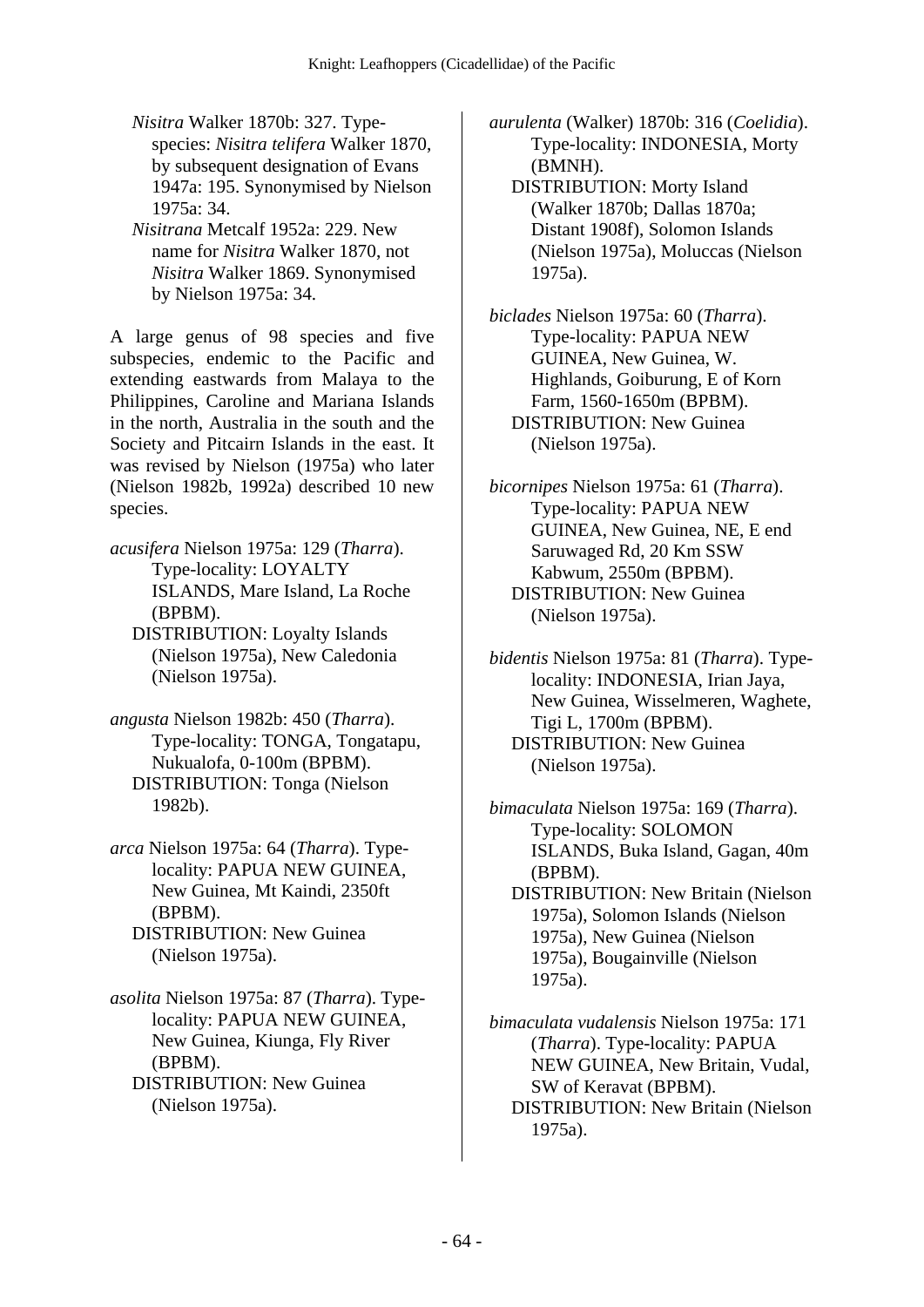*bispiculata* Nielson 1975a: 93 (*Tharra*). Type-locality: INDONESIA, Irian Jaya, New Guinea, Vogelkop, Bomberi, 700-900m (BPBM). DISTRIBUTION: New Guinea (Nielson 1975a).

*borneoensis* Nielson 1975a: 107 (*Tharra*). Type-locality: E. MALAYSIA, Sabah, Mt Kinabalu, Bembangan Trail (BMNH). DISTRIBUTION: Borneo (Nielson 1975a).

*bucina* Nielson 1992a: 67 (*Tharra*). Typelocality: INDONESIA, Sulawesi Utara, Dumoga Bone National Park, Toraut near Base Camp, 200m (BMNH). DISTRIBUTION: Sulawesi (Nielson

*caledoniensis* Nielson 1975a: 122 (*Tharra*). Type-locality: NEW CALEDONIA, Plum, 20-60m (BPBM). DISTRIBUTION: New Caledonia (Nielson 1975a).

1992a).

*ciliata* Nielson 1982b: 449 (*Tharra*). Typelocality: PAPUA NEW GUINEA, New Guinea, Koroba, 40 Km W of Tari, 1650m (BPBM). DISTRIBUTION: New Guinea (Nielson 1982b).

*coacta* Nielson 1975a: 98 (*Tharra*). Typelocality: PAPUA NEW GUINEA, Sudest Island, Mt Riu, 250-350m (AMNH). DISTRIBUTION: Sudest Island (Nielson 1975a).

*constricta* Nielson 1975a: 151 (*Tharra*). Type-locality: PAPUA NEW GUINEA, Bougainville, south, Kokura, 690m [holotype labelled "New Guinea, NE, Purosa, 20-26 Km SE Okapa, 1800-2020m"] (BPBM).

 DISTRIBUTION: Bougainville (Nielson 1975a), New Guinea (Nielson 1975a).

*costata* Nielson 1975a: 90 (*Tharra*). Typelocality: PHILIPPINES, Mindanao, Zamboanga del Sur, Lemesahan, 600m (BPBM). DISTRIBUTION: Java (Nielson 1975a), Philippines (Nielson 1975a).

*crenulata* Nielson 1975a: 167 (*Tharra*). Type-locality: PAPUA NEW GUINEA, New Guinea, NE, Amok, 165m (BPBM). DISTRIBUTION: New Britain (Nielson 1975a), New Guinea (Nielson

*curtisi* Nielson 1975a: 125 (*Tharra*). Typelocality: LOYALTY ISLANDS, Lifou, near We (Oue), 2-35m (BPBM).

- DISTRIBUTION: Loyalty Islands (Nielson 1975a), New Caledonia (Nielson 1975a).
- *danae* Nielson 1975a: 124 (*Tharra*). Typelocality: NEW CALEDONIA, mountain stream up Boulari River (BPBM). DISTRIBUTION: New Caledonia

(Nielson 1975a).

1975a).

*doni* Nielson 1975a: 70 (*Tharra*). Typelocality: PAPUA NEW GUINEA, New Guinea, Tomba, slopes of Mt Hagen, 2500-2650m (BPBM). DISTRIBUTION: New Guinea (Nielson 1975a).

*dorsimacula* (Walker) 1870b: 314 (*Coelidia*). Type-locality: NEW GUINEA (BMNH).  *roseifascia* Walker 1870b: 315 (*Coelidia*). Type-locality: INDONESIA, Morty & Mysol (BMNH). Synonymised by Nielson 1975a: 176.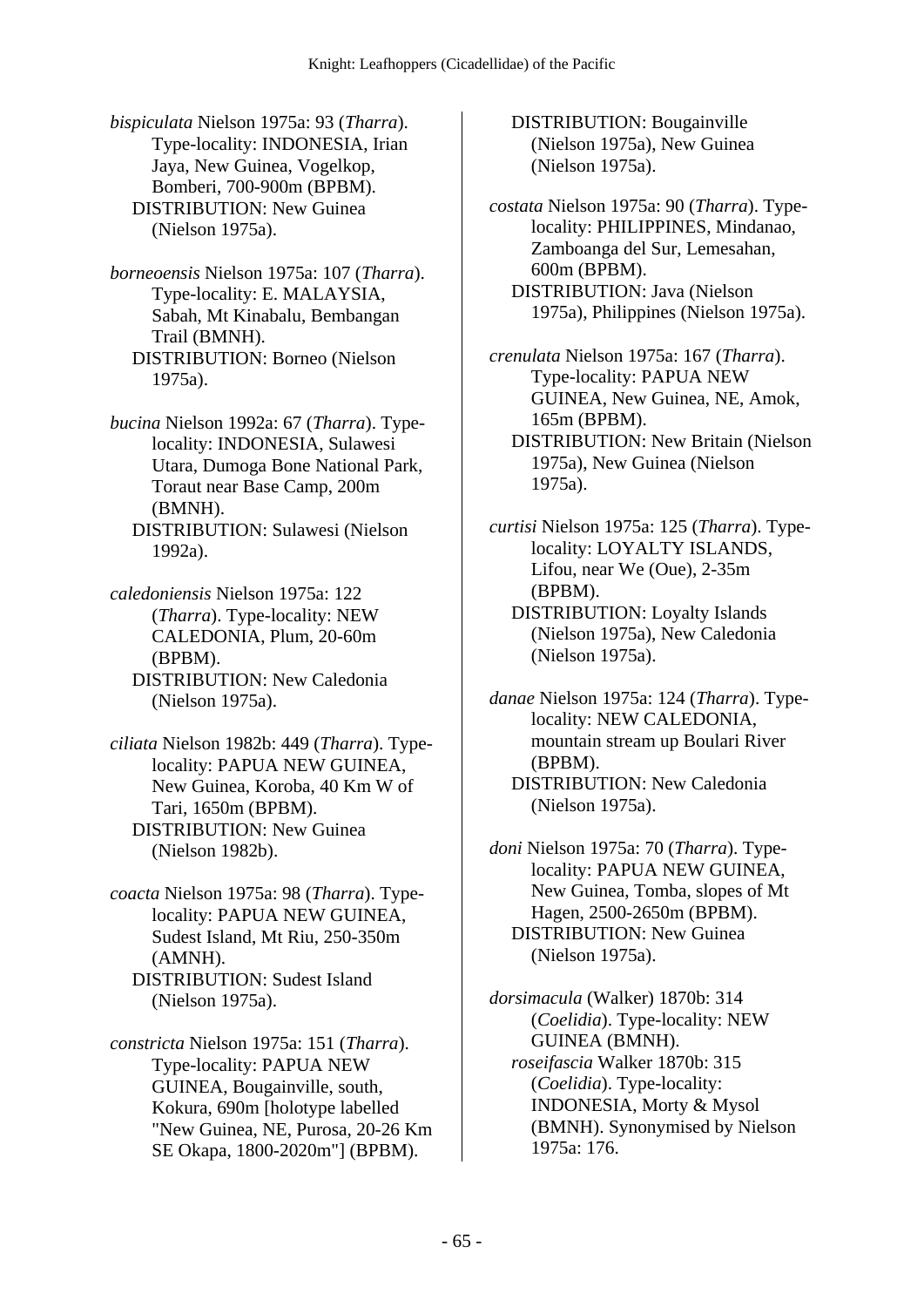*selecta* Walker 1870b: 315 (*Coelidia*). Type-locality: INDONESIA, Sula & Mysol (BMNH). Synonymised with *roseifascia* Walker 1870 by Distant 1908f: 150. Synonymised with *dorsimacula* Walker 1870 by Nielson 1975a: 176.

 DISTRIBUTION: New Guinea (Walker 1870b; Dallas 1870a; Distant 1908f; Nielson 1975a), Raja Ampat Island (Nielson 1975a), Morty (Walker 1870b; Dallas 1870a; Nielson 1975a), Mysol (Walker 1870b; Dallas 1870a; Distant 1908f), Sula Island (Walker 1870b; Dallas 1870a; Distant 1908f; Nielson 1975a), Ambon (Nielson 1975a).

*emilyae* Nielson 1992a: 70 (*Tharra*). Typelocality: INDONESIA, Sulawesi Utara, Dumoga Bone National Park, Clark's camp, 1140m (BMNH). DISTRIBUTION: Sulawesi (Nielson 1992a).

*epidentata* Nielson 1982b: 453 (*Tharra*). Type-locality: PAPUA NEW GUINEA, New Guinea, SE, Betege, 20 Km NW of Koroba, 1600m (BPBM). DISTRIBUTION: New Guinea (Nielson 1982b).

*evansi* Nielson 1975a: 131 (*Tharra*). Typelocality: AUSTRALIA, Queensland, Hambledon (BPBM). DISTRIBUTION: Australia (Nielson 1975a).

*flamma* Nielson 1975a: 44 (*Tharra*). Typelocality: INDONESIA, Moluccas, Ambon (BPBM). DISTRIBUTION: Ambon (Nielson 1975a).

*flavocosta* Nielson 1975a: 176 (*Tharra*). Type-locality: SOLOMON ISLANDS, Malaita, Auki, 2-20m (BPBM).

 DISTRIBUTION: Solomon Islands (Nielson 1975a).

*flavomaculata* Metcalf 1950c: 73 (*Tharra*). Type-locality: FEDERATED STATES OF MICRONESIA, Truk Islands, Dublon Island (BPBM).  *rubrovittata* Metcalf 1950c: 75

(*Tharra*). Type-locality: PALAU, Babelthuap Island, Melekeiok (BPBM). Synonymised by Nielson 1975a: 154.

 DISTRIBUTION: Caroline Islands (Metcalf 1950c; Nielson 1975a; Linnavuori 1960a), Palau (Metcalf 1950c; Linnavuori 1960a).

*flavomaculata palauensis* Linnavuori 1960a: 294 (*Tharra*). Type-locality: PALAU, Auluptagel [holotype labelled "Palau Is., Ngarmalk Is."] (USNM).

 DISTRIBUTION: Palau (Linnavuori 1960a, 1975c; Nielson 1975a).

*flavomaculata ponapensis* Linnavuori 1960a: 292 (*Tharra*). Type-locality: FEDERATED STATES OF MICRONESIA, Pohnpei, Mt Kupwuriso, 600 m (USNM). DISTRIBUTION: Pohnpei (Linnavuori 1960a; Nielson 1975a).

*flavomaculata superba* Linnavuori 1960a: 293 (*Tharra*). Type-locality: FEDERATED STATES OF MICRONESIA, Kosrae, Mt Matante (USNM). DISTRIBUTION: Kosrae (Linnavuori 1960a; Nielson 1975a).

*flavomaculata yapicola* Linnavuori 1960a: 295 (*Tharra*). Type-locality: FEDERATED STATES OF MICRONESIA, Yap, hill behind Yaptown, 60 m (USNM). DISTRIBUTION: Yap (Linnavuori 1960a; Nielson 1975a), Guam (Nielson 1975a).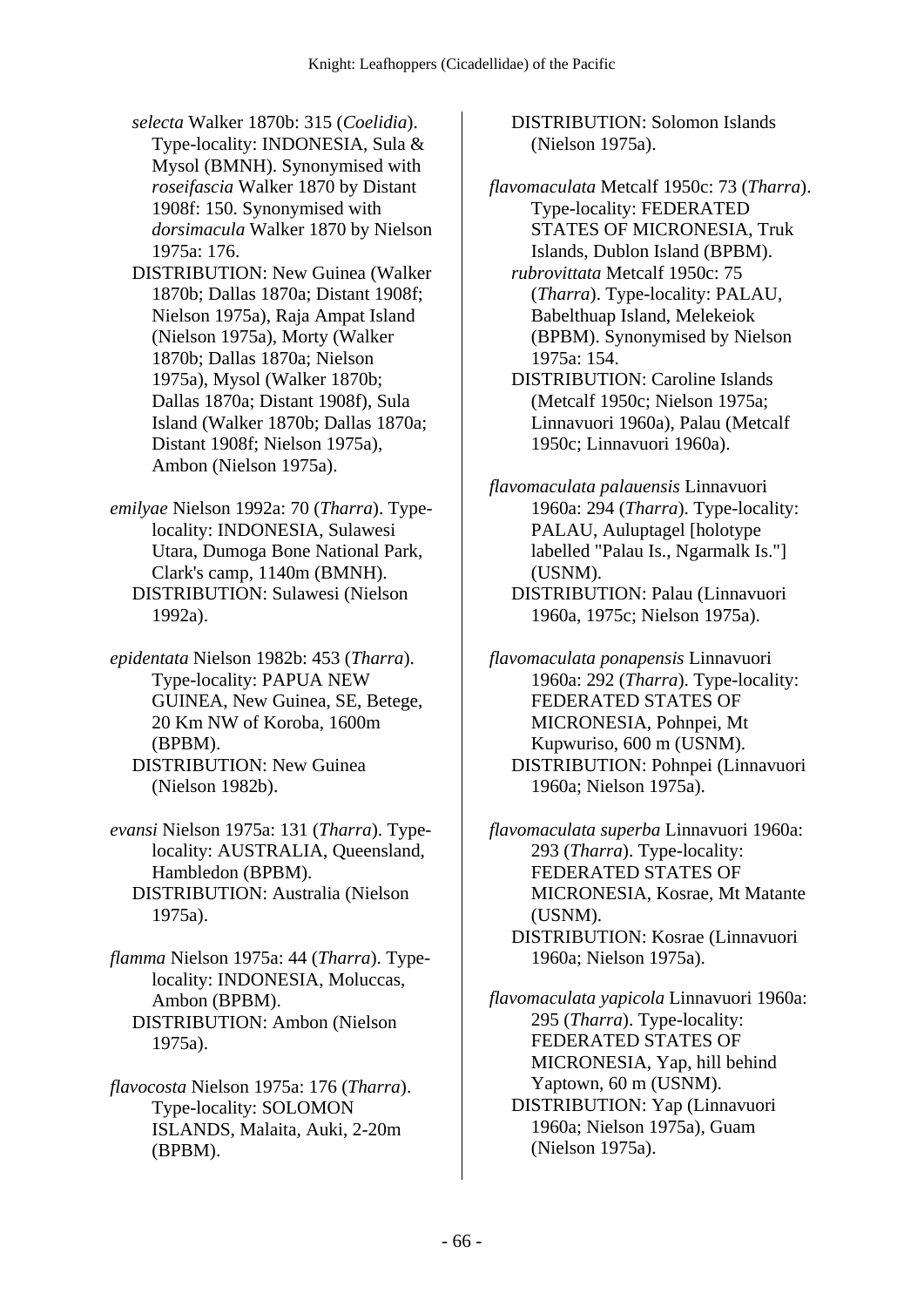*forissa* Nielson 1975a: 84 (*Tharra*). Typelocality: PAPUA NEW GUINEA, New Guinea, Maneau Range, Mt Dayman, N slope, 2230m (AMNH). DISTRIBUTION: New Guinea (Nielson 1975a).

*frontalis* Nielson 1975a: 42 (*Tharra*). Type-locality: SOLOMON ISLANDS, San Cristoval, Bweinaniawarikiaper (BPBM). DISTRIBUTION: Solomon Islands (Nielson 1975a).

*gladia* Nielson 1975a: 113 (*Tharra*). Typelocality: PAPUA NEW GUINEA, New Guinea, Moife, 2100m (BPBM). DISTRIBUTION: New Guinea (Nielson 1975a).

*grandis* Nielson 1975a: 71 (*Tharra*). Typelocality: INDONESIA, Irian Jaya, New Guinea, Wamena, 1700m (BPBM). DISTRIBUTION: New Guinea

(Nielson 1975a).

*gressitti* Nielson 1975a: 127 (*Tharra*). Type-locality: NEW CALEDONIA, Vallee d'Amoa (BPBM). DISTRIBUTION: Loyalty Islands (Nielson 1975a), New Caledonia (Nielson 1975a).

*hackeri* Evans 1966a: 189 (*Tharra*). Typelocality: AUSTRALIA, Queensland, National Park (QM). DISTRIBUTION: Australia (Evans 1966a; Nielson 1975a).

*hades* Linnavuori 1960b: 26 (*Tharra*). Type-locality: FIJI, Viti Levu, Mt Victoria, Tholo North (BPBM). DISTRIBUTION: Fiji (Linnavuori 1960b; Nielson 1975a).

*hamata* Nielson 1982b: 455 (*Tharra*). Type-locality: INDONESIA, Irian

Jaya, New Guinea, Star Range, Bivak 40, 2360m (BMNH). DISTRIBUTION: New Guinea (Nielson 1982b).

*hammeri* Nielson 1982b: 452 (*Tharra*). Type-locality: PAPUA NEW GUINEA, New Guinea, NE, U. Watut, Southwest, 1100-1600m (BPBM). DISTRIBUTION: New Guinea (Nielson 1982b).

*hebridensis* Nielson 1975a: 132 (*Tharra*). Type-locality: VANUATU, Santo (BMNH). DISTRIBUTION: Vanuatu (Nielson 1975a), Bismark Archipelago (Nielson 1975a).

*insoluta* Nielson 1975a: 62 (*Tharra*). Type-locality: INDONESIA, Irian Jaya, New Guinea, Swart Valley, W Fork, 1300-1350m (BPBM). DISTRIBUTION: New Guinea (Nielson 1975a).

*kalypso* Kirkaldy 1907d: 76 (*Tharra*). Type-locality: FIJI, Viti Levu, Rewa (BPBM).  *atriceps lauensis* Linnavuori 1960b: 28 (*Tharra*). Type-locality: FIJI, Lau, Aiwa (BPBM). Synonymised by

Nielson 1975a: 160. DISTRIBUTION: Fiji (Kirkaldy 1907d; Linnavuori 1960b; Nielson 1975a).

*kassiphone* Kirkaldy 1907d: 77 (*Tharra*). Type-locality: FIJI, Viti Levu, Rewa (BPBM). DISTRIBUTION: Fiji (Kirkaldy 1907d;

Linnavuori 1960b; Nielson 1975a).

*kirkaldyi* (Linnavuori) 1960b: 31 (*Muirella*). Type-locality: FIJI, Viti Levu, Lami (BPBM). DISTRIBUTION: Fiji (Linnavuori 1960b; Nielson 1975a).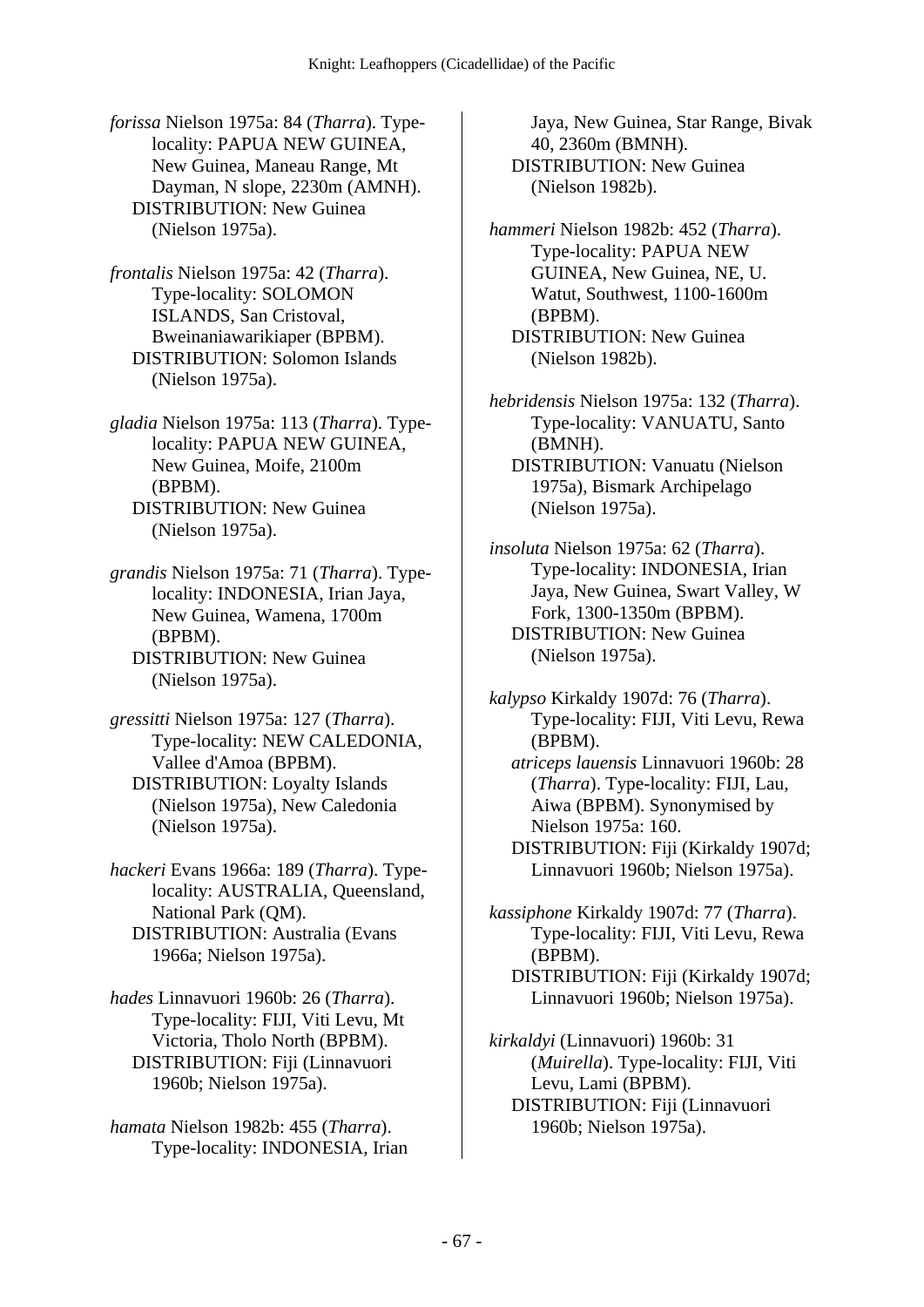*knighti* Nielson 1975a: 53 (*Tharra*). Typelocality: INDONESIA, Irian Jaya, New Guinea, Cyclops Mts, Sabron, 930ft (BMNH). DISTRIBUTION: New Guinea (Nielson 1975a).

*kraussi* Nielson 1975a: 76 (*Tharra*). Typelocality: NEW CALEDONIA, Riviere Bleue (Yate), 35 Km SE of Noumea, 160-180m (BPBM). DISTRIBUTION: New Caledonia (Nielson 1975a).

*labena* Kirkaldy 1906c: 325 (*Tharra*). Type-locality: AUSTRALIA, Queensland, Kuranda (BPBM). DISTRIBUTION: Australia (Kirkaldy 1906c; Baker 1915a; Evans 1938b, 1947a, 1966a; Linnavuori 1960a; Nielson 1975a).

*lamma* Nielson 1975a: 185 (*Tharra*). Type-locality: PAPUA NEW GUINEA, New Guinea, Sepik, Angoram, 20-80m (BPBM). DISTRIBUTION: New Guinea (Nielson 1975a).

*lanceolata* Nielson 1982b: 447 (*Tharra*). Type-locality: PAPUA NEW GUINEA, New Guinea, NE, Amingwiwa, 3000-3400m (BPBM). DISTRIBUTION: New Guinea (Nielson 1982b).

*leai* Evans 1941e: 41 (*Tharra*). Typelocality: AUSTRALIA, Queensland, Cairns (SAM). DISTRIBUTION: Australia (Evans 1941e, 1966a; Nielson 1975a).

*lenta* Nielson 1975a: 144 (*Tharra*). Typelocality: FIJI, Labasa (BPBM). DISTRIBUTION: Fiji (Nielson 1975a).

*leucomelana* (Walker) 1870b: 313 (*Coelidia*). Type-locality: INDONESIA, Mysol (BMNH).  DISTRIBUTION: Mysol (Walker 1870b; Dallas 1870a; Distant 1908f), New Britain (Nielson 1975a), New Guinea (Nielson 1975a).

*limbata* (Osborn) 1934a: 186 (*Jassoidula*). Type-locality: WESTERN SAMOA, Upolu, Malololelei, 2000 ft. (BMNH). DISTRIBUTION: Samoa (Osborn 1934a; Nielson 1975a).

*lineata* Nielson 1975a: 103 (*Tharra*). Type-locality: E. MALAYSIA, Sabah, Ranau (BPBM). DISTRIBUTION: Borneo (Nielson 1975a).

*lutea* (Montrouzier) 1861a: 73 (*Coelidia*). Type-locality: LOYALTY ISLANDS, Lifou (NMV).

 *pallida* Osborn 1934a: 187 (*Jassoidula*). Type-locality: TONGA, Haapai (BMNH). Synonymised by Nielson 1975a: 183.

 DISTRIBUTION: Vanuatu (Nielson 1975a), Loyalty Islands (Montrouzier 1861a; Nielson 1975a), Samoa (Nielson 1975a), Tonga (Osborn 1934a; Nielson 1975a).

*maai* Nielson 1975a: 120 (*Tharra*). Typelocality: NEW CALEDONIA, Mt Panier Trail (BPBM). DISTRIBUTION: Loyalty Islands (Nielson 1975a), New Caledonia (Nielson 1975a).

*maculiceps* (Walker) 1870b: 315 (*Coelidia*). Type-locality: INDONESIA, Batchian (BMNH).  *carinata* Baker 1915a: 58 (*Tharra*). Type-locality: PHILIPPINES, Luzon, Laguna, summit of Mt Maquiling (USNM). Synonymised by Nielson 1975a: 50. DISTRIBUTION: Philippines (Baker

1915a; Merino 1936a; Nielson 1975a), Batchian (Walker 1870b; Dallas 1870a; Distant 1908f), Borneo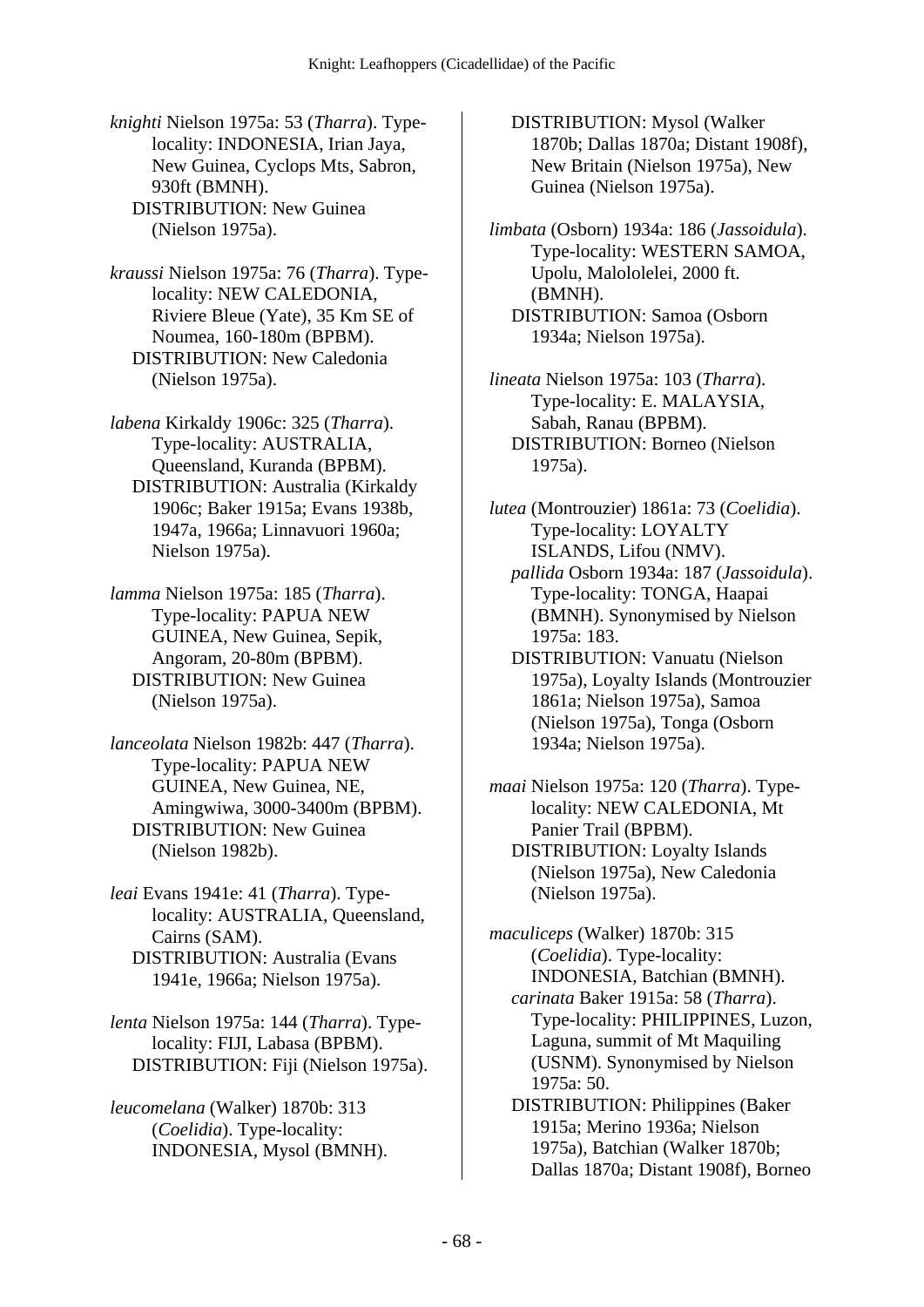(Nielson 1975a), Moluccas (Nielson 1975a).

*marlatti* Nielson 1975a: 105 (*Tharra*). Type-locality: E. MALAYSIA, Sabah, Sandakan (USNM). DISTRIBUTION: New Caledonia (Nielson 1975a), Borneo (Nielson 1975a), Philippines (Nielson 1975a), W. Malaysia (Nielson 1975a).

*metallica* (Osborn) 1934a: 185 (*Jassoidula*). Type-locality: TONGA, Nukualofa (BMNH).  *cuprescens* Osborn 1934a: 187 (*Jassoidula*). Type-locality: TONGA, Vavau, Neiafu (BMNH). Synonymised by Nielson 1975a: 134. DISTRIBUTION: Tonga (Osborn 1934a; Nielson 1975a).

*nakatai* Nielson 1975a: 77 (*Tharra*). Typelocality: NEW CALEDONIA, Mt Koghi (BPBM). DISTRIBUTION: Loyalty Islands (Nielson 1975a), New Caledonia (Nielson 1975a).

*nausikaa* Kirkaldy 1907d: 77 (*Tharra*). Type-locality: FIJI, Viti Levu, Rewa & Navua (BPBM).

 *nausikaa* var. *pallidor* Kirkaldy 1907d: 78 (*Tharra*). Type-locality: FIJI, Viti Levu, Rewa & Navua (BPBM). Synonymised by Nielson 1975a: 147. DISTRIBUTION: Fiji (Kirkaldy 1907d; Linnavuori 1960b; Nielson 1975a), Vanuatu (Nielson 1975a).

*nausikoides* Linnavuori 1960b: 27 (*Tharra atriceps*). Type-locality: FIJI, Viti Levu, Loloti (BPBM, missing). DISTRIBUTION: Fiji (Linnavuori 1960b; Nielson 1975a).

*nigroides* Nielson 1975a: 181 (*Tharra*). Type-locality: PAPUA NEW GUINEA, Bougainville, Boku (BPBM).

 DISTRIBUTION: Bougainville (Nielson 1975a).

*nitida* Nielson 1975a: 45 (*Tharra*). Typelocality: SOCIETY ISLANDS, Raiatea Island, Temehani Plateau, 1200-1600ft (BPBM). DISTRIBUTION: Society Islands (Nielson 1975a).

*ocellata* Metcalf 1946d: 132 (*Tharra*). Type-locality: GUAM, Ritidian Point (BPBM). DISTRIBUTION: Guam (Metcalf 1946d; Linnavuori 1960a; Nielson 1975a), S. Mariana Islands (Linnavuori 1960a).

*ochracea* (Osborn) 1934a: 184 (*Jassoidula*). Type-locality: WESTERN SAMOA, Upolu, Malololelei, 2000 ft. (BMNH). DISTRIBUTION: Samoa (Osborn 1934a; Nielson 1975a).

*ogygia* Kirkaldy 1907d: 76 (*Tharra*). Type-locality: FIJI, Viti Levu, Rewa (BPBM).

 *atriceps* Linnavuori 1960b: 27 (*Tharra*). Type-locality: FIJI, Viti Levu, Tholoi-Suva (BPBM). Synonymised by Nielson 1975a: 159.

 DISTRIBUTION: Fiji (Kirkaldy 1907d; Linnavuori 1960b; Nielson 1975a).

*oxyomma* (Kirkaldy) 1907d: 79 (*Muirella*). Type-locality: FIJI, Viti Levu, Rewa (BPBM).

 DISTRIBUTION: Fiji (Kirkaldy 1907d; Evans 1947a; Linnavuori 1960b; Nielson 1975a).

*papuaensis* Nielson 1975a: 50 (*Tharra*). Type-locality: PAPUA NEW GUINEA, Sudest Island, Mt Rui, 250-350m (AMNH). DISTRIBUTION: Sudest Island (Nielson 1975a).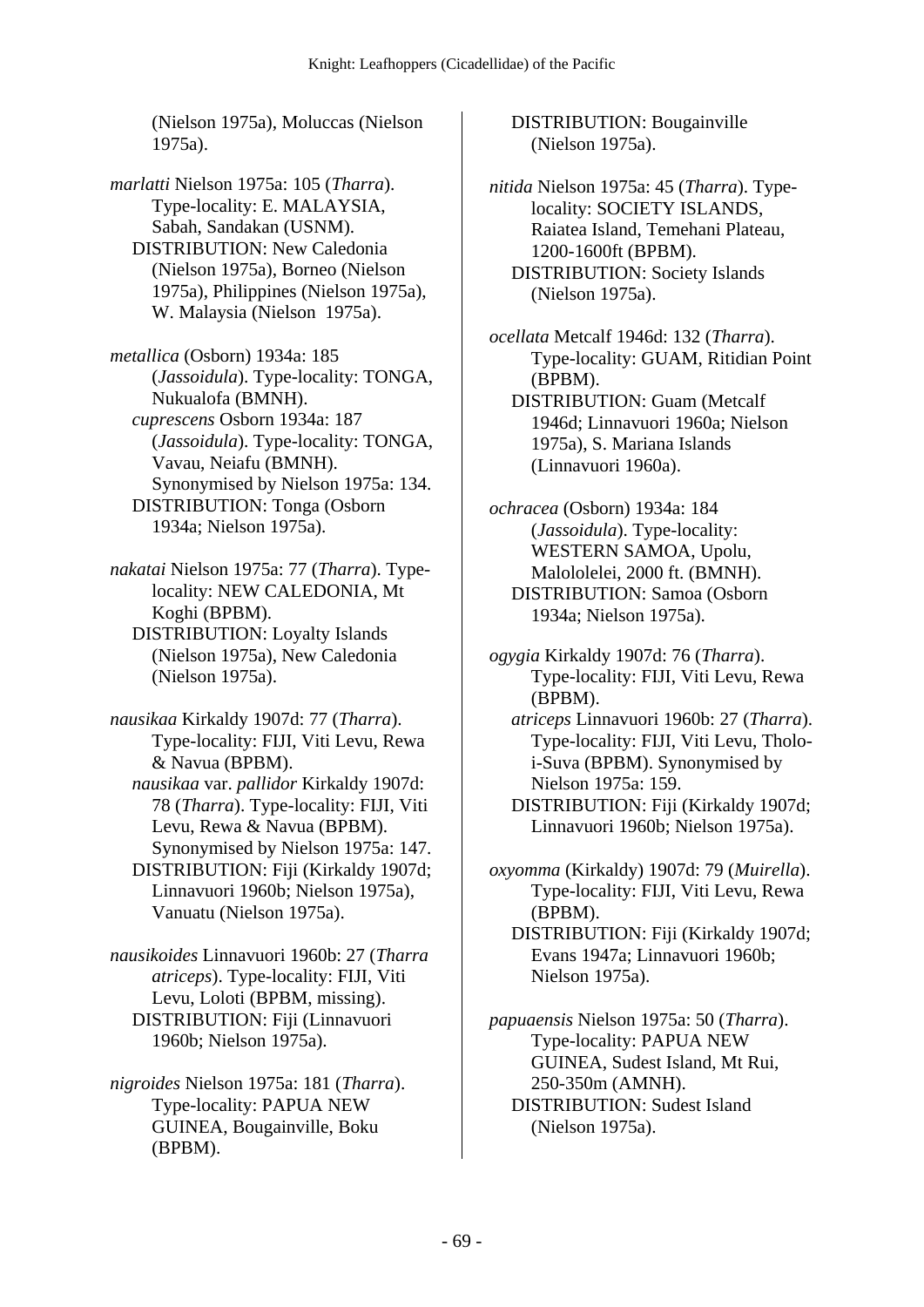*pectoides* Nielson 1975a: 100 (*Tharra*). Type-locality: PAPUA NEW GUINEA, New Guinea, 29-32 Km S of Wau, Bulldog Rd, 2500-2700m (BPBM). DISTRIBUTION: New Guinea

(Nielson 1975a).

*perbrevis* Nielson 1975a: 82 (*Tharra*). Type-locality: INDONESIA, Irian Jaya, New Guinea, Bodem, 11 Km SE of Oerberfaren, 100m (BPBM). DISTRIBUTION: New Guinea (Nielson 1975a), Moluccas (Nielson 1975a).

*perlucida* Nielson 1975a: 101 (*Tharra*). Type-locality: E. MALAYSIA, Sabah, Sandakan (USNM). DISTRIBUTION: Borneo (Nielson 1975a).

*permagna* Nielson 1975a: 79 (*Tharra*). Type-locality: INDONESIA, Irian Jaya, New Guinea, Wisselmeren, Okaitadi, 1800m (BPBM). DISTRIBUTION: New Guinea (Nielson 1975a).

*picta* (Montrouzier) 1861a: 74 (*Coelidia*). Type-locality: LOYALTY ISLANDS, Lifou (NMV). DISTRIBUTION: Loyalty Islands (Montrouzier 1861a; Nielson 1975a), New Caledonia (Nielson 1975a).

*pustula* Nielson 1975a: 112 (*Tharra*). Type-locality: PAPUA NEW GUINEA, New Guinea, E. Highlands, Purosa, 1700m (BPBM). DISTRIBUTION: New Guinea (Nielson 1975a).

*quadrifida* Nielson 1975a: 108 (*Tharra*). Type-locality: INDONESIA, Irian Jaya, New Guinea, Wisselmeren, Enarotadi, 1850-1900m (BPBM). DISTRIBUTION: New Guinea (Nielson 1975a).

*robusta* Nielson 1975a: 68 (*Tharra*). Typelocality: NEW CALEDONIA, Mt Des Kogis, 600-900m (BPBM). DISTRIBUTION: Loyalty Islands (Nielson 1975a), New Caledonia

*rufivena* (Walker) 1870b: 312 (*Coelidia*). Type-locality: INDONESIA, Gilolo & Sula (BMNH).

(Nielson 1975a).

 DISTRIBUTION: Gilolo (Walker 1870b; Dallas 1870a; Distant 1908f), Sula Island (Walker 1870b; Dallas 1870a; Distant 1908f), Bismark Archipelago (Nielson 1975a), Solomon Islands (Nielson 1975a), New Guinea (Nielson 1975a), Moluccas (Nielson 1975a).

*sarawakensis* Nielson 1982b: 456 (*Tharra*). Type-locality: E. MALAYSIA, Sarawak, Gunong Mulu National Park, West Melinau Gorge, 150m (BMNH). DISTRIBUTION: Borneo (Nielson 1982b).

*serrata* Nielson 1975a: 85 (*Tharra*). Typelocality: E. MALAYSIA, Sabah, Bundu Tukan (BPBM). DISTRIBUTION: Borneo (Nielson 1975a).

*spinulata* Nielson 1975a: 58 (*Tharra*). Type-locality: INDONESIA, Moluccas, Ambon (BPBM). DISTRIBUTION: Ambon (Nielson 1975a).

*solomonensis* Nielson 1975a: 66 (*Tharra*). Type-locality: SOLOMON ISLANDS, Rennell Island, Hutuna (BMNH).

 DISTRIBUTION: Vanuatu (Nielson 1975a; Knight 1982a), Bismark Archipelago (Nielson 1975a; Knight 1982a), Solomon Islands (Nielson 1975a; Knight 1982a), New Guinea (Nielson 1975a; Knight 1982a).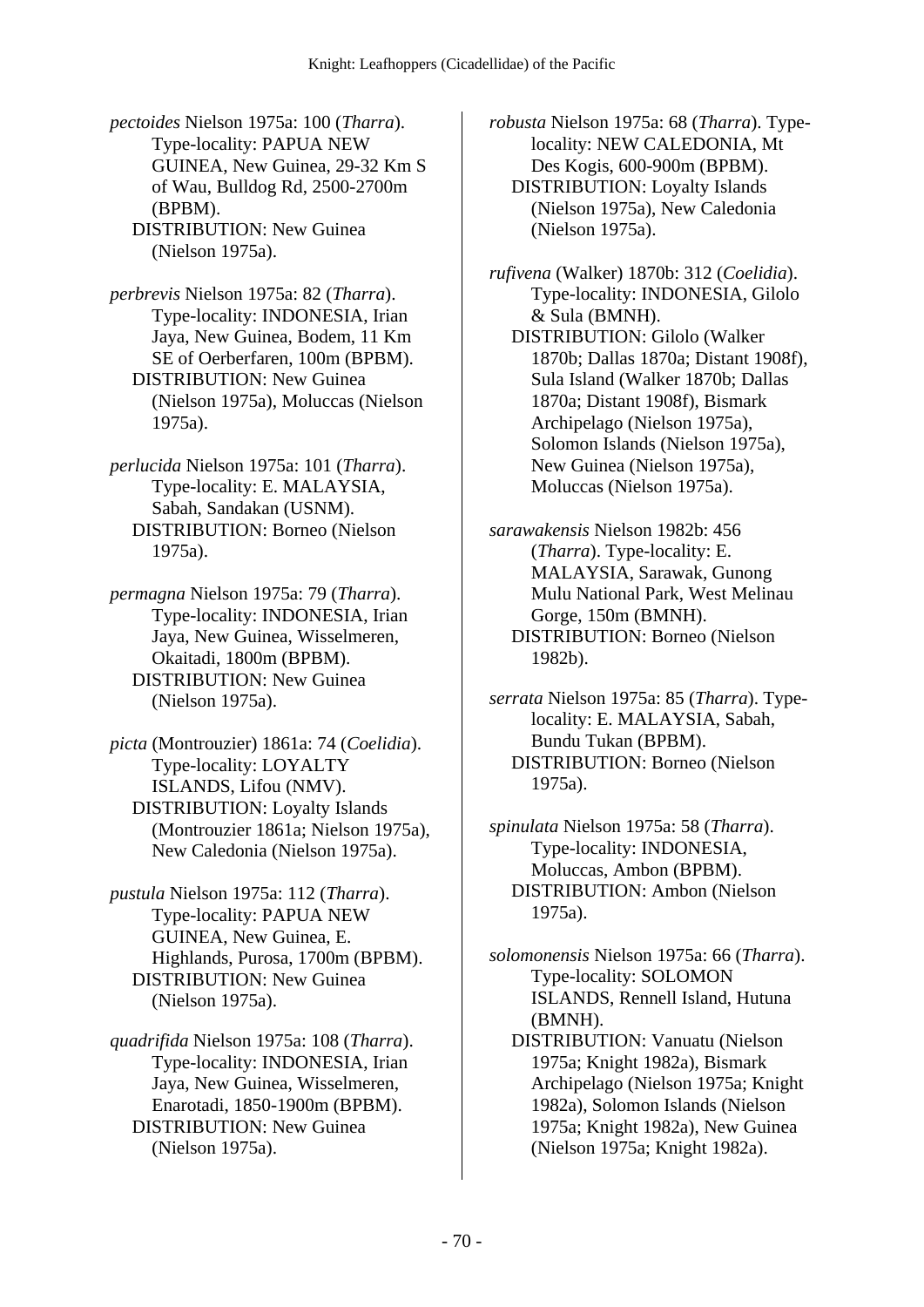*stabula* Nielson 1975a: 164 (*Tharra*). Type-locality: INDONESIA, Raja Ampat Islands (West Irian), Misool (BMNH). DISTRIBUTION: Mysol (Nielson 1975a).

*straminea* (Osborn) 1934a: 183 (*Jassoidula*). Type-locality: AMERICAN SAMOA, Tutuila, 760- 900 ft. (BPBM).  *infuscata* Osborn 1934a: 185 (*Jassoidula*). Type-locality: AMERICAN SAMOA, Tutuila, centre of island, 900-1200 ft. (OUC). Synonymised by Nielson 1975a: 117. DISTRIBUTION: Samoa (Osborn 1934a; Evans 1947a; Nielson 1975a).

*subapicalis* (Walker) 1870b: 312 (*Coelidia*). Type-locality: INDONESIA, Mysol (BMNH). DISTRIBUTION: Mysol (Walker 1870b; Dallas 1870a; Distant 1908f; Nielson 1975a).

*subquadrata* Nielson 1975a: 149 (*Tharra*). Type-locality: SOLOMON ISLANDS, Florida Islands, Ngglea, Haleta, 0-50m (BPBM). DISTRIBUTION: Solomon Islands (Nielson 1975a).

*tahitiensis* (Osborn) 1934c: 116 (*Jassus*). Type-locality: SOCIETY ISLANDS, Tahiti, Papeari (OUC).

 *insularis* Osborn 1934c: 117 (*Jassus*). Type-locality: SOCIETY ISLANDS, Tahiti, Fautaua Valley, 1500 ft. (OUC). Synonymised by Nielson 1975a: 172.

 *osborni* Metcalf 1964: 68 (*Coelidia*). New name for *Jassus insularis* Osborn 1934, not *Coelidia insularis* Matsumura 1914. Synonymised by Nielson 1975a: 172.

 DISTRIBUTION: Society Islands (Osborn 1934c; Eyles & Linnavuori 1974a; Nielson 1975a), Austral Islands (Nielson 1975a), Cook

Islands (S. Group) (Eyles & Linnavuori 1974a; Nielson 1975a), Pitcairn Islands (Nielson 1975a).

*terminalis* (Walker) 1870b: 314 (*Coelidia*). Type-locality: INDONESIA, Mysol & New Guinea (BMNH).

 *guttata* Walker 1870b: 313 (*Coelidia*). Type-locality: INDONESIA, Mysol (BMNH). Synonymised by Nielson 1975a: 189.

 *sexguttata* Walker 1870b: 314 (*Coelidia*). Type-locality: NEW GUINEA (BMNH). Synonymised with *guttata* Walker 1870 by Distant 1908f: 150. Synonymised with *terminalis* Walker 1870 by Nielson 1975a: 189.

 DISTRIBUTION: New Guinea (Walker 1870b; Dallas 1870a; Distant 1908f, 1920f; Nielson 1975a), Mysol (Walker 1870b; Dallas 1870a; Distant 1908f, 1920f; Nielson 1975a).

*testacea* (Walker) 1870b: 315 (*Coelidia*). Type-locality: INDONESIA, Mysol (BMNH).

 *niuensis* Osborn 1934a: 183 (*Jassoidula*). Type-locality: NIUE (OUC). Synonymised by Nielson 1975a: 179.

 DISTRIBUTION: Mysol (Walker 1870b; Dallas 1870a; Distant 1908f), Niue (Osborn 1934a; Eyles & Linnavuori 1974a; Nielson 1975a), Sula (Nielson 1975a), Tonga (Osborn 1934a).

*tiarata* (Stal) 1865b: 159 (*Coelidia*). Typelocality: INDONESIA, Mysol (NRS).  *varipes* Walker 1870b: 328 (*Nisitra*).

Type-locality: INDONESIA, Mysol (BMNH). Synonymised by Nielson 1975a: 41.

 *telifera* Walker 1870b: 328 (*Nisitra*). Type-locality: INDONESIA, Mysol (BMNH). Synonymised by Nielson 1975a: 41.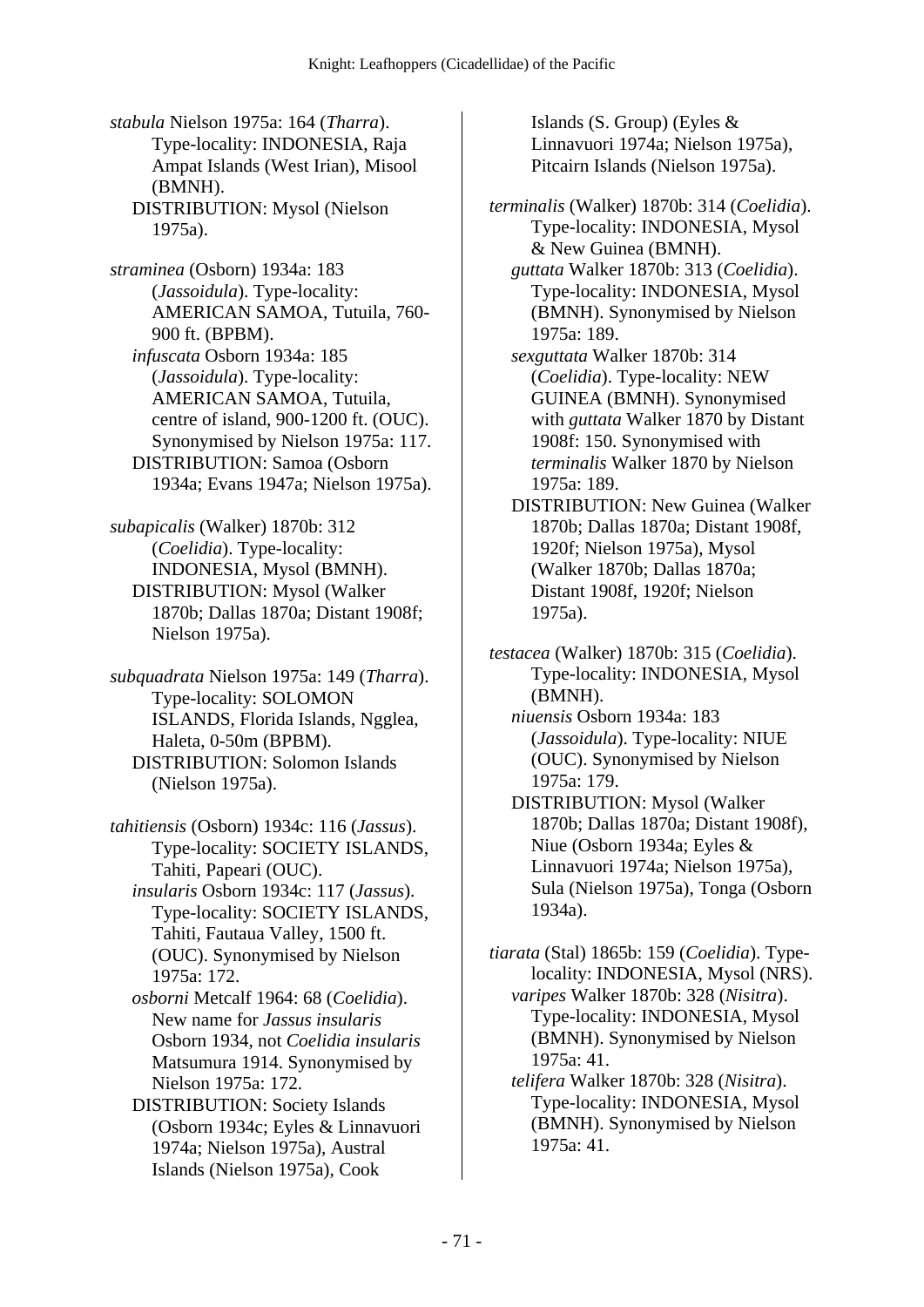DISTRIBUTION: Mysol (Stal 1865b; Walker 1870b; Dallas 1870a; Evans 1947a; Nielson 1975a).

*transversa* Nielson 1975a: 146 (*Tharra*). Type-locality: FIJI, Viti Levu, Suva (BPBM). DISTRIBUTION: Fiji (Nielson 1975a).

*trispinata* Nielson 1982b: 458 (*Tharra*). Type-locality: PAPUA NEW GUINEA, New Guinea, NE, Chuave, 2000m (BPBM). DISTRIBUTION: New Guinea (Nielson 1982b).

*turrita* Nielson 1975a: 92 (*Tharra*). Typelocality: PAPUA NEW GUINEA, New Guinea, Torricelli Mts, Sugoitei Village, 900m (BPBM). DISTRIBUTION: New Guinea (Nielson 1975a).

*ventriosa* Nielson 1975a: 55 (*Tharra*). Type-locality: PAPUA NEW GUINEA, Admiralty Islands, Los Negros Island (USNM). DISTRIBUTION: Bismark Archipelago (Nielson 1975a).

*vesca* Nielson 1975a: 73 (*Tharra*). Typelocality: NEW CALEDONIA, Bourail (BPBM). DISTRIBUTION: New Caledonia (Nielson 1975a).

*vesculata* Nielson 1975a: 119 (*Tharra*). Type-locality: NEW CALEDONIA, Vallee d'Amoa (BPBM). DISTRIBUTION: New Caledonia (Nielson 1975a).

*villicaris* Nielson 1975a: 115 (*Tharra*). Type-locality: INDONESIA, Java, Tjibodas, Mt Gede, 4300ft (USNM). DISTRIBUTION: Java (Nielson 1975a).

*villosa* Nielson 1975a: 95 (*Tharra*). Typelocality: PAPUA NEW GUINEA,

New Guinea, Mt Plora, 6 45'S, 146 E, 2100m (BPBM). DISTRIBUTION: New Guinea (Nielson 1975a).

*vitiensis* Nielson 1975a: 136 (*Tharra*). Type-locality: FIJI, Viti Levu, Lami (BPBM). DISTRIBUTION: Fiji (Nielson 1975a).

*vittata* (Montrouzier) 1861a: 73 (*Coelidia*). Type-locality: LOYALTY ISLANDS, Lifou (NMV).  *neoguttatus* Distant 1920f: 468 (*Jassus*). Type-locality: NEW CALEDONIA, Central District (BMNH). Synonymised by Nielson 1975a: 189.

 DISTRIBUTION: Loyalty Islands (Montrouzier 1861a; Spangberg 1878b; Nielson 1975a), New Caledonia (Distant 1920f; Evans 1974a; Nielson 1975a).

#### **Species of uncertain position**

*australis* Walker 1851b: 856 (*Coelidia*). Type-locality: AUSTRALIA (BMNH). DISTRIBUTION: Australia (Walker 1851b; Dohrn 1859a; Distant 1908e; Kirkaldy 1906c; Evans 1936b).

*insularis* Matsumura 1914b: 82 (*Coelidia*). Type-locality: BONIN ISLANDS, Ogasawarajima (EIHU). DISTRIBUTION: Bonin Islands (Matsumura 1914b; Esaki 1930a; Ishihara 1953b; Esaki & Ito 1954a; Linnavuori 1960a).

*insularis* var. *lineatofrons* Matsumura 1914b: 82 (*Coelidia*). Type-locality: BONIN ISLANDS, Ogasawarajima (EIHU).

 DISTRIBUTION: Bonin Islands (Matsumura 1914b; Esaki 1930a;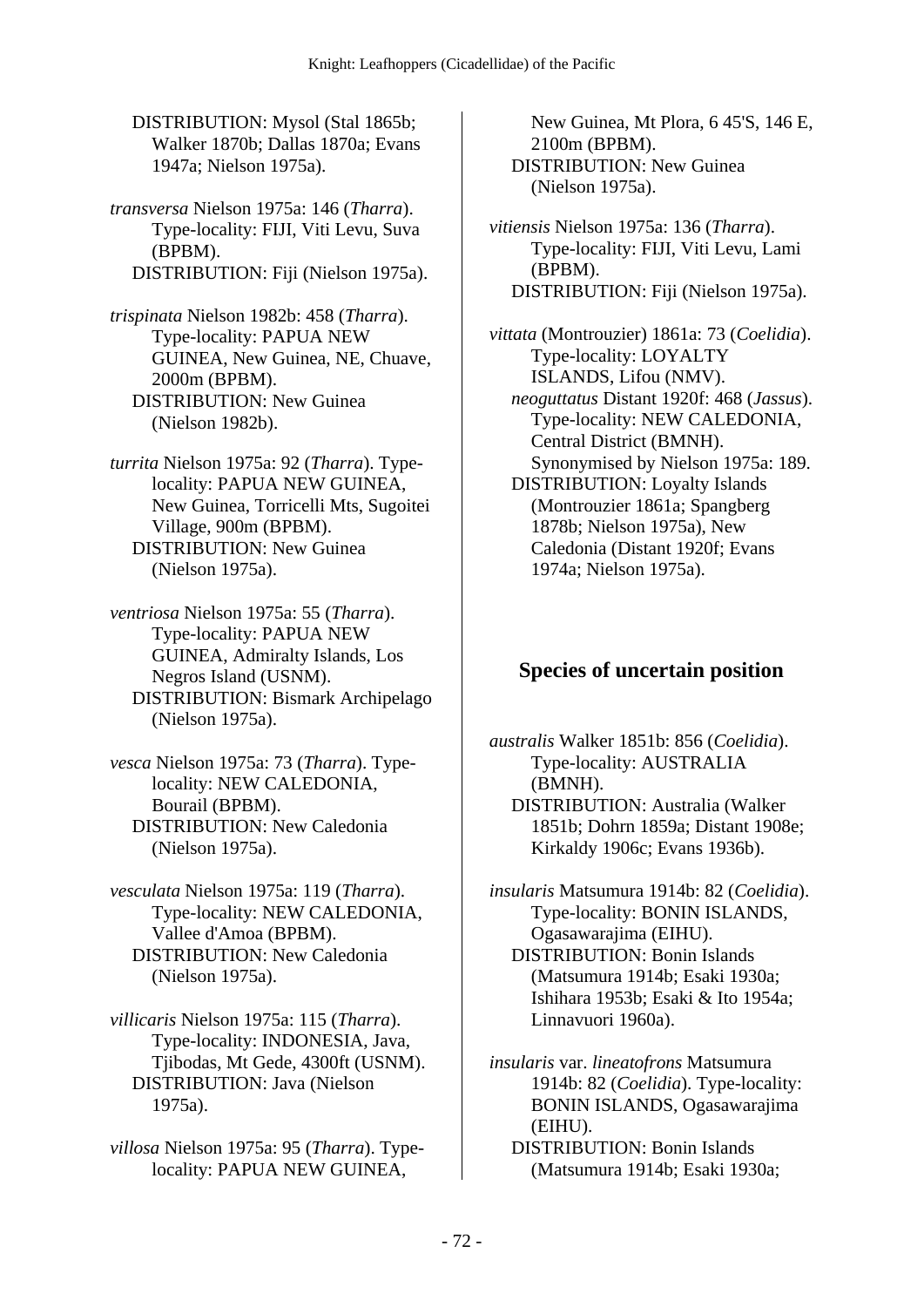Ishihara 1953b; Esaki & Ito 1954a; Linnavuori 1960a).

- *laudata* Distant 1908f: 145 (*Doda*). Typelocality: THAILAND; W. MALAYSIA, Bukit Besar; BORNEO, Kuching (BMNH). DISTRIBUTION: W. Malaysia (Distant 1908f; Evans 1947a), Borneo (Distant 1908f). [S.E. Asia]
- *longinus* Jacobi 1941a: 305 (*Jassus*). Typelocality: INDONESIA, Flores, west, Rana Mese (ZMB). DISTRIBUTION: Lombok (Jacobi 1941a), Sumbawa (Jacobi 1941a), Flores (Jacobi 1941a).
- *mindanaoensis* Merino 1936a: 370 (*Jassus*). Type-locality: PHILIPPINES, Mindanao, Butuan (MC).
	- DISTRIBUTION: Philippines (Merino 1936a).
- *nervosus* Fabricius 1803a: 85 (*Iassus*). Type-locality: SOUTH AMERICA (UZMC).
- *poecila* Germar 1821a: 77 (*Coelidia*). Type-locality: BRASIL, Bahia (HM, LM). Synonymised by Stal 1869a: 79.
	- DISTRIBUTION: Buru? (Schmidt 1926a). [S. America]

# **DELTOCEPHALINAE**

This is the largest subfamily within the Cicadellidae and is universally distributed with over 3000 species. It is well represented throughout the S.E. Asia Pacific area where 268 species have been recorded. Several genera in the area have been revised including *Cicadulina* by Ruppel (1965a), *Orosius* by Ghauri (1966a), *Exitianus* by Ross (1968a), *Nephotettix* by Ishihara (1964a) and Ghauri (1971a), *Hishimonus* by Knight (1970a), *Litura* and *Naevus* by Knight (1970b), the

Thailand species of *Scaphoideus* by Kitbamroong & Freytag (1978a), *Paramesodes* by Wilson (1983b), *Balclutha* by Knight (1987a), *Pseupalus* by Webb & Heller (1990a) and *Euleimonios* by Fletcher & Condello (1994a). The only comprehensive revision is of the tribe Hecalini by Morrison (1973a) with additional species from New Guinea and Australia by Evans (1973a). The African species of this tribe were revised by Linnavuori (1975a) who later (Linnavuori, 1978d) revised other African members of the subfamily. The African members of the tribe Paradorydiini were revised by Linnavuori (1979a). The majority of species in the subfamily are associated with grasses and herbaceous plants, although some occur on trees and shrubs. Oman *et al.* (1990a) lists 23 tribes for the subfamily. Only 13 tribes are present in the Pacific.

# **ATHYSANINI**

### *Alodeltocephalus* **Evans**

*Alodeltocephalus* Evans 1966a: 243. Typespecies: *Phrynomorphus longuinquus* Kirkaldy 1906, by original designation.

A small genus of three species, endemic to Australia and New Zealand.

- *draba* Evans 1966a: 244 (*Alodeltocephalus*). Type-locality: AUSTRALIA, Victoria, Forrest  $[AM]$ . DISTRIBUTION: Australia (Evans 1966a, Knight 1975a).
- *longuinquus* (Kirkaldy) 1906c: 326 (*Phrynomorphus*). Type-locality: AUSTRALIA, New South Wales, Sydney [BPBM].
	- DISTRIBUTION: Australia (Kirkaldy 1906c, Evans 1938b, 1966a, 1977a, Knight 1975a, Fletcher & Condello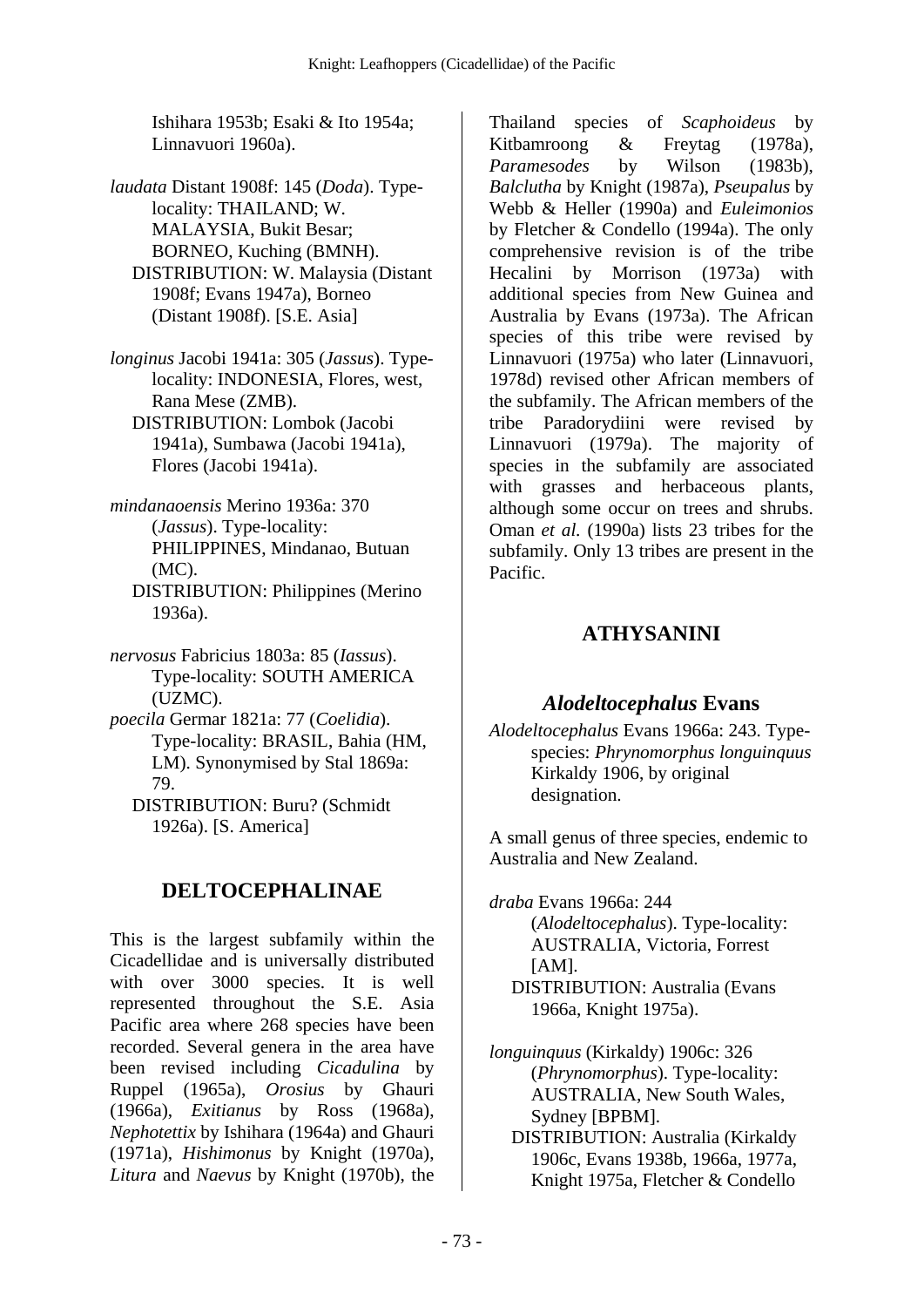1993a); New Zealand (Evans 1966a). [Note: This species, and hence the genus, was placed in the Deltocephalini by Fletcher & Condello (1993a)].

*obliquus* (Evans) 1938b: 16 (*Deltocephalus*). Type-locality: AUSTRALIA, Tasmania, Smithton  $[AM]$ . DISTRIBUTION: Australia (Evans 1938b, Knight 1975a). [Note: Holotype labelled "Strahan, Tasmania"]

# *Arahura* **Knight**

*Arahura* Knight 1975a: 185. Type-species: *Arahura reticulata* Knight 1975, by original designation.

A genus of three species, endemic to New Zealand.

*dentata* Knight 1975a: 189 (*Arahura*). Type-locality: NEW ZEALAND, Cuvier Island [AIM]. DISTRIBUTION: New Zealand (Knight 1975a, Evans 1977a).

*gourlayi* Knight 1975a: 188 (*Arahura*). Type-locality: NEW ZEALAND, Stephens Island [NZAC]. DISTRIBUTION: New Zealand (Knight 1975a, Evans 1977a).

*reticulata* Knight 1975a: 186 (*Arahura*). Type-locality: NEW ZEALAND, Otago Province, Hunter Mts., Mt. Burns [NZAC]. DISTRIBUTION: New Zealand (Knight 1975a, Evans 1977a).

### *Arawa* **Knight**

*Arawa* Knight 1975a: 176. Type-species: *Arawa variegata* Knight 1975, by original designation.

A genus of seven species, endemic to the Australian/New Zealand area.

*detracta* (Walker) 1858b: 271 (*Iassus*). Type-locality: AUSTRALIA, Tasmania [BMNH]. DISTRIBUTION: Australia (Walker 1858b, Kirkaldy 1906c, 1907d, Evans 1977a, Day & Fletcher 1994a).

*dugdalei* Knight 1975a: 181 (*Arawa*). Type-locality: NEW ZEALAND, Marlborough Province, Altimarlock [NZAC]. DISTRIBUTION: New Zealand (Knight 1975a, Evans 1977a).

*novella* (Metcalf) 1967b: 1167 (*Deltocephalus*). New name for *Deltocephalus montanus* Evans 1938, not *Deltocephalus montanus* Distant 1908.

 *montanus* Evans 1938b: 16 (*Deltocephalus*). Type-locality: AUSTRALIA, South Australia, Mt. Lofty [AM].

 DISTRIBUTION: Australia (Evans 1938b, Knight 1975a, 1976b); New Zealand (Knight 1975a, 1976b); Chatham Island (Knight 1976b).

*pulchra* Knight 1975a: 185 (*Arawa*). Typelocality: NEW ZEALAND, Wellington Province, Ohakune [BMNH].

 DISTRIBUTION: Australia (Knight 1975a, Fletcher & Condello 1993a); New Zealand (Knight 1975a, Evans 1977a).

*salubris* Knight 1975a: 180 (*Arawa*). Type-locality: NEW ZEALAND, Canterbury Province, Tasman Valley west of Lake Pukaki [NZAC]. DISTRIBUTION: New Zealand (Knight 1975a, Evans 1977a).

*taedius* (Kirkaldy) 1906c: 326 (*Phrynomorphus*). Type-locality: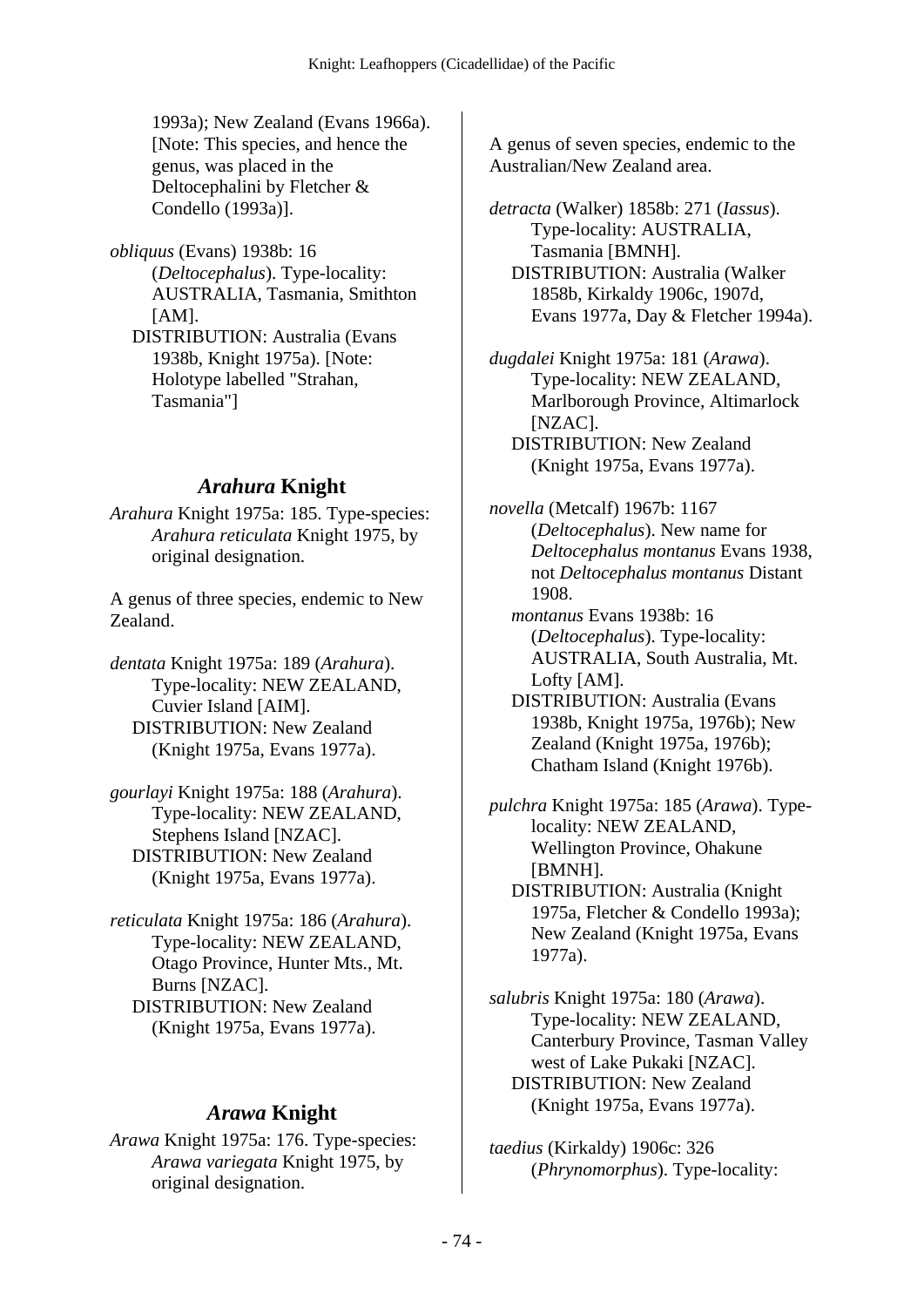AUSTRALIA, Queensland, Bundaberg [BPBM]. DISTRIBUTION: Australia (Kirkaldy 1906c, Evans 1938b, 1966a, 1977a, Knight 1975a, Fletcher & Condello 1993a); New Zealand (Evans 1966a, Fletcher & Condello 1993a).

*variegata* Knight 1975a: 178 (*Arawa*). Type-locality: NEW ZEALAND, Nelson Province, Richmond Range, Fell Peak [NZAC]. DISTRIBUTION: New Zealand (Knight 1975a, Evans 1977a).

### *Athysanus* **Burmeister**

*Athysanus* Burmeister 1838b: 14. Typespecies: *Cicada argentata* Fabricius 1794, by subsequent designation of Scott 1875h: 93.

A predominantly Palaearctic genus with extensions into N. & S. America and Africa. Metcalf (1967a) lists 51 species in the genus although Nast (1972a) lists only four. Two species are recorded from the Pacific, one endemic to the Bonin Islands and another to New Zealand.

*negatus* White 1879a: 215 (*Athysanus*). Type-locality: NEW ZEALAND (depository unknown). DISTRIBUTION: New Zealand (White 1879a, Hutton 1898a, 1904a, Kirkaldy 1909h, Myers 1922a, Evans 1966a).

*ogasawarensis* Matsumura 1914a: 189 (*Athysanus*). Type-locality: BONIN ISLANDS, Ogasawara [EIHU]. DISTRIBUTION: Bonin Islands (Matsumura 1914a, Esaki 1930a, Ishihara 1953b, Esaki & Ito 1954a, Linnavuori 1960a).

# *Colladonus* **Ball**

*Colladonus* Ball 1936c: 57. Type-species: *Thamnotettix collaris* Ball 1902, by original designation.

- *Hypospadianus* Ribaut 1942a: 264. Type-species: *Cicada torneella* Zetterstedt 1828, by original designation. Synonymised by Oman 1949a: 125.
- *Conodonus* Ball 1936c: 58. Typespecies: *Thamnotettix flavocapitatus* Van Duzee 1890, by original designation. Synonymised by Oman 1949a: 124.
- *Friscananus* Ball 1936c: 60. Typespecies: *Thamnotettix intricatus* Ball 1911, by original designation. Synonymised by Oman 1949a: 125.
- *Coniferadonus* Bliven 1955a: 4. Typespecies: *Colladonus holmesi* Bliven 1954, by original designation. Synonymised by Nielson 1966a: 333.
- *Sequoiatettix* Bliven 1955a: 3. Typespecies: *Colladonus eurekae* Bliven 1954, by original designation. Synonymised by Nielson 1966a: 333.

This genus is restricted largely to N. America, but with representatives also in the Palaearctic. It was revised by Nielson (1957a) who listed 57 species. New species have been subsequently described by Linnavuori (1959b) and Nielson (1962a, 1988a) bringing the present total to 70. One species, present in N. America and India, is recorded from the Society Islands in the Pacific.

- *luctuosus* (Stal) 1859b: 292 (*Jassus* (*Thamnotettix*)). Type-locality: USA, California; INDIA, Puna; TAHITI (NRS - missing). DISTRIBUTION: Society Islands (Stal 1859b, Kirkaldy 1907j, Osborn
	- 1924c). [N. America, S. Central Asia].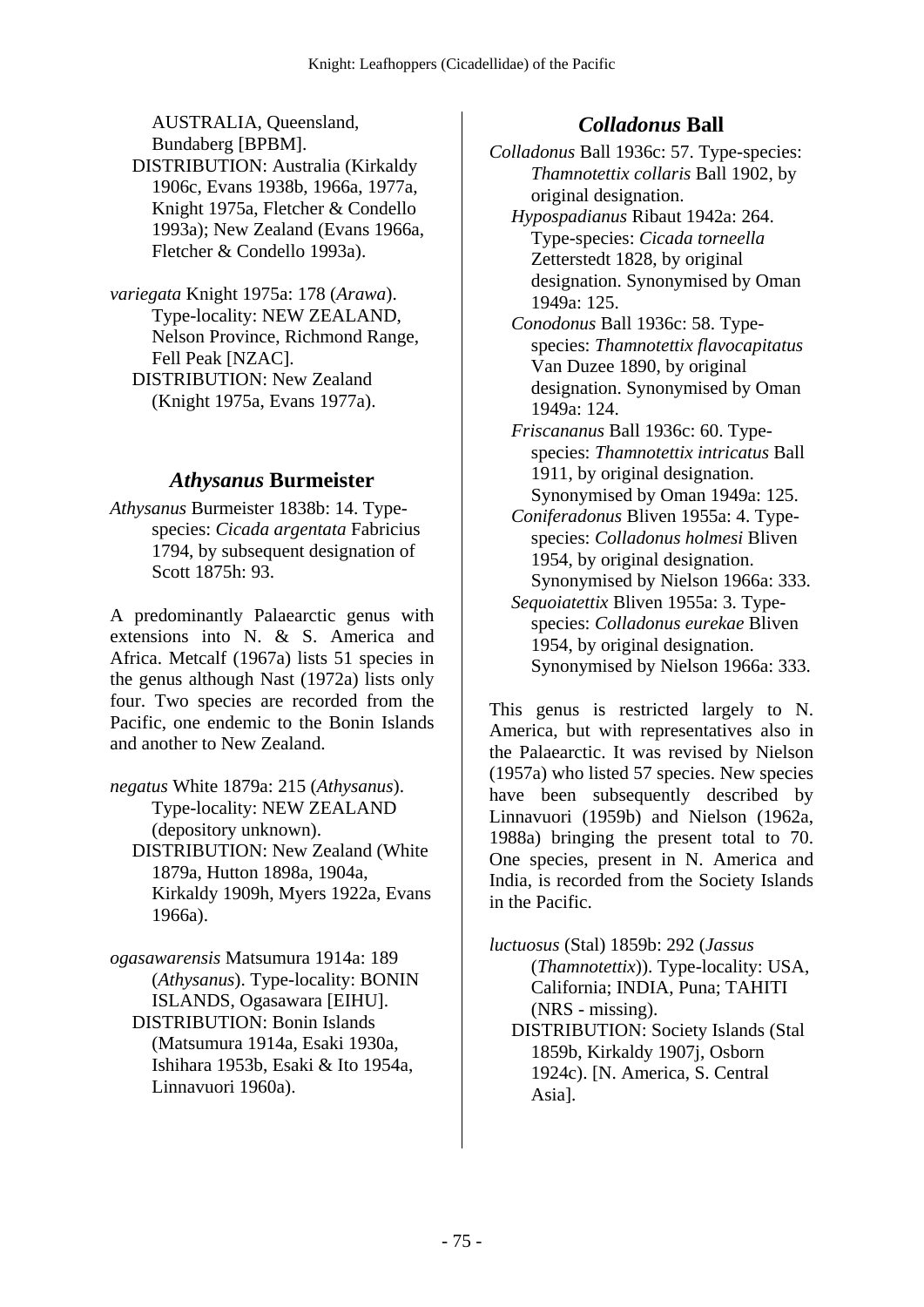# *Eutettix* **Van Duzee**

*Eutettix* Van Duzee 1892e: 307. Typespecies: *Thamnotettix lurida* Van Duzee 1890, by original designation.

A large genus, predominantly Nearctic but with records also from Africa and the Oriental region. Metcalf (1967a) lists 53 species for the genus. Three species occur in the Pacific, of which one is endemic to the Philippines and one to Java. A second species in Java occurs also on the mainland.

*apricus* Melichar 1903b: 190 (*Eutettix*). Type-locality: SRI LANKA, Peradeniya [MMB]. DISTRIBUTION: Java (Melichar 1914b, Datta 1988a). [S. Central Asia].

*fulminans* Melichar 1914b: 134 (*Eutettix*). Type-locality: INDONESIA, Java, Tjintjiruan [MMB]. DISTRIBUTION: Java (Melichar 1914b).

*marquezi* Merino 1936a: 376 (*Eutettix*). Type-locality: PHILIPPINES, Luzon, Laguna Province, Mt. Banahao [MC]. DISTRIBUTION: Philippines (Merino

1936a).

# *Limotettix* **Sahlberg**

*Limotettix* Sahlberg 1871a: 224. Typespecies: *Cicada striola* Fallen 1806, by subsequent designation of Van Duzee 1892e: 306.

 *Drylix* Edwards 1922a: 206. Typespecies: *Cicada striola* Fallen 1806, by subsequent designation of Ball 1929a: 6. Synonymised by Lindberg 1924a: 32.

An Holarctic genus. Metcalf (1967a) lists 18 species for the genus as a whole, whilst Nast (1972a) lists 14 species for the

Palaearctic and Oman (1949a) lists nine species for the Nearctic. Six species occur in the Pacific, all endemic to the Australian/New Zealand area.

*awae* (Myers) 1924b: 182 (*Cicadula*). Type-locality: NEW ZEALAND, Auckland, Southdown [NZAC]. DISTRIBUTION: New Zealand (Myers 1924b, Knight 1975a, 1976b, Evans 1977a); Chatham Island (Myers 1924b, Knight 1975a, 1976b).

*harrisi* Knight 1975a: 175 (*Limotettix*). Type-locality: NEW ZEALAND, Wellington Province, Ohakune [BMNH]. DISTRIBUTION: New Zealand (Knight 1975a, Evans 1977a).

*incerta* Evans 1966a: 230 (*Limotettix*). Type-locality: AUSTRALIA, New South Wales, Mt. Kosiusko, Wilson's Valley [AM].

 DISTRIBUTION: Australia (Evans 1966a, Knight 1975a); New Zealand (Evans 1966a).

*pallidus* Knight 1975a: 173 (*Limotettix*). Type-locality: NEW ZEALAND, Canterbury Province, Tasman Valley north of Lake Pukaki [NZAC]. DISTRIBUTION: New Zealand (Knight 1975a, Evans 1977a).

*pullatus* (Evans) 1941f: 148 (*Deltocephalus*). Type-locality: AUSTRALIA, W. Australia, Yanchep [BMNH]. *condylus* Knight 1975a: 175 (*Limotettix*). Type-locality: NEW ZEALAND, Auckland Province, Spirits Bay [UQ]. Synonymised by Day & Fletcher 1994a: 1208. DISTRIBUTION: Australia (Evans 1941f, 1966a, Knight 1975a, Day &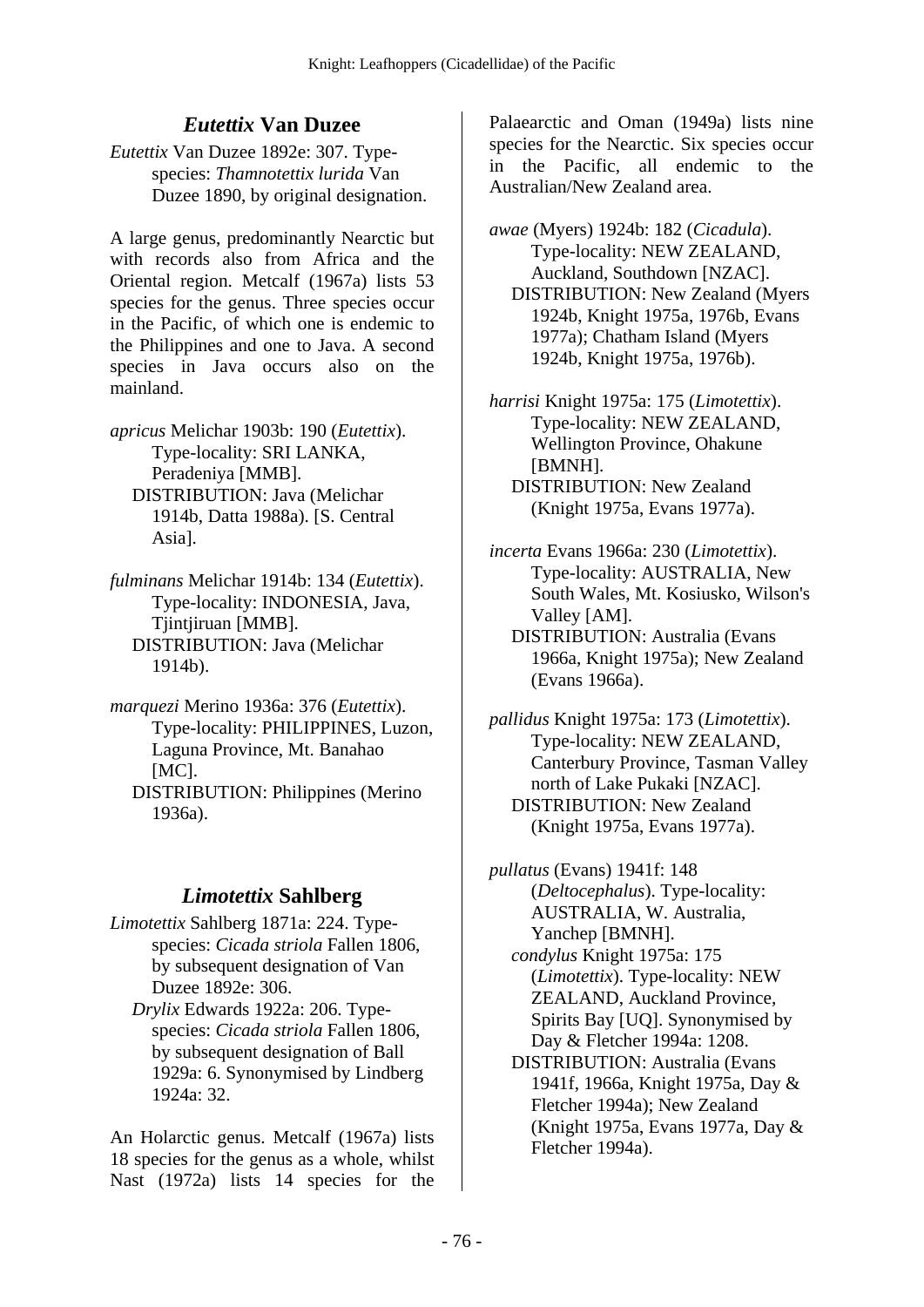*tachyporias* Kirkaldy 1907d: 64 (*Limotettix*). Type-locality: AUSTRALIA, Queensland, Bundaberg [BPBM]. DISTRIBUTION: Australia (Kirkaldy 1907d, Evans 1938b, 1966a, Knight 1975a, Fletcher & Condello 1993a).

#### *Mimotettix* **Matsumura**

*Mimotettix* Matsumura 1914a: 197. Typespecies: *Mimotettix kawamurae* Matsumura 1914, by original designation.

A small genus of seven species which extends from Africa, through southern Asia to Japan. Two species occur in the Pacific.

*albomaculatus* (Distant) 1908g: 397 (*Paralimnus*). Type-locality: SRI LANKA, Madulsima [BMNH]. DISTRIBUTION: Java (Melichar 1914b, Datta 1988a). [S. Central Asia, Africa].

*lateralis* (Walker) 1857b: 173 (*Bythoscopus*). Type-locality: E. MALAYSIA, Sarawak (BMNH).  *alboguttulatus* Melichar 1903b: 184 (*Thamnotettix*). Type-locality: SRI LANKA, Peradeniya [MMB]. Synonymised by Distant 1908g: 395. DISTRIBUTION: Borneo (Walker 1857b, Dohrn 1859a, Distant 1908g, Schumacher 1915a, Esaki & Ito 1954a, Datta 1988a); Java (Melichar 1914b, Datta 1988a). [S.E. Asia, S. Central Asia, Africa].

#### *Neoaliturus* **Distant**

*Neoaliturus* Distant 1918b: 63. New name for *Aliturus* Distant 1908, not *Aliturus* Fairmaire 1902.  *Aliturus* Distant 1908g: 398. Typespecies: *Aliturus gardineri* Distant

1908, by subsequent designation of Distant 1918b: 63.

 *Bothrognathus* Bergroth 1920a: 29. New name for *Aliturus* Distant 1908, not *Aliturus* Fairmaire 1902.

 *Alituralis* Merino 1934a: 77. New name for *Aliturus* Distant 1908, not *Aliturus* Fairmaire 1902.

A Palaearctic and Oriental genus, sometimes synonymised with *Circulifer* Zachvatkin. Metcalf (1967b) lists only three species whilst Nast (1972a) synonymises the genus with *Circulifer* and lists a total of 17 species. Only one species occurs in the Pacific and is endemic to the Philippines.

*alabangensis* (Merino) 1936a: 388 (*Alituralis*). Type-locality: PHILIPPINES, Luzon, Rizal Province, Alabang [MC]. DISTRIBUTION: Philippines (Merino 1936a).

#### *Neurotettix* **Matsumura**

*Neurotettix* Matsumura 1914a: 192. Typespecies: *Neurotettix horishanus* Matsumura 1914, by original designation.

A monotypic genus recorded from Taiwan and the Marquesas Islands.

*horishanus* Matsumura 1914a: 193 (*Neurotettix*). Type-locality: TAIWAN, Horisha [EIHU]. DISTRIBUTION: Marquesas Islands (Evans 1947a). [S.E. Asia].

#### *Orientus* **DeLong**

*Orientus* DeLong 1938b: 217. Typespecies: *Phlepsius ishidae* Matsumura 1902, by original designation.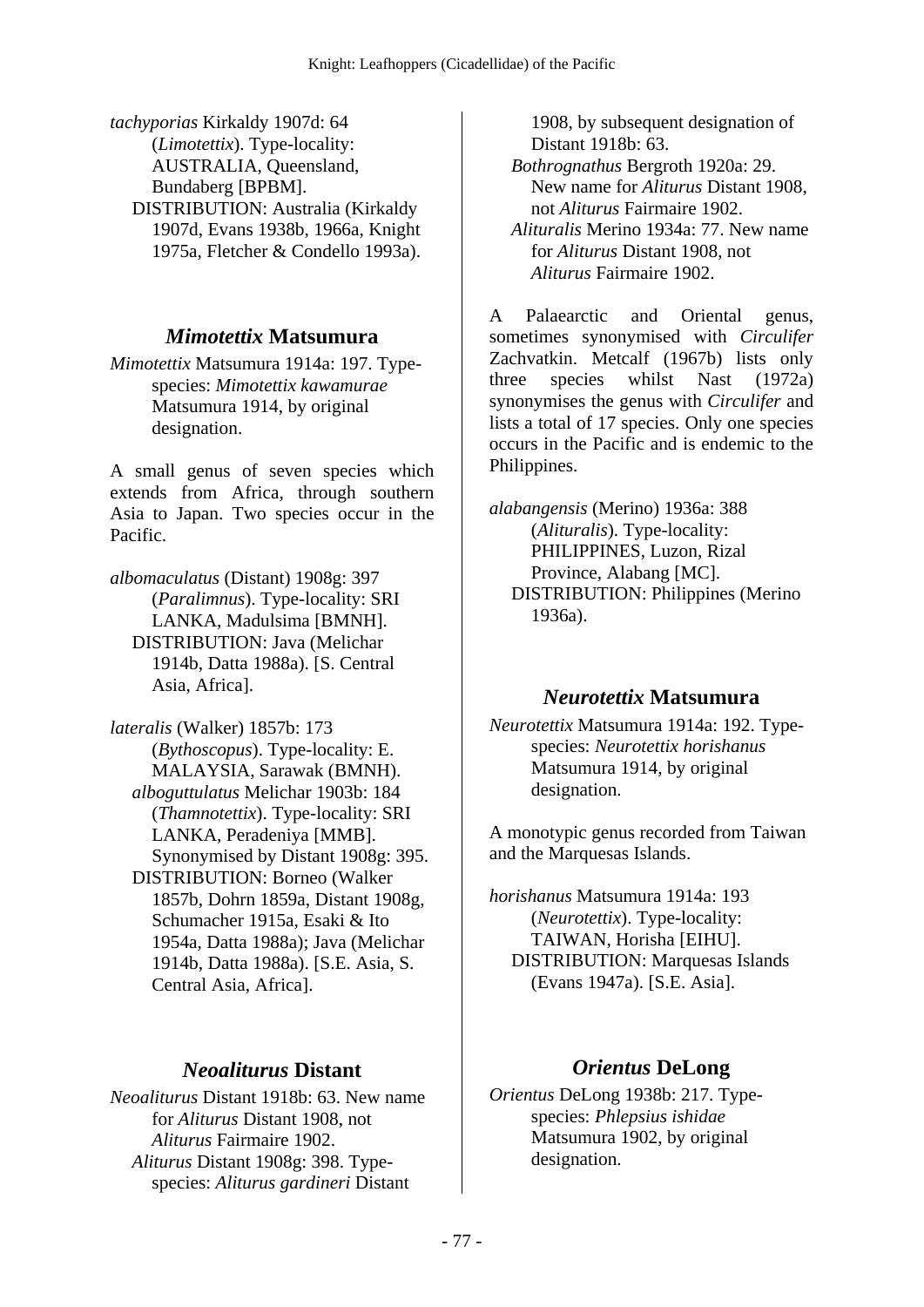An eastern Palaearctic, monotypic genus, adventive in the Oriental and Nearctic regions.

*ishidae* (Matsumura) 1902a: 382 (*Phlepsius*). Type-locality: JAPAN, Sapporo & Tokyo [EIHU].

 *tinctorius* Sanders & DeLong 1919a: 235 (*Phlepsius*). Type-locality: USA, New Jersey, Essex County, Irvington and South Orange (depository unknown). Synonymised by Oman 1933a: 205.

 DISTRIBUTION: Philippines (Esaki & Ito 1954a). [S.E. Asia, E. Palaearctic, N. America].

### *Phlepsius* **Fieber**

*Phlepsius* Fieber 1866a: 514. Typespecies: *Phlepsius maculatus* Fieber 1866, by monotypy.

A Palaearctic genus of six species (Nast 1972a). One species is recorded from the Pacific, endemic to Sumbawa.

*dubius* Jacobi 1941a: 310 (*Phlepsius*). Type-locality: INDONESIA, Sumbawa [SMT & ZMB]. DISTRIBUTION: Sumbawa (Jacobi 1941a).

### *Scaphetus* **Evans**

*Scaphetus* Evans 1966a: 237. Typespecies: *Scaphetus brunneus* Evans 1966, by original designation.

A small genus of two species, endemic to New Zealand.

*brunneus* Evans 1966a: 237 (*Scaphetus*). Type-locality: NEW ZEALAND, Bay of Islands [DMW]. DISTRIBUTION: New Zealand (Evans 1966a, Knight 1975a).

*simus* Knight 1975a: 196 (*Scaphetus*). Type-locality: NEW ZEALAND, Nelson Province, Nelson [NZAC]. DISTRIBUTION: New Zealand (Knight 1975a, Evans 1977a).

## *Thamnotettix* **Zetterstedt**

*Thamnotettix* Zetterstedt 1840a: 292. Typespecies: *Cicada prasina* Fallen 1806, not Fabricius, by subsequent designation of Distant 1908g: 354.  *Thamnus* Fieber 1866a: 505. Typespecies: *Thamnotettix confinis* Zetterstedt 1828, by subsequent designation of Dorst 1937a: 2. Synonymised by Dorst 1937a: 2.

A Palaearctic and Nearctic genus, with records also from the Ethiopian, Oriental and Neotropical regions. Metcalf (1967a) lists 110 species worldwide although Nast (1972a) lists only 10 from the Palaearctic and Oman (1949a) only one from the Nearctic. Five species are recorded from the Pacific of which two are endemic to Borneo and one to Java. The remaining two species, from Java, occur also on the mainland.

*adspersula* Lethierry 1885c: cv (*Thamnotettix*). Type-locality: BORNEO (depository unknown). DISTRIBUTION: Borneo (Lethierry 1885c).

*discoidalis* Lethierry 1885c: cv (*Thamnotettix*). Type-locality: BORNEO (depository unknown). DISTRIBUTION: Borneo (Lethierry 1885c).

*latruncularius* (Motschulsky) 1859b: 111 (*Jassus*). Type-locality: SRI LANKA, Noura-Ellia mountains [ZMM]. DISTRIBUTION: Java (Bierman 1907f). [S. Central Asia].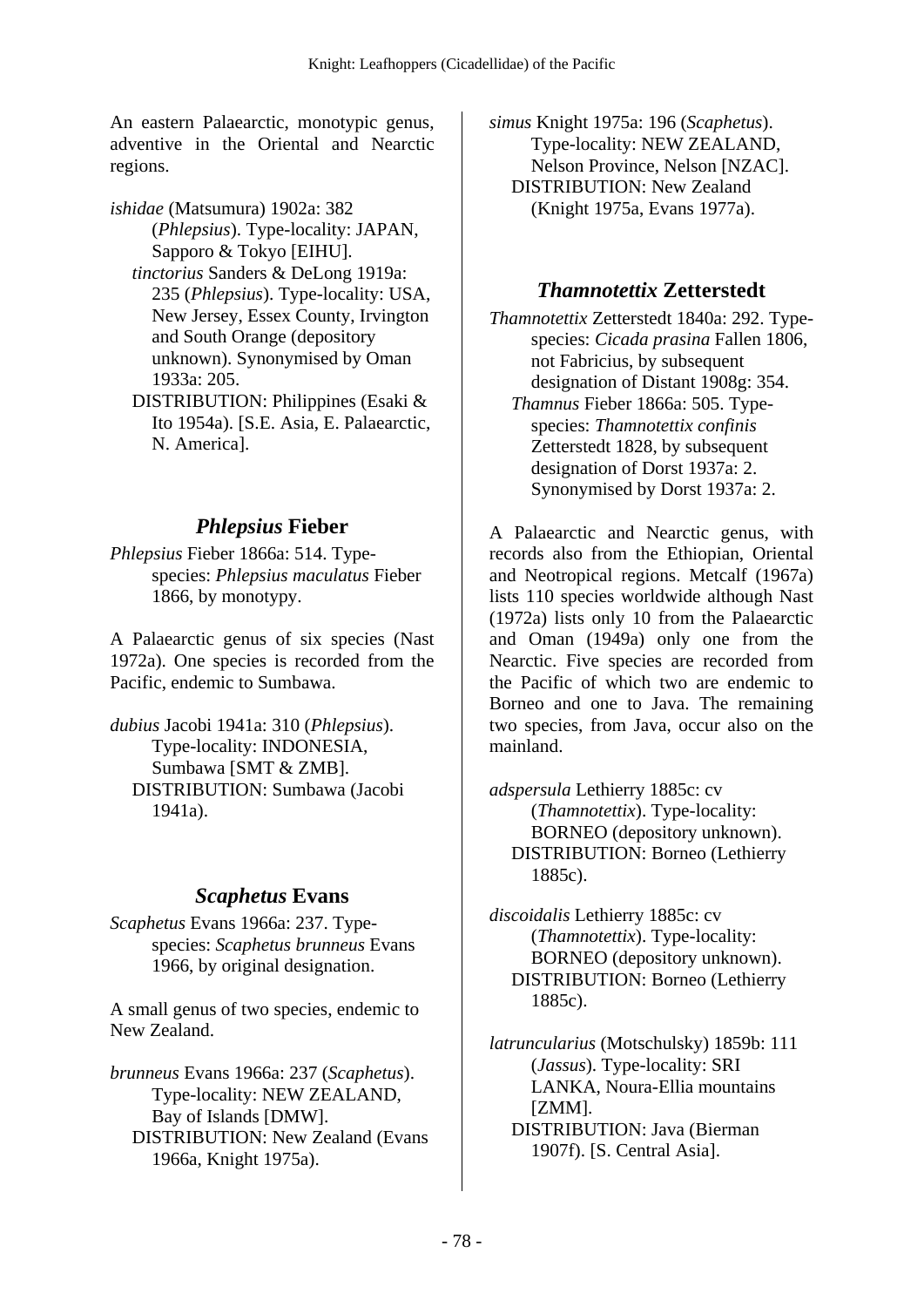*okinawanus* Matsumura 1914a: 180 (*Thamnotettix*). Type-locality: RYUKYU ISLANDS, Okinawa & TAIWAN, Takao [EIHU]. DISTRIBUTION: Java (Otake & Hokyo 1976a). [S.E. Asia, E. Palaearctic].

*sexquadratus* Bierman 1908a: 166 (*Thamnotettix*). Type-locality: INDONESIA, Java, Semarang (RNH). DISTRIBUTION: Java (Bierman 1908a).

## **CHIASMINI**

### *Chiasmus* **Mulsant & Rey**

- *Chiasmus* Mulsant & Rey 1855a: 215. Type-species: *Chiasmus translucidus* Mulsant & Rey 1855, by monotypy.  *Kosmiopelex* Kirkaldy 1906c: 334. Type-species: *Kosmiopelex varicolor* Kirkaldy 1906, by monotypy. Synonymised by Evans 1974a: 172.
	- *Atractotypus* Fieber 1866a: 501. Typespecies: *Atractotypus bifasciatus* Fieber 1866, by monotypy. Synonymised by Signoret 1877a: xxii.
	- *Postumus* Distant 1918b: 84. Typespecies: *Postumus facialis* Distant 1918, by original designation. Synonymised by Evans 1974a: 172.
	- *Kartwa* Distant 1908g: 394. Typespecies: *Kartwa mustelina* Distant 1908, by original designation. Synonymised by Pruthi 1930a: 23.

A small genus present in the southern Palaearctic, Ethiopian and Oriental regions. Metcalf (1963c) records nine species in the genus although additional species have been described (see Oman *et al.* 1990a). Only one species occurs in the Pacific, an African species recorded in Australia and New Caledonia.

*varicolor* (Kirkaldy) 1906c: 335 (*Kosmiopelex*). Type-locality: AUSTRALIA, Queensland, Bundaberg [BPBM].  *rieki* Evans 1947a: 253 (*Kosmiopelix* (sic)). Type-locality: AUSTRALIA, Queensland, Malooka [BMNH]. Synonymised by Evans 1966a: 141.  *hyalinus* Evans 1947a: 253 (*Postumus*). Type-locality: SOUTH AFRICA, Zululand, Eshowe [BMNH]. Synonymised by Evans 1974a: 172. DISTRIBUTION: Australia (Kirkaldy 1906c, Evans 1947a, 1963b, 1966a, 1974a, Fletcher & Condello 1993a); New Caledonia (Evans 1974a). [Africa]. [Note: This species is included in a separate tribe, the Chiasmusini, by Fletcher & Condello (1993a)]

# **CICADULINI**

### *Cicadula* **Zetterstedt**

- *Cicadula* Zetterstedt 1840a: 296. Typespecies: *Cicada quadrinotata* Fabricius 1794, by subsequent designation of Woodworth 1888b: 76.
	- *Cyperana* DeLong 1936a: 218. Typespecies: *Jassus melanogaster* Provancher 1872, by original designation. Synonymised by Medler 1943a: 111.

A predominantly Holarctic genus, with records also from the Oriental and Ethiopian regions. Oman (1949a) lists 14 species for the Nearctic and Nast (1972a) 16 species for the Palaearctic. Metcalf (1967b) lists 49 species worldwide. Two species have been recorded from the Pacific, one endemic to the Philippines and one to the Marquesas Islands.

*arevaloi* Merino 1936a: 379 (*Cicadula*). Type-locality: PHILIPPINES,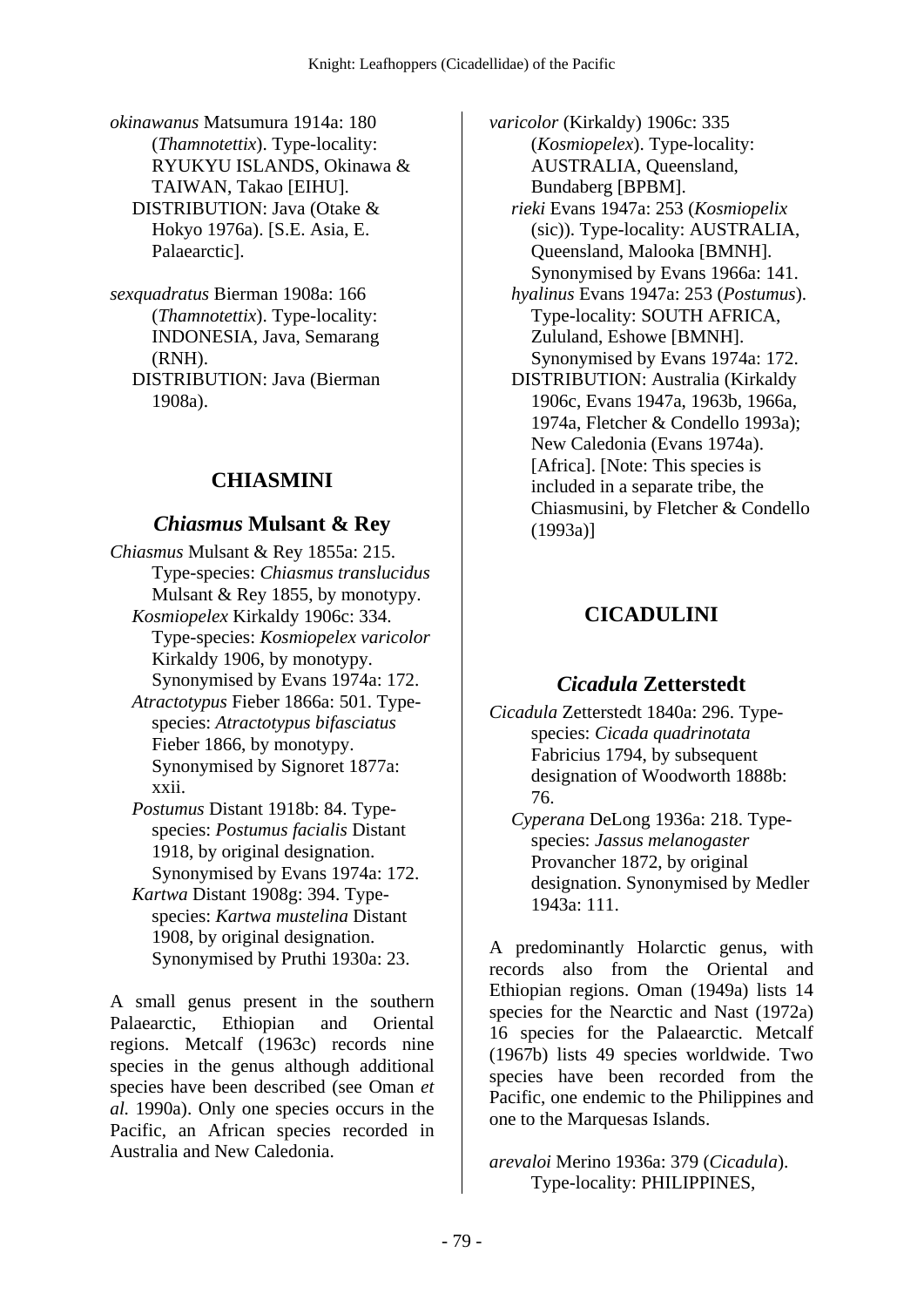Mindanao, Occidental Misamis Province, Oroquieta [MC]. DISTRIBUTION: Philippines (Merino 1936a).

*colorata* Osborn 1934b: 263 (*Cicadula*). Type-locality: MARQUESAS ISLANDS, Uapou, Teavanui Pass [OUC]. DISTRIBUTION: Marquesas Islands (Osborn 1934b).

# **DELTOCEPHALINI**

### *Deltocephalus* **Burmeister**

*Deltocephalus* Burmeister 1838b: 15. Type-species: *Cicada pulicaris* Fallen 1806, by subsequent designation of Distant 1908g: 380.

A large, mainly Holarctic, genus recorded also from the Neotropical, Ethiopian and Oriental regions. Metcalf (1967b) lists 191 species worldwide. Oman (1949a) lists 27 species for the Nearctic and Nast (1972a) only two species for the Palaearctic. Several new species have been described recently (see Oman *et al.* 1990a). 23 species have been recorded in the Pacific, all, except two, being endemic to the area.

- *angustus* Melichar 1914b: 141 (*Deltocephalus*). Type-locality: INDONESIA, Java, Semarang [MMB].
	- DISTRIBUTION: Java (Melichar 1914b, Webb & Heller 1990a). [Note: This species belongs to the Paralimnini but of uncertain generic placement (Webb & Heller 1990a)]
- *aristarche* (Kirkaldy) 1907d: 59 (*Driotura*). Type-locality: AUSTRALIA, New South Wales, Mittagong [BPBM].

 DISTRIBUTION: Australia (Kirkaldy 1907d, Lawson 1928a, Evans 1938b, 1966a, Fletcher & Condello 1993a).

*arunda* Jacobi 1909a: 343 (*Deltocephalus*). Type-locality: AUSTRALIA, SW, Moora (depository unknown). DISTRIBUTION: Australia (Jacobi 1909a, Evans 1938b, 1966a).

*centralis* Evans 1966a: 242 (*Deltocephalus*). Type-locality: AUSTRALIA, Central Australia, McDonnell Ranges, Standley Chasm  $[AM]$ . DISTRIBUTION: Australia (Evans 1966a).

*chlorippe* (Kirkaldy) 1907d: 60 (*Phrynomorphus* (*Conosanus*)). Type-locality: AUSTRALIA, Queensland, Bundaberg [BPBM]. DISTRIBUTION: Australia (Kirkaldy 1907d, Evans 1938b, 1966a, Fletcher & Condello 1993a).

*decoloratus* Evans 1941f: 148 (*Deltocephalus*). Type-locality: AUSTRALIA, W. Australia, Dedari [BMNH]. DISTRIBUTION: Australia (Evans 1941f, 1966a).

*furciferus* Jacobi 1941a: 308 (*Deltocephalus*). Type-locality: INDONESIA, Lombok [SMT & ZMB]. DISTRIBUTION: Lombok (Jacobi 1941a).

*infirmus* Melichar 1903b: 203 (*Deltocephalus*). Type-locality: SRI LANKA, Henaratgoda, Peradeniya [MMB].

 DISTRIBUTION: Christmas Island (Indian Ocean) (Izzard 1936a, Datta 1988a). [S. Central Asia].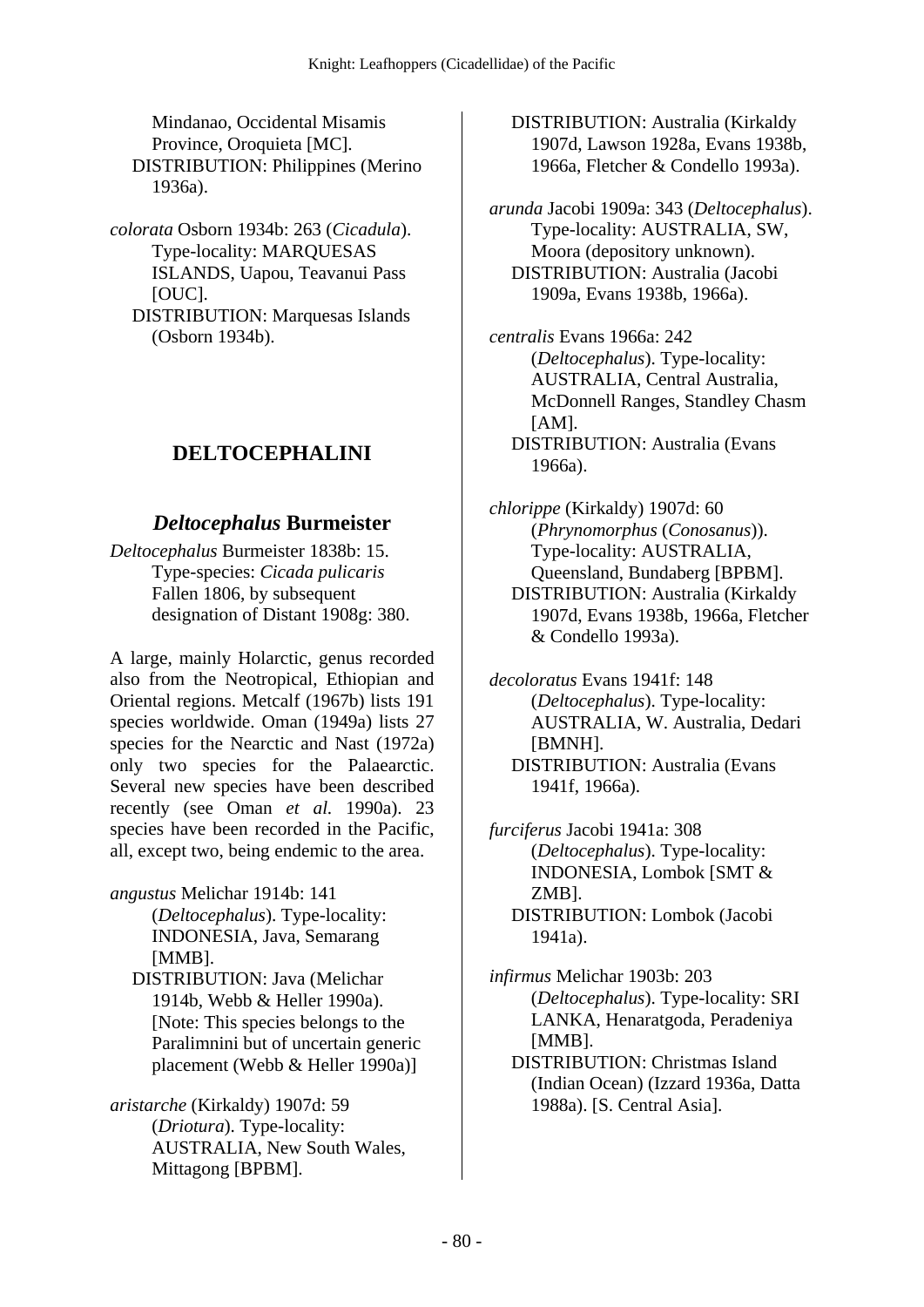*lotis* Kirkaldy 1907d: 56 (*Deltocephalus*). Type-locality: AUSTRALIA, New South Wales, Mittagong [BPBM]. DISTRIBUTION: Australia (Kirkaldy 1907d, Evans 1938b, 1966a, Fletcher & Condello 1993a).

*lucindae* Kirkaldy 1907d: 58 (*Deltocephalus*). Type-locality: AUSTRALIA, Queensland, Lucinda Pt. [BPBM].

 DISTRIBUTION: Australia (Kirkaldy 1907d, Evans 1938b, 1966a, Fletcher & Condello 1993a).

*malaiasiae* Jacobi 1941a: 309 (*Deltocephalus*). Type-locality: INDONESIA, Lombok & Sumbawa [SMT & ZMB]. DISTRIBUTION: Lombok (Jacobi 1941a), Sumbawa (Jacobi 1941a).

*perparvus* Kirkaldy 1906c: 330 (*Deltocephalus*). Type-locality: AUSTRALIA, New South Wales, Mittagong [BPBM]. DISTRIBUTION: Australia (Kirkaldy

1906c, Evans 1938b, 1966a, Fletcher & Condello 1993a).

*polemon* Kirkaldy 1907d: 56 (*Deltocephalus*). Type-locality: AUSTRALIA, Queensland, Cairns [BPBM].

 DISTRIBUTION: Australia (Kirkaldy 1907d, Evans 1938b, 1966a, Fletcher & Condello 1993a).

*porticus* var. *immaculatus* Melichar 1914b: 140 (*Deltocephalus*). Type-locality: INDONESIA, Java, Gunung Ungaran [depository unknown]. DISTRIBUTION: Java (Melichar 1914b).

*problematicus* Linnavuori 1960a: 302 (*Deltocephalus*). Type-locality: PALAU, Babelthuap, Ngaremeskang [USNM].

 DISTRIBUTION: Palau (Linnavuori 1960a).

*puncticeps* Jacobi 1941a: 309 (*Deltocephalus*). Type-locality: INDONESIA, Sumbawa & Flores [SMT & ZMB]. DISTRIBUTION: Sumbawa (Jacobi 1941a), Flores (Jacobi 1941a).

*quadriplagiatus* Jacobi 1941a: 309 (*Deltocephalus*). Type-locality: INDONESIA, Flores [SMT & ZMB]. DISTRIBUTION: Flores (Jacobi 1941a).

*rufobilineatus* Melichar 1914b: 140 (*Deltocephalus*). Type-locality: INDONESIA, Java, Semarang [MMB]. DISTRIBUTION: Java (Melichar

1914b, Webb & Heller 1990a). [Note: This species belongs to the Paralimnini but of uncertain generic placement (Webb & Heller 1990a)]

*samuelsoni* Knight 1976b: 96 (*Deltocephalus*). Type-locality: KERMADEC ISLANDS, Raoul Is., North Terrace [NZAC]. DISTRIBUTION: New Caledonia (Knight 1976b); Norfolk Island (Knight 1976b, Wilson & Claridge 1991a); Kermadec Islands (Knight 1976b, Wilson & Claridge 1991a); Fiji (Knight 1976b, Wilson & Claridge 1991a); Philippines (Wilson & Claridge 1991a).

*severus* Melichar 1914b: 141 (*Deltocephalus*). Type-locality: INDONESIA, Java, Banjuwangi [MMB].

 DISTRIBUTION: Java (Melichar 1914b, Webb & Heller 1990a). [Note: This species belongs to the Paralimnini but of uncertain generic placement (Webb & Heller 1990a)]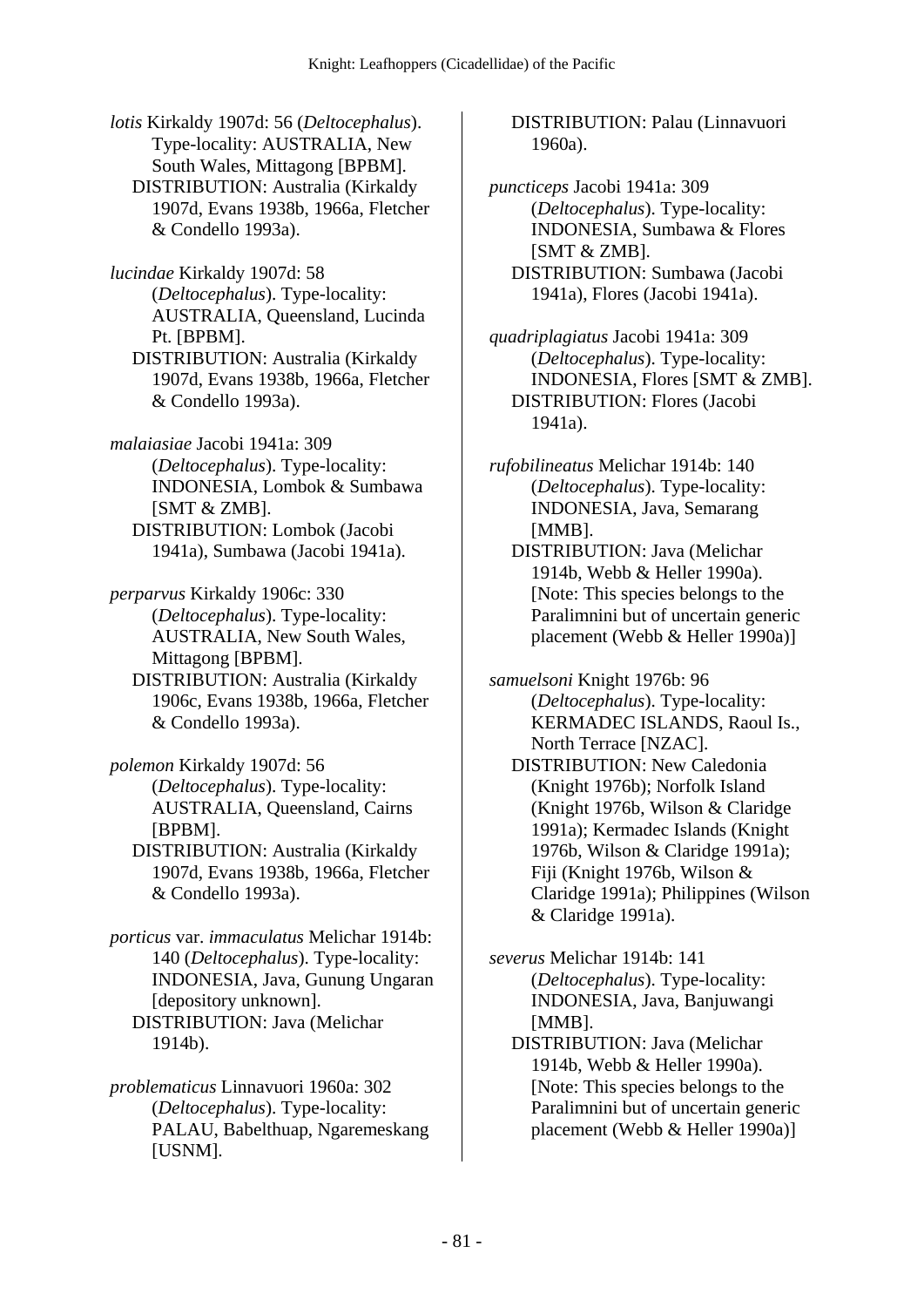*tezuyae* Matsumura 1902a: 394 (*Deltocephalus*). Type-locality: JAPAN, Akashi & Buzen [EIHU]. DISTRIBUTION: W. Malaysia (Matsumura 1914a, Ishihara 1953b, Esaki & Ito 1954a). [E. Palaearctic].

*viridellus* Evans 1966a: 242 (*Deltocephalus*). Type-locality: AUSTRALIA, New South Wales, Mt. Kosciusko [AM]. DISTRIBUTION: Australia (Evans 1966a).

#### *Exitianiellus* **Evans**

*Exitianiellus* Evans 1966a: 229. Typespecies: *Exitianiellus elegantula* Evans 1966, by original designation.

A monotypic genus, endemic to Australia.

*elegantula* Evans 1966a: 229 (*Exitianiellus*). Type-locality: AUSTRALIA, New South Wales, Orford [AM]. DISTRIBUTION: Australia (Evans 1966a).

### *Horouta* **Knight**

*Horouta* Knight 1975a: 205. Type-species: *Horouta inconstans* Knight 1975, by original designation.

A monotypic genus, endemic to New Zealand.

*inconstans* Knight 1975a: 206 (*Horouta*). Type-locality: NEW ZEALAND, Canterbury Province, Mt. Cook National Park, Hooker Valley [NZAC]. DISTRIBUTION: New Zealand (Knight 1975a, Evans 1977a).

#### *Jassonirvana* **Baker**

*Jassonirvana* Baker 1923a: 399. Typespecies: *Jassonirvana lineata* Baker 1923, by original designation.

A monotypic genus, endemic to the Philippines. This genus was originally included in the Nirvaninae but is considered by Viraktamath (1992a) to belong to the Deltocephalinae, tribe unknown.

*lineata* Baker 1923a: 399 (*Jassonirvana*). Type-locality: PHILIPPINES, Luzon, Laguna Province, Los Banos & Mt Maquiling & Bataan Province, Mt Limay (USNM, missing). DISTRIBUTION: Philippines (Baker 1923a, Merino 1936a, Evans 1947a).

#### *Lonatura* **Osborn & Ball**

*Lonatura* Osborn & Ball 1898f: 83. Typespecies: *Lonatura catalina* Osborn & Ball 1898, by monotypy.

A Nearctic genus of 14 species revised by Kramer (1967d). A further species has been described from Australia.

*austrina* Kirkaldy 1907d: 62 (*Lonatura*). Type-locality: AUSTRALIA, New South Wales, Sydney & Queensland, Bundaberg [BPBM - missing]. DISTRIBUTION: Australia (Kirkaldy 1907d, Evans 1938b, 1966a, Fletcher & Condello 1993a).

#### *Loralia* **Evans**

*Loralia* Evans 1966a: 233. Type-species: *Loralia pulcherrima* Evans 1966, by original designation.

A monotypic genus, endemic to Australia.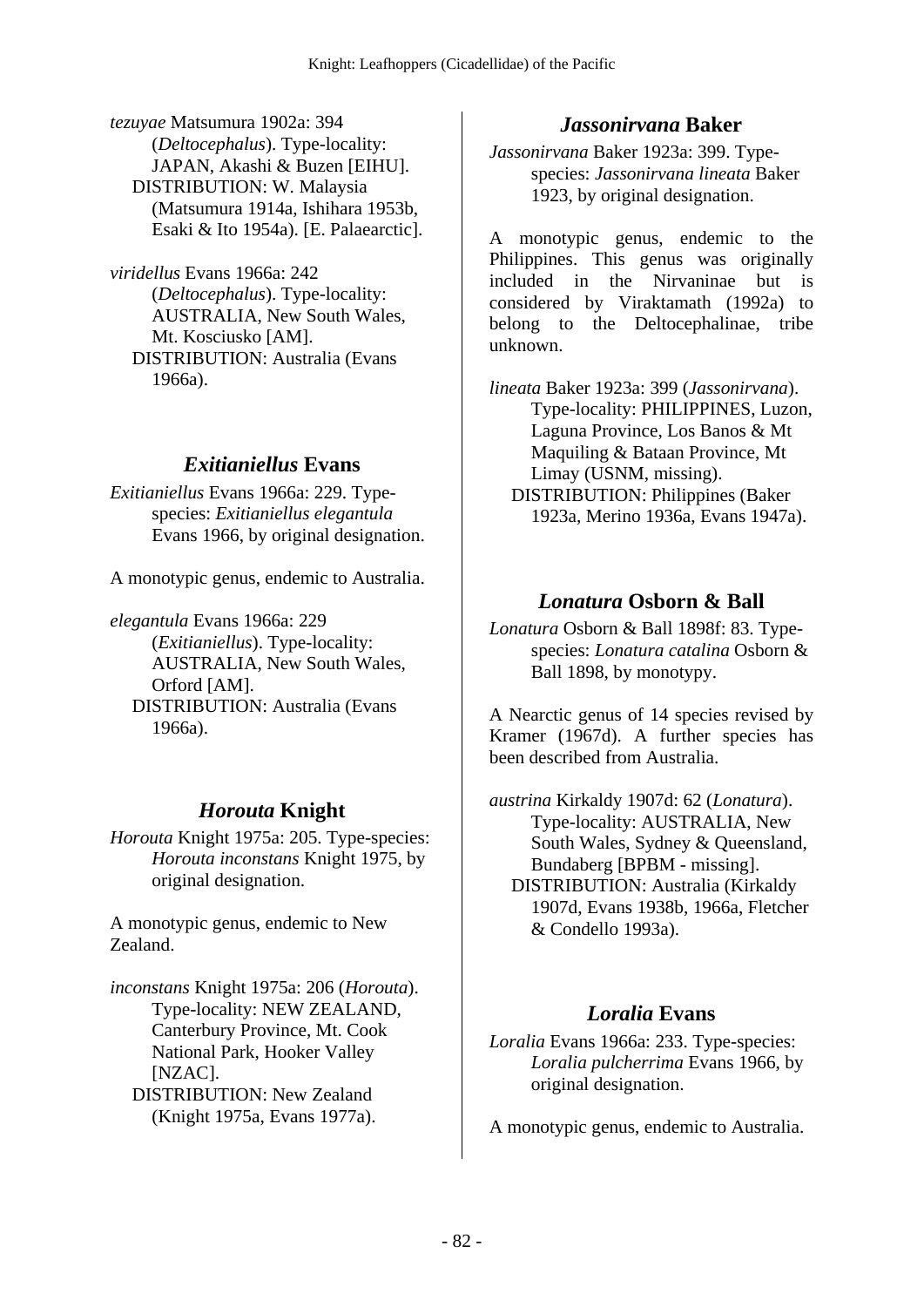*pulcherrima* Evans 1966a: 234 (*Loralia*). Type-locality: AUSTRALIA, New South Wales, Mt. Kosiusko, Wilson's Valley [AM]. DISTRIBUTION: Australia (Evans 1966a).

### *Mohunia* **Distant**

*Mohunia* Distant 1908g: 272. Typespecies: *Mohunia splendens* Distant 1908, by original designation.

A genus of four species, present in Burma, Thailand and Java. Only one species, endemic to Java, occurs in the Pacific. This genus was originally included in the Nirvaninae but is considered by Viraktamath & Wesley (1988a) as probably belonging to the Deltocephalinae, tribe unknown.

*flavostriata* Melichar 1914b: 137 (*Mohunia*). Type-locality: INDONESIA, Java, Melambong (MMB). DISTRIBUTION: Java (Melichar 1914b).

### *Occiplanocephalus* **Evans**

*Occiplanocephalus* Evans 1941f: 146. Type-species: *Occiplanocephalus ravus* Evans 1941, by original designation.

A monotypic genus, endemic to Australia.

*ravus* Evans 1941f: 147 (*Occiplanocephalus*). Type-locality: AUSTRALIA, W. Australia, Dedari [BMNH]. DISTRIBUTION: Australia (Evans 1941f, 1947a, 1966a, Theron 1987a).

### *Paramesodes* **Ishihara**

*Paramesodes* Ishihara 1953b: 14. Typespecies: *Athysanus albinervosus* Matsumura 1902, by original designation.

 *Coexitianus* Dlabola 1960a: 252. Typespecies: *Athysanus albinervosus* Matsumura 1902, by original designation. Synonymised by Linnavuori 1962a: 46.

A genus of 11 species distributed throughout the tropical and subtropical areas of the south Palaearctic, Oriental and Ethiopian regions. The genus was revised by Wilson (1983b). Four species occur in the Pacific, two endemic to the Philippines, one endemic to Sulawesi, and the fourth a mainland species present in W. Malaysia.

*albinervosus* (Matsumura) 1902a: 374 (*Athysanus*). Type-locality: JAPAN, Kiusiu, Buzen [EIHU]. DISTRIBUTION: W. Malaysia (Matsumura 1914a). [S.E. Asia, E. Palaearctic].

*lagunae* Wilson 1983b: 29 (*Paramesodes*). Type-locality: PHILIPPINES, Luzon, Laguna Province, Los Banos, IRRI [BMNH]. DISTRIBUTION: Philippines (Wilson 1983b).

*morowalae* Wilson 1983b: 29 (*Paramesodes*). Type-locality: INDONESIA, Sulawesi, Morowali, Tengah, Ranu river area [BMNH]. DISTRIBUTION: Sulawesi (Wilson 1983b).

*tawae* Wilson 1983b: 31 (*Paramesodes*). Type-locality: PHILIPPINES, Tawi Tawi, Lapid Lapid at Manilik channel [UZMC]. DISTRIBUTION: Philippines (Wilson 1983b).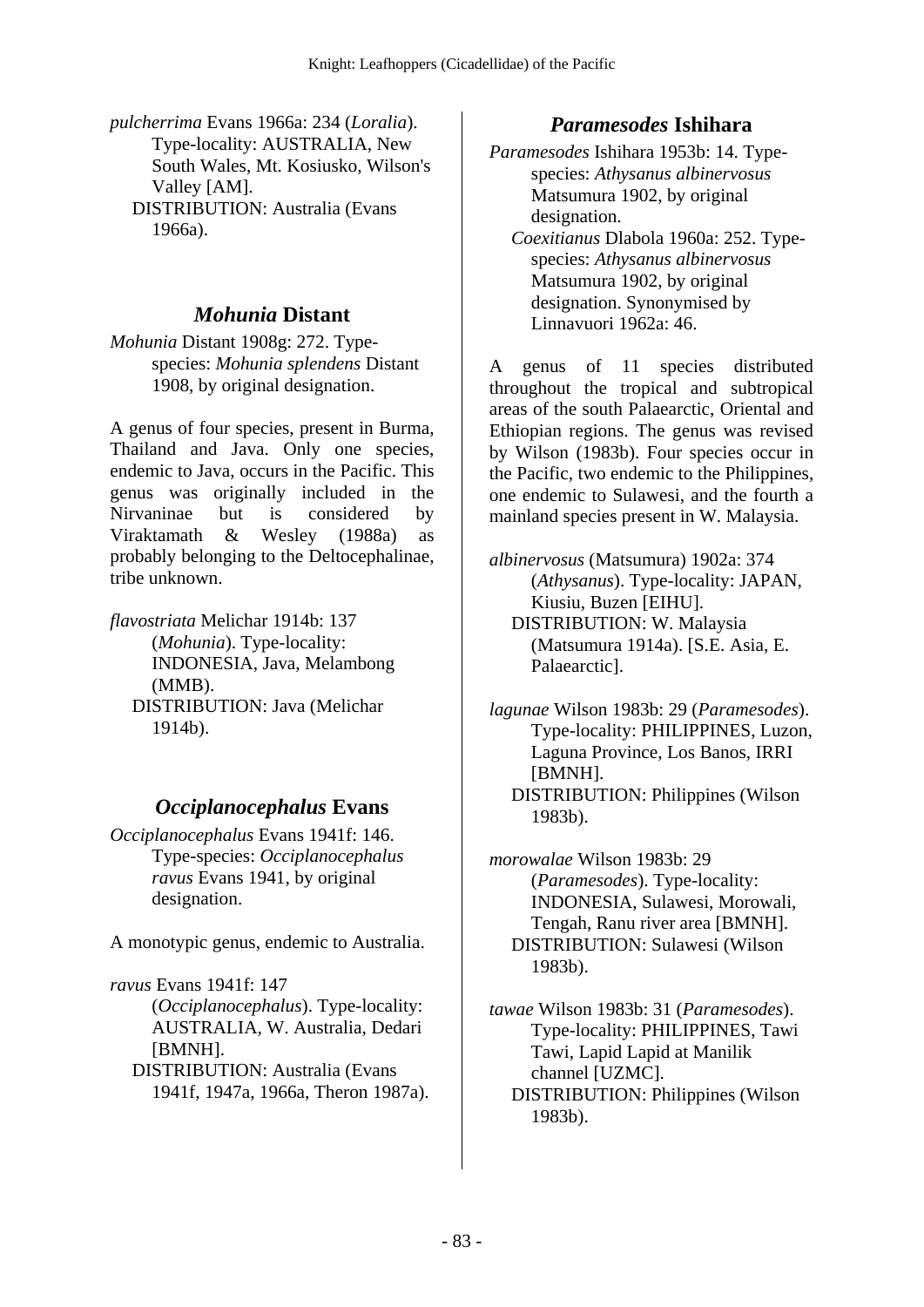# *Pingellus* **Evans**

*Pingellus* Evans 1966a: 230. Type-species: *Pingellus nigroflavus* Evans 1966, by original designation.

A monotypic genus, endemic to Australia.

*nigroflavus* Evans 1966a: 230 (*Pingellus*). Type-locality: AUSTRALIA, Queensland, Lamington National Park [QM]. DISTRIBUTION: Australia (Evans 1966a).

### *Recilia* **Edwards**

- *Recilia* Edwards 1922a: 206. Type-species: *Iassus* (*Deltocephalus*) *coronifer* Marshall 1866, by subsequent designation of Evans 1947a: 238.
	- *Inemadara* Ishihara 1953b: 48. Typespecies: *Deltocephalus oryzae* Matsumura 1902, by original designation. Synonymised by Nast 1972a: 343 [not stated as syn.nov.].
	- *Deltocephalus Insulanus* Linnavuori 1960a: 303. Type-species: *Stirellus subviridis* Metcalf 1946, by original designation. Synonymised by Knight 1975a: 203.
	- *Inazuma* Ishihara 1953b: 15. Typespecies: *Deltocephalus dorsalis* Motschulsky 1859, by original designation. Synonymised by Nielson 1968b: 315.

A moderately sized genus present in the Palaearctic, Ethiopian and Oriental regions. Metcalf (1967a) lists only four species although Nast (1972a) lists 10 species for the Palaearctic region alone. Additional species have been described more recently (see Oman *et al.* 1990a). Eight species are recorded from the Pacific, of which three are endemic to the area. The others are widespread mainland species except for one which is found elsewhere only in Hawaii.

*affinis* (Osborn) 1934a: 180 (*Stirellus*). Type-locality: AMERICAN SAMOA, Tau, Manua [OUC].

 *hospes* Linnavuori 1960a: 306 (*Deltocephalus* (*Insulanus*)) not Kirkaldy 1904. Synonymised by Linnavuori 1975c: 618 [not stated as syn.nov.].

 DISTRIBUTION: Guam (Linnavuori 1960a); Marshall Islands (Linnavuori 1975c); Gilbert Islands (Linnavuori 1975c); Fiji (Linnavuori 1975c); Samoa (Osborn 1934a, Linnavuori 1975c). [Hawaii].

*coronifer* (Marshall) 1866c: 222 (*Iassus* (*Deltocephalus*)). Type-locality: ENGLAND, Surrey, Esher (BMNH).  *coroniceps* Kirschbaum 1868b: 126

- (*Jassus* (*Deltocephalus*)). Typelocality: GERMANY, Wiesbaden (depository unknown). Synonymised by China 1929a: 227.
- *hospes* Kirkaldy 1904a: 177 (*Deltocephalus*). Type-locality: HAWAII, Oahu, Honolulu (BPBM). Synonymised by Evans 1966a: 240.
- *primus* Distant 1918b: 59 (*Divitiacus*). Type-locality: INDIA, Nilgiri Hills, Ootacamund [BMNH]. Synonymised by Evans 1966a: 240.
- DISTRIBUTION: Mariana Islands (Zimmerman 1948a); Guam (Metcalf 1946d, Knight 1975a, Fletcher & Condello 1993a); Australia (Kirkaldy 1907d, 1907h, 1910e, Osborn 1935b, Evans 1938b, 1966a, Zimmerman 1948a, Knight 1975a, 1982a, Fletcher & Condello 1993a); New Zealand (Knight 1975a, 1982a, Fletcher & Condello 1993a); Fiji (Kirkaldy 1907d, 1907h, 1910e, Osborn 1935b, Zimmerman 1948a, Linnavuori 1960b, Knight 1975a, 1982a, Fletcher & Condello 1993a); Samoa (Linnavuori 1960b, Knight 1982a); Micronesia (Linnavuori 1960b, Knight 1982a); Solomon Islands (Knight 1982a); Vanuatu (Knight 1982a); New Caledonia (Knight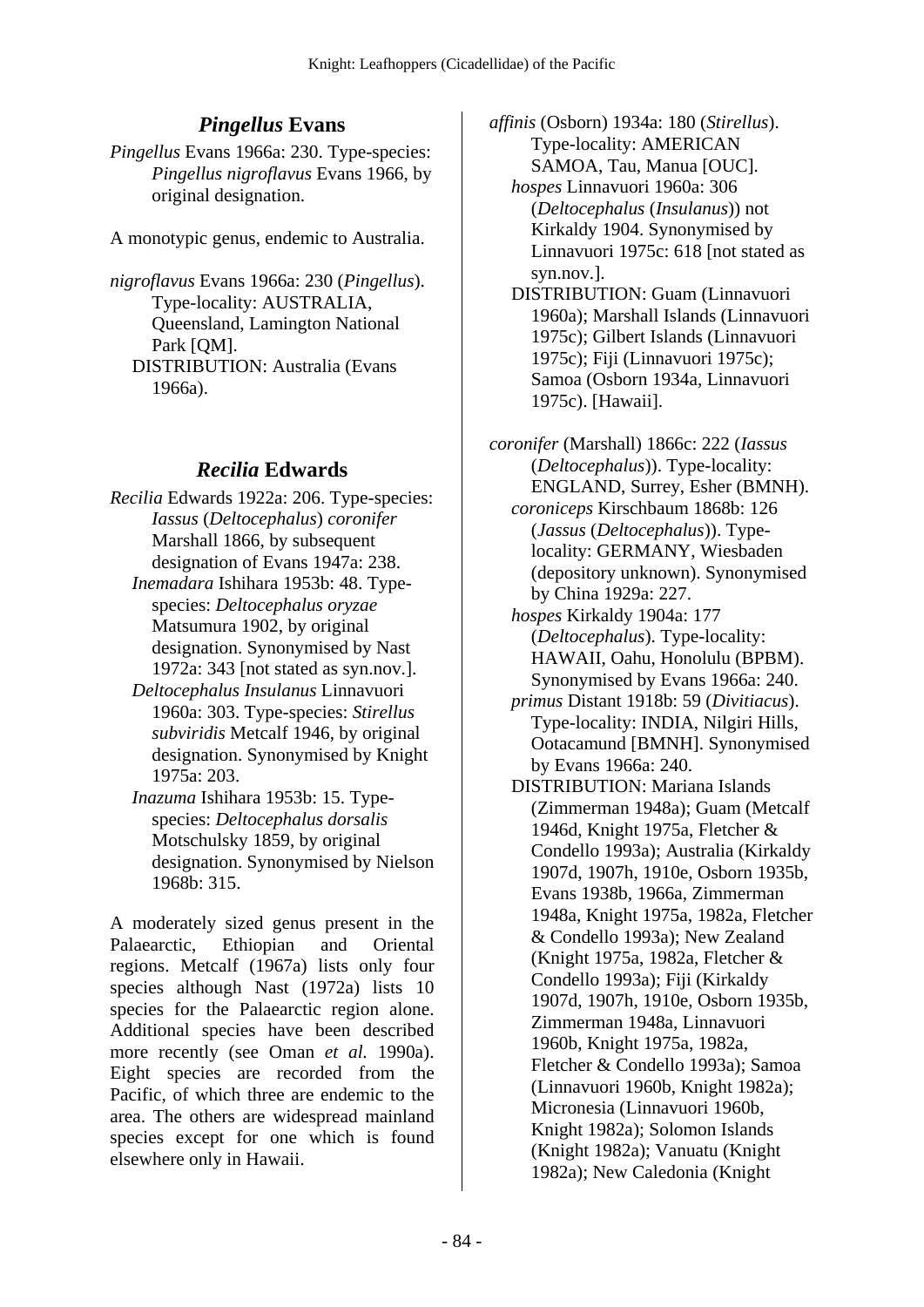1982a); Bismark Archipelago (Knight 1982a); New Guinea (Knight 1982a); Moluccas (Knight 1982a); Java (Knight 1982a). [S. Central Asia, S.W. Asia, Mediterranean, Africa, Europe, E. Palaearctic, N. America, Hawaii].

*distincta* (Motschulsky) 1859b: 112 (*Deltocephalus*). Type-locality: SRI LANKA, Colombo [ZMM]. DISTRIBUTION: Philippines (Merino 1936a, Knight 1982a, Wilson & Claridge 1991a); Palau (Linnavuori 1960a, 1975c); Yap (Linnavuori 1960a); Guam (Linnavuori 1960a); S. Mariana Islands (Linnavuori 1960a); W. Micronesia (Knight 1975a); Solomon Islands (Knight 1982a); Micronesia (Knight 1982a); Borneo (Knight 1982a); Moluccas (Knight 1982a); New Caledonia (Knight 1982a); Vanuatu (Knight 1982a). [S.E. Asia, S. Central Asia, S.W. Asia, E. Palaearctic, Mediterranean].

*dorsalis* (Motschulsky) 1859b: 114 (*Deltocephalus*). Type-locality: SRI LANKA, Colombo [ZMM].  *fulguralis* Matsumura 1902a: 391 (*Deltocephalus*). Type-locality: JAPAN, Tokyo & Gifu & Buzen [EIHU]. Synonymised by Melichar 1903b: 200. DISTRIBUTION: Malaysia (Otake & Hokyo 1976a): W. Malaysia

(Matsumura 1910d, Gater 1926a, Cheo 1935b, Esaki & Ito 1954a, Nasu 1967a, Nielson 1968b); Borneo (Distant 1908g, Schumacher 1915a, Cheo 1935b, Wu 1935a, Merino 1936a, Esaki & Ito 1954a, Evans 1966a, Nasu 1967a, Nielson 1968b); Philippines (Merino 1936a, Nielson 1968b, Baltazar 1969, Otake & Hokyo 1976a, Zelazny & Pacumbaba 1982a); Sumatra (Otake & Hokyo 1976a), Java (Otake & Hokyo 1976a), Bali (Otake & Hokyo 1976a); Australia (Evans 1966a,

Wilson & Claridge 1991a). [S.E. Asia, S. Central Asia, E. Palaearctic].

*histrionicus* (Kirkaldy) 1907d: 57 (*Deltocephalus*). Type-locality: FIJI, Viti Levu [BPBM]. DISTRIBUTION: Fiji (Kirkaldy 1907d, Linnavuori 1960b).

*hopponis* (Matsumura) 1914a: 179 (*Thamnotettix*). Type-locality: TAIWAN, Hoppo & Ako & Tainan [EIHU].  *subviridis* Metcalf 1946d: 125 (*Stirellus*). Type-locality: GUAM, Piti [BPBM]. Synonymised by Linnavuori 1975c: 617 [not stated as syn.nov.]. DISTRIBUTION: Philippines (Zelazny & Pacumbaba 1982a, Wilson & Claridge 1991a); Palau (Linnavuori 1960a, 1975c); Yap (Linnavuori 1960a); W. Caroline Islands (Linnavuori 1960a, 1975c); Guam (Metcalf 1946d, Linnavuori 1960a, 1975c); S. Mariana Islands (Linnavuori 1960a); Truk (Linnavuori 1960a); Pohnpei (Linnavuori 1960a); E. Caroline Islands (Linnavuori 1960a); Marshall Islands (Linnavuori 1960a, 1975c); Gilbert Islands (Linnavuori 1975c); Micronesia (Linnavuori 1975c). [S.E. Asia].

*pacificus* (Osborn) 1934a: 179 (*Stirellus*). Type-locality: AMERICAN SAMOA, Tutuila, Pago Pago [BPBM]. DISTRIBUTION: Guam (Linnavuori

1975c); Fiji (Linnavuori 1960b, 1975c, Knight 1982a, Wilson & Claridge 1991a); Samoa (Osborn 1934a, Linnavuori 1960b, 1975c, Knight 1982a, Wilson & Claridge 1991a); Micronesia (Linnavuori 1960b, Knight 1982a); Philippines (Knight 1982a, Wilson & Claridge 1991a); New Guinea (Knight 1982a, Wilson & Claridge 1991a); Sulawesi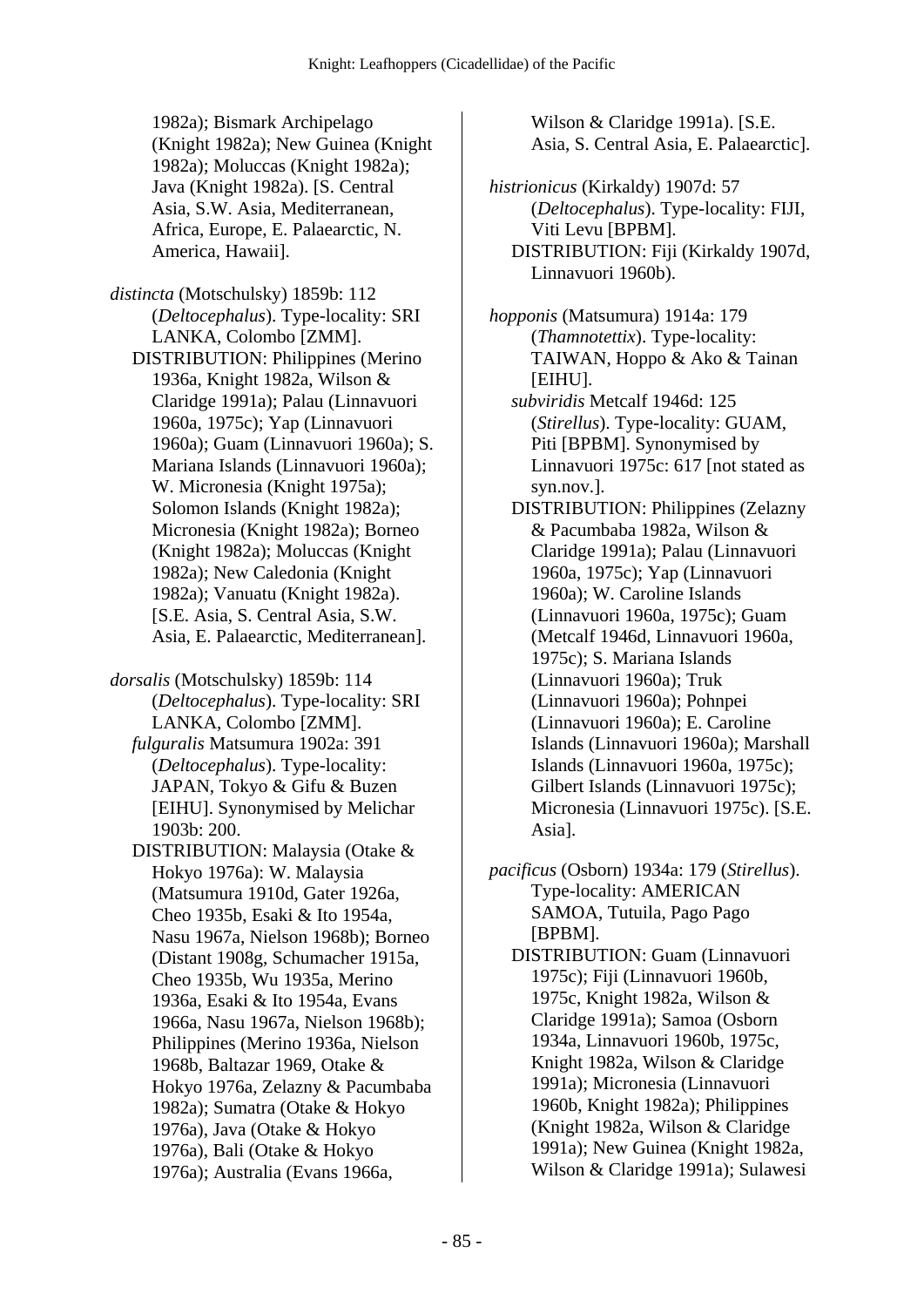(Knight 1982a); Moluccas (Knight 1982a); Solomon Islands (Knight 1982a); New Caledonia (Knight 1982a); Vanuatu (Knight 1982a); Bismark Archipelago (Knight 1982a); Borneo (Knight 1982a).

- *vetus* Knight 1975a: 203 (*Deltocephalus* (*Recilia*)). Type-locality: NEW ZEALAND, Canterbury Province, Mt. Cook National Park, Tasman Valley [NZAC].
	- DISTRIBUTION: New Zealand (Knight 1975a, 1976b, Evans 1977a); Kermadec Islands (Knight 1976b); Australia (Day & Fletcher 1994a)..

### *Soracte* **Kirkaldy**

*Soracte* Kirkaldy 1907d: 55. Type-species: *Soracte apollonos* Kirkaldy 1907, by monotypy.

A monotypic genus, endemic to Australia. It is included in the Platymetopiini by Fletcher & Condello (1993a).

*apollonos* Kirkaldy 1907d: 55 (*Soracte*). Type-locality: AUSTRALIA, Queensland, Cairns [BPBM]. DISTRIBUTION: Australia (Kirkaldy 1907d, Evans 1938b, 1947a, 1966a, Fletcher & Condello 1993a).

# *Thamnophryne* **Kirkaldy**

*Thamnophryne* Kirkaldy 1907d: 61. Typespecies: *Thamnophryne nysias* Kirkaldy 1907, by monotypy.  *Tasmanotettix* Evans 1938b: 12. Typespecies: *Tasmanotettix maculata* Evans 1938, by original designation. Synonymised by Evans 1966a: 232.

A monotypic genus, endemic to Australia. It is included in the Athysanini by Fletcher & Condello (1993a).

*nysias* Kirkaldy 1907d: 61 (*Thamnophryne*). Type-locality: AUSTRALIA, New South Wales, Mittagong [BPBM].

- *maculata* Evans 1938b: 12 (*Tasmanotettix*). Type-locality: AUSTRALIA, Tasmania, Hobart [AM]. Synonymised by Evans 1966a: 232.
- DISTRIBUTION: Australia (Kirkaldy 1907d, Evans 1938b, 1947a, 1966a, Fletcher & Condello 1993a).

## *Wakaya* **Linnavuori**

*Wakaya* Linnavuori 1960b: 43. Typespecies: *Wakaya obtusiceps* Linnavuori 1960, by original designation.

A monotypic genus, endemic to Fiji.

*obtusiceps* Linnavuori 1960b: 43 (*Wakaya*). Type-locality: FIJI, Wakaya Island [BPBM]. DISTRIBUTION: Fiji (Linnavuori 1960b).

# **DORATURINI**

### *Aconura* **Lethierry**

*Aconura* Lethierry 1876a: 9. Type-species: *Aconura jakowlefi* Lethierry 1876, by subsequent designation of Distant 1908g: 378.

 *Carinifer* Linnavuori 1952b: 185. Typespecies: *Carinifer maculiceps* Linnavuori 1952, by original designation. Synonymised by Vilbaste 1965a: 4.

 *Stalinabada* Dlabola 1961b: 344. Typespecies: *Stalinabada paraconurae* Dlabola 1961, by original designation. Synonymised by Nast 1972a: 349 [not stated as syn.nov.].

 *Sagittifer* Dlabola 1961b: 345. Typespecies: *Sagittifer optatus* Dlabola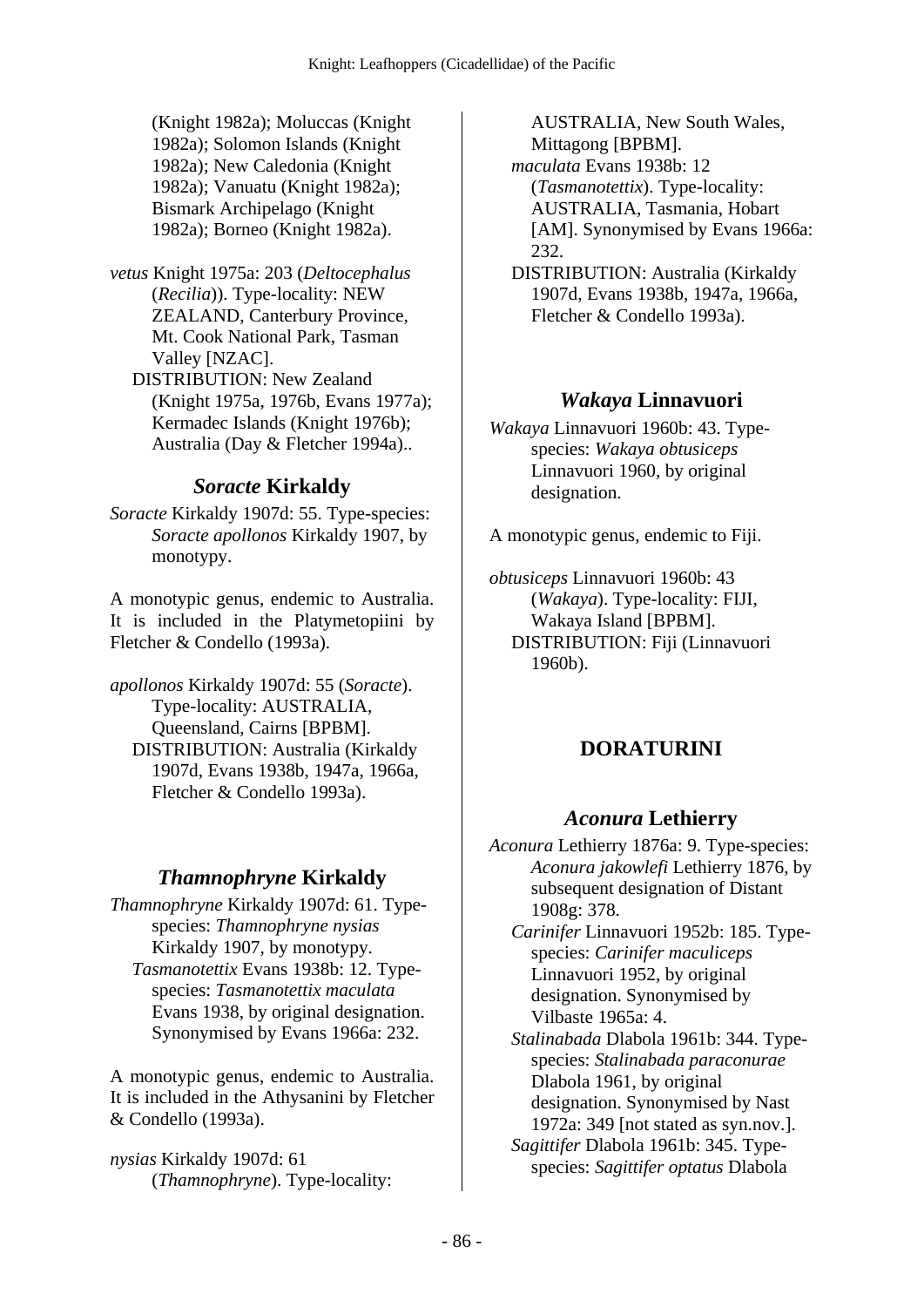1961, by original designation. Synonymised by Nast 1972a: 349 [not stated as syn.nov.].

- *Jiridlabolina* Kocak 1981a: 32. Replacement name for *Sagittifer* Dlabola 1961, not *Sagittifer* Kuhl 1920.
- *Linnavuorina* Kocak 1981a: 32. Replacement name for *Carinifer* Linnavuori 1952, not *Carinifer* Hamm 1881.

A large widespread Palaearctic genus, with extensions into the Indian subcontinent, Africa and the Pacific. Metcalf (1967b) lists 30 species for the genus although several new species have been added since (see Oman *et al.* 1990a). The genus was redefined by Vilbaste (1965a). Three species occur in the Pacific area, of which only one is endemic.

*colombensis* Melichar 1903b: 187 (*Aconura*). Type-locality: SRI LANKA, Colombo [MMB]. DISTRIBUTION: Sumbawa (Jacobi 1941a, Datta 1988a). [S. Central Asia].

*ingrata* Jacobi 1941a: 307 (*Aconura*). Type-locality: INDONESIA, Flores [SMT and ZMB]. DISTRIBUTION: Flores (Jacobi 1941a).

*producta* Matsumura 1902a: 385 (*Aconura*). Type-locality: JAPAN, Buzen & Tokyo [EIHU]. DISTRIBUTION: Bonin Islands (Matsumura 1906b). [E. Palaearctic, S.E. Asia].

# **HECALINI**

### *Alospanbergia* **Evans**

*Alospanbergia* Evans 1973a: 188. Typespecies: *Alospanbergia bella* Evans 1973, by original designation.

A monotypic genus, endemic to New Guinea.

*bella* Evans 1973a: 188 (*Alospanbergia*). Type-locality: PAPUA NEW GUINEA, New Guinea, N.E., Morobe District, Lake Trist [BPBM]. DISTRIBUTION: New Guinea (Evans 1973a).

#### *Glossocratus* **Fieber**

- *Glossocratus* Fieber 1866a: 502. Typespecies: *Glossocratus foveolatus* Fieber 1866, by subsequent designation of Evans 1947a: 141.
	- *Ectomops* Signoret 1879a: 51. Typespecies: *Ectomops chinensis* Signoret 1880, by monotypy. Synonymised by Morrison 1973a: 397.
	- *Ledrotypa* Distant 1912d: 442. Typespecies: *Ledrotypa spatulata* Distant 1912, by original designation. Synonymised by Morrison 1973a: 397.
	- *Chelusa* Signoret 1879a: 51. Typespecies: *Acocephalus madagascariensis* Signoret 1860, by monotypy. Synonymised by Linnavuori 1975a: 9.

A large genus of approximately 20 species, occurring in the Ethiopian and Oriental regions with an extension into the southern Palaearctic from Europe to Japan. Morrison (1973a) revised the Oriental members of the genus, recording 14 species for the region, and Linnavuori (1975a), in his revision of the Ethiopian members, recorded five species for that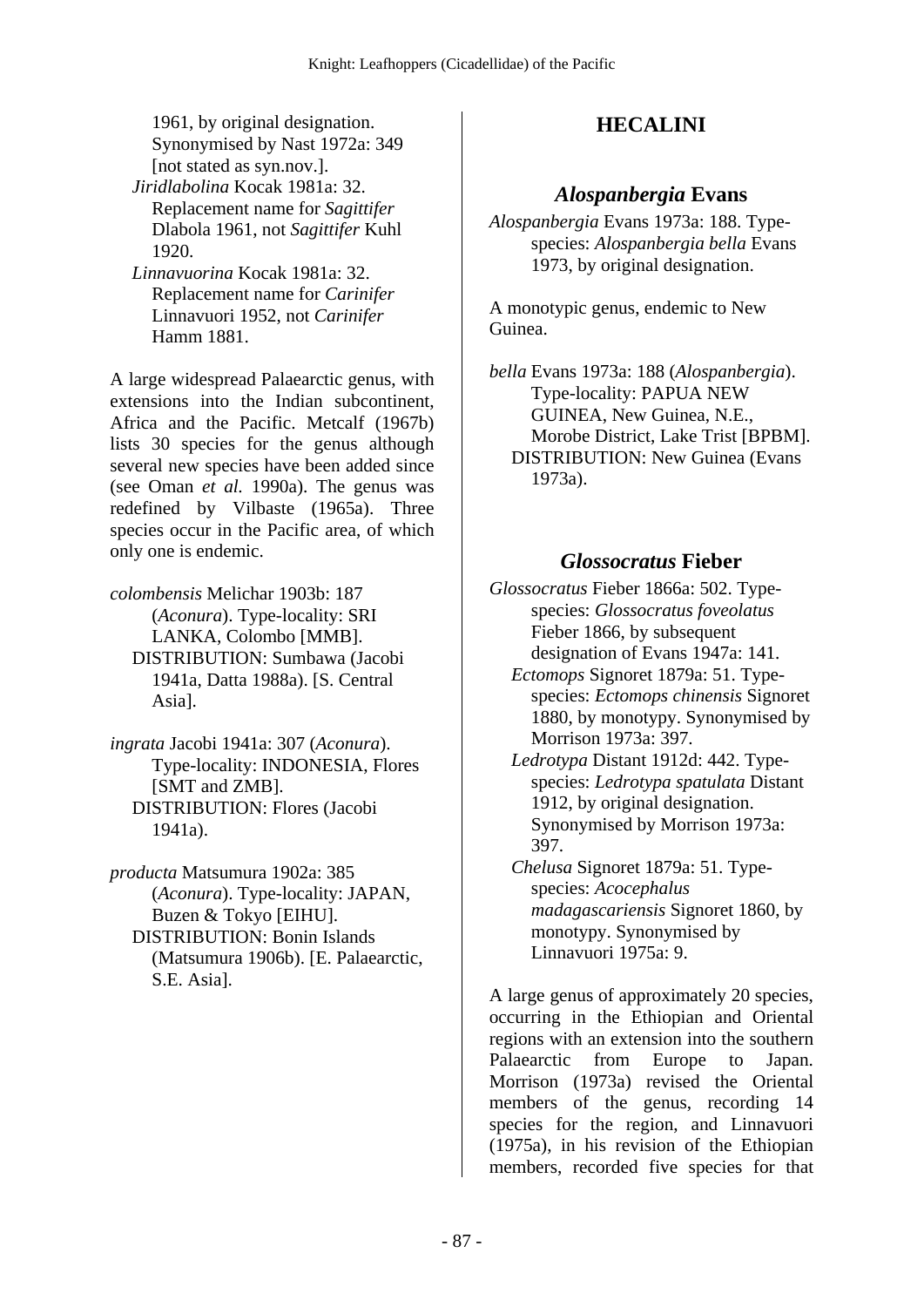region. Four species occur in the Pacific, of which only one, in Sumatra, is endemic to the area. The others, in W. Malaysia and the Philippines, occur also on the mainland.

*bakeri* Morrison 1973a: 399 (*Glossocratus*). Type-locality: PHILIPPINES, Luzon, Mt. Makiling [USNM].

 *capitatus* Distant 1918b: 30 (*Hecalus*) sensu Merino 1936a: 354. Typelocality: INDIA, N. Bengal [BMNH]. Synonymised by Morrison 1973a: 406.

- DISTRIBUTION: Philippines (Merino 1936a, Morrison 1973a). [S. Central Asia].
- *dilatatus* (Bierman) 1910a: 65 (*Hecalus*). Type-locality: INDONESIA, Sumatra, Soeroelangoen (RNH). DISTRIBUTION: Sumatra (Bierman 1910a, Morrison 1973a).
- *orientalis* (Ishihara) 1961a: 236 (*Hecalus*). Type-locality: CAMBODIA, Sisophon [EUM]. DISTRIBUTION: W. Malaysia (Morrison 1973a). [S.E. Asia].
- *sulcatus* Fieber 1866a: 513 (*Glossocratus*). Type-locality: EAST INDIES (depository unknown). DISTRIBUTION: East Indies (Fieber 1866a, Dallas 1867a, Signoret 1879b). [S. Central Asia].

### *Hecalocratus* **Evans**

*Hecalocratus* Evans 1966a: 135. Typespecies: *Hecalocratus pallidus* Evans 1966, by original designation.

A monotypic genus, endemic to Australia.

*pallidus* Evans 1966a: 135 (*Hecalocratus*). Type-locality: AUSTRALIA, Queensland, Cairo Station [MVM].

 DISTRIBUTION: Australia (Evans 1966a).

# *Hecalus* **Stal**

*Hecalus* Stal 1864b: 65. Type-species: *Petalocephala paykulli* Stal 1854, by subsequent designation of Distant 1908f: 145.

- *Parabolocratus* Fieber 1866a: 502. Type-species: *Parabolocratus glaucescens* Fieber 1866, by monotypy. Synonymised by Stal 1870c: 736.
- *Thomsonia* Signoret 1879a: 51. Typespecies: *Hecalus kirschbaumii* Stal 1870, by subsequent designation of Evans 1947a: 240.
- *Thomsoniella* Signoret 1880a: 52. Typespecies: *Hecalus kirschbaumii* Stal 1870, by monotypy. New name for *Thomsonia* Signoret 1879. Synonymised with *Parabolocratus* by Distant 1918b: 30 and with *Hecalus* by Morrison 1973a: 410.
- *Columbanus* Distant 1916a: 224. Typespecies: *Columbanus misranus* Distant 1916, by original designation. Synonymised by Morrison 1973a: 410.
- *Linnavuoriella* Evans 1966a: 134. Type-species: *Platymetopius arcuatus* Motschulsky 1859, by original designation. Synonymised by Morrison 1973a: 410.

A large cosmopolitan genus which occurs on all major land masses. Metcalf (1963d) lists 34 species for the genus although many new species have been described since then (see Oman *et al.* 1990a). Ten species occur in the Pacific, of which four are endemic to the area. The Oriental members of the genus, including those of the Pacific, were revised by Morrison (1973a) and the African species by Linnavuori (1975a).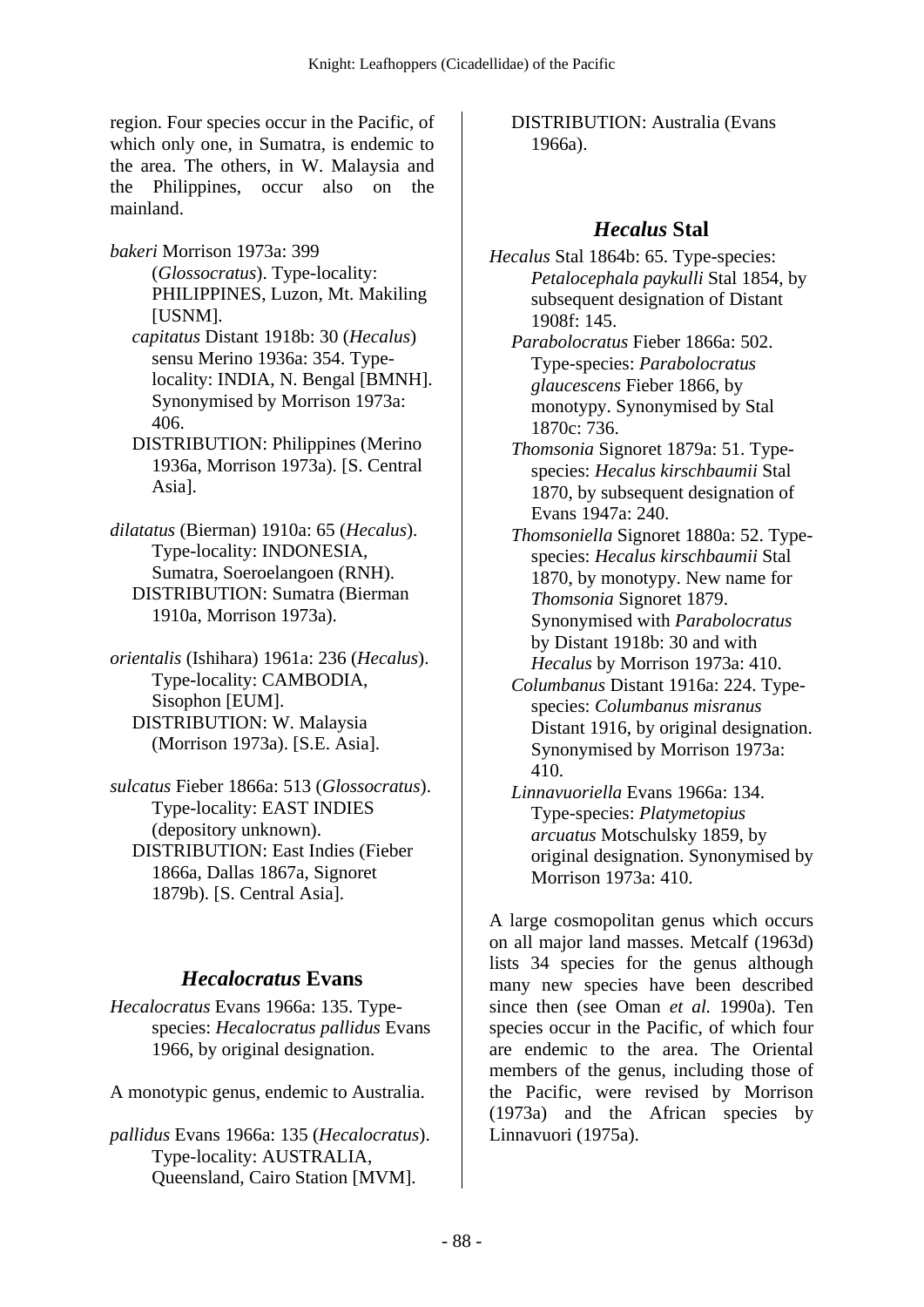*arcuatus* (Motschulsky) 1859b: 115 (*Platymetopius*). Type-locality: SRI LANKA, Noura-Ellia mountains [ZMM].  *kalidasa* Kirkaldy 1900d: 294 (*Tetigonia* (*Diedrocephala*)). Typelocality: SRI LANKA, Pundaluoya (BPBM - missing). Synonymised by Melichar 1903b: 172.  *concentralis* Matsumura 1912b: 287 (*Parabolocratus*). Type-locality: TAIWAN [EIHU]. Synonymised by Morrison 1973a: 426.  *concentricus* Matsumura 1940d: 36 (*Parabolocratus*). Type-locality: TAIWAN (depository unknown). Synonymised by Morrison 1973a: 427.  *citrinus* Evans 1941e: 36 (*Parablocratus* (sic)). Type-locality: AUSTRALIA, Queensland, Cairns [SAM]. Synonymised by Evans 1966a: 134. DISTRIBUTION: West Malaysia (Morrison 1973a); Philippines (Capco 1959b, Morrison 1973a); Java (Melichar 1914b, Datta 1988a); Flores (Jacobi 1941a, Datta 1988a); New Guinea (Evans 1973a); Australia (Kirkaldy 1906c, Distant 1908g, Evans 1941e, 1966a, 1973a, Datta 1972g, 1988a, Morrison 1973a). [S.E. Asia, S. Central Asia, E. Palaearctic].

*australis* (Evans) 1941e: 36 (*Parablocratus* (sic)). Type-locality: AUSTRALIA, Queensland, Gregory Downs [ANIC]. DISTRIBUTION: Australia (Evans 1941e, 1966a, Day & Fletcher 1994a), New Guinea (Evans 1973a).

*bicornus* Morrison 1973a: 425 (*Hecalus*). Type-locality: INDONESIA, Amboina [USNM]. DISTRIBUTION: Philippines (Morrison 1973a); Amboina (Morrison 1973a).

*gressitti* (Linnavuori) 1960a: 272 (*Parabolocratus*). Type-locality: PALAU, Babelthuap, Ulimang [USNM].

- DISTRIBUTION: W. Malaysia (Morrison 1973a); Philippines (Morrison 1973a); Palau (Morrison 1973a, Linnavuori 1960a, 1975c); Pohnpei (Linnavuori 1960a); Yap (Linnavuori 1960a); W. Caroline Is. (Linnavuori 1960a, Morrison 1973a); Amboina (Morrison 1973a). [S.E. Asia].
- *pallescens* Stal 1864b: 65 (*Hecalus*). Typelocality: AUSTRALIA, borealis [NRS].

 *immaculatus* Kirkaldy 1906c: 338 (*Hecalus*). Type-locality: AUSTRALIA, Queensland, Cairns & Kuranda [BPBM]. Synonymised by Evans 1966a: 133.

 *basedowi* Evans 1938b: 11 (*Hecalus*). Type-locality: AUSTRALIA, W. Australia [AM]. Synonymised by Evans 1966a: 133.

 *elongatus* Evans 1938b: 11 (*Hecalus*). Type-locality: AUSTRALIA, W. Australia [AM]. Synonymised by Evans 1966a: 133.

 DISTRIBUTION: Australia (Stal 1864b, Signoret 1879b, Kirkaldy 1906c, Pierce 1909a, Bohart 1943a, Evans 1938b, 1941f, 1966a).

*paykulli* (Stal) 1854b: 252 (*Petalocephala*). Type-locality: SENEGAL (depository unknown). DISTRIBUTION: Australia (Atkinson 1885b). [S.E. Asia, S. Central Asia,

Africa].

*porrectus* (Walker) 1858b: 262 (*Acocephalus*). Type-locality: SRI LANKA [BMNH].  *lineolatus* Motschulsky 1859b: 114 (*Platymetopius*). Type-locality: SRI LANKA, Noura-Ellia mountains [ZMM]. Synonymised by Melichar 1903b: 172.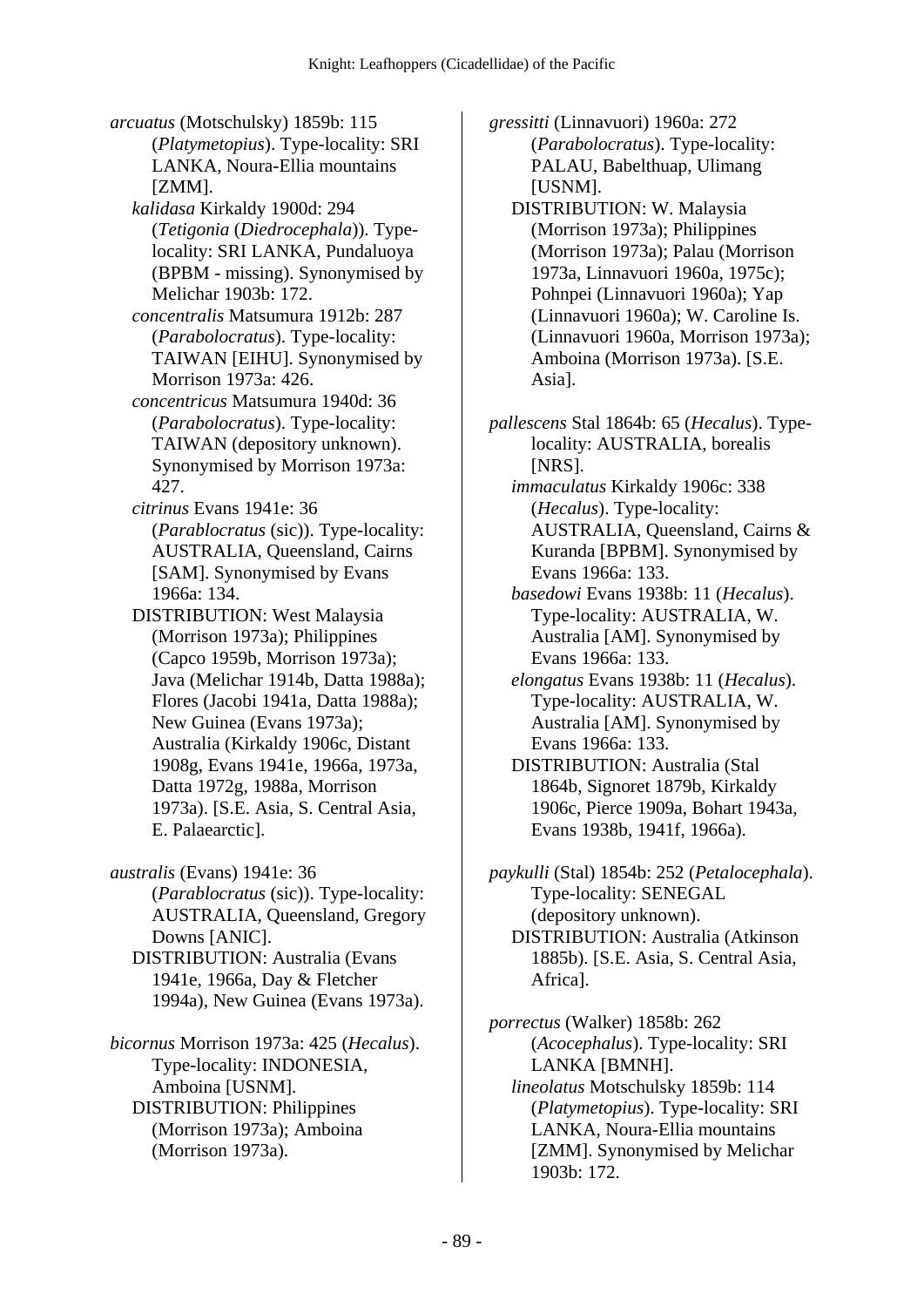*kirschbaumii* Stal 1870c: 737 (*Hecalus*). Type-locality: PHILIPPINES [NRS]. Synonymised by Distant 1908g: 278.  *viridis* Distant 1908g: 280 (*Thomsoniella*). Type-locality: INDIA, East Bengal, Rajshai & Calcutta [depository unknown]. Synonymised by Morrison 1973a: 421.  *rusticus* Distant 1918b: 31 (*Parabolocratus*). New name for *Thomsoniella viridis* Distant 1908. Synonymised by Dammerman 1948a: 472.  *albomaculata* Distant 1908g: 280 (*Thomsoniella*). Type-locality: INDIA, East Bengal, Pusa & Calcutta & CEYLON, Pundaluoya [depository unknown]. Synonymised by Capco 1959b: 327.  *merinoi* Capco 1959b: 333 (*Parabolocratus*). Type-locality: PHILIPPINES, Luzon, Mountain Province, Trinidad [BPI]. Synonymised by Morrison 1973a: 421. DISTRIBUTION: Philippines (Stal 1870c, Signoret 1880a, Atkinson 1885b, Melichar 1903b, Kirkaldy 1906c, Distant 1908g, Schumacher 1915a, Merino 1936a, Capco 1959b, Morrison 1973a, Datta 1988a); Sunda Is. (Schumacher 1915a); Java (Bierman 1910a, Melichar 1914b, Schumacher 1915a, Morrison 1973a); Krakatau (Melichar 1914b, Dammerman 1929b, 1948a, Datta 1988a); Verlaten Is. (Dammerman 1948a); Sumbawa (Jacobi 1941a, Datta 1988a); Flores (Jacobi 1941a); New Guinea (Evans 1966a, 1973a); Australia (Kirkaldy 1906c, 1907d, Distant 1908g, Schumacher 1915a, Merino 1936a, Evans 1966a, 1973a, Morrison 1973a, Datta 1988a). [S.E. Asia, S. Central Asia, Africa].

*prasinus* (Matsumura) 1905a: 48 (*Parabolocratus*). Type-locality: JAPAN (EIHU).

 *dubiatus* Bierman 1910a: 64 (*Parabolocratus*). Type-locality: INDONESIA, Java, Semarang (ZMA). Synonymised by Morrison 1973a: 417.

 DISTRIBUTION: Philippines (Morrison 1973a); Java (Bierman 1910a, Morrison 1973a); Amboina (Morrison 1973a). [S.E. Asia, E. Palaearctic].

*thomsoni* Stal 1870c: 737 (*Hecalus*). Typelocality: PHILIPPINES [NRS].  *antipolanus* Capco 1959b: 329 (*Parabolocratus*). Type-locality: PHILIPPINES, Luzon, Antipolo, Rizal [BPI]. Synonymised by Morrison 1973a: 432.

 DISTRIBUTION: Philippines (Stal 1870c, Signoret 1880a, Merino 1936a, Capco 1959b, Morrison 1973a).

*wallengrenii* Stal 1870c: 736 (*Hecalus*). Type-locality: PHILIPPINES [NRS].

 *florii* Stal 1870c: 737 (*Hecalus*). Typelocality: PHILIPPINES [NRS]. Synonymised by Morrison 1973a: 413.

 *minutus* Bierman 1910a: 63 (*Parabolocratus*). Type-locality: INDONESIA, Java, Semarang (ZMA). Synonymised by Morrison 1973a: 413.

 *taiwanus* Matsumura 1912b: 286 (*Parabolocratus*). Type-locality: TAIWAN, Taihok & Ako & Shoka & Koshun [EIHU]. Synonymised by Morrison 1973a: 413.  *mandlensis* Pruthi 1930a: 18 (*Parabolocratus*). Type-locality: INDIA, Central Provinces, Mandla district, Dindori [ZSI]. Synonymised by Morrison 1973a: 413.

 *gramineus* Merino 1936a: 353 (*Hecalus*). Type-locality: PHILIPPINES, Luzon, Manila [MC]. Synonymised by Morrison 1973a: 413.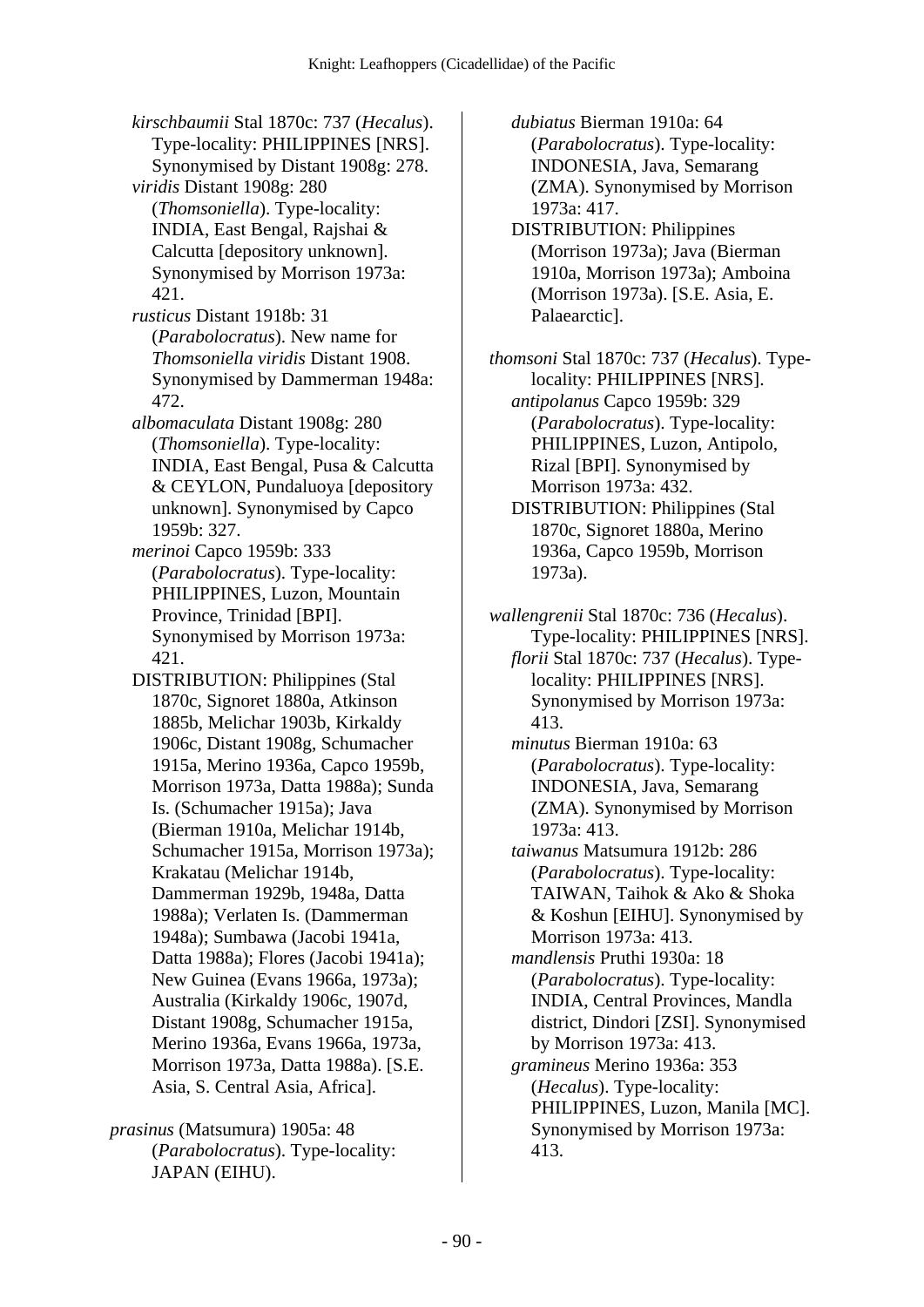DISTRIBUTION: W. Malaysia (Morrison 1973a); Philippines (Stal 1870c, Signoret 1879b, Merino 1936a, Morrison 1973a); Java (Bierman 1910a, Morrison 1973a). [S.E. Asia, S. Central Asia].

## *Micrelloides* **Evans**

*Micrelloides* Evans 1973a: 189. Typespecies: *Micrelloides molaris* Evans 1973, by original designation.

A monotypic genus, endemic to Australia.

*molaris* Evans 1973a: 189 (*Micrelloides*). Type-locality: AUSTRALIA, W. Australia, Millstream area [AM]. DISTRIBUTION: Australia (Evans 1973a, 1977a).

## *Reuteriella* **Signoret**

*Reuteriella* Signoret 1879b: 267. New name for *Reuteria* Signoret 1879, not *Reuteria* Puton 1875.  *Reuteria* Signoret 1879a: 51. Typespecies*: Reuteria flavescens* Signoret 1880, by monotypy.

A monotypic genus, endemic to Australia.

*flavescens* (Signoret) 1880a: 46 (*Reuteria*). Type-locality: AUSTRALIA, Tasmania (depository unknown). DISTRIBUTION: Australia (Signoret 1880a, Kirkaldy 1906c, Evans 1947a, 1966a).

# **MACROSTELINI**

# *Balclutha* **Kirkaldy**

*Balclutha* Kirkaldy 1900b: 243. New name for *Gnathodus* Fieber, not *Gnathodus* Pander 1856.  *Gnathodus* Fieber 1866a: 505. Typespecies: *Cicada punctata* Fabricius

1775, by monotypy. Preoccupied name.

 *Eugnathodus* Baker 1903a: 1. Typespecies: *Gnathodus abdominalis* Van Duzee 1892, by original designation. Synonymised with *Balclutha* by DeLong & Davidson 1933b: 210.

 *Nesosteles* Kirkaldy 1906c: 343. Typespecies: *Nesosteles hebe* Kirkaldy 1906, by original designation. Synonymised with *Eugnathodus* by Singh Pruthi 1930a: 52. Synonymised with *Balclutha* by Evans 1947a: 248.

 *Eusceloscopus* Evans 1941f: 147. Typespecies: *Eusceloscopus yanchepensis* Evans 1941, by original designation. Synonymised by Evans 1966a: 249.

- *Anomiana* Distant 1918b: 109. Typespecies: *Anomiana longula* Distant 1918, by original designation. Synonymised with *Nesosteles* by Oman 1938b: 394. Synonymised with *Balclutha* by Matsumura 1932c: 191.
- *Eugnathodus* [nec Baker] DeLong & Davidson 1933a: 55.
- *Agellus* DeLong & Davidson 1933b: 210. New name for *Eugnathodus* DeLong & Davidson 1933, not *Eugnathodus* Baker 1903. Typespecies: *Eugnathodus neglecta* DeLong & Davidson 1933, by original designation. Synonymised with *Eugnathodus* by Van Duzee 1937a: 126. Synonymised with *Nesosteles* by Osborn 1934b: 263. Synonymised with *Balclutha* by Linnavuori 1959b: 337.
- *Balcluthina* Pruthi 1930a: 46. Typespecies: *Balcluthina viridis* Pruthi 1930, by original designation. Synonymised by Webb & Vilbaste 1994a: 58.

The cosmopolitan genus *Balclutha* is one of the most common and abundant deltocephaline groups. It comprises over 100 species of which the greatest number occur in the New World, Africa and the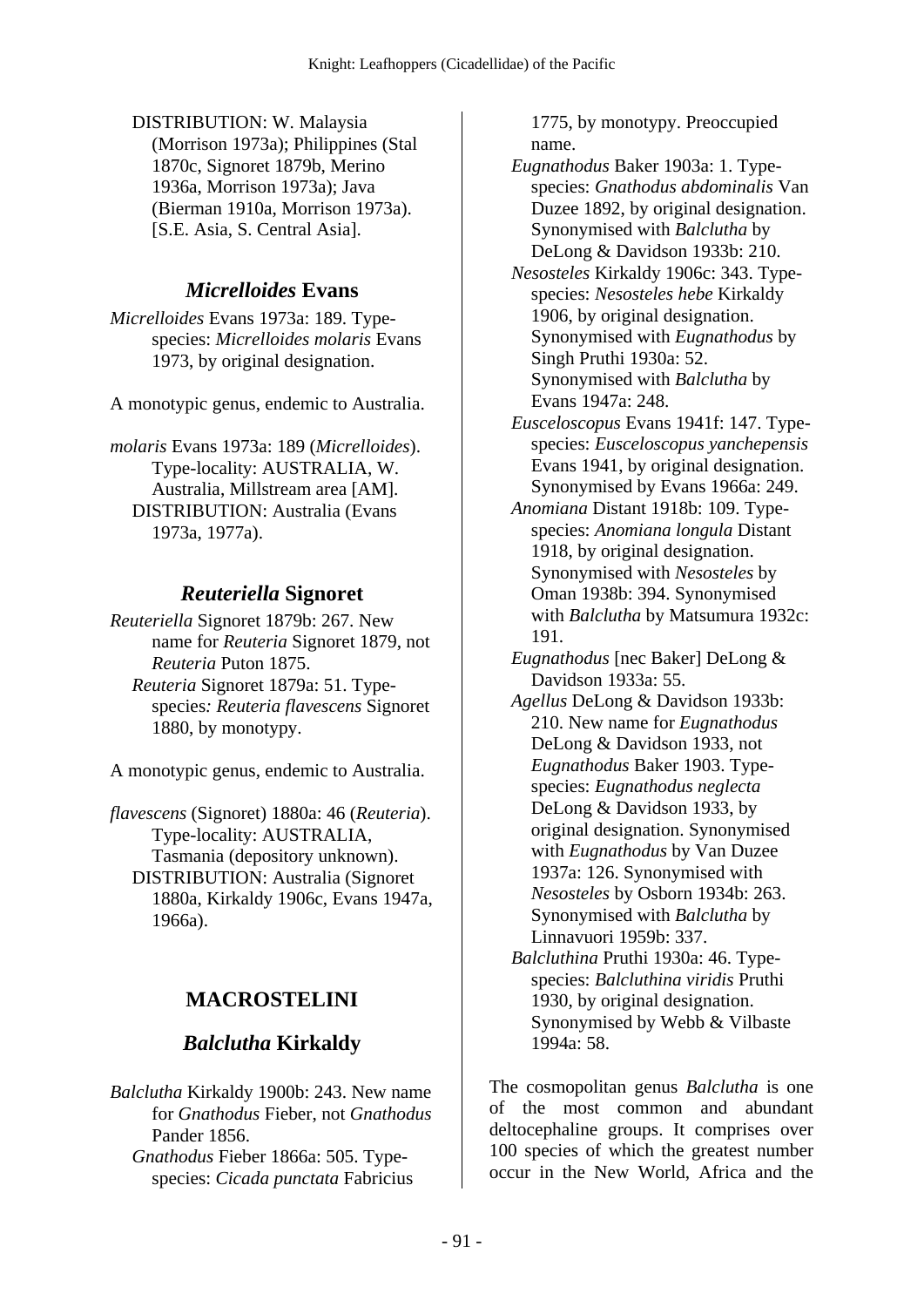Oriental region. 31 species occur in the Pacific, of which 12 are endemic. It extends throughout the area, from W. Malaysia to the Marianas and Bonin Islands in the north, Australia and New Zealand in the south and the Marquesas and Society Islands in the east. The New World species were revised by Blocker (1967a), the South African species by Theron (1970b, 1973a), the Pacific species by Knight (1987a), the Indian species by Rao & Ramakrishnan (1990) and the Oriental species by Webb & Vilbaste (1994a). *Balclutha* species live principally on grasses (Gramineae) and have been recorded on cultivated members of the family such as rice, sugar-cane, barley, wheat and sorghum. There is no record of any species of the genus transmitting plant pathogens.

- *alstoni* Knight 1987a: 1199 (*Balclutha*). Type-locality: INDONESIA, Sulawesi, Minahassa, Tomohon [BMNH].
	- DISTRIBUTION: Philippines (Knight 1987a, Webb & Vilbaste 1994a); Sumatra (Knight 1987a), Java (Knight 1987a), Sulawesi (Knight 1987a); Lavongai (Bismark Islands) (Knight 1987a); Indonesia (Webb & Vilbaste 1994a); Bismark Islands (Webb & Vilbaste 1994a). [S.E. Asia]

*asymmetrica* Knight 1987a: 1201 (*Balclutha*). Type-locality: PHILIPPINES, Luzon, Albay Province, Guinobatan, Albay Research Centre, 100m [BMNH]. DISTRIBUTION: Philippines (Knight 1987a, Webb & Vilbaste 1994a). [S.E. Asia]

*aurantiigera* (Kirkaldy) 1907d: 65 (*Nesosteles*). Type-locality: AUSTRALIA, Queensland, Cairns [BPBM]. DISTRIBUTION: Australia (Kirkaldy 1907d, Evans 1966a, Knight 1987a, Fletcher & Condello 1993a, Webb & Vilbaste 1994a).

*bacchusi* Knight 1987a: 1204 (*Balclutha*). Type-locality: PAPUA NEW GUINEA, New Guinea, Morobe District, Herzog Mts., Vagau, c. 4000ft [BMNH]. DISTRIBUTION: New Guinea (Knight 1987a, Webb & Vilbaste 1994a).

*batuensis* Knight 1987a: 1187 (*Balclutha*). Type-locality: PHILIPPINES, Tawi Tawi, Tarawakan, north of Batu Batu [UZMC].

- DISTRIBUTION: Philippines (Knight 1987a, Webb & Vilbaste 1994a); W. Malaysia (Webb & Vilbaste 1994a). [S.E. Asia]
- *bifasciata* (Merino) 1936a: 383 (*Agellus*). Type-locality: PHILIPPINES [MC].
	- DISTRIBUTION: Philippines (Merino 1936a, Linnavuori 1975c, Knight 1987a, Webb & Vilbaste 1994a); Palau (Linnavuori 1975c); W. Caroline Is. (Knight 1987a); Java (Knight 1987a), Sulawesi (Knight 1987a, Webb & Vilbaste 1994a); New Guinea (Knight 1987a, Webb & Vilbaste 1994a); New Ireland (Knight 1987a), Lavongai (Bismark Islands) (Knight 1987a); Australia (Knight 1987a, Webb & Vilbaste 1994a); Solomon Is. (Knight 1987a); New Caledonia (Knight 1987a); Loyalty Is. (Knight 1987a); Micronesia (Webb & Vilbaste 1994a); Indonesia (Webb & Vilbaste 1994a); Bismark Islands (Webb & Vilbaste 1994a). [S. Central Asia, S.E. Asia]

*bilobata* Knight 1987a: 1185 (*Balclutha*). Type-locality: PHILIPPINES, Luzon, Bulacan Province, Malolos [BMNH]. DISTRIBUTION: Philippines (Knight 1987a, Webb & Vilbaste 1994a).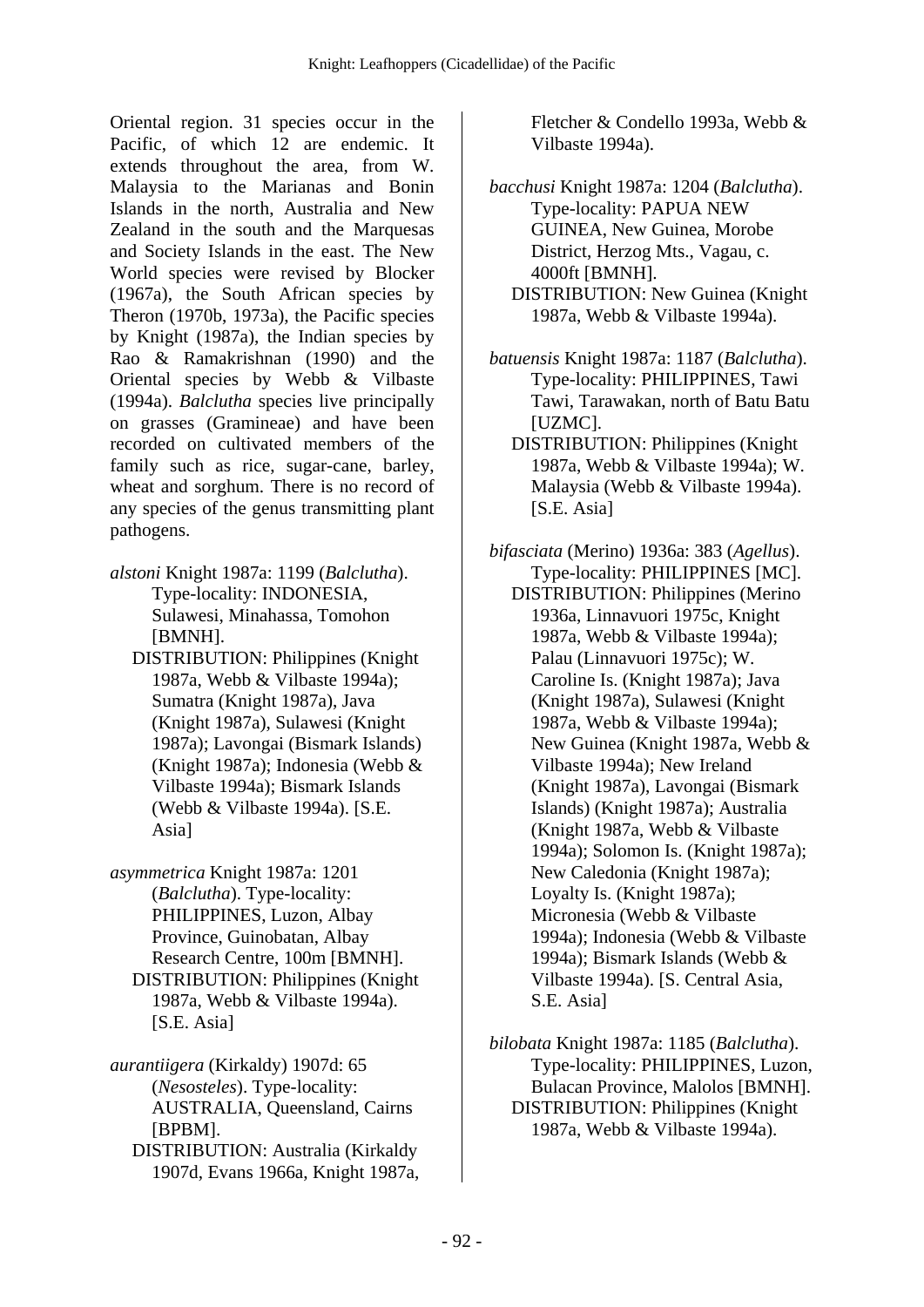*bulbosa* Knight 1987a: 1204 (*Balclutha*). Type-locality: PAPUA NEW GUINEA, Bismark Islands, Mussau, Talumalaus [UZMC].

 DISTRIBUTION: Mussau (Bismark Islands) (Knight 1987a), Lavongai (Bismark Islands) (Knight 1987a); Bismark Islands (Webb & Vilbaste 1994a).

*cheesmanae* Knight 1987a: 1196 (*Balclutha*). Type-locality: INDONESIA, Irian Jaya, New Guinea, Cyclops Mts., Sabron, 2000ft [BMNH].

 DISTRIBUTION: Java (Knight 1987a), New Guinea (Knight 1987a, Webb & Vilbaste 1994a); Indonesia (Webb & Vilbaste 1994a).

*chloe* (Kirkaldy) 1907d: 66 (*Nesosteles*). Type-locality: AUSTRALIA, Queensland, Kuranda [BPBM]. DISTRIBUTION: Australia (Kirkaldy 1907d, Evans 1966a, Knight & Webb 1993a, Fletcher & Condello 1993a, Webb & Vilbaste 1994a).

*chloroptera* Melichar 1914b: 138 (*Balclutha*). Type-locality: INDONESIA, Java, Nusa Kambangan [MMB].  *olivacea* Melichar 1923b: 100 (*Balclutha*). Type-locality: PHILIPPINES [MMB]. Synonymised by Linnavuori 1975c: 629.

 *barbiventris* Linnavuori 1960a: 336 (*Balclutha*). Type-locality: FEDERATED STATES OF MICRONESIA, Caroline Is., Yap group, Map Is. [USNM]. Synonymised by Linnavuori 1975c: 629.

 DISTRIBUTION: Philippines (Melichar 1923b, Merino 1936a, Linnavuori 1975c, Knight 1987a, Webb & Vilbaste 1994a); Palau (Linnavuori 1960a); Yap (Linnavuori 1960a, 1975c, Knight 1987a); W. Malaysia

(Knight 1987a, Webb & Vilbaste 1994a); Indonesia (Linnavuori 1975c, Webb & Vilbaste 1994a); Java (Melichar 1914b, Knight 1987a, Webb & Vilbaste 1994a); Nusa Kambangan Is. (Indonesia) (Melichar 1914b); Sulawesi (Knight 1987a); Micronesia (Webb & Vilbaste 1994a); New Guinea (Webb & Vilbaste 1994a). [S.E. Asia].

*distenda* Knight 1987a: 1213 (*Balclutha*). Type-locality: PAPUA NEW GUINEA, New Guinea, Madang District, Finisterre Mts., Moro, c 5550ft [BMNH]. DISTRIBUTION: New Guinea (Knight

1987a, Webb & Vilbaste 1994a); New Britain (Knight 1987a); New Ireland (Knight 1987a); Bismark Islands (Webb & Vilbaste 1994a).

*flagellata* Knight 1987a: 1191 (*Balclutha*). Type-locality: INDONESIA, Java, Bandung [BMNH]. DISTRIBUTION: Java (Knight 1987a); Indonesia (Webb & Vilbaste 1994a).

*incisa* (Matsumura) 1902a: 360 (*Gnathodus*). Type-locality: JAPAN, Yano [EIHU].  *breviceps* Matsumura 1914a: 166 (*Balclutha*). Type-locality: JAPAN [EIHU]. Synonymised by Linnavuori 1975c: 631.  *ogasawarensis* Matsumura 1914a: 167 (*Balclutha*). Type-locality: BONIN ISLANDS [EIHU]. Synonymised by Linnavuori 1975c: 631.  *akonis* Matsumura 1914a: 170 (*Balclutha*). Type-locality: TAIWAN, Tainan [EIHU]. Synonymised by Linnavuori 1975c: 631.  *bisinuatus* DeLong, in Wolcott 1923b: 266 (*Eugnathodus*). Type-locality: PUERTO RICO, Rio Piedros [OUC]. Synonymised by Oman 1938b: 394.  *pallidus* Osborn 1926c: 352 (*Eugnathodus*). Type locality: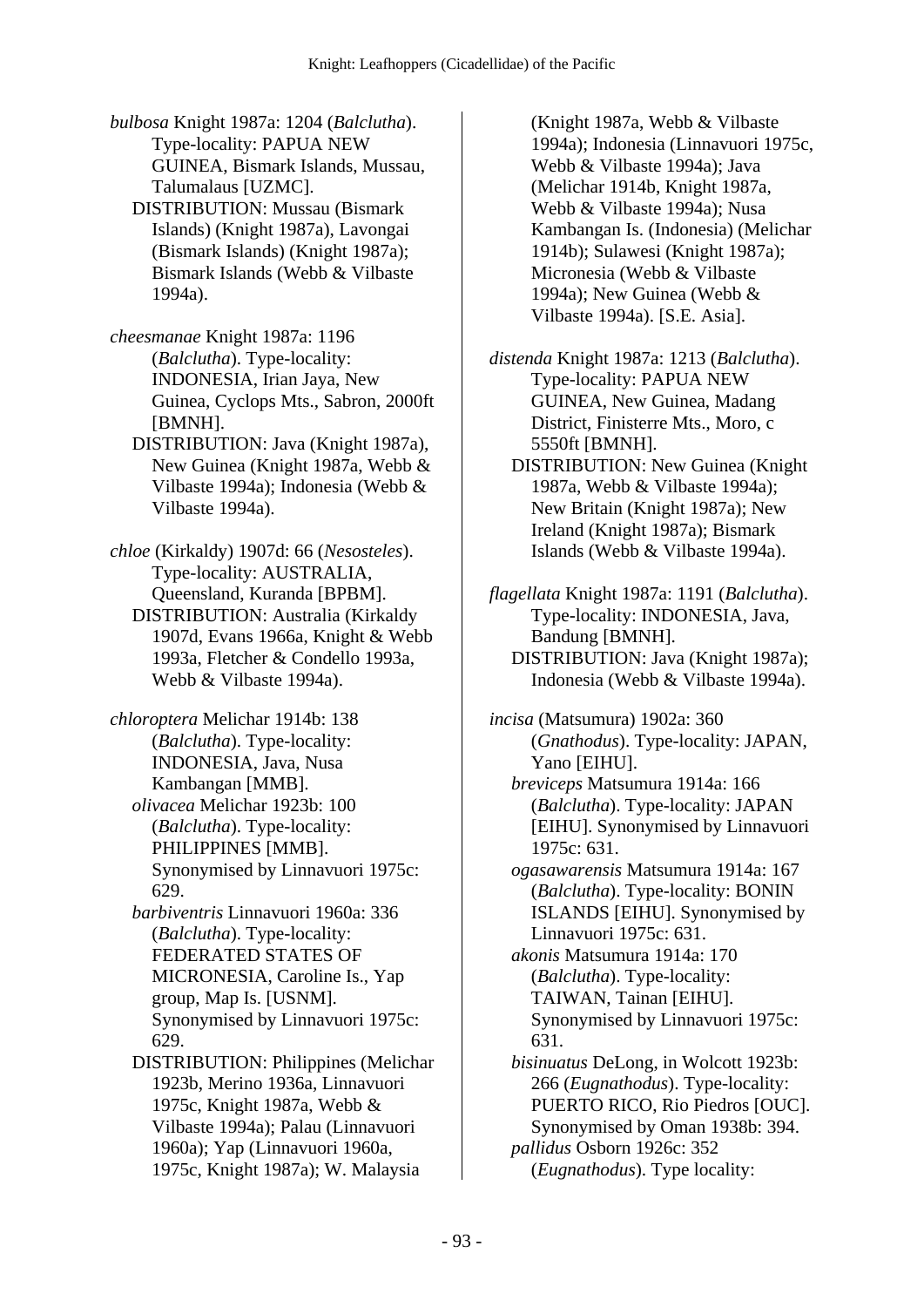CUBA, Preston, Rancho [USNM]. Synonymised by Oman 1938b: 394.  *flavidus* Naude 1926a: 88 (*Eugnathodus*). Type-locality: SOUTH AFRICA, Bloemfontein [PPRI]. Synonymised by Knight 1987a: 1206.  *virescens* Haupt 1927a: 37 (*Balclutha*). Type-locality: PALESTINE [MuC]. Synonymised by Knight 1987a: 1206.  *indica* Pruthi 1930a: 48 (*Eugnathodus*). Type-locality: INDIA, Rewa State, Koilari(land) [ZSI]. Synonymised by Knight 1987a: 1206.  *bifurcata* DeLong & Davidson 1933a: 58 (*Eugnathodus*). Type-locality: USA, Florida, Miami [OUC]. Synonymised by Oman 1938b: 394.  *areolata* Osborn 1934b: 266 (*Nesosteles*). Type-locality: MARQUESAS ISLANDS, Vaituhu Eiao [BPBM]. Synonymised by Oman 1938b: 394.  *tutuilana* Osborn 1934a: 188 (*Nesosteles*). Type-locality: SAMOA, Tutuila, Leone Rd. [BPBM]. Synonymised by Oman 1938b: 394.  *juventus* Van Duzee 1937a: 125 (*Eugnathodus*). Type-locality: FRENCH POLYNESIA, Austral Islands [CAS]. Synonymised by Knight 1987a: 1206.  *athertoni* Evans 1940c: 12 (*Empoasca*). Type-locality: AUSTRALIA, Queensland, Lockyer [QM]. Synonymised by Knight 1987a: 1206.  *uniformis* Metcalf 1946d: 135 (*Cicadulina*). Type-locality: GUAM [depository unknown]. Synonymised by Linnavuori 1975c: 631.  *hortensis* Lindberg 1948b: 140 (*Balclutha*). Type-locality: CYPRUS, Kythrea [ZH]. Synonymised by Linnavuori 1975c: 631.  *modesta* Ahmed, Murtaza & Malik 1988a: 414 (*Balclutha*). Typelocality: PAKISTAN, Karachi

(ZMK). Synonymised by Knight & Webb 1993a: 45.

 DISTRIBUTION: Philippines (Merino 1936a, Oman 1938b, Eyles & Linnavuori 1974a, Knight 1987a, Webb & Vilbaste 1994a), Palau (Linnavuori 1975c); Yap (Linnavuori 1975c); Guam (Metcalf 1946d, Linnavuori 1975c, Knight 1987a), Northern Marianas (Knight 1987a); Bonin Islands (Matsumura 1914a, Esaki 1930a, Ishihara 1953b, Esaki & Ito 1954a, Linnavuori 1960a, 1975c, Knight 1987a); Volcano Islands (Knight 1987a); Marshall Islands (Linnavuori, 1975c); Gilbert Islands (Linnavuori 1975c); Malaysia (Otake & Hokyo 1976a, Knight 1987a); Sumatra (Knight 1987a); Java (Otake & Hokyo 1976a, Knight 1987a); Sulawesi (Knight 1987a, Webb & Vilbaste 1994a); Bali (Knight 1987a); New Guinea (Knight 1987a, Webb & Vilbaste 1994a); New Britain (Knight 1987a); New Ireland (Knight 1987a); Mussau (Bismark Islands) (Knight 1987a); Manus (Bismark Islands) (Knight 1987a); Hermit (Bismark Islands) (Knight 1987a); Duke of York (Bismark Islands) (Knight 1987a); Solomon Islands (Knight 1987a); Vanuatu (Knight 1987a, Webb & Vilbaste 1994a); New Caledonia (Knight 1987a); Loyalty Islands (Knight 1987a); Australia (Evans 1940c, Lower 1952a, Eyles & Linnavuori 1974a, Knight 1987a, Wilson & Claridge 1991a, Webb & Vilbaste 1994a); New Zealand (Knight 1987a); Fiji (Hinckley 1963, Eyles & Linnavuori 1974a, Knight 1987a); Tonga (Knight 1987a); Samoa (Osborn 1934a, Eyles & Linnavuori 1974a, Knight 1987a); Niue (Eyles & Linnavuori 1974a, Knight 1987a); Southern Cook Islands (Eyles & Linnavuori 1974a, Knight 1987a); Austral Is. (Van Duzee 1937a, Knight 1987a); Gambier Is.: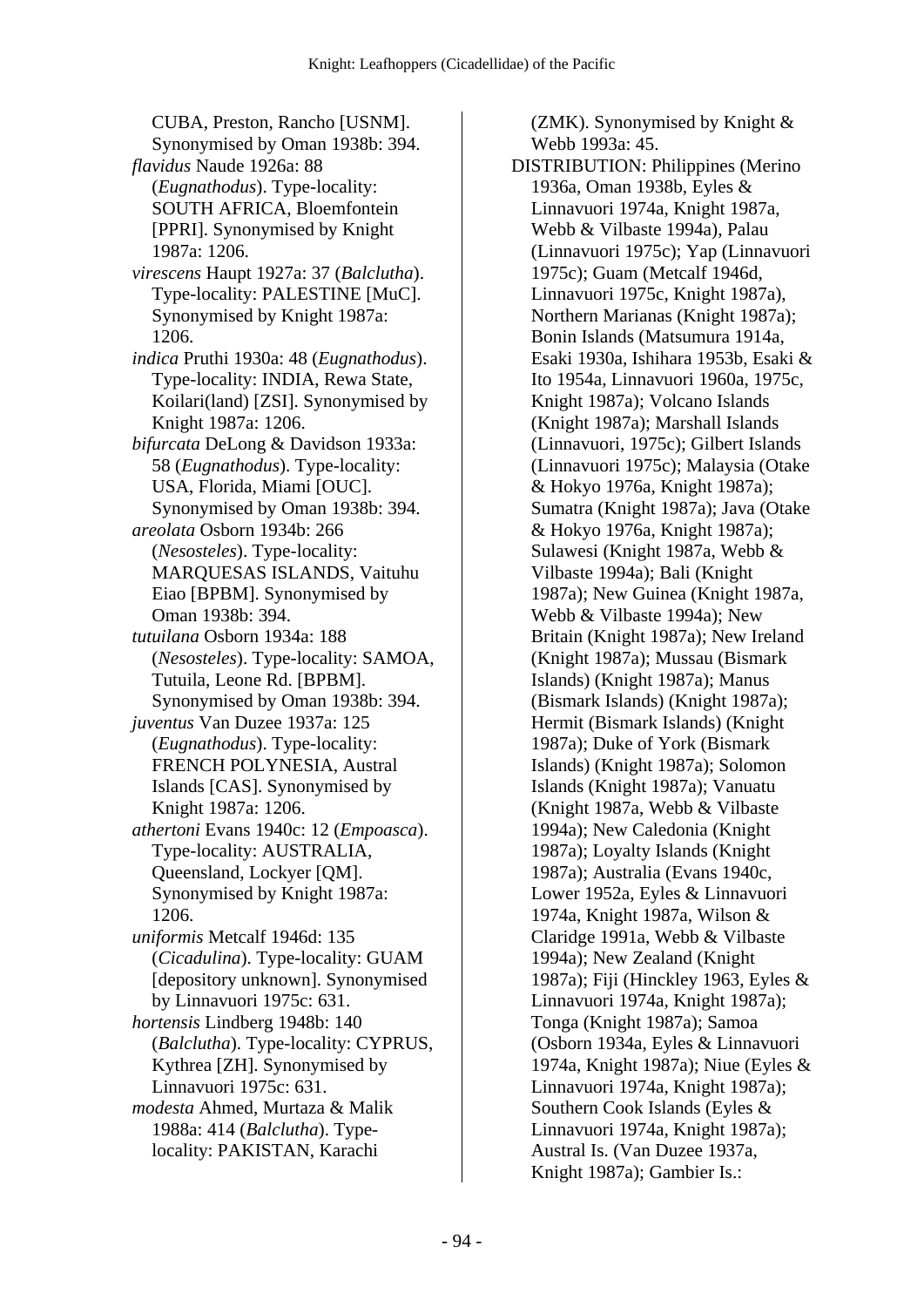Mangareva (Van Duzee 1937a); Marquesas Islands (Osborn 1934b, Davidson & DeLong 1935a, Eyles & Linnavuori 1974a, Knight 1987a); Ocean Island (Linnavuori 1975c); Micronesia (Eyles & Linnavuori 1974a, Webb & Vilbaste 1994a); Polynesia (Linnavuori 1960a); Indonesia (Webb & Vilbaste 1994a); Bismark Islands (Webb & Vilbaste 1994a). [S.W. Asia; S. Central Asia; S.E. Asia; E. Palaearctic; Hawaii; N., C. & S. America; Africa; Mediterranean; Oriental region]

*kuroiwae* Matsumura 1914a: 168 (*Balclutha*). Type-locality: JAPAN [EIHU].

 DISTRIBUTION: Bonin Is. (Linnavuori 1975c, Knight 1987a); Philippines (Webb & Vilbaste 1994a); Micronesia (Webb & Vilbaste 1994a). [E. Palaearctic; S.E. Asia]

*lucida* (Butler) 1877c: 91 (*Jassus*). Typelocality: GALAPAGOS ISLANDS, James Is. [BMNH].  *laevis* Melichar 1903b: 209 (*Gnathodus*). Type-locality: SRI LANKA, Peradeniya [MMB]. Synonymised by Knight 1987a: 1183.  *glauca* Kirkaldy 1906c: 344 (*Nesosteles*). Type-locality:

AUSTRALIA, Queensland [BPBM]. Synonymised by Knight 1987a: 1184.

 *floridana* DeLong & Davidson 1933a: 56 (*Eugnathodus*). Type-locality: USA, Florida, La Belle [OUC]. Synonymised by Linnavuori 1975c: 632.

 *marquesana* Osborn 1934b: 265 (*Nesosteles*). Type-locality: MARQUESAS ISLANDS, Hitikau Ridge, Va Huka [BPBM]. Synonymised by Linnavuori 1975c: 632.

 *filum* Linnavuori 1960a: 342 (*Balclutha*). Type-locality: PALAU

ISLANDS, Babelthuap Is., Ulimang [USNM]. Synonymised by Linnavuori 1975c: 632. DISTRIBUTION: Philippines (Knight 1987a, Webb & Vilbaste 1994a); Palau (Linnavuori 1960a, Knight 1987a); Yap (Linnavuori 1960a); W. Caroline Atolls (Linnavuori 1960a); Truk (Linnavuori 1960a); E. Caroline Atolls (Linnavuori 1960a); Marshall Is. (Linnavuori 1960a, Knight 1987a); Java (Knight 1987a); Sulawesi (Knight 1987a); New Guinea (Knight 1987a, Webb & Vilbaste 1994a); New Ireland (Knight 1987a); New Britain (Knight 1987a); Lavongai (Bismark Islands) (Knight 1987a); Hermit (Bismark Islands) (Knight 1987a); Australia (Kirkaldy 1906c, 1907d, Evans 1938b, 1966a, Knight 1987a, Wilson & Claridge 1991a, Fletcher & Condello 1993a, Webb & Vilbaste 1994a); New Zealand (Knight 1987a); New Caledonia (Knight 1987a); Vanuatu (Knight 1987a, Webb & Vilbaste 1994a); Fiji (Linnavuori 1960b, Knight 1987a); Niue (Eyles & Linnavuori 1974a, Knight 1987a); Southern Cook Islands (Knight 1987a); Marquesas Islands (Osborn 1934b, Davidson & DeLong 1935a, Eyles & Linnavuori 1974a, Knight 1987a); Micronesia (Linnavuori 1960b, Eyles & Linnavuori 1974a); Oceania (Linnavuori 1975c); Indonesia (Webb & Vilbaste 1994a); Bismark Islands (Webb & Vilbaste 1994a). [S.E. Asia; S. Central Asia; E. Palaearctic; Africa; N., C. & S. America; Oriental region]

*neglecta* (DeLong & Davidson) 1933a: 55 (*Eugnathodus*). Type-locality: USA, Colorado, Mt. Maniton [OUC]. DISTRIBUTION: Philippines (Merino 1936a, Knight 1987a). [N., C. & S. America]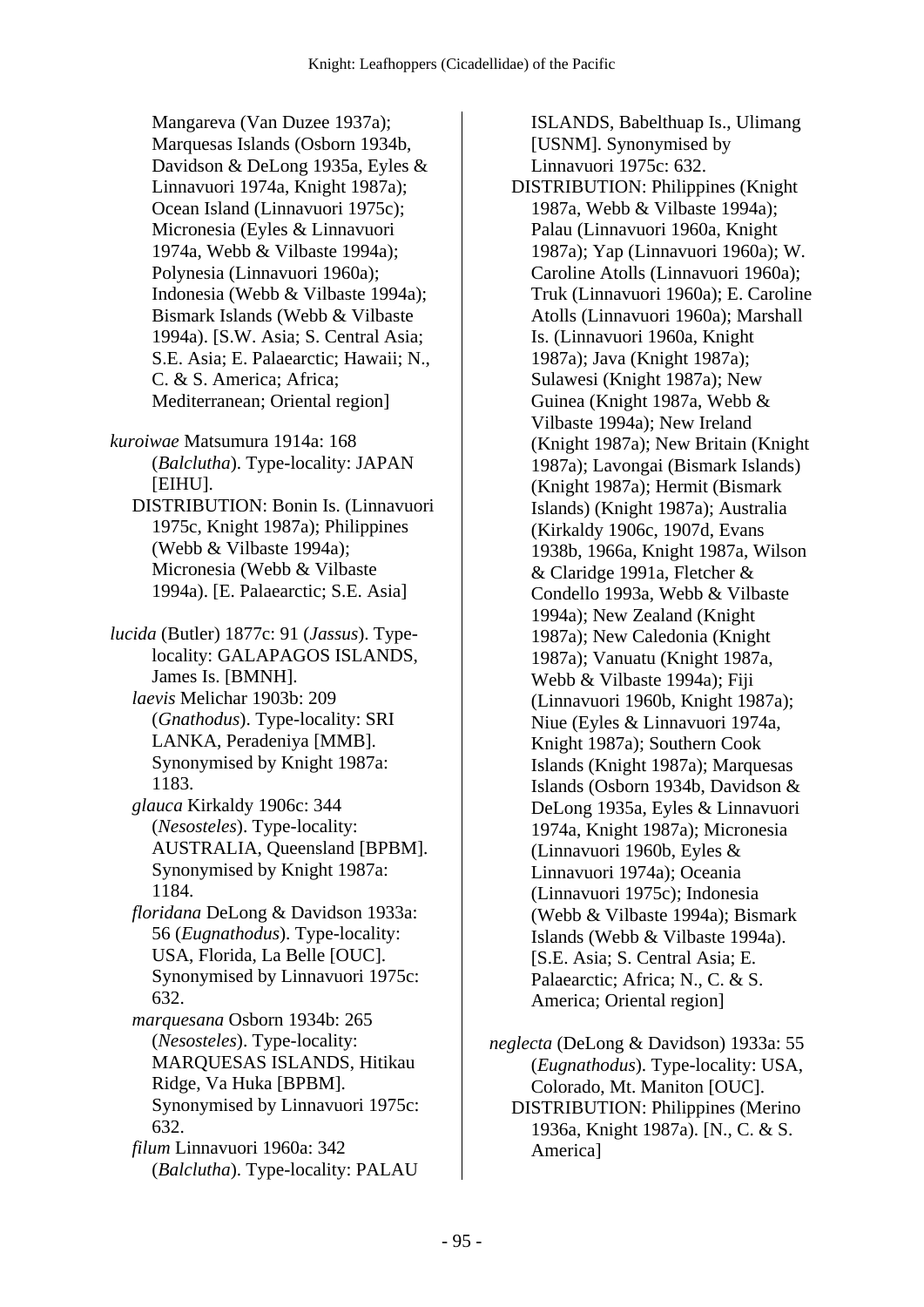*noonadana* Knight 1987a: 1216 (*Balclutha*). Type-locality: PHILIPPINES, Balabac, Dalawan Bay [UZMC]. DISTRIBUTION: Philippines (Knight 1987a, Webb & Vilbaste 1994a); Bismark Is. (Knight 1987a, Webb & Vilbaste 1994a). [S. Central Asia, S.E. Asia] *pseudorosea* Knight 1987a: 1211 (*Balclutha*). Type-locality: INDONESIA, Irian Jaya, New Guinea, Cyclops Mts., Sabron, 930 ft [BMNH]. DISTRIBUTION: Sulawesi (Knight 1987a), New Guinea (Knight 1987a, Webb & Vilbaste 1994a); Philippines (Webb & Vilbaste 1994a); Indonesia (Webb & Vilbaste 1994a). *punctata* (Fabricius) 1775a: 687 (*Cicada*). Type-locality: EUROPE, Alt. Reddewitz at Rugen [UZMC].  *punctata* Thunberg 1784a: 21 (*Cicada*). Type-locality: SWEDEN/FRANCE [depository unknown]. Synonymised by Walker 1851b: 877.  *tricolor* Gmelin 1789a: 2108 (*Cicada*). Type-locality: EUROPE [depository unknown]. Synonymised with *punctata* Thunberg by Gmelin 1789a: 2108. Synonymised with *punctata* Fabricius by Metcalf 1967c: 2414.  *clypeata* Curtis 1837c: pl. 640 (*Eupteryx*). Type-locality: GREAT BRITAIN [depository unknown]. Synonymised by Marshall 1866j: 127.  *spreta* Zetterstedt 1840a: 298 (*Cicadula*). Type-locality: LAPLAND [ZML]. Synonymised by Flor 1861a: 320.  *rosea* Provancher 1872c: 378 (*Typhlocyba*). Type-locality: CANADA [UL, missing]. Synonymised by Baker 1896a: 41.  *jocosa* Provancher 1890a: 300 (*Typhlocyba*). Replacement name for *Typhlocyba rosea* Provancher, not

*Typhlocyba rosea* Flor 1861a: 403. Synonymised by Baker 1896a: 41.  *confusus* Gillette & Baker 1895a: 104 (*Gnathodus*). Type-locality: USA, Colorado [depository unknown]. Synonymised by Davidson & DeLong 1935a: 101.  *manitou* Gillette & Baker 1895a: 105 (*Gnathodus*). Type-locality: USA, Colorado [depository unknown]. Synonymised by Beirne 1950b: 125.  *medius* Baker 1896a: 38 (*Gnathodus*). Type-locality: USA, Washington, Pullman, Piper [USNM]. Synonymised by Blocker 1967a: 7.  *vernalis* Van Duzee 1894a: 306 (*Typhlocyba*). Nom. nud. Synonymised by Van Duzee 1894a: 306.  *occidentalis* Baker 1896a: 41 (*Gnathodus*). Type-locality: USA, Washington, Pullman, Piper [USNM]. Synonymised by Davidson & DeLong 1935a: 101.  *livingstoni* Baker 1896a: 42 (*Gnathodus*). Type-locality: CANADA, British Columbia, Vancouver Island [USNM]. Synonymised by Davidson & DeLong 1935a: 101.  *californica* Davidson & DeLong 1935a: 102 (*Balclutha*). Type-locality: USA, California [depository unknown]. Synonymised by Beirne 1950b: 125. DISTRIBUTION: W. Malaysia (Matsumura 1902a); Australia (Oshanin 1906a, 1912a, Esaki & Ito 1954a, Knight 1987a, Wilson & Claridge 1991a); New Guinea (Matsumura 1902a, Melichar 1903b, Oshanin 1906a, Distant 1908g, Jensen-Haarup 1920a, Knight 1987a, Wilson & Claridge 1991a). [S.E. Asia; S. Central Asia; S.W. Asia; Oriental; E. Palaearctic; Europe; Africa; N. America]

*rieki* Knight 1987a: 1195 (*Balclutha*). Type-locality: AUSTRALIA, Queensland, Moolooka [BMNH].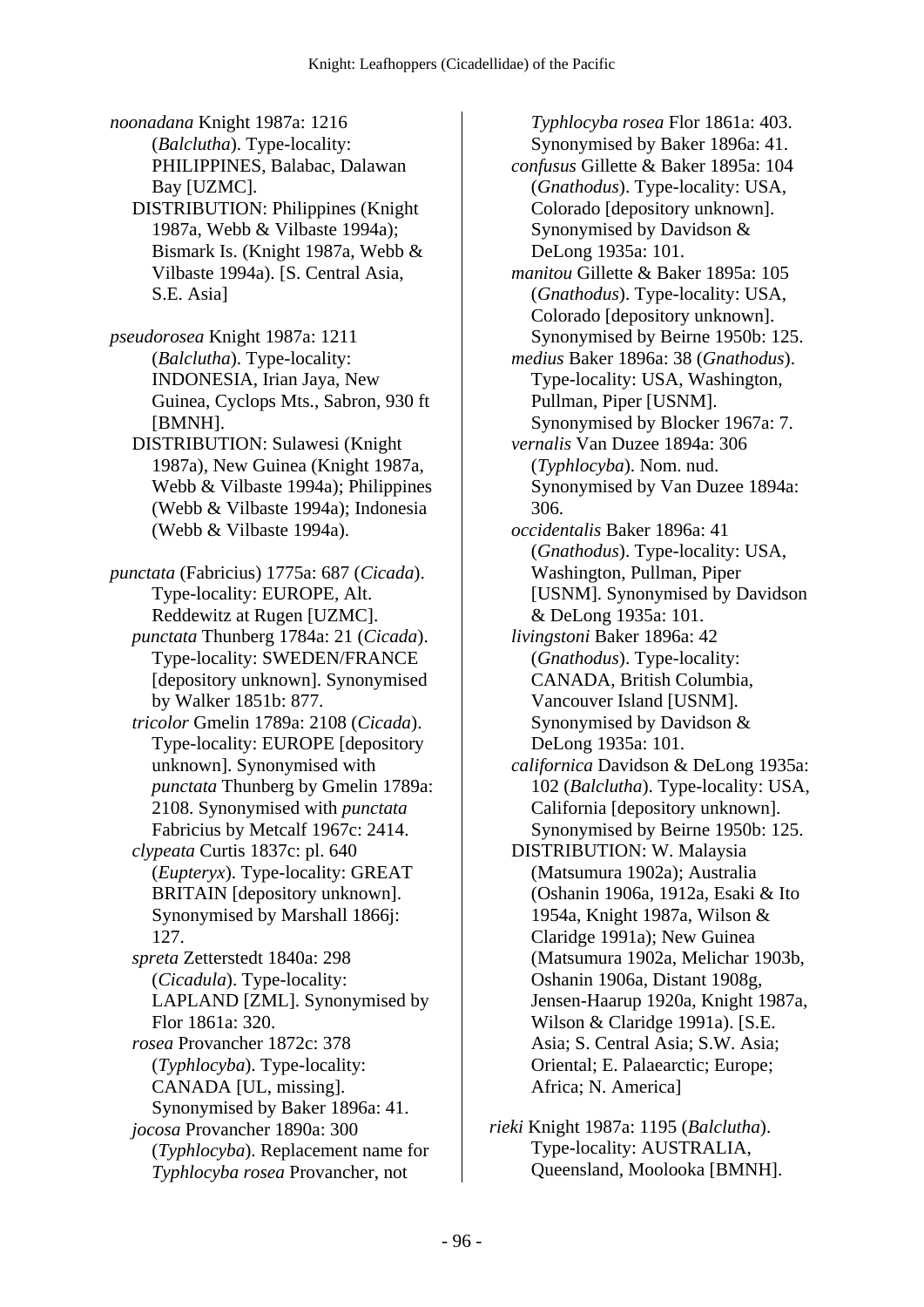DISTRIBUTION: Philippines (Knight 1987a, Webb & Vilbaste 1994a); Java (Knight 1987a), Sumatra (Knight 1987a), Mentawei Is. (Knight 1987a); Australia (Knight 1987a, Fletcher & Condello 1993a, Webb & Vilbaste 1994a); New Zealand (Knight 1987a); New Caledonia (Knight 1987a); Loyalty Is. (Knight 1987a); Indonesia (Webb & Vilbaste 1994a). [S.E. Asia, E. Palaearctic]

*rosea* (Scott) 1876d: 83 (*Gnathodus*). Type-locality: CORSICA [depository unknown].

 *frontalis* Ferrari 1882a: 117 (*Gnathodus*). Type-locality: ITALY, Santa Tecla [MCST]. Synonymised by Puton 1882a: 119.

 *lineatus* Melichar 1903b: 208 (*Gnathodus*). Type-locality: SRI LANKA [MMB]. Synonymised by Knight 1987a: 1208.

 *hebe* Kirkaldy 1906c: 343 (*Nesosteles*). Type-locality: FIJI [BPBM]. Synonymised by Knight 1987a: 1208.

- *dryas* Kirkaldy 1907d: 65 (*Nesosteles*). Type-locality: AUSTRALIA, Queensland, Cairns [BPBM]. Synonymised by Knight 1987a: 1209.
- *pallidulus* Matsumura 1908a: 11 (*Gnathodus*). Type-locality: NORTH AFRICA, Tunisia [EIHU]. Synonymised by Linnavuori 1975c: 631.

 *orientalis* Matsumura 1914a: 169 (*Balclutha*). Type-locality: TAIWAN, Ako [EIHU]. Synonymised by Linnavuori 1975c: 631.  *montana* Melichar 1914b: 138

(*Balclutha*). Type-locality: INDONESIA, Java [MMB]. Synonymised by Knight 1987a: 1209.

 *longiforma* Cogan 1916a: 196 (*Cicadula*). Type-locality: SOUTH AFRICA [SAMCT]. Synonymised by Theron 1970b: 322.

 *guajanae* DeLong 1923b: 267 (*Eugnathodus*). Type-locality: PUERTO RICO, Vega Alta [OUC]. Synonymised by Linnavuori 1959b: 339.

 *rubrostriata* Haupt 1927a: 36 (*Balclutha*), not *Balclutha rubrostriata* (Melichar) 1903b: 208 (misidentification). Type-locality: PALESTINE [MuC]. Synonymised by Linnavuori 1962a: 39.

 *flava* Haupt 1927a: 37 (*Balclutha*). Type-locality: PALESTINE [MuC]. Synonymised by Linnavuori 1962a: 39.

 *calcara* DeLong & Davidson 1933a: 57 (*Eugnathodus*). Type-locality: USA, Florida, Miami [OUC]. Synonymised by Linnavuori 1959b: 339.

 *philippinensis* Merino 1936a: 382 (*Agellus*). Type-locality: PHILIPPINES [MC]. Synonymised by Knight 1987a: 1209.

 *pulchella* Lindberg 1948b: 141 (*Balclutha*). Type-locality: CYPRUS, Trikomo [ZH]. Synonymised by Linnavuori 1959b: 339.

 *haupti* Metcalf 1955a: 266 (*Balclutha*). New name for *Balclutha flava* Haupt 1927a: 37 (preoccupied).

 DISTRIBUTION: Philippines (Merino 1936a, Oman 1938b, Knight 1982a, 1987a, Webb & Vilbaste 1994a); Palau (Linnavuori 1960a); Yap (Linnavuori 1960a); W. Caroline Atolls (Linnavuori 1960a); Truk (Linnavuori 1960a); Pohnpei (Linnavuori 1960a); Kosrae (Linnavuori 1960a); Volcano Is. (Linnavuori 1960a); Northern Mariana Islands (Linnavuori 1960a, 1975c, Knight 1987a); Guam (Linnavuori 1960a, 1975c); Marshall Islands (Linnavuori 1960a, Sugerman 1972); W. Malaysia (Matsumura 1910d, 1914a, Esaki & Ito 1954a, Knight 1987a, Webb & Vilbaste 1994a); Java (Melichar 1914b, Izzard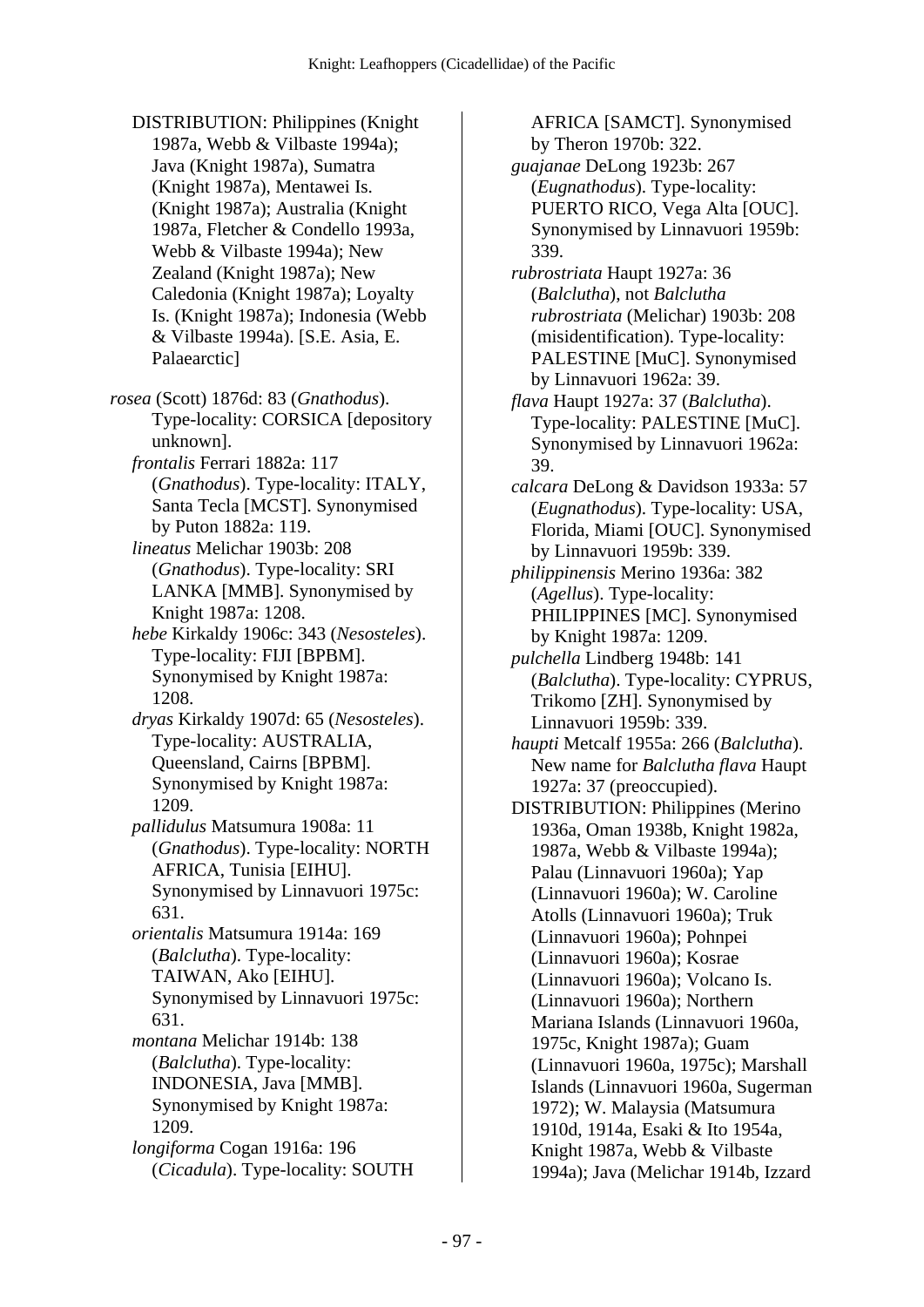1936a, Knight 1982a, 1987a), Sulawesi (Knight 1987a, Webb & Vilbaste 1994a); Christmas Is. Indian Ocean (Izzard 1936a); New Guinea (Knight 1987a, Webb & Vilbaste 1994a); Bismark Islands (Knight 1982a, 1987a, Webb & Vilbaste 1994a); Australia (Kirkaldy 1906c, 1907d, Evans 1938b, 1966a, Box 1953b, Knight 1982a, 1987a, Wilson & Claridge 1991a, Fletcher & Condello 1993a, Webb & Vilbaste 1994a); Solomon Islands (Knight 1982a); New Caledonia (Knight 1982a, 1987a); Loyalty Islands (Knight 1987a); Vanuatu (Knight 1982a, 1987a, Webb & Vilbaste 1994a); Fiji (Kirkaldy 1906c, 1907d, Timberlake 1918a, Osborn 1934a, 1934b, 1935b, Evans 1938b, 1947a, 1966a, Oman 1938b, Zimmerman 1948a, Box 1953b, Dumbleton 1954, Linnavuori 1960a, 1960b, Eyles & Linnavuori 1974a, Knight 1982a, 1987a); Tonga (Knight 1987a); Samoa (Osborn 1934a, Linnavuori 1960a, Knight 1987a); Niue (Eyles & Linnavuori 1974a, Knight 1987a); Cook Islands (Eyles & Linnavuori 1974a, Knight 1987a); Society Islands (Knight 1987a); Marquesas Is. (Osborn 1934b, Davidson & DeLong 1935a, Linnavuori 1960a); Micronesia (Knight 1982a, Webb & Vilbaste 1994a); Polynesia (Linnavuori 1960a, Knight 1982a); Oceania (Linnavuori 1960b); Indonesia (Webb & Vilbaste 1994a). [S.E. Asia; S. Central Asia; S.W. Asia; Oriental; Mediterranean; Europe; Africa; Palaearctic; N., C. & S. America; Hawaii; Cosmopolitan] *rubrinervis* (Matsumura) 1902a: 357 (*Gnathodus*). Type-locality: JAPAN [EIHU].

 *viridis* Matsumura 1902a: 359 (*Gnathodus*). Type-locality: JAPAN [EIHU]. Synonymised by Knight 1987a: 1215.

 *pseudoviridis* Vilbaste 1968: 146 (*Balclutha*). Type-locality: USSR, Maritime Territory [IZBT]. Synonymised by Knight 1987a: 1215. DISTRIBUTION: Vanuatu (Knight 1987a, Webb & Vilbaste 1994a). [S.E. Asia; S. Central Asia; E. Palaearctic; N. America] *rubrostriata* (Melichar) 1903b: 208 (*Gnathodus*). Type-locality: SRI LANKA [MMB].  *rubrotinctus* Melichar 1905a: 304 (*Gnathodus*). Type-locality: TANGANYIKA [MMB]. Synonymised by Knight 1987a: 1211.  *sanguinescens* Kirkaldy 1906c: 344 (*Nesosteles*). Type-locality: AUSTRALIA, Queensland, Brisbane [BPBM]. Synonymised by Evans 1977a: 120.  *sordidior* Kirkaldy 1906c: 344 (*Nesosteles*). Type-locality: AUSTRALIA, Queensland, Brisbane [BPBM]. Synonymised by Evans 1977a: 120.  *rubrovittata* Matsumura 1914a: 168 (*Balclutha*). Type-locality: TAIWAN, Koshun [EIHU]. Synonymised by Linnavuori 1975c: 629.  *rubrostriata* Distant 1918b: 102 (*Typhlocyba*). Type-locality: INDIA, Chikkaballapura [BMNH]. Synonymised by Knight 1987a: 1211.  *rufuscula* Distant 1918b: 103 (*Typhlocyba*). Type-locality: INDIA, Calcutta [BMNH]. Synonymised by Knight 1987a: 1212.  *rufofasciatus* Merino 1936a: 381 (*Agellus*). Type-locality: PHILIPPINES [depository unknown]. Synonymised by Linnavuori 1975c: 630.  *karachiensis* Ahmed, Murtaza & Malik 1988a: 416 (*Balclutha*). Typelocality: PAKISTAN, Karachi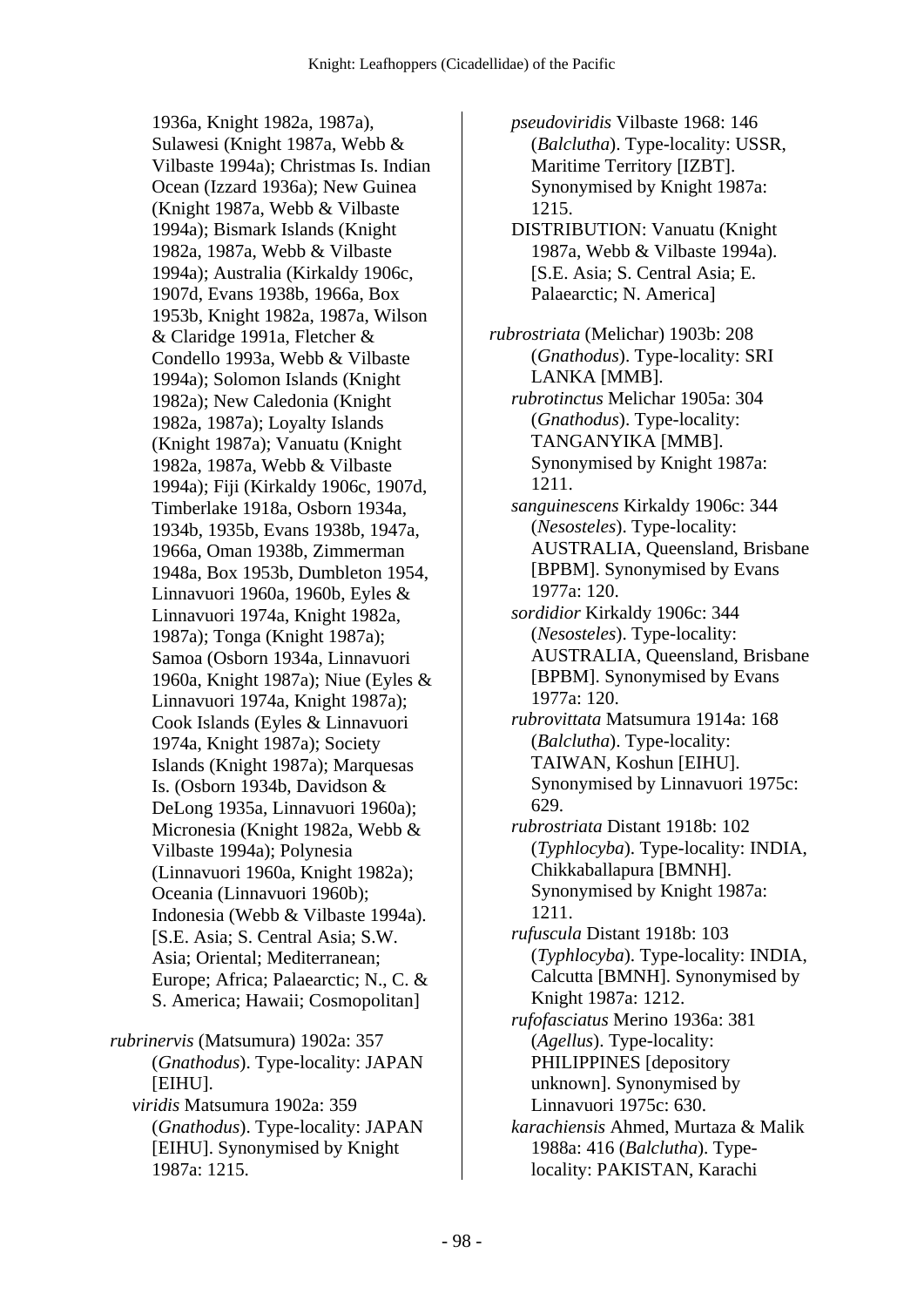(ZMK). Synonymised by Knight & Webb 1993a: 45.

 DISTRIBUTION: Philippines (Merino 1936a, Linnavuori 1960a, 1960b, Blocker 1967a, Knight 1987a, Webb & Vilbaste 1994a); W. Caroline Is. (Knight 1987a): Palau (Linnavuori 1960a, 1975c), Yap (Linnavuori 1960a); Australia (Kirkaldy 1906c, Izzard 1936a, Evans 1938b, 1966a, Knight 1987a, Datta 1988a, Fletcher & Condello 1993a, Webb & Vilbaste 1994a); Christmas Is. Indian Ocean (Izzard 1936a, Datta 1988a); Fiji (Izzard 1936a, Linnavuori 1960b, Hinckley 1963, Datta 1988a); Polynesia (Linnavuori 1960a, Knight 1987a); Micronesia (Linnavuori 1960b, Webb & Vilbaste 1994a); Oceania (Blocker 1967a). [S.E. Asia; S. Central Asia; Africa; Mediterranean; C. America]

*saltuella* (Kirschbaum) 1868b: 86 (*Jassus* (*Thamnotettix*)). Type-locality: GERMANY [NMW].

 *angustus* Then 1886a: 52 (*Gnathodus*). Type-locality: AUSTRIA, Levico [LJ]. Synonymised by Horvath 1903d: 556.

 *zionoensis* Matsumura 1902a: 357 (*Gnathodus*). Type-locality: JAPAN, Yano [EIHU]. Synonymised by Linnavuori 1975c: 632.

 *intrusus* Melichar 1903b: 209 (*Gnathodus*). Type-locality: SRI LANKA, Peradeniya [MMB]. Synonymised by Knight 1987a: 1182.

 *lacteus* Baker 1903a: 2 (*Eugnathodus*). Type-locality: NICARAGUA [depository unknown]. Synonymised by Linnavuori 1975c: 632.

 *quadriguttatus* Matsumura 1908a: 10 (*Gnathodus*). Type-locality: SICILY [depository unknown]. Synonymised by Vilbaste 1976a: 27.

 *pectoralis* Matsumura 1915a: 160 (*Balclutha*). Type-locality: KOREA

[EIHU]. Synonymised by Linnavuori 1975c: 632.  *delicatula* Distant 1918b: 104 (*Typhlocyba*). Type-locality: INDIA, Chikkaballapura [BMNH]. Synonymised by Knight 1987a: 1182.  *lineolata* Distant 1918b: 107 (*Empoanara*). Type-locality: INDIA, Manipur [BMNH]. Synonymised by Knight 1987a: 1182.  *longula* Distant 1918b: 109 (*Anomiana*). Type-locality: INDIA, Chikkaballapura [BMNH]. Synonymised by Knight 1987a: 1182.  *minutus* Osborn 1929b: 101 (*Eugnathodus*). Type-locality: PUERTO RICO [depository unknown]. Synonymised by Hamilton 1983b: 489.  *ocellatus* Pruthi 1930a: 51 (*Eugnathodus*). Type-locality: INDIA, Calcutta, Maidan [ZSI]. Synonymised by Knight 1987a: 1183.  *neglecta* var. *pallida* DeLong & Davidson 1933a: 56 (*Eugnathodus*). Type-locality: USA, Tennessee [depository unknown]. Synonymised by Hamilton 1983b: 489.  *pauxilla* Lindberg 1954a: 231 (*Balclutha*). Type-locality: CANARY ISLANDS [depository unknown]. Synonymised by Knight 1987a: 1183.  *incisa* Linnavuori 1960a: 343 (*Balclutha*) not *Balclutha incisa* (Matsumura) 1902a: 360 (misidentification). Type-locality: MICRONESIA [depository unknown]. Synonymised by Linnavuori 1975c: 632.  *mixta* Linnavuori, in Heller & Linnavuori 1968a: 4 (*Balclutha*). Type-locality: ETHIOPIA. Nom. nud. Synonymised by Knight 1987a: 1183. DISTRIBUTION: Philippines (Knight 1987a, Webb & Vilbaste 1994a);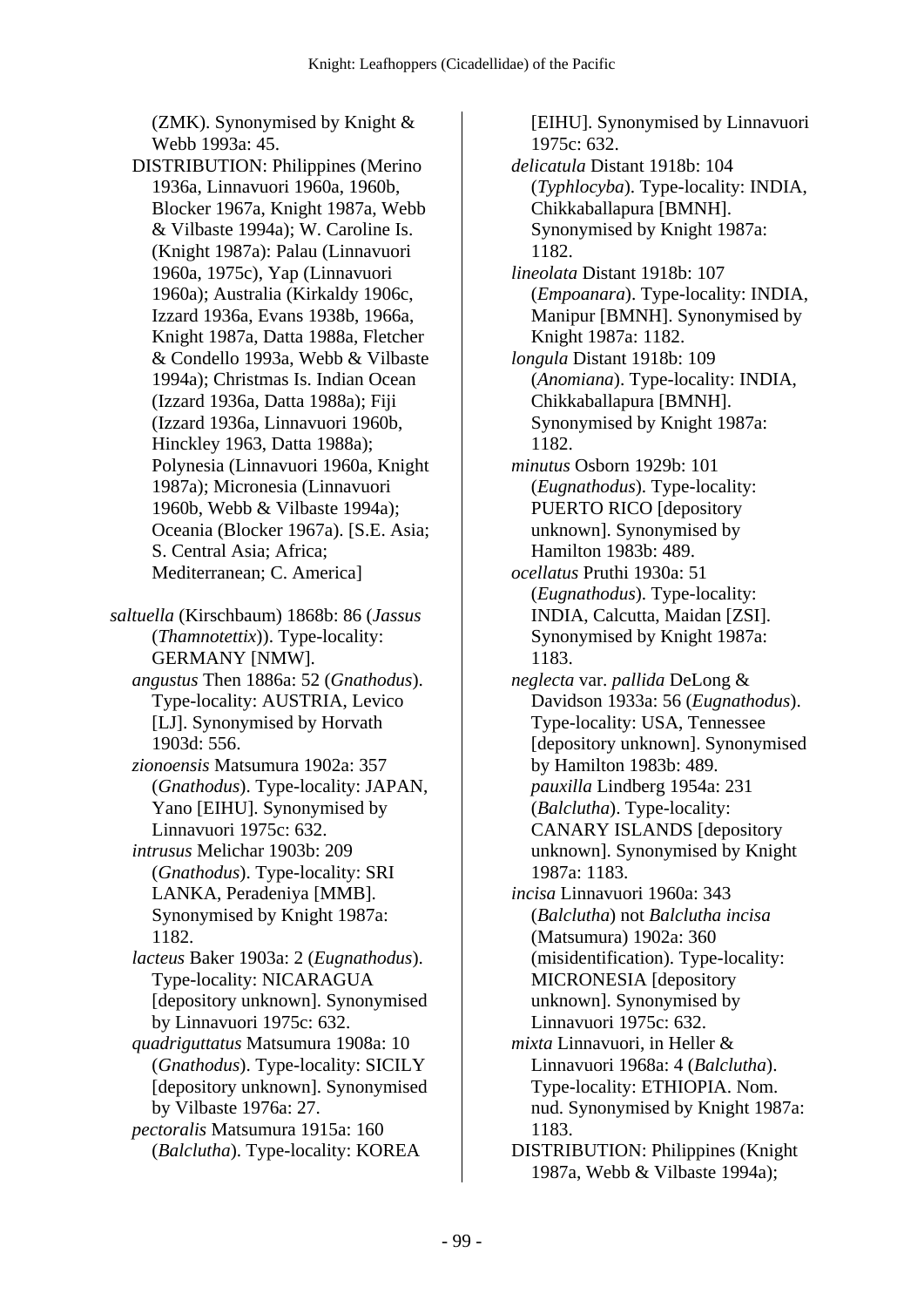Palau (Linnavuori 1960a, 1975c); Yap (Linnavuori 1960a); W. Caroline Atolls (Linnavuori 1960a); Northern Mariana Islands (Linnavuori 1960a, 1975c, Knight 1987a); Guam (Linnavuori 1960a); Marshall Islands (Linnavuori 1960a, 1975c); Gilbert Islands (Linnavuori 1975c); Java (Knight 1987a); Sulawesi (Knight 1987a, Webb & Vilbaste 1994a); Bismark Islands (Knight 1987a, Webb & Vilbaste 1994a); Solomon Islands (Knight 1987a); Australia (Knight 1987a, Wilson & Claridge 1991a, Webb & Vilbaste 1994a); Niue (Eyles & Linnavuori 1974a); Austral Islands (Knight 1987a); Micronesia (Webb & Vilbaste 1994a); Indonesia (Webb & Vilbaste 1994a). [S.E. Asia; S. Central Asia; E. Palaearctic; Europe; Mediterranean; Africa; N., C. & S. America; Ascension Is.; Cosmopolitan; Oriental region]

*simplex* Knight 1987a: 1185 (*Balclutha*). Type-locality: INDONESIA, Irian Jaya, New Guinea, Cyclops Mts., Sabron, 930 ft [BMNH]. DISTRIBUTION: New Guinea (Knight 1987a, Webb & Vilbaste 1994a); Borneo (Webb & Vilbaste 1994a).

*spiniloba* Linnavuori 1960a: 339 (*Balclutha*). Type-locality: PALAU ISLANDS, Babelthuap Island, Ulimang [USNM].

 *dubiosa* Linnavuori 1975c: 630 (*Balclutha*). Type-locality: PALAU [depository unknown]. Synonymised by Knight 1987a: 1206.

 DISTRIBUTION: Philippines (Linnavuori 1975c, Knight 1987a, Webb & Vilbaste 1994a); Palau (Linnavuori 1960a, 1975c, Knight 1987a); Yap (Linnavuori 1960a); Pohnpei (Linnavuori 1960a); Micronesia (Webb & Vilbaste 1994a).

*thea* (Distant) 1910g: 196 (*Empoasca*). Type-locality: INDIA, Cachar, Antram (BMNH).

 *smaragdula* Matsumura 1914a: 167 (*Balclutha*). Type-locality: TAIWAN [EIHU]. Synonymised by Knight  $\&$ Webb 1993a: 45.

 *viridis* Pruthi 1930a: 46 (*Balcluthina*). Type-locality: INDIA, Dist. N. Kanara, near Jog Falls and Dist. Belgaum, Khanpur [ZSI]. Synonymised by Webb & Vilbaste 1994a: 57. DISTRIBUTION: Philippines (Knight

1987a, Webb & Vilbaste 1994a).[S.E. Asia; S. Central Asia]

*trilineata* Linnavuori 1960a: 336 (*Balclutha*). Type-locality: FEDERATED STATES OF MICRONESIA, Yap, hill behind Yap town [USNM].

 DISTRIBUTION: Borneo (Knight 1987a, Webb & Vilbaste 1994a); Palau (Linnavuori 1960a, Knight 1987a); Yap (Linnavuori 1960a, Knight 1987a); Micronesia (Webb & Vilbaste 1994a);Caroline Islands (Webb & Vilbaste 1994a). [S. Central Asia, E. Palaearctic]

*viridinervis* Matsumura 1914a: 166 (*Balclutha*). Type-locality: RYUKYU ISLANDS, Okinawa, Kuroiwa [EIHU].  *micropterous* Pruthi 1930a: 50 (*Eugnathodus*). Type-locality: INDIA, Eastern Ghats, Muliar, below Kodaikanal, Palni Hills [ZSI]. Synonymised by Knight 1987a: 1190.  *graminea* Merino 1936a: 378 (*Balclutha*). Type-locality: PHILIPPINES [depository unknown]. Synonymised by Knight 1987a: 1190.  *viridis* Metcalf 1946d: 134 (*Cicadulina*). Type-locality: GUAM, [depository unknown]. See *Balclutha flexuosa* Linnavuori 1960a: 342.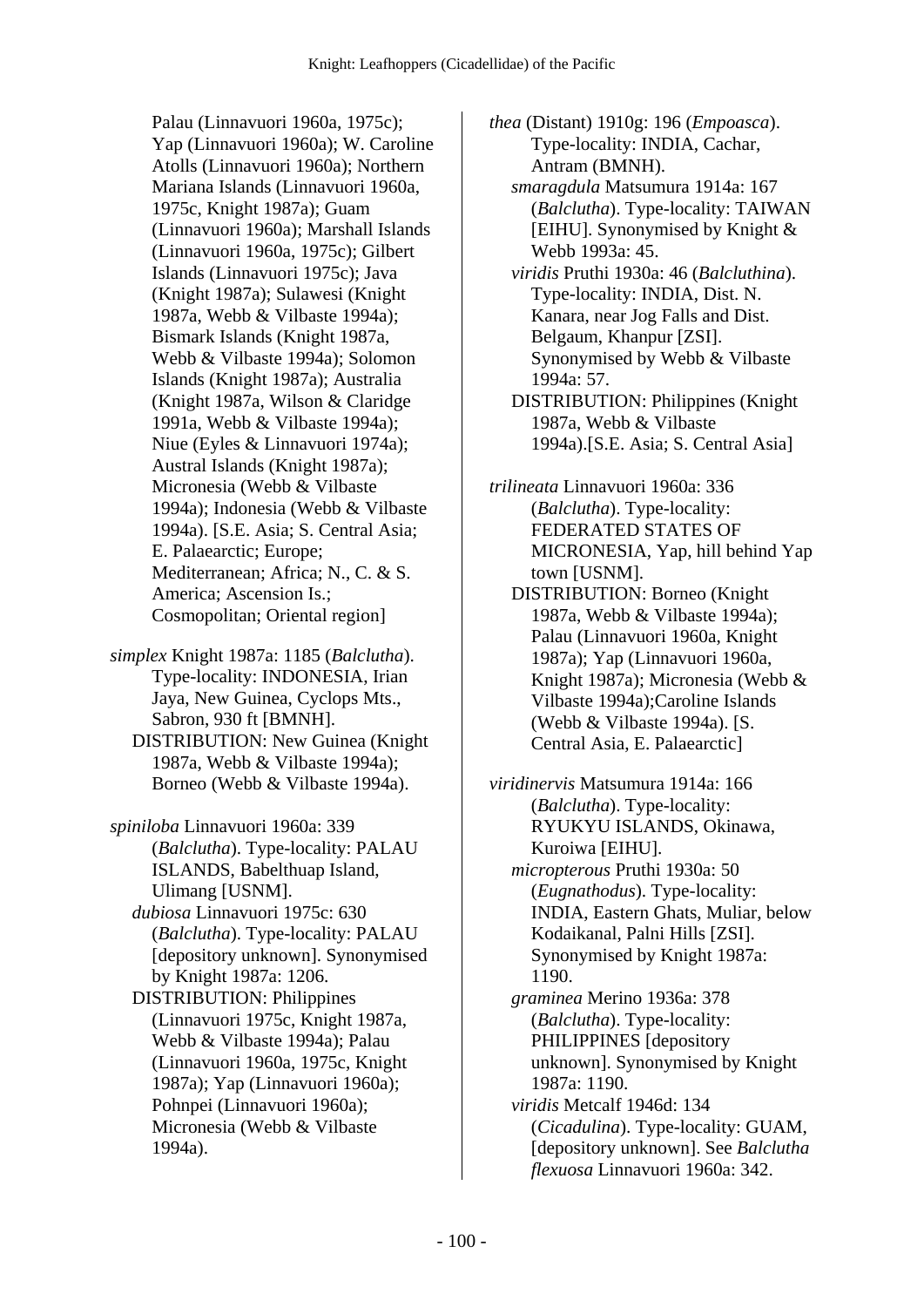- *flexuosa* Linnavuori 1960a: 342 (*Balclutha*). New name for *Balclutha viridis* (Metcalf) 1946d: 134, preoccupied. Synonymised by Linnavuori 1975c: 632.
- DISTRIBUTION: Philippines (Merino 1936a, Knight 1987a, Webb & Vilbaste 1994a); Palau (Linnavuori 1960a); Northern Mariana Islands (Linnavuori 1960a): Guam (Metcalf 1946d, Linnavuori 1960a, Knight 1976b, 1987a); Java (Knight 1976b, 1987a); Sumatra (Knight 1987a); Bali (Knight 1987a), New Guinea (Knight 1987a, Webb & Vilbaste 1994a); Bismark Islands (Knight 1976b, Webb & Vilbaste 1994a); Hermit Island (Bismark Islands) (Knight 1987a); New Caledonia (Knight 1976b, 1987a); Fiji (Linnavuori 1960b, Knight 1976b); Kermadec Islands (Knight 1976b); Samoa (Knight 1987a); Southern Cook Islands (Knight 1987a); Society Is. (Knight 1976b, 1987a); Micronesia (Linnavuori 1960b, 1975c, Webb & Vilbaste 1994a); Indonesia (Webb & Vilbaste 1994a). [S.E. Asia; S. Central Asia; E. Palaearctic]
- *wilsoni* Knight 1987a: 1213 (*Balclutha*). Type-locality: PHILIPPINES, Luzon, Laguna Province, Mt. Makiling, "Mud Springs", 4 km SE of Los Banos [BMNH].
	- DISTRIBUTION: Philippines (Knight 1987a, Webb & Vilbaste 1994a). [S.E. Asia]

*yanchepensis* (Evans) 1941f: 147 (*Eusceloscopus*). Type-locality: AUSTRALIA, Western Australia, Yanchep, 32 miles N of Perth [BMNH].

 DISTRIBUTION: Australia (Evans 1941f, 1947a, 1966a, Knight 1987a, Webb & Vilbaste 1994a).

## *Cicadabara* **Knight & Webb**

*Cicadabara* Knight & Webb 1993a: 52. Type-species: *Cicadula tintorella* Osborn 1934, by original designation.

A small genus of three species, endemic to the Marquesas Islands.

*dorsalis* (Osborn) 1934b: 261 (*Cicadula*). Type-locality: MARQUESAS ISLANDS, Hivaoa, Kopaafaa [OUC]. DISTRIBUTION: Marquesas Islands (Osborn 1934b, Knight & Webb

1993a). *minuta* (Osborn) 1934b: 262 (*Cicadula*).

Type-locality: MARQUESAS ISLANDS, Hivaoa, Kopaafaa [OUC].

 DISTRIBUTION: Marquesas Islands (Osborn 1934b, Knight & Webb 1993a).

*tintorella* (Osborn) 1934b: 262 (*Cicadula*). Type-locality: MARQUESAS ISLANDS, Uapou, Teoatea, Hakahetau Valley & Tekohepu Summit [OUC].

 DISTRIBUTION: Marquesas Islands (Osborn 1934b, Knight & Webb 1993a).

#### *Cicadulina* **China**

*Cicadulina* China 1926c: 43. Type-species: *Cicadulina zeae* China 1926, by original designation.

A pan-tropical genus of 22 species, occuring in Africa, Palaearctic and Oriental regions and South and Central America. Only three species occur in the Pacific, one of which is endemic to the area. Species of this genus are the most important vectors of pathogens on maize and sugar-cane in the Old World. The genus was revised by Webb (1987a).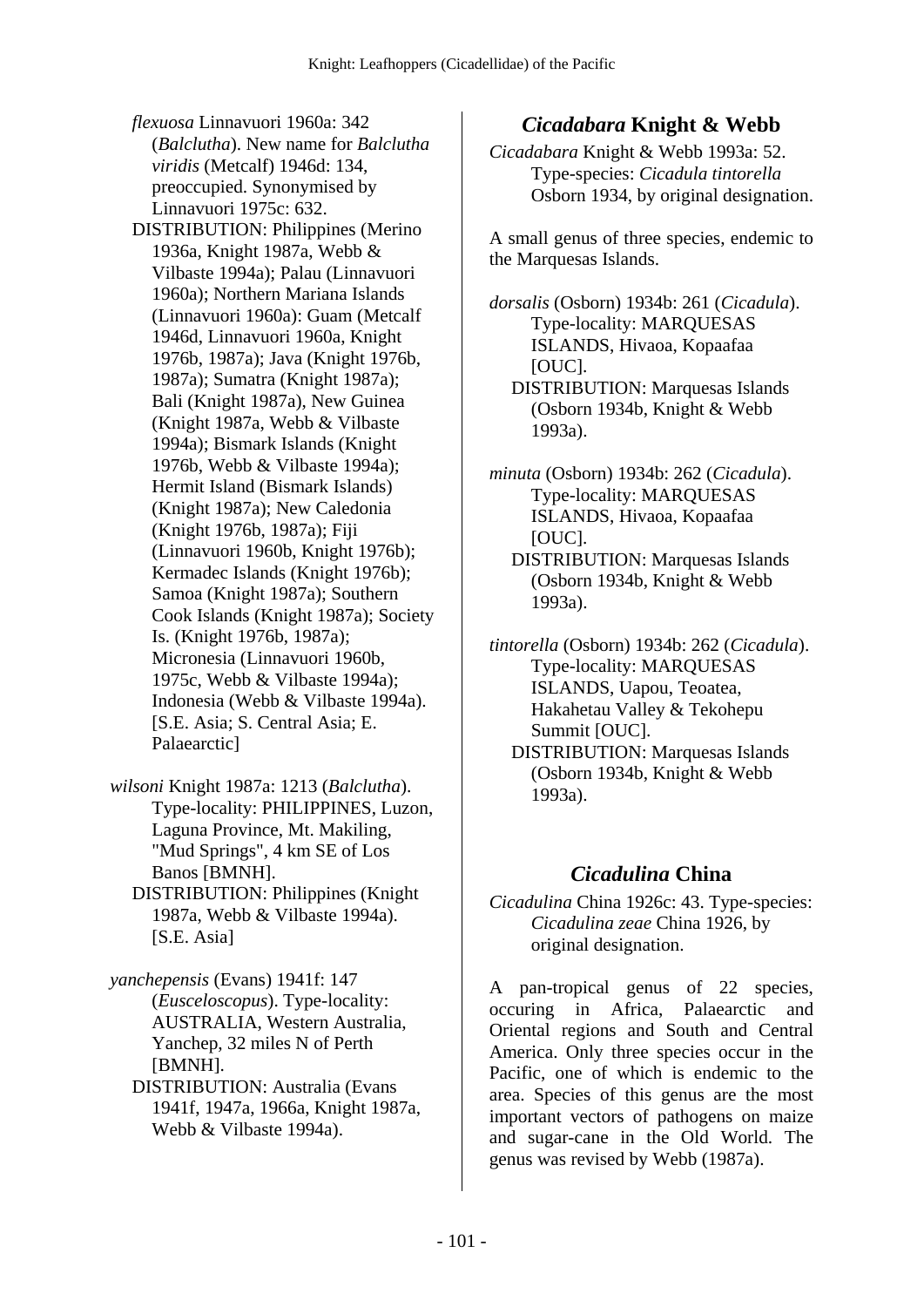*bimaculata* (Evans) 1940c: 11 (*Cicadula*). Type-locality: AUSTRALIA, Queensland, Lockyer [QM]. DISTRIBUTION: Australia (Evans 1940c, 1952a, 1977a; Schindler 1942a; Heinze 1951, 1959a; Ruppel 1965a; Nielson 1968b; Kitching, Grylls & Waterford 1973a; Webb 1987a), Pacific (Webb 1987a), New Caledonia (Webb 1987a), Vanuatu (Webb 1987a).

*bipunctata* (Melichar) 1904a: 47 (*Gnathodus*). Type-locality: ETHIOPIA [MMB].  *bipunctella* Matsumura 1908a: 12 (*Cicadula*). Type-locality: EGYPT, Port Said (EIHU). Synonymised by

- Heller & Linnavuori 1968a: 4.  *zeae* China 1926c: 43 (*Cicadulina*). Type-locality: KENYA, Nairobi [BMNH]. Synonymised with *bipunctella* Matsumura by Zachvatkin 1935a: 111 and with *bipunctata* (Melichar) by Vilbaste 1976a: 27.
- DISTRIBUTION: Philippines (Oman 1949a, Heinze 1951, 1959a, Linnavuori 1960a, Ruppel 1965a, Baltazar 1969, Ling 1972a, Kitching, Grylls & Waterford 1973a, Webb 1987a); Palau (Linnavuori 1960a, 1975c, Ruppel 1965a); S. Mariana Is. (Linnavuori 1960a, 1975c); Guam (Swezey 1940a, Metcalf 1946d, Gressitt 1954a, Dumbleton 1954, Linnavuori 1960a, Ruppel 1965a, Webb 1987a); Yap (Linnavuori 1960a); W. Caroline Atolls (Linnavuori 1960a, Ruppel 1965a); Bonin Islands (Haupt 1927a, Matsumura 1914a, Ishihara 1953b, Esaki & Ito 1954a, Linnavuori 1960a, 1975c, Ruppel 1965a, Webb 1987a); Borneo (Oman 1949a, Heinze 1951, 1959a, Linnavuori 1960a, Webb 1987a); Java (Otake & Hokyo 1976a, Webb 1987a); Bali (Otake & Hokyo 1976a, Webb 1987a); Australia (Swezey 1940a,

Evans 1977a, Oman 1949a, Heinze 1951, 1959a, Gay 1955a, Linnavuori 1960a, Kitching, Grylls & Waterford 1973a, Webb 1987a, Wilson & Claridge 1991a); Pacific Islands (Heinze 1959a, Webb 1987a); New Guinea (Webb 1987a, Wilson & Claridge 1991a); Sulawesi (Webb 1987a); New Britain (Webb 1987a); Saipan (Webb 1987a); Sumatra (Webb 1987a); W. Malaysia (Webb 1987a). [S.E. Asia, S. Central Asia, S.W. Asia, Africa, Mediterranean, Europe, E. Palaearctic, S. Palaearctic, America].

#### *Cicadulina* **(***Idyia* **Linnavuori)**

*Cicadulina Idyia* Linnavuori 1960b: 58. Type-species: *Cicadulina fijiensis* Linnavuori 1960, by original designation.

*fijiensis* Linnavuori 1960b: 59 (*Cicadulina* (*Idyia*)). Type-locality: FIJI, Viti Levu, Suva [BPBM].

 DISTRIBUTION: Fiji (Linnavuori 1960b, Ruppel 1965a, Webb 1987a), Pacific (Webb 1987a), New Guinea (Webb 1987a), New Britain (Webb 1987a), New Ireland (Webb 1987a), Solomon Islands (Webb 1987a), Vanuatu (Webb 1987a). [S. Central Asia]

#### *Cicaduloida* **Osborn**

*Cicaduloida* Osborn 1934b: 258. Typespecies: *Cicaduloida pacifica* Osborn 1934, by subsequent designation of Evans 1947a: 230.

A small genus of two species, endemic to the Marquesas Islands.

*monticola* Osborn 1934b: 259 (*Cicaduloida*). Type-locality: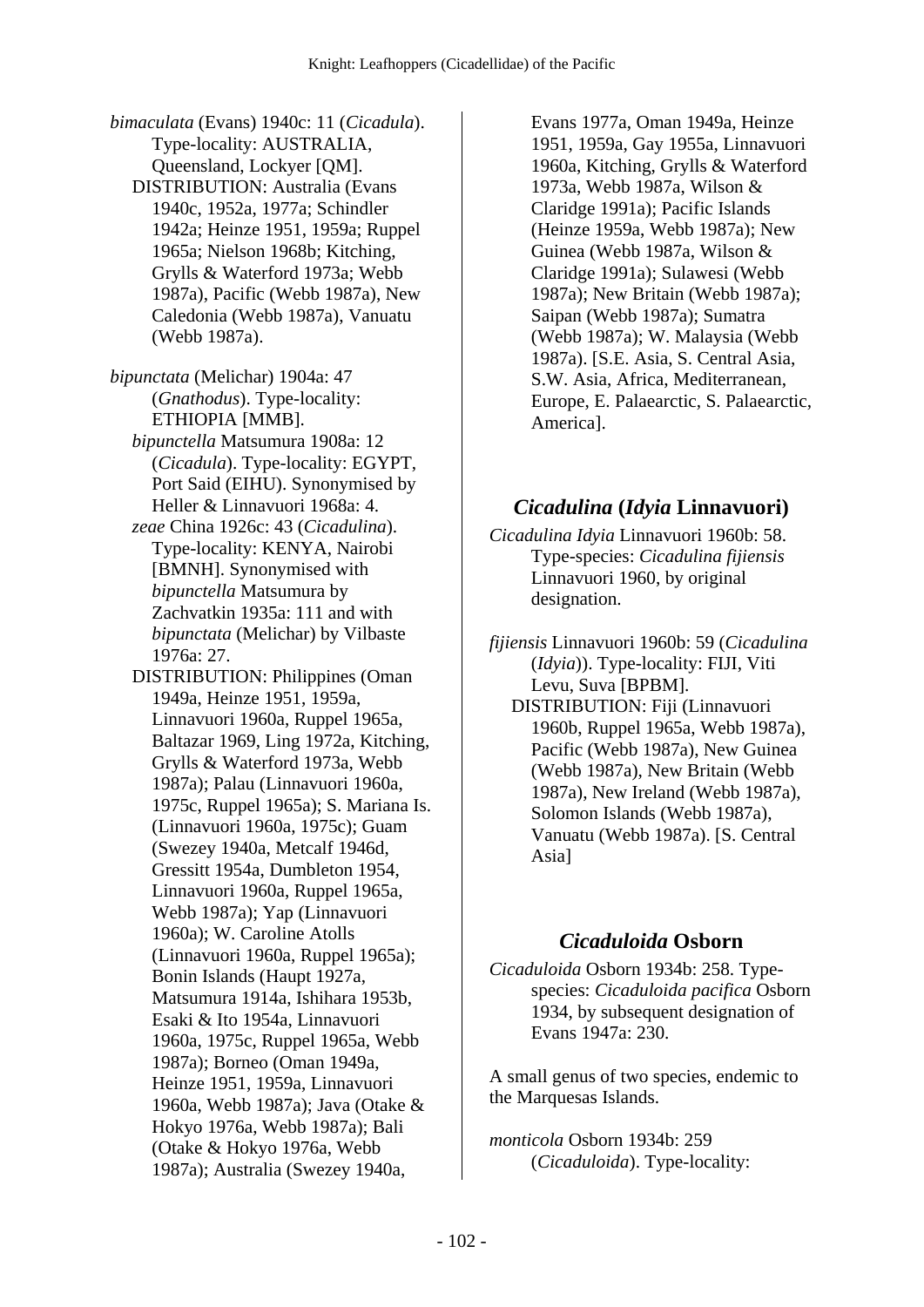MARQUESAS ISLANDS, Hivaoa, Mt. Temetiu, N.E. slope [OUC]. DISTRIBUTION: Marquesas Islands (Osborn 1934b, Knight & Webb 1993a).

- *pacifica* Osborn 1934b: 258 (*Cicaduloida*). Type-locality: MARQUESAS ISLANDS, Uapou, Hakahetau Valley [OUC].
	- DISTRIBUTION: Marquesas Islands (Osborn 1934b, Evans 1947a, Knight & Webb 1993a).

### *Macrosteles* **Fieber**

- *Macrosteles* Fieber 1866a: 504. Typespecies: *Cicada sexnotata* Fallen 1806, by subsequent designation of Dorst 1937a: 4.
	- *Acrostigmus* Thomson 1869a: 76. Typespecies: *Cicada sexnotata* Fallen 1806, by subsequent designation of Evans 1947a: 249. Synonymised by Evans 1947a: 249.

A large Holarctic and African genus of 100+ species, recently revised by Kwon (in press). The Pacific has three species, one in W. Malaysia, another in the Philippines and Indonesia, and a third, probably adventive, in New Zealand.

*fascifrons* (Stal) 1858e: 194 (*Thamnotettix*). Type-locality: USA, Alaska, Sitka Is. [NRS].  *quadrilineatus* Forbes 1885a: 68 (*Cicadula*). Type-locality: USA, Illinois, Marshall (INHS). Synonymised by Beirne 1952a: 223.  *pallida* Osborn 1915a: 146 (*Cicadula*). Type-locality: USA, Maine, Orono (depository unknown). Synonymised by Beirne 1952a: 223.  *scriptus* DeLong 1924a: 67 (*Cicadula*). Type-locality: USA, Florida, Cleveland [OUC]. Synonymised by Beirne 1952a: 223.

 *wilburi* Dorst 1937a: 19 (*Macrosteles*). Type-locality: USA, Kansas, Manhattan (USNM). Synonymised by Beirne 1952a: 223. DISTRIBUTION: West Malaysia

(Matsumura 1910d, Cheo 1935b). [S.E. Asia, S. Central Asia, Africa, E. Palaearctic, N. & C. America].

- *fieberi* (Edwards) 1889a: 703 (*Cicadula*), new name for *Cicadula frontalis* Fieber 1885, not *Cicadula frontalis* Scott 1875.
	- *frontalis* Fieber 1885a: 45 (*Cicadula*). Type-locality: ENGLAND (MNHN). DISTRIBUTION: New Zealand

(Knight 1975a, Evans 1977a). [Europe, N. America, Holarctic]

*striifrons* Anufriev 1968c: 559 (*Macrosteles*). Type-locality: RUSSIA, Far East (depository unknown).

 *orientalis* Vilbaste 1968a: 149 (*Macrosteles*). Type-locality: RUSSIA, Far East (depository unknown). Synonymised by Anufriev 1978a: 129.

 DISTRIBUTION: Philippines (Wilson & Claridge 1991a), Indonesia (Wilson & Claridge 1991a). [S.E. Asia; E. Palaearctic]

### *Marquesitettix* **Metcalf**

*Marquesitettix* Metcalf 1952a: 229, new name for *Marquesia* Osborn 1934, not *Marquesia* Malloch 1932.  *Marquesia* Osborn 1934b: 250. Typespecies: *Marquesia atra* Osborn 1934, by original designation.

A monotypic genus, endemic to the Marquesas Islands.

*atra* (Osborn) 1934b: 250 (*Marquesia*). Type-locality: MARQUESAS ISLANDS, Nukuhiva, Tapuaooa [OUC].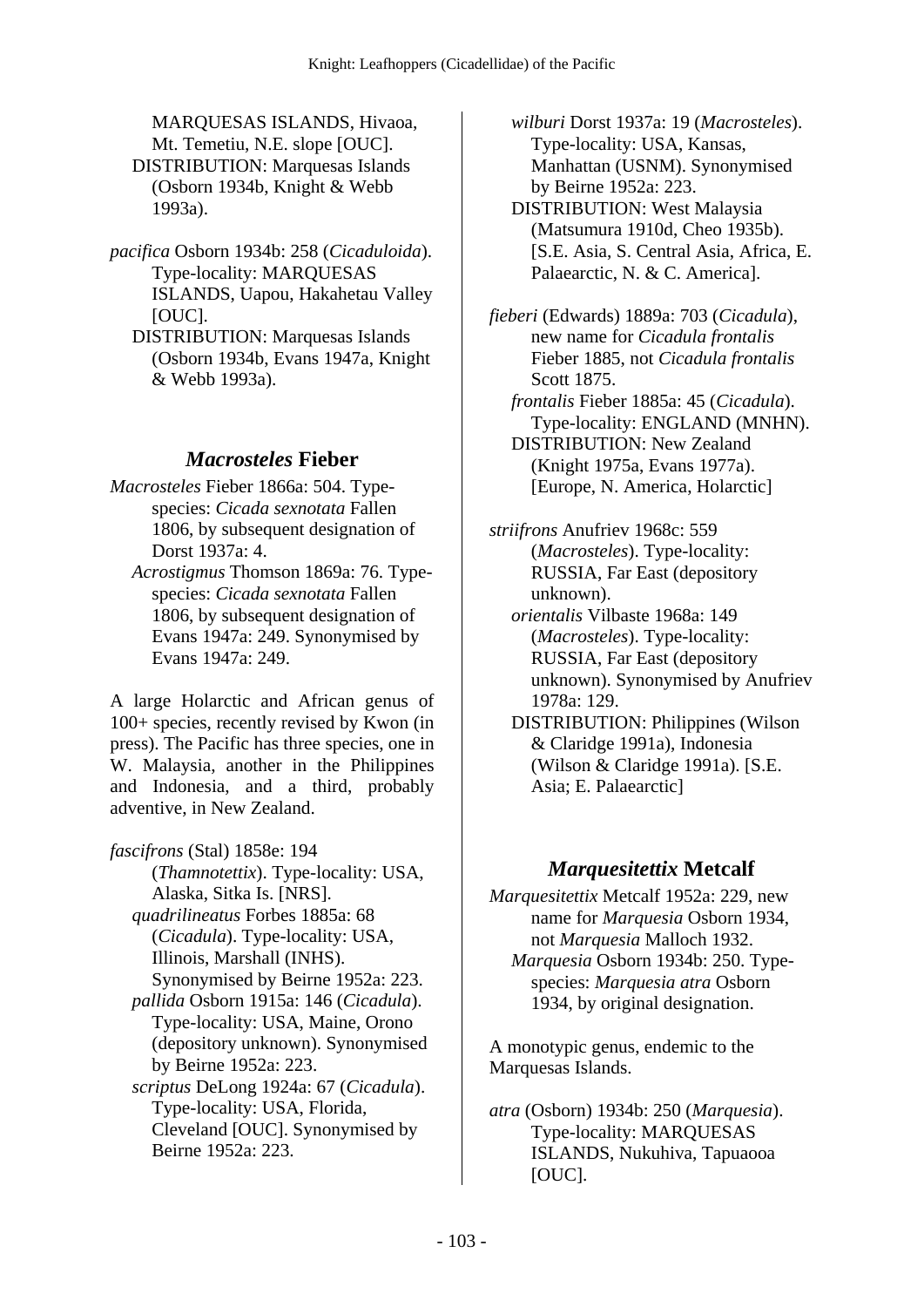DISTRIBUTION: Marquesas Islands (Osborn 1934b, Evans 1947a, Knight & Webb 1993a).

#### *Nesoclutha* **Evans**

*Nesoclutha* Evans 1947e: 126. Typespecies: *Nesoclutha obscura* Evans 1947, by monotypy.  *Irinula* Ribaut 1948c: 58. Type-species: *Cicadula erythrocephala* Ferrari 1882, by original designation. Synonymised by Vilbaste 1976a: 28.

A small genus of three species, all of which, except one, are endemic to the Pacific area from the Bonin Islands in the north to Australia and New Zealand in the south. Other records for the genus include the eastern Palaearctic and Mediterranean subregion, South Africa and Cape Verde Islands, and southern Asia. It was redescribed by Knight (1975a).

*declivata* (Linnavuori) 1960a: 332 (*Irinula*). Type-locality: PALAU, Tobi Is. [USNM]. DISTRIBUTION: Palau (Linnavuori 1960a).

*erythrocephala* (Ferrari) 1882a: 118 (*Cicadula*). Type-locality: ITALY (depository unknown).

 *flava* Lindberg 1958a: 158 (*Irinula*). Type-locality: CAPE VERDE ISLANDS, Santo Antao & Sao Tiago [ZH]. Synonymised by Theron 1982b: 23.

 DISTRIBUTION: Bonin Islands (Matsumura 1914a, Esaki 1930a, Ishihara 1953b, Linnavuori 1960a). [S.E. Asia, S.W. Asia, Europe, E. Palaearctic, Africa].

*phryne* (Kirkaldy) 1907d: 66 (*Nesosteles*). Type-locality: AUSTRALIA, New South Wales, Mittagong [BPBM].  *pallida* (Evans) 1941f: 147 (*Eusceloscopus*). Type-locality:

AUSTRALIA, W. Australia, Yanchep [BMNH]. Synonymised by Day & Fletcher 1994a: 1220.  *obscura* Evans 1947e: 127 (*Nesoclutha*). Type-locality: AUSTRALIA, Victoria, Melbourne (BMNH). Synonymised by Evans 1966a: 252. DISTRIBUTION: Java (Knight 1976b); Australia (Kirkaldy 1907d, Evans 1941f, 1947e, 1966a, Helson 1951a, Nielson 1968b, Knight 1975a, 1976b,

Fletcher & Condello 1993a); Lord Howe Island (Knight 1976b); Norfolk Island (Knight 1976b); New Caledonia (Knight 1976b); New Zealand (Knight 1975a, 1976b, Evans 1977a).

## *Nesophyla* **Osborn**

*Nesophyla* Osborn 1934b: 251. Typespecies: *Nesophyla picta* Osborn 1934, by original designation.

A genus of eight species, endemic to the Marquesas Islands.

*breviata* Osborn 1934b: 256 (*Nesophyla*). Type-locality: MARQUESAS ISLANDS, Uapou, Teavaituhai [OUC]. DISTRIBUTION: Marquesas Islands (Osborn 1934b).

*flavida* Osborn 1934b: 257 (*Nesophyla*). Type-locality: MARQUESAS ISLANDS, Hivaoa, Matauuna [OUC]. DISTRIBUTION: Marquesas Islands (Osborn 1934b).

*flavida* var. *bimaculata* Osborn 1934b: 257 (*Nesophyla breviata* (sic)). Typelocality: MARQUESAS ISLANDS, Hivaoa, Matauuna [OUC]. DISTRIBUTION: Marquesas Islands (Osborn 1934b).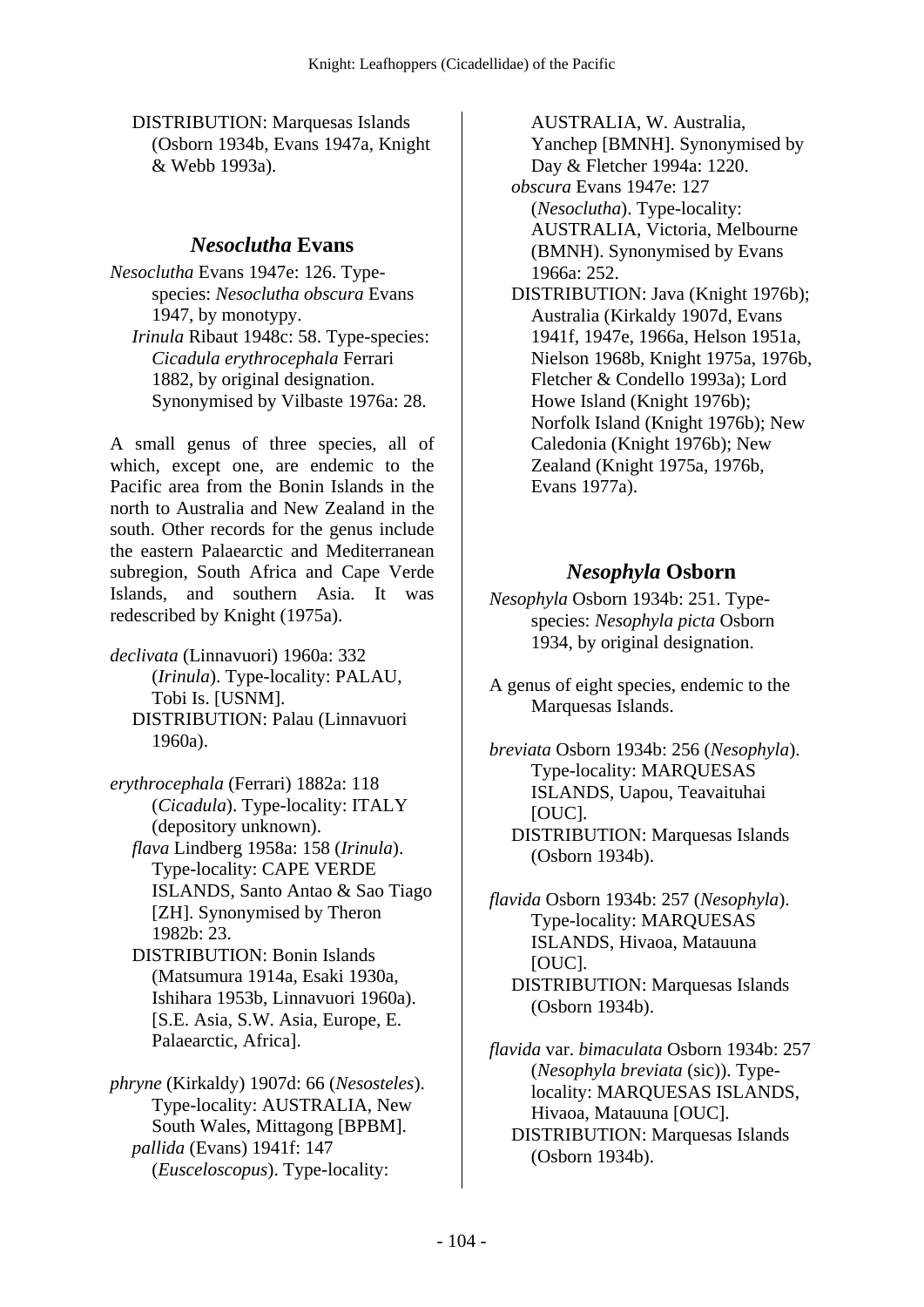*nigrifrons* Osborn 1934b: 253 (*Nesophyla*). Type-locality: MARQUESAS ISLANDS, Uapou, Teavaituhai, Hakahetau Valley [OUC]. DISTRIBUTION: Marquesas Islands (Osborn 1934b).

*picta* Osborn 1934b: 251 (*Nesophyla*). Type-locality: MARQUESAS ISLANDS, Nukuhiva, Ooumu (Ooumi) [OUC]. DISTRIBUTION: Marquesas Islands (Osborn 1934b, Evans 1947a, Knight & Webb 1993a).

*sordida* Osborn 1934b: 253 (*Nesophyla*). Type-locality: MARQUESAS ISLANDS, Nukuhiva, Ooumu [OUC]. DISTRIBUTION: Marquesas Islands (Osborn 1934b).

*testacea* Osborn 1934b: 254 (*Nesophyla*). Type-locality: MARQUESAS ISLANDS, Hivaoa, Kaava Ridge [OUC].

 DISTRIBUTION: Marquesas Islands (Osborn 1934b).

*uapouana* Osborn 1934b: 255 (*Nesophyla*). Type-locality: MARQUESAS ISLANDS, Uapou, Teavanui Pass [OUC]. DISTRIBUTION: Marquesas Islands

(Osborn 1934b).

*variata* Osborn 1934b: 252 (*Nesophyla*). Type-locality: MARQUESAS ISLANDS, Uapou, Teoatea, Hakahetau Valley [OUC]. DISTRIBUTION: Marquesas Islands (Osborn 1934b).

### *Nesoriella* **Osborn**

*Nesoriella* Osborn 1934b: 248. Typespecies: *Nesoriella maculata* Osborn 1934, by original designation.

A monotypic genus, endemic to the Marquesas Islands.

*maculata* Osborn 1934b: 248 (*Nesoriella*). Type-locality: MARQUESAS ISLANDS, Hivaoa, Mt. Temetiu [OUC].

 DISTRIBUTION: Marquesas Islands (Osborn 1934b, Evans 1947a, Knight & Webb 1993a).

### *Paracicadula* **Osborn**

*Paracicadula* Osborn 1934b: 260. Typespecies: *Paracicadula coniceps* Osborn 1934, by original designation.

A monotypic genus, endemic to the Marquesas Islands.

*coniceps* Osborn 1934b: 260 (*Paracicadula*). Type-locality: MARQUESAS ISLANDS, Hatutu, centre of island 800 ft. (OUC). DISTRIBUTION: Marquesas Islands (Osborn 1934b, Evans 1947a, Knight & Webb 1993a).

### *Scaphoidulina* **Osborn**

*Scaphoidulina* Osborn 1934b: 245. Typespecies: *Scaphoidulina obliqua* Osborn 1934, by original designation.

A monotypic genus, endemic to the Marquesas Islands.

*obliqua* Osborn 1934b: 246 (*Scaphoidulina*). Type-locality: MARQUESAS ISLANDS, Uapou, Teavaituhai, Paaumea side [OUC]. DISTRIBUTION: Marquesas Islands (Osborn 1934b, Evans 1947a, Knight & Webb 1993a).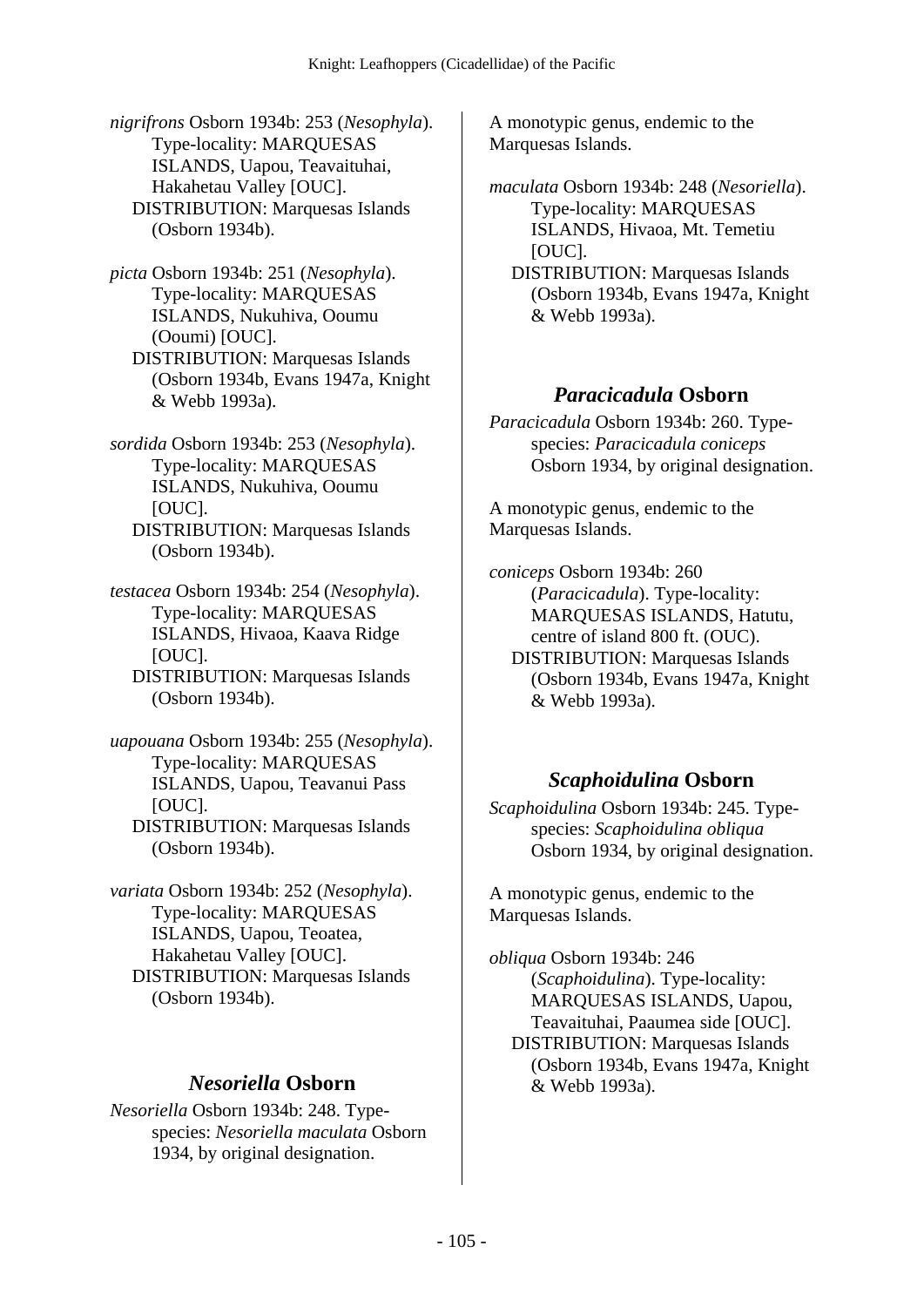### *Scaphosteles* **Knight & Webb**

*Scaphosteles* Knight & Webb 1993a: 51. Type-species: *Scaphosteles nukahiva* Knight & Webb 1993, by original designation.

A monotypic genus, endemic to the Marquesas Islands.

*nukahiva* Knight & Webb 1993a: 52 (*Scaphosteles*). Type-locality: MARQUESAS ISLANDS, Nuku Hiva Is., Oouna Ridge, 850m (BPBM). DISTRIBUTION: Marquesas Islands (Knight & Webb 1993a).

#### *Yamatotettix* **Matsumura**

*Yamatotettix* Matsumura 1914a: 183. Type-species: *Yamatotettix flavovittatus* Matsumura 1914, by original designation.

 *Pruthiana* Izzard 1955a: 186. Typespecies: *Pruthiana sexnotata* Izzard 1955, by original designation. Synonymised by Webb 1986a: 133.

A small Oriental genus of six species, extending from India, through S.E. Asia to Japan and Korea, and eastwards to New Guinea. It was revised by Webb (1986a).

*flavovittatus* Matsumura 1914a: 183 (*Yamatotettix*). Type-locality: TAIWAN, Ako (EIHU). DISTRIBUTION: W. Malaysia (Webb

1986a), Borneo (Webb 1986a), New Guinea (Webb 1986a). [S.E. Asia; E. Palaearctic]

*pacificus* Webb 1986a: 139 (*Yamatotettix*). Type-locality: PAPUA NEW GUINEA, New Guinea, Madang District, Finisterre Mts., Damanti, 1050 m (BMNH).

 DISTRIBUTION: W. Malaysia (Webb 1986a), Borneo (Webb 1986a), Philippines (Webb 1986a), Sumatra

(Webb 1986a), New Guinea (Webb 1986a), New Britain (Webb 1986a), Solomon Islands (Webb 1986a). [S.E. Asia]

## **OPSIINI**

#### *Cestius* **Distant**

*Cestius* Distant 1908g: 309. Type-species*: Cestius versicolor* Distant 1908, by original designation.

A genus of two species, one endemic to India and the other recorded from India and Java. The relationship of the genus was discussed by Sawai Singh (1971b) and Knight (1973c).

*versicolor* Distant 1908g: 310 (*Cestius*). Type-locality: INDIA, Bengal, Pusa [BMNH].

 DISTRIBUTION: Java (Melichar 1914b; Datta 1988a). [S. Central Asia].

### *Circulifer* **Zachvatkin**

*Circulifer* Zachvatkin 1935a: 111. Typespecies: *Jassus haematoceps* Mulsant & Rey 1855, by original designation.  *Distomotettix* Ribaut 1938a: 97. Typespecies: *Jassus fenestratus* Herrich-Schaeffer 1834, by original designation. Synonymised by Wagner 1939a: 182.

A moderately large Palaearctic and Ethiopian genus, adventive in the New World, India and Australia. Metcalf (1967a) lists 22 species. This genus is sometimes treated as a junior synonym of *Neoaliturus* Distant 1918. It is represented in the Pacific by a single cosmopolitan species, in Australia.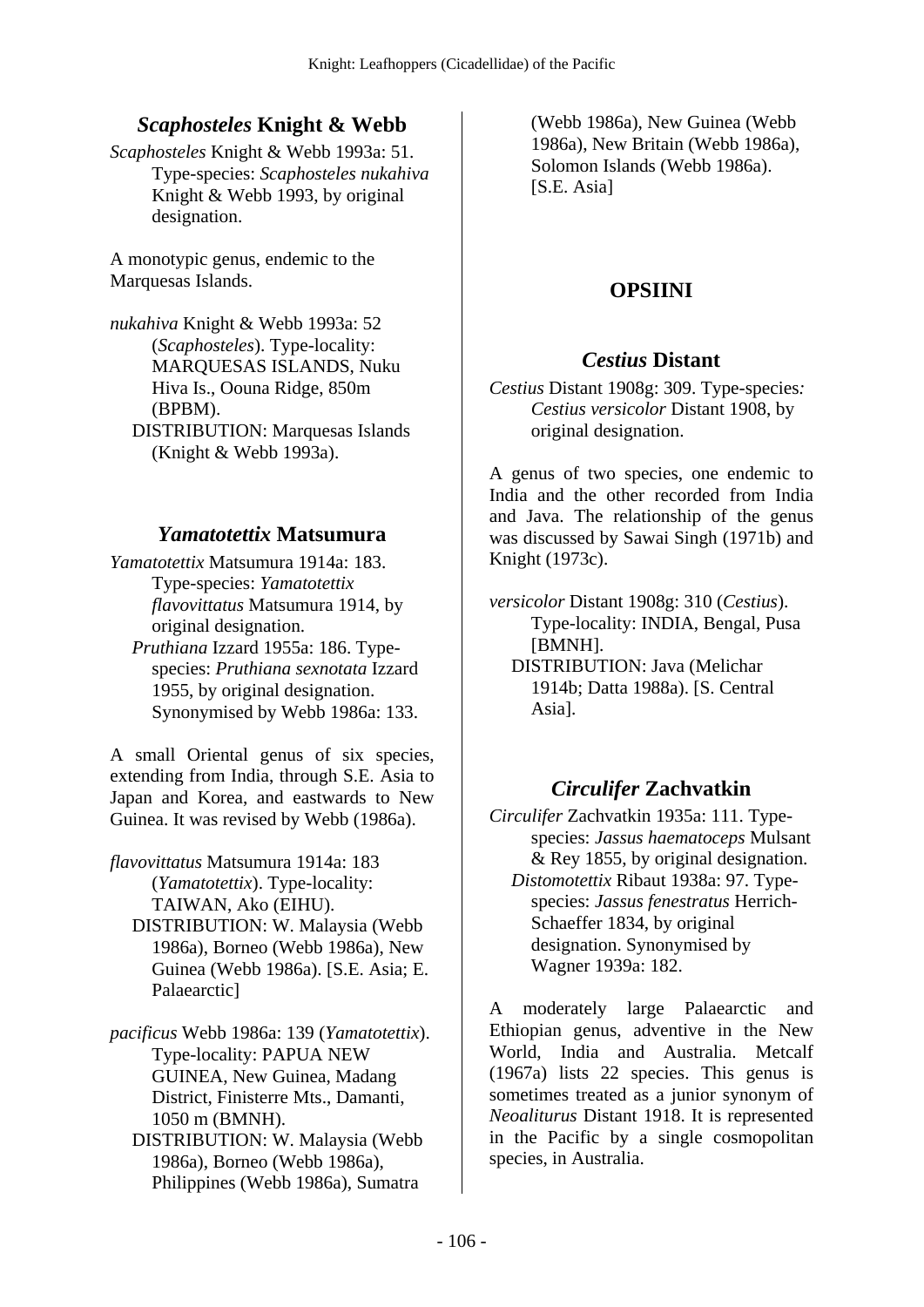*tenellus* (Baker) 1896a: 24 (*Thamnotettix*). Type-locality: USA, New Mexico, Las Cruces (USNM).  *rubicundula* Van Duzee 1907a: 70 (*Thamnotettix*). Type-locality: JAMAICA, Rock Fort, near Kingston (depository unknown). Synonymised by Oman 1936d: 164.  *ignavus* Matsumura 1908a: 22 (*Thamnotettix*). Type-locality: ITALY, Sicily, Syracuse (EIHU). Synonymised by Oman 1948b: 12.  *indivisus* Haupt 1927a: 35 (*Thamnotettix*). Type-locality: PALESTINE (depository unknown). Synonymised by Oman 1936d: 164. DISTRIBUTION: Australia (Thompson, W.L. 1944a). [N., Central & S. America, N. Africa, Mediterranean, Europe].

#### *Hishimonus* **Ishihara**

*Hishimonus* Ishihara 1953b: 38. Typespecies: *Acocephalus discigutta* Walker 1857 (misidentified, equals *Thamnotettix sellata* Uhler 1896), by original designation.

A moderately large genus of 25 species, predominantly Oriental but with minor extensions into the Ethiopian and southern Palaearctic regions. Sixteen species occur in the Pacific extending as far east as Fiji, of which 11 are endemic. The genus was revised by Knight (1970a).

*alstoni* Knight 1970a: 133 (*Hishimonus*). Type-locality: INDONESIA, Sulawesi, Minahassa, Tomohon [BMNH]. DISTRIBUTION: Sulawesi (Knight 1970a).

*amabilis* Knight 1970a: 137 (*Hishimonus*). Type-locality: E. MALAYSIA, Sarawak, foot of Mt. Dulit, junction of rivers Tinjar & Lejok [BMNH].

 DISTRIBUTION: Borneo (Knight 1970a).

*angulatus* Knight 1970a: 134 (*Hishimonus*). Type-locality: PHILIPPINES, Luzon, Mt. Makiling [USNM]. DISTRIBUTION: Philippines (Knight 1970a, Zelazny & Pacumbaba 1982a).

*apricus* Knight 1970a: 135 (*Hishimonus*). Type-locality: W. MALAYSIA, Kuala Lumpur [BMNH]. DISTRIBUTION: W. Malaysia (Knight 1970a); Borneo (Knight 1970a). [S. Central Asia].

*bakeri* Knight 1970a: 136 (*Hishimonus*). Type-locality: SINGAPORE [USNM]. DISTRIBUTION: W. Malaysia (Knight 1970a).

*bengalensis* (Distant) 1918b: 60 (*Eutettix*). Type-locality: INDIA, Calcutta [BMNH]. DISTRIBUTION: Sumbawa (Jacobi 1941a); Flores (Jacobi 1941a). [S. Central Asia].

*compactus* Knight 1970a: 136 (*Hishimonus*). Type-locality: E. MALAYSIA, Sarawak, foot of Mt. Dulit, junction of rivers Tinjar & Lejok [BMNH]. DISTRIBUTION: W. Malaysia (Knight 1970a); Borneo (Knight 1970a).

*concavus* Knight 1970a: 133 (*Hishimonus*). Type-locality: PHILIPPINES, Biliran Island [USNM]. DISTRIBUTION: Philippines (Knight 1970a).

*eminens* Knight 1970a: 137 (*Hishimonus*). Type-locality: PHILIPPINES, Mindanao, Dapitan [USNM]. DISTRIBUTION: Philippines (Knight 1970a).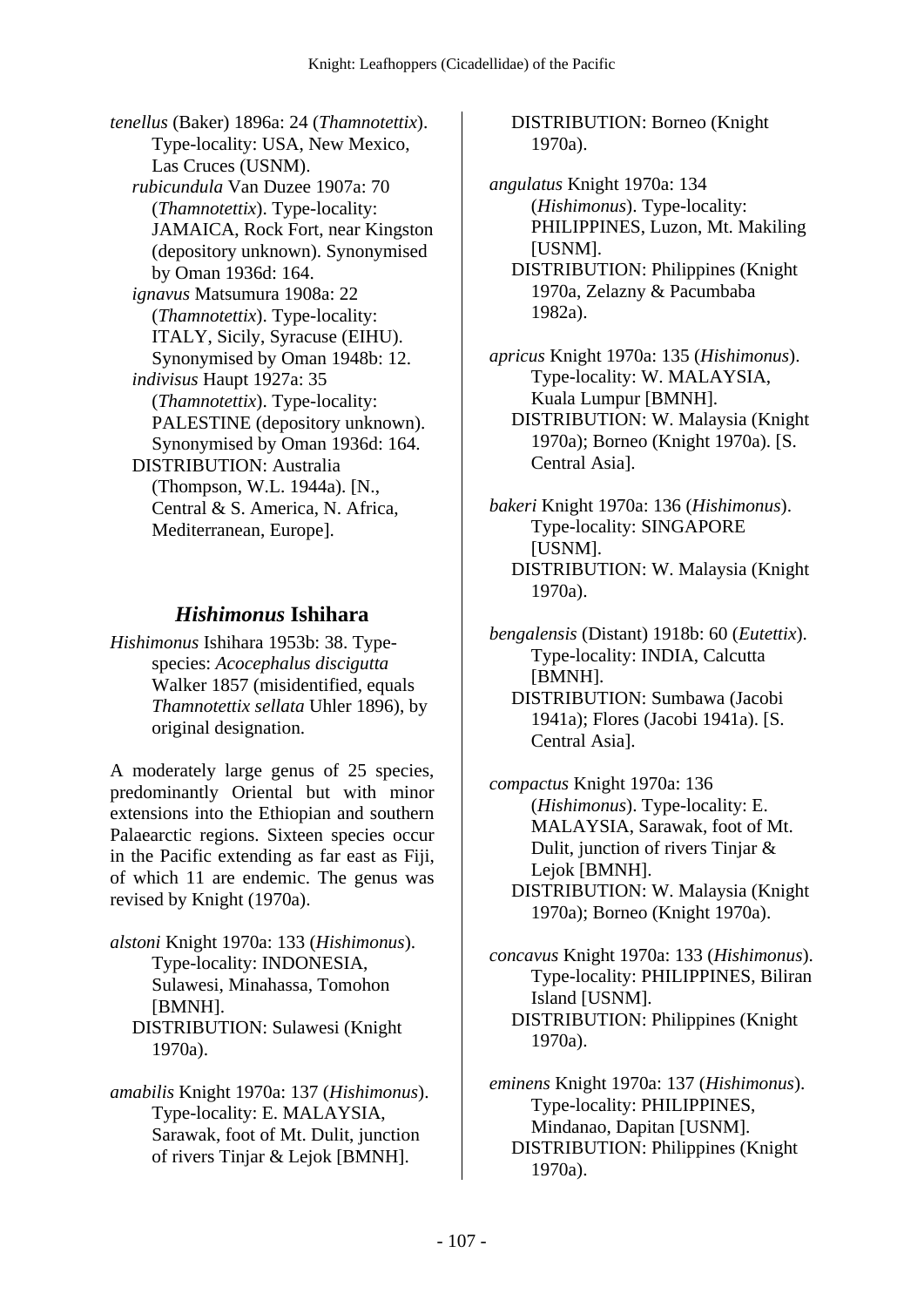*festivus* Knight 1970a: 134 (*Hishimonus*). Type-locality: CHRISTMAS ISLAND (Indian Ocean) [BMNH]. DISTRIBUTION: Christmas Island (Indian Ocean) (Knight 1970a).

*melaleucae* (Kirkaldy) 1907d: 53 (*Eutettix*). Type-locality: AUSTRALIA, Queensland, Bundaberg [BPBM]. DISTRIBUTION: Australia (Kirkaldy 1907d, Evans 1938b, 1966a, Knight 1970a, Fletcher & Condello 1993a).

*passiflorae* (Evans) 1941e: 40 (*Eutettix*). Type-locality: AUSTRALIA, New South Wales, Sydney [AM]. DISTRIBUTION: Australia (Evans 1941e, Linnavuori 1960b, Ishihara 1963a, Knight 1970a); Bismark Islands (Knight 1970a); Fiji (Linnavuori 1960b, Ishihara 1963a, Knight 1970a).

*phycitis* (Distant) 1908g: 363 (*Eutettix*). Type-locality: INDIA, Calcutta [BMNH].

 *lugubris* Distant 1918b: 60 (*Eutettix*). Type-locality: INDIA, Kodaikanal [BMNH]. Synonymised by Knight 1970a: 128.

 *orientalis* Emeljanov 1969a: 1102 (*Hishimonus*). Type-locality: INDIA, New Delhi (ZISP). Synonymised by Knight 1970a: 128.

 DISTRIBUTION: West Malaysia (Knight 1970a); Australia (Hill 1943a, Datta 1988a). [S.E. Asia, S. Central Asia].

*pronus* Knight 1970a: 136 (*Hishimonus*). Type-locality: SOLOMON ISLANDS, Guadalcanal, Tapenanje [BMNH]. DISTRIBUTION: Solomon Islands

(Knight 1970a, 1982a).

*sellatus* (Uhler) 1896a: 294 (*Thamnotettix*). Type-locality: JAPAN (USNM).

 DISTRIBUTION: West Malaysia (Matsumura 1914a); Philippines (Kirkaldy 1907d); Borneo (Kirkaldy 1907d); Java (Matsumura 1902a, 1914a, Melichar 1903b, Kirkaldy 1906c, Oshanin 1906a); New Guinea (Matsumura 1902a, 1914a, Melichar 1903b, Oshanin 1906a, Kirkaldy 1906c); Australia (Kirkaldy 1906c, Matsumura 1914a, Evans 1938b). [S.E. Asia, S. Central Asia, Africa, E. Palaearctic].

*subtilis* Knight 1970a: 135 (*Hishimonus*). Type-locality: SINGAPORE [USNM]. DISTRIBUTION: W. Malaysia (Knight 1970a).

# *Litura* **Knight**

*Litura* Knight 1970b: 179. Type-species: *Litura unda* Knight 1970, by original designation.

A small Oriental and African genus of five species. Two species occur in the Pacific, one of which is widespread on the mainland and the other endemic to W. Malaysia.

*discigutta* (Walker) 1857b: 172 (*Acocephalus*). Type-locality: E. MALAYSIA, Sarawak [BMNH]. DISTRIBUTION: W. Malaysia (Matsumura 1906b, Merino 1936a, Esaki & Ito 1954a); Malay Archipelago (Distant 1908g, Singh-Pruthi 1934a, Merino 1936a); Sunda Islands (Schumacher 1915a, Esaki & Ito 1954a); Borneo (Walker 1857b, 1858b, Dohrn 1859a, Kirkaldy 1907d, Distant 1908g, Oshanin 1910a, Esaki & Ito 1954a, Ishihara 1963a, Evans 1966a, Knight 1970b); Philippines (Matsumura 1906b, Kirkaldy 1907d, Schumacher 1915a, Merino 1936a, Esaki & Ito 1954a); Java (Melichar 1914b); New Guinea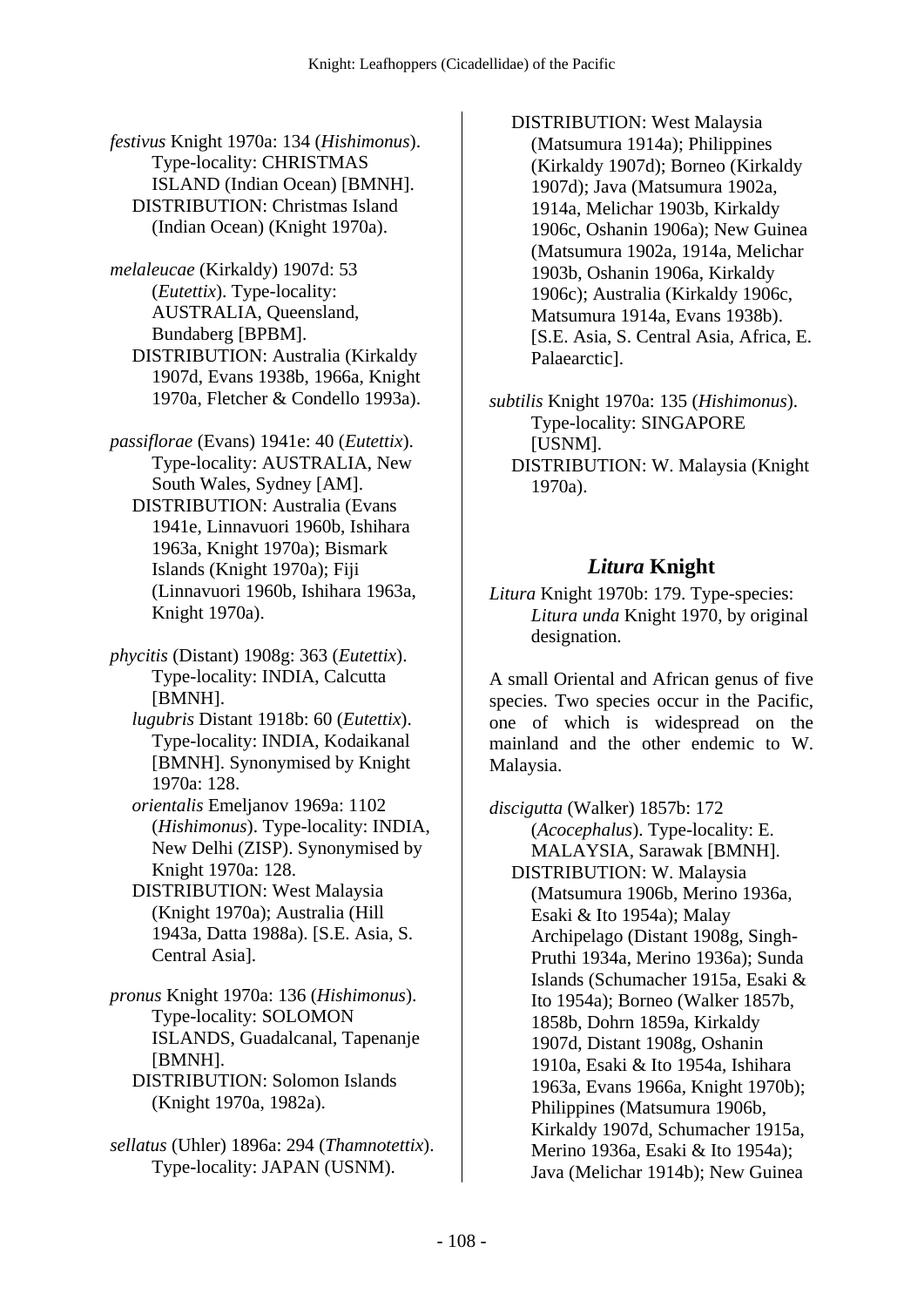(Schumacher 1915a, Esaki & Ito 1954a); Australia (Matsumura 1906b, Distant 1908g, Oshanin 1912a, Schumacher 1915a, Merino 1936a, Ishihara 1953b, Evans 1966a); Fiji (Evans 1966a). [S.E. Asia, S. Central Asia, S.W. Asia, Africa, E. Palaearctic, Russia].

*helcium* Knight 1970b: 181 (*Litura*). Typelocality: WEST MALAYSIA, Perak, Larut Hills [BMNH]. DISTRIBUTION: West Malaysia (Knight 1970b).

### *Navaia* **Linnavuori**

*Navaia* Linnavuori 1960b: 52. Typespecies: *Navaia deiphobe* Linnavuori 1960, by original designation.

A small genus of four species, endemic to Fiji.

*deiphobe* Linnavuori 1960b: 52 (*Navaia*). Type-locality: FIJI, Viti Levu, Navai [BPBM]. DISTRIBUTION: Fiji (Linnavuori 1960b).

*filicicola* (Kirkaldy) 1907d: 63 (*Limotettix*). Type-locality: FIJI, Viti Levu, Rewa [BPBM]. DISTRIBUTION: Fiji (Kirkaldy 1907d, Linnavuori 1960b).

*hesperidum* Linnavuori 1960b: 55 (*Navaia*). Type-locality: FIJI, Viti Levu, Nandarivatu [BPBM]. DISTRIBUTION: Fiji (Linnavuori 1960b).

*nereis* Linnavuori 1960b: 54 (*Navaia*). Type-locality: FIJI, Viti Levu, Nandarivatu [BPBM]. DISTRIBUTION: Fiji (Linnavuori 1960b).

## *Opsianus* **Linnavuori**

*Opsianus* Linnavuori 1960a: 316. Typespecies: *Euscelis picturatus* Metcalf 1946, by original designation.

A monotypic genus, endemic to Guam.

*picturatus* (Metcalf) 1946d: 123 (*Euscelis*). Type-locality: GUAM, Mt. Alifan [BPBM]. DISTRIBUTION: Guam (Metcalf 1946d, Linnavuori 1960a).

## *Opsius* **Fieber**

*Opsius* Fieber 1866a: 505. Type-species: *Opsius stactogalus* Fieber 1866, by monotypy.

A Palaearctic genus, now cosmopolitan on *Tamarix*, with 15 species listed by Nast (1972a). A single widespread species has been recorded from the Pacific, in Australia, presumably adventive.

*stactogalus* Fieber 1866a: 505 (*Opsius*). New name for *Stactogalus* Amyot (non binomial).  *tamaricis* Kirschbaum 1868b: 90

(*Jassus* (*Thamnotettix*)). Typelocality: GERMANY, Wiesbaden & Frankfurt (depository unknown). Synonymised by Fieber 1872a: 11.

 *osborni* Ball 1907a: 39 (*Eutettix*). Typelocality: USA, Texas, Galveston (depository unknown). Synonymised by de Bergevin 1920a: 83.

 DISTRIBUTION: Australia (Evans 1977a). [S.W. Asia, Mediterranean, Europe, N. America, Hawaii, Cosmopolitan].

### *Orosius* **Distant**

*Orosius* Distant 1918b: 85. Type-species: *Orosius albicinctus* Distant 1918, by original designation.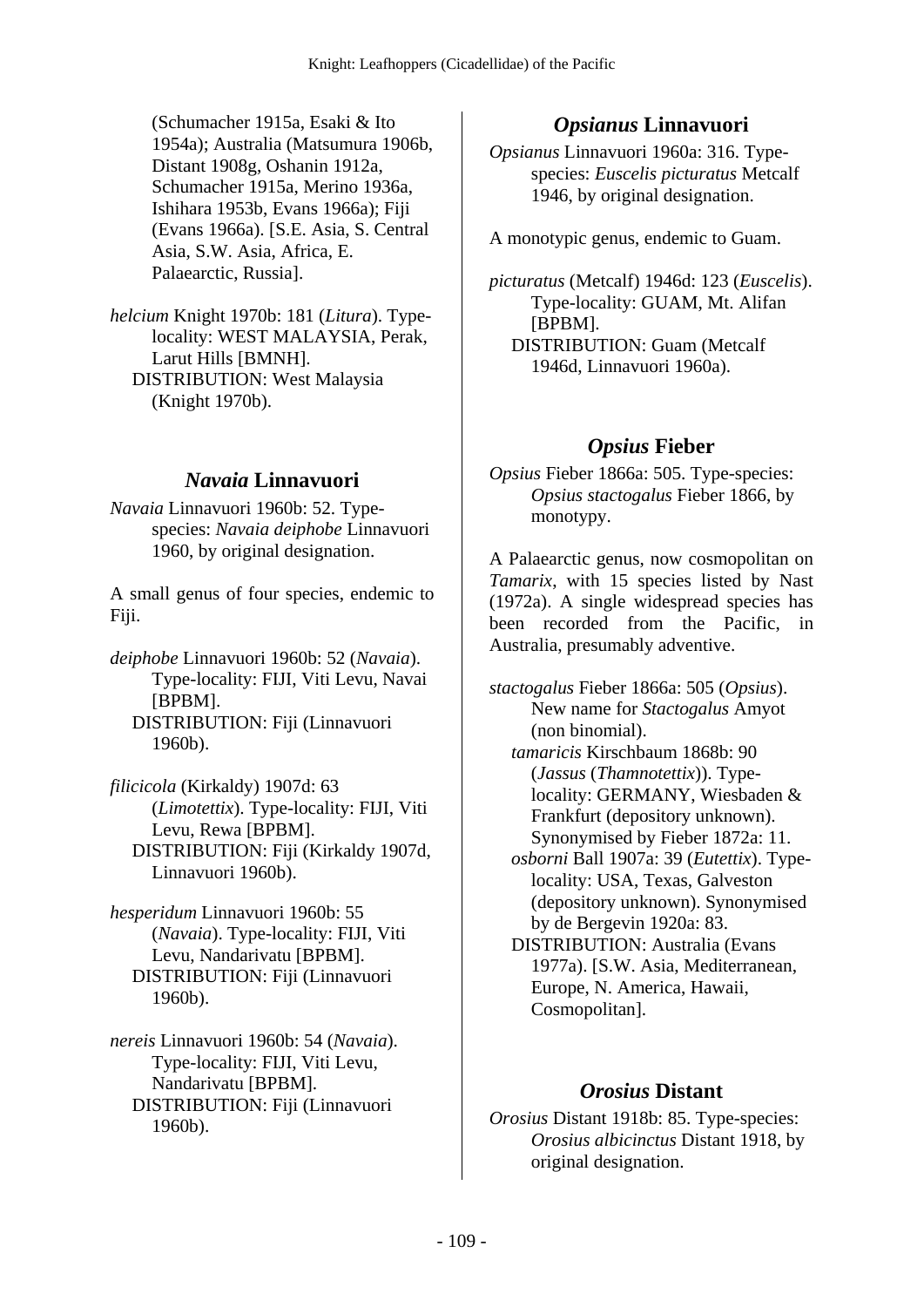*Nesaloha* Oman 1943b: 33. Typespecies: *Nesaloha cantonis* Oman 1943, by original designation. Synonymised by Linnavuori 1960b: 56.

An Oriental and African genus of eight species, with extensions into the southern Palaearctic. Six of the species occur in the Pacific, although only two are endemic to the area. The genus was revised by Ghauri (1966a).

*albicinctus* Distant 1918b: 85 (*Orosius*). Type-locality: INDIA, Kodaikanal [BMNH].

 *filigranus* Haupt 1927a: 30 (*Thamnotettix*). Type-locality: PALESTINE (depository unknown). Synonymised by Ghauri 1966a: 236.

 DISTRIBUTION: Norfolk Island (Hawkins 1942a, Datta 1988a). [S. Central Asia, S.W. Asia, Mediterranean].

*argentatus* (Evans) 1938b: 15 (*Thamnotettix*). Type-locality: AUSTRALIA, Victoria, Burnley  $[AM]$ .

 DISTRIBUTION: W. Malaysia (Oman 1949a, Heinze 1951, 1959a, Linnavuori 1956c, 1960a); Philippines (Oman 1949a, Helson 1951a, Heinze 1951, 1959a, Linnavuori 1956c, 1960a); Palau (Linnavuori 1960a, 1975c); Guam (Hill & Helson 1949a, Helson 1951a, Linnavuori 1960a); Northern Mariana Islands (Linnavuori 1960a); W. Caroline Islands (Ghauri 1966a, Linnavuori 1960a, 1975c); Yap (Hill & Helson 1949a, Helson 1951a, Linnavuori 1960a); Ulithi (Hill & Helson 1949a, Helson 1951a, Linnavuori 1960a); Fais (Linnavuori 1960a, 1975c); Marshall Islands (Hill & Helson 1949a, Helson 1951a, Linnavuori 1960a, 1975c); Gilbert Islands (Linnavuori 1975c); Phoenix Islands (Linnavuori 1956c);

Indonesia (Linnavuori 1975c); Java (Bergman 1956a, Ghauri 1966a, Nielson 1968b, Eyles & Linnavuori 1974a); Amboina (Hill & Helson 1949a, Helson 1951a); Larat (Hill & Helson 1949a, Helson 1951a); Australia (Evans 1938b, 1940c, 1941f, 1951a, 1952a, 1966a, 1977a, Hill 1941a, 1943a, Wallace 1941a, Helson 1942a, 1951a, Kunkel 1945a, Severin 1946a, Stubbs 1948a, Hill & Helson 1949a, Oman 1949a, May 1950a, 1950b, Day & McKinnon 1951a, Heinze 1951, 1959a, Day, Irzykiewicz & McKinnon 1952a, Gay 1955a, Linnavuori 1956c, 1960a, 1975c, Bergman 1956a, Ghauri 1966a, Nielson 1968b, Eyles & Linnavuori 1974a, Knight 1976b); New Britain (Nielson 1968b, Eyles & Linnavuori 1974a); Norfolk Island (Ghauri 1966a, Eyles & Linnavuori 1974a, Knight 1976b); Kermadec Islands (Helson 1951a, Knight 1976b); Fiji (Hill & Helson 1949a, Helson 1951a, Ghauri 1966a, Nielson 1968b, Eyles & Linnavuori 1974a); Niue Island (Eyles & Linnavuori 1974a); Danger Island (N. Cook Islands) (Linnavuori 1956c, Ghauri 1966a, Eyles & Linnavuori 1974a); Oceania (Linnavuori 1975c); Polynesia (Linnavuori 1960a); Central Pacific Islands (Heinze 1951, 1959a, Linnavuori 1956c); Micronesia (Eyles & Linnavuori 1974a); S.W. Pacific (Knight 1976b). [S.E. Asia, S. Central Asia, Africa].

*argentatus novaebritanniae* Ghauri 1966a: 245 (*Orosius*). Type-locality: PAPUA NEW GUINEA, New Britain, Rabaul, Kerarat [BMNH]. DISTRIBUTION: New Britain (Ghauri 1966a).

*canberrensis* (Evans) 1938b: 15 (*Thamnotettix*). Type-locality: AUSTRALIA, F.C.T., Canberra [AM - missing].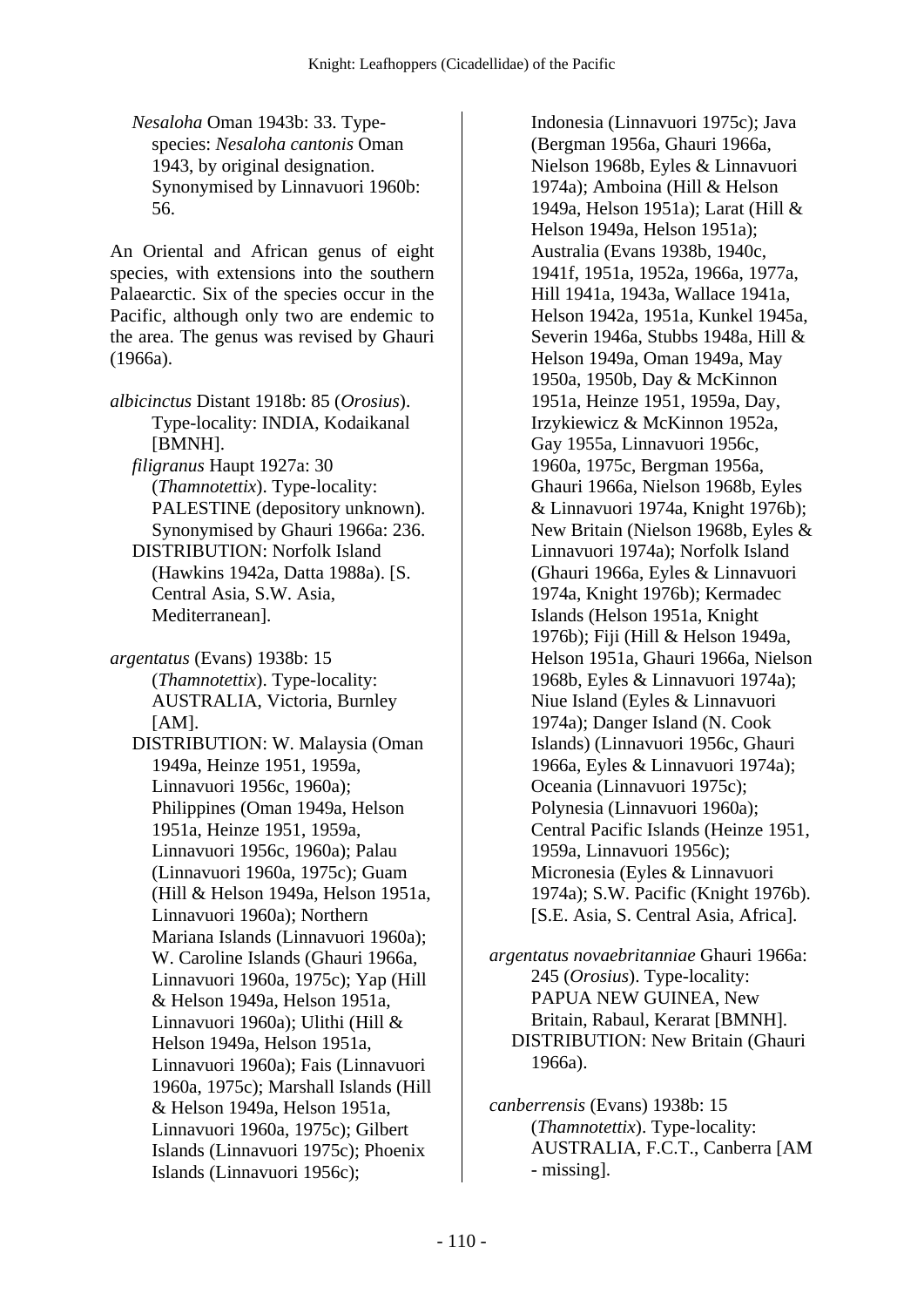DISTRIBUTION: Australia (Evans 1938b, 1966a, Ghauri 1966a).

*cantonis* (Oman) 1943b: 33 (*Nesaloha*). Type-locality: CANTON ISLAND [USNM].

 DISTRIBUTION: Marshall Islands (Ghauri 1966a, Linnavuori 1975c); Fiji (Oman 1943b); Fassari Islands (Ghauri 1966a). [S.E. Asia].

*lotophagorum* (Kirkaldy) 1907d: 62 (*Allygus*). Type-locality: FIJI, Viti Levu, Rewa [BPBM - missing].  *argentatus* var. *distans* Linnavuori 1960a: 322 (*Nesophrosyne*). Typelocality: WAKE ATOLL [BPBM]. Synonymised by Ghauri 1966a: 241. DISTRIBUTION: West Malaysia (Linnavuori 1960b, Ishihara 1963a); Philippines (Linnavuori 1960b, Ishihara 1963a); Wake (Ghauri 1966a, Linnavuori 1960a, 1975c); Indonesia (Linnavuori 1960b); Australia (Linnavuori 1960b, Ishihara 1963a); Fiji (Kirkaldy 1907d, Linnavuori 1960b, Ghauri 1966a, Eyles & Linnavuori 1974a); Niue Island (Eyles & Linnavuori 1974a); Oceania (Linnavuori 1960b); Polynesia (Ishihara 1963a, Linnavuori 1975c); Micronesia (Ishihara 1963a, Eyles & Linnavuori 1974a).

*ryukyuensis* (Ishihara) 1965b: 19 (*Nesophrosyne*). Type-locality: RYUKYU ISLANDS, Miyako Is. [EUM]. DISTRIBUTION: Ulithi (Yap) (Linnavuori 1975c). [E. Palaearctic].

### *Satsumanus* **Ishihara**

*Satsumanus* Ishihara 1953a: 193. Typespecies: *Eutettix satsumae* Matsumura 1914, by original designation.

A small Oriental genus of five species, one in Japan and China, another in the Caroline Islands, two in Fiji and one in Samoa, Niue and southern Cook Islands. Knight (1982a) also records the genus from Rennell in the Solomon Islands. The genus is revised for the Pacific by Linnavuori (1960a, 1960b).

*breviceps* Linnavuori 1960a: 319 (*Satsumanus*). Type-locality: PALAU, Koror [BPBM]. DISTRIBUTION: Palau (Linnavuori 1960a); Kosrae (Linnavuori 1960a); Caroline Islands (Ishihara 1963a).

*multispinosus* Linnavuori 1960b: 50 (*Satsumanus*). Type-locality: FIJI, Viti Levu, Navai [BPBM]. DISTRIBUTION: Fiji (Linnavuori 1960b, Ishihara 1963a).

*ornatellus* (Osborn) 1934a: 178 (*Eutettix*). Type-locality: WESTERN SAMOA, Upolu Island, Malololelei [BMNH]. DISTRIBUTION: Samoa (Osborn 1934a, Eyles & Linnavuori 1974a); Niue Is. (Eyles & Linnavuori 1974a); Southern Cook Islands (Eyles & Linnavuori 1974a).

*rubrinervis* Linnavuori 1960b: 51 (*Satsumanus*). Type-locality: FIJI, Viti Levu, Lami [BPBM]. DISTRIBUTION: Fiji (Linnavuori 1960b, Ishihara 1963a).

# **PARALIMNINI**

### *Changwhania* **Kwon**

*Changwhania* Kwon 1980a: 96. Typespecies: *Aconura terauchii* Matsumura 1915, by original designation.

A small Oriental genus of three species, extending from India to Korea and Japan.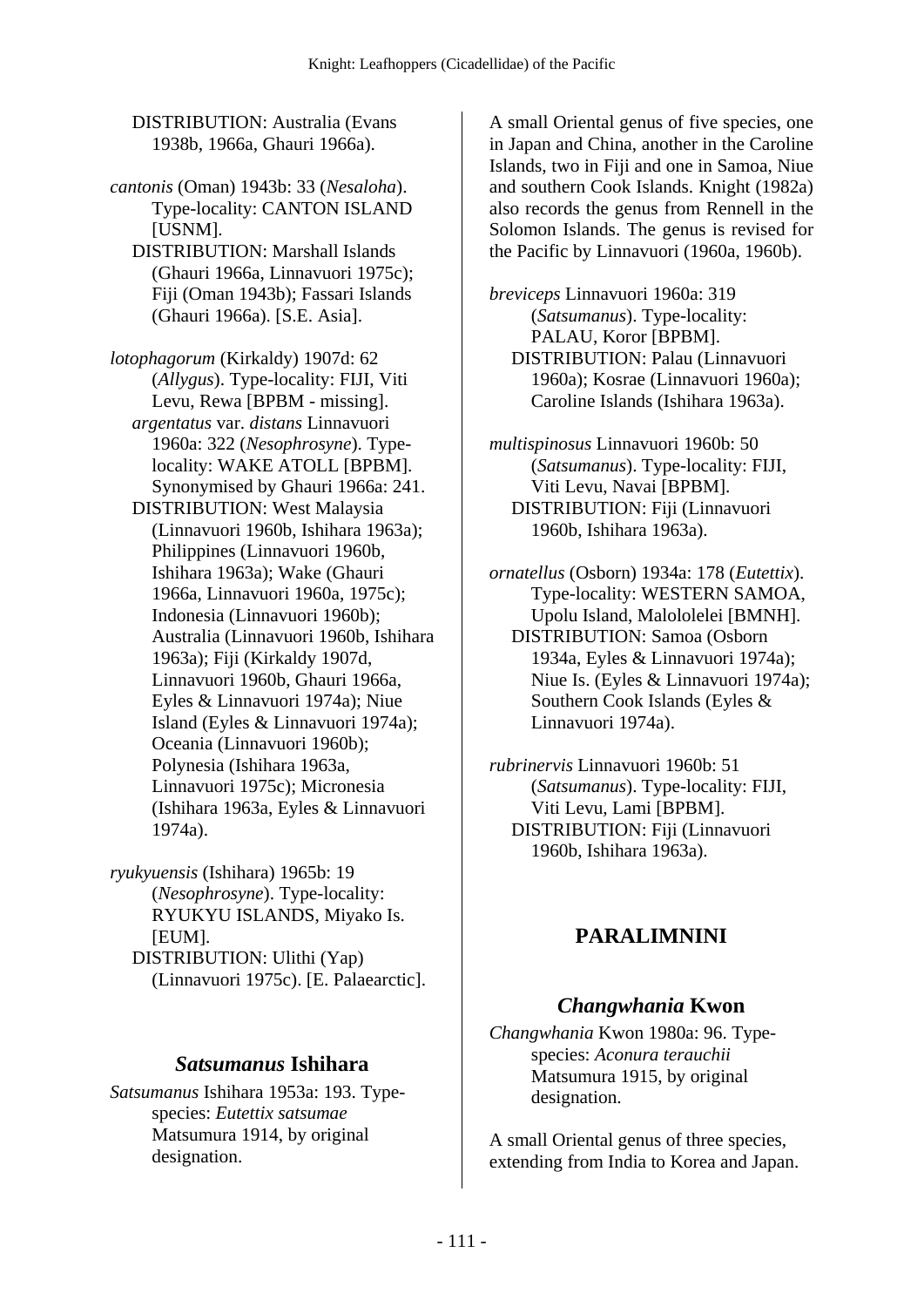Two species occur in the Pacific, the genus extending as far east as New Caledonia.

- *ceylonensis* (Baker) 1925b: 537
	- (*Deltocephalus*). New name for *Deltocephalus bimaculatus* Melichar 1903, not *Deltocephalus bimaculatus* Gillette & Baker 1895.
	- *bimaculatus* Melichar 1903b: 204 (*Deltocephalus*). Type-locality: SRI LANKA, Peradeniya (MMB).
	- *bipunctatus* Singh-Pruthi 1930a: 59 (*Cicadula*). Type-locality: INDIA, Madhya Pradesh, Rewa State, Sarai (ZSI). Synonymised by Webb & Heller 1990a: 8.
	- *changwhani* Kwon 1980a: 99 (*Changwhania*). Type-locality: KOREA, south, Gyeongboog Province, Daegu (KNUK). Synonymised by Webb & Heller 1990a: 8.
	- DISTRIBUTION: Philippines (Webb & Heller 1990a), New Guinea (Webb & Heller 1990a), New Caledonia (Webb & Heller 1990a). [S. Central Asia; E. Palaearctic]
- *terauchii* (Matsumura) 1915a: 163 (*Aconura*). Type-locality: KOREA (depository unknown).
	- DISTRIBUTION: Malaysia (Webb & Heller 1990a), Java (Webb & Heller 1990a). [S. Central Asia; S.E. Asia; E. Palaearctic]

## *Diemoides* **Evans**

*Diemoides* Evans 1938b: 13. Type-species: *Diemoides smithtoniensis* Evans 1938, by original designation.

This monotypic genus, currently endemic to Tasmania, was synonymised with *Paralimnus* Matsumura by Evans 1966a but reinstated by Day & Fletcher 1994a:

*smithtoniensis* Evans 1938b: 13. Typelocality: AUSTRALIA, Tasmania, Smithton [AM].

 DISTRIBUTION: Australia (Evans 1938b, 1947a, 1966a, Fletcher & Condello 1994a).

# *Euleimonios* **Kirkaldy**

*Euleimonios* Kirkaldy 1906c: 342. Typespecies: *Euleimonios demittendus* Kirkaldy 1906, by monotypy.

 *Aconuromimus* Linnavuori 1954d: 83. Type-species: *Jassus* (*Deltocephalus*) *flavidiventris* Stal 1859, by original designation. Synonymised by Evans 1966a: 222.

A genus of nine species, endemic to Australia. It was revised by Fletcher & Condello (1994a).

*dedarensis* (Evans) 1941f: 147 (*Deltocephalus*). Type-locality: AUSTRALIA, W. Australia, Dedari [BMNH]. DISTRIBUTION: Australia (Evans 1941f, 1966a, Fletcher & Condello

*flavidiventris* (Stal) 1859b: 294 (*Jassus* (*Deltocephalus*)). Type-locality: AUSTRALIA, New South Wales, Sydney (NRS).

1994a).

 *demittendus* Kirkaldy 1906c: 342 (*Euleimonios*). Type-locality: AUSTRALIA, New South Wales, Sydney [BPBM]. Synonymised by Evans 1966a: 223.

 DISTRIBUTION: Australia (Stal 1859b, Kirkaldy 1906c, 1907d, Evans 1938b, 1947a, 1966a, 1975b, Linnavuori 1954d, Fletcher & Condello 1993a, 1994a).

*kirkaldyi* Fletcher & Condello 1994a: 1029 (*Euleimonios*). Type-locality: AUSTRALIA, New South Wales, 15 miles E of Braidwood (ANIC). DISTRIBUTION: Australia (Fletcher & Condello 1994a).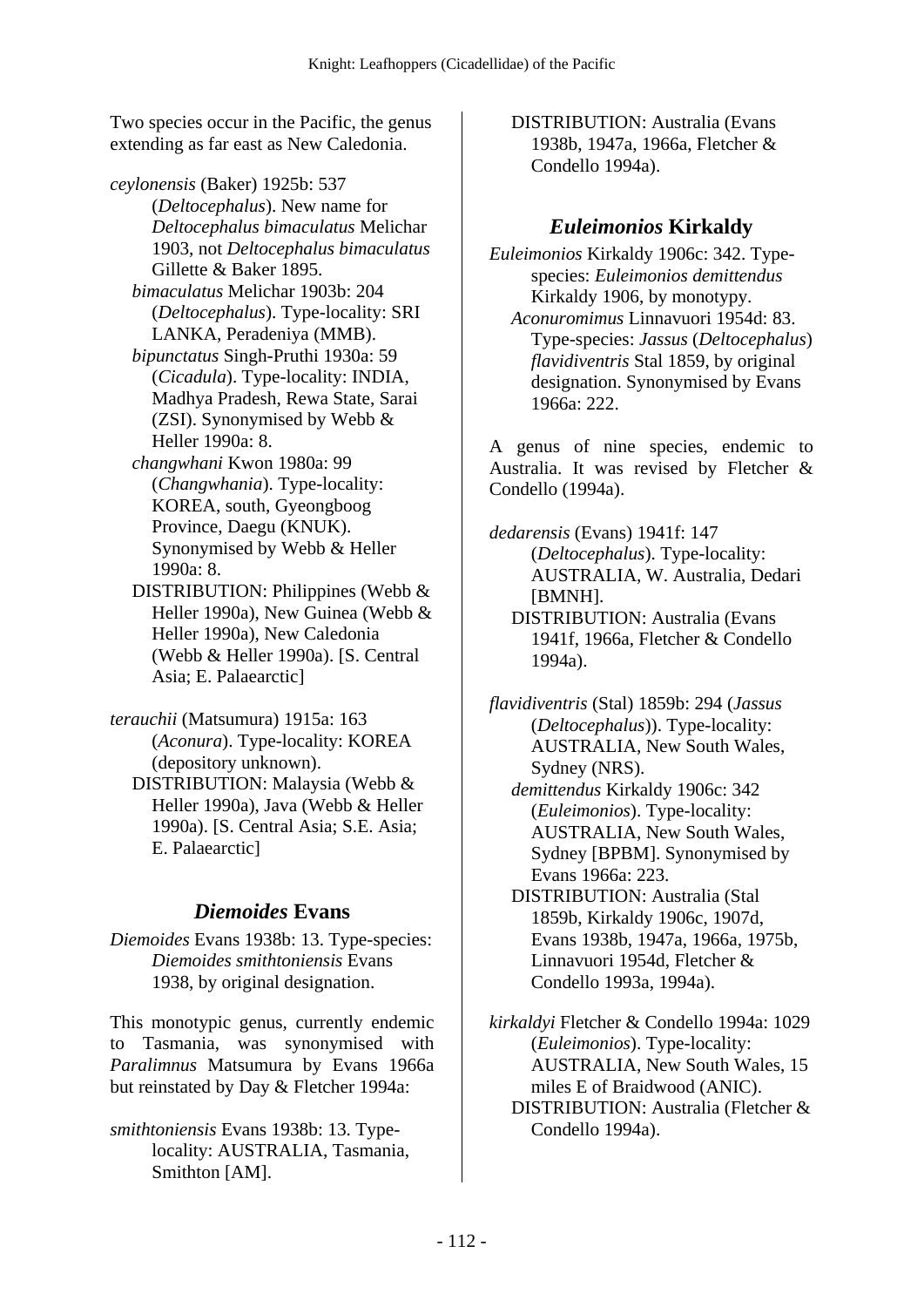*magnus* Fletcher & Condello 1994a: 1024 (*Euleimonios*). Type-locality: AUSTRALIA, Queensland, 6 Km E of road junction, Claudie River district, 12 41'S, 143 19'E (QM). DISTRIBUTION: Australia (Fletcher & Condello 1994a).

*montanus* Fletcher & Condello 1994a: 1030 (*Euleimonios*). Type-locality:

AUSTRALIA, New South Wales, New England National Park, via Ebor (QM).

 DISTRIBUTION: Australia (Fletcher & Condello 1994a).

*rosifrons* Fletcher & Condello 1994a: 1026 (*Euleimonios*). Type-locality: AUSTRALIA, Victoria, Kiata (ASCU).

 DISTRIBUTION: Australia (Fletcher & Condello 1994a).

*sinuatus* Fletcher & Condello 1994a: 1023 (*Euleimonios*). Type-locality: AUSTRALIA, Queensland, Capalaba (QM).

 DISTRIBUTION: Australia (Fletcher & Condello 1994a).

*truculentus* Fletcher & Condello 1994a: 1032 (*Euleimonios*). Type-locality: AUSTRALIA, Queensland, south, Carnarvon Gorge (AM). DISTRIBUTION: Australia (Fletcher & Condello 1994a).

*uniformis* Fletcher & Condello 1994a: 1028 (*Euleimonios*). Type-locality: AUSTRALIA, Queensland, SE, Beerwah (AM). DISTRIBUTION: Australia (Fletcher & Condello 1994a).

#### *Hengchunia* **Vilbaste**

*Hengchunia* Vilbaste 1969a: 8. Typespecies: *Thamnotettix koshunensis* Matsumura 1914, by original designation.

 *Pseupalus* Remane & Asche 1980a: 88. Type-species: *Pseupalus graecanarus* Remane & Asche 1980, by original designation. Synonymised by Asche & Webb 1994a: 145.

A small genus of nine species extending from the S.W. Palaearctic and Afrotropical regions through southern Asia to Taiwan. Two species are endemic to the Pacific and an unidentified species has been found in N.E. Australia. The genus was revised by Webb & Heller (1990a) and Asche & Webb (1994a).

*javana* Asche & Webb 1994a: 152 (*Hengchunia*). Type-locality: INDONESIA, Java, Bogor (BMNH). DISTRIBUTION: Java (Asche & Webb 1994a).

*murtus* (Webb & Heller) 1990a: 6 (*Pseupalus*). Type-locality: PHILIPPINES, Luzon, Albay Province, Guinobatan (BMNH). DISTRIBUTION: Philippines (Webb & Heller 1990a, Asche & Webb 1994a), Sulawesi (Asche & Webb 1994a).

## *Mayawa* **Fletcher**

*Mayawa* Fletcher 2000a: 104. Typespecies: *Mayawa carolae* Fletcher, by original designation.

A genus of six species endemic to Australia.

*capitata* (Kirkaldy) 1907d: 64 (*Limotettix*). Type-locality: AUSTRALIA, Queensland, Cairns (BPBM). DISTRIBUTION: Australia (Kirkaldy 1907d, Evans 1938b, 1966a, Kitching, Grylls & Waterford 1973a, Fletcher & Condello 1993a, Fletcher 2000a).

*carolae* Fletcher 2000a: 108 (*Mayawa*). Type-locality: AUSTRALIA,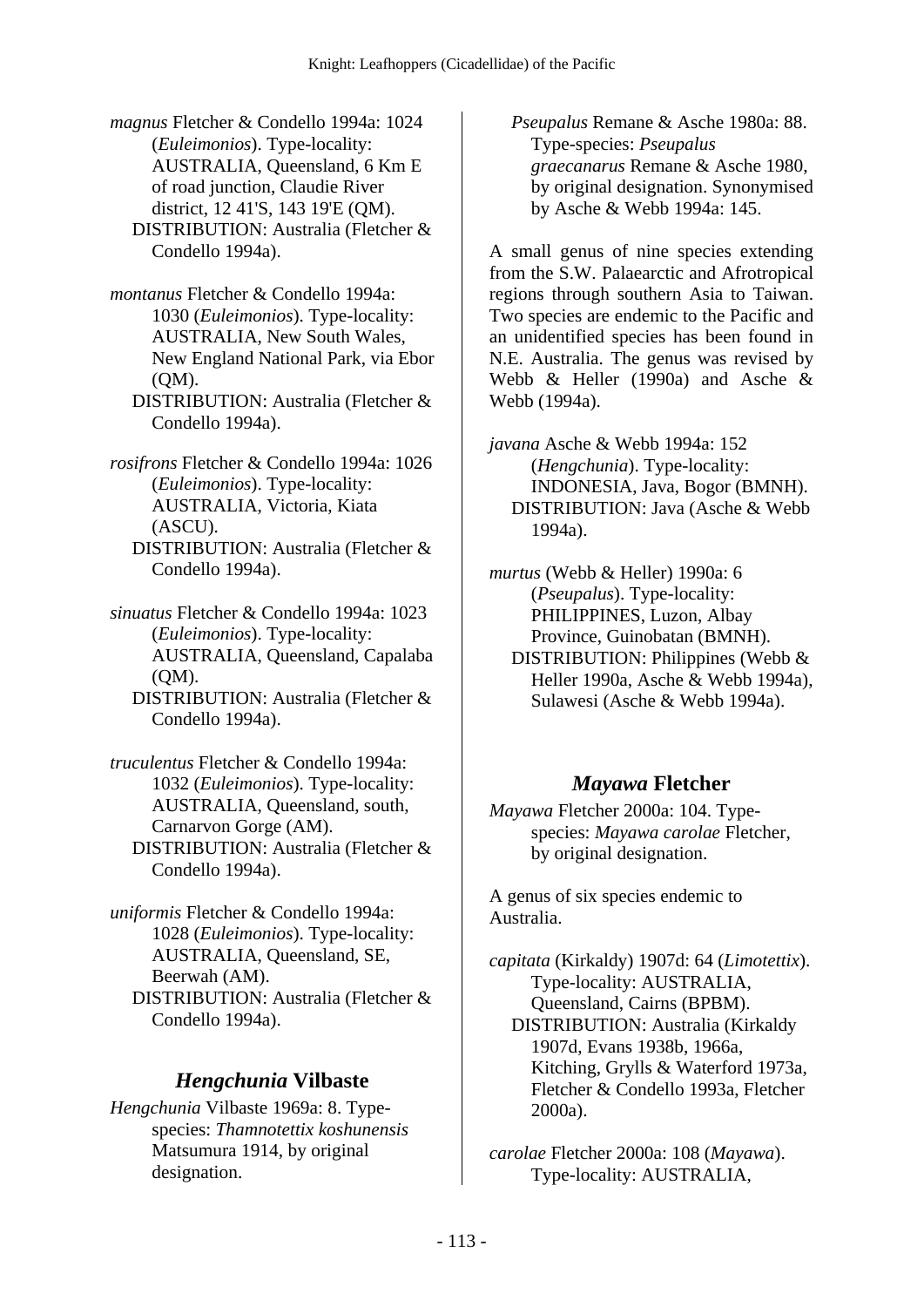Queensland, 31K SE of Dunbar (QM). DISTRIBUTION: Australia (Fletcher

*facialis* Fletcher 2000a: 109 (*Mayawa*). Type-locality: AUSTRALIA, Queensland, Edungalba near Duraringa (AM). DISTRIBUTION: Australia (Fletcher 2000a).

2000a).

- *flava* Fletcher 2000a: 108 (*Mayawa*). Type-locality: AUSTRALIA, Queensland, Moolooka (presumably Moorooka, a suburb of Brisbane (ASCU).
	- DISTRIBUTION: Australia (Fletcher 2000a).
- *fusca* Fletcher 2000a: 108 (*Mayawa*). Type-locality: AUSTRALIA, New South Wales, Grafton (ASCU). DISTRIBUTION: Australia (Fletcher 2000a).
- *neoflava* Fletcher 2000a;109 (*Mayawa*). Type-locality: AUSTRALIA, Queensland, Cape York Peninsula, Coen area (QM). DISTRIBUTION: Australia (Fletcher 2000a).

### *Paralimnellus* **Emeljanov**

*Paralimnellus* Emeljanov 1972d: 107. Type-species: *Paralimnus cingulatus* Dlabola 1960, by original designation. Oldest available name for *Bubulcus* Dlabola 1961.  *Bubulcus* Dlabola 1961b: 320, as subgenus of *Paralimnus*. Typespecies: *Paralimnus cingulatus* Dlabola 1960, by original designation. Junior homonym of *Bubulcus* Bonaparte 1854, Aves.

A small south Palaearctic and Oriental genus of two species.

*vittata* (Matsumura) 1914a: 228 (*Henschia*). Type-locality: TAIWAN, Ako & Horisha & SINGAPORE [EIHU]. DISTRIBUTION: W. Malaysia

(Matsumura 1914a, Webb & Heller 1990a). [S.E. Asia].

#### *Paralimnus* **Matsumura**

*Paralimnus* Matsumura 1902a: 386. Typespecies: *Paralimnus fallaciosus* Matsumura 1902, by subsequent designation of Distant 1908g: 395.

A widespread Palaearctic and Oriental genus. Metcalf (1967b) lists 17 species for the genus as a whole, whilst Nast (1972a) lists 25 species for the Palaearctic alone. Two species occur in the Pacific both of which are endemic to Java. According to Webb & Heller (1990a), the two species belong to the Athysanini but of unknown generic placement.

*exiguus* Melichar 1914b: 135 (*Paralimnus*). Type-locality: INDONESIA, Java, Banjuwangi [MMB]. DISTRIBUTION: Java (Melichar

1914b). [Note: This species belongs to the Athysanini but of uncertain generic placement (Webb & Heller 1990a)]

*fuscus* Melichar 1914b: 134 (*Paralimnus*). Type-locality: INDONESIA, Java, Banjuwangi [MMB].

 DISTRIBUTION: Java (Melichar 1914b). [Note: This species belongs to the Athysanini but of uncertain generic placement (Webb & Heller 1990a)]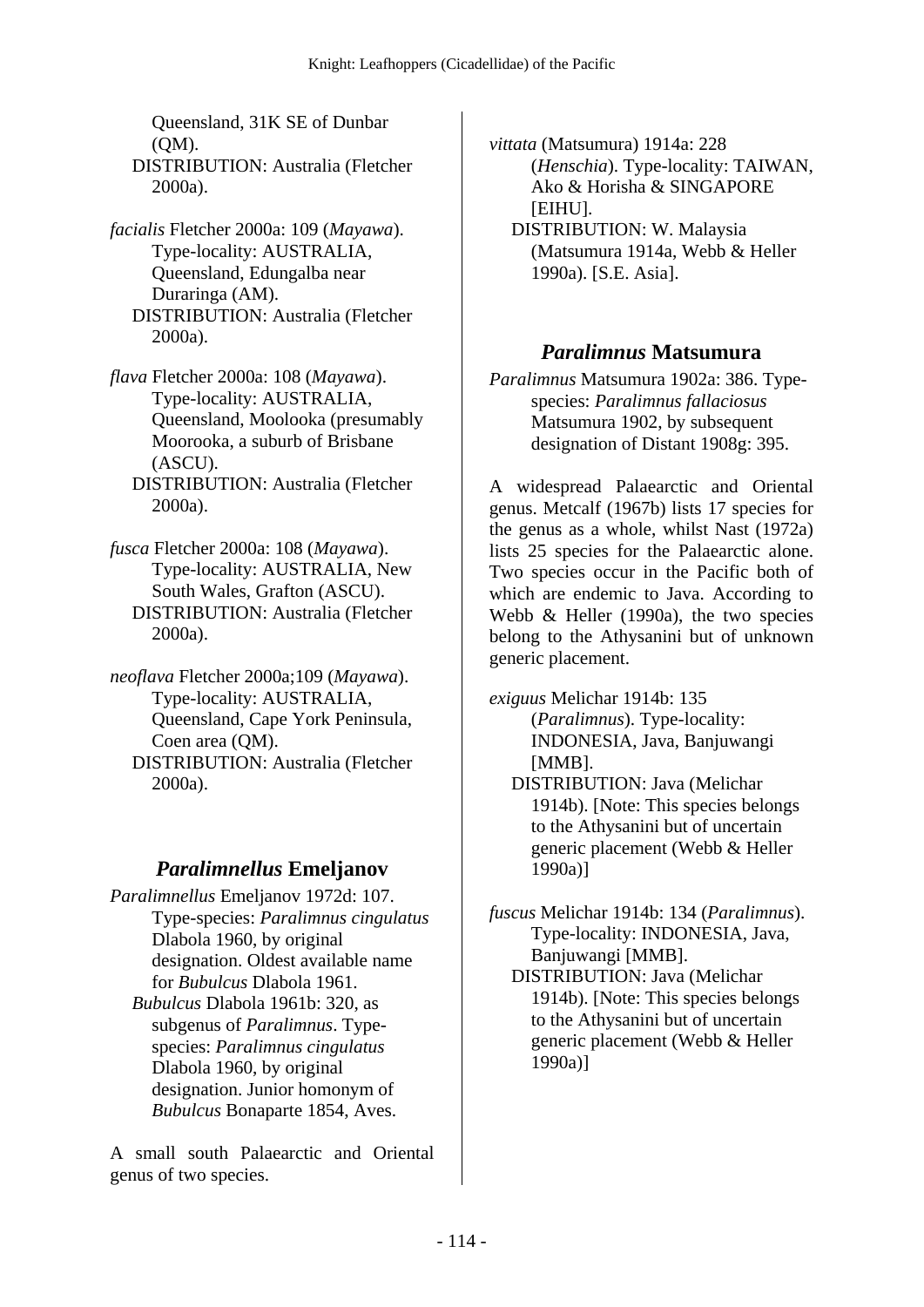### *Paramesus* **Fieber**

*Paramesus* Fieber 1866a: 506. Typespecies: *Athysanus obtusifrons* Stal 1853, by monotypy.

 *Dochmocarus* Thomson 1869a: 65. Type-species: *Cicada nervosa* Fallen 1826, by monotypy. Synonymised by Puton 1875a: 134.

A Palaearctic genus of 10 species extending from Europe and Mediterranean region, through Asia to the Maritime Territories and Japan. Records, possibly adventive, occur also for Uraguay and N.E. Canada. One Oriental species extends into Java and the Philippines.

*lineaticollis* Distant 1908g: 294 (*Paramesus*). Type-locality: INDIA,

Bengal, Pusa [BMNH]. DISTRIBUTION: Philippines (Merino 1936a); Java (Melichar 1914b). [S.E. Asia, S. Central Asia].

### *Psammotettix* **Haupt**

*Psammotettix* Haupt 1929c: 262. Typespecies: *Athysanus maritimus* Perris 1857, by original designation.  *Ribautiellus* Zachvatkin 1933b: 268. Type-species: *Cicada striata* L. 1758, by original designation. Synonymised by Ribaut 1938b: 166.

A large genus, widespread throughout the Holarctic. Metcalf (1967b) recorded 48 species for the genus up to 1955 and numerous others have been described since (see Oman *et al.* 1990a). The Nearctic species have been revised by Greene (1971a). The genus is represented in the Pacific by a single widespread species which is recorded from W. Malaysia and Flores.

*striata* (L.) 1758a: 437 (*Cicada*). Typelocality: EUROPE (depository unknown).

 *striata* Fabricius 1794a: 39 (*Cicada*). Type-locality: FRANCE, Paris (depository unknown). Synonymised by Latreille 1804a: 323.  *strigatus* Germar 1821a: 92 (*Jassus*), new name for *Cicada striata* Fabricius, not *Cicada striata* L.  *amyoti* Vismara 1878a: 37 (*Deltocephalus*). Type-locality: ITALY, Vincigliata, Pratolino (cont. di Firenze) Castiglioni d'Orcia (Prov. di Siena) (depository unknown). Synonymised by Puton 1886b: 85. DISTRIBUTION: W. Malaysia (Esaki & Ito 1954a, Webb & Heller 1990a); Flores (Lindberg 1941b, Webb & Heller 1990a). [S.E. Asia, S. Central Asia, S.W. Asia, N. Africa, Mediterranean, Europe, E. Palaearctic, N. America].

### *Soractellus* **Evans**

*Soractellus* Evans 1966a: 225. Typespecies: *Soractellus brunneus* Evans 1966, by original designation.

A genus of two species, endemic to Australia.

*brunneus* Evans 1966a: 225 (*Soractellus*). Type-locality: AUSTRALIA, Queensland, Ingham [AM]. DISTRIBUTION: Australia (Evans 1966a, Fletcher & Condello 1994a).

*nigrominutus* Evans 1966a: 225 (*Soractellus*).Type-locality: AUSTRALIA, Queensland, Moolooka [AM]. DISTRIBUTION: Australia (Evans 1966a, Fletcher & Condello 1994a).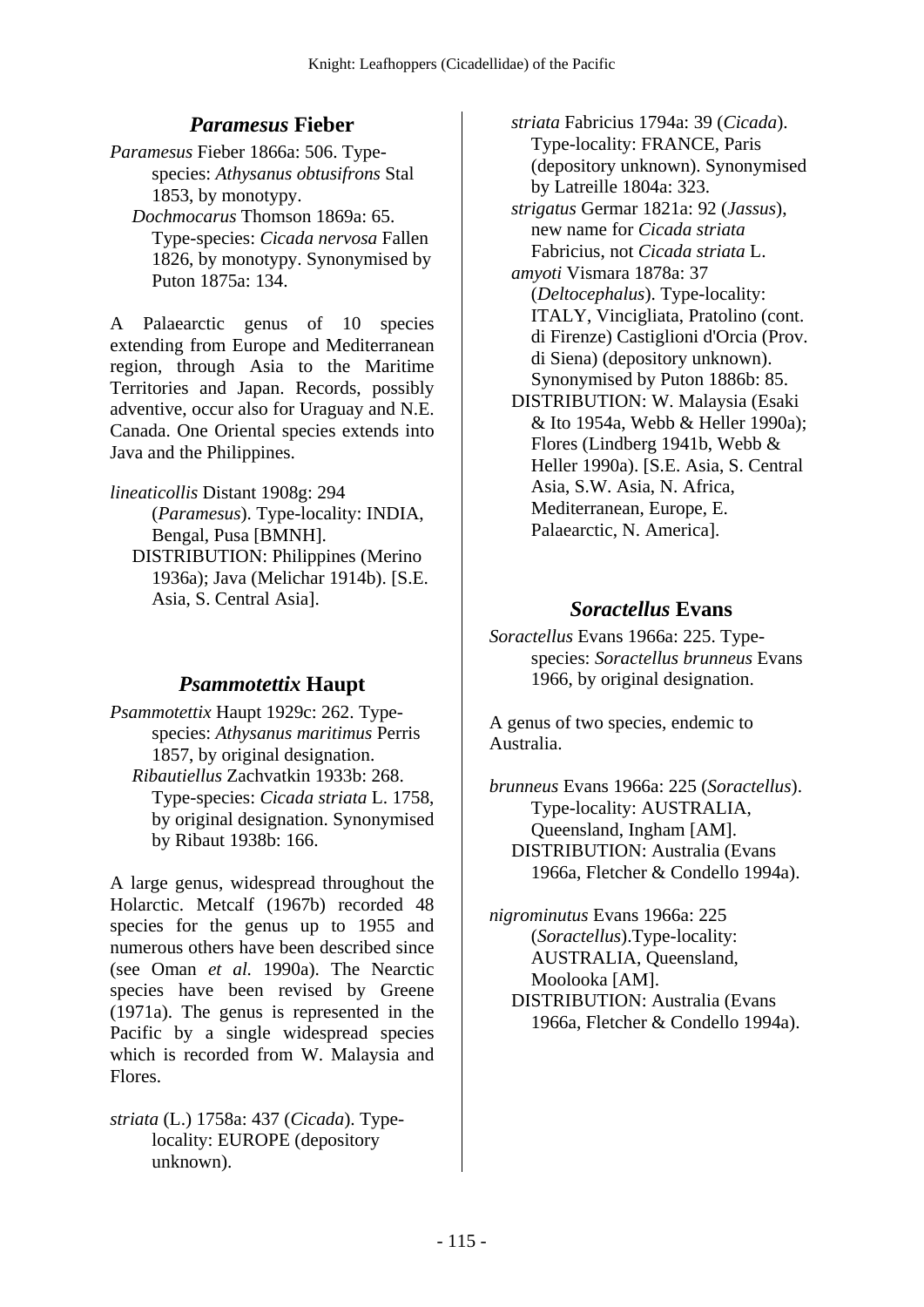# **PLATYMETOPIINI**

## *Giffardia* **Kirkaldy**

*Giffardia* Kirkaldy 1906c: 336. Typespecies: *Giffardia dolichocephala* Kirkaldy 1906, by monotypy.

A monotypic genus, endemic to Australia.

*dolichocephala* Kirkaldy 1906c: 336 (*Giffardia*). Type-locality: AUSTRALIA, Queensland, Cairns & Kuranda [BPBM]. DISTRIBUTION: Australia (Kirkaldy 1906c, Evans 1938b, 1947a, 1966a, 1977a), New Guinea (Evans 1977a).

## *Inghamia* **Evans**

*Inghamia* Evans 1966a: 248. Type-species: *Inghamia dayi* Evans 1966, by original designation.

A monotypic genus, endemic to Australia.

*dayi* Evans 1966a: 249 (*Inghamia*). Typelocality: AUSTRALIA, Queensland, Ingham [AM]. DISTRIBUTION: Australia (Evans 1966a).

### *Platymetopius* **Burmeister**

- *Platymetopius* Burmeister 1838b: 16. Type-species: *Cicada vittata*  Fabricius 1775, by subsequent designation by Kirschbaum 1858b: 357.
	- *Eremitopius* Lindberg 1927b: 29. Typespecies: *Eremitopius albus* Lindberg 1927, by original designation. Synonymised by Nast 1972a: 358 [not stated as syn.nov.].
	- *Mahalana* Distant 1918b: 64. Typespecies: *Mahalana fidelis* Distant 1918, by original designation.

Synonymised by Webb & Godoy 1993a: 424.

A large widespread Palaearctic genus. Nast (1972a) listed 47 species for the genus but additional species have been described since then (see Oman *et al.* 1990a). The single Pacific species, from Australia, occurs also in Europe, Mediterranean and S.W. Asia.

*guttatus* Fieber 1869a: 202 (*Platymetopius*). Type-locality: GERMANY (depository unknown). DISTRIBUTION: Australia (Fieber 1872a, Puton 1875a, 1886b, 1899a, Mayr 1884a, Then 1886a, Melichar 1896a, Oshanin 1906a, Ribaut 1952a). [S.W. Asia, Europe, Mediterranean].

### *Platyretus* **Melichar**

*Platyretus* Melichar 1903b: 174. Typespecies: *Platyretus marginatus* Melichar 1903, by original designation.

A small Oriental and African genus of six species. The single Pacific species, recorded from Java, Sumbawa and Flores, occurs also on the mainland, in S.E. and S. Central Asia.

*marginatus* Melichar 1903b: 174 (*Platyretus*). Type-locality: SRI LANKA, Peradeniya & Henaratgoda [MMB]. DISTRIBUTION: Java (Bierman 1907f, 1908a, Melichar 1914b, Datta 1988a); Sumbawa (Jacobi 1941a, Datta 1988a); Flores (Jacobi 1941a). [S.E. Asia, S. Central Asia].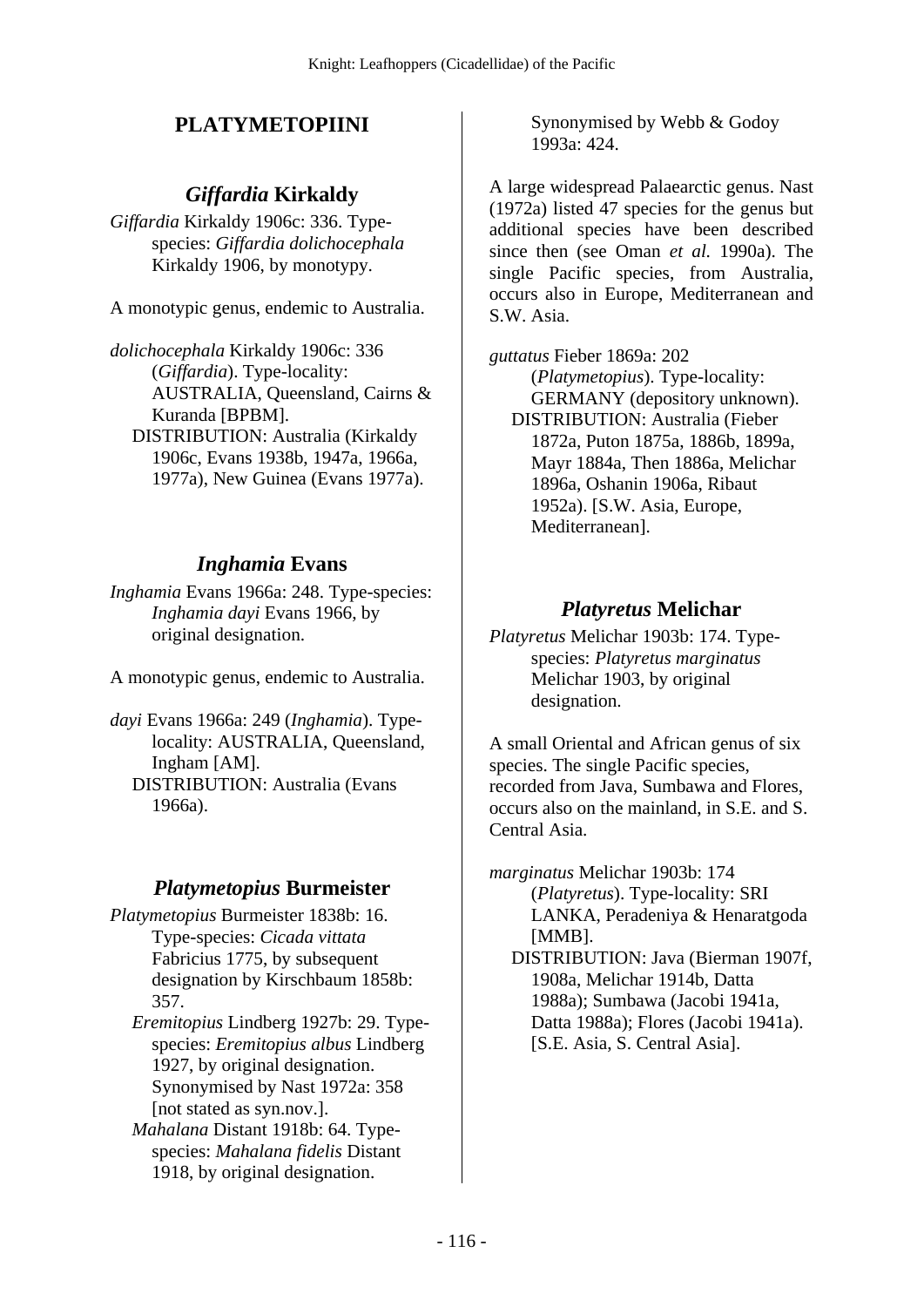## *Sanctanus* **Ball**

*Sanctanus* Ball 1932a: 10. Type-species: *Jassus sanctus* Say 1830, by original designation.

A Nearctic and Neotropical genus, for which 23 species were listed by Metcalf (1967c). Only one species, widespread throughout the New World, has been recorded in the Pacific, from the Philippines.

*fasciatus* (Osborn) 1900a: 190 (*Scaphoideus*). Type-locality: HAITI, Port au Prince (OUC).  *neglectus* Osborn 1911c: 252

(*Scaphoideus*). Type-locality: USA, Texas, Plano; Florida, Clearwater; MEXICO, Frontera Tobasco (OUC). Synonymised by Van Duzee 1916a: 69.

 DISTRIBUTION: Philippines (Baltazar 1969). [N., Central & S. America].

## *Scaphoideus* **Uhler**

- *Scaphoideus* Uhler 1889a: 33. Typespecies: *Jassus immistus* Say 1830, by subsequent designation of Distant 1908f: 151.
	- *Bolanus* Distant 1918b: 89. Typespecies: *Bolanus baeticus* Distant 1918, by original designation. Synonymised by Matsumura 1932c: 190.
	- *Hussa* Distant 1918b: 68. Type-species: *Hussa insignis* Distant 1918, by original designation. Synonymised by Barnett 1977a: 494.

A large cosmopolitan genus present in the Nearctic, Palaearctic, Ethiopian and Oriental regions. Metcalf (1967c) lists 85 species worldwide whilst Oman (1949a) lists 47 species for the Nearctic and Nast (1972a) six species for the Palaearctic. Several new species have been described more recently (see Oman *et al.* 1990a). The species of Thailand have been reviewed by

Kitbamroong & Freytag (1978a). Six species are present in the Pacific of which only one, in Borneo, is endemic to the area. The other five occur also on the mainland.

*festivus* Matsumura 1902a: 384 (*Scaphoideus*). Type-locality: JAPAN, Tokyo & Niigata [EIHU].  *pristidens* Kirkaldy 1906c: 333 (*Scaphoideus*). Type-locality: AUSTRALIA, Queensland, Cairns [BPBM]. Synonymised by Evans 1966a: 235. DISTRIBUTION: Sumbawa (Jacobi 1941a); Australia (Kirkaldy 1906c, Evans 1938b, 1966a, Fletcher & Condello 1993a). [S.E. Asia, S.

Central Asia, E. Palaearctic]. [Note: This species is included in a separate tribe, the Scaphoideini, by Fletcher & Condello (1993a)]

*harlani* Kitbamroong & Freytag 1978a: 11 (*Scaphoideus*). Type-locality: VIETNAM, Mekong Delta, Binh Thuy [USNM]. DISTRIBUTION: Philippines

(Kitbamroong & Freytag 1978a); Java (Kitbamroong & Freytag 1978a). [S.E. Asia, S. Central Asia].

*indicus* Distant 1908g: 374 (*Scaphoideus*). Type-locality: INDIA, Assam, Margherita & Tenasserim, Myitta [BMNH]. DISTRIBUTION: Java (Melichar 1914b). [S.E. Asia, S. Central Asia].

*literatus* Distant 1908f: 151 (*Scaphoideus*). Type-locality: E. MALAYSIA, Sarawak, Kuching [BMNH]. DISTRIBUTION: Borneo (Distant 1908f).

*morosus* Melichar 1903b: 197 (*Scaphoideus*). Type-locality: SRI LANKA, Peradeniya [MMB]. DISTRIBUTION: Philippines (Merino 1936a, Esaki & Ito 1954a, Baltazar 1969, Datta 1988a); Java (Melichar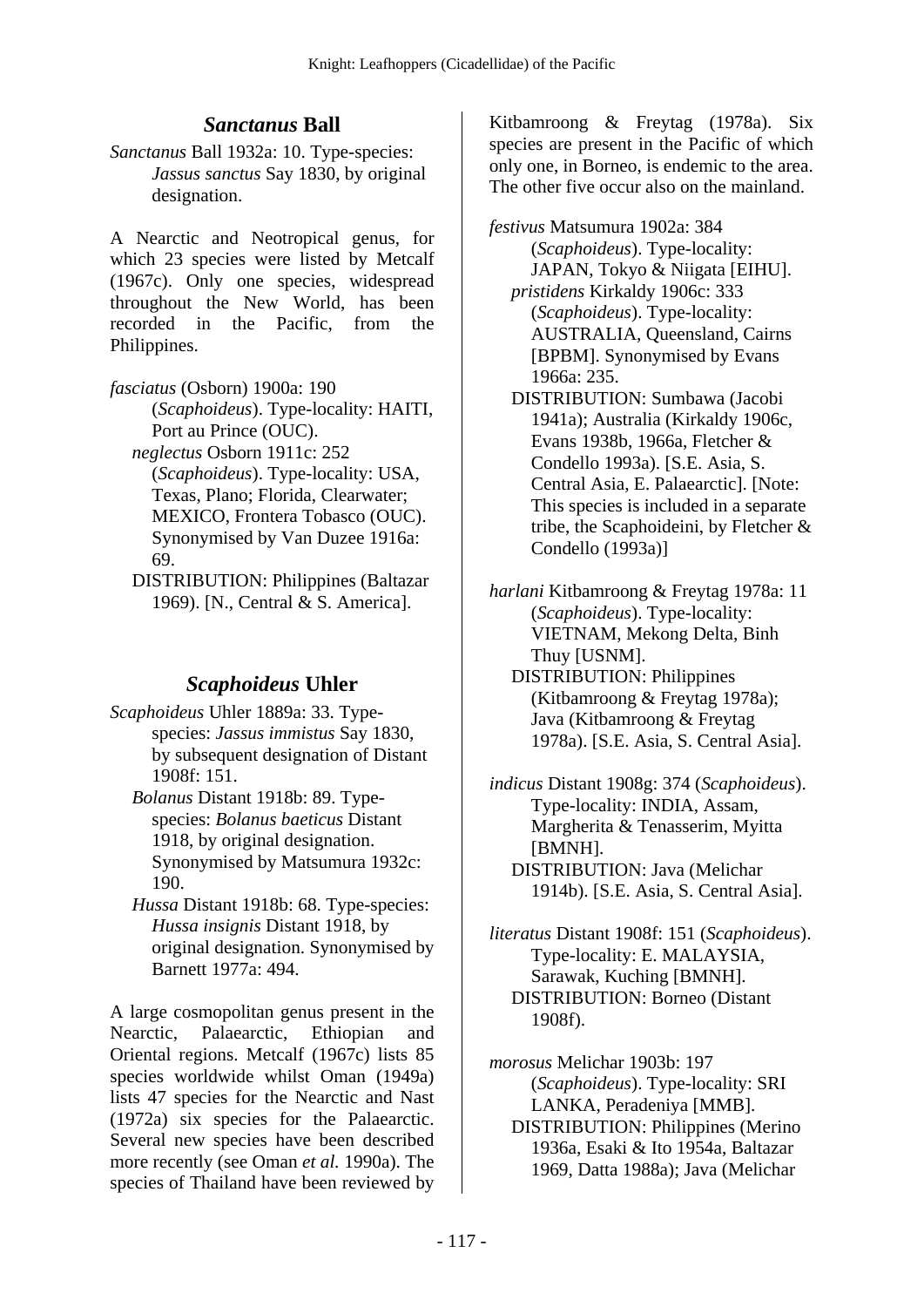1914b, Otake & Hokyo 1976a, Datta 1988a); Sumbawa (Jacobi 1941a, Datta 1988a). [S.E. Asia, S. Central Asia].

*rubroguttatus* Matsumura 1914a: 223 (*Scaphoideus*). Type-locality: TAIWAN, Giran [EIHU]. DISTRIBUTION: Philippines (Kitbamroong & Freytag 1978a). [S.E. Asia].

## *Stenogiffardia* **Evans**

*Stenogiffardia* Evans 1977a: 116. Typespecies: *Stenogiffardia elongata* Evans 1977, by original designation.

A monotypic genus, endemic to Australia.

*parvula* (Kirkaldy) 1906c: 328 (*Phrynophyes*). Type-locality: AUSTRALIA, Queensland, Bundaberg [BPBM]. [Note: Kirkaldy's (1906c: 378) suggested synonymy of this species with *Philya parvula* Buckton (1901a: 57) is rejected by Fletcher & Condello (1993a)]

 *elongata* Evans 1977a: 116 (*Stenogiffardia*). Type-locality: AUSTRALIA, Queensland, Richmond [QM]. Synonymised by Fletcher & Condello 1993a: 58.

 DISTRIBUTION: Australia (Kirkaldy 1906c, Evans 1938b, 1966a, 1977a, Fletcher & Condello 1993a).

# **STENOMETOPIINI**

## *Anemolua* **Kirkaldy**

*Anemolua* Kirkaldy 1906c: 329. Typespecies: *Anemolua hanuala* Kirkaldy 1906, by monotypy.

A monotypic genus, endemic to Australia.

*hanuala* Kirkaldy 1906c: 329 (*Anemolua*). Type-locality: AUSTRALIA, Queensland, Cairns [BPBM]. DISTRIBUTION: Australia (Kirkaldy 1906c, Evans 1938b, 1947a, 1966a, Fletcher & Condello 1993a).

## *Doratulina* **Melichar**

*Doratulina* Melichar 1903b: 198. Typespecies: *Doratulina jocosa* Melichar 1903, by original designation.  *Phrynophyes* Kirkaldy 1906c: 237.

Type-species: *Phrynophyes phrynophyes* Kirkaldy 1906, by original designation. Synonymised by Vilbaste 1965a: 10.

 *Arya* Distant 1908g: 338. Type-species: *Arya rubrolineata* Distant 1908, by original designation. Synonymised by Vilbaste 1965a: 10.

 *Campbellinella* Distant 1918b: 69. Type-species: *Campbellinella illustrata* Distant 1918, by original designation. Synonymised by Vilbaste 1965a: 10.

 *Bituitus* Distant 1918b: 70. Typespecies: *Bituitus projectus* Distant 1918, by original designation. Synonymised by Vilbaste 1965a: 10.

 *Paternus* Distant 1918b: 71. Typespecies: *Paternus pusanus* Distant 1918, by original designation. Synonymised by Vilbaste 1965a: 10.

 *Volusenus* Distant 1918b: 72. Typespecies: *Volusenus lahorensis* Distant 1918, by original designation. Synonymised by Vilbaste 1965a: 10.

 *Nandidrug* Distant 1918b: 74. Typespecies: *Nandidrug speciosum* Distant 1918, by original designation. Synonymised by Vilbaste 1965a: 10.

 *Allectus* Distant 1918b: 75. Typespecies: *Allectus notatus* Distant 1918, by original designation. Synonymised by Vilbaste 1965a: 10.  *Galerius* Distant 1918b: 78. Typespecies: *Galerius indicatrix* Distant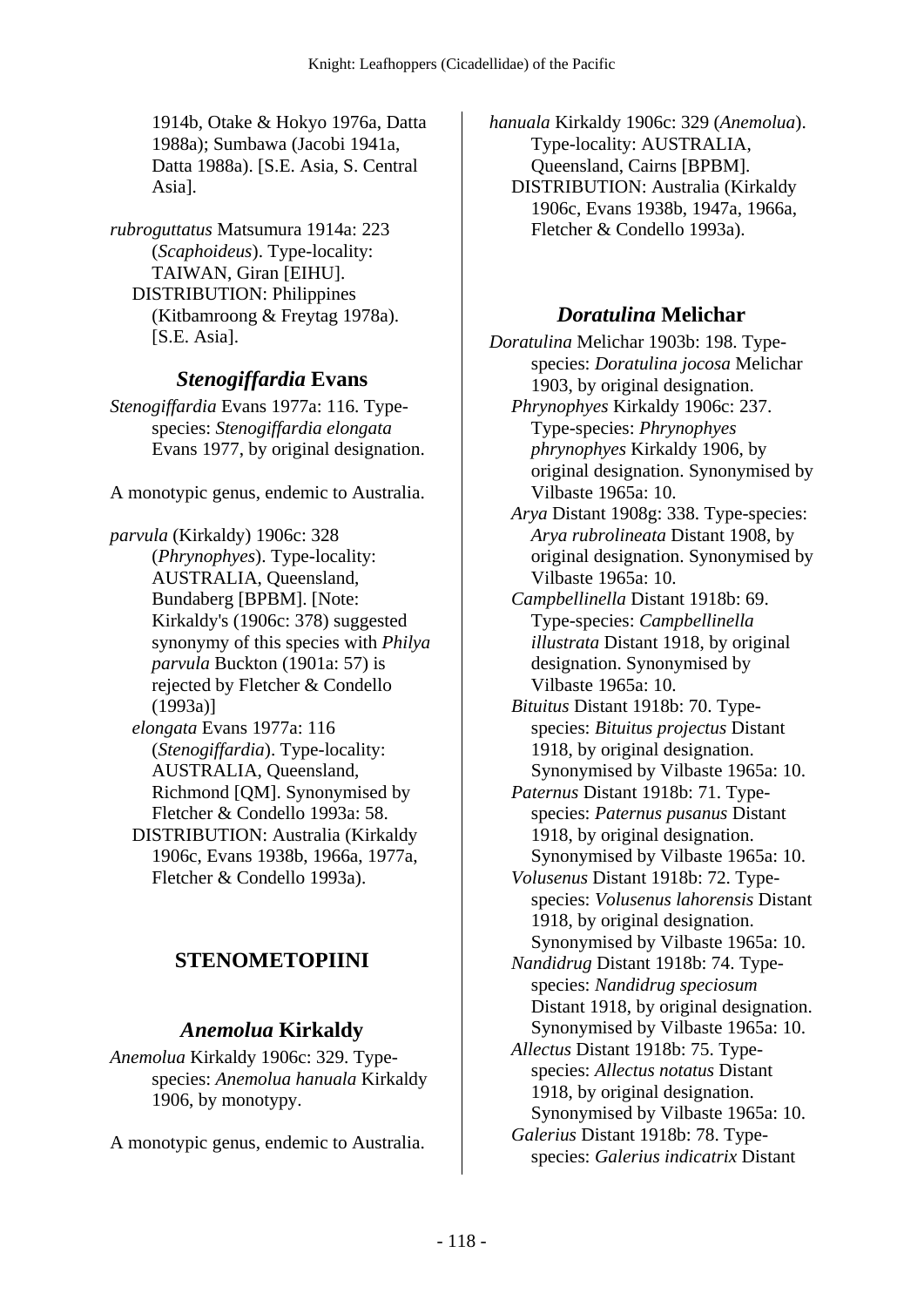1918, by original designation.

Synonymised by Vilbaste 1965a: 10.

- *Paivanana* Distant 1918b: 95. Typespecies: *Typhlocyba indra* Distant 1908, by original designation. Synonymised by Vilbaste 1965a: 10.
- *Bella* Singh-Pruthi 1930a: 44. Typespecies: *Bella apicalis* Singh-Pruthi 1930, by original designation. Synonymised by Vilbaste 1965a: 10.
- *Sunda* Singh-Pruthi 1936a: 112. Typespecies: *Sunda ribeiroi* Singh-Pruthi 1936, by original designation. Synonymised by Vilbaste 1965a: 10.
- *Aconura* Ribaut 1948c: 57 and authors, not Lethierry 1876. Synonymised by Vilbaste 1965a: 10.
- *Pseudaconura* Linnavuori 1952b: 182. Type-species: *Pseudaconura luxorensis* Linnavuori 1952, by original designation. Synonymised by Nast 1972a: 354 [not stated as syn.nov.].
- *Umesaona* Ishihara 1961a: 246. Typespecies: *Umesaona asiatica* Ishihara 1961, by original designation. Synonymised by Vilbaste 1965a: 10.
- *Trebellius* Distant 1918b: 52. Typespecies: *Trebellius albifrons* Distant 1918, by original designation. Synonymised by Nast 1972a: 354 [not stated as syn.nov.].

An Oriental genus with extensions into the Ethiopian and Palaearctic regions. Vilbaste (1965a) lists 44 species in the genus although other new species have been described since then (see Oman *et al.* 1990a). Three species occur in the Pacific, one endemic to Java, another to Australia and the other a mainland species extending into the Bonin Islands. Fletcher & Condello (1993a) follow Emeljanov (1962b) in placing most of the above synonyms as synonyms of *Stirellus*, but see Oman *et al.* (1990a).

*fatigandus* (Kirkaldy) 1906c: 327 (*Phrynomorphus*). Type-locality: AUSTRALIA, Queensland, Cairns [BPBM].

- *phrynophyes* Kirkaldy 1906c: 327 (*Phrynophyes*). Type-locality: AUSTRALIA, Queensland, Bundaberg [BPBM]. Synonymised by Fletcher & Condello 1993a: 55.
- *kirkaldyi* Evans 1938b: 15 (*Phrynophyes*). Type-locality: AUSTRALIA, Tasmania, Snug [AM]. Synonymised by Fletcher & Condello 1993a: 55.
- DISTRIBUTION: Australia (Kirkaldy 1906c, Evans 1938b, 1947a, 1966a, Fletcher & Condello 1993a).
- *grandis* (Matsumura) 1914a: 229 (*Aconura*). Type-locality: JAPAN, Honshu, Tokyo & Takasago & TAIWAN, Tappan & BONIN ISLANDS & HONGKONG [EIHU]. DISTRIBUTION: Bonin Islands (Matsumura 1914a, Esaki 1930a, Ishihara 1953b, 1968a, Esaki & Ito 1954a, Linnavuori 1960a, 1975c).

[S.E. Asia, E. Palaearctic].

*ochracea* (Melichar) 1914b: 136 (*Arya*). Type-locality: INDONESIA, Java, Semarang [MMB]. DISTRIBUTION: Java (Melichar 1914b).

## *Exitianus* **Ball**

*Exitianus* Ball 1929a: 5. Type-species: *Jassus* (*Thamnotettix*) *obscurinervis* Stal 1859, by original designation.  *Mimodrylix* Zachvatkin 1935a: 108. Type-species: *Athysanus capicola* Stal 1855, by monotypy. Synonymised by Oman 1938b: 382.

A moderately sized genus of 29 species, occuring on all the major land masses. It was revised by Ross (1968a), with additional species described later by Ghauri (1972b, 1974b). Eight species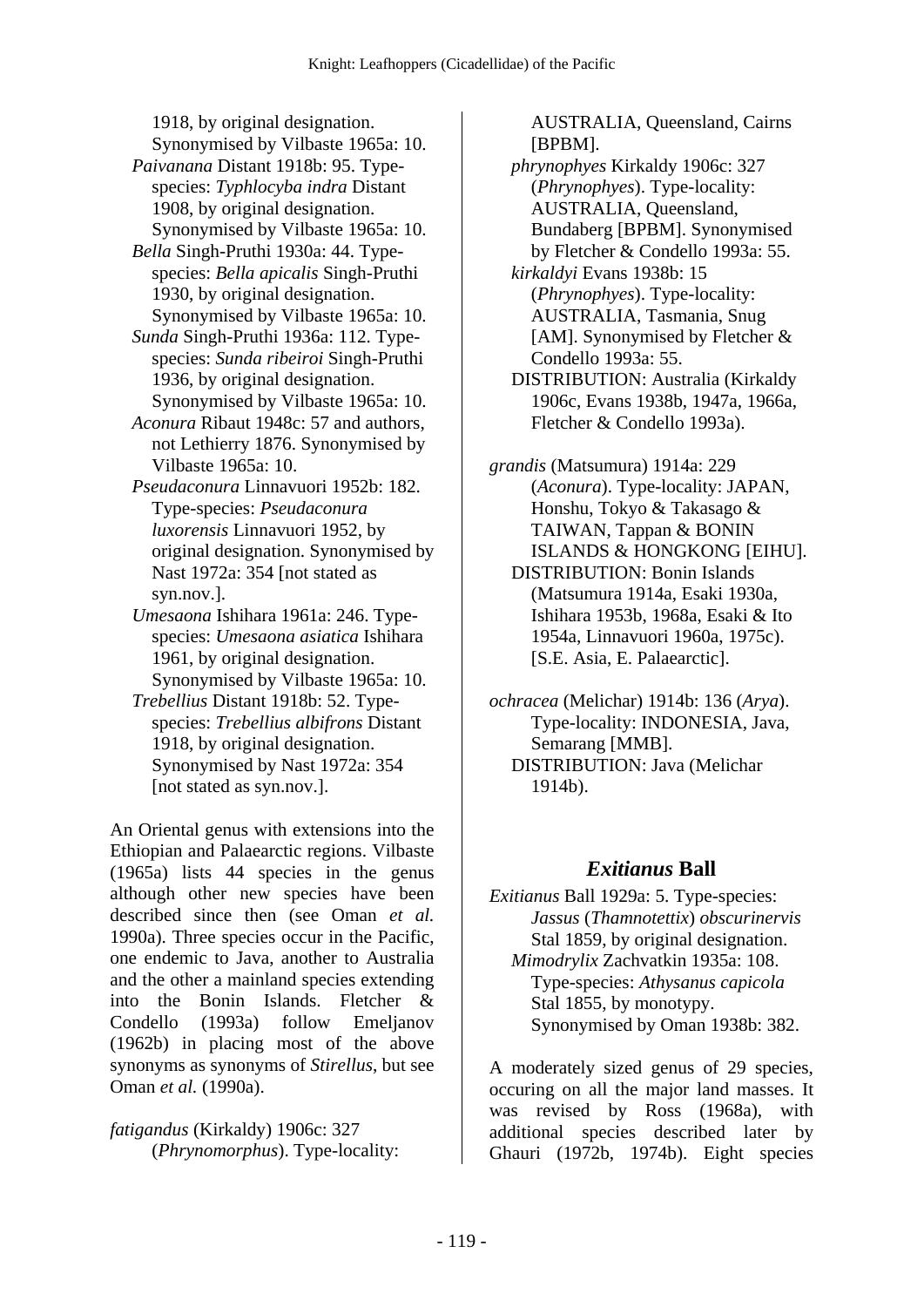occur in the Pacific, of which four are endemic to the area.

- *capicola* (Stal) 1855a: 99 (*Athysanus*). Type-locality: REPUBLIC OF SOUTH AFRICA, Rondebosch (NRS).
	- *fusconervis* Kato 1940p: 698 (*Euscelis*). Type-locality: JAPAN, Hachijo Island (depository unknown). Synonymised by Ishihara 1954f: 6.
	- DISTRIBUTION: West Malaysia (Matsumura 1914a, Esaki & Ito 1954a); Yap (Linnavuori 1960a); Guam (Linnavuori 1960a); S. Mariana Islands (Linnavuori 1960a); Bonin Islands (Matsumura 1914a, Esaki & Ito 1954a); Truk (Linnavuori 1960a); Pohnpei (Linnavuori 1960a); Kosrae (Linnavuori 1960a); E. Caroline Islands (Linnavuori 1960a); Marshall Islands (Linnavuori 1960a, Sugerman 1972); Gilbert Islands (Linnavuori 1960a); Australia (Linnavuori 1960b, Evans 1966a); Fiji (Linnavuori 1960a, 1960b); Samoa (Linnavuori 1960a); Society Islands (Linnavuori 1960a). [S.E. Asia, S. Central Asia, S.W. Asia, Africa, Europe, Mediterranean, E. Palaearctic, S. America].
- *fusconervosus* (Motschulsky) 1863a: 97 (*Jassus*). Type-locality: SRI LANKA, Mt. Patannos [ZMM]. DISTRIBUTION: Philippines (Merino 1936a, Datta 1988a); Bonin Islands (Linnavuori 1975c); Java (Melichar 1914b, Datta 1988a); Bali (Lallemand 1931d, Datta 1988a); Lombok (Jacobi 1941a, Datta 1988a); Flores (Jacobi 1941a, Datta 1988a); Samoa (Linnavuori 1956c); Danger Island (Northern Cook Islands) (Linnavuori 1956c); Micronesia (Linnavuori 1956c). [S. Central Asia, S.W. Asia, Mediterranean, Africa, E. Palaearctic].

*greensladei* Ross 1968a: 16 (*Exitianus*). Type-locality: SOLOMON ISLANDS, Guadalcanal, Kau Kau [BMNH]. DISTRIBUTION: Solomon Islands (Ross 1968a, Knight 1982a).

*indicus* (Distant) 1908g: 344 (*Athysanus*). Type-locality: INDIA, Calcutta [BMNH].  *atkinsoni* Distant 1908g: 345 (*Athysanus*). Type-locality: INDIA, Calcutta [BMNH]. Synonymised by Ross 1968a: 12. DISTRIBUTION: Malaysia (Otake & Hokyo 1976a); Philippines (Merino 1936a, Datta 1988a); Java (Otake & Hokyo 1976a); Australia (Helson 1951a, Datta 1988a); Christmas Island (Indian Ocean) (Izzard 1936a, Datta 1988a). [S.E. Asia, S. Central Asia].

*nanus* (Distant) 1908g: 345 (*Athysanus*). Type-locality: INDIA, Calcutta & Simla Hills, Mantiana & Bengal, Pusa & United Provinces, Bignur [BMNH].

 *insularis* Distant 1909h: 47 (*Athysanus*). Type-locality: SEYCHELLES, Eagle Island, Amirantes (BMNH). Synonymised by Ross 1968a: 7.

 *simillimus* Matsumura 1914a: 185 (*Athysanus*). Type-locality: TAIWAN & BONIN ISLANDS, Ogasawara [EIHU]. Synonymised by Ross 1968a: 7.

 *vulnerans* Bergevin 1925b: 42 (*Athysanus*). Type-locality: ALGERIA, In Salah (depository unknown). Synonymised by Ross 1968a: 7.

 DISTRIBUTION: Bonin Islands (Matsumura 1914a, Esaki 1930a, Ishihara 1953b, 1954f, Esaki & Ito 1954a, Linnavuori 1960a, 1975c); W. Caroline Islands (Linnavuori 1960a); Australia (Evans 1966a, Ross 1968a). [S.E. Asia, S. Central Asia, S.W.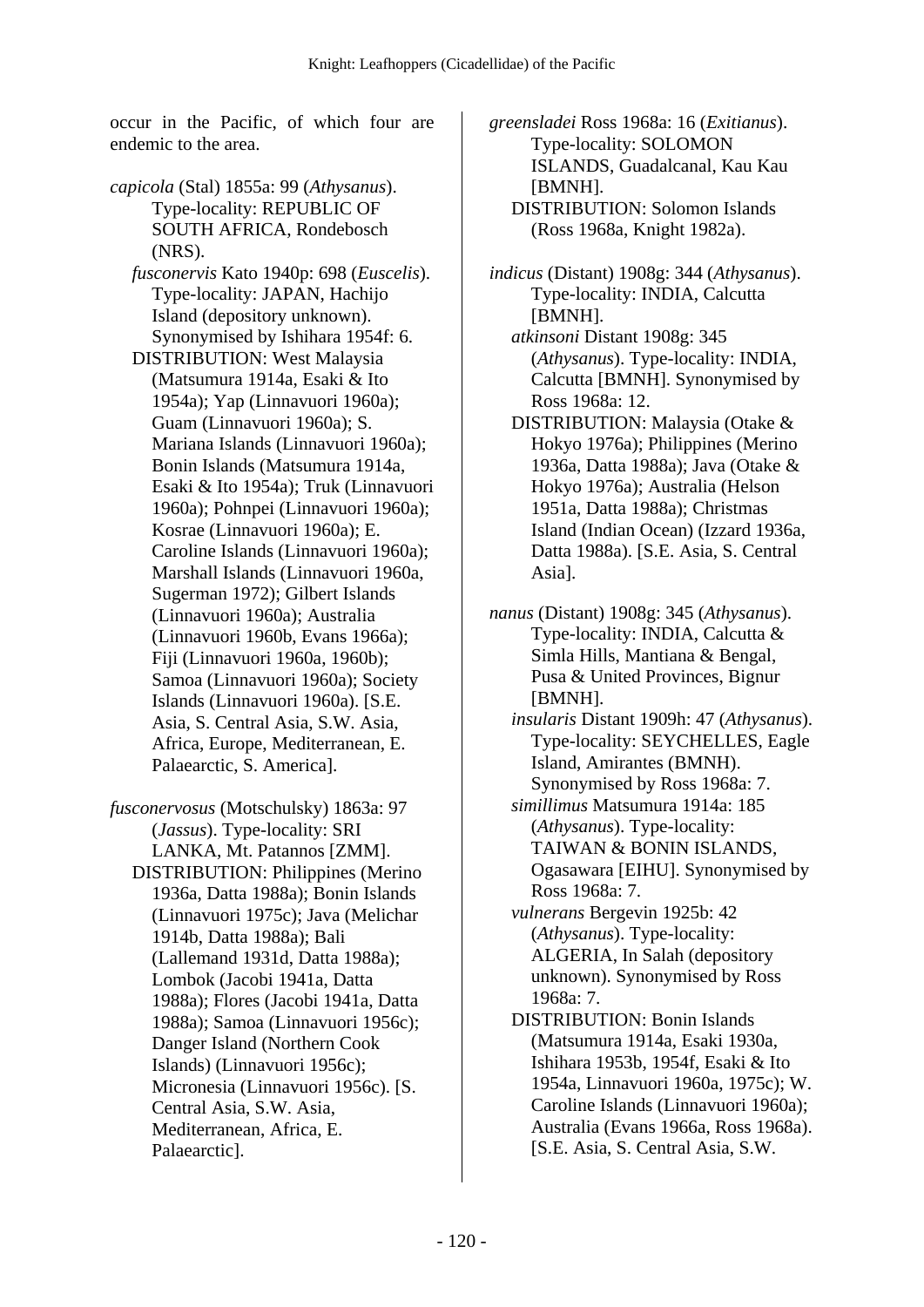Asia, Africa, N. Africa, Palaeotropical].

*pallida* (Evans) 1938b: 14 (*Eutettix*). Typelocality: AUSTRALIA, Queensland, Stewart River [SAM]. DISTRIBUTION: Australia (Evans 1938b, 1966a, Ross 1968a).

*plebeius* (Kirkaldy) 1906c: 331 (*Nephotettix*). Type-locality: AUSTRALIA, Queensland, Cairns [BPBM]. [Note: This species was included in the Athysanini by Fletcher & Condello (1993a)]  *norrisi* Evans 1938b: 14 (*Eutettix*). Type-locality: AUSTRALIA, W. Australia, Crawley [AM]. Synonymised by Ross 1968a: 15.

- *transversus* Metcalf 1946d: 122 (*Euscelis*). Type-locality: GUAM, Piti [BPBM]. Synonymised by Ross 1968a: 15.
- DISTRIBUTION: Guam (Metcalf 1946d, Ross 1968a, Linnavuori 1975c); Wake (Linnavuori 1975c); Marshall Islands (Cole 1951a, Linnavuori 1975c); Gilbert Islands (Linnavuori 1975c); Australia (Kirkaldy 1906c, Fenton 1918a, Osborn 1934a, Evans 1938b, 1941f, Thompson, W.L. 1944a, Nast 1951a, Box 1953b, Ross 1968a, Eyles & Linnavuori 1974a, Knight 1976b, 1982a, Fletcher & Condello 1993a); Lord Howe Island (Knight 1976b); Norfolk Island (Knight 1976b); Kermadec Island (Knight 1976b); Fiji (Kirkaldy 1907d, Osborn 1934b, Hinckley 1963, Ross 1968a, Eyles & Linnavuori 1974a); Tonga (Osborn 1934a, Eyles & Linnavuori 1974a); Samoa (Osborn 1934a, 1934b, Ross 1968a, Eyles & Linnavuori 1974a); Niue (Eyles & Linnavuori 1974a); Southern Cook Islands (Eyles & Linnavuori 1974a); Society Islands (Osborn 1934b, 1934c, Eyles & Linnavuori 1974a); Solomon Islands

(Knight 1982a); Micronesia (Knight 1982a); Polynesia (Knight 1982a).

*selbyi* (Evans) 1938b: 14 (*Eutettix*). Typelocality: AUSTRALIA, Queensland, Mutchilba [MVM]. DISTRIBUTION: Australia (Evans 1938b, 1966a, Ross 1968a).

#### *Hodoedocus* **Jacobi**

*Hodoedocus* Jacobi 1910b: 126. Typespecies: *Hodoedocus acuminifrons* Jacobi 1910, by original designation.  *Acurhinus* Osborn 1920a: 158. Typespecies: *Dorydium maculatum* Osborn 1909, by original designation. Synonymised by Linnavuori & DeLong 1978c: 208.  *Stenometopius* Matsumura 1914a: 217. Type-species: *Stenometopius formosanus* Matsumura 1914, by original designation. Synonymised by Linnavuori & DeLong 1978c: 208.

 *Afrolimnus* Evans 1955a: 38. Typespecies: *Afrolimnus ribauti* Evans 1955, by monotypy. Synonymised by Linnavuori & DeLong 1978c: 208.

A genus of seven species, present in Africa, Formosa and the Pacific. Only two species occur in the Pacific, one endemic to the Philippines and the other to New Guinea and Australia. The genus was revised for Africa by Linnavuori (1979b) and for Australia by Evans (1966a).

*bunyensis* (Evans) 1966a: 150 (*Stenometopius*). Type-locality: AUSTRALIA, Queensland, Bunya Mountains (AM). DISTRIBUTION: New Guinea (Evans 1973a); Australia (Evans 1966a, 1973a, Webb & Godoy 1993a).

*mindanaoensis* (Baker) 1923a: 400 (*Stenometopius*). Type-locality: PHILIPPINES, Mindanao, Davao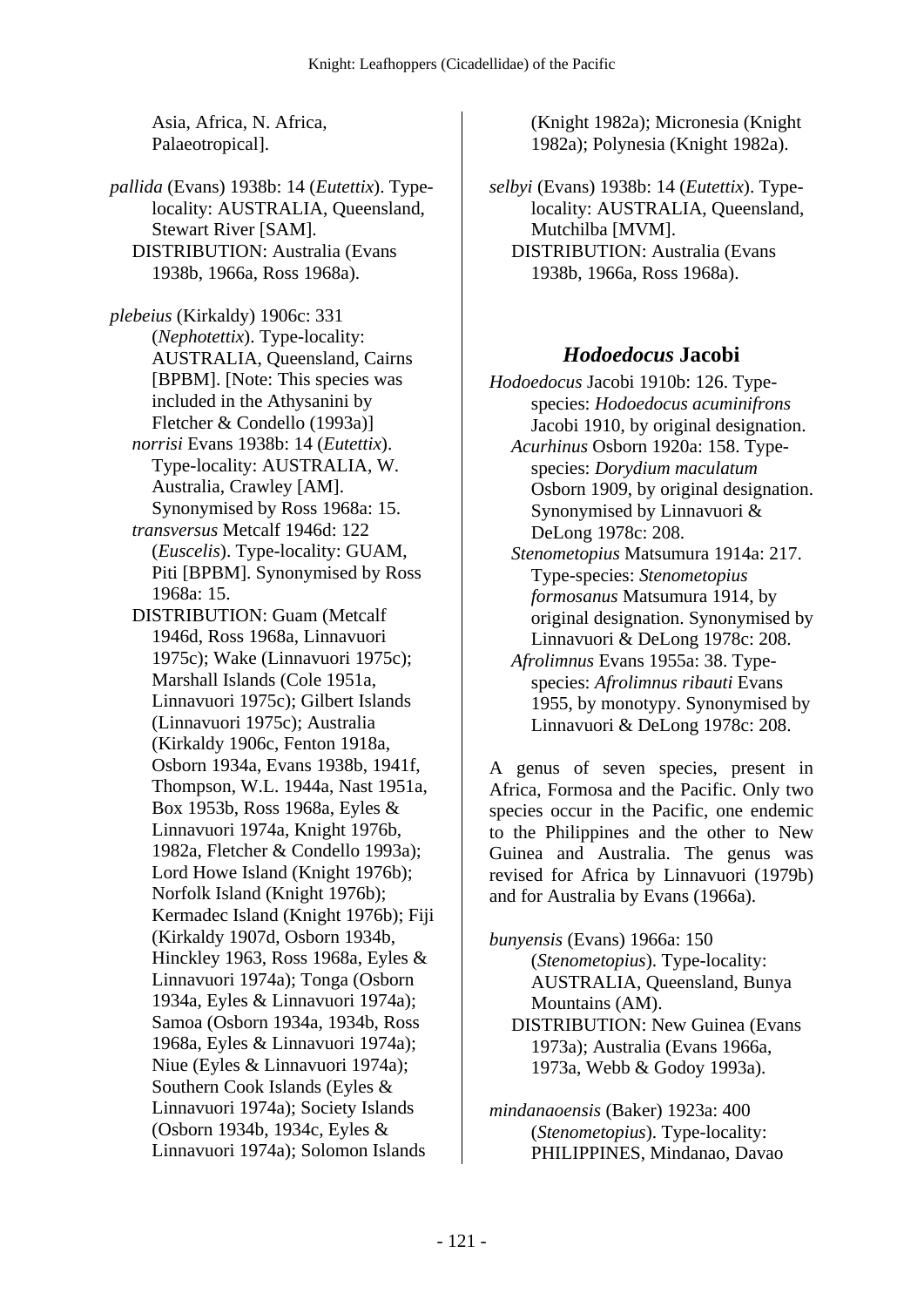Province, Davao & Bukidnon Province, Tangkulan (USNM). DISTRIBUTION: Philippines (Baker 1923a, Merino 1936a).

#### *Nephotettix* **Matsumura**

*Nephotettix* Matsumura 1902a: 356. Typespecies: *Selenocephalus cincticeps* Uhler 1896, by subsequent designation of Distant 1908g: 359.

An Oriental and Ethiopian genus, with extensions into the southern Palaearctic. Eight species were listed by Ghauri (1971a) in his revision of the genus, although others have been subsequently described (see Oman *et al.* 1990a). Seven species occur in the Pacific, although none are endemic to the area.

*apicalis* (Motschulsky) 1859b: 110 (*Pediopsis*). Type-locality: SRI LANKA, Colombo (depository unknown).

 DISTRIBUTION: Malaysia (Kirkaldy 1907d): W. Malaysia (Matsumura 1906b, 1910d, 1914a, 1938a, Misra 1920b, Okamoto 1924a, Dammerman 1929a, Esaki & Ito 1954a, Nasu 1967a, Nielson 1968b); Borneo (Matsumura 1906b, 1938a, Kirkaldy 1907d, Oshanin 1908b, 1910a, Wu 1935a); Philippines (Matsumura 1906b, 1914a, 1938a, Oshanin 1906a, Kirkaldy 1907d, Quaintance 1913a, Reh 1913a, Schumacher 1915a, Woodworth 1921a, 1921b, Uichanco 1930a, Merino 1934a, 1936a, Wu 1935a, Abalos 1939a, 1939b, Otanes & Sison 1941a, 1952a, Pemberton 1944a, Box 1953b, Esaki & Ito 1954a, Nasu 1967a, Nielson 1968b, Baltazar 1969, Linnavuori 1960a, Ling 1972a); Palau (Linnavuori 1960a, 1975c); Guam (Swezey 1940a, Pemberton 1944a, Linnavuori 1960a, 1975c); S. Mariana Is. (Linnavuori 1960a); Midway

(Pemberton 1944a); Indonesia (Kalshoven & van der Vecht 1950a): Sumatra (Oshanin 1910a, Melichar 1914b, Wu 1935a, Matsumura 1938a), Java (Matsumura 1906b, Bierman 1907f, 1908a, Oshanin 1908b, Melichar 1914b, van der Goot 1934a, 1935a, 1935b, 1936a), Buru (Schmidt 1926a), Sumbawa (Jacobi 1941a); Sunda Is. (Schumacher 1915a); Australia (Kirkaldy 1907d, Schumacher 1915a, Linnavuori 1960a, Evans 1966a, Nielson 1968b, Ishihara 1968a); Micronesia (Nasu 1967a, Nielson 1968b, Ishihara 1968a); East Indies (Linnavuori 1960a, Merino 1936a, Dammerman 1919a). [S.E. Asia, S. Central Asia, E. Palaearctic, Africa, N. Africa, Mediterranean, Europe, N. America].

*cincticeps* (Uhler) 1896a: 292 (*Selenocephalus*). Type-locality: JAPAN (USNM). DISTRIBUTION: W. Malaysia (Cheo 1935b); Philippines (Cheo 1935b, Heinze 1951, 1959a, Baltazar 1969); Buru (Schmidt 1926a). [S.E. Asia, S. Central Asia, Africa, Europe, E. Palaearctic, N. America].

*malayanus* Ishihara & Kawase 1968a: 119 (*Nephotettix*). Type-locality: W. MALAYSIA, S. Tiga Elect [EUM]. DISTRIBUTION: Malaysia (Ling 1972a, Wilson & Claridge 1991a); W. Malaysia (Ghauri 1971a, Ishihara & Kawase 1968a, Otake & Hokyo 1976a, Hokyo *et al.* 1977a); Borneo (Kawase 1974); Philippines (Ghauri 1971a, Wilson & Claridge 1991a); Indonesia (Wilson & Claridge 1991a); Australia (Wilson & Claridge 1991a). [S.E. Asia, S. Central Asia].

*nigromaculatus* (Motschulsky) 1859b: 111 (*Pediopsis*). Type-locality: SRI LANKA, Colombo [ZMM].  *nigropictus* Stal 1870c: 740 (*Thamnotettix*). Type-locality: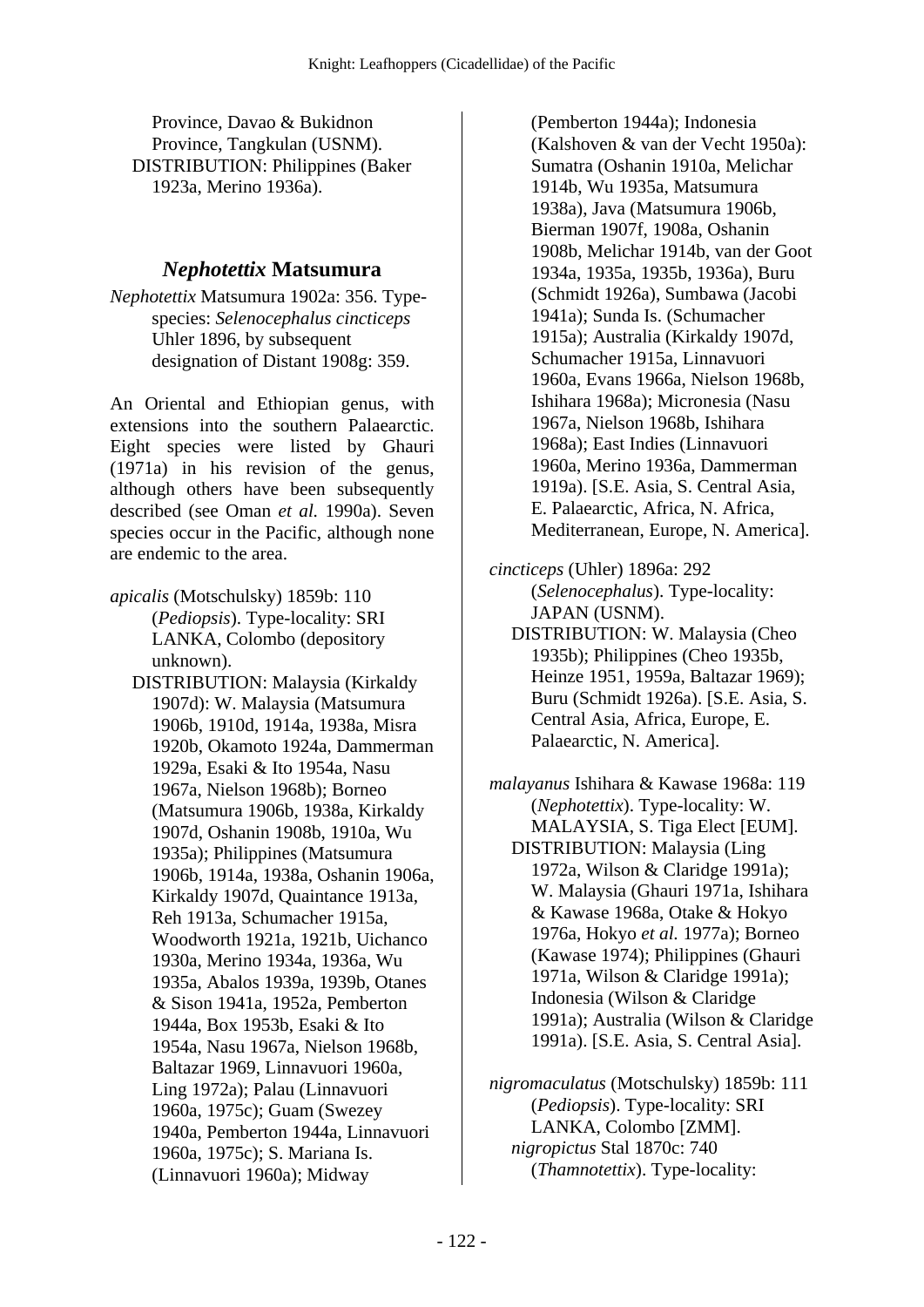PHILIPPINES [NRS]. Synonymised by Vilbaste 1975a: 233.

- *apicalis* Motschulsky 1859b: 110 (*Pediopsis*) sensu Ishihara 1964a: 42. Synonymised with *nigropictus* Stal by Ghauri 1971a: 482.
- *apicalis* Motschulsky 1859b: 110 (*Pediopsis*) sensu Distant 1908g: 360. Synonymised with *nigropictus* Stal by Ghauri 1971a: 482.
- *apicalis* Motschulsky 1859b: 110 (*Pediopsis*) sensu Ishihara & Kawase 1968a: 123. Synonymised with *nigropictus* Stal by Ghauri 1971a: 482.
- DISTRIBUTION: Malaysia (Ghauri 1971a, Otake & Hokyo 1976a, Wilson & Claridge 1991a); West Malaysia (Ishihara 1964a, Ishihara & Kawase 1968a, Hokyo *et al.* 1977a, Datta 1988a); Borneo (Atkinson 1889a, Kirby 1891a, Distant 1908g, Ghauri 1971a, Kawase 1974); Philippines (Stal 1870c, Atkinson 1889a, Kirby 1891a, Noualhier 1896a, Noualhier & Martin 1904a, Kirkaldy 1906c, Distant 1908g, Ishihara 1964a, Ghauri 1971a, Zelazny & Pacumbaba 1982a, Datta 1988a, Wilson & Claridge 1991a); Sumatra (Lethierry 1888a, Atkinson 1889a, Kirby 1891a, Distant 1908g, Ghauri 1971a, Otake & Hokyo 1976a, Hokyo *et al.* 1977a), Nias (Lethierry 1888a), Java (Ghauri 1971a, Otake & Hokyo 1976a, Hokyo *et al.* 1977a), Sulawesi (Ghauri 1971a), Halmahera (Ghauri 1971a), Bali (Otake & Hokyo 1976a, Hokyo *et al.* 1977a); Lombok (Datta 1988a); New Guinea (Ghauri 1971a, Wilson & Claridge 1991a); Australia (Kirkaldy 1906c, Ishihara 1964a, Wilson & Claridge 1991a); Micronesia (Ishihara 1964a, Datta 1988a); Lambay Island (Datta 1988a); Indonesia (Wilson & Claridge 1991a); Sumbawa (Datta 1988a). [S.E. Asia, S. Central Asia, E. Palaearctic, Africa, Palestine]

*nigropictus yapicola* Linnavuori 1960a: 315 (*Nephotettix apicalis*). Typelocality: YAP [USNM].

- DISTRIBUTION: Palau (Linnavuori 1960a); Yap (Linnavuori 1960a, 1975c); Caroline Islands (Ghauri 1971a).
- *parvus* Ishihara & Kawase 1968a: 121 (*Nephotettix*). Type-locality: W. MALAYSIA, S. Tiga Elect [EUM].  *olivacea* Mahmood & Aziz 1979a: 65 (*Nephotettix*). Type-locality: BANGLADESH, Dacca (ZMK). Synonymised by Wilson 1989a: 136. DISTRIBUTION: Malaysia (Ling 1972a, Wilson & Claridge 1991a); W. Malaysia (Ghauri 1971a, Ishihara & Kawase 1968a, Otake & Hokyo 1976a, Hokyo *et al.* 1977a); Borneo (Kawase 1974); Philippines (Ling 1972a); Indonesia (Wilson & Claridge 1991a). [S. Central Asia;

S.E. Asia].

*virescens* (Distant) 1908g: 291 (*Selenocephalus*). Type-locality: INDIA, Pusa [BMNH].  *bipunctata* Fabricius 1803a: 78 (*Cicada*). Type-locality: INDIA, Tranquebar (UZMC). Synonymised by Ghauri 1971a: 482.  *impicticeps* Ishihara 1964a: 42 (*Nephotettix*). Replacement name for *Cicada bipunctata* Fabricius 1803. Synonymised by Ghauri 1971a: 482.  *olivacescens* Distant 1918b: 52 (*Phrynomorphus*). Type-locality: INDIA, Bengal (BMNH). Synonymised by Wilson 1989a: 135.  *oryzii* Mahmood & Aziz 1979a: 63 (*Nephotettix*). Type-locality: BANGLADESH, Mymensingh (ZMK). Synonymised by Wilson 1989a: 135. DISTRIBUTION: Malaysia (Caresche 1933a, Ghauri 1971a, Ling 1972a, Otake & Hokyo 1976a, Datta 1988a, Wilson & Claridge 1991a); W.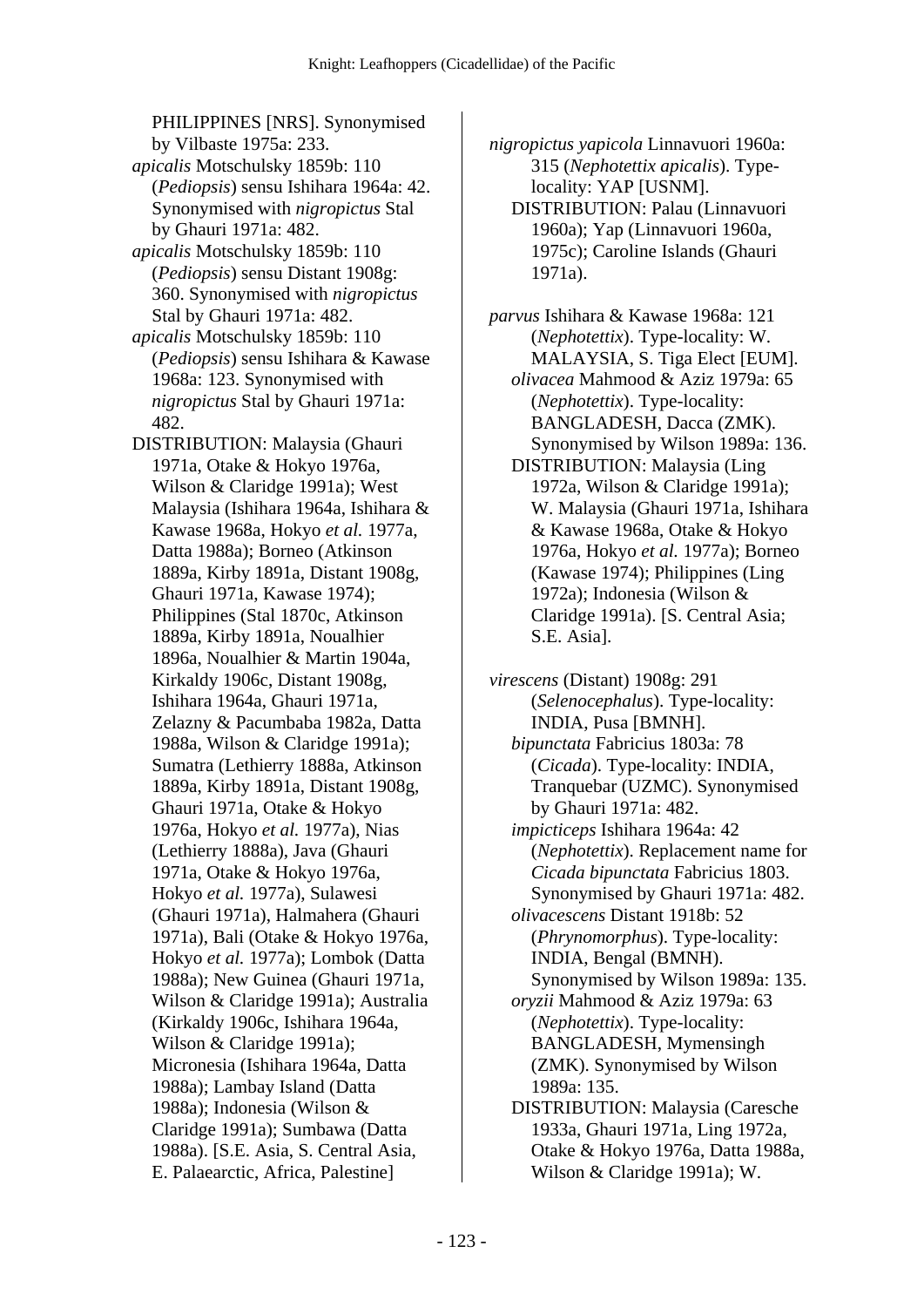Malaysia (Yusope 1920a, Jack 1923a, Susainathan 1924a, Corbett & Yusope 1924a, Gater 1924a, 1926a, Corbett 1926a, 1930a, Dammerman 1929a, Uvarov 1931a, Evans 1952a, Esaki & Ito 1954a, Ishihara & Kawase 1968a, Hokyo *et al.* 1977a, Datta 1988a); Borneo (Misra 1920b, Caresche 1933a, Pruthi 1934a, Kawase 1974); Philippines (Misra 1920b, Myers 1930b, Caresche 1933a, Pruthi 1934a, Merino 1936a, 1938a, Abalos 1939a, 1939b, Agati, Sison & Abalos 1941a, Otanes & Sison 1941a, 1952a, Evans 1952a, Box 1953b, Esaki & Ito 1954a, Ishihara 1964a, Nasu 1967a, Nielson 1968b, Baltazar 1969, Ling 1972a, Zelazny & Pacumbaba 1982a, Datta 1988a, Wilson & Claridge 1991a); Guam (Metcalf 1946d, Gressitt 1954a, Dumbleton 1954); Indonesia (Ling 1972a, Datta 1988a, Wilson & Claridge 1991a), Sumatra (Misra 1920b, Pruthi 1934a, Otake & Hokyo 1976a, Hokyo *et al.* 1977a), Java (Dammerman 1929a, Caresche 1933a, Ghauri 1971a, Otake & Hokyo 1976a, Hokyo *et al.* 1977a), Sulawesi (Ghauri 1971a, Rao *et al.* 1976a), Bali (Hokyo *et al.* 1977a), Sumbawa (Jacobi 1941a, Datta 1988a), Lombok (Jacobi 1941a); Australia (Metcalf 1946d); Micronesia (Esaki 1940a, Datta 1988a); East Indies (Thompson, W.R. 1944a, Metcalf 1946d). [S.E. Asia, S. Central Asia, Africa, Europe, E. Palaearctic].

#### *Stirellus* **Osborn & Ball**

*Stirellus* Osborn & Ball 1902a: 250. Typespecies: *Athysanus bicolor* Van Duzee 1892, by original designation.  *Penestirellus* Beamer & Tuthill 1934a: 21. Type-species: *Penestirellus catalinus* Beamer & Tuthill 1934, by

original designation. Synonymised by Linnavuori 1959b: 319.

A Nearctic and Neotropical genus. Metcalf (1967a) lists 20 species for the genus, including its synonym, although several new species have been described since then (see Oman *et al.* 1990a). Three species have been recorded in the Pacific, one endemic to the Philippines and two to Samoa.

*mitis* (Kirkaldy) 1906c: 330 (*Anemochrea*). Type-locality: AUSTRALIA, New South Wales, Sydney [BPBM]. DISTRIBUTION: Australia (Kirkaldy 1906c, Evans 1938b, 1947a, 1966a, Webb & Godoy 1993a, Fletcher & Condello 1993a, Day & Fletcher 1994a).

- *nigripectus* Merino 1936a: 372 (*Stirellus*). Type-locality: PHILIPPINES, Luzon, Rizal Province, Alabang [MC]. DISTRIBUTION: Philippines (Merino 1936a).
- *samoanus* Osborn 1934a: 180 (*Stirellus*). Type-locality: WESTERN SAMOA, Savaii, Safune [BPBM]. DISTRIBUTION: Samoa (Osborn 1934a).
- *tauensis* Osborn 1934a: 181 (*Stirellus*). Type-locality: AMERICAN SAMOA, Tau, Manua [BPBM]. DISTRIBUTION: Samoa (Osborn 1934a).

### **EUACANTHELLINAE**

This subfamily, confined to Australia and New Zealand, contains only one genus and two species. It was reviewed by Evans (1974a). They occur in marshy situations in Australia.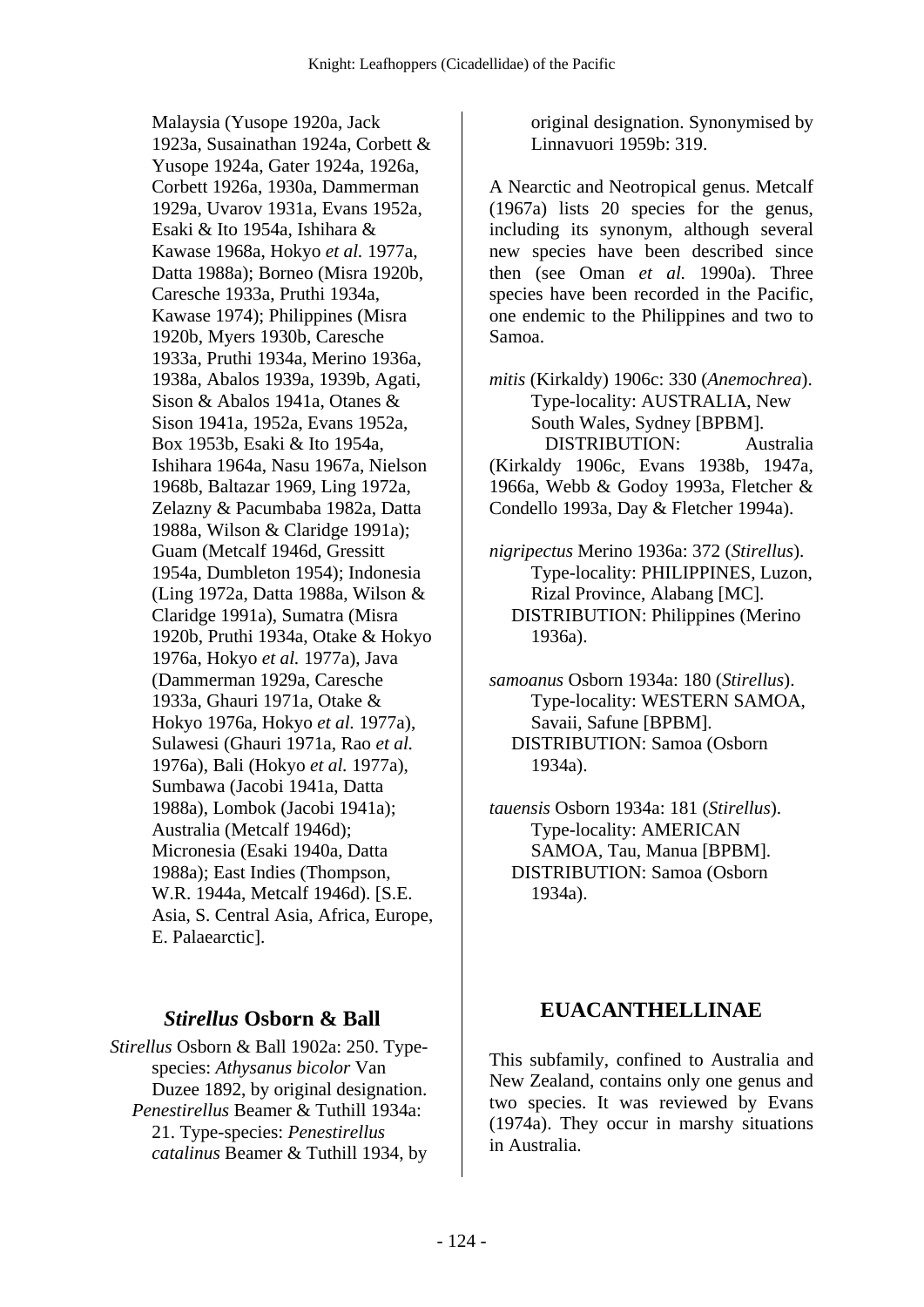## *Euacanthella* **Evans**

*Euacanthella* Evans 1938b: 8. Typespecies: *Euacanthella palustris*  Evans 1938, by original designation.

A small genus of two species, endemic to Australia and New Zealand. It was revised and placed in a new subfamily, the Euacanthellinae, by Evans (1974a).

*bicolor* Evans 1938b: 9 (*Euacanthella*). Type-locality: AUSTRALIA, Tasmania, Snug (AM). DISTRIBUTION: Australia (Evans 1938b, 1974a; Knight 1974b).

*palustris* Evans 1938b: 8 (*Euacanthella*). Type-locality: AUSTRALIA, Tasmania, Snug (AM).  *insularis* Evans 1938b: 9 (*Euacanthella*). Type-locality: AUSTRALIA, Tasmania, Hobart [holotype labelled "Snug, Tasmania" not "Hobart"] (AM). Synonymised by Evans 1966a: 143.  *brunnea* Evans 1966a: 143 (*Euacanthella*). Type-locality: NEW

ZEALAND, North Island, Auckland, Portland Road (AIM).Synonymised by Evans 1974a: 173.

 DISTRIBUTION: Australia (Evans 1938b, 1947a, 1963b, 1966a, 1974a, 1977a; Knight 1974b), New Zealand (Evans 1966a, 1974a, 1977a; Knight 1974b).

# **EUPELICINAE**

A subfamily of four tribes of which only two, the nominate tribe and Paradorydiini, are present in the Pacific.

# **EUPELICINI**

## *Eupelix* **Germar**

*Eupelix* Germar 1821a: 94. Type-species: *Cicada cuspidata* Fabricius 1775, by monotypy.

A small genus of only two species, one of which is widespread throughout the Palaearctic and the other endemic to Java.

*flavescens* Guerin-Meneville 1834b: 502 (*Eupelix*). Type-locality: INDONESIA, Java (depository unknown). DISTRIBUTION: Java (Guerin-Meneville 1834b, Walker 1858b).

# **PARADORYDIINI**

### *Mapochiella* **Evans**

*Mapochiella* Evans 1966a: 140. Typespecies: *Mapochiella rotundata* Evans 1966, by original designation.

A small genus of two species, endemic to Australia.

*rotundata* Evans 1966a: 140 (*Mapochiella*). Type-locality: AUSTRALIA, Queensland, Deception Bay [AM]. DISTRIBUTION: Australia (Evans 1966a).

*woodwardi* Evans 1966a: 140 (*Mapochiella*). Type-locality: AUSTRALIA, Queensland, Carnarvon Gorge [QM]. DISTRIBUTION: Australia (Evans 1966a).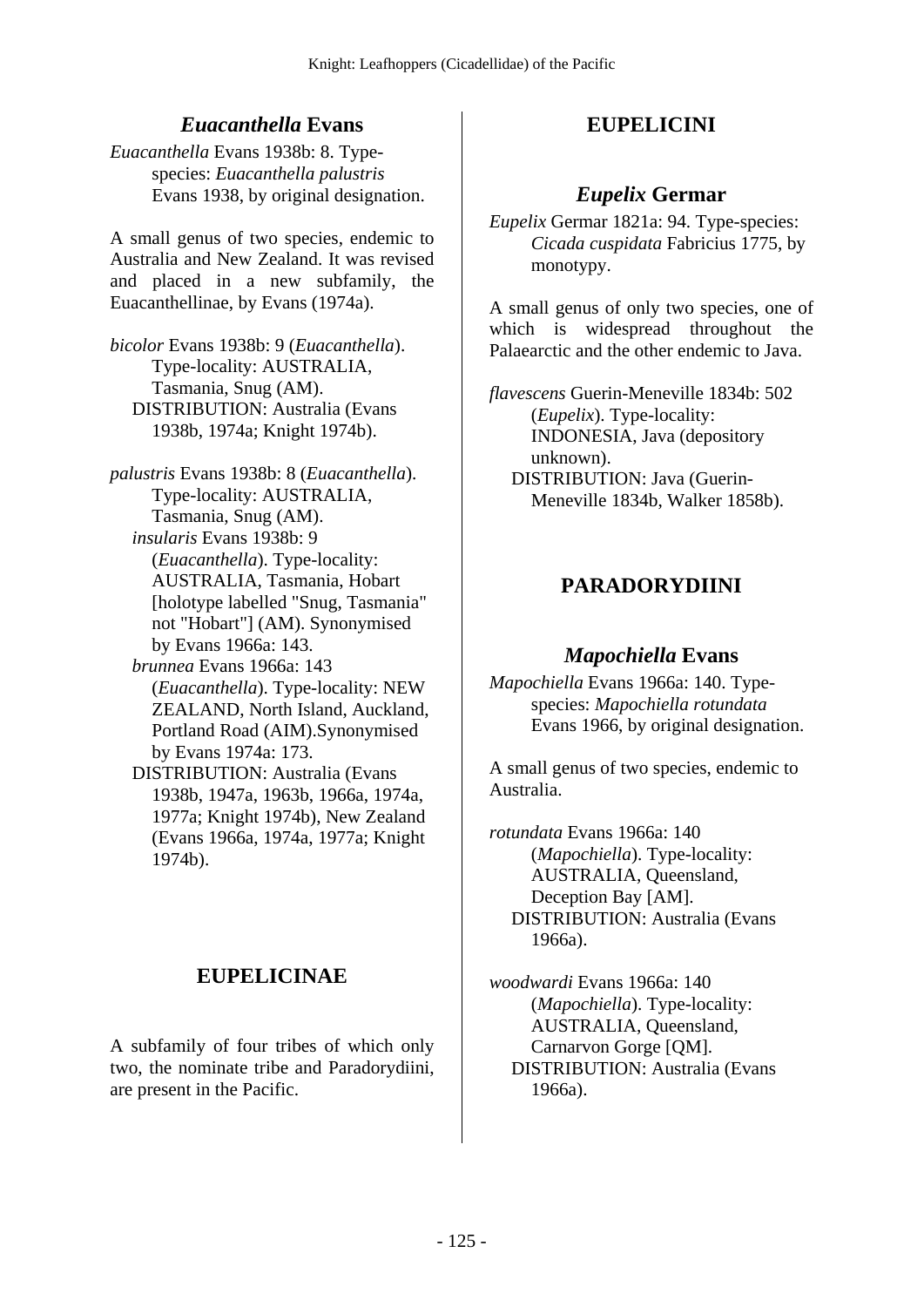# *Paradorydium* **Kirkaldy**

*Paradorydium* Kirkaldy 1901f: 339. New name for *Dorydium* Burmeister 1839, not *Dorydium* Burmeister 1835.

 *Dorydium* Burmeister 1839a: 3. Typespecies: *Dorydium lanceolatum* Burmeister 1839, by monotypy.

- *Deltodorydium* Kirkaldy 1907d: 73. Type-species: *Paradorydium brighami* Kirkaldy 1907, by monotypy. Synonymised by Evans 1966a: 136.
- *Carphosoma* Royer 1907a: 29. New name for *Dorydium* Burmeister 1839, not *Dorydium* Burmeister 1835.
- *Mesodorydium* Melichar 1914g: 4. Type-species: *Mesodorydium famelicum* Melichar 1914, by original designation. Synonymised by Linnavuori 1979a: 655.
- *Bumizana* Distant 1918b: 32. Typespecies: *Bumizana elongata* Distant 1918, by original designation. Synonymised by Theron 1982b: 19.
- *Semenovium* Kusnetzov 1929a: 312. Type-species: *Semenovium ferganae* Kusnetzov 1929, by monotypy. Synonymised by Emeljanov 1964c: 380.
- *Kuznetsovium* Zachvatkin 1953c: 231. Type-species: *Kuznetsovium aristidae* Zachvatkin 1953, by monotypy. Synonymised by Nast 1972a: 231 (not stated as syn.nov.).

A moderately large genus of 41 species, occurring in the warmer parts of the Palaearctic, Ethiopian and Australian regions. Metcalf (1963d) lists a total of 20 species for the genus and its several synonyms and a number of new species have been described since then (see Oman *et al.* 1990a). Fifteen species occur in the Pacific, seven endemic to Australia and eight to New Zealand. Linnavuori (1979a) has revised the Ethiopian members of the genus, listing 16 species for the region, and Nast (1972a) lists 10 species for the Palaearctic region.

*aculeatum* Knight 1973a: 966 (*Paradorydium*). Type-locality: NEW ZEALAND, Otago Province, Mt. Bitterness [NZAC]. DISTRIBUTION: New Zealand (Knight 1973a, Evans 1977a).

*brighami* Kirkaldy 1907d: 72 (*Paradorydium*). Type-locality: AUSTRALIA, New South Wales, Mittagong [BPBM].  *leai* Evans 1936a: 46 (*Deltodorydium*).

Type-locality: AUSTRALIA, New South Wales, Mittagong [AM, not SAM as originally published]. Synonymised by Evans 1966a: 138.

 DISTRIBUTION: Australia (Kirkaldy 1907d, Evans 1936a, 1947a, 1966a, Fletcher & Condello 1993a).

*cooki* (Evans) 1936a: 46 (*Deltodorydium*). Type-locality: AUSTRALIA, South Australia, Adelaide [AM - missing, genitalia on slide].

 DISTRIBUTION: Australia (Evans 1936a, 1947a, 1966a).

*cuspis* Knight 1973a: 968 (*Paradorydium*). Type-locality: NEW ZEALAND, Nelson Province, Mt. Arthur, 4500 ft [BMNH]. DISTRIBUTION: New Zealand (Knight 1973a, Evans 1977a).

*gourlayi* Evans 1966a: 139 (*Paradorydium*). Type-locality: NEW ZEALAND, South Island, Tahuna [NZAC]. DISTRIBUTION: New Zealand (Evans 1966a, Knight 1973a).

*insularis* Evans 1966a: 139 (*Paradorydium*). Type-locality: NEW ZEALAND, Stephens Island [DMW]. DISTRIBUTION: New Zealand (Evans 1966a, Knight 1973a).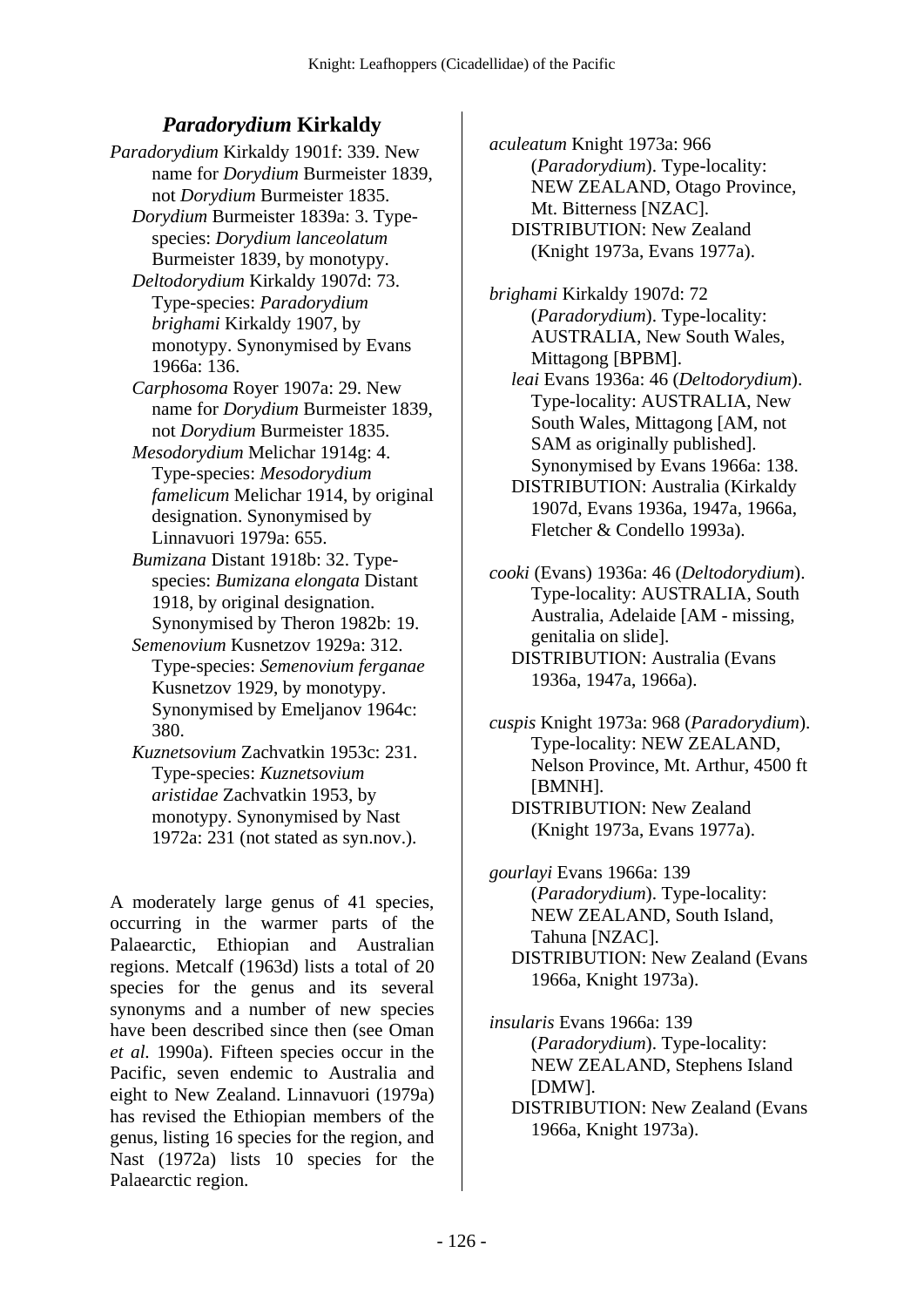*menalus* Kirkaldy 1906c: 339 (*Paradorydium*). Type-locality: AUSTRALIA, Queensland, Cairns [BPBM].

- DISTRIBUTION: Australia (Kirkaldy 1906c, Pierce 1909a, 1918a, Myers 1923a, Bohart 1943a, Evans 1936a, 1947a, 1966a, 1975b, Fletcher & Condello 1993a).
- *narrabrensis* Evans 1977a: 108 (*Paradorydium*). Type-locality: AUSTRALIA, New South Wales, Narrabri, Waiwera [ANIC]. DISTRIBUTION: Australia (Evans 1977a).
- *ovidii* Kirkaldy 1907d: 73 (*Paradorydium*). Type-locality: AUSTRALIA, New South Wales, Mittagong [BPBM]. DISTRIBUTION: Australia (Kirkaldy 1907d, Evans 1936a, 1966a, Fletcher & Condello 1993a).

*philpotti* Myers 1923a: 417 (*Paradorydium*). Type-locality: NEW ZEALAND, Otago Province, Hump Range [NZAC].  *stewartensis* Evans 1966a: 139 (*Paradorydium*). Type-locality: NEW ZEALAND, Stewart Island, Point Pegasus [DMW]. Synonymised by Knight 1973a: 961. DISTRIBUTION: New Zealand (Myers 1923a, Evans 1963b, 1966a, Knight

1973a).

*pseudolyricen* Kirkaldy 1906c: 340 (*Paradorydium*). Type-locality: AUSTRALIA, Queensland, Bundaberg [BPBM].  *casuarinae* Evans 1936a: 47 (*Paradorydium*). Type-locality: AUSTRALIA, F.C.T., Canberra [ANIC - missing]. Synonymised by Evans 1966a: 137. DISTRIBUTION: Australia (Kirkaldy

1906c, Evans 1936a, 1947a, 1966a, Fletcher & Condello 1993a).

*sertum* Knight 1973a: 966 (*Paradorydium*). Type-locality: NEW ZEALAND, Otago Province, Mt. Coronet, Queenstown [NZAC]. DISTRIBUTION: New Zealand (Knight 1973a, Evans 1977a).

*viridis* (Evans) 1936a: 46 (*Deltodorydium*). Type-locality: AUSTRALIA, W. Australia, Cannington [AM]. DISTRIBUTION: Australia (Evans 1936a, 1941f, 1947a, 1966a).

*watti* Knight 1973a: 967 (*Paradorydium*). Type-locality: NEW ZEALAND, Marlborough Province, Awatere Valley, Molesworth [NZAC] DISTRIBUTION: New Zealand (Knight 1973a, Evans 1977a).

*westwoodi* (White) 1879a: 215 (*Dorydium*). Type-locality: NEW ZEALAND, Canterbury Province, near Christchurch (BMNH).

 DISTRIBUTION: New Zealand (White 1879a, Signoret 1880a, Kirby 1894a, Hutton 1898a, 1904a, Kirkaldy 1909h, Myers 1922a, 1923a, Evans 1936a, 1947a, 1947c, 1963b, 1966a, Knight 1973a).

## **EURYMELINAE**

This predominantly Australian group is confined to Australia, Tasmania, New Caledonia, New Guinea and the Solomon Islands. It has been revised by Evans (1966a, 1969b, 1973a, 1977a) and comprises three tribes. Most members feed exclusively on either the branches or roots of eucalypts although some species in the tribe Ipoini feed on Loranthus, Casuarina and Eremocitrus. The degree of host specificity is unknown. The nymphs and adults are sometimes attended by ants.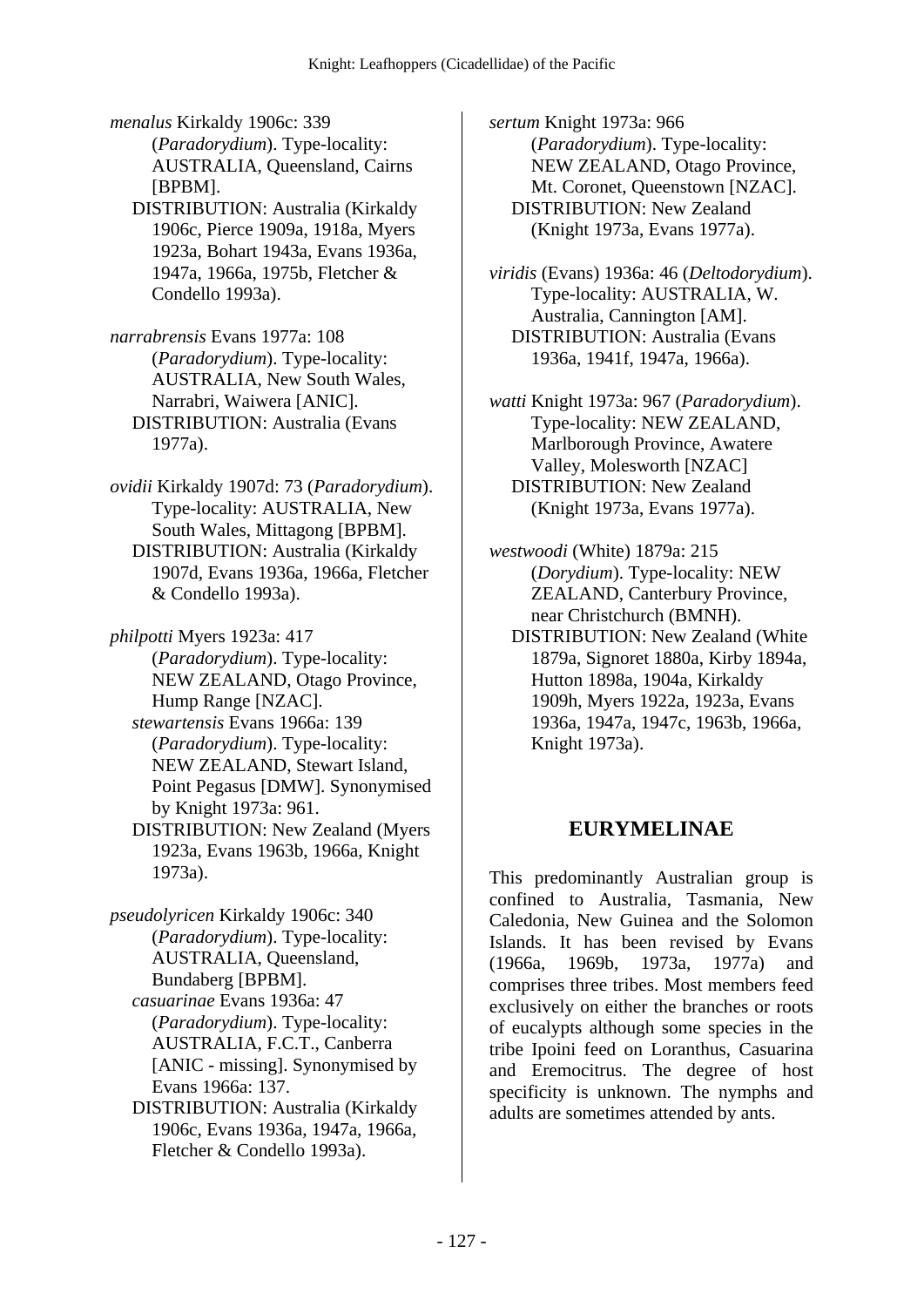# **EURYMELINI**

### *Aloeurymela* **Evans**

*Aloeurymela* Evans 1965b: 85. Typespecies: *Aloeurymela gearyi* Evans 1965, by original designation.

A genus of two species, endemic to Australia. It was revised by Evans (1966a).

*gearyi* Evans 1965b: 85 (*Aloeurymela*). Type-locality: AUSTRALIA, Queensland, Cunnamulla [holotype labelled "Carnarvon Ra., Queensland", not as published] (AM). DISTRIBUTION: Australia (Evans 1965b, 1966a).

*langfieldi* Evans 1966a: 59 (*Aloeurymela*). Type-locality: AUSTRALIA, Western Australia, Kimberley Research Station (ANIC). DISTRIBUTION: Australia (Evans 1966a).

### *Dremuela* **Evans**

*Dremuela* Evans 1966a: 60. Type-species: *Dremuela hieroglyphica* Evans 1966, by original designation.

A monotypic genus, endemic to Australia.

*hieroglyphica* Evans 1966a: 60 (*Dremuela*). Type-locality: AUSTRALIA, Victoria, Stoughton Vale (MVM). DISTRIBUTION: Australia (Evans 1966a).

## *Eurymela* **Le Peletier & Serville**

*Eurymela* Le Peletier & Serville 1825a: 603. Type-species: *Eurymela* 

*fenestrata* Le Peletier & Serville 1825, by monotypy.

A genus of seven species, endemic to Australia. It was revised by Evans (1966a).

*bakeri* Evans 1933a: 78 (*Eurymela*). Typelocality: AUSTRALIA, F.C.T., Canberra (ANIC). DISTRIBUTION: Australia (Evans 1933a, 1966a).

*distincta* Signoret 1850c: 506 (*Eurymela*). Type-locality: AUSTRALIA (NMV).  *vicina* Signoret 1850c: 506 (*Eurymela*). Type-locality: AUSTRALIA (NMV). Synonymised by Walker 1852a: 1149.  *speculum* Walker 1851b: 641

- (*Eurymela*). Type-locality: AUSTRALIA, Queensland, Moreton Bay & Tasmania (BMNH). Synonymised by Walker 1852a: 1149.
- *lubra* Kirkaldy 1906c: 355 (*Eurymela* (*Eurymela*)). Type-locality: AUSTRALIA, Victoria, Bacchus Marsh (BPBM, missing). Synonymised by Distant 1908e: 104
- DISTRIBUTION: Australia (Signoret 1850c; Walker 1851b; Dohrn 1859a; Froggatt 1901a, 1907a; Kirkaldy 1906c; Tillyard 1926d; Evans 1931a, 1966a).

*erythrocnemis* Burmeister 1838a: [14] (*Eurymela*). Type-locality: AUSTRALIA (HM). DISTRIBUTION: Australia (Burmeister 1838a; Amyot & Serville 1843a; Signoret 1850c; Walker 1851b; Dohrn 1859a; Kirkaldy 1906c; Evans 1933a, 1966a).

*fenestrata* Le Peletier & Serville 1825a: 604 (*Eurymela*). Type-locality: BRAZIL (MNHN).  *ruficollis* Burmeister 1838a: [14] (*Eurymela*). Type-locality: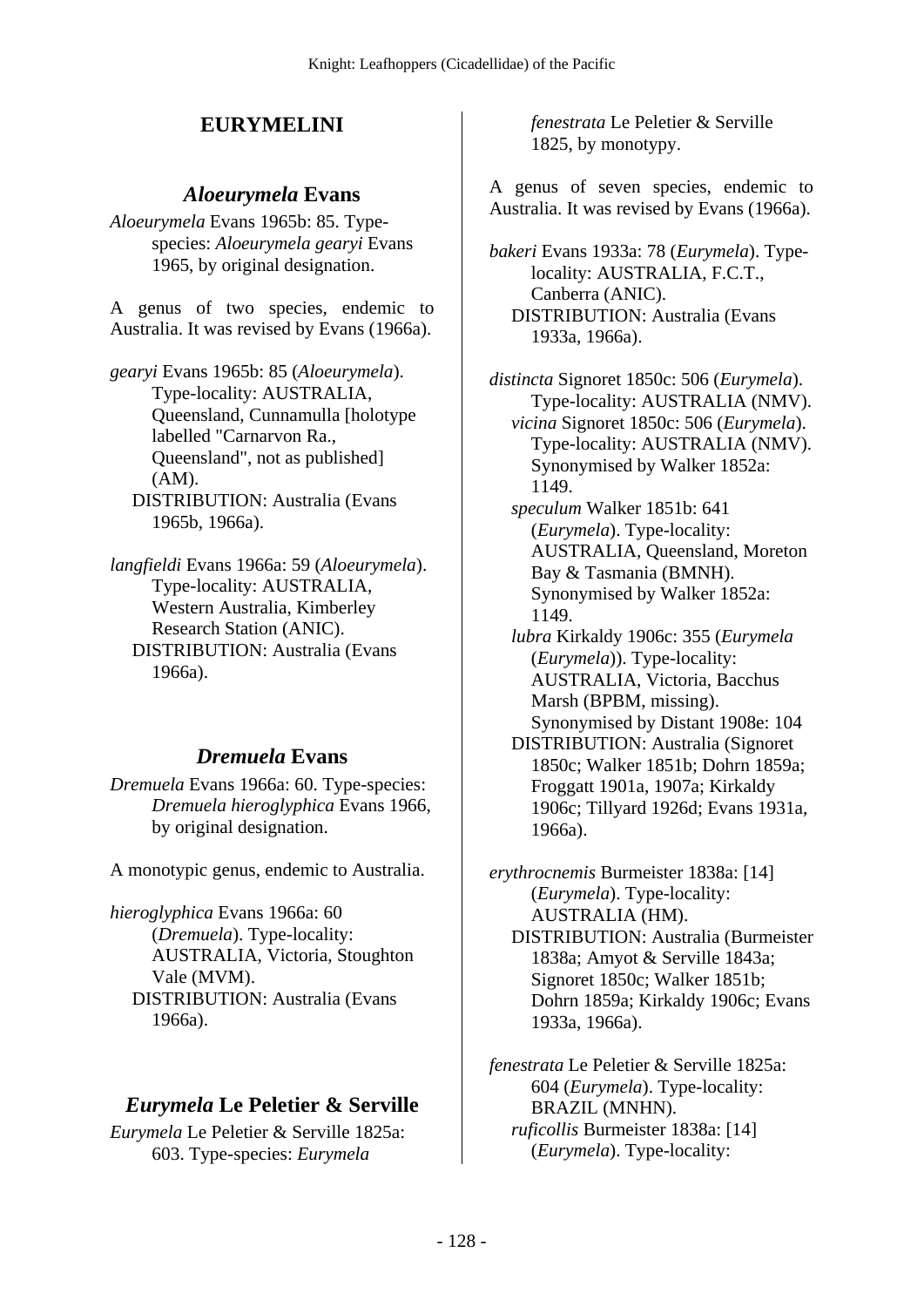AUSTRALIA (HM). Synonymised by Evans 1933a: 75.  *discoidalis* Signoret 1850c: 505 (*Eurymela*). Type-locality: AUSTRALIA (NMV). Synonymised by Evans 1933a: 75.  *suffusa* Walker 1851b: 640 (*Eurymela*). Type-locality: AUSTRALIA, New South Wales (BMNH). Synonymised by Evans 1933a: 75.  *plebeia* Kirkaldy 1906c: 355 (*Eurymela* (*Eurymela*)). Type-locality: AUSTRALIA, Victoria, Bacchus Marsh (BPBM, missing). Synonymised by Evans 1933a: 75.  *subnigricans* Distant 1908e: 105 (*Eurymela*). Type-locality: AUSTRALIA, New South Wales, Rose Bay (BMNH). Synonymised by Evans 1933a: 75. DISTRIBUTION: Australia (Latreille 1829a, 1829b, 1831b, 1834b, 1837a, 1839a; Burmeister 1838a; Westwood 1840c; Blanchard 1840a, 1845a, 1849a, 1850a, 1875a; Amyot & Serville 1843a; Desmarest 1849a, 1859a; Signoret 1850c; Walker 1851b, 1852a, 1858b; Dohrn 1859a; Uhler 1884a; Kirkaldy 1906c; Distant 1908e; Lallemand 1935a; Evans 1933a, 1935b, 1943c,1946b, 1966a).

*intermedia* Evans 1969b: 55 (*Eurymela*). Type-locality: AUSTRALIA, New South Wales, Narrabeen, Oxford Falls (AM).

[Neotropical ?]

 DISTRIBUTION: Australia (Evans 1969b, 1977a).

*rubrolimbata* Kirkaldy 1906c: 354 (*Eurymela* (*Eurymela*)). Typelocality: AUSTRALIA, New South Wales, Mittagong (BPBM). DISTRIBUTION: Australia (Kirkaldy 1906c; Evans 1933a, 1966a).

*walkeri* Metcalf 1965b: 18 (*Eurymela*). New name for *Eurymela suffusa*

Walker 1858, not *Eurymela suffusa* Walker 1851.  *suffusa* Walker 1858a: 83 (*Eurymela*). Type-locality: ?AUSTRALIA

(BMNH).

 DISTRIBUTION: Australia (?) (Walker 1858a).

## *Eurymelessa* **Evans**

*Eurymelessa* Evans 1933a: 88. Typespecies: *Eurymeloides moruyana* Distant 1917, by original designation.

A monotypic genus, endemic to Australia and New Guinea.

*moruyana* (Distant) 1917c: 188 (*Eurymeloides*). Type-locality: AUSTRALIA, New South Wales, Moruya (BMNH).  *froggatti* Evans 1933a: 88 (*Eurymelessa*). Type-locality: AUSTRALIA (SAM). Synonymised by Evans 1966a: 60. DISTRIBUTION: Australia (Distant 1917c; Evans 1933a, 1946b, 1966a,

1977a), Mt. Lamington (Evans 1973a), New Guinea (Evans 1977a).

## *Eurymelita* **Evans**

*Eurymelita* Evans 1933a: 89. Type-species: *Eurymela terminalis* Walker 1851, by monotypy.

A monotypic genus, endemic to Australia.

*terminalis* (Walker) 1851b: 642 (*Eurymela*). Type-locality: AUSTRALIA, South Australia, Adelaide (BMNH). DISTRIBUTION: Australia (Walker 1851b; Dohrn 1859a; Distant 1908e; Evans 1933a, 1941f, 1946b, 1966a).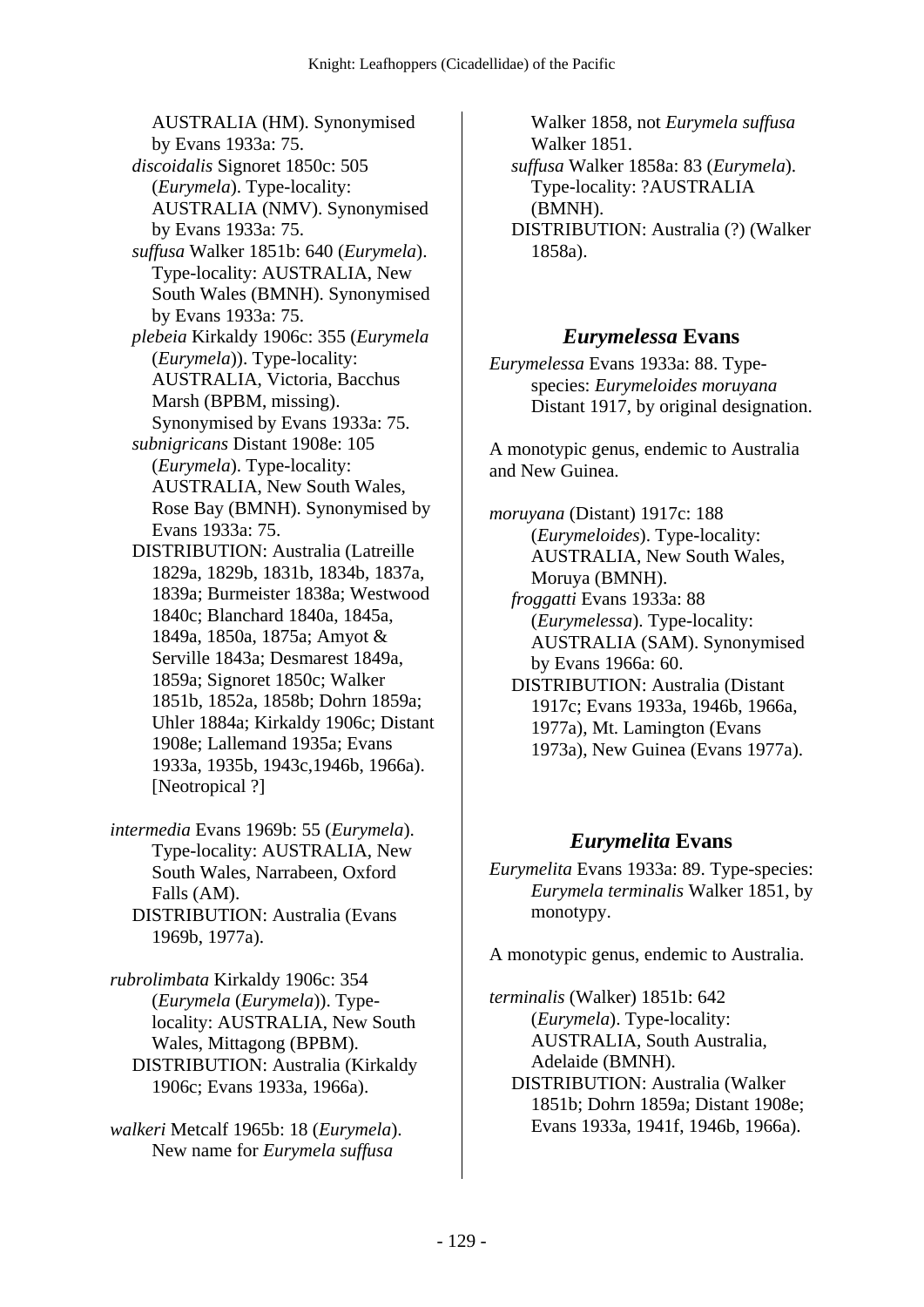### *Eurymeloides* **Ashmead**

*Eurymeloides* Ashmead 1889c: 126. Typespecies: *Eurymela bicincta* Erichson 1842, by subsequent designation of Kirkaldy 1906c: 354.

 *Eurymelias* Kirkaldy 1907d: 29. Typespecies: *Eurymeloides hyacinthus* Kirkaldy 1906, by original designation. Synonymised by Distant 1908e: 100.

A genus of 13 species, endemic to Australia and New Guinea. It was revised by Evans (1966a).

*adspersa* (Signoret) 1850c: 510 (*Eurymela*). Type-locality: AUSTRALIA (NMV). DISTRIBUTION: Australia (Signoret 1850c; Walker 1852a; Dohrn 1859a; Kirkaldy 1906c; Evans 1933a, 1947f,

1966a), New Guinea (Evans 1947f, 1966a). *bicincta* (Erichson) 1842a: 286 (*Eurymela*). Type-locality: AUSTRALIA, Tasmania (ZMB).

 *bicinctellus* Kirkaldy 1906c: 352 (*Eurymeloides*). Type-locality: AUSTRALIA, New South Wales, Mittagong & Queensland (BPBM). Synonymised by Evans 1933a: 83. DISTRIBUTION: Australia (Walker 1851b; Erichson 1842a; Signoret 1850c; Dohrn 1859a; Froggatt 1901a, 1907a; Kirkaldy 1906c; Evans 1931a, 1933a, 1946b, 1966a).

*kalimensis* Evans 1939a: 48 (*Eurymeloides*). Type-locality: AUSTRALIA, Kalima (AM). DISTRIBUTION: New Guinea (Evans 1966a, 1973a), Australia (Evans 1939a).

*lineata* (Signoret) 1850c: 509 (*Eurymela*). Type-locality: AUSTRALIA (NMV).  *livida* Walker 1851b: 642 (*Eurymela*). Type-locality: AUSTRALIA, New

South Wales, Port Stephen (BMNH). Synonymised by Evans 1933a: 84.  *decisa* Walker 1851b: 643 (*Eurymela*). Type-locality: AUSTRALIA, Queensland, Moreton Bay (BMNH). Synonymised by Distant 1908e: 102. DISTRIBUTION: Australia (Signoret 1850c; Walker 1851b, 1852a; Dohrn 1859a; Kirkaldy 1906c; Distant 1908e; Evans 1933a, 1966a).

*marmorata* (Burmeister) 1838a: [14] (*Eurymela*). Type-locality: AUSTRALIA (HM).  *nigroaeneus* Walker 1851b: 867 (*Bythoscopus*). Type-locality: AUSTRALIA, Tasmania (BMNH). Synonymised by Stal 1862b: 495.  *zonatus* Distant 1908e: 104 (*Eurymeloides*). Type-locality: AUSTRALIA, New South Wales (BMNH). Synonymised by Evans 1933a: 86.  *anguliferus* Walker 1851b: 868 (*Bythoscopus*). Type-locality: AUSTRALIA (BMNH). Synonymised by Evans 1977a: 88. DISTRIBUTION: Australia (Burmeister 1838a; Signoret 1850c; Walker 1851b; Dohrn 1859a; Kirkaldy 1906c; Distant 1908e; Evans 1933a, 1966a).

*minutum* Evans 1933a: 87 (*Eurymeloides*). Type-locality: AUSTRALIA, New South Wales, Matcham near Gosford  $(AM)$ .

 DISTRIBUTION: Australia (Evans 1933a, 1966a).

*musgravei* Evans 1966a: 67 (*Eurymeloides*). Type-locality: AUSTRALIA, New South Wales, Kurrajong [holotype labelled "Sydney, N.S.W.", not as published (AM).

 DISTRIBUTION: Australia (Evans 1966a).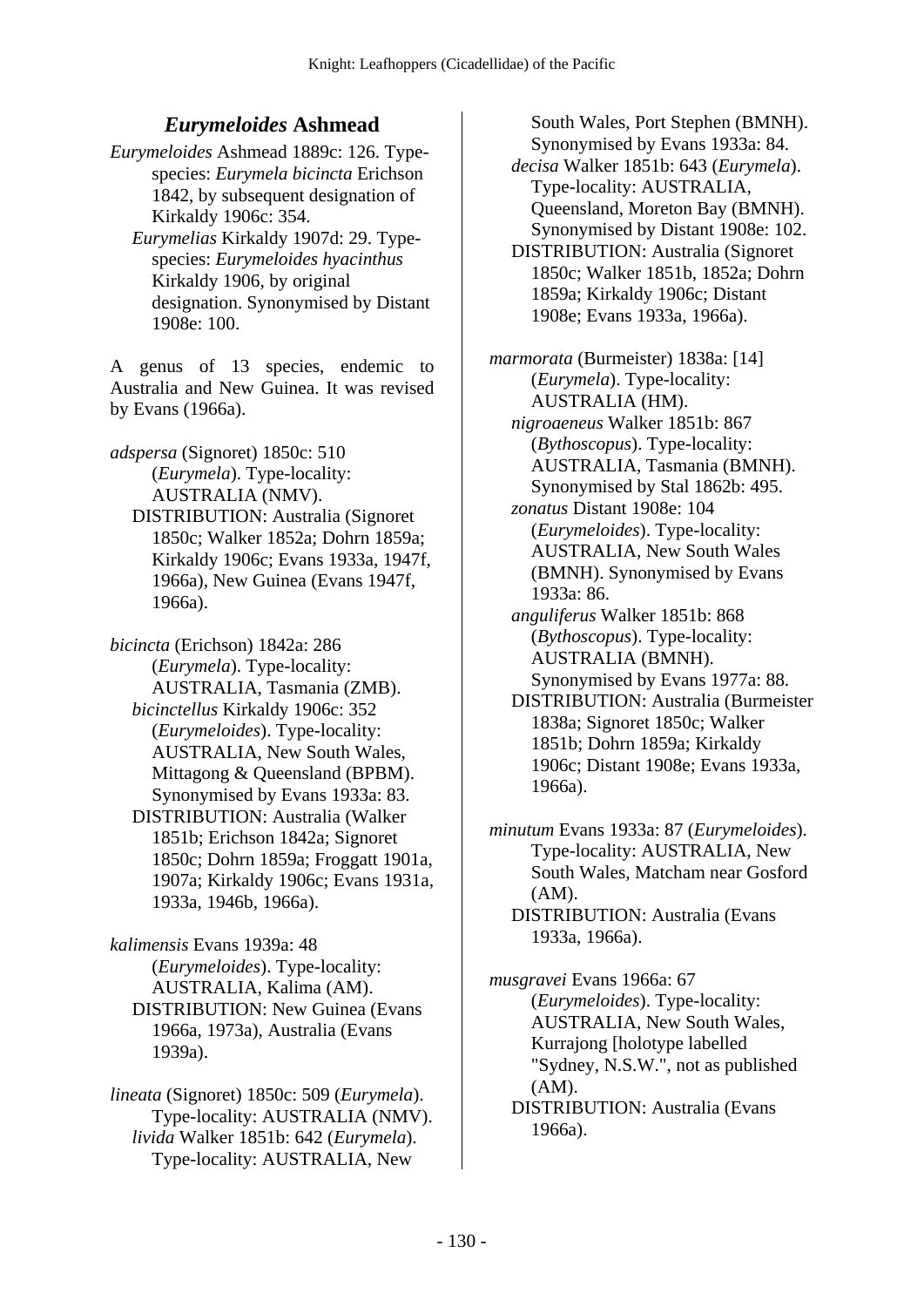*nigra* Evans 1933a: 88 (*Eurymeloides*). Type-locality: PAPUA NEW GUINEA, New Guinea, Bisiatabu, Port Moresby (SAM). DISTRIBUTION: New Guinea (Evans 1933a, 1947f, 1966a, 1973a).

*perpusilla* (Walker) 1858a: 83 (*Eurymela*). Type-locality: AUSTRALIA, Tasmania (BMNH). DISTRIBUTION: Australia (Evans 1933a, 1966a; Walker 1858a; Distant 1908e).

*pulchra* (Signoret) 1850c: 508 (*Eurymela*). Type-locality: AUSTRALIA (NMV).  *discifera* Walker 1851b: 641 (*Eurymela*). Type-locality: AUSTRALIA, Queensland, Moreton Bay (BMNH). Synonymised by Walker 1852a: 1149.

 *hyacinthus* Kirkaldy 1906c: 351 (*Eurymeloides*). Type-locality: AUSTRALIA, Queensland, Cairns, Nelson (= Gordonvale) & Kuranda (BPBM). Synonymised by Evans 1933a: 83.

 DISTRIBUTION: Australia (Signoret 1850c; Walker 1851b; Dohrn 1859a; Kirkaldy 1906c; Froggatt 1907a; Tillyard 1926d; Lallemand 1935a; Evans 1931a, 1933a, 1935b, 1946b, 1966a).

*punctata* (Signoret) 1850c: 511 (*Eurymela*). Type-locality: AUSTRALIA (NMV).  *trifasciata* Signoret 1850c: 512 (*Eurymela*). Type-locality: AUSTRALIA (NMV). Synonymised by Evans 1933a: 84.  *ocellata* Signoret 1850c: 511 (*Eurymela*). Type-locality: AUSTRALIA (NMV). Synonymised by Evans 1933a: 84.  *varia* Walker 1851b: 644 (*Eurymela*). Type-locality: AUSTRALIA, Western Australia, Swan River & Tasmania, Hobart (BMNH). Synonymised by Evans 1933a: 84

 *ornatus* Kirkaldy 1906c: 352 (*Eurymeloides*). Type-locality: AUSTRALIA, Queensland, Cairns (BPBM). Synonymised by Evans 1933a: 84.  *cumulosus* Kirkaldy 1906c: 351 (*Eurymeloides*). Type-locality: AUSTRALIA, Queensland, Brisbane (BPBM). Synonymised with *ocellata* Signoret by Distant 1908e: 101. Synonymised with *punctata* Signoret by Evans 1933a: 84.  *testaceus* Distant 1908e: 101 (*Eurymeloides*). Type-locality: AUSTRALIA, Queensland (BMNH). Synonymised by Evans 1933a: 84.  *atromaculatus* Distant 1908e: 103 (*Eurymeloides*). Type-locality: AUSTRALIA, New South Wales (BMNH). Synonymised by Evans 1933a: 84.  *motuana* Evans 1947f: 225 (*Eurymeloides*). Type-locality: PAPUA NEW GUINEA, New Guinea, Port Moresby (BMNH). Synonymised by Evans 1966a: 64.  *nigrobrunnea* Evans 1947f: 225 (*Eurymeloides*). Type-locality: AUSTRALIA, Western Australia, Port George (BMNH). Synonymised by Evans 1966a: 64. DISTRIBUTION: Australia (Signoret 1850c; Walker 1851b, 1852a; Dohrn 1859a; Kirkaldy 1906c; Distant 1908e; Evans 1933a, 1941f, 1947f, 1966a, 1973a, 1977a), New Guinea (Evans 1947f, 1966a, 1973a, 1977a). *sogerensis* Evans 1947f: 225 (*Eurymeloides*). Type-locality: NEW GUINEA, Sogeri (BMNH).

 DISTRIBUTION: New Guinea (Evans 1947f, 1966a, 1973a).

*walkeri* Distant 1908e: 102 (*Eurymeloides*). Type-locality: AUSTRALIA, Western Australia, Albany (BMNH). DISTRIBUTION: Australia (Distant 1908e; Evans 1933a, 1941f, 1966a).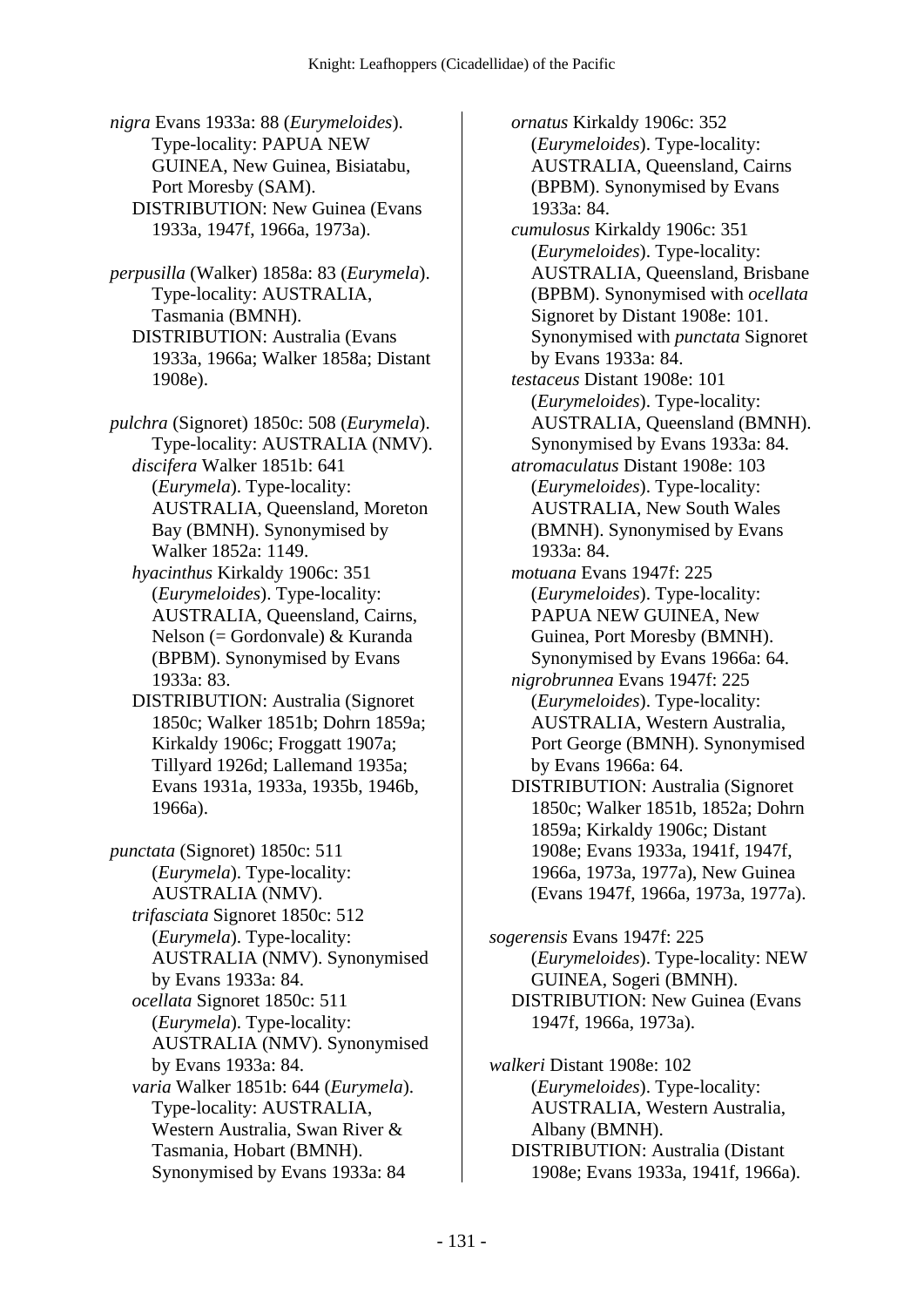## *Eurymelops* **Kirkaldy**

*Eurymelops* Kirkaldy 1906c: 354 as subgenus of *Eurymela*. Type-species: *Eurymela rubrovittata* Amyot & Serville 1843, by subsequent designation of Evans 1933a: 74.

A genus of four species, endemic to Australia and the Solomon Islands. It was revised by Evans (1966a).

*bicolor* (Burmeister) 1838a: [13] (*Eurymela*). Type-locality: AUSTRALIA (HM).  *basalis* Walker 1851b: 640 (*Eurymela*). Type-locality: AUSTRALIA (BMNH). Synonymised by Dohrn 1859a: 85.

 DISTRIBUTION: Australia (Burmeister 1838a; Signoret 1850c; Walker 1851b, 1852a; Dohrn 1859a; Distant 1908e; Tillyard 1926d; Evans 1933a, 1966a), Solomon Islands (Distant 1908e).

*generosa* (Stal) 1865b: 156 (*Eurymela*). Type-locality: AUSTRALIA, Queensland, Moreton Bay (NRS).  *bunda* Distant 1908e: 106 (*Eurymela*). Type-locality: AUSTRALIA, Queensland, Peak Downs (BMNH). Synonymised by Evans 1933a: 82. DISTRIBUTION: Australia (Stal 1865b; Kirkaldy 1906c; Distant 1908e; Evans 1933a, 1941f, 1966a

*latifascia* (Walker) 1851b: 639 (*Eurymela*). Type-locality: AUSTRALIA, Western Australia, King George's Sound (BMNH).

 *pascoei* Distant 1908e: 106 (*Eurymela*). Type-locality: AUSTRALIA, New South Wales, Sydney (BMNH). Synonymised by Evans 1933a: 82.

 DISTRIBUTION: Australia (Walker 1851b; Dohrn 1859a; Distant 1908e; Evans 1933a, 1941f, 1966a).

*rubrovittata* (Amyot & Serville) 1843a: 555 (*Eurymela*). Type-locality: Unknown (depository unknown).

 *rubrofasciata* Stal 1865b: 156 (*Eurymela*). Type-locality: AUSTRALIA (NRS). Synonymised by Evans 1933a: 80.

 DISTRIBUTION: Australia (Signoret 1850c; Walker 1851b; Dohrn 1859a; Stal 1865b; Kirkaldy 1906c; Froggatt 1907a; Jacobi 1909a; Tillyard 1926d; Lallemand 1935a; Evans 1931a, 1933a, 1935b, 1946b, 1966a).

# *Eurypella* **Evans**

*Eurypella* Evans 1966a: 58. Type-species: *Bakeriola tasmaniensis* Evans 1947, by original designation.

A monotypic genus, endemic to Australia.

*tasmaniensis* (Evans) 1947f: 227 (*Bakeriola*). Type-locality: AUSTRALIA, Tasmania, Risdon (BMNH). DISTRIBUTION: Australia (Evans 1947f, 1966a).

## *Pauripo* **Evans**

*Pauripo* Evans 1934a: 151. Type-species: *Pauripo insularis* Evans 1934, by original designation.

A monotypic genus, endemic to Australia.

*insularis* Evans 1934a: 161 (*Pauripo*). Type-locality: AUSTRALIA, South Australia, Kangaroo Island, Vivonne Bay (SAM).  *continentalis* Evans 1934a: 163 (*Pauripo*). Type-locality: AUSTRALIA, South Australia, Lucindale (depository unknown). Synonymised by Evans 1966a: 58.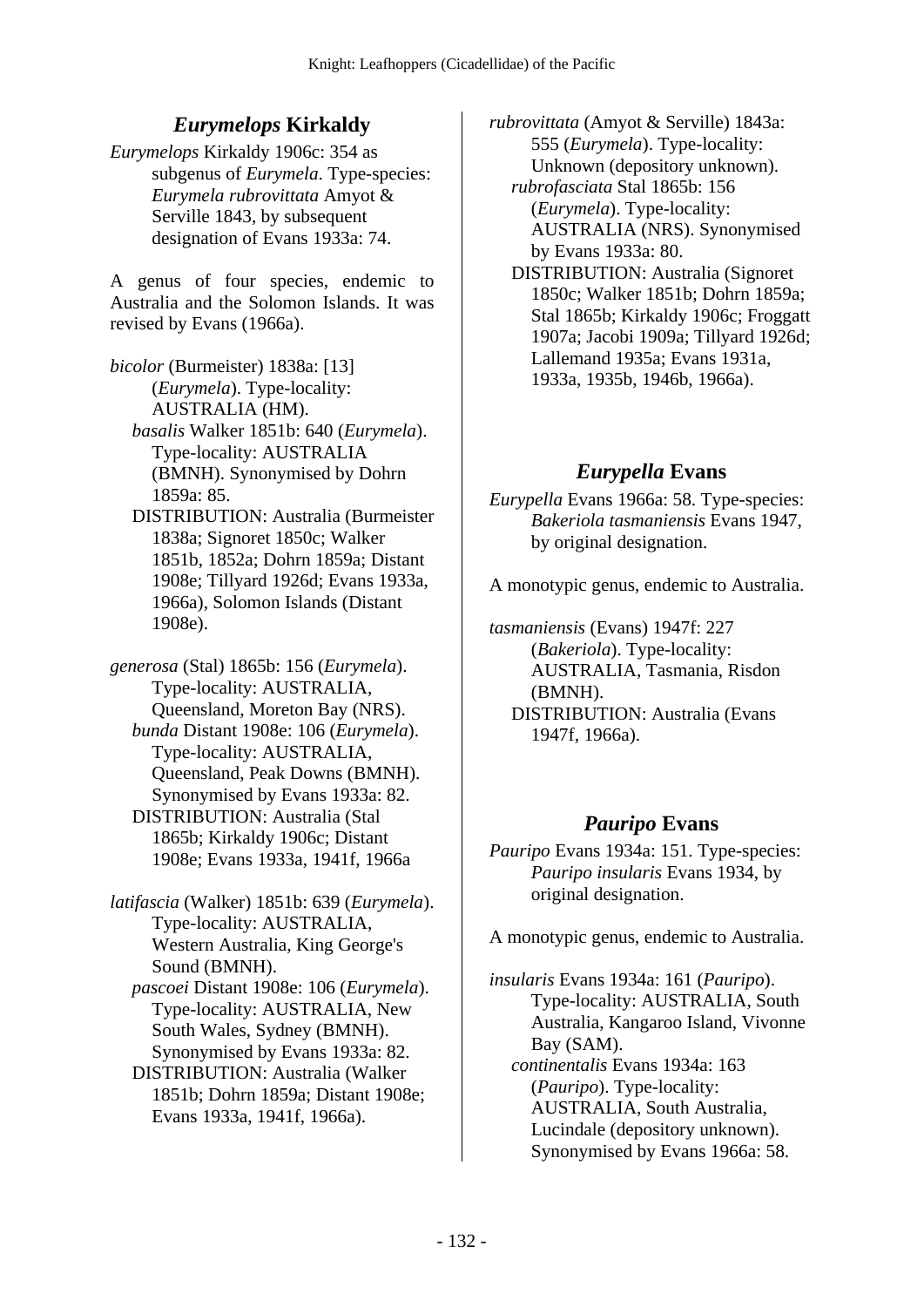DISTRIBUTION: Australia (Evans 1934a, 1966a).

### *Pauroeurymela* **Evans**

*Pauroeurymela* Evans 1933a: 79. Typespecies: *Eurymela amplicincta* Walker 1858, by original designation.

A genus of two species, endemic to Australia. It was revised by Evans (1966a).

*amplicincta* (Walker) 1858a: 84 (*Eurymela*). Type-locality: AUSTRALIA, New South Wales (BMNH). DISTRIBUTION: Australia (Walker 1858a; Distant 1908e; Evans 1933a, 1946b, 1966a).

*parva* Evans 1933a: 79 (*Pauroeurymela*). Type-locality: AUSTRALIA, New South Wales, Katoomba (AM). DISTRIBUTION: Australia (Evans 1933a, 1966a).

## *Platyeurymela* **Evans**

*Platyeurymela* Evans 1933a: 78. Typespecies: *Eurymela semifascia* Walker 1851, by original designation.

A monotypic genus, endemic to Australia.

*semifascia* (Walker) 1851b: 643 (*Eurymela*). Type-locality: AUSTRALIA, Tasmania (BMNH).  *tasmani* Distant 1908e: 106 (*Eurymela*). Type-locality: AUSTRALIA, Tasmania, Launceston (BMNH). Synonymised by Evans 1933a: 79.  *atra* Walker 1851b: 645 (*Eurymela*). Type-locality: AUSTRALIA, Tasmania (BMNH). Synonymised by Evans 1966a: 69.

 DISTRIBUTION: Australia (Walker 1851b; Dohrn 1859a; Distant 1908e; Evans 1933a, 1946b, 1966a, 1977a).

# **IPOINI**

## *Aloipo* **Evans**

*Aloipo* Evans 1966a: 35. Type-species: *Ipoides ooldeae* Evans 1934, by original designation.

A monotypic genus, endemic to Australia.

*ooldeae* (Evans) 1934a: 156 (*Ipoides*). Type-locality: AUSTRALIA, South Australia, Ooldea (SAM). DISTRIBUTION: Australia (Evans 1934a, 1966a).

### *Anacornutipo* **Evans**

*Anacornutipo* Evans 1934a: 163. Typespecies: *Eurymela lignosa* Walker 1858, by original designation.

A monotypic genus, endemic to Australia.

*lignosa* (Walker) 1858b: 166 (*Eurymela*). Type-locality: AUSTRALIA (BMNH). DISTRIBUTION: Australia (Walker 1858b; Evans 1934a, 1941f, 1946b, 1966a).

# *Bakeriana* **Evans**

*Bakeriana* Evans 1954a: 129. New name for *Bakeriola* Evans 1938, not *Bakeriola* Bergroth 1920.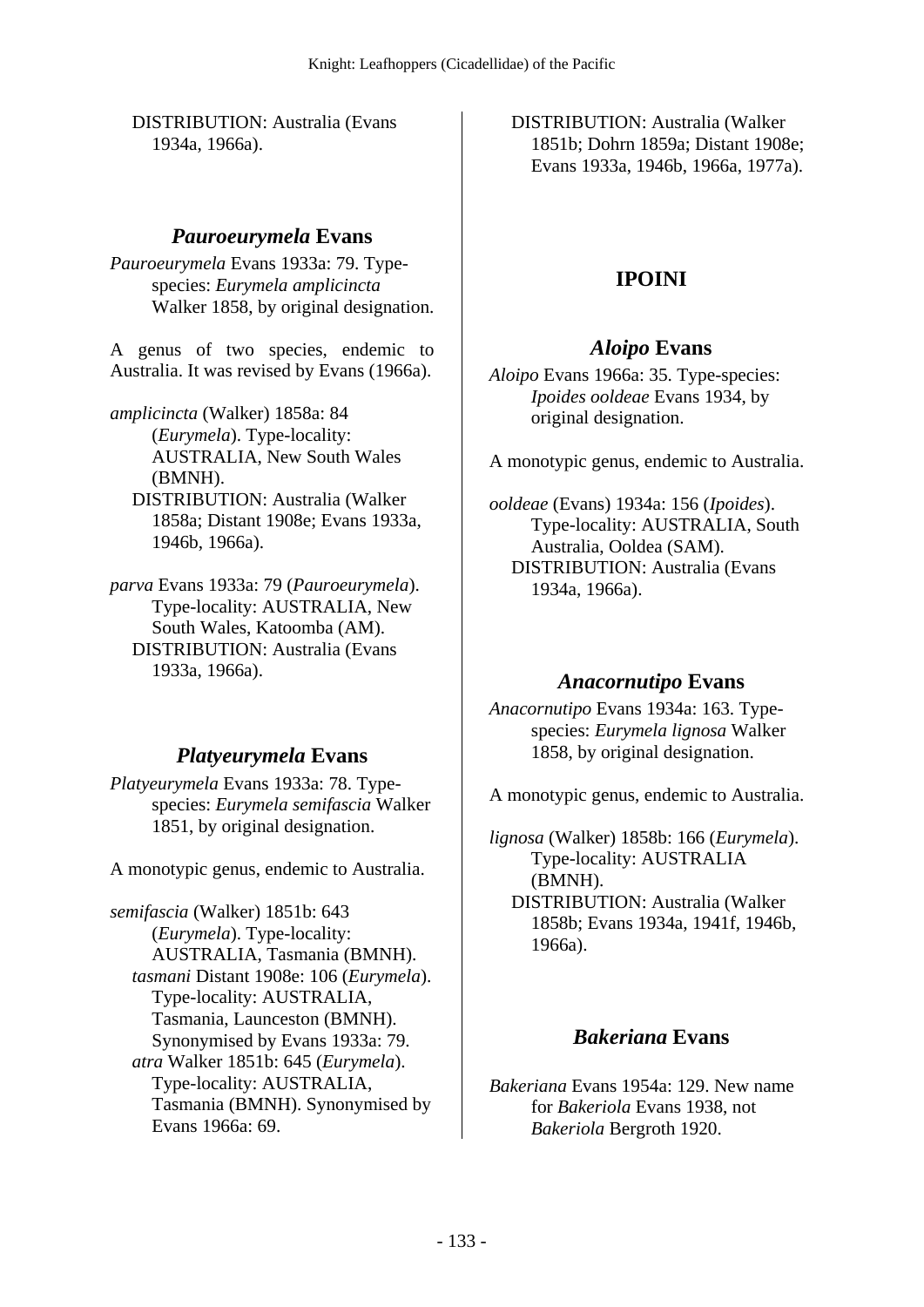*Ipocerus* Evans 1934a: 165. Typespecies: *Ipo procurrens* Jacobi 1909, by original designation.  *Bakeriola* Evans 1938b: 17. New name for *Ipocerus* Evans 1934, not *Ipocerus* Baker 1915.

A genus of four species, endemic to Australia and New Guinea. It was revised by Evans (1966a).

*nigra* Evans 1966a: 35 (*Bakeriana*). Typelocality: AUSTRALIA, Queensland, Innisfail (AM). DISTRIBUTION: New Guinea (Evans 1973a, 1977a), Australia (Evans 1966a, 1973a, 1977a).

*obscura* Evans 1966a: 35 (*Bakeriana*). Type-locality: AUSTRALIA, Northern Territory, Darwin (AM). DISTRIBUTION: Australia (Evans 1966a).

*procurrens* (Jacobi) 1909a: 342 (*Ipo*). Type-locality: AUSTRALIA, southwest, Boyanup (SMT). DISTRIBUTION: Australia (Jacobi 1909a; Evans 1934a, 1938c, 1941f, 1942a, 1946b, 1966a).

*rubra* (Evans) 1947f: 227 (*Bakeriola*). Type-locality: AUSTRALIA, Queensland, Moolooka (BMNH). DISTRIBUTION: Australia (Evans 1947f, 1966a).

## *Citripo* **Evans**

*Citripo* Evans 1934a: 151. Type-species: *Citripo flandersi* Evans 1934, by monotypy.

A monotypic genus, endemic to Australia.

*flandersi* Evans 1934a: 161 (*Citripo*). Type-locality: AUSTRALIA,

Queensland (ANIC, holotype labelled in error as "*citri*"). DISTRIBUTION: Australia (Evans 1934a, 1946b, 1966a; Quayle 1938a).

## *Cornutipo* **Evans**

*Cornutipo* Evans 1934a: 150. Typespecies: *Cornutipo scalpellum* Evans 1934, by original designation.  *ornutipoides* Evans 1934a: 164. Typespecies: *Cornutipoides tricornis* Evans 1934, by original designation. Synonymised by Evans 1969b: 51.

A genus of three species, endemic to Australia.

*bakeri* Evans 1969b: 51 (*Cornutipo*). Type-locality: AUSTRALIA, Western Australia, Ashburton, Nyang Station (AM). DISTRIBUTION: Australia (Evans 1969b, 1977a).

*scalpellum* Evans 1934a: 164 (*Cornutipo*). Type-locality: AUSTRALIA, Queensland, Duaringa (BMNH). DISTRIBUTION: Australia (Evans 1934a, 1946b, 1966a).

*tricornis* (Evans) 1934a: 164 (*Cornutipoides*). Type-locality: AUSTRALIA, northwest (SAM). DISTRIBUTION: Australia (Evans 1934a, 1938c, 1941f, 1966a, 1975b).

# *Eurymelella* **Evans**

*Eurymelella* Evans 1939a: 47. Typespecies: *Eurymelella tonnoiri* Evans 1939, by original designation.

A monotypic genus, endemic to Australia

*tonnoiri* Evans 1939a: 47 (*Eurymelella*). Type-locality: AUSTRALIA, New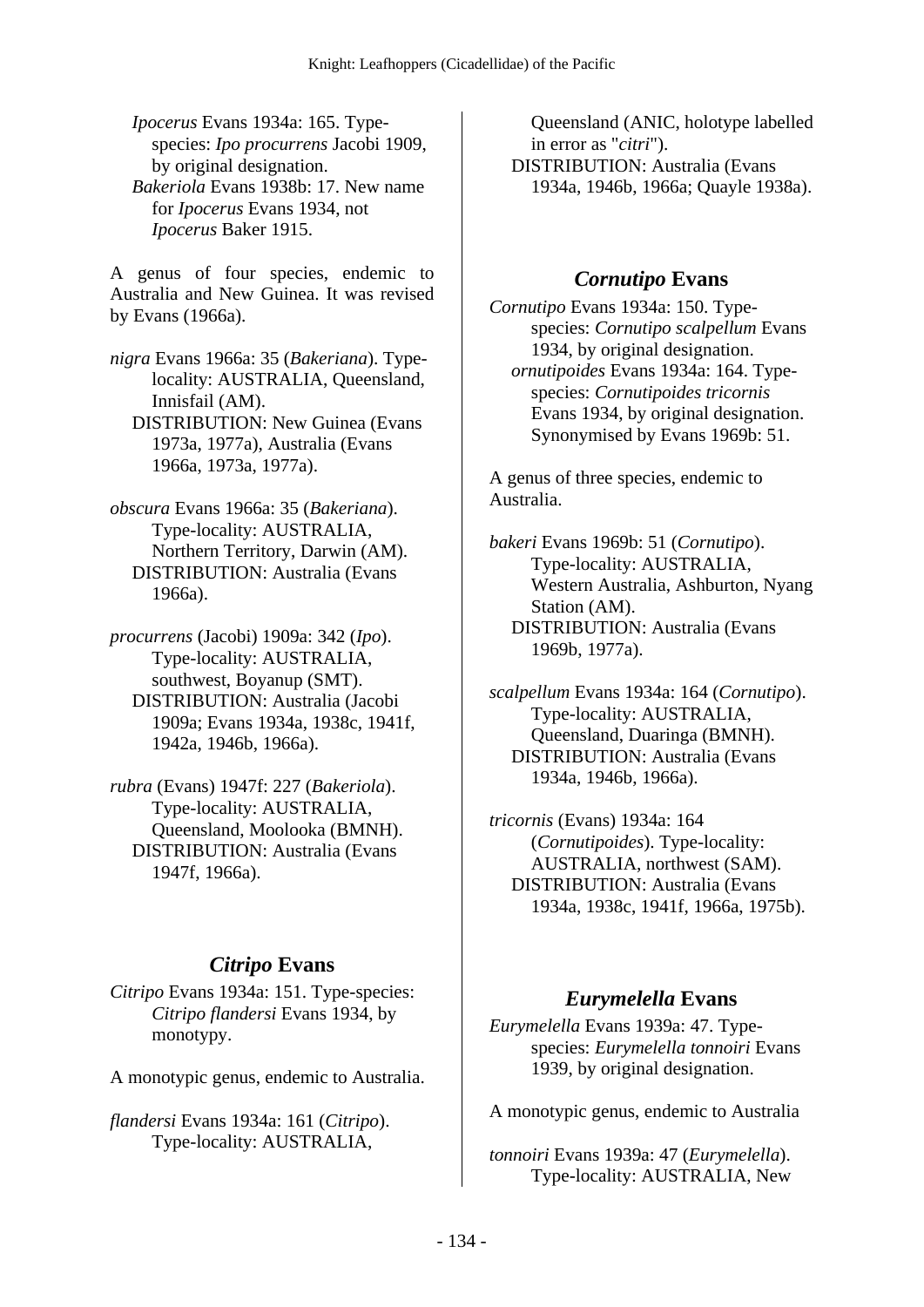South Wales, Mt Kosciusko, Alpine Creek (ANIC). DISTRIBUTION: Australia (Evans 1939a, 1946b, 1966a).

### *Ipelloides* **Evans**

*Ipelloides* Evans 1966a: 34. Type-species: *Ipelloides macleayi* Evans 1966, by original designation.

A monotypic genus, endemic to Australia.

*macleayi* Evans 1966a: 34 (*Ipelloides*). Type-locality: AUSTRALIA, south (AM). DISTRIBUTION: Australia (Evans 1966a).

## *Ipo* **Kirkaldy**

*Ipo* Kirkaldy 1906c: 464. Type-species: *Ipo ambita* Kirkaldy 1906, by original designation.

A genus of eight species, endemic to Australia. It was revised by Evans (1966a), with additional species described later (Evans 1969b).

- *aegrota* Kirkaldy 1906c: 466 (*Ipo*). Typelocality: AUSTRALIA, Queensland, Cairns (BPBM). DISTRIBUTION: Australia (Kirkaldy
	- 1906c; Evans 1966a).

*conferta* Kirkaldy 1906c: 465 (*Ipo*). Typelocality: AUSTRALIA, Queensland, Brisbane & Bundaberg (BPBM). DISTRIBUTION: Australia (Kirkaldy 1906c; Distant 1908e; Baker 1915c; Evans 1934a, 1966a).

*hilli* Evans 1934a: 154 (*Ipo*). Typelocality: AUSTRALIA, Northern Territory, Darwin (SAM).

 DISTRIBUTION: Australia (Evans 1934a, 1966a).

*minor* Evans 1969b: 54 (*Ipo*). Typelocality: AUSTRALIA, Queensland, Charters Towers (AM). DISTRIBUTION: Australia (Evans 1969b, 1977a).

*moorei* Evans 1969b: 54 (*Ipo*). Typelocality: AUSTRALIA, Queensland, Normanton (AM). DISTRIBUTION: Australia (Evans 1969b, 1977a).

*pellucida* (Fabricius) 1775a: 686 (*Cicada*). Type-locality: AUSTRALIA (BMNH).

 *mbita* Kirkaldy 1906c: 465 (*Ipo*). Typelocality: AUSTRALIA, Queensland, Bundaberg (BPBM). Synonymised by Distant 1908e: 100.

- DISTRIBUTION: Australia (Fabricius 1775a, 1781a, 1794a, 1803a; Goeze 1778a; Gmelin 1789a; Turton 1802a; Donovan 1805a, 1820a; Germar 1830a; Kirkaldy 1906c; Distant 1908e; Evans 1934a, 1946b, 1966a, 1969b, 1977a).
- *pompais* Kirkaldy 1907d: 35 (*Ipo*). Typelocality: AUSTRALIA, Queensland, Nelson (= Gordonvale) (BPBM). DISTRIBUTION: Australia (Kirkaldy 1907d; Evans 1966a).
- *sordida* Evans 1934a: 154 (*Ipo*). Typelocality: AUSTRALIA, Queensland, Thursday Island (SAM). DISTRIBUTION: Australia (Evans 1934a, 1966a).

### *Ipoella* **Evans**

*Ipoella* Evans 1934a: 157. Type-species: *Ipoella fidelis* Evans 1934, by original designation.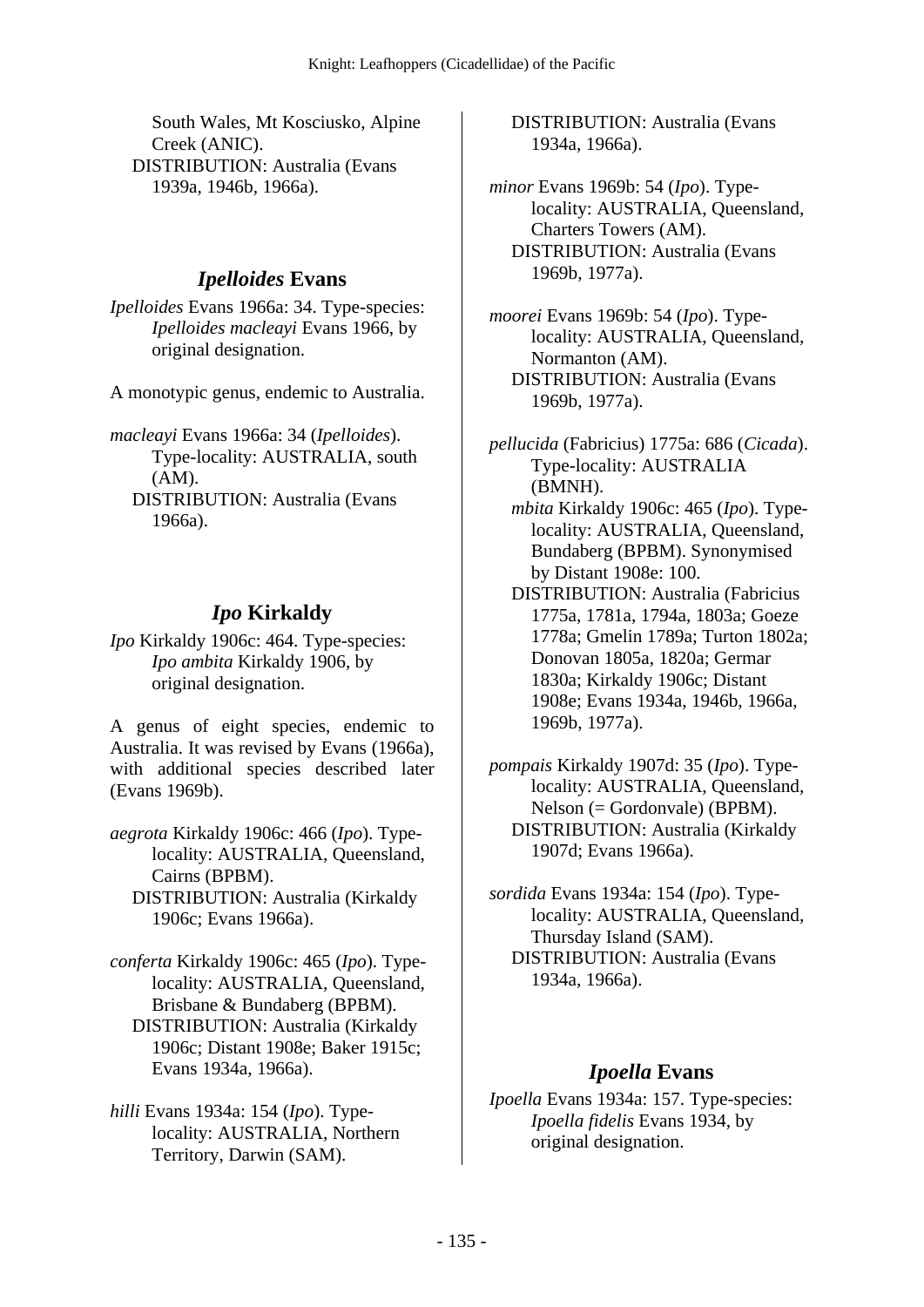*Anipo* Evans 1934a: 159. Type-species: *Eurymela porriginosa* Signoret 1850, by original designation. Synonymised by Evans 1966a: 40.

A genus of 11 species, endemic to Australia. It was revised by Evans (1966a), with additional species described later (Evans 1973a, 1977a).

*brunneus* (Evans) 1934a: 160 (*Anipo*). Type-locality: AUSTRALIA, F.C.T., Canberra [holotype labelled "Forrest, F.C.T." not "Canberra"] (ANIC).  *unimaculata* Evans 1934a: 160 (*Anipo*). Type-locality: AUSTRALIA, Queensland, Brisbane (SAM). Synonymised by Evans 1966a: 43. DISTRIBUTION: Australia (Evans 1934a, 1966a).

- *colmani* Evans 1966a: 44 (*Ipoella*). Typelocality: AUSTRALIA, New South Wales, Dungog (AM). DISTRIBUTION: Australia (Evans 1966a).
- *darwini* (Evans) 1941f: 144 (*Anipo*). Typelocality: AUSTRALIA, Western Australia, King George's Sound (BMNH). DISTRIBUTION: Australia (Evans 1941f, 1966a).
- *douglasi* Evans 1977a: 87 (*Ipoella*). Typelocality: AUSTRALIA, Western Australia, Three Rivers Station (WAM). DISTRIBUTION: Australia (Evans 1977a).

*fidelis* Evans 1934a: 157 (*Ipoella*). Typelocality: AUSTRALIA, Queensland, Bunya Mts (SAM).  *canberrensis* Evans 1934a: 159 (*Ipoella*). Type-locality: AUSTRALIA, F.C.T., Canberra (ANIC). Synonymised by Evans 1966a: 40.

 DISTRIBUTION: Australia (Evans 1934a, 1946b, 1966a).

- *flavens* (Evans) 1941f: 144 (*Anipo*). Typelocality: AUSTRALIA, Western Australia, Dedari (BMNH). DISTRIBUTION: Australia (Evans 1941f, 1966a).
- *fulva* Evans 1941f: 144 (*Ipoella*). Typelocality: AUSTRALIA, Western Australia, Dedari (BMNH). DISTRIBUTION: Australia (Evans 1941f, 1966a).
- *insignis* (Distant) 1908e: 103 (*Eurymeloides*). Type-locality: AUSTRALIA, Queensland (BMNH). DISTRIBUTION: Australia (Distant 1908e; Evans 1934a, 1966a, 1969b, 1977a).

*norrisi* Evans 1939a: 48 (*Ipoella*). Typelocality: AUSTRALIA, Western Australia, Fremantle (AM). DISTRIBUTION: Australia (Evans 1939a, 1941f, 1966a).

*porriginosa* (Signoret) 1850c: 512 (*Eurymela*). Type-locality: AUSTRALIA (NMV).  *luridus* Walker 1851b: 870 (*Bythoscopus*). Type-locality: AUSTRALIA, New South Wales (BMNH). Synonymised by Evans 1934a: 159. DISTRIBUTION: Australia (Signoret

1850c; Walker 1851b, 1852a; Dohrn 1859a; Kirkaldy 1906c; Evans 1934a, 1946b, 1966a).

*wallacei* Evans 1973a: 187 (*Ipoella*). Type-locality: AUSTRALIA, Western Australia, Millstream area (AM). DISTRIBUTION: Australia (Evans 1973a, 1977a).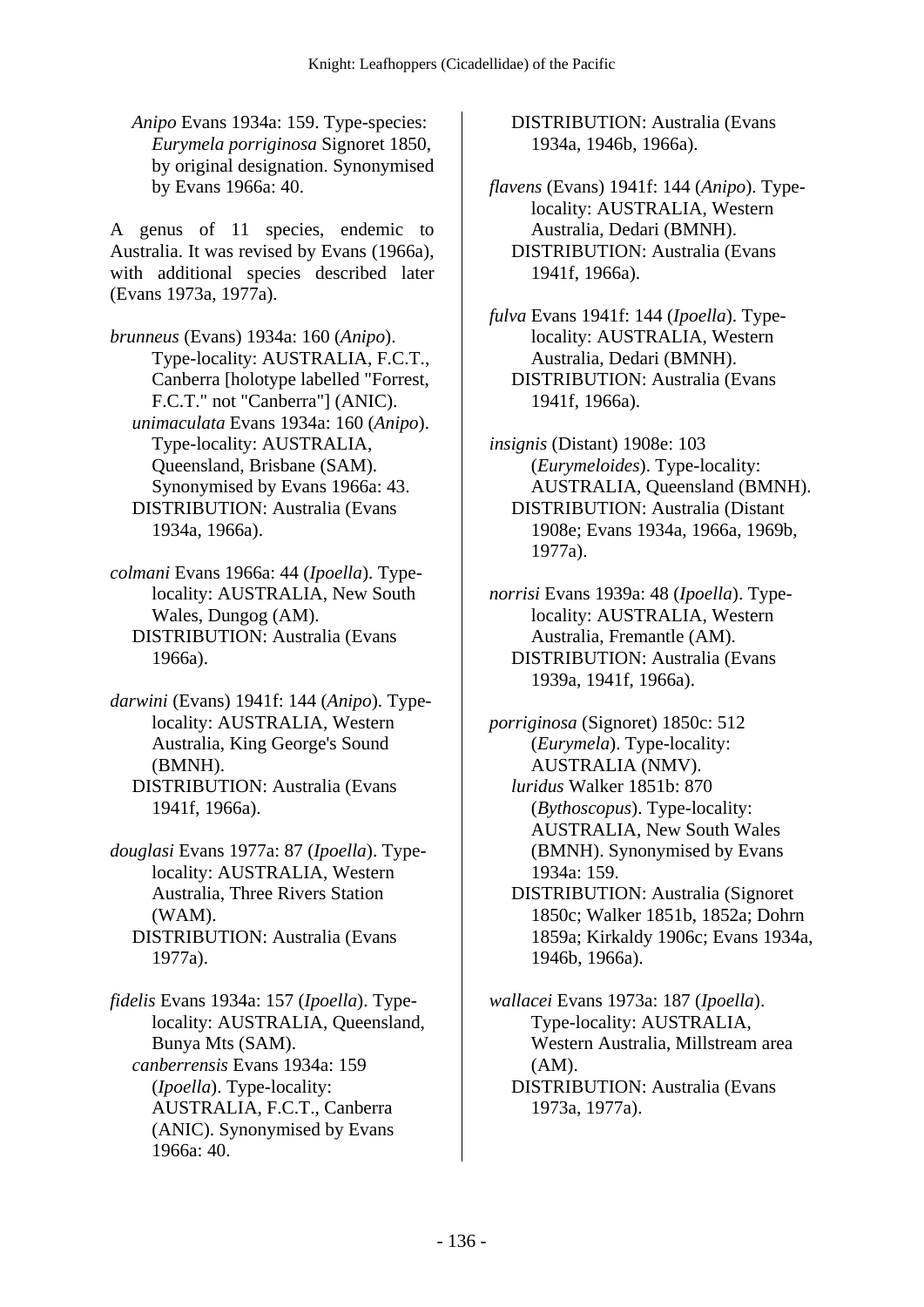# *Ipoides* **Evans**

*Ipoides* Evans 1934a: 155. Type-species: *Ipoides hackeri* Evans 1934, by original designation.

A genus of 11 species, endemic to Australia, New Guinea and New Caledonia. It was revised by Evans (1966a), with additonal species described later (Evans 1973a).

*brunomaculata* Evans 1947f: 226 (*Ipoides*). Type-locality: PAPUA NEW GUINEA, New Guinea, Port Moresby (BMNH). DISTRIBUTION: New Guinea (Evans

1947f, 1966a, 1973a), Australia (Day & Fletcher 1994a)

*eramboensis* Evans 1973a: 186 (*Ipoides*). Type-locality: NEW GUINEA, SW, Eramboe (BPBM). DISTRIBUTION: New Guinea (Evans 1973a, 1977a).

*hackeri* Evans 1934a: 156 (*Ipoides*). Typelocality: AUSTRALIA, Queensland, Brisbane (SAM). DISTRIBUTION: Australia (Evans 1934a, 1946b, 1966a, 1973a, 1977a), New Guinea (Evans 1973a, 1977a).

*honiala* (Kirkaldy) 1906c: 466 (*Ipo*). Typelocality: AUSTRALIA, Queensland, Brisbane (BPBM).

 *casurinae* Evans 1934a: 157 (*Ipoides*). Type-locality: AUSTRALIA, F.C.T., Canberra (ANIC). Synonymised by Evans 1966a: 37.

 *fasciata* Evans 1941f: 144 (*Ipoides*). Type-locality: AUSTRALIA, Western Australia, Spargoville (BMNH). Synonymised by Evans 1966a: 37.

 DISTRIBUTION: Australia (Kirkaldy 1906c; Evans 1934a, 1941f, 1966a).

*laeta* Evans 1966a: 37 (*Ipoides*). Typelocality: AUSTRALIA, Western Australia, Perth (AM).

 DISTRIBUTION: Australia (Evans 1966a).

*leai* Evans 1934a: 156 (*Ipoides*). Typelocality: NEW CALEDONIA, Noumea (SAM). DISTRIBUTION: New Caledonia (Evans 1934a, 1948b, 1966a, 1974a).

*loranthae* Evans 1939a: 48 (*Ipoides*). Type-locality: AUSTRALIA, South Australia, Curnamona Station (AM). DISTRIBUTION: Australia (Evans 1939a, 1966a).

*maculata* Evans 1973a: 187 (*Ipoides*). Type-locality: NEW GUINEA, SW, Eramboe (BPBM). DISTRIBUTION: New Guinea (Evans 1973a, 1977a).

*melaleucae* Evans 1947f: 226 (*Ipoides*). Type-locality: NEW GUINEA, Sogeri (BMNH). DISTRIBUTION: New Guinea (Evans 1947f, 1966a, 1973a).

*minor* Evans 1966a: 39 (*Ipoides*). Typelocality: AUSTRALIA, Queensland, Innisfail (AM). DISTRIBUTION: New Guinea (Evans 1973a, 1977a), Australia (Evans 1966a, 1973a, 1977a).

*translucens* Evans 1934a: 156 (*Ipoides*). Type-locality: AUSTRALIA, Queensland, Townsville (SAM). DISTRIBUTION: Australia (Evans 1934a, 1966a).

## *Ipolo* **Evans**

*Ipolo* Evans 1966a: 39. Type-species: *Ipoella davisi* Evans 1947, by original designation.

A monotypic genus, endemic to Australia.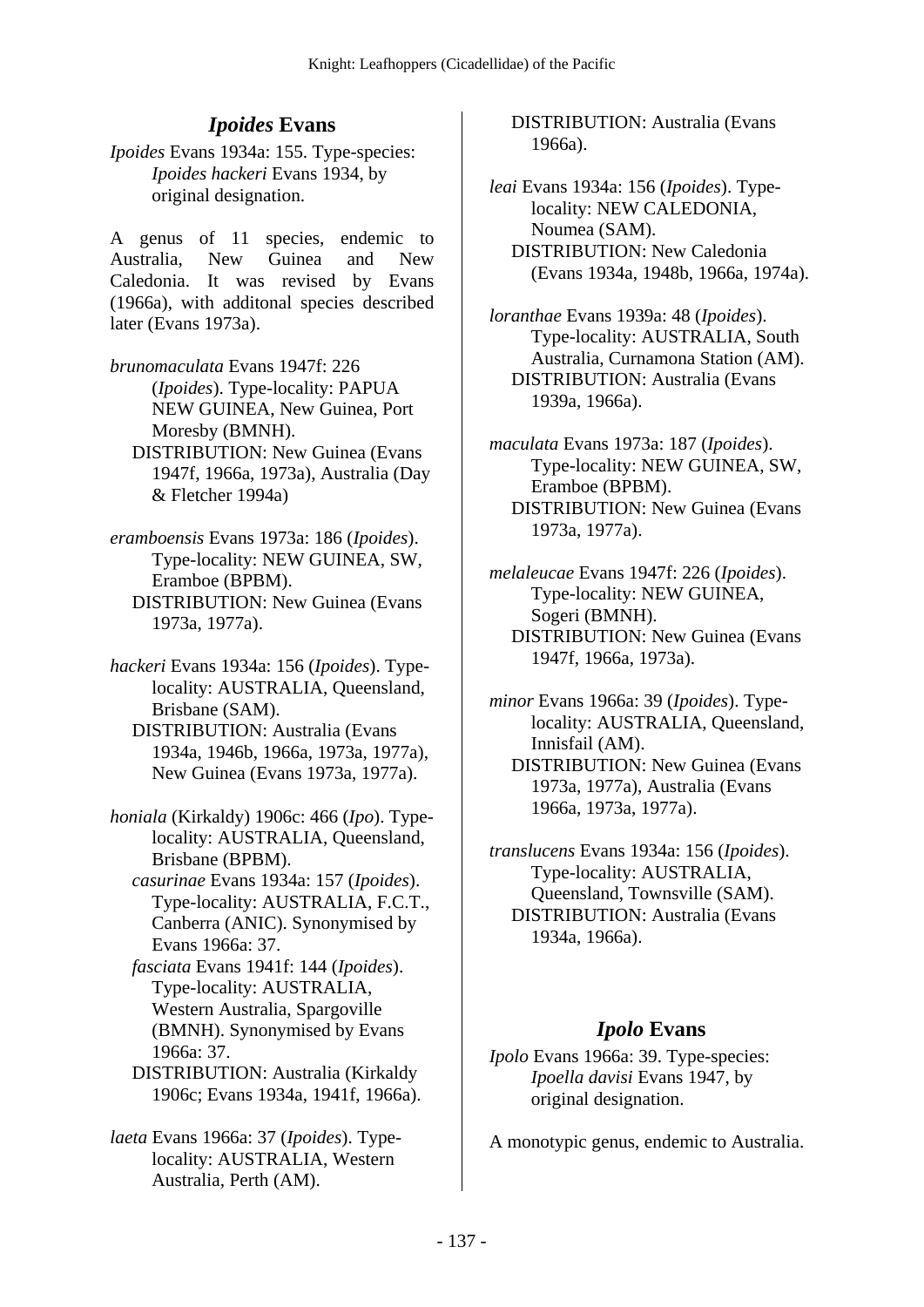*davisi* (Evans) 1947f: 227 (*Ipoella*). Typelocality: AUSTRALIA, Western Australia, Isdell River, Walcott Inlet (BMNH). DISTRIBUTION: Australia (Evans 1947f, 1966a).

## *Iposa* **Evans**

*Iposa* Evans 1977a: 86. Type-species: *Anipo fusca* Evans 1941, by original designation.

A monotypic genus, endemic to Australia.

*fusca* (Evans) 1941f: 143 (*Anipo*). Typelocality: AUSTRALIA, Western Australia, Perth (BMNH). DISTRIBUTION: Australia (Evans 1941f, 1966a, 1977a).

### *Katipo* **Evans**

*Katipo* Evans 1934a: 151. Type-species: *Eurymeloides rubrivenosus* Kirkaldy 1906, by original designation.

A genus of three species, endemic to Australia and New Guinea. It was revised by Evans (1966a).

*pallescens* (Evans) 1947f: 226 (*Anipo*). Type-locality: NEW GUINEA, Sogeri (BMNH). DISTRIBUTION: New Guinea (Evans 1947f, 1966a, 1973a).

*rubrivenosa* (Kirkaldy) 1906c: 353 (*Eurymeloides*). Type-locality: AUSTRALIA, New South Wales, Mittagong (BPBM).  *lentiginosus* Kirkaldy 1906c: 353 (*Eurymeloides*). Type-locality: AUSTRALIA, Queensland, Brisbane (BPBM). Synonymised by Evans 1933a: 89.

 DISTRIBUTION: Australia (Kirkaldy 1906c; Evans 1934a, 1946b, 1966a).

*signoreti* Evans 1934a: 161 (*Katipo*). Type-locality: AUSTRALIA, F.C.T., Canberra (ANIC). DISTRIBUTION: Australia (Evans 1934a, 1966a).

# *Malipo* **Evans**

*Malipo* Evans 1966a: 54. Type-species: *Ipo speciosa* Evans 1941, by original designation.

A genus of two species, endemic to Australia.

*bianchii* Evans 1966a: 55 (*Malipo*). Typelocality: AUSTRALIA, Queensland, Brisbane (QM). DISTRIBUTION: Australia (Evans 1966a).

*speciosa* (Evans) 1941f: 144 (*Ipo*). Typelocality: AUSTRALIA, Western Australia, Dedari (BMNH). DISTRIBUTION: Australia (Evans 1941f, 1966a).

## *Nanipoides* **Evans**

*Nanipoides* Evans 1966a: 47. Typespecies: *Ipoides maculosa* Evans 1939, by original designation.

A monotypic genus, endemic to Australia.

*maculosa* (Evans) 1939a: 48 (*Ipoides*). Type-locality: AUSTRALIA, South Australia, Frome Downs Station [holotype labelled "Yardea, S. Australia", not as published] (AM). DISTRIBUTION: Australia (Evans 1939a, 1966a).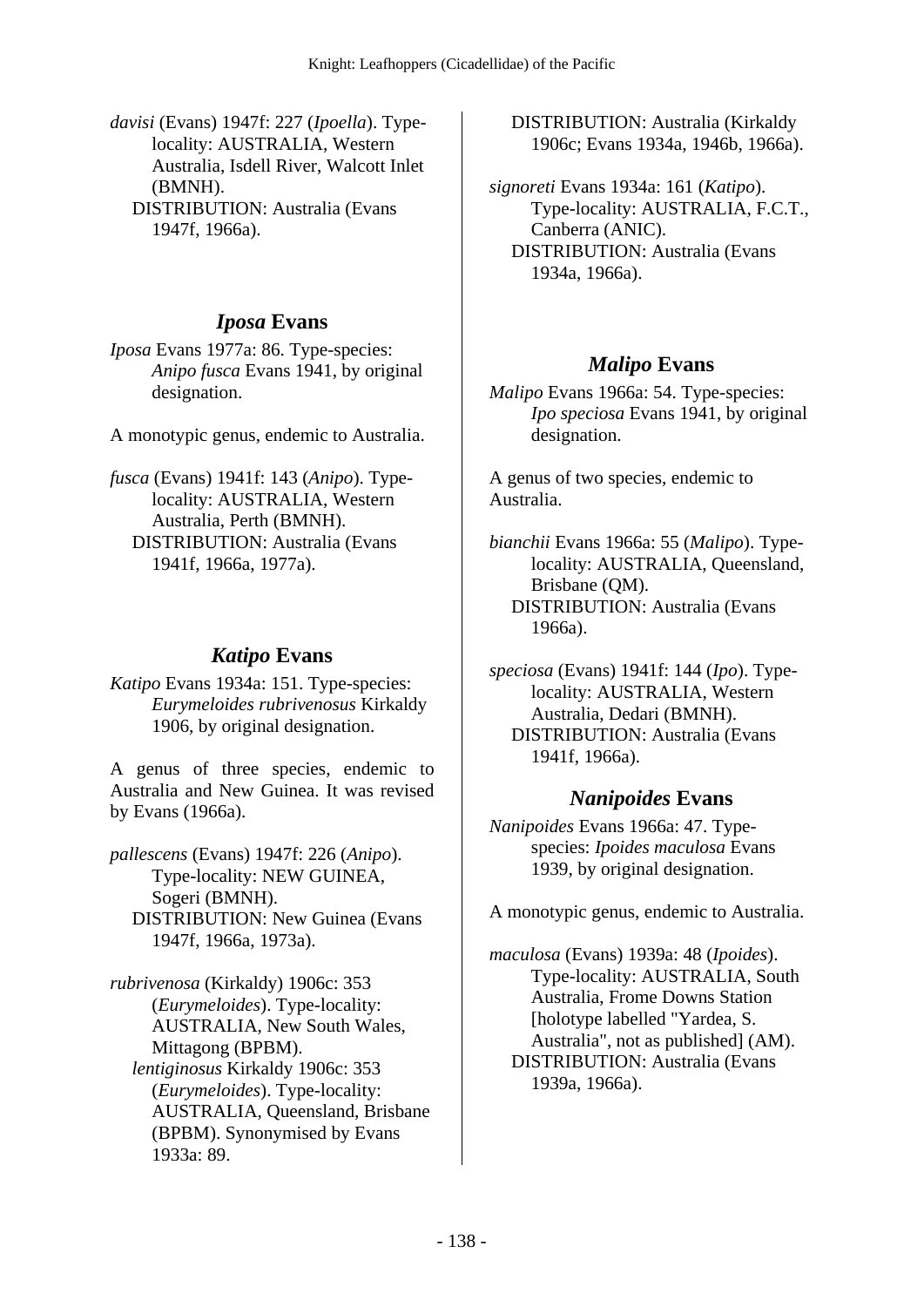# *Opio* **Evans**

*Opio* Evans 1934a: 151. Type-species: *Bythoscopus multistriga* Walker 1858, by original designation.

A monotypic genus, endemic to Australia.

*multistriga* (Walker) 1858a: 105 (*Bythoscopus*). Type-locality: AUSTRALIA, New South Wales (BMNH). DISTRIBUTION: Australia (Walker 1858a; Kirkaldy 1906c; Evans 1934a, 1935b, 1946b, 1966a, 1975b).

# *Relipo* **Evans**

*Relipo* Evans 1977a: 88. Type-species: *Relipo oenpellensis* Evans 1977, by original designation.

A monotypic genus, endemic to Australia.

*oenpellensis* Evans 1977a: 88 (*Relipo*). Type-locality: AUSTRALIA, Northern Territory, Birraduk Creek, 18 Km E by N of Oenpelli (ANIC). DISTRIBUTION: Australia (Evans 1977a

## *Stenipo* **Evans**

*Stenipo* Evans 1934a: 151. Type-species: *Stenipo swani* Evans 1934, by original designation.

A genus of three species, endemic to Australia. It was revised by Evans (1966a).

*bifurcata* Evans 1934a: 155 (*Stenipo*). Type-locality: AUSTRALIA, South Australia, Corney Point (SAM). DISTRIBUTION: Australia (Evans 1934a, 1966a).

*swani* Evans 1934a: 155 (*Stenipo*). Typelocality: AUSTRALIA, Western Australia, Rottnest Island (ANIC).

 DISTRIBUTION: Australia (Evans 1934a, 1941f, 1947a, 1966a).

*torpens* (Jacobi) 1909a: 341 (*Ipo*). Typelocality: AUSTRALIA, Western Australia, Mongers Lake near Subiaco (SMT).

 *grisea* Evans 1941f: 145 (*Stenipo*). Type-locality: AUSTRALIA, Western Australia, Dongarra (BMNH). Synonymised by Evans 1966a: 51.

 DISTRIBUTION: Australia (Jacobi 1909a; Evans 1934a, 1941f, 1966a).

# **POGONOSCOPINI**

## *Australoscopus* **China**

*Australoscopus* China 1926d: 296. Typespecies: *Australoscopus whitei* China 1926, by original designation.

A monotypic genus, endemic to Australia.

*whitei* China 1926d: 296 (*Australoscopus*). Type-locality: AUSTRALIA, central Australia, Charlotte Waters to Hamilton Bore (BMNH). DISTRIBUTION: Australia (China 1926d; Evans 1941f, 1946b, 1966a).

# *Lasioscopus* **China**

*Lasioscopus* China 1926d: 294. Typespecies: *Eurymeloides acmaeops* Jacobi 1909, by original designation.

A monotypic genus, endemic to Australia.

*acmaeops* (Jacobi) 1909a: 340 (*Eurymeloides*). Type-locality: AUSTRALIA, southwest, Mundaring Weir (SMT).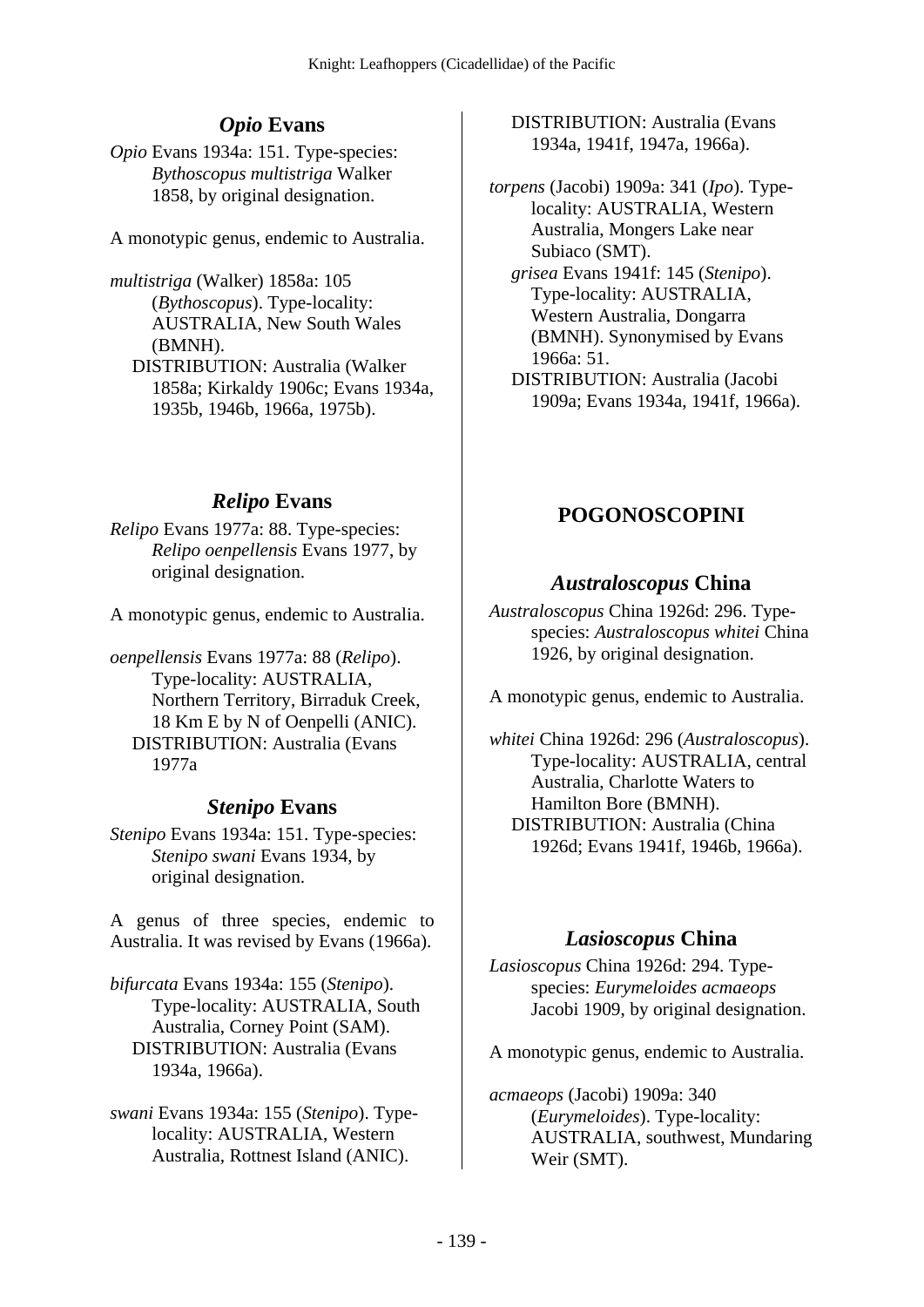DISTRIBUTION: Australia (Jacobi 1909a; China 1924c, 1926d; Evans 1941f, 1946b, 1966a).

#### *Myrmecoscopus* **Evans**

*Myrmecoscopus* Evans 1966a: 79. Typespecies: *Myrmecoscopus minutus* Evans 1966, by original designation.

A monotypic genus, endemic to Australia.

*minutus* Evans 1966a: 79 (*Myrmecoscopus*). Type-locality: AUSTRALIA, Western Australia, Cannington (WAM). DISTRIBUTION: Australia (Evans 1966a).

#### *Pogonoscopus* **China**

*Pogonoscopus* China 1924c: 529. Typespecies: *Pogonoscopus myrmex* China 1924, by original designation.

A genus of two species, endemic to Australia. It was revised by Evans (1966a).

*lenis* (Jacobi) 1909a: 341 (*Eurymeloides*). Type-locality: AUSTRALIA, southwest, Lion mill (SMT).  *clarki* China 1926d: 293 (*Pogonoscopus*). Type-locality: AUSTRALIA, Western Australia, Mundaring & Albany (BMNH). Synonymised by Evans 1966a: 77.  *fuscus* China 1926d: 293 (*Pogonoscopus*). Type-locality: AUSTRALIA, Western Australia, Ludlow & Mundaring (BMNH). Synonymised by Evans 1966a: 77. DISTRIBUTION: Australia (Jacobi 1909a; China 1924c, 1926d; Evans 1941f, 1966a).

*myrmex* China 1924c: 530 (*Pogonoscopus*). Type-locality:

AUSTRALIA, Western Australia, Perth (BMNH). DISTRIBUTION: Australia (China 1924c, 1926d; Evans 1931a, 1935b, 1941f, 1946b, 1966a).

#### **EVACANTHINAE**

This group is well represented in both the Palaearctic and Oriental regions with six of its 35 species present in the S.E. Asia Pacific area, occurring in Malaya, Sumatra, Borneo, Philippines and New Guinea. There are no subfamily revisions but the included species have been described by Baker (1923a) and Merino 1936a). Although listed as a tribe of the subfamily Cicadellinae by Oman *et al.* (1990a) it was never considered as such by Young (1968a). It is here treated as a distinct subfamily. There are no tribes. Although taken from grass, it is not known if they are exclusively grass feeders.

#### *Evacanthus* **Le Peletier & Serville**

*Evacanthus* Le Peletier & Serville 1825a: 612. Type-species: *Cicada interrupta* Linnaeus 1758, by original designation.  *Euacanthus* Burmeister 1835a: 116.

Type-species: *Cicada interrupta* Linnaeus 1758, by subsequent designation of Distant 1908g: 227. Synonymised by Distant 1908g: 227.

An Holarctic genus, with minor extensions into the Oriental region. Metcalf (1963a) lists 21 species although Oman (1949a) lists only two species in the Nearctic and Nast (1972a) only seven species in the Palaearctic. Several new species have been described more recently (see Oman *et al.* 1990a). Only one species has been recorded from the Pacific area, endemic to New Guinea.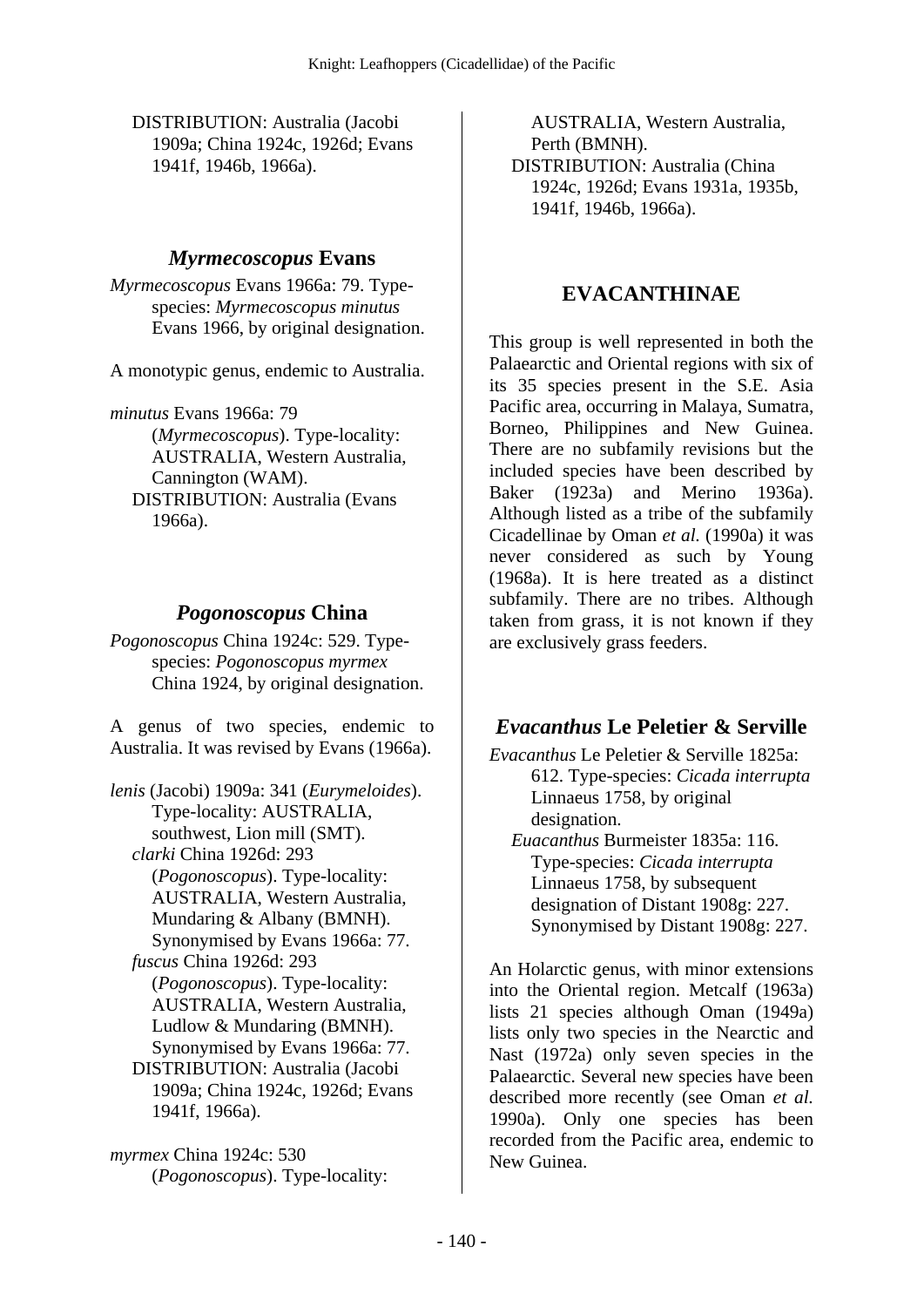*papuensis* (Distant) 1914d: 360 (*Euacanthus*). Type-locality: INDONESIA, Irian Jaya, New Guinea, St Joseph River, 2000-3000 ft. (BMNH). DISTRIBUTION: New Guinea (Distant

1914d).

### *Onukia* **Matsumura**

*Onukia* Matsumura 1912a: 44. Typespecies: *Onukia onukii* Matsumura 1912, by subsequent designation of Baker 1923a: 369.

 *Apphia* Distant 1918b: 4. Type-species: *Apphia burmanica* Distant 1918, by original designation. Synonymised by Baker 1923a: 369.

An Oriental and E. Palaearctic genus, with eight species listed by Metcalf (1963a). Two species occur in the Pacific, one endemic to Sumatra and the other endemic to Borneo.

*corporaali* Baker 1923a: 370 (*Onukia*). Type-locality: INDONESIA, Sumatra, Baroe, Bandar (USNM). DISTRIBUTION: Sumatra (Baker 1923a; Ishihara 1963b).

*muirii* Baker 1923a: 371 (*Onukia*). Typelocality: BORNEO, West Borneo, Mowong; E. MALAYSIA: Sabah, Sandakan (USNM). DISTRIBUTION: Borneo (Baker 1923a; Ishihara 1963b).

# *Pythamus* **Melichar**

*Pythamus* Melichar 1903b: 161. Typespecies: *Pythamus dealbatus* Melichar 1903, by monotypy

An Oriental genus, with four species listed by Metcalf (1963a).Three of these are endemic to the Pacific, occurring in W.

Malaysia, Borneo and the Philippines, and the fourth confined to Sri Lanka.

*decoratus* Baker 1923a: 365 (*Pythamus*). Type-locality: BORNEO, West Borneo, Mowong (USNM). DISTRIBUTION: Borneo (Baker 1923a).

*melichari* Baker 1915b: 198 (*Pythamus*). Type-locality: PHILIPPINES, Palawan Island, Puerto Princesa (USNM). DISTRIBUTION: Philippines (Baker 1915b, 1923a; Merino 1936a).

*melichari* var. *bilobatus* Baker 1923a: 367 (*Pythamus*). Type-locality: E. MALAYSIA, Sabah, Sandakan (USNM). DISTRIBUTION: Borneo (Baker 1923a).

*melichari* var. *borneensis* Baker 1923a: 368 (*Pythamus*). Type-locality: E. MALAYSIA, Sabah, Sandakan (USNM). DISTRIBUTION: Borneo (Baker 1923a).

*melichari* var. *mindanaensis* Baker 1915b: 200 (*Pythamus*). Type-locality: PHILIPPINES, Mindanao, Iligan (USNM). DISTRIBUTION: Philippines (Baker 1915b; Merino 1936a).

*melichari* var. *singaporensis* Baker 1923a: 368 (*Pythamus*). Type-locality: W. MALAYSIA, Penang; SINGAPORE (USNM).

 DISTRIBUTION: W. Malaysia (Baker 1923a).

*productus* Baker 1923a: 364 (*Pythamus*). Type-locality: W. MALAYSIA, Penang Island (USNM). DISTRIBUTION: W. Malaysia (Baker 1923a).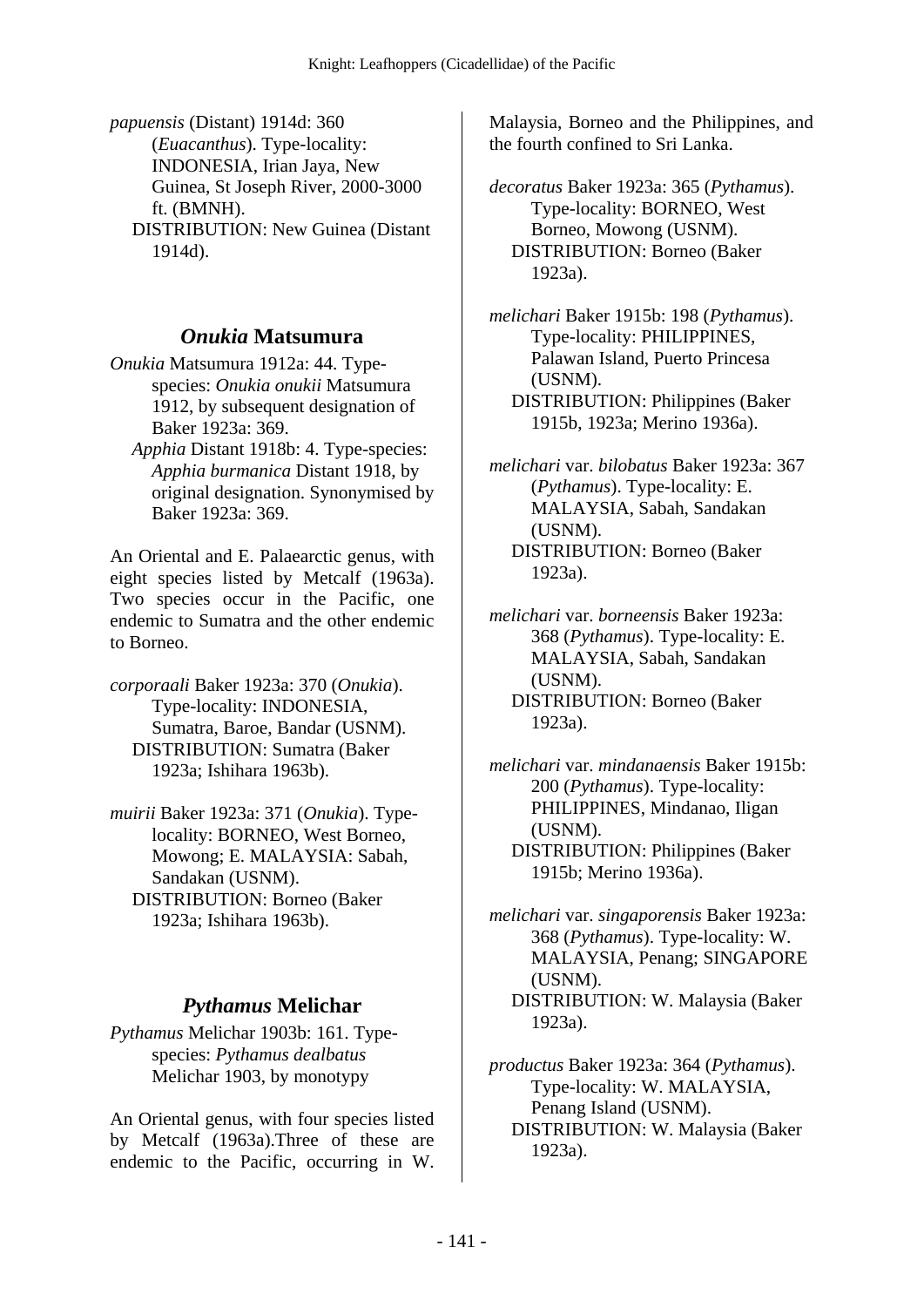#### **HYLICINAE**

This is a small subfamily of 12 genera and 34 species which occurs in tropical Africa and the Oriental region, extending eastwards as far as Sumatra, Java and Borneo. Metcalf (1962a) lists three tribes for the subfamily although Evans (1946b) was unable to find adequate characters to support such action. The African species have been studied by Linnavuori (1972b) and the eight genera on the Indian subcontinent reviewed by Viraktamath & Webb (1991a). Only the genus *Sudra* and the Indian genus *Traiguma* have been revised in the Oriental region (Kramer, 1964c and Viraktamath & Webb, 1991a respectively). The food plants and biology are unknown.

# **HYLICINI**

#### *Hylica* **Stal**

*Hylica* Stal 1863c: 593. Type-species: *Hylica paradoxa* Stal 1863, by monotypy.

A monotypic Oriental genus, extending from India to Borneo and Java.

*paradoxa* Stal 1863c: 593 (*Hylica*). Typelocality: BURMA (NRS). DISTRIBUTION: Java (Distant 1908g), Borneo (Evans 1946b). [S. Central Asia, S.E. Asia]

#### **SUDRINI**

#### *Balala* **Distant**

*Balala* Distant 1908g: 250. Type-species: *Penthimia fulviventris* Walker 1851, by original designation.  *Wania* Liu 1939c: 297. Type-species: *Wania membracioidea* Liu 1939, by original designation. Synonymised by

China 1941a: 255.

An Oriental genus extending from India to Japan, with three species listed by Metcalf (1962a). One species occurs in the Pacific, in Borneo and Sumatra.

*fulviventris* (Walker) 1851b: 841 (*Penthimia*). Type-locality: Unknown (BMNH). DISTRIBUTION: Borneo (Distant 1908g; Schumacher 1915a; Evans 1946b; Esaki & Ito 1954a; Datta 1988a), Sumatra (Schmidt 1920l; Datta 1988a). [S. Central Asia, S.E. Asia]

#### *Hemisudra* **Schmidt**

*Hemisudra* Schmidt 1911a: 228. Typespecies: *Hemisudra borneensis* Schmidt 1911, by original designation.

A monotypic genus, endemic to Borneo.

*borneensis* Schmidt 1911a: 230 (*Hemisudra*). Type-locality: BORNEO, Klintiang (IZ). DISTRIBUTION: Borneo (Schmidt 1911a, 1920l; Evans 1946b).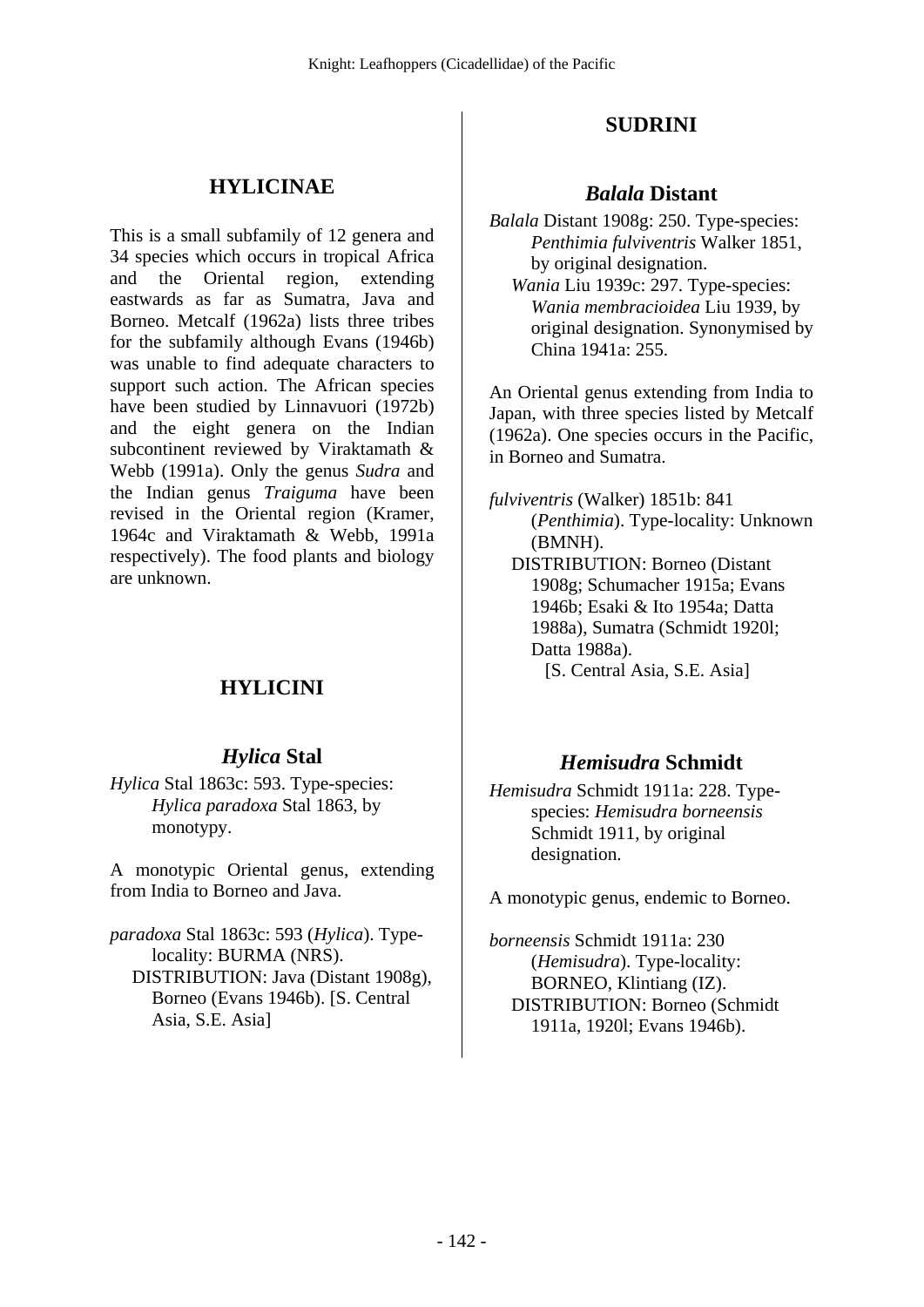#### *Kalasha* **Distant**

*Kalasha* Distant 1908g: 254. Type-species: *Kalasha nativa* Distant 1908, by original designation.

An Oriental genus of two species, one endemic to India and the other endemic to Sumatra.

*sondaica* Jacobi 1914a: 379 (*Kalasha*). Type-locality: INDONESIA, Sumatra, Alahan (SMT). DISTRIBUTION: Sumatra (Jacobi 1914a).

#### *Parasudra* **Schmidt**

*Parasudra* Schmidt 1909d: 263. Typespecies: *Parasudra sumatrana* Schmidt 1909, by original designation.

A monotypic genus, endemic to Sumatra.

*sumatrana* Schmidt 1909d: 265 (*Parasudra*). Type-locality: INDONESIA, Sumatra, Soekaranda  $(IZ)$ . DISTRIBUTION: Sumatra (Schmidt 1909d, 1920l; Evans 1947a).

#### *Pseudosudra* **Schmidt**

*Pseudosudra* Schmidt 1920l: 118. Typespecies: *Sudra borneensis* Schmidt 1909, by original designation.

A monotypic genus, endemic to Borneo.

*borneensis* (Schmidt) 1909d: 265 (*Sudra*). Type-locality: E. MALAYSIA, Sabah, (Waterstradt) (IZ). DISTRIBUTION: Borneo (Schmidt 1909d, 1920l; Evans 1946b, 1947a).

### *Sudra* **Distant**

*Sudra* Distant 1908g: 257. Type-species: *Sudra notanda* Distant 1908, by original designation.

An Oriental genus of three species, one confined to Burma, Thailand and Indochina and the other two endemic to Sumatra and Borneo respectively. The genus was revised by Kramer (1964c).

*insularis* Schmidt 1920l: 117 (*Sudra*). Type-locality: INDONESIA, Sumatra, Deli, Ober-Langkat (ZMB). DISTRIBUTION: Sumatra (Schmidt 1920l; Kramer 1964c).

*manorga* Kramer 1964c: 50 (*Sudra*). Typelocality: BORNEO, west, Manorg (USNM). DISTRIBUTION: Borneo (Kramer 1964c)

#### **IASSINAE**

This universally distributed subfamily attains its major development in the Old World tropics. It is widespread throughout the S.E. Asia Pacific area reaching to the Marquesas Islands at the eastern limits. The New Guinea and Australian members of the subfamily were reviewed by Evans (1972b) and the genus *Batracomorphus* was revised for the whole of the S.E. Asia Pacific area by Knight (1983b). The African species have been revised by Linnavuori & Quartau (1975a) and Quartau (1981a) and the Indian ones by Viraktamath (pers. comm.). The subfamily comprises seven tribes of which five are present in the Pacific.

The subfamily is mainly arboreal, although some species occur on herbaceous plants. The Australian tribes Trocnadini and Reuplemmelini are associated exclusively with eucalypts, whilst the widespread tribe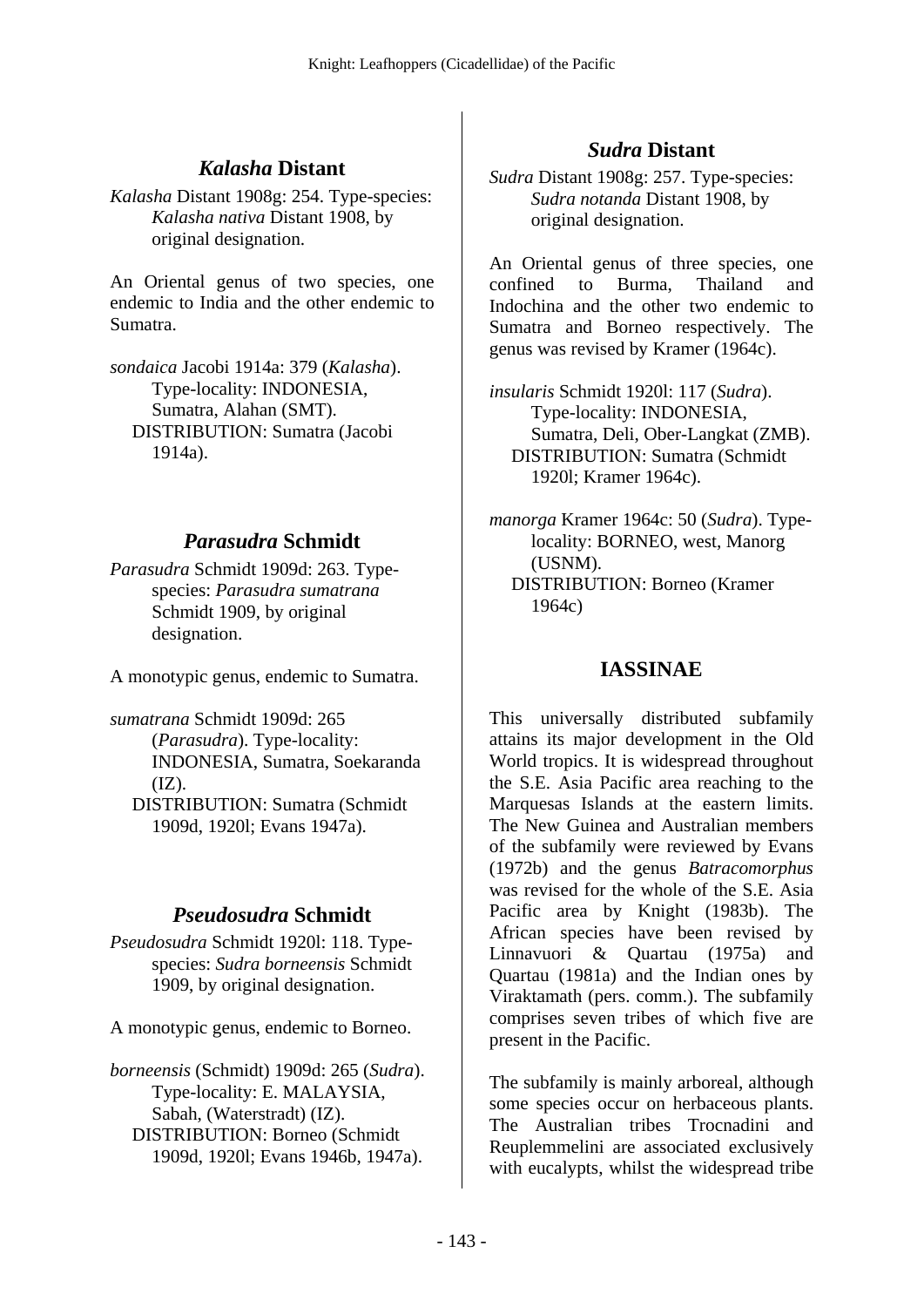Iassini has several species on Acacias in both Australia and Africa. Quartau (1981g) records that the African species of the iassine genus *Batracomorphus* tend to be associated with leguminous trees and shrubs and that their habitats range from arid areas to moist forests with the richest fauna occurring in the latter.

#### **IASSINI**

#### *Batracomorphus* **Lewis**

- *Batracomorphus* Lewis 1834a: 51. Typespecies: *Batracomorphus irroratus* Lewis 1834, by monotypy.  *Eurinoscopus* Kirkaldy 1906c: 346.
	- Type-species: *Eurinoscopus lentiginosus* Kirkaldy 1906, by original designation. Synonymised by Linnavuori 1957b: 145.
	- *Ossana* Distant 1914m: 518. Typespecies: *Ossana bicolor* Distant 1914, by original designation. Synonymised by Linnavuori & Quartau 1975a: 30.
	- *Acojassus* Evans 1972b: 656. Typespecies: *Acojassus montanus* Evans 1972, by original designation. Synonymised by Knight 1983b: 31.
	- *Edijassus* Evans 1972b: 656. Typespecies: *Edijassus pallidus* Evans 1972, by original designation. Synonymised by Knight 1983b: 31.

A genus of several hundred species which occurs in all geographical regions with the exception of the New World. Its major expansion has taken place in the tropics. The Ethiopian species have been revised by Linnavuori & Quartau (1975a) and Quartau (1981a) and the Pacific species by Knight (1983b). There are 211 species in the Pacific, all of which, except three, are endemic to the area.

*acestes* Knight 1983b: 162 (*Batracomorphus*). Type-locality:

PAPUA NEW GUINEA, New Ireland, Lemkamin (UZMC). DISTRIBUTION: New Ireland (Knight 1983b), New Britain (Knight 1983b).

*acrisius* Knight 1983b: 121 (*Batracomorphus*). Type-locality: NEW CALEDONIA, Noumea, 0- 50m (USNM). DISTRIBUTION: New Caledonia (Knight 1983b).

*adrastus* Knight 1983b: 188 (*Batracomorphus*). Type-locality: E. MALAYSIA, Sarawak, foot of Mt Dulit, junction of rivers Tinjar and Lejok (BMNH). DISTRIBUTION: Borneo (Knight 1983b).

*adventitiosus* Evans 1966a: 207 (*Batrachomorphus*). Type-locality: NEW ZEALAND, Whangerei (NZAC). DISTRIBUTION: New Zealand (Evans

1966a; Knight 1974b, 1983b), Australia (Knight 1983b), Vanuatu (Knight 1983b).

*aeneas* Knight 1983b: 145 (*Batracomorphus*). Type-locality: PAPUA NEW GUINEA, New Guinea, Madang District, Finisterre Mts, Damanti, 1082m (BMNH). DISTRIBUTION: New Guinea (Knight 1983b).

*agenor* Knight 1983b: 142 (*Batracomorphus*). Type-locality: PAPUA NEW GUINEA, New Guinea, Madang District, Finisterre Mts, Damanti, 1082m (BMNH). DISTRIBUTION: New Guinea (Knight 1983b).

*ajax* Knight 1983b: 71 (*Batracomorphus*). Type-locality: VANUATU, Aneityum, Red Crest, 4.8 Km NE of Anelgauhat, 366m (BMNH).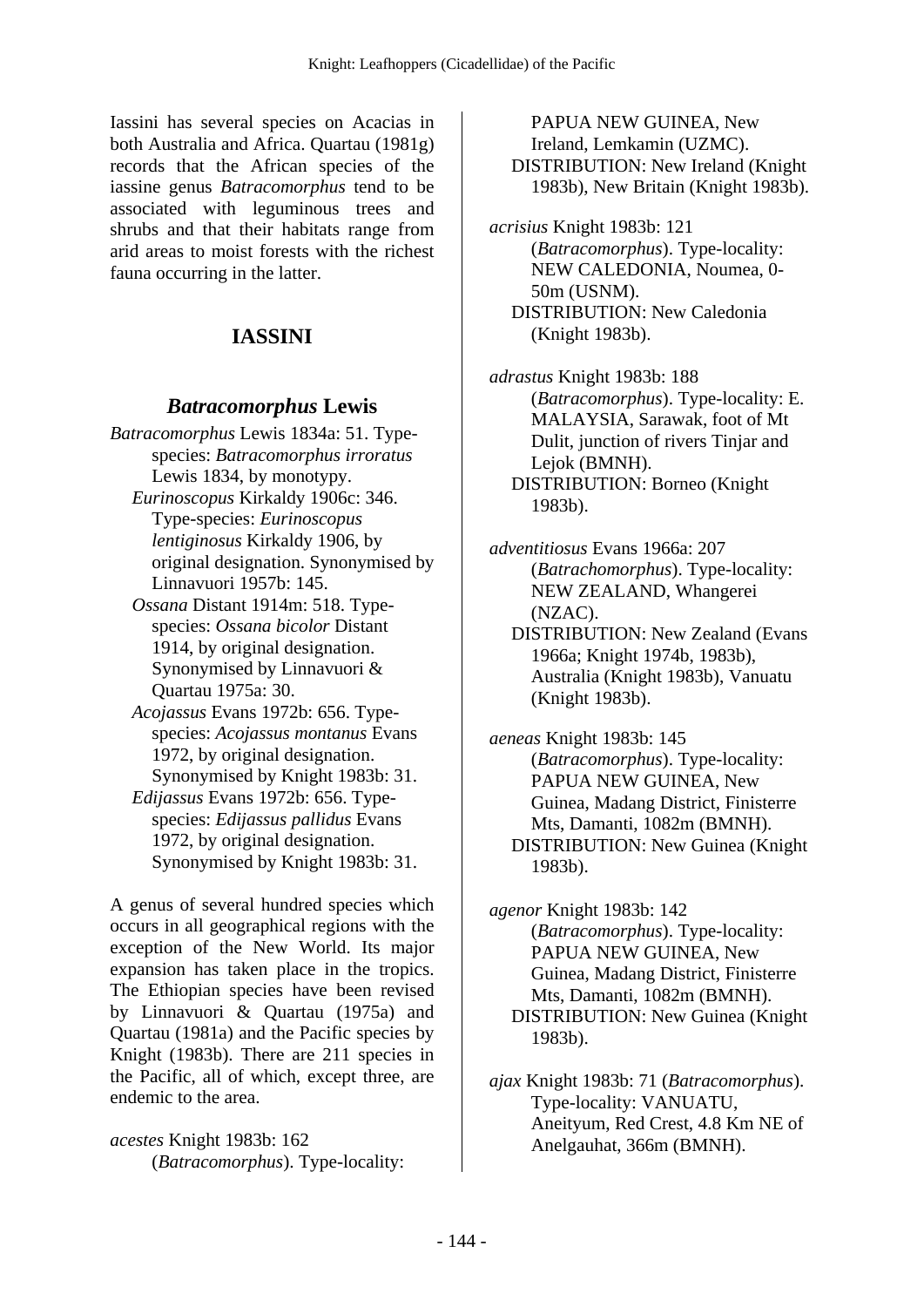DISTRIBUTION: Vanuatu (Knight 1983b).

*alceus* Knight 1983b: 165 (*Batracomorphus*). Type-locality: PAPUA NEW GUINEA, New Guinea, Markham River Valley, Nadzab (USNM). DISTRIBUTION: New Guinea (Knight 1983b).

*alcides* Knight 1983b: 180 (*Batracomorphus*). Type-locality: INDONESIA, Sulawesi, Minhassa (BMNH). DISTRIBUTION: Sulawesi (Knight

1983b).

*ammon* Knight 1983b: 116 (*Batracomorphus*). Type-locality: E. MALAYSIA, Sarawak, foot of Mt Dulit, junction of rivers Tinjar and Lejok (BMNH). DISTRIBUTION: Borneo (Knight 1983b).

*anchises* Knight 1983b: 180 (*Batracomorphus*). Type-locality: E. MALAYSIA, Sabah (BMNH). DISTRIBUTION: Borneo (Knight 1983b), Philippines (Knight 1983b), W. Malaysia (Knight 1983b).

*ancus* Knight 1983b: 60 (*Batracomorphus*). Type-locality: PHILIPPINES, Mindanao, Dapitan (USNM). DISTRIBUTION: Philippines (Knight 1983b).

*angustatus* (Osborn) 1934a: 166 (*Bythoscopus*). Type-locality: TONGA, Vavau, Neiafu (BMNH).  *punctatus* Evans 1940c: 10 (*Eurinoscopus*). Type-locality: AUSTRALIA, Queensland, Darling Downs (QM). Synonymised by Knight 1983b: 51. DISTRIBUTION: Vanuatu (Knight

1976b, 1983b), Sangeang Island

(Knight 1983b), W. Pacific (Evans 1977a), Norfolk Island (Knight 1976b, 1983b), Ryukyu Islands (Knight 1983b), New Caledonia (Knight 1976b, 1983b), Timor (Knight 1983b), Java (Knight 1983b), Lesser Sunda Islands (Knight 1983b), Kermadec Islands (Knight 1976b, 1983b), Philippines (Knight 1983b), Borneo (Knight 1983b), Niue (Eyles & Linnavuori 1974a; Knight 1983b), Fiji (Knight 1983b), Samoa (Eyles & Linnavuori 1974a; Osborn 1934a; Knight 1974b, 1976b, 1983b), Tonga (Osborn 1934a; Eyles & Linnavuori 1974a; Knight 1974b, 1976b, 1983b), New Zealand (Knight 1974b, 1976b, 1983b; Evans 1977a), Australia (Evans 1940c, 1966a; Helson 1951a; Gay 1955a; Knight 1983b).

*antenor* Knight 1983b: 167 (*Batracomorphus*). Type-locality: PAPUA NEW GUINEA, New Britain, Gazelle Peninsula, Mt Sinewit, 900m (BPBM). DISTRIBUTION: New Britain (Knight 1983b).

*anubis* Knight 1983b: 80 (*Batracomorphus*). Type-locality: INDONESIA, Irian Jaya, New Guinea, Cyclops Mts, Sabron, 366m (BMNH). DISTRIBUTION: New Guinea (Knight 1983b).

*ares* Knight 1983b: 91 (*Batracomorphus*). Type-locality: PAPUA NEW GUINEA, New Guinea, Morobe District, Edie Creek, 2135m (BMNH). DISTRIBUTION: New Guinea (Knight 1983b).

*artemis* Knight 1983b: 202 (*Batracomorphus*). Type-locality: PAPUA NEW GUINEA, New Guinea, Morobe District, Herzog Mts, Vagau, 1219m (BMNH).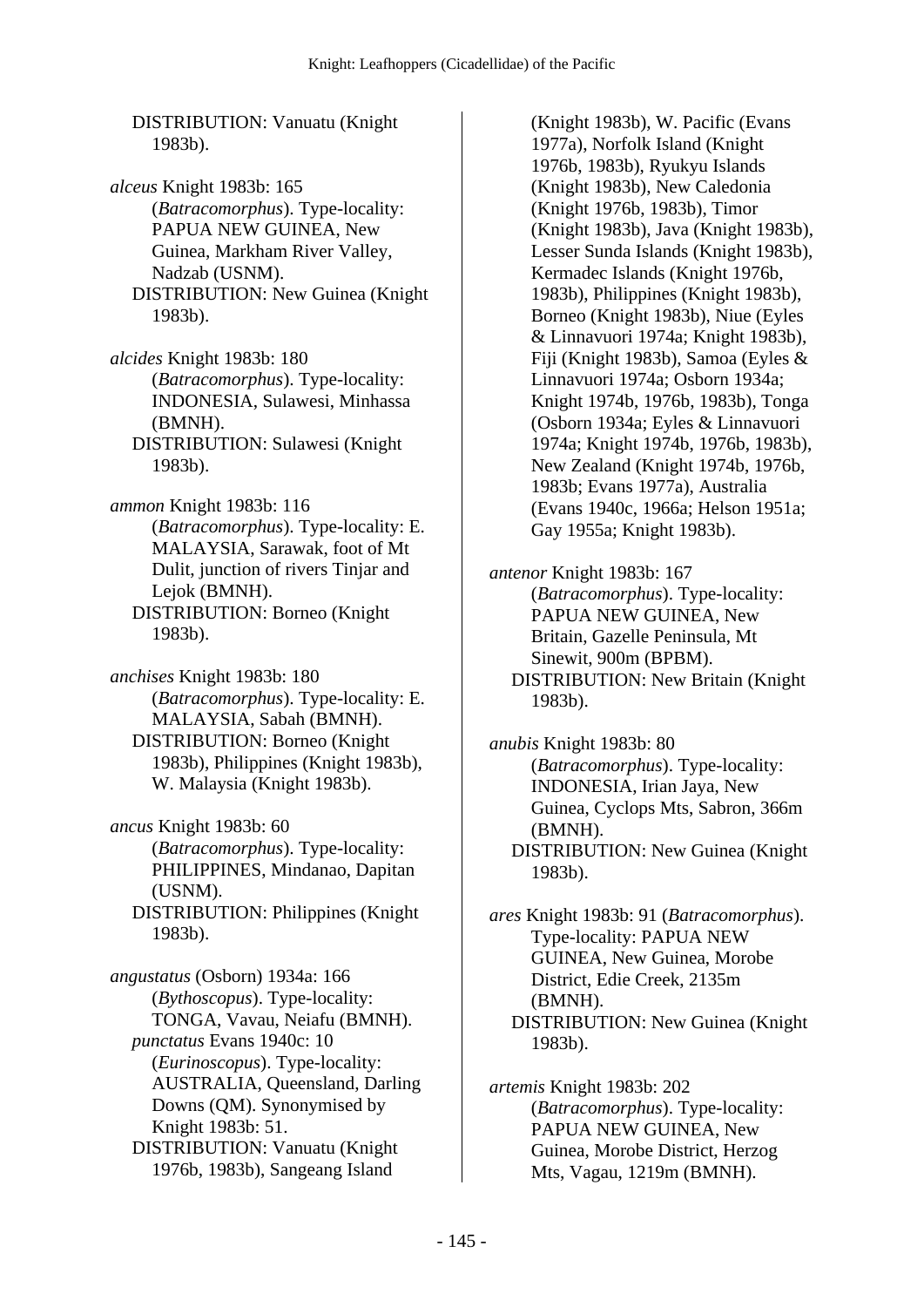DISTRIBUTION: New Guinea (Knight 1983b).

*ascanius* Knight 1983b: 114 (*Batracomorphus*). Type-locality: PHILIPPINES, Mindanao, Zamboanga del Sur, 11 Km NW of Milbuk, 390m (BPBM). DISTRIBUTION: Philippines (Knight 1983b), Borneo (Knight 1983b).

*atreus* Knight 1983b: 76 (*Batracomorphus*). Type-locality: AUSTRALIA, Queensland, north, S of Ravenshoe, Evelyn Tableland, 350m (BPBM). DISTRIBUTION: Australia (Knight

1983b).

*atrifrons* (Metcalf) 1946d: 136 (*Bythoscopus*). Type-locality: GUAM, Barrigada (BPBM). DISTRIBUTION: Guam (Metcalf 1946d; Linnavuori 1960a, 1975c; Knight 1983b), Mariana Islands (Linnavuori 1960a; Knight 1983b).

*bacchusi* Knight 1983b: 78 (*Batracomorphus*). Type-locality: PAPUA NEW GUINEA, New Guinea, Madang District, Finisterre Mts, Moro, 1692m (BMNH). DISTRIBUTION: New Guinea (Knight 1983b).

*boschmai* Blote 1964a: 467 (*Batrachomorphus*). Type-locality: NEW GUINEA, Araboebivouac (RNH). DISTRIBUTION: New Guinea (Blote 1964a; Evans 1972b; Knight 1983b).

*briareus* Knight 1983b: 56 (*Batracomorphus*). Type-locality: PHILIPPINES, Luzon, Mt Makiling (USNM). DISTRIBUTION: Philippines (Knight 1983b).

*briseis* Knight 1983b: 202 (*Batracomorphus*). Type-locality: PAPUA NEW GUINEA, New Guinea, Kokoda, 365m (BMNH). DISTRIBUTION: New Guinea (Knight 1983b).

*brooksi* Evans 1972b: 654 (*Batrachomorphus*). Type-locality: AUSTRALIA, Queensland, Kuranda [holotype labelled "Cairns", not "Kuranda", as published] (AM). DISTRIBUTION: Australia (Evans 1972b, 1977a; Knight 1983b).

*buxtoni* (Osborn) 1934a: 168 (*Bythoscopus*). Type-locality: WESTERN SAMOA, Upolu, Malololelei, 2000 ft. (BMNH). DISTRIBUTION: Samoa (Osborn 1934a; Knight 1983b).

*caeneus* Knight 1983b: 55 (*Batracomorphus*). Type-locality: W. MALAYSIA, Kuala Lumpur (BMNH). DISTRIBUTION: W. Malaysia (Knight 1983b), Borneo (Knight 1983b).

*calliope* Knight 1983b: 73 (*Batracomorphus*). Type-locality: E. MALAYSIA, Sarawak, foot of Mt Dulit, junction of rivers Tinjar and Lejok (BMNH). DISTRIBUTION: Borneo (Knight 1983b).

*camillus* Knight 1983b: 86 (*Batracomorphus*). Type-locality: INDONESIA, Sulawesi, Minahassa, Tomohon (BMNH). DISTRIBUTION: Sulawesi (Knight 1983b), Philippines (Knight 1983b).

*capaneus* Knight 1983b: 136 (*Batracomorphus*). Type-locality: E. MALAYSIA, Sabah, Tawau, Quoin Hill (BPBM). DISTRIBUTION: Borneo (Knight 1983b).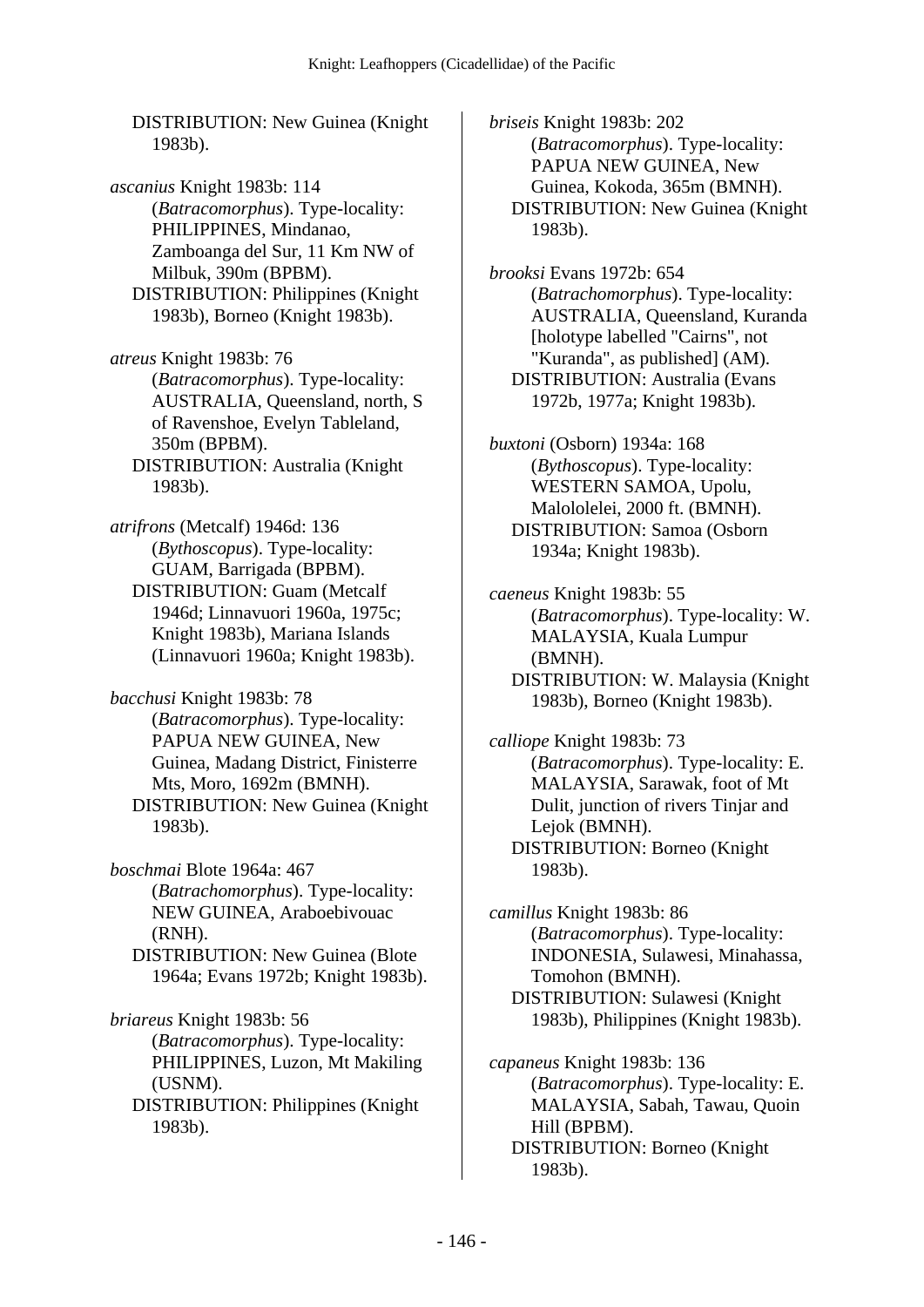*catiline* Knight 1983b: 75 (*Batracomorphus*). Type-locality: E. MALAYSIA, Sarawak, foot of Mt Dulit, junction of rivers Tinjar and Lejok (BMNH). DISTRIBUTION: Borneo (Knight 1983b), Sumatra (Knight 1983b). *ceres* Knight 1983b: 144 (*Batracomorphus*). Type-locality: INDONESIA, Irian Jaya, New Guinea, Cyclops Mts, Sabron, 610m (BMNH). DISTRIBUTION: New Guinea (Knight 1983b). *charis* Knight 1983b: 56 (*Batracomorphus*). Type-locality: E. MALAYSIA, Sabah, Tawau, Quoin Hill (BPBM). DISTRIBUTION: Borneo (Knight 1983b). *charybdis* Knight 1983b: 53 (*Batracomorphus*). Type-locality: PHILIPPINES, Luzon, Camarines Sur, Mt Isarog, Pili, 800m (BPBM). DISTRIBUTION: Philippines (Knight 1983b). *cheesmanae* Knight 1983b: 99 (*Batracomorphus*). Type-locality: INDONESIA, Irian Jaya, New Guinea, Cyclops Mts, Sabron, 610m (BMNH). DISTRIBUTION: New Guinea (Knight 1983b), New Britain (Knight 1983b). *chlorophana* (Melichar) 1903b: 153 (*Pachyopsis*). Type-locality: SRI LANKA, Peradeniya (MMB). DISTRIBUTION: W. Malaysia (Knight 1983b), Marquesas Islands (Osborn 1934b; Knight 1983b), Philippines (Merino 1936a; Knight 1983b), Borneo (Knight 1983b), Samoa

(Osborn 1934a; Knight 1983b), Java (Melichar 1914b; Schumacher 1915a; Knight 1983b). [S. Central Asia, S.E. Asia, Oriental region, Africa]

*chryseis* Knight 1983b: 81 (*Batracomorphus*). Type-locality: PAPUA NEW GUINEA, New Britain, N coast, Sio, 600m (BPBM). DISTRIBUTION: New Britain (Knight 1983b).

*circe* Knight 1983b: 78 (*Batracomorphus*). Type-locality: PAPUA NEW GUINEA, New Guinea, Madang District, Finisterre Mts, Budemu, 1220m (BMNH). DISTRIBUTION: New Guinea (Knight 1983b).

*citrinus* (Evans) 1935c: 76 (*Eurinoscopus*). Type-locality: AUSTRALIA, F.C.T., Canberra (AM). DISTRIBUTION: Australia (Evans 1935c; Knight 1983b).

*cloelia* Knight 1983b: 83 (*Batracomorphus*). Type-locality: PHILIPPINES, Luzon, Benguet Subprovince, Baguio (USNM). DISTRIBUTION: Philippines (Knight 1983b).

*cocles* Knight 1983b: 62 (*Batracomorphus*). Type-locality: E. MALAYSIA, Sabah, Tenompok (BPBM). DISTRIBUTION: Borneo (Knight 1983b), Philippines (Knight 1983b).

*coeus* Knight 1983b: 156 (*Batracomorphus*). Type-locality: E. MALAYSIA, Sarawak, foot of Mt Dulit, junction of rivers Tinjar and Lejok (BMNH). DISTRIBUTION: Borneo (Knight 1983b).

*collinus* (Osborn) 1934b: 242 (*Bythoscopus*). Type-locality: MARQUESAS ISLANDS,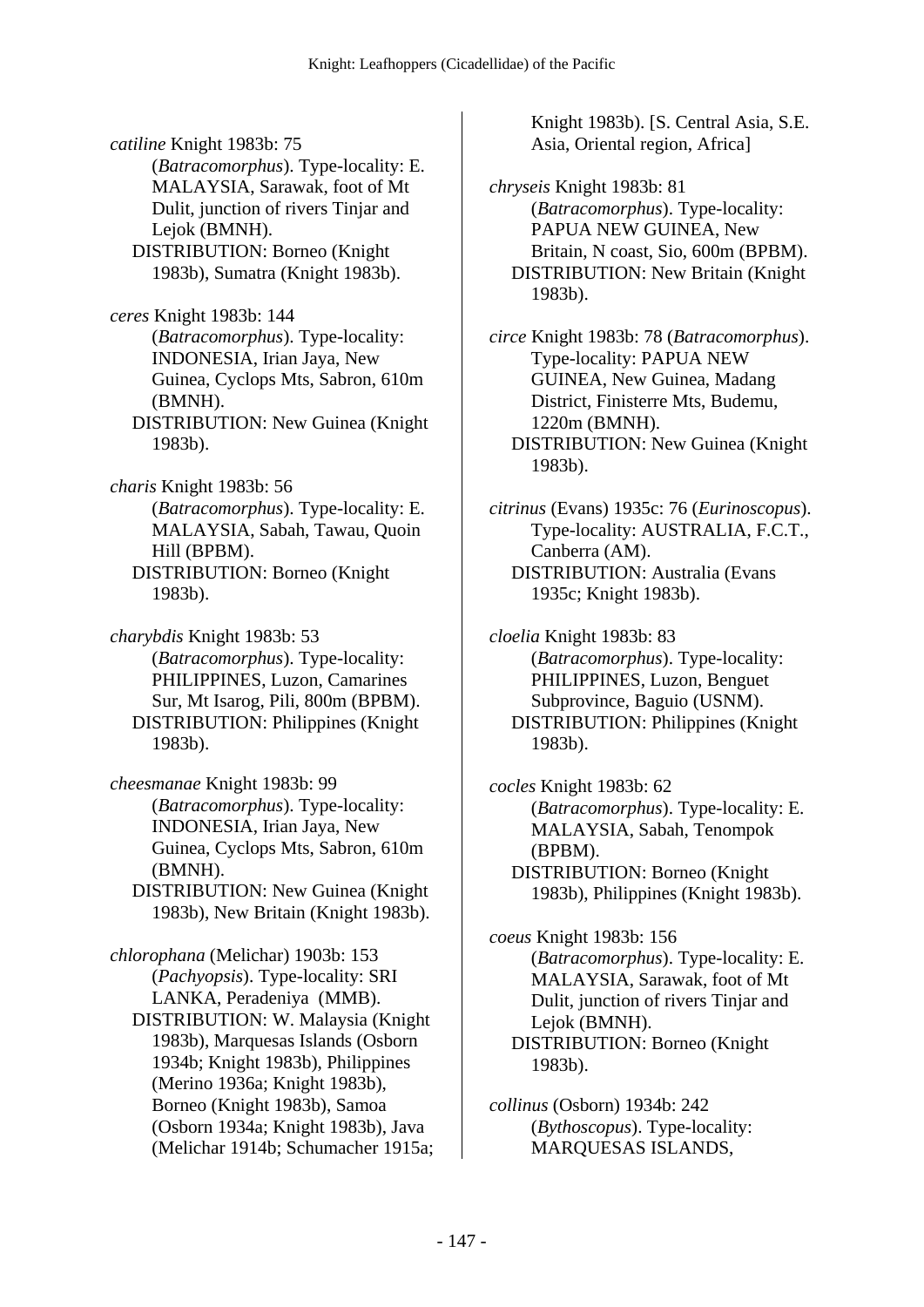Nukuhiva, Tapuaooa, 3000 ft. (BPBM).  *pellucidus* Osborn 1934b: 242 (*Bythoscopus*). Type-locality: MARQUESAS ISLANDS, Nukuhiva, Puokoke, Tunoa Ridge, 3485 ft. (BPBM). Synonymised by Knight 1983b: 53. DISTRIBUTION: Marquesas Islands (Osborn 1934b, Knight 1983b). *coriaceus* (Walker) 1870b: 324 (*Iassus*).

Type-locality: INDONESIA, Mysol (BMNH). DISTRIBUTION: Mysol (Walker 1870b; Dallas 1870a; Knight 1983b),

New Guinea (Blote 1964a; Evans 1972b).

*cossus* Knight 1983b: 99 (*Batracomorphus*). Type-locality: PAPUA NEW GUINEA, New Guinea, Aiyura (BMNH). DISTRIBUTION: New Guinea (Knight 1983b).

*cronos* Knight 1983b: 121 (*Batracomorphus*). Type-locality: VANUATU, Aneityum, Red Crest, 366m, 4.8 Km NE of Anelgauhat (BMNH). DISTRIBUTION: Vanuatu (Knight 1983b).

*curvatus* Linnavuori 1960a: 242 (*Batrachomorphus*). Type-locality: PALAU, Peleliu Island, east coast (FMNH).

 DISTRIBUTION: Palau (Linnavuori 1960a; Knight 1983b), Borneo (Knight 1983b), Java (Knight 1983b), Philippines (Knight 1983b).

*cybele* Knight 1983b: 78 (*Batracomorphus*). Type-locality: SOLOMON ISLANDS, Guadalcanal, Kukum (BMNH). DISTRIBUTION: Solomon Islands (Knight 1983b).

*cycnus* Knight 1983b: 177 (*Batracomorphus*). Type-locality: PHILIPPINES, Luzon, Benguet Province, Baguio (USNM). DISTRIBUTION: Philippines (Knight 1983b).

*cyprian* Knight 1983b: 188 (*Batracomorphus*). Type-locality: PHILIPPINES, Mindanao, Misamis Or., Mt Balatukan, 15 Km SW of Gingoog, 1000-2000m (BPBM). DISTRIBUTION: Philippines (Knight 1983b).

*daedalus* Knight 1983b: 88 (*Batracomorphus*). Type-locality: INDONESIA, Sulawesi, Soputan Masif, near Kelelond (BMNH). DISTRIBUTION: Sulawesi (Knight 1983b).

*dardanus* Knight 1983b: 144 (*Batracomorphus*). Type-locality: PAPUA NEW GUINEA, New Britain, Gazelle Peninsula, Mt Sinewit, 900m (BPBM). DISTRIBUTION: New Britain (Knight 1983b).

*daunus* Knight 1983b: 137 (*Batracomorphus*). Type-locality: PAPUA NEW GUINEA, Mafulu, 1220m (BMNH). DISTRIBUTION: New Guinea (Knight 1983b).

*deiphobus* Knight 1983b: 58 (*Batracomorphus*). Type-locality: W. MALAYSIA, Perak, Larut Hills, 1128m (BMNH). DISTRIBUTION: W. Malaysia (Knight 1983b).

*dido* Knight 1983b: 148 (*Batracomorphus*). Type-locality: PHILIPPINES, Palawan, Mantalingajan, Pinigisan, 600m (UZMC).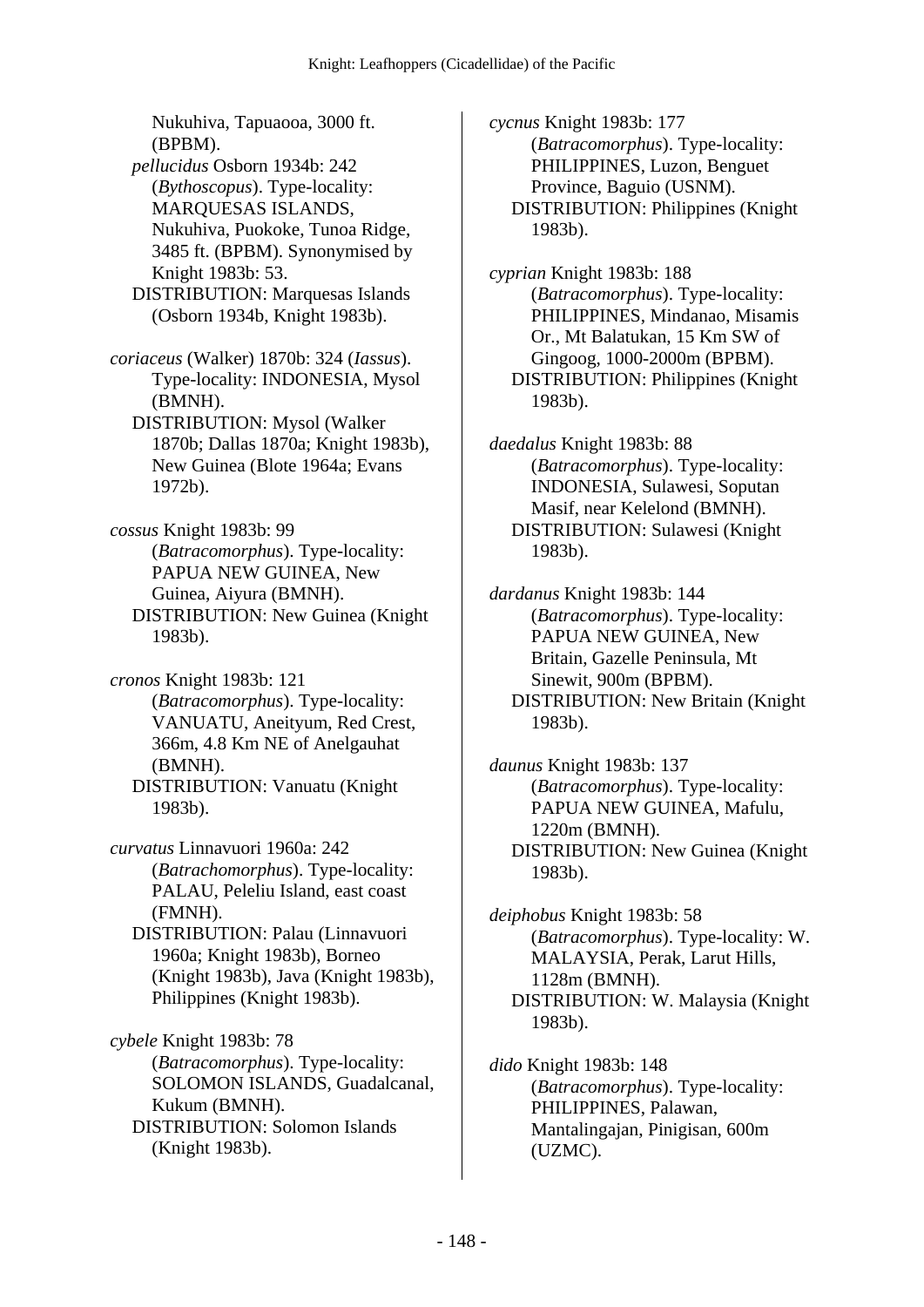DISTRIBUTION: Philippines (Knight 1983b).

*diomede* Knight 1983b: 175 (*Batracomorphus*). Type-locality: E. MALAYSIA, Sarawak, Mt Dulit, 1220m (BMNH). DISTRIBUTION: Borneo (Knight 1983b).

*divergens* (Schmidt) 1926a: 253 (*Bythoscopus*). Type-locality: INDONESIA, Buru (IZ). DISTRIBUTION: Buru (Schmidt 1926a; Knight 1983b).

*dolon* Knight 1983b: 115 (*Batracomorphus*). Type-locality: E. MALAYSIA, Sabah, Tawau, Quoin Hill, Cocoa Research Station (BPBM). DISTRIBUTION: Borneo (Knight 1983b).

*dryas* (Kirkaldy) 1906c: 348 (*Eurinoscopus*). Type-locality: AUSTRALIA, Queensland, Bundaberg (BPBM).

 DISTRIBUTION: Australia (Kirkaldy 1906c; Evans 1935c, 1966a; Knight 1983b), Australo-Fijian (Kirkaldy 1907d), New Caledonia (Knight 1983b).

*dymas* Knight 1983b: 191 (*Batracomorphus*). Type-locality: PAPUA NEW GUINEA, New Guinea, Madang District, Finisterre Mts, Damanti, 1082m (BMNH). DISTRIBUTION: New Guinea (Knight 1983b).

*elegans* (Evans) 1935c: 76 (*Eurinoscopus*). Type-locality: AUSTRALIA, Tasmania, Hobart (AM). DISTRIBUTION: Australia (Evans 1935c, 1938c, 1966a; Knight 1983b).

*elissa* Knight 1983b: 92 (*Batracomorphus*). Type-locality:

PAPUA NEW GUINEA, New Guinea, Wau, Mt Kaindi, 2360m  $(TZ)$ . DISTRIBUTION: New Guinea (Knight 1983b).

*enyo* Knight 1983b: 204 (*Batracomorphus*). Type-locality: PAPUA NEW GUINEA, New Guinea, Morobe District, Herzog Mts, Vagau, 1219m (BMNH). DISTRIBUTION: New Guinea (Knight 1983b).

*erato* Knight 1983b: 115 (*Batracomorphus*). Type-locality: PHILIPPINES, Luzon, Zambales Province (USNM). DISTRIBUTION: Philippines (Knight 1983b).

*eriphyle* Knight 1983b: 150 (*Batracomorphus*). Type-locality: PAPUA NEW GUINEA, New Guinea, Madang District, Finisterre Mts, Moro, 1692m (BMNH). DISTRIBUTION: New Guinea (Knight 1983b).

*eryx* Knight 1983b: 132 (*Batracomorphus*). Type-locality: INDONESIA, Irian Jaya, Waigeo, Camp Nok, 762m (BMNH). DISTRIBUTION: New Guinea (Knight 1983b), Waigeo (Knight 1983b).

*eumenides* Knight 1983b: 182 (*Batracomorphus*). Type-locality: W. MALAYSIA, Kuala Lumpur (BMNH). DISTRIBUTION: W. Malaysia (Knight 1983b).

*evander* Knight 1983b: 104 (*Batracomorphus*). Type-locality: GUAM, Mt Alifan (NCSU). DISTRIBUTION: Guam (Knight 1983b).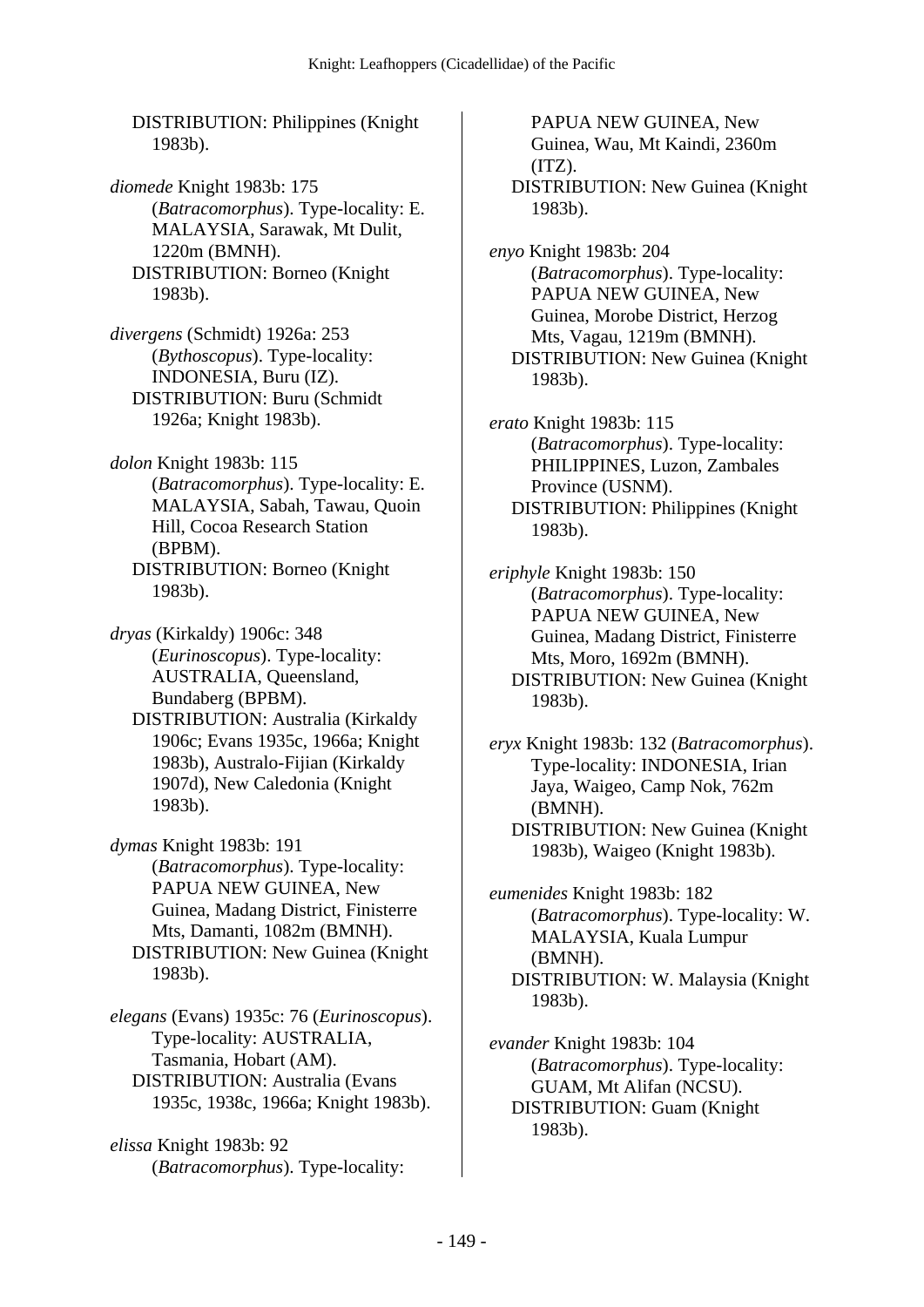*ganymede* Knight 1983b: 90 (*Batracomorphus*). Type-locality: PAPUA NEW GUINEA, New Guinea, Madang District, Finisterre Mts, Moro, 1692m (BMNH). DISTRIBUTION: New Guinea (Knight 1983b).

*geryon* Knight 1983b: 161 (*Batracomorphus*). Type-locality: PAPUA NEW GUINEA, New Guinea, Madang District, Finisterre Mts, Damanti, 1082m (BMNH). DISTRIBUTION: New Guinea (Knight 1983b).

*gressitti* Knight 1983b: 68 (*Batracomorphus*). Type-locality: AUSTRALIA, Queensland, Mt Glorious (BPBM). DISTRIBUTION: Australia (Knight 1983b).

*hamadryas* (Kirkaldy) 1907d: 39 (*Eurinoscopus*). Type-locality: FIJI, Viti Levu, Rewa (BPBM). DISTRIBUTION: Fiji (Kirkaldy 1907d; Linnavuori 1960b; Knight 1974b, 1983b).

*harpago* Linnavuori 1960a: 240 (*Batrachomorphus*). Type-locality: FEDERATED STATES OF MICRONESIA, Kosrae, Mt Matante (USNM).

 DISTRIBUTION: Kosrae (Linnavuori 1960a; Knight 1983b), New Britain (Knight 1983b), Vanuatu (Knight 1983b), New Ireland (Knight 1983b), Solomon Islands (Knight 1983b).

*harpalyce* Knight 1983b: 112 (*Batracomorphus*). Type-locality: E. MALAYSIA, Sarawak, Nanga Pelagus, near Kapit, 180-585m (BPBM). DISTRIBUTION: Borneo (Knight 1983b).

*hebrus* Knight 1983b: 71 (*Batracomorphus*). Type-locality: NEW CALEDONIA, Anse Vata (BPBM). DISTRIBUTION: New Caledonia (Knight 1983b).

*hecate* Knight 1983b: 65 (*Batracomorphus*). Type-locality: AUSTRALIA, New South Wales, Grenfell (BMNH). DISTRIBUTION: Australia (Knight 1983b).

*hector* Knight 1983b: 121 (*Batracomorphus*). Type-locality: W. MALAYSIA, Perak, Gunong Kledang, 808m (BMNH). DISTRIBUTION: W. Malaysia (Knight 1983b).

*hecuba* Knight 1983b: 71 (*Batracomorphus*). Type-locality: PAPUA NEW GUINEA, New Britain, Gazelle Peninsula, Mt Sinewit, 900m (BPBM). DISTRIBUTION: New Britain (Knight 1983b).

*helenus* Knight 1983b: 73 (*Batracomorphus*). Type-locality: E. MALAYSIA, Sabah, Tawau, Quoin Hill (BPBM). DISTRIBUTION: Borneo (Knight 1983b).

*hera* Knight 1983b: 144 (*Batracomorphus*). Type-locality: PHILIPPINES, Mindanao, Misamis Or., Mt Pomalihi, 21 Km W of Gingoog City, 800-1000m (BPBM). DISTRIBUTION: Philippines (Knight 1983b).

*hermes* Knight 1983b: 199 (*Batracomorphus*). Type-locality: INDONESIA, Irian Jaya, New Guinea, Humboldt Bay District, Bewani Mts, 400m (BMNH).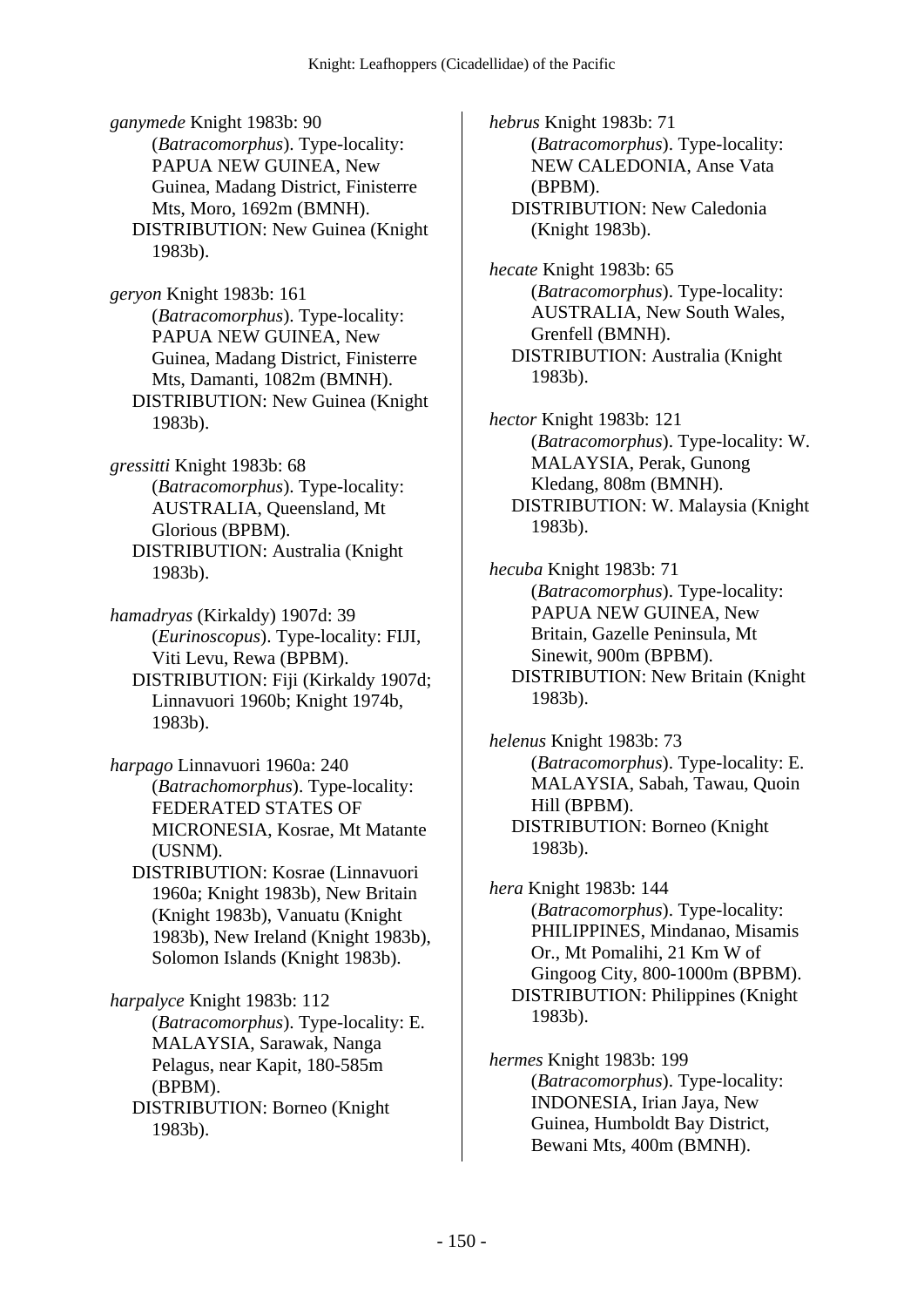DISTRIBUTION: New Guinea (Knight 1983b).

*hesione* Knight 1983b: 70 (*Batracomorphus*). Type-locality: E. MALAYSIA, Sarawak, Mt Dulit, 1220m (BMNH). DISTRIBUTION: Borneo (Knight 1983b).

*hesperides* Knight 1983b: 150 (*Batracomorphus*). Type-locality: E. MALAYSIA, Sabah, Tawau, Quoin Hill (BPBM). DISTRIBUTION: Borneo (Knight 1983b), Philippines (Knight 1983b).

*icarus* Knight 1983b: 85 (*Batracomorphus*). Type-locality: AUSTRALIA, Queensland, north, Kuranda (BPBM). DISTRIBUTION: Australia (Knight 1983b).

*ilia* Knight 1983b: 62 (*Batracomorphus*). Type-locality: PHILIPPINES, Culion Island, 6 Km W of Culion (BPBM). DISTRIBUTION: Philippines (Knight 1983b), Borneo (Knight 1983b).

*ilioneus* Knight 1983b: 111 (*Batracomorphus*). Type-locality: E. MALAYSIA, Sarawak, Bau, Lake area (BPBM). DISTRIBUTION: Borneo (Knight

1983b), Philippines (Knight 1983b), W. Malaysia (Knight 1983b).

*ilus* Knight 1983b: 92 (*Batracomorphus*). Type-locality: E. MALAYSIA, Sabah, Tawau, Quoin Hill (BPBM). DISTRIBUTION: Borneo (Knight 1983b).

*inachus* Knight 1983b: 59 (*Batracomorphus*). Type-locality: PHILIPPINES, Mindanao, Misamis Or., Balason (BPBM). DISTRIBUTION: Philippines (Knight 1983b).

*indicus* (Lethierry) 1892c: 209 (*Macropsis*). Type-locality: INDIA, Madras, Mahe (MNHN).

 DISTRIBUTION: Java (Datta 1988a), Lombok (Jacobi 1941a; Knight 1983b), Flores (Jacobi 1941a; Knight 1983b; Datta 1988a), Sumbawa (Jacobi 1941a; Knight 1983b; Datta 1988a), Krakatau (Dammerman 1948a; Knight 1983b), Samoa (Datta 1988a). [S. Central Asia, S.E. Asia, Africa]

*io* Knight 1983b: 68 (*Batracomorphus*). Type-locality: E. MALAYSIA, Sarawak, Mt Dulit, 1220m (BMNH). DISTRIBUTION: Borneo (Knight 1983b).

*iris* Knight 1983b: 202 (*Batracomorphus*). Type-locality: PAPUA NEW GUINEA, New Guinea, Madang District, Finisterre Mts, Damanti, 1082m (BMNH). DISTRIBUTION: New Guinea (Knight 1983b).

*itys* Knight 1983b: 108 (*Batracomorphus*). Type-locality: INDONESIA, Sumatra, west (USNM). DISTRIBUTION: Sumatra (Knight 1983b), Philippines (Knight 1983b), W. Malaysia (Knight 1983b).

*iulus* Knight 1983b: 178 (*Batracomorphus*). Type-locality: PHILIPPINES, Mindanao, Misamis Or., Mt Balatukan, 15 Km SW of Gingoog, 1000-2000m (BPBM). DISTRIBUTION: Philippines (Knight 1983b).

*ixion* Knight 1983b: 129 (*Batracomorphus*). Type-locality: PAPUA NEW GUINEA, New Britain, Gazelle Peninsular, Mt Sinewit, 900m (BPBM). DISTRIBUTION: New Britain (Knight 1983b).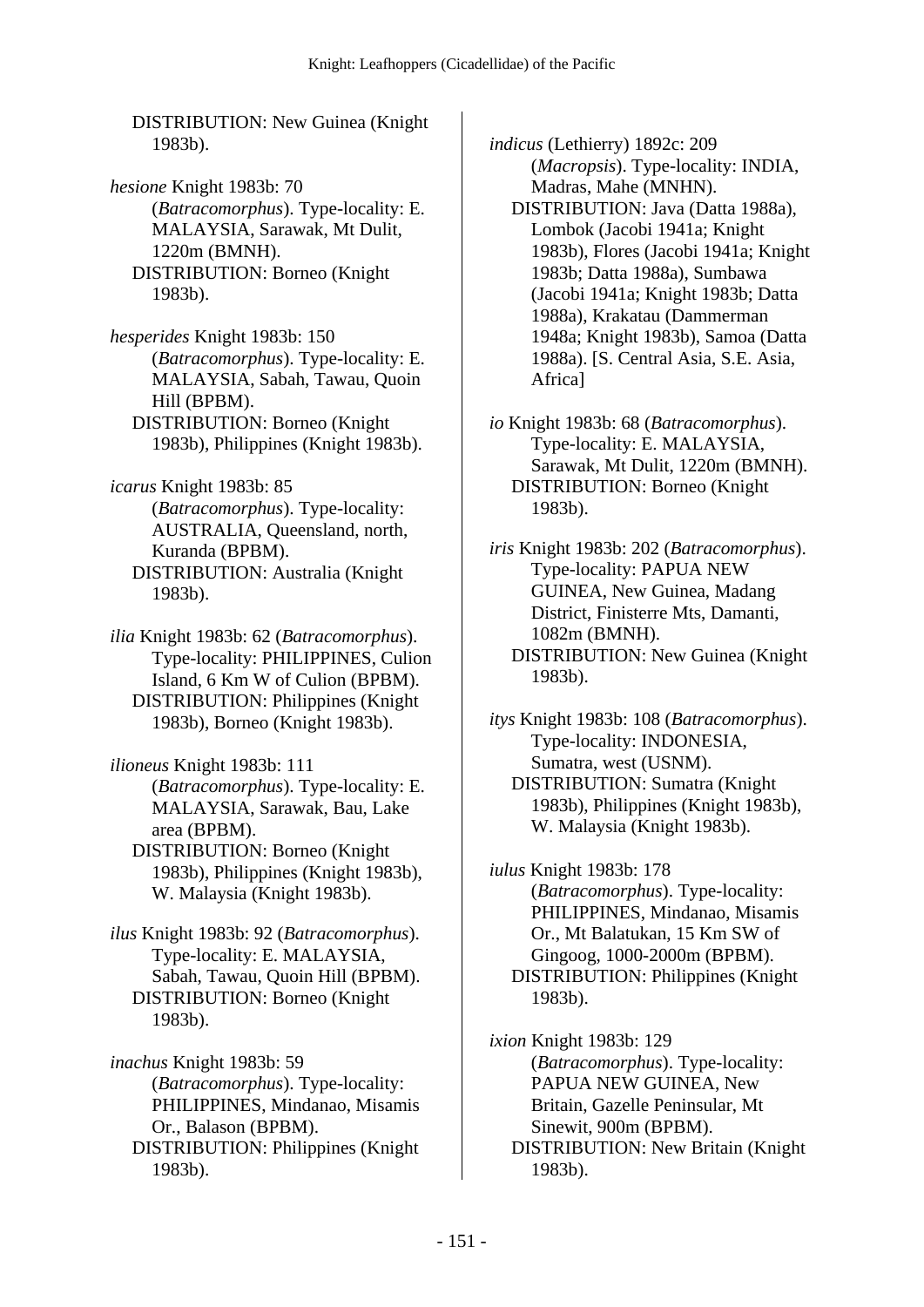*janus* Knight 1983b: 182 (*Batracomorphus*). Type-locality: W. MALAYSIA, Kuala Lumpur (BMNH). DISTRIBUTION: W. Malaysia (Knight

1983b).

*jove* Knight 1983b: 138 (*Batracomorphus*). Type-locality: PAPUA NEW GUINEA, New Guinea, Madang District, Finisterre Mts, Damanti, 1082m (BMNH). DISTRIBUTION: New Guinea (Knight 1983b).

*juno* Knight 1983b: 125 (*Batracomorphus*). Type-locality: PHILIPPINES, Palawan, P Princesa (USNM).

 DISTRIBUTION: Philippines (Knight 1983b), Borneo (Knight 1983b), W. Malaysia (Knight 1983b).

*juturna* Knight 1983b: 95 (*Batracomorphus*). Type-locality: E. MALAYSIA, Sabah, Tawau, Quoin Hill (BPBM).

 DISTRIBUTION: Borneo (Knight 1983b).

*laertes* Knight 1983b: 135 (*Batracomorphus*). Type-locality: PAPUA NEW GUINEA, New Guinea, Madang District, Finisterre Mts, Damanti, 1082m (BMNH). DISTRIBUTION: New Guinea (Knight 1983b), New Britain (Knight 1983b).

*laodamia* Knight 1983b: 189 (*Batracomorphus*). Type-locality: PHILIPPINES, Palawan, Mantalingajan, Pinigisan, 600m (UZMC). DISTRIBUTION: Philippines (Knight 1983b), Borneo (Knight 1983b).

*laomedon* Knight 1983b: 72 (*Batracomorphus*). Type-locality: SOLOMON ISLANDS,

Kolombangara, 1.6 Km inland from Kuzi (BMNH). DISTRIBUTION: Solomon Islands (Knight 1983b).

*laticeps* (Osborn) 1934a: 168 (*Bythoscopus*). Type-locality: AMERICAN SAMOA, Tutuila, centre of island, 900-1200 ft. (OUC). DISTRIBUTION: Samoa (Osborn 1934a; Knight 1983b).

*latinus* Knight 1983b: 133 (*Batracomorphus*). Type-locality: PAPUA NEW GUINEA, New Britain, Vunabakan, 180m, 10 Km E of Keravat (BPBM). DISTRIBUTION: New Britain (Knight 1983b).

*latona* Knight 1983b: 66 (*Batracomorphus*). Type-locality: AUSTRALIA, Queensland, Mt Glorious (BPBM). DISTRIBUTION: Australia (Knight 1983b).

*lavinia* Knight 1983b: 170 (*Batracomorphus*). Type-locality: PAPUA NEW GUINEA, New Guinea, Madang District, Finisterre Mts, Damanti, 1082m (BMNH). DISTRIBUTION: New Guinea (Knight 1983b).

*leda* Knight 1983b: 159 (*Batracomorphus*). Type-locality: PAPUA NEW GUINEA, New Guinea, Morobe District, Finisterre Mts, Mt Abilala, 2745m (BMNH). DISTRIBUTION: New Guinea (Knight 1983b).

*lentiginosus* (Kirkaldy) 1906c: 347 (*Eurinoscopus*). Type-locality: AUSTRALIA, Queensland, Kuranda  $& Nelson (= Gordonvale) (BPBM).$  *fasciatus* Evans 1972b: 655 (*Batrachomorphus*). Type-locality: AUSTRALIA, Queensland, Cairns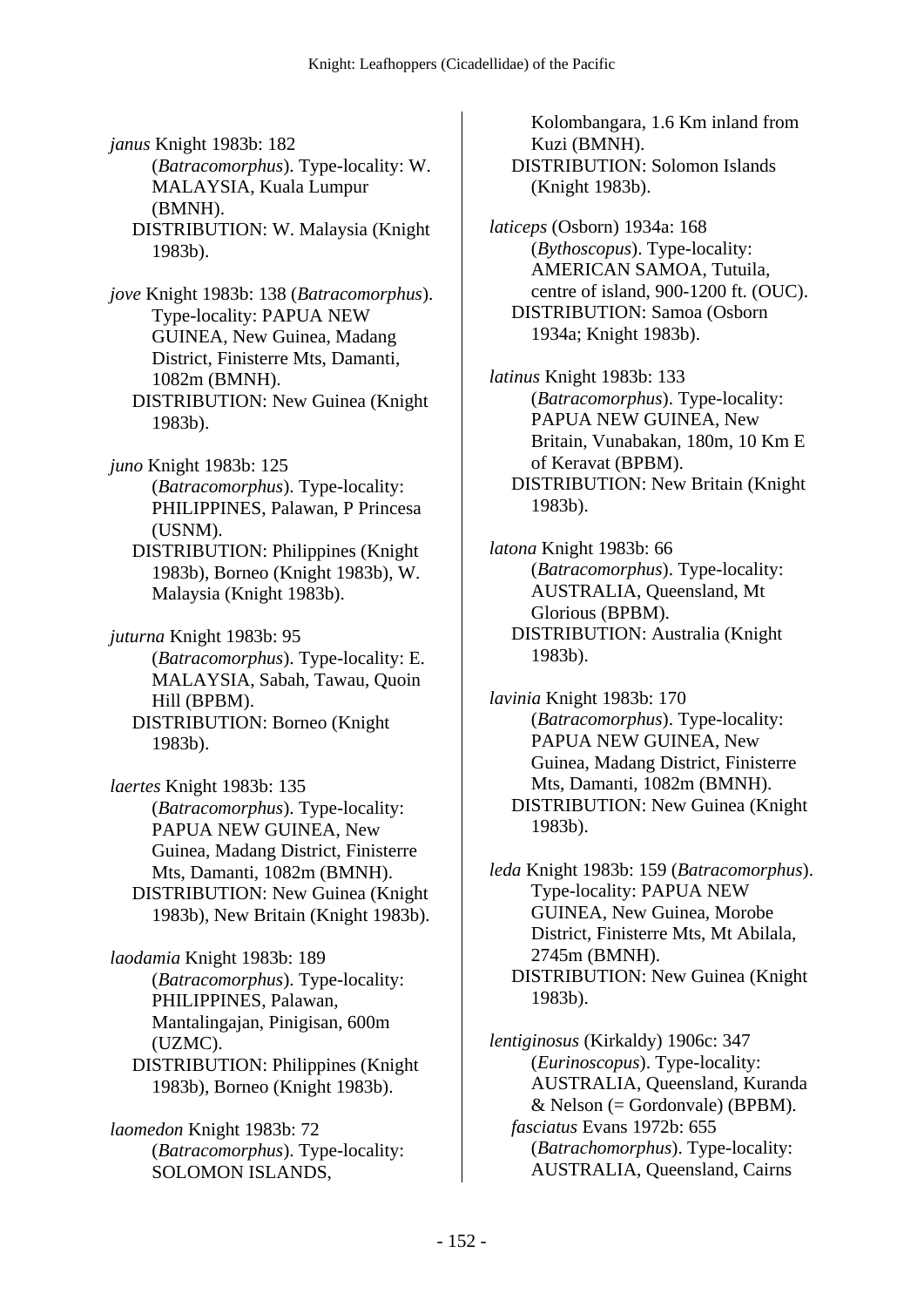(AM). Synonymised by Knight 1983b: 193.

 DISTRIBUTION: Australia (Kirkaldy 1906c; Evans 1935c, 1947a, 1966a, 1972b, 1977a; Oman 1938b; Linnavuori 1960a; Knight 1983b), New Guinea (Evans 1972b; Knight 1983b), Australo-Fijian (Kirkaldy 1907d).

*leto* Knight 1983b: 194 (*Batracomorphus*). Type-locality: PAPUA NEW GUINEA, New Guinea, Madang District, Finisterre Mts, Damanti, 1082m (BMNH). DISTRIBUTION: New Guinea (Knight 1983b).

*maculatus* (Osborn) 1934b: 243 (*Bythoscopus*). Type-locality: MARQUESAS ISLANDS, Hivaoa, Kopaafaa, 2800 ft. (BPBM). DISTRIBUTION: Marquesas Islands (Osborn 1934b, Knight 1983b).

*maculipennis* (Stal) 1870c: 740 (*Macropsis*). Type-locality: PHILIPPINES (NRS). DISTRIBUTION: Philippines (Stal 1870c; Merino 1936a; Knight 1983b).

*maia* Knight 1983b: 129 (*Batracomorphus*). Type-locality: PHILIPPINES, Luzon, Camarines Sur, Mt Isarog (BPBM). DISTRIBUTION: Philippines (Knight 1983b).

*manlius* Knight 1983b: 66 (*Batracomorphus*). Type-locality: VANUATU, Espiritu Santo, Apouna River, Camp 2, 146m (SAM). DISTRIBUTION: Vanuatu (Knight 1983b).

*melampus* Knight 1983b: 119 (*Batracomorphus*). Type-locality: W. MALAYSIA, Pahang, Cameron Highlands, J R, 1433m (BMNH).

 DISTRIBUTION: W. Malaysia (Knight 1983b).

*memnon* Knight 1983b: 83 (*Batracomorphus*). Type-locality: PAPUA NEW GUINEA, New Guinea, Madang District, Finisterre Mts, Damanti, 1082m (BMNH). DISTRIBUTION: New Guinea (Knight 1983b).

*menelaus* Knight 1983b: 172 (*Batracomorphus*). Type-locality: PAPUA NEW GUINEA, Mafulu, 1220m (BMNH). DISTRIBUTION: New Guinea (Knight 1983b).

*mettus* Knight 1983b: 132 (*Batracomorphus*). Type-locality: E. MALAYSIA, Sarawak, Mt Dulit, 1220m (BMNH). DISTRIBUTION: Borneo (Knight 1983b).

*misenus* Knight 1983b: 165 (*Batracomorphus*). Type-locality: E. MALAYSIA, Sarawak, foot of Mt Dulit, junction of rivers Tinjar and Lejok (BMNH). DISTRIBUTION: Borneo (Knight 1983b).

*molestia* (Kirkaldy) 1906c: 348 (*Eurinoscopus*). Type-locality: AUSTRALIA, Queensland, Kuranda (BPBM).

 DISTRIBUTION: Australia (Kirkaldy 1906c; Evans 1935c, 1966a; Knight 1983b), Australo-Fijian (Kirkaldy 1907d).

*molus* Knight 1983b: 148 (*Batracomorphus*). Type-locality: PAPUA NEW GUINEA, New Guinea, Madang District, Finisterre Mts, Damanti, 1082m (BMNH). DISTRIBUTION: New Guinea (Knight 1983b).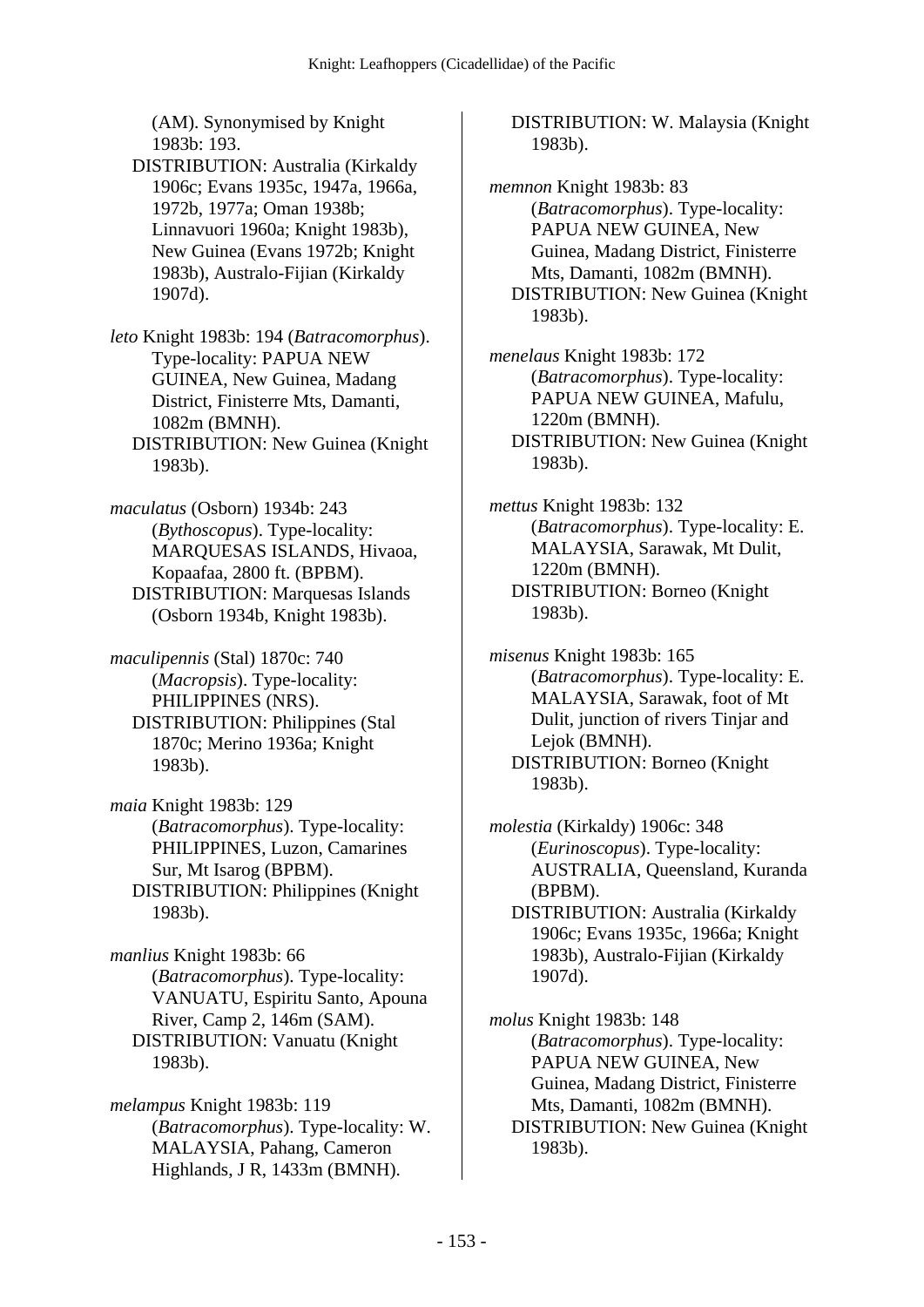*montaguei* (Distant) 1920f: 467 (*Bythoscopus*). Type-locality: NEW CALEDONIA, Houadou (BMNH). DISTRIBUTION: New Caledonia (Distant 1920f; Evans 1974a; Knight 1983b).

*montanus* (Evans) 1972b: 656 (*Acojassus*). Type-locality: INDONESIA, Irian Jaya, New Guinea, NW, Wissel Lakes, Enarotadi, 1800m (BPBM). DISTRIBUTION: New Guinea (Evans 1972b; Knight 1983b).

*musaeus* Knight 1983b: 143 (*Batracomorphus*). Type-locality: PHILIPPINES, Luzon, Ifugao Province, Liwo, 8 Km E of Mayoyao, 1000-1300m (BPBM). DISTRIBUTION: Philippines (Knight 1983b).

*nabirensis* Evans 1972b: 651 (*Batrachomorphus*). Type-locality: INDONESIA, Irian Jaya, New Guinea, NW, Nabire (BPBM). DISTRIBUTION: New Guinea (Evans 1972b; Knight 1983b).

*nereus* Knight 1983b: 184 (*Batracomorphus*). Type-locality: PHILIPPINES, Luzon, Mt Makiling (USNM). DISTRIBUTION: Philippines (Knight 1983b).

*nervoviridis* Evans 1972b: 651 (*Batrachomorphus*). Type-locality: PAPUA NEW GUINEA, New Guinea, SE, Mt Gilwe, 255m (BPBM). DISTRIBUTION: New Guinea (Evans 1972b; Knight & Webb 1986a).

*nitens* Blote 1964a: 466 (*Batrachomorphus*). Type-locality: NEW GUINEA, Araboebivouac (RNH). DISTRIBUTION: New Guinea (Blote 1964a; Evans 1972b; Knight 1983b). *notulatus* Blote 1964a: 469 (*Batrachomorphus*). Type-locality: INDONESIA, Irian Jaya, New Guinea, Paniai (RNH). DISTRIBUTION: New Guinea (Blote 1964a; Evans 1972b; Knight 1983b).

*numa* Knight 1983b: 139 (*Batracomorphus*). Type-locality: PAPUA NEW GUINEA, New Guinea, Madang District, Finisterre Mts, Moro, 1692m (BMNH). DISTRIBUTION; New Guinea (Knight 1983b).

*numitor* Knight 1983b: 128 (*Batracomorphus*). Type-locality: PHILIPPINES, Luzon, Mt Makiling (USNM). DISTRIBUTION: Philippines (Knight 1983b).

*ogasawarensis* (Matsumura) 1912b: 299 (*Macropsis*). Type-locality: BONIN ISLANDS, Ogasawarajima (EIHU). DISTRIBUTION: Bonin Islands (Matsumura 1912b; Esaki 1930a; Ishihara 1953b; Esaki & Ito 1954a; Linnavuori 1960a; Knight 1983b).

*orcus* Knight 1983b: 68 (*Batracomorphus*). Type-locality: E. MALAYSIA, Sabah, Tawau, Quoin Hill (BPBM). DISTRIBUTION: Borneo (Knight 1983b), W. Malaysia (Knight 1983b).

*orestes* Knight 1983b: 152 (*Batracomorphus*). Type-locality: INDONESIA, Irian Jaya, New Guinea, Humboldt Bay District, Bewani Mts, 400m (BMNH).

 DISTRIBUTION: New Guinea (Knight 1983b), Australia (Knight 1983b), Ceram (Knight 1983b), Manus (Knight 1983b), New Britain (Knight 1983b), Philippines (Knight 1983b), Samoa (Knight 1983b).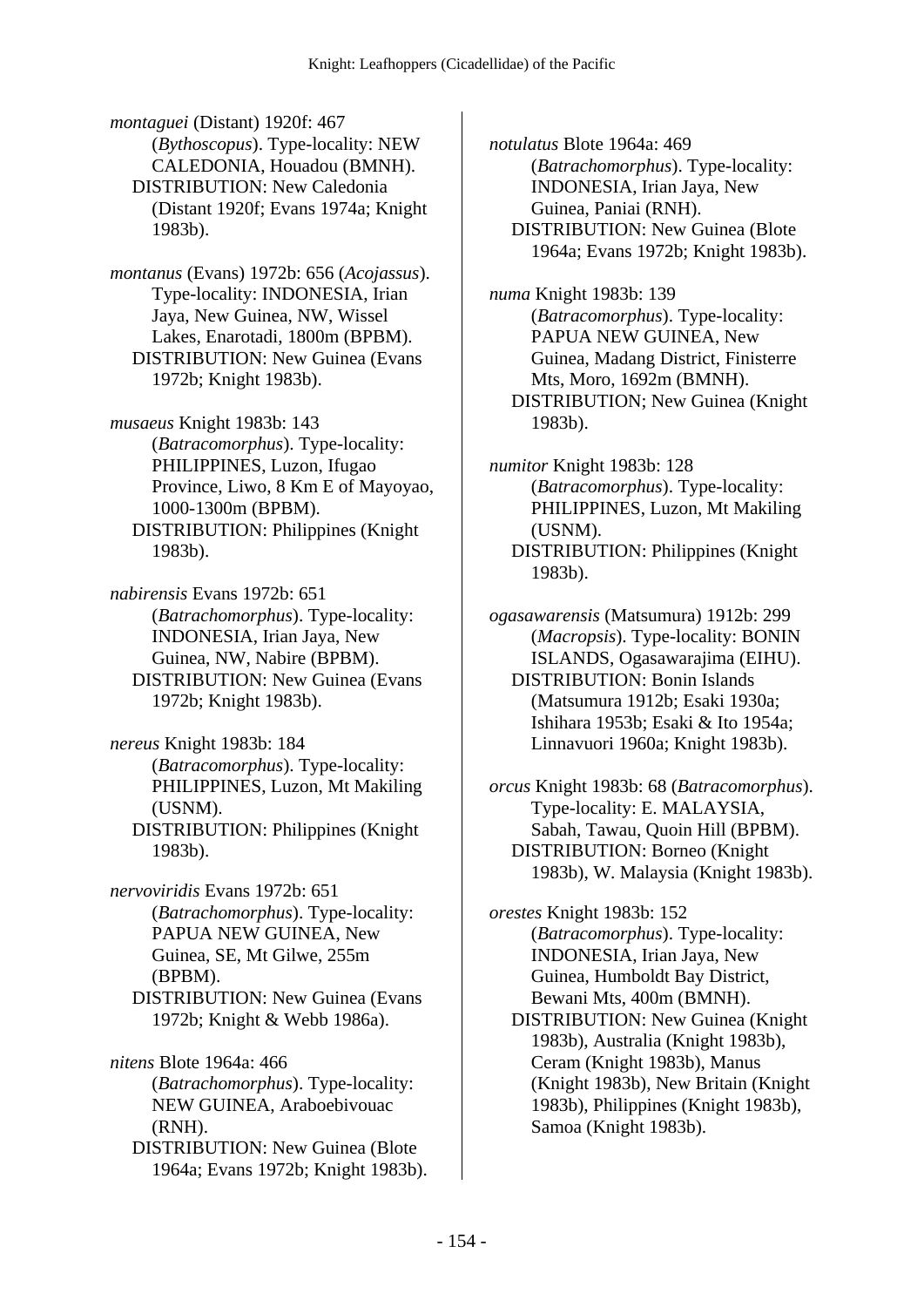*orion* Knight 1983b: 146 (*Batracomorphus*). Type-locality: PHILIPPINES, Luzon, Ifugao Province, Liwo, 8 Km E of Mayoyao, 1000-1300m (BPBM). DISTRIBUTION: Philippines (Knight 1983b).

*orithyia* Knight 1983b: 167 (*Batracomorphus*). Type-locality: INDONESIA, Irian Jaya, Waigeo, Camp Nok, 762m (BMNH). DISTRIBUTION: Waigeo (Knight 1983b).

*osborni* (Metcalf) 1966c: 74 (*Iassus*). New name for *Bythoscopus hyalinus* Osborn 1934, not *Iassus hyalinus* Palisot de Beauvois 1820.  *hyalinus* Osborn 1934a: 169 (*Bythoscopus*). Type-locality: AMERICAN SAMOA, Tutuila, 1200 ft (depository unknown). DISTRIBUTION: Samoa (Osborn 1934a; Knight 1983b).

*othrys* Knight 1983b: 173 (*Batracomorphus*). Type-locality: PAPUA NEW GUINEA (BMNH). DISTRIBUTION: New Guinea (Knight 1983b).

*otus* Knight 1983b: 119 (*Batracomorphus*). Type-locality: W. MALAYSIA, Pahang, Fraser's Hill, 1281m (BMNH). DISTRIBUTION: W. Malaysia (Knight 1983b).

*palamedes* Knight 1983b: 137 (*Batracomorphus*). Type-locality: E. MALAYSIA, Sabah, Tawau, Quoin Hill, Cocoa Research Station (BPBM). DISTRIBUTION: Borneo (Knight 1983b).

*palicus* Knight 1983b: 65 (*Batracomorphus*). Type-locality: AUSTRALIA, Queensland,

Wenlock, Batavia River, 152m (AMNH). DISTRIBUTION: Australia (Knight 1983b).

*palinurus* Knight 1983b: 180 (*Batracomorphus*). Type-locality: INDONESIA, Java, Dampit, Soember Pakel (ITZ). DISTRIBUTION: Java (Knight 1983b), Borneo (Knight 1983b).

*pallidus* (Evans) 1935c: 75 (*Eurinoscopus*). Type-locality: AUSTRALIA, Tasmania, Hobart (AM). DISTRIBUTION: Australia (Knight 1983b; Evans 1935c, 1966a).

*pandarus* Knight 1983b: 109 (*Batracomorphus*). Type-locality: E. MALAYSIA, Sabah, Tenompok, 1460m, Jesselton, 48Km E (BPBM). DISTRIBUTION: Borneo (Knight 1983b).

*pelamys* (Kirkaldy) 1906c: 349 (*Eurinoscopus*). Type-locality: AUSTRALIA, New South Wales, Sydney (BPBM). DISTRIBUTION: Australia (Kirkaldy 1906c; Evans 1966a; Knight 1983b), Australo-Fijian (Kirkaldy 1907d).

*pelias* (Kirkaldy) 1906c: 348 (*Eurinoscopus*). Type-locality: AUSTRALIA, New South Wales, Sydney & Mittagong (BPBM). DISTRIBUTION: Australia (Kirkaldy 1906c; Evans 1966a; Knight 1983b), Australo-Fijian (Kirkaldy 1907d).

*pelops* Knight 1983b: 106 (*Batracomorphus*). Type-locality: INDONESIA, Sulawesi, Minahassa, Tomohon (BMNH). DISTRIBUTION: Sulawesi (Knight 1983b).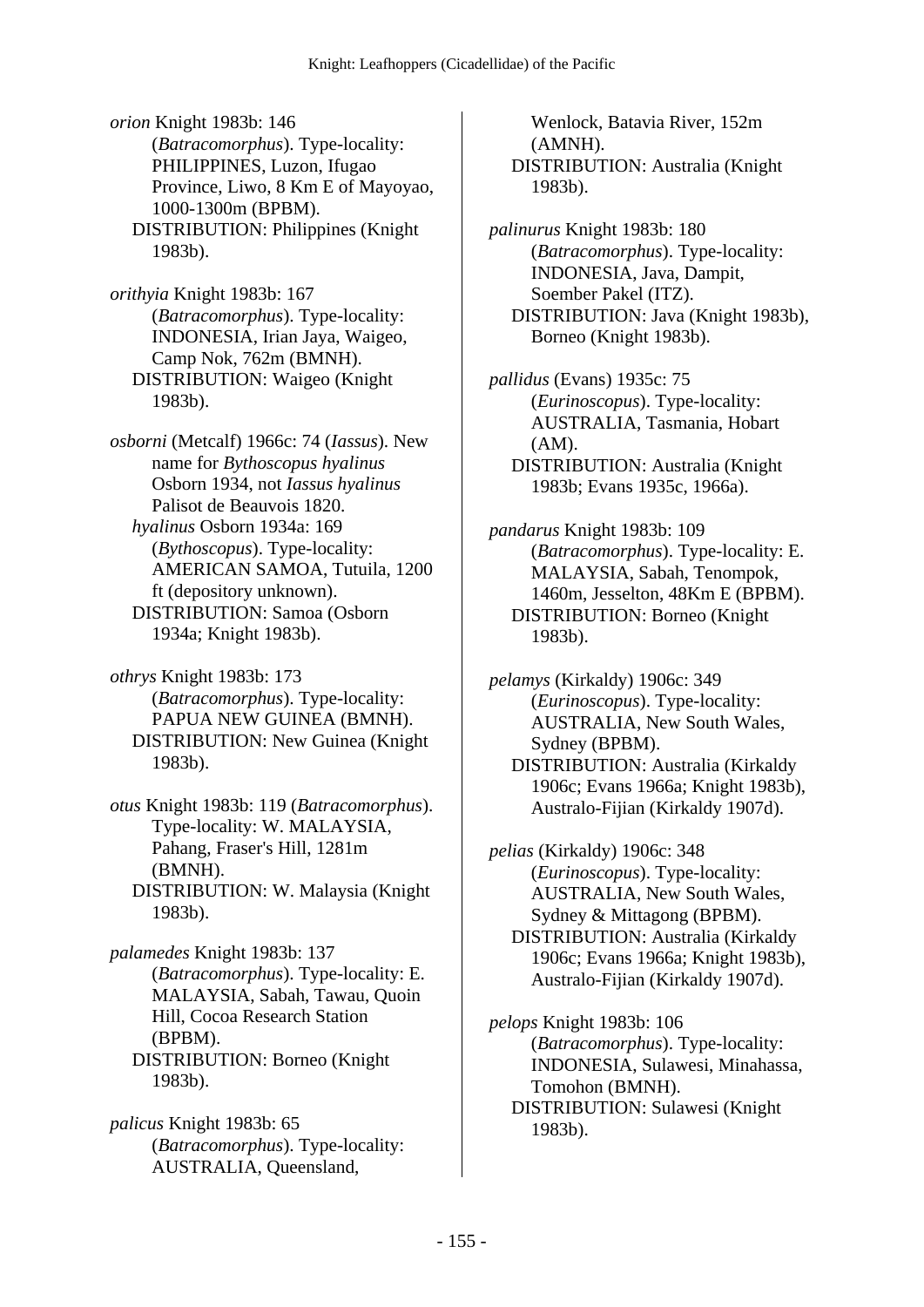*pentheus* Knight 1983b: 56 (*Batracomorphus*). Type-locality: PHILIPPINES, Luzon, Camarines Sur, Mt Isarog, Pili, 700m (BPBM). DISTRIBUTION: Philippines (Knight 1983b).

*peteos* Knight 1983b: 107 (*Batracomorphus*). Type-locality: E. MALAYSIA, Sarawak, Mt Dulit, 1220m (BMNH). DISTRIBUTION: Borneo (Knight 1983b).

*pictus* Blote 1964a: 470 (*Batrachomorphus*). Type-locality: NEW GUINEA, Araboebivouac (RNH). DISTRIBUTION: New Guinea (Blote 1964a; Evans 1972b; Knight 1983b).

*pilumnus* Knight 1983b: 129 (*Batracomorphus*). Type-locality: E. MALAYSIA, Sabah, Tawau, Quoin Hill (BPBM).

 DISTRIBUTION: Borneo (Knight 1983b).

*portunus* Knight 1983b: 135 (*Batracomorphus*). Type-locality: PAPUA NEW GUINEA, New Guinea, Madang District, Finisterre Mts, Damanti, 1082m (BMNH). DISTRIBUTION: New Guinea (Knight 1983b).

*priam* Knight 1983b: 83 (*Batracomorphus*). Type-locality: PHILIPPINES, Mindanao, Davao Province, E slope of Mt Apo, Baclayan, 2348m (FMNH). DISTRIBUTION: Philippines (Knight 1983b).

*procne* Knight 1983b: 102 (*Batracomorphus*). Type-locality: E. MALAYSIA, Sabah, Tawau, Quoin Hill, Cocoa Research Station (BPBM).

 DISTRIBUTION: Borneo (Knight 1983b), Java (Knight 1983b), Philippines (Knight 1983b), Sumatra (Knight 1983b), W. Malaysia (Knight 1983b).

*procris* Knight 1983b: 92 (*Batracomorphus*). Type-locality: W. MALAYSIA, Pahang, near Karak, Chintamani (BMNH). DISTRIBUTION: W. Malaysia (Knight 1983b).

*proserpine* Knight 1983b: 155 (*Batracomorphus*). Type-locality: E. MALAYSIA, Sabah, Tawau, Quoin Hill, Cocoa Research Station (BPBM). DISTRIBUTION: Borneo (Knight 1983b), W. Malaysia (Knight 1983b).

*protesilaus* Knight 1983b: 109 (*Batracomorphus*). Type-locality: E. MALAYSIA, Sabah, Tawau, Quoin Hill, Cocoa Research Station (BPBM). DISTRIBUTION: Borneo (Knight 1983b).

*proteus* Knight 1983b: 90 (*Batracomorphus*). Type-locality: PAPUA NEW GUINEA, New Guinea, Madang District, Finisterre Mts, Damanti, 1082m (BMNH). DISTRIBUTION: New Guinea (Knight 1983b).

*punctatus* (Kirby) 1900a: 138 (*Idiocerus*?). Type-locality: CHRISTMAS ISLAND, Flying Fish Cove (BMNH). DISTRIBUTION: Christmas Island (Indian Ocean) (Kirby 1900a, 1900b; Distant 1908f; Izzard 1936a; Knight 1983b), Australian region (Kirby 1900b), Austro-Malaya (Kirby 1900b).

*pustulatus* Blote 1964a: 469 (*Batrachomorphus*). Type-locality: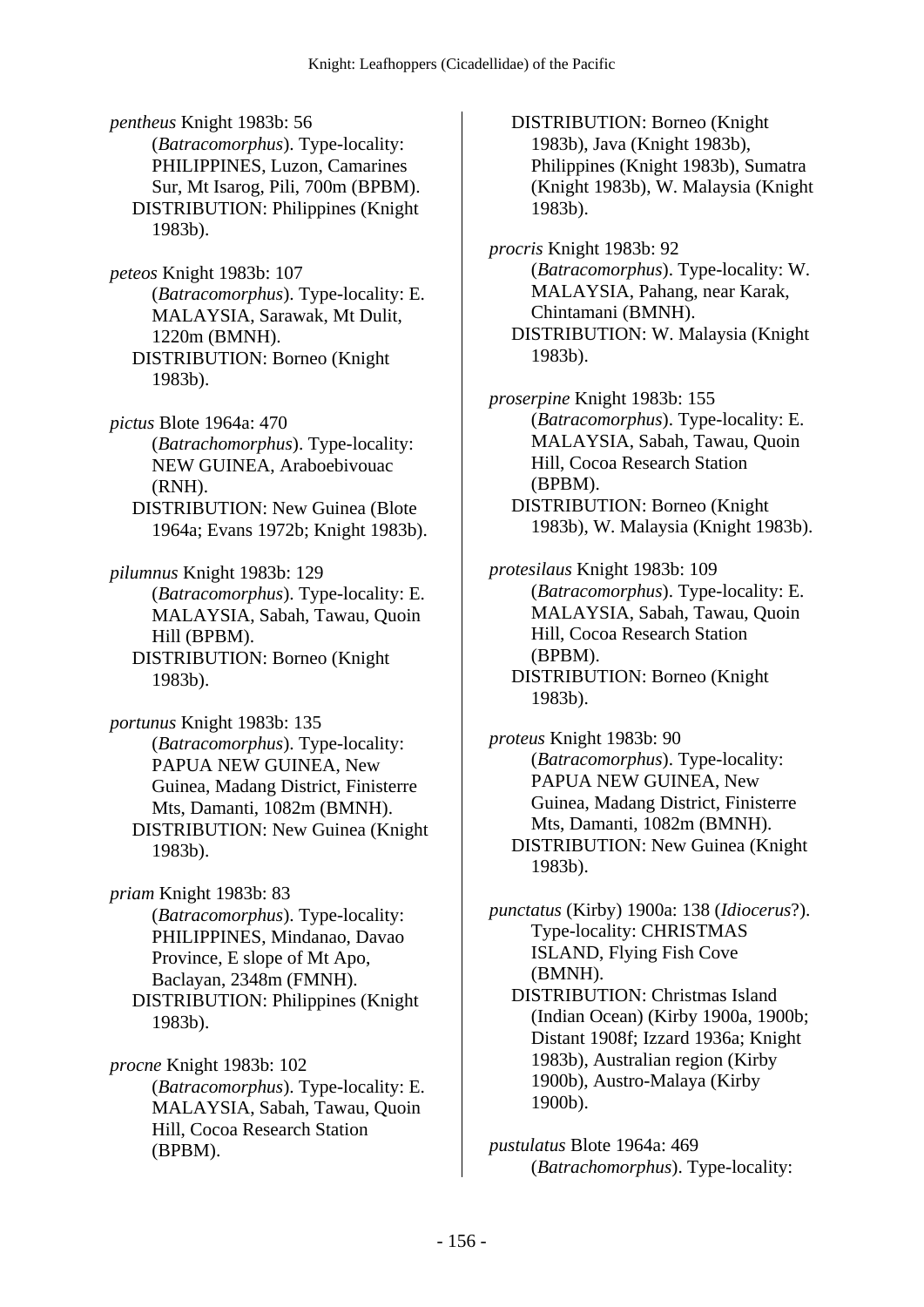INDONESIA, Irian Jaya, New Guinea, Paniai (RNH). DISTRIBUTION: New Guinea (Blote 1964a; Evans 1972b; Knight 1983b), New Britain (Evans 1972b; Knight 1983b).

*pyrrhus* Knight 1983b: 150 (*Batracomorphus*). Type-locality: PAPUA NEW GUINEA, Mafulu, 1220m (BMNH). DISTRIBUTION: New Guinea (Knight 1983b).

*remus* Knight 1983b: 192 (*Batracomorphus*). Type-locality: PAPUA NEW GUINEA, New Guinea, Madang District, Finisterre Mts, Damanti, 1082m (BMNH). DISTRIBUTION: New Guinea (Knight 1983b).

*rhea* Knight 1983b: 137 (*Batracomorphus*). Type-locality: INDONESIA, Irian Jaya, New Guinea, Cyclops Mts, Sabron, 610m (BMNH). DISTRIBUTION: New Guinea (Knight

1983b).

*rhesus* Knight 1983b: 101 (*Batracomorphus*). Type-locality: PHILIPPINES, Mindanao, Zamboanga del Norte, Manucan, 25 Km S, 500m (BPBM). DISTRIBUTION: Philippines (Knight 1983b).

*romulus* Knight 1983b: 105 (*Batracomorphus*). Type-locality: E. MALAYSIA, Sabah, Tawau, Quoin Hill (BPBM). DISTRIBUTION: Borneo (Knight 1983b).

*rorida* (Linnavuori) 1956e: 181 (*Stragania*). Type-locality: INDONESIA, Sumatra, Medan (NRS).

 DISTRIBUTION: Sumatra (Linnavuori 1956e; Knight 1983b), Borneo (Knight 1983b).

*rubrofrontalis* (Distant) 1908g: 192 (*Bythoscopus*). Type-locality: INDIA, Himalayas, Kotagiri (BMNH). DISTRIBUTION: Philippines (Merino 1936a, Datta 1988a), Lombok (Jacobi 1941a, Datta 1988a), Flores (Jacobi 1941a). [S. Central Asia]

*sabinus* Knight 1983b: 171 (*Batracomorphus*). Type-locality: INDONESIA, Irian Jaya, New Guinea, Cyclops Mts, Mt Lina, 1067- 1372m (BMNH). DISTRIBUTION: New Guinea (Knight 1983b).

*samii* Evans 1972b: 655 (*Batrachomorphus*). Type-locality: AUSTRALIA, Queensland, Cairns (AM). DISTRIBUTION: Australia (Evans 1972b, 1977a; Knight 1983b).

*sarpedon* Knight 1983b: 62 (*Batracomorphus*). Type-locality: AUSTRALIA, New South Wales, Cabramatta, Georges River Valley (BMNH). DISTRIBUTION: Australia (Knight 1983b).

*semele* Knight 1983b: 198 (*Batracomorphus*). Type-locality: PAPUA NEW GUINEA, New Guinea, Madang District, Finisterre Mts, Damanti, 1082m (BMNH). DISTRIBUTION: New Guinea (Knight 1983b).

*serranus* Knight 1983b: 109 (*Batracomorphus*). Type-locality: W. MALAYSIA, Perak, Larut Hills, 1128m (BMNH). DISTRIBUTION: W. Malaysia (Knight 1983b).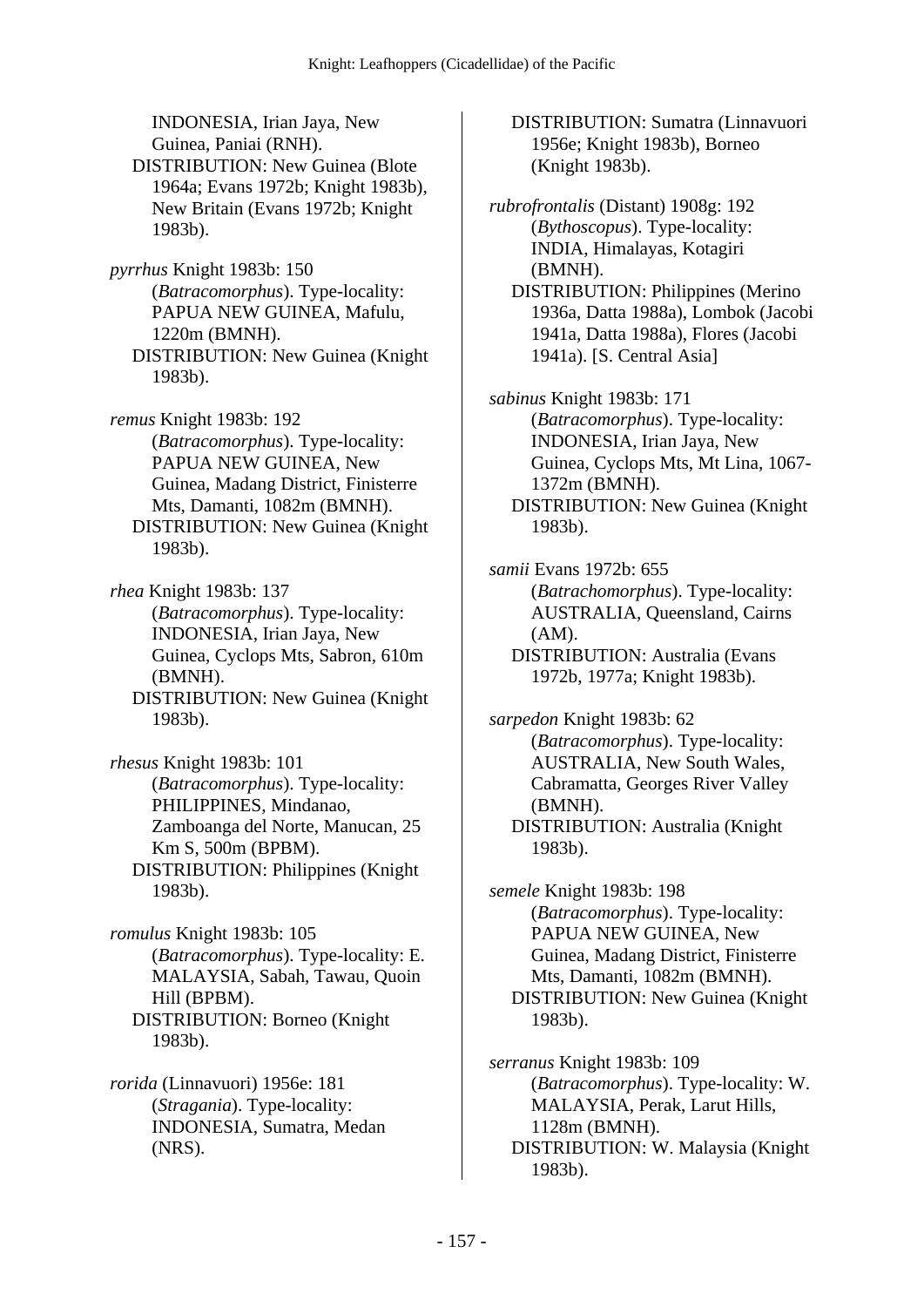*sibyl* Knight 1983b: 93 (*Batracomorphus*). Type-locality: E. MALAYSIA, Sarawak, Mt Dulit, 1220m (BMNH). DISTRIBUTION: Borneo (Knight 1983b).

*silvanus* Knight 1983b: 104 (*Batracomorphus*). Type-locality: PHILIPPINES, Luzon, Camarines Sur, Mt Isarog, Pili, 800-1000m (BPBM).

 DISTRIBUTION: Philippines (Knight 1983b), Ambon (Knight 1983b), Borneo (Knight 1983b).

*soboles* (Kirkaldy) 1906c: 348 (*Eurinoscopus*). Type-locality: AUSTRALIA, Queensland, Kuranda (BPBM).

 DISTRIBUTION: Australia (Kirkaldy 1906c; Evans 1935c; Knight 1983b), Australo-Fijian (Kirkaldy 1907d).

*sontiates* (Kirkaldy) 1906c: 347 (*Eurinoscopus*). Type-locality: AUSTRALIA, Queensland, Kuranda (BPBM).

 *pallas* Knight 1983b: 174 (*Batracomorphus*). Type-locality: AUSTRALIA, Queensland, Cairns (BPBM). Synonymised by Day & Fletcher 1994a: 1189.

 DISTRIBUTION: Australia (Kirkaldy 1906c; Evans 1935c, 1966a, 1972b; Knight 1983b), New Guinea (Evans 1972b), Australo-Fijian (Kirkaldy 1907d).

*tarchon* Knight 1983b: 75 (*Batracomorphus*). Type-locality: INDONESIA, Irian Jaya, New Guinea, Humboldt Bay District, Bewani Mts, 400m (BMNH). DISTRIBUTION: New Guinea (Knight 1983b).

*tarpeia* Knight 1983b: 132 (*Batracomorphus*). Type-locality: PAPUA NEW GUINEA, New

Britain, Silanga, Nakanai Mts, 150m (BPBM).

 DISTRIBUTION: New Britain (Knight 1983b).

*tarquin* Knight 1983b: 66 (*Batracomorphus*). Type-locality: E. MALAYSIA, Sabah, Tawau, Quoin Hill (BPBM). DISTRIBUTION: Borneo (Knight 1983b), W. Malaysia (Knight 1983b).

*tatius* Knight 1983b: 146 (*Batracomorphus*). Type-locality: PAPUA NEW GUINEA, New Ireland, Lemkamin (UZMC). DISTRIBUTION: New Ireland (Knight 1983b), New Britain (Knight 1983b).

*telamon* Knight 1983b: 203 (*Batracomorphus*). Type-locality: PAPUA NEW GUINEA, New Guinea, Madang District, Finisterre Mts, Damanti, 1082m (BMNH). DISTRIBUTION: New Guinea (Knight 1983b).

*tenuis* Evans 1972b: 654 (*Batrachomorphus*). Type-locality: PAPUA NEW GUINEA, New Guinea, NE, Mt Kaindi, 2400m (BPBM). DISTRIBUTION: New Guinea (Evans

1972b; Knight 1983b).

*tereus* Knight 1983b: 168 (*Batracomorphus*). Type-locality: PAPUA NEW GUINEA, New Guinea, Morobe District, Lae (BMNH). DISTRIBUTION: New Guinea (Knight 1983b), New Britain (Knight 1983b).

*teucer* Knight 1983b: 112 (*Batracomorphus*). Type-locality: E. MALAYSIA, Sarawak, foot of Mt Dulit, junction of rivers Tinjar and Lejok (BMNH).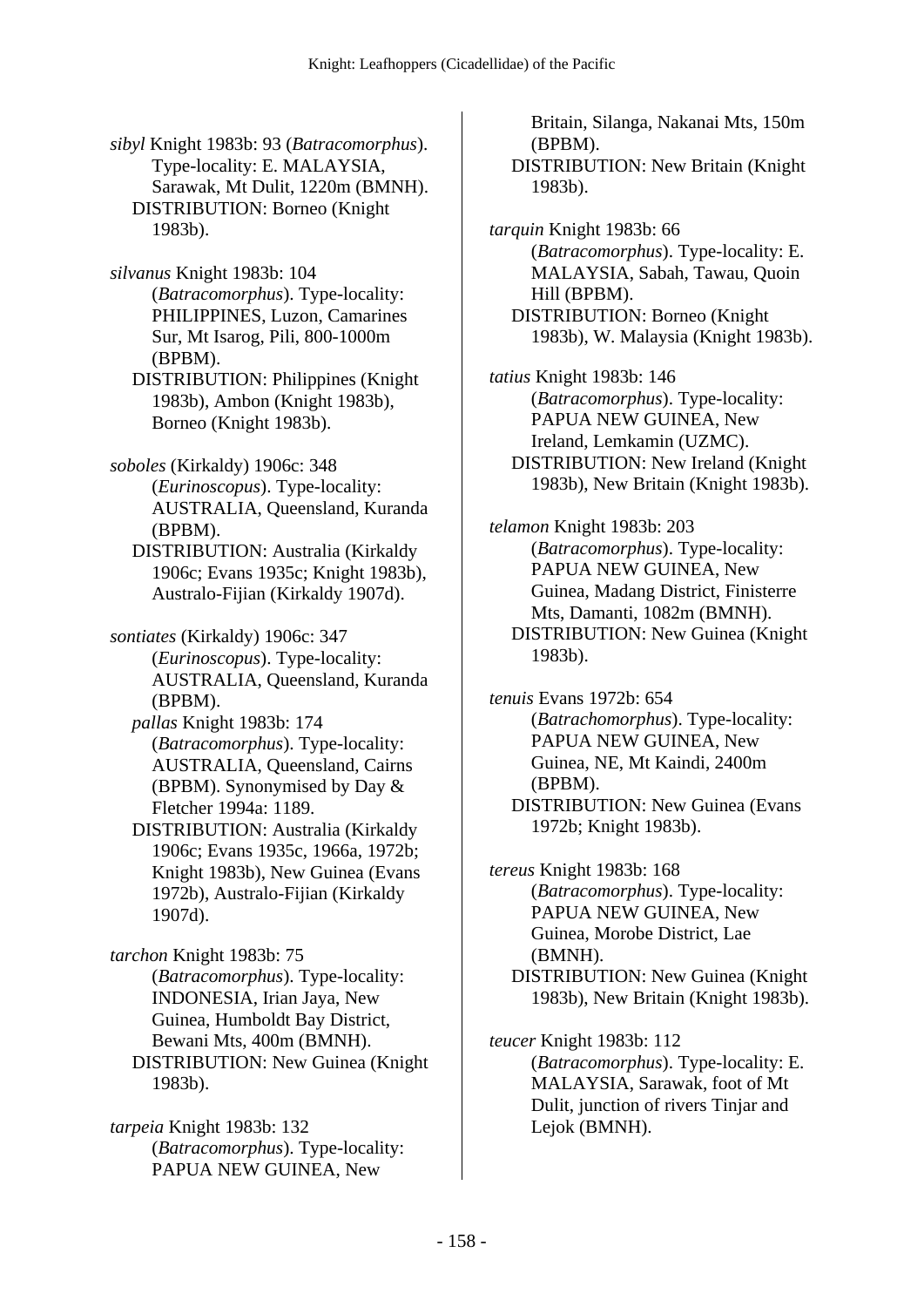DISTRIBUTION: Borneo (Knight 1983b), Philippines (Knight 1983b), W. Malaysia (Knight 1983b).

*thalia* Knight 1983b: 157 (*Batracomorphus*). Type-locality: E. MALAYSIA, Sarawak, foot of Mt Dulit, junction of rivers Tinjar and Lejok (BMNH).

 DISTRIBUTION: Borneo (Knight 1983b).

*theseus* Knight 1983b: 97 (*Batracomorphus*). Type-locality: PAPUA NEW GUINEA, New Guinea, Madang District, Finisterre Mts, Damanti, 1082m (BMNH). DISTRIBUTION: New Guinea (Knight 1983b).

*thestor* Knight 1983b: 194 (*Batracomorphus*). New name for *Edijassus pallidus* Evans 1972: 657, not *Batracomorphus pallidus* Evans 1935.

*pallidus* Evans 1972b: 657 (*Edijassus*). Type-locality: PAPUA NEW GUINEA, New Guinea, NE, 11 Km S of Mt Hagen (town), 2200m (BPBM).

 DISTRIBUTION: New Guinea (Evans 1972b; Knight 1983b).

*thetis* Knight 1983b: 162 (*Batracomorphus*). Type-locality: PHILIPPINES, Luzon, Benguet, Baguio (USNM). DISTRIBUTION: Philippines (Knight 1983b).

*thoas* Knight 1983b: 152 (*Batracomorphus*). Type-locality: PAPUA NEW GUINEA, New Guinea, Madang District, Finisterre Mts, Damanti, 1082m (BMNH). DISTRIBUTION: New Guinea (Knight 1983b).

*tithonus* Knight 1983b: 95 (*Batracomorphus*). Type-locality: W.

MALAYSIA, Negri Sembilan, Port Dickson (BMNH). DISTRIBUTION: W. Malaysia (Knight 1983b).

*tityos* Knight 1983b: 164 (*Batracomorphus*). Type-locality: PHILIPPINES, Mindanao, Misamis Or., Mt Empagatao, 1050-1200m (BPBM). DISTRIBUTION: Philippines (Knight 1983b).

*torensis* Evans 1972b: 654 (*Batrachomorphus*). Type-locality: NEW GUINEA, NW, mouth of River Tor, Maffen (BPBM). DISTRIBUTION: New Guinea (Evans 1972b; Knight 1983b).

*torquatus* Knight 1983b: 75 (*Batracomorphus*). Type-locality: AUSTRALIA, Queensland, north, Tulley Falls (BPBM). DISTRIBUTION: Australia (Knight 1983b).

*torrevillasi* Knight 1983b: 82 (*Batracomorphus*). Type-locality: PHILIPPINES, Mindanao, Misamis Or., Mt Balatukan, 15 Km SW of Gingoog, 1000-2000m (BPBM). DISTRIBUTION: Philippines (Knight 1983b).

*translucidus* (Evans) 1941f: 145 (*Eurinoscopus*). Type-locality: AUSTRALIA, Western Australia, Dedari (BMNH). DISTRIBUTION: Australia (Evans 1941f, 1966a; Knight 1983b).

*triton* Knight 1983b: 158 (*Batracomorphus*). Type-locality: INDONESIA, Sumatra, Mt Dempo, 1220m (BMNH). DISTRIBUTION: Sumatra (Knight 1983b).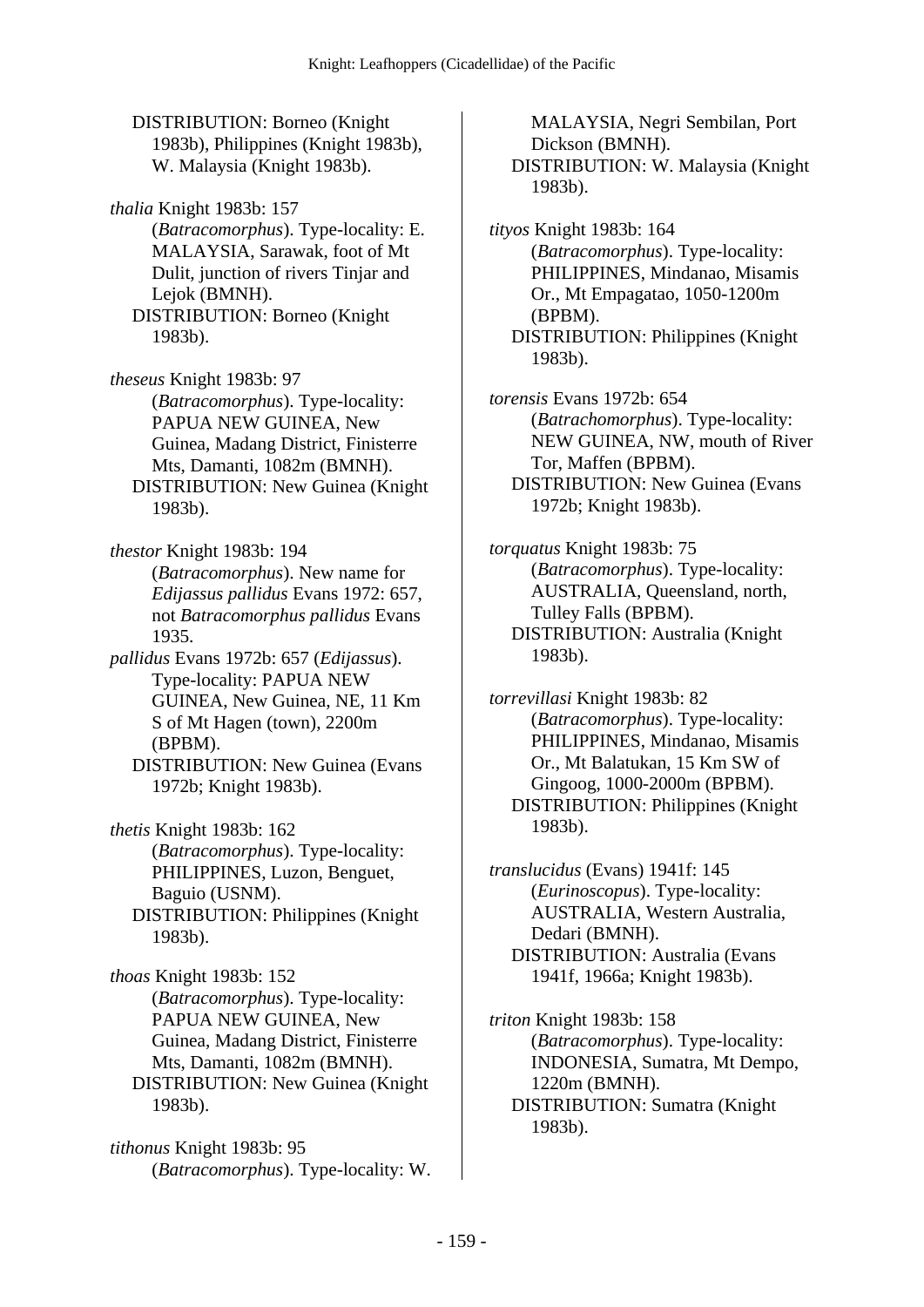*troilus* Knight 1983b: 117 (*Batracomorphus*). Type-locality: E. MALAYSIA, Sabah, Tenompok (BPBM). DISTRIBUTION: Borneo (Knight 1983b).

*tullus* Knight 1983b: 186 (*Batracomorphus*). Type-locality: PHILIPPINES, Mindanao, Misamis Or., Mt Empagatao, 1100-1600m (BPBM). DISTRIBUTION: Philippines (Knight 1983b).

*turnus* Knight 1983b: 152 (*Batracomorphus*). Type-locality: INDONESIA, Irian Jaya, New Guinea, Hollandia (USNM). DISTRIBUTION: New Guinea (Knight 1983b).

*tutuilanus* (Osborn) 1934a: 166 (*Bythoscopus*). Type-locality: AMERICAN SAMOA, Tutuila, eastern end of island, 1070 ft. (OUC). DISTRIBUTION: Samoa (Osborn 1934a; Knight 1983b).

*tydeus* Knight 1983b: 89 (*Batracomorphus*). Type-locality: SOLOMON ISLANDS, Guadalcanal, Honiara (BMNH). DISTRIBUTION: Solomon Islands (Knight 1983b).

*tyndareus* Knight 1983b: 130 (*Batracomorphus*). Type-locality: AUSTRALIA, Queensland, Hann River Crossing, 106m (AMNH). DISTRIBUTION: Australia (Knight 1983b).

*ufens* Knight 1983b: 169 (*Batracomorphus*). Type-locality: SOLOMON ISLANDS, Kolombangara, 1.6 Km inland from Kuzi, Kolombara River (BMNH). DISTRIBUTION: Solomon Islands (Knight 1983b).

*vesta* Knight 1983b: 182 (*Batracomorphus*). Type-locality: E. MALAYSIA, Sarawak, foot of Mt Dulit, junction of rivers Tinjar and Lejok (BMNH). DISTRIBUTION: Borneo (Knight 1983b).

*virbius* Knight 1983b: 141 (*Batracomorphus*). Type-locality: INDONESIA, Irian Jaya, New Guinea, Cyclops Mts, Sabron, 610m (BMNH). DISTRIBUTION: New Guinea (Knight 1983b), Ambon (Knight 1983b).

*viridinervis* Blote 1964a: 466 (*Batrachomorphus*). Type-locality: INDONESIA, Irian Jaya, New Guinea, Paniai (RNH). DISTRIBUTION: New Guinea (Blote 1964a; Evans 1972b; Knight 1983b).

*viridipes* (Distant) 1908e: 99 (*Bythoscopus*). Type-locality: AUSTRALIA, Queensland (BMNH). DISTRIBUTION: Australia (Distant 1908e; Evans 1935c, 1966a; Knight 1983b).

*viridis* (Evans) 1935c: 75 (*Eurinoscopus*). Type-locality: AUSTRALIA, South Australia, Adelaide (AM). DISTRIBUTION: Australia (Evans 1935c, 1941f, 1966a; Knight 1983b).

*viridoflavidus* (Metcalf) 1946d: 136 (*Bythoscopus*). Type-locality: GUAM, Mt Alifan (BPBM). DISTRIBUTION: Guam (Metcalf 1946d; Linnavuori 1960a, 1975c; Knight 1983b), Kosrae (Linnavuori 1960a; Knight 1983b), Mariana Islands (Linnavuori 1960a; Knight 1983b), Palau (Linnavuori 1960a, 1975c; Knight 1983b), Pohnpei (Linnavuori 1960a; Knight 1983b), Truk (Linnavuori 1960a; Knight 1983b), Yap (Linnavuori 1960a;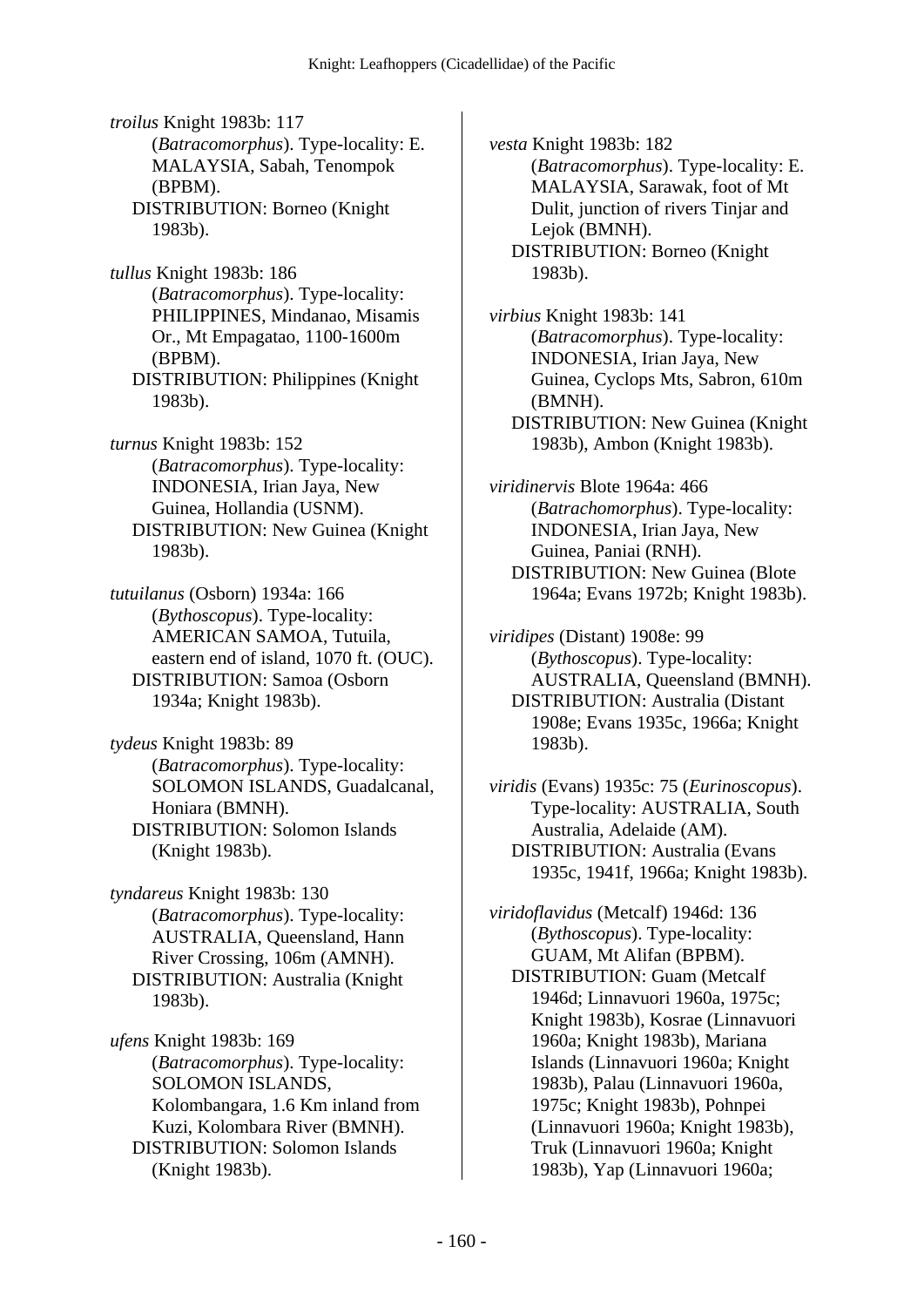Knight 1983b), E. Caroline Atolls (Linnavuori 1960a; Knight 1983b), Micronesia (Knight 1974b).

*walkeri* (Metcalf) 1966c: 93 (*Iassus*). New name for *Bythoscopus unicolor* Walker 1870, not *Bythoscopus unicolor* Fitch 1851.  *unicolor* Walker 1870b: 320 (*Bythoscopus*). Type-locality: INDONESIA, Sulawesi (BMNH). DISTRIBUTION: Sulawesi (Knight 1983b; Walker 1870b; Dallas 1870a; Kirby 1900a; Breddin 1901a; Distant 1908f).

*xanthus* Knight 1983b: 200 (*Batracomorphus*). Type-locality: PAPUA NEW GUINEA, New Guinea, Madang District, Finisterre Mts, Damanti, 1082m (BMNH). DISTRIBUTION: New Guinea (Knight 1983b), New Britain (Knight 1983b).

*zeus* Knight 1983b: 175 (*Batracomorphus*). Type-locality: PAPUA NEW GUINEA, New Guinea, Madang District, Finisterre Mts, Damanti, 1082m (BMNH). DISTRIBUTION: New Guinea (Knight

1983b), Borneo (Knight 1983b), New Britain (Knight 1983b).

#### *Thalattoscopus* **Kirkaldy**

*Thalattoscopus* Kirkaldy 1905b: 334. Type-species: *Thalattoscopus dryas* Kirkaldy 1905, by monotypy.  *Marquardtella* Schmidt 1930b: 122. Type-species: *Marquardtella krusei* Schmidt 1930, by original designation. Synonymised by Knight 1983b: 29.

A genus of 21 species, confined to New Guinea, adjacent islands to the east, and the extreme northeast of Australia. It was revised by Knight & Webb (1986a).

*acutipennis* Knight & Webb 1986a: 1062 (*Thalattoscopus*). Type-locality: PAPUA NEW GUINEA, New Guinea, Wau, Mt Kaindi (BMNH). DISTRIBUTION: New Guinea (Knight & Webb 1986a).

*aequalis* (Walker) 1870b: 318 (*Bythoscopus*). Type-locality: INDONESIA, Irian Jaya, New Guinea & Mysol (BMNH). DISTRIBUTION: New Guinea (Walker 1870b; Dallas 1870a), Mysol (Walker 1870b; Dallas 1870a; Knight & Webb 1986a).

*angustus* Knight & Webb 1986a: 1074 (*Thalattoscopus*). Type-locality: PAPUA NEW GUINEA, New Guinea, Karimui, 1080m (BPBM). DISTRIBUTION: New Guinea (Knight & Webb 1986a).

*australiensis* Knight & Webb 1986a: 1065 (*Thalattoscopus*). Type-locality: AUSTRALIA, Queensland, north, Mt Tozer, North Foot, 400 ft (AMNH). DISTRIBUTION: Australia (Knight & Webb 1986a).

*bloetella* (Evans) 1972b: 653 (*Batrachomorphus*). Type-locality: PAPUA NEW GUINEA, New Guinea, NE, Wau, Morobe District, 1200m (BPBM). DISTRIBUTION: New Guinea (Evans 1972b; Knight & Webb 1986a).

*blotei* (Ghauri) 1964d: 638 (*Batrachomorphus*). Type-locality: PAPUA NEW GUINEA, New Guinea, Morobe District, Wau Valley, Wau Coffee Estate (BMNH). DISTRIBUTION: New Guinea (Ghauri 1964d; Evans 1972b; Knight & Webb 1986a).

*brunki* (Schmidt) 1930b: 125 (*Marquardtella*). Type-locality: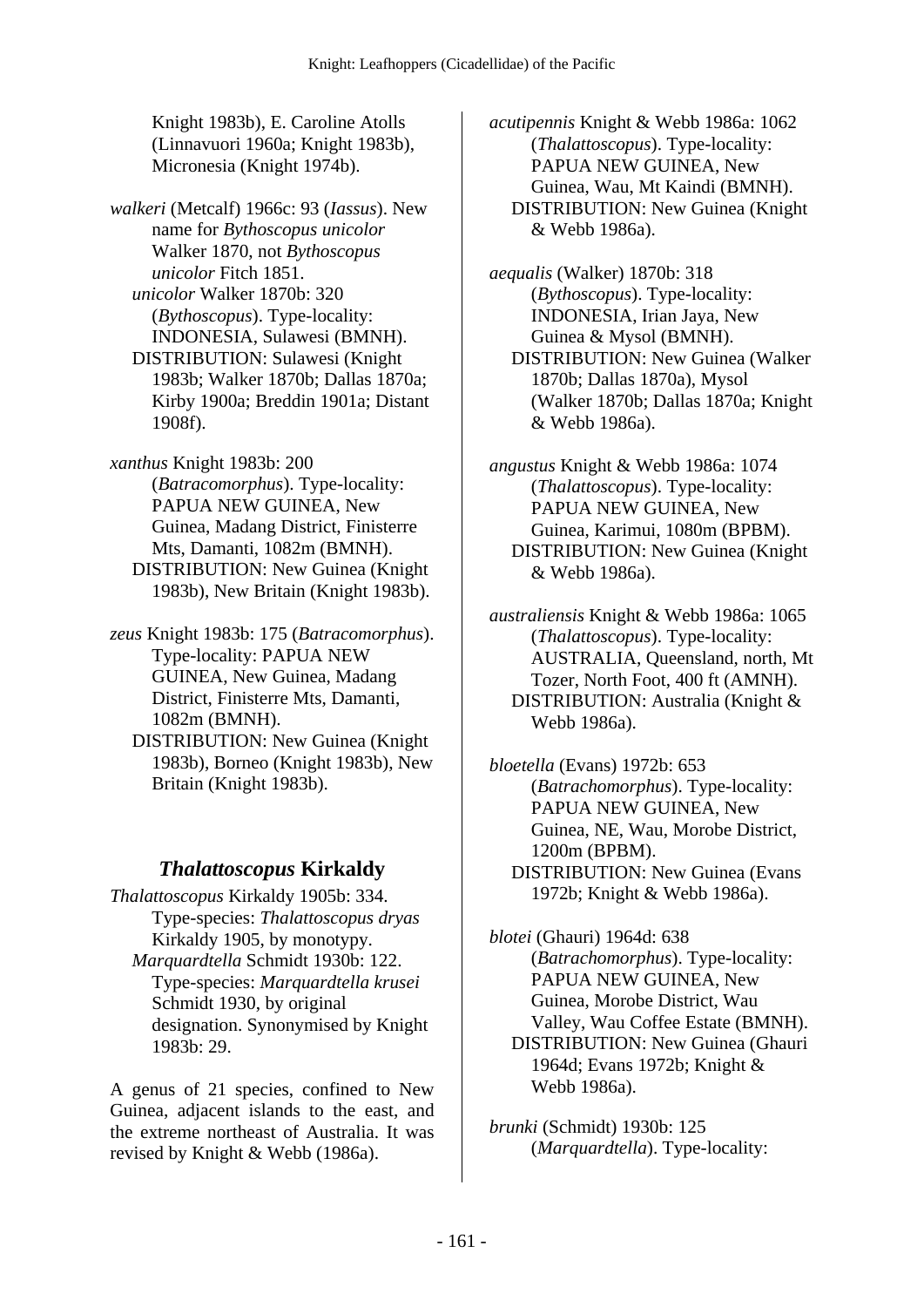PAPUA NEW GUINEA, New Guinea, Kikori River (IZ).  *leveri* Evans 1947a: 257 (*Jassus*). Typelocality: SOLOMON ISLANDS (BMNH). Synonymised by Knight & Webb 1986a: 1058.  *aureus* Evans 1972b: 653 (*Batrachomorphus*). Type-locality: PAPUA NEW GUINEA, New Guinea, NE, Wau, Morobe District, 1200m (BPBM). Synonymised by Knight & Webb 1986a: 1058.  *allopallidus* Evans 1972b: 653 (*Batrachomorphus*). Type-locality: PAPUA NEW GUINEA, New Guinea, NE, Wau, Morobe District, 1200m (BPBM). Synonymised by Knight & Webb 1986a: 1058. DISTRIBUTION: New Guinea (Schmidt 1930b; Blote 1964a; Evans 1972b; Knight & Webb 1986a), Solomon Islands (Evans 1947a; Knight & Webb 1986a), New Britain (Knight & Webb 1986a), New Ireland (Knight & Webb 1986a).

*dryas* Kirkaldy 1905b: 334 (*Thalattoscopus*). Type-locality: PAPUA NEW GUINEA, New Britain (BMNH). DISTRIBUTION: New Britain (Kirkaldy 1905b; Evans 1947a; Knight & Webb 1986a).

*evansi* Knight & Webb 1986a: 1060 (*Thalattoscopus*). Type-locality: AUSTRALIA, Queensland, north, Musgrave River near Gordonvale (UQ).

 DISTRIBUTION: Australia (Knight & Webb 1986a), Ceram (Knight & Webb 1986a), New Guinea (Knight & Webb 1986a).

*krusei* (Schmidt) 1930b: 124 (*Marquardtella*). Type-locality: PAPUA NEW GUINEA, New Guinea, Fly River (IZ).  *croceus* Evans 1972b: 653 (*Batrachomorphus*). Type-locality: PAPUA NEW GUINEA, New Guinea, NE, Finisterre Range, Saidor-Sibog Village (BPBM). Synonymised by Knight & Webb 1986a: 1072.

 DISTRIBUTION: New Guinea (Schmidt 1930b; Evans 1947a; Blote 1964a; Evans 1972b; Knight & Webb 1986a), Waigeo (Knight & Webb 1986a), Australia (Knight & Webb 1986a), Bismark Archipelago (Evans 1972b).

*lineatus* Knight & Webb 1986a: 1070 (*Thalattoscopus*). Type-locality: PAPUA NEW GUINEA, New Guinea, Salawaket Range, Sepalakambang, 1920m (BPBM). DISTRIBUTION: New Guinea (Knight & Webb 1986a).

*longispinus* Knight & Webb 1986a: 1078 (*Thalattoscopus*). Type-locality: INDONESIA, Irian Jaya, New Guinea, Central Mts, Archbold Lake, 760m (BPBM). DISTRIBUTION: New Guinea (Knight & Webb 1986a).

*notatus* (Blote) 1964a: 467 (*Batrachomorphus*). Type-locality: NEW GUINEA, Araboebivouac (RNH). DISTRIBUTION: New Guinea (Blote 1964a; Evans 1972b; Knight & Webb 1986a).

*parvus* Knight & Webb 1986a: 1076 (*Thalattoscopus*). Type-locality: PAPUA NEW GUINEA, New Guinea, Adelbert Mts, Wanuma, 800- 1000m (BPBM). DISTRIBUTION: New Guinea (Knight & Webb 1986a).

*rex* (Blote) 1964a: 467 (*Batrachomorphus*). Type-locality: NEW GUINEA, Araboebivouac (RNH).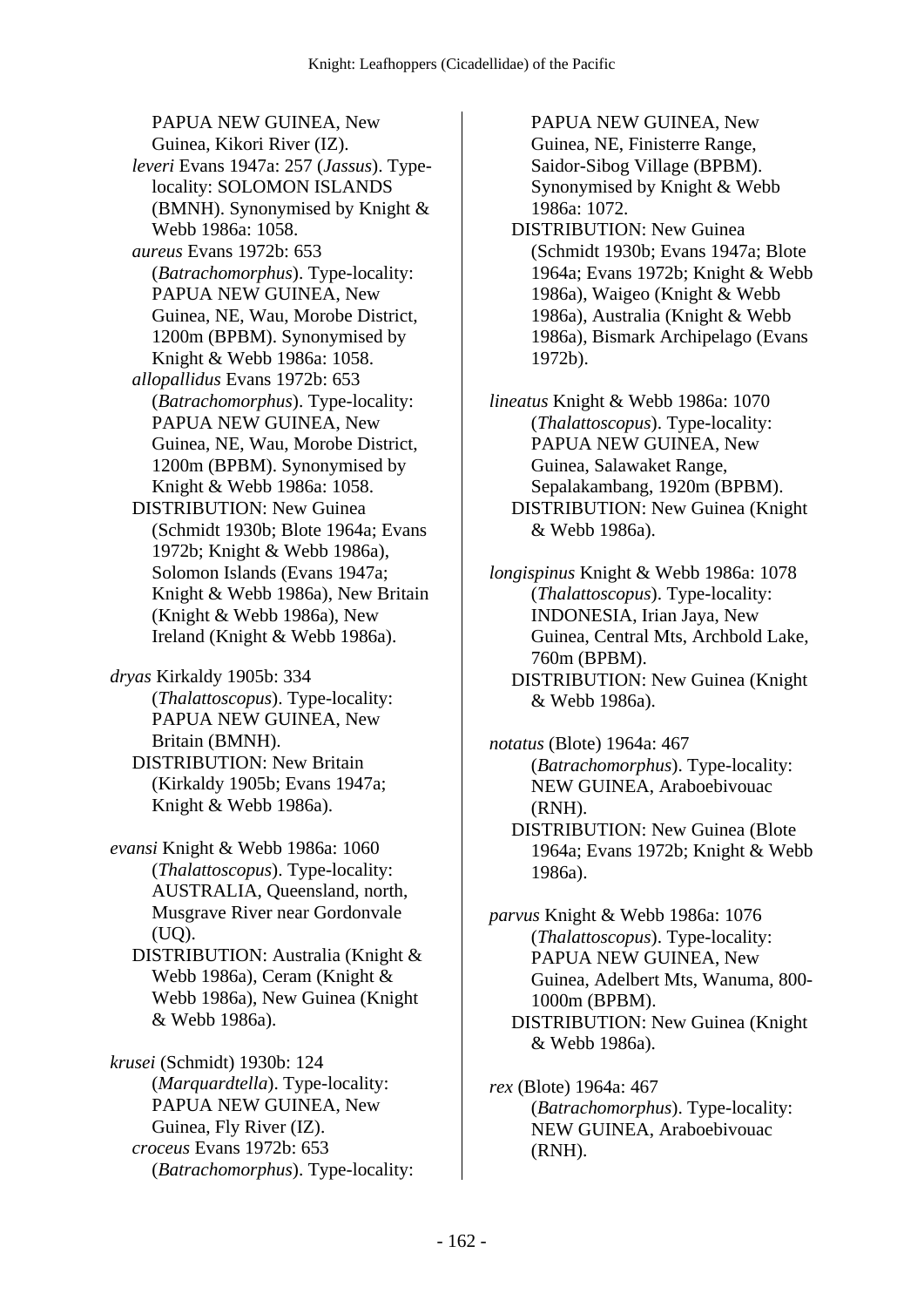DISTRIBUTION: New Guinea (Blote 1964a; Evans 1972b; Knight 1983b; Knight & Webb 1986a).

*sinewitensis* Knight & Webb 1986a: 1060 (*Thalattoscopus*). Type-locality: PAPUA NEW GUINEA, New Britain, Mt Sinewit, 900m (BPBM). DISTRIBUTION: New Britain (Knight & Webb 1986a), New Guinea (Knight & Webb 1986a).

*spectabilis* Knight & Webb 1986a: 1077 (*Thalattoscopus*). Type-locality: INDONESIA, Irian Jaya, New Guinea, Rattan Camp (3 30', 139 09'), 1200m (RNH). DISTRIBUTION: New Guinea (Knight

& Webb 1986a).

*spinosus* Knight & Webb 1986a: 1067 (*Thalattoscopus*). Type-locality: INDONESIA, Irian Jaya, New Guinea, Wamena, 1700m (BPBM). DISTRIBUTION: New Guinea (Knight & Webb 1986a).

*szentivanyi* (Ghauri) 1964d: 635 (*Batrachomorphus*). Type-locality: PAPUA NEW GUINEA, New Guinea, Eastern Highland District, Aiyura, Highland Agricultural Experimental Station (BMNH). DISTRIBUTION: New Guinea (Ghauri 1964d; Evans 1972b; Knight & Webb 1986a).

*testaceus* Knight & Webb 1986a: 1078 (*Thalattoscopus*). Type-locality: INDONESIA, Irian Jaya, New Guinea, Vogelkop, Bomberi, 700- 900m (BPBM). DISTRIBUTION: New Guinea (Knight & Webb 1986a).

*wauensis* Knight & Webb 1986a: 1066 (*Thalattoscopus*). Type-locality: PAPUA NEW GUINEA, New Guinea, Big Wau Creek, 1300m (BPBM).

 DISTRIBUTION: New Guinea (Knight & Webb 1986a).

#### *Gessius* **Distant**

*Gessius* Distant 1908g: 301. Type-species: *Gessius verticalis* Distant 1908, by original designation.

An Oriental genus of five species, restricted to W. Malaysia, Sumatra, Java, Borneo and the Philippines, except for the type species which is confined to the mainland. The genus was transferred to the Iassinae by Zhang & Webb (1996a) without tribal designation and is here included in the tribe Iassini pending further study.

*helvus* Schmidt 1920a: 53 (*Gessius*). Typelocality: INDONESIA, Sumatra, Soekaranda & Liangagas (IZ). DISTRIBUTION: Sumatra (Schmidt 1920a).

*malayensis* Baker 1919b: 217 (*Gessius*). Type-locality: WEST MALAYSIA & BORNEO [USNM, 2 syntypes labelled "Singapore" and 2 labelled "Borneo, Sandakan"]. DISTRIBUTION: West Malaysia (Baker 1919b); Borneo (Baker 1919b); Philippines (Baker 1919b).

*malayensis* var. *mindanaensis* Baker 1919b: 217 (*Gessius*). Type-locality: PHILIPPINES, Mindanao, Butuan & Basilan [USNM]. DISTRIBUTION: Philippines (Baker 1919b, Merino 1936a).

*pallidus* Baker 1919b: 218 (*Gessius*). Type-locality: SINGAPORE [USNM]. DISTRIBUTION: W. Malaysia (Baker 1919b); Borneo (Baker 1919b).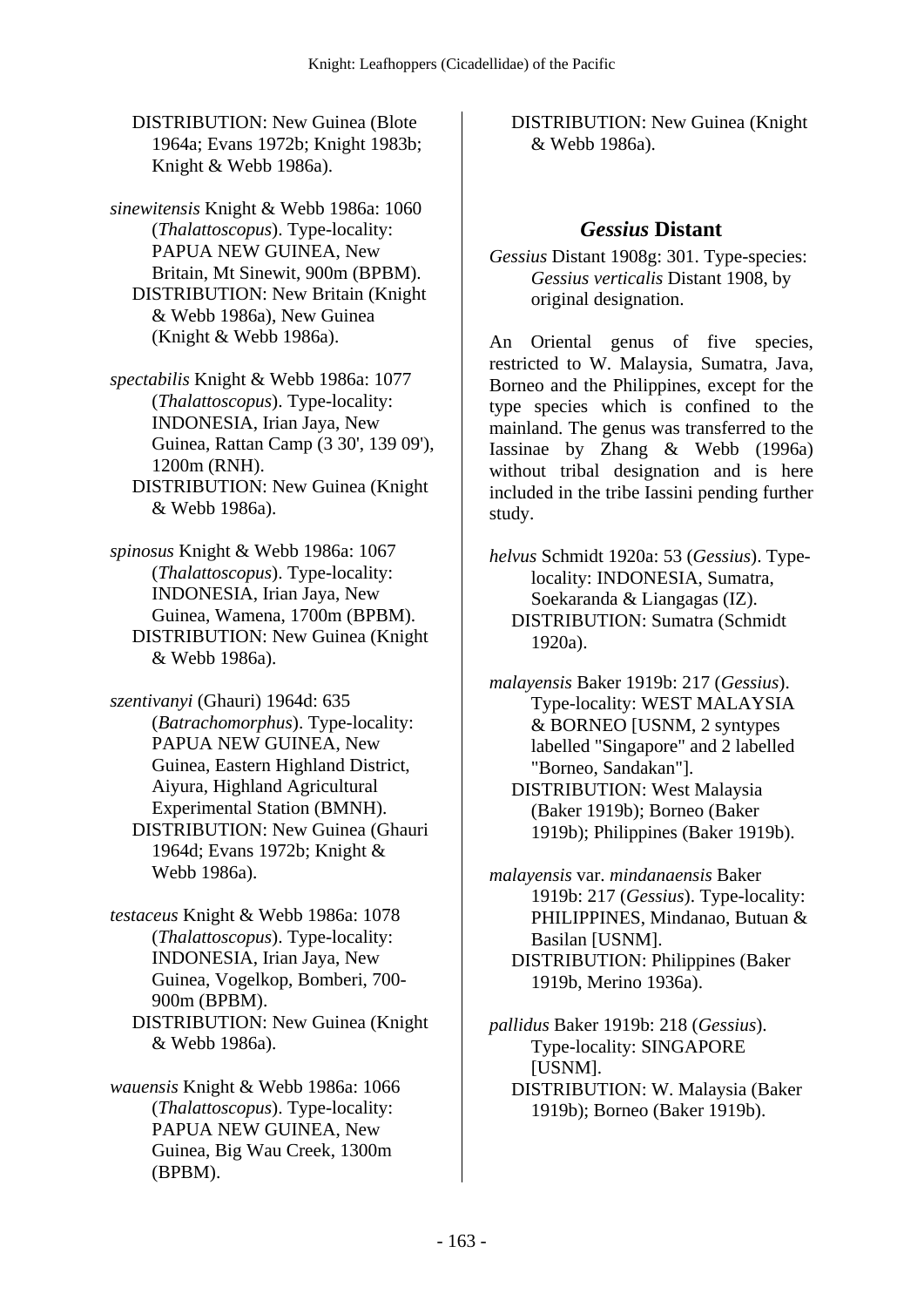*pallidus* var. *incurvatus* Baker 1919b: 218 (*Gessius*). Type-locality: WEST BORNEO, Telok Ayer [USNM]. DISTRIBUTION: Borneo (Baker 1919b).

- *pallidus* var. *sinuatus* Baker 1919b: 218 (*Gessius*). Type-locality: E. MALAYSIA, Sabah, Sandakan [USNM]. DISTRIBUTION: Borneo (Baker 1919b).
- *pallidus* var. *suffusus* Baker 1919b: 218 (*Gessius*). Type-locality: SINGAPORE [USNM]. DISTRIBUTION: W. Malaysia (Baker 1919b).
- *similis* Schmidt 1920a: 54 (*Gessius*). Typelocality: INDONESIA, Java, west, Sukabumi, 2000 Fuss (IZ). DISTRIBUTION: Java (Schmidt 1920a).

#### **KRISNINI**

This relatively small group of 21 species is mainly Oriental and in the S.E. Asia Pacific area occurs in W. Malaysia, Borneo, Java, Sulawesi, Philippines and Australia. Representatives also occur in Africa, Madagascar and Puerto Rico, the Neotropical forms having been described by Linnavuori (1959b) and the African ones by Linnavuori & Quartau (1975a). Evans (1972b) has briefly discussed the group for the Australian region. The food plants and biology are unknown, although Linnavuori & Quartau (1975a) record the group as arboreal in rain forest.

#### *Krisna* **Kirkaldy**

*Krisna* Kirkaldy 1900b: 243. New name for *Siva* Spinola 1850, not *Siva* Hodgson 1838.

 *Siva* Spinola 1850b: 127. Type-species: *Siva strigicollis* Spinola 1850, by monotypy.

An Oriental genus, extending from India to Japan, occurring also in Africa and Puerto Rico. Metcalf (1966c) lists 21 species, although additional species have been discovered more recently (see Oman *et al.* 1990a). Linnavuori (1959b) revised the genus for Puerto Rico and Linnavuori & Quartau (1975a) have revised the African species. 13 species occur in the Pacific, 10 of which are endemic to the area. The genus extends from W. Malaysia, Borneo and the Philippines, through Java and Sulawesi, to Australia.

*colorata* Baker 1919b: 216 (*Krisna*). Typelocality: E. MALAYSIA, Sabah, Sandakan (USNM). DISTRIBUTION: Borneo (Baker 1919b).

*indicata* (Walker) 1858b: 266 (*Bythoscopus*). Type-locality: CHINA & INDONESIA, Sulawesi (BMNH).

 DISTRIBUTION: Sulawesi (Walker 1858b; Breddin 1901a; Baker 1919b), Java (Breddin 1901a). [S.E. Asia]

*kirbyi* (Kirkaldy) 1900d: 294 (Titia(?)). New name for *Gypona striata* Kirby 1891, not *Gypona striata* Burmeister 1839.

 *striata* Kirby 1891a: 171 (*Gypona*). Type-locality: SRI LANKA, Pundaloya (BMNH).

 *testaceus* Merino 1936a: 391 (*Bythoscopus*). Type-locality: PHILIPPINES (depository unknown). [Note: Knight 1983b listed this as a *nomen nudum*.]. Synonymised by Day & Fletcher 1994a: 1190.

 DISTRIBUTION: Philippines (Merino 1936a, Datta 1988a).[S. Central Asia]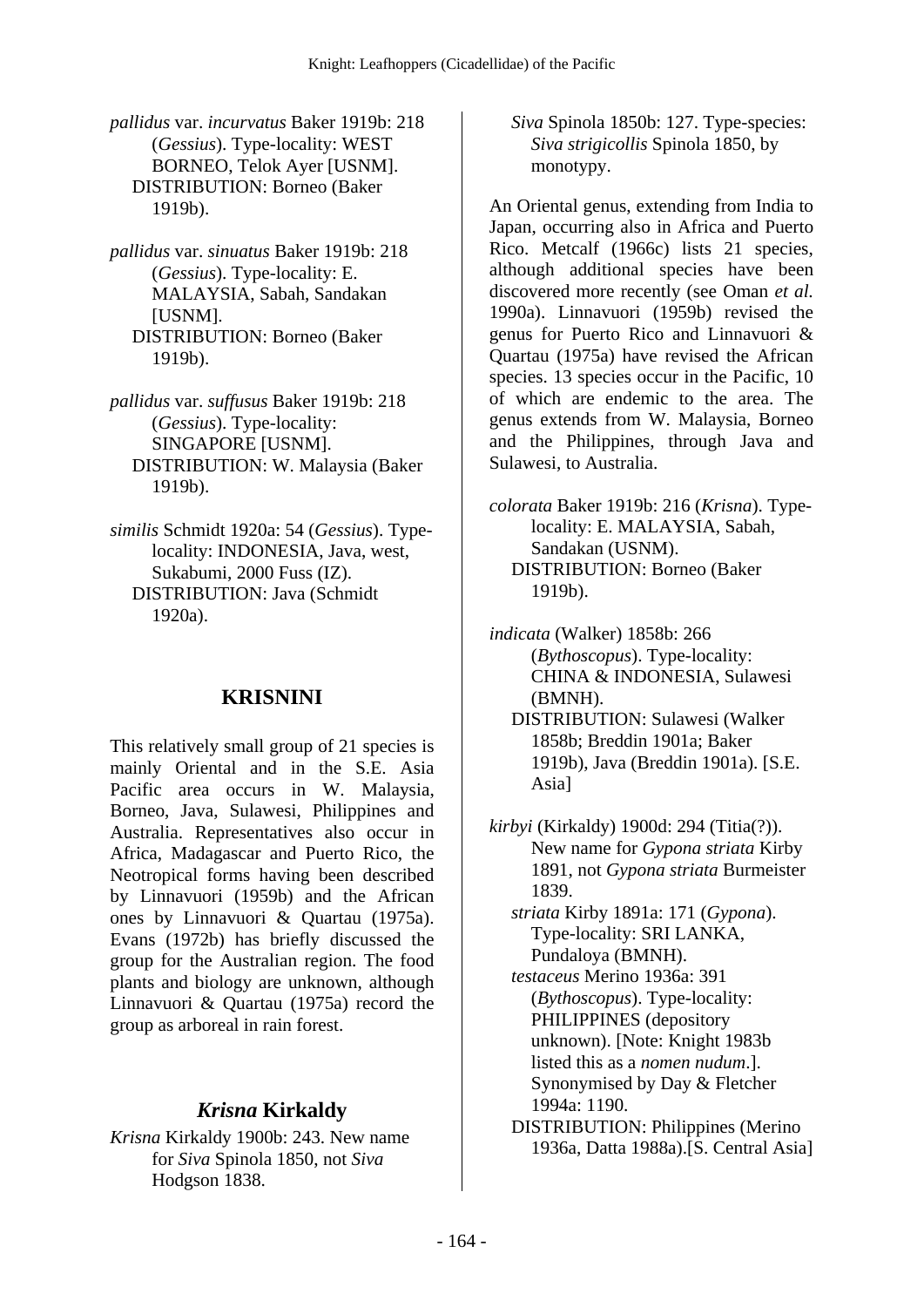*magna* Baker 1919b: 216 (*Krisna*). Typelocality: W. MALAYSIA, Penang Island & E. MALAYSIA, Sabah. Sandakan (USNM). DISTRIBUTION: Borneo (Baker 1919b), W. Malaysia (Baker 1919b).

*muirii* Baker 1919b: 215 (*Krisna*). Typelocality: WEST BORNEO, Telok Ayer (USNM). DISTRIBUTION: Borneo (Baker 1919b).

*nigrifrons* Baker 1919b: 215 (*Krisna*). Type-locality: SINGAPORE (USNM). DISTRIBUTION: W. Malaysia (Baker 1919b).

*olivascens* Baker 1919b: 215 (*Krisna*). Type-locality: SINGAPORE, W. MALAYSIA, Penang & E. MALAYSIA, Sabah, Sandakan (USNM, no "Sandakan" specimens in USNM). DISTRIBUTION: Borneo (Baker

1919b), W. Malaysia (Baker 1919b).

*olivascens singaporensis* Baker 1919b: 216 (*Krisna*). Type-locality: SINGAPORE (USNM). DISTRIBUTION: W. Malaysia (Baker 1919b).

*penangensis* Baker 1919b: 215 (*Krisna*). Type-locality: W. MALAYSIA, Penang (USNM). DISTRIBUTION: W. Malaysia (Baker 1919b).

*rosea* (Bierman) 1910a: 61 (*Siva*). Typelocality: INDONESIA, Java, Batavia (RNH). DISTRIBUTION: Java (Bierman 1910a; Baker 1919b).

*simillima* Baker 1919b: 215 (*Krisna*). Type-locality: E. MALAYSIA, Sabah, Sandakan (USNM).

#### DISTRIBUTION: Borneo (Baker 1919b).

*straminea* (Walker) 1851b: 847 (*Acocephalus*). Type-locality: INDONESIA, Java (BMNH). DISTRIBUTION: Java (Walker 1851b, 1857b; Dohrn 1859a; Distant 1879e; Atkinson 1885b; Breddin 1901a), Sulawesi (Distant 1879e; Atkinson 1885b; Breddin 1901a), Borneo (Walker 1857b). [S. Central Asia, S.E. Asia]

*strigicollis* (Spinola) 1850b: 128 (*Siva*). Type-locality: INDIA, Madras, Coromandel (TM).  *costalis* Stal 1859b: 290 (*Selenocephalus*). Type-locality: W. MALAYSIA, Malacca (NRS missing). Synonymised by Signoret

1880b: 198. DISTRIBUTION: Dutch East Indies (Pruthi 1934a, Datta 1988a), Sulawesi (Oshanin 1910a; Lallemand 1931d; Wu 1935a; Merino 1936a; Distant 1908g), Philippines (Stal 1854b, 1864b, 1870c; Signoret 1880b; Atkinson 1885b; Distant 1908g; Oshanin 1910a; Baker 1919b; Pruthi 1934a; Wu 1935a; Merino 1936a; Zelazny & Pacumbaba 1982a; Datta 1988a), Java (Bierman 1908a; Distant 1908g; Merino 1936a; Melichar 1914b; Baker 1919b; Wu 1935a; Datta 1988a), W. Malaysia (Stal 1859b, 1854b, 1864b, 1870c; Distant 1908g; Baker 1919b; Pruthi 1934a; Wu 1935a; Merino 1936a; Datta 1988a), Borneo (Distant 1908g; Baker 1919b; Wu 1935a; Merino 1936a; Evans 1941d). [S.E. Asia, S. Central Asia, E. Palaearctic, Africa]

*walkeri* Metcalf 1955a: 266 (*Krisna*). New name for *Bythoscopus testaceus* Walker 1857, not *Bythoscopus testaceus* Walker 1852.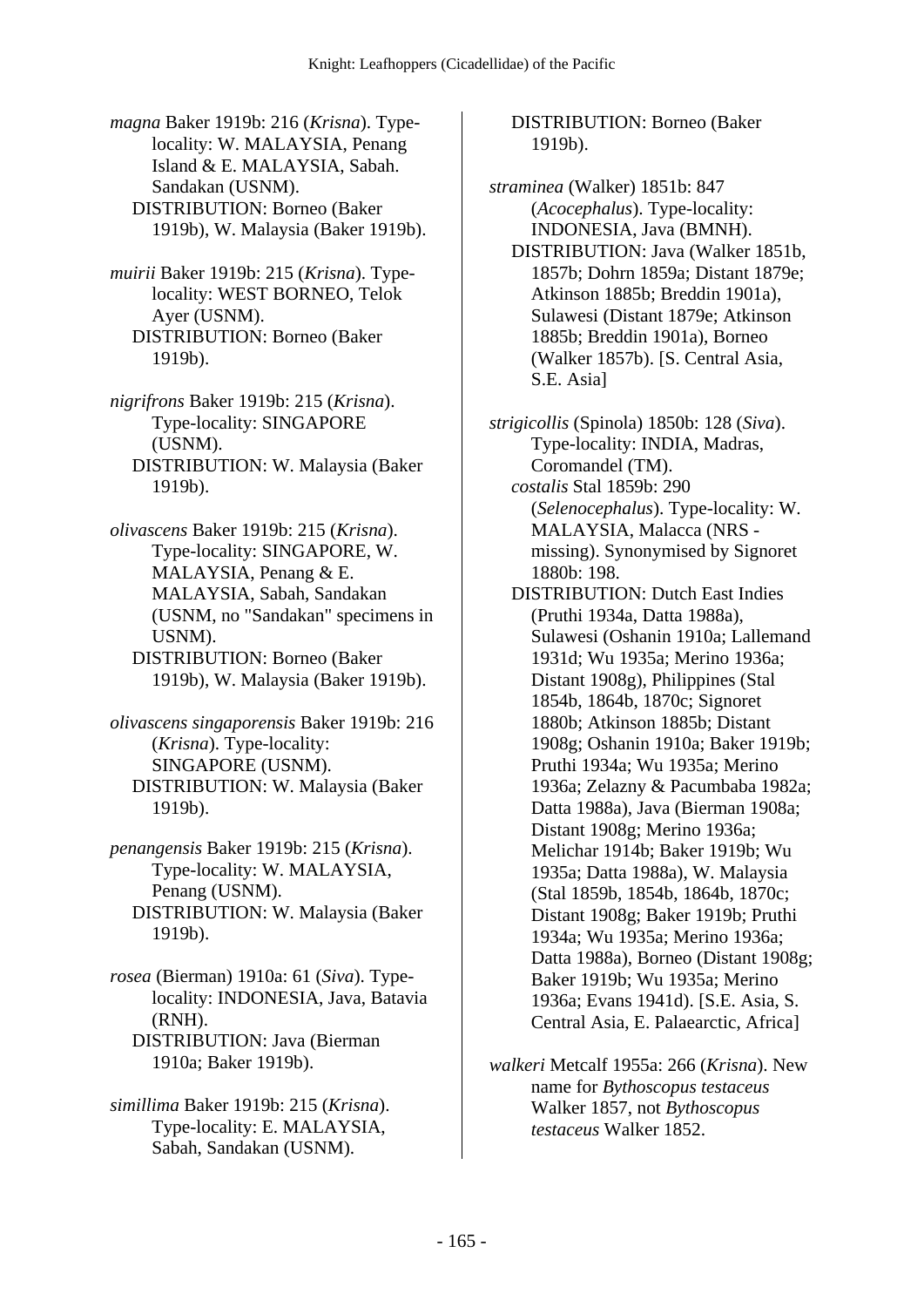*testaceus* Walker 1857b: 173 (*Bythoscopus*). Type-locality: E. MALAYSIA, Sarawak, (BMNH). DISTRIBUTION: Borneo (Walker 1857b, 1858b; Dohrn 1859a), Australia (Kirkaldy 1906c).

# **REUPLEMMELINI**

#### *Aloplemmeles* **Evans**

*Aloplemmeles* Evans 1966a: 210. Typespecies: *Aloplemmeles gearyi* Evans 1966, by original designation.

An Australian genus of three species.

*colorata* Evans 1966a: 211 (*Aloplemmeles*). Type-locality: AUSTRALIA, South Australia, North Flinders Range, Mt Serle (SAM).

 DISTRIBUTION: Australia (Evans 1966a).

*gearyi* Evans 1966a: 210 (*Aloplemmeles*). Type-locality: AUSTRALIA, Queensland, Cunnamulla [holotype labelled *Aloreuteria gearyi*] (AM). DISTRIBUTION: Australia (Evans 1966a).

*simplex* Evans 1966a: 210 (*Aloplemmeles*). Type-locality: AUSTRALIA, Western Australia, Mullewa (SAM). DISTRIBUTION: Australia (Evans 1966a).

#### *Reuplemmeles* **Evans**

*Reuplemmeles* Evans 1966a: 209. Typespecies: *Reuteriella hobartensis* Evans 1938, by original designation.

A genus of two species, one endemic to Australia and the other to New Guinea.

*hobartensis* (Evans) 1938b: 11 (*Reuteriella*). Type-locality: AUSTRALIA, Tasmania, Hobart (AM). DISTRIBUTION: Australia (Evans 1938b, 1966a).

*maculata* Evans 1972b: 658 (*Reuplemmeles*). Type-locality: PAPUA NEW GUINEA, New Guinea, SE, Mt Giluwe, 2550m (BPBM). DISTRIBUTION: New Guinea (Evans 1972b).

#### *Siderojassus* **Evans**

*Siderojassus* Evans 1972b: 658. Typespecies: *Siderojassus kaindii* Evans 1966, by original designation.

A monotypic genus, endemic to New Guinea.

*kaindii* Evans 1972b: 658 (*Siderojassus*). Type-locality: PAPUA NEW GUINEA, New Guinea, NE, Mt Kaindi, 2200m [holotype also labelled "16 Km SW of Wau"] (BPBM). DISTRIBUTION: New Guinea (Evans 1972b).

# **SELENOMORPHINI**

#### *Selenomorphus* **Evans**

*Selenomorphus* Evans 1974a: 166. Typespecies: *Selenomorphus nigrovenatus* Evans 1974, by original designation.

A genus of four species, endemic to New Caledonia and the Loyalty Islands.

*nervoviridis* Evans 1974a: 166 (*Selenomorphus*). Type-locality: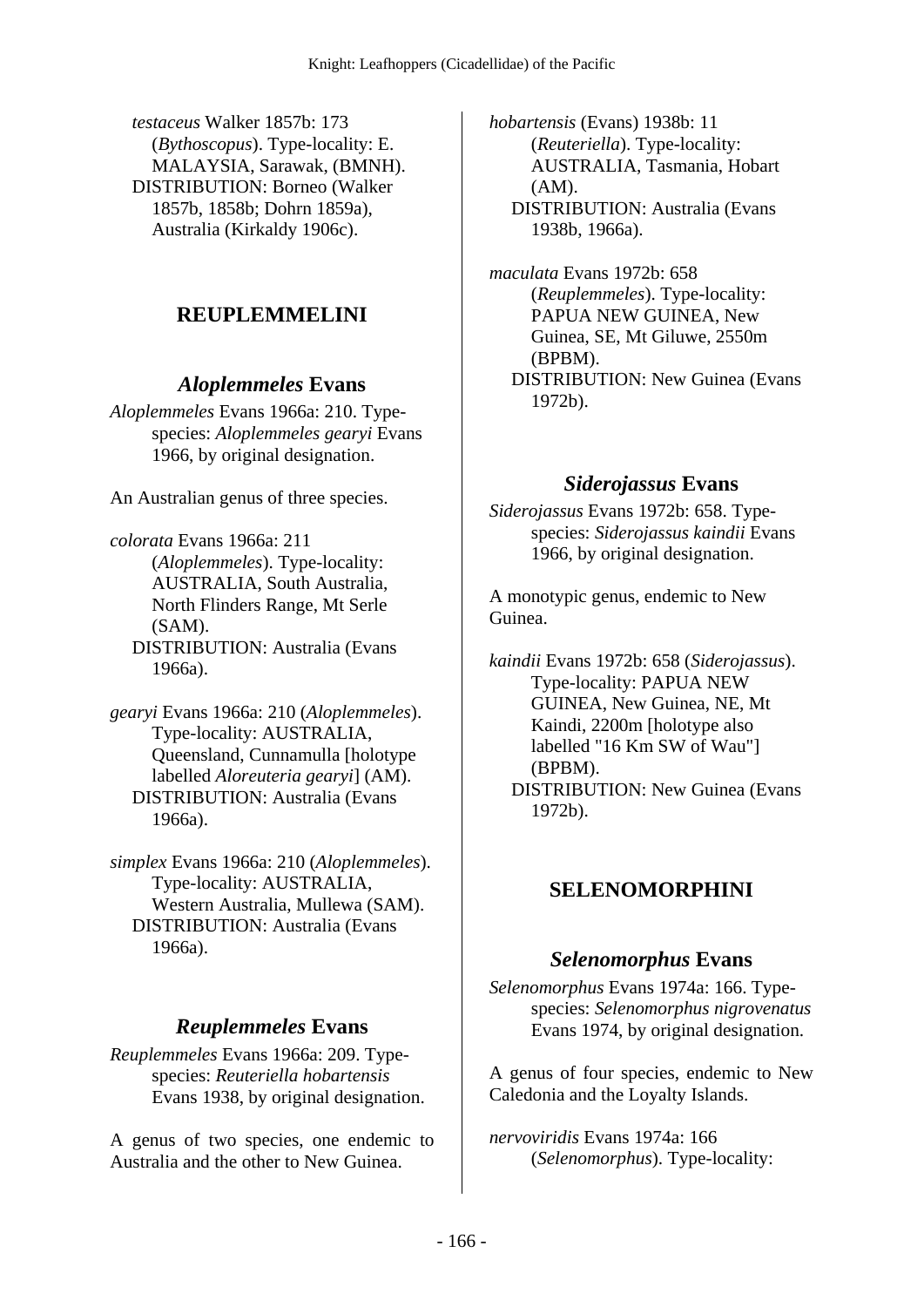NEW CALEDONIA, Plaine des Lacs (BPBM). DISTRIBUTION: New Caledonia (Evans 1974a).

*nigrovenatus* Evans 1974a: 166 (*Selenomorphus*). Type-locality: NEW CALEDONIA, Col d'Amieu, 650m (BPBM). DISTRIBUTION: New Caledonia (Evans 1974a, 1975b).

*pallidus* Evans 1974a: 167 (*Selenomorphus*). Type-locality: LOYALTY ISLANDS, Lifu [holotype also labelled "nr We (Oue) 2-35m] (BPBM).

 DISTRIBUTION: Loyalty Islands (Evans 1974a), New Caledonia (Evans 1974a).

*viridipes* (Distant) 1920f: 467 (*Selenocephalus*). Type-locality: NEW CALEDONIA, Mt Arago (BMNH). DISTRIBUTION: New Caledonia (Distant 1920f; Evans 1974a).

# **TROCNADINI**

#### *Trocnada* **Walker**

*Trocnada* Walker 1858a: 103. Typespecies*: Trocnada dorsigera* Walker 1858, by monotypy.  *Abelterus* Stal 1865b: 157. Typespecies: *Abelterus incarnatus* Stal 1865, by monotypy. Synonymised by

Distant 1908e: 100.

An Australian genus of three species. It was revised by Evans (1966a).

*alpina* Evans 1939a: 47 (*Trocnada*). Typelocality: AUSTRALIA, New South Wales, Mt Kosciusko, Alpine Creek (ANIC).

 DISTRIBUTION: Australia (Evans 1939a, 1966a).

*dorsigera* Walker 1858a: 104 (*Trocnada*). Type-locality: AUSTRALIA, New South Wales, Sydney (BMNH).  *incarnatus* Stal 1865b: 158 (*Abelterus*). Type-locality: AUSTRALIA, north (NRS). Synonymised by Distant 1908e: 100.

 *gigantea* Evans 1935c: 78 (*Trocnada*). Type-locality: AUSTRALIA, South Australia, Karoonda (SAM). Synonymised by Evans 1966a: 208. DISTRIBUTION: Australia (Walker 1858a; Stal 1865b; Kirkaldy 1906c;

Distant 1908e; Evans 1935c, 1947a,

1966a). *minuta* Evans 1935c: 78 (*Trocnada*). Typelocality: AUSTRALIA, F.C.T., Canberra (ANIC). DISTRIBUTION: Australia (Evans

1935c, 1966a).

#### *Incertae sedis*

*costalis* Walker 1870b: 323 (*Iassus*). Typelocality: INDONESIA, Morty (BMNH). DISTRIBUTION: Morty (Walker 1870b; Dallas 1870a).

*testaceus* Walker 1852a: 1163 (*Bythoscopus*). Type-locality: AUSTRALIA (BMNH). DISTRIBUTION: Australia (Walker 1852a), Borneo (Kirby 1900a), (Philippines? (Merino 1936a)). [Note: See Metcalf 1966c: 91; the Philippines locality reference is for *testaceus* Merino which Metcalf considers to be the same as *testaceus* Walker yet may be a nomen nudum]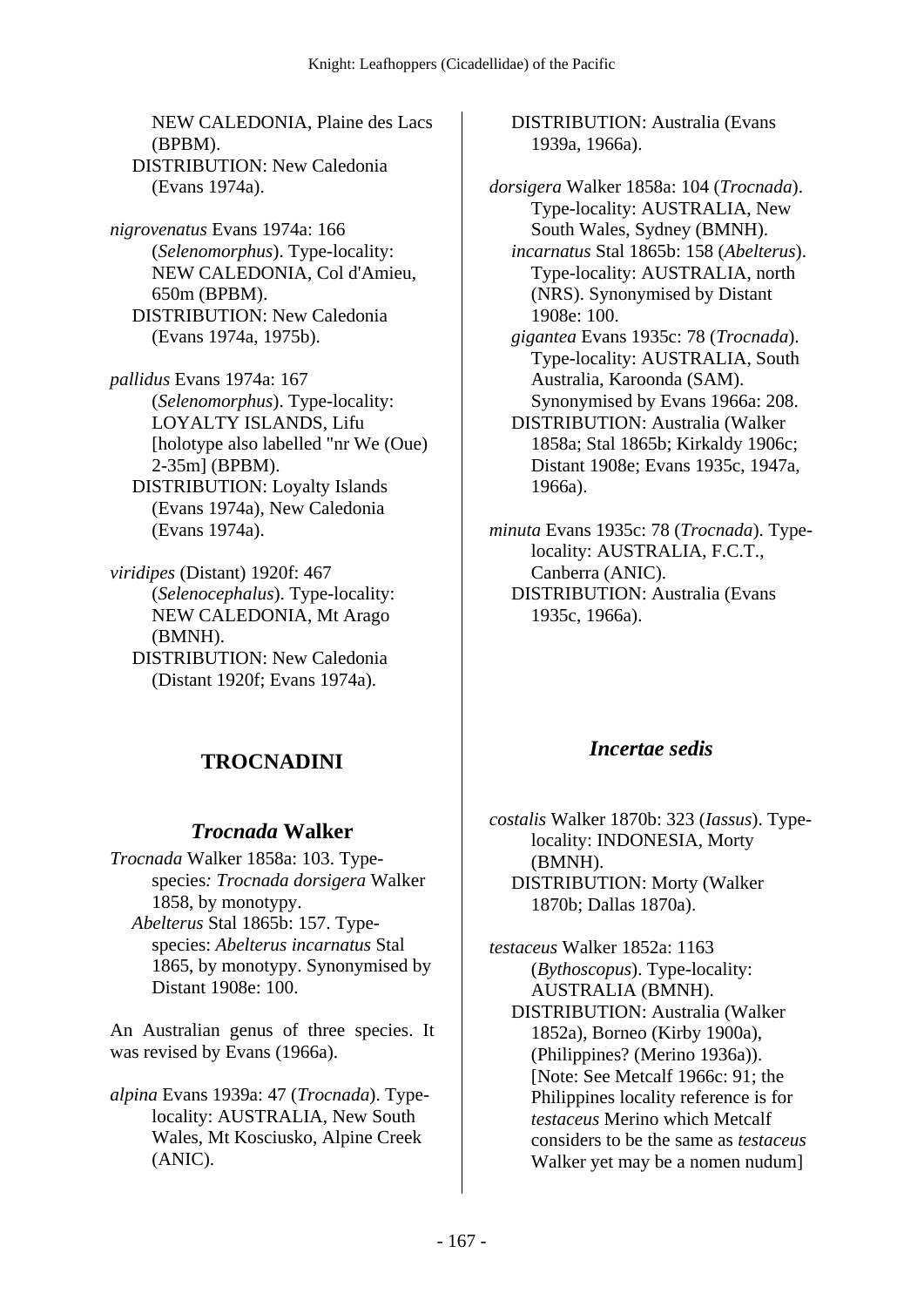*viduus* Stal 1859b: 291 (*Bythoscopus*). Type-locality: SOCIETY ISLANDS, Tahiti (NRS). DISTRIBUTION: Society Islands (Stal 1859b; Kirkaldy 1902a, 1907j, 1910e; Linnavuori 1956e). [Hawaii, N. America, S. America]

#### **IDIOCERINAE**

Approximately a third of this large and universally distributed subfamily occurs in the S.E. Asia Pacific area, extending as far east as Yap in the north and Samoa in the south. The species of the Philippines and the Papuan subregion have been revised by Maldonado-Capriles (1961a-1977d) and those of the Australian region by Webb (1983a). There are no tribes.

Members of this subfamily are arboreal. In the Nearctic region they occur mainly on poplars and willows (Salicaceae) and are either polyphagous or monophagous (Freytag 1965a). In Australia several species feed on eucalypts and some Oriental species are injurious to mangoes.

#### *Amritodus* **Anufriev**

*Amritodus* Anufriev 1970b: 376. Typespecies: *Idiocerus atkinsoni* Lethierry 1889, by original designation.

An Oriental genus of four species, extending from India to Japan. A single, widespread mainland species occurs in the Pacific, in the Philippines.

*atkinsoni* (Lethierry) 1889c: 252 (*Idiocerus*). Type-locality: INDIA, Calcutta, Baligan (MNHN).  *quinquepunctatus* Melichar 1903b: 146 (*Idiocerus*). Type-locality: SRI LANKA, Peradeniya (MMB). Synonymised by Distant 1908g: 186.  DISTRIBUTION: Philippines (Maldonado Capriles 1965a). [S. Central Asia, S.E. Asia, E. Palaearctic]

#### *Angusticella* **Maldonado Capriles**

*Angusticella* Maldonado Capriles 1972a: 545. Type-species: *Pedioscopus coloratus* Baker 1915, by original designation.

A genus of four species, endemic to the Philippines.

*colorata* (Baker) 1915c: 331 (*Pedioscopus*). Type-locality: PHILIPPINES, Luzon, Los Banos, Malinao & Mindanao, Butuan (USNM).

 DISTRIBUTION: Philippines (Baker 1915c, Merino 1936a, Maldonado Capriles 1972a, 1972b).

*colorata* var. *bicolorata* (Baker) 1915c: 338 (*Pedioscopus*). Type-locality: PHILIPPINES, Mindanao, Butuan (USNM). DISTRIBUTION: Philippines (Baker 1915c, Merino 1936a)

*colorata* var. *mindanaensis* (Baker) 1915c: 337 (*Pedioscopus*). Type-locality: PHILIPPINES, Mindanao, Butuan (USNM). DISTRIBUTION: Philippines (Baker 1915c, Merino 1936a)

*simplex* (Baker) 1915c: 331 (*Pedioscopus*). Type-locality: PHILIPPINES, Mindanao, Butuan (USNM). DISTRIBUTION: Philippines (Baker 1915c, Merino 1936a, Maldonado Capriles 1972a).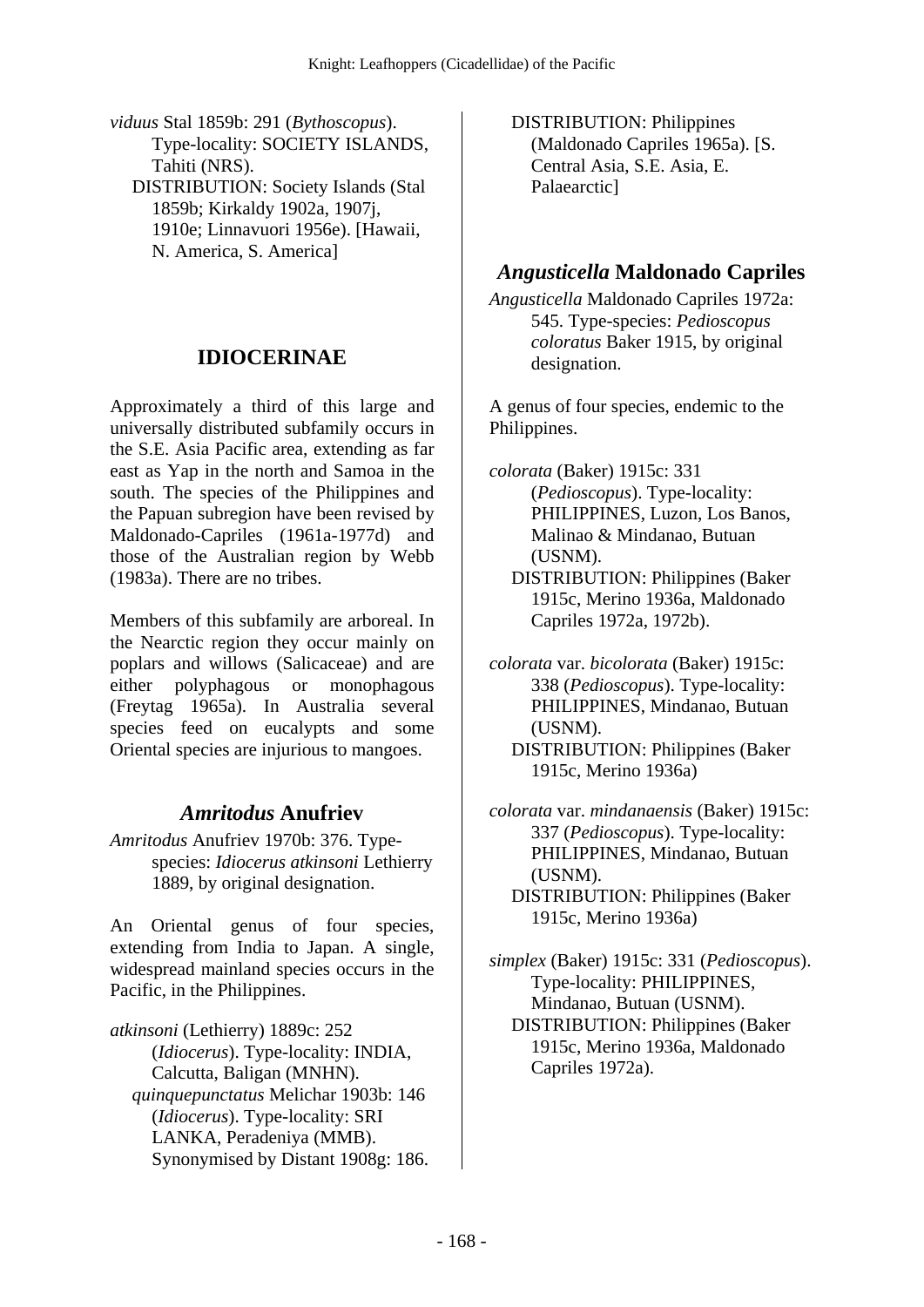#### *Angusticella* **(***Upsicella* **Maldonado Capriles)**

*Angusticella Upsicella* Maldonado Capriles 1972a: 545. Type-species*: Pedioscopus similis* Baker 1915, by original designation.

*angustata* (Baker) 1915c: 331 (*Pedioscopus*). Type-locality: PHILIPPINES, Mindanao, Dapitan (USNM, 6 specimens from "Butuan" labelled as possibly type series). DISTRIBUTION: Philippines (Baker 1915c, Merino 1936a)

*similis* (Baker) 1915c: 331 (*Pedioscopus*). Type-locality: PHILIPPINES, Mindanao, Dapitan (USNM). DISTRIBUTION: Philippines (Baker 1915c, Merino 1936a, Maldonado Capriles 1972a).

#### *Austrocerus* **Evans**

*Austrocerus* Evans 1941e: 37. Typespecies: *Austrocerus emarginatus* Evans 1941, by original designation.  *Gnatia* Evans 1941f: 150. Type-species: *Gnatia angustata* Evans 1941, by original designation. Synonymised by Webb 1983a: 66.

A genus of five species, endemic to Australia. It was revised by Webb (1983a).

*angustatus* (Evans) 1941f: 150 (*Gnatia*). Type-locality: AUSTRALIA, Western Australia, Dedari (BMNH). DISTRIBUTION: Australia (Evans 1941f, 1947a, 1966a, Webb 1983a)

*asymmetricus* Webb 1983a: 68 (*Austrocerus*). Type-locality: AUSTRALIA, New South Wales, Mittagong (BPBM). DISTRIBUTION: Australia (Webb 1983a)

*emarginatus* Evans 1941e: 39 (*Austrocerus*). Type-locality: AUSTRALIA, South Australia, Kangaroo Island, Flinders Chase (SAM). DISTRIBUTION: Australia (Evans

1941e, 1947a, 1966a, Webb 1983a).

*glaucus* (Evans) 1941f: 149 (*Tumocerus*). Type-locality: AUSTRALIA, Western Australia, Dedari (BMNH). DISTRIBUTION: Australia (Evans 1941f, Webb 1983a)

*ipo* (Kirkaldy) 1906c: 466 (*Idiocerus*). Type-locality: AUSTRALIA, Queensland, Brisbane (BPBM). DISTRIBUTION: Australia (Kirkaldy 1906c, 1907d, Evans 1935c, 1966a, Webb 1983a).

#### *Balocerus* **Freytag & Morrison**

*Balocerus* Freytag & Morrison 1972a: 41. Type-species: *Balocerus rozeni* Freytag & Morrison 1972, by original designation.

An Oriental genus of nine species, one each in Thailand and S. China and seven in the Pacific. Of the latter, one is endemic to New Guinea and the others to Australia. The genus was revised by Webb (1983a).

*brooksi* Webb 1983a: 49 (*Balocerus*). Type-locality: AUSTRALIA, Queensland, near Cairns (AM). DISTRIBUTION: Australia (Webb 1983a)

*careebus* Webb 1983a: 48 (*Balocerus*). Type-locality: AUSTRALIA, Queensland, Bamaga (DPIQ). DISTRIBUTION: Australia (Webb 1983a)

*lintus* Webb 1983a: 49 (*Balocerus*). Typelocality: AUSTRALIA, Queensland, Bamaga (DPIQ).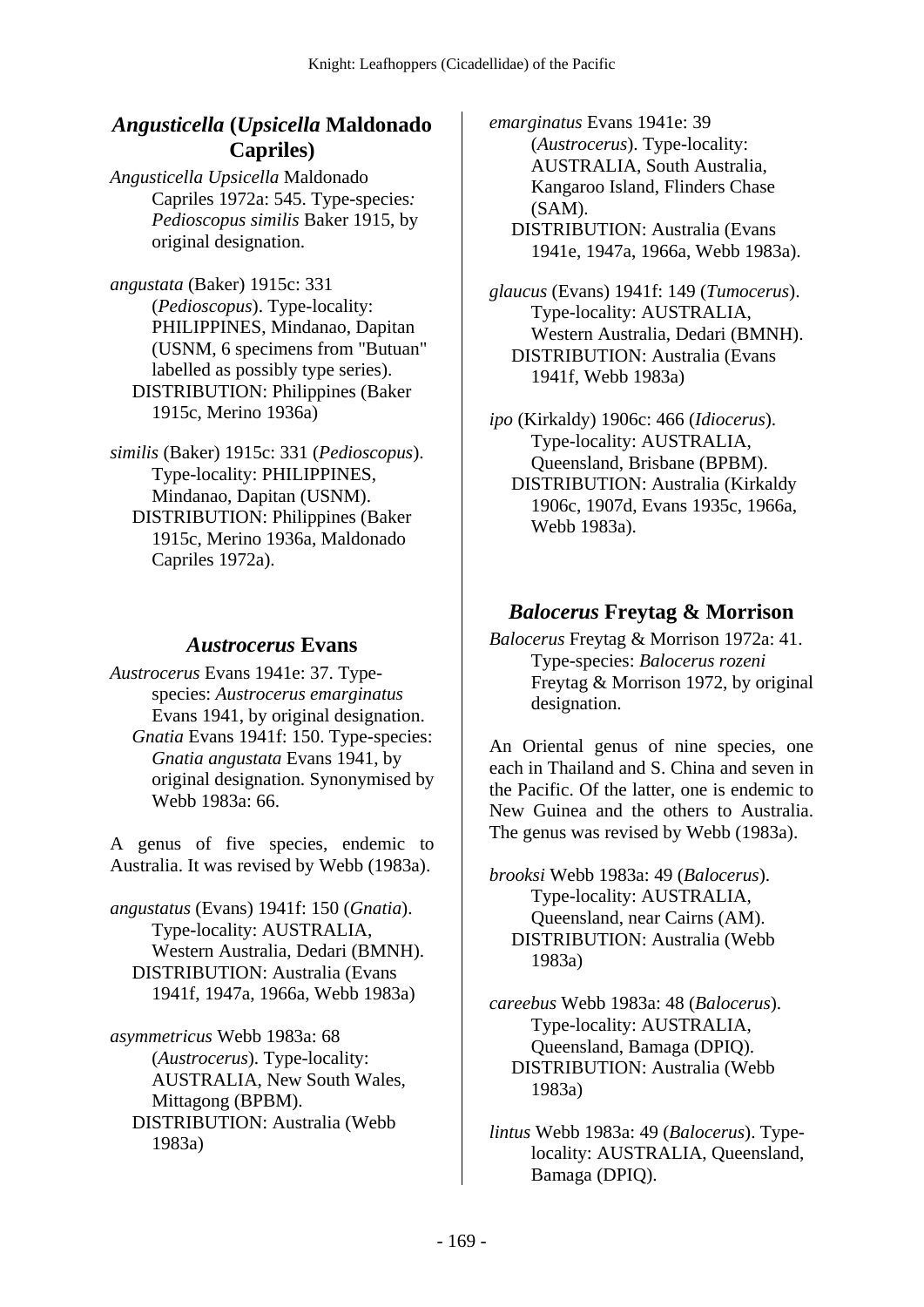DISTRIBUTION: Australia (Webb 1983a)

*longicornis* Webb 1983a: 50 (*Balocerus*). Type-locality: AUSTRALIA, Queensland, Brisbane (DPIQ). DISTRIBUTION: Australia (Webb 1983a)

*orodemnias* (Kirkaldy) 1907d: 33 (*Idiocerus*). Type-locality: AUSTRALIA, Queensland, Kuranda (BPBM).

 DISTRIBUTION: Australia (Kirkaldy 1907d, Evans 1935c, 1966a, Webb 1983a).

*rozeni* Freytag & Morrison 1972a: 42 (*Balocerus*). Type-locality: PAPUA NEW GUINEA, Sudest Island, Mt Riu, 250-350m (AMNH). DISTRIBUTION: New Guinea (Freytag & Morrison 1972a, 1973a, Webb 1983a)

*triozus* Webb 1983a: 47 (*Balocerus*). Type-locality: AUSTRALIA, Queensland, Mt Mee (USNM). DISTRIBUTION: Australia (Webb 1983a)

#### *Balocha* **Distant**

*Balocha* Distant 1908g: 189. Type-species: *Balocha tricolor* Distant 1908, by original designation.

 *Idiocerinus* Baker 1915c: 320. Typespecies: *Idiocerinus melichari* Baker 1915, by original designation. Synonymised by Maldonado Capriles 1961a: 300.

An Oriental genus of 14 species, present in India and the Pacific. 11 species occur in the Pacific, all of which, except one, are endemic to the area. The genus was revised by Maldonado Capriles (1961a, 1970a) and new species subsequently described for India and Australia (see Oman *et al.* 1990a).

*astuta* (Melichar) 1903b: 150 (*Idiocerus*). Type-locality: SRI LANKA, Henaratgoda (MMB). DISTRIBUTION: Philippines (Maldonado Capriles 1965a). [S. Central Asia]

*bakeri* (Merino) 1936a: 327 (*Idiocerinus*). Type-locality: PHILIPPINES, Luzon, Laguna Province, Los Banos (MC). DISTRIBUTION: Philippines (Merino 1936a)

*bicolor* Maldonado Capriles 1968b: 99 (*Balocha*). Type-locality: E. MALAYSIA, Sabah, Sandakan (USNM). DISTRIBUTION: Borneo (Maldonado Capriles 1968b, 1970a)

*bicolor* subsp. *uniformis* Maldonado Capriles 1968b: 100 (*Balocha*). Type-locality: E. MALAYSIA, Sabah, Sandakan (USNM). DISTRIBUTION: Borneo (Maldonado Capriles 1968b)

*lucida* Maldonado Capriles 1961a: 302 (*Balocha*). Type-locality: E. MALAYSIA, Sarawak, foot of Mt Dulit, near junction of rivers Tinjar and Lejak (BMNH). DISTRIBUTION: Borneo (Maldonado Capriles 1961a, 1968b, 1970a)

*maculifrons* Maldonado Capriles 1970a: 297 (*Balocha*). Type-locality: INDONESIA, Irian Jaya, New Guinea, Waris, S of Hollandia, 450- 500 m (BPBM). DISTRIBUTION: New Guinea (Maldonado Capriles 1970a)

*melichari* (Baker) 1915c: 341 (*Idiocerinus*). Type-locality: PHILIPPINES, Luzon, Mt Maquiling (USNM).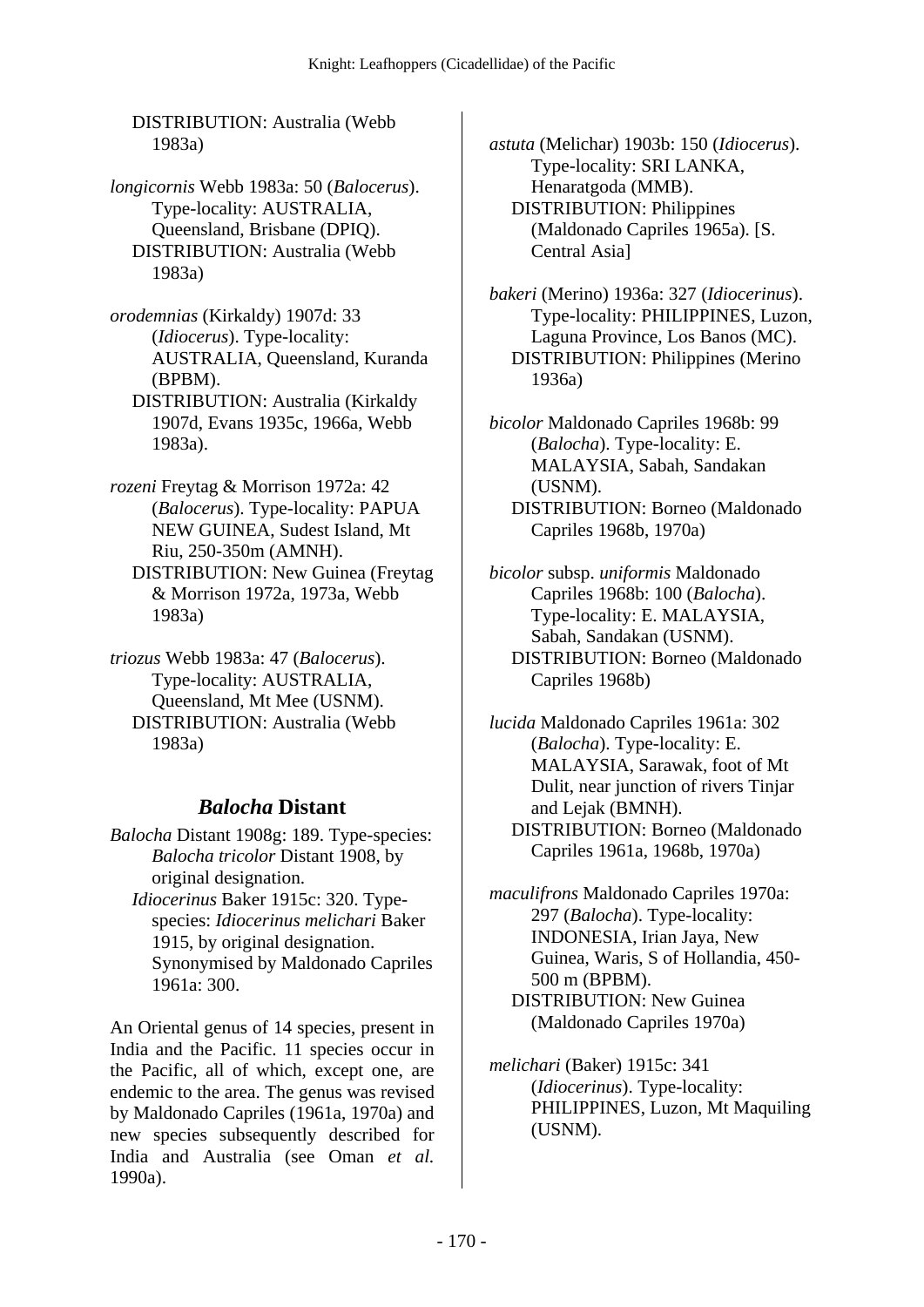DISTRIBUTION: Philippines (Baker 1915c, Merino 1936a, Evans 1947a, Maldonado Capriles 1961a, 1970a)

*nacreatus* (Baker) 1915c: 341 (*Idiocerinus*). Type-locality: PHILIPPINES, Luzon, Mt Maquiling (USNM, missing). DISTRIBUTION: Philippines (Baker 1915c, Merino 1936a, Maldonado Capriles 1961a, 1970a)

*pseudomaculifrons* Maldonado Capriles 1970a: 300 (*Balocha*). Type-locality: INDONESIA, Irian Jaya, New Guinea, Vogelkop, Kebar Valley, W of Manokwari, 550 m (BPBM). DISTRIBUTION: New Guinea (Maldonado Capriles 1970a)

*toesa* Webb 1983a: 59 (*Balocha*). Typelocality: AUSTRALIA, New South Wales (AM). DISTRIBUTION: Australia (Webb 1983a)

*unilineata* Maldonado Capriles 1970a: 300 (*Balocha*). Type-locality: PAPUA NEW GUINEA, New Britain, Gazelle Peninsula, Gaulim (BPBM). DISTRIBUTION: New Britain (Maldonado Capriles 1970a); Australia (Webb 1983a)

*xantho* (Kirkaldy) 1907d: 33 (*Idiocerus*). Type-locality: AUSTRALIA, Queensland, Kuranda (BPBM). DISTRIBUTION: Australia (Kirkaldy 1907d, Evans 1935c, 1966a, Webb 1983a)

#### *Balocharella* **Webb**

*Balocharella* Webb 1983a: 60. Typespecies: *Balocharella crosea* Webb 1983, by original designation.

A genus of two species, endemic to Australia.

*bulbulla* Webb 1983a: 61 (*Balocharella*). Type-locality: AUSTRALIA, Queensland, near Cairns (AM). DISTRIBUTION: Australia (Webb 1983a)

*crosea* Webb 1983a: 61 (*Balocharella*). Type-locality: AUSTRALIA, Queensland, Kuranda (BPBM). DISTRIBUTION: Australia (Webb 1983a)

### *Bharinka* **Webb**

*Bharinka* Webb 1983a: 70. Type-species: *Bharinka storeyi* Webb 1983,by original designation.

A monotypic genus, endemic to Australia.

*storeyi* Webb 1983a: 71 (*Bharinka*). Typelocality: AUSTRALIA, Queensland, Windsor Tableland via Mt Carbine (DPIQ). DISTRIBUTION: Australia (Webb 1983a)

# *Bharoopra* **Webb**

*Bharoopra* Webb 1983a: 83. Type-species: *Bharoopra clavosignata* Webb 1983, by original designation.

A monotypic genus, endemic to Australia.

*clavosignata* Webb 1983a: 84 (*Bharoopra*). Type-locality: AUSTRALIA, New South Wales, Big Hill, Kempsey Road (AM). DISTRIBUTION: Australia (Webb 1983a)

# *Brachylorus* **Maldonado Capriles**

*Brachylorus* Maldonado Capriles 1972b: 630. Type-species: *Brachylorus*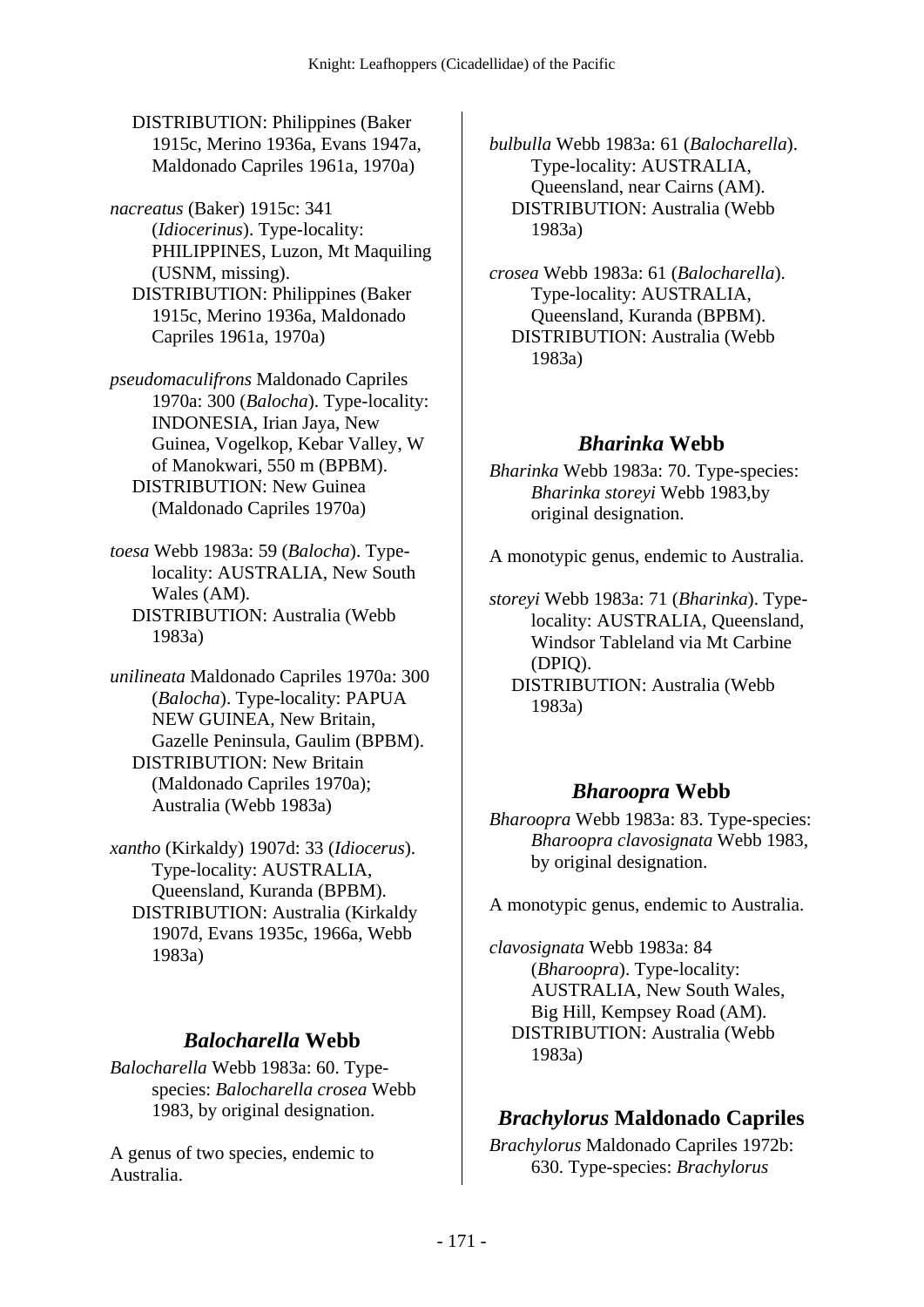*leucoclavus* Maldonado Capriles 1972, by original designation.

A monotypic genus, endemic to Borneo.

*leucoclavus* Maldonado Capriles 1972b: 631 (*Brachylorus*). Type-locality: E. MALAYSIA, Sabah, Tenompok, 1460 m, Jesselton, 48 Km E (BPBM). DISTRIBUTION: Borneo (Maldonado Capriles 1972b).

### *Bundabrilla* **Webb**

*Bundabrilla* Webb 1983a: 84. Typespecies: *Bundabrilla clovella* Webb 1983, by original designation.

A monotypic genus, endemic to Australia.

*clovella* Webb 1983a: 85 (*Bundabrilla*). Type-locality: AUSTRALIA, Queensland, Lamington National Park (UQ). DISTRIBUTION: Australia (Webb 1983a)

#### *Busonia* **Distant**

*Busonia* Distant 1908g: 198. Type-species*: Busonia amentata* Distant 1908, by original designation.

An Oriental genus of eight species, ranging on the mainland from India to Vietnam. Five species occur in the Pacific, of which four are endemic, to the Philippines, Borneo, Sumatra and Java respectively. The fifth species, present in Borneo and Java, is widespread on the mainland. The genus was revised by Maldonado Capriles (1977d).

*amentata* Distant 1908g: 199 (*Busonia*). Type-locality: INDIA, Assam, Margherita & BURMA, Tenasserim, Myitta (BMNH).

 DISTRIBUTION: Borneo (Maldonado Capriles 1977d); Java (Melichar 1914b). [S. Central Asia, S.E. Asia]

*apicalis* Maldonado Capriles 1977d: 498 (*Busonia*). Type-locality: E. MALAYSIA, Sabah, Ranau (BPBM). DISTRIBUTION: Borneo (Maldonado Capriles 1977d).

*insularis* Schmidt 1926e: 6 (*Busonia*). Type-locality: INDONESIA, Sumatra, Ajer Mantcior (MCST). DISTRIBUTION: Sumatra (Schmidt 1926e, Maldonado Capriles 1977d).

*javanensis* Maldonado Capriles 1977d: 496 (*Busonia*). Type-locality: INDONESIA, Java, Mt Gedeh, Tjibodas, 1450 m (RNH). DISTRIBUTION: Java (Maldonado Capriles 1977d).

*scutellaris* Baker 1915c: 327 (*Busonia*). Type-locality: PHILIPPINES, Mindanao, Butuan (USNM). DISTRIBUTION: Philippines (Baker 1915c, Merino 1936a, Maldonado Capriles 1977d).

# *Busoniomimus* **Maldonado Capriles**

*Busoniomimus* Maldonado Capriles 1977d: 491. Type-species: *Idiocerus minor* Bierman 1908, by original designation.

An Oriental genus of approximately six species, occuring in southern India and the Pacific. Five species are present in the Pacific, all endemic, with the genus extending from the Philippines, Singapore and Java to Australia. It was redescribed by Webb (1983a).

*annulatus* Webb 1983a: 87 (*Busoniomimus*). Type-locality: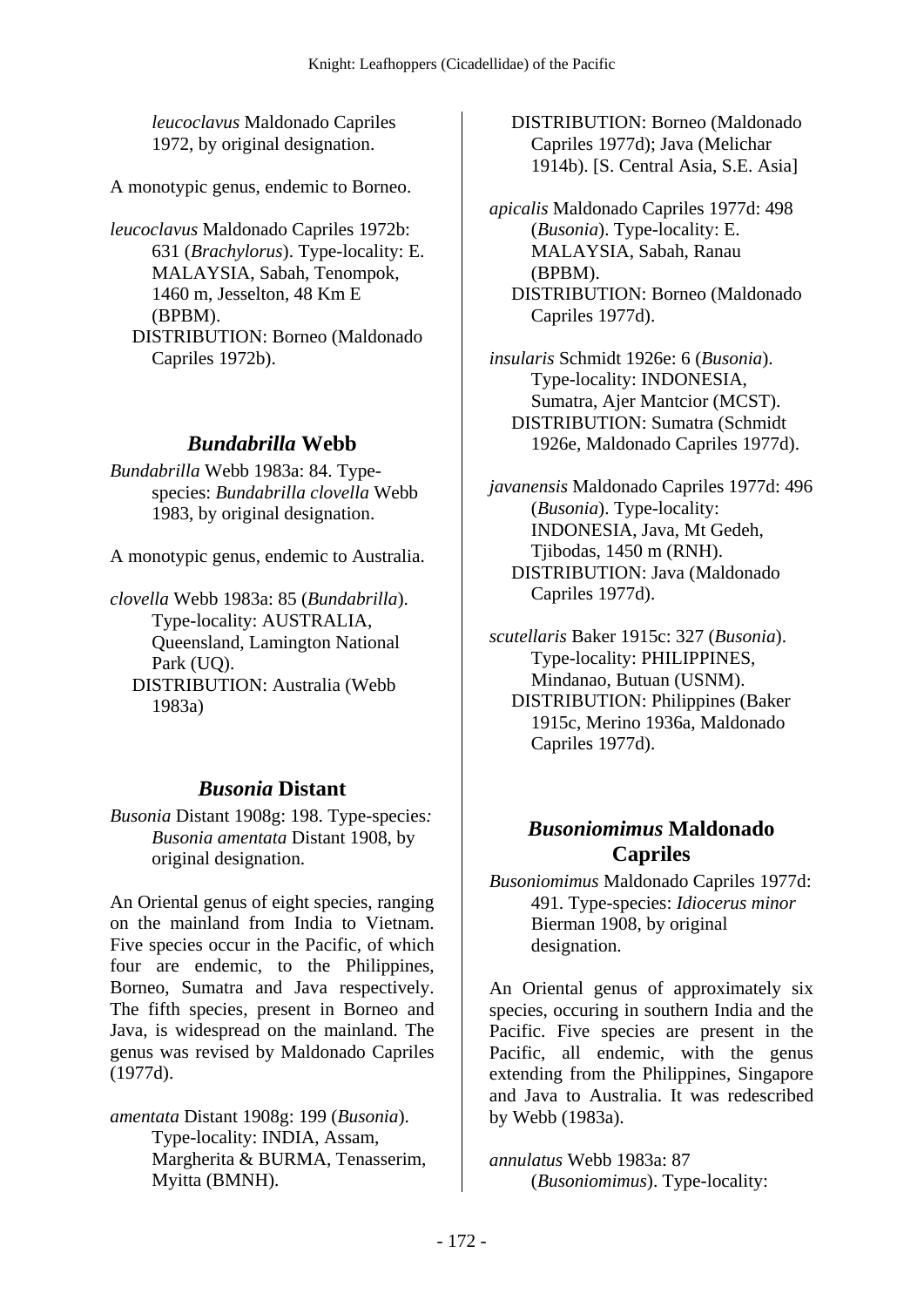AUSTRALIA, Queensland, Kuranda (BMNH). DISTRIBUTION: Australia (Webb 1983a)

*mindanaensis* (Baker) 1915c: 327 (*Busonia*). Type-locality: PHILIPPINES, Mindanao, Iligan (USNM). DISTRIBUTION: Philippines (Baker 1915c, Merino 1936a, Maldonado Capriles 1977d).

*minor* (Bierman) 1908a: 165 (*Idiocerus*). Type-locality: INDONESIA, Java, Semarang (RNH).

- DISTRIBUTION: Java (Bierman 1908a, Melichar 1914b, Baker 1915c, Maldonado Capriles 1977d).
- *polydoros* (Kirkaldy) 1906c: 349 (*Pedioscopus*). Type-locality: AUSTRALIA, Queensland, Nelson (= Gordonvale) (BPBM). DISTRIBUTION: Australia (Kirkaldy 1906c, Evans 1935c, Webb 1983a)
- *setulistylus* Viraktamath & Murphy 1980a: 88 (*Busoniomimus*). Type-locality: SINGAPORE, Bukit Timah Forest (BMNH). DISTRIBUTION: W. Malaysia
	- (Viraktamath & Murphy 1980a)

# *Candulifera* **Webb**

*Candulifera* Webb 1983a: 73. Typespecies: *Candulifera rapea* Webb 1983, by original designation.

A monotypic genus, endemic to Australia.

*rapea* Webb 1983a: 74 (*Candulifera*). Type-locality: AUSTRALIA, Queensland, Coen area, Cape York Peninsula (DPIQ). DISTRIBUTION: Australia (Webb 1983a)

# *Chunra* **Distant**

*Chunra* Distant 1908g: 193. Type-species: *Iassus puncticosta* Walker 1870, by original designation.

An Ethiopian, Oriental and Australian genus of six species. It was redescribed by Webb (1983a) in a review of the Australian Idiocerinae and again by Webb (1983b) in a review of the Afro-tropical idiocerines. Three species occur in the Pacific of which two are endemic to the area and the third present also in Burma. The other three species in the genus are endemic to Africa.

*australis* Webb 1983a: 75 (*Chunra*). Typelocality: AUSTRALIA, Queensland, Innisfail (AM). DISTRIBUTION: Australia (Webb 1983a)

*gigantea* Distant 1908f: 136 (*Chunra*). Type-locality: E. MALAYSIA, Sarawak, Kuching & BORNEO: SE Province (BMNH).

 DISTRIBUTION: Borneo (Distant 1908f, Zachvatkin 1945a); Indonesia (Webb 1983a).

*puncticosta* (Walker) 1870b: 324 (*Iassus*). Type-locality: INDONESIA, Morotai (BMNH).

 *latifrons* Walker 1870b: 324 (*Iassus*). Type-locality: INDONESIA, Morotai (BMNH). Synonymised by Distant 1908g: 193.

 DISTRIBUTION: W. Malaysia (Evans 1947a); Malay Archipelago (Zachvatkin 1945a); Indonesia (Webb 1983a); Morotai (Walker 1870b, Dallas 1870a, Distant 1908g). [S.E. Asia].

# *Dhongariva* **Webb**

*Dhongariva* Webb 1983a: 90. Typespecies: *Dhongariva spinosa* Webb 1983, by original designation.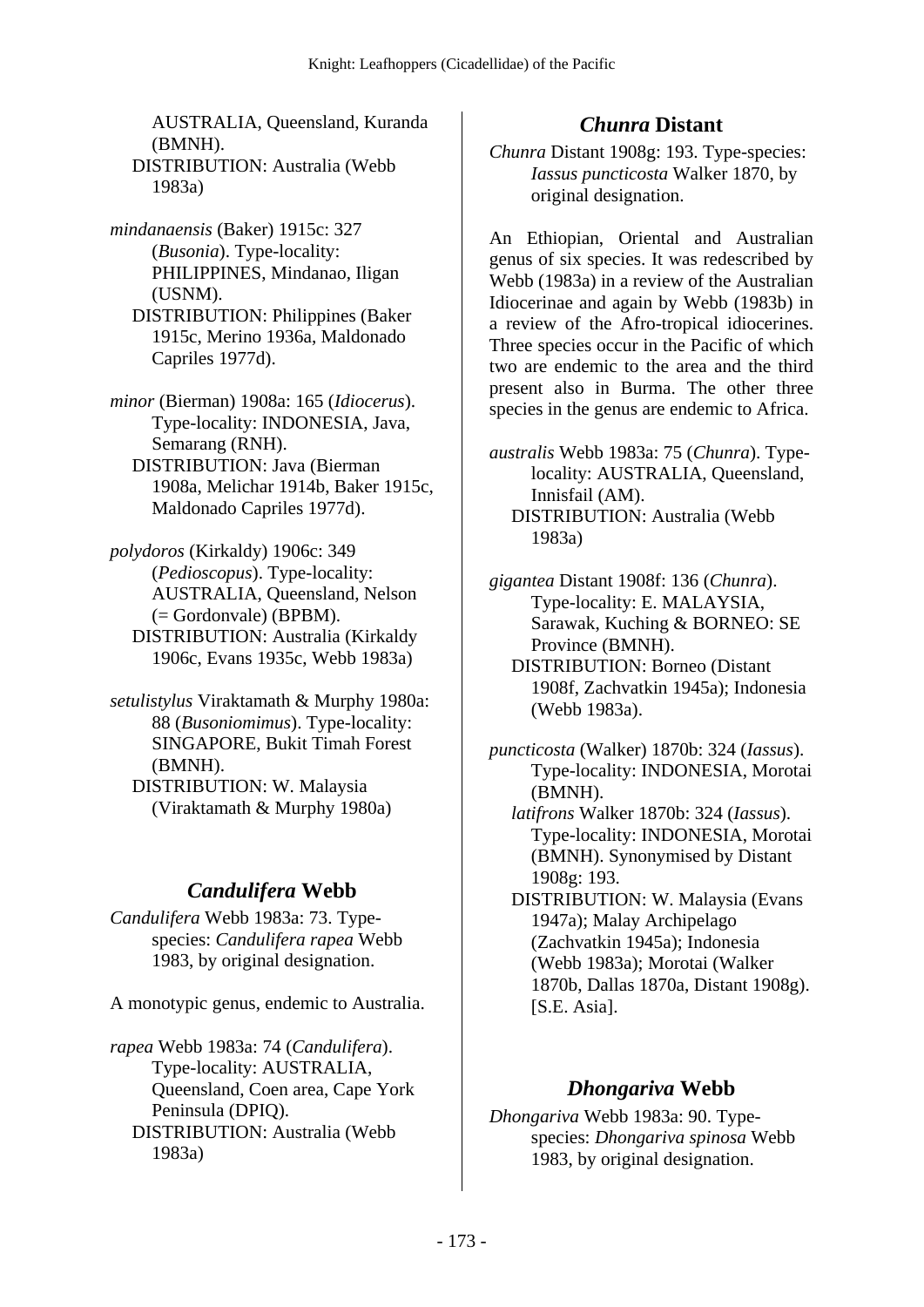A monotypic genus, endemic to Australia.

*spinosa* Webb 1983a: 91 (*Dhongariva*). Type-locality: AUSTRALIA, Queensland, 17 miles S of Atherton, 3000 ft (ANIC). DISTRIBUTION: Australia (Webb 1983a)

#### *Dolichopscerus* **Maldonado Capriles**

*Dolichopscerus* Maldonado Capriles 1985a: 273. Type-species: *Dolichopscerus spectrum* Maldonado Capriles 1985, by original designation.

A genus of two species, endemic to New Guinea and New Britain.

*spectrum* Maldonado Capriles 1985a: 273 (*Dolichopscerus*). Type-locality: PAPUA NEW GUINEA, New Guinea, northeast, Finisterre Range, Saidor, Matoko Hill (BPBM). DISTRIBUTION: New Guinea (Maldonado Capriles 1985a).

#### *variegatus* Maldonado Capriles 1985a: 275 (*Dolichopscerus*). Type-locality: PAPUA NEW GUINEA, New Guinea, Brown River (BPBM). DISTRIBUTION: New Guinea (Maldonado Capriles 1985a); New Britain (Maldonado Capriles 1985a).

# *Eutandra* **Webb**

*Eutandra* Webb 1983a: 71. Type-species: *Eutandra rhutens* Webb 1983, by original designation.

A monotypic genus, endemic to Australia.

*rhutens* Webb 1983a: 72 (*Eutandra*). Type-locality: AUSTRALIA, Queensland, Bundalere (BMNH). DISTRIBUTION: Australia (Webb 1983a)

### *Gressittocerus* **Maldonado Capriles**

*Gressittocerus* Maldonado Capriles 1985a: 270. Type-species: *Gressittocerus elongatus* Maldonado Capriles 1985, by original designation.

A monotypic genus, endemic to New Guinea.

*elongatus* Maldonado Capriles 1985a: 271 (*Gressittocerus*). Type-locality: PAPUA NEW GUINEA, New Guinea, southeast, Cape Rodney (BPBM). DISTRIBUTION: New Guinea (Maldonado Capriles 1985a).

#### *Hatralixia* **Webb**

*Hatralixia* Webb 1983a: 88. Type-species: *Hatralixia pallida* Webb 1983, by original designation.

A monotypic genus, endemic to Australia.

*pallida* Webb 1983a: 88 (*Hatralixia*). Type-locality: AUSTRALIA, Northern Territory, Arnhem Land, Maningrida (BPBM). DISTRIBUTION: Australia (Webb 1983a)

# *Hydabricta* **Webb**

*Hydabricta* Webb 1983a: 80. Typespecies: *Hydabricta streeta* Webb 1983, by original designation.

A monotypic genus, endemic to Australia.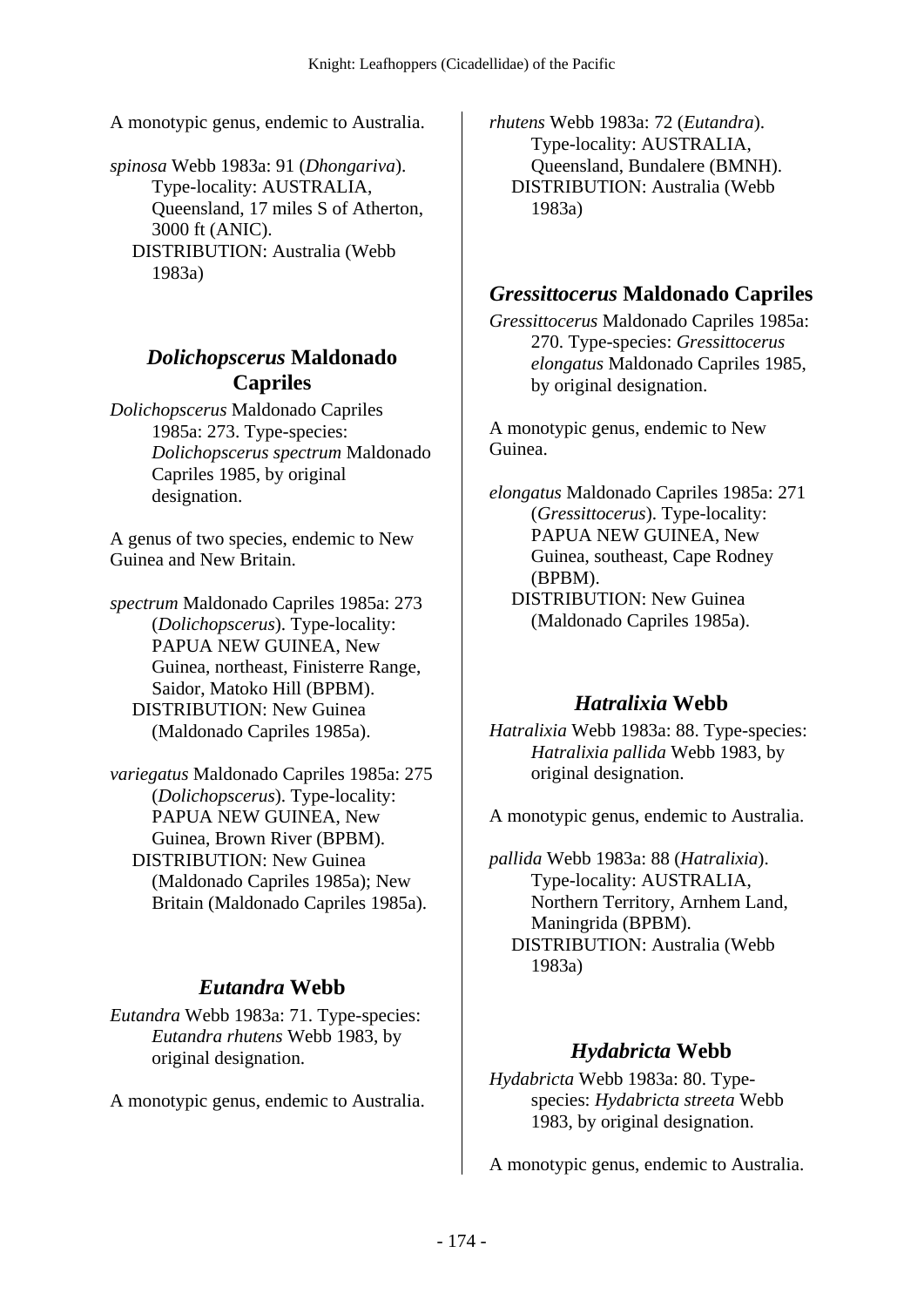*streeta* Webb 1983a: 81 (*Hydabricta*). Type-locality: AUSTRALIA, Queensland, Windsor Tableland via Mt Carbine (DPIQ). DISTRIBUTION: Australia (Webb 1983a)

#### *Idiocerella* **Evans**

*Idiocerella* Evans 1941e: 39. Type-species: *Idiocerella obscura* Evans 1941, by original designation.

A monotypic genus, endemic to Australia.

- *obscura* Evans 1941e: 39 (*Idiocerella*). Type-locality: AUSTRALIA, South Australia, Kangaroo Island, Flinders Chase (SAM).
	- DISTRIBUTION: Australia (Evans 1941e, 1947a, 1966a, Webb 1983a).

#### *Idiocerus* **Lewis**

*Idiocerus* Lewis 1834a: 47. Type-species*: Idiocerus stigmaticalis* Lewis 1834, by monotypy.  *Sahlbergotettix* Zachvatkin 1953a: 213. Type-species: *Idiocerus salicicola* Flor 1861, by monotypy. Synonymised by Hamilton 1980a: 825.  *Acericerus* Dlabola 1974b: 61. Typespecies: *Idiocerus rotundifrons* Kirschbaum 1868, by original designation. Synonymised by Hamilton 1980a: 825.  *Viridiceris* Dlabola 1974b: 62. Typespecies: *Bythoscopus ustulatus* Mulsant & Rey 1855, by original designation. Synonymised by Hamilton 1980a: 825.

 *Tremulicerus* Dlabola 1974b: 63. Typespecies: *Idiocerus fasciatus* Fieber 1868, by original designation. Synonymised by Hamilton 1980a: 825.

 *Stenidiocerus* Ossiannilsson 1981a: 348. Type-species: *Bythoscopus poecilus* Herrich-Schaeffer 1835, by original designation. Synonymised by Kwon 1985a: 70.

A large, mainly Holarctic genus, with records also from the Neotropical and Oriental regions. 224 species are listed by Metcalf (1966d) and many additional species have been discovered more recently (see Oman *et al.* 1990a). Freytag (1965a) revised the genus for the Nearctic and recognised 50 species although later Hamilton (1980a) increased this number to 74 for the region. 90 species were listed for the Palaearctic by Nast (1972a) although Dlabola (1974b), in a revision of the Palaearctic species, recognised only seven, transferring others to several new and previously known genera. Evans (1966a) lists 30 species for Australia although according to Webb (1983a) the genus is absent from Australia and also from Africa (Webb 1983b), the recorded species in each case belonging to other genera. Three species are recorded from the Pacific, one cosmopolitan and probably adventive and the others endemic to New Caledonia and Sulawesi respectively.

*albofrontalis* (Distant) 1920f: 467 (*Nehela*). Type-locality: NEW CALEDONIA, Upper Hovailou River (BMNH). DISTRIBUTION: New Caledonia (Distant 1920f, Evans 1974a)

*distinguendus* Kirschbaum 1868a: 5 (Idiocerus). Type-locality: GERMANY, Wiesbaden (NMW).

 *cognatus* Fieber 1868a: 455 (*Idiocerus*). Type-locality: AUSTRIA, Frauenfeld (MNHN). Synonymised by Fieber 1872a: 8.

 *lucidus* Kirschbaum 1868a: 11 (*Idiocerus*). Type-locality: GERMANY, Crefeld (NMW). Synonymised by Wagner 1939a: 144.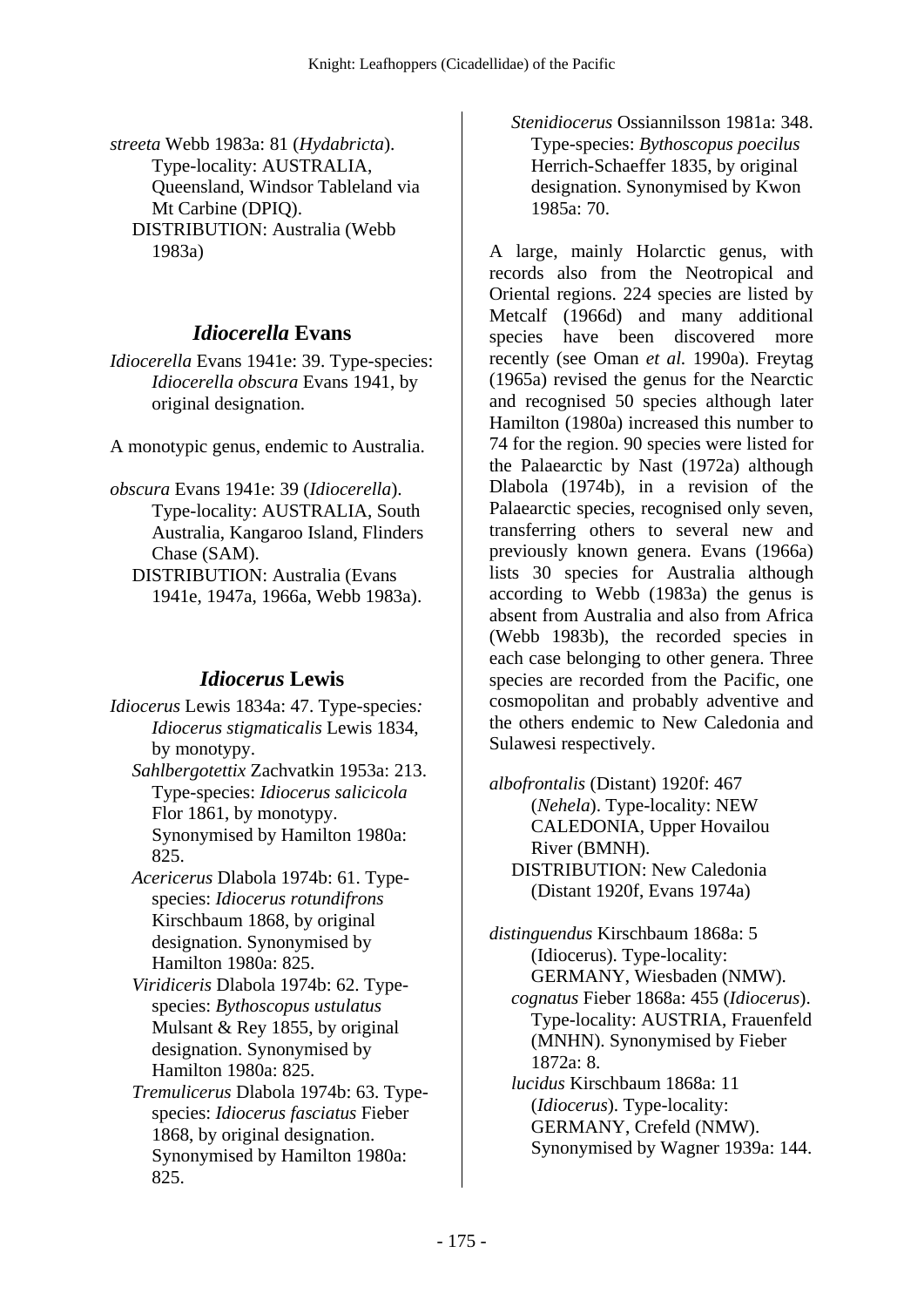- *bohemani* Kirschbaum 1868b: 162 (*Idiocerus*). Type-locality: GERMANY, Wiesbaden, Curhausanlagen (NMW). Synonymised by Wagner 1939a: 144. DISTRIBUTION: New Zealand (Evans 1963b, 1966a, Dumbleton 1967a,
- Knight 1974b).[Europe; N. America; Asia]
- *laticeps* (Walker) 1870b: 323 (*Iassus*). Type-locality: INDONESIA, Sulawesi (BMNH). DISTRIBUTION: Sulawesi (Walker 1870b, Dallas 1870a, Breddin 1901a, Distant 1908f).

#### *Idioscopus* **Baker**

*Idioscopus* Baker 1915c: 338. Typespecies: *Idiocerus clypealis* Lethierry 1889, by original designation.  *Chunrocerus* Zachvatkin 1946b: 154. Type-species: *Idiocerus niveosparsus* Lethierry 1889, by original designation. Synonymised by Maldonado Capriles 1971a: 184.

An Ethiopian and Oriental genus of approximately 65 species, extending north as far as Japan. Maldonado Capriles (1974a) listed only 15 species in the genus although Viraktamath (1976b) listed 11 species in India alone and more recent studies (see Oman *et al.* 1990a) have increased the number for the subcontinent to 23. Webb (1976a) revised the genus in Africa and listed 37 species for that region. Nine species are present in the Pacific all of which, except two, occur also in India and in some cases elsewhere on the Asian mainland.

*bimaculatus* (Pruthi) 1936a: 102 (*Idiocerus*). Type-locality: INDIA, Kausani (ca 6000 ft), Almora District, Kumaon Hills, U.P. (ZSI).  DISTRIBUTION: Philippines (Maldonado Capriles 1965a). [S. Central Asia]

*clavosignatus* Maldonado Capriles 1974a: 163 (*Idioscopus*). Type-locality: INDONESIA, Java, west (RNH). DISTRIBUTION: W. Malaysia (Viraktamath & Murphy 1980a); Java (Maldonado Capriles 1974a, Viraktamath & Murphy 1980a).

- *clypealis* (Lethierry) 1889c: 252 (*Idiocerus*). Type-locality: INDIA, Calcutta (MNHN).  *nigroclypeatus* Melichar 1903b: 148 (*Idiocerus*). Type-locality: SRI LANKA, Peradeniya & Colombo (MMB). Synonymised by Distant 1908g: 187.
	- DISTRIBUTION: W. Malaysia (Dammerman 1929a, Cheo 1935b, Viraktamath & Murphy 1980a, Datta 1988a); Philippines (Baker 1915c, Mackie 1917a, Palo 1932a, Merino 1936a, Anonymous 1936c, Palo & Garcia 1936a, Esaki & Ito 1954a, Maldonado Capriles 1964a, 1965a, 1985b, Baltazar 1969, Datta 1988a); Java (Melichar 1914b, Schumacher 1915a, Esaki & Ito 1954a, Datta 1988a), Sumbawa (Jacobi 1941a); New Guinea (Maldonado Capriles 1985b); New Britain (Maldonado Capriles 1985b). [S. Central Asia, S.E. Asia, E. Palaearctic]

*confuscous* (Pruthi) 1936a: 104 (*Idiocerus*). Type-locality: INDIA, Kausani (ca 6000 ft), Almora District, Kumaon Hills, U.P. (ZSI). DISTRIBUTION: Philippines (Maldonado Capriles 1965a). [S. Central Asia]

*fasciolatus* (Distant) 1908g: 186 (*Idiocerus*). Type-locality: BURMA, Tenasserim, Myitta (BMNH).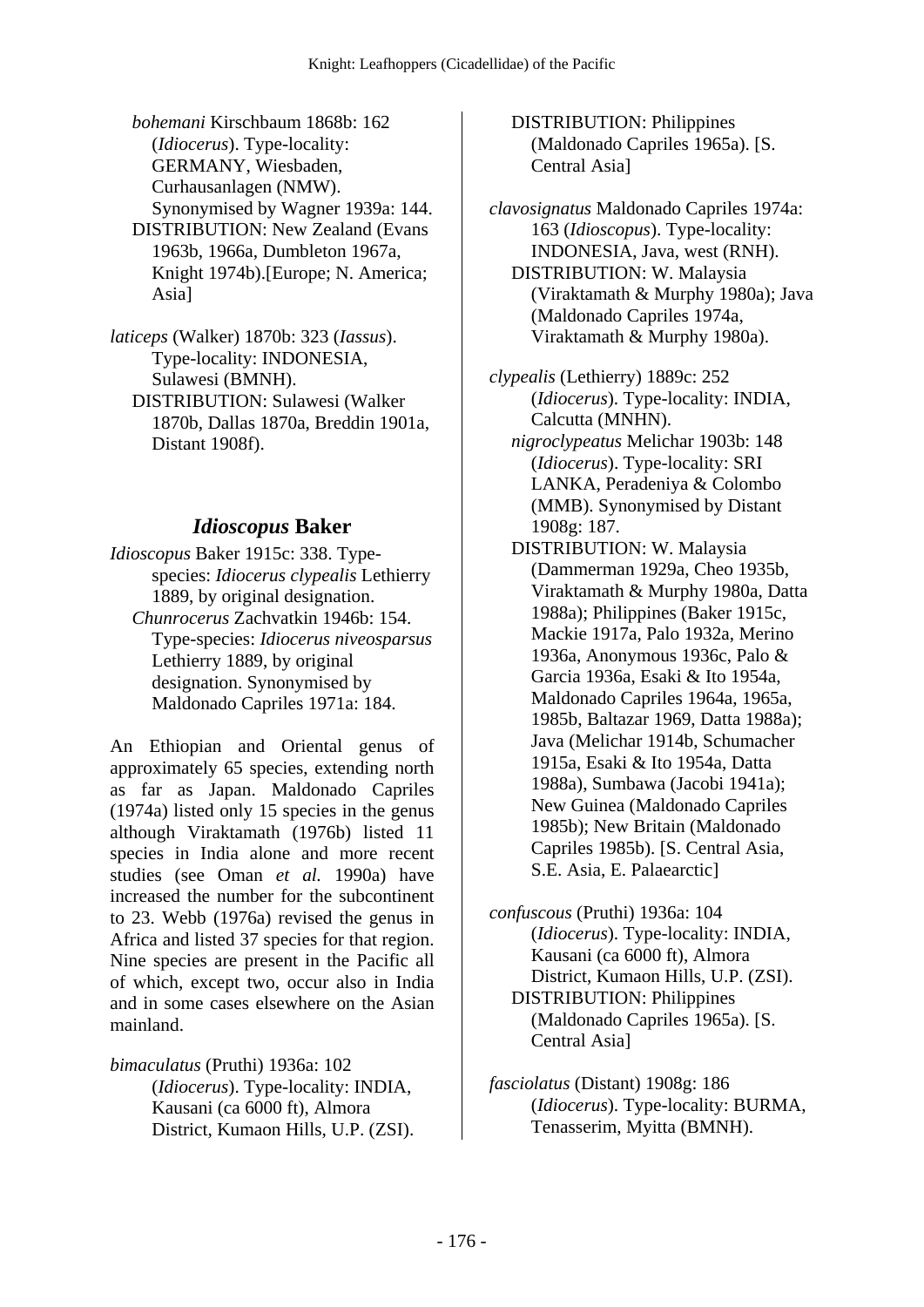DISTRIBUTION: Philippines (Maldonado Capriles 1965a). [S. Central Asia, S.E. Asia]

*incertus* (Baker) 1924d: 367 (*Idiocerus*). New name for *Idiocerus maculatus* Distant 1912, not *Idiocerus maculatus* Melichar 1896.  *maculatus* Distant 1912e: 605 (*Idiocerus*). Type-locality: INDIA, Orissa, Gopuda Island, Lake Chilka

(BMNH). DISTRIBUTION: Philippines (Maldonado Capriles 1965a); Sumbawa (Jacobi 1941a). [S. Central Asia]

- *nitidulus* (Walker) 1870b: 322 (*Iassus*). Type-locality: INDONESIA, Mysol (BMNH).
	- DISTRIBUTION: W. Malaysia (Gater 1926a, Dammerman 1929a, Corbett 1937a); Java (Maldonado Capriles 1973a), Mysol (Walker 1870b, Dallas 1870a, Distant 1908f)

*niveosparsus* (Lethierry) 1889c: 252 (*Idiocerus*). Type-locality: INDIA, Saharanpur, Calcutta (MNHN).  *basalis* Melichar 1903b: 147 (*Idiocerus*). Type-locality: SRI LANKA, Peradeniya (MMB) & Pattipola (HNHM). Synonymised by Distant 1908g: 185.

 DISTRIBUTION: W. Malaysia (Baker 1915c, Cheo 1935b, Esaki & Ito 1954a, Datta 1988a); Philippines (Baker 1915c, Dammerman 1929a, Palo 1932a, Merino 1934a, 1936a, Anonymous 1936c, Palo & Garcia 1936a, Esaki & Ito 1954a, De & Dutta 1955a, Maldonado Capriles 1964a, 1965a, Baltazar 1969, Datta 1988a); Sunda Is. (Hall 1924a); Java (Bierman 1907f, 1908a, Melichar 1914b, Schumacher 1915a, Leefmans 1928a, Dammerman 1929a, Franssen 1938a, Thompson 1944a, Kalshoven & van der Vecht 1950a, Esaki & Ito 1954a, Datta 1988a); Dutch East

Indies (Palo & Garcia 1936a). [S. Central Asia, S.E. Asia, E. Palaearctic]; Australia (Day & Fletcher 1994a)

*niveosparsus* var. *lagunensis* (Baker) 1915c: 325 (*Chunra*). Type-locality: PHILIPPINES, Luzon, Laguna Province, Pagsanjan (USNM). DISTRIBUTION: Philippines (Baker 1915c, Merino 1936a).

*niveosparsus palawanensis* (Baker) 1915c: 325 (*Chunra*). Type-locality: PHILIPPINES, Palawan, Puerto Princesa (USNM). DISTRIBUTION: Philippines (Baker 1915c, Merino 1936a).

*niveosparsus* var. *philippinensis* (Baker) 1915c: 325 (*Chunra*). Type-locality: PHILIPPINES, Luzon, Laguna Province, Los Banos (USNM, 7 syntypes labelled "Mt. Makiling"). DISTRIBUTION: Philippines (Baker 1915c, Merino 1936a)

*scutellatus* (Distant) 1908g: 187 (*Idiocerus*). Type-locality: INDIA, Calcutta (BMNH). DISTRIBUTION: Philippines (Maldonado Capriles 1965a). [S. Central Asia]

# *Ipocerus* **Baker**

*Ipocerus* Baker 1915c: 322. Type-species: *Ipocerus kirkaldyi* Baker 1915, by original designation.

A monotypic genus, endemic to the Philippines. Although listed for Australia by Evans (1938b), the genus is not recorded for the continent by Evans (1966a), Webb (1983a) or Day & Fletcher (1994a).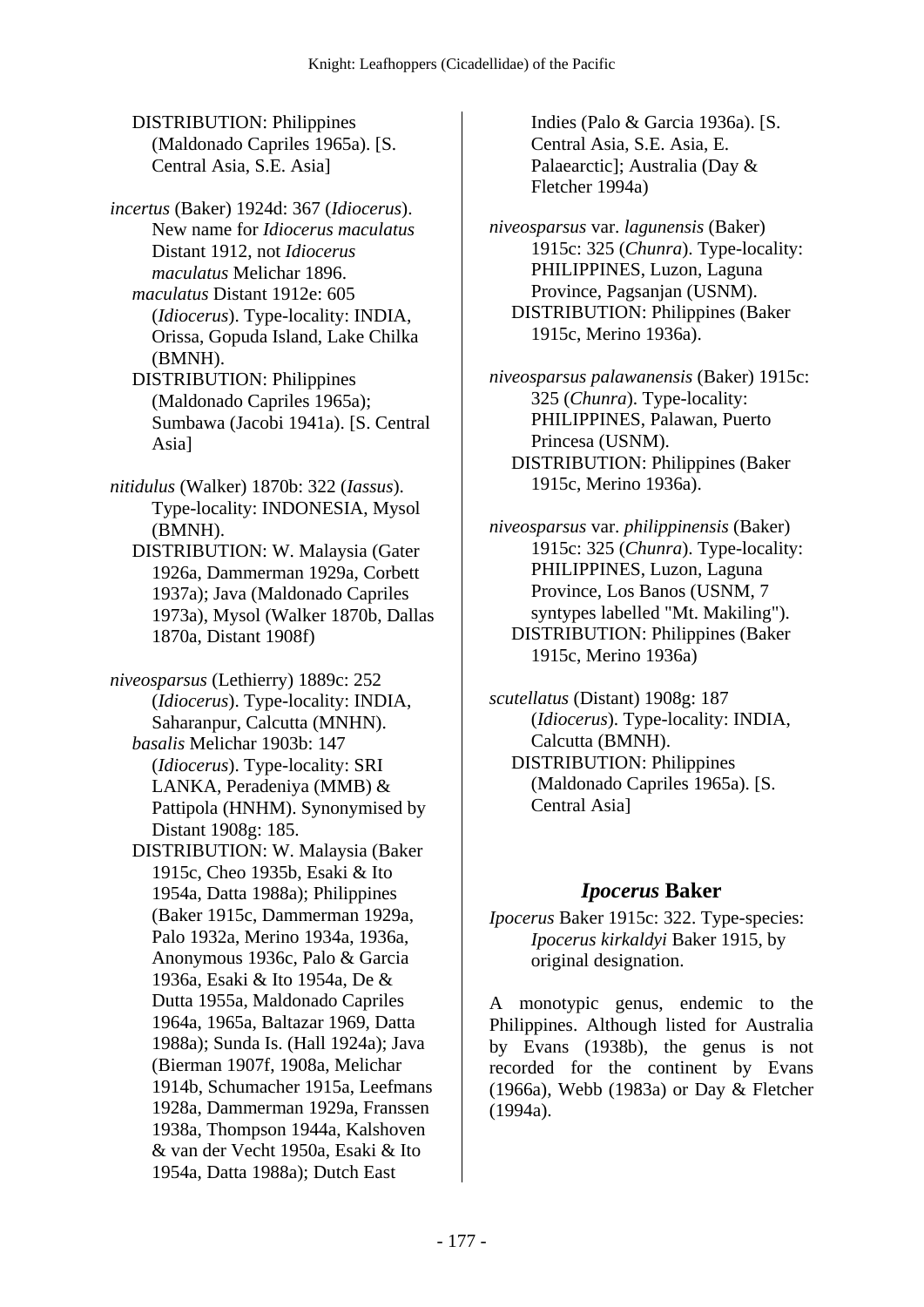*kirkaldyi* Baker 1915c: 323 (*Ipocerus*). Type-locality: PHILIPPINES, Palawan, Puerto Princesa (USNM). DISTRIBUTION: Philippines (Baker 1915c, Merino 1936a, Zachvatkin 1945a, Zelazny & Pacumbaba 1982a, Evans 1947a); Australia (Evans 1938b).

### *Iposcopus* **Baker**

*Iposcopus* Baker 1915c: 320. Typespecies: *Iposcopus distanti* Baker 1915, by original designation.

A genus of two species, endemic to the Philippines.

*breviceps* Baker 1915c: 320 (*Iposcopus*). Type-locality: PHILIPPINES, Mindanao, Butuan (USNM). DISTRIBUTION: Philippines (Baker 1915c, Merino 1936a, Zachvatkin 1945a).

*distanti* Baker 1915c: 320 (*Iposcopus*). Type-locality: PHILIPPINES, Mindanao, Butuan (USNM). DISTRIBUTION: Philippines (Baker 1915c, Merino 1936a, Zachvatkin 1945a, Evans 1947a).

#### *Maroopula* **Webb**

*Maroopula* Webb 1983a: 72. Type-species: *Maroopula trixia* Webb 1983, by original designation.

A monotypic genus, endemic to Australia.

*trixia* Webb 1983a: 73 (*Maroopula*). Typelocality: AUSTRALIA, Queensland, central (BMNH). DISTRIBUTION: Australia (Webb 1983a)

# *Muinocerus* **Ghauri**

*Muinocerus* Ghauri 1985c: 67. Typespecies: *Muinocerus qadirii* Ghauri 1985, by original designation.

A monotypic genus, endemic to Borneo.

*qadirii* Ghauri 1985c: 68 (*Muinocerus*). Type-locality: E. MALAYSIA, Sarawak, Semengoh, Engkabang Plantation (BMNH). DISTRIBUTION: Borneo (Ghauri 1985c).

# *Musgraviella* **Evans**

*Musgraviella* Evans 1966a: 187. Typespecies: *Musgraviella tasmaniensis* Evans 1966, by original designation.

A genus of two species, endemic to Australia. It was revised by Webb (1983a).

*tasmaniensis* Evans 1966a: 187 (*Musgraviella*). Type-locality: AUSTRALIA, Tasmania, Tasman Peninsula (AM). DISTRIBUTION: Australia (Evans 1966a, Webb 1983a)

*tricornis* Webb 1983a: 63 (*Musgraviella*). Type-locality: AUSTRALIA, New South Wales, Cabramatta (BMNH). DISTRIBUTION: Australia (Webb 1983a)

# *Namiocerus* **Ghauri**

*Namiocerus* Ghauri 1985a: 41. Typespecies: *Bythoscopus cephalotes* Walker 1857, by original designation.

A monotypic genus, endemic to Borneo.

*cephalotes* (Walker) 1857b: 174 (*Bythoscopus*). Type-locality: E. MALAYSIA, Sarawak (BMNH).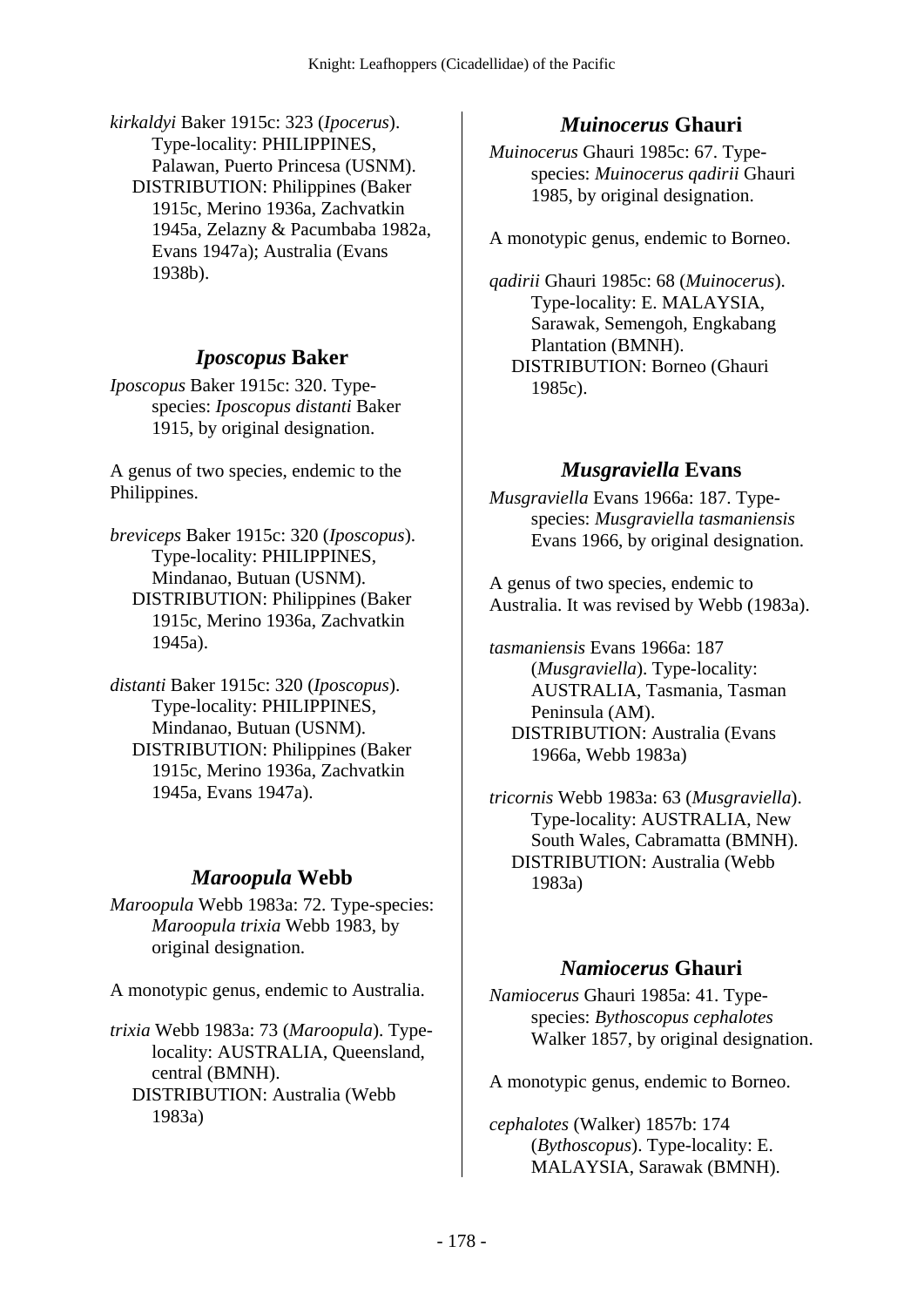DISTRIBUTION: Borneo (Walker 1857b; Dohrn 1859a; Ghauri 1985a).

## *Nyndgama* **Webb**

*Nyndgama* Webb 1983a: 81. Type-species: *Nyndgama arowa* Webb 1983, by original designation.

A monotypic genus, endemic to Australia.

*arowa* Webb 1983a: 82 (*Nyndgama*). Type-locality: AUSTRALIA, Queensland, National Park (USNM). DISTRIBUTION: Australia (Webb 1983a)

### *Paraidioscopus* **Maldonado Capriles**

*Paraidioscopus* Maldonado Capriles 1964a: 98. Type-species: *Idioscopus tagalicus* Baker 1915, by original designation.

An Oriental genus of three species, one endemic to India and the other two to the Philippines. The genus was reviewed by Viraktamath (1973a).

*palawanensis* (Baker) 1915c: 338 (*Idioscopus*). Type-locality: PHILIPPINES, Palawan, Puerto Princesa (USNM). DISTRIBUTION: Philippines (Baker

- 1915c, Merino 1936a, Maldonado Capriles 1964a, Viraktamath 1973a)
- *tagalicus* (Baker) 1915c: 338 (*Idioscopus*). Type-locality: PHILIPPINES, Luzon, Mt Maquiling & Mt Banahao (USNM).
	- DISTRIBUTION: Philippines (Baker 1915c, Merino 1936a, Maldonado Capriles 1964a, Viraktamath 1973a)

# *Pascoepus* **Webb**

*Pascoepus* Webb 1983a: 50. Type-species*: Idiocerus hyleorais* Kirkaldy 1907, by original designation.

A genus of 10 species, endemic to Australia.

*candidus* (Evans) 1941f: 151 (*Idiocerus*). Type-locality: AUSTRALIA, Western Australia, Dongarra (BMNH). DISTRIBUTION: Australia (Evans 1941f, 1966a, Webb 1983a)

- *hyleorais* (Kirkaldy) 1907d: 34 (*Idiocerus*). Type-locality: AUSTRALIA, Queensland, Bundaberg (BPBM). DISTRIBUTION: Australia (Kirkaldy 1907d, Evans 1935c, 1966a, Webb 1983a).
- *illawarrus* Webb 1983a: 55 (*Pascoepus*). Type-locality: AUSTRALIA, New South Wales, Illawarra (USNM). DISTRIBUTION: Australia (Webb 1983a)

*insularis* (Evans) 1941e: 37 (*Idiocerus*). Type-locality: AUSTRALIA, South Australia, Kangaroo Island, Flinders Chase (SAM). DISTRIBUTION: Australia (Evans 1941e, 1966a, Webb 1983a).

*longispinus* Webb 1983a: 57 (*Pascoepus*). Type-locality: AUSTRALIA, Western Australia, Dales Gorge, 625m (CAS). DISTRIBUTION: Australia (Webb 1983a)

*macropensis* (Evans) 1941e: 37 (*Idiocerus*). Type-locality: AUSTRALIA, South Australia, Kangaroo Island, Flinders Chase (SAM).

 DISTRIBUTION: Australia (Evans 1941e, 1966a, Webb 1983a).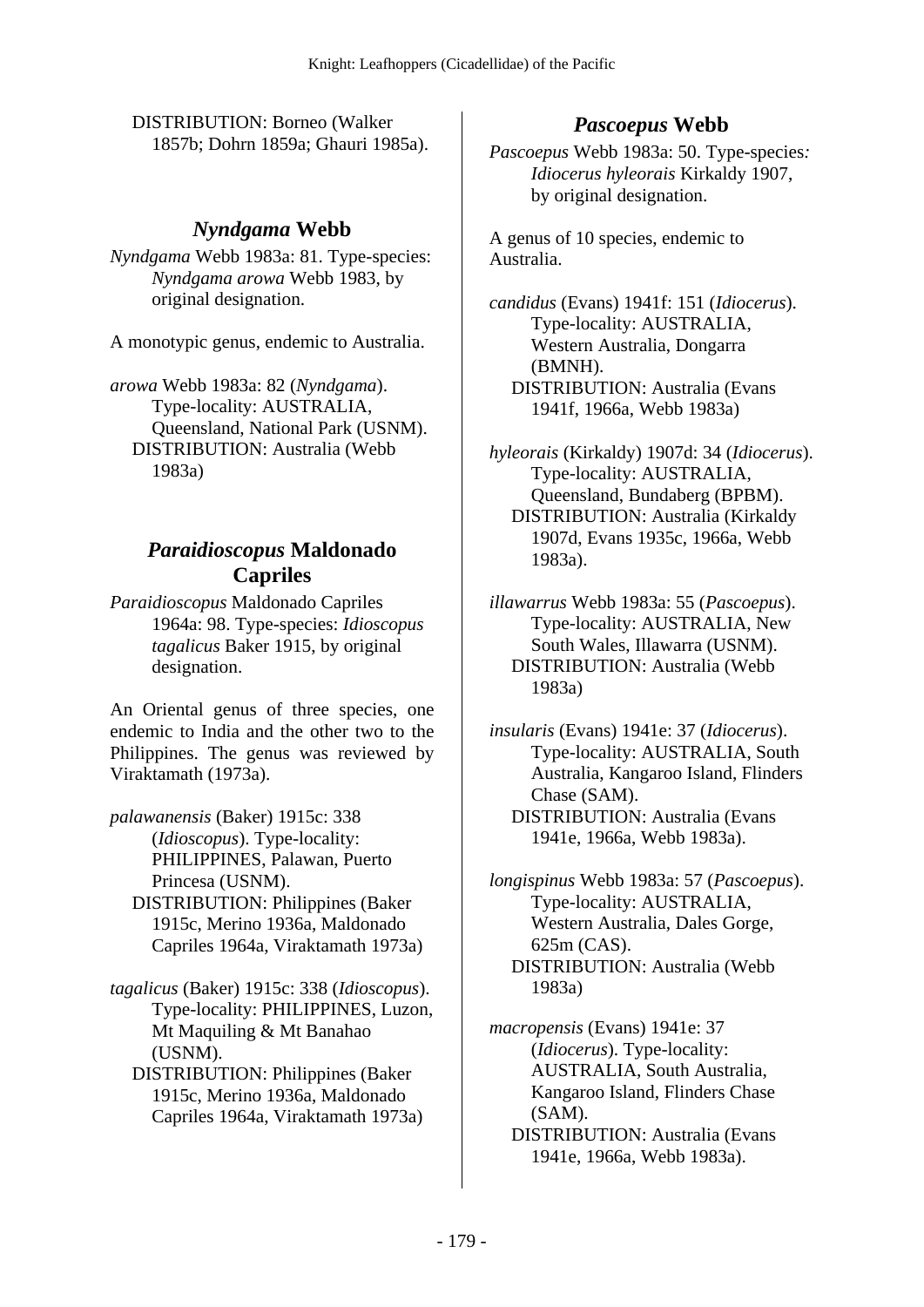*neboissi* Webb 1983a: 55 (*Pascoepus*). Type-locality: AUSTRALIA, Western Australia, Karragullen (MVM). DISTRIBUTION: Australia (Webb 1983a)

*nymphias* (Kirkaldy) 1907d: 33 (*Idiocerus*). Type-locality: AUSTRALIA, New South Wales, Sydney & Mittagong (BPBM).  *oreias* Kirkaldy 1907d: 33 (*Idiocerus*). Type-locality: AUSTRALIA, New South Wales, Mittagong (BPBM). Synonymised by Webb 1983a: 56. DISTRIBUTION: Australia (Kirkaldy 1907d, Evans 1935c, 1966a, Webb 1983a).

- *viridiceps* (Evans) 1941f: 151 (*Idiocerus*). Type-locality: AUSTRALIA, Western Australia, Dongarra (BMNH). DISTRIBUTION: Australia (Evans
	- 1941f, 1966a, Webb 1983a)

*viridipennis* Webb 1983a: 57 (*Pascoepus*). Type-locality: AUSTRALIA, New South Wales, Mittagong (BPBM). DISTRIBUTION: Australia (Webb 1983a)

# *Pedioscopus* **Kirkaldy**

*Pedioscopus* Kirkaldy 1906c: 349. Typespecies: *Pedioscopus philenor* Kirkaldy 1906, by original designation.

A genus of 12 species, endemic to the Pacific. It was revised by Maldonado Capriles (1972a).

*amabilis* Linnavuori 1960a: 244 (*Pedioscopus*). Type-locality: PALAU, Ulebsehel (Auluptagel) (USNM).

 DISTRIBUTION: Palau (Linnavuori 1960a); W. Caroline Is. (Maldonado Capriles 1972a).

*balochoides* Maldonado Capriles 1968b: 97 (*Pedioscopus*). Type-locality: E. MALAYSIA, Sabah, Sandakan (USNM). DISTRIBUTION: Borneo (Maldonado Capriles 1968b)

*busonioides* (Baker) 1915c: 330 (*Balocha*). Type-locality: PHILIPPINES, Luzon, Mt Maquiling (USNM). DISTRIBUTION: Philippines (Baker 1915c, Merino 1936a)

*disjunctus* Baker 1915c: 331 (*Pedioscopus*). Type-locality: PHILIPPINES, Luzon, Los Banos & Mt Maquiling (USNM). DISTRIBUTION: Philippines (Baker 1915c, Merino 1936a, Maldonado

Capriles 1972a) *larvatus* Maldonado Capriles 1972a: 534 (*Pedioscopus*). Type-locality: PAPUA NEW GUINEA, New

Guinea, Daradae, near Javarere, Musgrove River, 100 m (BPBM). DISTRIBUTION: New Guinea (Maldonado Capriles 1972a)

*lineatus* Maldonado Capriles 1972a: 534 (*Pedioscopus*). Type-locality: INDONESIA, Irian Jaya, New Guinea, Vogelkop, Kebar Valley, W of Manokwari, 550 m (BPBM). DISTRIBUTION: New Guinea (Maldonado Capriles 1972a)

*maculifrons* Maldonado Capriles 1972a: 533 (*Pedioscopus*). Type-locality: PAPUA NEW GUINEA, New Guinea, Daradae Plantation, 500 m, 80 Km N of Port Moresby (BPBM). DISTRIBUTION: New Guinea (Maldonado Capriles 1972a)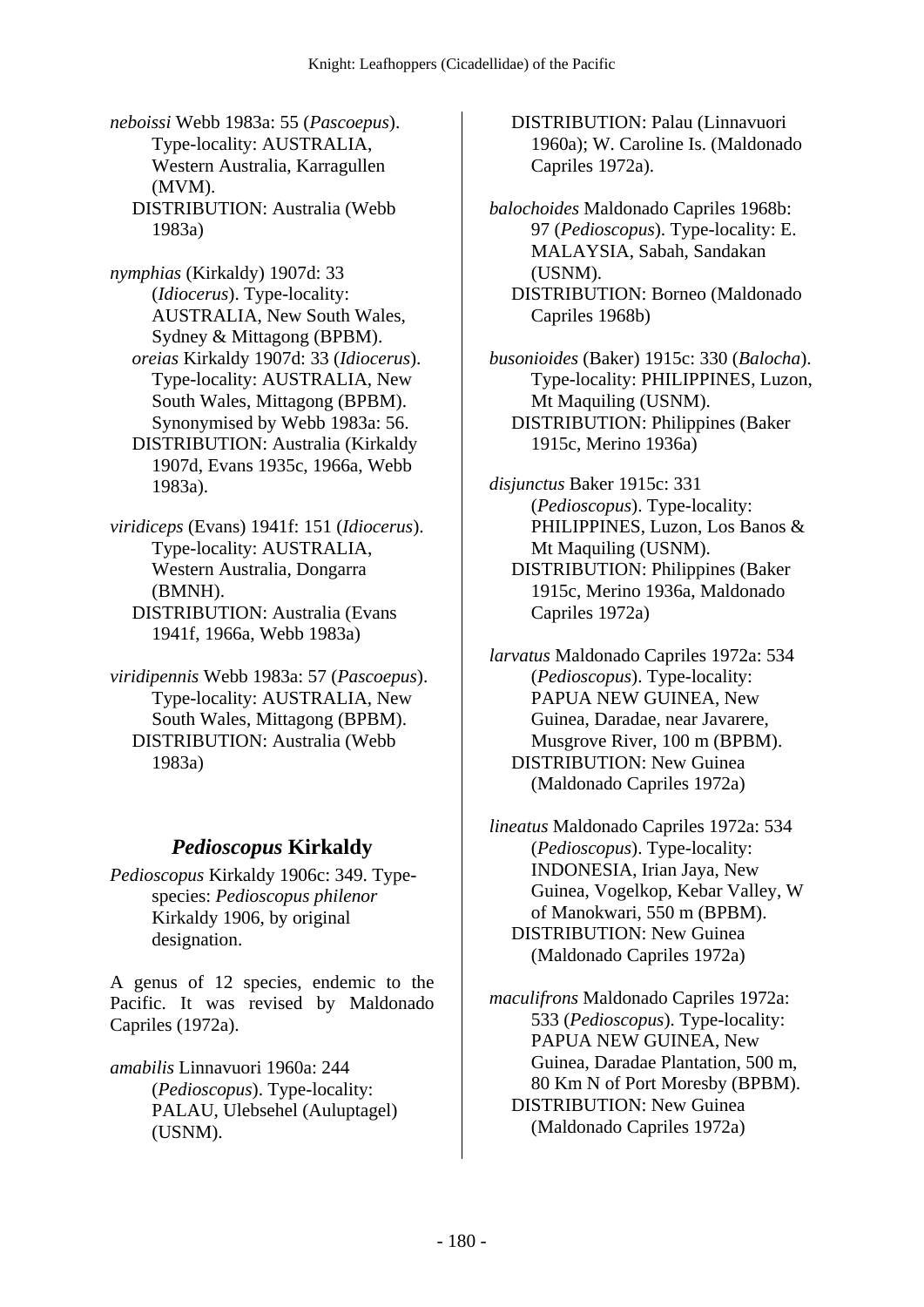*personatus* Maldonado Capriles 1972a: 535 (*Pedioscopus*). Type-locality: PAPUA NEW GUINEA, New Guinea, Daradae Plantation, 500 m, 80 Km N of Port Moresby (BPBM). DISTRIBUTION: New Guinea (Maldonado Capriles 1972a)

*philenor* Kirkaldy 1906c: 349 (*Pedioscopus*). Type-locality: AUSTRALIA, Queensland, Cairns (BPBM).

 *agenor* Kirkaldy 1906c: 350 (*Pedioscopus*). Type-locality: AUSTRALIA, Queensland, Cairns (BPBM). Synonymised by Evans 1966a: 185.

 DISTRIBUTION: Australia (Kirkaldy 1906c, Evans 1935c, 1947a, 1966a, Linnavuori 1960a, Maldonado Capriles 1972a, Webb 1983a)

*quadrilineatus* Maldonado Capriles 1972a: 537 (*Pedioscopus*). Type-locality: SOLOMON ISLANDS, Buka Island, Gagan, 40 m (BPBM). DISTRIBUTION: Solomon Is. (Maldonado Capriles 1972a)

*quadrimaculatus* Linnavuori 1960b: 11 (*Pedioscopus*). Type-locality: FIJI, Viti Levu, Labasa (BPBM). DISTRIBUTION: Fiji (Linnavuori 1960b)

*septemmaculatus* Maldonado Capriles 1972a: 539 (*Pedioscopus*). Typelocality: VANUATU, Efate Island (NW), limestone plateau N of Maat, 100 m (BPBM). DISTRIBUTION: Vanuatu (Maldonado Capriles 1972a)

# *Philippocerus* **Maldonado Capriles**

*Philippocerus* Maldonado Capriles 1972b: 627. Type-species*: Philippocerus albipennis* Maldonado Capriles 1972, by original designation.

A monotypic genus, endemic to the Philippines.

*albipennis* Maldonado Capriles 1972b: 629 (*Philippocerus*). Type-locality: PHILIPPINES, Palawan, 3 Km NE of Tinabog (BPBM). DISTRIBUTION: Philippines (Maldonado Capriles 1972b).

# *Philipposcopus* **Maldonado Capriles**

*Philipposcopus* Maldonado Capriles 1972a: 542. Type-species: *Pedioscopus maquilingensis* Baker 1915, by original designation.

A genus of two species, endemic to the Philippines.

*maquilingensis* (Baker) 1915c: 331 (*Pedioscopus*). Type-locality: PHILIPPINES, Luzon, Mt Maquiling (USNM). DISTRIBUTION: Philippines (Baker 1915c, Merino 1936a, Maldonado Capriles 1968b, 1972a).

*modestus* (Baker) 1915c: 331 (*Pedioscopus*). Type-locality: PHILIPPINES, Mindanao, Butuan (USNM).

 DISTRIBUTION: Philippines (Baker 1915c, Merino 1936a, Maldonado Capriles 1968b, 1972a).

# *Quilopsus* **Webb**

*Quilopsus* Webb 1983a: 65. Type-species: *Quilopsus koebelei* Webb 1983, by original designation.

A monotypic genus, endemic to Australia.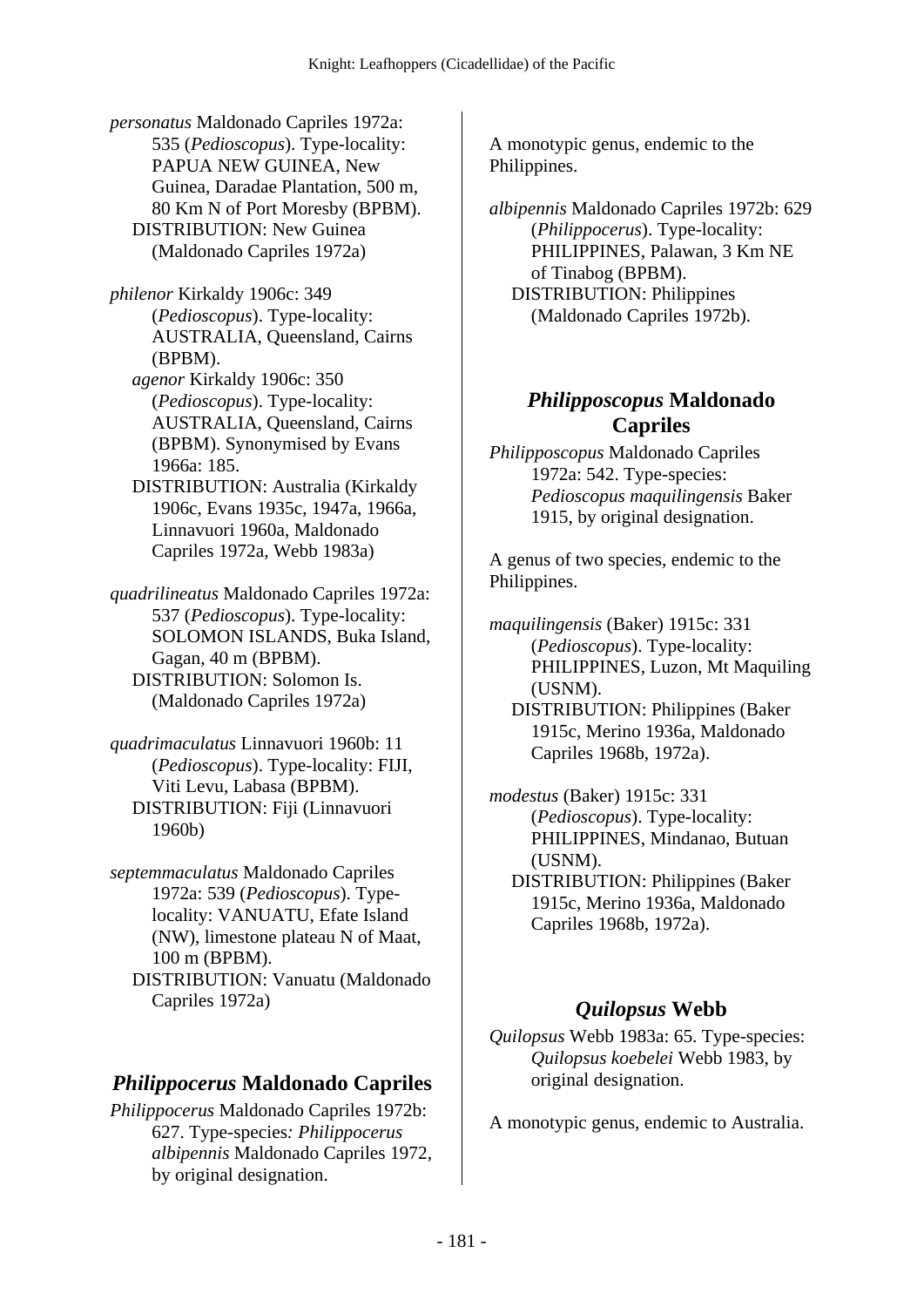*koebelei* Webb 1983a: 66 (*Quilopsus*). Type-locality: AUSTRALIA (USNM). DISTRIBUTION: Australia (Webb 1983a)

#### *Rhytidodus* **Fieber**

*Rhytidodus* Fieber 1872a: 8. Type-species: *Cicada decimaquarta* Schrank 1776, by subsequent designation of Zachvatkin 1953b: 213.

A Palaearctic genus, adventive in the Nearctic and Australian region. Nast (1972a) lists 23 species in the genus and additional ones have been described more recently (see Oman *et al.* 1990a). The genus has been redescribed by Hamilton (1980a). It is represented in the Pacific by a single introduced species, present in Australia and New Zealand.

*decimaquartus* (Schrank) 1776a: 76 (*Cicada*). Type-locality: AUSTRIA (depository unknown).  *crenatus* Germar 1837b: pl.10 (*Jassus*). Type-locality: GERMANY (HM & LM). Synonymised with *germari* Fieber by Fieber 1868a: 451. Synonymised with *decimaquartus* Schrank by Kuntze 1937b: 27.  *scurra* Germar 1837b: pl.11 (*Jassus*). Type-locality: GERMANY (HM & LM). Synonymised with *germari* Fieber by Fieber 1868a: 451. Synonymised with *decimaquartus* Schrank by Haupt 1917a: 147.  *germari* Fieber 1868a: 451 (*Idiocerus*). Type-locality: EUROPE (MNHN). Synonymised with *decimaquartus* Schrank by Ribaut 1952a: 360.  *gemmisimulans* Leonard & Crosby 1915a: 542 (*Idiocerus*). Typelocality: USA, New York, Ithaca (CUC). Synonymised with *scurra* Germar by Dickerson & Weiss

1917a: 218. Synonymised with

*decimaquartus* Schrank by Knight 1974b: 483.

 DISTRIBUTION: Australia (Webb 1983a); New Zealand (Dumbleton 1967a, Knight 1974b, Evans 1977a, Webb 1983a). [Palaearctic, N. America, N. Africa].

#### *Rosopaella* **Webb**

*Rosopaella* Webb 1983a: 6. Type-species: *Idiocerus kirkaldyi* Evans 1935, by original designation.

A genus of 31 species, endemic to Australia.

*aldutra* Webb 1983a: 16 (*Rosopaella*). Type-locality: AUSTRALIA, Queensland, North Stradbroke Island (UQ).

 DISTRIBUTION: Australia (Webb 1983a)

*aroka* Webb 1983a: 19 (*Rosopaella*). Type-locality: AUSTRALIA, Queensland, Gilruth (AM). DISTRIBUTION: Australia (Webb 1983a)

*carmiella* Webb 1983a: 23 (*Rosopaella*). Type-locality: AUSTRALIA, New South Wales, Nelson Bay (ANIC). DISTRIBUTION: Australia (Webb 1983a)

*citrinella* Webb 1983a: 12 (*Rosopaella*). Type-locality: AUSTRALIA, Western Australia, Jones River, 16 miles ESE of Roebourne (ANIC). DISTRIBUTION: Australia (Webb 1983a).

*crofta* Webb 1983a: 25 (*Rosopaella*). Type-locality: AUSTRALIA, New South Wales, Mt Kosciusko, 5500 ft (ANIC). DISTRIBUTION: Australia (Webb 1983a)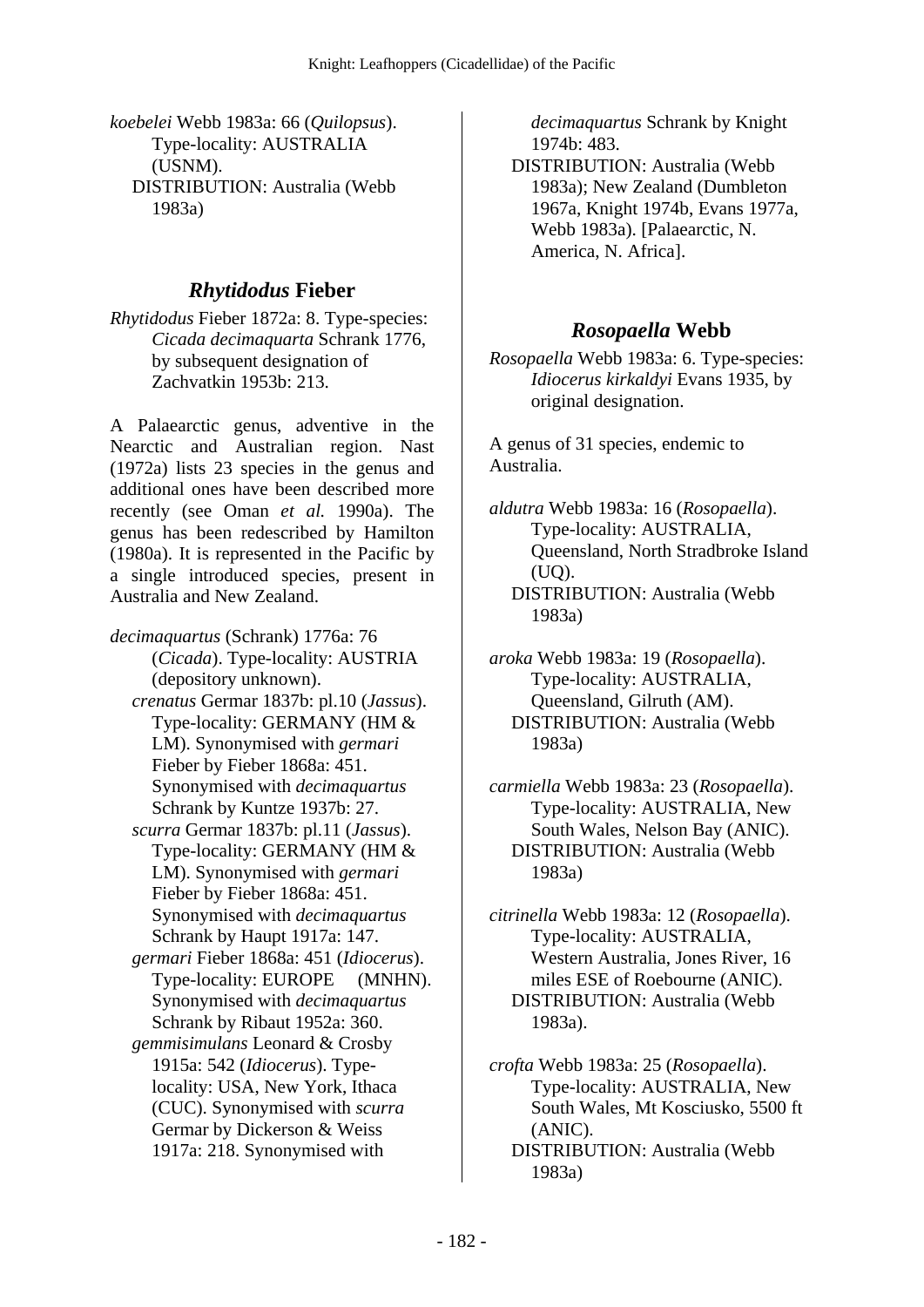*cuprea* (Walker) 1851b: 871 (*Bythoscopus*). Type-locality: AUSTRALIA (BMNH).  *seckeri* Evans 1935c: 79 (*Idiocerus*). Type-locality: AUSTRALIA, South Australia, Lucindale (SAM). Synonymised by Evans 1966a: 177. DISTRIBUTION: Australia (Walker 1851b, Dohrn 1859a, Kirkaldy 1906c, Distant 1908e, Evans 1935c, 1941e, 1966a, Webb 1983a).

*evansi* Webb 1983a: 17 (*Rosopaella*). Type-locality: AUSTRALIA, ACT, Black Mountain (ANIC). DISTRIBUTION: Australia (Webb 1983a)

*felicta* Webb 1983a: 23 (*Rosopaella*). Type-locality: AUSTRALIA, Western Australia, 8 miles SW of Mt Ragged (ANIC). DISTRIBUTION: Australia (Webb 1983a)

*filoxa* Webb 1983a: 26 (*Rosopaella*). Type-locality: AUSTRALIA, Queensland, Tamborine Mt (BMNH). DISTRIBUTION: Australia (Webb 1983a)

*flindersi* (Evans) 1941e: 37 (*Idiocerus*). Type-locality: AUSTRALIA, South Australia, Kangaroo Island, Flinders Chase (SAM). DISTRIBUTION: Australia (Evans 1941e, 1966a, Webb 1983a).

*galonda* Webb 1983a: 15 (*Rosopaella*). Type-locality: AUSTRALIA, Western Australia, Madura (ANIC). DISTRIBUTION: Australia (Webb 1983a)

*geoffroyi* (Distant) 1908e: 99 (*Idiocerus*). Type-locality: AUSTRALIA, Queensland, Peak Downs (BMNH).  DISTRIBUTION: Australia (Distant 1908e, Evans 1935c, 1966a, Webb 1983a).

*kirkaldyi* (Evans) 1935c: 79 (*Idiocerus*). Type-locality: AUSTRALIA, New South Wales, Leura (AM, missing). DISTRIBUTION: Australia (Evans 1935c, 1941e, 1966a, Webb 1983a).

*leurensis* (Evans) 1934a: 167 (*Idiocerus*). Type-locality: AUSTRALIA, New South Wales, Leura (ANIC). DISTRIBUTION: Australia (Evans 1934a, 1935c, 1966a, Webb 1983a)

*lopada* Webb 1983a: 27 (*Rosopaella*). Type-locality: AUSTRALIA, New South Wales, Casula (BMNH). DISTRIBUTION: Australia (Webb 1983a)

*magnata* Webb 1983a: 13 (*Rosopaella*). Type-locality: AUSTRALIA, ACT, Black Mountain (ANIC). DISTRIBUTION: Australia (Webb 1983a)

*napais* (Kirkaldy) 1907d: 34 (*Idiocerus*). Type-locality: AUSTRALIA, Queensland, Bundaberg (BPBM). DISTRIBUTION: Australia (Kirkaldy 1907d, Evans 1935c, 1966a, Webb 1983a).

*nigra* Webb 1983a: 21 (*Rosopaella*). Typelocality: AUSTRALIA, Victoria, Myrtleford (MVM). DISTRIBUTION: Australia (Webb 1983a)

*nigrilinea* Webb 1983a: 13 (*Rosopaella*). Type-locality: AUSTRALIA, Northern Territory, Koongarra, 15 Km E of Mt Cahill (DNT). DISTRIBUTION: Australia (Webb 1983a)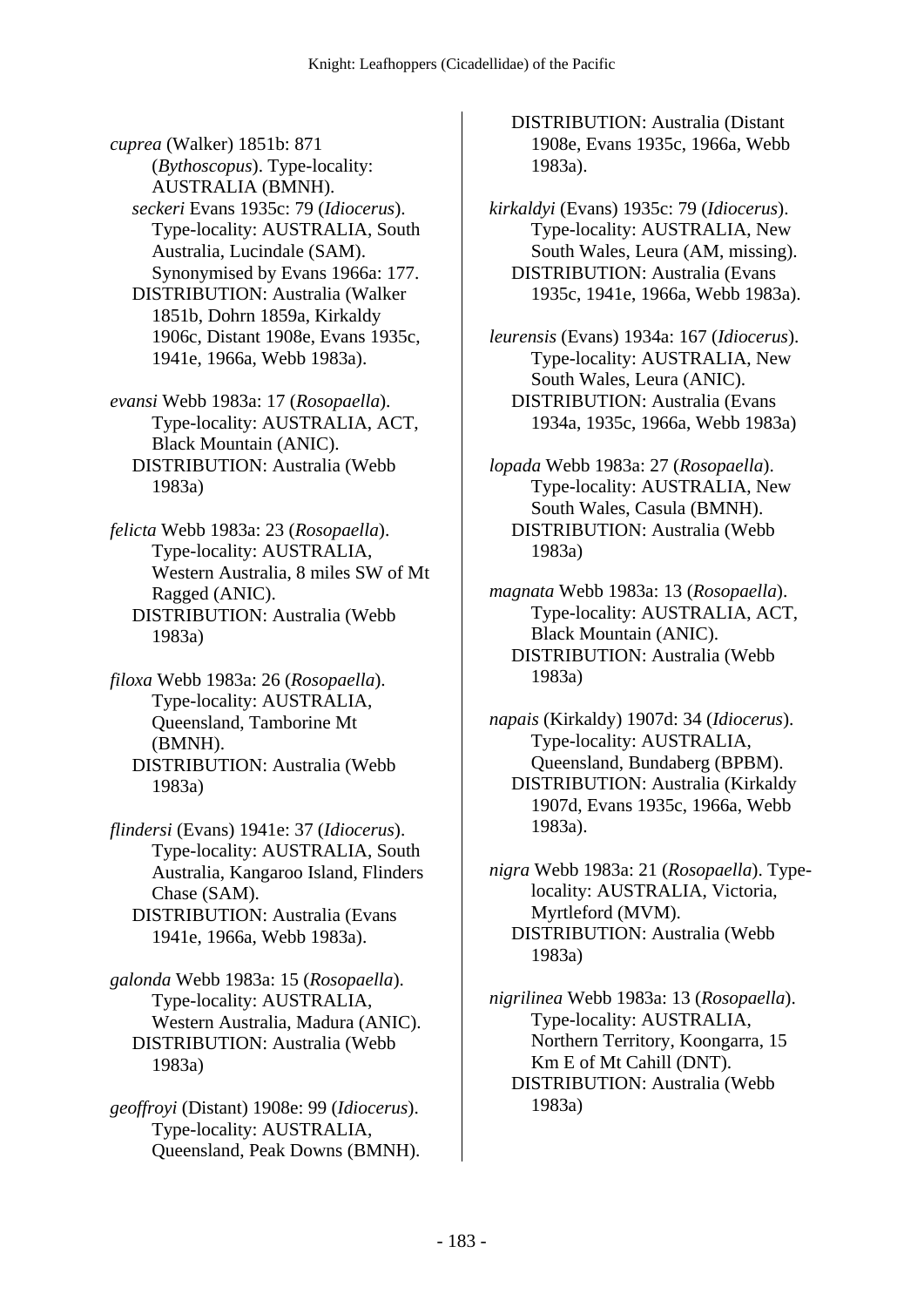*nigroflava* Webb 1983a: 17 (*Rosopaella*). Type-locality: AUSTRALIA, Queensland, Barron Falls (ANIC). DISTRIBUTION: Australia (Webb 1983a)

*nigropicta* Webb 1983a: 30 (*Rosopaella*). Type-locality: AUSTRALIA, Western Australia, Pingelly (BMNH). DISTRIBUTION: Australia (Webb 1983a)

*nigroscuta* Webb 1983a: 25 (*Rosopaella*). Type-locality: AUSTRALIA, Western Australia, Madura (ANIC). DISTRIBUTION: Australia (Webb 1983a)

*nubera* Webb 1983a: 28 (*Rosopaella*). Type-locality: AUSTRALIA, Queensland, Tamborine Mt (BMNH). DISTRIBUTION: Australia (Webb 1983a)

*nuda* Webb 1983a: 11 (*Rosopaella*). Typelocality: AUSTRALIA, New South Wales, 13 miles SE of Yantabulla (ANIC). DISTRIBUTION: Australia (Webb 1983a)

*pallens* Webb 1983a: 11 (*Rosopaella*). Type-locality: AUSTRALIA, Western Australia, Perth, Mt Claremont (ANIC). DISTRIBUTION: Australia (Webb 1983a)

*parva* Webb 1983a: 18 (*Rosopaella*). Type-locality: AUSTRALIA, Queensland, Peak Downs (BMNH). DISTRIBUTION: Australia (Webb 1983a)

*praeda* Webb 1983a: 20 (*Rosopaella*). Type-locality: AUSTRALIA, ACT, Canberra, Black Mountain (ANIC).  DISTRIBUTION: Australia (Webb 1983a)

*recurva* Webb 1983a: 28 (*Rosopaella*). Type-locality: AUSTRALIA, ACT, Canberra (BMNH). DISTRIBUTION; Australia (Webb 1983a)

*rubrofascia* Webb 1983a: 24 (*Rosopaella*). Type-locality: AUSTRALIA, Queensland, Tamborine Mt (BMNH). DISTRIBUTION: Australia (Webb 1983a)

*swani* (Evans) 1941e: 37 (*Idiocerus*). Type-locality: AUSTRALIA, South Australia, Kangaroo Island, Flinders Chase (SAM). DISTRIBUTION: Australia (Evans 1941e, 1966a, Webb 1983a).

*weiri* Webb 1983a: 27 (*Rosopaella*). Typelocality: AUSTRALIA, New South Wales, South Arm via Bowraville  $(UO)$ .

 DISTRIBUTION: Australia (Webb 1983a)

# *Tinderella* **Webb**

*Tinderella* Webb 1983a: 91. Type-species: *Tinderella maondica* Webb 1983, by original designation.

A monotypic genus, endemic to Australia.

*maondica* Webb 1983a: 92 (*Tinderella*). Type-locality: AUSTRALIA, Queensland, Tamborine Mt (USNM). DISTRIBUTION: Australia (Webb 1983a)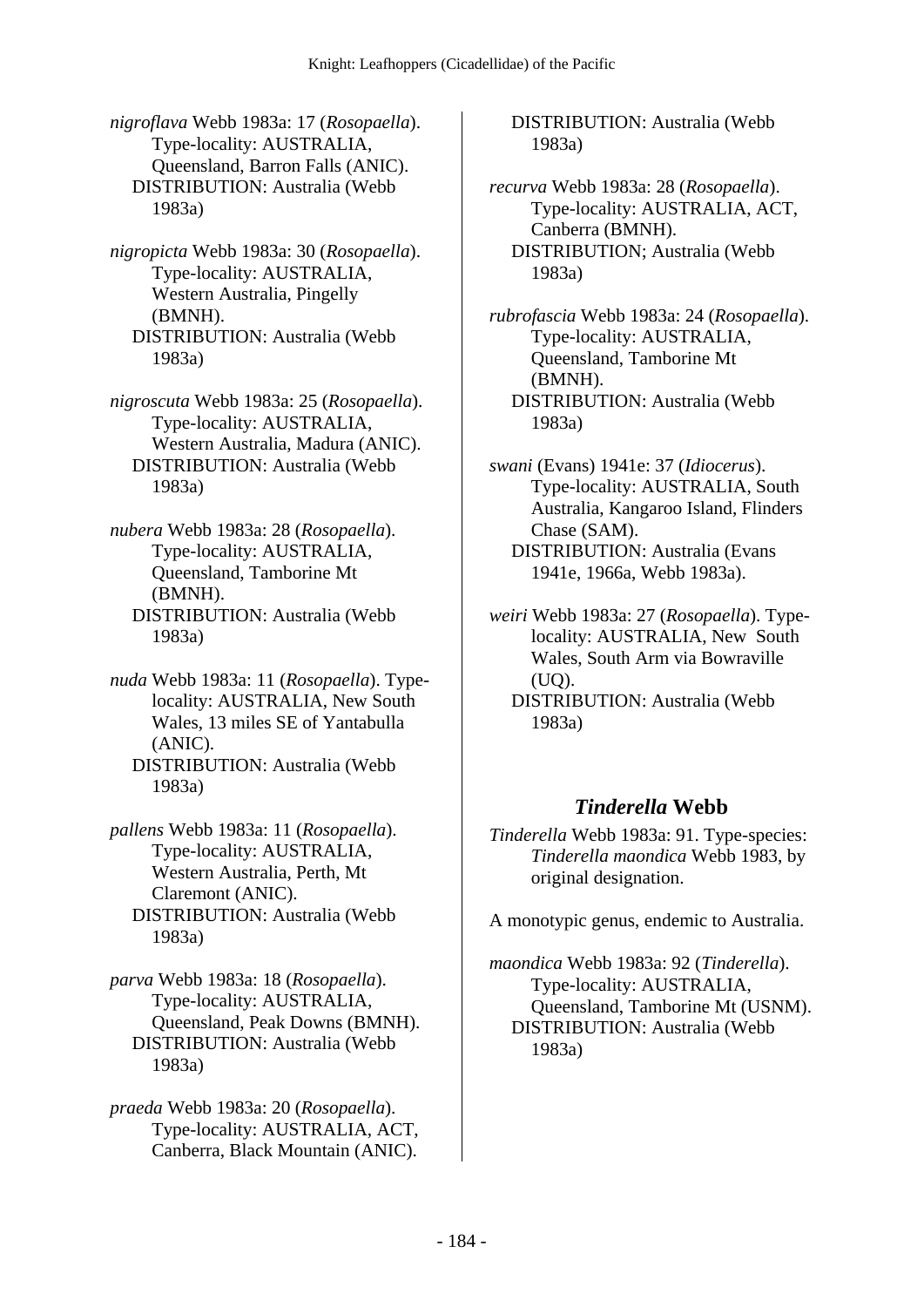# *Tumocerus* **Evans**

*Tumocerus* Evans 1941f: 149. Typespecies: *Tumocerus varius* Evans 1941, by original designation.

A genus of two species, endemic to Australia. It was revised by Webb (1983a).

*grandis* Evans 1941f: 149 (*Tumocerus*). Type-locality: AUSTRALIA, Western Australia, Dedari (BMNH). DISTRIBUTION: Australia (Evans 1941f, 1966a, Webb 1983a)

*varius* Evans 1941f: 149 (*Tumocerus*). Type-locality: AUSTRALIA, Western Australia, Dedari (BMNH).  *merredinensis* Evans 1941f: 149 (*Tumocerus*). Type-locality: AUSTRALIA, Western Australia, Merredin (BMNH). Synonymised by Webb 1983a: 64. DISTRIBUTION: Australia (Evans 1941f, 1947a, 1966a, Webb 1983a)

# *Wiloatma* **Webb**

*Wiloatma* Webb 1983a: 76. Type-species: *Wiloatma caprilesi* Webb 1983, by original designation.

A genus of seven species, endemic to the Pacific and extending from Micronesia in the north to Australia, Fiji and Samoa in the south.

*angulifer* (Walker) 1870b: 325 (*Iassus*). Type-locality: INDONESIA, Mysol (BMNH). DISTRIBUTION: Indonesia (Webb 1983a), Mysol (Walker 1870b, Dallas 1870a, Distant 1908f).

*bifurcata* Webb 1983a: 79 (*Wiloatma*). Type-locality: AUSTRALIA, Queensland, Coolangatta (BPBM). DISTRIBUTION: Australia (Webb 1983a)

*caprilesi* Webb 1983a: 77 (*Wiloatma*). Type-locality: AUSTRALIA, Queensland, Bamboo Creek, near Miallo, N of Mossman (ANIC). DISTRIBUTION: Australia (Webb 1983a)

*fasciata* Webb 1983a: 77 (*Wiloatma*). Type-locality: AUSTRALIA, Queensland, Dunk Island (USNM). DISTRIBUTION: Australia (Webb 1983a)

*liepai* Webb 1983a: 78 (*Wiloatma*). Typelocality: AUSTRALIA, Queensland, Cunninghams Gap, 2484 ft (ANIC). DISTRIBUTION: Australia (Webb 1983a)

*teava* Webb 1983a: 79 (*Wiloatma*). Typelocality: AUSTRALIA, Queensland, Cape York Peninsula, Coen area (DPIQ). DISTRIBUTION: Australia (Webb 1983a)

*tutuilanus* (Osborn) 1934a: 170 (*Idiocerus*). Type-locality: WESTERN SAMOA, Upolu, Vailima, 1200 ft (BMNH). DISTRIBUTION: Fiji (Linnavuori 1960a, 1960b); Samoa (Osborn 1934a, Linnavuori 1960a, 1960b, Webb 1983a).

*tutuilanus* subsp. *curtulus* (Linnavuori) 1960a: 243 (*Pedioscopus*). Typelocality: FEDERATED STATES OF MICRONESIA, Yap, hill behind Yaptown, 60 m (USNM). DISTRIBUTION: Yap (Linnavuori 1960a).

# *Zaletta* **Metcalf**

*Zaletta* Metcalf 1952a: 229. New name for *Macrocerus* Evans 1941, not *Macrocerus* Motschulsky 1845.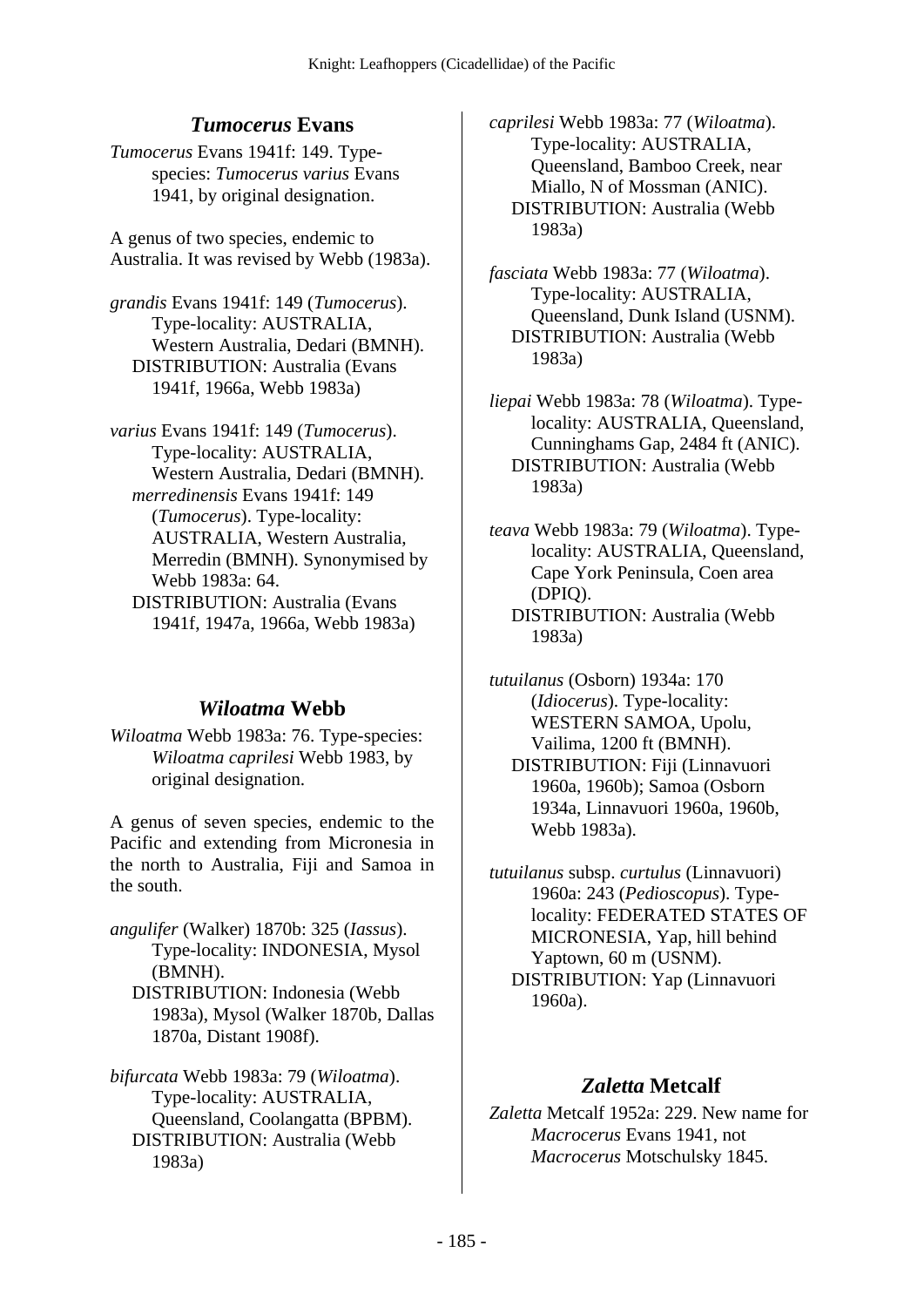*Macrocerus* Evans 1941e: 39. Typespecies: *Macrocerus minutus* Evans 1941, by original designation.

A genus of 24 species, endemic to Australia. It was revised by Webb (1983a).

*agreeva* Webb 1983a: 45 (*Zaletta*). Typelocality: AUSTRALIA, New South Wales, Mt Kosciusko, Wilson's Valley (AM). DISTRIBUTION: Australia (Webb 1983a)

*aulonias* (Kirkaldy) 1907d: 34 (*Idiocerus*). Type-locality: AUSTRALIA, Queensland, Cairns & Bundaberg (BPBM).

 DISTRIBUTION: Australia (Kirkaldy 1907d, Evans 1935c, 1966a, Webb 1983a).

*corona* Webb 1983a: 36 (*Zaletta*). Typelocality: AUSTRALIA, Queensland, near Quamby (AM). DISTRIBUTION: Australia (Webb 1983a)

*crassa* Webb 1983a: 41 (*Zaletta*). Typelocality: AUSTRALIA, New South Wales, Putty (AM). DISTRIBUTION: Australia (Webb 1983a)

*cupido* (Kirkaldy) 1907d: 34 (*Idiocerus*). Type-locality: AUSTRALIA, New South Wales, Sydney (BPBM). DISTRIBUTION: Australia (Kirkaldy 1907d, Evans 1935c, 1966a, Webb 1983a).

*divisa* (Evans) 1935c: 80 (*Idiocerus*). Type-locality: AUSTRALIA, Western Australia, Bruce Rock (AM).

 *coloratus* Evans 1941f: 150 (*Idiocerus*). Type-locality: AUSTRALIA, Western Australia, Dedari (BMNH). Synonymised by Webb 1983a: 38.

 DISTRIBUTION: Australia (Evans 1935c, 1941f, 1966a, Webb 1983a)

elofa Webb 1983a: 34 (*Zaletta*). Typelocality: AUSTRALIA, New South Wales, Cabramatta, Georges River Valley (BMNH). DISTRIBUTION: Australia (Webb 1983a)

*filda* Webb 1983a: 39 (*Zaletta*). Typelocality: AUSTRALIA, ACT, Pine Island, 10 miles S of Canberra (ANIC). DISTRIBUTION: Australia (Webb 1983a)

*hattahensis* Webb 1983a: 44 (*Zaletta*). Type-locality: AUSTRALIA, Victoria, Hattah (AM). DISTRIBUTION: Australia (Webb 1983a)

*inconsequens* (Evans) 1935c: 80 (*Idiocerus*). Type-locality: AUSTRALIA, Victoria, Emerald (AM, missing, wings on slide). DISTRIBUTION: Australia (Evans 1935c, 1966a, Webb 1983a)

*jafara* Webb 1983a: 35 (*Zaletta*). Typelocality: AUSTRALIA, Queensland (AM). DISTRIBUTION: Australia (Webb 1983a).

*kisseis* (Kirkaldy) 1907d: 32 (*Idiocerus*). Type-locality: AUSTRALIA, Queensland, Kuranda (BPBM). DISTRIBUTION: Australia (Kirkaldy 1907d, Evans 1935c, 1966a, Webb 1983a).

*lacustris* (Evans) 1942a: 28 (*Idiocerus*). Type-locality: AUSTRALIA, Tasmania, near Lake St Clair (AM, missing).

 DISTRIBUTION: Australia (Evans 1942a, 1966a, Webb 1983a).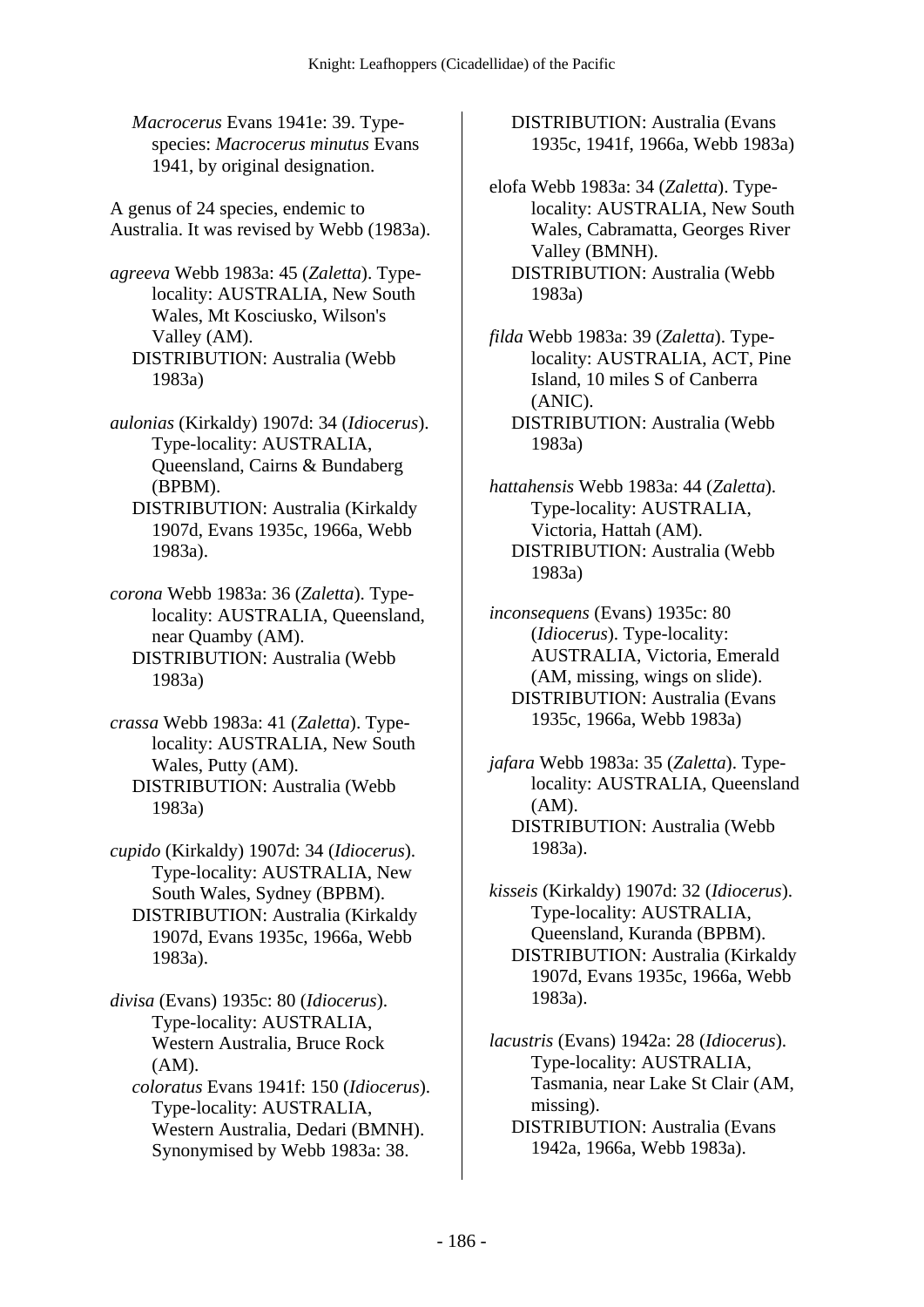*lesmurdiensis* (Evans) 1935c: 80 (*Idiocerus*). Type-locality: AUSTRALIA, Western Australia, Lesmurdie (AM). DISTRIBUTION: Australia (Evans 1935c, 1941f, 1966a, Webb 1983a).

*lutea* (Evans) 1941f: 150 (*Idiocerus*). Type-locality: AUSTRALIA, Western Australia, Dedari (BMNH). DISTRIBUTION: Australia (Evans 1941f, 1966a, Webb 1983a)

*minuta* (Evans) 1941e: 39 (*Macrocerus*). Type-locality: AUSTRALIA, South Australia, Kangaroo Island, Flinders Chase (SAM).

 DISTRIBUTION: Australia (Evans 1941e, 1947a, 1966a, Webb 1983a).

*nereias* (Kirkaldy) 1907d: 34 (*Idiocerus*). Type-locality: AUSTRALIA, New South Wales, Sydney & Parramatta (BPBM).

*fucatus* Evans 1941f: 150 (*Idiocerus*). Type-locality: AUSTRALIA, Western Australia, Dedari (BMNH). Synonymised by Webb 1983a: 42.

 DISTRIBUTION: Australia (Kirkaldy 1907d, Evans 1935c, 1941f, 1966a, Webb 1983a).

*nikitini* Webb 1983a: 37 (*Zaletta*). Typelocality: AUSTRALIA, New South Wales, Cabramatta (BMNH). DISTRIBUTION: Australia (Webb 1983a)

*rotifer* Webb 1983a: 37 (*Zaletta*). Typelocality: AUSTRALIA, Western Australia, Millstream Area (AM). DISTRIBUTION: Australia (Webb 1983a)

*rubens* (Evans) 1941f: 150 (*Idiocerus*). Type-locality: AUSTRALIA, Western Australia, Southern Cross (BMNH).

 DISTRIBUTION: Australia (Evans 1941f, 1966a, Webb 1983a)

*rubroclava* Webb 1983a: 33 (*Zaletta*). Type-locality: AUSTRALIA, New South Wales, Cabramatta, Georges River Valley (BMNH). DISTRIBUTION: Australia (Webb 1983a)

*straminea* Webb 1983a: 35 (*Zaletta*). Type-locality: AUSTRALIA, Western Australia, Yanchep, 32 miles N of Perth (BMNH). DISTRIBUTION: Australia (Webb 1983a)

*tambourina* (Evans) 1942a: 28 (*Idiocerus*). Type-locality: AUSTRALIA, Queensland, Tambourine Mts (BMNH). DISTRIBUTION: Australia (Evans 1942a, 1966a, Webb 1983a)

*turneri* Webb 1983a: 34 (*Zaletta*). Typelocality: AUSTRALIA, Western Australia, Perth (BMNH). DISTRIBUTION: Australia (Webb 1983a)

#### *Zinislopa* **Webb**

*Zinislopa* Webb 1983a: 89. Type-species*: Zinislopa troopa* Webb 1983, by original designation.

A monotypic genus, endemic to Australia.

*troopa* Webb 1983a: 90 (*Zinislopa*). Typelocality: AUSTRALIA, Queensland, Mulgrave River, 4 miles W of Gordonvale (AM). DISTRIBUTION: Australia (Webb 1983a)

#### **LEDRINAE**

This universally distributed subfamily is principally Oriental and Australian, with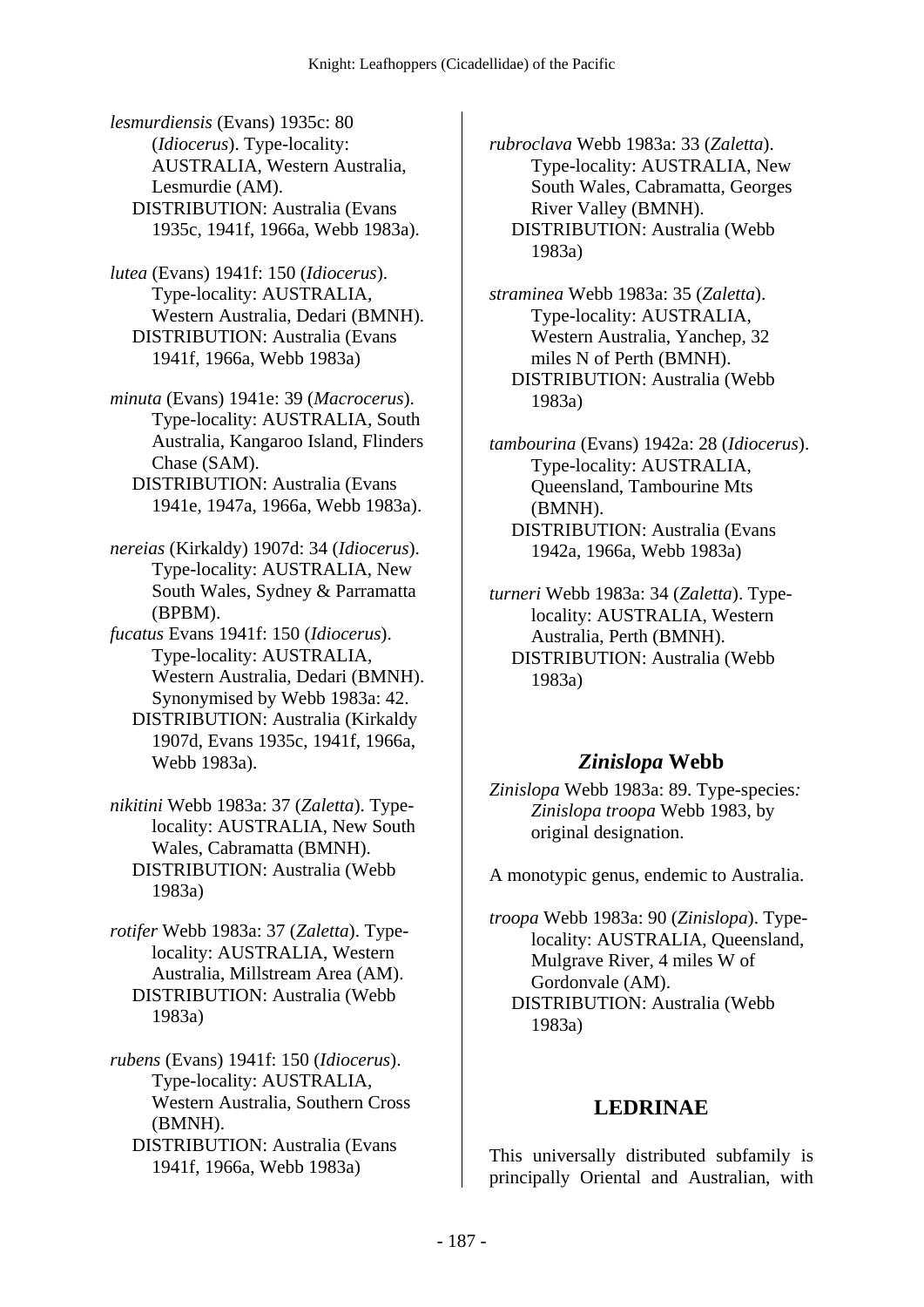approximately half of its species present in the S.E. Asia Pacific area and extending eastwards as far as the Philippines, New Guinea, New Britain, Australia and New Zealand. The African species have been revised by Linnavuori (1972b) but only the Australian and New Guinea species in the present area have been studied (Evans 1969a). The New Zealand genus *Novothymbris* was revised by Knight (1974a). The subfamily comprises five tribes of which four are present in the Pacific.

Most of the Australian species feed exclusively on eucalypts, the flattened nymphs of the tribe Stenocotini usually occurring under the bark. Additional hosts recorded by Evans (1947a) indicate that a few species are grass or herbaceous plant feeders.

# **LEDRINI**

#### *Cololedra* **Evans**

*Cololedra* Evans 1969a: 744. Typespecies: *Cololedra declivata* Evans 1969, by original designation.

A monotypic genus, endemic to New Guinea.

*declivata* Evans 1969a: 744 (*Cololedra*). Type-locality: PAPUA NEW GUINEA, New Guinea, SE, Mount Giluwe, 2550m (BPBM). DISTRIBUTION: New Guinea (Evans 1969a).

#### *Ezrana* **Distant**

*Ezrana* Distant 1908g: 177. Type-species: *Ezrana pygmaea* Distant 1908, by original designation.

A genus of two species, one in India and the other in Australia.

*primitiva* Evans 1969a: 735 (*Ezrana*). Type-locality: AUSTRALIA, Queensland, Cairns (AM). DISTRIBUTION: Australia (Evans 1969a, 1977a).

# *Jukaruka* **Distant**

*Jukaruka* Distant 1907g: 190. Typespecies: *Jukaruka typica* Distant 1907, by monotypy.

A genus of two species, endemic to Australia. It was revised by Evans (1966a).

*grisea* Evans 1966a: 100 (*Jukaruka*). Type-locality: AUSTRALIA, Western Australia, Swan River (ANIC). DISTRIBUTION: Australia (Evans 1966a).

*typica* Distant 1907g: 190 (*Jukaruka*). Type-locality: AUSTRALIA, Queensland (BMNH). DISTRIBUTION: Australia (Distant 1907g, Kirkaldy 1907d, Evans 1936a, 1947a, 1966a).

# *Ledra* **Fabricius**

*Ledra* Fabricius 1803a: 13. Type-species: *Cicada aurita* Linnaeus 1758, by subsequent designation of Latreille 1810b: 434.

A Palaearctic and Oriental genus, extending in S.E. Asia from India to Japan. Metcalf (1962c) lists 39 species for the genus although Nast (1972a) gives only two for the Palaearctic. 18 species occur in the Pacific, ranging from W. Malaysia, Sumatra, Borneo and the Philippines to

*Ledraria* Rafinesque 1815a: 121. New name for *Ledra* Fabricius 1803.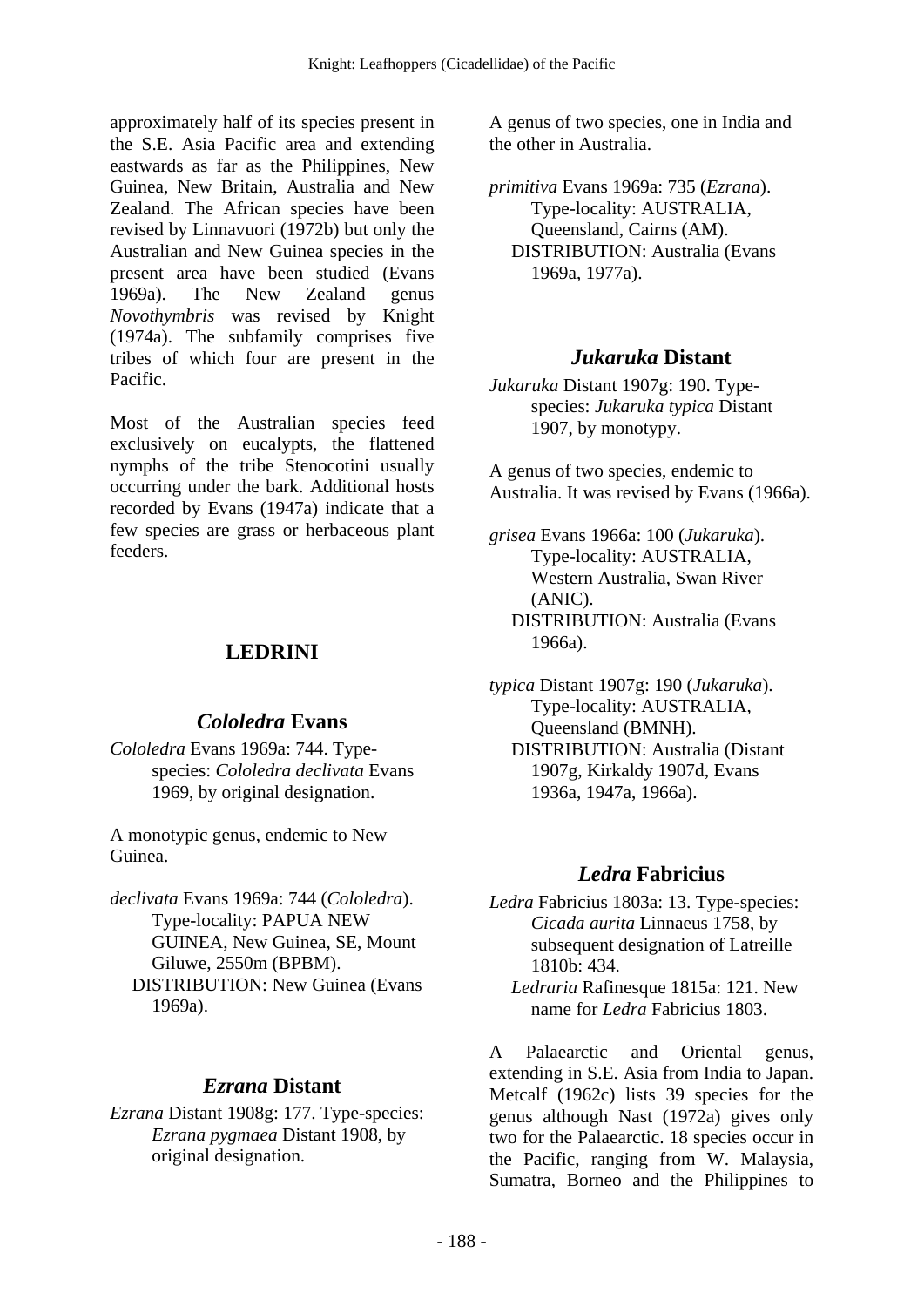Australia. 16 of these are endemic to the area, mainly to Borneo.

*arcuatifrons* Walker 1857b: 171 (*Ledra*). Type-locality: E. MALAYSIA, Sarawak, (BMNH). DISTRIBUTION: Borneo (Walker 1857b, 1859a, Dohrn 1859a).

*buschi* Schmidt 1926e: 5 (*Ledra*). Typelocality: INDONESIA, Sumatra, Medan (IZ). DISTRIBUTION: Sumatra (Schmidt 1926e).

*concolor* Walker 1851b: 826 (*Ledra*). Type-locality: AUSTRALIA, Tasmania (BMNH). DISTRIBUTION: Australia (Kirkaldy 1906c, Walker 1851b, Dohrn 1859a).

*conicifrons* Walker 1857b: 170 (*Ledra*). Type-locality: E. MALAYSIA, Sarawak (BMNH). DISTRIBUTION: Borneo (Walker 1857b, 1859a, Dohrn 1859a).

*conifera* Walker 1857a: 98 (*Ledra*). Typelocality: SINGAPORE (BMNH). DISTRIBUTION: W. Malaysia (Walker 1857a, Dohrn 1859a, Atkinson 1886b); Borneo (Walker 1858b).

*dilatata* Walker 1851b: 811 (*Ledra*). Typelocality: EAST INDIES (BMNH).  *plana* Walker 1851b: 812 (*Ledra*). Type-locality: EAST INDIES (BMNH). Synonymised by Stal 1862b: 495.

 *scutellata* Walker 1851b: 812 (*Ledra*). Type-locality: EAST INDIES (BMNH). Synonymised by Stal 1862b: 495.

 DISTRIBUTION: E. Indies (Walker 1851b, Atkinson 1885b, Kirby 1891a, 1894a). [S. Central Asia, S.E. Asia]

*dilatifrons* Walker 1857b: 169 (*Ledra*). Type-locality: E. MALAYSIA, Sarawak (BMNH). DISTRIBUTION: Borneo (Walker 1857b, 1859a, Dohrn 1859a).

*gibba* Walker 1851b: 811 (*Ledra*). Typelocality: PHILIPPINES (BMNH). DISTRIBUTION: Philippines (Walker 1851b, Dohrn 1859a, Merino 1936a).

*gigantea* Distant 1909j: 180 (*Ledra*). Typelocality: BORNEO, Matang (BMNH). DISTRIBUTION: Borneo (Distant 1909j).

*laevis* Walker 1851b: 827 (*Ledra*). Typelocality: PHILIPPINES (BMNH). DISTRIBUTION: Philippines (Walker 1851b, Dohrn 1859a, Merino 1936a).

*longifrons* Walker 1857b: 170 (*Ledra*). Type-locality: E. MALAYSIA, Sarawak (BMNH). DISTRIBUTION: Borneo (Walker 1857b, 1859a, Dohrn 1859a).

*muda* Distant 1909j: 180 (*Ledra*). Typelocality: E. MALAYSIA, Sarawak, Kuching (BMNH). DISTRIBUTION: Borneo (Distant 1909j).

*obtusifrons* Walker 1857b: 171 (*Ledra*). Type-locality: E. MALAYSIA, Sarawak (BMNH). DISTRIBUTION: Borneo (Walker 1857b, 1859a, Dohrn 1859a).

*planifrons* Walker 1857b: 170 (*Ledra*). Type-locality: E. MALAYSIA, Sarawak (BMNH). DISTRIBUTION: Borneo (Walker 1857b, 1859a, Dohrn 1859a).

*ranifrons* Walker 1857b: 171 (*Ledra*). Type-locality: E. MALAYSIA, Sarawak (BMNH).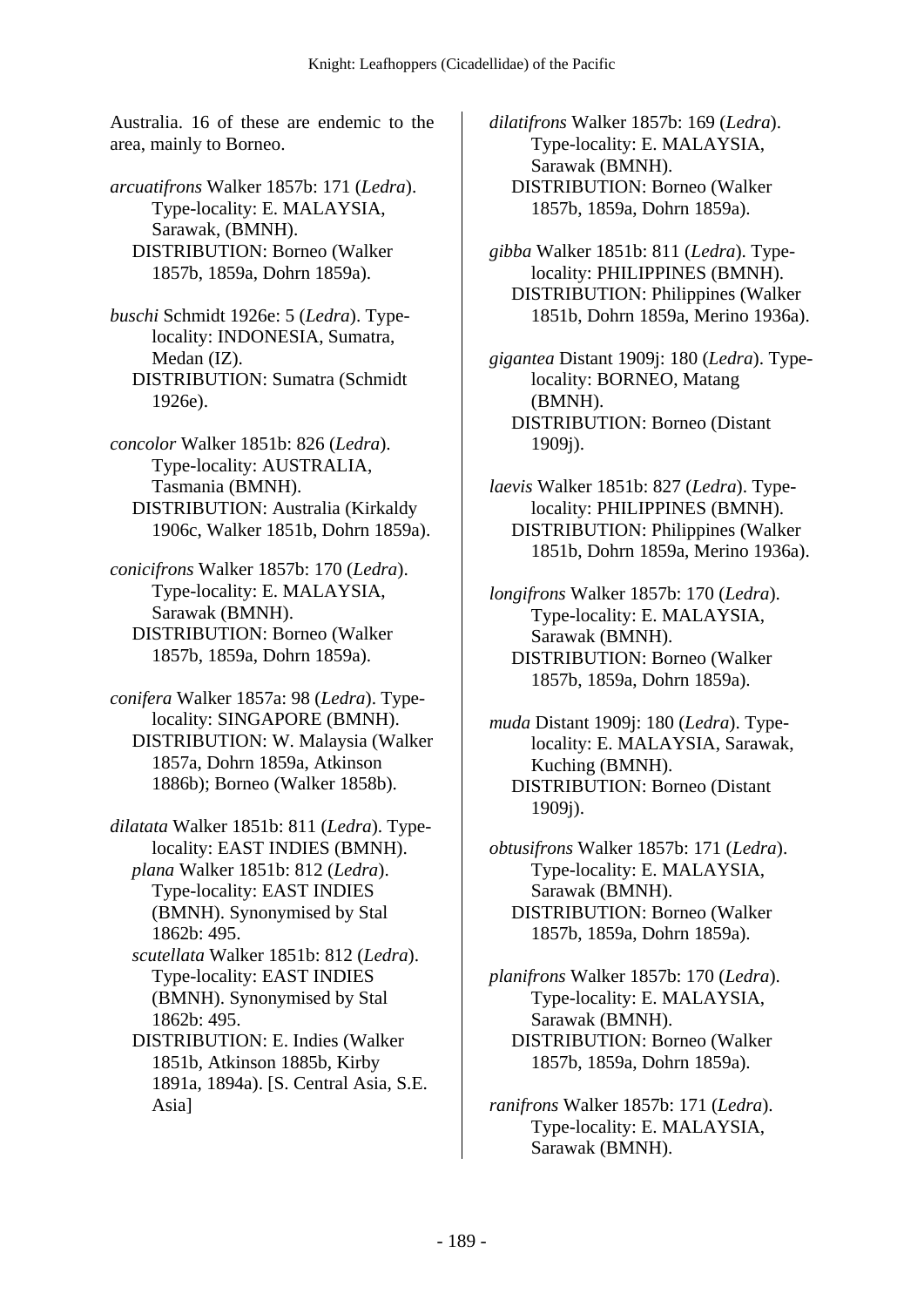DISTRIBUTION: Borneo (Walker 1857b, 1859a, Dohrn 1859a).

*serrulata* Fabricius 1803a: 24 (*Ledra*). Type-locality: INDIA, Tranquebar (UZMC). DISTRIBUTION: W. Malaysia (Stal

1869a, Atkinson 1885b, Distant 1908g). [S. Central Asia]

*truncatifrons* Walker 1857b: 171 (*Ledra*). Type-locality: E. MALAYSIA, Sarawak (BMNH). DISTRIBUTION: W. Malaysia (Evans 1947a); Borneo (Walker 1857b, 1859a, Dohrn 1859a).

*tuberculifrons* Walker 1857b: 169 (*Ledra*). Type-locality: E. MALAYSIA, Sarawak (BMNH). DISTRIBUTION: Borneo (Walker 1857b, 1859a, Dohrn 1859a).

# *Ledromorpha* **Stal**

*Ledromorpha* Stal 1864b: 68. Typespecies: *Fulgora planirostris* Donovan 1805, by subsequent designation of Evans 1947a: 130.

A monotypic genus, endemic to Australia. It was revised by Evans (1966a).

*planirostris* (Donovan) 1805a: [1] (*Fulgora*). Type-locality: AUSTRALIA (BMNH).  *caudata* Walker 1851b: 813 (*Ledra*). Type-locality: AUSTRALIA (BMNH). Synonymised by Stal 1862b: 495.  *valida* Walker 1851b: 814 (*Ledra*). Type-locality: Unknown (BMNH). Synonymised by Stal 1862b: 495.  *vaginata* Stal 1864b: 68 (*Ledromorpha*). Type-locality: AUSTRALIA, Queensland, Moreton Bay (depository unknown). Synonymised by Evans 1966a: 97.

 *gladiata* Blanchard 1840a: 194 (*Ledra*). Type-locality: AUSTRALIA (MNHN). Synonymised by Stal 1864b: 68.

 *planirostris* [nec Donovan] Walker 1851a: 284 (*Omalocephala* (?)). Type-locality: AUSTRALIA (BMNH). Synonymised by Metcalf 1962c: 98.

 DISTRIBUTION: Australia (Donovan 1805a, Westwood 1839a, Blanchard 1840a, 1849b, 1850a, Schaum 1850a, Walker 1851a, 1851b, Heer 1853b, Dohrn 1859a, Stal 1864b, Kirkaldy 1906c, Tillyard 1926d, Evans 1936a, 1947a, 1966a, 1969a, Morrison 1973a). [Europe (?)]

# *Ledropsella* **Evans**

*Ledropsella* Evans 1966a: 101. Typespecies: *Platyledra monstrosa* Evans 1939, by original designation.

A monotypic genus, endemic to Australia.

*monstrosa* (Evans) 1939a: 45 (*Platyledra*). Type-locality: AUSTRALIA, Western Australia, King George's Sound (ANIC). DISTRIBUTION: Australia (Evans 1939a, 1941f, 1966a).

# *Ledropsis* **White**

*Ledropsis* White 1844a: 425. Type-species: *Ledropsis cancroma* White 1844, by monotypy.  *Scaphocephalus* Matsumura 1905a: 52. Type-species*: Petalocephala discolor* Uhler 1896, by monotypy. Synonymised by Kato 1931e: 436.

An Oriental genus, extending from India across to Japan. Metcalf (1962c) lists 21 species. Nast (1972a) lists three species in the E. Palaearctic. Seven species are present in the Pacific, the genus occuring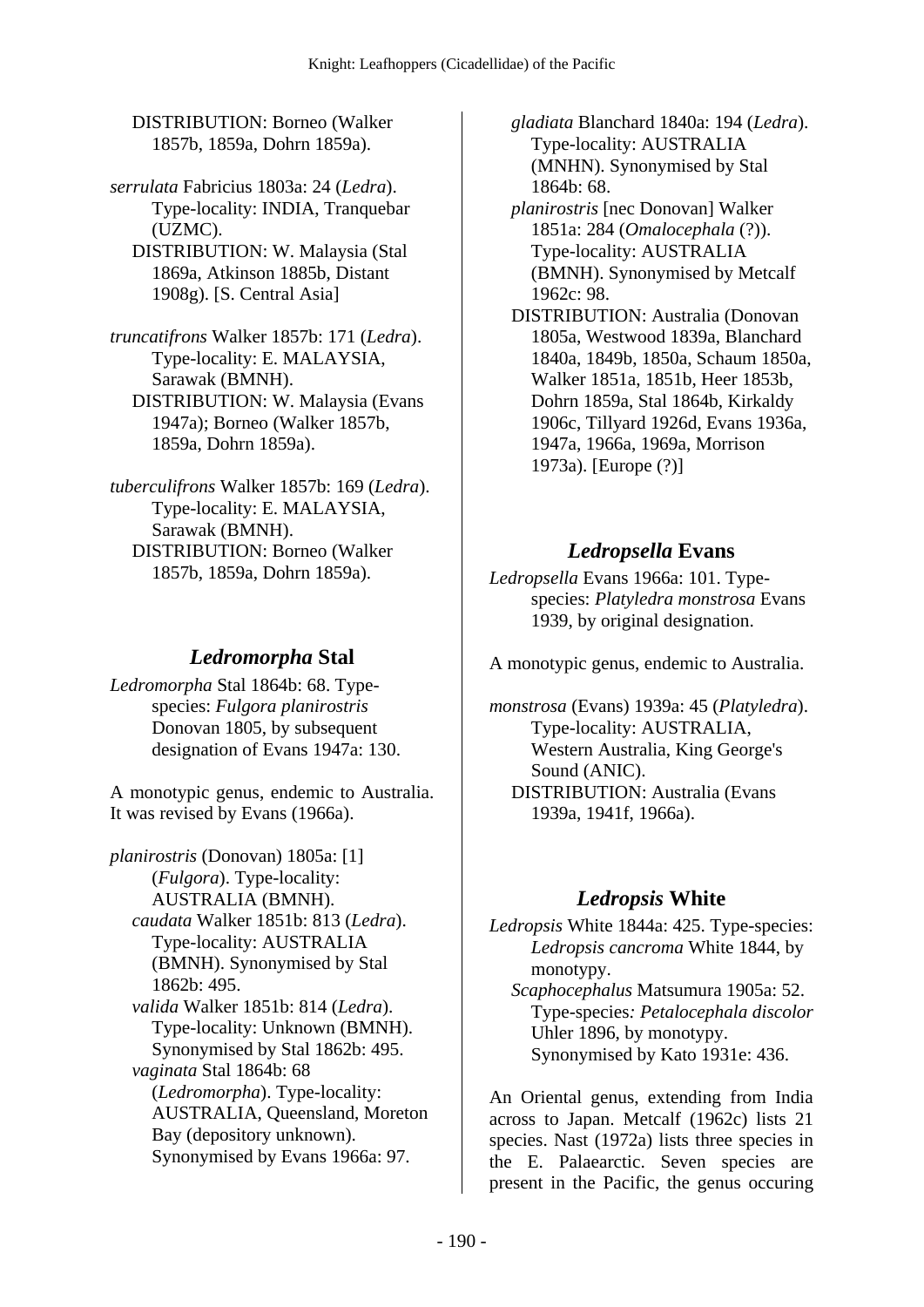in W. Malaysia, Borneo, Sumatra, Java and Australia. Four of these are endemic to the area, the other three occuring also in India and Ceylon. The single Australian member of the genus was redescribed by Evans (1966a).

*froggatti* Distant 1907g: 192 (*Ledropsis*). Type-locality: AUSTRALIA, New South Wales, Sydney (BMNH).  *crocina* Distant 1917c: 188 (*Ledropsis*). Type-locality: AUSTRALIA, New South Wales, Tamworth (BMNH). Synonymised by Evans 1966a: 99. DISTRIBUTION: Australia (Distant 1907g, 1917c, Kirkaldy 1907d, Evans 1936a, 1941d, 1966a, 1975b).

*maculata* Distant 1907g: 191 (*Ledropsis*). Type-locality: SINGAPORE (BMNH). DISTRIBUTION: W. Malaysia (Distant  $1907g$ ).

*obligens* (Walker) 1858b: 251 (*Ledra*). Type-locality: ?INDIA (BMNH). DISTRIBUTION: W. Malaysia (Distant 1916a). [S. Central Asia, S.E. Asia]

*producta* (Melichar) 1903b: 140 (*Ledromorpha*). Type-locality: SRI LANKA, Moruwale (CM). DISTRIBUTION: Java (Melichar 1914b), Sumatra (Lallemand 1931d). [S. Central Asia]

*punctulata* (Melichar) 1903b: 141 (*Ledromorpha*). Type-locality: SRI LANKA, Peradeniya (MMB). DISTRIBUTION: Java (Melichar 1914b). [S. Central Asia]

*quinquepunctata* Bierman 1910a: 50 (*Ledropsis*). Type-locality: INDONESIA, Sumatra, Solok & Soepajang & Padang Sidempoean (RNH). DISTRIBUTION: Sumatra (Bierman 1910a).

*testacea* Distant 1907g: 192 (*Ledropsis*). Type-locality: E. MALAYSIA, Sabah (BMNH). DISTRIBUTION: Borneo (Distant  $1907g$ ).

#### *Platyledra* **Evans**

*Platyledra* Evans 1936a: 39. Type-species: *Platyledra hirsuta* Evans 1936, by original designation.

A genus of three species, endemic to Australia. It was revised by Evans (1966a).

*acuminata* (Distant) 1917c: 189 (*Ledropsis*). Type-locality: AUSTRALIA, Queensland, Gayndah (BMNH). DISTRIBUTION: Australia (Distant 1917c, Evans 1936a, 1966a).

*caldida* Evans 1969a: 736 (*Platyledra*). Type-locality: AUSTRALIA, New South Wales, Perisher Valley, Mount Kosciuscko (AM). DISTRIBUTION: Australia (Evans 1969a, 1977a).

*hirsuta* Evans 1936a: 40 (*Platyledra*). Type-locality: AUSTRALIA, South Australia, Ooldea (SAM). DISTRIBUTION: Australia (Evans 1936a, 1947a, 1966a, 1969a).

#### *Porcorhinus* **Goding**

*Porcorhinus* Goding 1903a: 38. Typespecies: *Porcorhinus mastersi* Goding 1903, by original designation. *Gudwana* Distant 1917c: 189. Typespecies: *Gudwana typica* Distant 1917, by monotypy. Synonymised by

China 1924e: 144.

A monotypic genus, endemic to Australia. It was revised by Evans (1966a).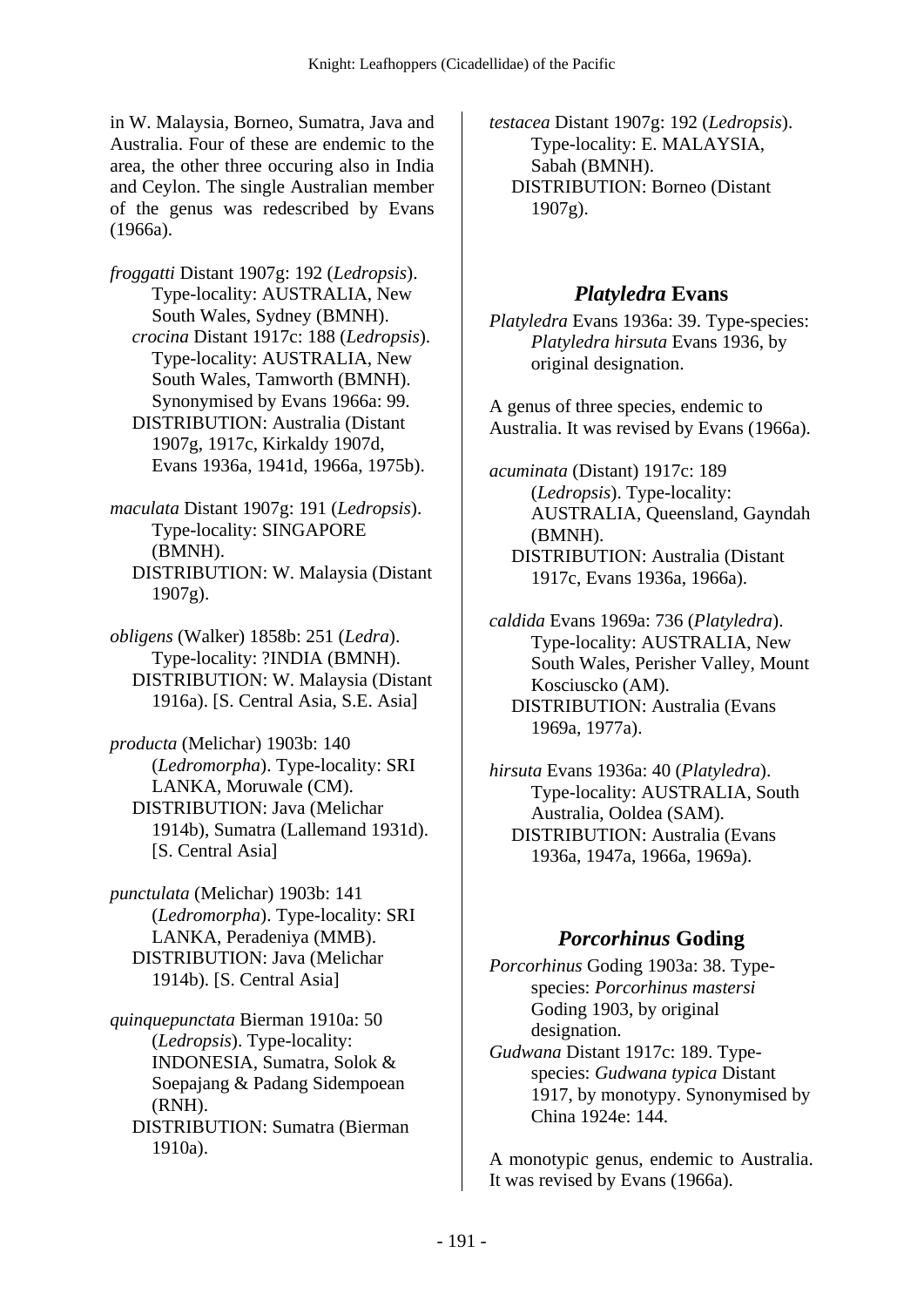- *mastersi* Goding 1903a: 39 (*Porcorhinus*). Type-locality: AUSTRALIA, New South Wales, Sydney & Mt Victoria (USNM & MM).
- *typica* Distant 1917c: 189 (*Gudwana*). Type-locality: AUSTRALIA, New South Wales, Sydney (BMNH). Synonymised by Evans 1966a: 97 [but not designated as syn.nov.].
	- DISTRIBUTION: Australia (Goding 1903a, 1934a, Distant 1917c, China 1927e, Funkhouser 1927f, Evans 1936a, 1947a, 1966a).

# *Rubria* **Stal**

- *Rubria* Stal 1865b: 158 as subgenus of *Petalocephala*. Type-species: *Petalocephala* (*Rubria*) *sanguinosa* Stal 1865, by subsequent designation of Evans 1947a: 131.
	- *Ledracephala* Evans 1947a: 252. Typespecies: *Ledra brevifrons* Walker 1851, by original designation. Synonymised by Evans 1966a: 102.

A genus of six species, endemic to Australia and New Guinea. It was revised by Evans (1966a) and further reviewed by Evans (1969a).

- *brevifrons* (Walker) 1851b: 825 (*Ledra*). Type-locality: AUSTRALIA (BMNH).
	- *horrendus* Kirkaldy 1906c: 368 (*Rhotidus*). Type-locality: AUSTRALIA, Queensland, Kuranda (BPBM). Synonymised by Evans 1966a: 102.
	- DISTRIBUTION: Australia (Walker 1851b, Dohrn 1859a, Kirkaldy 1906c, Evans 1936a, 1947a, 1966a).
- *informis* (Kirkaldy) 1906c: 367 (*Rhotidus*). Type-locality: AUSTRALIA, Queensland, Nelson (=Gordonvale) (BPBM).

 *ledropsiformis* Kirkaldy 1906c: 367 (*Rhotidus*). Type-locality: AUSTRALIA, Queensland, Brisbane (BPBM). Synonymised by Evans 1966a: 103.

- *viridescens* Kirkaldy 1906c: 368 (*Rhotidus*). Type-locality: AUSTRALIA, New South Wales, Sydney (BPBM). Synonymised by Evans 1966a: 103.
- DISTRIBUTION: Australia (Kirkaldy 1906c, Evans 1966a).
- *rugosa* Evans 1969a: 743 (*Rubria*). Typelocality: PAPUA NEW GUINEA, New Guinea, NE, Kassam, 48 Km E of Kainantu, 1350m (BPBM). DISTRIBUTION: New Guinea (Evans 1969a).

*sanguinosa* (Stal) 1865b: 158 (*Petalocephala* (*Rubria*)). Typelocality: AUSTRALIA, north (NRS).  *carnosa* Stal 1865b: 159 (*Petalocephala* (*Rubria*)). Type-locality: AUSTRALIA, north (NRS). Synonymised by Evans 1966a: 102.  *coccinea* Butler 1847a: 673 (*Ledropsis*). Type-locality: AUSTRALIA, north (BMNH). Synonymised by Evans 1966a: 102.  *monstrum* Kirkaldy 1906c: 367 (*Rhotidus*). Type-locality: AUSTRALIA, Queensland, Nelson (= Gordonvale) & Cairns (BPBM). Synonymised by Evans 1966a: 102. DISTRIBUTION: Australia (Stal

- 1865b, Butler 1847a, Kirkaldy 1906c, Evans 1936a, 1941d, 1947a, 1966a).
- *sidnica* (Stal) 1859b: 288 (*Xerophloea*). Type-locality: AUSTRALIA, New South Wales, Sydney (NRS). DISTRIBUTION: Australia (Stal 1859b, Kirkaldy 1907d).
- *smalei* Evans 1966a: 103 (*Rubria*). Typelocality: AUSTRALIA, Queensland, Burleigh (AM - missing).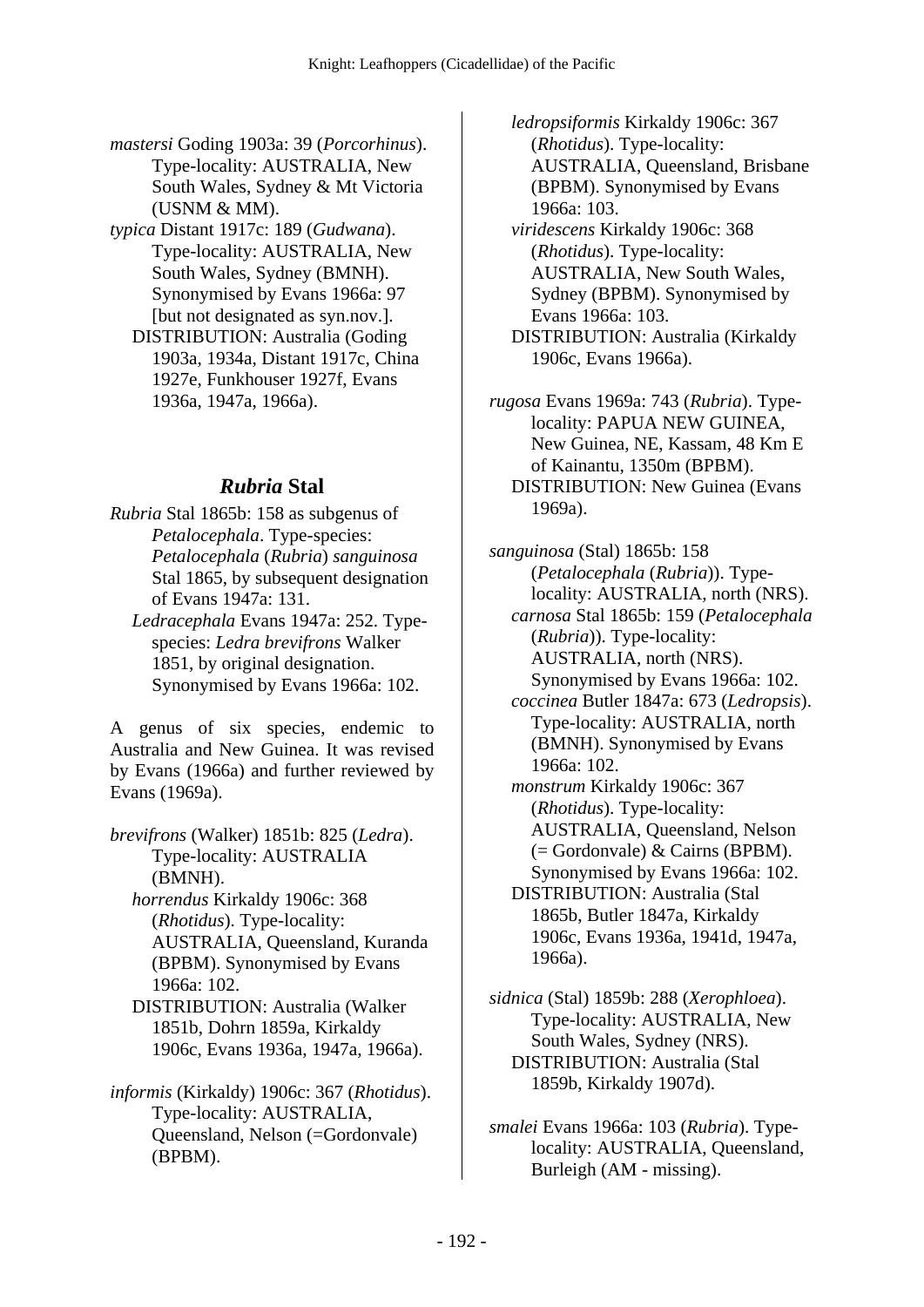DISTRIBUTION: Australia (Evans 1966a).

### **PETALOCEPHALINI**

#### *Destinia* **Nast**

*Destinia* Nast 1952b: 35. Type-species: *Destinia maja* Nast 1952, by original designation.

A genus of two species, endemic to Sumatra.

- *maja* Nast 1952b: 36 (*Destinia*). Typelocality: INDONESIA, Sumatra, Soekaranda (IZ). DISTRIBUTION: Sumatra (Nast 1952b).
- *producta* Nast 1952b: 37 (*Destinia*). Typelocality: INDONESIA, Sumatra, Soekaranda (IZ). DISTRIBUTION: Sumatra (Nast 1952b).

#### *Dusuna* **Distant**

*Dusuna* Distant 1907g: 188. Type-species: *Dusuna mouhoti* Distant 1907, by original designation.

An Oriental genus of two species, one endemic to Thailand and the other to W. Malaysia.

*dohertyi* Distant 1907g: 188 (*Dusuna*). Type-locality: W. MALAYSIA, Perak (BMNH). DISTRIBUTION: W. Malaysia (Distant  $1907g$ ).

#### *Eleazara* **Distant**

*Eleazara* Distant 1908g: 182. Typespecies: *Eleazara aedificatura* Distant 1908, by original designation.

An Oriental genus of two species, one endemic to India and the other to Sumatra.

*distanti* Schmidt 1911b: 290 (*Eleazara*). Type-locality: INDONESIA, Sumatra (IZ). DISTRIBUTION: Sumatra (Schmidt 1911b).

#### *Epiclinata* **Metcalf**

*Epiclinata* Metcalf 1952a: 228. New name for *Epiclines* Amyot & Serville 1843, not *Epiclines* Chevrolat 1838.  *Epiclines* Amyot & Serville 1843a: 577. Type-species*: Membracis planata* Fabricius 1794,by monotypy.

A monotypic Oriental genus, widespread through S.E. Asia from India to Japan. It occurs in the Pacific, in W. Malaysia and the "E. Indies". Oman (1949a) and Linnavuori (1959b) record it also from the Neotropical region.

*planata* (Fabricius) 1794a: 11 (*Membracis*). Type-locality: INDIA, eastern (UZMC).  *expansa* Stal 1865b: 158 (*Petalocephala* (*Tituria*)). Type-locality: W. MALAYSIA, Malacca, Ligor (NRS). Synonymised by Stal 1869a: 59. DISTRIBUTION: E. Indies (Donovan 1820a, Walker 1851b); W. Malaysia (Stal 1865b, Atkinson 1885b). [S. Central Asia, S.E. Asia, E. Palaearctic]

#### *Petalocephala* **Stål**

*Petalocephala* Stal 1854b: 251. Typespecies: *Petalocephala bohemani*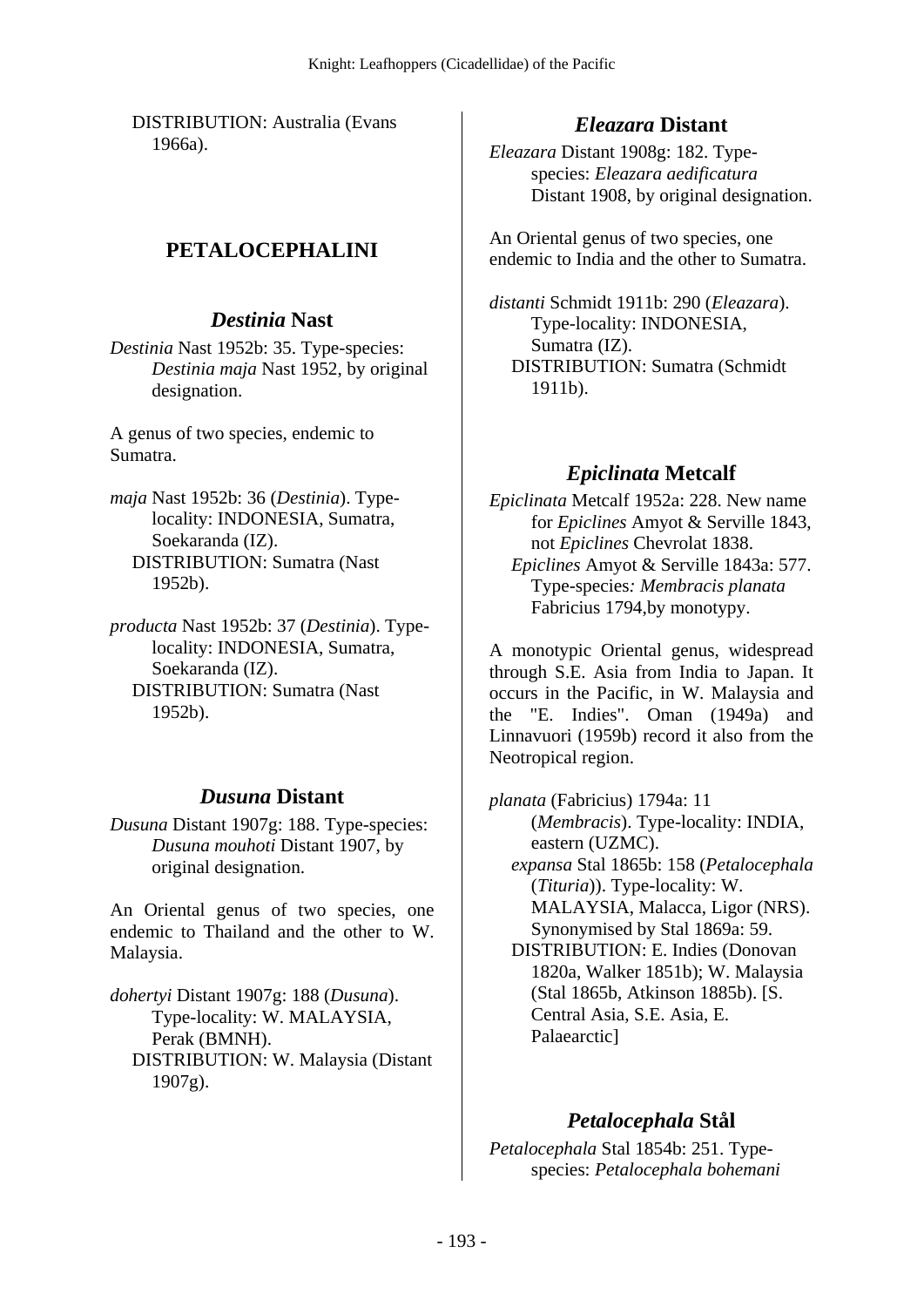Stal 1854, by subsequent designation of Atkinson 1885b: 106.  *achyledra* Schumacher 1912b: 248. Type-species*: Pachyledra kamerunensis* Schumacher 1912, by monotypy. Synonymised by Linnavuori 1972b: 214.

An Oriental, Ethiopian and Palaearctic genus. Metcalf (1962c) listed 57 species and others have been discovered more recently (see Oman *et al.* 1990a). The Ethiopian species were revised by Linnavuori (1972b) who listed six species for the region. Nast (1972a) lists five species for the Palaearctic. 28 species occur in the Pacific, the genus extending from W. Malaysia, Borneo and the Philippines across to New Guinea and Australia. All, except five, are endemic to the area, the majority to New Guinea. The New Guinea species have been revised by Evans (1969a).

- *alata* Evans 1969a: 743 (*Petalocephala*). Type-locality: PAPUA NEW GUINEA, New Guinea, SE, Kiunga, Fly River (BPBM). DISTRIBUTION: New Guinea (Evans 1969a).
- *armata* Evans 1969a: 739 (*Petalocephala*). Type-locality: PAPUA NEW GUINEA, New Guinea, NE, Morobe District, Wau, 1200m (BPBM). DISTRIBUTION: New Guinea (Evans 1969a).
- *bipunctata* Melichar 1914b: 120 (*Petalocephala*). Type-locality: INDONESIA, Java, Gunung Ungaran (MMB). DISTRIBUTION: Java (Melichar 1914b).

*bohemani* Stal 1854b: 251 (*Petalocephala*). Type-locality: INDONESIA, Java (NRS).  *ingens* Kirkaldy 1906c: 366 (*Rhotidus*). Type-locality: AUSTRALIA,

Queensland, Bundaberg (BPBM). Synonymised by Evans 1977a: 104.

 *flavomaculatus* Kirkaldy 1906c: 367 (*Rhotidus*). Type-locality: AUSTRALIA, Queensland, Bundaberg (BPBM). Synonymised with *ingens* Kirkaldy by Evans 1966a: 103.

- DISTRIBUTION: Java (Stal 1854b, 1859b, Walker 1858b, Dohrn 1859a, Distant 1908g, Bierman 1910a, Melichar 1914b, Schmidt 1930b, Kato 1931e, Evans 1947a, 1969a, Nast 1952b), Sumatra (Bierman 1910a); Mentawai Is. (Lallemand 1929f); New Guinea (Evans 1969a); Australia (Kirkaldy 1906c, Evans 1966a, 1977a).
- *conica* (Walker) 1851b: 823 (*Ledra*). Type-locality: SRI LANKA (BMNH).
	- *stali* Melichar 1903b: 143 (*Ledropsis*). Type-locality: SRI LANKA, Gamaduwa, Mirigama & Uwa (CM), Weligama, Pattipola & Puttalam (HNHM). Synonymised by Distant 1908g: 164.
	- DISTRIBUTION: Philippines (Merino 1936a). [S. Central Asia]
- *conspicua* Distant 1907g: 189 (*Petalocephala*). Type-locality: SINGAPORE (BMNH). DISTRIBUTION: W. Malaysia (Distant 1907g).
- *cultellifera* (Walker) 1857a: 98 (*Ledra*). Type-locality: SINGAPORE (BMNH).
	- *punctifera* Walker 1858b: 249 (*Ledra*). Type-locality: INDIA, Dhargeeling (BMNH). Synonymised by Distant 1908g: 164.
	- DISTRIBUTION: W. Malaysia (Distant 1908g, Kato 1931e, Merino 1936a, Esaki & Ito 1954a, Walker 1857a, Dohrn 1859a, Atkinson 1886b, Philippines (Merino 1936a, Esaki &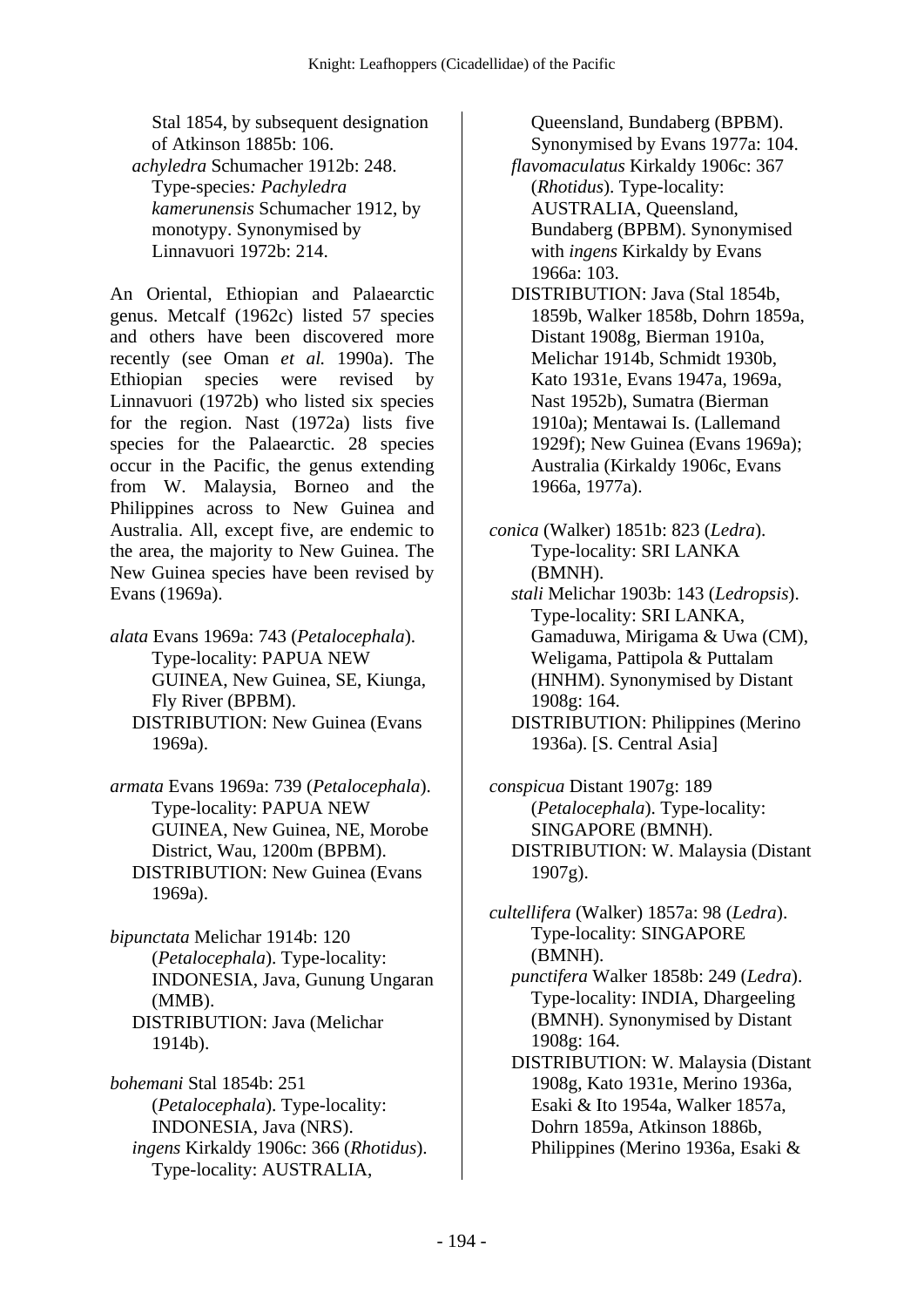Ito 1954a). [S. Central Asia, S.E. Asia, E. Palaearctic]

*declivis* Walker 1870b: 308 (*Petalocephala*). Type-locality: NEW GUINEA (BMNH). DISTRIBUTION: New Guinea (Walker 1870b, Dallas 1870a, Evans 1969a).

*enigmoides* Evans 1969a: 738 (*Petalocephala*). Type-locality: PAPUA NEW GUINEA, New Guinea, SE, Popondetta, 60m (BPBM). DISTRIBUTION: New Guinea (Evans 1969a).

*limbata* Evans 1969a: 742 (*Petalocephala*). Type-locality: INDONESIA, Irian Jaya, New Guinea, NW, Cyclops Mountains, Sentani, 150-250m (BPBM).

 DISTRIBUTION: New Guinea (Evans 1969a).

*nigrella* Evans 1969a: 743 (*Petalocephala*). Type-locality: PAPUA NEW GUINEA, New Guinea, SE, Central District, Otomata Plantation, 1 mile E of Port Moresby (BPBM). DISTRIBUTION: New Guinea (Evans 1969a).

*nigrilinea* (Walker) 1857a: 98 (*Ledra*). Type-locality: SINGAPORE (BMNH).

*dimidiata* Stal 1858d: 452 (*Ledropsis*). Type-locality: SRI LANKA (IZ). Synonymised by Distant 1908g: 168. DISTRIBUTION: W. Malaysia (Walker 1857a, Dohrn 1859a, Atkinson 1886b, Distant 1908g, Chatterjee 1934a); Mentawai Is. (Lallemand 1929f). [S. Central Asia, S.E. Asia]

*perakensis* Distant 1912d: 441 (*Petalocephala*). Type-locality: W. MALAYSIA, Perak (BMNH).

 DISTRIBUTION: W. Malaysia (Distant 1912d).

*philippina* Stal 1870c: 732 (*Petalocephala*). Type-locality: PHILIPPINES (NRS). DISTRIBUTION: Philippines (Stal 1870c, Merino 1936a, Banks 1910a).

*pilka* Evans 1969a: 740 (*Petalocephala*). Type-locality: PAPUA NEW GUINEA, New Guinea, SE, Mount Giluwe, N side, Malgi, 2500m (BPBM). DISTRIBUTION: New Guinea (Evans 1969a).

*planata* Evans 1969a: 740 (*Petalocephala*). Type-locality: NEW GUINEA, NE, Wum, Upper Jimmi Valley, 840m (BPBM). DISTRIBUTION: New Guinea (Evans 1969a).

*porrigens* Walker 1870b: 308 (*Petalocephala*). Type-locality: INDONESIA, Gilolo (BMNH). DISTRIBUTION: Gilolo (Walker 1870b, Dallas 1870a).

*pullata* Evans 1969a: 741 (*Petalocephala*). Type-locality: INDONESIA, Irian Jaya, New Guinea, NW, Star Mountains, Sibil Valley (BPBM). DISTRIBUTION: New Guinea (Evans 1969a).

*pulsata* Evans 1969a: 741 (*Petalocephala*). Type-locality: PAPUA NEW GUINEA, New Guinea, SE, Kiunga, Fly River (BPBM). DISTRIBUTION: New Guinea (Evans 1969a).

*punctatissima* Stal 1870c: 732 (*Petalocephala*). Type-locality: PHILIPPINES (NRS). DISTRIBUTION: Philippines (Stal 1870c, Merino 1936a).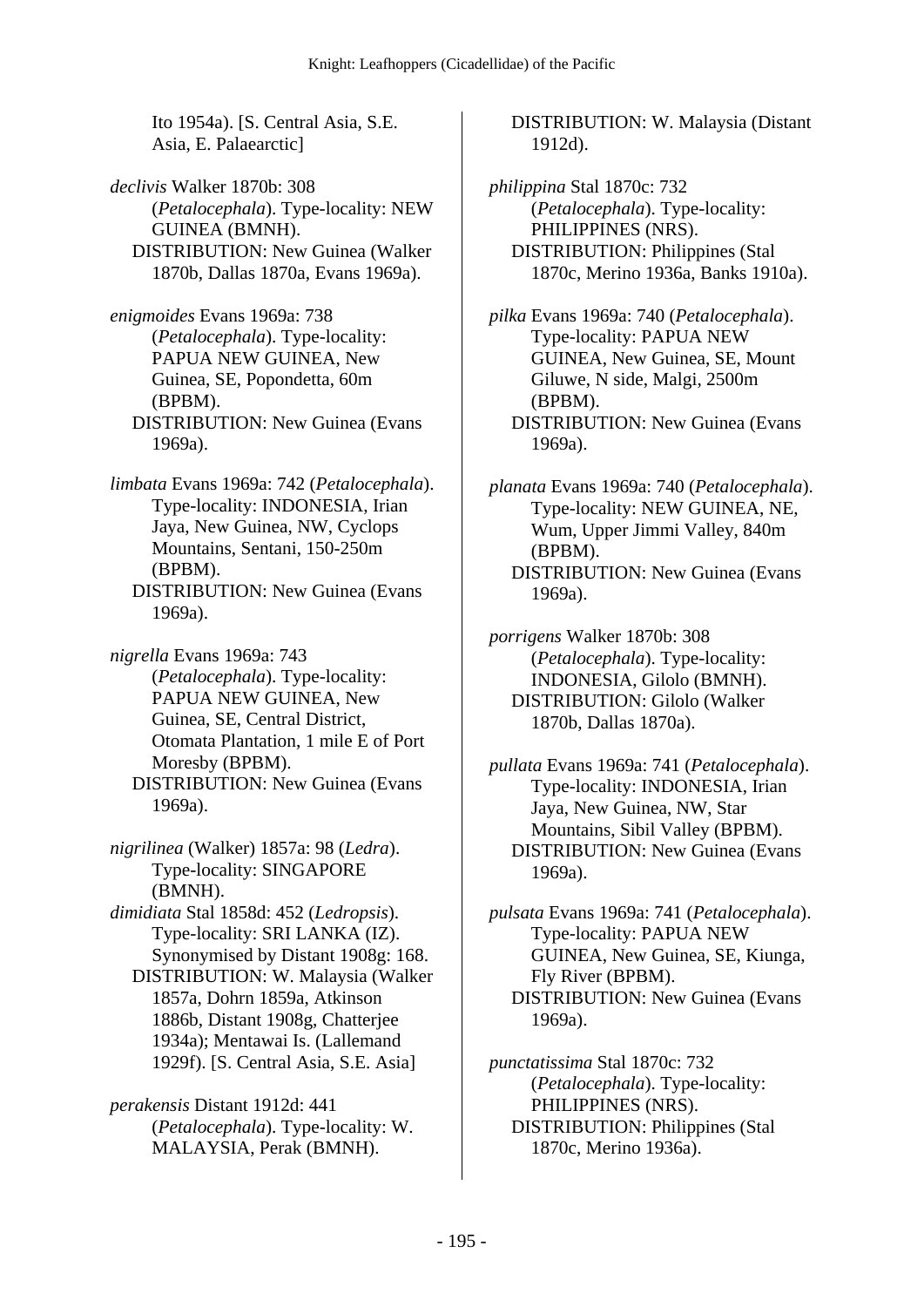*skoba* Evans 1969a: 740 (*Petalocephala*). Type-locality: INDONESIA, Irian Jaya, New Guinea, NW, Wissel Lakes, Enarotadi, 1900m (BPBM). DISTRIBUTION: New Guinea (Evans 1969a).

*spicata* Evans 1969a: 741 (*Petalocephala*). Type-locality: PAPUA NEW GUINEA, New Britain, Keravat, 135m (BPBM). DISTRIBUTION: New Britain (Evans 1969a).

*stellata* Evans 1969a: 741 (*Petalocephala*). Type-locality: PAPUA NEW GUINEA, New Guinea, NE, Mount Missim, 1600m (BPBM). DISTRIBUTION: New Guinea (Evans 1969a).

*subacta* Walker 1870b: 308 (*Petalocephala*). Type-locality: INDONESIA, Mysol (BMNH). DISTRIBUTION: Mysol (Walker 1870b, Dallas 1870a).

*subaquila* Distant 1908g: 163 (*Petalocephala*). Type-locality: BURMA, Ruby Mines (BMNH). DISTRIBUTION: Java (Melichar 1914b). [S. Central Asia, S.E. Asia]

*tenuifrons* (Walker) 1857b: 170 (*Ledra*). Type-locality: E. MALAYSIA, Sarawak (BMNH). DISTRIBUTION: Borneo (Walker 1857b, 1859a, Dohrn 1859a, Distant 1907g).

*trispicula* Evans 1969a: 739 (*Petalocephala*). Type-locality: PAPUA NEW GUINEA, New Guinea, SE, Mount Giluwe, 2500m (BPBM). DISTRIBUTION: New Guinea (Evans 1969a).

*uniformis* Distant 1908g: 165 (*Petalocephala*). Type-locality: INDIA, Bombay & Utakamand (BMNH).

*bombayensis* Distant 1912d: 441 (*Petalocephala*). Type-locality: INDIA, Bombay (BMNH). Synonymised by Singh-Pruthi 1934a: 3.

 DISTRIBUTION: W. Malaysia (Singh-Pruthi 1934a, Datta 1988a). [S. Central Asia, S.E. Asia]

#### *Tituria* **Stal**

*Tituria* Stal 1865b: 158 as subgenus of *Petalocephala*. Type-species: *Petalocephala* (*Tituria*) *nigromarginata* Stal 1865, by subsequent designation of Stal.

An Oriental and Ethiopian genus, with 18 species listed by Metcalf (1962c). The Ethiopian members of the genus were revised by Linnavuori (1972b) who listed six species for the region. Eight species occur in the Pacific, the genus extending from W. Malaysia and Borneo to Java and Timor. All, except one, are endemic to the area, the non-endemic species occuring also in India.

*acutangulata* Distant 1908g: 161 (*Tituria*). Type-locality: INDIA, Nilgiri Hills & INDONESIA, Java (BMNH). DISTRIBUTION: Java (Distant 1908g, Melichar 1914b). [S. Central Asia]

*borneensis* Distant 1907g: 186 (*Tituria*). Type-locality: BORNEO, Matang (BMNH). DISTRIBUTION: Borneo (Distant 1907g).

*chersonesia* Distant 1907g: 186 (*Tituria*). Type-locality: SINGAPORE (BMNH). DISTRIBUTION: W. Malaysia (Distant 1907g).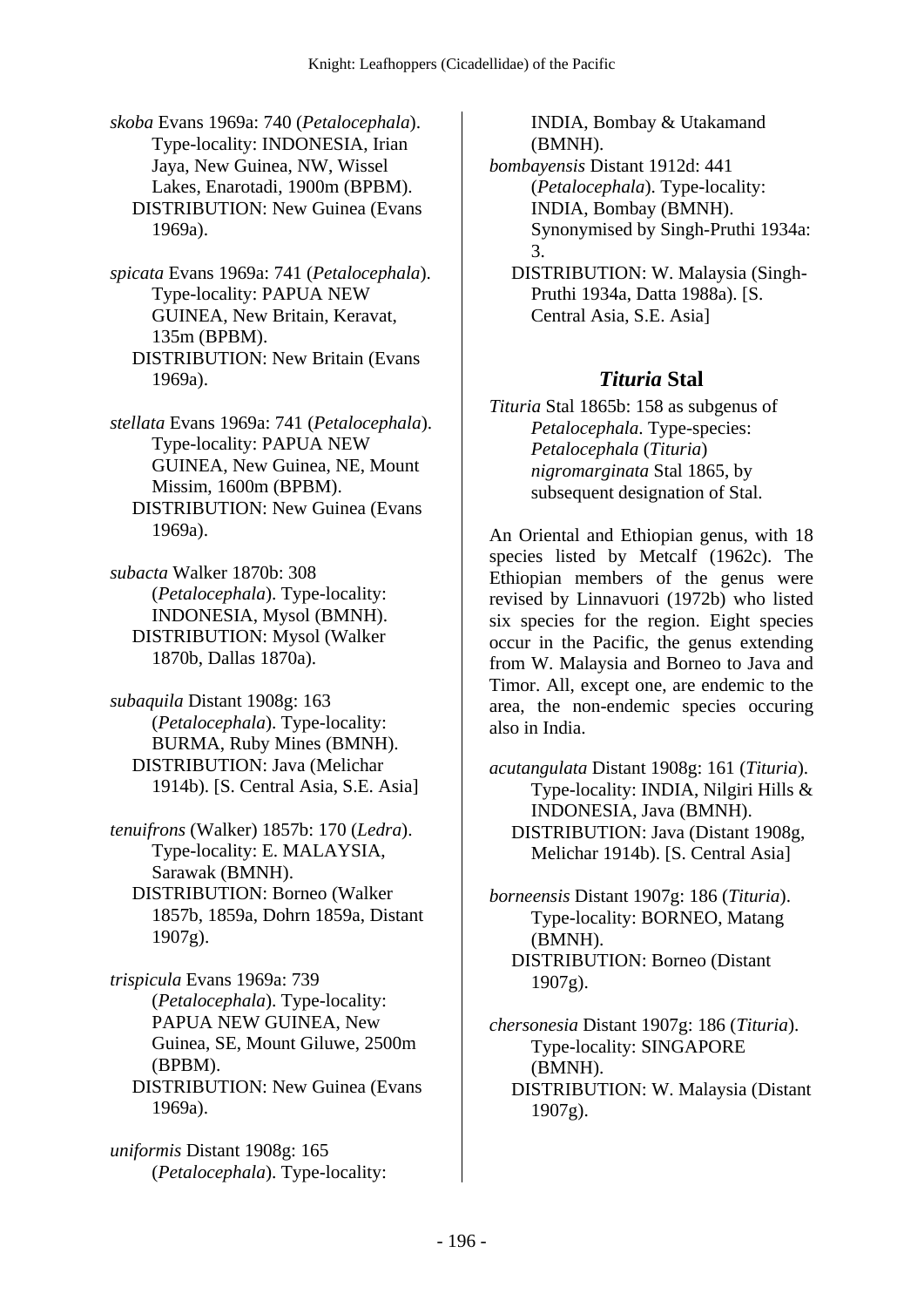- *hebes* (Walker) 1858a: 100 (*Epiclines*). Type-locality: INDONESIA, Java (BMNH).
	- DISTRIBUTION: Java (Walker 1858a, Distant 1907g, 1908g, Schmidt 1928b).
- *javanensis* Distant 1907g: 187 (*Tituria*). Type-locality: INDONESIA, Java (BMNH). DISTRIBUTION: Java (Distant 1907g).
- *nigromarginata* (Stal) 1865b: 158 (*Petalocephala* (*Tituria*)). Typelocality: W. MALAYSIA, Malacca (NRS).
	- DISTRIBUTION: W. Malaysia (Stal 1865b, Atkinson 1886b).
- *obliqua* (Walker) 1857b: 171 (*Epiclines*). Type-locality: E. MALAYSIA, Sarawak (BMNH). DISTRIBUTION: Borneo (Walker 1857b, 1859a, Dohrn 1859a, Distant 1908g).
- *timorensis* Distant 1907g: 187 (*Tituria*). Type-locality: INDONESIA, Timor (BMNH). DISTRIBUTION: Timor (Distant  $1907g$ ).

# **STENOCOTINI**

#### *Anacotis* **Evans**

*Anacotis* Evans 1937b: 161. Type-species: *Anacotis hackeri* Evans 1937, by monotypy.

A monotypic genus, endemic to Australia. It was revised by Evans (1966a).

*hackeri* Evans 1937b: 162 (*Anacotis*). Type-locality: AUSTRALIA, Queensland, Brisbane (QM). DISTRIBUTION: Australia (Evans 1937b, 1947a, 1966a).

# *Kyphocotis* **Kirkaldy**

*Kyphocotis* Kirkaldy 1906c: 370. Typespecies: *Kyphocotis tessellata* Kirkaldy 1906, by monotypy.

A genus of four species, endemic to Australia. It was revised by Evans (1966a).

*claudenda* (Walker) 1858c: 359 (*Ledra*). Type-locality: AUSTRALIA, Queensland, Moreton Bay (BMNH). DISTRIBUTION: Australia (Walker 1858c, Kirkaldy 1906c, Evans 1937b, 1966a).

*nigrescens* (Distant) 1907g: 194 (*Stenocotis*). Type-locality: AUSTRALIA, Queensland (BMNH). DISTRIBUTION: Australia (Distant 1907g, Kirkaldy 1907d, Evans 1937b, 1966a).

*parva* Distant 1907g: 197 (*Kyphocotis*). Type-locality: AUSTRALIA, Queensland (BMNH). DISTRIBUTION: Australia (Distant 1907g, Kirkaldy 1907d, Evans 1966a).

*tessellata* Kirkaldy 1906c: 371 (*Kyphocotis*). Type-locality: AUSTRALIA, Queensland, Bundaberg (BPBM).  *fasciata* Distant 1907g: 196 (*Kyphocotis*). Type-locality: AUSTRALIA, Queensland (BMNH). Synonymised by Evans 1966a: 107. DISTRIBUTION: Australia (Kirkaldy 1906c, 1907d, Distant 1907g, Evans 1937b, 1947a, 1966a, 1975b).

# *Kyphoctella* **Evans**

*Kyphoctella* Evans 1966a: 111. Typespecies: *Kyphoctella distorta* Evans 1966, by original designation.

A monotypic genus, endemic to Australia.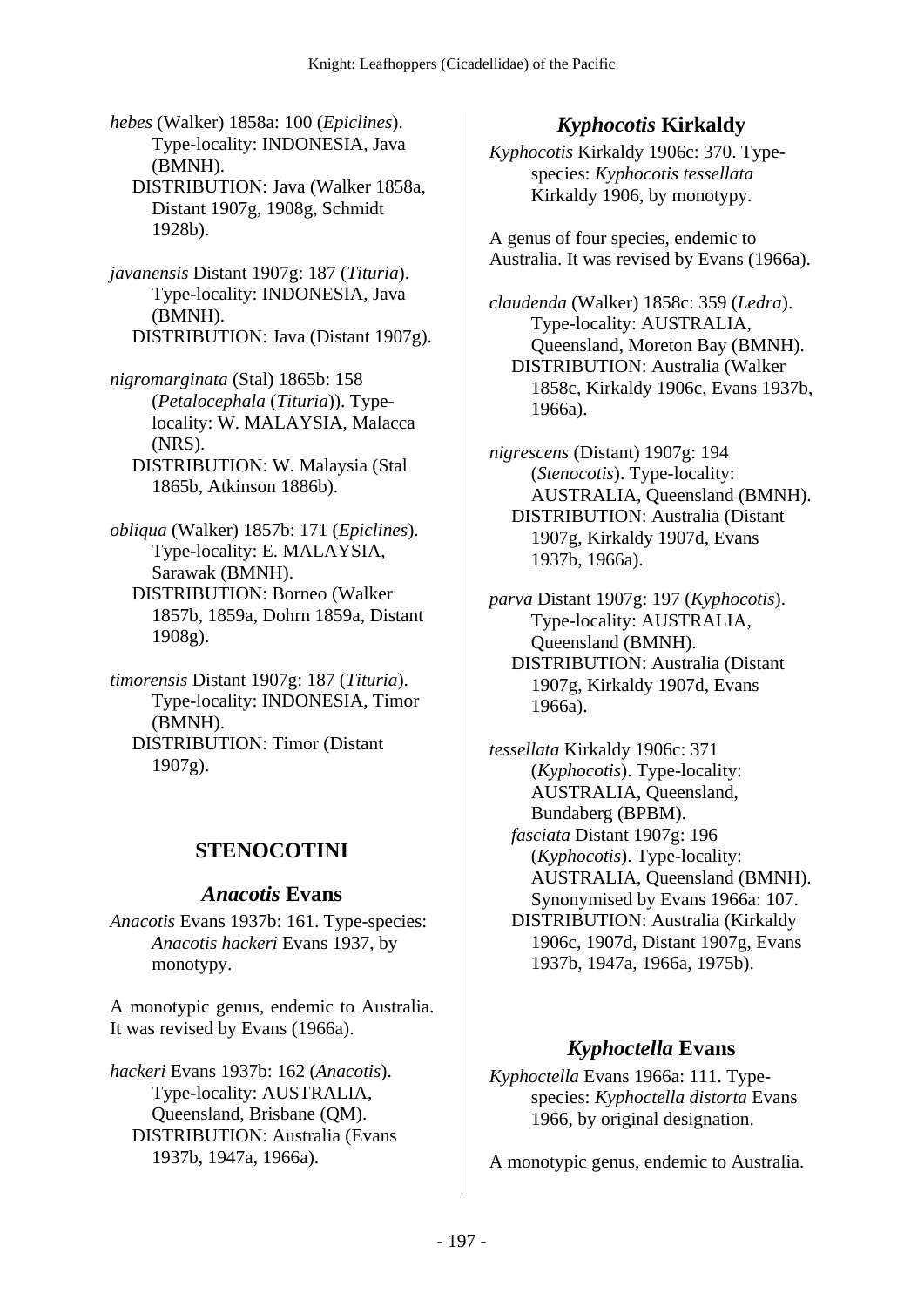*distorta* Evans 1966a: 112 (*Kyphoctella*). Type-locality: AUSTRALIA, Northern Territory, Adelaide River (SAM). DISTRIBUTION: Australia (Evans 1966a).

## *Ledracotis* **Evans**

*Ledracotis* Evans 1937b: 162. Typespecies: *Ledracotis gunnensis* Evans 1937, by monotypy.

A monotypic genus, endemic to Australia. It was revised by Evans (1966a).

*gunnensis* Evans 1937b: 162 (*Ledracotis*). Type-locality: AUSTRALIA, New South Wales, Gunning (MM). DISTRIBUTION: Australia (Evans 1937b, 1947a, 1966a).

# *Smicrocotis* **Kirkaldy**

*Smicrocotis* Kirkaldy 1906c: 370. Typespecies: *Smicrocotis obscura* Kirkaldy 1906, by monotypy.

A genus of four species, endemic to Australia. It was revised by Evans (1966a).

*brunneus* (Evans) 1947a: 252 (*Khyphocotis* [sic]). Type-locality: AUSTRALIA, New South Wales, Sydney (BMNH). DISTRIBUTION: Australia (Evans 1947a, 1966a).

*obscura* Kirkaldy 1906c: 370 (*Smicrocotis*). Type-locality: AUSTRALIA, Queensland, Cairns (BPBM).

 *infuscata* Distant 1907g: 195 (*Smicrocotis*). Type-locality: AUSTRALIA, Queensland, Gayndah (BMNH). Synonymised by Evans 1937b: 159.

 *pallescens* Distant 1907g: 195 (*Smicrocotis*). Type-locality:

AUSTRALIA, New South Wales (BMNH). Synonymised by Evans 1966a: 109.  *projecta* Distant 1907g: 196 (*Smicrocotis*). Type-locality: AUSTRALIA, New South Wales (BMNH). Synonymised by Evans 1966a: 109. DISTRIBUTION: Australia (Kirkaldy 1906c, 1907d, Distant 1907g, Evans 1937b, 1947a, 1966a).

 *sidnica* Kirkaldy 1907d: 28 (*Smicrocotis*). Type-locality: AUSTRALIA, New South Wales, Sydney (BPBM).

 *chelonia* Evans 1937b: 160 (*Smicrocotis*). Type-locality: AUSTRALIA, Tasmania, National Park, 3500 ft. (AM - not QM as published). Synonymised by Evans 1966a: 109.

 DISTRIBUTION: Australia (Kirkaldy 1907d, Evans 1937b, 1966a).

*solomoni* Evans 1937b: 160 (*Smicrocotis*). Type-locality: AUSTRALIA, Western Australia, Crawley (QM). DISTRIBUTION: Australia (Evans 1937b, 1941f, 1966a).

# *Stenocotis* **Stal**

*Stenocotis* Stal 1854b: 254. Type-species: *Stenocotis subvittata* Stal 1854, by subsequent designation of Kirkaldy 1906c: 369.

A monotypic genus, present in Hong Kong, the Philippines and Australia. It was revised for Australia by Evans (1966a).

*depressa* (Walker) 1851b: 817 (*Ledra*). Type-locality: AUSTRALIA, Tasmania (BMNH).  *brevis* Walker 1851b: 820 (*Ledra*). Type-locality: AUSTRALIA (BMNH). Synonymised by Evans 1966a: 105.  *australis* Walker 1851b: 821 (*Ledra*). Type-locality: AUSTRALIA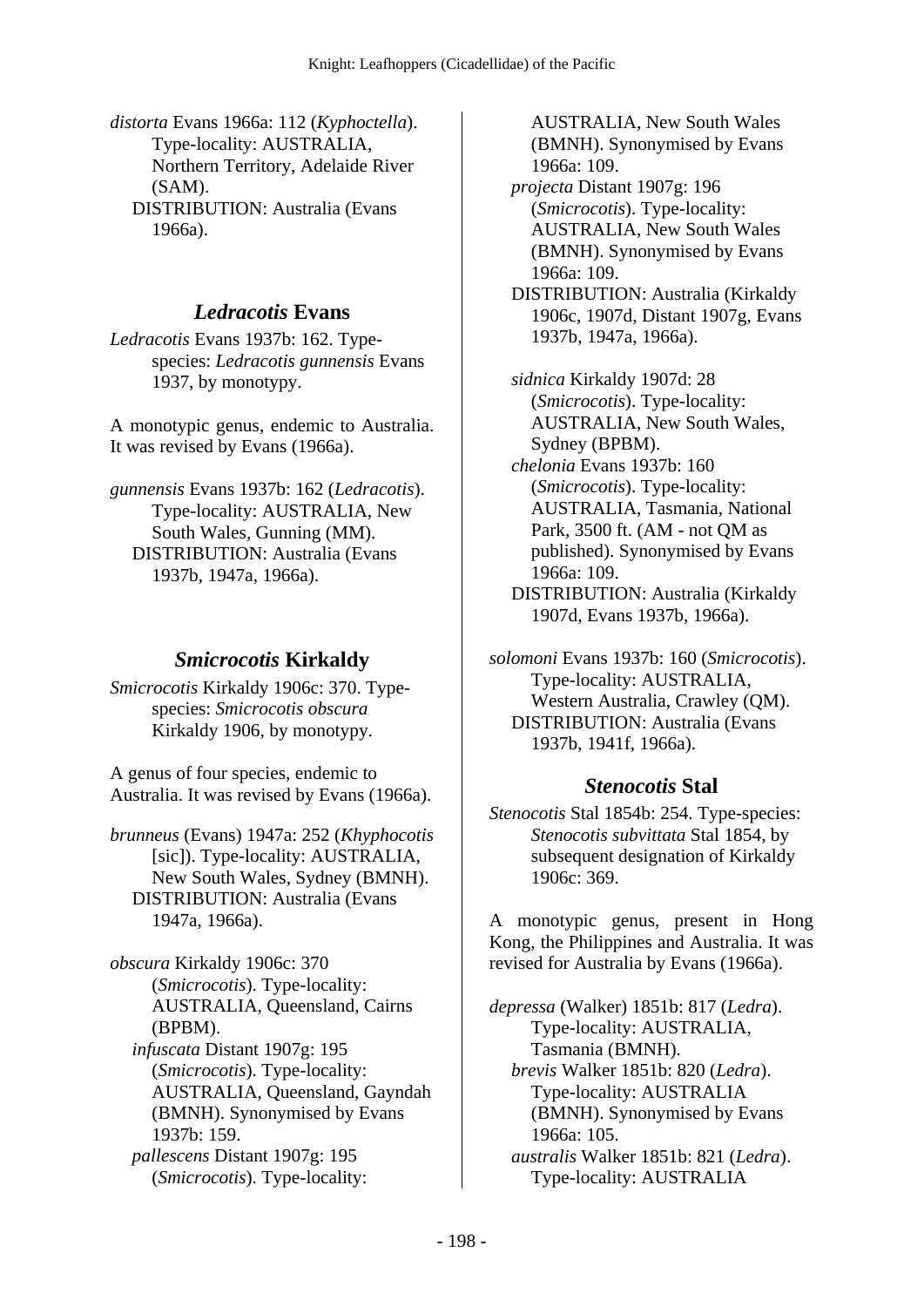(BMNH). Synonymised with *brevis* Walker by Stal 1862b: 495. Synonymised with *depressa* Walker by Evans 1966a: 105.  *corticalis* Walker 1851b: 814 (*Ledra*). Type-locality: AUSTRALIA (BMNH). Synonymised by Evans 1966a: 105.  *varia* Walker 1851b: 819 (*Ledra*). Type-locality: AUSTRALIA, Tasmania (BMNH). Synonymised by Evans 1937b: 158.  *ferruginea* Walker 1851b: 817 (*Ledra*). Type-locality: AUSTRALIA, Tasmania (BMNH). Synonymised by Evans 1966a: 105.  *conferta* Walker 1851b: 818 (*Ledra*). Type-locality: HONG KONG (BMNH). Synonymised by Evans 1966a: 105.  *unicolor* Walker 1851b: 819 (*Ledra*). Type-locality: PHILIPPINES (BMNH). Synonymised with *conferta* Walker by Stal 1862b: 495. Synonymised with *depressa* Walker by Evans 1966a: 105.  *planiuscula* Stal 1854b: 254 (*Stenocotis*). Type-locality: AUSTRALIA (NRS). Synonymised by Evans 1966a: 105.  *subvittata* Stal 1854b: 254 (*Stenocotis*). Type-locality: AUSTRALIA (NRS). Synonymised by Stal 1862b: 495.  *delineata* Walker 1858b: 250 (*Ledra*). Type-locality: AUSTRALIA, South Australia (BMNH). Synonymised by Stal 1862b: 495.  *reticulata* Kirkaldy 1907d: 27 (*Stenocotis*). New name for *Stenocotis planiuscula* Kirkaldy 1906, not *Stenocotis planiuscula* Stal 1854. Synonymised by Evans 1966a: 105.  *planiuscula* (not Stal) Kirkaldy 1906c: 369 (*Stenocotis*). Type-locality: AUSTRALIA (BPBM - missing). See *dimorpha* Kirkaldy 1907.

 *costalis* Walker 1851b: 821 (*Ledra*). Type-locality: AUSTRALIA

(BMNH). See *dimorpha* Kirkaldy 1907.

 *dimorpha* Kirkaldy 1907d: 27 (*Stenocotis*). New name for *Stenocotis planiuscula* Kirkaldy 1906, not *Stenocotis planiuscula* Stal 1854. Synonymised with *costalis* Walker by Evans 1937b: 158. Synonymised with *depressa* Walker by Evans 1966a: 105. DISTRIBUTION: Australia (Stal

1854b, 1856a, 1859b, Walker 1851b, 1858b, Dohrn 1859a, Kirkaldy 1906c, 1907d, Froggatt 1907a, Tillyard 1926d, Evans 1937b, 1941f, 1947a, 1966a), Philippines (Walker 1851b, Dohrn 1859a, Merino 1936a, Evans 1966a). [S.E. Asia]

# **THYMBRINI**

# *Alseis* **Kirkaldy**

*Alseis* Kirkaldy 1907d: 37. Type-species: *Alseis osborni* Kirkaldy 1907, by monotypy.

A genus of seven species, endemic to Australia. It was revised by Evans (1966a) and Stevens (1991a).

*awoongaensis* Stevens 1991a: 53 (*Alseis*). Type-locality: AUSTRALIA, Queensland, Awoonga Dam, Boyne River, SW Gladstone (QM). DISTRIBUTION: Australia (Stevens 1991a).

*brittoni* Stevens 1991a: 50 (*Alseis*). Typelocality: AUSTRALIA, Queensland, 2 miles NE of Mourangee, near Edungalba, 23.43 S, 149.51 E (ANIC). DISTRIBUTION: Australia (Stevens

1991a).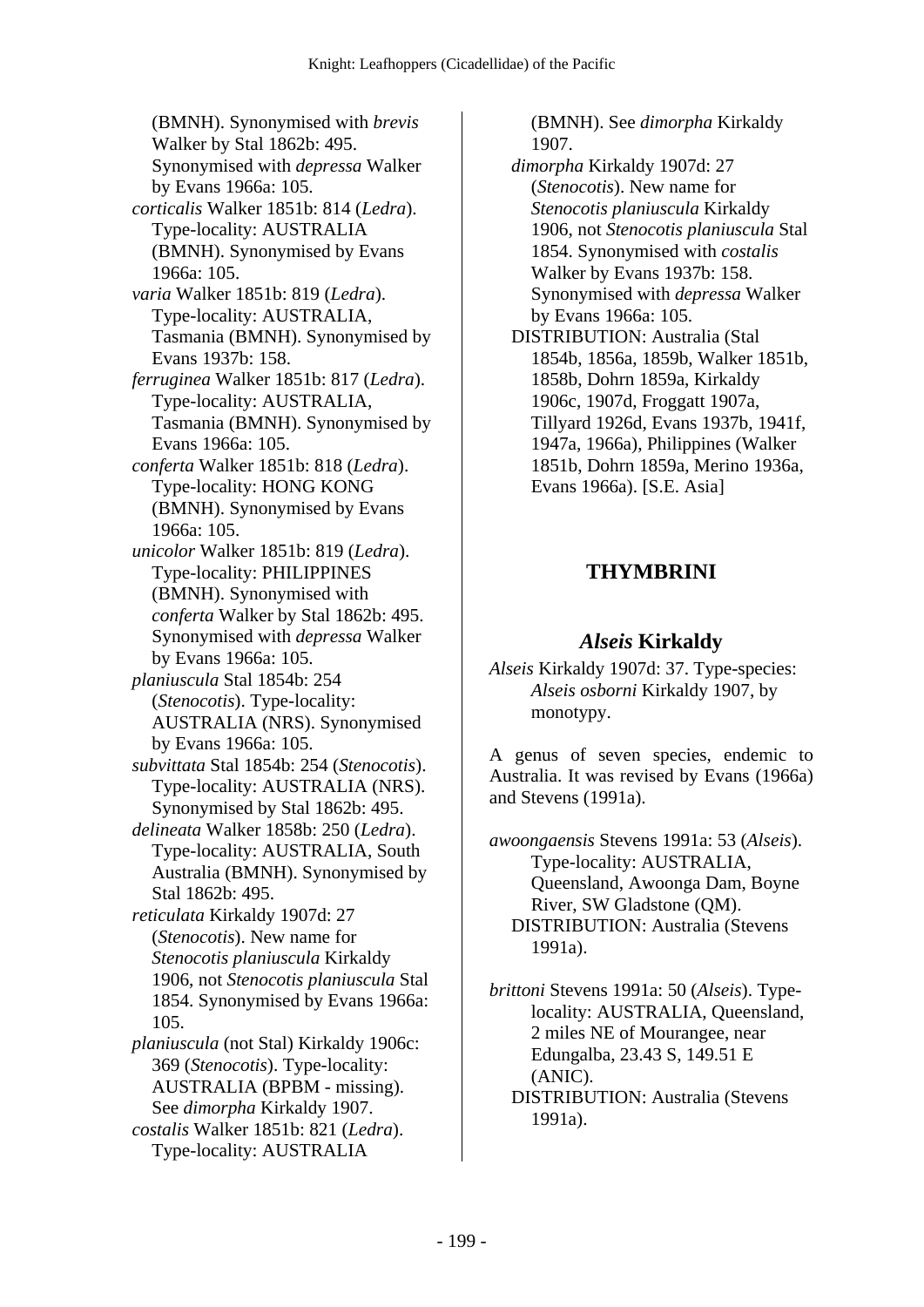*gattonensis* Stevens 1991a: 52 (*Alseis*). Type-locality: AUSTRALIA, Queensland, Gatton (QM). DISTRIBUTION: Australia (Stevens 1991a).

*hackeri* Stevens 1991a: 55 (*Alseis*). Typelocality: AUSTRALIA, New South Wales, Tooloom (QM). DISTRIBUTION: Australia (Stevens 1991a).

*monstrosa* Stevens 1991a: 57 (*Alseis*). Type-locality: AUSTRALIA, Queensland, Cunnamulla (QM). DISTRIBUTION: Australia (Stevens 1991a).

*noccundraensis* Stevens 1991a: 50 (*Alseis*). Type-locality: AUSTRALIA, Queensland, c. 30 miles W of Noccundra (ANIC). DISTRIBUTION: Australia (Stevens 1991a).

*osborni* Kirkaldy 1907d: 38 (*Alseis*). Typelocality: AUSTRALIA, Queensland, Brisbane & Kuranda (BPBM). DISTRIBUTION: Australia (Kirkaldy 1907d, Evans 1947a, 1966a; Stevens 1991a).

# *Epipsychidion* **Kirkaldy**

*Epipsychidion* Kirkaldy 1906c: 345. Typespecies: *Epipsychidion epipyropis* Kirkaldy 1906, by monotypy.

A genus of two species, endemic to Australia. It was revised by Evans (1966a) and Stevens (1990b).

*epipyropis* Kirkaldy 1906c: 346 (*Epipsychidion*). Type-locality: AUSTRALIA, New South Wales, Sydney (BPBM).  *fides* Evans 1969a: 749 (*Epipsychidion*). Type-locality: AUSTRALIA, New South Wales, Berowa Waters (AM). Synonymised by Stevens 1990b: 659.

 DISTRIBUTION: Australia (Kirkaldy 1906c; Evans 1947a, 1966a, 1969a, 1977a; Stevens 1990b).

*whitteni* Evans 1969a: 749 (*Epipsychidion*). Type-locality: AUSTRALIA, Tasmania, Bruni Island (AM). DISTRIBUTION: Australia (Evans 1969a, 1977a; Stevens 1990b).

### *Hackeriana* **Evans**

*Hackeriana* Evans 1936b: 67. Typespecies: *Hackeriana huonensis* Evans 1936, by original designation.

A genus of five species, endemic to Australia. It was revised by Evans (1966a).

*cuspidata* (Walker) 1851b: 830 (*Ledra*). Type-locality: AUSTRALIA (BMNH).

 *rotundata* Evans 1936b: 68 (*Hackeriana*). Type-locality: AUSTRALIA, South Australia, Kangaroo Island, Vivonne Bay (SAM). Synonymised by Evans 1966a: 129.

 DISTRIBUTION: Australia (Walker 1851b, Dohrn 1859a, Kirkaldy 1906c, Distant 1907g, Evans 1936b, 1966a).

*elegantula* Evans 1969a: 749 (*Hackeriana*). Type-locality: AUSTRALIA, Western Australia, King George's Sound (BMNH). DISTRIBUTION: Australia (Evans 1969a, 1977a).

*glauca* Evans 1936b: 68 (*Hackeriana*). Type-locality: AUSTRALIA, South Australia, Adelaide (AM). DISTRIBUTION: Australia (Evans 1936b, 1966a).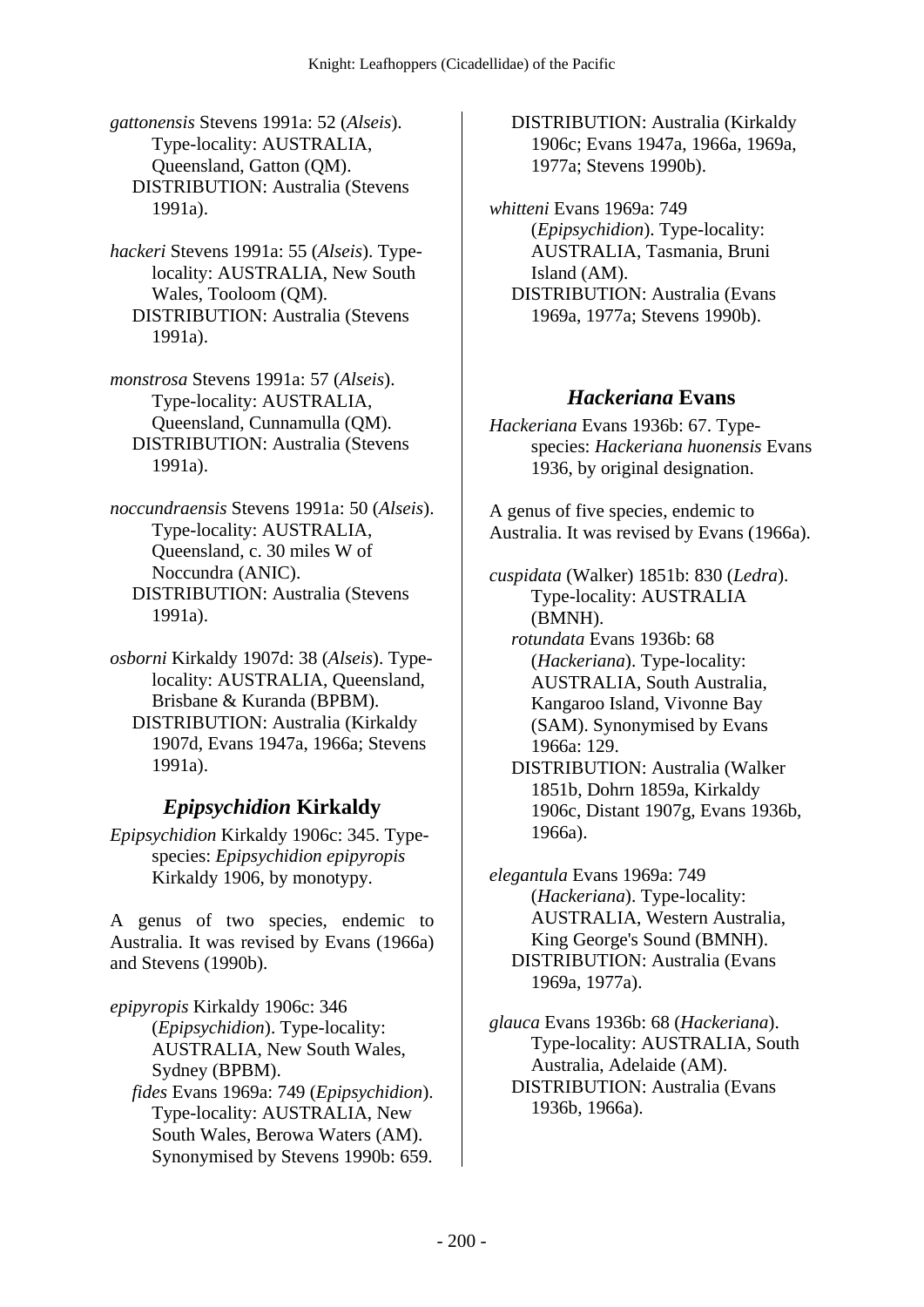*huonensis* Evans 1936b: 68 (*Hackeriana*). Type-locality: AUSTRALIA, Tasmania, Huonville (AM). DISTRIBUTION: Australia (Evans 1936b, 1947a, 1966a).

*translucens* Evans 1941f: 152 (*Hackeriana*). Type-locality: AUSTRALIA, Western Australia, Burracoppin (BMNH). DISTRIBUTION: Australia (Evans 1941f, 1966a).

#### *Ledraprora* **Evans**

*Ledraprora* Evans 1936a: 40. Typespecies: *Ledraprora insularis* Evans 1936, by original designation.

A genus of three species, endemic to Australia. It was revised by Evans (1966a).

*compressa* Evans 1939a: 45 (*Ledraprora*). Type-locality: AUSTRALIA, Western Australia, King George's Sound (ANIC). DISTRIBUTION: Australia (Evans 1939a, 1941f, 1966a, 1975b).

*insularis* Evans 1936a: 41 (*Ledraprora*). Type-locality: AUSTRALIA, South Australia, Kangaroo Island (SAM). DISTRIBUTION: Australia (Evans 1936a, 1947a, 1966a).

*victoriensis* Evans 1936a: 41 (*Ledraprora*). Type-locality: AUSTRALIA, Victoria, Kiata (AM). DISTRIBUTION: Australia (Evans 1936a, 1966a).

#### *Ledrella* **Evans**

*Ledrella* Evans 1936a: 40. Type-species: *Ledrella brunnea* Evans 1936, by original designation.

A monotypic genus, endemic to Australia. It was revised by Evans (1966a).

*brunnea* Evans 1936a: 40 (*Ledrella*). Type-locality: AUSTRALIA, Victoria, Kiata (AM). DISTRIBUTION: Australia (Evans 1936a, 1947a, 1966a, 1969a; Stevens 1991b).

### *Macroceps* **Signoret**

*Macroceps* Signoret 1879a: 53. Typespecies: *Macroceps fasciatus* Signoret 1880, by monotypy.  *Macrometopius* Horvath 1914a: 660. New name for *Macroceps* Signoret 1879.

A genus of five species, endemic to Australia. It was revised by Evans (1966a).

*darwinensis* Evans 1966a: 117 (*Macroceps*). Type-locality: AUSTRALIA, Northern Territory, Darwin (AM). DISTRIBUTION: Australia (Evans 1966a).

*fasciatus* Signoret 1880c: 364 (*Macroceps*). Type-locality: AUSTRALIA (NMV). DISTRIBUTION: Australia (Signoret 1880c, Melichar 1902b, Kirkaldy 1906c, de Bergevin 1926a, 1927a, Evans 1936b, 1947a, 1966a).

*moorei* Evans 1969a: 746 (*Macroceps*). Type-locality: AUSTRALIA, Western Australia, Yanchep (AM). DISTRIBUTION: Australia (Evans 1969a, 1977a).

*tamarensis* Evans 1936b: 67 (*Macroceps*). Type-locality: AUSTRALIA, Tasmania, Launceston (AM, not SAM as published). DISTRIBUTION: Australia (Evans 1936b, 1966a).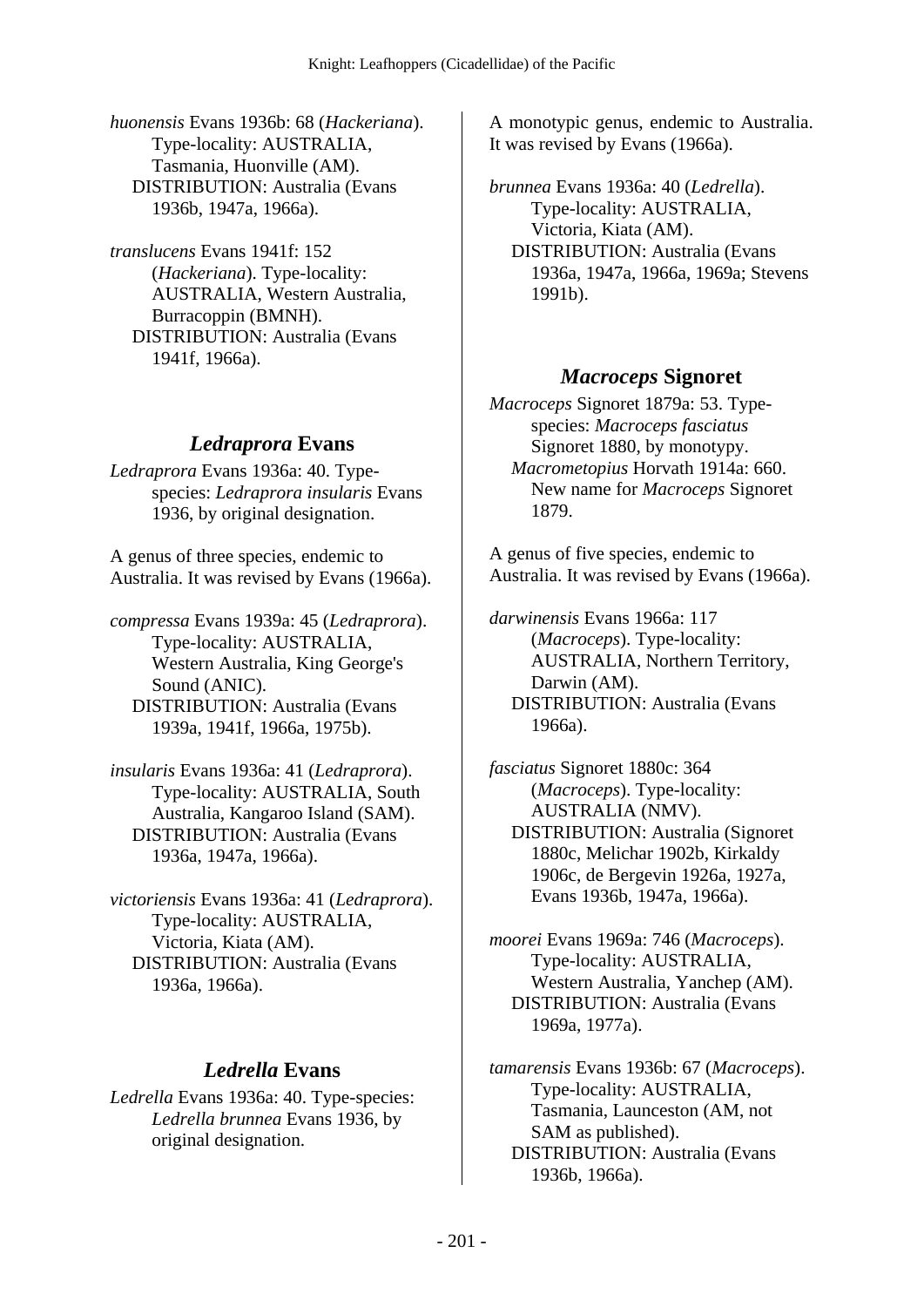*tonnoiri* Evans 1936b: 66 (*Macroceps*). Type-locality: AUSTRALIA, New South Wales, Mt Kosciusko (ANIC). DISTRIBUTION: Australia (Evans 1936b, 1966a).

## *Microledrella* **Evans**

*Microledrella* Evans 1969a: 745. Typespecies: *Microledrella minuta* Evans 1969, by original designation.

A monotypic genus, endemic to New Guinea. It was redescribed by Stevens (1991b).

*minuta* Evans 1969a: 745 (*Microledrella*). Type-locality: INDONESIA, Irian Jaya, New Guinea, NW, Wissel Lakes, Enarotadi, 1900m (BPBM). DISTRIBUTION: New Guinea (Evans 1969a, 1977a, Stevens 1991b).

# *Mitelloides* **Evans**

*Mitelloides* Evans 1939a: 46. Typespecies*: Mitelloides moaensis* Evans 1939, by original designation.

A small genus of three species, endemic to Australia and New Guinea. It was revised by Evans (1966a) and Stevens (1990c).

*moaensis* Evans 1939a: 46 (*Mitelloides*). Type-locality: AUSTRALIA, Torres Strait, Banks Island, Moa (AM). DISTRIBUTION: New Guinea (Evans 1966a); Australia (Evans 1939a, 1947a, 1966a, Stevens 1990c).

*mouldsorum* Stevens 1990c, emendation by Day & Fletcher 1994: 1133  *mouldsi* Stevens 1990c: 287 (*Mitelloides*). Type-locality: AUSTRALIA, Queensland, Cape York Peninsula, Jardine River, 11.09 S, 142.33 E (ASCU).

 DISTRIBUTION: Australia (Stevens 1990c).

*thorntonensis* Stevens 1990c: 285 (*Mitelloides*). Type-locality: AUSTRALIA, Queensland, Thornton Range, 11 Km E of Daintree, 16.16 S 145.25 E (ANIC).

 DISTRIBUTION: Australia (Stevens 1990c).

### *Novothymbris* **Evans**

*Novothymbris* Evans 1941c: 162. Typespecies: *Diedrocephala zealandica* Myers 1923, by original designation.

A genus of 16 species, endemic to New Zealand. It was revised by Knight (1974a).

*cassiniae* (Myers) 1923a: 408 (*Diedrocephala*). Type-locality: NEW ZEALAND, Wellington Province, Wellington, sea coast (NZAC).

 DISTRIBUTION: New Zealand (Myers 1923a, Tillyard 1926d, Evans 1941c, 1966a, Knight 1974a).

*castor* Knight 1974a: 464 (*Novothymbris*). Type-locality: NEW ZEALAND, Otago Province, Lake Mahinerangi, 396m (NZAC). DISTRIBUTION: New Zealand (Knight 1974a, Evans 1977a).

*cithara* Knight 1974a: 460 (*Novothymbris*). Type-locality: NEW ZEALAND, Nelson Province, Westport, Island Creek area (NZAC). DISTRIBUTION: New Zealand (Knight 1974a, Evans 1977a).

*extremitatis* Knight 1974a: 470 (*Novothymbris*). Type-locality: NEW ZEALAND, Auckland Province, Spirits Bay, Unuwhao, 305m (NZAC).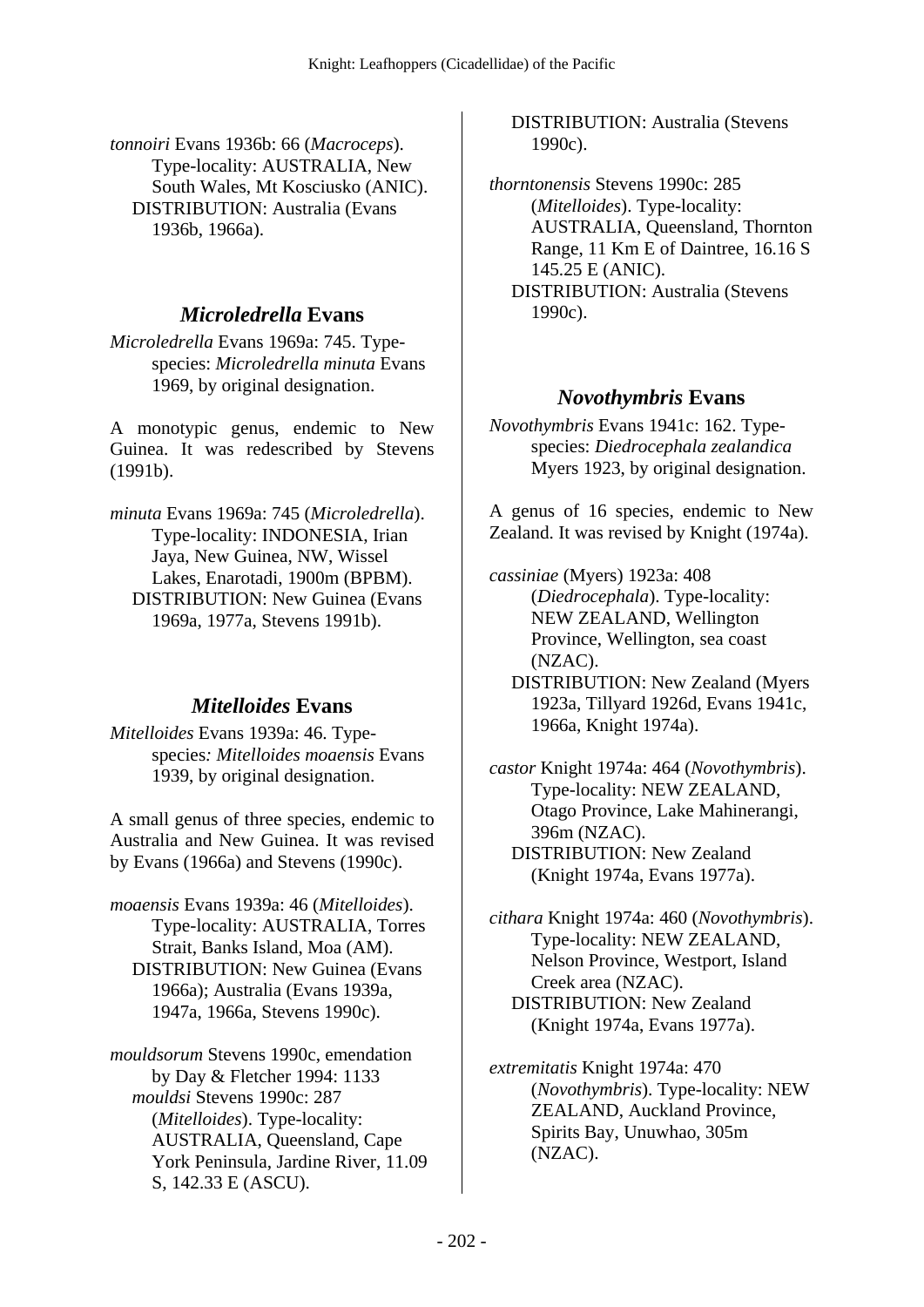DISTRIBUTION: New Zealand (Knight 1974a, Evans 1977a).

*eylesi* Knight 1974a: 468 (*Novothymbris*). Type-locality: NEW ZEALAND, Marlborough Province, Seaward Kaikoura Range, Mount Snowflake, low slopes (NZAC). DISTRIBUTION: New Zealand (Knight 1974a, Evans 1977a).

*hinemoa* (Myers) 1923a: 412 (*Diedrocephala*). Type-locality: NEW ZEALAND, Nelson Province, Nelson (NZAC).  *dunensis* Myers 1923a: 411

(*Diedrocephala*). Type-locality: NEW ZEALAND, Nelson Province, Dun Mt, 915m (NZAC). Synonymised by Knight 1974a: 468. DISTRIBUTION: New Zealand (Myers

1923a, Evans 1941c, 1966a, Knight 1974a).

*maorica* (Myers) 1923a: 409 (*Diedrocephala*). Type-locality: NEW ZEALAND, Wellington Province, Wainuiomata (NZAC).  *hudsonica* Myers 1923a: 414 (*Diedrocephala*). Type-locality: NEW ZEALAND, Wellington Province, Karori (NZAC). Synonymised by Knight 1974a: 470. DISTRIBUTION: New Zealand (Myers 1923a, Evans 1941c, 1966a, Knight 1974a).

*notata* Knight 1974a: 457 (*Novothymbris*). Type-locality: NEW ZEALAND, Auckland Province, Whangarei (BMNH). DISTRIBUTION: New Zealand (Knight 1974a, Evans 1977a).

*notialis* Knight 1974a: 463 (*Novothymbris*). Type-locality: NEW ZEALAND, Stewart Island, Mount Rakeahua, 300-600m (NZAC). DISTRIBUTION: New Zealand (Knight 1974a, Evans 1977a).

*peregrina* Knight 1974a: 462 (*Novothymbris*). Type-locality: NEW ZEALAND, Otago Province, Eglinton Valley (NZAC). DISTRIBUTION: New Zealand (Knight 1974a, Evans 1977a).

*pollux* Knight 1974a: 466 (*Novothymbris*). Type-locality: NEW ZEALAND, Canterbury Province, McLennan's Bush (NZAC). DISTRIBUTION: New Zealand (Knight 1974a, Evans 1977a).

*punctata* Knight 1974a: 458 (*Novothymbris*). Type-locality: NEW ZEALAND, Wellington Province, Wellington (NZAC). DISTRIBUTION: New Zealand (Knight 1974a, Evans 1977a).

*solitaria* Knight 1974a: 471 (*Novothymbris*). Type-locality: NEW ZEALAND, Chatham Island, Awatotara, 183m (NZAC). DISTRIBUTION: Chatham Island (Knight 1974a, 1976b, Evans 1977a).

*tararua* (Myers) 1923a: 410 (*Diedrocephala*). Type-locality: NEW ZEALAND, Wellington Province, Tararua Range, Mt Alpha, 1098m (NZAC). DISTRIBUTION: New Zealand (Myers 1923a, Evans 1941c, 1966a, 1977a, Knight 1974a).

*vagans* Knight 1974a: 462 (*Novothymbris*). Type-locality: NEW ZEALAND, Otago Province, Hunter Mountains, Monowai, road to Mount Burns, 270m (NZAC). DISTRIBUTION: New Zealand (Knight 1974a, Evans 1977a).

*zealandica* (Myers) 1923a: 409 (*Diedrocephala*). Type-locality: NEW ZEALAND, Nelson Province, Dun Mt, 600m (NZAC).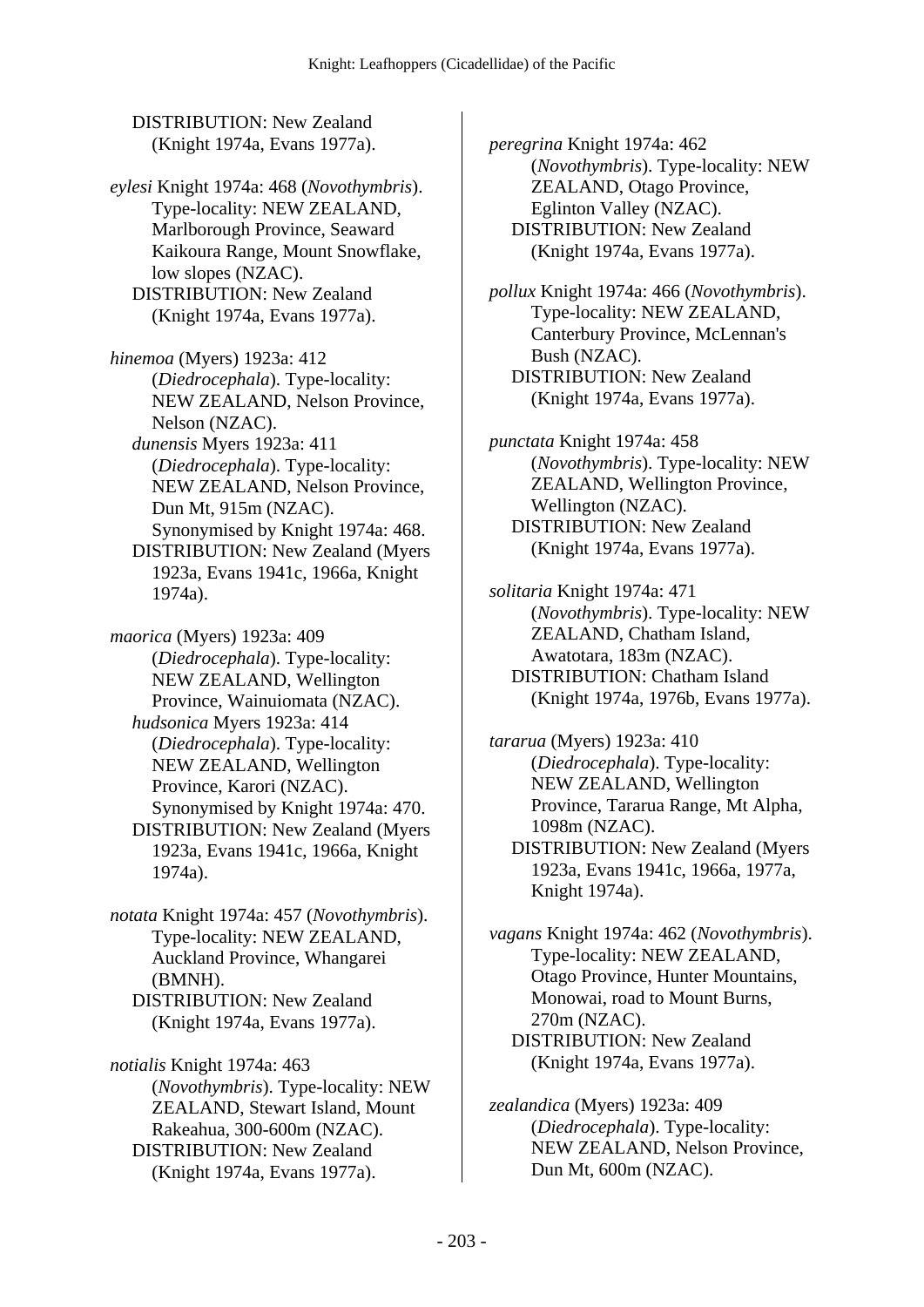DISTRIBUTION: New Zealand (Myers 1923a, Evans 1941c, 1947a, 1966a, Knight 1974a).

#### *Putoniessa* **Kirkaldy**

*Putoniessa* Kirkaldy 1907d: 50. Typespecies: *Putoniessa dignissima* Kirkaldy 1907, by monotypy.

A genus of 31 species, endemic to Australia. It was revised by Evans (1966a) and Stevens (1994a).

*aroka* Stevens 1994a: 1091 (*Putoniessa*). Type-locality: AUSTRALIA, New South Wales, Lane Cove, near Sydney (ASCU). DISTRIBUTION: Australia (Stevens 1994a).

*bifurcata* Stevens 1994a: 1101 (*Putoniessa*). Type-locality: AUSTRALIA, New South Wales, Wagga Wagga (BPBM). DISTRIBUTION: Australia (Stevens 1994a).

*brisbanensis* Stevens 1994a: 1098 (*Putoniessa*). Type-locality: AUSTRALIA, Queensland, Brisbane (ANIC). DISTRIBUTION: Australia (Stevens 1994a).

*dignissima* Kirkaldy 1907d: 50 (*Putoniessa*). Type-locality: AUSTRALIA, New South Wales, Mittagong (BPBM). DISTRIBUTION: Australia (Kirkaldy 1907d, Evans 1947a, Stevens 1994a).

*dorsalis* (Walker) 1851b: 867 (*Bythoscopus*). Type-locality: AUSTRALIA (BMNH).  *repletus* Walker 1858b: 267 (*Bythoscopus*). Type-locality: AUSTRALIA, Victoria, Melbourne (BMNH). Synonymised by Kirkaldy 1906c: 467.

 *maculata* Evans 1936b: 65 (*Putoniessa*). Type-locality: AUSTRALIA, Tasmania, Seven Mile Beach (AM). Synonymised by Stevens 1994a: 1068.

 DISTRIBUTION: Australia (Walker 1851b, 1858b, Dohrn 1859a, Evans 1936b, 1966a, Stevens 1994a).

*draba* Evans 1966a: 121 (*Putoniessa*). Type-locality: AUSTRALIA, South Australia, Purnong, Murray River (MVM).

 DISTRIBUTION: Australia (Evans 1966a, Stevens 1994a).

*evansi* Stevens 1994a: 1081 (*Putoniessa*). Type-locality: AUSTRALIA, Western Australia, Perth (AM). DISTRIBUTION: Australia (Stevens 1994a).

*fusca* Stevens 1994a: 1093 (*Putoniessa*). Type-locality: AUSTRALIA, Western Australia, Fitzgerald River Reserve (ANIC). DISTRIBUTION: Australia (Stevens 1994a).

*galliensis* Evans 1936b: 65 (*Putoniessa*). Type-locality: AUSTRALIA, New South Wales, Leura (AM). DISTRIBUTION: Australia (Evans 1936b, 1966a). [Note: Stevens (1994a) considers this species of uncertain identity]

*grossi* Stevens 1994a: 1083 (*Putoniessa*). Type-locality: AUSTRALIA, Queensland, Brisbane (ANIC). DISTRIBUTION: Australia (Stevens 1994a).

*hickmani* Stevens 1994a: 1078 (*Putoniessa*). Type-locality: AUSTRALIA, Queensland, Brisbane (ANIC).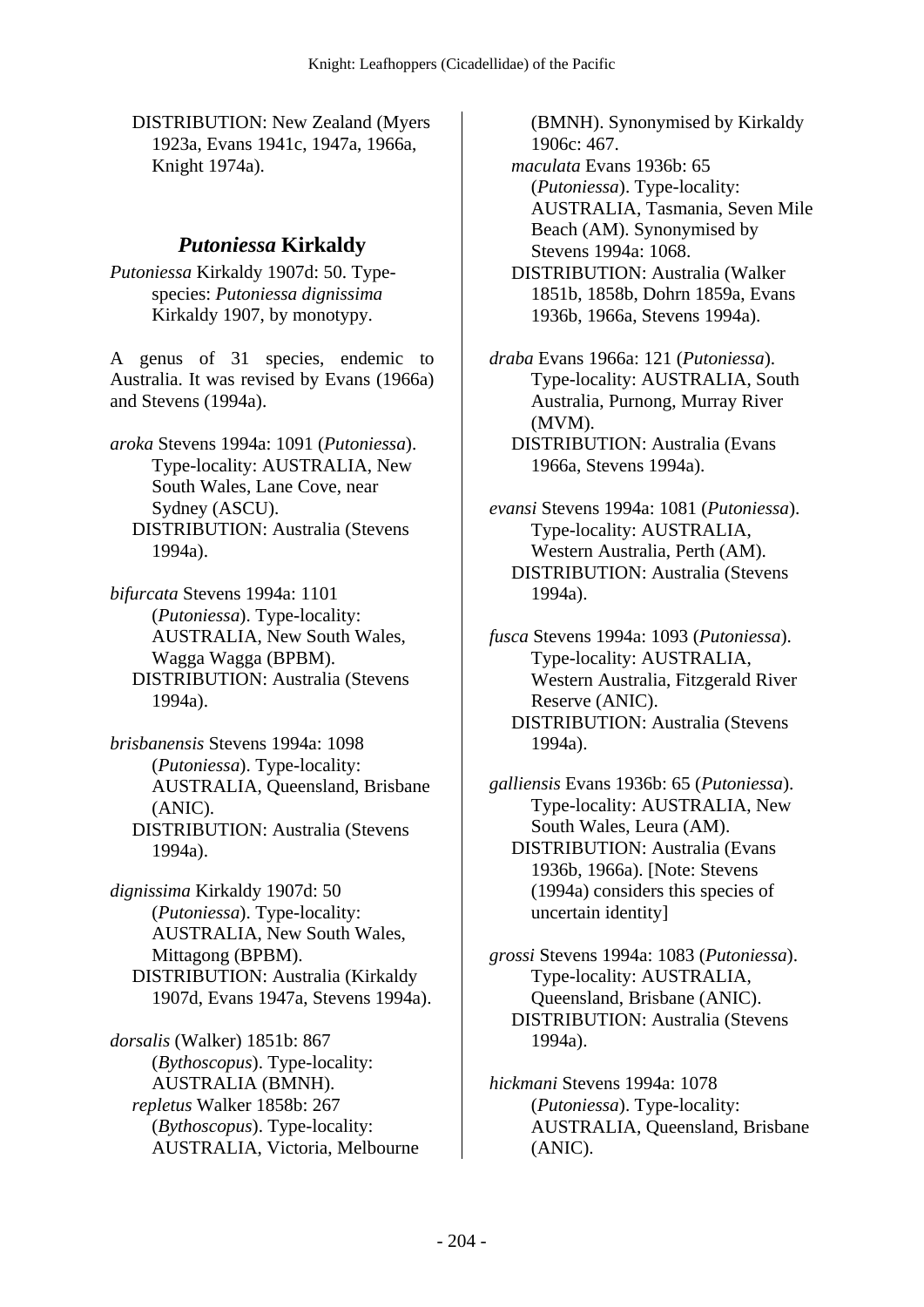DISTRIBUTION: Australia (Stevens 1994a).

- *kiataensis* Stevens 1994a: 1062 (*Putoniessa*). Type-locality: AUSTRALIA, Victoria, Kiata (MVM). DISTRIBUTION: Australia (Stevens 1994a).
- *mackei* Evans 1966a: 121 (*Putoniessa*). Type-locality: AUSTRALIA, Queensland, Stanthorpe (QM). DISTRIBUTION: Australia (Evans 1966a, Stevens 1994a).
- *minima* Evans 1966a: 121 (*Putoniessa*). Type-locality: AUSTRALIA, Queensland, National Park, Macpherson Ranges (AM). DISTRIBUTION: Australia (Evans 1966a, Stevens 1994a).
- *neboissi* Stevens 1994a: 1064 (*Putoniessa*). Type-locality: AUSTRALIA, New South Wales, Tubrabucca (MVM). DISTRIBUTION: Australia (Stevens 1994a).
- *nigra* (Walker) 1862a: 319 (*Gypona*). Type-locality: AUSTRALIA, Queensland, Moreton Bay (BMNH). DISTRIBUTION: Australia (Walker 1862a, Kirkaldy 1906c, Evans 1936b, 1966a, Stevens 1994a).
- *nigrella* Evans 1966a: 123 (*Putoniessa*). Type-locality: AUSTRALIA, New South Wales, Bargo Forest, near Batlow (AM). DISTRIBUTION: Australia (Evans 1966a, Stevens 1994a).
- *northamensis* Stevens 1994a: 1097 (*Putoniessa*). Type-locality: AUSTRALIA, Western Australia, Northam, E of Perth (BPBM). DISTRIBUTION: Australia (Stevens 1994a).

*nota* Evans 1941f: 151 (*Putoniessa*). Typelocality: AUSTRALIA, Western Australia, Dedari (BMNH). DISTRIBUTION: Australia (Evans 1941f, 1966a). [Note: Stevens (1994a) excludes this species from the genus, considering its taxonomic position to be uncertain although closely allied to *Rhotidoides*]

- *rieki* Stevens 1994a: 1094 (*Putoniessa*). Type-locality: AUSTRALIA, New South Wales, Binna Burra (ANIC). DISTRIBUTION: Australia (Stevens 1994a).
- *rivularis* (Walker) 1851b: 865 (*Bythoscopus*). Type-locality: AUSTRALIA, Tasmania (BMNH). DISTRIBUTION: Australia (Walker 1851b, Dohrn 1859a, Kirkaldy 1906c, Distant 1908e, Evans 1936b, 1966a). [Note: Stevens (1994a) considers *rivularis* Walker to be a species of uncertain identity]
- *serrata* Stevens 1994a: 1054 (*Putoniessa*). Type-locality: AUSTRALIA, Queensland, Brisbane (QM). DISTRIBUTION: Australia (Stevens 1994a).
- *sordida* Evans 1966a: 121 (*Putoniessa*). Type-locality: AUSTRALIA, Western Australia, Capel (ANIC). DISTRIBUTION: Australia (Evans 1966a, Stevens 1994a).
- *stanthorpensis* Stevens 1994a: 1103 (*Putoniessa*). Type-locality: AUSTRALIA, Queensland, Stanthorpe (QM). DISTRIBUTION: Australia (Stevens 1994a).
- *striata* Stevens 1994a: 1055 (*Putoniessa*). Type-locality: AUSTRALIA, New South Wales, Ruby Ck., near Stanthorpe, SE Queensland (QM).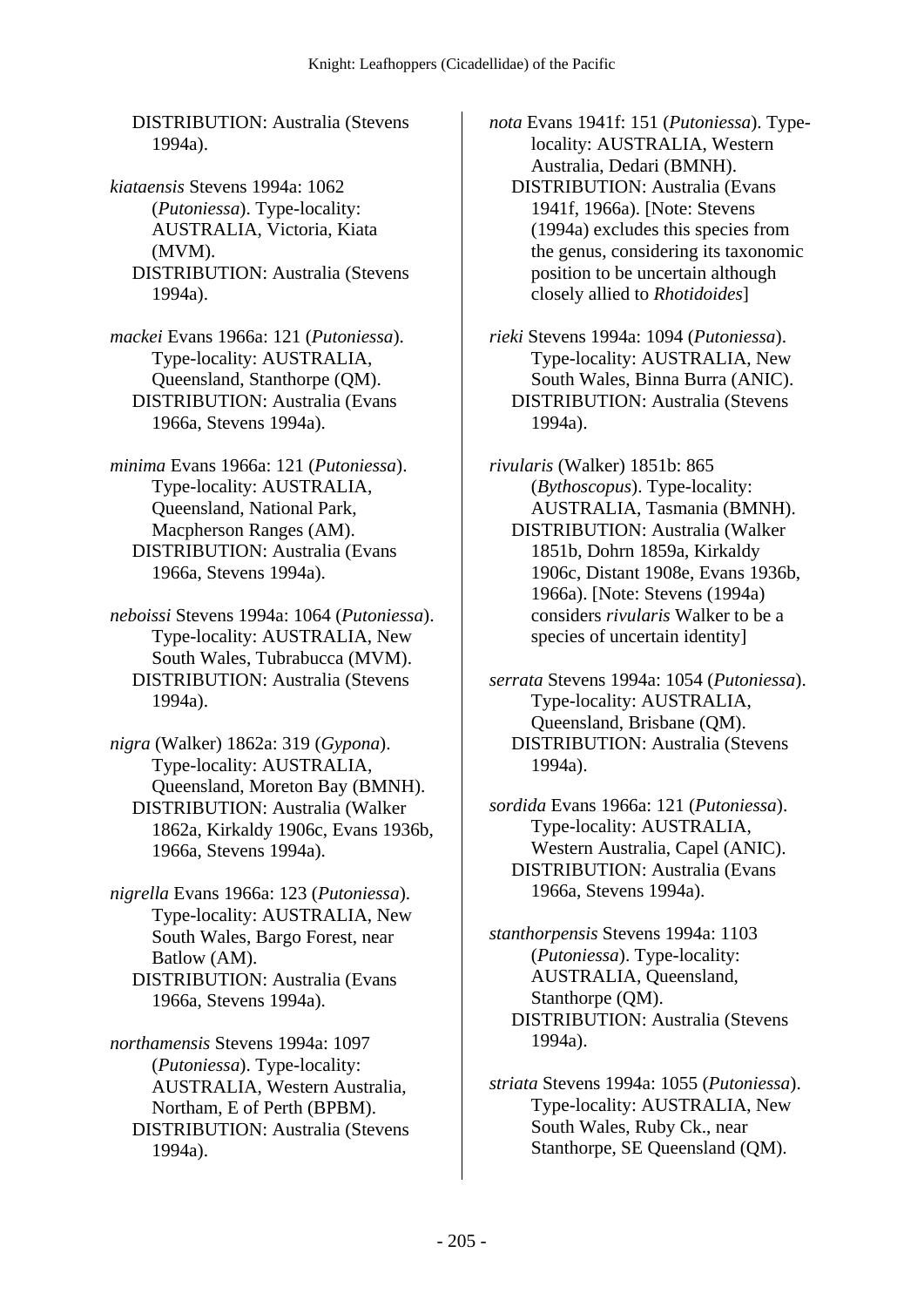DISTRIBUTION: Australia (Stevens 1994a).

*taradalensis* Evans 1966a: 121 (*Putoniessa*). Type-locality: AUSTRALIA, Victoria, Taradale (MVM). DISTRIBUTION: Australia (Evans 1966a, Stevens 1994a).

*tasmaniensis* Stevens 1994a: 1052 (*Putoniessa*). Type-locality: AUSTRALIA, Tasmania, Hobart (ANIC). DISTRIBUTION: Australia (Stevens 1994a).

*turneri* Evans 1969a: 749 (*Putoniessa*). Type-locality: AUSTRALIA, Western Australia, Yanchep (BMNH). DISTRIBUTION: Australia (Evans 1969a, 1977a, Stevens 1994a).

*variegata* Stevens 1994a: 1076 (*Putoniessa*). Type-locality: AUSTRALIA, Queensland, Brisbane (ANIC). DISTRIBUTION: Australia (Stevens 1994a).

*watsoni* Stevens 1994a: 1086 (*Putoniessa*). Type-locality: AUSTRALIA, New South Wales, Dorrigo National Park, Never Never Picnic area (ASCU). DISTRIBUTION: Australia (Stevens 1994a).

*woodwardi* Stevens 1994a: 1102 (*Putoniessa*). Type-locality: AUSTRALIA, New South Wales, Pearl Beach near Sydney (ASCU). DISTRIBUTION: Australia (Stevens 1994a).

# *Putoniessiella* **Evans**

*Putoniessiella* Evans 1969a: 746. Typespecies: *Putoniessiella sagitta* Evans 1969, by original designation.

A monotypic genus, endemic to Australia.

*sagitta* Evans 1969a: 747 (*Putoniessiella*). Type-locality: AUSTRALIA, Western Australia, Tammin (BMNH). DISTRIBUTION: Australia (Evans 1969a, 1977a).

### *Rhotidoides* **Evans**

*Rhotidoides* Evans 1936b: 59. Typespecies: *Rhotidoides norfolkensis* Evans 1936, by original designation.

A genus of five species, endemic to Australia except for one species which occurs also in New Guinea. It was revised by Evans (1966a).

*dongarrensis* Evans 1941f: 152 (*Rhotidoides*). Type-locality: AUSTRALIA, Western Australia, Dongarra (BMNH). DISTRIBUTION: Australia (Evans 1941f, 1966a).

*minor* Evans 1966a: 124 (*Rhotidoides*). Type-locality: AUSTRALIA, Tasmania, near Waldheim, Cradle Mountain (AM). DISTRIBUTION: Australia (Evans 1966a).

*montana* Evans 1936b: 60 (*Rhotidoides*). Type-locality: AUSTRALIA, Tasmania, Mt Wellington (AM). DISTRIBUTION: Australia (Evans 1936b, 1941f, 1966a).

*punctivena* (Walker) 1858a: 104 (*Bythoscopus*). Type-locality: AUSTRALIA, Tasmania (BMNH).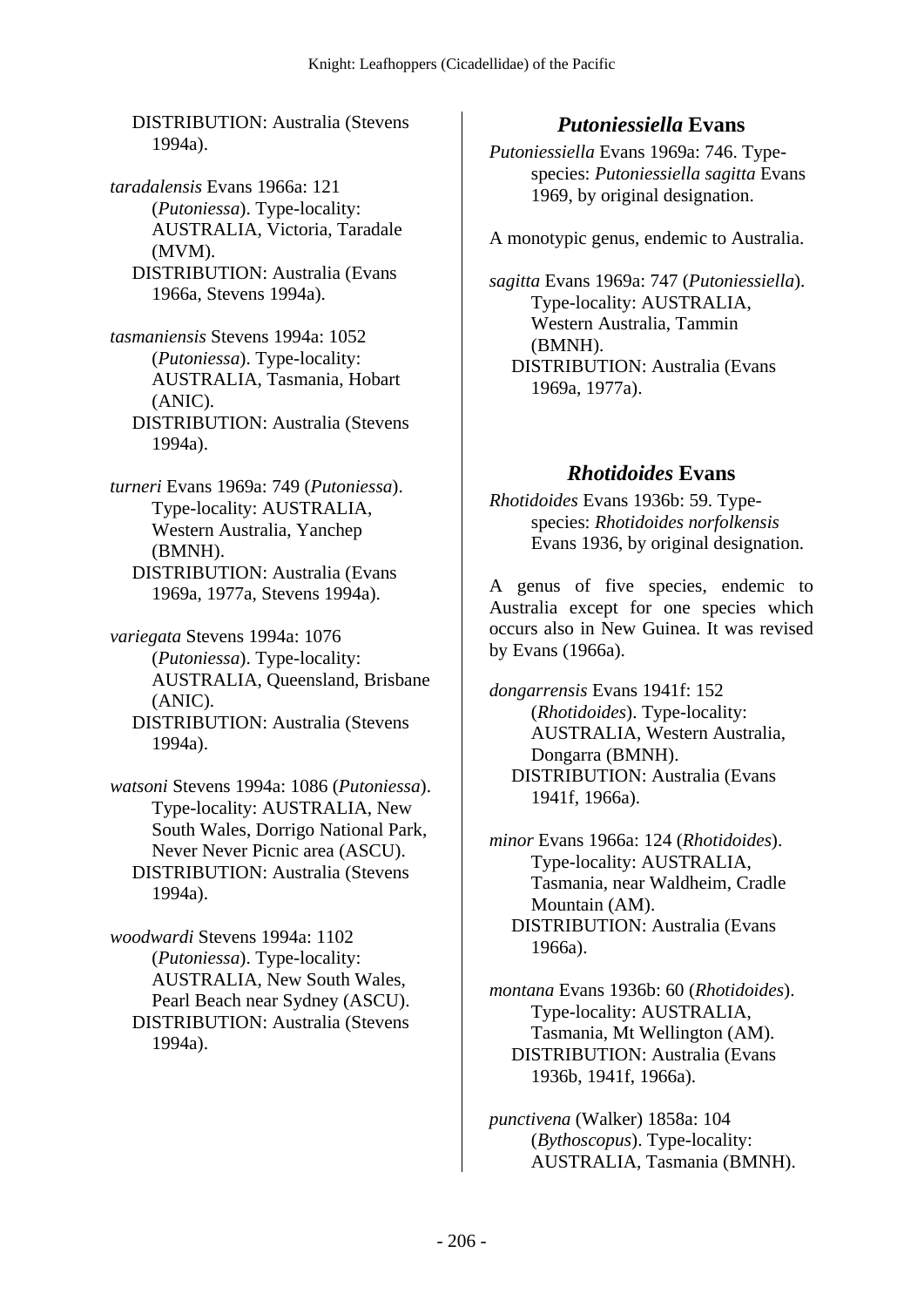- *iphianassa* Kirkaldy 1907d: 50 (*Thymbris*). Type-locality: AUSTRALIA, New South Wales, Sydney (BPBM). Synonymised by Evans 1966a: 123.
- *norfolkensis* Evans 1936b: 60 (*Rhotidoides*). Type-locality: AUSTRALIA, Tasmania, New Norfolk (AM). Synonymised by Evans 1966a: 123.
- DISTRIBUTION: New Guinea (Evans 1969a); Australia (Walker 1858a, Kirkaldy 1906c, 1907d, Distant 1908e, Evans 1936b, 1947a, 1966a, 1969a).
- *sidnica* Evans 1939a: 47 (*Rhotidoides*). Type-locality: AUSTRALIA, New South Wales, Sydney, North Harbour (AM).
	- DISTRIBUTION: Australia (Evans 1939a, 1966a).

## *Rhotidus* **Walker**

*Rhotidus* Walker 1862a: 318. Typespecies: *Rhotidus cuneatus* Walker 1862, by monotypy.  *Rhothidus* Stal 1865b: 157. Typespecies*: Ledra navicula* Walker 1851, by subsequent designation of Evans 1947a: 137. Synonymised by Kirkaldy 1906c: 366.

A genus of three species, endemic to Australia. It was revised by Evans (1966a).

*kiatensis* Evans 1936b: 63 (*Rhotidus*). Type-locality: AUSTRALIA, Victoria, Kiata (AM). DISTRIBUTION: Australia (Evans 1936b, 1966a).

*navicula* (Walker) 1851b: 826 (*Ledra*). Type-locality: AUSTRALIA, New South Wales (BMNH). DISTRIBUTION: Australia (Walker 1851b, Dohrn 1859a, Kirkaldy

1906c, Distant 1907g, Evans 1936b, 1966a).

*teliformis* (Walker) 1851b: 826 (*Ledra*). Type-locality: AUSTRALIA, Tasmania (BMNH).  *cuneatus* Walker 1862a: 319 (*Rhotidus*). Type-locality: AUSTRALIA, Queensland, Moreton Bay (BMNH). Synonymised by Evans 1966a: 127.  *navicula* Stal 1865b: 157 (*Rhothidus*). Type-locality: AUSTRALIA, Queensland, Moreton Bay (NRS). See *stali* Kirkaldy 1907.  *stali* Kirkaldy 1907d: 26 (*Rhotidus*). New name for *Rhothidus navicula* Stal 1865, not *Ledra navicula* Walker 1851. See *kirkaldyi* Metcalf 1955.  *kirkaldyi* Metcalf 1955a: 265 (*Rhotidus*). New name for *Rhotidus stali* Kirkaldy 1907, not *Ledropsis stali* Melichar 1903. Synonymised by Evans 1966a: 127.  *leucostictus* Stal 1865b: 157 (*Rhothidus*). Type-locality: AUSTRALIA, north (NRS). Synonymised by Evans 1966a: 127.  *wilsoni* Evans 1936b: 62 (*Rhotidus*). Type-locality: AUSTRALIA, Victoria, Millgrove (AM). Synonymised by Evans 1966a: 127.  *insularis* Evans 1936b: 62 (*Rhotidus*). Type-locality: AUSTRALIA, Tasmania, Launceston (AM). Synonymised by Evans 1966a: 127.  *leurensis* Evans 1936b: 62 (*Rhotidus*). Type-locality: AUSTRALIA, New South Wales, Leura (AM). Synonymised by Evans 1966a: 127. DISTRIBUTION: Australia (Walker 1851b, 1862a, Stal 1865b, Kirkaldy 1906c, 1907d, Evans 1936b, 1947a, 1966a, Dohrn 1859a, Distant 1907g).

# *Stenalsella* **Evans**

*Stenalsella* Evans 1966a: 117. Typespecies: *Stenalsella testacea* Evans 1966, by original designation.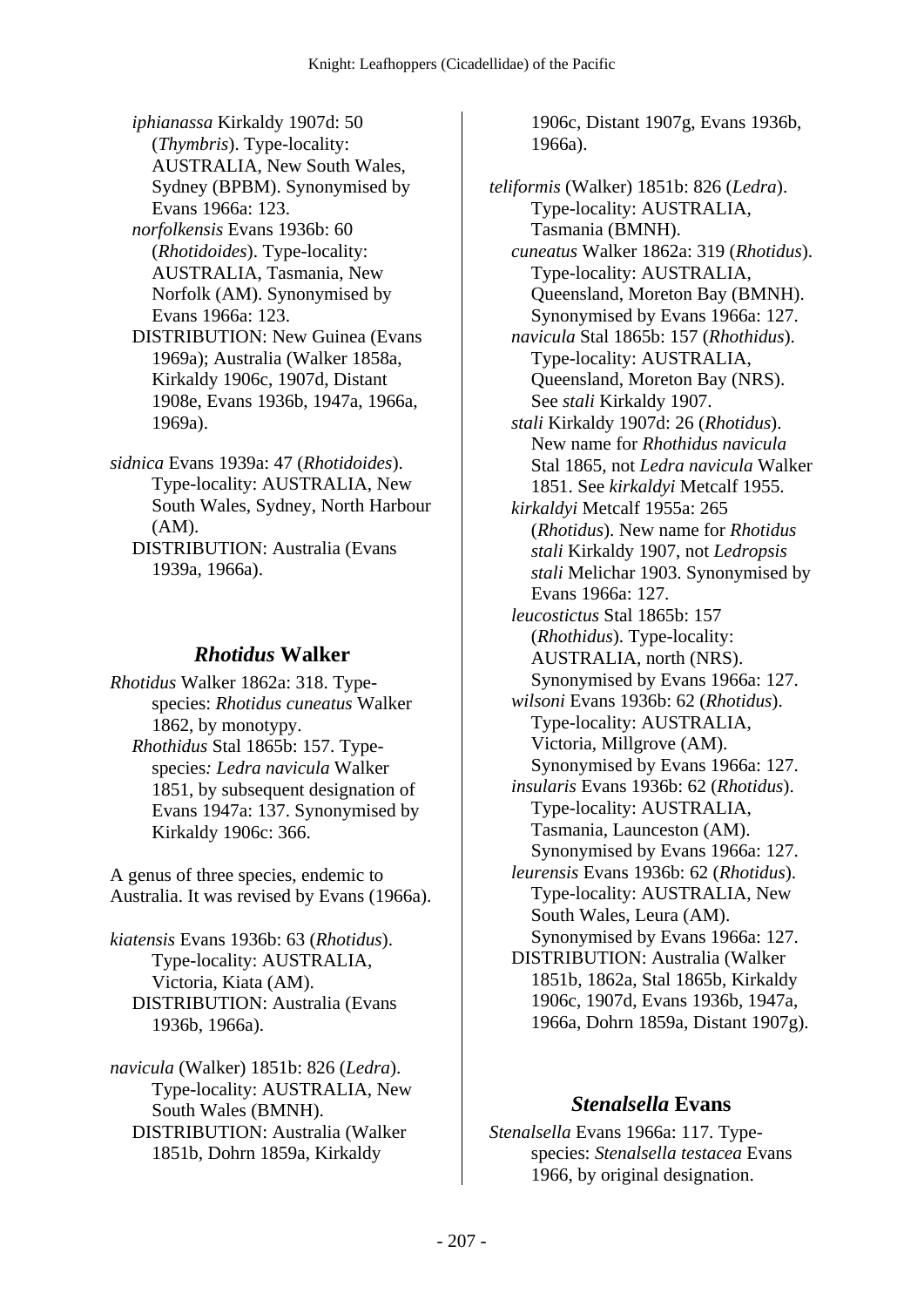A monotypic genus, endemic to Australia.

*testacea* Evans 1966a: 118 (*Stenalsella*). Type-locality: AUSTRALIA, Queensland, Mount Glorious (QM). DISTRIBUTION: Australia (Evans 1966a).

### *Thymbrella* **Evans**

*Thymbrella* Evans 1969a: 747. Typespecies: *Thymbrella tamminensis* Evans 1969, by original designation.

A monotypic genus, endemic to Australia.

*tamminensis* Evans 1969a: 747 (*Thymbrella*). Type-locality: AUSTRALIA, Western Australia, Tammin (BMNH). DISTRIBUTION: Australia (Evans 1969a, 1977a).

# *Thymbris* **Kirkaldy**

*Thymbris* Kirkaldy 1907d: 49. Typespecies: *Thymbris inachis* Kirkaldy 1907, by subsequent designation of Distant 1908e: 110.

A genus of four species, endemic to Australia except for one species which occurs also in New Guinea. It was revised by Evans (1966a).

*convivus* (Stal) 1865b: 157 (*Rhothidus*). Type-locality: AUSTRALIA, Queensland, Moreton Bay (NRS).  *breviceps* Stal 1865b: 157 (*Rhothidus*). Type-locality: AUSTRALIA, South Australia, Adelaide (NRS). Synonymised by Evans 1966a: 125 (not stated as syn.nov.).  *inachis* Kirkaldy 1907d: 49 (*Thymbris*). Type-locality: AUSTRALIA, Queensland, Brisbane (BPBM).

Synonymised by Evans 1966a: 125 (not stated as syn.nov.).  *aequalis* Distant 1907g: 193 (*Rhotidus*). Type-locality: AUSTRALIA, Queensland (BMNH). Synonymised with *inachis* Kirkaldy by Evans 1936b: 59. Synonymised with *convivus* Stal by Evans 1966a: 125. DISTRIBUTION: New Guinea (Evans 1969a); Australia (Stal 1865b, Kirkaldy 1906c, 1907d, Distant 1907g, Evans 1936b, 1947a, 1966a,

*melvillensis* Evans 1936b: 59 (*Thymbris*). Type-locality: AUSTRALIA, Northern Territory, Melville Island (SAM). DISTRIBUTION: Australia (Evans 1936b, 1966a).

1969a).

*pulcherrima* Evans 1969a: 748 (*Thymbris*). Type-locality: AUSTRALIA, Northern Territory, Larrima (AM). DISTRIBUTION: Australia (Evans 1969a).

*rieki* Evans 1966a: 126 (*Thymbris*). Typelocality: AUSTRALIA, Queensland, Moolooka (AM). DISTRIBUTION: Australia (Evans 1966a).

# **MACROPSINAE**

This universally distributed subfamily is well represented in the S.E. Asia Pacific area, where 80 of its 183 species have been recorded. It extends eastwards as far as the Philippines, New Guinea, New Britain, New Caledonia and New Zealand. Evans (1971b) revised the Australian and New Guinea species whilst the African species have been revised by Linnavuori (1978b) and the Indian species by Viraktamath (1980a, 1981b). The subfamily was reviewed on a global scale by Hamilton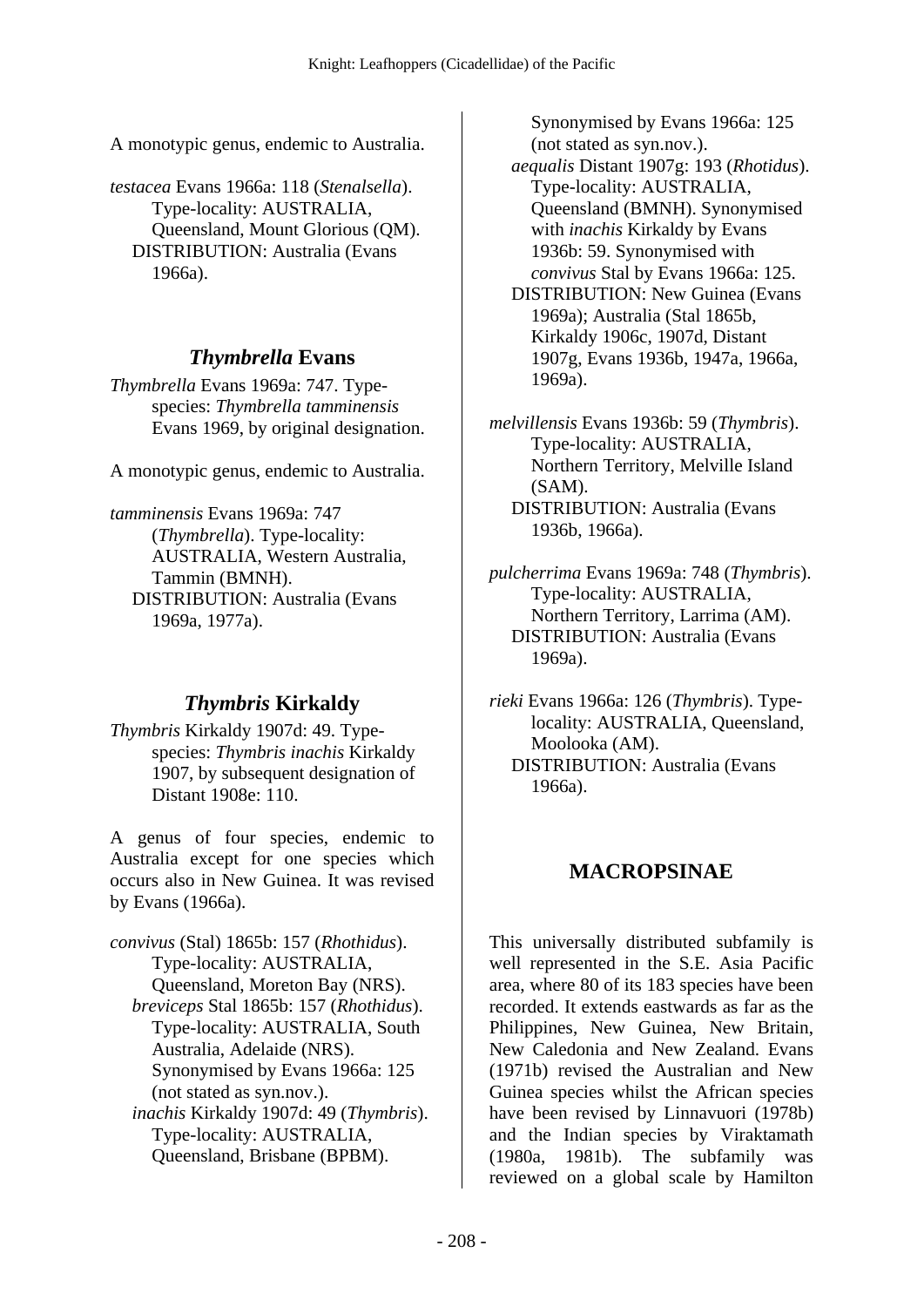(1980b). The subfamily comprises two tribes of which only the nominate tribe occurs in the Pacific.

The majority of species are arboreal with each restricted to a single host or a limited range of host plants. Evans (1947a) records the hosts for a few species. Linnavuori (1978b) notes that many Palaearctic species live on Betulaceae, Salicaceae, Rosaceae, Ulmaceae and Tiliaceae and that some African species occur on Acacias. Most African species are to be found in savannah and mountain biotopes. Viraktamath (1980a) states that in India species occur mainly on Acacia (Fabiaceae) with others on Lamiaceae and Rhamnaceae and that adults and nymphs of some species are also attended by ants. The subfamily contains three virus vector species, none of which occur in the S.E. Asia Pacific area.

# **MACROPSINI**

# *Hephathus* **Ribaut**

- *Hephathus* Ribaut 1952a: 437. Typespecies: *Bythoscopus nanus* Herrich-Schaffer 1835, by original designation.
	- *Asmaropsis* Linnavuori 1978b: 17. Type-species: *Asmaropsis troilos* Linnavuori 1978, by original designation. Synonymised by Hamilton 1980b: 904.

A genus of nine species, mainly Palaearctic but with one species in Australia. It was revised by Hamilton (1980b).

*fergusoni* (Evans) 1942a: 29 (*Macropsis*). Type-locality: AUSTRALIA, Tasmania, Ferguson's Camp, Lake St Clair (AM, missing).

 DISTRIBUTION: Australia (Evans 1942a, 1966a, 1971b), Australian region (Hamilton 1980b).

# *Macropsella* **Hamilton**

*Macropsella* Hamilton 1980b: 901. Typespecies: *Macropsis saidora* Evans 1971, by original designation.

A genus of seven species, endemic to New Guinea, New Britain and Australia.

- *agalliae* (Evans) 1971b: 351 (*Macropsis*). Type-locality: PAPUA NEW GUINEA, New Guinea, SE, S Highlands, Aiyurop-Rumpi, near Mendi (BPBM). DISTRIBUTION: New Guinea (Evans 1971b), Australian region (Hamilton 1980b).
- *complicata* Hamilton 1980b: 913 (*Macropsella*). Type-locality: PAPUA NEW GUINEA, New Guinea, Wau, 1700m (BPBM). DISTRIBUTION: New Guinea (Hamilton 1980b).
- *nigra* (Evans) 1971b: 351 (*Macropsis*). Type-locality: INDONESIA, Irian Jaya, New Guinea, NW, Wissel Lakes, Enarotadi, 1850m (BPBM). DISTRIBUTION: New Guinea (Evans 1971b), Australian region (Hamilton 1980b).
- *novabritanniae* (Evans) 1971b: 352 (*Macropsis*). Type-locality: PAPUA NEW GUINEA, New Britain, Sio, 600m (BPBM).
	- DISTRIBUTION: New Guinea (Evans 1971b), New Britain (Evans 1971b), Australian region (Hamilton 1980b).
- *saidora* (Evans) 1971b: 352 (*Macropsis*). Type-locality: PAPUA NEW GUINEA, New Guinea, NE, 19 Km SE of Okapa, 1800m (BPBM).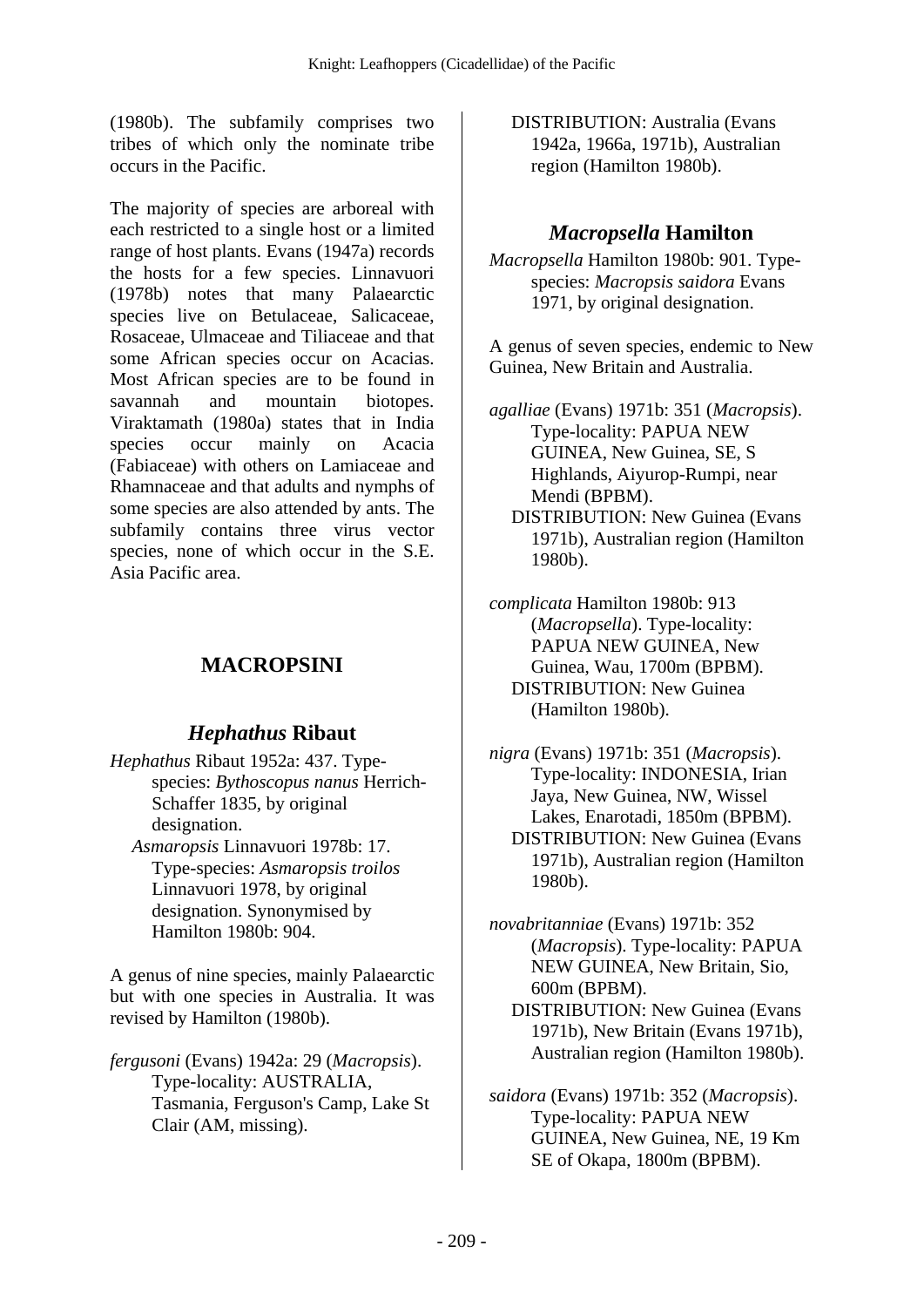DISTRIBUTION: New Guinea (Evans 1971b), Australian region (Hamilton 1980b).

*thoantias* (Kirkaldy) 1907d: 37 (*Macropsis*). Type-locality: AUSTRALIA, New South Wales, Sydney (BPBM). DISTRIBUTION: Australia (Kirkaldy 1907d; Evans 1935c, 1966a; Hamilton 1980b), Australian region (Hamilton 1980b).

- *tricolorata* (Evans) 1971b: 353 (*Macropsis*). Type-locality: PAPUA NEW GUINEA, New Guinea, NE, Wau, 1700m (BPBM).
	- DISTRIBUTION: New Guinea (Evans 1971b), Australian region (Hamilton 1980b).

### *Macropsis* **Lewis**

- *Macropsis* Lewis 1834a: 49. Type-species: *Iassus prasinus* Boheman 1852, by subsequent designation of ICZN Opinion 603.
	- *Tsavopsis* Linnavuori 1978b: 14. Type*species*: *Tsavopsis tuberculata* Linnavuori 1978, by original designation. Synonymised by Hamilton 1980b: 904.

A large cosmopolitan genus comprising four subgenera and approximately 200 species. It was revised by Hamilton (1980b) and several new species have been discovered more recently (see Oman *et al.* 1990a). Only two subgenera and 11 species occur in the Pacific, all the species being endemic to the area. The genus occurs in the Philippines, New Guinea, New Britain and Australia.

### *Macropsis* **(***Macropsis* **Lewis)**

*Macropsis* (*Macropsis*) Lewis 1834a: 49. Type-species: *Iassus prasinus* Boheman 1852, by subsequent designation of ICZN Opinion 603.

This is the largest of the four subgenera and occurs in the Holarctic, Oriental, Ethiopian and Australian regions, with 134 species listed by Hamilton (1980b). Only seven species occur in the Pacific, all endemic to the area. The subgenus occurs in the Philippines, New Guinea and New Britain.

*flavopallida* Evans 1971b: 353 (*Macropsis*). Type-locality: INDONESIA, Irian Jaya, New Guinea, NW, Wissel Lakes, Enarotadi, 1800m (BPBM). DISTRIBUTION: New Guinea (Evans 1971b), Australian region (Hamilton 1980b).

*fuscata* Evans 1971b: 354 (*Macropsis*). Type-locality: PAPUA NEW GUINEA, New Guinea, NE, Swart Valley, Karubaka, 1450m (BPBM). DISTRIBUTION: New Guinea (Evans 1971b), New Britain (Evans 1971b), Australian region (Hamilton 1980b).

- *fuscoguttata* Day & Fletcher 1994a: 1152, *nom. nov.* for *Oncopsis fuscopunctata* Evans 1942,
	- *fuscopunctata* (Evans) 1942a: 155 (*Macropsis*). Type-locality: AUSTRALIA, Dongara, Western Australia (BMNH), preoccupied by *Macropsis fuscopunctata* Merino 1936a.
		- DISTRIBUTION: Australia (Evans 1942a, Day & Fletcher 1994a).
- *fuscopunctata* Merino 1936a: 322 (*Macropsis*). Type-locality: PHILIPPINES, Luzon, Benguet Subprovince, Baguio (USNM).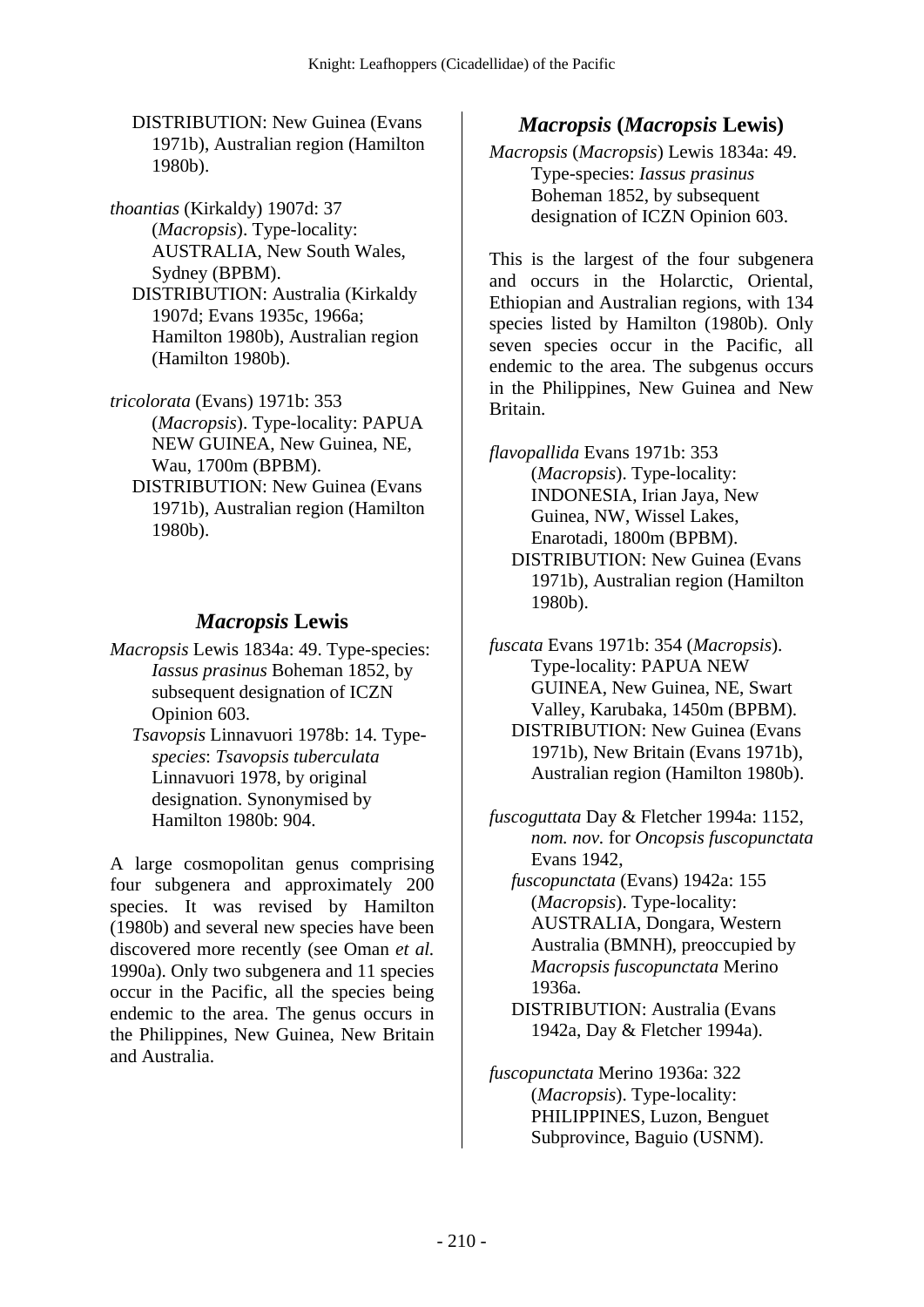DISTRIBUTION: Philippines (Merino 1936a), Oriental region (Hamilton 1980b).

*fuscovenosa* Merino 1936a: 322 (*Macropsis*). Type-locality: PHILIPPINES, Luzon, Benguet Subprovince, Baguio (USNM). DISTRIBUTION: Philippines (Merino 1936a), Oriental region (Hamilton 1980b).

*hyalita* Evans 1971b: 353 (*Macropsis*). Type-locality: PAPUA NEW GUINEA, New Guinea, NE, Eliptamin Valley, 1200-1350m (BPBM).

 DISTRIBUTION: New Guinea (Evans 1971b), Australian region (Hamilton 1980b).

*micropunctata* Evans 1971b: 352 (*Macropsis*). Type-locality: PAPUA NEW GUINEA, New Guinea, NE, Wau, 1750m (BPBM).

 DISTRIBUTION: New Guinea (Evans 1971b), Australian region (Hamilton 1980b).

*rizali* Merino 1936a: 320 (*Macropsis*). Type-locality: PHILIPPINES, Mindanao, Zamboanga Province, Dapitan (USNM).

 DISTRIBUTION: Philippines (Merino 1936a), Oriental region (Hamilton 1980b).

# *Macropsis* **(***Parapediopsis* **Hamilton)**

*Macropsis* (*Parapediopsis*) Hamilton 1980b: 905. Type-species: *Macropsis benguetensis* Merino 1936, by original designation.

This subgenus is endemic to the Pacific. It contains only four species and occurs in the Philippines, New Guinea and Australia.

*benguetensis* Merino 1936a: 321 (*Macropsis*). Type-locality: PHILIPPINES, Luzon, Benguet Subprovince, Baguio (USNM). DISTRIBUTION: Philippines (Merino 1936a), Oriental region (Hamilton 1980b).

*citronella* Hamilton 1980b: 914 (*Macropsis* (*Parapediopsis*)). Typelocality: AUSTRALIA, Queensland, north, Wenlock, Batavia River, 500 ft (AMNH). DISTRIBUTION: Australia (Hamilton 1980b).

*gagnei* Hamilton 1980b: 914 (*Macropsis* (*Parapediopsis*)). Type-locality: PAPUA NEW GUINEA, New Guinea, Wau, 1700m (BPBM). DISTRIBUTION: New Guinea (Hamilton 1980b).

*gressitti* Hamilton 1980b: 913 (*Macropsis* (*Parapediopsis*)). Type-locality: PAPUA NEW GUINEA, New Guinea, Mount Missim, 7 15'S 146 48'E, 1600m (BPBM). DISTRIBUTION: New Guinea (Hamilton 1980b).

# *Pedionis* **Hamilton**

*Pedionis* Hamilton 1980b: 891. Typespecies: *Pediopsis garuda* Distant 1916, by original designation.

An Oriental genus of two subgenera and 12 species, extending from India to Japan. Five species occur in the Pacific, all endemic to the area, the genus ranging from the Philippines to New Guinea, Australia and New Caledonia.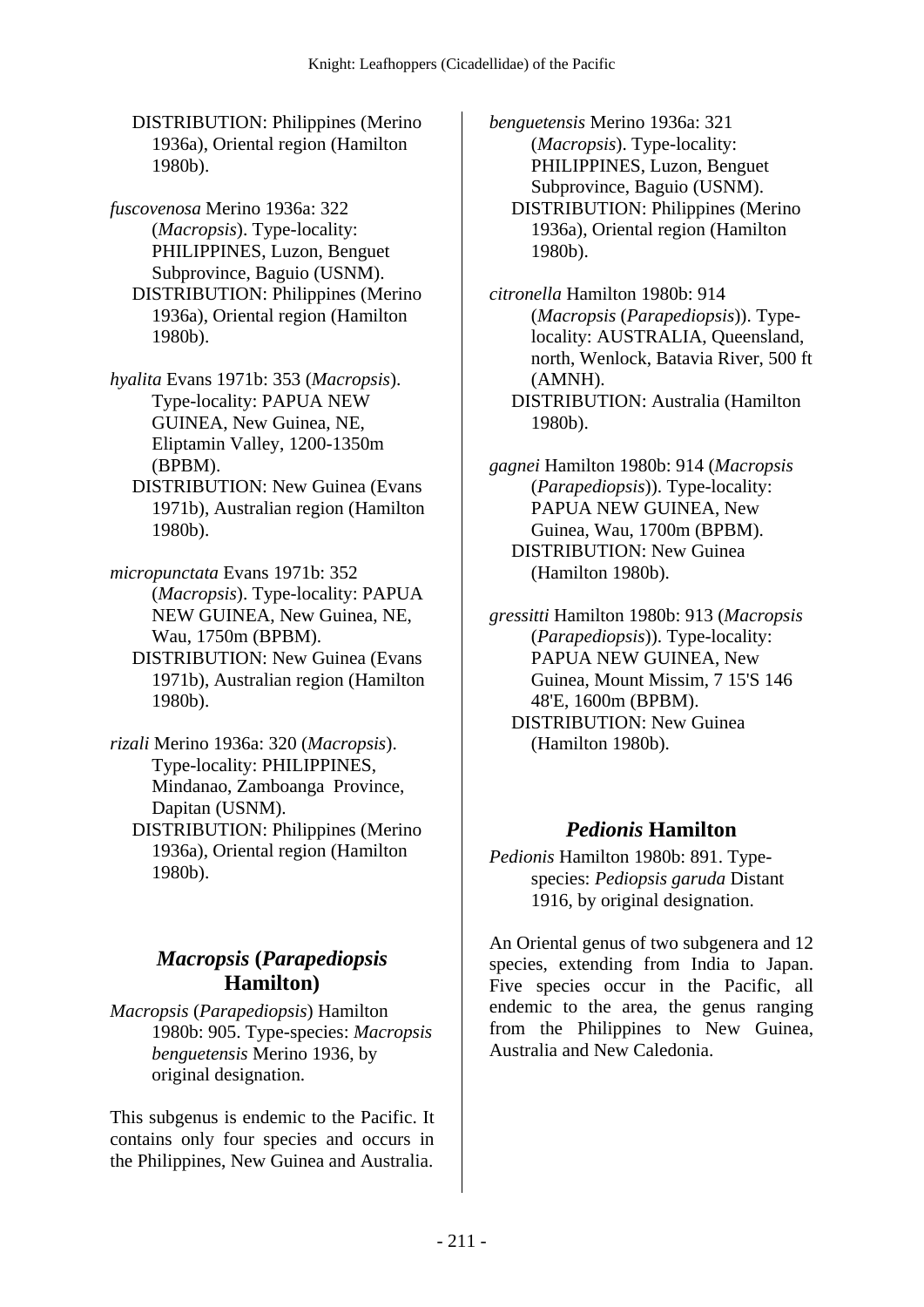## *Pedionis* **(***Pedionis* **Hamilton)**

*Pedionis* (*Pedionis*) Hamilton 1980b: 894. Type-species: *Pediopsis garuda* Distant 1916, by original designation.

The larger of the two subgenera, with 11 species, occuring in the E. Palaearctic, Oriental and Australian regions. Four species are present in the Pacific, all endemic to the area and occurring in the Philippines, New Guinea, Australia and New Caledonia.

*astrala* Hamilton 1980b: 918 (*Pedionis*). Type-locality: PHILIPPINES, Mindanao, Davao Province, E slope Mount Apo, Mainit, 4300 ft (CNC). DISTRIBUTION: Philippines (Hamilton 1980b).

*koghiensis* (Evans) 1974a: 170 (*Macropsis*). Type-locality: NEW CALEDONIA, Mount Koghi, 400- 600m (BPBM).

- DISTRIBUTION: New Caledonia (Evans 1974a), Australian region (Hamilton 1980b).
- *minuta* (Evans) 1971b: 346 (*Macropsis*). Type-locality: PAPUA NEW GUINEA, Manus, Rossum, 6 Km SE of Lorengau, 180m (BPBM). DISTRIBUTION: New Guinea (Evans 1971b), Australian region (Hamilton 1980b).

*oeroe* (Kirkaldy) 1907d: 36 (*Macropsis*). Type-locality: AUSTRALIA, Queensland, Kuranda & Nelson (= Gordonvale) (BPBM). DISTRIBUTION: Australia (Kirkaldy 1907d; Evans 1935c, 1966a; Hamilton 1980b), Australian region (Hamilton 1980b).

## *Pedionis* **(***Thyia* **Hamilton)**

*Pedionis* (*Thyia*) Hamilton 1980b: 894. Type-species: *Macropsis thyia* Kirkaldy 1907, by original designation.

This subgenus contains a single species endemic to Australia.

*thyia* (Kirkaldy) 1907d: 36 (*Macropsis*). Type-locality: AUSTRALIA, Queensland, Kuranda (BPBM). DISTRIBUTION: Australia (Kirkaldy 1907d; Evans 1935c, 1966a; Hamilton 1980b).

### *Pediopsis* **Burmeister**

*Pediopsis* Burmeister 1838a: [11] as subgenus of *Bythoscopus*. Typespecies: *Jassus tiliae* Germar 1831, by subsequent designation of Kirkaldy 1903c: 214.

A genus of 13 species, mainly Australian in distribution but with one species in Taiwan and two in the Palaearctic, one of the latter being adventive in N. America. The genus was revised by Hamilton (1980b). 10 species occur in the Pacific, all endemic to the Australian region

*completa* (Evans) 1971b: 348 (*Macropsis*). Type-locality: PAPUA NEW GUINEA, New Guinea, NE, Morobe District, Wau, Nami Creek, 1670m (BPBM).

 DISTRIBUTION: New Guinea (Evans 1971b), Australian region (Hamilton 1980b).

*eliptaminensis* (Evans) 1971b: 347 (*Macropsis*). Type-locality: PAPUA NEW GUINEA, New Guinea, NE, Eliptamin Valley, 1200-1350m (BPBM).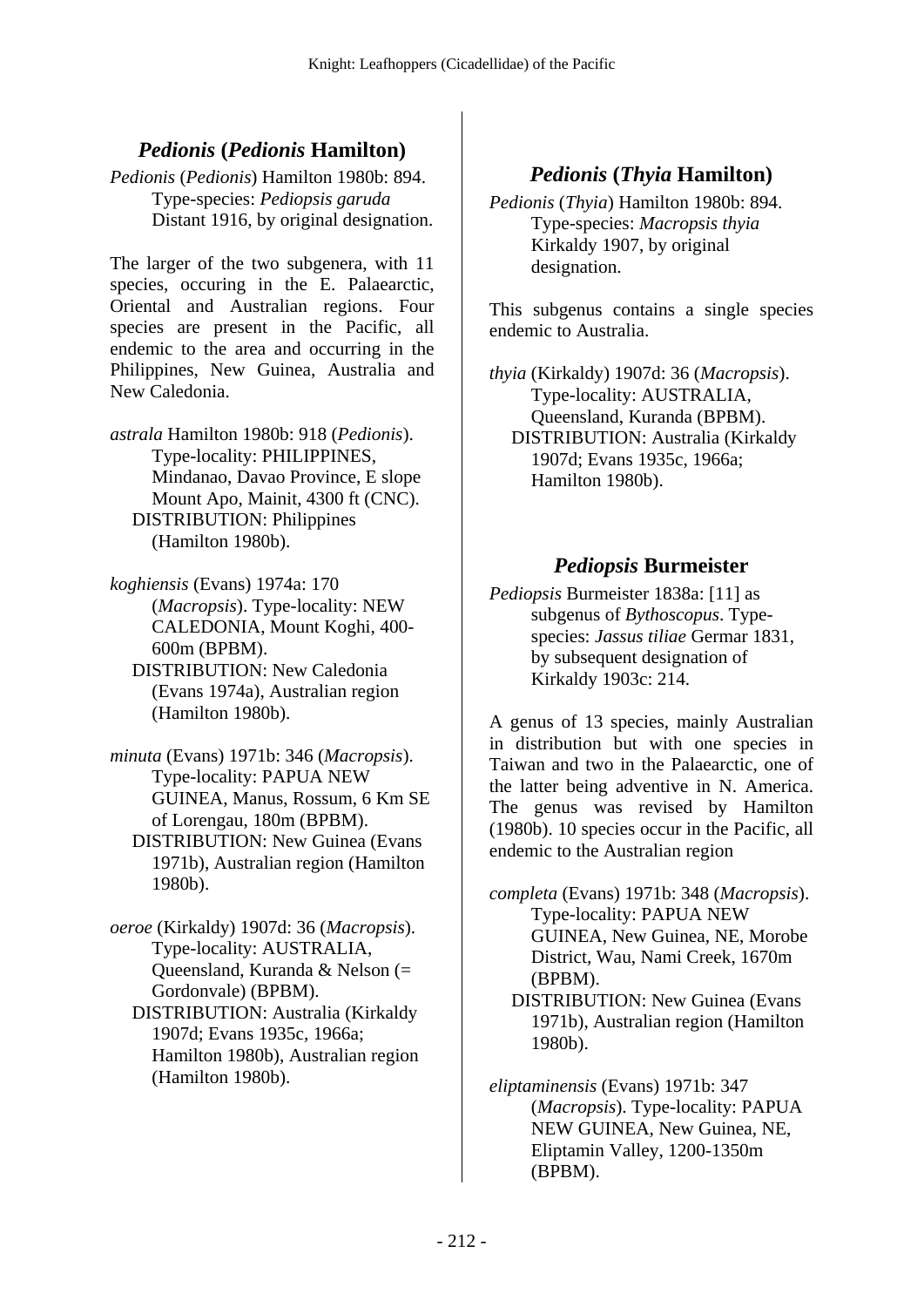DISTRIBUTION: New Guinea (Evans 1971b), Australian region (Hamilton 1980b).

- *emmae* (Evans) 1971b: 357 (*Macropsis*). Type-locality: AUSTRALIA, New South Wales, Braidwood (AM). DISTRIBUTION: Australia (Evans 1971b, 1977a), Australian region (Hamilton 1980b).
- *filicis* (Evans) 1935c: 64 (*Macropsis*). Type-locality: AUSTRALIA, Victoria, Fern Tree Gully near Melbourne (AM).
	- DISTRIBUTION: Australia (Evans 1935c, 1966a), Australian region (Hamilton 1980b).
- *flavobrunnea* (Evans) 1971b: 347 (*Macropsis*). Type-locality: PAPUA NEW GUINEA, New Guinea, NE, Daulo Pass, 2500m (BPBM). DISTRIBUTION: New Guinea (Evans 1971b), Australian region (Hamilton 1980b).
- *kassamensis* (Evans) 1971b: 348 (*Macropsis*). Type-locality: PAPUA NEW GUINEA, New Guinea, NE, Kassam, 48 Km E of Kainantu, 1350m (BPBM).
	- DISTRIBUTION: New Guinea (Evans 1971b), Australian region (Hamilton 1980b).

*luteola* (Evans) 1966a: 166 (*Macropsis*). New name for *Oncopsis luteus* Evans 1941, not *Macropsis luteus* Evans 1936.

 *lutea* Evans 1941f: 155 (*Oncopsis*). Type-locality: AUSTRALIA, Western Australia, Dongarra (BMNH).

 DISTRIBUTION: Australia (Evans 1941f, 1966a), Australian region (Hamilton 1980b).

*mandurae* (Evans) 1971b: 358 (*Macropsis*). Type-locality: AUSTRALIA, Western Australia, Mandurah (AM).

- DISTRIBUTION: Australia (Evans 1971b, 1977a), Australian region (Hamilton 1980b).
- *nikitini* (Evans) 1971b: 356 (*Macropsis*). Type-locality: AUSTRALIA, New South Wales, Warwick Farm (AM). DISTRIBUTION: Australia (Evans 1971b, 1977a), Australian region (Hamilton 1980b).

*thymele* (Kirkaldy) 1907d: 36 (*Macropsis*). Type-locality: AUSTRALIA, Queensland, Bundaberg (BPBM). DISTRIBUTION: Australia (Kirkaldy 1907d; Evans 1935c, 1966a; Osborn 1935b; Hamilton 1980b), Australian region (Hamilton 1980b).

#### *Pediopsoides* **Matsumura**

*Pediopsoides* Matsumura 1912b: 305. Type-species: *Pediopsoides formosanus* Matsumura 1912, by monotypy.

A genus of four subgenera and 11 species, present in the Oriental, E. Palaearctic, Nearctic and Ethiopian regions. The genus was revised by Hamilton (1980b) whilst the African species were revised by Linnavuori (1978b) and the Nearctic species by Hamilton (1983d). Only one species occurs in the Pacific, endemic to the Philippines.

# *Pediopsoides* **(***Celopsis* **Hamilton)**

*Pediopsoides Celopsis* Hamilton 1980b: 896. Type-species*: Macropsis dapitana* Merino 1936, by original designation.

This is the only one of the four subgenera present in the Pacific. It contains a single species, endemic to the Philippines.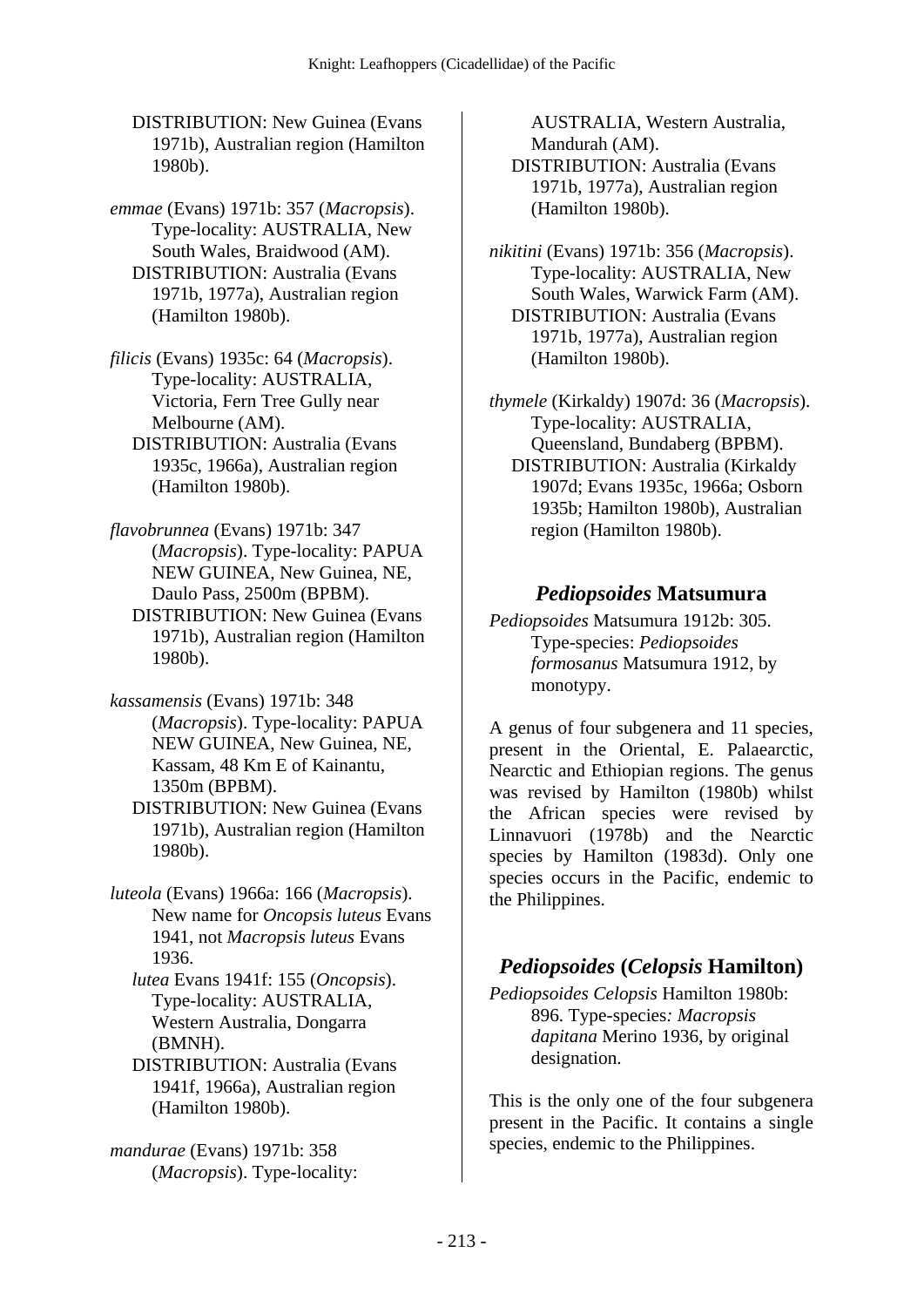*dapitana* (Merino) 1936a: 324 (*Macropsis*). Type-locality: PHILIPPINES, Mindanao, Zamboanga Province, Dapitan (USNM). DISTRIBUTION: Philippines (Merino 1936a; Hamilton 1980b).

#### *Ruandopsis* **Linnavuori**

*Ruandopsis* Linnavuori 1978b: 15. Typespecies: *Ruandopsis kayovea* Linnavuori 1978, by original designation.

A genus of six species, present in Africa, New Guinea and Australia. It was revised by Hamilton (1980b). Four species occur in the Pacific, of which three are endemic to New Guinea and one to Australia.

*bunyensis* (Evans) 1971b: 358 (*Macropsis*). Type-locality: AUSTRALIA, Queensland, Bunya Mountains (AM).

- DISTRIBUTION: Australia (Evans 1971b, 1977a), Australian region (Hamilton 1980b).
- *fasciata* (Evans) 1971b: 350 (*Macropsis*). Type-locality: INDONESIA, Irian Jaya, New Guinea, NW, Wissel Lakes, Enarotadi, 1850m (BPBM). DISTRIBUTION: New Guinea (Evans 1971b), Australian region (Hamilton 1980b).

*flavoscutellata* (Evans) 1971b: 349 (*Macropsis*). Type-locality: PAPUA NEW GUINEA, New Guinea, NE, Wau, 1700m (BPBM).

 DISTRIBUTION: New Guinea (Evans 1971b), Australian region (Hamilton 1980b).

*nigrastriata* (Evans) 1971b: 350 (*Macropsis*). Type-locality: PAPUA

NEW GUINEA, New Guinea, NE, Wau, 1700m (BPBM). DISTRIBUTION: New Guinea (Evans 1971b), Australian region (Hamilton 1980b).

### *Stenopsoides* **Evans**

*Stenopsoides* Evans 1941f: 153. Typespecies: *Stenopsoides turneri* Evans 1941, by original designation.

A monotypic genus, endemic to Australia. It was revised by Evans (1966a) and Hamilton (1980b).

*turneri* Evans 1941f: 153 (*Stenopsoides*). Type-locality: AUSTRALIA, Western Australia, Dedari (BMNH). DISTRIBUTION: Australia (Evans 1941f, 1947a, 1954a, 1966a, 1975b; Hamilton 1980b).

#### *Stenoscopus* **Evans**

*Stenoscopus* Evans 1934a: 166. Typespecies: *Stenoscopus drummondi* Evans 1934, by original designation.

A monotypic genus, endemic to Australia. It was revised by Evans (1966a) and Hamilton (1980b).

*drummondi* Evans 1934a: 167 (*Stenoscopus*). Type-locality: AUSTRALIA, Western Australia, Beverley (SAM). DISTRIBUTION: Australia (Evans 1934a, 1941f, 1947a, 1966a, 1971b, 1975b; Hamilton 1980b).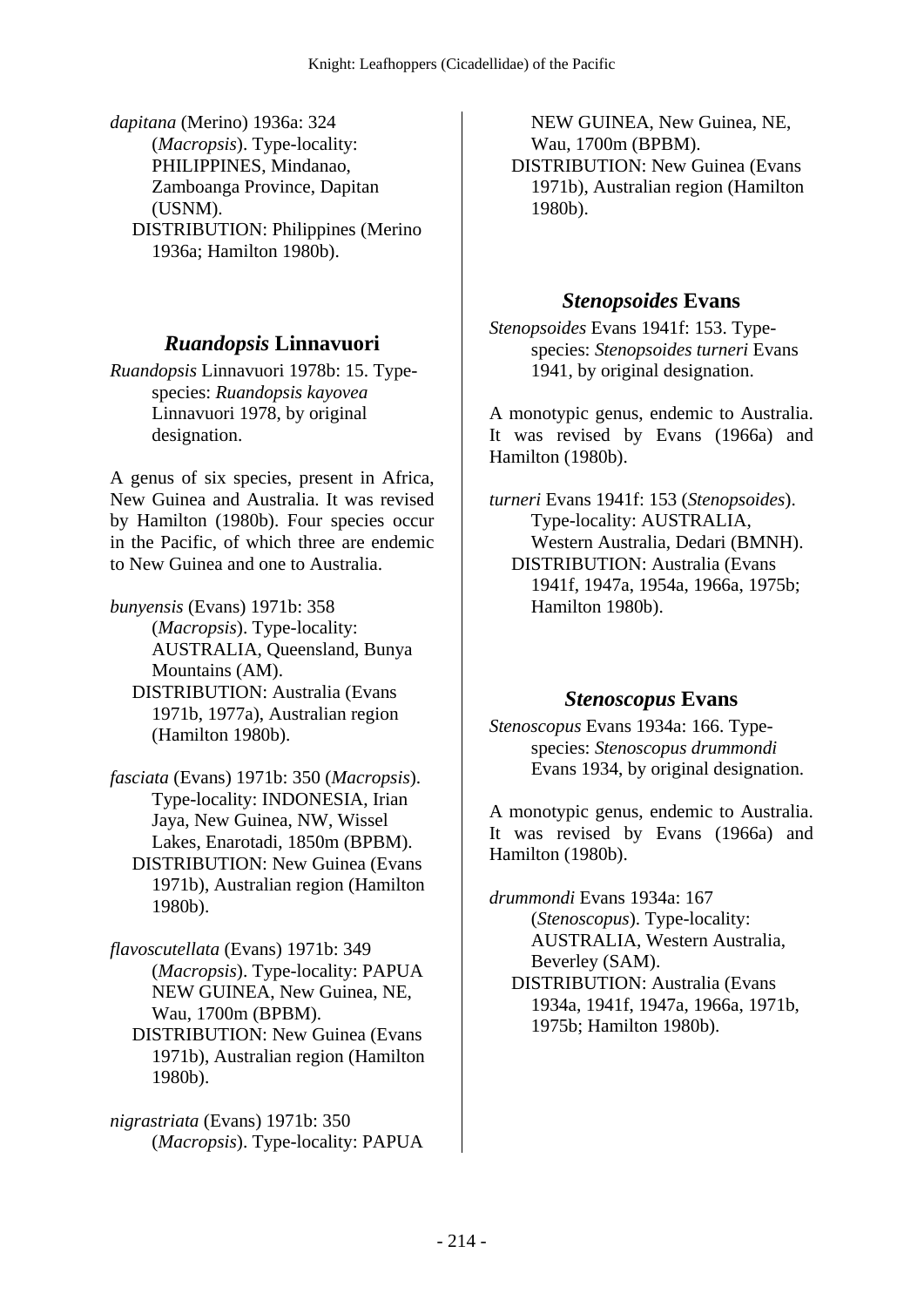## *Toropsis* **Hamilton**

*Toropsis* Hamilton 1980b: 886. Typespecies: *Oncopsis balli* Kirkaldy 1907, by original designation.

A genus of 10 species, endemic to Australia.

*aenea* (Evans) 1941f: 154 (*Oncopsis*). Type-locality: AUSTRALIA, Western Australia, Yanchep (BMNH). DISTRIBUTION: Australia (Evans 1941f, 1966a; Hamilton 1980b).

*balli* (Kirkaldy) 1907d: 38 (*Oncopsis*). Type-locality: AUSTRALIA, Queensland, Bundaberg (BPBM). DISTRIBUTION: Australia (Kirkaldy 1907d; Evans 1935c, 1966a; Hamilton 1980b).

*bella* (Evans) 1971b: 356 (*Macropsis*). Type-locality: AUSTRALIA, Western Australia, Albany (AM). DISTRIBUTION: Australia (Evans 1971b, 1977a; Hamilton 1980b).

- *evansi* (Metcalf) 1966b: 47 (*Macropsis*). New name for *Macropsis occidentalis* Evans 1935, not *Pediopsis occidentalis* Van Duzee 1889.
- *occidentalis* Evans 1935c: 63 (*Macropsis*). Type-locality: AUSTRALIA, Western Australia, Bruce Rock (AM).
	- DISTRIBUTION: Australia (Evans 1935c, 1941f, 1966a; Hamilton 1980b).

*gearyi* (Evans) 1971b: 355 (*Macropsis*). Type-locality: AUSTRALIA, Queensland, Carnarvon (AM). DISTRIBUTION: Australia (Evans 1971b, 1977a; Hamilton 1980b).

*mellea* (Evans) 1935c: 68 (*Oncopsis*). Type-locality: AUSTRALIA, Tasmania, Hobart (AM). DISTRIBUTION: Australia (Evans 1935c, 1966a; Hamilton 1980b).

*pulla* (Evans) 1935c: 67 (*Oncopsis*). Typelocality: AUSTRALIA, F.C.T., Canberra [holotype labelled "Blundells, F.C.T."] (AM). DISTRIBUTION: Australia (Evans 1935c, 1966a; Hamilton 1980b).

*subfusca* (Evans) 1935c: 69 (*Oncopsis*). Type-locality: AUSTRALIA, South Australia, Ooldea (SAM). DISTRIBUTION: Australia (Evans 1935c, 1966a; Hamilton 1980b).

*tepperi* (Evans) 1935c: 69 (*Oncopsis*). Type-locality: AUSTRALIA, South Australia, Kangaroo Island (SAM). DISTRIBUTION: Australia (Evans 1935c, 1966a; Hamilton 1980b).

*translucens* (Evans) 1935c: 68 (*Oncopsis*). Type-locality: AUSTRALIA, South Australia, Flinders Range, Parachilna (SAM).

 DISTRIBUTION: Australia (Evans 1935c, 1966a; Hamilton 1980b).

#### *Varicopsella* **Hamilton**

*Varicopsella* Hamilton 1980b: 900. Typespecies: *Macropsis breakeyi* Merino 1936, by original designation.

A genus of seven species, present in India, the Philippines and Borneo. Six species occur in the Pacific, of which five are endemic to the Philippines and one to Borneo.

*basilana* (Merino) 1936a: 323 (*Macropsis*). Type-locality: PHILIPPINES, Basilan (USNM).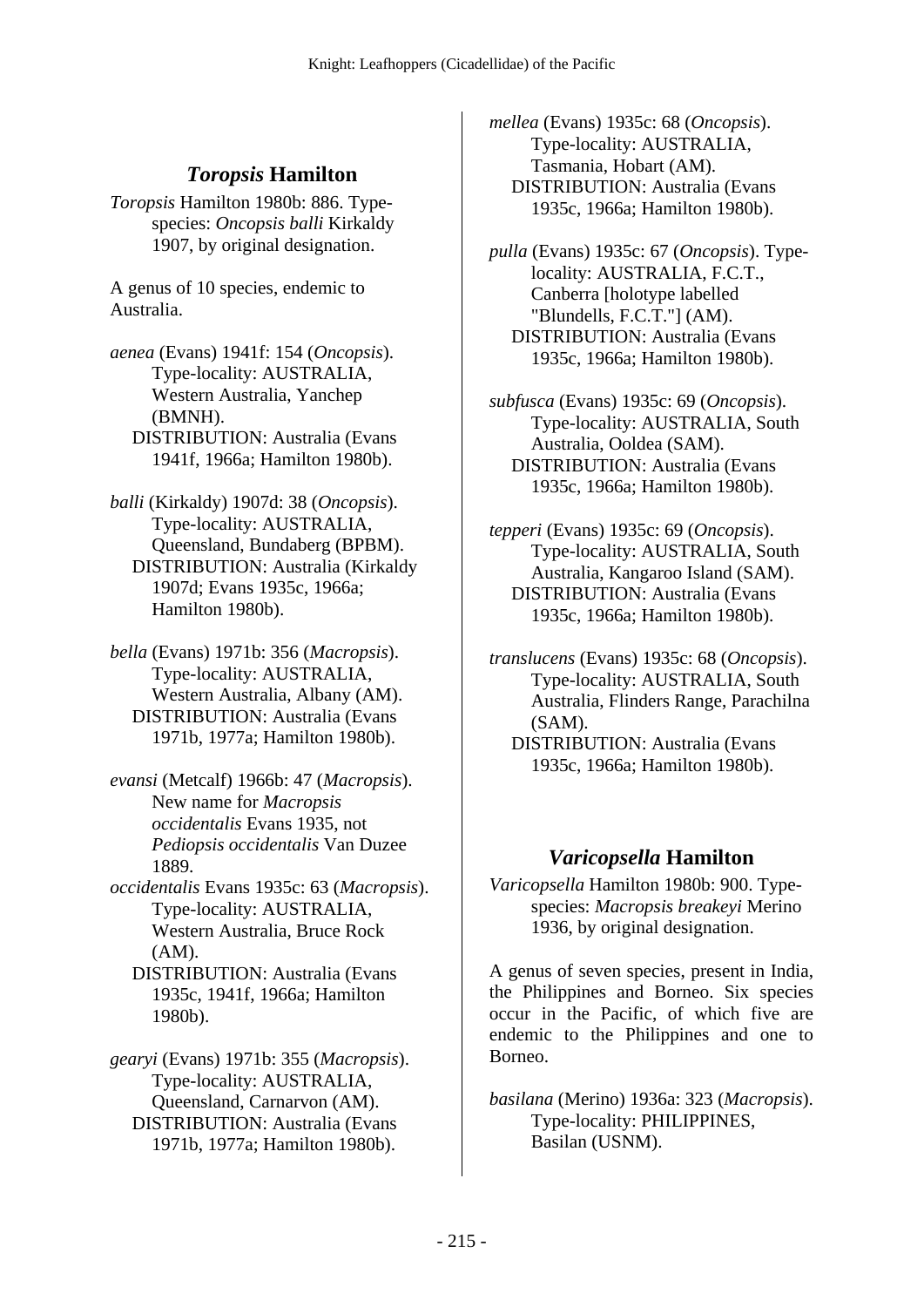DISTRIBUTION: Philippines (Merino 1936a), Oriental region (Hamilton 1980b).

*breakeyi* (Merino) 1936a: 320 (*Macropsis*). Type-locality: PHILIPPINES, Mindanao, Zamboanga (USNM). DISTRIBUTION: Philippines (Merino 1936a), Oriental region (Hamilton 1980b).

*davaoensis* (Merino) 1936a: 325 (*Macropsis*). Type-locality: PHILIPPINES, Mindanao, Davao Province, Davao [holotype labelled "Mindanao, Iligan"] (USNM). DISTRIBUTION: Philippines (Merino 1936a), Oriental region (Hamilton 1980b).

*luzonensis (*Merino) 1936a: 324 *(Macropsis).* Type-locality: PHILIPPINES, Luzon, Laguna Province, Mt Maquiling (USNM). DISTRIBUTION: Philippines (Merino 1936a), Oriental region (Hamilton 1980b).

*obtusa* Hamilton 1980b: 919 (*Varicopsella*). Type-locality: E. MALAYSIA, Sabah, Sandakan (USNM). DISTRIBUTION: Borneo (Hamilton 1980b).

*otanesi* (Merino) 1936a: 323 (*Macropsis*). Type-locality: PHILIPPINES, Basilan (USNM). DISTRIBUTION: Philippines (Merino 1936a), Oriental region (Hamilton 1980b).

## *Zelopsis* **Evans**

*Zelopsis* Evans 1966a: 168. Type-species: *Zelopsis nothofagi* Evans 1966, by original designation.

A monotypic genus, endemic to New Zealand. It was revised by Knight (1974b) and Hamilton (1980b).

*nothofagi* Evans 1966a: 168 (*Zelopsis*). Type-locality: NEW ZEALAND, Nelson Province, Nelson, Aniseed Valley (NZAC). DISTRIBUTION: New Zealand (Evans 1966a, 1971b; Knight 1974b; Hamilton 1980b).

## *Incertae Sedis*

*Bythoscopus abscondens* Walker 1858b: 267 (*Bythoscopus*). Type-locality: AUSTRALIA, Tasmania (BMNH).  *victoriensis* Evans 1935c: 64 (*Macropsis*). Type-locality: AUSTRALIA, Victoria, Burwood (AM). Synonymised by Evans 1966a: 159. DISTRIBUTION: Australia (Kirkaldy 1906c; Evans 1935c, 1966a; Walker 1858b), Australian region (Hamilton 1980b).

*Macropsis citrina* Evans 1941f: 154 (*Macropsis*). Type-locality: AUSTRALIA, Western Australia, Dedari (BMNH). DISTRIBUTION: Australia (Evans 1941f, 1966a), Australian region

*Macropsis decliva* Evans 1941f: 154 (*Macropsis*). Type-locality: AUSTRALIA, Western Australia, Dedari (BMNH).

(Hamilton 1980b).

 DISTRIBUTION: Australia (Evans 1941f, 1966a), Australian region (Hamilton 1980b).

*Macropsis eburnea* Evans 1941f: 153 (*Macropsis*). Type-locality: AUSTRALIA, Western Australia, Dedari (BMNH).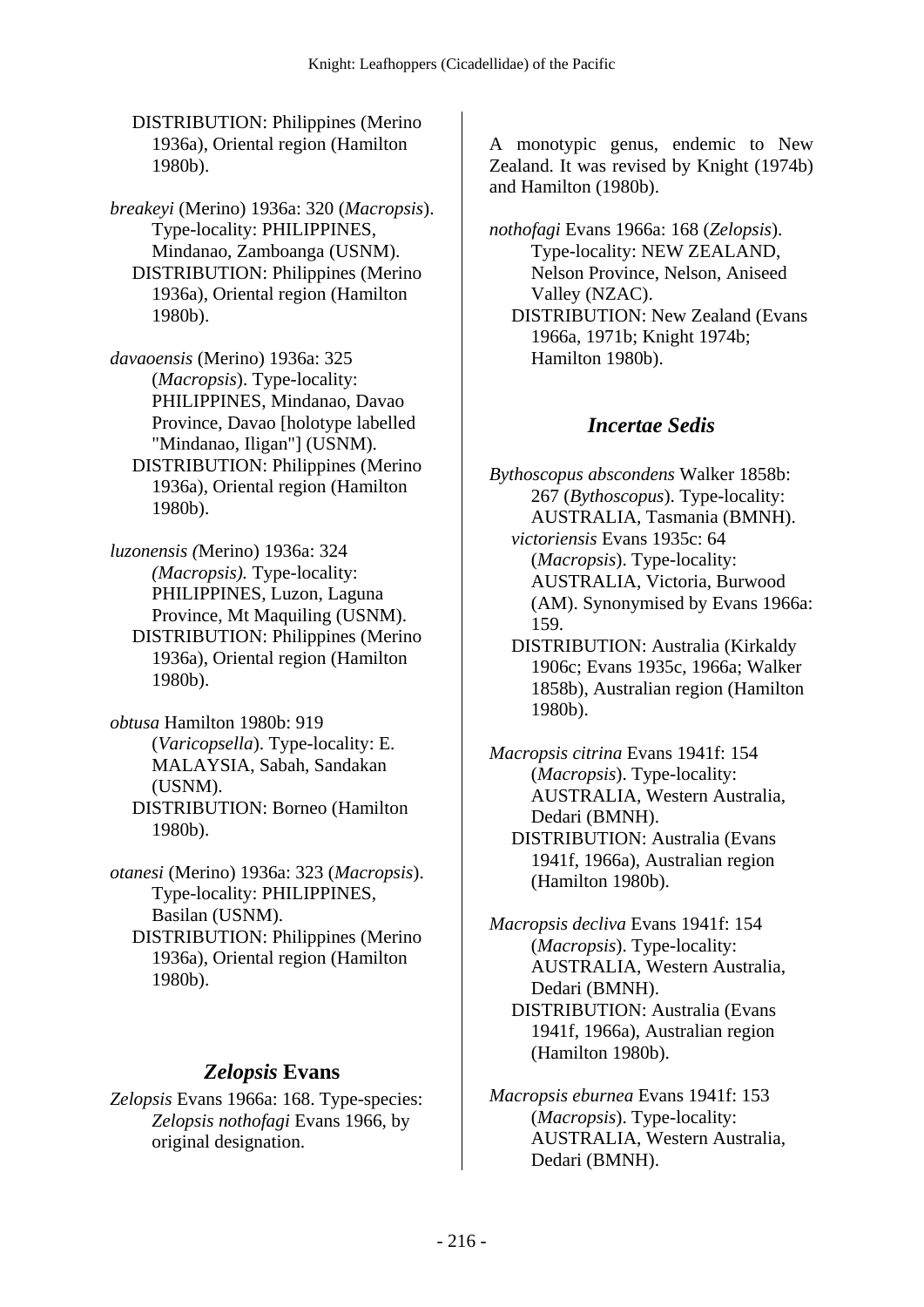DISTRIBUTION: Australia (Evans 1941f, 1966a), Australian region (Hamilton 1980b).

*Macropsis federalis* Evans 1935c: 64 (*Macropsis*). Type-locality: AUSTRALIA, F.C.T., Canberra (AM).

 DISTRIBUTION: Australia (Evans 1935c, 1966a), Australian region (Hamilton 1980b).

*Macropsis flavomaculata* Evans 1941f: 154 (*Macropsis*). Type-locality: AUSTRALIA, Western Australia, Dedari (BMNH).

 DISTRIBUTION: Australia (Evans 1941f, 1966a), Australian region (Hamilton 1980b).

*Macropsis flexa* Evans 1941f: 153 (*Macropsis*). Type-locality: AUSTRALIA, Western Australia, Dongarra (BMNH).

 DISTRIBUTION: Australia (Evans 1941f, 1966a), Australian region (Hamilton 1980b).

*Macropsis flindersi* Evans 1935c: 66 (*Macropsis*). Type-locality: AUSTRALIA, South Australia, Flinders Range, Parachilna (SAM). DISTRIBUTION: Australia (Evans 1935c, 1966a), Australian region (Hamilton 1980b).

*Macropsis hobartensis* Evans 1935c: 66 (*Macropsis*). Type-locality: AUSTRALIA, Tasmania, Hobart (AM).

 DISTRIBUTION: Australia (Evans 1935c, 1966a), Australian region (Hamilton 1980b).

*Macropsis lincolnensis* Evans 1935c: 66 (*Macropsis*). Type-locality: AUSTRALIA, South Australia, Port Lincoln (SAM).

 DISTRIBUTION: Australia (Evans 1935c, 1966a), Australian region (Hamilton 1980b).

*Macropsis lutea* Evans 1935c: 65 (*Macropsis*). Type-locality: AUSTRALIA, Western Australia, Bruce Rock (AM). DISTRIBUTION: Australia (Evans 1935c, 1941f, 1966a), Australian region (Hamilton 1980b).

*Macropsis tasmaniensis* Evans 1935c: 65 (*Macropsis*). Type-locality: AUSTRALIA, Tasmania, Hobart, Mt Wellington summit (AM). DISTRIBUTION: Australia (EvaMacrons 1935c, 1966a), Australian region (Hamilton 1980b).

*Macropsis variabilis* Evans 1941e: 40 (*Macropsis*). Type-locality: AUSTRALIA, Tasmania, New Norfolk (SAM).

 DISTRIBUTION: Australia (Evans 1941e, 1966a), Australian region (Hamilton 1980b).

*Macropsis viridiceps* Evans 1941e: 40 (*Macropsis*). Type-locality: AUSTRALIA, Tasmania, Hobart (SAM).

 DISTRIBUTION: Australia (Evans 1941e, 1966a), Australian region (Hamilton 1980b).

*Macropsis wellingtonensis* Evans 1942a: 29 (*Macropsis*). Type-locality: AUSTRALIA, Tasmania, Mt Wellington, 4000 ft. (AM, missing). DISTRIBUTION: Australia (Evans 1942a, 1966a), Australian region (Hamilton 1980b).

*Macropsis wilsoni* Evans 1935c: 67 (*Macropsis*). Type-locality: AUSTRALIA, Victoria, Grampian Mts (AM, missing).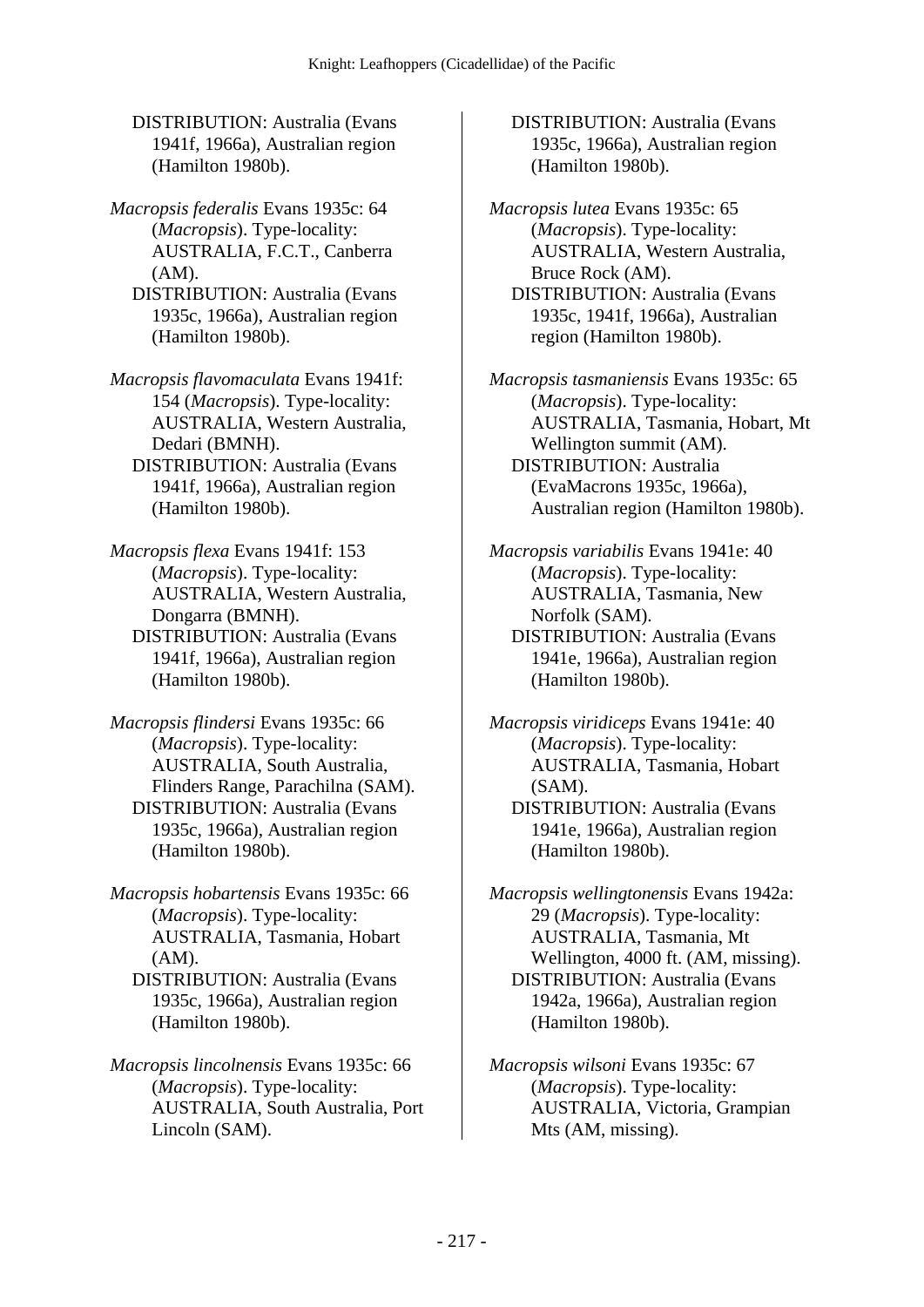DISTRIBUTION: Australia (Evans 1935c, 1966a), Australian region (Hamilton 1980b).

*Oncopsis bicolorata* Evans 1941f: 155 (*Oncopsis*). Type-locality: AUSTRALIA, Western Australia, Yanchep (BMNH). DISTRIBUTION: Australia (Evans 1941f, 1966a), Australian region (Hamilton 1980b).

*Oncopsis fuscopunctata* Evans 1941f: 155 (*Oncopsis*). Type-locality: AUSTRALIA, Western Australia, Dongarra (BMNH). DISTRIBUTION: Australia (Evans 1941f, 1966a), Australian region (Hamilton 1980b).

*Oncopsis gibba* Evans 1941f: 154 (*Oncopsis*). Type-locality: AUSTRALIA, Western Australia, Yanchep (BMNH). DISTRIBUTION: Australia (Evans 1941f, 1966a), Australian region (Hamilton 1980b).

*Oncopsis norrisi* Evans 1941e: 40 (*Oncopsis*). Type-locality: AUSTRALIA, Western Australia, Guildford (SAM). DISTRIBUTION: Australia (Evans 1941e, 1966a), Australian region (Hamilton 1980b).

*Oncopsis punctatissima* Jacobi 1941a: 303 (*Oncopsis*). Type-locality: INDONESIA, Sumatra, Alahan (SMT). DISTRIBUTION: Sumatra (Jacobi 1941a).

*Oncopsis scopula* Evans 1935c: 67 (*Oncopsis*). Type-locality: AUSTRALIA, Western Australia, Bruce Rock (AM). DISTRIBUTION: Australia (Evans

1935c, 1941f, 1966a), Australian region (Hamilton 1980b).

### **MAKILINGIINAE**

The subfamily is confined to the Philippines and contains only one genus.

#### *Makilingia* **Baker**

*Makilingia* Baker 1914a: 409. Typespecies: *Makilingia nigra* Baker 1914, by original designation.

A genus of 18 species, endemic to the Philippines. No revision of the genus has been publisheed since it was catalogued by Metcalf (1965a).

*banahaoensis* Baker 1924a: 64 (*Makilingia*). Type-locality: PHILIPPINES, Luzon, Laguna Province, Mt Banahao (USNM). DISTRIBUTION: Philippines (Baker 1924a; Merino 1936a).

*banahaoensis* var *montalbanensis* Baker 1924a: 64 (*Makilingia*). Typelocality: PHILIPPINES, Luzon, Rizal Province, Montalban (USNM). DISTRIBUTION: Philippines (Baker 1924a).

*colorata* Baker 1914a: 413 (*Makilingia*). Type-locality: PHILIPPINES, Luzon, Laguna Province, Mt Maquiling (USNM). DISTRIBUTION: Philippines (Baker 1914a, 1924a; Melichar 1923c; Merino 1936a; Baltazar 1969).

*costalis* Baker 1924a: 69 (*Makilingia*). Type-locality: PHILIPPINES, Mindanao, Surigao Province, Surigao (USNM, missing). DISTRIBUTION: Philippines (Baker 1924a; Merino 1936a).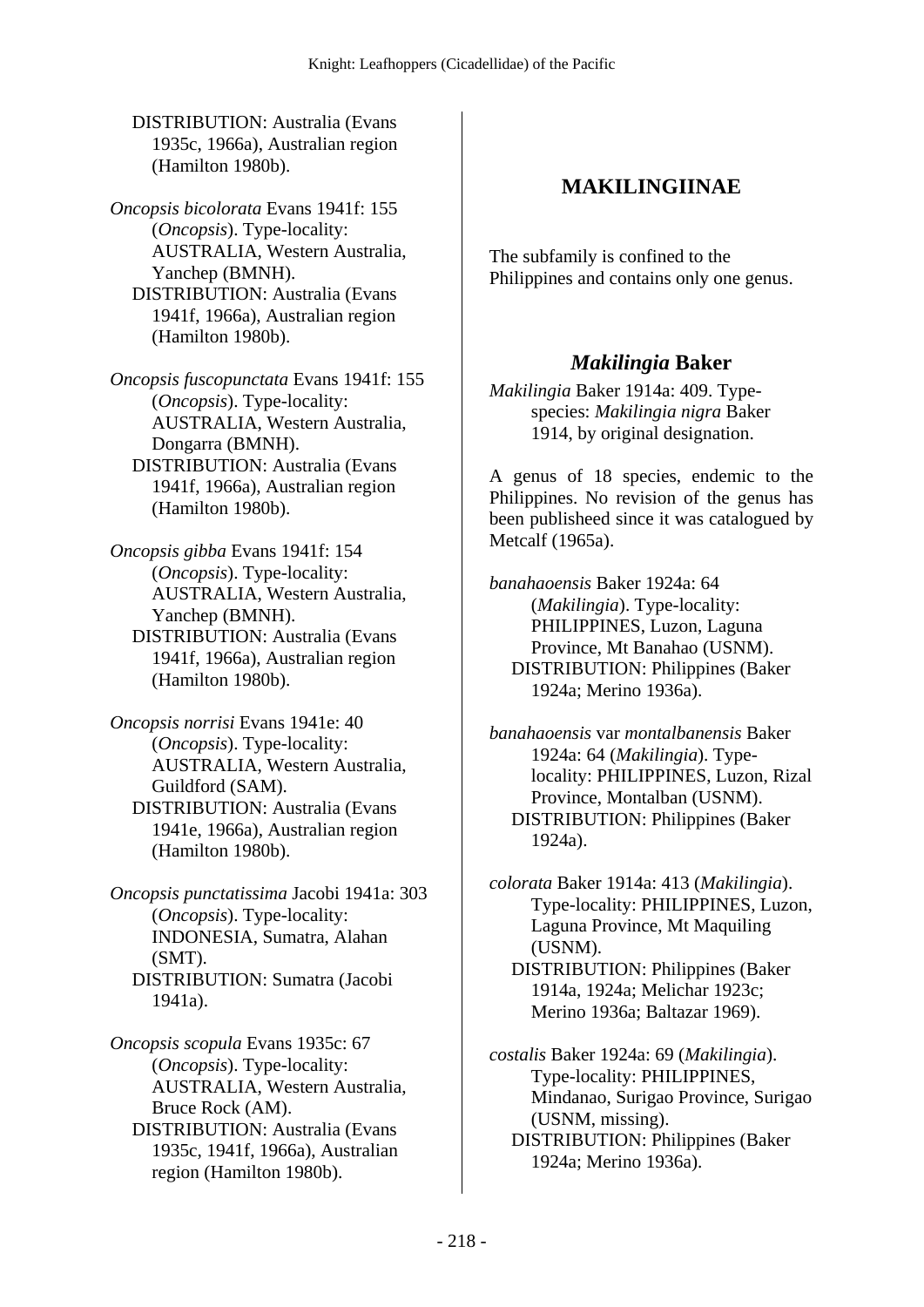*flavifrons* Melichar 1923c: 120 (*Makilingia*). Type-locality: PHILIPPINES, Luzon, Balbalan, Imugan, Mt Polis (MMB).  *bimaculata* Baker 1924a: 67 (*Makilingia*). Type-locality: PHILIPPINES, Luzon, Benguet Subprovince, Baguio, Nueva Vizcaya Province, Imugan & Mindanao, Zamboanga Province, Dapitan (USNM). Synonymised by Baker 1925a: 159.

 DISTRIBUTION: Philippines (Melichar 1923c; Baker 1924a; Merino 1936a; Young & Lauterer 1966a).

*frontalis* Baker 1924a: 69 (*Makilingia*). Type-locality: PHILIPPINES, Mindanao, Davao Province, Davao (USNM).

 DISTRIBUTION: Philippines (Baker 1924a; Merino 1936a).

*haightiana* Baker 1924a: 65 (*Makilingia*). Type-locality: PHILIPPINES, Luzon, Benguet Subprovince, Pauai (Haight's place), 2400 m. (USNM, 5 syntypes labelled "Baguio, Benguet").

 DISTRIBUTION: Philippines (Baker 1924a; Merino 1936a).

*intermedia* Melichar 1923c: 119 (*Makilingia*). Type-locality: PHILIPPINES, Luzon, Trinidad, Balbalan (MMB).  *variabilis* Baker 1924a: 63

(*Makilingia*). Type-locality: PHILIPPINES, Luzon, Benguet Subprovince, Baguio & Pauai (Haight's place), Nueva Vizcaya Province, Imugan & Mindanao, Zamboanga Province, Dapitan (USNM). Synonymised by Baker 1925a: 159.

 DISTRIBUTION: Philippines (Melichar 1923c; Baker 1924a; Merino 1936a; Young & Lauterer 1966a

*intermedia* var. *bakeri* Melichar 1923c: 119 (*Makilingia*). Type-locality: PHILIPPINES, Luzon, Balbalan (MMB). DISTRIBUTION: Philippines (Melichar

1923c; Merino 1936a).

*intermedia* var. *simillima* Baker 1924a: 63 (*Makilingia*). Type-locality: PHILIPPINES, Luzon, Benguet Subprovince, Baguio & Pauai (Haight's place), Nueva Vizcaya Province, Imugan & Mindanao, Zamboanga Province, Dapitan (USNM).

 DISTRIBUTION: Philippines (Baker 1924a; Merino 1936a).

*intermedia* var. *suturalis* Melichar 1923c: 120 (*Makilingia*). Type-locality: PHILIPPINES, Luzon, Mt Polis, Ballalason (MMB). DISTRIBUTION: Philippines (Melichar

1923c; Merino 1936a; Young & Lauterer 1966a).

*lineata* Baker 1924a: 65 (*Makilingia*). Type-locality: PHILIPPINES, Luzon, Nueva Vizcaya Province, Imugan (USNM, missing). DISTRIBUTION: Philippines (Baker 1924a; Merino 1936a).

*maculata* Baker 1914a: 412 (*Makilingia*). Type-locality: PHILIPPINES, Luzon, Laguna Province, Mt Maquiling & Mt Banahao (USNM). DISTRIBUTION: Philippines (Baker 1914a, 1924a; Melichar 1923c; Merino 1936a).

*nigra* Baker 1914a: 411 (*Makilingia*). Type-locality: PHILIPPINES, Luzon, Laguna Province, Mt Banahao (USNM).

 DISTRIBUTION: Philippines (Baker 1914a, 1924a; Melichar 1923c; Merino 1936a; Baltazar 1969; Zelazny & Pacumbaba 1982a).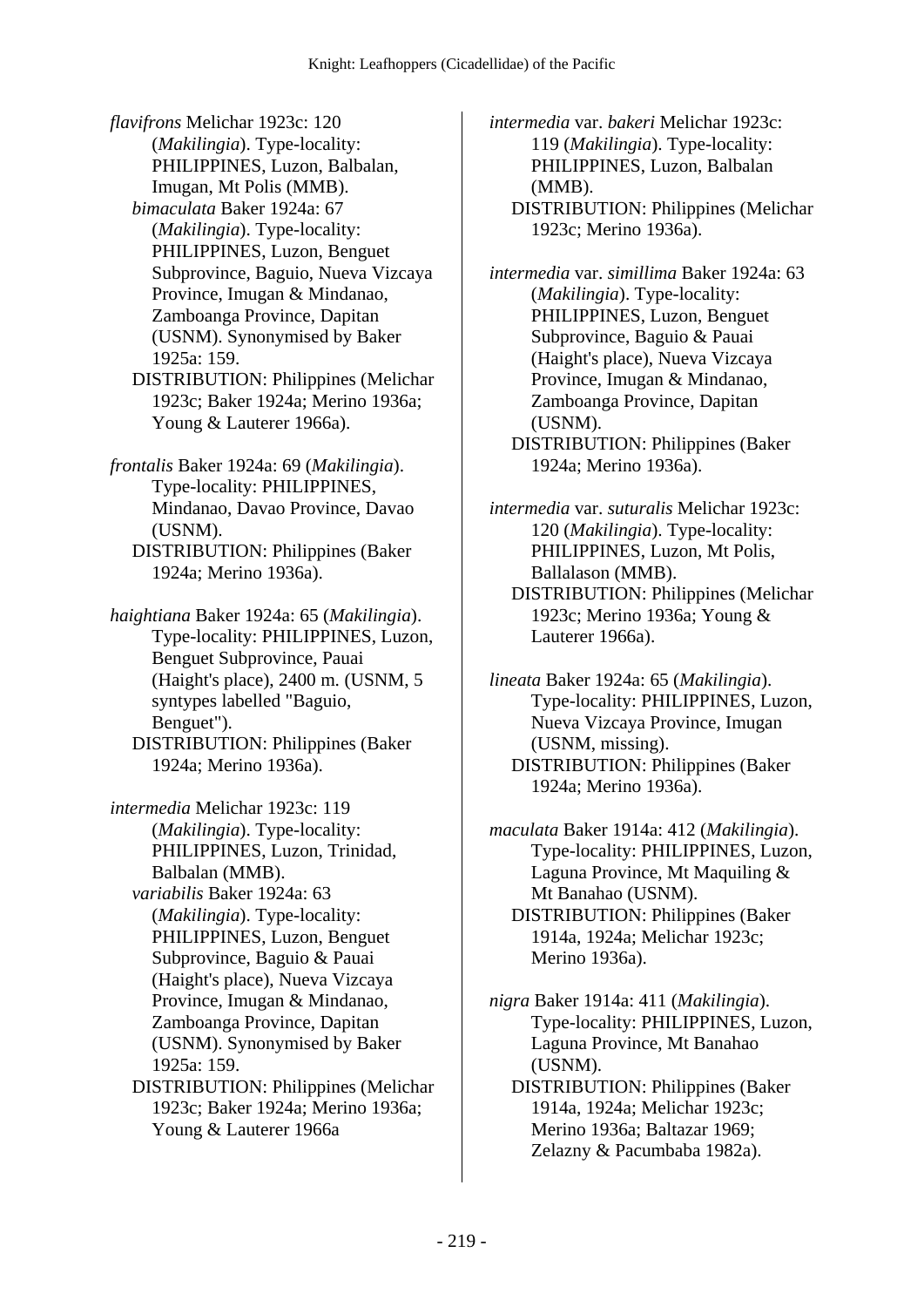*pallida* Baker 1914a: 414 (*Makilingia*). Type-locality: PHILIPPINES, Luzon, Laguna Province, Mt Maquiling (USNM). DISTRIBUTION: Philippines (Baker

1914a, 1924a; Melichar 1923c; Merino 1936a).

*panayensis* Baker 1924a: 66 (*Makilingia*). Type-locality: PHILIPPINES, Panay, Capiz Province, Navas (USNM, missing).

 DISTRIBUTION: Philippines (Baker 1924a; Merino 1936a).

- *pruinosa* Baker 1914a: 412 (*Makilingia*). Type-locality: PHILIPPINES, Luzon, Laguna Province, Mt Maquiling (USNM).
	- DISTRIBUTION: Philippines (Baker 1914a, 1924a; Melichar 1923c; Merino 1936a).

*sibuyanensis* Baker 1924a: 62 (*Makilingia*). Type-locality: PHILIPPINES, Sibuyan (USNM, missing).

 DISTRIBUTION: Philippines (Baker 1924a; Merino 1936a).

*speciosa* Baker 1924a: 61 (*Makilingia*). Type-locality: PHILIPPINES, Luzon, Benguet Subprovince, Baguio (USNM). DISTRIBUTION: Philippines (Baker 1924a; Merino 1936a).

*surigaoensis* Baker 1924a: 66 (*Makilingia*). Type-locality: PHILIPPINES, Mindanao, Surigao (USNM). DISTRIBUTION: Philippines (Baker

1924a; Merino 1936a).

*tettigonoides* Baker 1924a: 60 (*Makilingia*). Type-locality: PHILIPPINES, Luzon, Benguet Province, Baguio & Pauai (Haight's place), Nueva Vizcaya Province,

Imugan & Mindanao, Zamboanga Province, Dapitan (USNM). DISTRIBUTION: Philippines (Baker 1924a; Merino 1936a).

*woodworthi* Baker 1924a: 68 (*Makilingia*). Type-locality: PHILIPPINES, Luzon, Laguna Province, Mt Maquiling (USNM, missing). DISTRIBUTION: Philippines (Baker 1924a).

# **MUKARIINAE**

A small subfamily of three genera, two of which are African and the third Oriental. The subfamily was redescribed by Linnavuori (1979b) in his revision of the African species. There are no tribes.

### *Mukaria* **Distant**

*Mukaria* Distant 1908g: 269. Type-species: *Mukaria penthimioides* Distant 1908, by original designation.

 *Parabolotettix* Matsumura 1912b: 280. Type-species: *Parabolotettix maculatus* Matsumura 1912, by original designation. Synonymised by Schumacher 1915a: 97.

 *Ikomella* Ishihara 1961a: 253. Typespecies: *Ikomella confersa* Ishihara 1961, by original designation. Synonymised by Linnavuori 1979b: 985.

An Oriental genus of 6 species, extending from India to China. 2 species occur in the Pacific, one endemic to New Guinea and New Britain and the other a mainland species present also in Java and Lombok.

*maculatus* (Matsumura) 1912b: 281 (*Parabolotettix*). Type-locality: TAIWAN, Taikokan, Koshun (EIHU).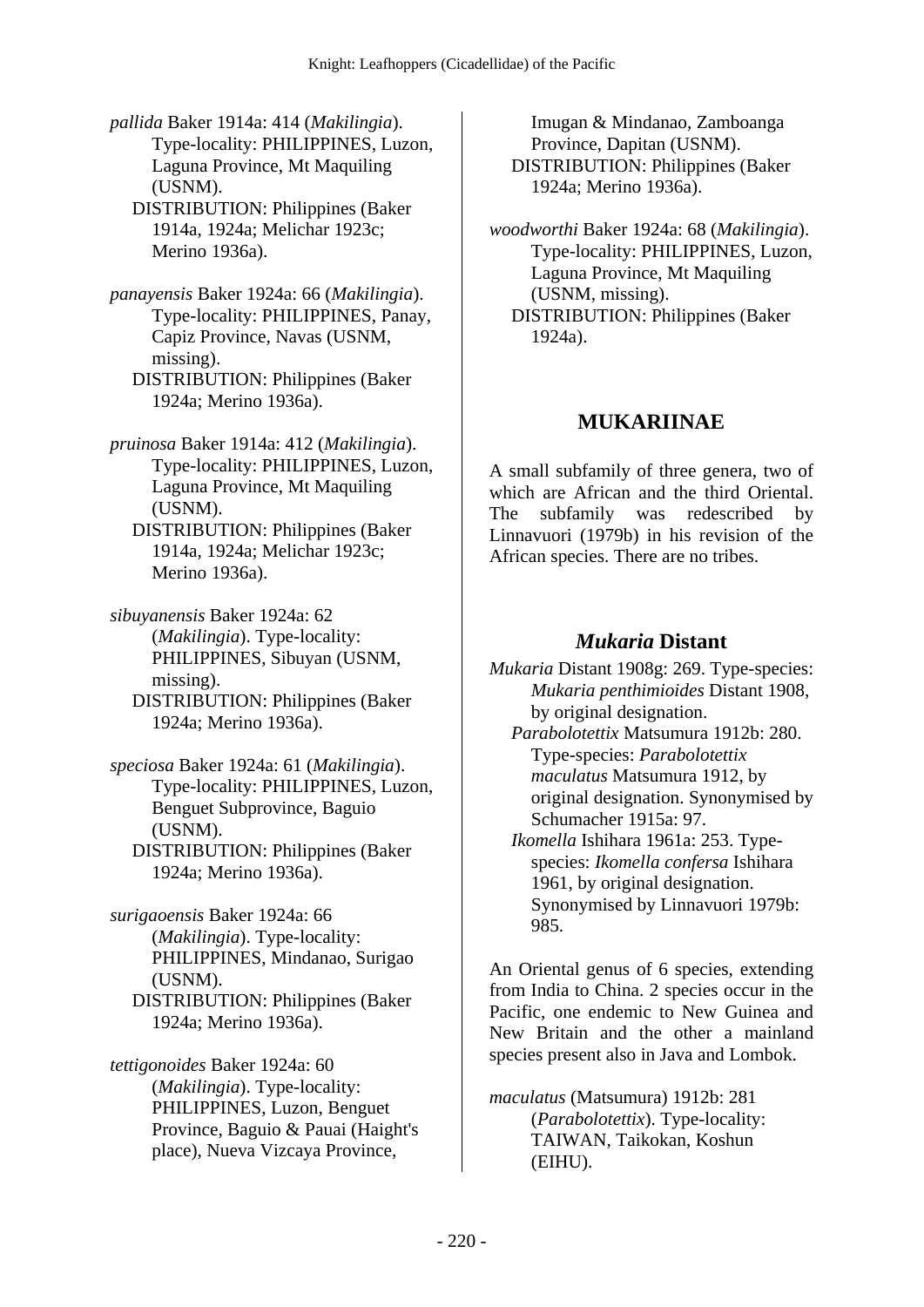*dorsivitta* Melichar 1914b: 122 (*Mukaria*). Type-locality: INDONESIA, Java, Semarang (MMB). Synonymised by Schumacher 1915a: 97. DISTRIBUTION: Java (Melichar 1914b, Schumacher 1915a), Lombok (Jacobi 1941a). [S.E. Asia]

- *variabilis* Evans 1973a: 190 (*Mukaria*). Type-locality: PAPUA NEW GUINEA, New Guinea, NE, Kassam, 48 Km E of Kainmantu, 1350m (BPBM).
	- DISTRIBUTION: New Guinea (Evans 1973a); New Britain (Evans 1973a).

#### **NIRVANINAE**

This is a relatively small, predominantly tropical subfamily of about 140 species, of which nearly a third occur in the Pacific area. It extends only as far as the Philippines, Bismark Archipelago and New Caledonia, except for one species which reaches as far as Truk in the north and another as far as the Marquesas Islands in the south. The Neotropical species have been revised by Kramer (1964b, 1965a, 1976c), the African species by Linnavuori (1979b), the Australian and New Guinea species by Evans (1966a, 1973a) and those on the Indian subcontinent by Viraktamath & Wesley (1988a). The Baker species from Singapore, Borneo and the Philippines were reviewed by Viraktamath (1992a) and the Chinese species by Kuoh & Kuoh (1983b) and Zhang Yalin (1990a). The subfamily comprises four tribes, all of which are present in the Pacific.

The food plants and biology are largely unknown although Evans (1947a) records two species destructive to sugar cane and grasses in Taiwan, another feeding on Leguminosae in Singapore, and another on Casuarina in Australia. The host plants on

the Indian subcontinent are reviewed by Viraktamath and Wesley (1988a).

# **BALBILLINI**

### *Balbillus* **Distant**

*Balbillus* Distant 1908g: 287. Typespecies: *Balbillus granulosus* Distant 1908, by original designation.

A genus of six species, present in Africa, India, Ceylon, Singapore and Borneo. The African species were revised by Linnavuori (1979b) and the Indian species by Viraktamath & Wesley 1988a). Only one species occurs in the Pacific, endemic to Singapore, Borneo and the Philippines.

- *albellus* Baker 1923a: 376 (*Balbillus*). Type-locality: SINGAPORE (USNM).
	- *albellus* var. *borneensis* Baker 1923a: 377 (*Balbillus*). Type-locality: E. MALAYSIA, Sabah, Sandakan (USNM). Synonymised by Viraktamath 1992a: 251.
	- DISTRIBUTION: W. Malaysia (Baker 1923a, Viraktamath 1992a); Borneo (Baker 1923a, Viraktamath 1992a); Philippines (Viraktamath & Wesley 1988a).

#### *Stenotortor* **Baker**

*Stenotortor* Baker 1923a: 377. Typespecies: *Stenotortor inocarpi* Baker 1923, by original designation.

A genus of three species, endemic to India, Singapore and New Guinea respectively. It was redescribed by Viraktamath & Wesley (1988a).

*inocarpi* Baker 1923a: 377 (*Stenotortor*). Type-locality: SINGAPORE (USNM).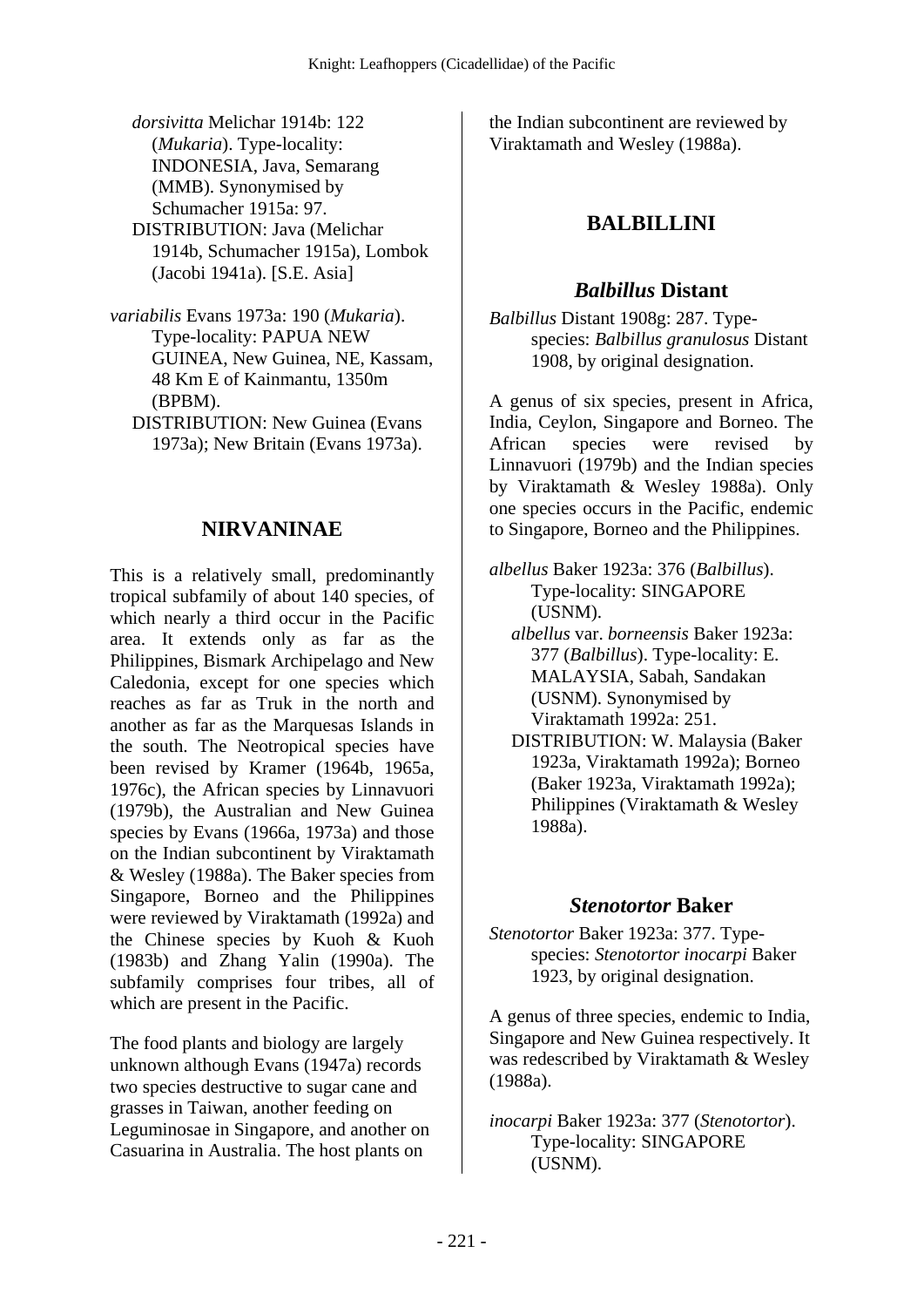DISTRIBUTION: W. Malaysia (Baker 1923a, Merino 1934a, 1936a, Evans 1947a, Viraktamath 1992a).

*madangensis* Evans 1973a: 195 (*Stenotortor*). Type-locality: PAPUA NEW GUINEA, New Guinea, NE, Madang (BPBM). DISTRIBUTION: New Guinea (Evans 1973a, 1975b).

# **MACROCERATOGONIINI**

### *Macroceratogonia* **Kirkaldy**

*Macroceratogonia* Kirkaldy 1906c: 323. Type-species: *Macroceratogonia aurea* Kirkaldy 1906, by monotypy.

A monotypic genus, endemic to Australia and New Caledonia. It was revised by Evans (1966a).

*aurea* Kirkaldy 1906c: 324 (*Macroceratogonia*). Type-locality: AUSTRALIA, Queensland, Kuranda (BPBM).  *aurescens* Distant 1920f: 466 (*Petalocephala*). Type-locality: NEW

CALEDONIA, Houadou (BMNH). Synonymised by Evans 1974a: 169. DISTRIBUTION: Australia (Kirkaldy 1906c, Baker 1923a, Evans 1938b, 1947a, 1966a); New Caledonia (Distant 1920f, Evans 1966a, 1969a, 1974a).

# **NIRVANINI**

## *Carchariacephalus* **Montrouzier**

*Carchariacephalus* Montrouzier 1861a: 71. Type-species: *Carchariacephalus forestieri* Montrouzier 1861, by monotypy.

A genus of two species, endemic to New Caledonia and the Loyalty Islands. It was revised by Evans (1974a).

*cohici* Evans 1974a: 168 (*Carchariacephalus*). Type-locality: NEW CALEDONIA, Anse Vata (BPBM). DISTRIBUTION: New Caledonia (Evans 1974a).

*forestieri* Montrouzier 1861a: 71 (*Carchariacephalus*). Type-locality: LOYALTY ISLANDS, Lifu (MOM). DISTRIBUTION: Loyalty Islands (Montrouzier 1861a, Signoret 1879a, Baker 1897d, Evans 1974a); New Caledonia (Distant 1920f, Evans 1947a, 1974a).

#### *Euronirvanella* **Evans**

*Euronirvanella* Evans 1966a: 155. Typespecies: *Euronirvanella anomala* Evans 1966, by original designation.

A monotypic genus, endemic to Australia.

*anomala* Evans 1966a: 155 (*Euronirvanella*). Type-locality: AUSTRALIA, Queensland, Springsure (ANIC). DISTRIBUTION: Australia (Evans 1966a).

## *Kana* **Distant**

*Kana* Distant 1908g: 285. Type-species: *Kana thoracica* Distant 1908, by original designation.

An Oriental genus of 14 species, extending from India and Ceylon into S.E. Asia and the Pacific. Only three species occur in the Pacific, two of which are endemic to the Philippines. The third occurs in W. Malaysia, Borneo and Burma. The Indian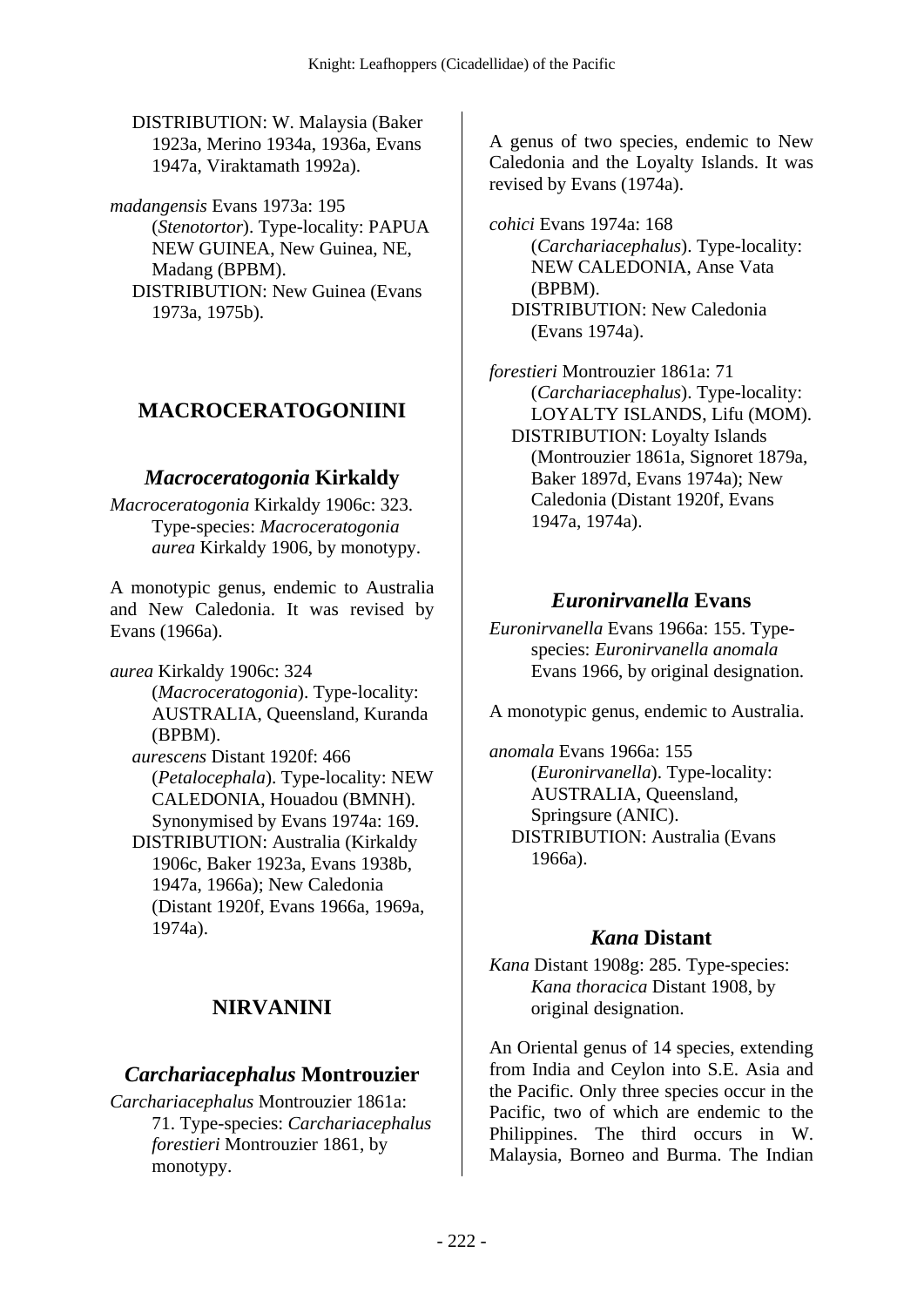and Sri Lankan members of the genus were revised by Viraktamath & Wesley (1988a).

*anomala* Baker 1923a: 383 (*Kana*). Typelocality: PHILIPPINES, Luzon, Laguna Province, Mt Maquiling (USNM).

 DISTRIBUTION: Philippines (Baker 1923a, Merino 1936a, Viraktamath 1992a).

*illaborata* Distant 1908g: 287 (*Kana*). Type-locality: BURMA, Tenasserim, Myitta (BMNH). DISTRIBUTION: Borneo (Baker 1923a); W. Malaysia (Baker 1923a).[S.E. Asia]

*maculata* Baker 1923a: 382 (*Kana*). Typelocality: PHILIPPINES, Luzon, Laguna Province, Mt Maquiling (USNM, missing). DISTRIBUTION: Philippines (Baker 1923a, Merino 1936a, Viraktamath 1992a).

## *Nirvana* **Kirkaldy**

*Nirvana* Kirkaldy 1900d: 293. Typespecies: *Nirvana pseudommatos* Kirkaldy 1900, by original designation.

An Oriental genus of 13 species, extending from India to Japan. Six species occur in the Pacific, three of which are endemic to the area, one to Australia, one to the Philippines and the third to Borneo and the Philippines. The single Australian species was redescribed by Evans (1966a) and the Indian and Sri Lankan species were revised by Viraktamath & Wesley (1988a).

*adelaideae* Evans 1938b: 5 (*Nirvana*).

Type-locality: AUSTRALIA, South Australia, Adelaide, Waterfall Gully (AM).

 DISTRIBUTION: Australia (Evans 1938b, 1966a).

*pallida* Melichar 1903b: 166 (*Nirvana*). Type-locality: SRI LANKA, Peradeniya (MMB).

 *bengalensis* Ahmed & Mahmood 1970a: 263 (*Quercinirvana*). Typelocality: BANGLADESH, Dinajpur (ZMK). Synonymised by Viraktamath & Wesley 1988a: 213.

 DISTRIBUTION: W. Malaysia (Matsumura 1910d, 1912b, Cheo 1935b, Ishihara 1953b, Esaki & Ito 1954a, Datta 1988a); Philippines (Woodworth 1921a, Box 1953b, Baltazar 1969); Lombok (Jacobi 1941a, Datta 1988a), Flores (Jacobi 1941a, Datta 1988a). [S. Central Asia, S.E. Asia, E. Palaearctic]

*philippinensis* Baker 1923a: 385 (*Nirvana*). Type-locality: PHILIP PINES, Mindanao, Zamboanga Province, Dapitan (USNM).

 *philippinensis* var. *montana* Baker 1923a: 386 (*Nirvana*). Type-locality: PHILIPPINES, Luzon, Benguet, Baguio (USNM). Synonymised by Viraktamath 1992a: 269.

 *davaoensis* Baker 1923a: 391 (*Pseudonirvana*). Type-locality: PHILIPPINES, Mindanao, Davao Province, Davao (USNM). Synonymised by Viraktamath 1992a: 269.

 *davaoensis* var. *luzonensis* Baker 1923a: 392 (*Pseudonirvana*). Typelocality: PHILIPPINES, Luzon, Laguna Province, Mt Maquiling (USNM). Synonymised by Viraktamath 1992a: 269.

 DISTRIBUTION: Philippines (Woodworth 1921b, Baker 1923a, Merino 1936a, Baltazar 1969, Zelazny & Pacumbaba 1982a, Viraktamath 1992a).

*placida* (Stal) 1859b: 295 (*Jassus (Deltocephalus* ?)). Type-locality: HONGKONG (NRS). DISTRIBUTION: W. Malaysia (Baker 1923a, Stal 1859b); Borneo (Baker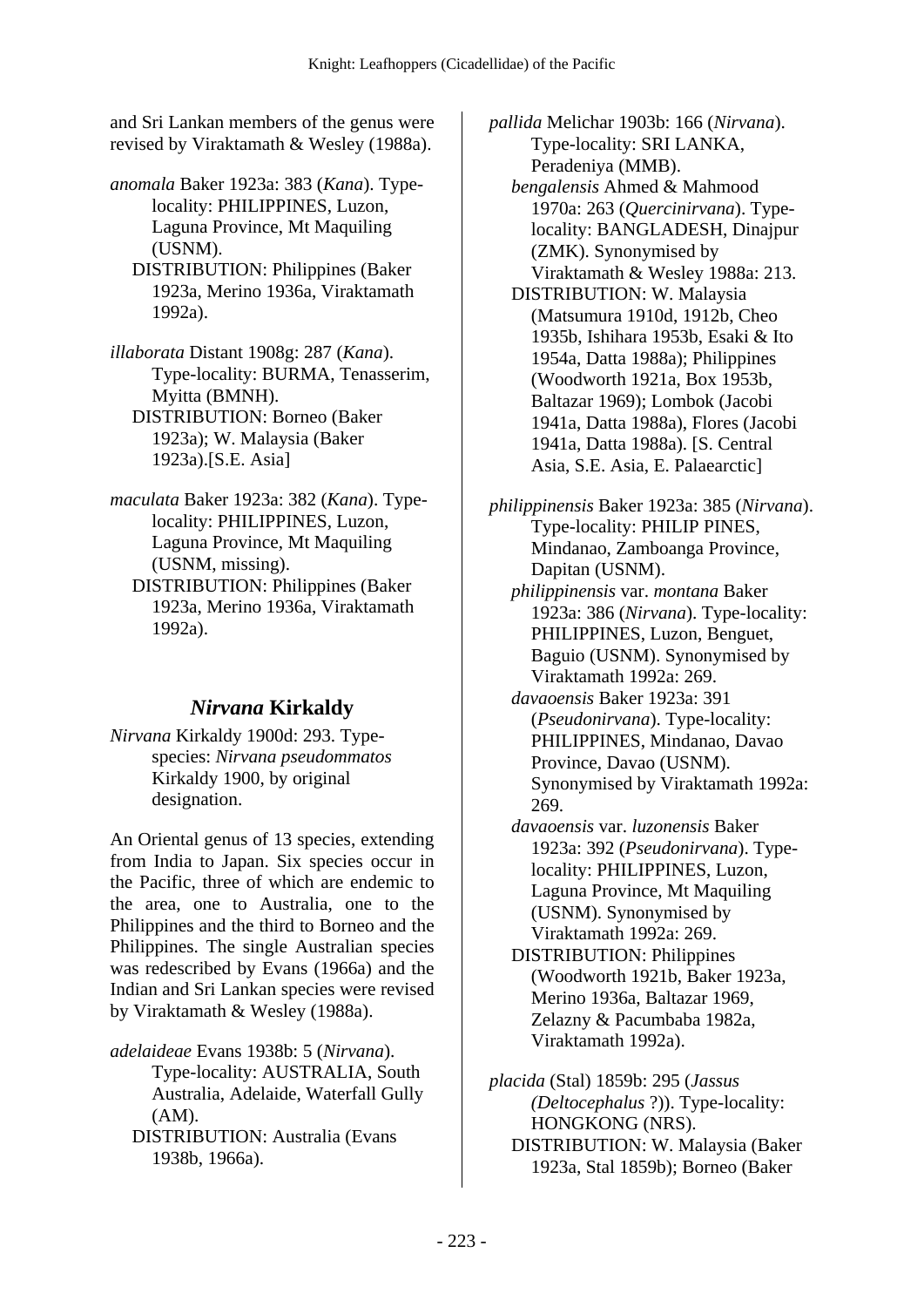1923a); Philippines (Merino 1936a). [S.E. Asia, E. Palaearctic]

*sanguineolineata* (Baker) 1923a: 392 (*Pseudonirvana*). Type-locality: E. MALAYSIA, Sabah, Sandakan (USNM). DISTRIBUTION: Borneo (Baker 1923a, Viraktamath 1992a); Philippines (Baker 1923a, Merino 1936a, Viraktamath 1992a).

*suturalis* Melichar 1903b: 166 (*Nirvana*). Type-locality: SRI LANKA (ZMB). DISTRIBUTION: Lombok (Jacobi 1941a). [S. Central Asia, S.E. Asia, E. Palaearctic]

#### *Nirvanoides* **Baker**

*Nirvanoides* Baker 1923a: 396. Typespecies: *Nirvanoides amboinensis* Baker 1923, by original designation.

A monotypic genus, endemic to Amboina and New Guinea. It was redescribed by Viraktamath (1992a).

*amboinensis* Baker 1923a: 396 (*Nirvanoides*). Type-locality: INDONESIA, Amboina (USNM). DISTRIBUTION: Amboina (Baker 1923a, Evans 1947a, 1973a, Viraktamath 1992a); New Guinea (Evans 1973a).

## *Ophiuchus* **Distant**

*Ophiuchus* Distant 1918b: 33. Typespecies: *Ophiuchus princeps* Distant 1918, by original designation.

An Oriental genus of six species, with one species endemic to India and the remainder to the Pacific. The genus occurs in the Philippines, New Guinea and Australia, although the single Australian species is probably not congeneric (Evans 1966a). The genus was redescribed by Viraktamath & Wesley (1988a).

*basilanus* Baker 1923a: 394 (*Ophiuchus*). Type-locality: PHILIPPINES, Basilan (USNM). DISTRIBUTION: Philippines (Baker 1923a, Merino 1936a, Viraktamath 1992a).

*distanti* Evans 1973a: 194 (*Ophiuchus*). Type-locality: PAPUA NEW GUINEA, New Guinea, NE, Bainyik, near Maprik, 225m (BPBM). DISTRIBUTION: New Guinea (Evans 1973a).

*lineatus* Evans 1973a: 194 (*Ophiuchus*). Type-locality: INDONESIA, Irian Jaya, New Guinea, SW, Vogelkop, Bomberi, 700-900m (BPBM). DISTRIBUTION: New Guinea (Evans 1973a).

*montanus* Baker 1923a: 395 (*Ophiuchus*). Type-locality: PHILIPPINES, Luzon, Laguna Province, Mt Maquiling summit (USNM).

 DISTRIBUTION: Philippines (Baker 1923a, Merino 1936a, Zelazny & Pacumbaba 1982a, Viraktamath 1992a).

*pallidus* Evans 1938b: 6 (*Ophiuchus*). Type-locality: AUSTRALIA, Queensland, Stewart River (SAM). DISTRIBUTION: Australia (Evans 1938b, 1966a).

#### *Pactana* **Linnavuori**

*Pactana* Linnavuori 1960a: 269. Typespecies: *Pactana elegantula* Linnavuori 1960, by original designation.

A genus of three species, endemic to the Philippines and Caroline Islands. It was redescribed by Viraktamath (1992a).

*elegantula* Linnavuori 1960a: 269 (*Pactana*). Type-locality: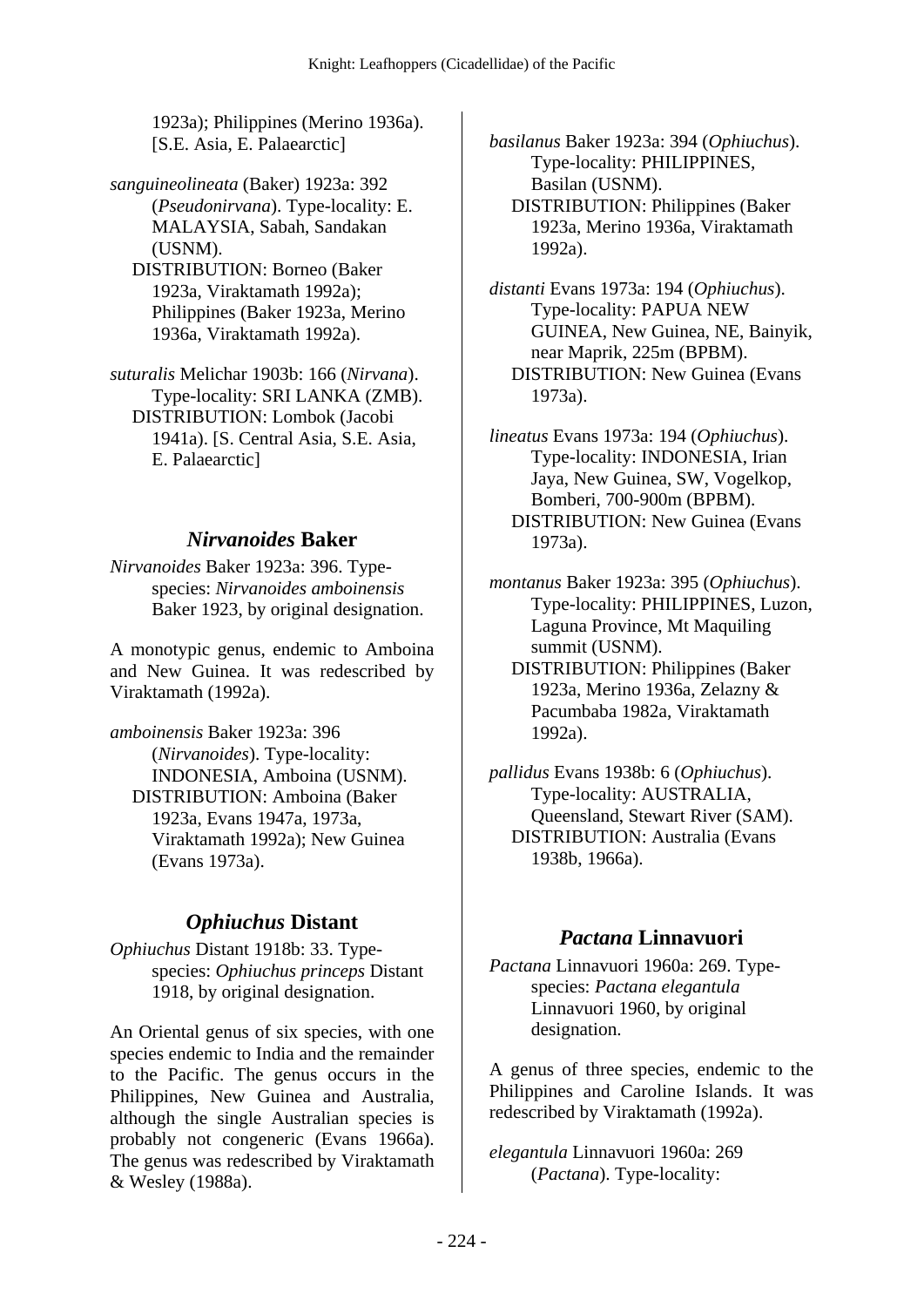FEDERATED STATES OF MICRONESIA, Yap, Yap Island, Mt Madaade (Matade), 95m (USNM). DISTRIBUTION: Palau (Linnavuori 1960a, 1975c); Yap (Linnavuori 1960a, 1975c).

- *ornata* Linnavuori 1960a: 271 (*Pactana*). Type-locality: FEDERATED STATES OF MICRONESIA, Truk, Fefan Island, Mt Iron, 180m (BPBM). DISTRIBUTION: Truk (Linnavuori 1960a).
- *picea* (Baker) 1923a: 381 (*Kana*). Typelocality: PHILIPPINES, Luzon, Benguet Subprovince, Baguio (USNM).
	- DISTRIBUTION: Philippines (Baker 1923a, Merino 1936a, Viraktamath 1992a).

## *Pythonirvana* **Baker**

*Pythonirvana* Baker 1923a: 397. Typespecies: *Pythonirvana muiri* Baker 1923, by original designation.

A monotypic genus, endemic to Borneo and Amboina. It was redescribed by Viraktamath (1992a).

*muiri* Baker 1923a: 397 (*Pythonirvana*). Type-locality: E. MALAYSIA, Sabah, Sandakan (USNM). DISTRIBUTION: Borneo (Baker 1923a, Viraktamath 1992a); Amboina (Baker 1923a, Evans 1947a, Viraktamath 1992a).

## *Sophonia* **Walker**

*Sophonia* Walker 1870b: 327. Typespecies: *Sophonia rufitelum* Walker 1870, by monotypy.  *Pseudonirvana* Baker 1923a: 386. Type-species: *Pseudonirvana sandakanensis* Baker 1923, by

original designation. Synonymised by China 1924e: 144.

 *Quercinirvana* Ahmed & Mahmood 1970a: 260. Type-species: *Quercinirvana longicephala* Ahmed & Mahmood, by original designation. Synonymised by Viraktamath & Wesley 1988a: 198.

An Oriental genus of 25+ species, extending from India to China. 15 species occur in the Pacific, of which 13 are endemic to the area. The genus extends from W. Malaysia and Borneo through Java and Mysol, to New Guinea and Australia. The Australian and New Guinea species were described by Evans (1966a, 1973a) and the Indian and Sri Lankan species revised by Viraktamath & Wesley (1988a).

*doddi* (Evans) 1966a: 155 (*Pseudonirvana*). Type-locality: AUSTRALIA, Queensland, Brisbane (QM). DISTRIBUTION: Australia (Evans 1966a).

*hieroglyphica* (Evans) 1973a: 191 (*Pseudonirvana*). Type-locality: PAPUA NEW GUINEA, Bismarck Archipelago, Manus, Rossum, 6Km SE of Lorengau, 180m (BPBM). DISTRIBUTION: Manus (Evans 1973a).

*linealis* (Distant) 1908g: 282 (*Nirvana*). Type-locality: INDIA, Calcutta (BMNH).  *greeni* Distant 1908g: 283 (*Nirvana*). Type-locality: SRI LANKA, Peradeniya (BMNH). Synonymised by Viraktamath & Wesley 1988a: 199.

 DISTRIBUTION: Java (Melichar 1914b). [S. Central Asia]

*longitudinalis* (Distant) 1908g: 283 (*Nirvana*). Type-locality: BURMA, Tenasserim, Myitta (BMNH).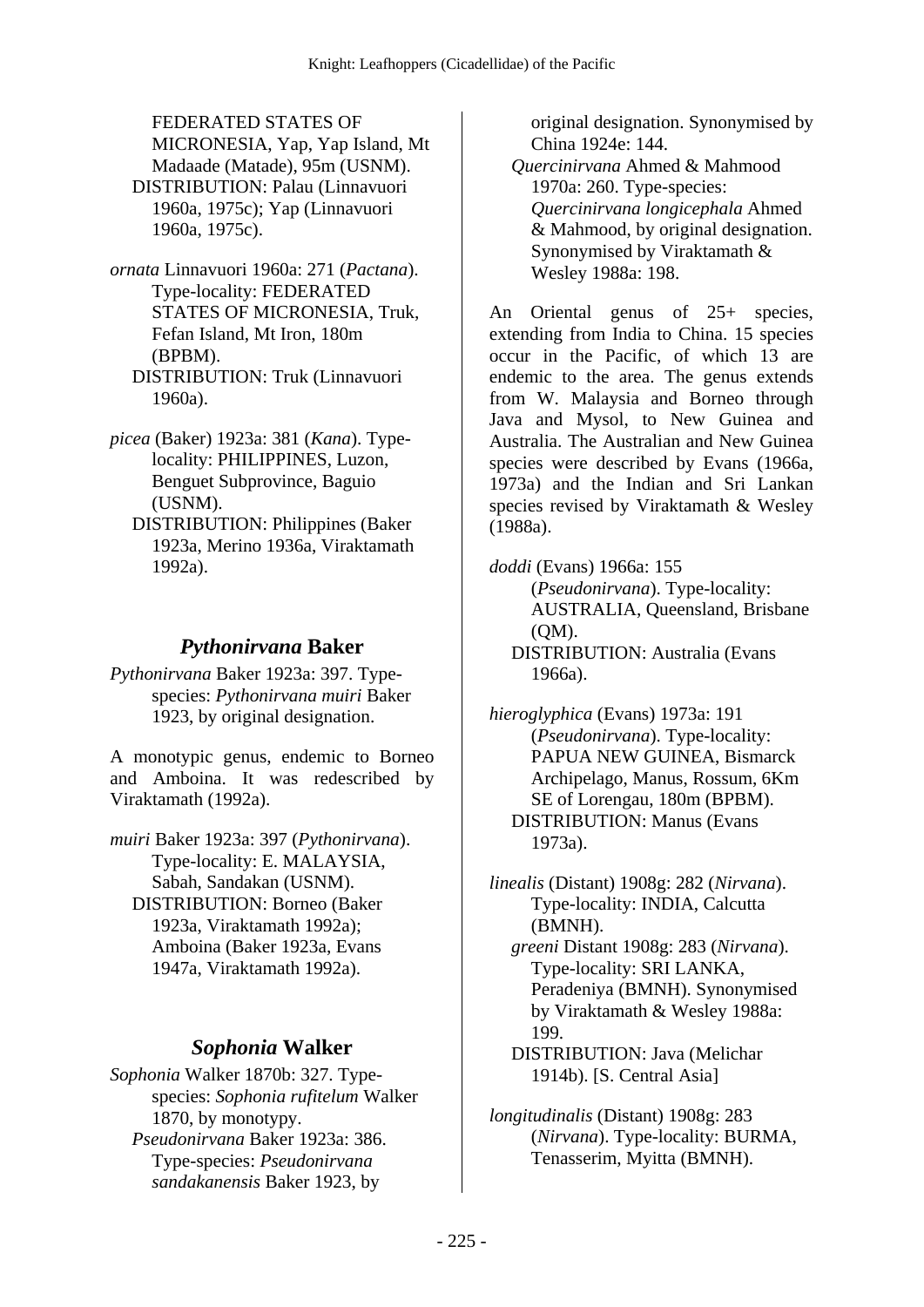DISTRIBUTION: W. Malaysia (Baker 1923a); Borneo (Baker 1923a). [S. Central Asia, S.E. Asia]

*magnifica* (Evans) 1973a: 193 (*Pseudonirvana*). Type-locality: PAPUA NEW GUINEA, New Ireland, SW, Gilingil Plantation (BPBM).

 DISTRIBUTION: New Guinea (Evans 1973a); New Ireland (Evans 1973a); New Britain (Evans 1973a).

*malayana* (Baker) 1923a: 389 (*Pseudonirvana*). Type-locality: E. MALAYSIA, Sabah, Sandakan (USNM).

 *malayana* var. *auricolor* Baker 1923a: 390 (*Pseudonirvana*). Type-locality: W. MALAYSIA, Penang (USNM). Synonymised by Viraktamath 1992a: 263.

 DISTRIBUTION: W. Malaysia (Baker 1923a, Viraktamath 1992a); Borneo (Baker 1923a, Viraktamath 1992a).

*marginatus* (Baker) 1923a: 396 (*Ophiuchus*). Type-locality: SINGAPORE (USNM). DISTRIBUTION: W. Malaysia (Baker 1923a, Viraktamath 1992a).

*ocellaris* (Baker) 1923a: 387 (*Pseudonirvana*). Type-locality: E. MALAYSIA, Sabah, Sandakan (USNM).

 DISTRIBUTION: Borneo (Baker 1923a, Viraktamath 1992a).

*ocellata* (Evans) 1973a: 191 (*Pseudonirvana*). Type-locality: INDONESIA, Irian Jaya, New Guinea, W, Central Mountains, Archbold Lake, 760m (BPBM). DISTRIBUTION: New Guinea (Evans 1973a).

*pallida* (Evans) 1973a: 191 (*Pseudonirvana*). Type-locality: PAPUA NEW GUINEA, New

Britain, Gazelle Peninsula, Bainings, St Paul's, 350m (BPBM). DISTRIBUTION: New Britain (Evans 1973a).

*penangensis* (Baker) 1923a: 388 (*Pseudonirvana*). Type-locality: W. MALAYSIA, Penang Island (USNM). DISTRIBUTION: W. Malaysia (Baker 1923a, Viraktamath 1992a).

*pulchra* (Evans) 1973a: 192 (*Pseudonirvana*). Type-locality: PAPUA NEW GUINEA, New Ireland, Kavieng (BPBM). DISTRIBUTION: New Ireland (Evans 1973a).

*rufitelum* Walker 1870b: 327 (*Sophonia*). Type-locality: INDONESIA, Mysol (BMNH). DISTRIBUTION: Mysol (Walker 1870b, Dallas 1870a, Evans 1947a).

*sandakanensis* (Baker) 1923a: 390 (*Pseudonirvana*). Type-locality: E. MALAYSIA, Sabah, Sandakan (USNM). DISTRIBUTION: Borneo (Baker 1923a, Evans 1947a, 1966a, 1973a, Viraktamath 1992a).

*singaporensis* (Baker) 1923a: 389 (*Pseudonirvana*). Type-locality: SINGAPORE (USNM). DISTRIBUTION: W. Malaysia (Baker 1923a, Viraktamath 1992a).

# *Tortor* **Kirkaldy**

*Tortor* Kirkaldy 1907d: 42. Type-species: *Tortor daulias* Kirkaldy 1907, by monotypy.

 *Austronirvana* Evans 1941e: 41. Typespecies: *Austronirvana flavus* Evans 1941, by original designation. Synonymised by Evans 1966a: 153.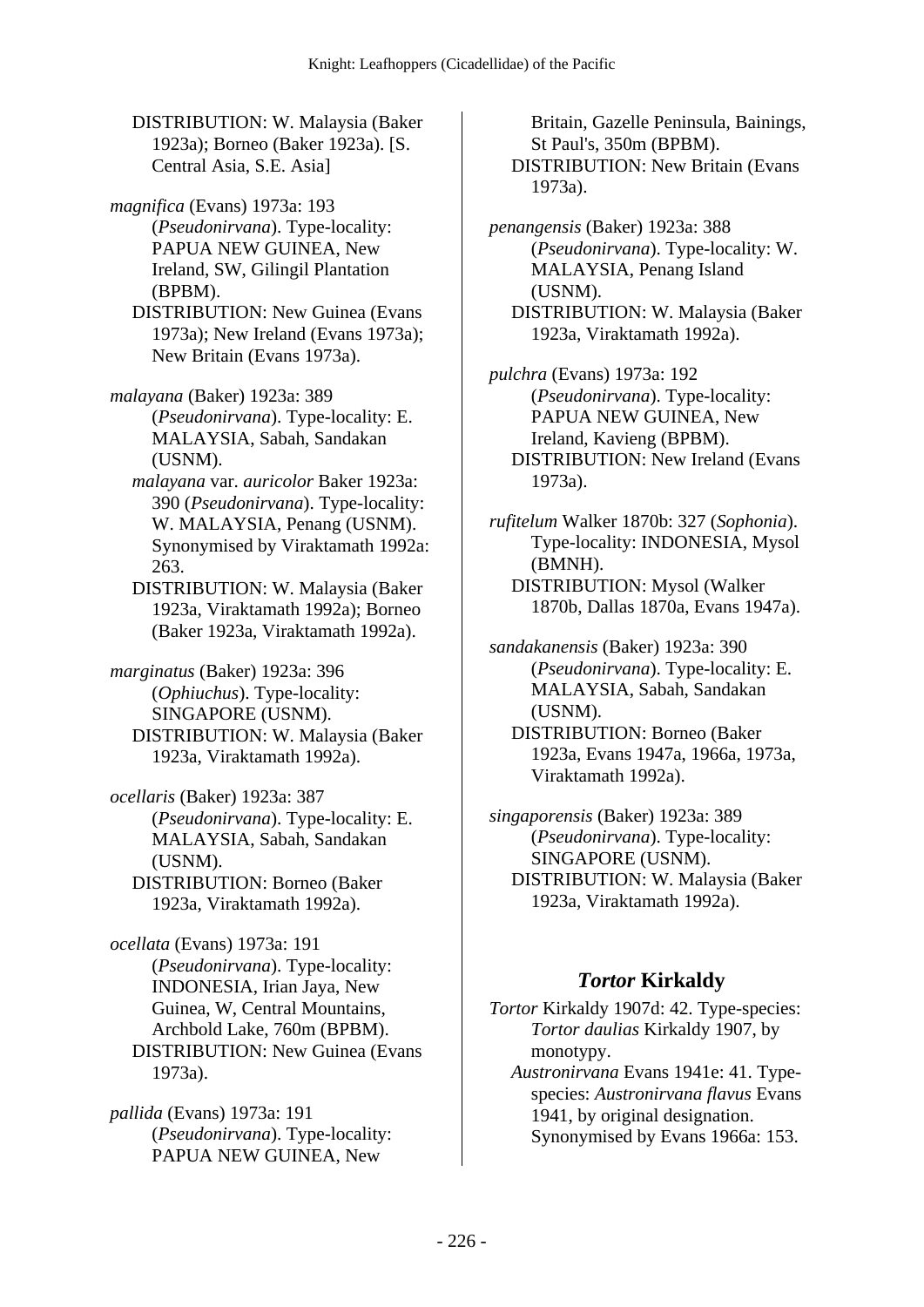A genus of three species, endemic to New Guinea and Australia. It was revised by Evans (1966a).

*daulias* Kirkaldy 1907d: 42 (*Tortor*). Type-locality: AUSTRALIA, Queensland, Bundaberg (BPBM).  *flavus* Evans 1941e: 41 (*Austronirvana*). Type-locality: AUSTRALIA, Queensland, Mt Tamborine (SAM). Synonymised by Evans 1966a: 154. DISTRIBUTION: New Guinea (Evans 1973a); Australia (Kirkaldy 1907d, Baker 1923a, Evans 1938b, 1941e, 1947a, 1966a, 1973a); Lord Howe Island (Evans 1966a).

*dorrigensis* (Evans) 1938b: 6 (*Kana*). Type-locality: AUSTRALIA, New South Wales, Dorrigo (SAM). DISTRIBUTION: Australia (Evans 1938b, 1966a); Lord Howe Island (Evans 1966a).

*pulchra* Evans 1966a: 154 (*Tortor*). Typelocality: AUSTRALIA, Queensland, Sunnybank (QM). DISTRIBUTION: Australia (Evans 1966a).

# **OCCINIRVANINI**

## *Occinirvana* **Evans**

*Occinirvana* Evans 1941f: 156. Typespecies: *Occinirvana eborea* Evans 1941, by original designation.

A monotypic genus, endemic to Australia.

*eborea* Evans 1941f: 157 (*Occinirvana*). Type-locality: AUSTRALIA, Western Australia, Perth (BMNH). DISTRIBUTION: Australia (Evans 1941f, 1947a, 1966a, 1975b).

## **PENTHIMIINAE**

This universally distributed subfamily reaches its greatest development in the Oriental region but is also well represented in both Africa and Australia. In the S.E. Asia Pacific area it reaches its eastern limits in the Philippines in the north and the Bismark Archipelago and Australia in the south. Only one species extends beyond this area, to Fiji. The African species have been revised by Linnavuori (1977a) and those in New Guinea and Australia by Evans (1972a, 1973a). There are no tribes in the subfamily.

The species inhabit both trees and shrubs and in Africa are abundant in rain forest and savannah. One species feeds on tea in Taiwan.

## *Alopenthimia* **Evans**

*Alopenthimia* Evans 1972a: 188. Typespecies: *Alopenthimia magna* Evans 1972, by original designation.

A monotypic genus, endemic to New Guinea and New Britain.

*magna* Evans 1972a: 188 (*Alopenthimia*). Type-locality: PAPUA NEW GUINEA, New Guinea, SE, 25 Km radius of Port Moresby (BPBM). DISTRIBUTION: New Guinea (Evans 1972a); New Britain (Evans 1972a).

## *Amberbakia* **Distant**

*Amberbakia* Distant 1912d: 443. Typespecies: *Petalocephala specularia* Walker 1870, by original designation.

A genus of two species, one endemic to New Guinea and the other to Mysol. It was reviewed by Evans (1972a).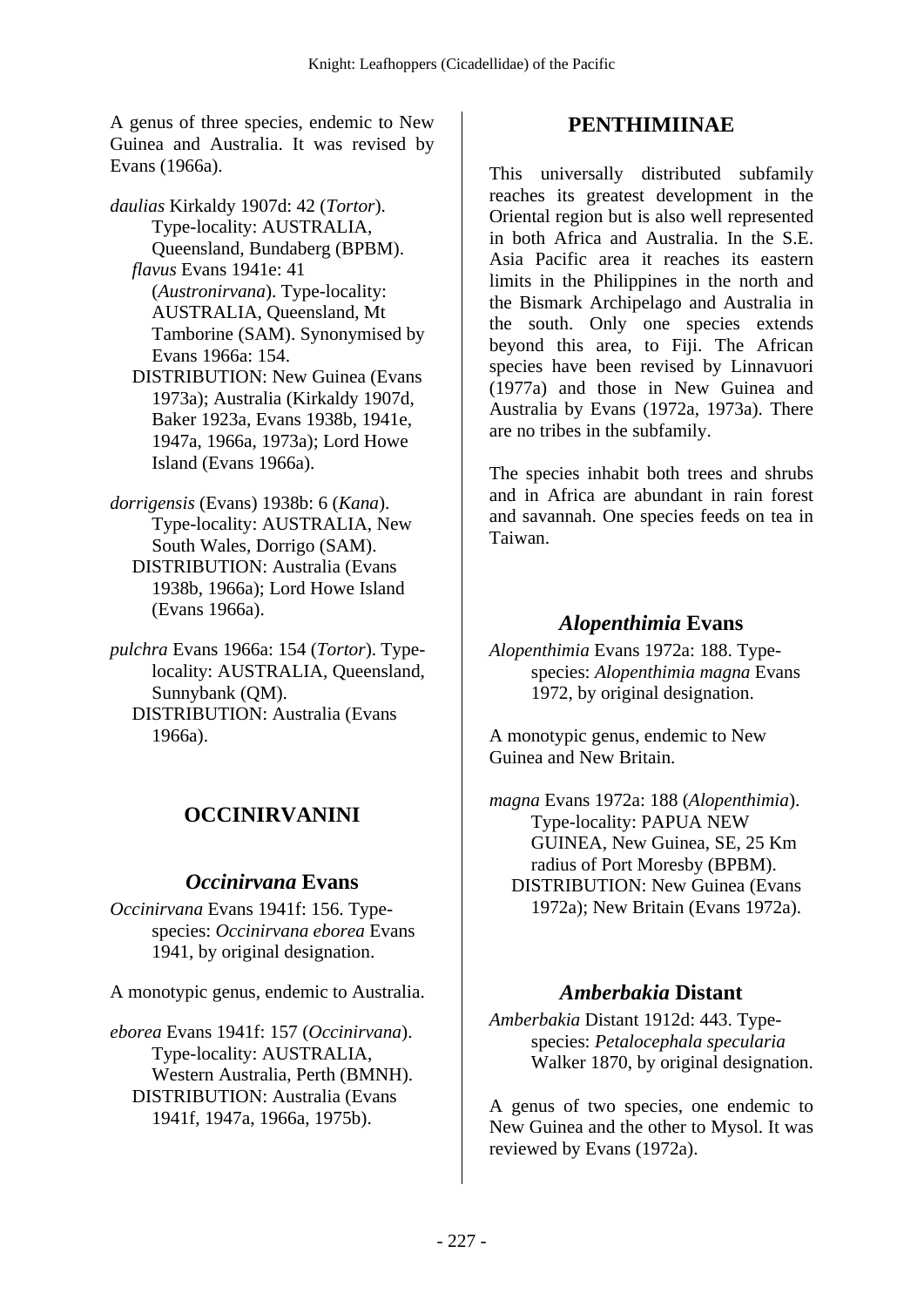*bispecularis* (Walker) 1870b: 307 (*Petalocephala*). Type-locality: INDONESIA, Mysol (BMNH). DISTRIBUTION: Mysol (Walker 1870b, Dallas 1870a, Distant 1912d).

*specularia* (Walker) 1870b: 307 (*Petalocephala*). Type-locality: NEW GUINEA (BMNH). DISTRIBUTION: New Guinea (Walker 1870b, Dallas 1870a, Distant 1912d, Evans 1947a, 1972a).

#### *Chinaella* **Evans**

*Chinaella* Evans 1935c: 76. Type-species: *Chinaella argentata* Evans 1935, by original designation.

A genus of four species, endemic to Australia. It was revised by Evans (1966a, 1972a).

- *argentata* Evans 1935c: 77 (*Chinaella*). Type-locality: AUSTRALIA, South Australia, Everard Ranges (SAM). DISTRIBUTION: Australia (Evans 1935c, 1947a, 1966a).
- *cudmorei* Evans 1935c: 77 (*Chinaella*). Type-locality: AUSTRALIA, Western Australia, 130 miles SE of Broome (MVM, not AM as stated in original publication). DISTRIBUTION: Australia (Evans 1935c, 1941f, 1966a).

*pingellensis* Evans 1972a: 176 (*Chinaella*). Type-locality: AUSTRALIA, Western Australia, south, Pingelly (AM). DISTRIBUTION: Australia (Evans 1972a, 1977a).

*shephardi* Evans 1935c: 77 (*Chinaella*). Type-locality: AUSTRALIA, New South Wales, Broken Hill (SAM). DISTRIBUTION: Australia (Evans 1935c, 1966a).

#### *Ectopiocephalus* **Kirkaldy**

*Ectopiocephalus* Kirkaldy 1906c: 463. Type-species: *Ectopiocephalus vanduzeei* Kirkaldy 1906, by monotypy.

A monotypic genus, endemic to Australia. It was revised by Evans (1966a, 1972a).

*australis* (Walker) 1858b: 253 (*Scaris*). Type-locality: AUSTRALIA, Queensland, Moreton Bay (BMNH).  *vanduzeei* Kirkaldy 1906c: 464 (*Ectopiocephalus*). Type-locality: AUSTRALIA, Queensland, Bundaberg (BPBM). Synonymised by Evans 1966a: 212.  *reticulata* Distant 1908e: 108 (*Penthimia*). Type-locality: AUSTRALIA, Queensland, Peak Downs (BMNH). Synonymised with *vanduzeei* Kirkaldy by Evans 1937a: 150. Synonymised with *australis* Walker by Evans 1966a: 212.  *reticulosa* Distant 1911a: 258 (*Penthimia*). New name for *Penthimia reticulata* Distant 1908, not *Penthimia reticulata* Stal 1870. DISTRIBUTION: Australia (Walker 1858b, Kirkaldy 1906c, Distant 1908e, Evans 1937a, 1947a, 1966a, 1972a).

#### *Eupenthimia* **Evans**

*Eupenthimia* Evans 1972a: 182. Typespecies: *Eupenthimia nigra* Evans 1972, by original designation.

A monotypic genus, endemic to New Guinea.

*nigra* Evans 1972a: 183 (*Eupenthimia*). Type-locality: INDONESIA, Irian Jaya, New Guinea, NW, Star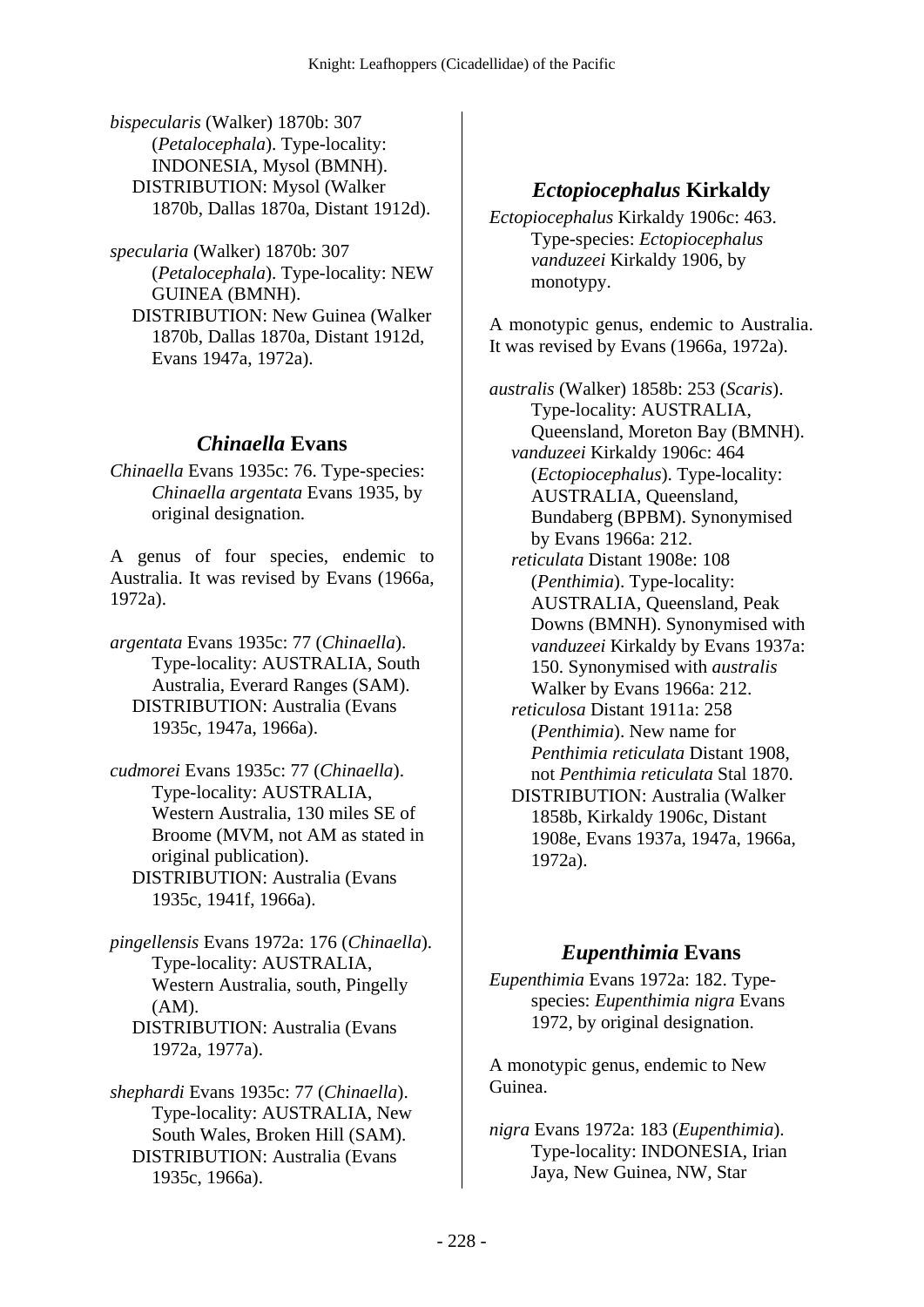Mountains, Sibil Valley, 1245m (BPBM). DISTRIBUTION: New Guinea (Evans 1972a).

## *Eusallya* **Evans**

*Eusallya* Evans 1972a: 189. Type-species: *Eusallya viridis* Evans 1972, by original designation.

A genus of three species, endemic to New Guinea.

- *bomberensis* Evans 1972a: 190 (*Eusallya*). Type-locality: INDONESIA, Irian Jaya, New Guinea, SW, Vogelkop, Bomberi, 700-900m (BPBM). DISTRIBUTION: New Guinea (Evans 1972a).
- *configurata* Evans 1972a: 190 (*Eusallya*). Type-locality: PAPUA NEW GUINEA, New Guinea, NE, Daulo Pass, 2800m (Asaro-Chimbu div) [holotype labelled "Waris, S of Hollandia, 450-500m"] (BPBM). DISTRIBUTION: New Guinea (Evans 1972a).
- *viridis* Evans 1972a: 190 (*Eusallya*). Typelocality: INDONESIA, Irian Jaya, New Guinea, SW, Vogelkop, Bomberi, 700-900m (BPBM). DISTRIBUTION: New Guinea (Evans 1972a).

# *Gressittella* **Evans**

*Gressittella* Evans 1972a: 194. Typespecies: *Gressittella bella* Evans 1972, by original designation.

A monotypic genus, endemic to New Guinea and New Britain.

*bella* Evans 1972a: 195 (*Gressittella*). Type-locality: INDONESIA, Irian Jaya, New Guinea, SW, Vogelkop, Bomberi, 700-900m (BPBM). DISTRIBUTION: New Guinea (Evans 1972a); New Britain (Evans 1972a).

# *Haranga* **Distant**

*Haranga* Distant 1908g: 248. Typespecies: *Penthimia orientalis* Walker 1851, by original designation.

An Oriental and Ethiopian genus of five species, three of which are in the Indian subcontinent, one in Africa and the other endemic to Borneo. One of the Indian species is also recorded from Australia. The genus was redescribed by Linnavuori (1977a) and Evans (1972a).

*borneensis* Distant 1912d: 445 (*Haranga*). Type-locality: E. MALAYSIA, Sarawak, Kuching (BMNH). DISTRIBUTION: Borneo (Distant 1912d).

*scutellaris* Distant 1908g: 249 (*Haranga*). Type-locality: INDIA, Assam, Margherita & SRI LANKA, Kandy (BMNH). DISTRIBUTION: Australia (Distant 1908e, Datta 1988a). [S. Central Asia]

## *Ledroides* **Dammerman**

*Ledroides* Dammerman in Bierman 1910a: 59. Type-species*: Ledroides reticulata* Bierman 1910, by monotypy.

A monotypic genus, endemic to Sumatra. It was revised by Evans (1972a).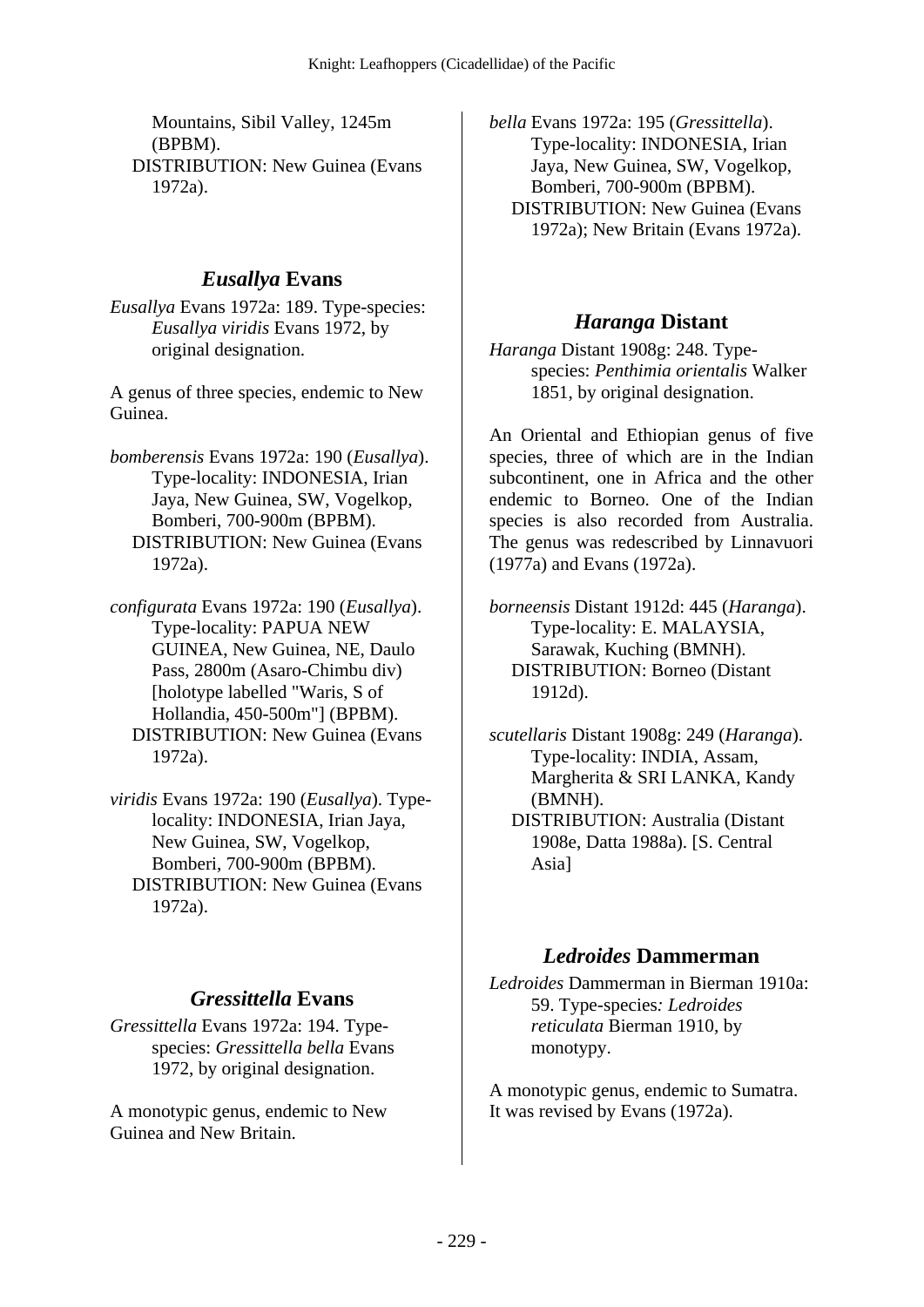*reticulata* Bierman 1910a: 60 (*Ledroides*). Type-locality: INDONESIA, Sumatra, Soeroelangoen (RNH). DISTRIBUTION: Sumatra (Bierman 1910a, Evans 1947a, 1972a

### *Macutella* **Evans**

*Macutella* Evans 1972a: 183. Typespecies: *Macutella lutea* Evans 1972, by original designation.

A monotypic genus, endemic to New Guinea.

*lutea* Evans 1972a: 183 (*Macutella*). Typelocality: INDONESIA, Irian Jaya, New Guinea, NW, Waris, S of Sukarnapura, 450m (BPBM). DISTRIBUTION: New Guinea (Evans 1972a).

## *Neodartus* **Melichar**

*Neodartus* Melichar 1903b: 162. Typespecies: *Neodartus acocephaloides* Melichar 1903, by monotypy.  *Vulturnellus* Evans 1966a: 220. Typespecies: *Vulturnellus shephardi* Evans 1966, by original designation. Synonymised by Evans 1972a: 179.

An Oriental genus of four species, extending from India to China. Two species occur in the Pacific, of which one is endemic to Australia and the other, present in the Philippines, occurring also in India and Ceylon. The genus was revised by Evans (1966a, 1972a) and by Linnavuori (1977a) who recorded its absence from Africa.

*acocephaloides* Melichar 1903b: 163 (*Neodartus*). Type-locality: SRI LANKA, Peradeniya (MMB).

 DISTRIBUTION: Philippines (Merino 1936a, Datta 1988a). [S. Central Asia]

*shephardi* (Evans) 1966a: 220 (*Vulturnellus*). Type-locality: AUSTRALIA, New South Wales, Broken Hill (AM). DISTRIBUTION: Australia (Evans 1966a).

### *Neopenthimia* **Evans**

*Neopenthimia* Evans 1972a: 193. Typespecies: *Neopenthimia pulchra* Evans 1972, by original designation.

A monotypic genus, endemic to New Guinea and New Britain.

*pulchra* Evans 1972a: 194 (*Neopenthimia*). Type-locality: PAPUA NEW GUINEA, New Britain, Vunabakan, 10 Km E of Keravat, 180m (BPBM). DISTRIBUTION: New Guinea (Evans 1972a); New Britain (Evans 1972a).

## *Neovulturnus* **Evans**

*Neovulturnus* Evans 1937a: 150. Typespecies: *Vulturnus vanduzeei* Kirkaldy 1907, by original designation.

A genus of 9 species, endemic to Australia. It was revised by Evans (1972a).

*hackeri* (Evans) 1937a: 153 (*Vulturnus*). Type-locality: AUSTRALIA, Queensland, Sunnybank (QM). DISTRIBUTION: Australia (Evans 1937a, 1966a, 1972a).

*montanus* (Evans) 1937a: 154 (*Vulturnus*). Type-locality: AUSTRALIA, New South Wales, Leura (QM).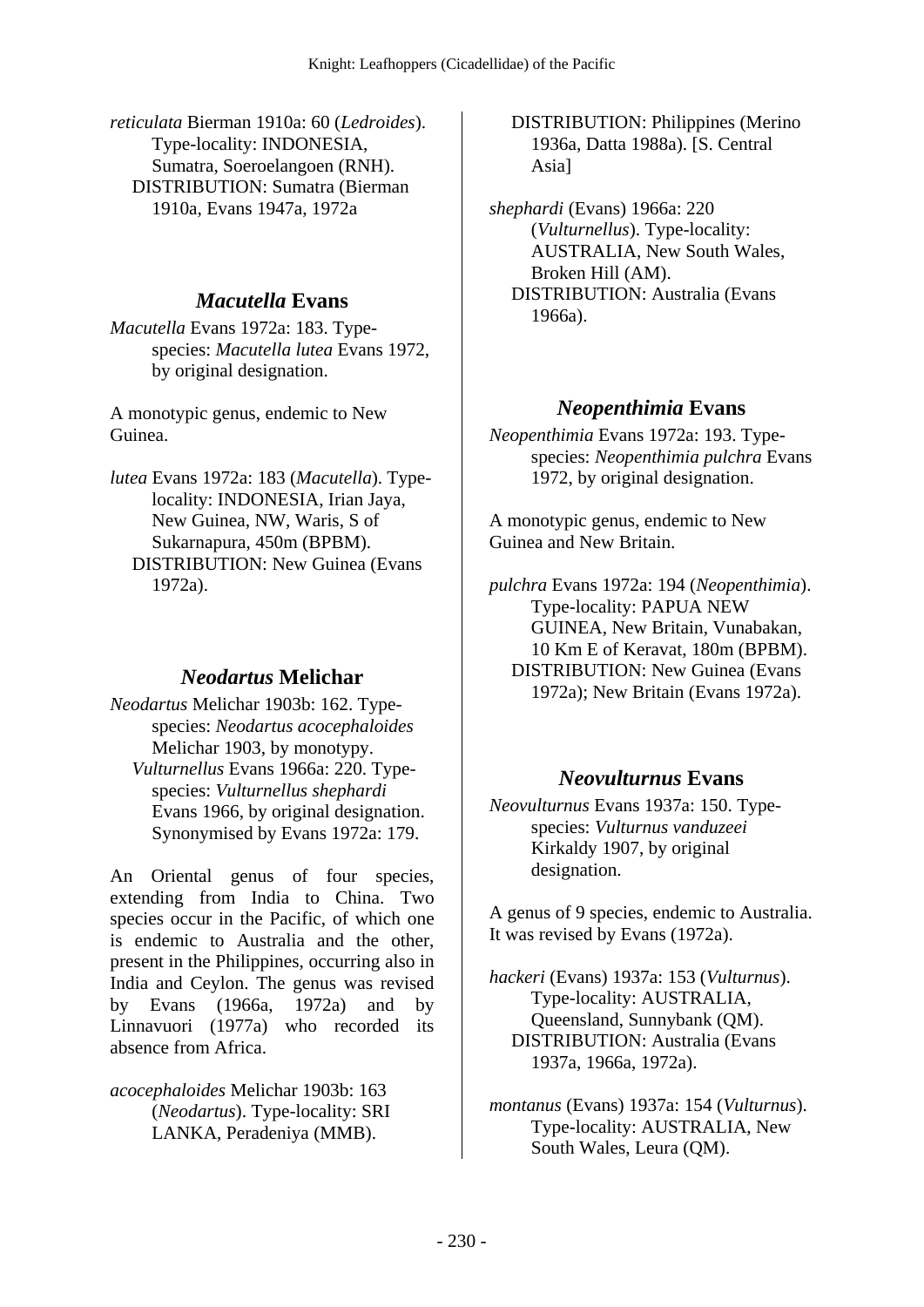DISTRIBUTION: Australia (Evans 1937a, 1966a, 1972a).

*punctulatus* (Evans) 1937a: 153 (*Vulturnus*). Type-locality: AUSTRALIA, Queensland, Nanango District (OM). DISTRIBUTION: Australia (Evans 1937a, 1966a, 1972a).

*sordidus* (Evans) 1937a: 153 (*Vulturnus*). Type-locality: AUSTRALIA, Queensland, Samsonvale (QM). DISTRIBUTION: Australia (Evans 1937a, 1966a, 1972a).

*spatulatus* Evans 1972a: 180 (*Neovulturnus*). Nom.nud. DISTRIBUTION: Australia (Evans 1972a).

*vaecors* (Kirkaldy) 1907d: 84 (*Vulturnus*). Type-locality: AUSTRALIA, Queensland, Bundaberg (BPBM). DISTRIBUTION: Australia (Kirkaldy 1907d, Evans 1937a, 1966a, 1972a).

*vaedulcis* (Kirkaldy) 1907d: 84 (*Vulturnus*). Type-locality: AUSTRALIA, Queensland, Cairns & Bundaberg and New South Wales, Sydney (BPBM).  *vappa* (Kirkaldy) 1907d: 85 (*Vulturnus*). Type-locality: AUSTRALIA, New South Wales, Sydney (BPBM). Synonymised by Day & Fletcher 1994a: 1194. DISTRIBUTION: Australia (Kirkaldy

1907d, Distant 1908e, Evans 1937a, 1966a, 1972a).

*vanduzeei* (Kirkaldy) 1907d: 83 (*Vulturnus*). Type-locality: AUSTRALIA, New South Wales, Sydney (BPBM). DISTRIBUTION: Australia (Kirkaldy 1907d, Evans 1937a, 1947a, 1966a,

1972a).

*vultuosus* (Kirkaldy) 1907d: 84 (*Vulturnus*). Type-locality: AUSTRALIA, Queensland, Cairns, Nelson (= Gordonvale) & Kuranda (BPBM).

 DISTRIBUTION: Australia (Kirkaldy 1907d, Evans 1937a, 1966a, 1972a).

#### *Nortoides* **Evans**

*Nortoides* Evans 1972a: 192. Type-species: *Nortoides bilobata* Evans 1972, by original designation.

A genus of two species, endemic to New Guinea.

*bilobata* Evans 1972a: 192 (*Nortoides*). Type-locality: PAPUA NEW GUINEA, New Guinea, NE, Kassam, 48 Km E of Kainantu, 1350m (BPBM). DISTRIBUTION: New Guinea (Evans 1972a).

*curvata* Evans 1972a: 192 (*Nortoides*). Type-locality: PAPUA NEW GUINEA, New Guinea, NE, Karimui, S of Goroka, 1000m (BPBM). DISTRIBUTION: New Guinea (Evans 1972a).

#### *Nubelella* **Evans**

*Nubelella* Evans 1972a: 194. Type-species*: Nubelella leopardina* Evans 1972, by original designation.

A monotypic genus, endemic to New Guinea.

*leopardina* Evans 1972a: 194 (*Nubelella*). Type-locality: PAPUA NEW GUINEA, New Guinea, NE, Mount Kaindi, 2350m (BPBM). DISTRIBUTION: New Guinea (Evans 1972a).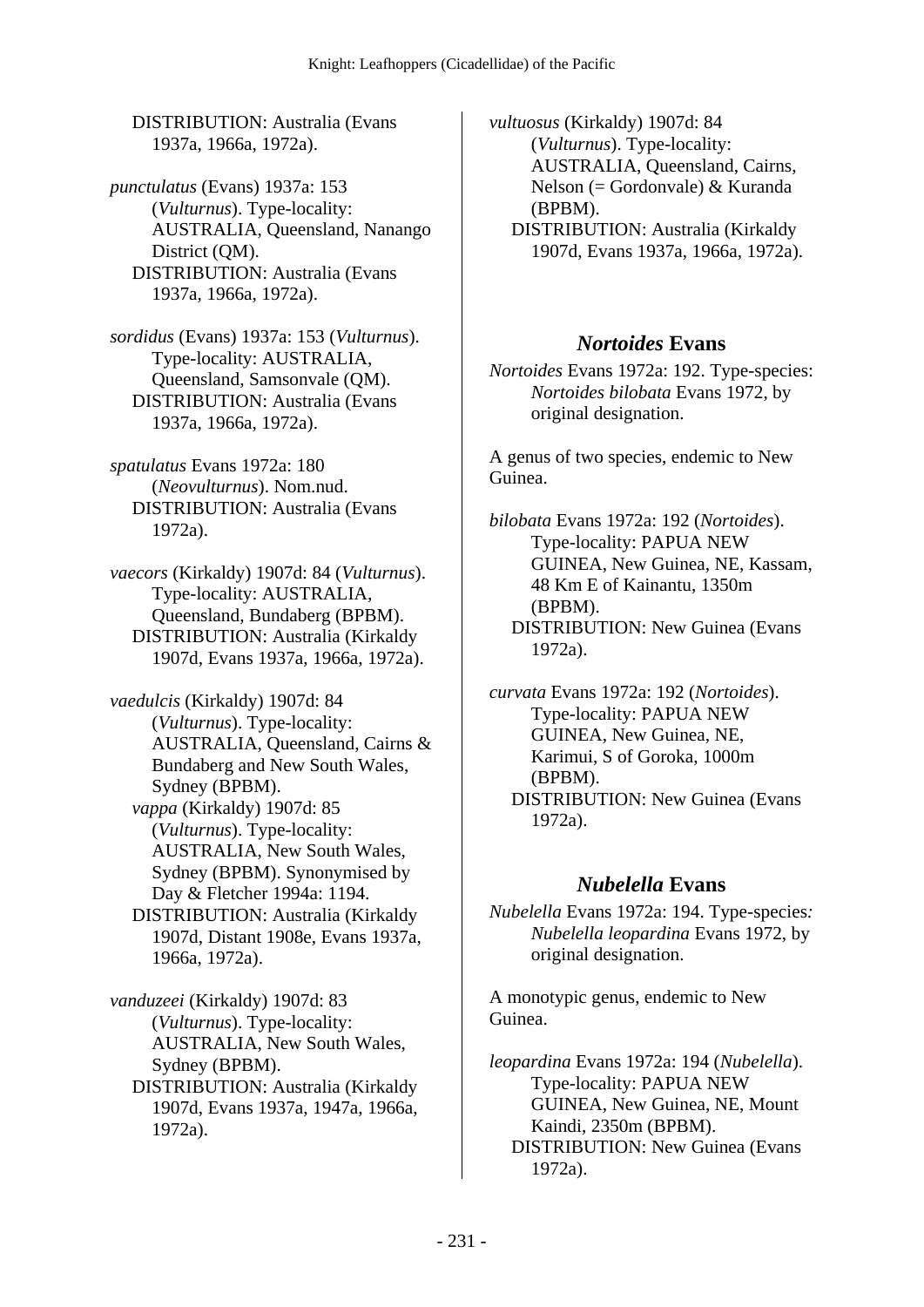## *Nubelloides* **Evans**

*Nubelloides* Evans 1972a: 181. Typespecies: *Nubelloides albomaculata* Evans 1972, by original designation.

A monotypic genus, endemic to New Guinea.

*albomaculata* Evans 1972a: 181 (*Nubelloides*). Type-locality: INDONESIA, Irian Jaya, New Guinea, NW, Waris, 400-500m (BPBM). DISTRIBUTION: New Guinea (Evans 1972a).

## *Osella* **Evans**

*Osella* Evans 1972a: 191. Type-species: *Osella anomala* Evans 1972, by original designation.

A monotypic genus, endemic to New Guinea.

*anomala* Evans 1972a: 192 (*Osella*). Typelocality: PAPUA NEW GUINEA, New Guinea, NE, Torricelli Mountains, 750m [holotype also labelled "Mobitei"] (BPBM). DISTRIBUTION: New Guinea (Evans 1972a).

## *Penthimia* **Germar**

*Penthimia* Germar 1821a: 46. Typespecies: *Cercopis atra* Fabricius 1794, by monotypy.

A cosmopolitan genus present in the Holarctic, Ethiopian and Oriental regions. 59 species were listed by Metcalf (1962b) and others have been discovered more recently (see Oman *et al.* 1990a). Nast

(1972a) listed 10 species for the Palaearctic and Oman (1949a) two species for the Nearctic. The Ethiopian members of the genus were revised by Linnavuori (1977a) who recognised 20 species for the region. 13 species occur in the Pacific of which 11 are endemic to the area. The genus extends from W. Malaysia, Sumatra and Java, eastwards to Sulawesi, Sula, Mysol and Waigiou and the Philippines.

*albiguttula* Stal 1870c: 737 (*Penthimia*). Type-locality: PHILIPPINES (NRS). DISTRIBUTION: Philippines (Stal 1870c, Merino 1936a

*apicata* Bierman 1910a: 56 (*Penthimia*). Type-locality: INDONESIA, Sumatra, Manna (RNH). DISTRIBUTION: Sumatra (Bierman 1910a).

*atomaria* Walker 1870b: 307 (*Penthimia*). Type-locality: INDONESIA, Mysol (BMNH). DISTRIBUTION: Mysol (Walker 1870b, Dallas 1870a).

*caliginosa* Walker 1870b: 306 (*Penthimia*). Type-locality: INDONESIA, Sula (BMNH). DISTRIBUTION: Sula Is. (Walker 1870b, Dallas 1870a).

*castanea* Walker 1857a: 98 (*Penthimia*). Type-locality: W MALAYSIA, Malacca (BMNH). DISTRIBUTION: W. Malaysia (Walker 1857a, Dohrn 1859a, Atkinson 1885b, Distant 1908g, Datta 1988a).[S.E. Asia]

*erebus* Distant 1908g: 245 (*Penthimia*). Type-locality: SRI LANKA, Habarane (BMNH). DISTRIBUTION: Java (Melichar 1914b), Sumatra (Melichar 1914b); Philippines (Merino 1936a).[S. Central Asia]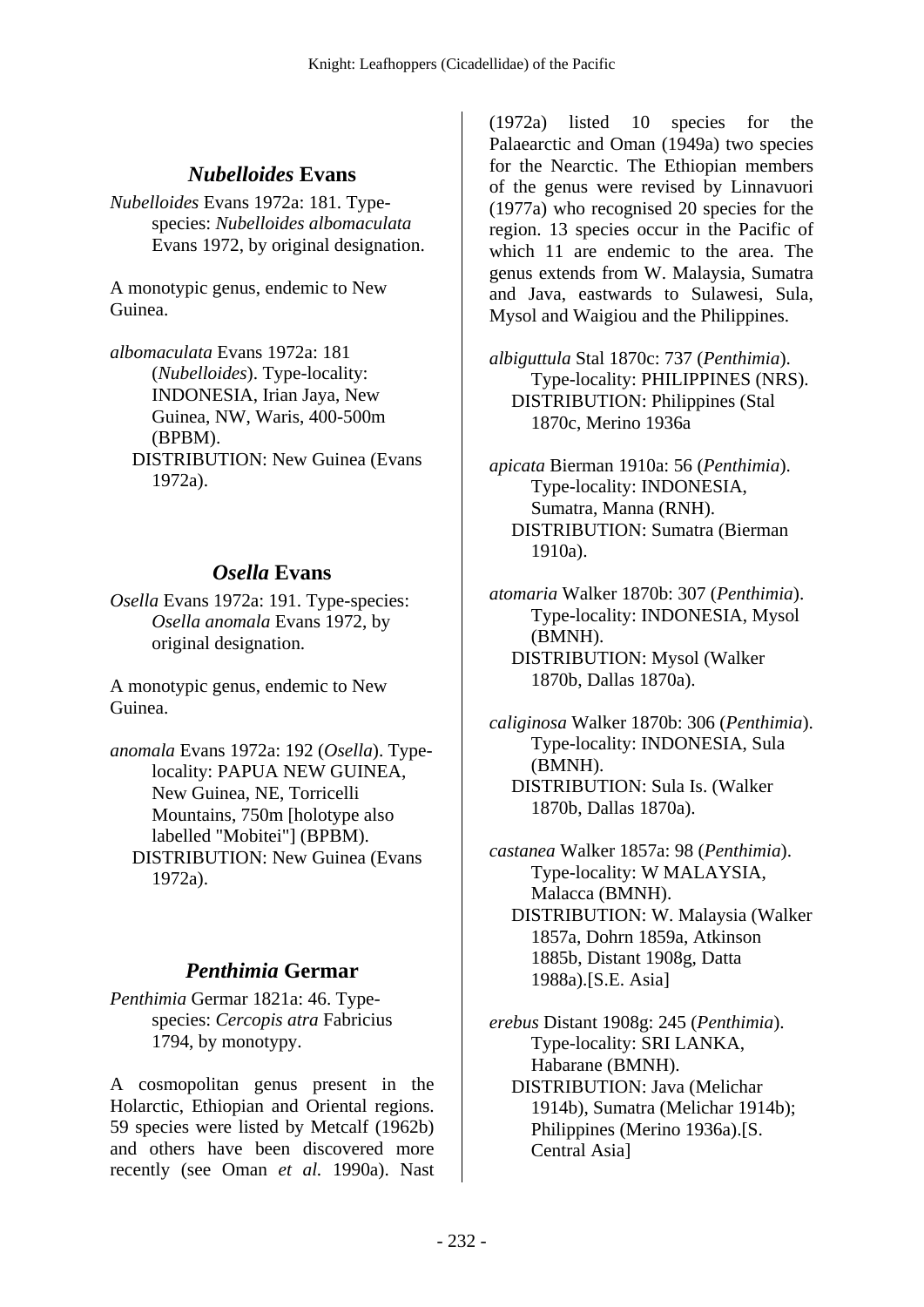*flavitarsis* Melichar 1914b: 130 (*Penthimia*). Type-locality: INDONESIA, Java, Gunung Ungaran (MMB). DISTRIBUTION: Java (Melichar 1914b).

*hemifuscata* Merino 1936a: 349 (*Penthimia*). Type-locality: PHILIPPINES, Luzon, Mountain Province, Mt Santo Tomas (OUC). DISTRIBUTION: Philippines (Merino 1936a).

*iris* Bierman 1910a: 57 (*Penthimia*). Typelocality: INDONESIA, Java, Batavia (RNH). DISTRIBUTION: Java (Bierman 1910a).

*lurida* Walker 1870b: 306 (*Penthimia*). Type-locality: INDONESIA, Mysol (BMNH). DISTRIBUTION: Mysol (Walker 1870b, Dallas 1870a).

*raniformis* Walker 1870b: 305 (*Penthimia*). Type-locality: INDONESIA, Sulawesi (BMNH). DISTRIBUTION: Sulawesi (Walker 1870b, Dallas 1870a, Breddin 1901a).

*rawasi* Bierman 1910a: 58 (*Penthimia*). Type-locality: INDONESIA, Sumatra, District Rawas (RNH, in collection under the name *morawa*). DISTRIBUTION: Sumatra (Bierman 1910a).

*variolosa* Walker 1870b: 305 (*Penthimia*). Type-locality: INDONESIA, Irian Jaya, Waigiou (BMNH). DISTRIBUTION: Waigiou (Walker 1870b, Dallas 1870a).

### *Penthimiella* **Evans**

*Penthimiella* Evans 1972a: 187. Typespecies: *Penthimiella amboinensis* Evans 1972, by original designation.

A monotypic genus, endemic to Amboina.

*amboinensis* Evans 1972a: 188 (*Penthimiella*). Type-locality: INDONESIA, Amboina (BPBM). DISTRIBUTION: Amboina (Evans 1972a).

## *Penthimiopsis* **Evans**

*Penthimiopsis* Evans 1972a: 188. Typespecies*: Penthimiopsis parva* Evans 1972, by original designation.

A genus of three species, endemic to Papua New Guinea.

*brunomaculata* Evans 1972a: 189 (*Penthimiopsis*). Type-locality: PAPUA NEW GUINEA, New Guinea, SE, Dimifa, S Highlands, 2200m [holotype labelled "SE of Mt Giluwe"] (BPBM). DISTRIBUTION: New Guinea (Evans 1972a).

*parva* Evans 1972a: 189 (*Penthimiopsis*). Type-locality: PAPUA NEW GUINEA, Bismarck Archipelago, Manus, Rossum, 6 Km SE of Lorengau (BPBM). DISTRIBUTION: Manus (Evans 1972a).

*woodlarkensis* Evans 1972a: 189 (*Penthimiopsis*). Type-locality: PAPUA NEW GUINEA, Woodlark Island, (Murua), Kulumadau, 1080m [holotype labelled "Kulumadau Hill"] (BPBM).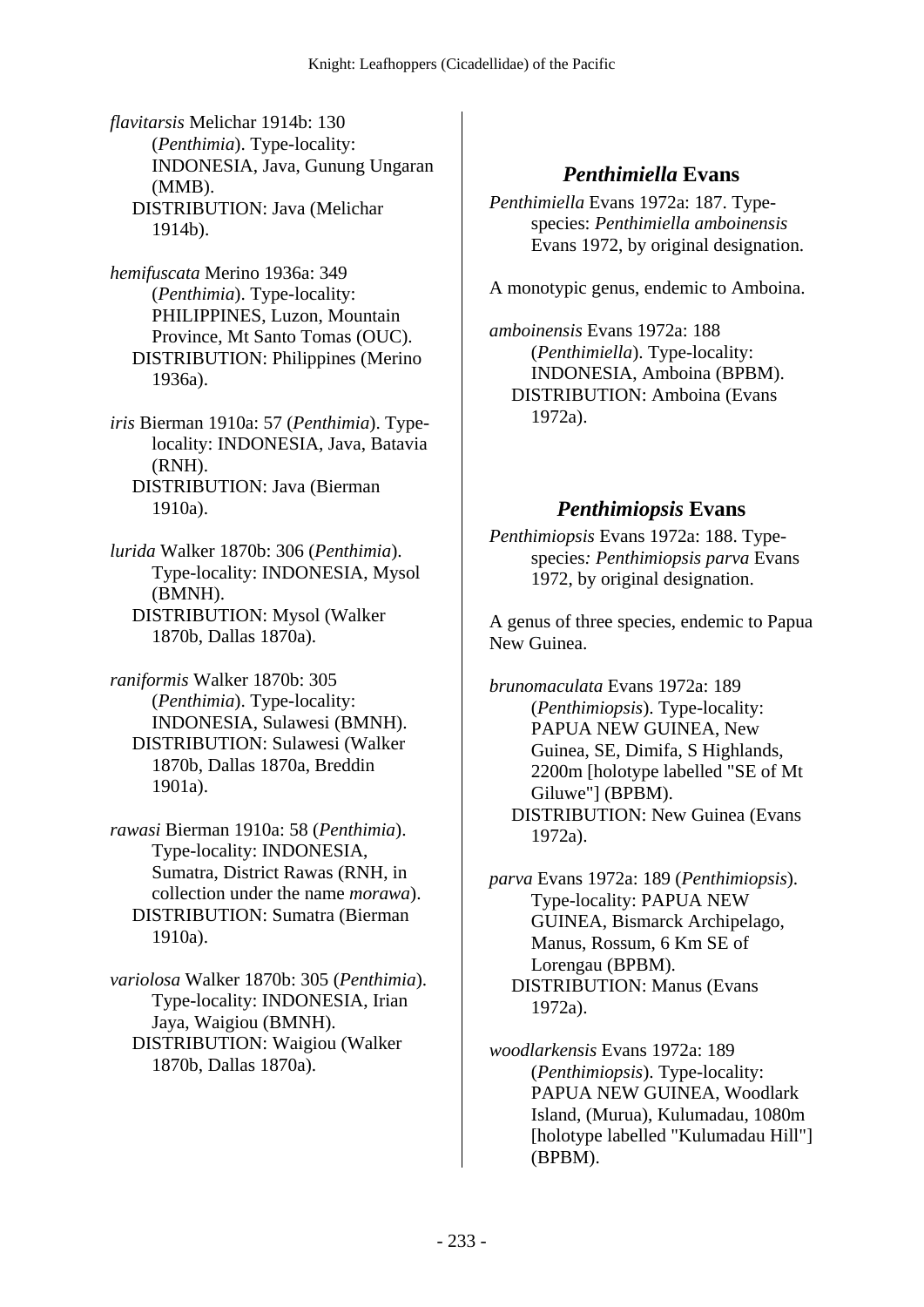DISTRIBUTION: Woodlark (Evans 1972a).

#### *Pentria* **Evans**

*Pentria* Evans 1972a: 192. Type-species: *Pentria albobrunnea* Evans 1972, by original designation.

A monotypic genus, endemic to New Guinea.

*albobrunnea* Evans 1972a: 193 (*Pentria*). Type-locality: PAPUA NEW GUINEA, New Guinea, NE, Kassam, 1350m (BPBM). DISTRIBUTION: New Guinea (Evans 1972a).

#### *Piorella* **Evans**

*Piorella* Evans 1972a: 178. Type-species*: Piorella gressitti* Evans 1972, by original designation.

A genus of four species, endemic to New Guinea.

*gressitti* Evans 1972a: 178 (*Piorella*). Type-locality: PAPUA NEW GUINEA, New Guinea, NE, Mount Piora, 3200m (BPBM). DISTRIBUTION: New Guinea (Evans 1972a).

*maai* Evans 1972a: 179 (*Piorella*). Typelocality: PAPUA NEW GUINEA, New Guinea, NE, Kassam, 1350m (BPBM). DISTRIBUTION: New Guinea (Evans 1972a).

*parva* Evans 1972a: 178 (*Piorella*). Typelocality: PAPUA NEW GUINEA, New Guinea, NE, Mount Hagen, 3000m (BPBM).

 DISTRIBUTION: New Guinea (Evans 1972a).

*sedlaceki* Evans 1972a: 179 (*Piorella*). Type-locality: PAPUA NEW GUINEA, New Guinea, NE, Sirunki, Lake Iviva, 2800m [holotype labelled "NE, Lake Sirunki, 2800-2900m"] (BPBM). DISTRIBUTION: New Guinea (Evans 1972a).

#### *Platyscopus* **Evans**

*Platyscopus* Evans 1941f: 145. Typespecies: *Platyscopus badius* Evans 1941, by original designation.

A genus of two species, endemic to Australia. It was revised by Evans (1966a, 1972a).

*badius* Evans 1941f: 146 (*Platyscopus*). Type-locality: AUSTRALIA, Western Australia, Dedari (BMNH).  *coloratus* Evans 1941f: 146 (*Platyscopus*). Type-locality: AUSTRALIA, Western Australia, Dedari (BMNH). Synonymised by Evans 1966a: 220. DISTRIBUTION: Australia (Evans 1941f, 1947a, 1966a, 1975b).

*moorei* Evans 1972a: 196 (*Platyscopus*). Type-locality: AUSTRALIA, Western Australia, Coolgardie (AM). DISTRIBUTION: Australia (Evans 1972a, 1977a).

#### *Sidelloides* **Evans**

*Sidelloides* Evans 1972a: 180. Typespecies: *Sidelloides histrica* Evans 1972, by original designation.

A monotypic genus, endemic to New Guinea.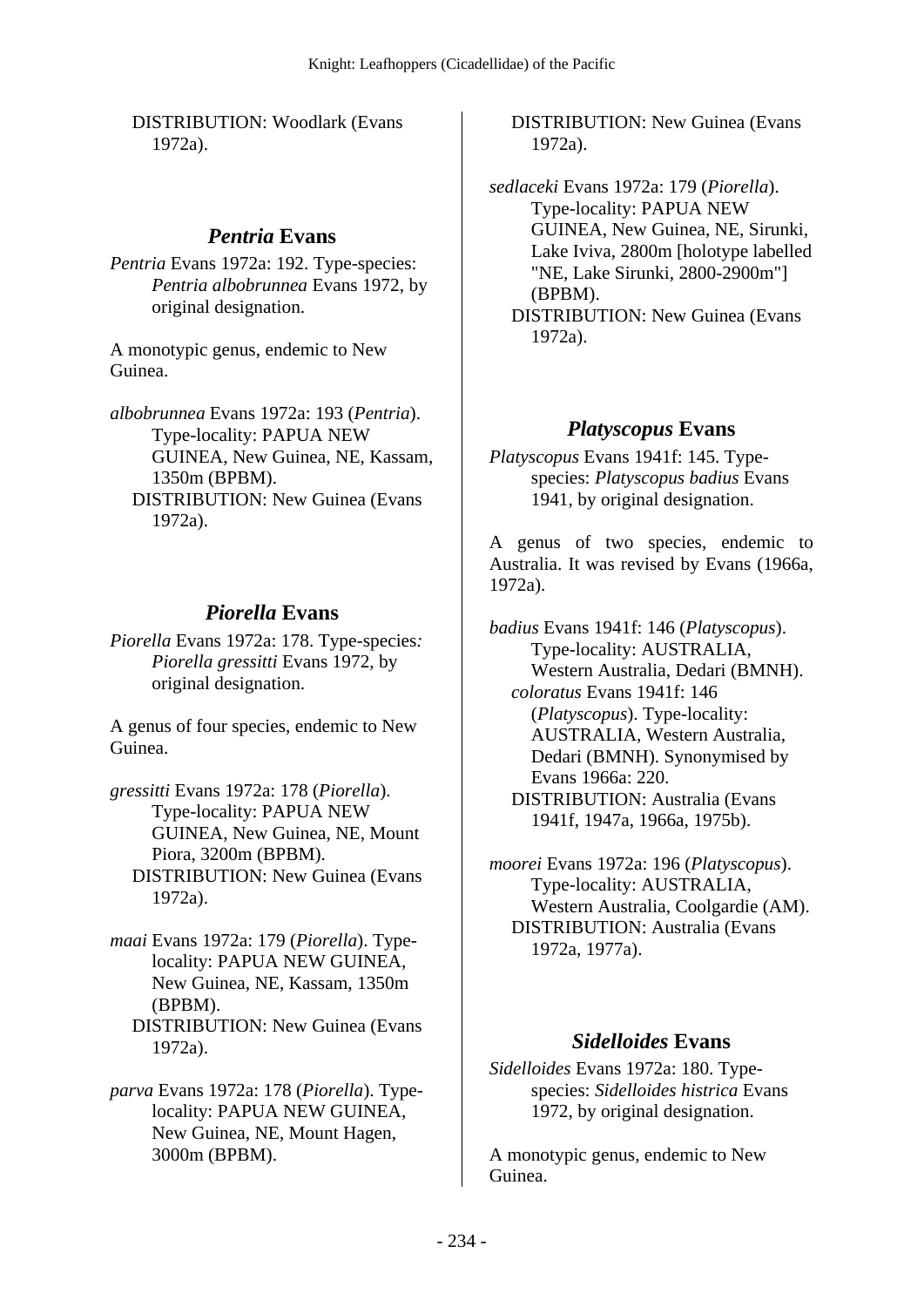*histrica* Evans 1972a: 181 (*Sidelloides*). Type-locality: PAPUA NEW GUINEA, New Guinea, NE, Toricelli Mountains, Koiniri (BPBM). DISTRIBUTION: New Guinea (Evans 1972a).

### *Thaumatoscopus* **Kirkaldy**

*Thaumatoscopus* Kirkaldy 1906c: 462. Type-species: *Thaumatoscopus galeatus* Kirkaldy 1906, by monotypy.

A genus of three species, two of which are endemic to the Philippines and the other to Australia and New Guinea. It was revised by Evans (1966a, 1972a).

*galeatus* Kirkaldy 1906c: 462 (*Thaumatoscopus*). Type-locality: AUSTRALIA, Queensland, Cairns (BPBM, missing). DISTRIBUTION: Australia (Kirkaldy 1906c, Distant 1908e, Merino 1936a, Evans 1947a, 1966a, 1972a); New

Guinea (Evans 1972a).

*reflexus* (Stal) 1870c: 738 (*Penthimia*). Type-locality: PHILIPPINES (NRS). DISTRIBUTION: Philippines (Stal 1870c, Merino 1936a, Baltazar 1969).

*roxasi* Merino 1936a: 351 (*Thaumatoscopus*). Type-locality: PHILIPPINES, Luzon, Rizal Province, Alabang (MC). DISTRIBUTION: Philippines (Merino 1936a).

## *Tolasella* **Evans**

*Tolasella* Evans 1972a: 176. Type-species: *Tolasella festa* Evans 1972, by original designation.

A genus of six species, endemic to Australia and New Guinea.

*brunneus* (Evans) 1937a: 151 (*Neovulturnus*). Type-locality: AUSTRALIA, Queensland, Stanthorpe (QM). DISTRIBUTION: Australia (Evans 1937a, 1966a, 1972a).

*festa* Evans 1972a: 176 (*Tolasella*). Typelocality: PAPUA NEW GUINEA, New Guinea, NE, Goroka-Kabebe, 1800m (BPBM). DISTRIBUTION: New Guinea (Evans 1972a).

*lapsus* (Evans) 1937a: 152 (*Neovulturnus*). Type-locality: AUSTRALIA, Queensland, Blunder (QM). DISTRIBUTION: Australia (Evans 1937a, 1966a, 1972a).

*maculosus* (Evans) 1937a: 152 (*Neovulturnus*). Type-locality: AUSTRALIA, Queensland, Brookfield (QM). DISTRIBUTION: Australia (Evans 1937a, 1966a, 1972a).

*moifensis* Evans 1972a: 176 (*Tolasella*). Type-locality: PAPUA NEW GUINEA, New Guinea, NE, Moife, 15 Km NW of Okapa, 2100m (BPBM). DISTRIBUTION: New Guinea (Evans 1972a).

*pallidus* (Evans) 1937a: 151 (*Neovulturnus*). Type-locality: AUSTRALIA, Queensland, Mt Glorious (QM). DISTRIBUTION: Australia (Evans 1937a, 1966a, 1972a).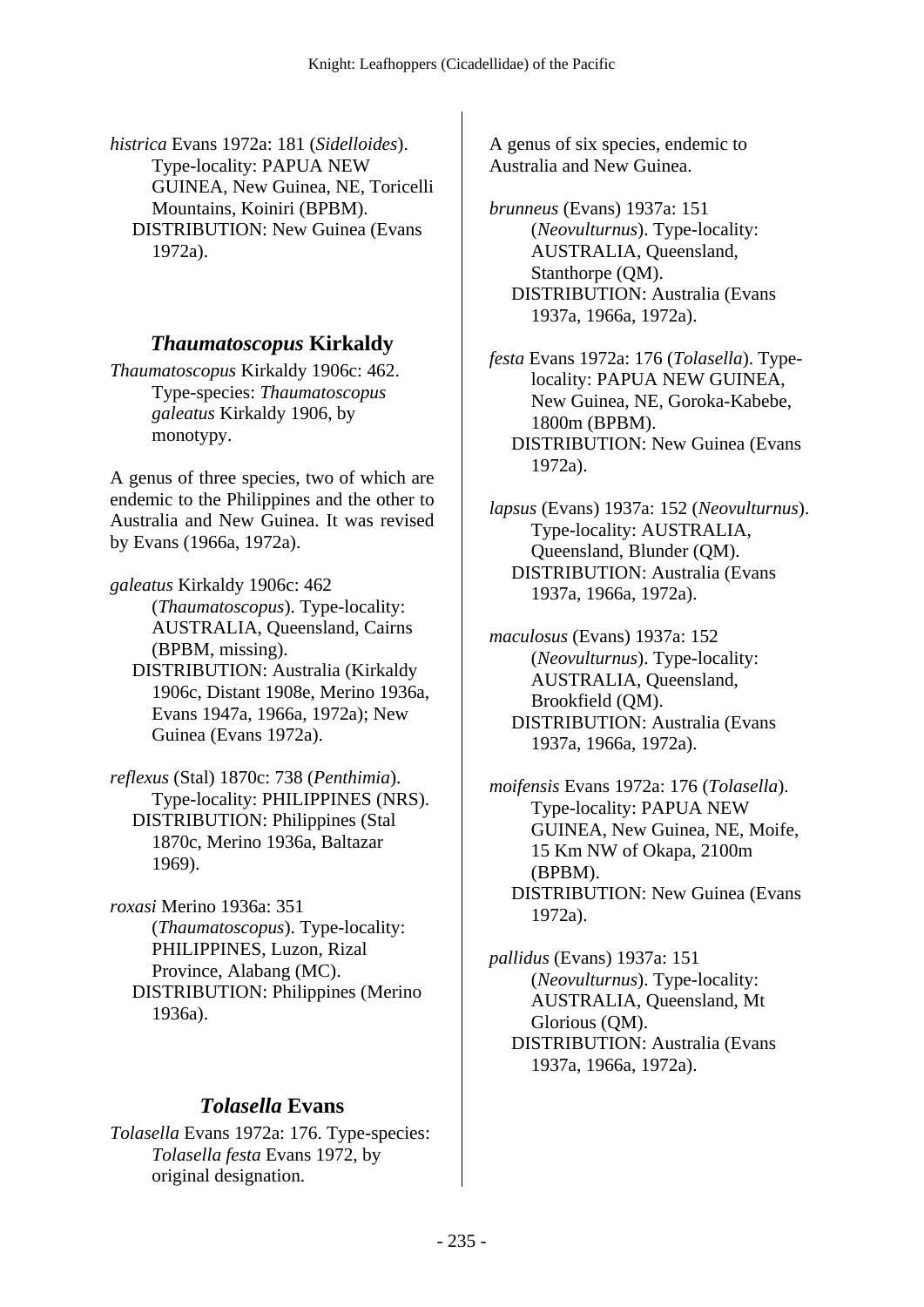### *Tomaloides* **Evans**

*Tomaloides* Evans 1972a: 177. Typespecies: *Tomaloides shepherdi* Evans 1972, by original designation.

A monotypic genus, endemic to Australia.

*shepherdi* Evans 1972a: 178 (*Tomaloides*). Type-locality: AUSTRALIA, New South Wales, Broken Hill (AM). DISTRIBUTION: Australia (Evans 1972a, 1977a).

## *Vertigella* **Evans**

*Vertigella* Evans 1972a: 182. Typespecies: *Vertigella kaindensis* Evans 1972, by original designation.

A genus of three species, endemic to New Guinea.

- *bicolor* Evans 1973a: 195 (*Vertigella*). Type-locality: PAPUA NEW GUINEA, New Guinea, NE, Mount Kaindi, 2350m (BPBM). DISTRIBUTION: New Guinea (Evans 1973a).
- *kaindensis* Evans 1972a: 182 (*Vertigella*). Type-locality: PAPUA NEW GUINEA, New Guinea, Mount Kaindi, 2350m (BPBM). DISTRIBUTION: New Guinea (Evans 1972a).

*rugosa* Evans 1972a: 182 (*Vertigella*). Type-locality: PAPUA NEW GUINEA, New Guinea, NE, Kassam, 1350m (BPBM). DISTRIBUTION: New Guinea (Evans 1972a).

## *Vulturnus* **Kirkaldy**

*Vulturnus* Kirkaldy 1906c: 463. Typespecies: *Vulturnus vulturnus* Kirkaldy 1906, by original designation.

A genus of 12 species, endemic to the Pacific and occurring in the Philippines, Amboina, New Guinea, Australia and Fiji. It was revised by Evans (1966a, 1972a).

*coloratus* Evans 1972a: 187 (*Vulturnus*). Type-locality: INDONESIA, Amboina (BPBM). DISTRIBUTION: Amboina (Evans 1972a).

*cyclopensis* Evans 1972a: 185 (*Vulturnus*). Type-locality: INDONESIA, Irian Jaya, New Guinea, NW, Ifar, Cyclops Mountains, 700m (BPBM). DISTRIBUTION: New Guinea (Evans 1972a).

*dido* Linnavuori 1960b: 41 (*Vulturnus*). Type-locality: FIJI, Viti Levu, Lami (BPBM). DISTRIBUTION: Fiji (Linnavuori 1960b, Evans 1972a).

*dunkensis* (Evans) 1937a: 154 (*Thaumatoscopus*). Type-locality: AUSTRALIA, Queensland, Dunk Island (QM). DISTRIBUTION: Australia (Evans 1937a, 1966a).

*maprikensis* Evans 1972a: 186 (*Vulturnus*). Type-locality: PAPUA NEW GUINEA, New Guinea, NE, Maprik, 100m [holotype labelled as "160m"] (BPBM). DISTRIBUTION: New Guinea (Evans 1972a).

*pellucidus* Evans 1972a: 186 (*Vulturnus*). Type-locality: INDONESIA, Irian Jaya, New Guinea, NW, Bodem, 11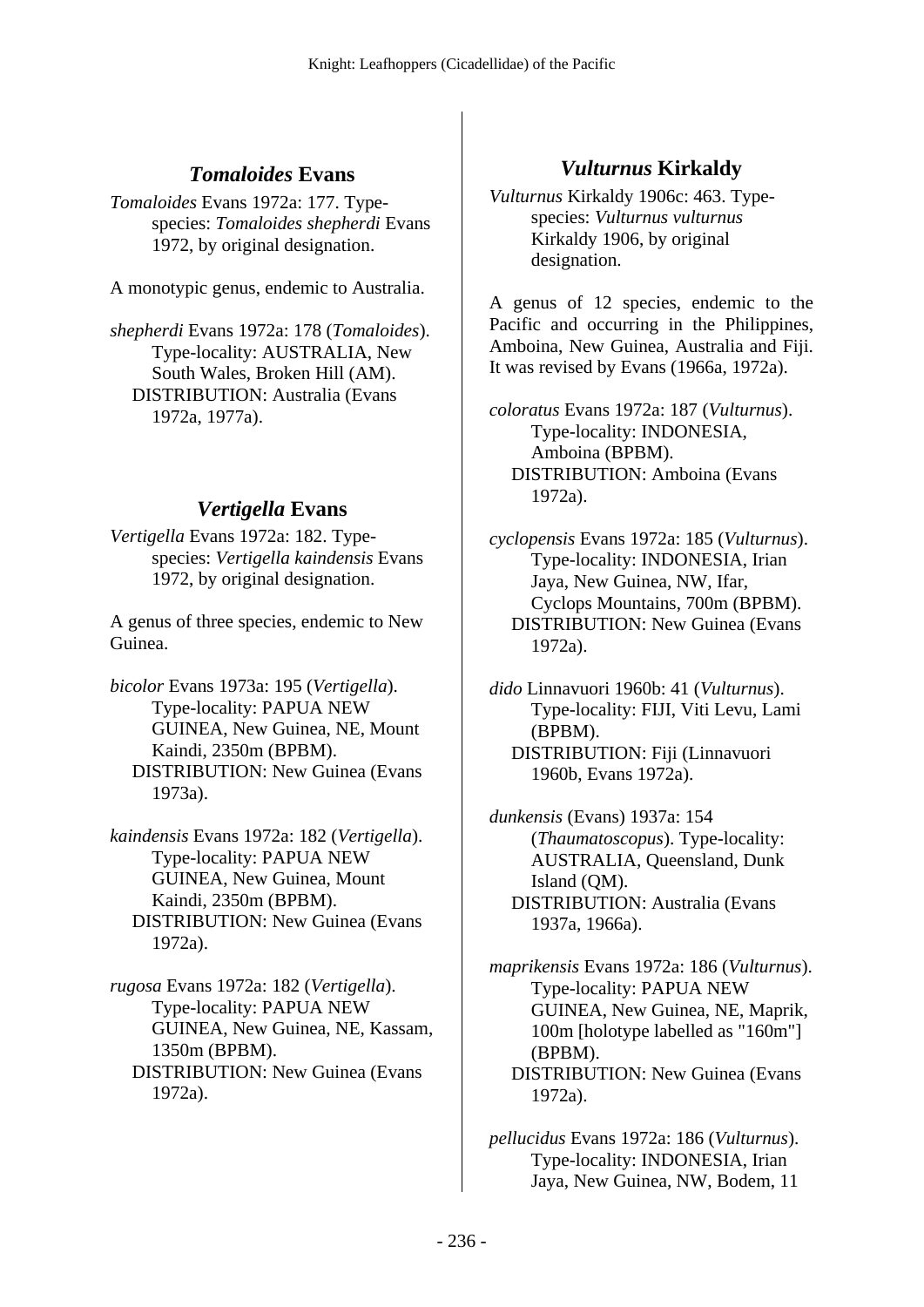Km SE of Oeberfaren, 100m (BPBM). DISTRIBUTION: New Guinea (Evans 1972a).

- *quatei* Evans 1973a: 196 (*Vulturnus*). Type-locality: INDONESIA, Irian Jaya, New Guinea, NW, Wisselmeren, Moanemani, Kamo Valley, 1500m (BPBM). DISTRIBUTION: New Guinea (Evans 1973a).
- *reticulata* (Stal) 1870c: 737 (*Penthimia*). Type-locality: PHILIPPINES (NRS). DISTRIBUTION: Philippines (Stal 1870c, Merino 1936a).
- *retifera* (Walker) 1870b: 306 (*Penthimia*). Type-locality: NEW GUINEA (BMNH). DISTRIBUTION: New Guinea (Walker
	- 1870b, Dallas 1870a, Evans 1972a).
- *testudinea* Evans 1972a: 185 (*Vulturnus*). Type-locality: INDONESIA, Irian Jaya, New Guinea, NW, Vogelkop, Kebar Valley, W of Manokwari, 550m (BPBM).
	- DISTRIBUTION: New Guinea (Evans 1972a).
- *voltumna* Kirkaldy 1907d: 83 (*Vulturnus*). Type-locality: AUSTRALIA, Queensland, Kuranda (BPBM).  *virgidemia* Kirkaldy 1907d: 83 (*Vulturnus*). Type-locality: AUSTRALIA, Queensland, Kuranda (BPBM). Synonymised by Evans 1966a: 217. DISTRIBUTION: Australia (Kirkaldy

1907d, Evans 1937a, 1966a, 1972a).

*vulturnus* Kirkaldy 1906c: 463 (*Vulturnus*). Type-locality: AUSTRALIA, Queensland, Cairns (BPBM). DISTRIBUTION: Australia (Kirkaldy 1906c, 1907d, Distant 1918b, Evans 1937a, 1947a, 1966a).

### **SELENOCEPHALINAE**

A moderately large Old World subfamily distributed mainly in the Ethiopian and Oriental regions with extensions into the southern Palaearctic. It comprises 52 genera in seven tribes, three of which occur throughout the Old World and four restricted to Africa. Three tribes occur in the Pacific area, the subfamily extending as far east as the Mariana Islands and Kosrae in the north and Samoa in the south. It was described in part, as the subfamily Drabescinae, by Linnavuori (1960b, 1978a) whilst the current tribe Paraboloponini, with subfamily status, was revised for the Pacific by Webb (1981b) and for Africa by Linnavuori (1978d). It was revised and redescribed as the subfamily Selenocephalinae by Linnavuori & Al-Ne'Amy (1983a) whilst the Asian and Pacific taxa were revised by Zhang & Webb (1996a) who combined it with the subfamily Paraboloponinae.

They inhabit shrub and tree layers in the forests of the Oriental region and the Pacific while in Africa they occur also in savannah and semi-desert areas.

#### **DRABESCINI**

#### *Drabescus* **Stal**

*Drabescus* Stal 1870b: 738 (as subgenus of *Selenocephalus*). Type-species: *Bythoscopus remotus* Walker 1851, by monotypy.

 *Paradrabescus* Kuoh 1985a: 379. Typespecies: *Paradrabescus testaceus* Kuoh 1985, by original designation. Synonymised by Zhang & Webb 1996a: 23.

 *Tylissus* Stal 1870c: 739. Type-species: *Tylissus nitens* Stal 1870, by monotypy. Synonymised by Zhang & Webb 1996a: 23.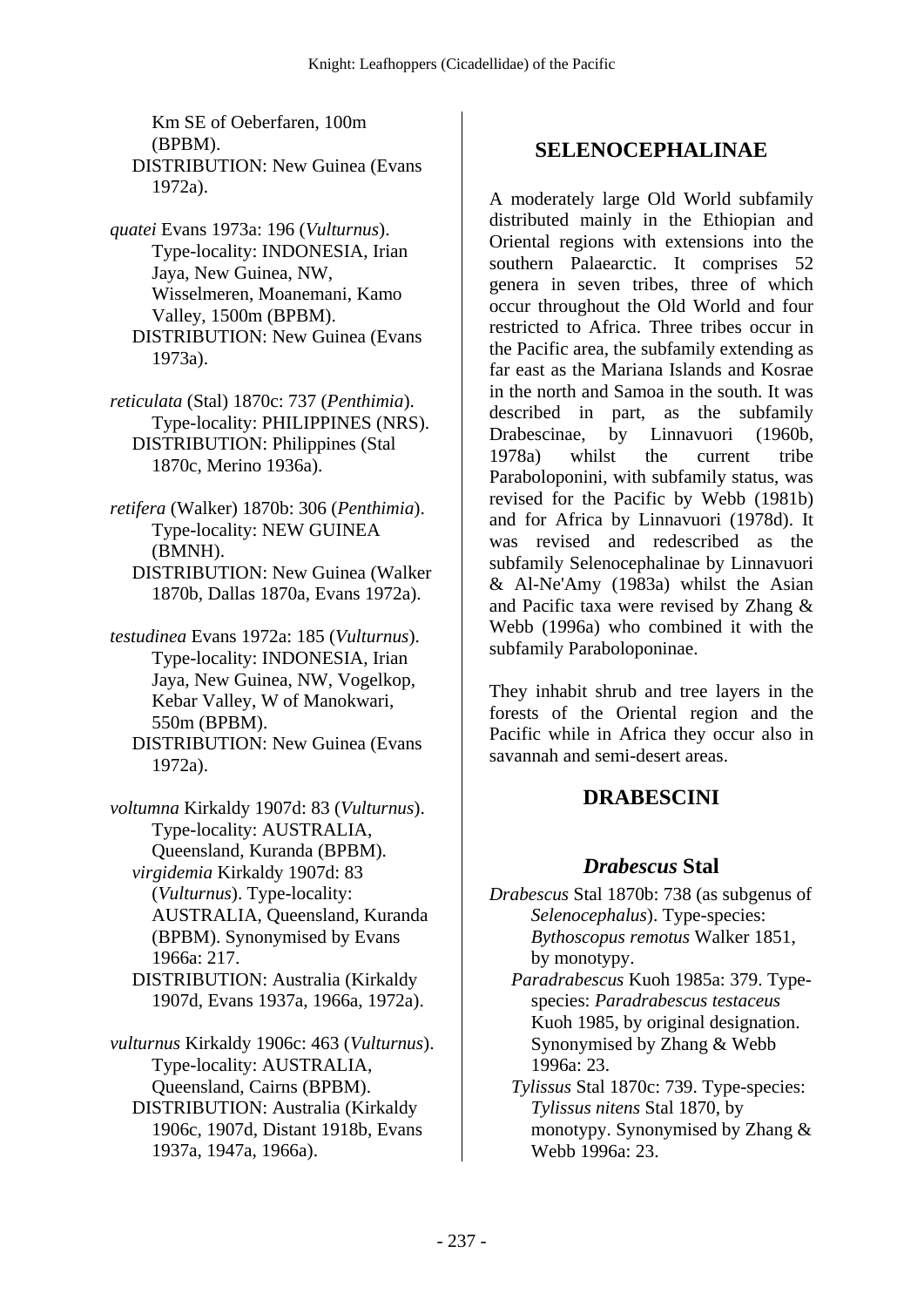An Oriental and eastern Palaearctic genus of 37 species, with one species occuring in Africa. 17 species occur in the Pacific of which 13 are endemic to the area. The genus extends as far east as Kusaie in the north and Samoa in the south.

*angulatus* Signoret 1880b: 210 (*Drabescus*). Type-locality: INDIA, north (NMV). DISTRIBUTION: Java (Melichar 1914b).[S. Central Asia]

*brunneus* Evans 1972a: 198 (*Drabescus*). Type-locality: INDONESIA, Irian Jaya, New Guinea, NW, Wamena, 1700m (BPBM). DISTRIBUTION: New Guinea (Evans 1972a, Zhang & Webb 1996a).

*conspicuus* Distant 1908g: 306 (*Drabescus*). Type-locality: SRI LANKA, Peradeniya (BMNH).  *limbaticeps* Stal 1858d: 453 (*Selenocephalus*). Type-locality: SRI LANKA (IZ). Synonymised by Zhang & Webb 1996a: 24. DISTRIBUTION: Philippines (Merino 1936a), Christmas Is. (Indian Ocean) (Izzard 1936a). [S. Central Asia, S.E. Asia, E. Palaearctic]

*evansi* Zhang & Webb 1996a: 25 (*Drabescus*). Type-locality: PAPUA NEW GUINEA, New Guinea, Morobe District, Herzog Mts., Vagau, 4000ft (BMNH). DISTRIBUTION: New Guinea (Zhang & Webb 1996a).

*feraminensis* Evans 1972a: 198 (*Drabescus*). Type-locality: PAPUA NEW GUINEA, New Guinea, NE, Feramin, 120m (BPBM). DISTRIBUTION: New Guinea (Evans 1972a, Zhang & Webb 1996a).

*flavicollis* Linnavuori 1960a: 329 (*Drabescus*). Type-locality:

FEDERATED STATES OF MICRONESIA, Pohnpei, south east Nanpohnmal, 70 m (BPBM).

 DISTRIBUTION: Pohnpei (Linnavuori 1960a), Caroline Islands (Zhang & Webb 1996a).

*gressitti* Evans 1972a: 198 (*Drabescus*). Type-locality: PAPUA NEW GUINEA, New Guinea, SE, Kokopa-Pitoki, 450m (BPBM). DISTRIBUTION: New Guinea (Evans 1972a, Zhang & Webb 1996a).

*kaindii* Evans 1972a: 199 (*Drabescus*). Type-locality: INDONESIA, Irian Jaya, New Guinea, SW, Kaindi, 2350m (BPBM). DISTRIBUTION: New Guinea (Evans 1972a, Zhang & Webb 1996a).

*modestus* Linnavuori 1960a: 329 (*Drabescus*). Type-locality: FEDERATED STATES OF MICRONESIA, Kosrae, Mt Matante, 380 m, south slope (USNM). DISTRIBUTION: Kosrae (Linnavuori 1960a), Caroline Islands (Zhang & Webb 1996a).

*nervosopunctatus* Signoret 1880b: 209 (*Drabescus*). Type-locality: INDIA, north (NMV). DISTRIBUTION: Java (Melichar 1914b).[S. Central Asia]

*nitens* (Stal) 1870c: 739 (*Tylissus*). Typelocality: PHILIPPINES [NRS]. DISTRIBUTION: Philippines (Stal 1870c, Signoret 1880b, Merino 1936a, Evans 1947a, Zhang & Webb 1996a).

*politus* (Walker) 1870b: 320 (*Bythoscopus*). Type-locality: INDONESIA, Morty (BMNH). DISTRIBUTION: Morty (Walker 1870b; Dallas 1870a; Zhang & Webb,1996a).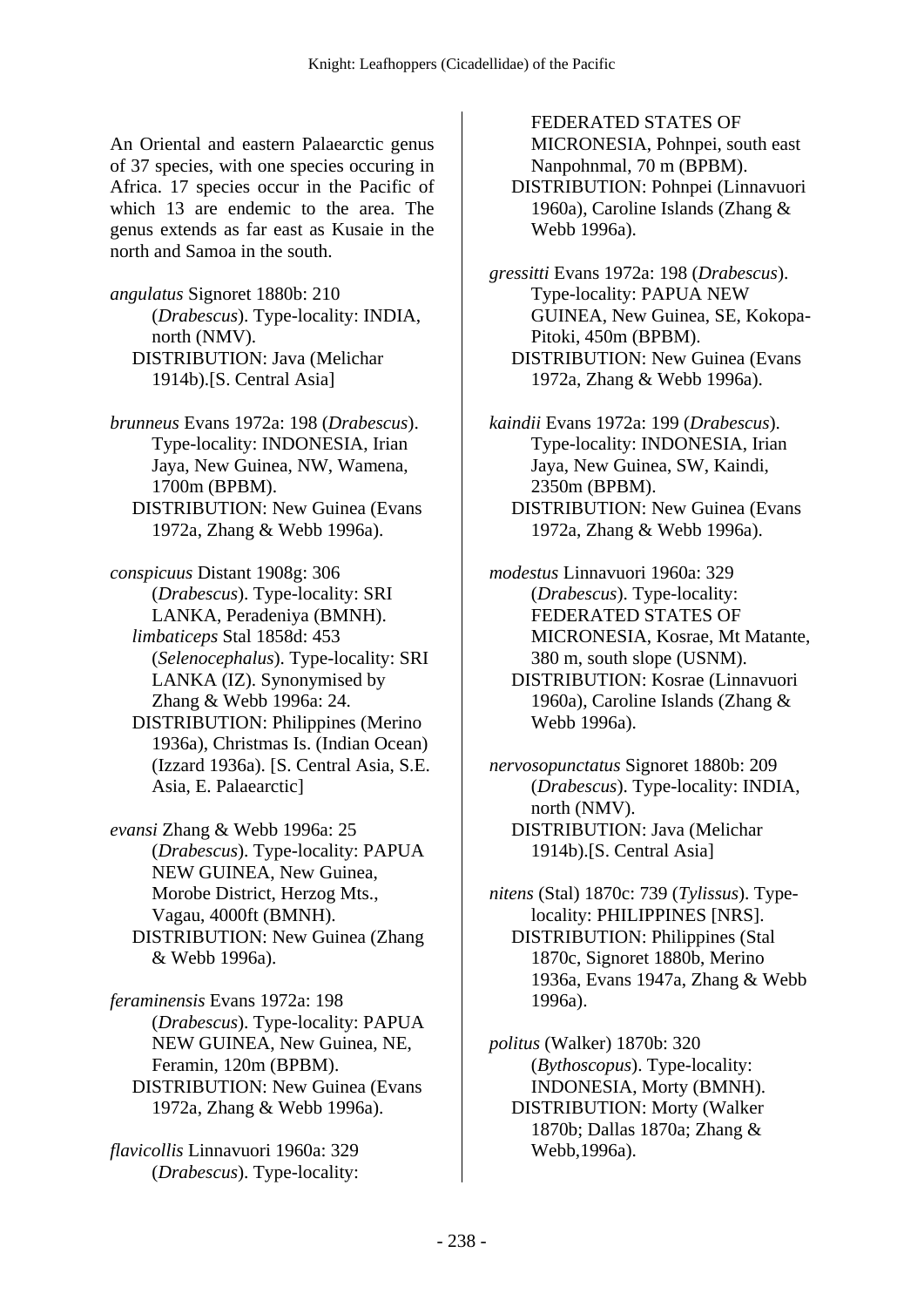*remotus* (Walker) 1851b: 866 (*Bythoscopus*). Type-locality: PHILIPPINES (BMNH).

 *ater* Walker 1851b: 871 (*Bythoscopus*). Type-locality: PHILIPPINES (BMNH). Synonymised by Stal 1862b: 494.

 DISTRIBUTION: Philippines (Walker 1851b; Dohrn 1859a; Stal 1870c, 1870b; Signoret 1880b; Distant 1908g; Melichar 1903b; Merino 1936a; Evans 1947a, 1966a; Linnavuori 1960a; Zhang & Webb 1996a), Buru (Schmidt 1926a).

*samoanus* Osborn 1934a: 176 (*Drabescus*). Type-locality: AMERICAN SAMOA, Tutuila, centre of island, 900-1200 ft. (BPBM).

 *heroni* Evans 1966a: 221 (*Drabescus*). Type-locality: AUSTRALIA, Queensland, Heron Island (AM, missing). Synonymised by Zhang & Webb 1996a: 25.

 *palmerstoni* Evans 1972a: 199 (*Drabescus*). Type-locality: AUSTRALIA, Queensland, south, Henrietta Creek, Palmerston National Park (QM). Synonymised by Zhang & Webb 1996a: 25.

 DISTRIBUTION: Samoa (Osborn 1934a, Zhang & Webb 1996a), Solomon Is. (Evans 1972a), New Guinea (Evans 1972a, 1975b), New Britain (Evans 1972a), Woodlark (Evans 1972a), Australia (Evans 1966a, 1972a, 1975b, 1977a, Zhang & Webb 1996a).

*sirunkensis* Evans 1972a: 198 (*Drabescus*). Type-locality: PAPUA NEW GUINEA, New Guinea, NE, Feramin, 120m [holotype labelled "NE, Eliptamin Valley"] (BPBM). DISTRIBUTION: New Guinea (Evans 1972a, Zhang & Webb 1996a).

*stramineus* Distant 1908g: 306 (*Drabescus*). Type-locality: INDIA, Nilgiri Hills (BMNH).

 DISTRIBUTION: Sumatra (Distant 1918b), Buru (Schmidt 1926a), Philippines (Merino 1936a).[S. Central Asia].

*vitreus* Schmidt 1926a: 256 (*Drabescus*). Type-locality: INDONESIA, Buru  $(IZ).$ 

 DISTRIBUTION: Buru (Schmidt 1926a, Zhang & Webb 1996a).

#### *Rengatella* **Zhang & Webb**

*Rengatella* Zhang & Webb 1996a: 26. Type-species: *Bythoscopus metallicus* Walker 1857, by original designation.

A small genus of three species confined to West Malaysia, Borneo and Sumatra.

*malayensis* Zhang & Webb 1996a: 27 (*Rengatella*). Type-locality: W. MALAYSIA, Selangor, Bukit Kutu, 3400ft (BMNH).

 DISTRIBUTION: W. Malaysia (Zhang & Webb 1996a), Sumatra (Zhang & Webb 1996a).

*metallica* (Walker) 1857b: 173 (*Bythoscopus*). Type-locality: E. MALAYSIA, Sarawak (BMNH). DISTRIBUTION: Borneo (Walker 1857b; Dohrn 1859a; Distant 1908f; Zhang & Webb 1996a).

*robustipenis* Zhang & Webb 1996a: 27 (*Rengatella*). Type-locality: E. MALAYSIA, Sarawak, Gunong Mulu National Park, 1000m (BMNH). DISTRIBUTION: Borneo (Zhang &

Webb 1996a).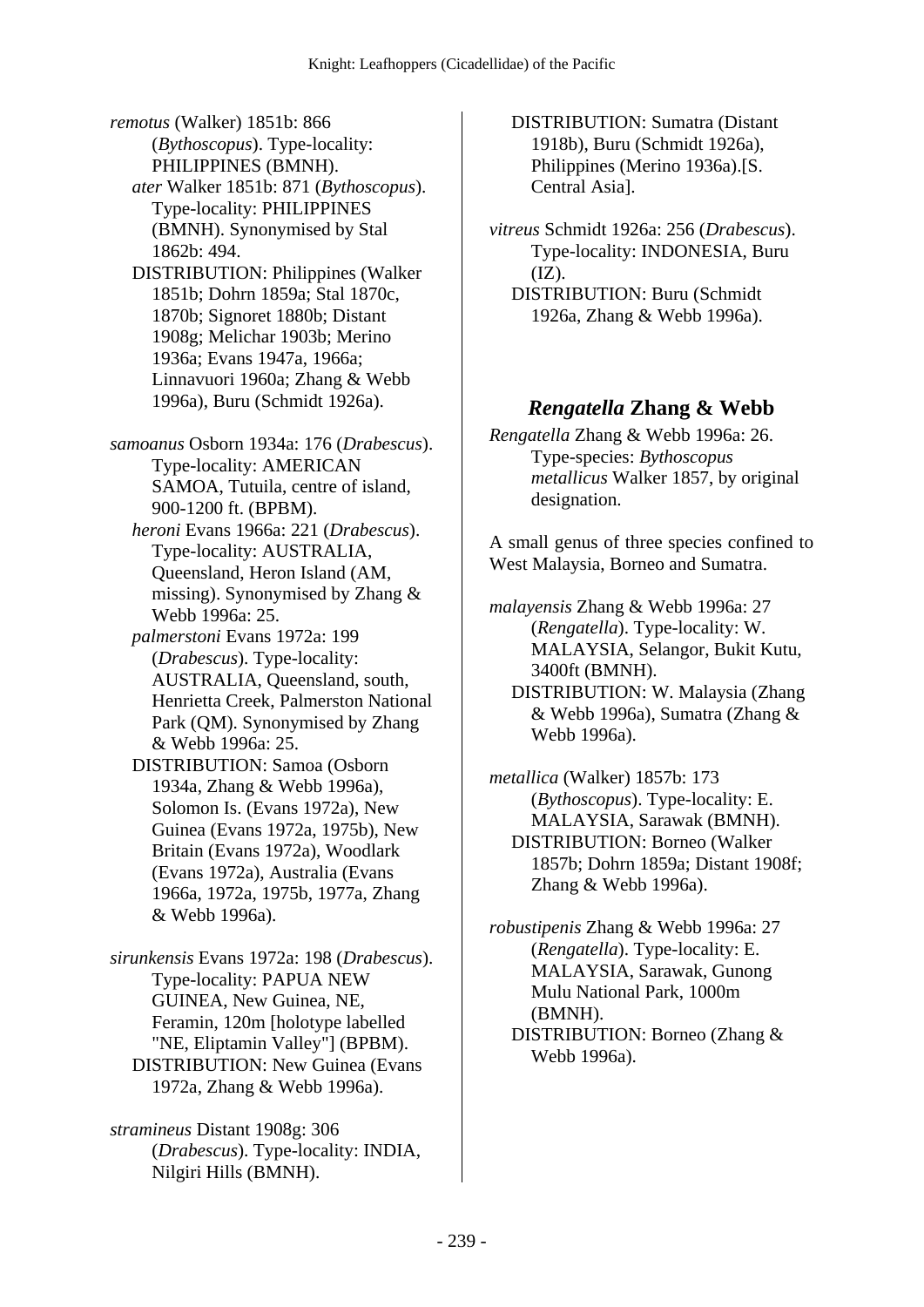### **PARABOLOPONINI**

#### *Bhatia* **Distant**

- *Bhatia* Distant 1908g: 357. Type-species: *Eutettix olivaceus* Melichar 1903, by original designation.
	- *Melichariella* Matsumura 1914a: 236. Type-species*: Melichariella satsumensis* Matsumura 1914, by original designation. Synonymised by Linnavuori 1960b: 36.
	- *Koreanopsis* Kwon & Lee 1979c: 50. Type-species*: Koreanopsis koreana* Kwon & Lee 1979, by monotypy. Synonymised by Zhang & Webb 1996a: 12

*Melichariella* was first synonymised with *Bhatia* by Linnavuori (1960b), an opinion followed by Nast (1972a). Linnavuori & Al- Ne'amy (1983a) treated them as distinct genera although they were later synonymised again by Zhang & Webb (1996a). The genus, comprising eight species, is widespread in southern Asia. Five species occur in the Pacific, four of which are endemic to the area.

- *guamensis* (Metcalf) 1946d: 119 (*Jamitettix*). Type-locality: GUAM, Upi Trail (BPBM). DISTRIBUTION: Guam (Metcalf 1946d; Linnavuori 1960a, 1975c, Zhang & Webb 1996a), S. Mariana Is. (Linnavuori 1960a).
- *javana* (Melichar) 1914b: 132 (*Kutara*). Type-locality: INDONESIA, Java, Batavia (MMB). DISTRIBUTION: Java (Melichar 1914b, Zhang & Webb 1996a).
- *lituriceps* (Walker) 1870b: 323 (*Iassus*). Type-locality: INDONESIA, Sula (BMNH).

 DISTRIBUTION: Sula (Walker 1870b; Dallas 1870a; Zhang & Webb 1996a).

*metcalfi* (Linnavuori) 1960a: 326 (*Jamitettix*). Type-locality: FEDERATED STATES OF MICRONESIA, Yap, hill behind Yaptown, 50m (USNM, missing). DISTRIBUTION: Palau (Linnavuori 1960a), Yap (Linnavuori 1960a), Caroline Islands (Zhang & Webb 1996a).

*olivacea* (Melichar) 1903b: 191 (*Eutettix*). Type-locality: SRI LANKA, Peradeniya (MMB). DISTRIBUTION: Java (Melichar 1914b).[S. Central Asia, S.E. Asia]

#### *Carvaka* **Distant**

*Carvaka* Distant 1918b: 40. Type-species: *Carvaka picturata* Distant 1918, by original designation.

A genus of eight species occurring in India, Sri Lanka and Taiwan, with one species recorded from Australia.

*contempta* (Kirkaldy) 1906c: 332 (*Nephotettix*). Type-locality: AUSTRALIA, New South Wales, Sydney (BPBM).  *eurytus* Kirkaldy 1907d: 54 (*Nephotettix*). Type-locality: AUSTRALIA, New South Wales, Mittagong (BPBM). Synonymised by Ross 1968a: 22.  *fulvida* Evans 1966a: 244 (*Carvaka*). Type-locality: AUSTRALIA, Queensland, Bunya Mountains (AM). Synonymised by Ross 1968a: 22. DISTRIBUTION: Australia (Kirkaldy 1906c, 1907d; Evans 1938b, 1966a; Ross 1968a; Fletcher & Condello

1993a; Zhang & Webb1996a).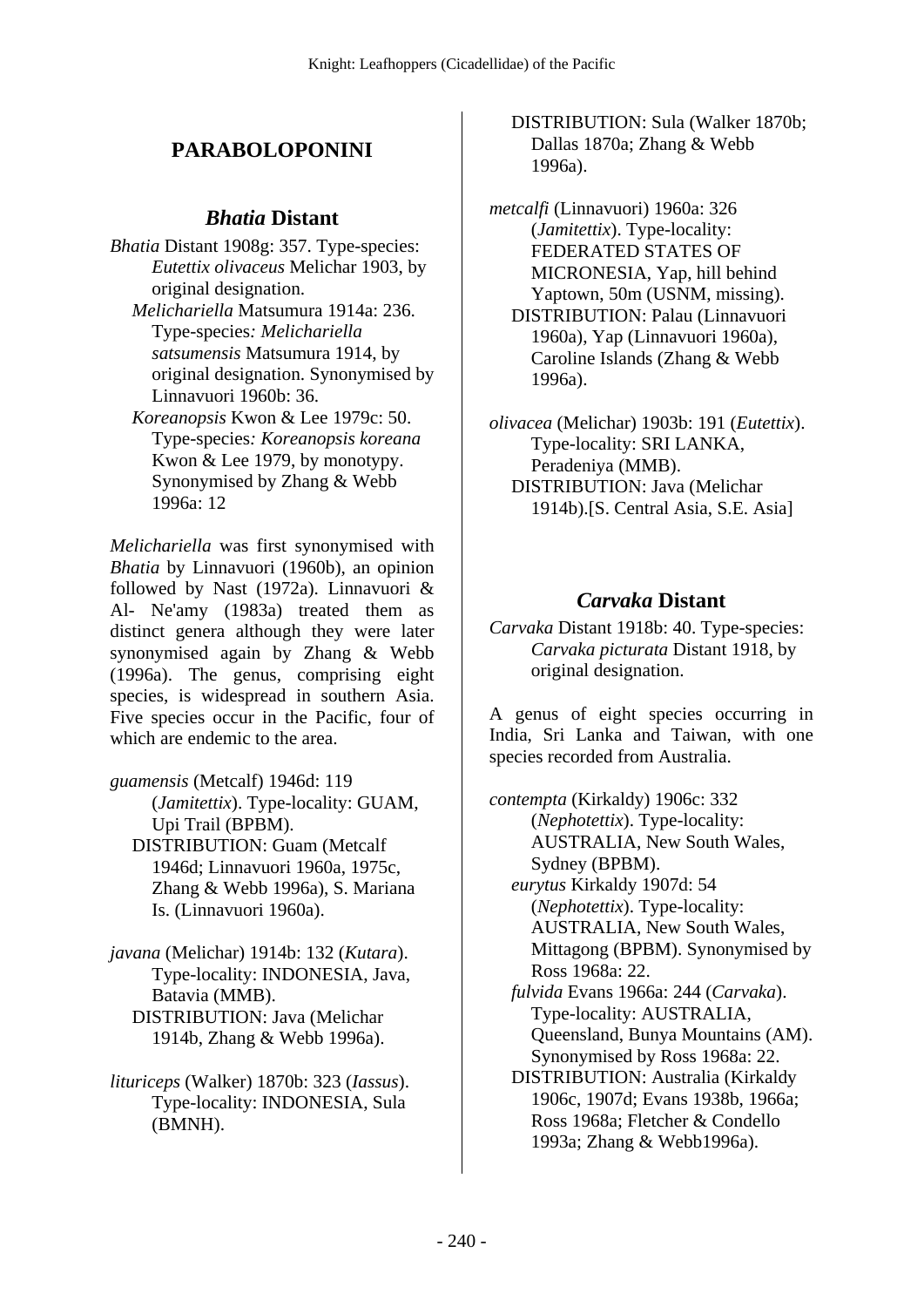### *Dryadomorpha* **Kirkaldy**

- *Dryadomorpha* Kirkaldy 1906c: 335. Type-species: *Dryadomorpha pallida* Kirkaldy 1906, by monotypy
	- *Paganalia* Distant 1917a: 314. Typespecies: *Paganalia virescens* Distant 1917, by monotypy. Synonymised by Webb 1981b: 49.
	- *Zizyphoides* Distant 1918b: 73. Typespecies: *Zizyphoides indicus* Distant 1918, by original designation. Synonymised with *Paganalia* by Linnavuori 1978d: 459.
	- *Rhombopsis* Haupt 1927a: 22. Typespecies: *Rhombopsis virens* Haupt 1927, by monotypy. Synonymised with *Paganalia* by Linnavuori 1978d: 459.
	- *Calotettix* Osborn 1934b: 247. Typespecies: *Calotettix metrosideri* Osborn 1934, by original designation. Synonymised by Webb 1981b: 49.
	- *Yakunopona* Ishihara 1954f: 12. Typespecies: *Yakunopona yakushimensis* Ishihara 1954, by original designation. Synonymised by Webb 1981b: 49.
	- *Rhombopsana* Metcalf 1952a: 229. New name for *Rhombopsis* Haupt 1927, not *Rhombopsis* Gardner 1916. Synonymised with *Paganalia* by Linnavuori 1978d: 459.
	- *Osbornitettix* Metcalf 1952a: 229. New name for *Calotettix* Osborn 1934, not *Calotettix* Bruner 1908. Synonymised by Webb 1981b: 49.
	- *Khamiria* Dlabola 1979a: 252. Typespecies: *Khamiria mangrovecola* Dlabola 1979, by original designation. Synonymised by Webb 1981b: 49.

A genus of eight species, present in Africa, S. Palaearctic and the Oriental region from India to Japan. Five species occur in the Pacific, the genus extending as far east as the Marquesas Islands. Four of these are endemic to the Pacific whilst the other one

is a widespread species extending throughout the entire range of the genus. The African species have been revised by Linnavuori (1978d) and Webb (1981a) and the Pacific ones by Webb (1981b).

*metrosideri* (Osborn) 1934b: 247 (*Calotettix*). Type-locality: MARQUESAS ISLANDS, Hivaoa, Kopaafaa, 2770 ft. (BPBM).

- *metrosideri* var. *tincta* Osborn 1934b: 248 (*Calotettix*). Type-locality: MARQUESAS ISLANDS, Hivaoa, Kaava Ridge, 2800 ft. (BPBM). Synonymised by Webb 1981b: 53.
- *lais* Eyles & Linnavuori 1974a: 40 (*Calotettix*). Type-locality: COOK ISLANDS, Southern Group, Rarotonga (AIM). Synonymised by Webb 1981b: 53.
- DISTRIBUTION: Marquesas Is. (Osborn 1934b; Evans 1947a; Webb 1981b; Zhang & Webb 1996a), Cook Is. (S. Group) (Eyles & Linnavuori 1974a; Webb 1981b), Australia (Webb 1981b).

*pacifica* Webb 1981b: 55 (*Dryadomorpha*). Type-locality: INDONESIA, Irian Jaya, New Guinea, Sarmi, W to Hollandia (BPBM). DISTRIBUTION: New Guinea (Webb 1981b, Zhang & Webb 1996a),Borneo (Webb 1981b), Vanuatu (Webb 1981b).

*pallida* Kirkaldy 1906c: 336 (*Dryadomorpha*). Type-locality: AUSTRALIA, Queensland, Bundaberg (BPBM).  *virescens* Distant 1917a: 314 (*Paganalia*). Type-locality: SEYCHELLES, Mahe, Long Island (BMNH). Synonymised by Webb 1981b: 50.  *indicus* Distant 1918b: 73 (*Zizyphoides*). Type-locality: INDIA, Calcutta (BMNH). Synonymised by

Webb 1981b: 50.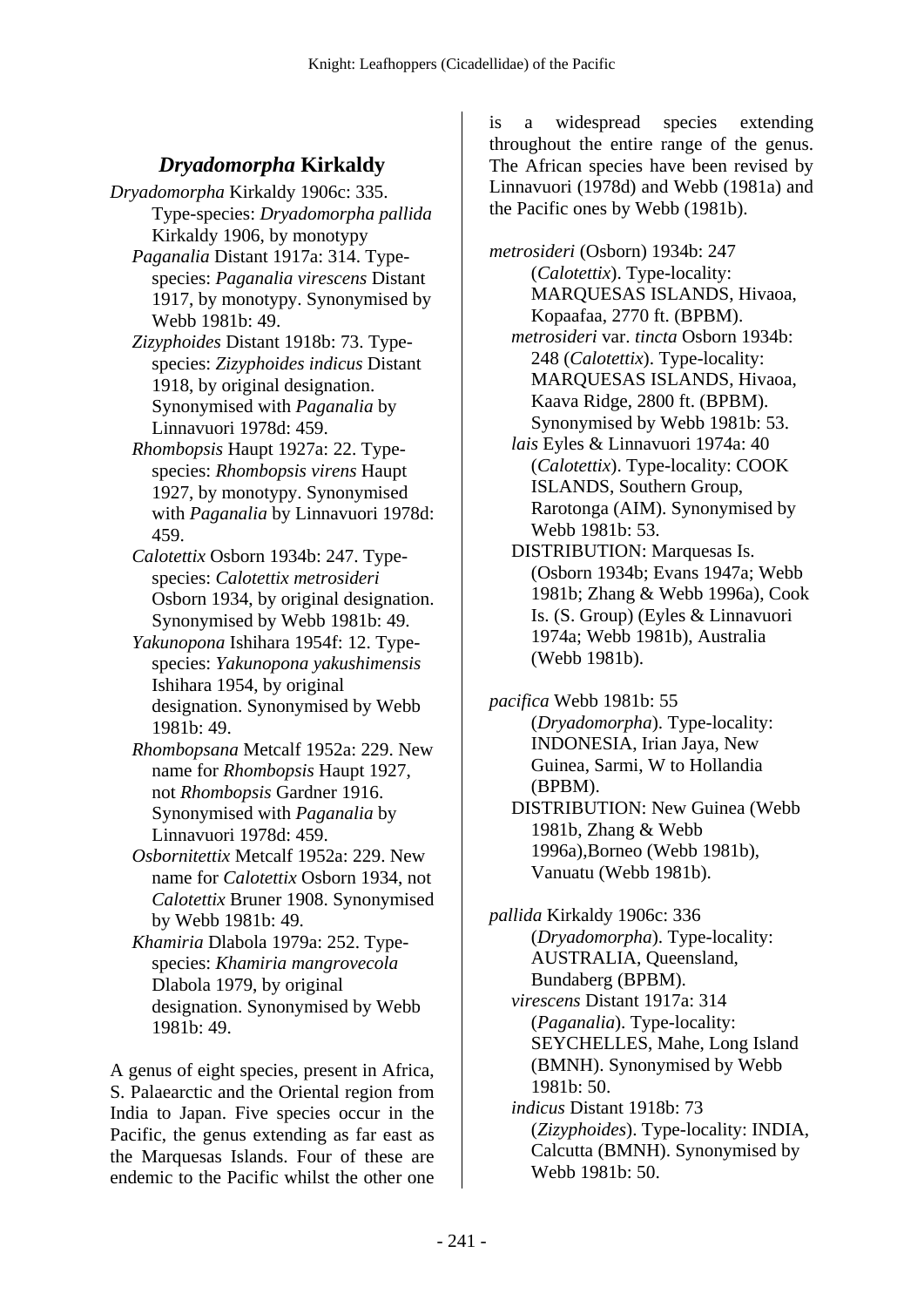*virens* Haupt 1927a: 23 (*Rhombopsis*). Type-locality: PALESTINE [ISRAEL???], Benshemen (depository unknown). Synonymised by Webb 1981b: 50.  *viridis* Singh-Pruthi 1930a: 34 (*Rhombopsis*). Type-locality: INDIA, Punjab, Lyallpur (ZSI). Synonymised by Webb 1981b: 50.  *chatterjeei* Singh-Pruthi 1934a: 26 (*Rhombopsis*). Type-locality: INDIA, Coorg, Fraserpet & Madras, N Salem, Jawalagiri (ZSI). Synonymised by Webb 1981b: 50.  *antennalis* Lindberg 1958a: 181 (*Platymetopius*). Type-locality: CAPE VERDE ISLANDS, Fogo, Fonte Aleixo (ZH). Synonymised by Webb 1981b: 50.  *yakushimensis* Ishihara 1954f: 13 (*Yakunopona*). Type-locality: JAPAN, Yakushima (KU). Synonymised by Webb 1981b: 52.  *australis* Evans 1966a: 247 (*Platymetopius*). Type-locality: AUSTRALIA, Western Australia, Wyndham (ANIC). Synonymised by Webb 1981b: 52. DISTRIBUTION: Philippines (Webb 1981b), W. Malaysia (Webb 1981b), Java (Webb 1981b), Australia (Kirkaldy 1906c; Baker 1923a; Osborn 1934b; Evans 1938b, 1947a, 1966a; Webb 1981b; Zhang & Webb 1996a).[Mediterranean, Africa, S. Central Asia, S.E. Asia, E. Palaearctic]

*robustipenis* Webb 1981b: 54 (*Dryadomorpha*). Type-locality: E. MALAYSIA, Sarawak, foot of Mount Dulit, junction of rivers Tinjar & Lejok (BMNH). DISTRIBUTION: Borneo (Webb 1981b, Zhang & Webb 1996a), W. Malaysia (Webb 1981b).

*viridia* Osborn 1934b: 244 (*Dryadomorpha*). Type-locality:

MARQUESAS ISLANDS, Nukuhiva, Tovii, 2500 ft. (BPBM). DISTRIBUTION: Marquesas Is. (Osborn 1934b; Webb 1981b; Zhang & Webb 1996a).

#### *Hybrasil* **Kirkaldy**

*Hybrasil* Kirkaldy 1907d: 41. Typespecies; *Hybrasil brani* Kirkaldy 1907, by monotypy.

A monotypic genus endemic to Fiji.

*brani* Kirkaldy 1907d: 41 (*Hybrasil*). Type-locality: FIJI, Viti Levu, Rewa (BPBM). DISTRIBUTION: Fiji (Kirkaldy 1907d; Evans 1947a; Linnavuori 1960b; Zhang & Webb 1996a).

#### *Isaca* **Walker**

*Isaca* Walker 1857b: 172. Type-species: *Isaca bipars* Walker 1857, by monotypy.

A genus of three species endemic to Borneo.

*bipars* Walker 1857b: 172 (*Isaca*). Typelocality: E. MALAYSIA, Sarawak [BMNH]. DISTRIBUTION: Borneo (Walker 1857b, 1859a, Dohrn 1859a, Evans 1947a, Zhang & Webb 1996a).

*falcata* Zhang & Webb 1996a: 15 (*Isaca*). Type-locality: E. MALAYSIA, Sabah, Sandakan (USNM). DISTRIBUTION: Borneo (Zhang & Webb 1996a).

*sinuata* Zhang & Webb 1996a: 15 (*Isaca*). Type-locality: BRUNEI, Ulu Temburong, 300m (BMNH).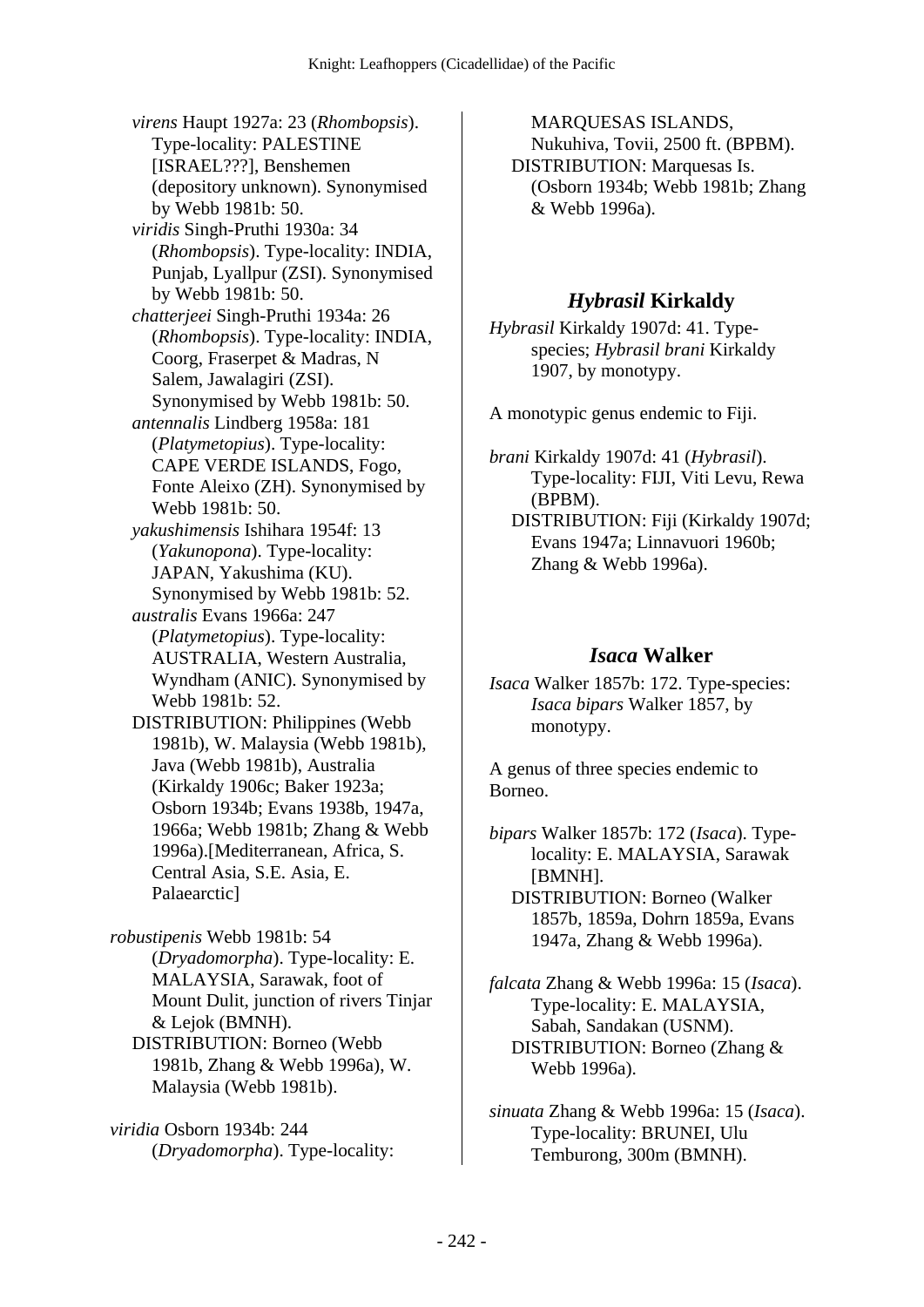DISTRIBUTION: Borneo (Zhang & Webb 1996a).

#### *Karoseefa* **Webb**

*Karoseefa* Webb 1981b: 70. Type-species: *Karoseefa brevipenis* Webb 1981, by original designation.

A genus of two species, endemic to Borneo.

*brevipenis* Webb 1981b: 71 (*Karoseefa*). Type-locality: E. MALAYSIA, Sarawak, foot of Mount Dulit, junction of rivers Tinjar and Lejok (BMNH). DISTRIBUTION: Borneo (Webb 1981b, Zhang & Webb 1996a).

*divergens* Webb 1981b: 73 (*Karoseefa*). Type-locality: E. MALAYSIA, Sarawak, Gunong Mulu National Park, Long Pala, 70m (BMNH). DISTRIBUTION: Borneo (Webb 1981b, Zhang & Webb 1996a).

#### *Kutara* **Distant**

*Kutara* Distant 1908g: 308. Type-species: *Kutara brunnescens* Distant 1908, by original designation.

An Oriental genus of eight species of which four are endemic to the Pacific.

*costalis* (Distant) 1908f: 146 (*Dabrescus* [sic]). Type-locality: E. MALAYSIA, Sarawak, Kuching (BMNH). DISTRIBUTION: Borneo (Distant 1908f, Zhang & Webb 1996a).

*grisescens* Evans 1947a: 256 (*Kutara*). Type-locality: E. MALAYSIA, Sarawak, Mt. Poi [BMNH]. DISTRIBUTION: Borneo (Evans 1947a, Zhang & Webb 1996a).

*lucidicosta* (Walker) 1870b: 323 (*Iassus*). Type-locality: NEW GUINEA (BMNH). DISTRIBUTION: New Guinea (Walker 1870b; Dallas 1870a; Zhang & Webb

1996a).

*producta* (Evans) 1947a: 256 (*Drabescus*). Type-locality: W. MALAYSIA, Kuala Lumpur (BMNH). DISTRIBUTION: W. Malaysia (Evans 1947a; Zhang & Webb 1996a).

#### *Lamia* **Linnavuori**

*Lamia* Linnavuori 1960b: 39. Typespecies*: Lamia cydippe* Linnavuori 1960, by original designation.

A monotypic genus, endemic to Fiji.

*cydippe* Linnavuori 1960b: 39 (*Lamia*). Type-locality: FIJI, Viti Levu, Lami (BPBM).

 DISTRIBUTION: Fiji (Linnavuori 1960b; Evans 1966a; Zhang & Webb 1996a).

#### *Mysolis* **Kirkaldy**

*Mysolis* Kirkaldy 1904c: 279. New name for *Norsia* Walker 1870, not *Norsia* Walker 1867.

 *Norsia* Walker 1870b: 326. Typespecies*: Norsia flavidorsum* Walker 1870, by subsequent designation of Evans 1947a: 219.

*Norsiana* Distant 1908f: 148. New name for *Norsia* Walker 1870, not *Norsia* Walker 1867.

A monotypic genus endemic to New Guinea and Mysol.

*flavidorsum* (Walker) 1870b: 326 (*Norsia*). Type-locality: INDONESIA, Mysol (BMNH).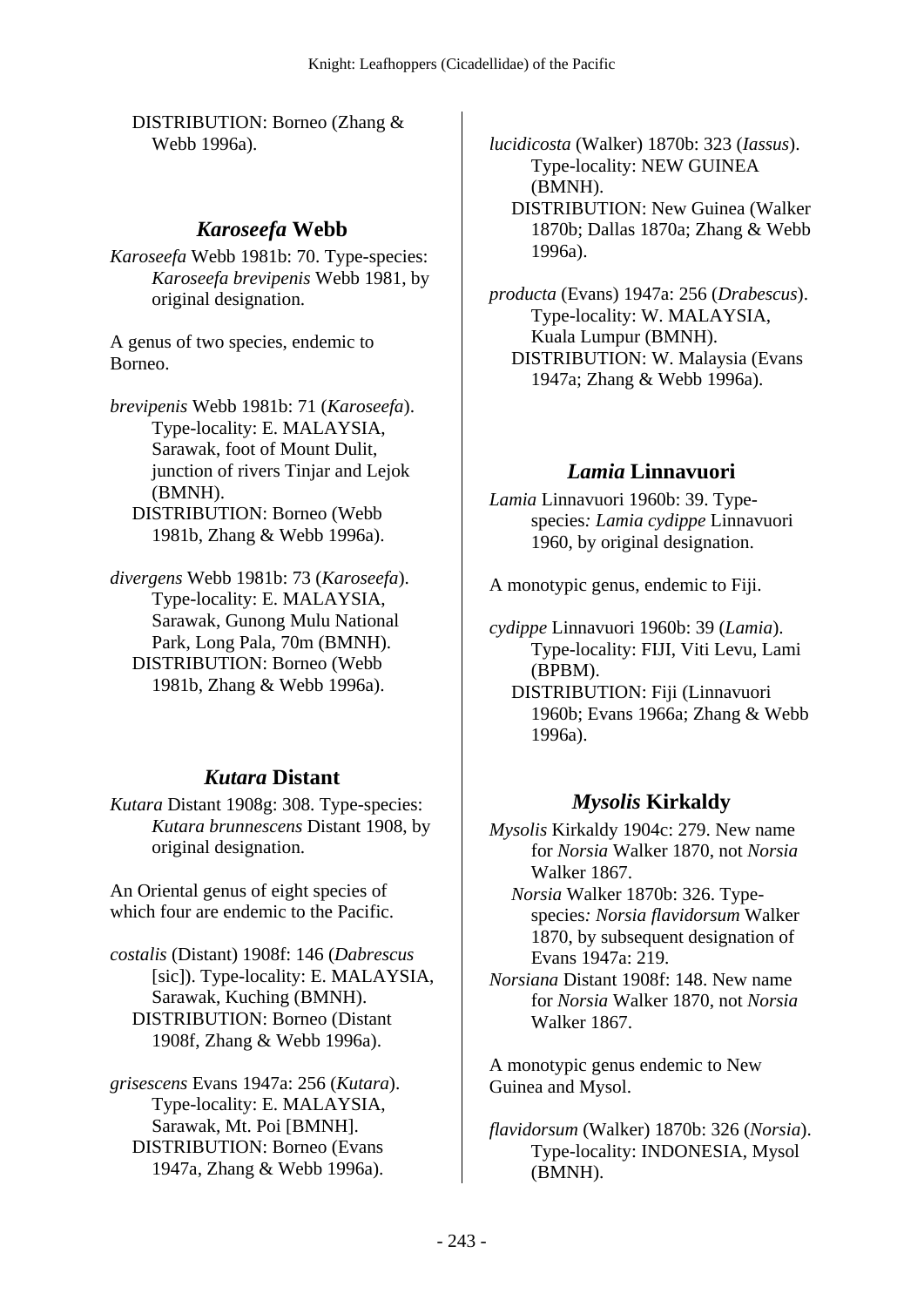DISTRIBUTION: Mysol (Walker 1870b, Dallas 1870a, Distant 1908f, Evans 1947a, Zhang & Webb 1996a); New Guinea (Distant 1908f).

### *Nirvanguina* **Zhang & Webb**

*Nirvanguina* Zhang & Webb 1996a: 18. Type-species: *Lamia placida* Evans 1966, by original designation.

A monotypic genus confined to Australia and New Guinea.

- *placida* (Evans) 1966a: 221 (*Lamia*). Type-locality: AUSTRALIA, Queensland, Lake Placid near Cairns (AM). DISTRIBUTION: Australia (Evans
	- 1966a, Zhang & Webb 1996a), New Guinea (Zhang & Webb 1996a).

## *Oceanopona* **Linnavuori**

*Oceanopona* Linnavuori 1960a: 299. Typespecies: *Oceanopona croceipennis* Linnavuori 1960, by original designation.

A monotypic genus, endemic to the E. Caroline Islands. It was redescribed by Webb (1981b).

- *croceipennis* Linnavuori 1960a: 301 (*Oceanopona*). Type-locality: FEDERATED STATES OF MICRONESIA, Pohnpei, Mt Temwetemwense kir, 180 m (BPBM). DISTRIBUTION: Kosrae (Linnavuori
	- 1960a; Webb 1981b), Pohnpei (Linnavuori 1960a; Webb 1981b), E. Caroline Is. (Evans 1966a), Caroline Islands (Zhang & Webb 1996a).

## *Omanella* **Merino**

*Omanella* Merino 1936a: 358. Typespecies: *Omanella barberi* Merino 1936, by original designation.

A small genus of two species, endemic to the Philippines.

*barberi* Merino 1936a: 361 (*Omanella*). Type-locality: PHILIPPINES, Mindanao, Zamboanga & Basilan [USNM].

 DISTRIBUTION: Philippines (Merino 1936a, Evans 1947a, Zhang & Webb 1996a).

*johnsoni* Merino 1936a: 363 (*Omanella*). Type-locality: PHILIPPINES, Mindanao, Zamboanga & Basilan [USNM].

 DISTRIBUTION: Philippines (Merino 1936a, Zhang & Webb 1996a).

## *Parabolopona* **Matsumura**

*Parabolopona* Matsumura 1912b: 288. Type-species*: Parabolocratus guttatus* Uhler 1896, by original designation.

A genus of five species, present in Japan, Korea, Taiwan, China and the Philippines. Two species occur in the Philippines, one endemic and the other a widespread species present also in Taiwan and Japan. The genus was revised by Webb (1981b).

*guttata* (Uhler) 1896a: 291 (*Parabolocratus*). Type-locality: JAPAN (USNM). DISTRIBUTION: Philippines (Merino 1936a).[S.E. Asia, E. Palaearctic]

*luzonensis* Webb 1981b: 46 (*Parabolopona*). Type-locality: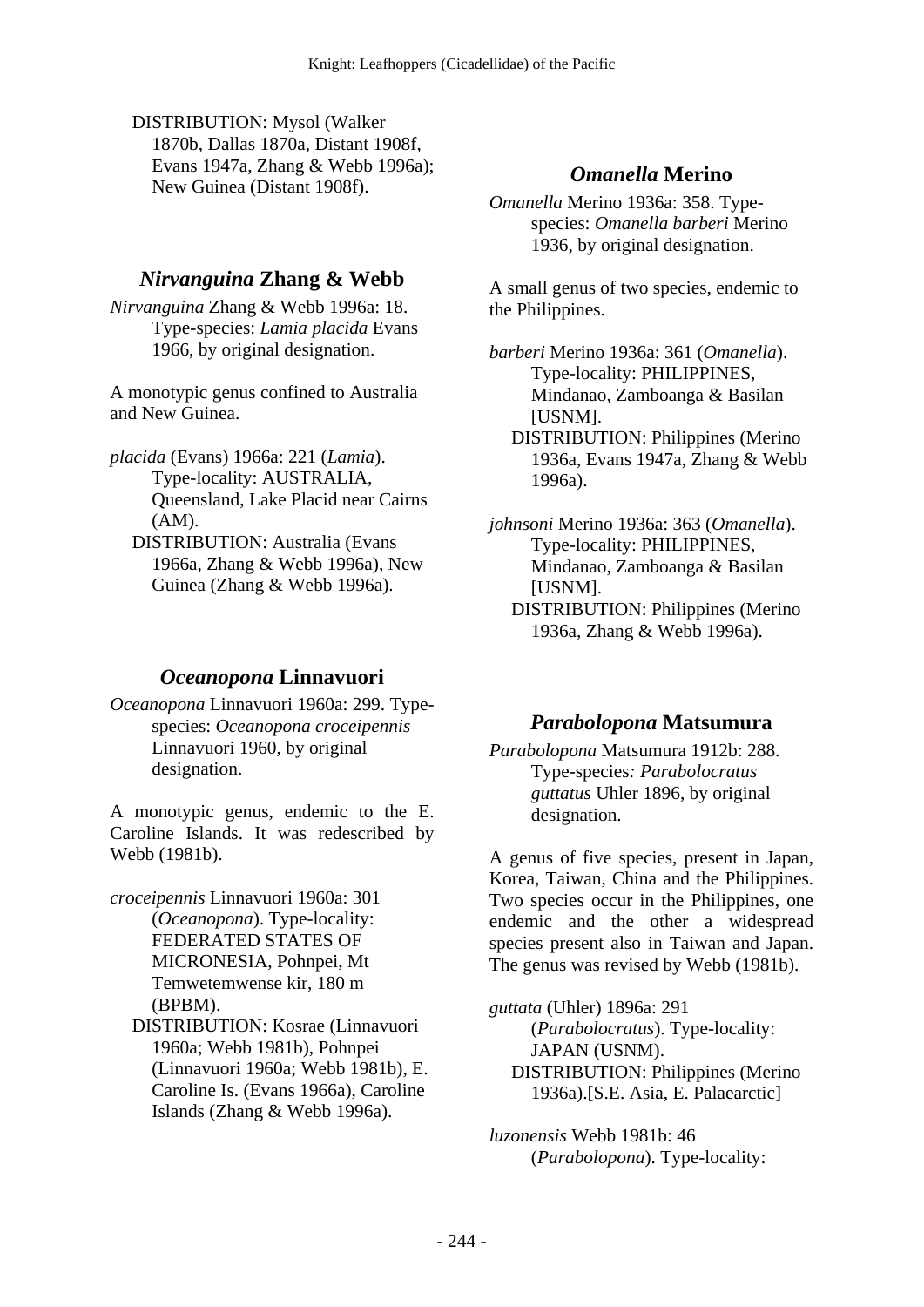PHILIPPINES, Luzon, Baguio, Benguet (USNM). DISTRIBUTION: Philippines (Webb 1981b, Zhang & Webb 1996a).

## *Parohinka* **Webb**

*Parohinka* Webb 1981b: 57. Type-species: *Muirella longiseta* Melichar 1914, by original designation.

An Oriental genus of 12 species, all endemic to the Pacific except for one species which occurs also in Thailand, India and Nepal. The genus extends eastwards across the Pacific as far as Niue.

- *apicalis* Webb 1981b: 68 (*Parohinka*). Type-locality: E. MALAYSIA, Sarawak, Kuching, Matang, 450- 894m (BPBM). DISTRIBUTION: Borneo (Webb 1981b, Zhang & Webb 1996a).
- *brevicephala* Webb 1981b: 66 (*Parohinka*). Type-locality: E. MALAYSIA, Sarawak, Gunong Mulu National Park, Long Pala, base camp (BMNH). DISTRIBUTION: Borneo (Webb 1981b, Zhang & Webb 1996a).
- *dulita* Webb 1981b: 64 (*Parohinka*). Typelocality: E. MALAYSIA, Sarawak, foot of Mount Dulit, junction of rivers Tinjar and Lejok (BMNH). DISTRIBUTION: Borneo (Webb 1981b, Zhang & Webb 1996a).
- *longiseta* (Melichar) 1914b: 135 (*Muirella*). Type-locality: INDONESIA, Java, Wonosobo (MMB).
	- DISTRIBUTION: Java (Melichar 1914b; Webb 1981b; Zhang & Webb 1996a), Philippines (Webb 1981b), W. Malaysia (Webb 1981b), Borneo

(Webb 1981b).S. Central Asia, S.E. Asia]

- *lotophagorum* (Kirkaldy) 1907d: 41 (*Dryadomorpha*). Type-locality: FIJI, Viti Levu, Rewa [Neotype labelled "Lau Group, Ono-i-Lau, Nukuni, 0- 50m] (BPBM).
	- DISTRIBUTION: Fiji (Kirkaldy 1907d; Linnavuori 1960b; Webb 1981b; Zhang & Webb 1996a), New Guinea (Webb 1981b), New Britain (Webb 1981b), Solomon Is. (Webb 1981b; Knight 1982a), Vanuatu (Webb 1981b), Niue Is. (Webb 1981b).
- *malayensis* Webb 1981b: 70 (*Parohinka*). Type-locality: W. MALAYSIA,west coast, P. Angsa, Lt. Ho (BMNH). DISTRIBUTION: W. Malaysia (Webb 1981b, Zhang & Webb 1996a).
- *morona* Webb 1981b: 60 (*Parohinka*). Type-locality: INDONESIA, Irian Jaya, New Guinea, Cyclops Mountains, Sabron, camp 2, 660m (BMNH).
	- DISTRIBUTION: New Guinea (Webb 1981b), Java [error] (Zhang & Webb 1996a).
- *philippina* Webb 1981b: 66 (*Parohinka*). Type-locality: PHILIPPINES, Luzon, Ifugao Province, Liwo, 8 Km E of Mayoyao, 1000-1300m (BPBM). DISTRIBUTION: Philippines (Webb 1981b, Zhang & Webb 1996a).
- *recurva* Webb 1981b: 67 (*Parohinka*). Type-locality: E. MALAYSIA, Sarawak, Kuching, Matang, 450- 894m (BPBM). DISTRIBUTION: Borneo (Webb
- *sinuata* Webb 1981b: 61 (*Parohinka*). Type-locality: PAPUA NEW GUINEA, New Guinea, Lae, Singuawa River, 147 10'E, 6 45'S, 30m (BPBM).

1981b, Zhang & Webb 1996a).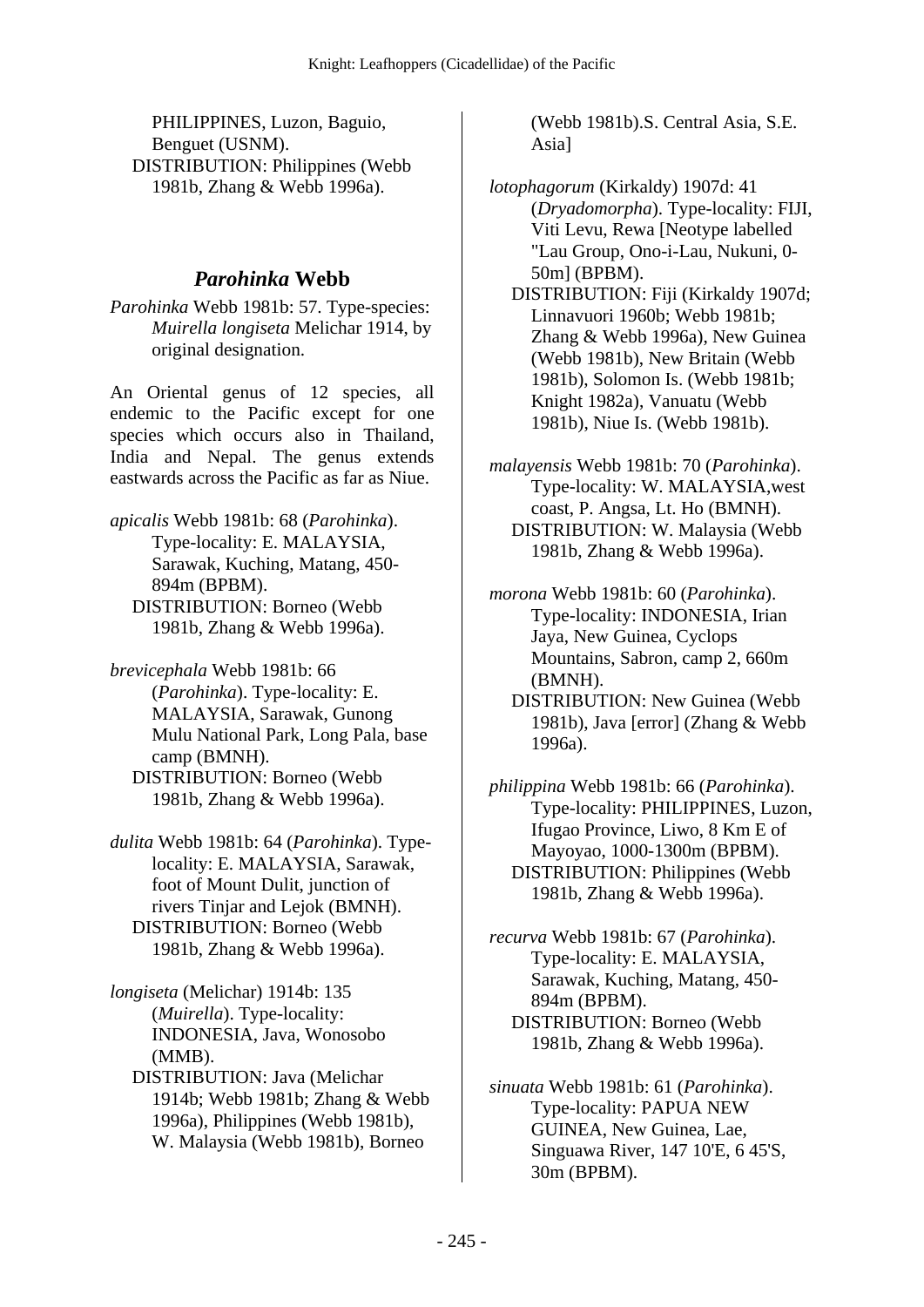DISTRIBUTION: New Guinea (Webb 1981b, Zhang & Webb 1996a).

*spinosa* Webb 1981b: 64 (*Parohinka*). Type-locality: INDONESIA, Irian Jaya, New Guinea, Cyclops Mountains, Sabron, 279m (BMNH). DISTRIBUTION: New Guinea (Webb 1981b, Zhang & Webb 1996a).

*trispicata* Webb 1981b: 61 (*Parohinka*). Type-locality: SOLOMON ISLANDS, Kolombangara, Pepele, 30m (BPBM).

 DISTRIBUTION: Solomon Is. (Webb 1981b, Knight 1982a, Zhang & Webb 1996a), New Guinea (Webb 1981b).

#### *Rhutelorbus* **Webb**

*Rhutelorbus* Webb 1981b: 56. Typespecies: *Rhutelorbus merinoi* Webb 1981, by original designation.

A monotypic genus, endemic to W. Malaysia, Borneo and the Philippines.

*merinoi* Webb 1981b: 57 (*Rhutelorbus*). Type-locality: W. MALAYSIA, Kuala Lumpur (BMNH). DISTRIBUTION: W. Malaysia (Webb 1981b, Zhang & Webb 1996a), Philippines (Webb 1981b), Borneo (Webb 1981b).

#### *Roxasella* **Merino**

*Roxasella* Merino 1936a: 358. Typespecies: *Roxasella camusi* Merino 1936, by original designation.

A genus of six species occuring in Burma, West Malaysia and the Pacific.

*biarcuata* (Walker) 1857b: 174 (*Bythoscopus*). Type-locality: E. MALAYSIA, Sarawak (BMNH). DISTRIBUTION: Borneo (Walker 1857b, 1858b; Dohrn 1859a; Zhang & Webb 1996a).

*camusi* Merino 1936a: 360 (*Roxasella*). Type-locality: PHILIPPINES, Luzon, Laguna Province, Los Banos [USNM, missing]. DISTRIBUTION: Philippines (Merino 1936a, Evans 1947a, Zhang & Webb 1996a).

*laetisigna* (Walker) 1857b: 174 (*Bythoscopus*). Type-locality: E. MALAYSIA, Sarawak (BMNH). DISTRIBUTION: Borneo (Walker 1857b; Dohrn 1859a; Distant 1908f, 1908g; Zhang & Webb 1996a), West Malaysia (Zhang & Webb 1996a).[S.E. Asia]

*losbanosa* Merino 1936a: 360 (*Roxasella*). Type-locality: PHILIPPINES, Luzon, Laguna Province, Los Banos [USNM]. DISTRIBUTION: Philippines (Merino 1936a, Zhang & Webb 1996a).

*philippina* (Merino) 1936a: 362 (*Omanella*). Type-locality: PHILIPPINES, Mindanao, Zamboanga [USNM]. DISTRIBUTION: Philippines (Merino 1936a, Zhang & Webb 1996a).

#### *Sombakidia* **Zhang & Webb**

*Sombakidia* Zhang & Webb 1996a: 20. Type-species: *Eutettix morismus* Merino 1936, by original designation.

A monotypic genus endemic to the Philippines.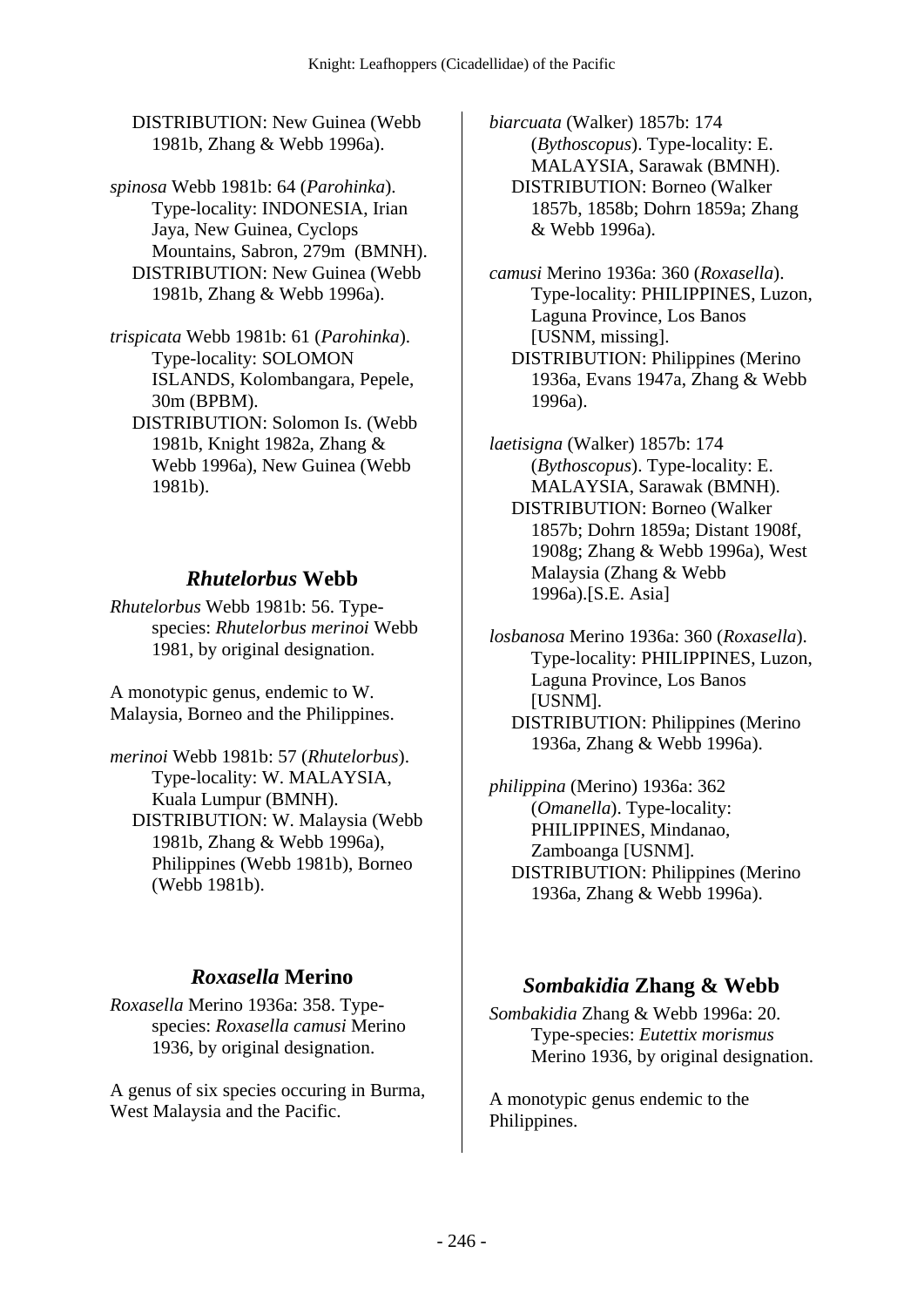*morisma* (Merino) 1936a: 377 (*Eutettix*). Type-locality: PHILIPPINES, Mindanao, Zamboanga & Basilan [USNM]. DISTRIBUTION: Philippines (Merino 1936a, Zhang & Webb 1996a).

## *Tengatka* **Zhang & Webb**

*Tengatka* Zhang & Webb 1996a: 21. Typespecies: *Eutettix basilanus* Merino 1936, by original designation.

A monotypic genus endemic to the Philippines.

*basilana* (Merino) 1936a: 377 (*Eutettix*). Type-locality: PHILIPPINES, Mindanao, Zamboanga & Basilan [USNM]. DISTRIBUTION: Philippines (Merino 1936a, Zhang & Webb 1996a).

## *Tenompoella* **Zhang & Webb**

*Tenompoella* Zhang & Webb 1996a: 21. Type-species: *Tettigonia difficilis* Walker 1857, by original designation.

A monotypic genus endemic to West Malaysia and Borneo.

*difficilis* (Walker) 1857b: 169 (*Tettigonia*). Type-locality: E. MALAYSIA, Sarawak (BMNH). DISTRIBUTION: Borneo (Walker 1857b, 1859a; Dohrn 1859a; Young 1986a; Zhang & Webb 1996a), West Malaysia (Zhang & Webb 1996a).

## *Waigara* **Zhang & Webb**

*Waigara* Zhang & Webb 1996a: 22. Typespecies: *Melichariella boninensis*

Matsumura 1914, by original designation.

A monotypic genus endemic to the Bonin Islands.

*boninensis* (Matsumura) 1914a: 238 (*Melichariella*). Type-locality: BONIN ISLANDS, Ogasawarajima (EIHU).

 DISTRIBUTION: Bonin Is. (Matsumura 1914a; Esaki 1930a; Ishihara 1953b; Esaki & Ito 1954a; Linnavuori 1960a, 1975c; Zhang & Webb 1996a).

### *Welmaya* **Zhang & Webb**

*Welmaya* Zhang & Webb 1996a: 22. Typespecies: *Bythoscopus nigrilinea* Walker 1857, by original designation.

A monotypic genus occuring in West Malaysia and Borneo.

*nigrilinea* (Walker) 1857b: 174 (*Bythoscopus*). Type-locality: E. MALAYSIA, Sarawak (BMNH). DISTRIBUTION: Borneo (Walker 1857b; Dohrn 1859a; Distant 1908f; Zhang & Webb 1996a), West Malaysia (Zhang & Webb 1996a).

# **SELENOCEPHALINI**

## *Hecaloidella* **Osborn**

*Hecaloidella* Osborn 1934a: 173. Typespecies*: Hecaloidella nitida* Osborn 1934, by original designation.

A monotypic genus endemic to Samoa. Zhang & Webb (1996a) state that new undescribed species occur throughout the Pacific.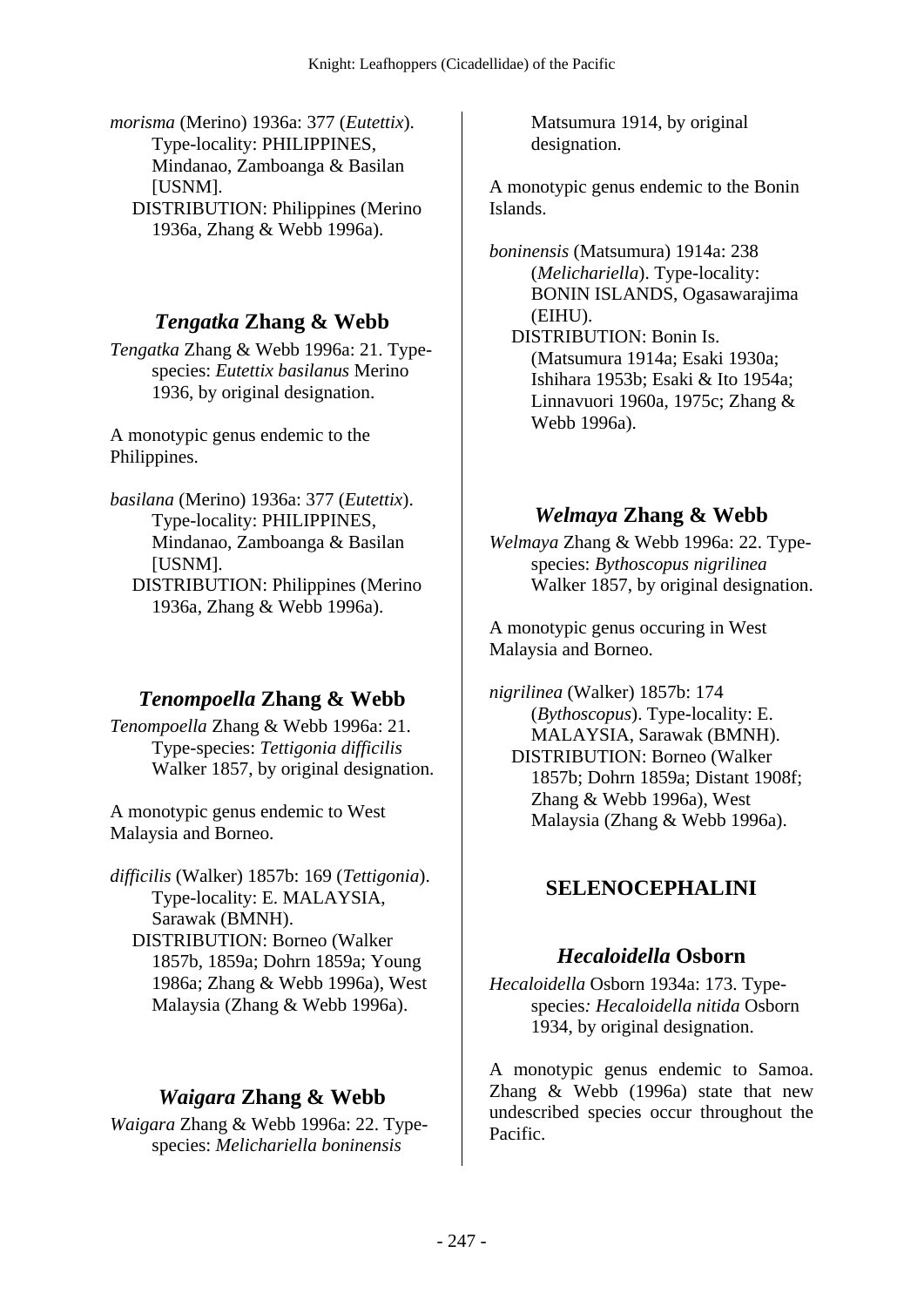*nitida* Osborn 1934a: 174 (*Hecaloidella*). Type-locality: WESTERNSAMOA, Upolu, Malololelei [BMNH]. DISTRIBUTION: Samoa (Osborn 1934a, Evans 1947a, Zhang & Webb 1996a).

## *Moluccasia* **Zhang & Webb**

*Moluccasia* Zhang & Webb 1996a: 8. Type-species: *Selenocephalus marmoreus* Walker 1870, by original designation.

A genus of two species confined to the Moluccas.

*marmorea* (Walker) 1870b: 325 (*Selenocephalus*). Type-locality: INDONESIA, Sula Island (BMNH). DISTRIBUTION: Morotai (Walker 1870b, Dallas 1870a, Signoret 1880a), Sula Is. (Walker 1870b, Dallas 1870a, Signoret 1880a, Zhang & Webb 1996a); New Guinea (Walker 1870b, Dallas 1870a, Signoret 1880a).

*notula* (Walker) 1870b: 326 (*Selenocephalus*). Type-locality: INDONESIA, Mysol (BMNH). DISTRIBUTION: Mysol (Walker 1870b, Dallas 1870a, Signoret 1880a, Zhang & Webb 1996a).

## **SIGNORETIINAE**

This subfamily was originally described by Baker (1915b) for the Philippine genera *Signoretia* and *Preta* and later redescribed by Baker (1923a, as a family), Evans (1947a, as a tribe of the subfamily Aphrodinae) and Linnavuori (1978a). It was also reviewed by Anufriev (1971f) who described several new species. It occurs in the Ethiopian and Oriental

regions, contains only the original two genera and has no tribes.

## *Preta* **Distant**

*Preta* Distant 1908g: 234. Type-species: *Signoretia gratiosa* Melichar 1903, by original designation.

A small Oriental genus of two species. Both species occur in the Pacific, one endemic to the Philippines and the other more widespread across SE Asia into S Central Asia.

*gratiosa* (Melichar) 1903b: 160 (*Signoretia*). Type-locality: SRI LANKA (ZMB). DISTRIBUTION: W. Malaysia (Baker 1923a; Gater 1926a; Anufriev 1971f), Borneo (Baker 1923a; Anufriev 1971f), Sumbawa (Jacobi 1941a; Anufriev 1971f). [S. Central Asia, S.E. Asia]

*luzonensis* Baker 1923a: 361 (*Preta*). Type-locality: PHILIPPINES, Luzon, Benguet Province, Baguio (USNM). DISTRIBUTION: Philippines (Baker 1923a; Merino 1936a).

## *Signoretia* **Stal**

*Signoretia* Stal 1859b: 289. Type-species: *Thamnotettix malaya* Stal 1855, by monotypy.

An Oriental and Ethiopian genus, widespread in warm regions. Metcalf (1963a) lists 11 species. Anufriev (1971f) and Linnavuori (1978a) have reviewed the genus in Africa and described several new species for that region. Six species are present in the Pacific, the genus extending through W. Malaysia, Sumatra, Borneo and the Philippines. All, except one, are endemic to the area, the other extending through SE Asia into S Central Asia.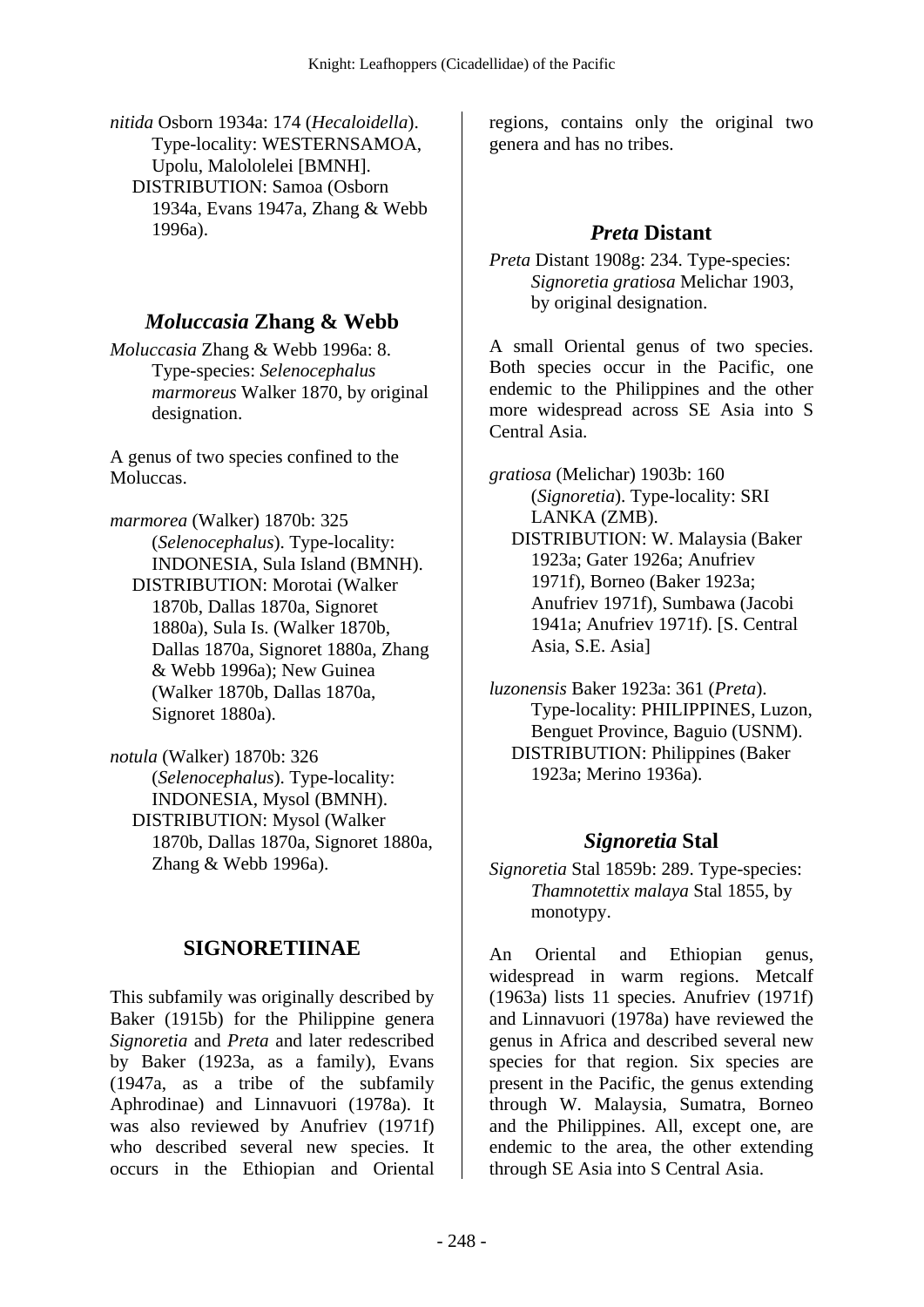*benguetensis* Baker 1923a: 359 (*Signoretia*). Type-locality: PHILIPPINES, Luzon, Benguet Province, Pauai (Haight's Place), 2400 ft. (USNM - 3 syntypes labelled "Baguio, Benguet"). DISTRIBUTION: Philippines (Baker 1923a; Merino 1936a).

*bilineata* Baker 1923a: 358 (*Signoretia*). Type-locality: E. MALAYSIA, Sabah, Sandakan (USNM). DISTRIBUTION: Borneo (Baker 1923a).

*carinata* Baker 1923a: 358 (*Signoretia*). Type-locality: PHILIPPINES, Mindanao, Agusan Province, Butuan (USNM). DISTRIBUTION: Philippines (Baker

1923a; Merino 1936a).

*malaya* (Stal) 1855b: 192 (*Thamnotettix*). Type-locality: W. MALAYSIA, Malacca (NRS).

 DISTRIBUTION: W. Malaysia (Stal 1855b, 1859b; Walker 1858b; Atkinson 1885b; Melichar 1903b; Distant 1908g; Baker 1915b, 1923a; Evans 1947a), Philippines (Baker 1915b, 1923a; Merino 1936a).[S. Central Asia, S.E. Asia]

*malaya philippinensis* Baker 1923a: 357 (*Signoretia*). Type-locality: PHILIPPINES (USNM, missing). DISTRIBUTION: Philippines (Baker 1923a).

*sumatrana* Schmidt 1911b: 298 (*Signoretia*). Type-locality: INDONESIA, Sumatra, Soekaranda  $(IZ).$  DISTRIBUTION: Sumatra (Schmidt 1911b; Baker 1915b).

*tagalica* Baker 1915b: 196 (*Signoretia*). Type-locality: PHILIPPINES, Luzon,

Laguna Province, Mt Maquiling & Mt Banahao (USNM). DISTRIBUTION: Philippines (Baker 1915b; Merino 1936a).

### **STEGELYTRINAE**

The following two genera were recognised by Webb (1999a) as members of the subfamily Stegelytrinae which was thereby recorded as present in the Pacific for the first time.

### *Temburocera* **Webb**

*Temburocera* Webb 1999a: 111. Typespecies: *Bythoscopus ignicans* Walker 1857, by original designation.

A monotypic genus endemic to Borneo.

*ignicans* (Walker) 1857b: 175 (*Bythoscopus*). Type-locality: E. MALAYSIA, Sarawak (BMNH). DISTRIBUTION: Borneo (Walker 1857b; Dohrn 1859a; Webb 1999a).

## *Toba* **Schmidt**

*Toba* Schmidt 1911b: 301. Type-species: *Toba fasciculata* Schmidt 1911, by monotypy.

A monotypic genus endemic to Sumatra.

*fasciculata* Schmidt 1911b: 303 (*Toba*). Type-locality: INDONESIA, Sumatra, Liangagas (IZ). DISTRIBUTION: Sumatra (Schmidt 1911b; Evans 1947a).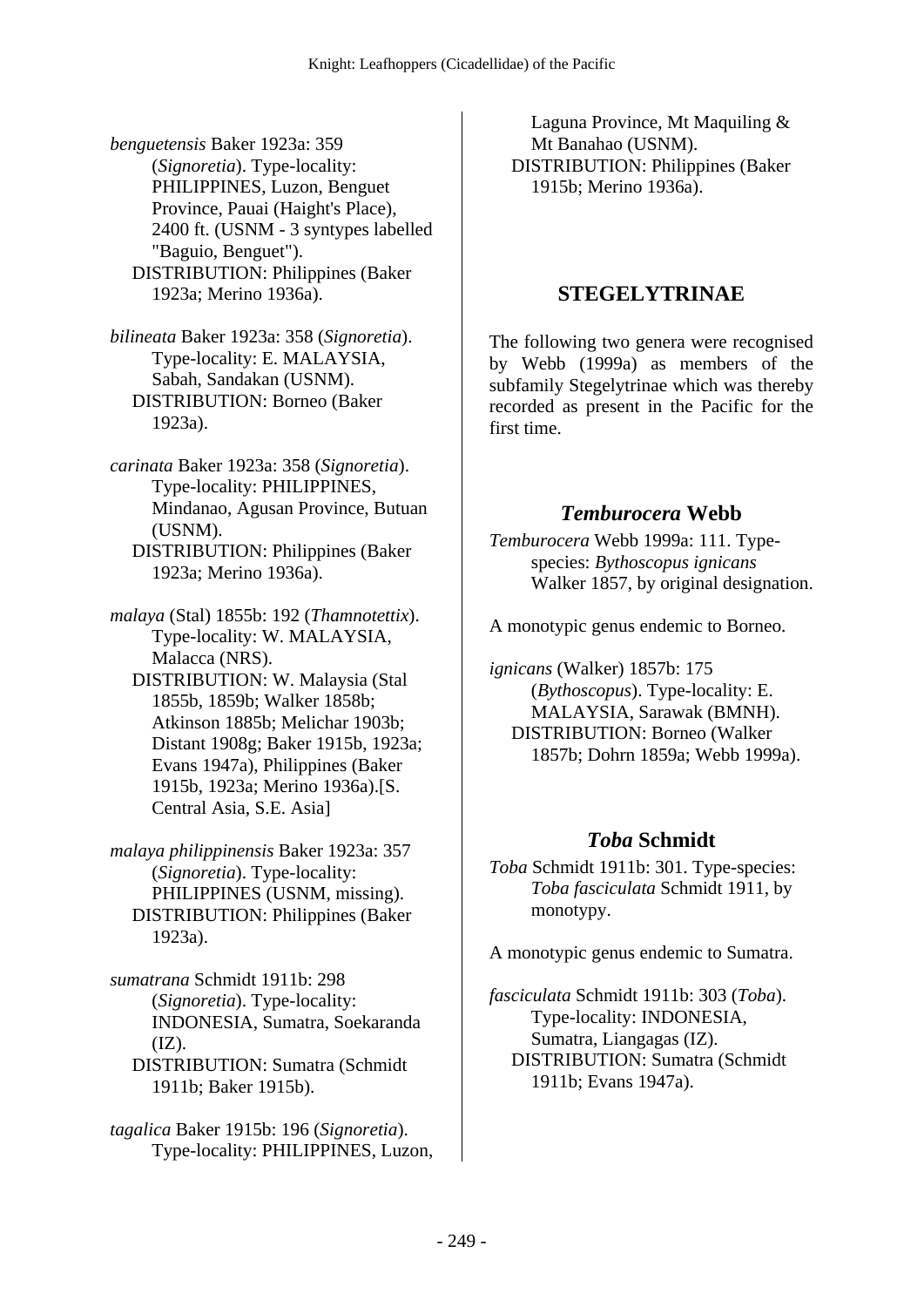# **TARTESSINAE**

This subfamily is confined to the Australian region with the exception of the genus *Tartessus* which extends north through Micronesia and west into the Oriental region. The species of the Australian region were revised by F. Evans (1981a) except for the monotypic genus *Borduria* which is endemic to Batchian in the Moluccas. There are no tribes.

This essentially arboreal subfamily lives on eucalypts in Australia, whilst one species occurs on fig and orange trees in Formosa. F. Evans (1981a) records them from mainly xerophytic trees and shrubs and also tropical rain forest.

## *Alosarpestus* **F. Evans**

*Alosarpestus* F. Evans 1981a: 179. Typespecies: *Alosarpestus fakensis* Evans 1981, by original designation.

A genus of two species, endemic to New Guinea and New Britain.

*fakensis* F. Evans 1981a: 181 (*Alosarpestus*). Type-locality: INDONESIA, Irian Jaya, New Guinea (SW), Vogelkop, Fak Fak, S coast of Bomberai (BPBM). DISTRIBUTION: New Guinea (F. Evans 1981a).

*keravatensis* F. Evans 1981a: 181 (*Alosarpestus*). Type-locality: PAPUA NEW GUINEA, New Britain, Vunabakan, 10 Km E of Keravat, 180m (BPBM). DISTRIBUTION: New Britain (F. Evans 1981a).

## *Alotartessella* **F. Evans**

*Alotartessella* F. Evans 1981a: 150. Typespecies: *Tartessella campbelli* Evans 1936, by original designation.

A monotypic genus, endemic to Australia.

*campbelli* (Evans) 1936b: 57 (*Tartessella*). Type-locality: AUSTRALIA, Northern Territory, Newcastle Waters (ANIC). DISTRIBUTION: Australia (Evans 1936b, 1966a; F. Evans 1981a).

#### *Alotartessus* **F. Evans**

*Alotartessus* F. Evans 1981a: 124. Typespecies: *Tartessus iambe* Kirkaldy 1907, by original designation.

A monotypic genus, endemic to Australia.

*iambe* (Kirkaldy) 1907d: 46 (*Tartessus*). Type-locality: AUSTRALIA, New South Wales, Mittagong (BPBM).  *mackerrasi* Evans 1936b: 54 (*Tartessus*). Type-locality: AUSTRALIA, F.C.T., Canberra (ANIC). Synonymised by Evans 1966a: 194. DISTRIBUTION: Australia (Kirkaldy 1907d; Evans 1936b, 1966a; F. Evans 1981a).

#### *Austrotartessus* **F. Evans**

*Austrotartessus* F. Evans 1981a: 140. Type-species: *Tartessus ianassa* Kirkaldy 1907, by original designation.

A genus of 12 species, endemic to Australia and New Guinea.

*flavobrunneus* F. Evans 1981a: 145 (*Austrotartessus*). Type-locality: AUSTRALIA, Queensland, Kuranda, 200m (AM). DISTRIBUTION: Australia (F. Evans 1981a).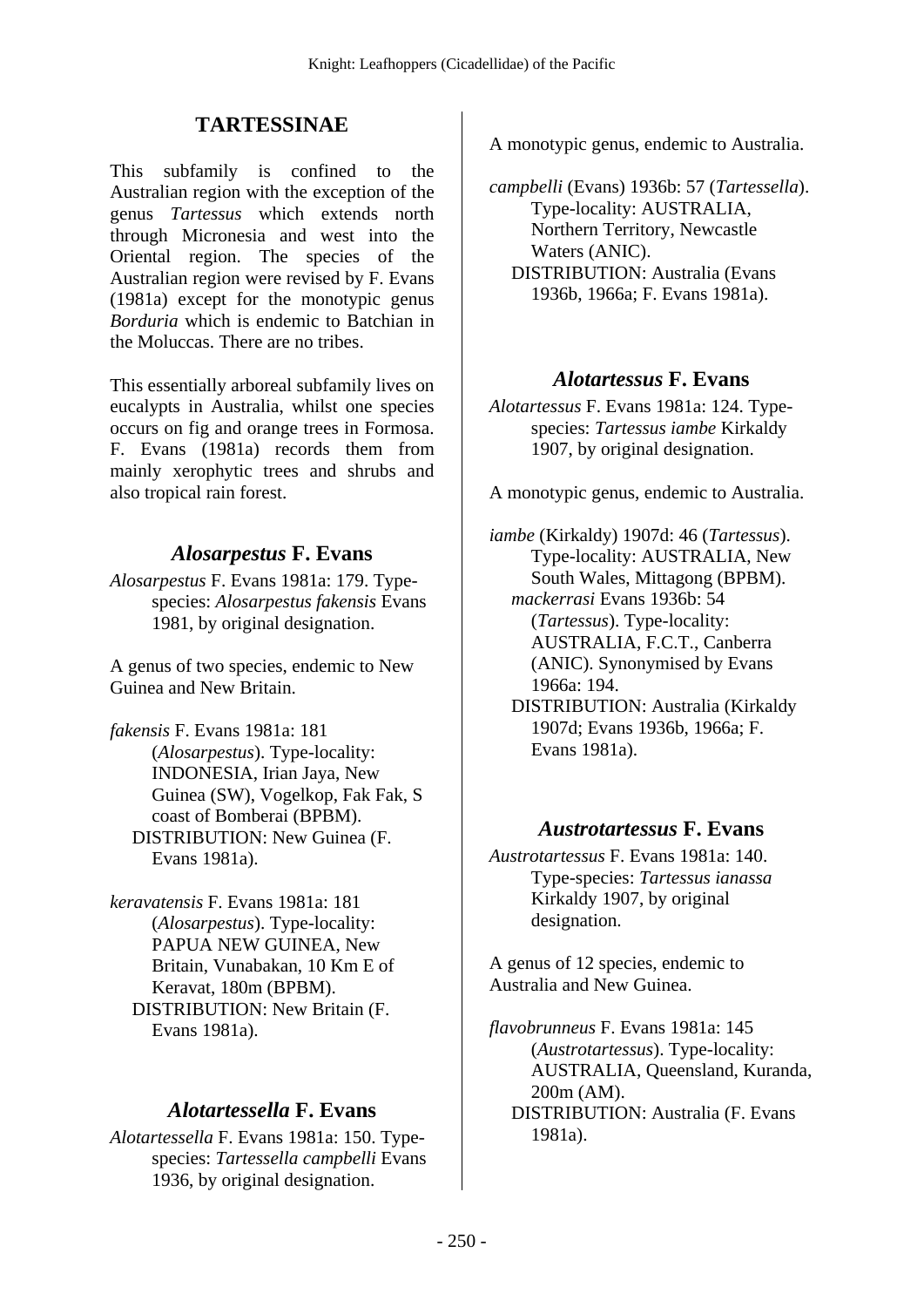*flavus* (Evans) 1941f: 156 (*Tartessus*). Type-locality: AUSTRALIA, Western Australia, Yanchep (BMNH). DISTRIBUTION: Australia (Evans 1941f, 1966a; F. Evans 1981a).

*hattonensis* F. Evans 1981a: 143 (*Austrotartessus*). Type-locality: AUSTRALIA, Queensland, Finch Hatton Gorge (AM). DISTRIBUTION: Australia (F. Evans 1981a).

*ianassa* (Kirkaldy) 1907d: 47 (*Tartessus*). Type-locality: AUSTRALIA, Queensland, Cairns (BPBM). DISTRIBUTION: Australia (Kirkaldy 1907d; Evans 1936b, 1966a; F. Evans 1981a), New Guinea (F. Evans 1981a).

*iokaste* (Kirkaldy) 1907d: 48 (*Tartessus*). Type-locality: AUSTRALIA, Queensland, Cairns & Kuranda (BPBM).

 DISTRIBUTION: Australia (Kirkaldy 1907d; Evans 1936b, 1966a; F. Evans 1981a).

*issa* (Kirkaldy) 1907d: 45 (*Tartessus*). Type-locality: AUSTRALIA, Queensland, Nelson (= Gordonvale), Kuranda & Cairns (BPBM). DISTRIBUTION: Australia (Kirkaldy 1907d; Evans 1936b, 1966a; F. Evans 1981a).

*monteithi* F. Evans 1981a: 141 (*Austrotartessus*). Type-locality: AUSTRALIA, Queensland, Lamington National Park (QM). DISTRIBUTION: Australia (F. Evans 1981a).

*muiri* F. Evans 1981a: 143 (*Austrotartessus*). Type-locality: AUSTRALIA, Queensland, Babinda (AM).

 DISTRIBUTION: Australia (F. Evans 1981a).

*numinus* F. Evans 1981a: 144 (*Austrotartessus*). Type-locality: AUSTRALIA, Queensland, Cairns (AM). DISTRIBUTION: Australia (F. Evans 1981a).

*oriomis* F. Evans 1981a: 145 (*Austrotartessus*). Type-locality: PAPUA NEW GUINEA, New Guinea (SE), W District, Oriomo Government Station (BPBM). DISTRIBUTION: New Guinea (F. Evans 1981a).

*rubrivenosus* (Evans) 1941f: 156 (*Tartessus*). Type-locality: AUSTRALIA, Western Australia, Dedari (BMNH). DISTRIBUTION: Australia (Evans 1941f, 1966a; F. Evans 1981a).

*sedlaceki* F. Evans 1981a: 141 (*Austrotartessus*). Type-locality: AUSTRALIA, Queensland, 96 Km S of Cooktown, 500m (AM). DISTRIBUTION: Australia (F. Evans 1981a).

#### *Borditartessus* **F. Evans**

*Borditartessus* F. Evans 1981a: 145. Typespecies: *Tartessus latus* Evans 1941, by original designation.

A genus of two species, endemic to Australia.

*casulaensis* F. Evans 1981a: 146 (*Borditartessus*). Type-locality: AUSTRALIA, New South Wales, Cabramatta (AM). DISTRIBUTION: Australia (F. Evans 1981a; Stevens 1990a).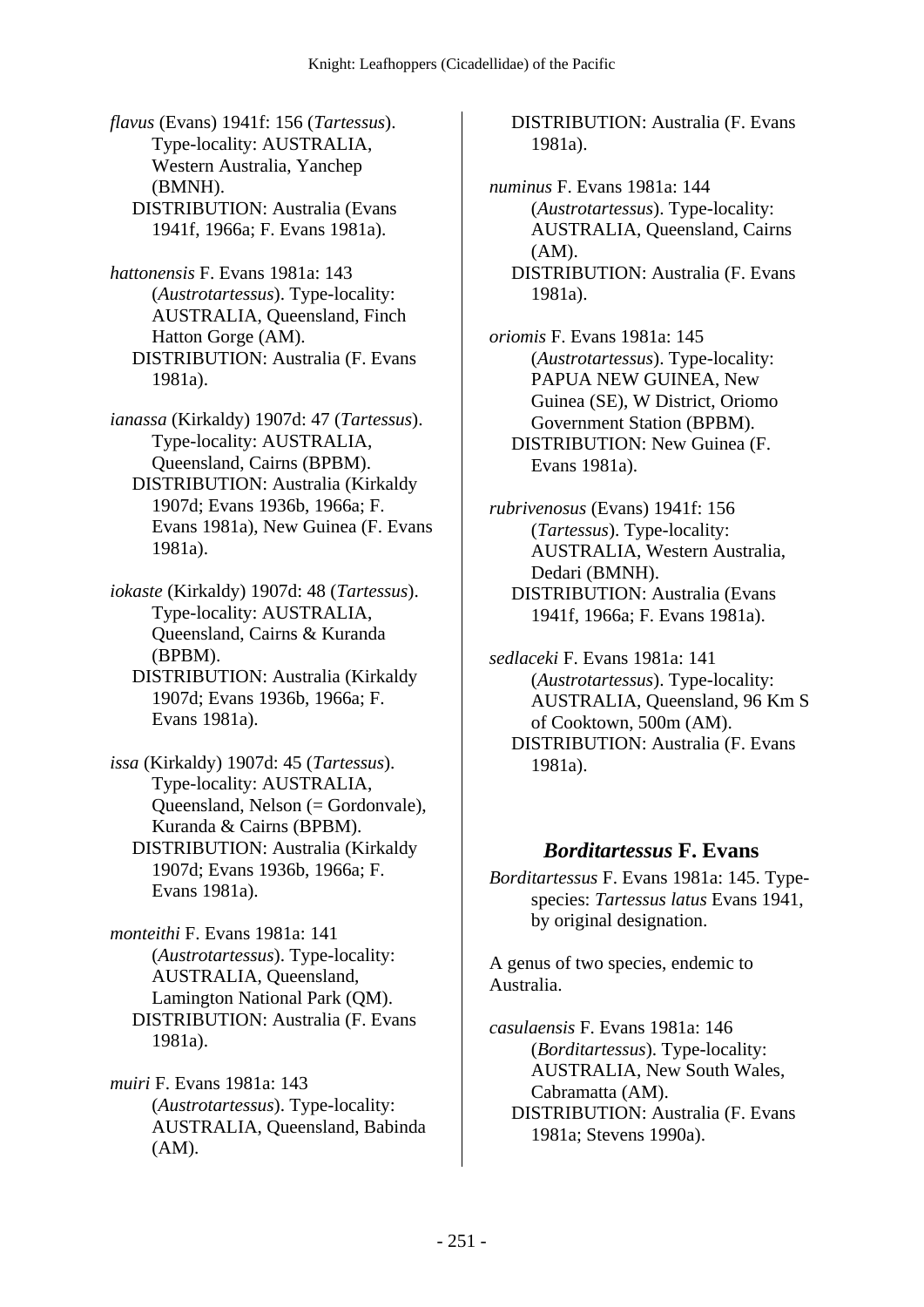*latus* (Evans) 1941f: 156 (*Tartessus*). Type-locality: AUSTRALIA, Western Australia, Dedari (BMNH). DISTRIBUTION: Australia (Evans 1941f, 1966a; F. Evans 1981a).

## *Borduria* **Distant**

*Borduria* Distant 1908f: 147. Typespecies: *Bythoscopus impressus* Walker 1870, by original designation.

A monotypic genus, endemic to Batchian.

*impressus* (Walker) 1870b: 322 (*Bythoscopus*). Type-locality: INDONESIA, Batchian (BMNH). DISTRIBUTION: Batchian (Walker 1870b; Dallas 1870a; Distant 1908f; Evans 1947a).

## *Brunotartessus* **F. Evans**

*Brunotartessus* F. Evans 1981a: 130. Typespecies: *Bythoscopus fulvus* Walker 1851, by original designation.

A genus of seven species, endemic to Australia, New Guinea and New Caledonia.

*aroaensis* F. Evans 1981a: 131 (*Brunotartessus*). Type-locality: PAPUA NEW GUINEA, New Guinea (SE), Aroa Estate, W of Redscar Bay (BPBM). DISTRIBUTION: New Guinea (F. Evans 1981a).

*cunnamullensis* F. Evans 1981a: 131 (*Brunotartessus*). Type-locality: AUSTRALIA, Queensland, Cunnamulla (AM). DISTRIBUTION: Australia (F. Evans 1981a).

*darwinensis* F. Evans 1981a: 131 (*Brunotartessus*). Type-locality:

AUSTRALIA, Northern Territory, Darwin (AM). DISTRIBUTION: Australia (F. Evans 1981a).

*eldoensis* F. Evans 1981a: 131 (*Brunotartessus*). Type-locality: AUSTRALIA, Northern Territory, Eldo (ANIC). DISTRIBUTION: Australia (F. Evans 1981a).

*fulvus* (Walker) 1851b: 866 (*Bythoscopus*). Type-locality: AUSTRALIA, Tasmania (BMNH).  *transversus* Walker 1851b: 869 (*Bythoscopus*). Type-locality: AUSTRALIA (BMNH). Synonymised by Distant 1908e: 109.  *latifrons* Walker 1851b: 869 (*Bythoscopus*). Type-locality: AUSTRALIA (BMNH). Synonymised by Stal 1862b: 494.  *semicitrinus* Walker 1858a: 105 (*Bythoscopus*). Type-locality: AMAZON (BMNH). Synonymised by Distant 1908e: 109.  *signifrons* Walker 1858a: 106 (*Bythoscopus*). Type-locality: AUSTRALIA, New South Wales (BMNH). Synonymised by Distant 1908e: 109.  *australicus* Spangberg 1878c: 3 (*Tartessus*). Type-locality: AUSTRALIA (NRS). Synonymised by Signoret 1880c: 351.  *subniger* Signoret 1880c: 350 (*Tartessus*). Type-locality: AUSTRALIA (NMV). Synonymised by Distant 1908e: 109.  *syrtidis* Kirkaldy 1906c: 341 (*Tartessus*). Type-locality: AUSTRALIA, Queensland, Bundaberg (BPBM, missing). Synonymised by Distant 1908e: 109. DISTRIBUTION: Australia (Signoret 1880c; Kirkaldy 1907d, 1906c; Distant 1908e; Evans 1936b, 1941f, 1966a; F. Evans 1981a; Walker 1851b, 1858a; Dohrn 1859a;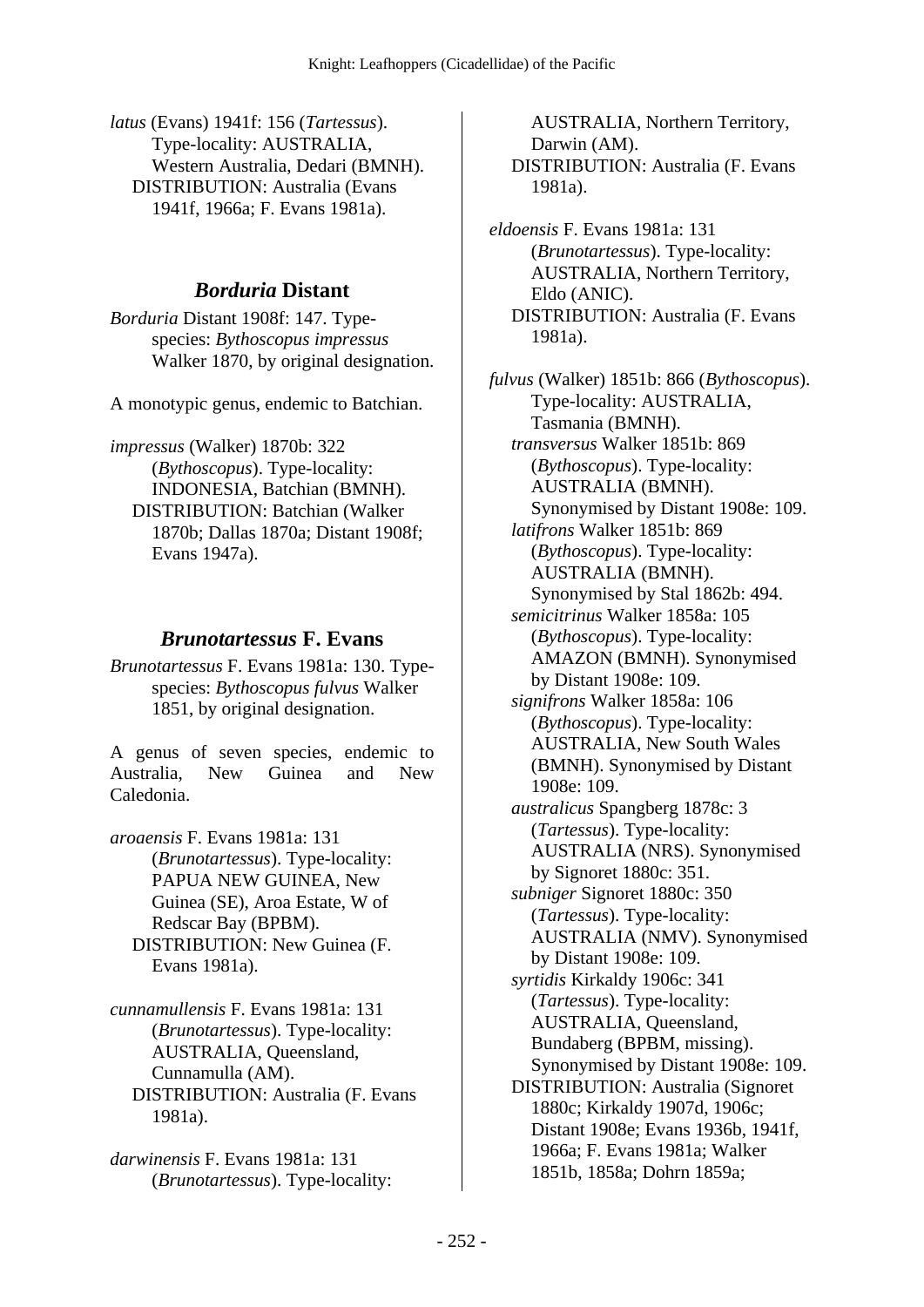Spangberg 1878c; Linnavuori 1956e; Fenton 1918a; Thompson 1944a), New Caledonia (Signoret 1880c).[S. America?]

- *ianthe* (Kirkaldy) 1907d: 47 (*Tartessus*). Type-locality: AUSTRALIA, Queensland, Brisbane & Cairns (BPBM).
	- DISTRIBUTION: Australia (Kirkaldy 1907d; Evans 1936b, 1966a; F. Evans 1981a).

*weiri* F. Evans 1981a: 132 (*Brunotartessus*). Type-locality: AUSTRALIA, Northern Territory, Cooper Creek, 19 Km E by S of Mt Boradaile (ANIC). DISTRIBUTION: Australia (F. Evans 1981a).

#### *Bulotartessus* **F. Evans**

*Bulotartessus* F. Evans 1981a: 134. Typespecies: *Bulotartessus cooloolensis* Evans 1981, by original designation.

A genus of two species, endemic to Australia.

*ambiguus* F. Evans 1981a: 135 (*Bulotartessus*). Type-locality: AUSTRALIA, Queensland, Kuranda, 200m (AM, original description states type depository as BPBM). DISTRIBUTION: Australia (F. Evans 1981a).

*cooloolensis* F. Evans 1981a: 135 (*Bulotartessus*). Type-locality: AUSTRALIA, Queensland, Cooloola (QM). DISTRIBUTION: Australia (F. Evans 1981a).

## *Calotartessus* **F. Evans**

*Calotartessus* F. Evans 1981a: 187. Typespecies: *Tartessus stalii* Signoret 1880, by original designation.

A monotypic genus, endemic to New Caledonia.

*stalii* (Signoret) 1880c: 352 (*Tartessus*). Type-locality: NEW CALEDONIA (NMV).

 *reuteri* Signoret 1880c: 361 (*Tartessus*). Type-locality: NEW CALEDONIA (NMV). Synonymised by Evans 1974a: 170.

- *coronatus* Distant 1920f: 468 (*Tartessus*). Type-locality: NEW CALEDONIA, Central District (BMNH). Synonymised by Evans 1974a: 170.
- DISTRIBUTION: New Caledonia (Signoret 1880c; Distant 1920f; Evans 1974a; F. Evans 1981a).

#### *Distantessus* **F. Evans**

*Distantessus* F. Evans 1981a: 137. Typespecies: *Tartessus iphis* Kirkaldy 1907, by original designation.

A monotypic genus, endemic to Australia and New Guinea.

*iphis* (Kirkaldy) 1907d: 45 (*Tartessus*). Type-locality: AUSTRALIA, Queensland, Nelson (= Gordonvale) [Holotype labelled "Cairns, K"] (BPBM). DISTRIBUTION: Australia (Kirkaldy 1907d; Evans 1936b, 1966a; F. Evans 1981a), New Guinea (F. Evans 1981a).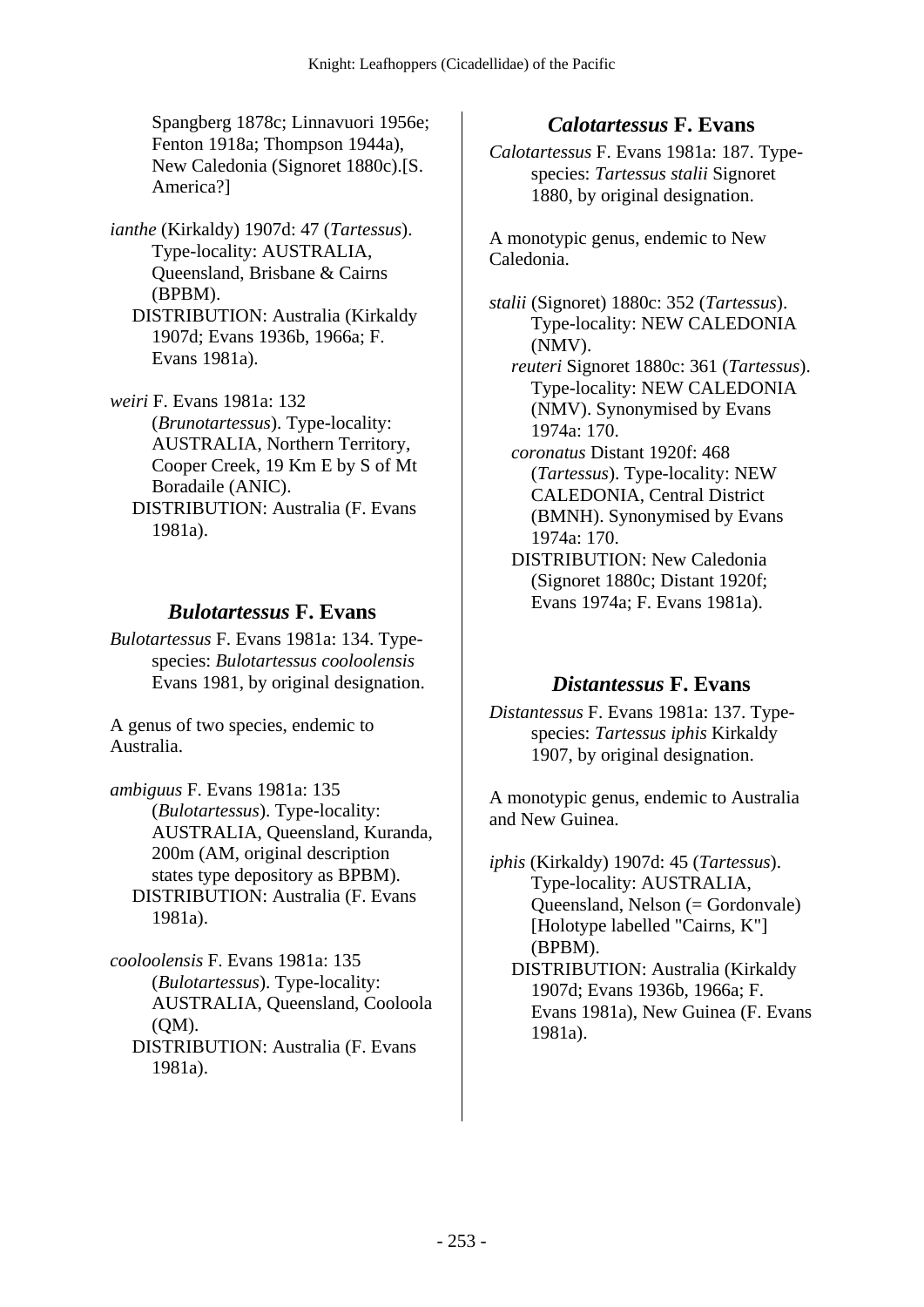## *Dorrotartessus* **F. Evans**

*Dorrotartessus* F. Evans 1981a: 123. Typespecies: *Dorrotartessus dorrigensis* Evans 1981, by original designation.

A monotypic genus, endemic to Australia.

*dorrigensis* F. Evans 1981a: 123 (*Dorrotartessus*). Type-locality: AUSTRALIA, New South Wales, Dorrigo (SAM). DISTRIBUTION: Australia (F. Evans 1981a).

#### *Duatartessus* **F. Evans**

*Duatartessus* F. Evans 1981a: 165. Typespecies: *Bythoscopus badius* Walker 1870, by original designation.

A genus of seven species, endemic to New Guinea.

*badius* (Walker) 1870b: 321 (*Bythoscopus*). Type-locality: NEW GUINEA (BMNH). DISTRIBUTION: New Guinea (Walker 1870b; Dallas 1870a; Distant 1908f; F. Evans 1981a).

*daradensis* F. Evans 1981a: 168 (*Duatartessus*). Type-locality: PAPUA NEW GUINEA, New Guinea (SE), Daradae, near Javareire, Musgrove, 100m (BPBM). DISTRIBUTION: New Guinea (F. Evans 1981a).

*gilvus* F. Evans 1981a: 168 (*Duatartessus*). Type-locality: INDONESIA, Irian Jaya, New Guinea (NW), Ifar, 400- 500m (BPBM). DISTRIBUTION: New Guinea (F. Evans 1981a).

*malleus* F. Evans 1981a: 166 (*Duatartessus*). Type-locality: INDONESIA, Irian Jaya, New

Guinea (SW), Vogelkop-Bomberi, 700m (BPBM). DISTRIBUTION: New Guinea (F. Evans 1981a).

*sepikensis* F. Evans 1981a: 166 (*Duatartessus*). Type-locality: PAPUA NEW GUINEA, New Guinea (NE), Sepik District, Dreikikir, 350m (BPBM). DISTRIBUTION: New Guinea (F. Evans 1981a).

*spadix* F. Evans 1981a: 168 (*Duatartessus*). Type-locality: PAPUA NEW GUINEA, New Guinea (NE), Feramin, 180m (BPBM). DISTRIBUTION: New Guinea (F. Evans 1981a).

*torricellensis* F. Evans 1981a: 166 (*Duatartessus*). Type-locality: PAPUA NEW GUINEA, New Guinea (NE), Torricelli Mts, Siaute, sea level (BPBM). DISTRIBUTION: New Guinea (F. Evans 1981a).

## *Eutartessus* **F. Evans**

*Eutartessus* F. Evans 1981a: 146. Typespecies: *Eutartessus cantrelli* Evans 1981, by original designation.

A genus of six species, endemic to Australia.

*aesi* F. Evans 1981a: 148 (*Eutartessus*). Type-locality: AUSTRALIA, Queensland, Cairns (AM). DISTRIBUTION: Australia (F. Evans 1981a).

*brooksi* F. Evans 1981a: 150 (*Eutartessus*). Type-locality: AUSTRALIA, Queensland, Cairns (AM). DISTRIBUTION: Australia (F. Evans 1981a).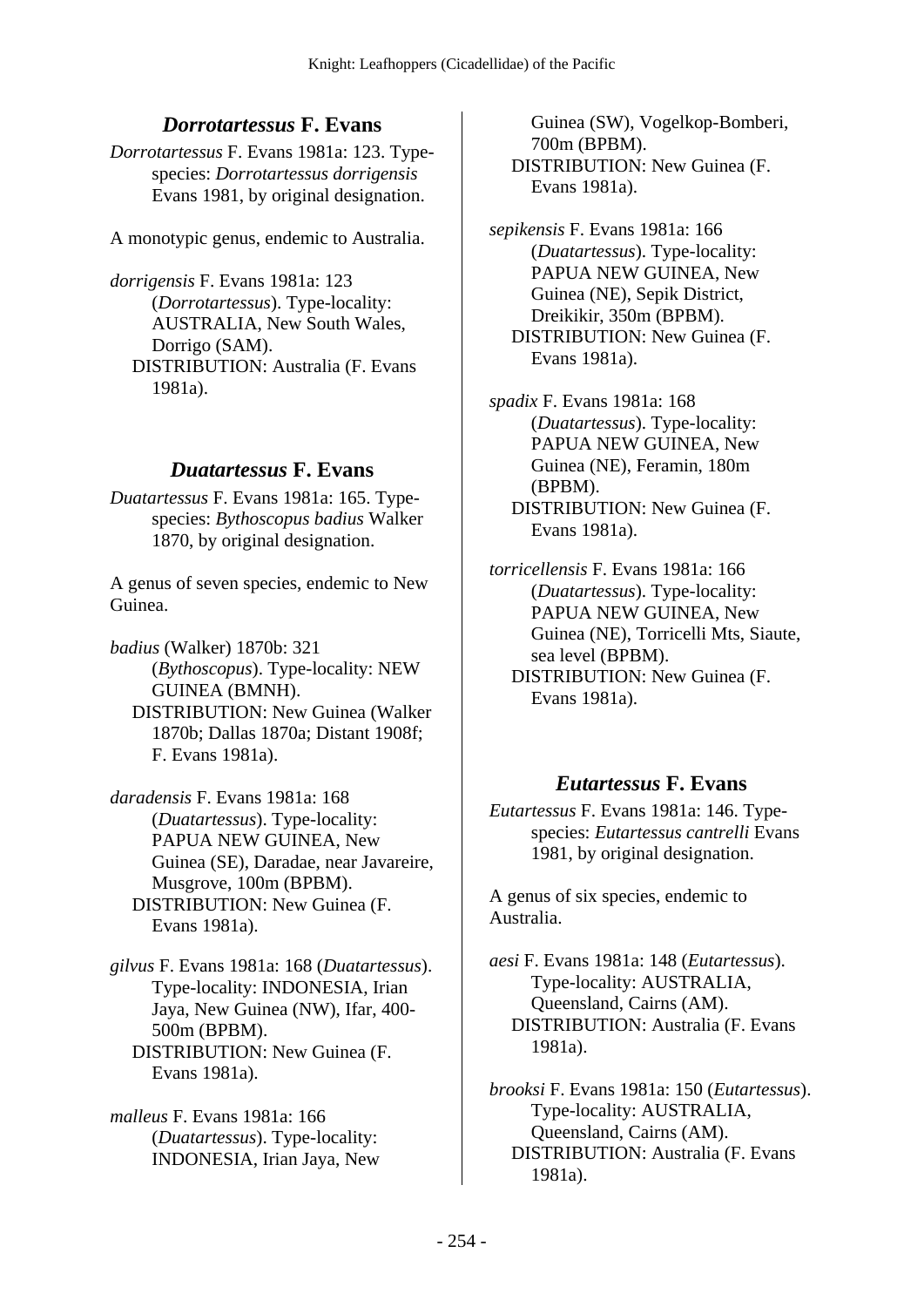*brunensis* F. Evans 1981a: 148 (*Eutartessus*). Type-locality: AUSTRALIA, Queensland, Cairns (AM, missing). DISTRIBUTION: Australia (F. Evans 1981a).

*cantrelli* F. Evans 1981a: 148 (*Eutartessus*). Type-locality: AUSTRALIA, Queensland, Crystal Cascades, near Cairns (QM). DISTRIBUTION: Australia (F. Evans 1981a).

*gressitti* F. Evans 1981a: 148 (*Eutartessus*). Type-locality: AUSTRALIA, Queensland, Mt Glorious (AM). DISTRIBUTION: Australia (F. Evans 1981a).

*whiamensis* F. Evans 1981a: 148 (*Eutartessus*). Type-locality: AUSTRALIA, New South Wales, Royal National Park (AM). DISTRIBUTION: Australia (F. Evans 1981a).

# *Fedotartessus* **F. Evans**

*Fedotartessus* F. Evans 1981a: 174. Typespecies: *Fedotartessus popensis* Evans 1981, by original designation.

A monotypic genus, endemic to New Guinea.

*popensis* F. Evans 1981a: 174 (*Fedotartessus*). Type-locality: PAPUA NEW GUINEA, New Guinea (SE), Popondetta, 60m (BPBM). DISTRIBUTION: New Guinea (F. Evans 1981a).

# *Flavitartessus* **F. Evans**

*Flavitartessus* F. Evans 1981a: 154. Typespecies: *Bythoscopus flavibasis* Walker 1870, by original designation.

A monotypic genus, endemic to New Guinea, New Britain and Aru Island.

*flavibasis* (Walker) 1870b: 320 (*Bythoscopus*). Type-locality: INDONESIA, Aru (BMNH). DISTRIBUTION: Aru (Walker 1870b; Dallas 1870a; Distant 1908f; F. Evans 1981a), New Guinea (F. Evans 1981a), New Britain (F. Evans 1981a).

#### *Furcatartessus* **F. Evans**

*Furcatartessus* F. Evans 1981a: 138. Typespecies: *Furcatartessus waiwerensis* Evans 1981, by original designation.

A monotypic genus, endemic to Australia.

*waiwerensis* F. Evans 1981a: 138 (*Furcatartessus*). Type-locality: AUSTRALIA, New South Wales, Waiwere, Narrabri (ANIC). DISTRIBUTION: Australia (F. Evans 1981a).

## *Infulatartessus* **F. Evans**

*Infulatartessus* F. Evans 1981a: 168. Typespecies: *Infulatartessus nondugensis* Evans 1981, by original designation.

A genus of eight species, endemic to New Guinea, New Ireland and Manus Island.

*daulensis* F. Evans 1981a: 171 (*Infulatartessus*). Type-locality: PAPUA NEW GUINEA, New Guinea (NE), Daulo Pass, 2500m (BPBM).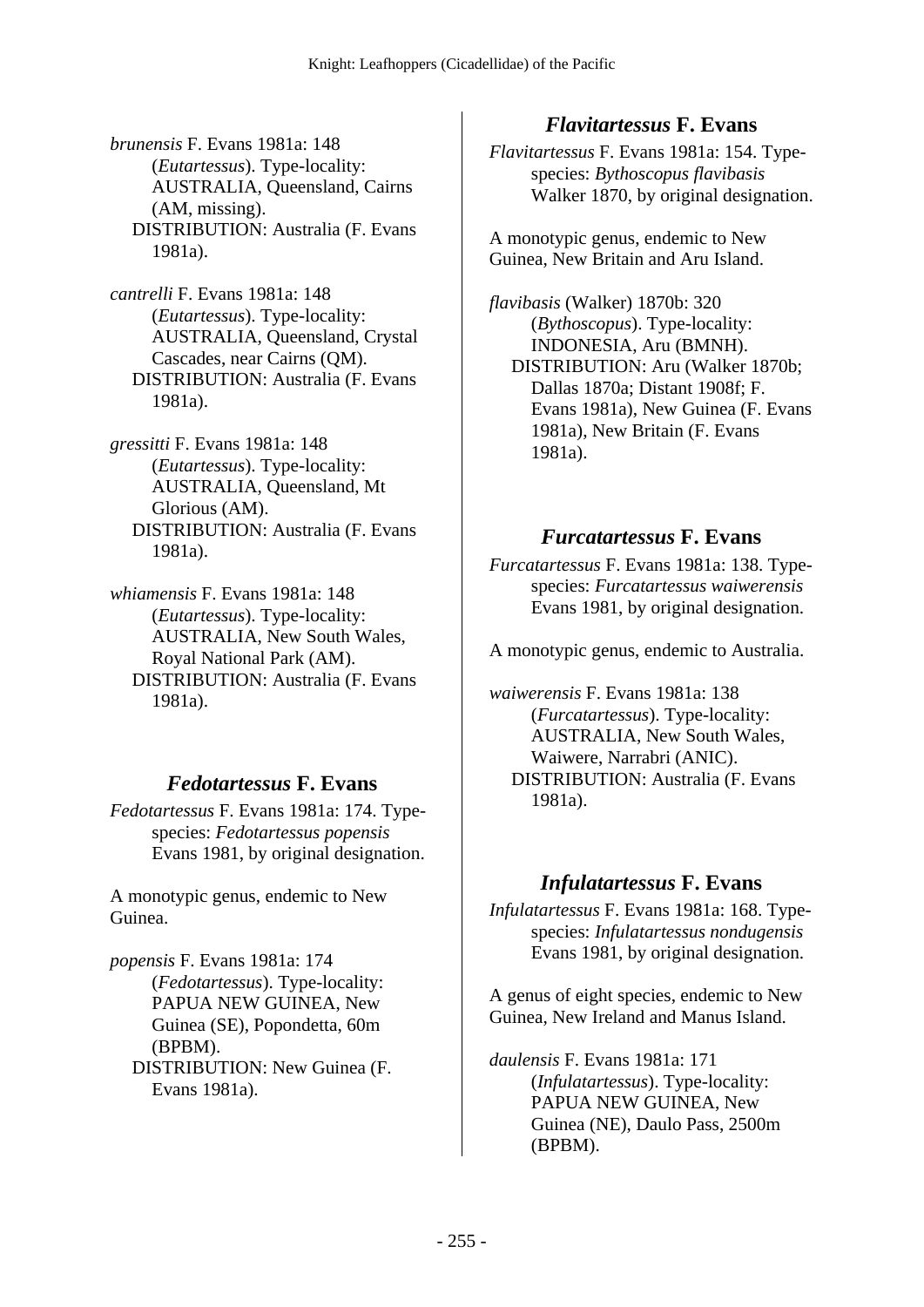DISTRIBUTION: New Guinea (F. Evans 1981a).

*eliptamensis* F. Evans 1981a: 170 (*Infulatartessus*). Type-locality: PAPUA NEW GUINEA, New Guinea (NE), Eliptamin Valley, 1200-1350m (BPBM). DISTRIBUTION: New Guinea (F. Evans 1981a).

*hibernia* F. Evans 1981a: 171 (*Infulatartessus*). Type-locality: PAPUA NEW GUINEA, Bismarck Archipelago, New Ireland (SW), ridge above "Camp Bishop", 15 Km up Kait River, 250-450m (BPBM). DISTRIBUTION: New Ireland (F. Evans 1981a), Manus (F. Evans 1981a).

*incertus* F. Evans 1981a: 173 (*Infulatartessus*). Type-locality: PAPUA NEW GUINEA, New Guinea (NE), Morobe District, Wau, 1200m (BPBM). DISTRIBUTION: New Guinea (F. Evans 1981a).

*morobensis* F. Evans 1981a: 170 (*Infulatartessus*). Type-locality: PAPUA NEW GUINEA, New Guinea (NE), Morobe District, Wau, 1200m (BPBM). DISTRIBUTION: New Guinea (F. Evans 1981a).

*nondugensis* F. Evans 1981a: 170 (*Infulatartessus*). Type-locality: PAPUA NEW GUINEA, New Guinea (NE), Wau, 1200m (BPBM). DISTRIBUTION: New Guinea (F. Evans 1981a).

*scutei* F. Evans 1981a: 171 (*Infulatartessus*). Type-locality: PAPUA NEW GUINEA, New Guinea (NE), Mt Kaindi, 2350m (BPBM).

 DISTRIBUTION: New Guinea (F. Evans 1981a).

*stellensis* F. Evans 1981a: 170 (*Infulatartessus*). Type-locality: INDONESIA, Irian Jaya, New Guinea (NW), Star Mts, Sibil Valley, 1245m (BPBM). DISTRIBUTION: New Guinea (F. Evans 1981a).

#### *Iriatartessus* **F. Evans**

*Iriatartessus* F. Evans 1981a: 181. Typespecies: *Iriatartessus maai* Evans 1981, by original designation.

A monotypic genus, endemic to New Guinea.

*maai* F. Evans 1981a: 183 (*Iriatartessus*). Type-locality: INDONESIA, Irian Jaya, New Guinea (SW), Vogelkop, Fak Fak, S coast of Bomberai (BPBM). DISTRIBUTION: New Guinea (F. Evans 1981a).

#### *Kaltitartessus* **F. Evans**

*Kaltitartessus* F. Evans 1981a: 135. Typespecies: *Kaltitartessus mouldsi* Evans 1981, by original designation.

A genus of two species, endemic to Australia.

*anomalus* F. Evans 1981a: 137 (*Kaltitartessus*). Type-locality: AUSTRALIA, Queensland, Mossman (QM). DISTRIBUTION: Australia (F. Evans 1981a).

*mouldsi* F. Evans 1981a: 135 (*Kaltitartessus*). Type-locality: AUSTRALIA, Queensland, Mt Lewis, SW of Mossman (AM,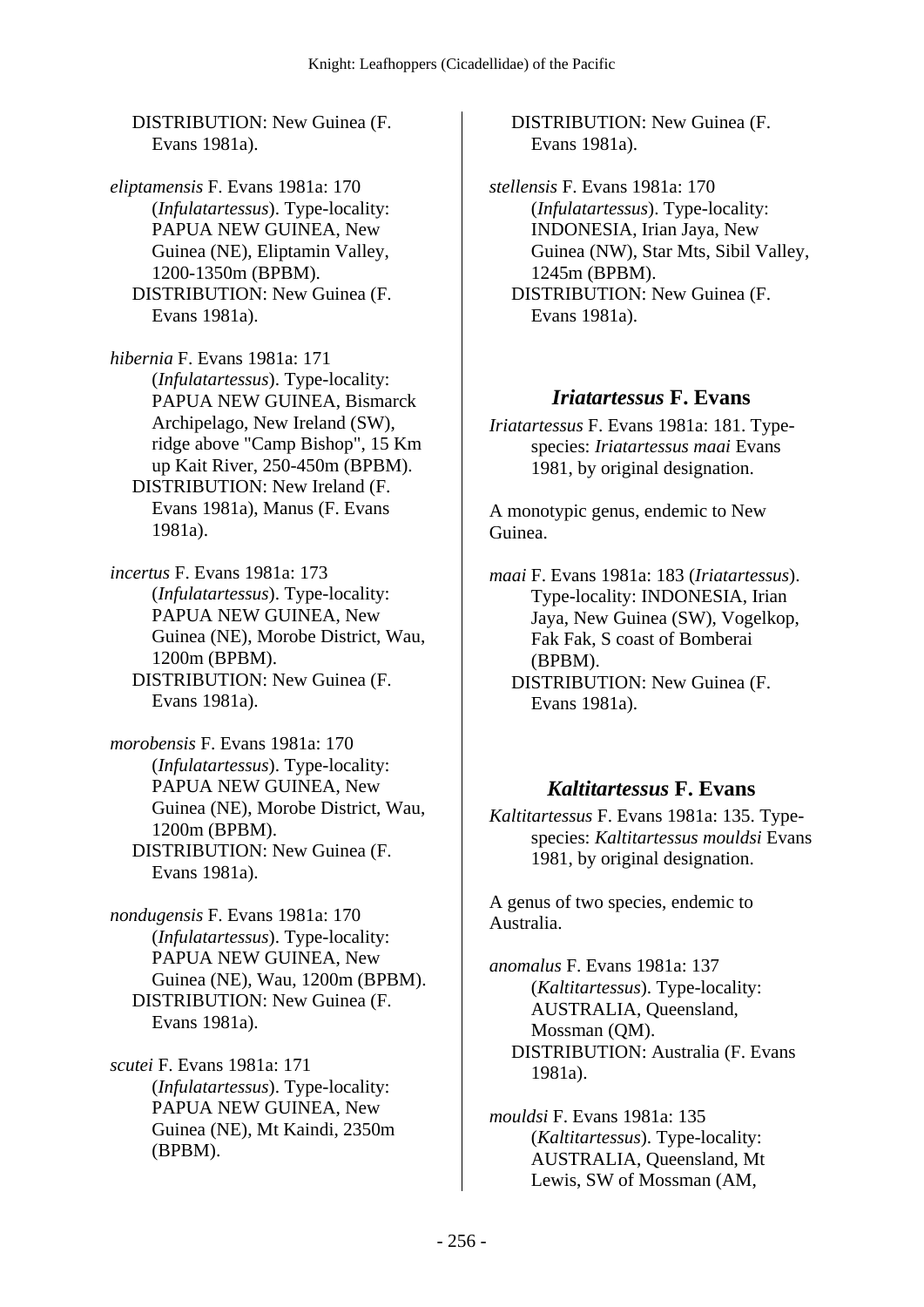holotype missing but genitalia mounted in balsam). DISTRIBUTION: Australia (F. Evans 1981a).

#### *Macrotartessus* **F. Evans**

*Macrotartessus* F. Evans 1981a: 174. Type-species: *Macrotartessus straatmani* Evans 1981, by original designation.

A monotypic genus, endemic to New Guinea.

*straatmani* F. Evans 1981a: 174 (*Macrotartessus*). Type-locality: PAPUA NEW GUINEA, New Guinea (NE), 6 Km W of Green River (BPBM). DISTRIBUTION: New Guinea (F. Evans 1981a).

#### *Microtartessus* **F. Evans**

*Microtartessus* F. Evans 1981a: 123. Typespecies: *Tartessus idyia* Kirkaldy 1907, by original designation.

A genus of two species, endemic to Australia.

*idyia* (Kirkaldy) 1907d: 44 (*Tartessus*). Type-locality: AUSTRALIA, Queensland, Nelson (= Gordonvale) [Holotype labelled "Cairns"] (BPBM). DISTRIBUTION: Australia (Kirkaldy 1907d; Evans 1936b; F. Evans 1981a; Stevens 1990a).

*kurandae* F. Evans 1981a: 123 (*Microtartessus*). Type-locality: AUSTRALIA, Queensland, Cairns  $(AM)$ .

 DISTRIBUTION: Australia (F. Evans 1981a).

# *Milotartessus* **F. Evans**

*Milotartessus* F. Evans 1981a: 178. Typespecies: *Tartessus sananas* Distant 1912, by original designation.

A monotypic genus, endemic to New Guinea.

*sananas* (Distant) 1912h: 603 (*Tartessus*). Type-locality: INDONESIA, Irian Jaya, New Guinea, Mimika River (BMNH). DISTRIBUTION: New Guinea (Distant 1912h; F. Evans 1981a).

#### *Neotartessus* **F. Evans**

*Neotartessus* F. Evans 1981a: 126. Typespecies: *Tartessus flavipes* Spangberg 1878, by original designation.

A genus of six species, endemic to Australia.

*flavipes* (Spangberg) 1878c: 4 (*Tartessus*). Type-locality: AUSTRALIA, north (NRS).

 *sahlbergii* Signoret 1880c: 351 (*Tartessus*). Type-locality: AUSTRALIA (NMV). Synonymised by Evans 1981a: 126.

 *io* Kirkaldy 1907d: 46 (*Tartessus*). Type-locality: AUSTRALIA, New South Wales, Mittagong (BPBM). Synonymised by Evans 1966a: 192.

 DISTRIBUTION: Australia (Spangberg 1878c; Signoret 1880c; Kirkaldy 1907d; Evans 1936b, 1966a; Linnavuori 1956e; F. Evans 1981a).

*fumus* (Evans) 1941f: 155 (*Tartessus*). Type-locality: AUSTRALIA, Western Australia, Mundaring Weir (BMNH).

 DISTRIBUTION: Australia (Evans 1941f, 1966a; F. Evans 1981a).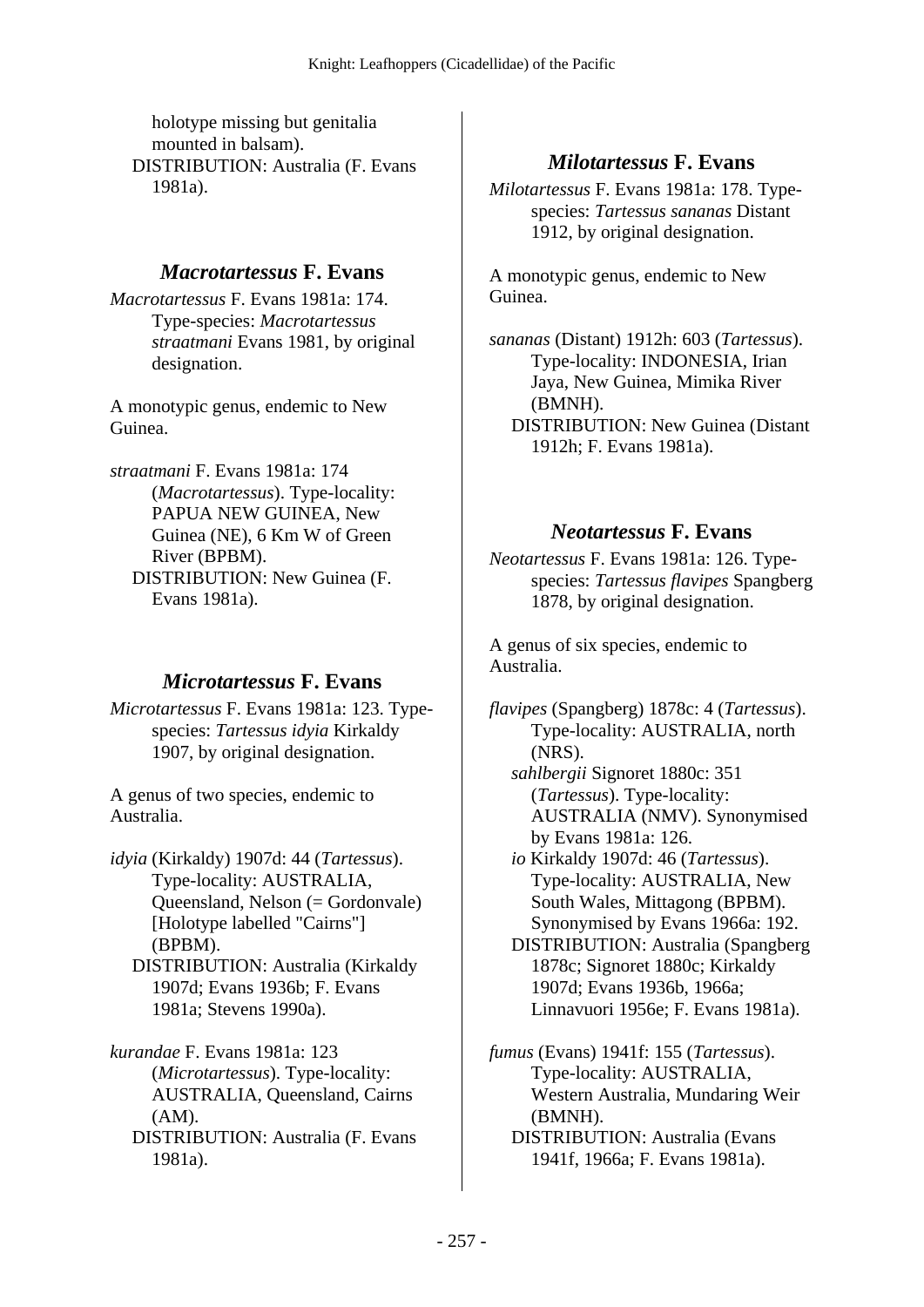*ianeira* (Kirkaldy) 1907d: 48 (*Tartessus*). Type-locality: AUSTRALIA, New South Wales, Sydney & Parramatta (BPBM).

 DISTRIBUTION: Australia (Kirkaldy 1907d; Evans 1936b; F. Evans 1981a).

*mundarensis* (Evans) 1941f: 155 (*Tartessus*). Type-locality: AUSTRALIA, Western Australia, Mundaring Weir (BMNH). DISTRIBUTION: Australia (Evans 1941f, 1966a; F. Evans 1981a).

*pallidus* (Evans) 1936b: 54 (*Tartessus*). Type-locality: AUSTRALIA, New South Wales, Sydney (AM). DISTRIBUTION: Australia (Evans 1936b; F. Evans 1981a).

*parvus* (Evans) 1966a: 198 (*Tartessus*). Type-locality: AUSTRALIA, Western Australia, Capel district, 18 miles S of Bunbury (AM). DISTRIBUTION: Australia (Evans 1966a; F. Evans 1981a).

## *Newmaniana* **Evans**

*Newmaniana* Evans 1941f: 152. Typespecies: *Newmaniana viridis* Evans 1941, by original designation.

 *Euprora* Evans 1938b: 9. Type-species: *Euprora mullensis* Evans 1938, by monotypy.

 *Stenotartessus* Evans 1947a: 207. New name for *Euprora* Evans 1938, not *Euprora* Busck 1906. Type-species: *Euprora mullensis* Evans 1938, by original designation. Synonymised by Evans 1966a: 200.

A genus of two species, endemic to Australia.

*mullensis* (Evans) 1938b: 10 (*Euprora*). Type-locality: AUSTRALIA, Western Australia, Mullewa (SAM).  *viridis* Evans 1941f: 152 (*Newmaniana*). Type-locality: AUSTRALIA, Western Australia, Dongarra (BMNH). Synonymised by Evans 1966a: 201.

 DISTRIBUTION: Australia (Evans 1938b, 1941f, 1947a, 1966a, 1975b; F. Evans 1981a).

*queenslandensis* (Evans) 1966a: 201 (*Stenotartessus*). Type-locality: AUSTRALIA, Queensland, Biloela (QM). DISTRIBUTION: Australia (Evans 1966a; F. Evans 1981a).

#### *Nigritartessus* **F. Evans**

*Nigritartessus* F. Evans 1981a: 137. Typespecies: *Nigritartessus henriettensis* Evans 1981, by original designation.

A monotypic genus, endemic to Australia.

*henriettensis* F. Evans 1981a: 137 (*Nigritartessus*). Type-locality: AUSTRALIA, Queensland, Palmerston National Park, Henrietta Creek (QM). DISTRIBUTION: Australia (F. Evans 1981a).

#### *Philotartessus* **F. Evans**

*Philotartessus* F. Evans 1981a: 183. Typespecies: *Bythoscopus dimidiatus* Walker 1870, by original designation.

A genus of 10 species, endemic to New Guinea, Dorey Island, Sulawesi, Morty, Mysol and Solomon Islands.

*baliemensis* F. Evans 1981a: 186 (*Philotartessus*). Type-locality: INDONESIA, Irian Jaya, New Guinea (NW), Bokondini, 40 Km N of Baliem Valley, ca 1300m (BPBM).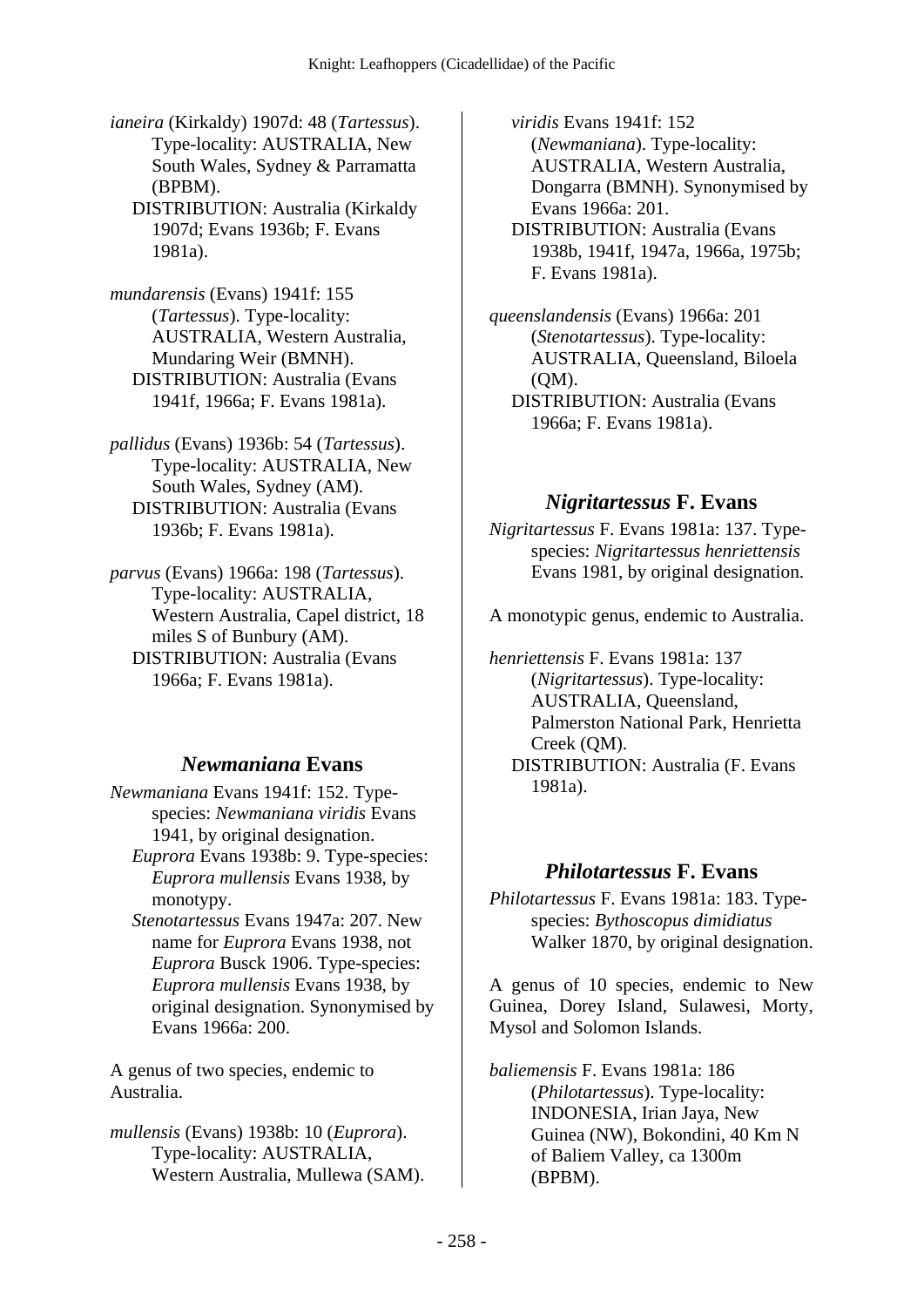DISTRIBUTION: New Guinea (F. Evans 1981a).

*concolor* (Walker) 1870b: 317 (*Bythoscopus*). Type-locality: INDONESIA, Mysol (BMNH). DISTRIBUTION: Mysol (Walker 1870b; Dallas 1870a; Distant 1908f; F. Evans 1981a), New Guinea (F. Evans 1981a).

*dimidiatus* (Walker) 1870b: 319 (*Bythoscopus*). Type-locality: INDONESIA, Dorei (BMNH).  *cupreipennis* Walker 1870b: 321 (*Bythoscopus*). Type-locality: NEW GUINEA (BMNH). Synonymised by Evans 1981a: 183.  *semivenosus* Walker 1870b: 322

(*Bythoscopus*). Type-locality: INDONESIA, Sulawesi, Tondano (BMNH). Synonymised by Evans 1981a: 185.

 *guttulatus* Spangberg 1878c: 8 (*Tartessus*). Type-locality: NEW GUINEA (NRS). Synonymised by Evans 1981a: 185.

 DISTRIBUTION: New Guinea (Walker 1870b; Dallas 1870a; Distant 1908f; Spangberg 1878c; Signoret 1880c; F. Evans 1981a; Linnavuori 1956e), Dorre Is. (Walker 1870b; Dallas 1870a), Dorei (Walker 1870b), Dorey (Distant 1908f; F. Evans 1981a), Sulawesi (Walker 1870b; Dallas 1870a; Breddin 1901a; Distant 1908f).

*longipennis* F. Evans 1981a: 185 (*Philotartessus*). Type-locality: PAPUA NEW GUINEA, New Guinea (NE), Karimui, 1080m (BPBM). DISTRIBUTION: New Guinea (F. Evans 1981a).

*paradoxus* F. Evans 1981a: 186 (*Philotartessus*). Type-locality: PAPUA NEW GUINEA, New

Guinea (NE), Finisterre Range, Saidor, Gabumi (BPBM). DISTRIBUTION: New Guinea (F. Evans 1981a).

*polygrammus* (Walker) 1870b: 317 (*Bythoscopus*). Type-locality: INDONESIA, New Guinea & Morty (BMNH). DISTRIBUTION: New Guinea (Walker 1870b; Dallas 1870a; Distant 1908f; F. Evans 1981a), Morty Is. (Walker 1870b; Dallas 1870a; Distant 1908f; F. Evans 1981a).

*siautensis* F. Evans 1981a: 185 (*Philotartessus*). Type-locality: PAPUA NEW GUINEA, New Guinea (NE), Torricelli Mts, Siauts, sea level (BPBM). DISTRIBUTION: New Guinea (F. Evans 1981a).

*solomonensis* (Distant) 1911c: 388 (*Tartessus*). Type-locality: SOLOMON ISLANDS (BMNH). DISTRIBUTION: Solomon Is. (Distant 1911c, 1920f; F. Evans 1981a; Knight 1982a), New Guinea (F. Evans 1981a; Knight 1982a), Bougainville (Knight 1982a).

*wisselensis* F. Evans 1981a: 186 (*Philotartessus*). Type-locality: INDONESIA, Irian Jaya, New Guinea (NW), Wisselmeren, Enarotodi, 1850m (BPBM). DISTRIBUTION: New Guinea (F. Evans 1981a).

*wumensis* F. Evans 1981a: 185 (*Philotartessus*). Type-locality: PAPUA NEW GUINEA, New Guinea (NE), Wum, upper Jimmi Valley, 840m (BPBM). DISTRIBUTION: New Guinea (F. Evans 1981a).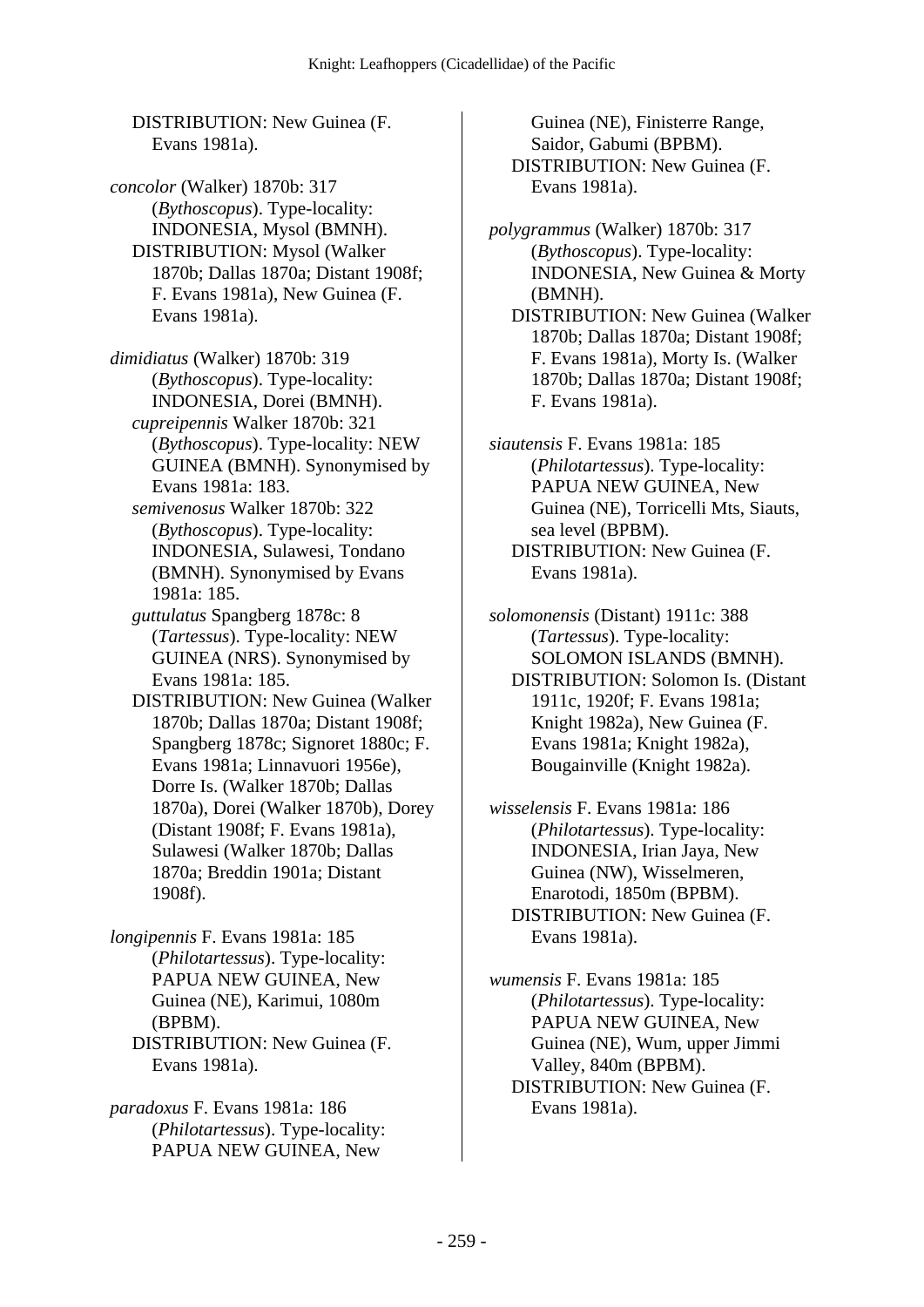# *Phytotartessus* **F. Evans**

*Phytotartessus* F. Evans 1981a: 163. Typespecies: *Phytotartessus transversus* Evans 1981, by original designation.

A genus of five species, endemic to New Guinea.

*dimifensis* F. Evans 1981a: 165 (*Phytotartessus*). Type-locality: PAPUA NEW GUINEA, New Guinea (SE), Kiunga, Fly River (BPBM). DISTRIBUTION: New Guinea (F. Evans 1981a).

*madangensis* F. Evans 1981a: 163 (*Phytotartessus*). Type-locality: PAPUA NEW GUINEA, New Guinea (NE), Madang (BPBM). DISTRIBUTION: New Guinea (F. Evans 1981a).

*nabirensis* F. Evans 1981a: 163 (*Phytotartessus*). Type-locality: INDONESIA, Irian Jaya, New Guinea (NW), Nabire, S of Geelvink Bay (BPBM). DISTRIBUTION: New Guinea (F. Evans 1981a).

*scabrifrons* (Walker) 1870b: 321 (*Bythoscopus*). Type-locality: NEW GUINEA (BMNH). DISTRIBUTION: New Guinea (Walker 1870b; Dallas 1870a; Distant 1908f; F. Evans 1981a).

*transversus* F. Evans 1981a: 163 (*Phytotartessus*). Type-locality: INDONESIA, Irian Jaya, New Guinea (NW), Bodem, 11 Km SE of Oeberfaren, 100m (BPBM). DISTRIBUTION: New Guinea (F. Evans 1981a).

## *Plexitartessus* **F. Evans**

*Plexitartessus* F. Evans 1981a: 151. Typespecies: *Tartessus pulchellus* Spangberg 1878, by original designation.

A genus of seven species, endemic to Australia and New Guinea.

*brandti* F. Evans 1981a: 154 (*Plexitartessus*). Type-locality: PAPUA NEW GUINEA, New Guinea (SE), Kiunga, Fly River (BPBM). DISTRIBUTION: New Guinea (F. Evans 1981a).

*extremus* F. Evans 1981a: 152 (*Plexitartessus*). Type-locality: AUSTRALIA, Queensland, near Poona Lake, Cooloola (QM). DISTRIBUTION: Australia (F. Evans 1981a).

*hambledonensis* F. Evans 1981a: 152 (*Plexitartessus*). Type-locality: AUSTRALIA, Queensland, Hambledon (AM). DISTRIBUTION: Australia (F. Evans 1981a).

*itonias* (Kirkaldy) 1907d: 44 (*Tartessus*). Type-locality: AUSTRALIA, Queensland, Cairns & Kuranda (BPBM). DISTRIBUTION: Australia (Kirkaldy 1907d; Evans 1936b; F. Evans 1981a).

*macalpinei* F. Evans 1981a: 152 (*Plexitartessus*). Type-locality: AUSTRALIA, Queensland, Finch Hatton Gorge (AM, missing, genitalia mounted on card). DISTRIBUTION: Australia (F. Evans 1981a).

*pulchellus* (Spangberg) 1878c: 10 (*Tartessus*). Type-locality: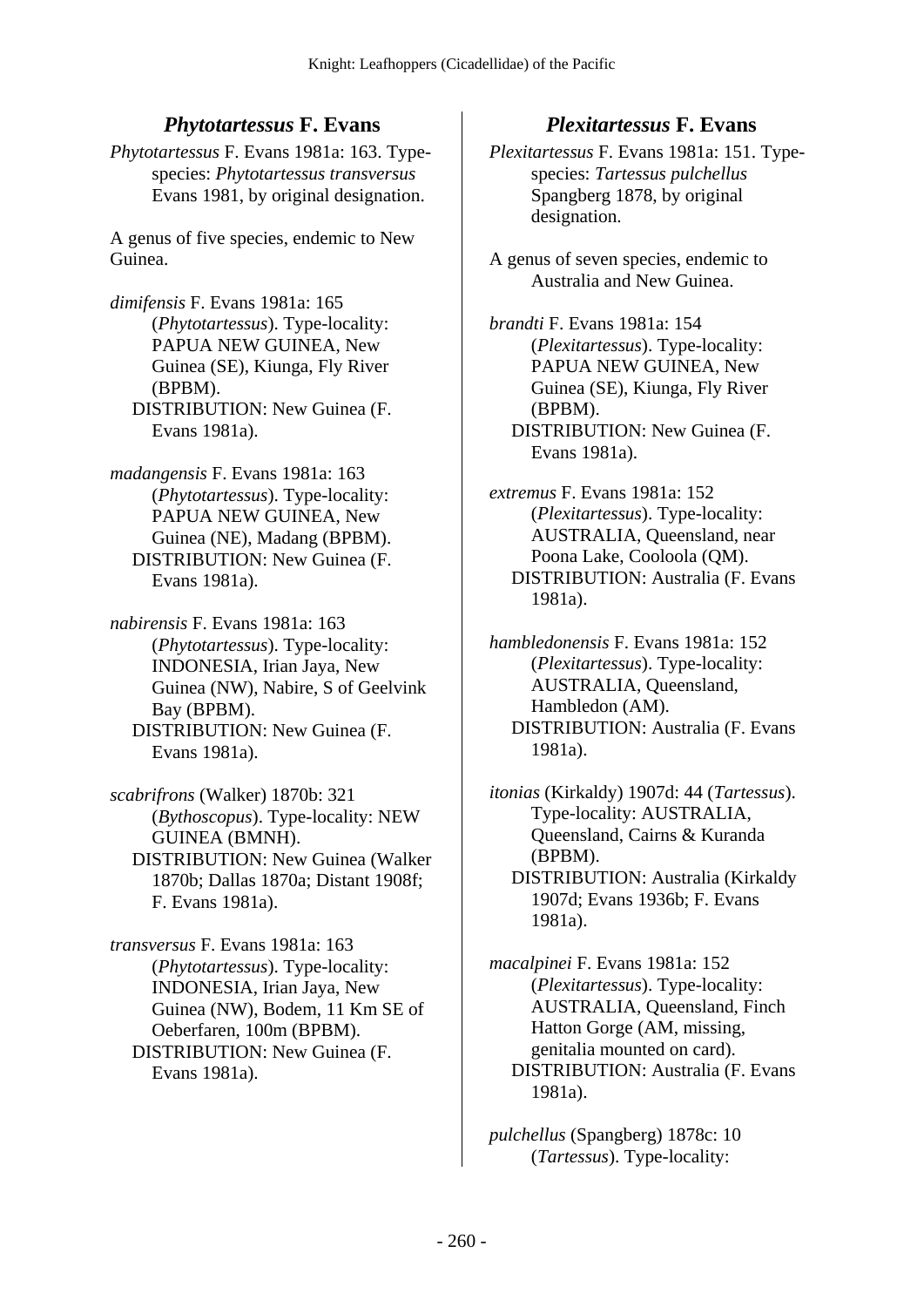AUSTRALIA, Queensland, Cape York (NRS). DISTRIBUTION: Australia (Spangberg

1878c; Signoret 1880c; Kirkaldy 1907d; Linnavuori 1956e; Evans 1966a; F. Evans 1981a).

*smithersi* F. Evans 1981a: 152 (*Plexitartessus*). Type-locality: AUSTRALIA, Queensland, Silver Plains Homestead (AM, missing, genitalia mounted on card). DISTRIBUTION: Australia (F. Evans 1981a).

## *Protartessus* **F. Evans**

*Protartessus* F. Evans 1981a: 138. Typespecies: *Tartessus spinosus* Evans 1936, by original designation.

A genus of six species, endemic to Australia.

*australis* (Walker) 1851b: 872 (*Bythoscopus*). Type-locality: AUSTRALIA (BMNH). DISTRIBUTION: Australia (Walker 1851b; Dohrn 1859a; Kirkaldy 1906c; Evans 1966a; F. Evans 1981a).

*drummondi* F. Evans 1981a: 140 (*Protartessus*). Type-locality: AUSTRALIA, Queensland, 50 Km S of Longreach (QM). DISTRIBUTION: Australia (F. Evans 1981a).

*nynganensis* F. Evans 1981a: 140 (*Protartessus*). Type-locality: AUSTRALIA, New South Wales, Nyngan (QM). DISTRIBUTION: Australia (F. Evans 1981a).

*occidentalis* (Jacobi) 1909a: 342 (*Tartessus*). Type-locality:

AUSTRALIA, Western Australia, Dirk Hartog, Brown Station (SMT). DISTRIBUTION: Australia (Jacobi 1909a; Evans 1936b, 1966a, Day & Fletcher 1994a).

*spinosus* (Evans) 1936b: 55 (*Tartessus*). Type-locality: AUSTRALIA, Western Australia, Carnac Island (AM).

 DISTRIBUTION: Australia (Evans 1936b, 1941f, 1966a; F. Evans 1981a).

*wallacei* F. Evans 1981a: 140 (*Protartessus*). Type-locality: AUSTRALIA, Western Australia, Coastal Highway, S Cape Crossing (AM). DISTRIBUTION: Australia (F. Evans 1981a).

*woodwardi* F. Evans 1981a: 138 (*Protartessus*). Type-locality: AUSTRALIA, Northern Territory, Dunmara-Renner Spring (QM). DISTRIBUTION: Australia (F. Evans 1981a).

## *Sarpestus* **Spangberg**

*Sarpestus* Spangberg 1878c: 10. Typespecies: *Sarpestus specularis* Spangberg 1878, by monotypy.

A genus of two species, endemic to New Guinea and Mysol.

*bistriga* (Walker) 1870b: 317 (*Bythoscopus*). Type-locality: INDONESIA, Mysol & New Guinea (BMNH).  *specularis* Spangberg 1878c: 11 (*Sarpestus*). Type-locality: INDONESIA, Meisol (NRS). Synonymised by Evans 1981a: 179. DISTRIBUTION: Mysol (Walker 1870b; Dallas 1870a; Spangberg 1878c; Signoret 1880b; Evans 1947a;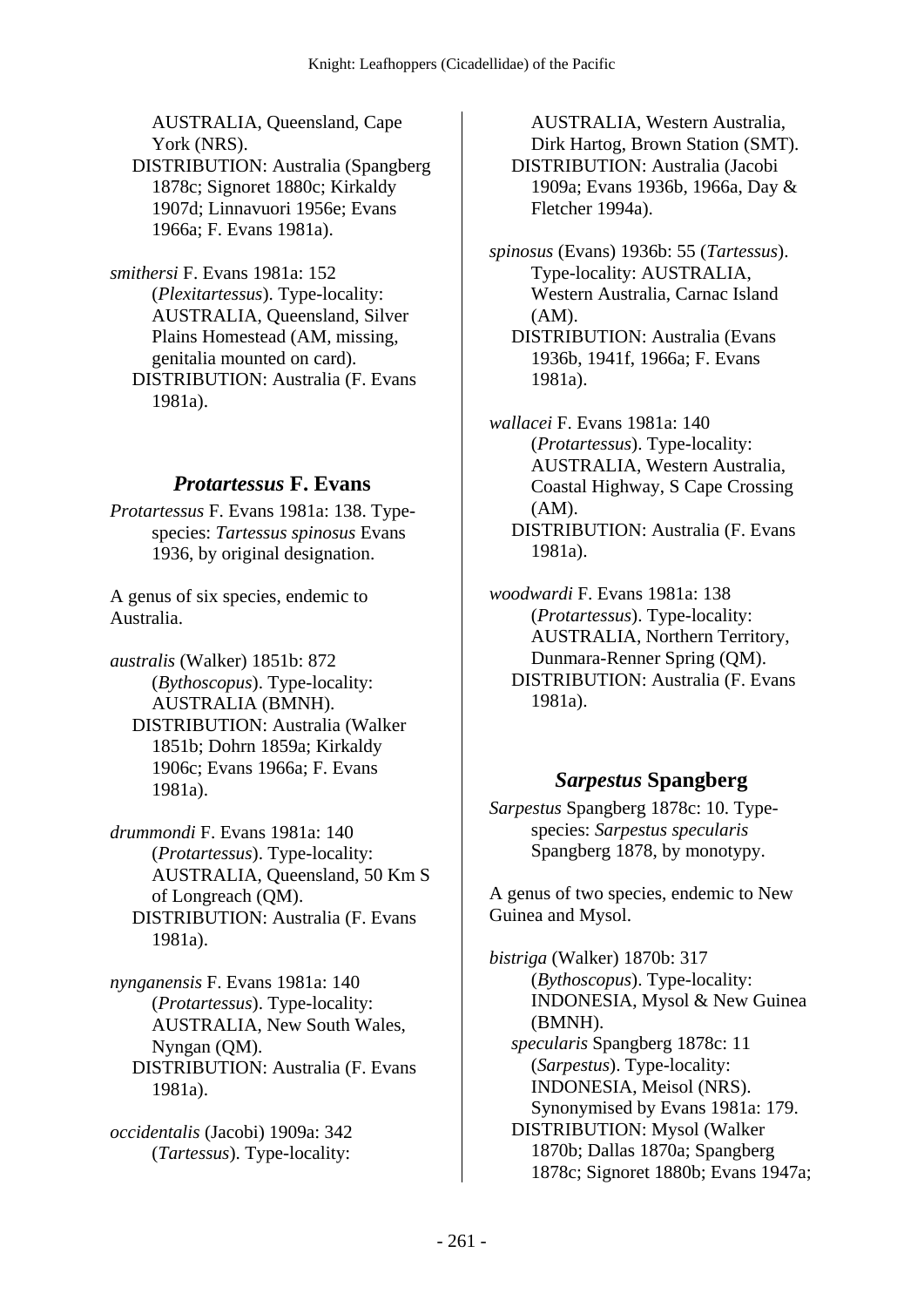F. Evans 1981a), New Guinea (Walker 1870b; Dallas 1870a; Evans 1938c; F. Evans 1981a).

*diaphanus* (Walker) 1870b: 321 (*Bythoscopus*). Type-locality: NEW GUINEA (BMNH). DISTRIBUTION: New Guinea (Walker 1870b; Dallas 1870a; Distant 1908f; F. Evans 1981a).

#### *Spanotartessus* **F. Evans**

*Spanotartessus* F. Evans 1981a: 128. Typespecies: *Tartessus obscurus* Evans 1936, by original designation.

A genus of two species, endemic to Australia.

*evansi* (Metcalf) 1955a: 266 (*Tartessus*). New name for *Tartessus obscurus* Evans 1936, not *Tartessus obscurus* Schmidt 1920.

 *obscurus* Evans 1936b: 54 (*Tartessus*). Type-locality: AUSTRALIA, New South Wales, Leura (AM). DISTRIBUTION: Australia (Evans 1936b, 1966a; F. Evans 1981a).

*montanus* F. Evans 1981a: 130 (*Spanotartessus*). Type-locality: AUSTRALIA, New South Wales, Katoomba (AM). DISTRIBUTION: Australia (F. Evans 1981a).

## *Tartessella* **Evans**

*Tartessella* Evans 1936b: 56. Typespecies: *Tartessella attenuata* Evans 1936, by original designation.

A genus of three species, endemic to Australia.

*attenuata* Evans 1936b: 56 (*Tartessella*). Type-locality: AUSTRALIA, Western Australia, Mullewa (SAM). DISTRIBUTION: Australia (Evans 1936b, 1941f, 1947a, 1966a; F. Evans 1981a).

*incompleta* Evans 1936b: 57 (*Tartessella*). Type-locality: AUSTRALIA, Queensland, Cannamilla (SAM). DISTRIBUTION: Australia (Evans 1936b, 1966a; F. Evans 1981a).

*rugosa* (Evans) 1941f: 156 (*Tartessus*). Type-locality: AUSTRALIA, Western Australia, Yanchep (BMNH). DISTRIBUTION: Australia (Evans 1941f, 1966a; F. Evans 1981a).

#### *Tartessoides* **Evans**

*Tartessoides* Evans 1936b: 55. Typespecies: *Tartessoides griseus* Evans 1936, by original designation.

A genus of two species, endemic to Australia.

*brunneus* Evans 1966a: 200 (*Tartessoides*). Type-locality: AUSTRALIA, Western Australia, 130 miles SE of Broome (MVM). DISTRIBUTION: Australia (Evans 1966a; F. Evans 1981a).

*griseus* Evans 1936b: 56 (*Tartessoides*). Type-locality: AUSTRALIA, between Everard Ranges, South Australia and Warburton Ranges, Western Australia (SAM). DISTRIBUTION: Australia (Evans 1936b, 1941f, 1947a, 1966a, 1975b, 1977a; F. Evans 1981a).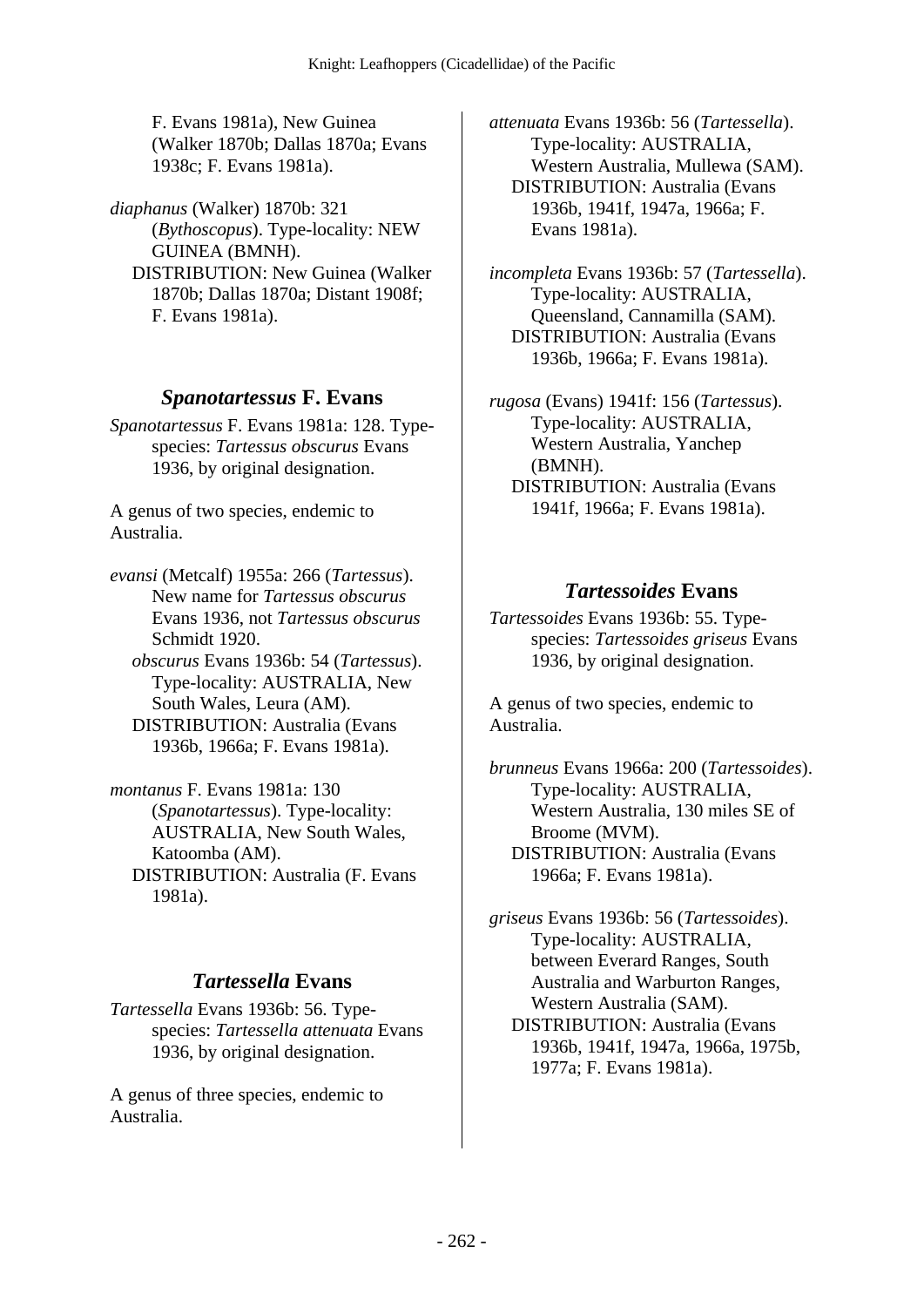## *Tartessops* **F. Evans**

*Tartessops* F. Evans 1981a: 155. Typespecies: *Bythoscopus colligatus* Walker 1870, by original designation.

A genus of 16 species, endemic to New Guinea, New Britain, Manus Island, Morty, Ceram, Biak and Amboina.

- *antecedens* (Walker) 1870b: 316 (*Bythoscopus*). Type-locality: INDONESIA, Morty & New Guinea (BMNH).
	- DISTRIBUTION: Morty Is. (Walker 1870b; Dallas 1870a; Distant 1908f), New Guinea (Walker 1870b; Distant 1908f; F. Evans 1981a), Ceram (Distant 1908f; F. Evans 1981a), Biak Is. (F. Evans 1981a), Amboina (F. Evans 1981a).
- *aurantica* F. Evans 1981a: 160 (*Tartessops*). Type-locality: PAPUA NEW GUINEA, New Guinea (NE), Kassam, 48 Km E of Kainantu, 1350m (BPBM). DISTRIBUTION: New Guinea (F. Evans 1981a).
- *bispinus* F. Evans 1981a: 158 (*Tartessops*). Type-locality: INDONESIA, Irian Jaya, New Guinea (NW), Waris, S of Hollandia, 450m (BPBM). DISTRIBUTION: New Guinea (F. Evans 1981a).

*colligatus* (Walker) 1870b: 319 (*Bythoscopus*). Type-locality: NEW GUINEA (BMNH). DISTRIBUTION: New Guinea (Walker 1870b; Dallas 1870a; Distant 1908f; F. Evans 1981a).

*colmani* F. Evans 1981a: 160 (*Tartessops*). Type-locality: PAPUA NEW GUINEA, New Guinea (NE), Bulolo, 900m (BPBM). DISTRIBUTION: New Guinea (F. Evans 1981a).

*gorokensis* F. Evans 1981a: 157 (*Tartessops*). Type-locality: PAPUA NEW GUINEA, New Guinea (NE), Karimui, S of Goroka, 1000m (BPBM). DISTRIBUTION: New Guinea (F. Evans 1981a).

*hardyi* F. Evans 1981a: 158 (*Tartessops*). Type-locality: INDONESIA, Irian Jaya, New Guinea (NW), Bodem, 11 Km SE of Oeberfaren (BPBM). DISTRIBUTION: New Guinea (F. Evans 1981a).

- *huonensis* F. Evans 1981a: 157 (*Tartessops*). Type-locality: PAPUA NEW GUINEA, New Guinea (NE), Huon Peninsula, Pindiu, 800m (BPBM). DISTRIBUTION: New Guinea (F. Evans 1981a).
- *karimuensis* F. Evans 1981a: 158 (*Tartessops*). Type-locality: PAPUA NEW GUINEA, New Guinea (NE), Karimui (BPBM). DISTRIBUTION: New Guinea (F. Evans 1981a).
- *manokwarensis* F. Evans 1981a: 157 (*Tartessops*). Type-locality: INDONESIA, Irian Jaya, New Guinea (NW), Vogelkop, Kebar Valley, W of Manokwari, 550m (BPBM). DISTRIBUTION: New Guinea (F.

Evans 1981a).

*peculiaris* F. Evans 1981a: 162 (*Tartessops*). Type-locality: INDONESIA, Irian Jaya, New Guinea (NW), Vogelkop, Suruarai, SW of Lake Anggi Giji, 1900m (BPBM). DISTRIBUTION: New Guinea (F. Evans 1981a).

*quadrispinus* F. Evans 1981a: 160 (*Tartessops*). Type-locality: PAPUA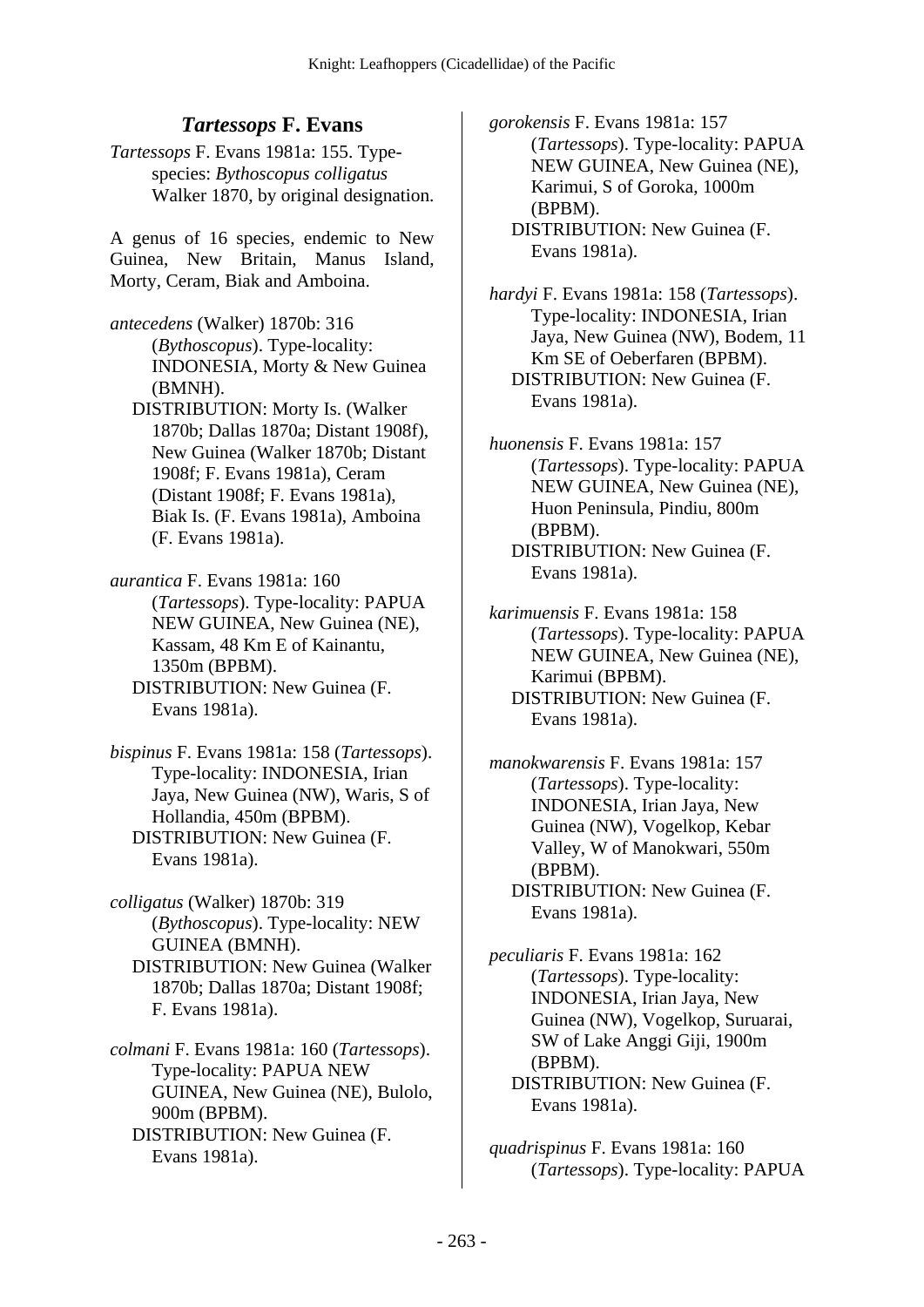NEW GUINEA, New Guinea (NE), N slope Mt Strong, 2600-3000m (BPBM). DISTRIBUTION: New Guinea (F. Evans 1981a).

*roseus* F. Evans 1981a: 162 (*Tartessops*). Type-locality: PAPUA NEW GUINEA, New Guinea (SE), Mt Giluwe, 2550m (BPBM). DISTRIBUTION: New Guinea (F. Evans 1981a).

*rossumensis* F. Evans 1981a: 158 (*Tartessops*). Type-locality: PAPUA NEW GUINEA, Bismarck Archipelago, New Britain, Rossum, 6 Km E of Lorengau, 180m (BPBM). DISTRIBUTION: New Britain (F. Evans 1981a), Manus Is. (F. Evans 1981a).

*tiensis* F. Evans 1981a: 157 (*Tartessops*). Type-locality: PAPUA NEW GUINEA, Bismarck Archipelago, New Britain, Ti, Nakanai Mt (BPBM).

 DISTRIBUTION: New Britain (F. Evans 1981a).

*warisensis* F. Evans 1981a: 155 (*Tartessops*). Type-locality: INDONESIA, Irian Jaya, New Guinea (NW), Waris, S of Hollandia, 450-500m (BPBM). DISTRIBUTION: New Guinea (F. Evans 1981a).

## *Tartessus* **Stal**

*Tartessus* Stal 1865b: 156. Type-species: *Bythoscopus malayus* Stal 1859, by subsequent designation of Metcalf 1946d: 128.

An Oriental genus of 18 species, extending from India to Japan. 17 of these species occur in the western Pacific area, the genus extending as far east as the Moluccas and Australia.

*bimarginatus* (Walker) 1870b: 318 (*Bythoscopus*). Type-locality: INDONESIA, Batchian, Sulawesi, Ceram, Gilolo, Morty & Sula (BMNH). DISTRIBUTION: Morty Is. (Walker 1870b; Dallas 1870a; Schmidt 1926a), Sula Is. (Walker 1870b; Dallas 1870a; Schmidt 1926a), Batchian (Walker 1870b; Dallas 1870a; Schmidt 1926a), Sulawesi (Walker 1870b; Dallas 1870a; Breddin 1901a; Schmidt 1926a; Lallemand 1931d), Ceram (Walker 1870b; Dallas 1870a; Schmidt 1926a), Gilolo (Walker 1870b; Dallas 1870a; Schmidt 1926a), Moluccas (Breddin 1901a).

*cristatus* Linnavuori 1960a: 279 (*Tartessus*). Type-locality: NORTHERN MARIANA ISLANDS, Tinian Island, central part (FMNH). DISTRIBUTION: Northern Mariana

Islands (Linnavuori 1960a).

*ferrugineus* (Walker) 1851b: 865 (*Bythoscopus*). Type-locality: INDONESIA, Java (BMNH). DISTRIBUTION: Java (Walker 1851b, 1857b, 1870b; Dohrn 1859a; Oshanin 1910a; Distant 1908g; Melichar 1914b; Schmidt 1930b; Merino 1936a, Esaki & Ito 1954a; F. Evans 1981a; Signoret 1880c), Borneo (Walker 1857b; Spangberg 1878c; Linnavuori 1956e), Philippines (Stal 1870c; Banks 1910a; Oshanin 1910a; Merino 1936a; Esaki & Ito 1954a; Baltazar 1969), Aru Is. (Walker 1870b; Distant 1908g, Oshanin 1910a), Mysol (Walker 1870b; Spangberg 1878c; Signoret 1880c; Oshanin 1910a; Merino 1936a; Distant 1908g), W. Malaysia (Distant 1908g; Merino 1936a; Esaki & Ito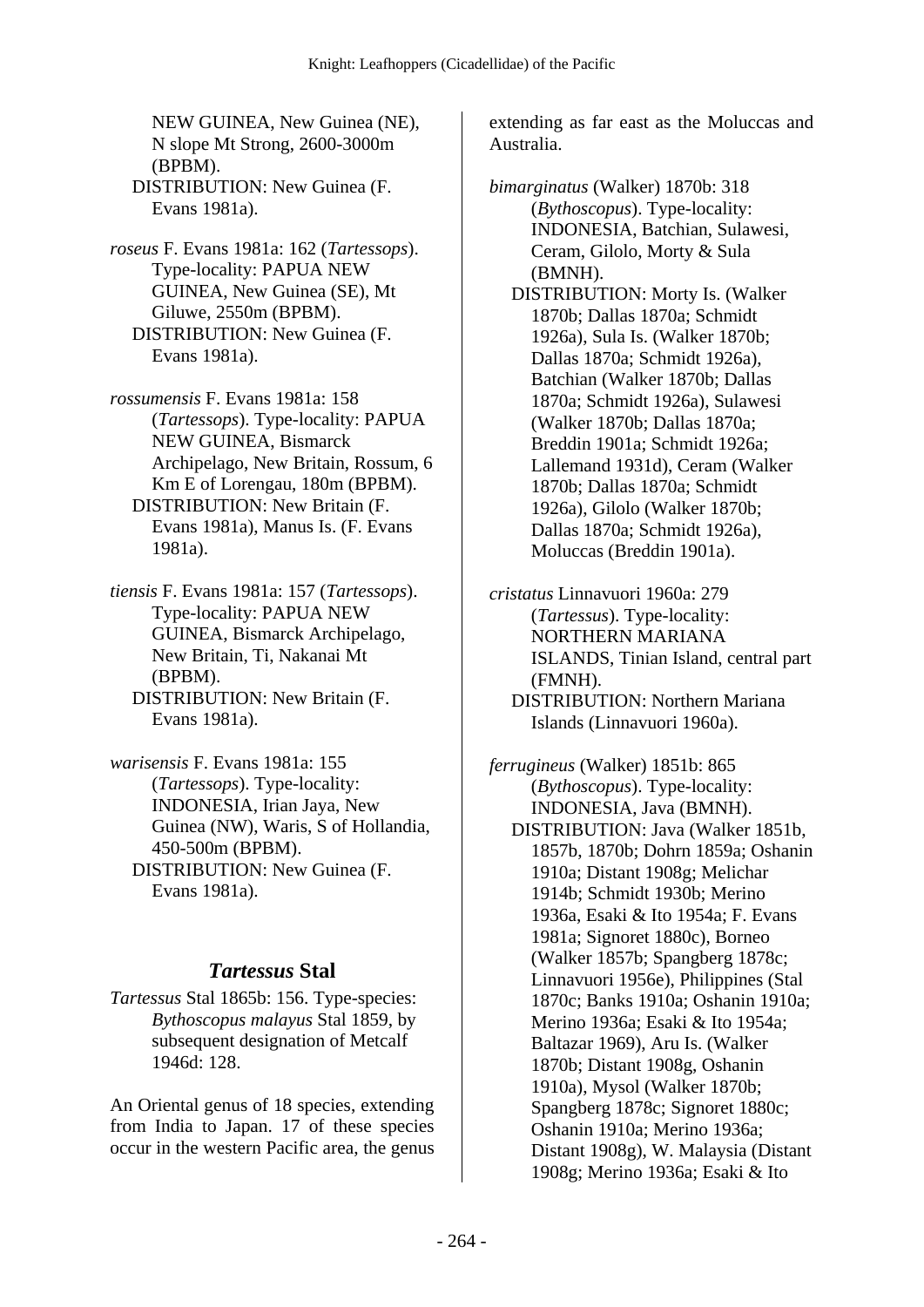1954a; Stal 1870c), Key Is. (Oshanin 1910a), Australian region (Oshanin 1912a; Datta 1988a), Buru (Schmidt 1926a), Malay Archipelago (Esaki & Ito 1954a), Sumatra (Linnavuori 1956e), Ke (Distant 1908g). [S. Central Asia, S.E. Asia, E. Palaearctic]

*ferrugineus proximus* Linnavuori 1960a: 275 (*Tartessus*). Type-locality: BONIN ISLANDS, Chichi Jima, Tsurihama (USNM, missing). DISTRIBUTION: Bonin Is. (Linnavuori 1960a).

*fieberi fieberi* Stal 1865b: 156 (*Tartessus*). Type-locality: INDONESIA, Mysol (NRS).

 DISTRIBUTION: Mysol (Stal 1865b, 1870c; Spangberg 1878c; Signoret 1880c; Breddin 1901a; Distant 1908f; Merino 1936a; Linnavuori 1956e), Philippines (Stal 1870c; Spangberg 1878c; Signoret 1880c; Breddin 1901a; Banks 1910a; Merino 1936a), Halmahera (Breddin 1900a; Linnavuori 1956e), Sulawesi (Breddin 1900a, 1901a), Molucca Is. (Breddin 1901a; Linnavuori 1960a), Batchian (Breddin 1900a), Sula (Breddin 1900a), Morotai (Breddin 1900a).

- *fieberi acutangulus* Linnavuori 1956e: 173 (*Tartessus*). Type-locality: PHILIPPINES (NRS). DISTRIBUTION: Philippines (Linnavuori 1956e, 1960a).
- *fieberi sycophantus* Linnavuori 1960a: 280 (*Tartessus*). Type-locality: PALAU, Ngarmalk (NW Auluptagel) 25 m (USNM).
	- DISTRIBUTION: Palau (Linnavuori 1960a, 1975c), Yap (Linnavuori 1960a, 1975c).

*flavifrons* Schmidt 1920a: 55 (*Tartessus*). Type-locality: INDONESIA, Sumatra, Deli (IZ). DISTRIBUTION: Sumatra (Schmidt 1920a).

*fulvescens* Jacobi 1941a: 304 (*Tartessus*). Type-locality: INDONESIA, west Sumbawa (ZMB & SMT). DISTRIBUTION: Sumbawa (Jacobi 1941a).

*guttatinervis* Jacobi 1941a: 304 (*Tartessus*). Type-locality: INDONESIA, Lombok & Sumbawa (ZMB & SMT). DISTRIBUTION: Lombok (Jacobi 1941a), Sumbawa (Jacobi 1941a).

*luteatus* (Walker) 1870b: 319 (*Bythoscopus*). Type-locality: INDONESIA, Sula (BMNH). DISTRIBUTION: Sula Is. (Walker 1870b; Dallas 1870a).

*malayus* (Stal) 1859b: 290 (*Bythoscopus*). Type-locality: W MALAYSIA, Malacca (NRS).  *basivitta* Walker 1870b: 318 (*Bythoscopus*). Type-locality: INDONESIA, Waigiou & Mysol (BMNH). Synonymised by F. Evans 1981a: 173 (not stated as syn.nov.). DISTRIBUTION: W. Malaysia (Matsumura 1906b, 1912b; Evans 1947a; F. Evans 1981a; Spangberg 1878c; Signoret 1880c; Merino 1936a; Cheo 1935b; Stal 1859b; Linnavuori 1956e), Philippines (Spangberg 1878c; Signoret 1880c; Merino 1936a; Matsumura 1906b, 1912b; Linnavuori 1956e; F. Evans 1981a; Zelazny & Pacumbaba 1982a), Biak Is. (F. Evans 1981a), Waigiou (Walker 1870b, Dallas 1870a, Distant 1908f), Mysol (Walker 1870b; Dallas 1870a; Distant 1908f), Sula Is. (Distant 1908f).[S. Central Asia, S.E. Asia, E. Palaearctic]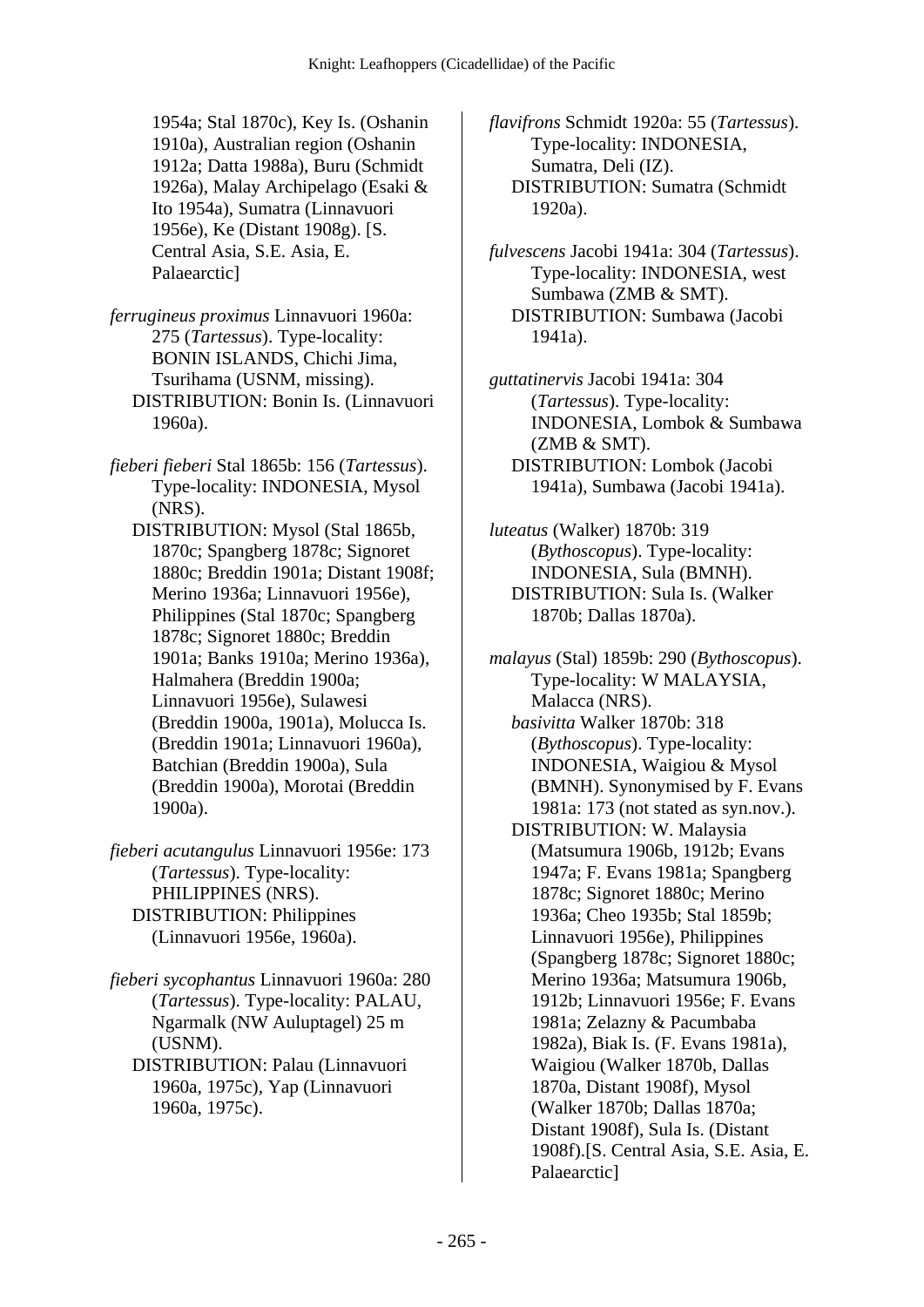*nigrinervis* Schmidt 1926a: 255 (*Tartessus*). Type-locality: INDONESIA, Buru (IZ). DISTRIBUTION: Buru (Schmidt 1926a).

*obscurus* Schmidt 1920a: 54 (*Tartessus*). Type-locality: INDONESIA, Sumatra, Soekaranda (IZ). DISTRIBUTION: Sumatra (Schmidt 1920a)

*ochraceus* Metcalf 1946d: 129 (*Tartessus*). Type-locality: GUAM, Piti (BPBM). DISTRIBUTION: Guam (Metcalf 1946d; Linnavuori 1960a).

*perobscurus* Jacobi 1941a: 303 (*Tartessus*). Type-locality: INDONESIA, west Sumbawa (ZMB & SMT). DISTRIBUTION: Sumbawa (Jacobi 1941a).

*plebejus* Spangberg 1878c: 5 (*Tartessus*). Type-locality: INDONESIA, Meisol (NRS).

 DISTRIBUTION: Mysol (Spangberg 1878c; Signoret 1880c; Linnavuori 1956e).

*swezeyi* Metcalf 1946d: 130 (*Tartessus*). Type-locality: GUAM, Asan (BPBM). DISTRIBUTION: Guam (Metcalf

1946d; Linnavuori 1960a, 1975c), Micronesia (Gressitt 1954a), Northern Mariana Islands (Linnavuori 1960a).

*uniformis* Spangberg 1878c: 6 (*Tartessus*). Type-locality: INDONESIA, Meisol (NRS).

 DISTRIBUTION: Mysol (Spangberg 1878c; Signoret 1880c; Linnavuori 1956e).

## *Tenuitartessus* **F. Evans**

*Tenuitartessus* F. Evans 1981a: 132. Typespecies: *Tartessus blundellensis* Evans 1936, by original designation.

A genus of two species, endemic to Australia.

*angelesi* F. Evans 1981a: 133 (*Tenuitartessus*). Type-locality: AUSTRALIA, Northern Territory, Nourlangie Creek, 6 Km E of Mt Cahill (ANIC). DISTRIBUTION: Australia (F. Evans 1981a).

*blundellensis* (Evans) 1936b: 55 (*Tartessus*). Type-locality: AUSTRALIA, F.C.T., "Blundells" (AM, original description states type depository as ANIC). DISTRIBUTION: Australia (Evans 1936b, 1966a; F. Evans 1981a).

#### *Triviotartessus* **F. Evans**

*Triviotartessus* F. Evans 1981a: 175. Typespecies: *Tartessus trivialis* Spangberg 1878, by original designation.

A genus of four species, endemic to New Guinea and Mysol.

*cheesmanae* F. Evans 1981a: 176 (*Triviotartessus*). Type-locality: NEW GUINEA, north, Mt Gyifrie, sea level (SAM). DISTRIBUTION: New Guinea (F. Evans 1981a).

*hastus* F. Evans 1981a: 176 (*Triviotartessus*). Type-locality: INDONESIA, Irian Jaya, New Guinea (NW), Hollandia (RNH). DISTRIBUTION: New Guinea (F. Evans 1981a).

*scrupulus* F. Evans 1981a: 178 (*Triviotartessus*). Type-locality: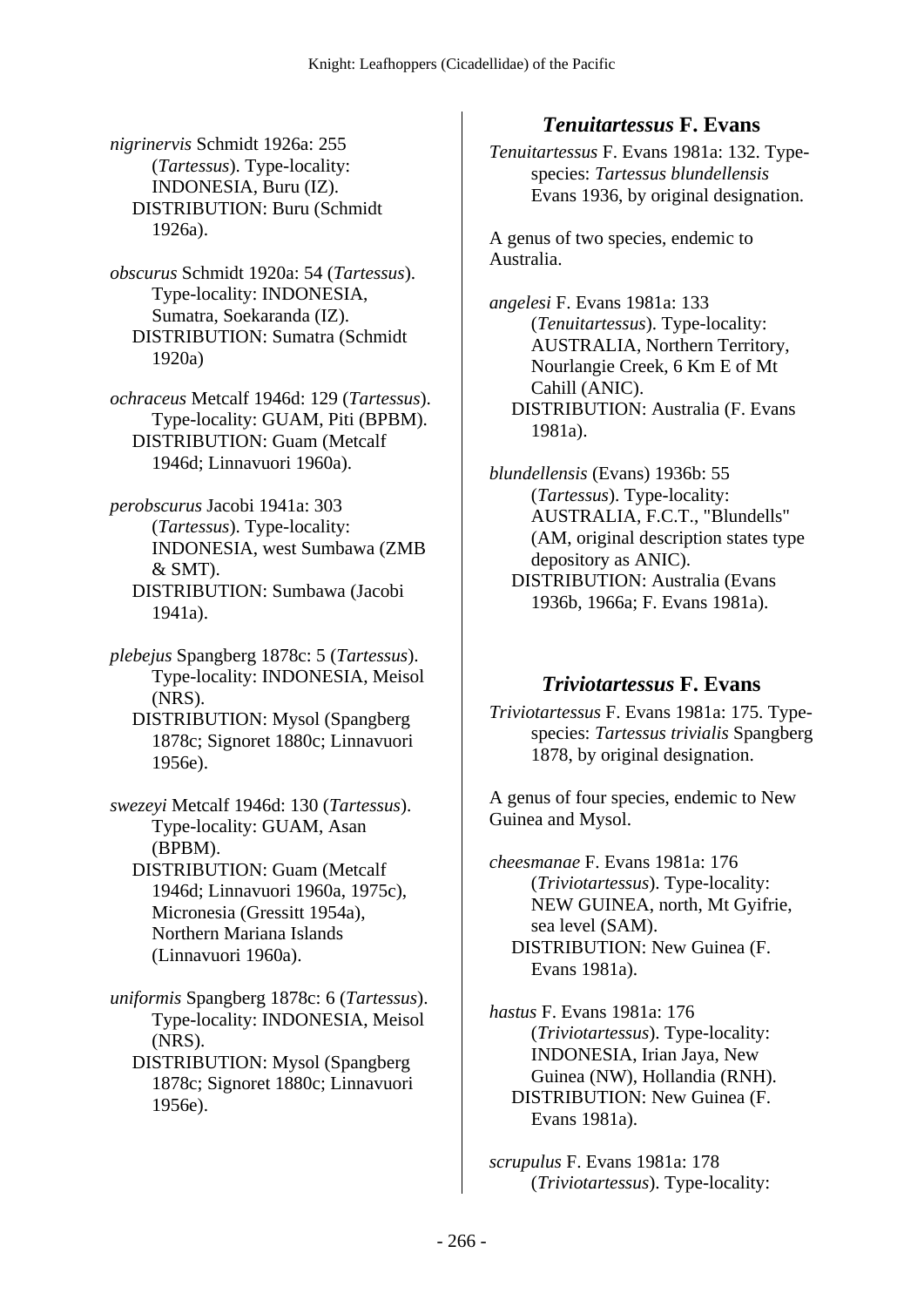INDONESIA, Irian Jaya, New Guinea (SW), Vogelkop, Bomberi, 800m (BPBM). DISTRIBUTION: New Guinea (F. Evans 1981a).

*trivialis* (Spangberg) 1878c: 5 (*Tartessus*). Type-locality: NEW GUINEA (NRS).

 DISTRIBUTION: Mysol (Spangberg 1878c; Signoret 1880c; Linnavuori 1956e; F. Evans 1981a), New Guinea (Spangberg 1878c; Signoret 1880c; Linnavuori 1956e; F. Evans 1981a).

# *Unguitartessus* **F. Evans**

*Unguitartessus* F. Evans 1981a: 124. Typespecies: *Unguitartessus cairnsensis* Evans 1981, by original designation.

A genus of two species, endemic to Australia.

*cairnsensis* F. Evans 1981a: 124 (*Unguitartessus*). Type-locality: AUSTRALIA, Queensland, Cairns (AM).

 DISTRIBUTION: Australia (F. Evans 1981a).

*trispinus* F. Evans 1981a: 124 (*Unguitartessus*). Type-locality: AUSTRALIA, Queensland, Cairns (AM).

 DISTRIBUTION: Australia (F. Evans 1981a).

## **TYPHLOCYBINAE**

This is the second largest subfamily, world-wide in distribution, with 357 species recorded from throughout the S.E. Asia Pacific area. The fauna of this area has been studied in parts by Mahmood (1967a), Dworakowska (1970a - 1995b) and Dworakowska & Pawar (1974a).

Although mainly arboreal, many species of this subfamily are associated with herbaceous plants. Some bivoltine species breed on different hosts in each generation. The majority of species are mesophyll feeders. The subfamily comprises eight tribes, of which six are present in the Pacific.

# **ALEBRINI**

## *Alebra* **Fieber**

*Alebra* Fieber 1872a: 14. New name for *Compsus* Fieber, not Schoenherr.  *Compsus* Fieber 1866a: 507. Typespecies: *Cicada albostriella* Fallen, by subsequent designation of McAtee 1918a: 116.

 *Nesopteryx* Matsumura 1931b: 60. Type-species: *Nesopteryx arisana* Matsumura, by original designation. Synonymised by McAtee 1934a: 100.

An Holarctic genus of eight species. The Nearctic forms were revised by Young (1957c) and the Palaearctic species reviewed by Dworakowska (1971c). A single species occurs in the Pacific, in New Zealand, introduced from the Northern Hemisphere.

*albostriella* (Fallen) 1826a: 54 (*Cicada*). Type-locality: SWEDEN, Ostrogothia (NRS - missing).  *aurovittata* Douglas 1875c: 76 (*Typhlocyba*). Type-locality: ENGLAND, Kent, Eltham (HDO). Synonymised by Dlabola 1951a: 2.  *wahlbergi* brunnea Ribaut 1936b: 198 (*Alebra*). Type-locality: FRANCE (depository unknown). Synonymised by Oman 1949a: 79.  *albostriella* diluta Ribaut 1936b: 196 (*Alebra*). Type-locality: FRANCE (depository unknown). Synonymised by Oman 1949a: 79.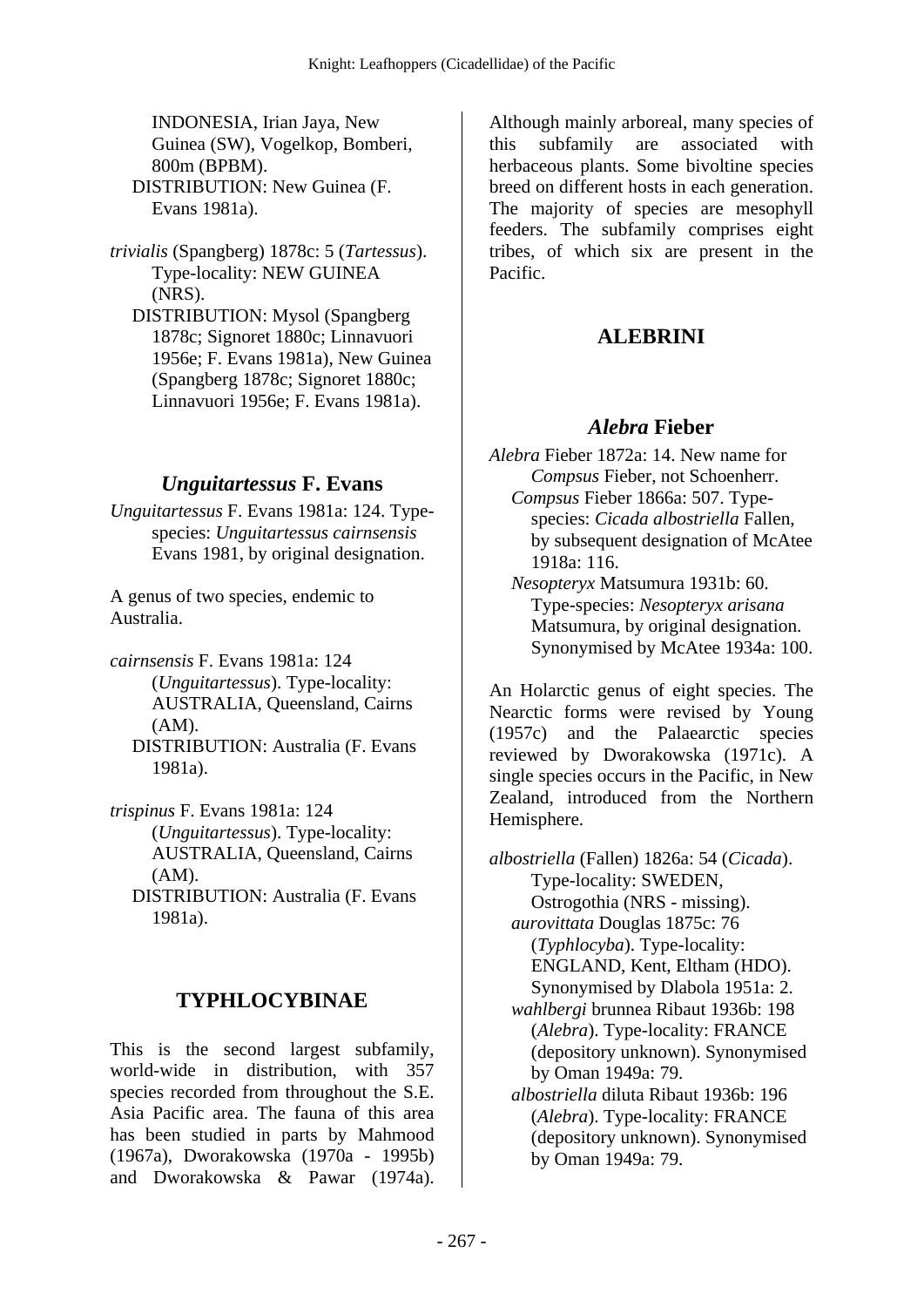*eburnea* DeLong 1918b: 241 (*Alebra*). Type-locality: USA, Tennessee, Covington (OUC). Synonymised by Oman 1949a: 79.  *fasciata* Curtis 1837d: pl.640 (*Eupteryx*). Type-locality: ENGLAND (MVM). Synonymised by Flor 1861a: 373.  *fastuosa* de Graaf, Six & Snellen van Vollenhoven 1862a: 86 (*Typhlocyba*). Type-locality: NETHERLANDS, Driebergen (depository unknown). Synonymised by Fokker 1891a: 375.  *flavocephala* Kupka 1899a: 33 (*Alebra*). Type-locality: GERMANY, Halle (depository unknown). Synonymised by Ribaut 1936b: 195. DISTRIBUTION: New Zealand (Myers 1927b). [Europe, Mediterranean, N. Africa, E. Palaearctic, S.E. Asia, S.W. Asia, N. America]

#### *Orientalebra* **Dworakowska**

*Orientalebra* Dworakowska 1971c: 497. Type-species: *Orientalebra gembata* Dworakowska, by original designation.

An Oriental genus of three species, present in India, Vietnam and W. Malaysia.

*malayana* Dworakowska 1984a: 2 (*Orientalebra*). Type-locality: W. MALAYSIA, Penang Island (BMNH). DISTRIBUTION: W. Malaysia (Dworakowska 1984a, 1993b). [S. Central Asia]

## **DIKRANEURINI**

#### *Anaka* **Dworakowska & Viraktamath**

*Anaka* Dworakowska & Viraktamath 1975a: 521. Type-species: *Anaka*  *colorata* Dworakowska & Viraktamath, by original designation.

The genus was described originally for the type-species from India, with additional species described later by Thapa & Sohi (1986) and Dworakowska (1993a, 1993c). It is a small genus of approximately seven species, occurring mainly in India and Nepal, but with one species each in Burma, Taiwan and Sumatra.

*sumatrana* Dworakowska 1993a: 162 (*Anaka*). Type-locality: INDONESIA, Sumatra, north, Sikulikap (waterfall) N of Brastagi (SMT). DISTRIBUTION: Sumatra (Dworakowska 1993a).

#### *Aneono* **Kirkaldy**

*Aneono* Kirkaldy 1906c: 358. Typespecies: *Aneono pulcherrima* Kirkaldy, by monotypy.

A genus of six species, endemic to Australia. It was revised by Evans (1966a), with additional species described by Dworakowska (1972l).

*australensis* (Kirkaldy) 1906c: 363 (*Empoa*). Type-locality: AUSTRALIA, Queensland, Brisbane (BPBM). DISTRIBUTION: Australia (Kirkaldy 1906c; Myers 1928g; Evans 1966a).

*darwinensis* Evans 1966a: 260 (*Aneono*). Type-locality: AUSTRALIA, Northern Territory, Darwin (AM). DISTRIBUTION: Australia (Evans 1966a).

*evansi* Dworakowska 1972l: 193 (*Aneono*). Type-locality: AUSTRALIA, Western Australia, Perth (AM). DISTRIBUTION: Australia (Dworakowska 1972l; Evans 1977a).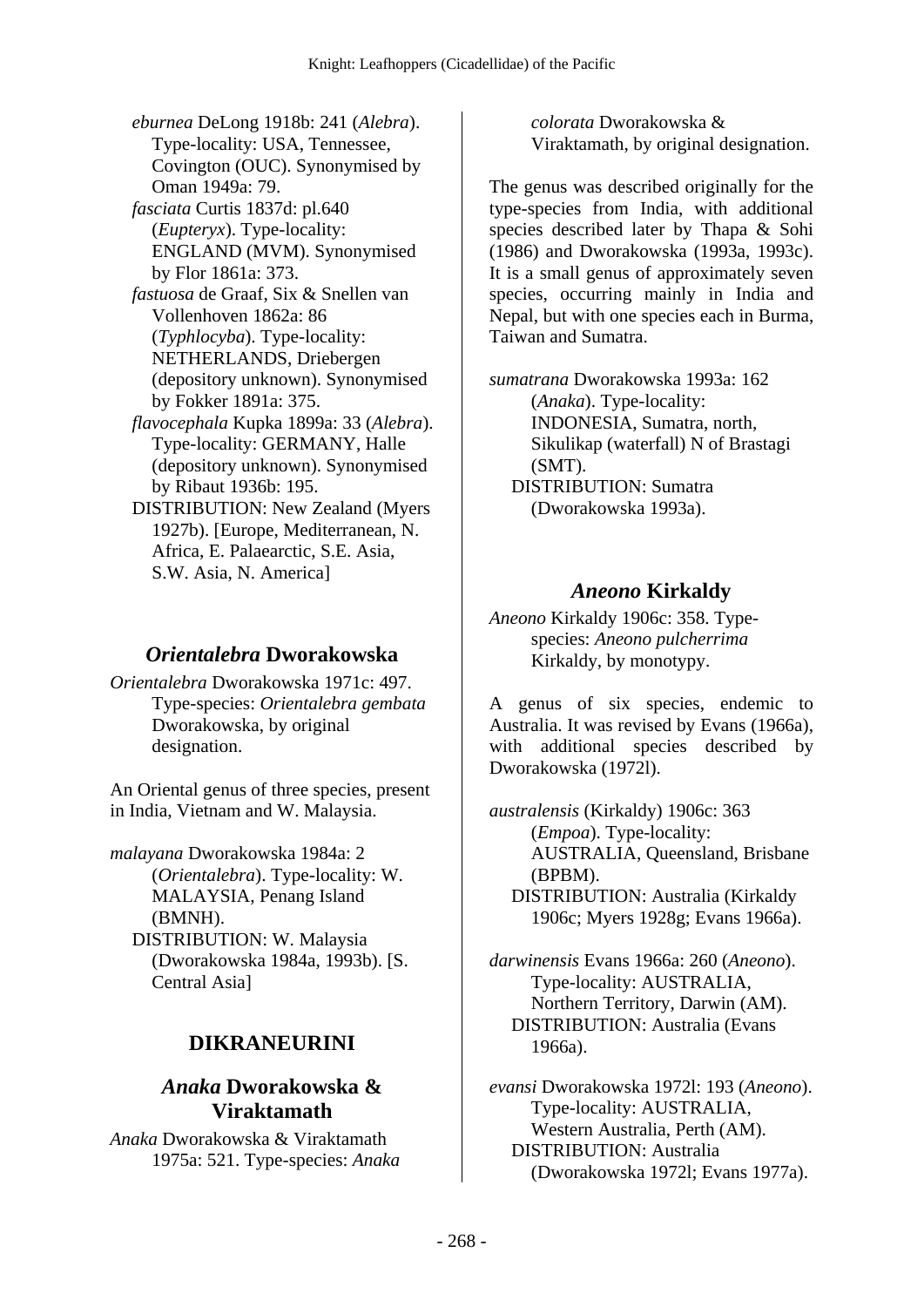*leichhardti* Dworakowska 1972l: 193 (*Aneono*). Type-locality: AUSTRALIA, Western Australia, Albany (AM). DISTRIBUTION: Australia (Dworakowska 1972l; Evans 1977a).

*pulcherrima* Kirkaldy 1906c: 359 (*Aneono*). Type-locality: AUSTRALIA, New South Wales, Sydney & Queensland, Bundaberg (BPBM). DISTRIBUTION: Australia (Kirkaldy 1906c; Evans 1947a, 1966a).

*venusta* Evans 1941f: 148 (*Aneono*). Typelocality: AUSTRALIA, Western Australia, Dedari (BMNH). DISTRIBUTION: Australia (Evans 1941f, 1966a).

## *Dikraneura* **Hardy**

*Dikraneura* Hardy 1850a: 423. Typespecies: *Dikraneura variata* Hardy, by monotypy.

An Holarctic genus of 51 species, two thirds of which occur in the Nearctic. The genus extends southwards into the Indian subcontinent and has also been recorded from Africa (one species) and Australia (two species). It was revised by Knight (1968a) but several new species have been described since then from the Soviet Maritime Territory and India (see Oman *et al.* 1990a). There is one species in the Pacific, endemic to Australia.

*honiala* Kirkaldy 1906c: 360 (*Dikraneura*). Type-locality: AUSTRALIA, Queensland, Kuranda (BPBM). DISTRIBUTION: Australia (Kirkaldy 1906c; Myers 1928g; Evans 1966a).

## *Dziwneono* **Dworakowska**

*Dziwneono* Dworakowska 1972l: 197. Type-species*: Dziwneono etcetera* Dworakowska, by original designation.

A genus of six species, endemic to Australia.

*alfa* Dworakowska 1993c: 117 (*Dziwneono*). Type-locality: AUSTRALIA, Western Australia, Langi Crossing, 10m (CAS). DISTRIBUTION: Australia (Dworakowska 1993c).

*etcetera* Dworakowska 1972l: 200 (*Dziwneono*). Type-locality: AUSTRALIA, Northern Territory, Darwin (AM). DISTRIBUTION: Australia (Dworakowska 1972l; Evans 1977a).

*olszewskii* Dworakowska 1972l: 199 (*Dziwneono*). Type-locality: AUSTRALIA, Northern Territory, Darwin (AM). DISTRIBUTION: Australia (Dworakowska 1972l; Evans 1977a).

*sagittata* Dworakowska 1993c: 117 (*Dziwneono*). Type-locality: AUSTRALIA, Western Australia, 15 miles W of Louisa Dns., 250m  $(CAS)$ . DISTRIBUTION: Australia (Dworakowska 1993c).

*septembris* Dworakowska 1972l: 199 (*Dziwneono*). Type-locality: AUSTRALIA, Northern Territory, Darwin (AM). DISTRIBUTION: Australia (Dworakowska 1972l; Evans 1977a).

*weewaa* Dworakowska 1972l: 199 (*Dziwneono*). Type-locality: AUSTRALIA, Northern Territory, Darwin (AM).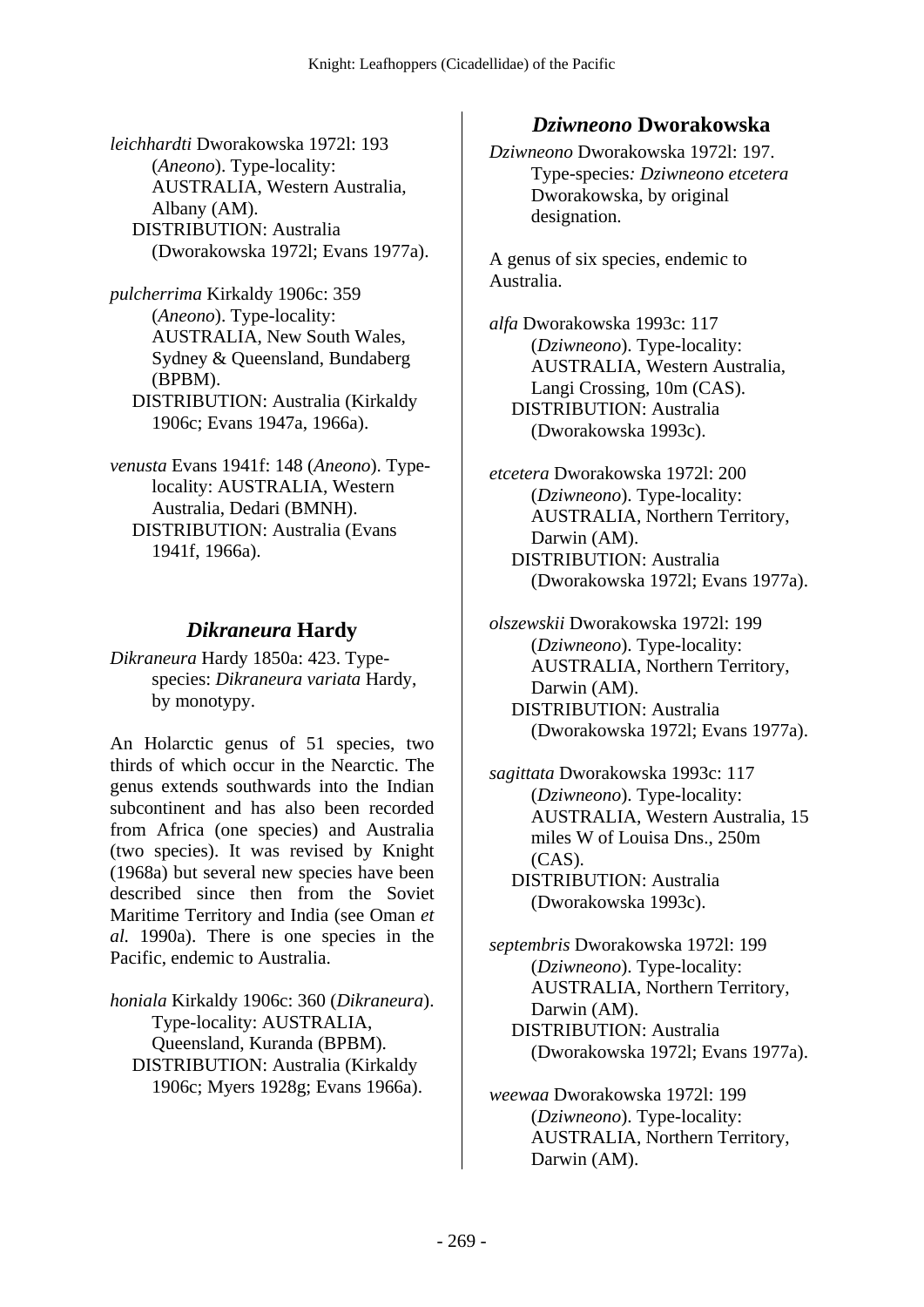DISTRIBUTION: Australia (Dworakowska 1972l).

#### *Kahaono* **Kirkaldy**

*Kahaono* Kirkaldy 1906c: 358. Typespecies: *Kahaono hanuala* Kirkaldy, by monotypy.

A genus of ten species, endemic to Australia. It was revised by Evans (1966a) and additional species described by Dworakowska (1972l).

*aneala* Kirkaldy 1906c: 360 (*Dikraneura*). Type-locality: AUSTRALIA, New South Wales, Sydney (BPBM). DISTRIBUTION: Australia (Kirkaldy 1906c; Myers 1928g; Evans 1966a, Day & Fletcher 1994a).

*hanuala* Kirkaldy 1906c: 361 (*Kahaono*). Type-locality: AUSTRALIA, Queensland, Brisbane (BPBM). DISTRIBUTION: Australia (Kirkaldy 1906c; Myers 1928g; Evans 1947a, 1966a).

*kirkaldyi* Dworakowska 1972l: 197 (*Kahaono*). Type-locality: AUSTRALIA, Northern Territory, Darwin (AM - missing). DISTRIBUTION: Australia (Dworakowska 1972l; Evans 1977a).

*montana* Evans 1966a: 261 (*Kahaono*). Type-locality: AUSTRALIA, New South Wales, Mt. Kosciusko (AM). DISTRIBUTION: Australia (Evans 1966a).

*negrea* Dworakowska 1972l: 197 (*Kahaono*). Type-locality: AUSTRALIA, Western Australia, Albany (AM - missing). DISTRIBUTION: Australia (Dworakowska 1972l; Evans 1977a). *pallida* Evans 1966a: 261 (*Kahaono*). Type-locality: AUSTRALIA, Western Australia, Perth (AM). DISTRIBUTION: Australia (Evans 1966a; Dworakowska 1972l).

*viridis* Evans 1966a: 261 (*Kahaono*). Type-locality: AUSTRALIA, New South Wales, Wilson's Valley, Mt Kosciusko (AM). DISTRIBUTION: Australia (Evans 1966a).

*wallacei* Evans 1966a: 261 (*Kahaono*). Type-locality: AUSTRALIA, Western Australia, Perth (AM). DISTRIBUTION: Australia (Evans 1966a).

*yarama* Dworakowska 1972l: 196 (*Kahaono*). Type-locality: AUSTRALIA, Western Australia, Albany (AM - missing). DISTRIBUTION: Australia (Dworakowska 1972l; Evans 1977a).

*yhawhoa* Dworakowska 1972l: 197 (*Kahaono*). Type-locality: AUSTRALIA, Western Australia, Albany (AM - missing). DISTRIBUTION: Australia (Dworakowska 1972l; Evans 1977a).

## *Karachiota* **Ahmed**

*Karachiota* Ahmed 1969a: 58. Typespecies: *Karachiota azadirachtae* Ahmed, by original designation.  *Javadikra* Dworakowska 1971d: 585. Type-species: *Javadikra marcowa* Dworakowska, by original designation. Synonymised by Sohi & Dworakowska 1984a: 165.  *Pusatettix* Ramakrishnan & Menon 1971a: 463. Type-species: *Pusatettix bipunctatus* Ramakrishnan & Menon, by original designation. Synonymised with Javadikra by Dworakowska 1977a: 597.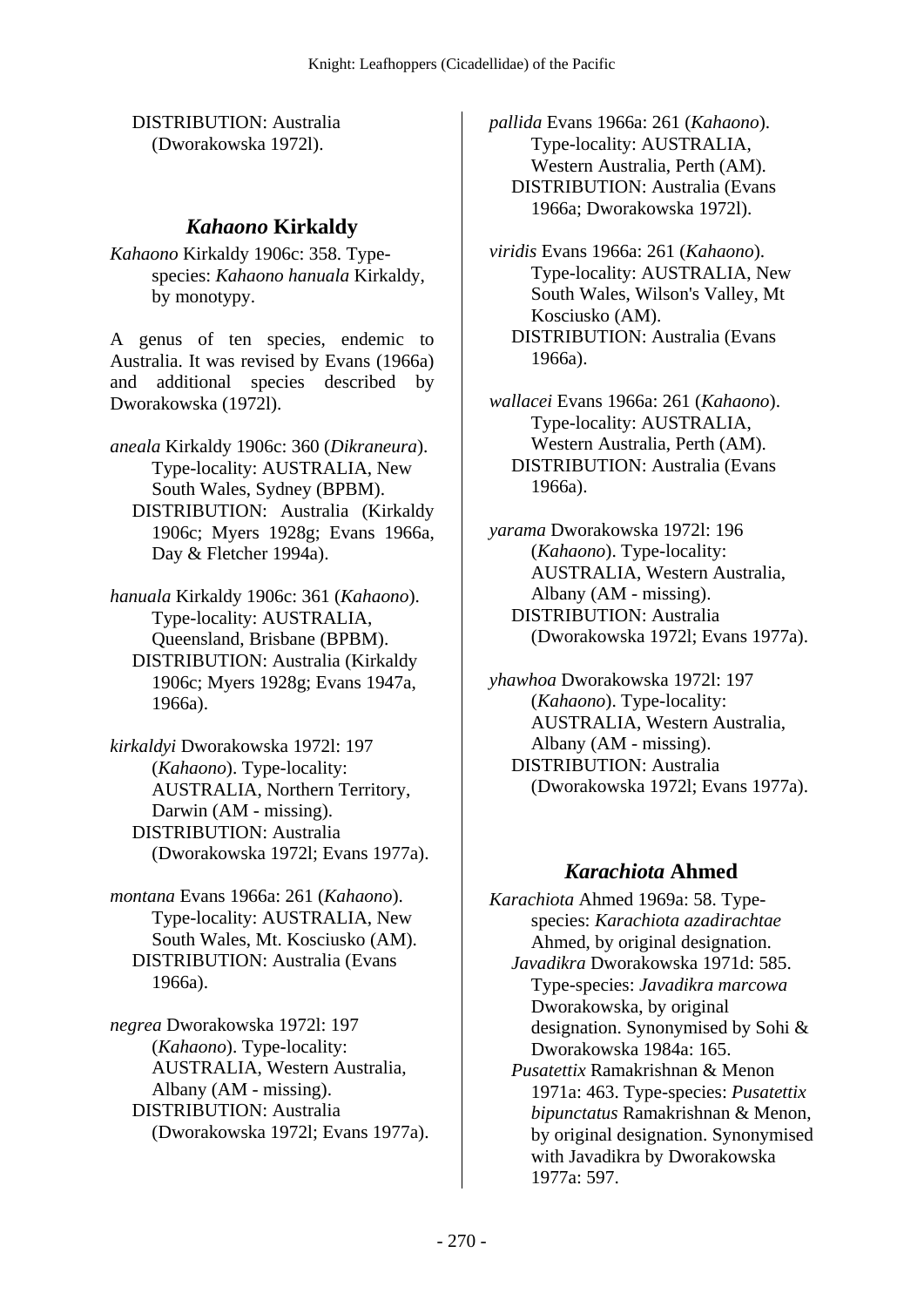A small Oriental genus of four species, extending from India to Taiwan. One of the two species occurring in Taiwan also occurs in Bali.

*scottia* Chiang, Hsu & Knight 1990a: 25 (*Karachiota*). Type-locality: TAIWAN, Mt. Chichita (NTU). DISTRIBUTION: Bali (Dworakowska 1993c). [S.E. Asia]

#### *Kerygma* **Dworakowska**

*Kerygma* Dworakowska 1995b: 34. Typespecies: *Kerygma chaofaa* Dworakowska, by original designation.

A monotypic genus, endemic to Borneo.

*chaofaa* Dworakowska 1995b: 35 (*Kerygma*). Type-locality: BRUNEI, Bukit Sulang near Lamunin (BMNH). DISTRIBUTION: Borneo (Dworakowska 1995b).

## *Kidraneuroidea* **Mahmood**

*Kidraneuroidea* Mahmood 1967a: 11. Type-species: *Kidraneuroidea rubrovittata* Mahmood, by original designation.

A monotypic genus, endemic to Singapore.

*rubrovittata* Mahmood 1967a: 11 (*Kidraneuroidea*). Type-locality: SINGAPORE (USNM). DISTRIBUTION: W. Malaysia (Mahmood 1967a; Dworakowska 1984a).

#### *Motschulskyia* **Kirkaldy**

*Conometopus* Motschulsky 1863a: 103. Type-species: *Conometopus inspiratus* Motschulsky, by monotypy.

 *Motschulskyia* Kirkaldy 1905a: 226. New name for *Conometopus* Motschulsky, not *Conometopus* Fieber.

## *Motschulskyia* **(***Togaritettix* **Matsumura)**

*Togaritettix* Matsumura 1931b: 71. Typespecies: *Togaritettix serratus* Matsumura, by original designation. Placed as subgenus of *Motschulskyia* by Dworakowska 1971d: 579.  *Mahmoodiana* Ahmed & Waheed

1971a: 116. Type-species*: Mahmoodiana acuta* Ahmed & Waheed, by original designation. Synonymised by Sohi & Dworakowska 1984a: 166. [Note: Although synonymising the two genera, Sohi & Dworakowska treat the type-species as distinct taxa]

*serratus* (Matsumura) 1931b: 71 (*Togaritettix*). Type-locality: JAPAN (EIHU).

 *acuta* Ahmed & Waheed 1971a: 116 (*Mahmoodiana*). Type-locality: PAKISTAN, Lahore (ZMK). Synonymised by Fletcher & Donaldson 1992a: 185, not Sohi & Dworakowska 1984a: 166 as stated by Fletcher & Donaldson 1992a: 185 and Day & Fletcher 1994a: 1231. DISTRIBUTION: Australia (Fletcher & Donaldson 1992a). [S. Central Asia, E. Palaearctic]

## *Savitara* **Dworakowska**

*Savitara* Dworakowska 1984a: 1. Typespecies: *Savitara albida*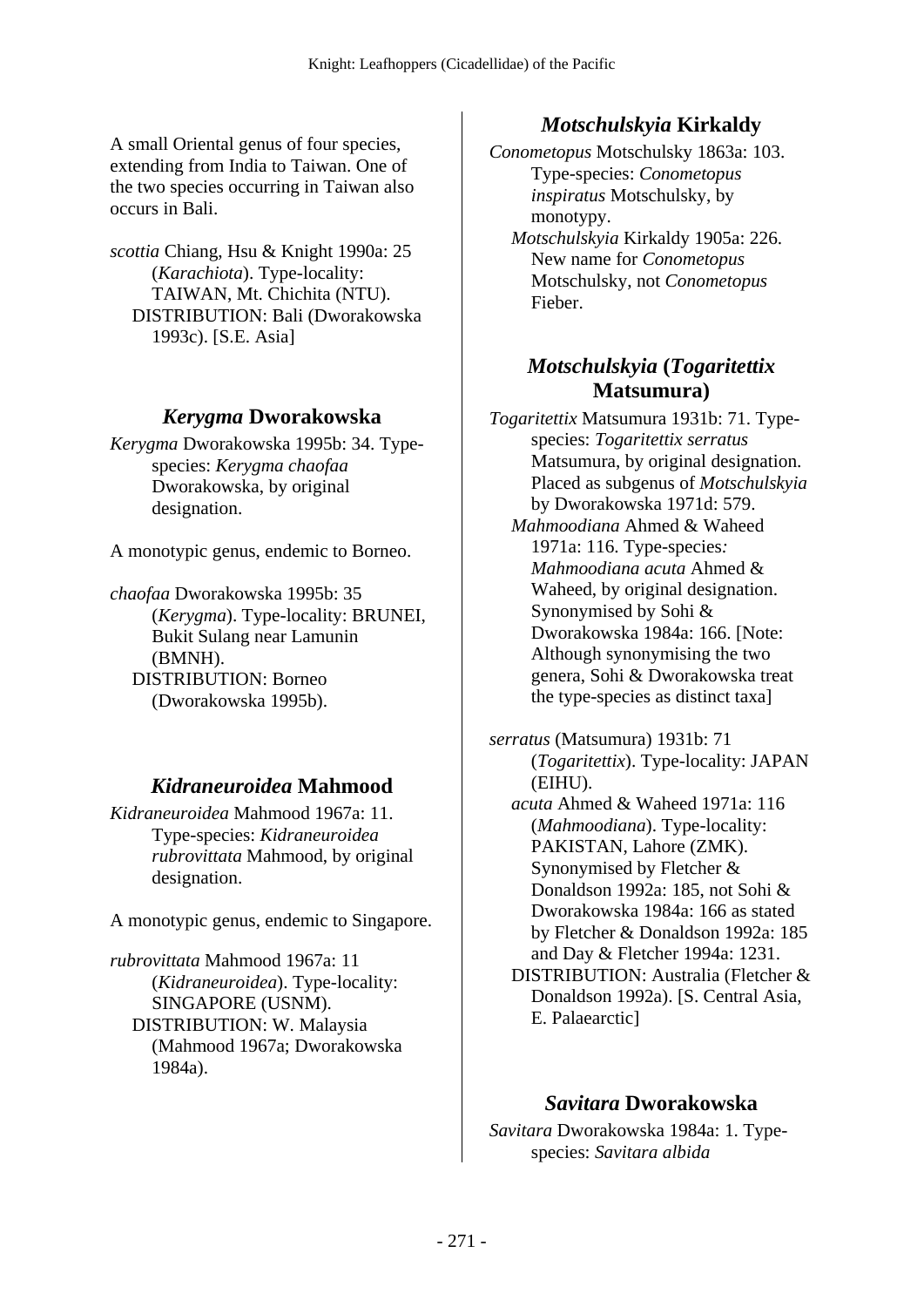Dworakowska, by original designation.

A monotypic genus, endemic to W. Malaysia.

*albida* Dworakowska 1984a: 2 (*Savitara*). Type-locality: W. MALAYSIA, Penang Island (BMNH). DISTRIBUTION: W. Malaysia (Dworakowska 1984a).

#### *Uzeldikra* **Dworakowska**

*Uzeldikra* Dworakowska 1971d: 585. Type-species: *Empoasca citrina* Melichar, by original designation.  *Pusaneura* Ramakrishnan & Menon 1971a: 459. Type-species: *Pusaneura signata* Ramakrishnan & Menon, by original designation. Synonymised by Sharma 1978a: 12.

 *Hameedia* Ahmed 1972a: 67. Typespecise*: Hameedia erythrocephala* Ahmed, by original designation. Synonymised by Sharma 1978a: 12.

An Oriental genus of two species, one endemic to Bangladesh and the other occurring in India, Sri Lanka, W. Malaysia and China.

*citrina* (Melichar) 1903b: 213 (*Empoasca*). Type-locality: SRI LANKA, Peradeniya (MMB).  *signata* Ramakrishnan & Menon 1971a: 459 (*Pusaneura*). Type-locality: INDIA, Delhi, Indian Agricultural Research Institute (PS). Synonymised by Dworakowska 1979e: 271.  *erythrocephala* Ahmed 1972a: 68 (*Hameedia*). Type-locality: BANGLADESH, Dacca (ZMK). Synonymised by Dworakowska 1993c: 97. DISTRIBUTION: W. Malaysia (Dworakowska 1979e, 1984a). [S. Central Asia, S.E. Asia]

# *Wagneriala* **Anufriev**

*Wagneriala* Anufriev 1970g: 635. New name for *Wagneriana* Anufriev 1970, not *Wagneriana* McCook 1904.  *Wagneriana* Anufriev 1970d: 262. Type-species: *Notus minimus* Sahlberg, by original designation.

A small genus of five species, mainly Palaearctic in distribution, but with one species in Sumatra.

*montana* Dworakowska 1993c: 99 (*Wagneriala*). Type-locality: INDONESIA, Sumatra, north, volcano Singgalang, 1700-1800m (SMT). DISTRIBUTION: Sumatra (Dworakowska 1993c).

# **EMPOASCINI**

## *Acia* **McAtee**

*Acia* McAtee 1934a: 113 (as subgenus of *Empoasca*). Type-species: *Empoasca* (*Acia*) *exsultans* McAtee, by original designation.

A genus of 35 species, mainly African in distribution but with a few representatives in the Indian subcontinent and S.E. Asia. It was revised by Dworakowska (1981b). Only two species occur in the Pacific area, in W. Malaysia, one endemic and the other present also in Taiwan and India.

*exsultans* (McAtee) 1934a: 113 (*Empoasca* (*Acia*)). Type-locality: SINGAPORE (USNM - missing). DISTRIBUTION: W. Malaysia (McAtee 1934a; Dworakowska 1981b, 1984a), Malaysia (Dworakowska 1984a). [S.E. Asia, S. Central Asia]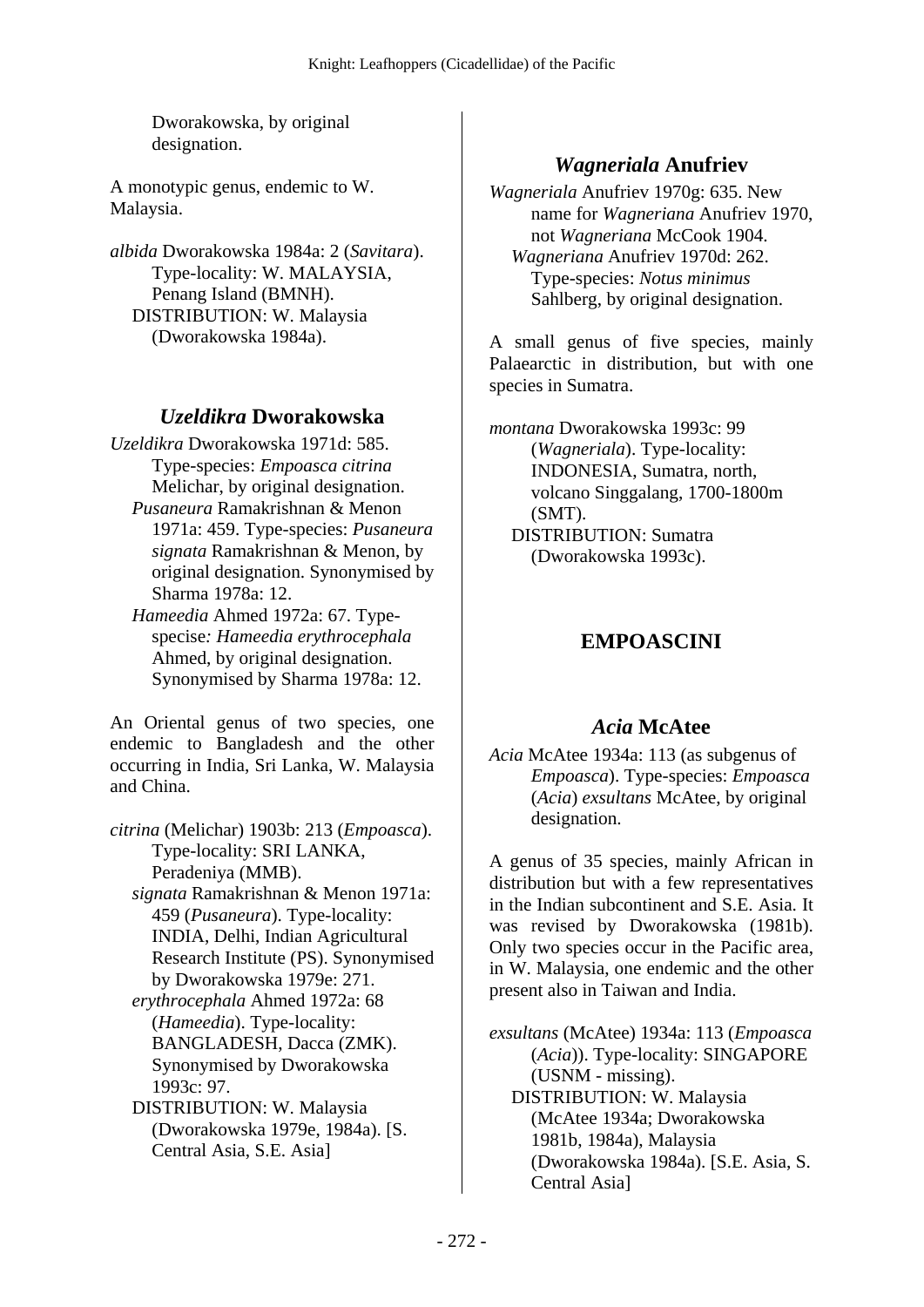## *Acia* **(***Paolicia* **Dworakowska)**

- *Paolicia* Dworakowska 1981f: 592. New name for *Paoliella* Dworakowska, not *Paoliella* Theobald.  *Paoliella* Dworakowska 1981b: 4 (as
	- subgenus of *Acia*). Type-species: *Empoasca brevis* Dworakowska, by original designation.
- *stilleri* Dworakowska 1981b: 16 (*Acia* (*Paoliella*)). Type-locality: W. MALAYSIA, E. Coast, Kuala Trengganu (ISEZ). DISTRIBUTION: W. Malaysia (Dworakowska 1981b, 1984a).

## *Alebroides* **Matsumura**

*Alebroides* Matsumura 1931b: 68. Typespecies: *Alebroides marginatus* Matsumura, by original designation.

An Oriental and E. Palaearctic genus of approximately 42 species extending from India, Nepal and Tibet eastwards to Japan and the Soviet Maritime Territory. The genus was reviewed by Dworakowska (1977d) but numerous new species have been described since (see Oman *et al.* 1990a and Zhang Yalin 1990). Only five species occur in the Pacific of which two are endemic and three occur also in either Japan, Taiwan or India. Within the Pacific area the genus is known only from the Caroline Islands and the Lesser Sunda Islands.

*boninensis* Matsumura 1931b: 68 (*Alebroides*). Type-locality: BONIN ISLANDS, Chichijima (EIHU). DISTRIBUTION: Bonin Islands (Matsumura 1931b; Ishihara 1953b; Linnavuori 1960a). [E. Palaearctic]

*cornutus* Dworakowska 1976b: 26 (*Alebroides*). Type-locality:

INDONESIA, Lombok, Sembalon (ZMB). DISTRIBUTION: Lombok (Dworakowska 1976b, 1977d).

*flavonigra* Linnavuori 1960a: 247 (*Alebroides*). Type-locality: FEDERATED STATES OF MICRONESIA, Pohnpei, Mt. Temwetemwensekir, 180m (USNM). DISTRIBUTION: Pohnpei (Linnavuori 1960a), E. Caroline Islands (Dworakowska 1970i), Caroline Islands (Dworakowska 1977d).

*marginatus* Matsumura 1931b: 68 (*Alebroides*). Type-locality: JAPAN, Honshu, Kiushu & Hachijo & FORMOSA (EIHU).  *iwatensis* Matsumura 1931b: 71 (*Alebroides*). Type-locality: JAPAN, Honshu, Iwate (EIHU). Synonymised by Dworakowska 1970i: 271. DISTRIBUTION: Lombok (Dworakowska 1970i). [E. Palaearctic, S.E. Asia]

*perstrigatus* (Jacobi) 1941a: 315 (*Typhlocyba*). Type-locality: INDONESIA, Lombok, Plawangan (SMT). DISTRIBUTION: Lombok (Jacobi

1941a; Dworakowska 1976b), Flores (Jacobi 1941a; Dworakowska 1976b). [S. Central Asia?]

## *Amrasca* **Ghauri**

*Amrasca* Ghauri 1967a: 159. Type-species: *Amrasca splendens* Ghauri, by original designation.

 *Sundapteryx* Dworakowska 1970h: 708. Type-species: *Chlorita biguttula* Ishida, by original designation. Synonymised by Dworakowska & Viraktamath 1975a: 530.

 *Laokayana* Dworakowska 1972i: 27. Type-species: *Empoasca bombaxia* Ghauri, by original designation.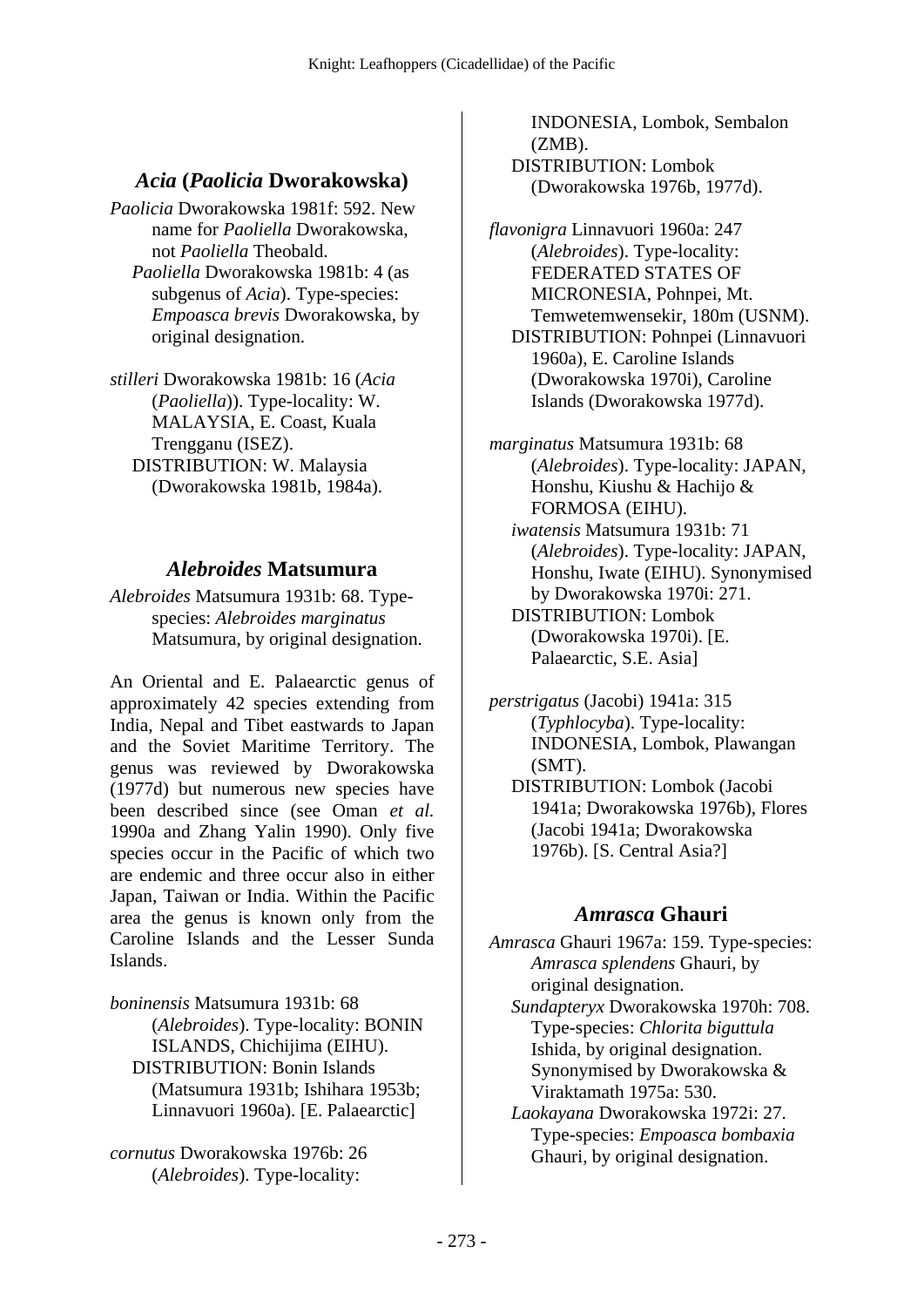Synonymised by Dworakowska & Viraktamath 1975a: 530.

An Oriental genus of 12 species, extending from India to Japan, with minor extensions into the adjacent parts of the southern and eastern Palaearctic and into Africa. Five species occur in the Pacific area, the genus extending as far east as Wake Island in the north and Australia and New Britain in the south. Only two of the Pacific species are endemic, one in Wake Island and the other in Australia, the other three species being widespread on the mainland.

*biguttula biguttula* (Ishida) 1913: 1 (*Chlorita*). Type-locality: TAIWAN (depository unknown).  *schumacheri* Metcalf 1968a: 353 (*Empoasca*). New name for *Empoasca bipunctata* Schumacher 1915.  *bipunctata* Schumacher 1915b: 127 (*Empoasca*). Type-locality: TAIWAN, Tainan (depository unknown). Synonymised by Dworakowska 1970h: 712.  *bimaculata* Matsumura 1916b: 393 (*Chlorita*). Type-locality: JAPAN (EIHU). Synonymised by Matsumura 1934b: 5.  *devastans* Distant 1918b: 93 (*Empoasca*). Type-locality: INDIA, Nagpur (BMNH). Synonymised by Dworakowska 1970h: 712.  *quadrinotatissima* Dlabola 1957b: 296 (*Empoasca*). Type-locality: AFGHANISTAN, Tangi Gharuh am Kabulfluss (AKM). Synonymised by Dworakowska 1970h: 712. DISTRIBUTION: S. Mariana Islands (Linnavuori 1975c), Guam (Linnavuori 1975c), Indonesia (Linnavuori 1975c), Philippines (Baltazar 1969), W. Malaysia (Otake & Hokyo 1976a), Australia (Hill 1943a), New Britain (Ghauri 1963d; Subba Rao *et al.* 1968a). [S.E. Asia, S. Central Asia, S.W. Asia, E. Palaearctic, Africa]

*biguttula punctata* (Melichar) 1914b: 146 (*Zygina*). Type-locality: INDONESIA, Java, Semarang (MMB).  *uniguttata* Jacobi 1941a: 311

(*Empoasca*). Type-locality: INDONESIA, Sumbawa, Dompoe (SMT). Synonymised by Dworakowska 1970h: 712. DISTRIBUTION: Java (Melichar 1914b; Dworakowska 1970h),

Sumbawa (Jacobi 1941a; Dworakowska 1970h, 1976b). [S.E. Asia]

*bombaxia* (Ghauri) 1965a: 683 (*Empoasca*). Type-locality: BANGLADESH, Dacca (BMNH). DISTRIBUTION: Sumbawa (Dworakowska 1976b). [S.E. Asia, S. Central Asia]

*sesuvii* (Linnavuori) 1960a: 260 (*Empoasca*). Type-locality: WAKE (BPBM). DISTRIBUTION: Wake Island (Linnavuori 1960a, 1975c), Micronesia (Dworakowska 1970h).

*splendens* Ghauri 1967a: 161 (*Amrasca*). Type-locality: INDIA, Vellayani (BMNH) DISTRIBUTION: Sumbawa (Dworakowska 1976b). [S. Central Asia, S.E. Asia]

*terraereginae* (Paoli) 1936a: 13 (*Empoasca*). Type-locality: AUSTRALIA, Queensland, Biloela (BMNH).  *maculata* Evans 1942a: 27 (*Empoasca*). Type-locality: AUSTRALIA, Queensland, Jandowae (QM). Synonymised by Lower 1952a: 192. DISTRIBUTION: Australia (Paoli 1936a; Sloan 1938a; Husain & Lal 1940a; Evans 1940c, 1942a, 1952a, 1966a; Marriott 1943a; Poos & Wheeler 1943a; Anonymous 1945b;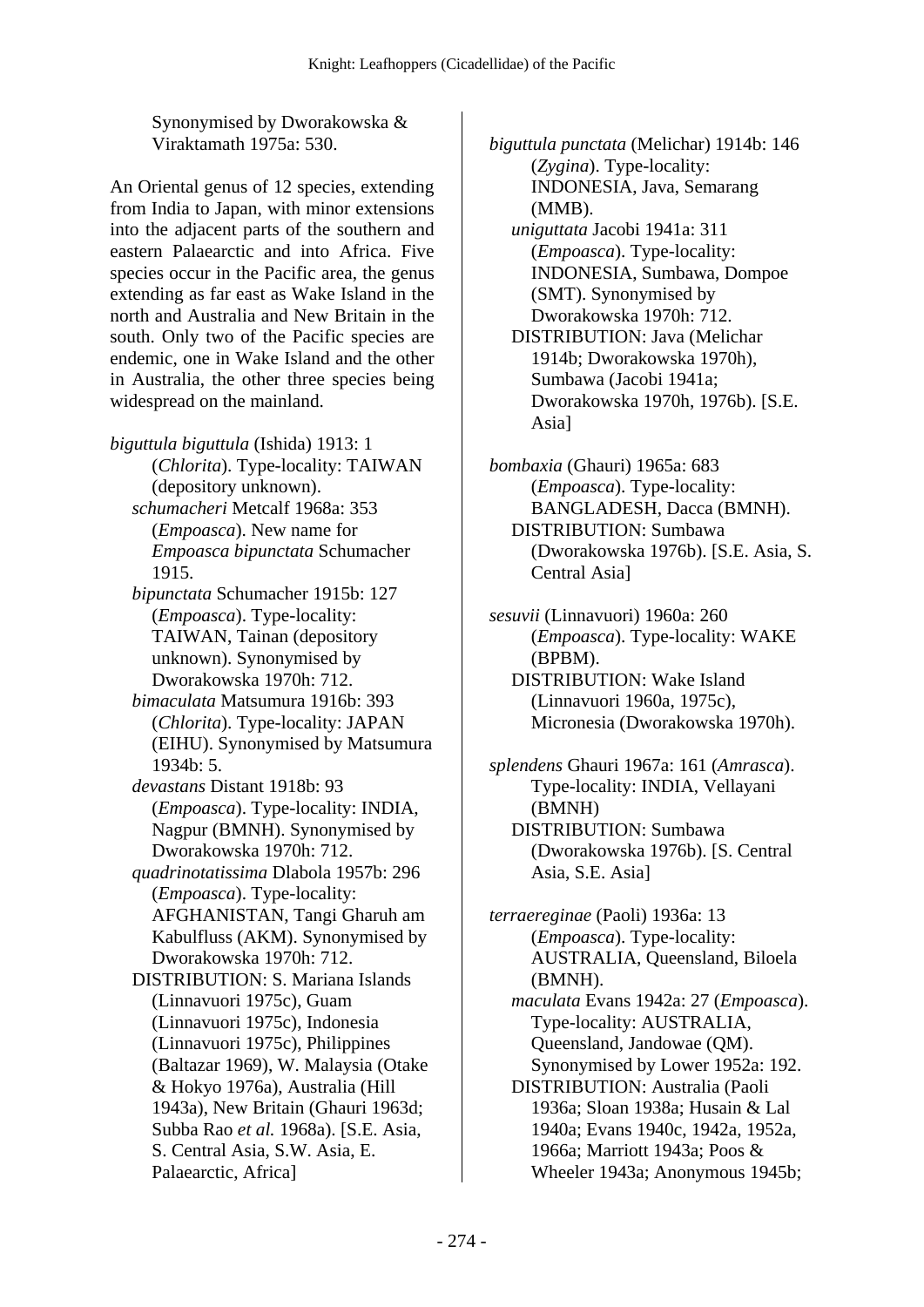Jenkins 1945a, 1951a; Wells 1945a; Jarvis & Smith 1946a, b; Jenkins & Forte 1946a, 1947a, 1951a; May 1950a, b, 1951a, b; Painter 1951a; Lower 1952a; Afzal & Ghani 1953a; Gay 1955a; Ghauri 1963d; Fletcher & Donaldson 1992a).

#### *Apheliona* **Kirkaldy**

- *Apheliona* Kirkaldy 1907d: 67. Typespecies: *Heliona bioculata* Melichar, by original designation.
	- *Empoanara* Distant 1918b: 106. Typespecies: *Empoanara militaris* Distant, by original designation. Synonymised by Dworakowska 1994a: 245.
	- *Chikkaballapura* Distant 1918b: 107. Type-species: *Chikkaballapura maculosa* Distant, by original designation. Synonymised with *Empoanara* by McAtee 1934a: 114; synonymised with *Apheliona* by Dworakowska 1977d: 611.
	- *Sujitettix* Matsumura 1931b: 76. Typespecies: *Sujitettix ferrugineus* Matsumura, by original designation. Synonymised with *Apheliona* by Dworakowska 1970a: 691.
	- *Ushamenona* Malhotra & Sharma 1974a: 245, as subgenus of *Apheliona* Kirkaldy. Type-species: *Sujitettix aryavartha* Ramakrishnan & Menon, by original designation. Synonymised with *Apheliona* by Dworakowska 1977d: 611.

An Oriental genus of 29 species, extending from India, through S.E. Asia, to Japan. 16 species occur in the Pacific of which 14 are endemic to the area. The Pacific species occur mainly in Borneo but some are found also in Sumatra, Bali and Sulawesi. The genus was revised by Dworakowska (1994a).

*bella* Dworakowska 1994a: 250 (*Apheliona*). Type-locality: E.

MALAYSIA, Sabah, SW, near Long Pa Sia, Payakalaba, 1010m (RNH). DISTRIBUTION: Borneo (Dworakowska 1994a).

*bioculata notata* Dworakowska 1994a: 250 (*Apheliona*). Type-locality: E. MALAYSIA, Sarawak, Gunung Mulu National Park, Base Camp, Helipad (BMNH). DISTRIBUTION: Borneo (Dworakowska 1994a).

*cyclops* Dworakowska 1994a: 256 (*Apheliona*). Type-locality: INDONESIA, Sulawesi, SE, near Sanggona, Mt. Watuwila, 200m (RNH). DISTRIBUTION: Sulawesi (Dworakowska 1994a).

- *expansa* Dworakowska 1994a: 252 (*Apheliona*). Type-locality: E. MALAYSIA, Sabah, SW, near Long Pa Sia (East), 1000m (RNH). DISTRIBUTION: Borneo (Dworakowska 1994a).
- *grandis* Dworakowska 1994a: 265 (*Apheliona*). Type-locality: E. MALAYSIA, Sabah, N, Kinabalu Park Headquarters (RNH). DISTRIBUTION: Borneo (Dworakowska 1994a).

*huismanae* Dworakowska 1994a: 264 (*Apheliona*). Type-locality: E. MALAYSIA, Sarawak, Gunung Mulu National Park, Base Camp, Helipad (BMNH). DISTRIBUTION: Borneo (Dworakowska 1994a).

*jaragunda* Dworakowska 1994a: 274 (*Apheliona*). Type-locality: INDONESIA, Sumatra, Jaragunda, near Brastagi (SMT). DISTRIBUTION: Sumatra (Dworakowska 1994a), Borneo (Dworakowska 1994a).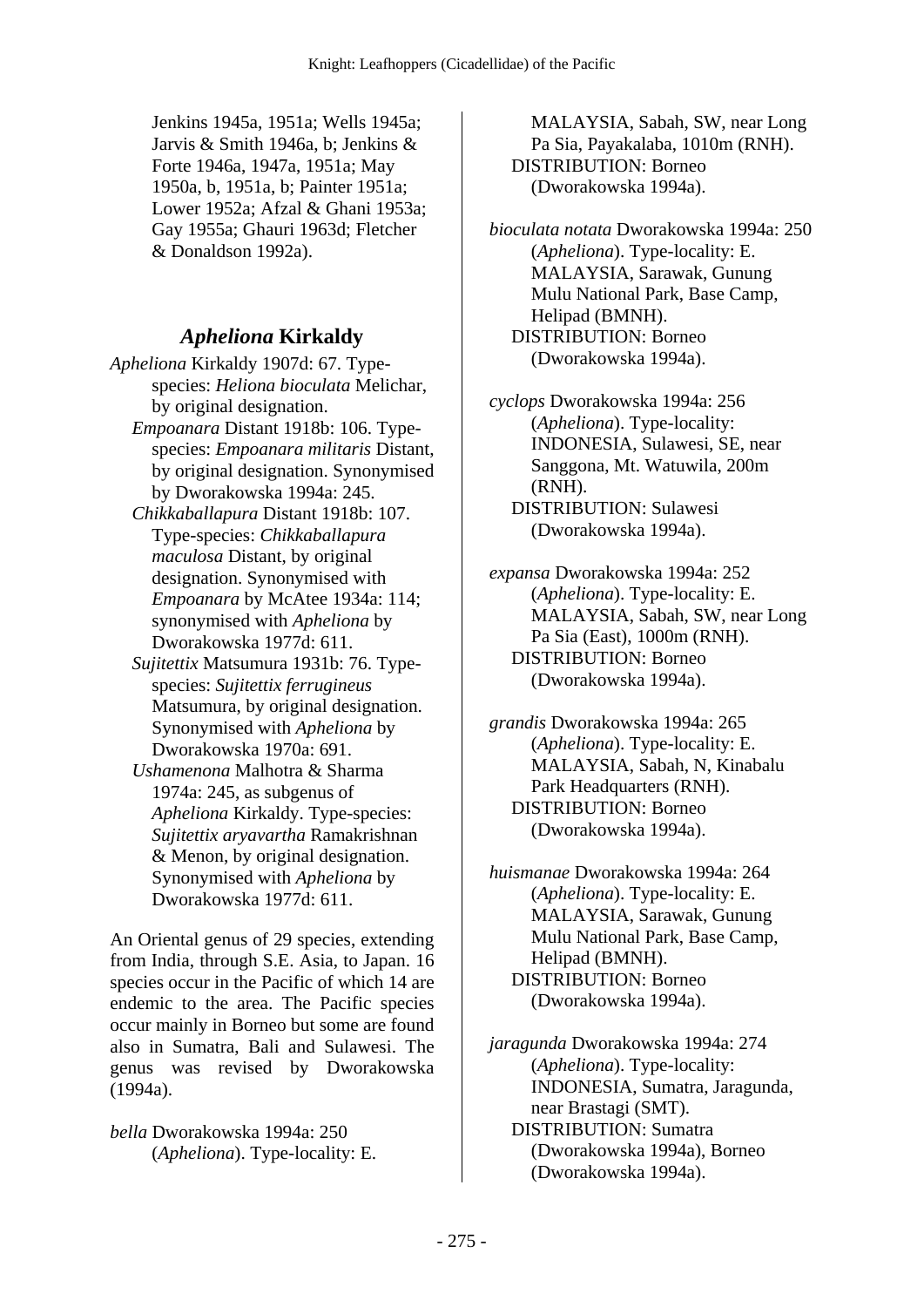*lateralis* Dworakowska 1994a: 261 (*Apheliona*). Type-locality: E. MALAYSIA, Sarawak, Gunung Mulu National Park, Base Camp (BMNH). DISTRIBUTION: Borneo (Dworakowska 1994a).

*neglecta* Dworakowska 1994a: 253 (*Apheliona*). Type-locality: BRUNEI, Ulu Temburong, 300m (BMNH). DISTRIBUTION: Borneo (Dworakowska 1994a).

*octava* Dworakowska 1994a: 272 (*Apheliona*). Type-locality: E. MALAYSIA, Sabah, 25 Km SE Kg. Sapalut, Batu pungul, Sg. Sansiang, 300m, 116 36'E, 4 38'N (RNH). DISTRIBUTION: Borneo (Dworakowska 1994a).

*radiata* Dworakowska 1994a: 259 (*Apheliona*). Type-locality: E. MALAYSIA, Sabah, SW, near Long Pa Sia (West), 1050m (RNH). DISTRIBUTION: Borneo (Dworakowska 1994a).

*setosa* Dworakowska 1994a: 251 (*Apheliona*). Type-locality: THAILAND, Chieng Dao, Chiengmai (KUB). DISTRIBUTION: Bali (Dworakowska 1994a). [S.E. Asia]

*unica* Dworakowska 1994a: 260 (*Apheliona*). Type-locality: E. MALAYSIA, Sabah, SW, near Long Pa Sia (West), 1050m (RNH). DISTRIBUTION: Borneo (Dworakowska 1994a).

*variocula* Dworakowska 1994a: 266 (*Apheliona*). Type-locality: E. MALAYSIA, Sabah, SE, near Danum Valley, 240m (RNH). DISTRIBUTION: Borneo (Dworakowska 1994a).

*vexana* Dworakowska 1994a: 262 (*Apheliona*). Type-locality: E. MALAYSIA, Sabah, SE, near Danum Valley, 150m (RNH). DISTRIBUTION: Borneo (Dworakowska 1994a).

*wallacei* Dworakowska 1994a: 254 (*Apheliona*). Type-locality: BRUNEI, Ulu Temburong, 300m (BMNH). DISTRIBUTION: Borneo (Dworakowska 1994a).

#### *Austroasca* **Lower**

*Austroasca* Lower 1952a: 202. Typespecies*: Empoasca viridigrisea* Paoli, by original designation.  *Polynia* Zachvatkin 1953c: 229 (as subgenus of *Kyboasca*). Typespecies: *Chlorita vittata* Lethierry, by original designation. Synonymised by Dworakowska 1970h: 712.

A widespread genus of 35 species occuring in the Palaearctic, Oriental, Australian and Ethiopian regions. 14 species occur in the Pacific, all endemic to the area, with the genus extending as far east as Guam in the north and Australia in the south.

*alfalfae* (Evans) 1940c: 12 (*Empoasca*). Type-locality: AUSTRALIA, Queensland, Lockyer (QM). DISTRIBUTION: Australia (Evans 1940c, 1952a, 1966a; Jarvis & Smith 1946a, b; May 1950a, b; Lower 1952a; Gay 1955a).

*bractigera* Lower 1952a: 215 (*Austroasca* (*Austroasca*)). Type-locality: AUSTRALIA, New South Wales, Mt. Keira (ASCU). DISTRIBUTION: Australia (Lower 1952a; Evans 1966a).

*conspersa* (Melichar) 1914b: 142 (*Chlorita*). Type-locality: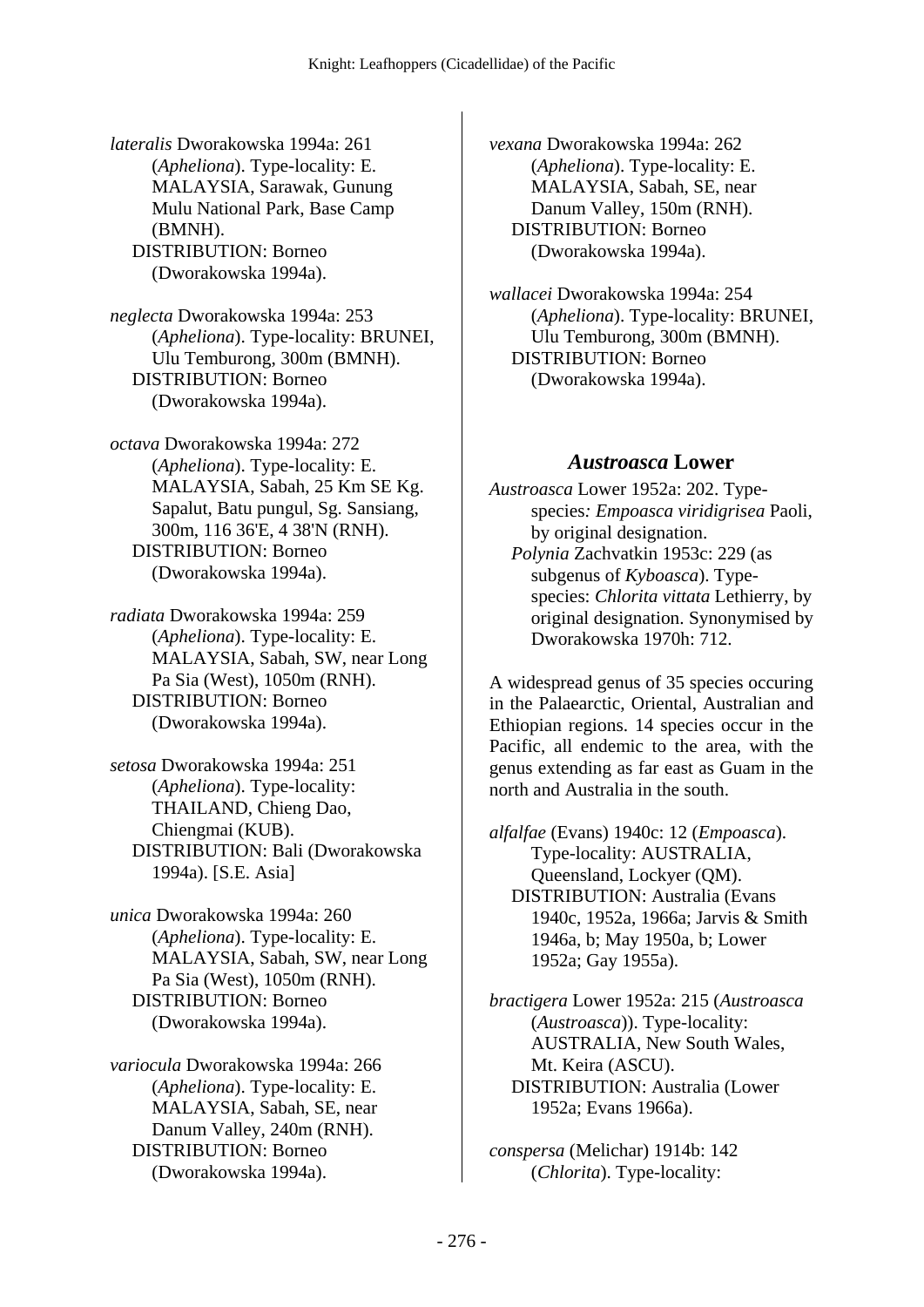INDONESIA, Java, Wonosobo (MMB). DISTRIBUTION: Java (Melichar 1914b; Dworakowska 1970h).

*fuscovitta* (Metcalf) 1946d: 143 (*Empoasca*). Type-locality: GUAM, Machanao (BPBM). DISTRIBUTION: Guam (Metcalf 1946d; Linnavuori 1960a).

*histrionicula* (Kirkaldy) 1906c: 361 (*Cicadula*). Type-locality: AUSTRALIA, Queensland, Bundaberg (BPBM). *pulcherrima* Evans 1942c: 49 (*Empoasca*). Type-locality: AUSTRALIA, Queensland, Gayndah (QM). Synonymised by Lower 1952a: 192. DISTRIBUTION: Australia (Kirkaldy 1906c; Myers 1928g; Evans 1942c, 1966a; May 1950a, b; Lower 1952a).

*infulata* Lower 1953a: 33 (*Austroasca* (*Austroasca*)). Type-locality: AUSTRALIA, South Australia, Wild Horse Plains (ANIC). DISTRIBUTION: Australia (Lower 1953a; Evans 1966a).

*loweri* Dworakowska 1971f: 503 (*Austroasca*). Type-locality: INDONESIA, Java, Baluran, Beokol near Banjauwangi (IZ). DISTRIBUTION: Java (Dworakowska 1971f, 1972g).

*macarangae* (Metcalf) 1946d: 142 (*Empoasca*). Type-locality: GUAM, Mt. Alifan (BPBM). DISTRIBUTION: Guam (Metcalf 1946d; Linnavuori 1960a), Yap (Linnavuori 1960a).

*malvae* (Evans) 1942c: 49 (*Empoasca*). Type-locality: AUSTRALIA, Queensland, Gayndah (QM). DISTRIBUTION: Australia (Evans 1942c, 1966a; May 1950a, b; Lower 1952a).

*merredinensis* Lower 1952a: 213 (*Austroasca* (*Austroasca*)). Typelocality: AUSTRALIA, Western Australia, Merredin (ANIC). DISTRIBUTION: Australia (Lower 1952a; Evans 1966a).

*nadobna* Dworakowska 1971f: 505 (*Austroasca*). Type-locality: INDONESIA, Java, Baluran, Beokol, near Banjuwangi (IZ). DISTRIBUTION: Java (Dworakowska 1971f).

*sagittata* (Jacobi) 1941a: 314 (*Typhlocyba*). Type-locality: INDONESIA, Sumbawa, Batu Dulang (SMT). DISTRIBUTION: Sumbawa (Jacobi 1941a; Dworakowska 1971f, 1976b), Lombok (Jacobi 1941a; Dworakowska 1971f, 1976b).

*soembawaica* Dworakowska 1970h: 714 (*Austroasca*). Type-locality: INDONESIA, Sumbawa, Besar (SMT and ZMB). DISTRIBUTION: Sumbawa (Dworakowska 1970h, 1976b), Lombok (Dworakowska 1970h, 1976b), Flores (Dworakowska 1976b), Java (Dworakowska 1976b).

*viridigrisea* (Paoli) 1936a: 12 (*Empoasca*). Type-locality: AUSTRALIA, Queensland, Bowen (BMNH). DISTRIBUTION: Australia (Paoli 1936a; Sloan 1938a; Evans 1940c, 1952a, 1966a; Helson 1951a; Lower 1951a, 1952a; Gay 1955a).

#### *Baguoidea* **Mahmood**

*Baguoidea* Mahmood 1967a: 40. Typespecies: *Baguoidea rubra* Mahmood, by original designation.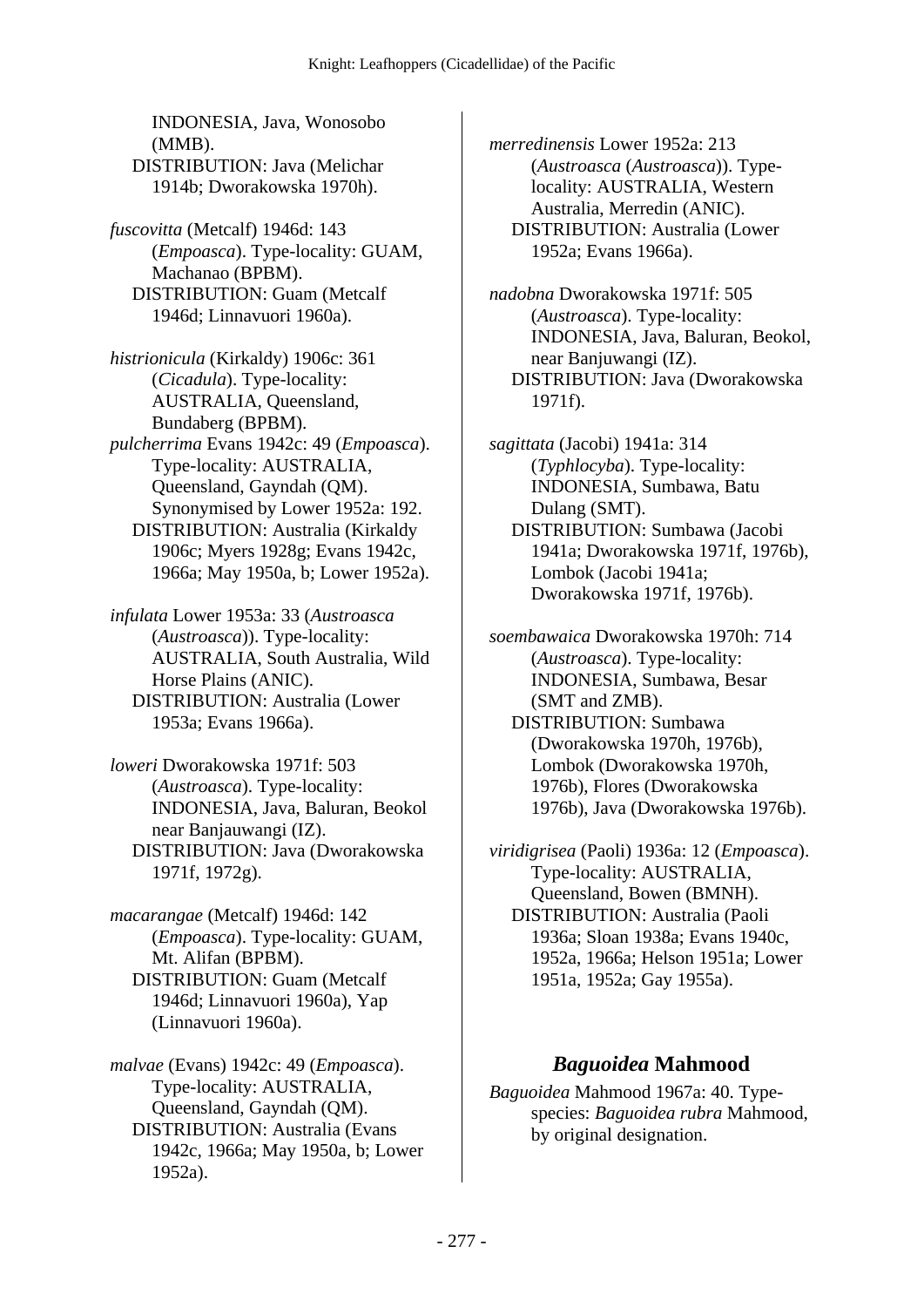An Oriental genus of two species, one endemic to the Philippines and the other extending from Ceylon, through Burma and Taiwan, to Japan. A third undescribed species has also been recorded from W. Malaysia (Mahmood 1967a).

*rubra* Mahmood 1967a: 42 (*Baguoidea*). Type-locality: PHILIPPINES, Luzon, Benguet, Baguio (USNM). DISTRIBUTION: Philippines (Mahmood 1967a).

#### *Dapitana* **Mahmood**

*Dapitana* Mahmood 1967a: 37. Typespecies: *Dapitana robusta* Mahmood, by original designation.

A Pacific genus of two species, one endemic to the Philippines and the other to Java. Mahmood (1967a) also records an undescribed species from Borneo.

*robusta* Mahmood 1967a: 37 (*Dapitana*). Type-locality: PHILIPPINES, Mindanao, Dapitan (USNM). DISTRIBUTION: Philippines (Mahmood 1967a).

*similis* Dworakowska 1972i: 27 (*Dapitana*). Type-locality: INDONESIA, Java, Baluran, Beokol near Banjuwangi (IZ). DISTRIBUTION: Java (Dworakowska 1972i).

## *Dayus* **Mahmood**

*Dayus* Mahmood 1967a: 39. Type-species: *Dayus elongatus* Mahmood, by original designation.

A small Oriental genus of five species, extending from India to Japan. Three of these species occur in the Pacific, all endemic, the genus extending as far east as Samoa and Niue Island. Mahmood (1967a) also records the genus from the Philippines and W. Malaysia.

*elongatus* Mahmood 1967a: 40 (*Dayus*). Type-locality: SINGAPORE (USNM). DISTRIBUTION: W. Malaysia (Mahmood 1967a; Dworakowska 1984a).

*euryphaessus* (Kirkaldy) 1907d: 68 (*Cicadula*). Type-locality: FIJI, Viti Levu, Rewa & Navua (BPBM).  *euryphaessa rubrocincta* Linnavuori 1960b: 18 (*Empoasca*). Typelocality: FIJI, Viti Levu, Lami (BPBM). Synonymised by Dworakowska 1971f: 501.

 DISTRIBUTION: Fiji (Kirkaldy 1907d; Box 1953b; Dumbleton 1954; Linnavuori 1960b; Evans 1966a; Eyles & Linnavuori 1974a), Niue Island (Eyles & Linnavuori 1974a), Australia (Evans 1966a).

*upoluanus* (Osborn) 1934a: 190 (*Homa*). Type-locality: WESTERN SAMOA, Upolu, Apia (BPBM). DISTRIBUTION: Samoa (Osborn 1934a).

# *Dialecticopteryx* **Kirkaldy**

*Dialecticopteryx* Kirkaldy 1907d: 71. Type-species: *Dialecticopteryx australica* Kirkaldy, by monotypy.  *Paolia* Lower 1952a: 208 (subgenus of *Austroasca*). Type-species: *Empoasca bancrofti* Evans, by original designation. Synonymised by Evans 1966a: 263.

An Oriental genus of nine species extending from the Indian subcontinent to Japan and the Soviet Maritime Territory. One species has also been recorded from Africa (Dworakowska 1974a). Three species have been recorded from the Pacific, all of which are endemic to the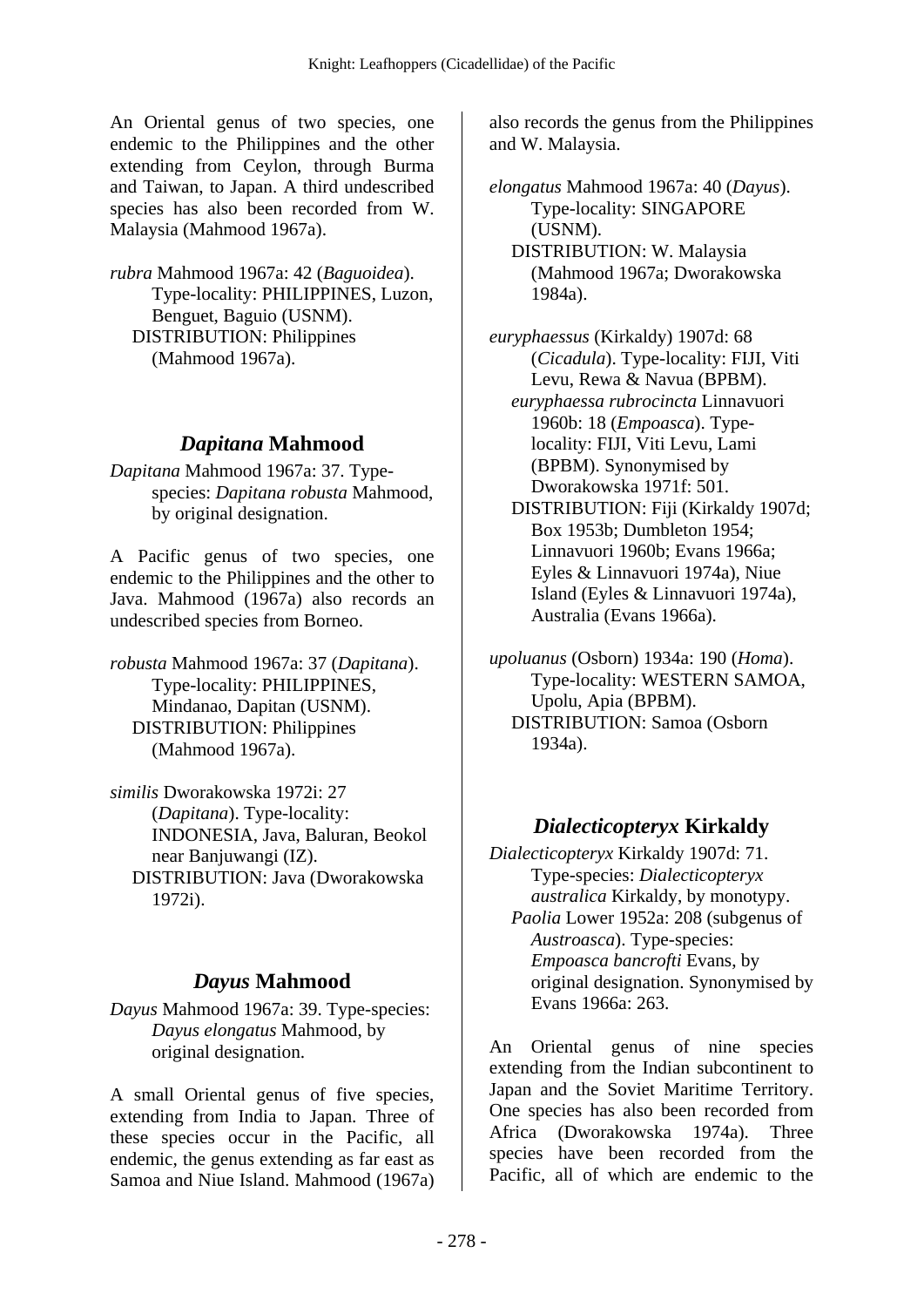area and occuring in the Philippines, Flores and Australia respectively.

*australica* Kirkaldy 1907d: 72 (*Dialecticopteryx*). Type-locality: AUSTRALIA, Queensland, Bundaberg (BPBM).  *bancrofti* Evans 1938c: 40 (*Empoasca*). Type-locality: AUSTRALIA, Queensland, Eidsvold (ANIC). Synonymised by Evans 1966a: 263. DISTRIBUTION: Australia (Kirkaldy 1907d; Myers 1928g; Evans 1938c, 1947a, 1966a; Lower 1952a; Gay 1955a; Dworakowska 1970a; Fletcher & Donaldson 1992a).

*jacobii* (Christian) 1953a: 1107 (*Typhlocyba*). New name for *Typhlocyba duplicata* Jacobi 1941a: 312.  *duplicata* Jacobi 1941a: 312

(*Typhlocyba*). Type-locality: INDONESIA, Flores, Rana Mese (ZMB).

 DISTRIBUTION: Flores (Jacobi 1941a; Dworakowska 1976b).

#### *Dialecticopteryx* **(***Akotettix* **Matsumura)**

*Akotettix* Matsumura 1931b: 77. Typespecies: *Akotettix akonis* Matsumura, by original designation. Placed as a subgenus of *Dialecticopteryx* by Dworakowska & Sohi 1978b: 463.  *Banosa* Mahmood 1967a: 39. Typespecies: *Banosa sexpunctata* Mahmood, by original designation. Synonymised with *Akotettix* by Dworakowska 1970a: 691.

*sexpunctata* (Mahmood) 1967a: 39 (*Banosa*). Type-locality: PHILIPPINES, Los Banos (USNM). DISTRIBUTION: Philippines (Mahmood 1967a).

#### *Dunioa* **Dworakowska**

*Dunioa* Dworakowska 1995a: 135. Typespecies: *Dunioa gratiosa* Dworakowska, by original designation.

A genus of two species, one in New Guinea and the other in Australia.

*gratiosa* Dworakowska 1995a: 137 (*Dunioa*). Type-locality: PAPUA NEW GUINEA, New Guinea, Finschhafen (CAS). DISTRIBUTION: New Guinea (Dworakowska 1995a).

*picturata* (Evans) 1966a: 266 (*Empoasca*). Type-locality: AUSTRALIA, Northern Territory, Darwin (AM). DISTRIBUTION: Australia (Evans 1966a; Dworakowska 1995a).

#### *Empoasca* **Walsh**

*Empoasca* Walsh 1862a: 149. Typespecies: *Empoasca viridescens* Walsh, by subsequent designation of Distant 1908g: 401.  *Sabourasca* Ramakrishnan & Menon 1972b: 183. Type-species: *Sabourasca peculiaris* Ramakrishnan & Menon, by original designation.

> Synonymised by Dworakowska 1977f: 283.

A large genus occurring on all major land masses. Metcalf (1968a) listed 424 species in the genus and numerous new species have been described since then (see Oman *et al.* 1990a). 44 species occur in the Pacific of which 35 are endemic to the area, the genus extending as far east as the Marquesas Islands.

*acuticeps* Linnavuori 1960a: 251 (*Empoasca*). Type-locality: PALAU, Ulebsehel (Auluptagel) (USNM). DISTRIBUTION: Palau (Linnavuori 1960a).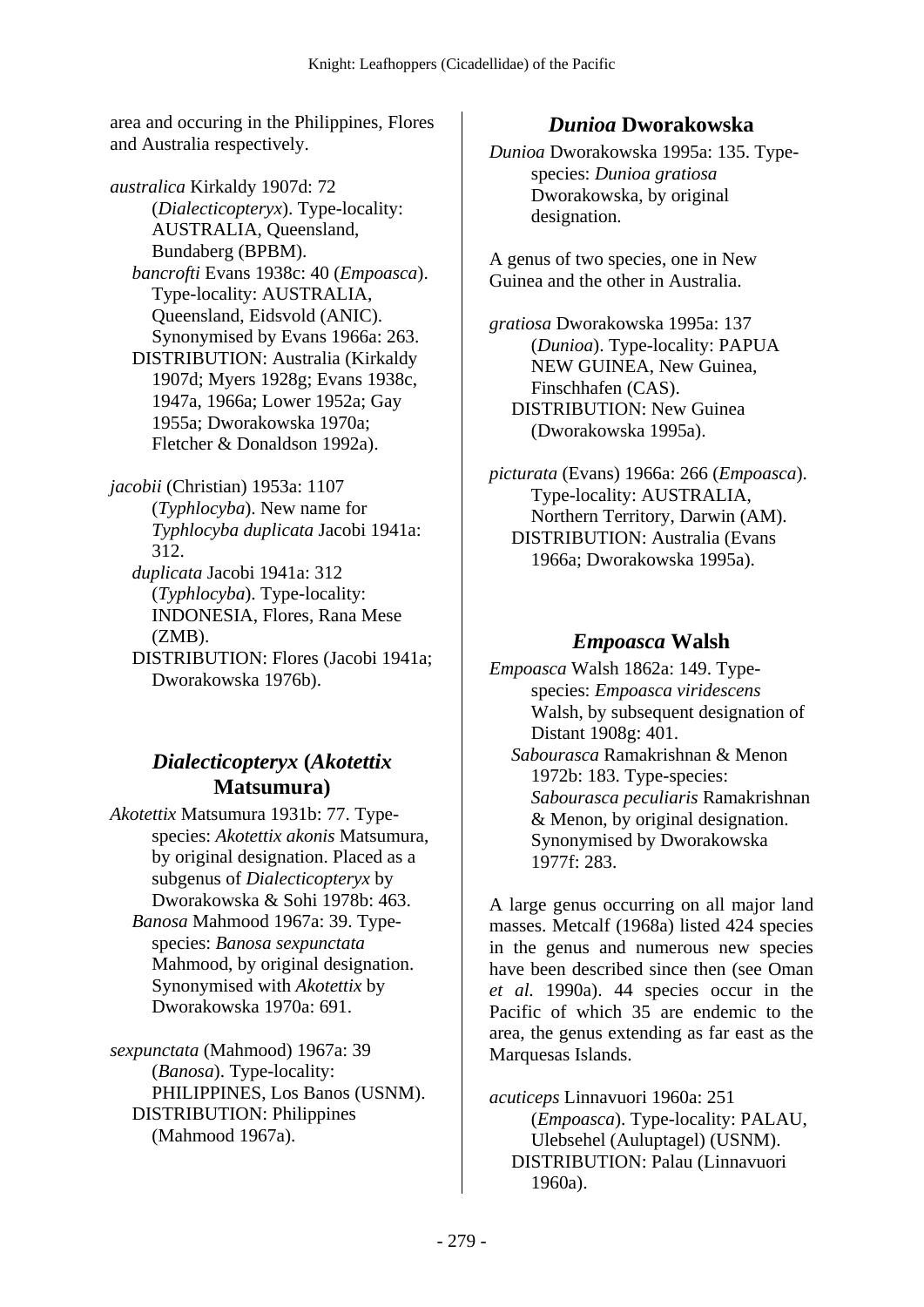*amasa* Dworakowska 1984a: 2 (*Empoasca* s.str.). Type-locality: W. MALAYSIA, Penang Island (SMT). DISTRIBUTION: W. Malaysia (Dworakowska 1984a).

*apicalis* (Flor) 1861a: 396 (*Typhlocyba*). Type-locality: LATVIA, Koknese (IZBT).

 DISTRIBUTION: Batavia (Oshanin 1908b). [Europe, N. America, Central Asia, E. Palaearctic]

*bipunctulata* Metcalf 1946d: 144 (*Empoasca*). Type-locality: GUAM, Piti (BPBM) DISTRIBUTION: Guam (Metcalf 1946d; Linnavuori 1960a), S. Mariana Islands (Linnavuori 1960a).

*chloe* Linnavuori 1960b: 17 (*Empoasca*). Type-locality: FIJI, Viti Levu, Koronivia, near Nausori (BPBM). DISTRIBUTION: Fiji (Linnavuori 1960b).

*clodia* Eyles & Linnavuori 1974a: 38 (*Empoasca*). Type-locality: NIUE, Toi (NZAC). DISTRIBUTION: Niue (Eyles & Linnavuori 1974a).

*colorata* Linnavuori 1960a: 264 (*Empoasca*). Type-locality: FEDERATED STATES OF MICRONESIA, Kosrae, Mutunlik, 22m (USNM). DISTRIBUTION: Kosrae (Linnavuori 1960a).

*colorata* var. *rubropunctata* Linnavuori 1960a: 265 (*Empoasca*). Typelocality: FEDERATED STATES OF MICRONESIA, Pohnpei, Mt. Temwetemwensekir (BPBM). DISTRIBUTION: Pohnpei (Linnavuori 1960a).

*dentistylus* Linnavuori 1960a: 257 (*Empoasca*). Type-locality: PALAU, Auluptagel [Holotype also labelled "(Aurapushekaru)"] (BPBM). DISTRIBUTION: Palau (Linnavuori 1960a).

*dworakowskae* Linnavuori 1975c: 614 (*Empoasca*). Type-locality: PALAU, Babelthuap Island, Airai, Ngerimal River [Holotype labelled "Palau Islands, Babelthuap Is., Imeliik, Netkeng"] (USNM). DISTRIBUTION: Palau (Linnavuori 1975c).

*dymarka* Dworakowska 1984a: 5 (*Empoasca* s.str.). Type-locality: W. MALAYSIA, Penang Island (BMNH). DISTRIBUTION: W. Malaysia (Dworakowska 1984a).

*esakii* Linnavuori 1960a: 259 (*Empoasca*). Type-locality: FEDERATED STATES OF MICRONESIA, Pohnpei, Rohnkiti-One (KU). DISTRIBUTION: Pohnpei (Linnavuori 1960a).

*fabae* (Harris) 1841a: 186 (*Tettigonia*). Type-locality: USA, Massachusetts (NHSB).  *albopicta* Forbes 1884a: 181 (*Empoa*). Type-locality: USA, Illinois, Normal & Centralia (depository unknown). Synonymised by Ball 1924a: 595.  *malefica* Walsh 1862a: 147 (*Chloroneura*). Type-locality: USA, Illinois (depository unknown). Synonymised by Ball 1924a: 595.  *mali* Le Baron 1853a: 330 (*Tettigonia*). Type-locality: USA, Illinois, Geneva (depository unknown). Synonymised by Ball 1924a: 595.  *viridescens* Walsh 1862a: 149 (*Empoasca*). Type-locality: USA, Illinois (depository unknown). Synonymised by Ball 1924a: 595.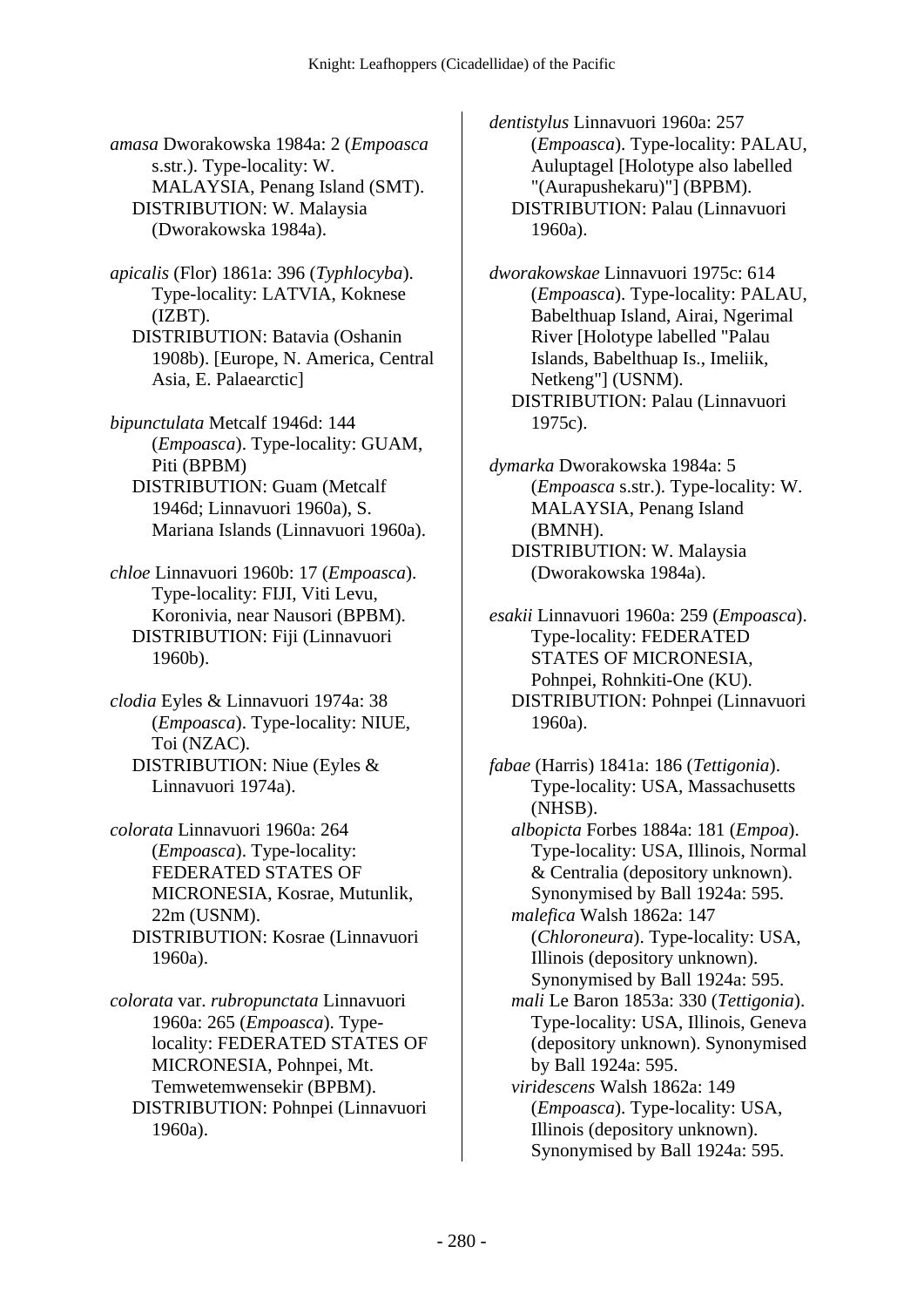*consobrina* Walsh 1862a: 149 (*Empoasca*). Type-locality: USA, Illinois (depository unknown). Synonymised by Ball 1924a: 595. DISTRIBUTION: Australia (Heinze 1951). [N. America, C. America, S. America]

*fletcheri* Dworakowska 1984a: 2 (*Empoasca* s.str.). Type-locality: W. MALAYSIA, Penang Island (BMNH). DISTRIBUTION: W. Malaysia (Dworakowska 1984a). [S.E. Asia]

*fumatipennis* Linnavuori 1960a: 251 (*Empoasca*). Type-locality: PALAU, Ngarmalk Island (BPBM). DISTRIBUTION: Palau (Linnavuori 1960a).

*hyadas* (Kirkaldy) 1907d: 68 (*Cicadula*). Type-locality: FIJI, Viti Levu, Rewa (BPBM). DISTRIBUTION: Fiji (Kirkaldy 1907d; Linnavuori 1960b).

*interrupta* Dworakowska 1976b: 24 (*Empoasca*). Type-locality: INDONESIA, Flores, Rana-Mese (ZMB). DISTRIBUTION: Flores (Dworakowska 1976b), Sunda

Islands (Dworakowska 1980b). [S.E. Asia]

*jacobii* Metcalf 1968a: 332 (*Empoasca*). New name for *prasina* Jacobi 1941a.  *prasina* Jacobi 1941a: 312 (*Empoasca*). Type-locality: INDONESIA, Flores, Rana Mese (SMT and ZMB). DISTRIBUTION: Flores (Jacobi 1941a).

*majowa* Dworakowska 1972h: 22 (*Empoasca*). Type-locality: VIETNAM, Bao-Ha, south of Fan-Si-Pan (IZ).

 DISTRIBUTION: Lombok (Dworakowska 1976b). [S.E. Asia, S. Central Asia]

*maligna* (Walsh) 1862a: 149 (*Chloroneura*). Type-locality: NORTH AMERICA (depository unknown).  *unicolor* Gillette 1898a: 731 (*Empoasca*). Type-locality: USA, Ohio, Salineville & Michigan Agricultural College & Colorado, Horsetooth Gulch near Fort Collins (USNM - missing). Synonymised by Ball 1924a: 595. DISTRIBUTION: New Zealand (Husain 1938a). [N. America]

*marquesana* Osborn 1934b: 267 (*Empoasca*). Type-locality: MARQUESAS ISLANDS, Hivaoa, Matauuna (depository unknown). DISTRIBUTION: Marquesas Islands (Osborn 1934b).

*morindae* Metcalf 1946d: 140 (*Empoasca*). Type-locality: GUAM, Barrigada (BPBM). DISTRIBUTION: Guam (Metcalf 1946d; Linnavuori 1960a, 1975c),

Pohnpei (Linnavuori 1960a), Truk (Linnavuori 1960a).

*nesolina* Osborn 1934b: 268 (*Empoasca*). Type-locality: MARQUESAS ISLANDS, Nukuhiva, Teuanui, Tovii (depository unknown). DISTRIBUTION: Marquesas Islands (Osborn 1934b).

*ngatpangensis* Linnavuori 1960a: 253 (*Empoasca*). Type-locality: PALAU, Babelthuap, East Ngatpang, 65m (USNM). DISTRIBUTION: Palau (Linnavuori 1960a).

*nigropunctata* Merino 1936a: 389 (*Empoasca*). Type-locality: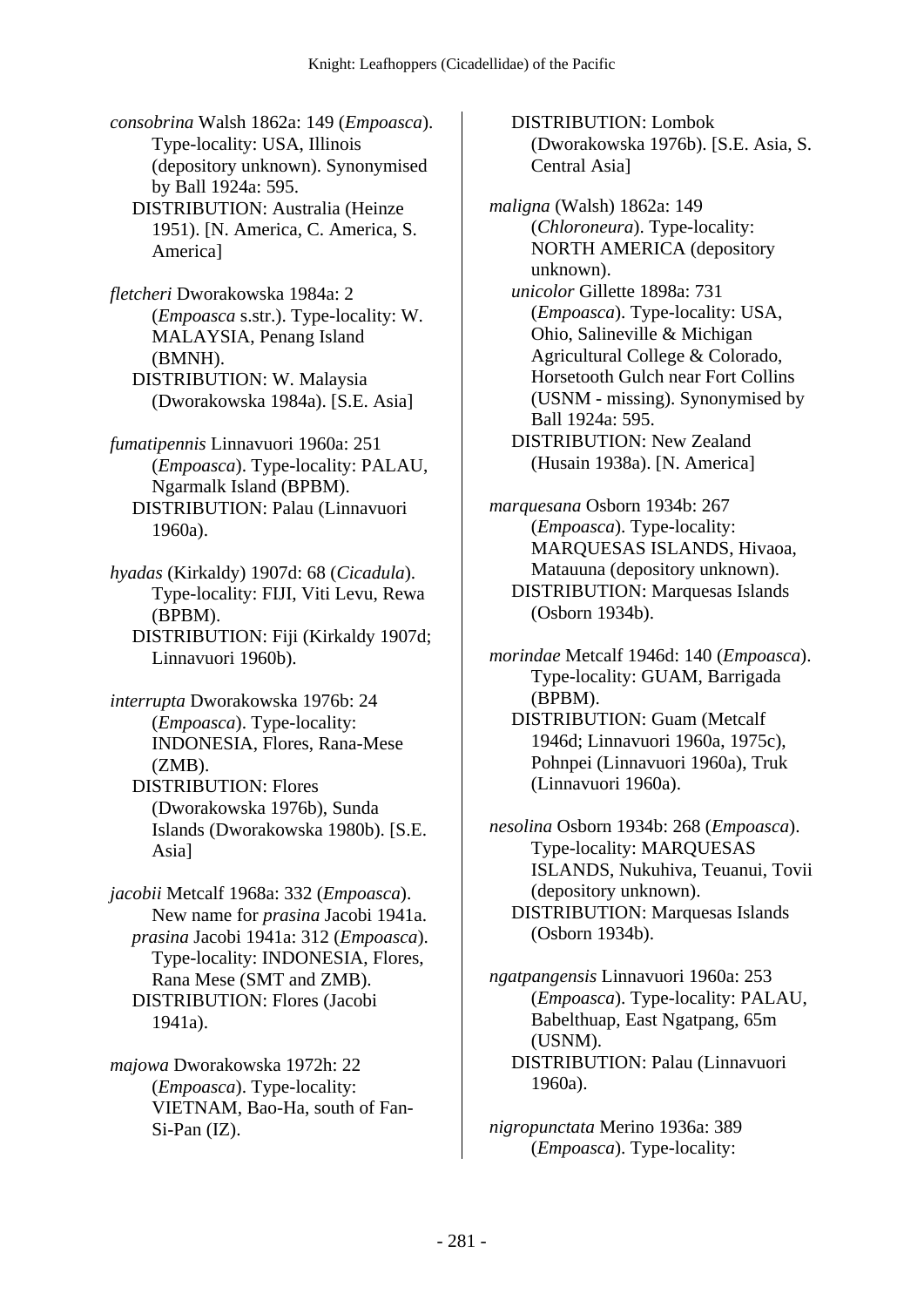PHILIPPINES, Luzon, Manila, Rizal Province, Alabang (MC). DISTRIBUTION: Philippines (Merino 1936a).

*niuensis* Eyles & Linnavuori 1974a: 36 (*Empoasca*). Type-locality: NIUE, Fusimataumga (NZAC). DISTRIBUTION: Niue (Eyles & Linnavuori 1974a).

*nocturna* Linnavuori 1960a: 249 (*Empoasca*). Type-locality: PALAU, Auluptagel (Aurapushekaru) (USNM). DISTRIBUTION: Palau (Linnavuori 1960a).

*notata* Melichar 1903b: 214 (*Empoasca*). Type-locality: SRI LANKA, Peradeniya & Kala-Wewa (MMB). DISTRIBUTION: Lombok (Jacobi 1941a). [S. Central Asia]

*pipturi* Metcalf 1946d: 143 (*Empoasca*). Type-locality: GUAM, Mt. Alifan (BPBM). DISTRIBUTION: Guam (Metcalf

1946d; Linnavuori 1960a).

*pitiensis* Metcalf 1946d: 146 (*Empoasca*). Type-locality: GUAM, Piti (BPBM). DISTRIBUTION: Guam (Metcalf 1946d; Dumbleton 1954; Gressitt 1954a; Linnavuori 1960a, 1975c), Micronesia (Gressitt 1954a).

*puncticeps* Linnavuori 1960a: 255 (*Empoasca*). Type-locality: PALAU, Auluptagel (Aurapushekaru) (BPBM). DISTRIBUTION: Palau (Linnavuori 1960a).

*quadripunctata* Evans 1942c: 49 (*Empoasca*). Type-locality: FIJI, Sigatoka (AM - missing). DISTRIBUTION: Fiji (Evans 1942c; Lever 1945a, 1946a; Dumbleton 1954; Hinckley 1963), New Guinea (Dumbleton 1954), Australia (Dumbleton 1954).

*ricei* Dworakowska & Pawar 1974a: 589 (*Empoasca*). Type-locality: PHILIPPINES, Luzon, Los Banos, Laguna Province (ISEZ). DISTRIBUTION: Philippines (Dworakowska & Pawar 1974a).

*rubricula* Jacobi 1941a: 311 (*Empoasca*). Type-locality: INDONESIA, Flores, Badjawa, Rana Mesa & Geli Mutu  $(ZMB)$ . DISTRIBUTION: Flores (Jacobi 1941a).

*setsukoae* Linnavuori 1975c: 615 (*Empoasca*). Type-locality: BONIN ISLANDS, Chichi Jima, Ani Jima, Sen-zan (N.E. Bay) (USNM). DISTRIBUTION: Bonin Islands (Linnavuori 1975c).

*smithi* Fletcher & Donaldson 1992a: 183 (*Empoasca* (*Empoasca*)). Typelocality: AUSTRALIA, Queensland, Mundubbera (ASCU). DISTRIBUTION: Australia (Fletcher & Donaldson 1992a).

*sundaica* Bergman 1956a: 64 (*Empoasca*). Type-locality: INDONESIA, Java, Bogor (RNH).  *javanica* Dworakowska 1972h: 24 (*Empoasca*). Type-locality: INDONESIA, Java, Tjibulan, near Bogor (IZ). Synonymised by Dworakowska 1976b: 2. DISTRIBUTION: Java (Bergman 1956a; Dworakowska 1972h), Flores (Dworakowska 1976b), Sumbawa (Dworakowska 1976b).

*tavuaensis* Linnavuori 1960b: 14 (*Empoasca*). Type-locality: FIJI, Viti Levu, Tavua (BPBM). DISTRIBUTION: Fiji (Linnavuori 1960b).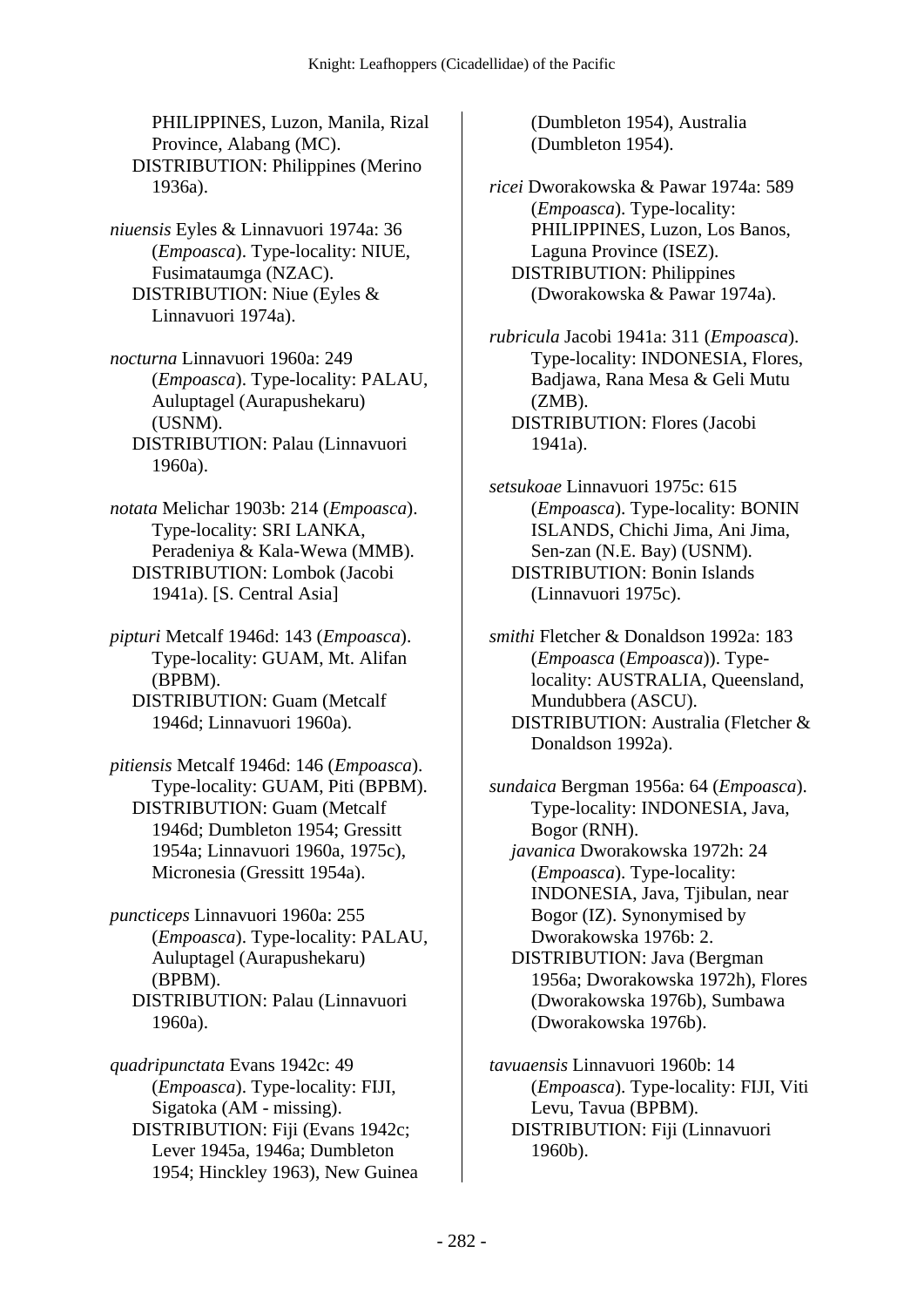*uapouensis* Osborn 1934b: 268 (*Empoasca*). Type-locality: MARQUESAS ISLANDS, Uapou, Tekohepu summit (depository unknown). DISTRIBUTION: Marquesas Islands (Osborn 1934b).

*virgata* McAtee 1934a: 113 (*Empoasa* [sic] (*Endeia*)). Type-locality: PHILIPPINES, Mindanao, Zamboanga (USNM - missing). DISTRIBUTION: Philippines (McAtee 1934a).

*vitiensis* (Kirkaldy) 1906c: 362 (*Cicadula*). Type-locality: FIJI, Rewa (BPBM). DISTRIBUTION: Fiji (Kirkaldy 1906c, 1907d; Linnavuori 1960b).

*vitiensis vinicolor* Linnavuori 1960b: 15 (*Empoasca*). Type-locality: FIJI, Viti Levu, Lami (BPBM). DISTRIBUTION: Fiji (Linnavuori 1960b).

*xanthopus* Linnavuori 1960a: 257 (*Empoasca*). Type-locality: PALAU, Ngarmalk Island (Auluptagel) (BPBM). DISTRIBUTION: Palau (Linnavuori 1960a).

*yona* Metcalf 1946d: 139 (*Empoasca*). Type-locality: GUAM, Piti (BPBM). DISTRIBUTION: Guam (Metcalf 1946d; Linnavuori 1960a).

#### *Empoasca* **(***Distantasca* **Dworakowska)**

*Distantasca* Dworakowska 1972i: 25. Type-species: *Empoasca terminalis* Distant, by original designation. Placed as a subgenus of *Empoasca* by Dworakowska & Viraktamath 1975a: 529.

*faciata* Dworakowska 1972i: 25 (*Distantasca*). Type-locality:

VIETNAM, Bao-Ha, south of Fan-Si-Pan (IZ). DISTRIBUTION: Lombok (Dworakowska 1976b), Sumbawa (Dworakowska 1976b). [S.E. Asia]

*terminalis* Distant 1918b: 92 (*Empoasca*). Type-locality: INDIA, Chikkaballapura (BMNH).  *parathea* Pruthi 1940a: 6 (*Empoasca*). Type-locality: INDIA, Delhi (PS). Synonymised by Ghauri 1963b: 42.  *crenulata* Linnavuori 1960a: 257 (*Empoasca*). Type-locality: PALAU, Sonsorol Island (USNM). Synonymised by Dworakowska 1972i: 25.  *malayana* Paoli 1936a: 15 (*Empoasca*). Type-locality: W. MALAYSIA, Kuala Lumpur (BMNH). Synonymised by Ghauri 1963b: 42. DISTRIBUTION: Flores (Dworakowska 1976b), Sumbawa (Dworakowska 1976b), W. Malaysia (Paoli 1936a; Ghauri 1963b; Dworakowska 1984a), W. Caroline Atolls (Linnavuori 1960a). [S. Central Asia, S.E. Asia]

#### *Homa* **Distant**

*Homa* Distant 1908g: 400. Type-species: *Homa insignis* Distant, by original designation.

A small Oriental genus of four species, extending from Sri Lanka to Japan. Two species occur in the Pacific, one endemic to W. Malaysia and the other occuring in Australia, Lombok and Sri Lanka. Mahmood (1967a) redescribed the genus and records an undescribed species from the Philippines.

*haematoptilus* (Kirkaldy) 1906c: 362 (*Eupteryx*). Type-locality: AUSTRALIA, Queensland, Redlynch (BPBM). *insignis* Distant 1908g: 400 (*Homa*). Typelocality: SRI LANKA, Peradeniya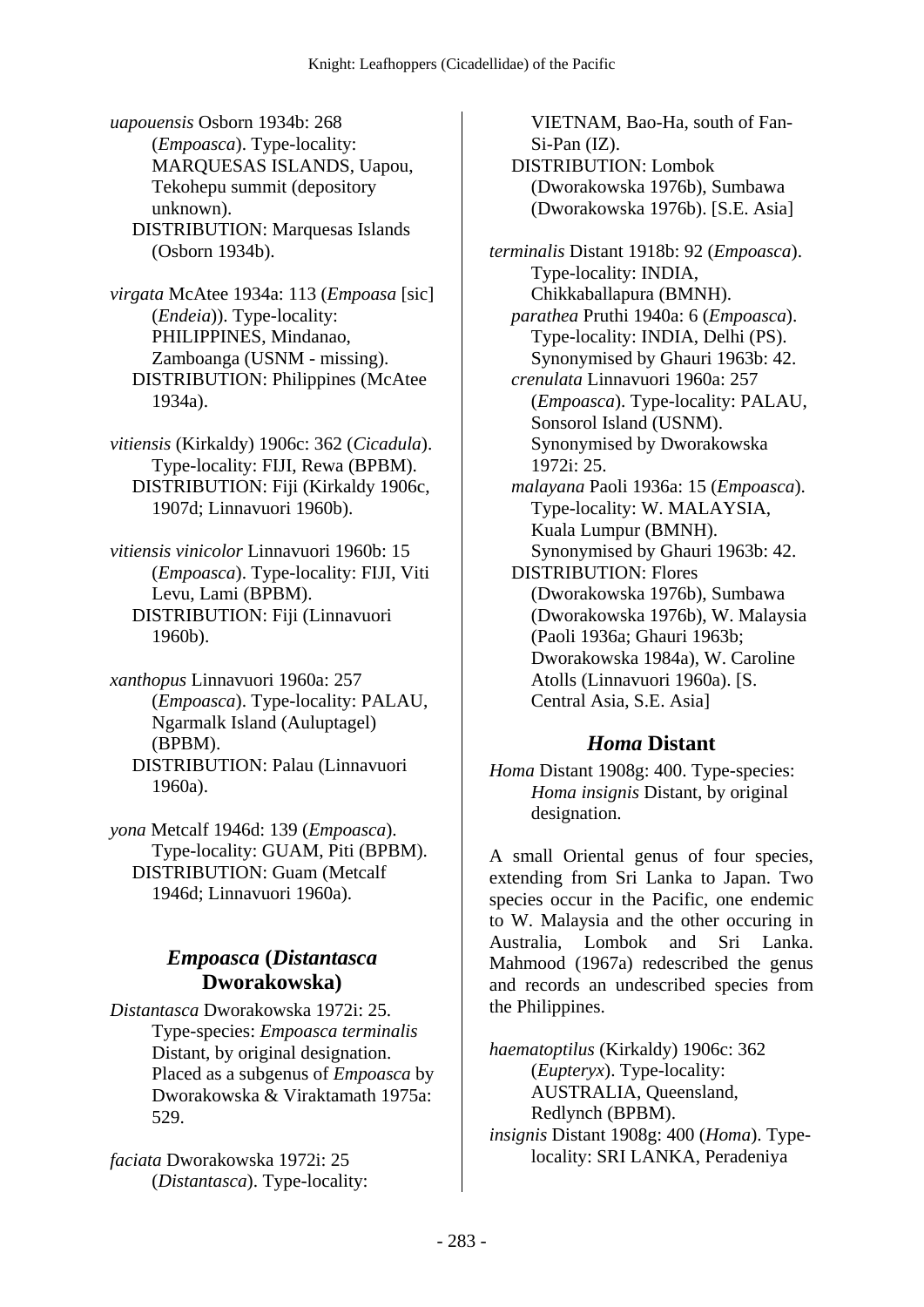(BMNH). Synonymised by Dworakowska 1969f: 487. DISTRIBUTION: Australia (Kirkaldy 1906c; Myers 1928g; Evans 1966a), Lombok (Jacobi 1941a). [S. Central Asia]

*katoi* Dworakowska 1984a: 12 (*Homa*). Type-locality: W. MALAYSIA, Peak Taiping (BMNH). DISTRIBUTION: W. Malaysia (Dworakowska 1984a).

#### *Ifugoa* **Dworakowska & Pawar**

*Ifugoa* Dworakowska & Pawar 1974a: 587. Type-species: *Ifugoa mikra* Dworakowska & Pawar, by original designation.

A small Oriental genus of three species, with an endemic species in India, Philippines and Guam respectively.

*barringtoniae* (Metcalf) 1946d: 141 (*Empoasca*). Type-locality: GUAM, Fadian (BPBM). DISTRIBUTION: Guam (Metcalf 1946d; Linnavuori 1960a).

*mikra* Dworakowska & Pawar 1974a: 587 (*Ifugoa*). Type-locality: PHILIPPINES, Ifugo (ISEZ). DISTRIBUTION: Philippines (Dworakowska & Pawar 1974a).

#### *Jacobiasca* **Dworakowska**

*Jacobiasca* Dworakowska 1972i: 29 (as subgenus of *Austroasca*). Typespecies: *Chlorita lybica* Bergevin & Zanon, by original designation.

A widespread genus of 16 species occuring in Africa, the Indian subcontinent and the Oriental region as far east as Japan. Only four species occur in the Pacific, the genus extending eastwards only as far as the

Lesser Sunda Islands. All four species occur also on the mainland.

*boninensis* (Matsumura) 1931b: 86 (*Chlorita*). Type-locality: BONIN ISLANDS, Chichijima (EIHU). DISTRIBUTION: Bonin Islands (Matsumura 1931b; Ishihara 1953b; Esaki & Ito 1954a; Linnavuori 1960a). [E. Palaearctic, S.E. Asia, S. Central Asia]

*erythrinae* Dworakowska 1984a: 15 (*Jacobiasca*). Type-locality: SINGAPORE (SMT) DISTRIBUTION: W. Malaysia (Dworakowska 1984a). [S.E. Asia]

*formosana* (Paoli) 1932a: 117 (*Empoasca*). Type-locality: TAIWAN (depository unknown). Synonymised with *boninensis* (Matsumura) 1931b: 86 by Dworakowska 1972i: 32, removed from synonymy by Dworakowska 1984a: 14.

 DISTRIBUTION: W. Malaysia (Paoli 1936a; Dworakowska 1984a). [S.E. Asia, E. Palaearctic, S. Central Asia]

*renschi* (Dworakowska) 1970h: 713 (*Austroasca*). Type-locality: INDONESIA, Sunda Islands, Poeloe Endeh i.d. Endeh Bai (SMT). DISTRIBUTION: Flores (Dworakowska 1970h), W. Malaysia (Dworakowska 1984a), Lesser Sunda Islands (Dworakowska 1984a). [S. Central Asia]

## *Jacobiella* **Dworakowska**

*Jacobiella* Dworakowska 1972c: 481. Type-species: *Chlorita facialis* Jacobi, by original designation.

An Ethiopian genus of two species, one occuring on the African mainland and the other endemic to the offshore island of Aldabra. The mainland species has also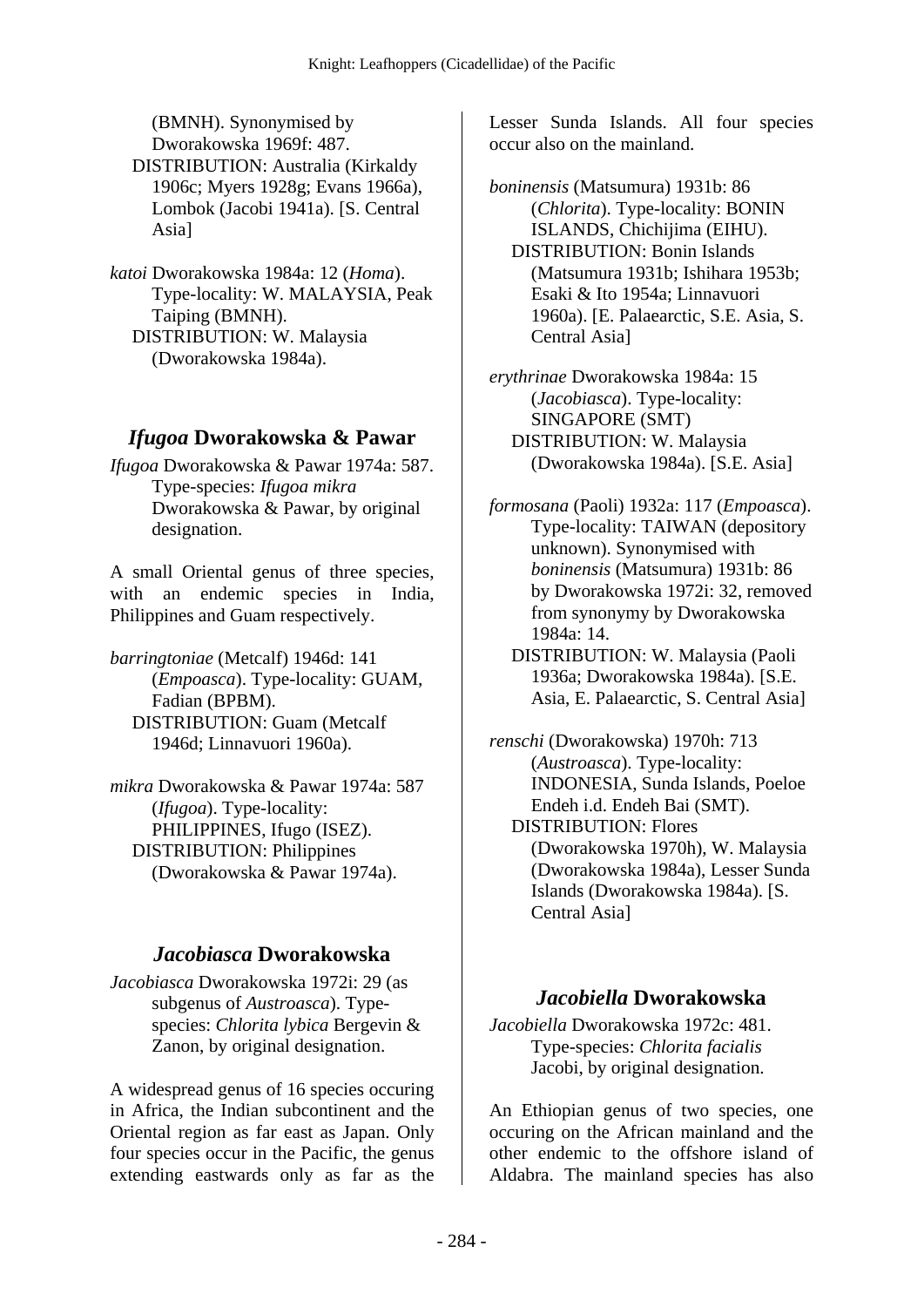been recorded from India and Cambodia, as well as Australia and Fiji.

*facialis* (Jacobi) in Aulmann 1912b: 69 (*Chlorita*). Type-locality: TANZANIA, Mombo & Gombo (SMT). DISTRIBUTION: Fiji (Anson 1928a), Australia (Anonymous 1945b). [Africa, S.E. Asia, S. Central Asia]

#### *Kotwaria* **Dworakowska**

*Kotwaria* Dworakowska 1984a: 13. Typespecies: *Kotwaria ramlyi* Dworakowska, by original designation.

A monotypic genus, endemic to W. Malaysia.

*ramlyi* Dworakowska 1984a: 14 (*Kotwaria*). Type-locality: W. MALAYSIA, Penang Island (BMNH). DISTRIBUTION: W. Malaysia (Dworakowska 1984a).

## *Kufajka* **Dworakowska**

*Kufajka* Dworakowska 1995a: 134. Typespecies: *Kufajka athermis* Dworakowska, by original designation.

A monotypic genus, endemic to Borneo.

*athermis* Dworakowska 1995a: 135 (*Kufajka*). Type-locality: E. MALAYSIA, Sarawak, Gunung Mulu National Park, Gunung Api, Melinau Gorge (BMNH). DISTRIBUTION: Borneo (Dworakowska 1995a).

## *Kybos* **Fieber**

*Kybos* Fieber 1866a: 508. Type-species: *Cicada smaragdula* Fallen, by subsequent designation of DeLong 1931b: 14.

 *Cybus* Douglas 1875b: 26. New name for *Kybos* Fieber, invalid emendation.

An Holarctic genus, sometimes considered as a subgenus of *Empoasca*. Metcalf (1968a) listed 47 species and several new ones have been described since (see Oman *et al.* 1990a). Nast (1972a) lists 29 species for the Palaearctic, of which two have been introduced into New Zealand as the sole representatives of the genus in the Pacific area. They were redescribed by Knight (1976a).

*betulicola* (Wagner) 1955a: 178 (*Empoasca*). Type-locality: GERMANY, Hamburg (ZM). DISTRIBUTION: New Zealand (Dumbleton 1964a; Evans 1966a; Knight 1976a). [N. America, Europe]

*smaragdula* (Fallen) 1806a: 37 (*Cicada*). Type-locality: SWEDEN, Alno Westrogothia (NRS - missing).  *viridipes* Curtis 1837d: pl. 640 (*Eupteryx*). Type-locality: UK, Dover, Isle of Arran & Blarney (MVM). Synonymised by Flor 1861a: 375.  *longeciliatus* de Graaf *et al.* 1862a: 84 (*Jassus*). Type-locality: NETHERLANDS, Noordwijk & Voorhout (depository unknown). Synonymised by Fokker 1891a: 376. DISTRIBUTION: New Zealand (Dumbleton 1964a; Evans 1966a; Knight 1976a). [Europe, Africa, N.

America, E. Palaearctic, Central Asia]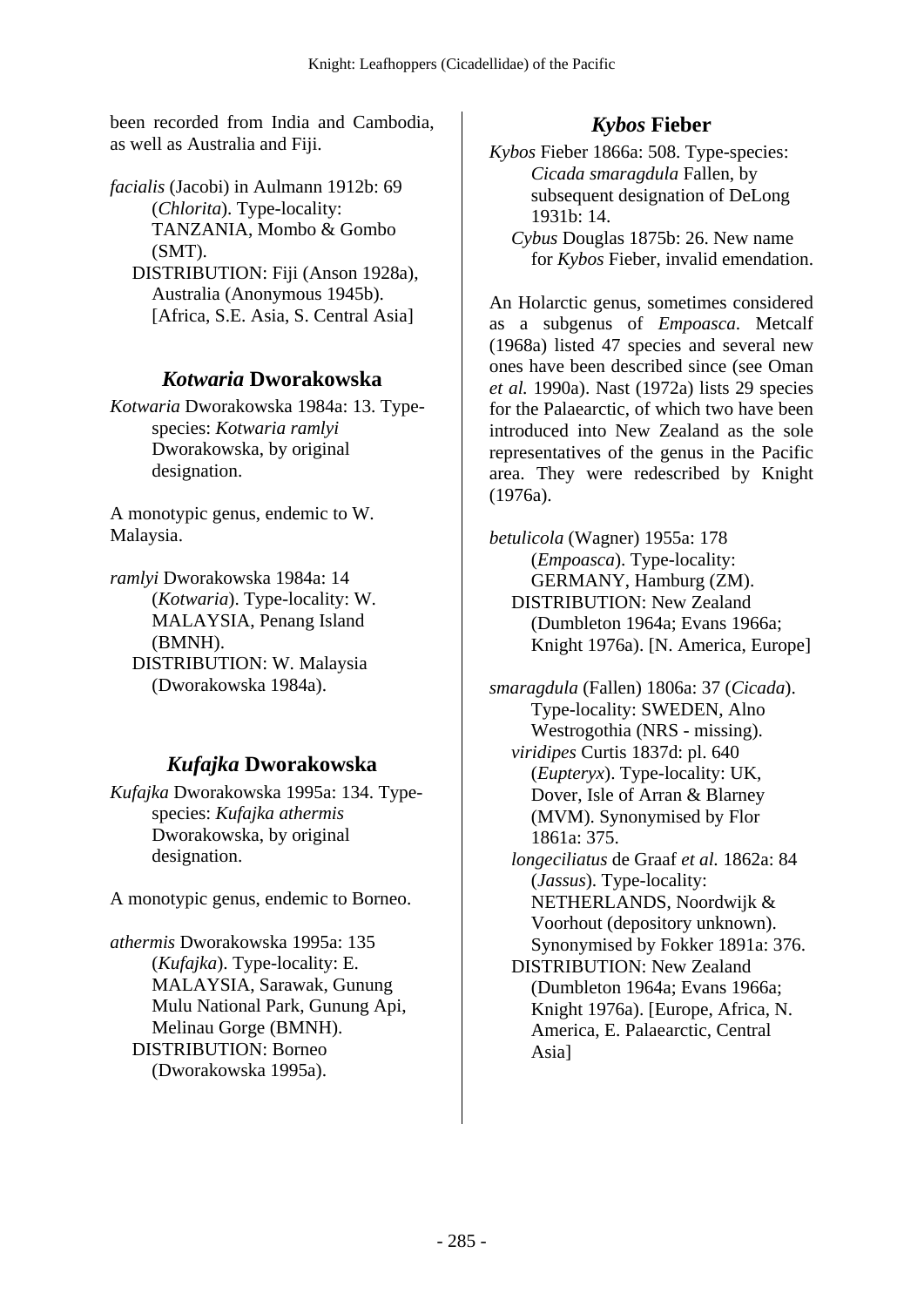## *Nikkotettix* **Matsumura**

*Nikkotettix* Matsumura 1931b: 76. Typespecies: *Nikkotettix galloisi* Matsumura, by original designation.

An Oriental and Eastern Palaearctic genus of three species, redescribed by Dworakowska (1995a). The single species in the Pacific, in Sumatra, occurs also in Nepal.

*erythrinae* Dworakowska 1995a: 143 (*Nikkotettix*). Type-locality: INDONESIA, Sumatra, Jaragunda near Brastagi (SMT). DISTRIBUTION: Sumatra (Dworakowska 1995a). [S. Central Asia].

## *Pitadava* **Dworakowska**

*Pitadava* Dworakowska 1995a: 156. Typespecies: *Pitadava notata* Dworakowska, by original designation.

A genus of four species, endemic to Borneo.

*bella* Dworakowska 1995a: 159 (*Pitadava*). Type-locality: E. MALAYSIA, Sarawak, Gunung Mulu National Park, Gunung Api, Melinau Gorge (BMNH). DISTRIBUTION: Borneo (Dworakowska 1995a).

*minor* Dworakowska 1995a: 160 (*Pitadava*). Type-locality: E. MALAYSIA, Sarawak, Gunung Mulu National Park, Gunung Api, Melinau Gorge (BMNH). DISTRIBUTION: Borneo (Dworakowska 1995a).

*notata* Dworakowska 1995a: 158 (*Pitadava*). Type-locality: E. MALAYSIA, Sarawak, Gunung

Mulu National Park, Gunung Api, Melinau Gorge (BMNH). DISTRIBUTION: Borneo (Dworakowska 1995a).

*pitelka* Dworakowska 1995a: 158 (*Pitadava*). Type-locality: E. MALAYSIA, Sarawak, Gunung Mulu National Park, Gunung Api, Melinau Gorge (BMNH). DISTRIBUTION: Borneo (Dworakowska 1995a).

## *Pradama* **Dworakowska**

*Pradama* Dworakowska 1995a: 139. Typespecies: *Pradama excelsa* Dworakowska, by original designation.

A monotypic genus, endemic to Borneo.

*excelsa* Dworakowska 1995a: 141 (*Pradama*). Type-locality: E. MALAYSIA, Sabah, [60m], R. Karamuak, 7 miles SSE Telupid (BMNH). DISTRIBUTION: Borneo (Dworakowska 1995a).

### *Randhawa* **Dworakowska**

*Randhawa* Dworakowska 1995a: 132. Type-species*: Randhawa kropla* Dworakowska, by original designation.

A monotypic genus, endemic to Borneo.

*kropla* Dworakowska 1995a: 134 (*Randhawa*). Type-locality: E. MALAYSIA, Sarawak, Gunung Mulu National Park, Base Camp, Helipad (BMNH). DISTRIBUTION: Borneo (Dworakowska 1995a).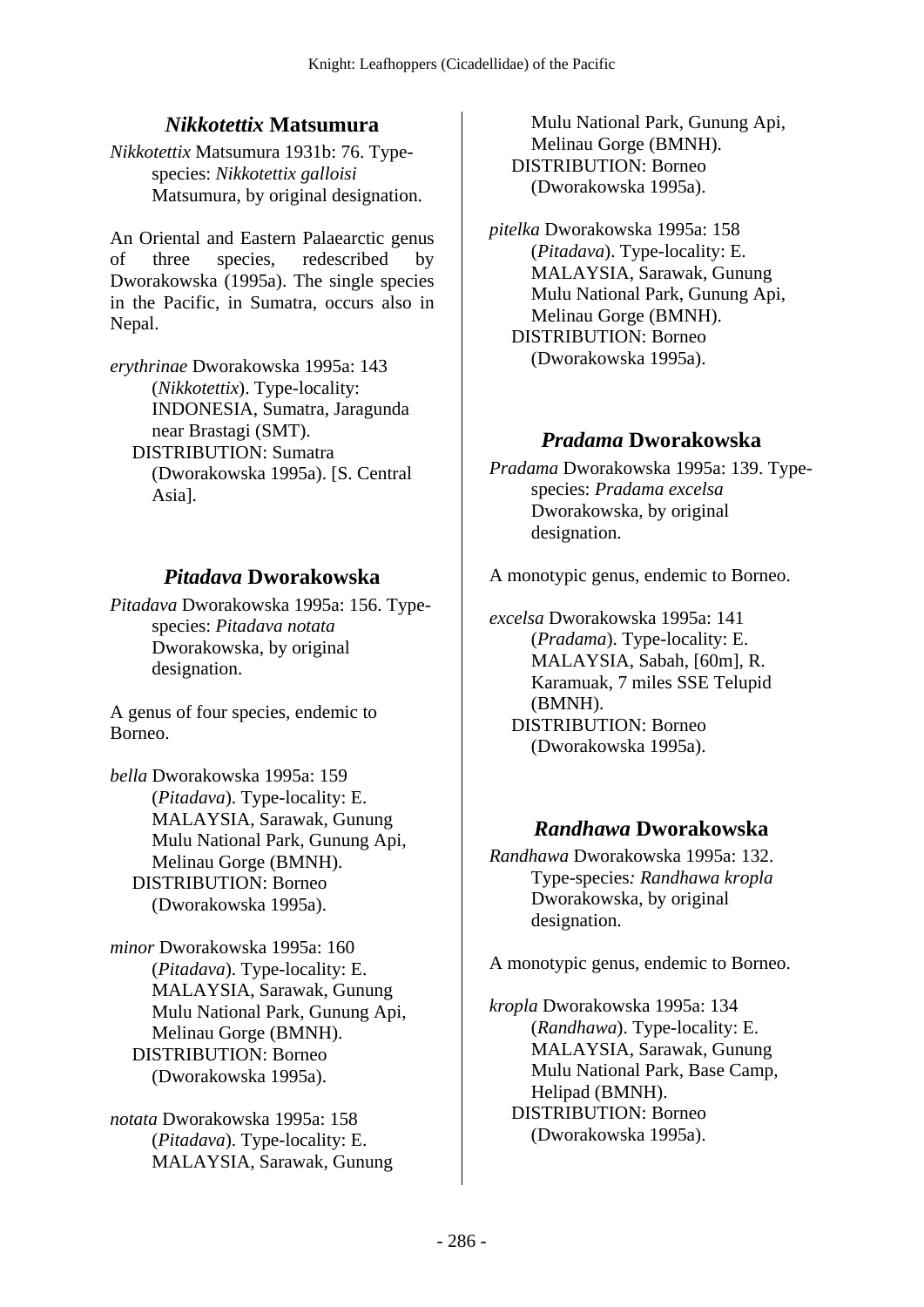## *Smyga* **Dworakowska**

*Smyga* Dworakowska 1995a: 151. Typespecies: *Smyga distincta* Dworakowska, by original designation.

A genus of five species, endemic to Borneo.

*distincta* Dworakowska 1995a: 153 (*Smyga*). Type-locality: BRUNEI, Ulu Temburong, 300m (BMNH). DISTRIBUTION: Borneo (Dworakowska 1995a).

*exhibita* Dworakowska 1995a: 155 (*Smyga*). Type-locality: BRUNEI, Ulu Temburong, 300m (BMNH). DISTRIBUTION: Borneo (Dworakowska 1995a).

*niema* Dworakowska 1995a: 155 (*Smyga*). Type-locality: E. MALAYSIA, Sabah, [160m], R. Karamuak, 7 miles SSE Telupid (BMNH). DISTRIBUTION: Borneo (Dworakowska 1995a).

*ziewa* Dworakowska 1995a: 155 (*Smyga*). Type-locality: BRUNEI, Bukit Sulang near Lamunin (BMNH). DISTRIBUTION: Borneo (Dworakowska 1995a).

*zonata* Dworakowska 1995a: 155 (*Smyga*). Type-locality: E. MALAYSIA, Sarawak, Gunung Mulu National Park, Long Pala Base Camp (BMNH). DISTRIBUTION: Borneo (Dworakowska 1995a).

### *Szara* **Dworakowska**

*Szara* Dworakowska 1995a: 147. Typespecies: *Szara obuta* Dworakowska, by original designation.

A monotypic genus, endemic to Sumatra.

*obuta* Dworakowska 1995a: 147 (*Szara*). Type-locality: INDONESIA, Sumatra, volcano Sinabung, 1450- 1500m (SMT). DISTRIBUTION: Sumatra (Dworakowska 1995a).

## *Szuletaia* **Dworakowska**

*Szuletaia* Dworakowska 1995a: 149. Typespecies: *Szuletaia wallacei* Dworakowska, by original designation.

A genus of two species, endemic to Borneo.

*darwini* Dworakowska 1995a: 151 (*Szuletaia*). Type-locality: E. MALAYSIA, Sarawak, Gunung Mulu National Park, Base Camp, Helipad (BMNH). DISTRIBUTION: Borneo (Dworakowska 1995a).

*wallacei* Dworakowska 1995a: 149 (*Szuletaia*). Type-locality: E. MALAYSIA, Sarawak, Gunung Mulu National Park, Base Camp, Helipad (BMNH). DISTRIBUTION: Borneo (Dworakowska 1995a).

## *Usharia* **Dworakowska**

*Usharia* Dworakowska 1977i: 18. Typespecies: *Usharia mata* Dworakowska, by original designation.

A small Oriental genus of five species, recorded from India, Nepal, W. Malaysia and Vietnam. Only one species is present in the Pacific area, endemic to Singapore.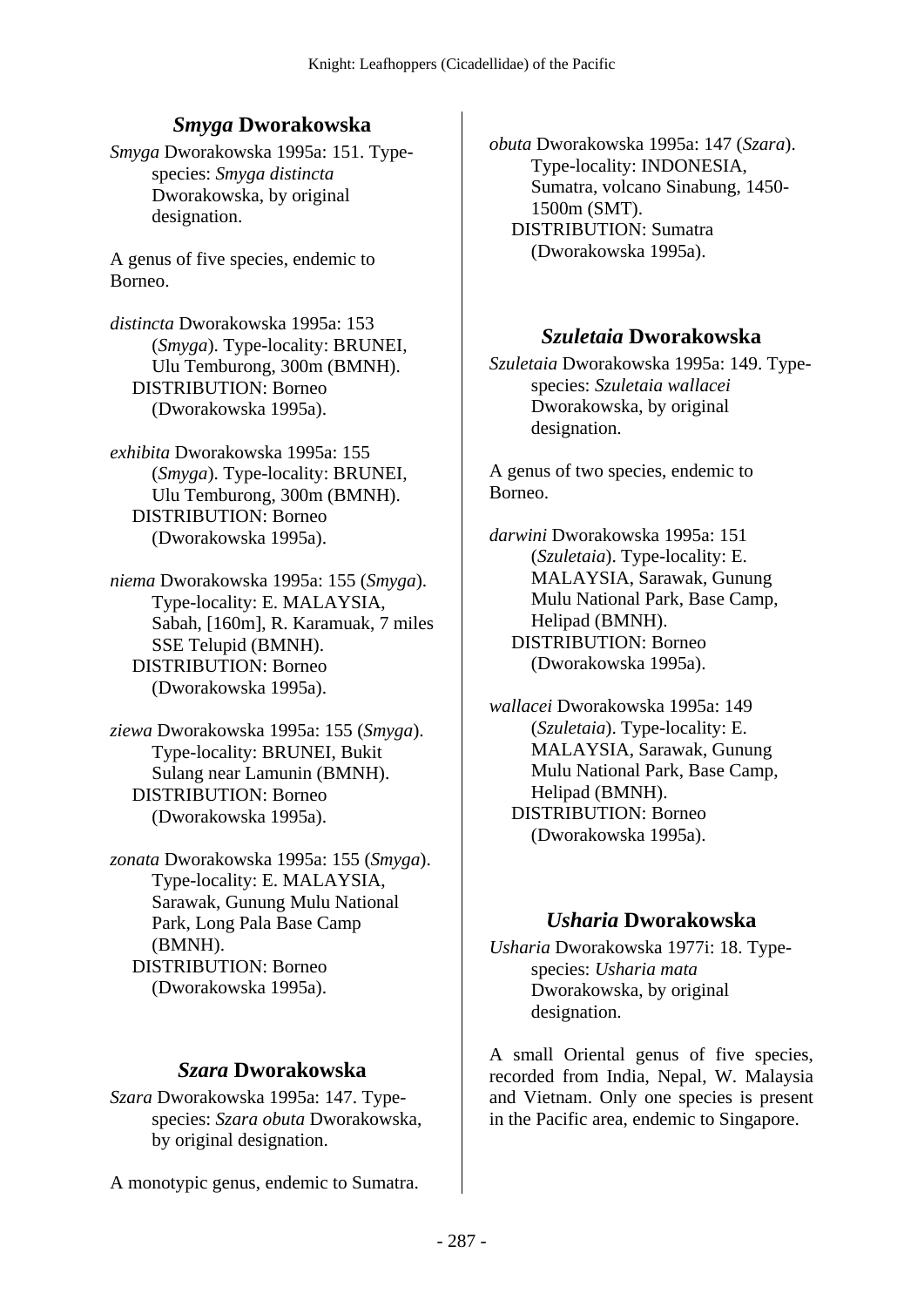*cassiae* Dworakowska 1984a: 10 (*Usharia*). Type-locality: SINGAPORE (SMT). DISTRIBUTION: W. Malaysia (Dworakowska 1984a).

### *Varsha* **Dworakowska**

*Varsha* Dworakowska 1995a: 130. Typespecies: *Varsha cardiaca* Dworakowska, by original designation.

A monotypic genus, endemic to Borneo.

*cardiaca* Dworakowska 1995a: 132 (*Varsha*). Type-locality: E. MALAYSIA, Sarawak, Gunung Mulu National Park, Base Camp (BMNH). DISTRIBUTION: Borneo (Dworakowska 1995a).

### *Wolvletta* **Dworakowska**

*Wolvletta* Dworakowska 1995a: 137. Type-species: *Wolvletta finita* Dworakowska, by original designation.

A monotypic genus, endemic to Borneo.

*finita* Dworakowska 1995a: 139 (*Wolvletta*). Type-locality: E. MALAYSIA, Sarawak, Gunung Mulu National Park, Long Pala near Base Camp (BMNH). DISTRIBUTION: Borneo (Dworakowska 1995a).

### *Znana* **Dworakowska**

*Znana* Dworakowska 1994a: 278. Typespecies: *Znana yaksha* Dworakowska, by original designation.

A monotypic genus, endemic to Borneo.

*yaksha* Dworakowska 1994a: 279 (*Znana*). Type-locality: BRUNEI, Ulu Temburong, 300m (BMNH). DISTRIBUTION: Borneo (Dworakowska 1994a).

# **ERYTHRONEURINI (=Bakerini)**

## *Aaka* **Dworakowska**

*Aaka* Dworakowska 1972e: 775. Typespecies: *Aaka coera* Dworakowska, by original designation.

A monotypic genus, endemic to New Guinea.

*coera* Dworakowska 1972e: 775 (*Aaka*). Type-locality: PAPUA NEW GUINEA, New Guinea, Kokoda (BMNH).

 DISTRIBUTION: New Guinea (Dworakowska 1972e, Sohi & Mann 1992a).

### *Ahmedra* **Dworakowska & Viraktamath**

*Ahmedra* Dworakowska & Viraktamath 1979a: 49. Type-species: *Ahmedra distincta* Dworakowska & Viraktamath, by original designation.

A genus of two species, one endemic to India and the other to the Philippines.

*bakeri* (Mahmood) 1967a: 17 (*Basilana*). Type-locality: PHILIPPINES, Basilan Island (USNM). DISTRIBUTION: Philippines (Mahmood 1967a).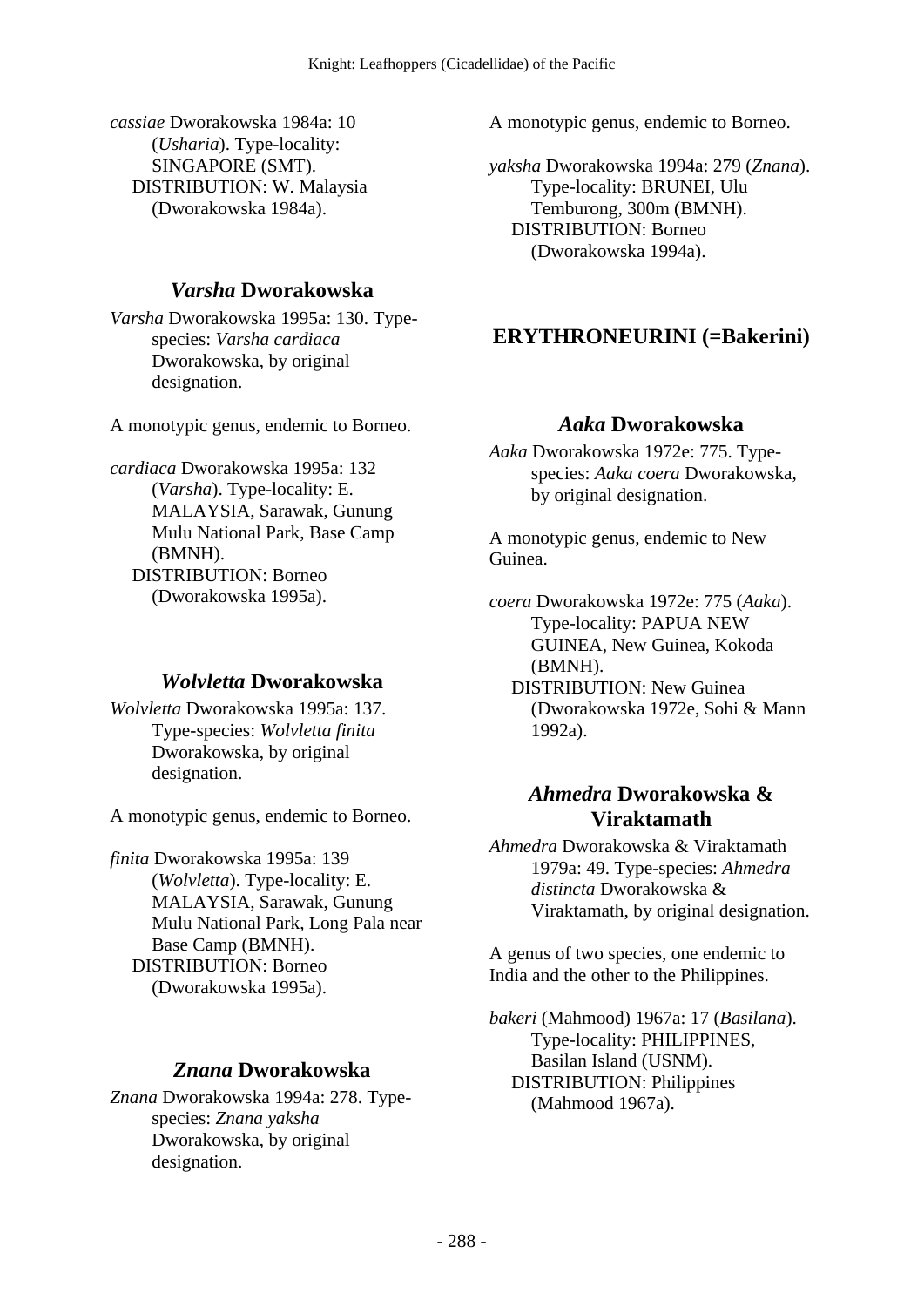## *Anufrievia* **Dworakowska**

*Anufrievia* Dworakowska 1970n: 761. Type-species: *Anufrievia rolikae* Dworakowska, by original designation.

An Oriental genus of 11 species, extending from the Indian subcontinent to Korea and Japan. Two species occur in the Pacific, both endemic to Flores.

*badjawae* Dworakowska 1976b: 46 (*Anufrievia*). Type-locality: INDONESIA, Flores, Badjawa  $(ZMB)$ . DISTRIBUTION: Flores (Dworakowska 1976b).

*grisea* Dworakowska 1976b: 45 (*Anufrievia*). Type-locality: INDONESIA, Flores, Rana-Mese  $(ZMB)$ . DISTRIBUTION: Flores (Dworakowska 1976b).

## *Arboridia* **Zachvatkin**

*Arboridia* Zachvatkin 1946b: 153 (as subgenus of *Zyginidia*). Typespecies: *Typhlocyba parvula* Boheman, by original designation.  *Khoduma* Dworakowska 1972b: 403. Type-species: *Khoduma jacobii* Dworakowska, by original designation. Synonymised by Dworakowska & Viraktamath 1975a: 529.

A Palaearctic and Oriental genus of 50 species of which 37 are Palaearctic and 10 occur on the Indian subcontinent. Dworakowska (1970g) and Nast (1972a) list the Palaearctic species but others have been discovered since then (see Oman *et al.* 1990a, Sohi & Mann 1992a). Sohi & Dworakowska (1984a) list six species in India. Only three species occur beyond these areas, endemic to Vietnam, the

Philippines and the Lesser Sunda Islands respectively.

*dziubka* Sohi & Mann 1992a: 124 (*Arboridia*). Type-locality: PHILIPPINES, Mindanao, Mt. Apo, 1800m, Mainit River (MCZ). DISTRIBUTION: Philippines (Sohi & Mann 1992a).

*jacobii* (Dworakowska) 1972b: 403 (*Khoduma*). Type-locality: INDONESIA, Flores, Geli Moetoe [?Keli Mutu] (SMT). DISTRIBUTION: Flores (Dworakowska 1972b, 1976b; Dworakowska & Viraktamath 1975a).

## *Bakera* **Mahmood**

*Bakera* Mahmood 1967a: 23. Typespecies: *Bakera vittata* Mahmood, by original designation.

A Pacific genus of five species, four of which are endemic to the Philippines and one to Borneo. It was redescribed by Hongsaprug & Wilson (1985a).

*abaca* Hongsaprug & Wilson 1985a: 178 (*Bakera* (*Bakera*)). Type-locality: PHILIPPINES, Luzon, Guinobatan, Albay Research Station (BMNH). DISTRIBUTION: Philippines (Hongsaprug & Wilson 1985a).

*luzonica* Hongsaprug & Wilson 1985a: 177 (*Bakera* (*Bakera*)). Type-locality: PHILIPPINES, Luzon, Laguna Province, Los Banos, campus of University of Philippines (BMNH). DISTRIBUTION: Philippines (Hongsaprug & Wilson 1985a).

*nigrobilineata* (Melichar) 1923b: 100 (*Typhlocyba*). Type-locality: PHILIPPINES, Mindanao, Kolambugan (MMB).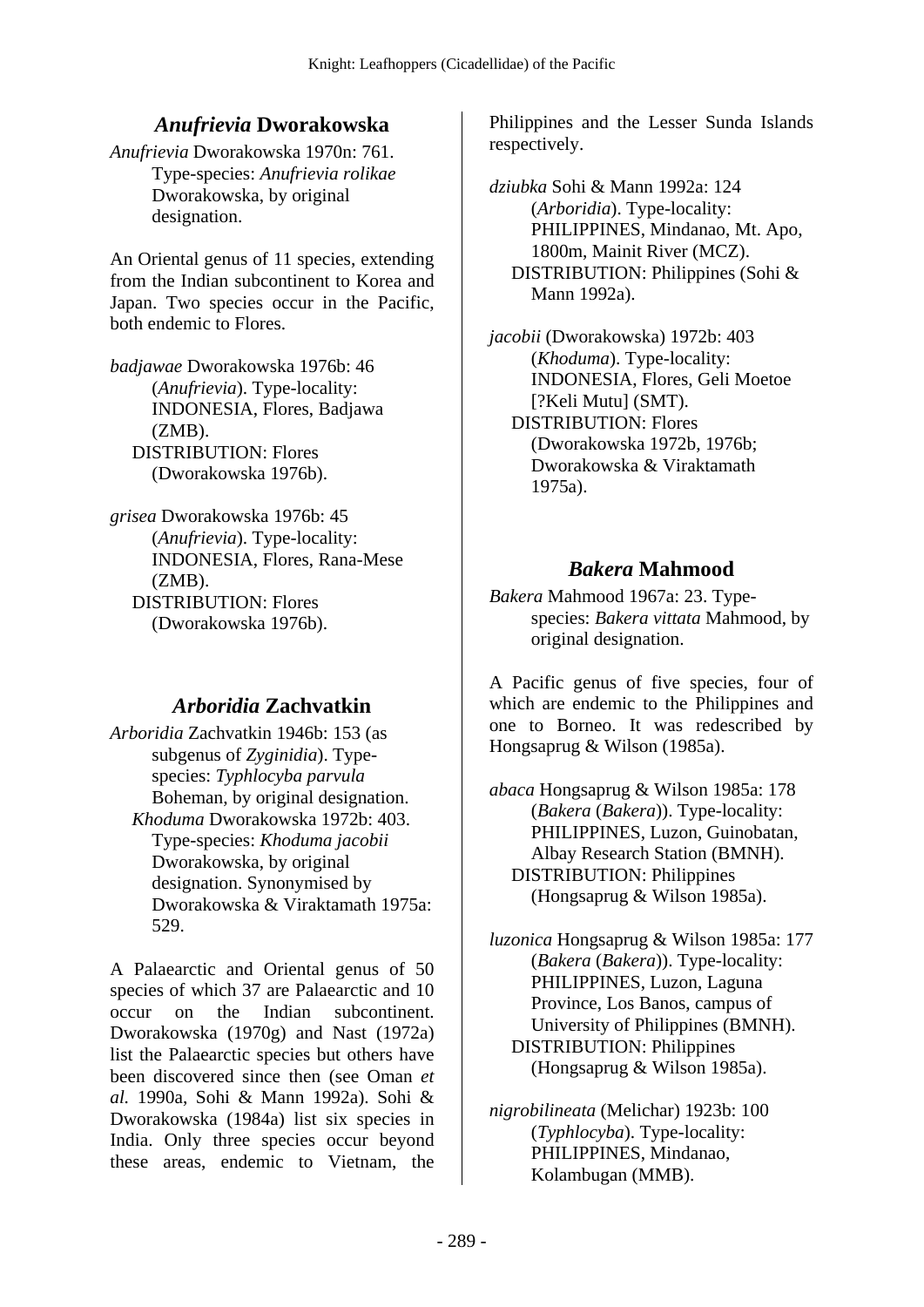*vittata* Mahmood 1967a: 24 (*Bakera* (*Bakera*)). Type-locality: PHILIPPINES, Luzon, Mt. Makiling [Holotype labelled "Los Banos, P.I."] (USNM). Synonymised by Dworakowska 1970a: 691. DISTRIBUTION: Philippines (Melichar

1923b; Dammerman 1929a; Baltazar 1969; Dworakowska 1970a, 1976b; Mahmood 1967a; Zelazny & Pacumbaba 1982a; Hongsaprug & Wilson 1985a; Merino 1936a).

## *Bakera* **(***Guinobata* **Mahmood)**

*Guinobata* Mahmood 1967a: 24 (as subgenus of *Bakera*). Type-species: *Bakera* (*Guinobata*) *nigroscuta* Mahmood, by original designation.  *Sandalla* Mahmood 1967a: 24. Typespecies: *Sandalla nigroclypelli* Mahmood, by original designation. Synonymised by Hongsaprug & Wilson 1985a: 179.

*nigroclypelli* (Mahmood) 1967a: 25 (*Sandalla*). Type-locality: E. MALAYSIA, Sabah, Sandakan (USNM). DISTRIBUTION: Borneo (Mahmood 1967a).

*nigroscuta* Mahmood 1967a: 24 (*Bakera* (*Guinobata*)). Type-locality: PHILIPPINES, Luzon, Guinobatan, Albay Province (USNM). DISTRIBUTION: Philippines (Mahmood 1967a; Zelazny & Pacumbaba 1982a; Hongsaprug & Wilson 1985a).

### *Barinaga* **Dworakowska**

*Barinaga* Dworakowska 1995b: 22. Typespecies: *Barinaga tufta* Dworakowska, by original designation.

A monotypic genus, endemic to Sumatra.

*tufta* Dworakowska 1995b: 22 (*Barinaga*). Type-locality: INDONESIA, Sumatra, Lake Kawar, 1600m (SMT). DISTRIBUTION: Sumatra (Dworakowska 1995b).

### *Baya* **Dworakowska**

*Baya* Dworakowska 1972b: 401. Typespecies: *Baya dymczata* Dworakowska, by original designation.

A monotypic genus, endemic to New Guinea.

*dymczata* Dworakowska 1972b: 401 (*Baya*). Type-locality: PAPUA NEW GUINEA, New Guinea, Kokoda (BMNH). DISTRIBUTION: New Guinea (Dworakowska 1972b).

## *Bengueta* **Mahmood**

*Bengueta* Mahmood 1967a: 27. Typespecies: *Bengueta bagua* Mahmood, by original designation.

A monotypic genus, endemic to the Philippines.

*bagua* Mahmood 1967a: 27 (*Bengueta*). Type-locality: PHILIPPINES, Luzon, Benguet, Baguio (USNM). DISTRIBUTION: Philippines (Mahmood 1967a).

## *Cassianeura* **Ramakrishnan & Menon**

*Cassianeura* Ramakrishnan & Menon 1973a: 27. Type-species: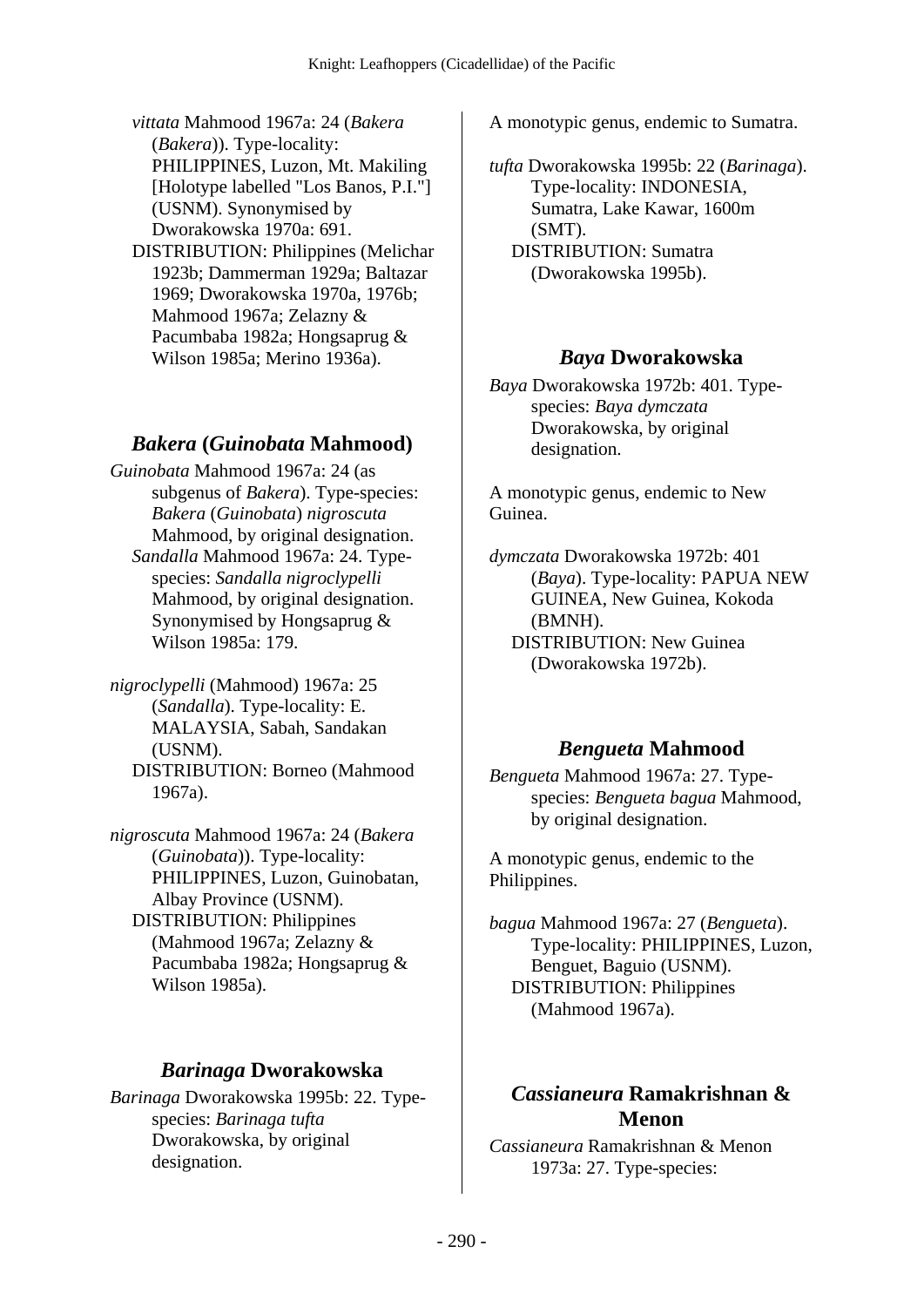*Cassianeura sexmaculata* Ramakrishnan & Menon, by original designation.

A small Oriental genus of three species, two of which are endemic to India and the third to W. Malaysia.

*bimaculata* Dworakowska 1984a: 16 (*Cassianeura*). Type-locality: SINGAPORE (SMT). DISTRIBUTION: W. Malaysia (Dworakowska 1984a).

### *Chikava* **Dworakowska**

*Chikava* Dworakowska 1995b: 13. Typespecies: *Chikava vyna* Dworakowska, by original designation.

A monotypic genus, endemic to Borneo.

*vyna* Dworakowska 1995b: 15 (*Chikava*). Type-locality: BRUNEI, Ulu Temburong, 300m (BMNH). DISTRIBUTION: Borneo (Dworakowska 1995b).

## *Diomma* **Motschulsky**

*Diomma* Motschulsky 1863a: 102. Typespecies: *Diomma ochracea* Motschulsky, by monotypy.  *Pakeasta* Ahmed 1971b: 188. Typespecies: *Pakeasta notata* Ahmed, by original designation. Synonymised with *Zyginoides* Matsumura by Dworakowska & Lauterer 1975a: 37. Synonymised with *Diomma* Motschulsky by Dworakowska 1981c: 367.

 *Zyginoides* Matsumura 1931b: 59. Type-species: *Eupteryx taiwanus* Shiraki, by original designation. Synonymised by Vilbaste 1975a: 232.

 *Platytetticis* Strand 1942a: 393. New name for *Platytettix* Matsumura, not

Hancock. Synonymised by Dworakowska 1981c: 367.  *Platytettix* Matsumura 1932a: 104. Type-species: *Motschulskyia pulchra* Matsumura, by original designation. Synonymised by Dworakowska 1981c: 367.

An Ethiopian and Oriental genus of 15 species extending from Africa, through the Indian subcontinent and S.E. Asia to Japan. It was reviewed by Dworakowska (1981c). There are four species in the Pacific of which three are endemic and one wide spread throughout the Oriental region. The genus extends through the Lesser Sunda Islands to New Guinea.

*ilsae* (Jacobi) 1941a: 313 (*Typhloyba* [sic]). Type-locality: INDONESIA, Flores, west, Badjawa (SMT).

 DISTRIBUTION: Flores (Jacobi 1941a; Dworakowska 1972g, 1976b), Sunda Islands (Dworakowska & Sohi 1978a).

*taiwana* (Shiraki) 1912a: [95] (*Eupteryx*). Type-locality: TAIWAN (depository unknown).

 *bokotonis* Matsumura 1932a: 110 (*Zygina*). Type-locality: TAIWAN, Bokoto (EIHU). Synonymised by Dworakowska 1972g: 857.

 *notata* Ahmed 1971b: 189 (*Pakeasta*). Type-locality: BANGLADESH, Dacca (ZMK). Synonymised by Dworakowska 1977f: 303.

 DISTRIBUTION: W. Malaysia (Dworakowska 1984a). [S. Central Asia, S.E. Asia, E. Palaearctic]

# *Diomma* **(***Bunyipia* **Dworakowska)**

*Bunyipia* Dworakowska 1972g: 860 (as subgenus of *Zyginoides*). Typespecies: *Zyginoides* (*Bunyipia*) *ulae* Dworakowska, by original designation.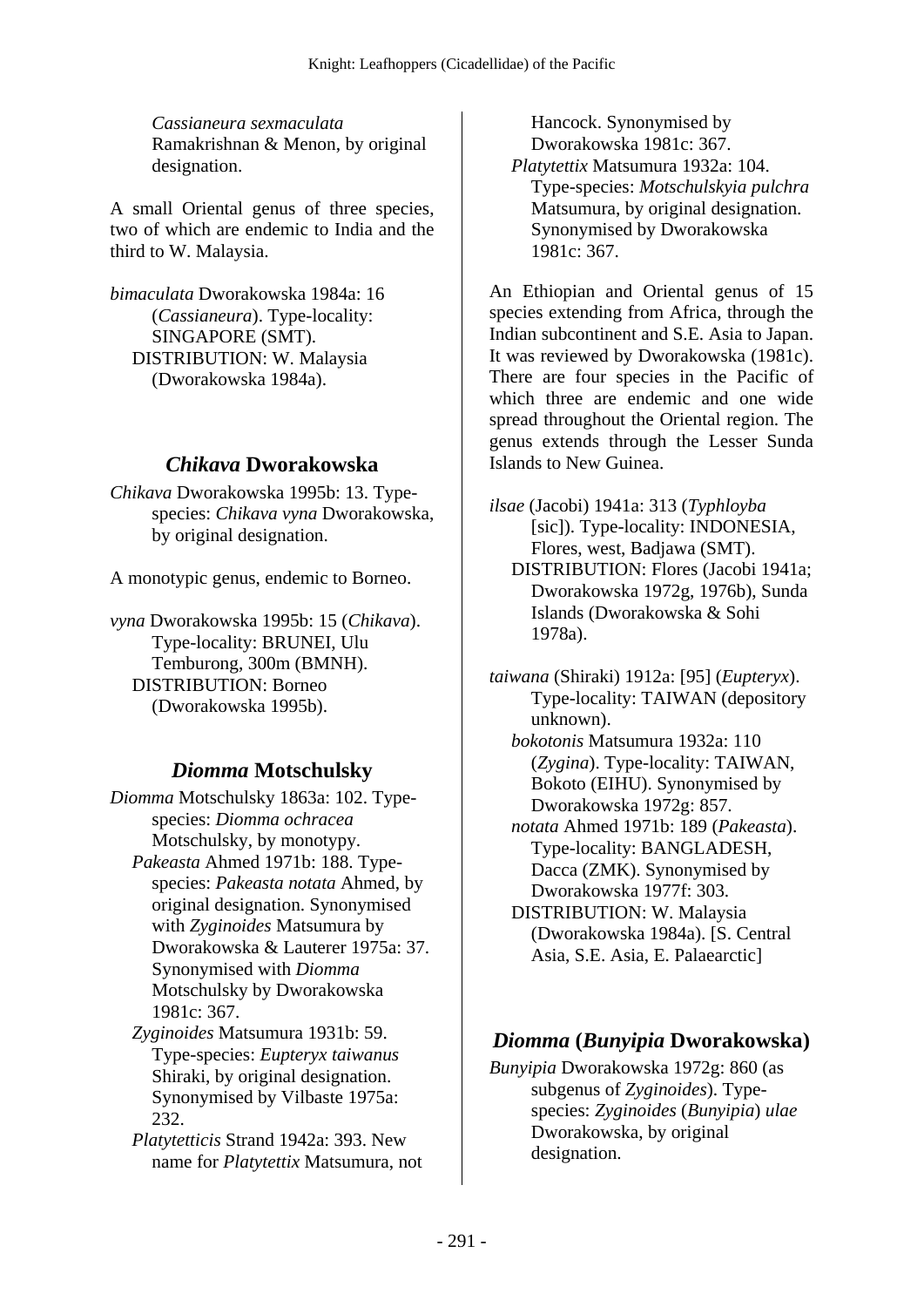*nunae* (Dworakowska) 1972g: 861 (*Zyginoides* (*Bunyipia*)). Typelocality: PAPUA NEW GUINEA, New Guinea, Kokoda (BMNH). DISTRIBUTION: New Guinea (Dworakowska 1972g).

*ulae* (Dworakowska) 1972g: 861 (*Zyginoides* (*Bunyipia*)). Typelocality: PAPUA NEW GUINEA, New Guinea, Kokoda (BMNH). DISTRIBUTION: New Guinea (Dworakowska 1972g).

#### *Eldama* **Dworakowska**

*Eldama* Dworakowska 1972b: 397. Typespecies: *Eldama bisetosa* Dworakowska, by original designation.

A monotypic genus, endemic to New Guinea.

*bisetosa* Dworakowska 1972b: 398 (*Eldama*). Type-locality: PAPUA NEW GUINEA, New Guinea, Kokoda (BMNH) DISTRIBUTION: New Guinea (Dworakowska 1972b).

#### **Empoascanara Distant**

*Empoascanara* Distant 1918b: 94. Typespecies: *Empoascanara prima* Distant, by original designation.  *Ratbura* Mahmood 1967a: 17. Typespecies: *Empoasca nagpurensis* Distant, by original designation. Synonymised by Dworakowska 1977f: 298.  *Indoformosa* Ramakrishnan & Ghauri 1979b: 198. Type-species: *Zygina indica* Datta, by original designation. Synonymised by Dworakowska 1980d: 195.

 *Westindica* Ramakrishnan & Ghauri 1979b: 199 (subgenus of *Indoformosa*). Type-species: *Empoascanara stilleri*

Dworakowska, by original designation. Synonymised by Dworakowska 1980d: 195.  *Pantanarendra* Ramakrishnan & Ghauri 1979b: 199. Type-species: *Zygina fumigata* var. *sonani* Matsumura, by original designation. Synonymised by Dworakowska 1980d: 195.  *Swarajnara* Ramakrishnan & Ghauri 1979b: 200. Type-species: *Ratbura unipunctata* Mahmood, by original designation. Synonymised by Dworakowska 1980d: 195.  *Pradhanasundra* Ramakrishnan & Ghauri 1979b: 201. Type-species: *Empoascanara capreola* Dworakowska, by original designation. Synonymised by Dworakowska 1980d: 195.  *Subbanara* Ramakrishnan & Ghauri 1979b: 201. Type-species: *Empoascanara linnavuorii* Dworakowska, by original designation. Synonymised by Dworakowska 1980d: 195.  *Irenara* Ramakrishnan & Ghauri 1979b: 204. Type-species: *Typhlocyba* (*Zygina*) *limbata* Matsumura, by original designation. Synonymised by Dworakowska 1980d: 195.  *Manzoonara* Ramakrishnan & Ghauri 1979b: 205. Type-species: *Erythroneura hazarensis* Ahmed, by original designation. Synonymised by Dworakowska 1980d: 195.  *Sohinara* Ramakrishnan & Ghauri 1979b: 205. Type-species: *Empoascanara falcata* Dworakowska, by original designation. Synonymised by Dworakowska 1980d: 195.  *Afroindica* Ramakrishnan & Ghauri 1979b: 207. Type-species: *Empoascanara tagabica* Dworakowska & Trolle, by original designation. Synonymised by Dworakowska 1980d: 195. *Ishiharanara* Ramakrishnan & Ghauri 1979b: 208 (subgenus of *Sawainara*). Type-species: *Empoascanara wasata*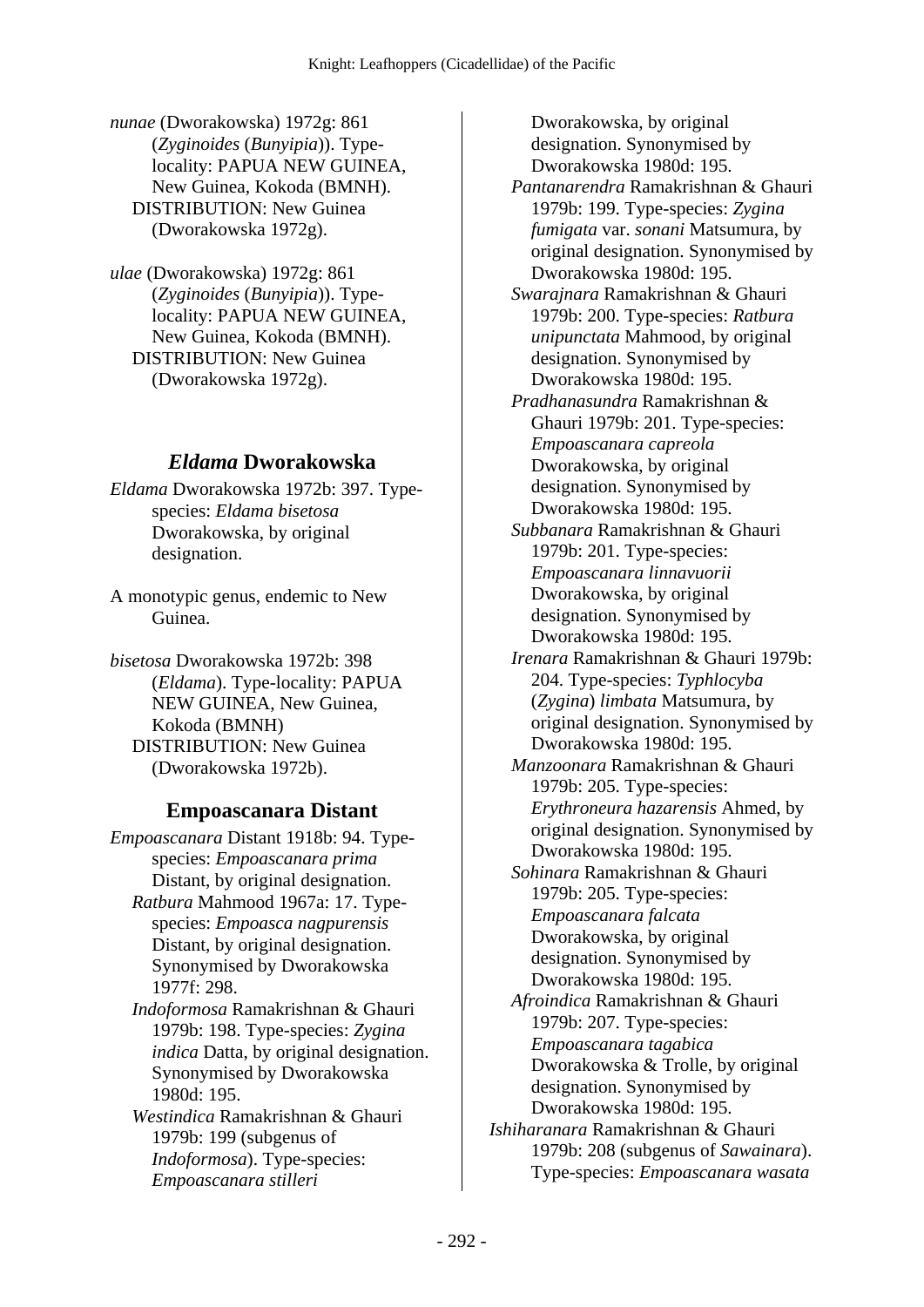Dworakowska, by original designation. Synonymised by Dworakowska 1980d: 195.

- *Sayara* Ramakrishnan & Ghauri 1979b: 209 (subgenus of *Sawainara*). Typespecies: *Empoascanara mana* Dworakowska & Pawar, by original designation. Synonymised by Dworakowska 1980d: 195.
- *Webbanara* Ramakrishnan & Ghauri 1979b: 210. Type-species: *Typhlocyba fumigata* Melichar, by original designation. Synonymised by Dworakowska 1980d: 195.
- *Vietnara* Ramakrishnan & Ghauri 1979b: 210. Type-species: *Typhlocyba maculifrons* Motschulsky, by original designation. Synonymised by Dworakowska 1980d: 195.

An Ethiopian and Oriental genus of 121 species, extending from Africa, through the Indian subcontinent and S.E. Asia to Korea and Japan. The genus was reviewed by Dworakowska (1978a, 1980c, 1980d, 1992a, 1992b). 38 species occur in the Pacific, the genus extending into the Philippines and the Lesser Sunda Islands as far as Australia. 27 of the 38 species are endemic to the Pacific whilst the remaining 11 species are widespread within the Oriental region.

- *australensis* Dworakowska 1972e: 772 (*Empoascanara*). Type-locality: AUSTRALIA, Northern Territory, Darwin (AM - missing). DISTRIBUTION: Australia (Dworakowska 1972e, 1992a; Evans 1977a; Ramakrishnan & Ghauri 1979b).
- *benigna* Dworakowska 1979f: 375 (*Empoascanara*). Type-locality: W. MALAYSIA, Penang Island, George Town (ISEZ).
	- DISTRIBUTION: W. Malaysia (Dworakowska 1979f, 1984a, 1992a, 1992b). [S. Central Asia, S.E. Asia]

*coreca* Dworakowska 1971e: 341 (*Empoascanara*). Type-locality: INDONESIA, Java, Baluran, Beokol near Banjuwangi (IZ).

- DISTRIBUTION: Java (Dworakowska 1971e, 1992a, 1992b), Sumbawa (Dworakowska 1976b, 1992a), Sumatra (Dworakowska 1992b).
- *cyclopula* (Jacobi) 1941a: 314 (*Typhlocyba*). Type-locality: INDONESIA, Flores, west, Badjawa (SMT).
	- DISTRIBUTION: Sumbawa (Jacobi 1941a; Dworakowska 1976b), Flores (Jacobi 1941a; Dworakowska 1971e, 1976b, 1992a), Java (Dworakowska 1971e, 1992a). [S. Central Asia]
- *digitata* Dworakowska 1979f: 377 (*Empoascanara*). Type-locality: W. MALAYSIA, E. coast, Kuala Terengganu (ISEZ). DISTRIBUTION: W. Malaysia (Dworakowska 1979f, 1984a, 1992a).

*dobraha* Dworakowska 1992a: 107 (*Empoascanara* (s.str.)). Typelocality: PHILIPPINES, Mindanao, Davao Province, Calian (MCZ). DISTRIBUTION: Philippines (Dworakowska 1992a).

*dura* Dworakowska 1980c: 179 (*Empoascanara* (s.str.)). Typelocality: PHILIPPINES, Luzon, 4 Km E of Los Banos (BMNH). DISTRIBUTION: Philippines (Dworakowska 1980c, 1992a).

- *dwukropka* Dworakowska 1980c: 175 (*Empoascanara* (s.str.)). Typelocality: PHILIPPINES, Manila (USNM). DISTRIBUTION: Philippines (Dworakowska 1980c, 1992a).
- *hongkongica* Dworakowska 1971e: 343 (*Empoascanara*). Type-locality: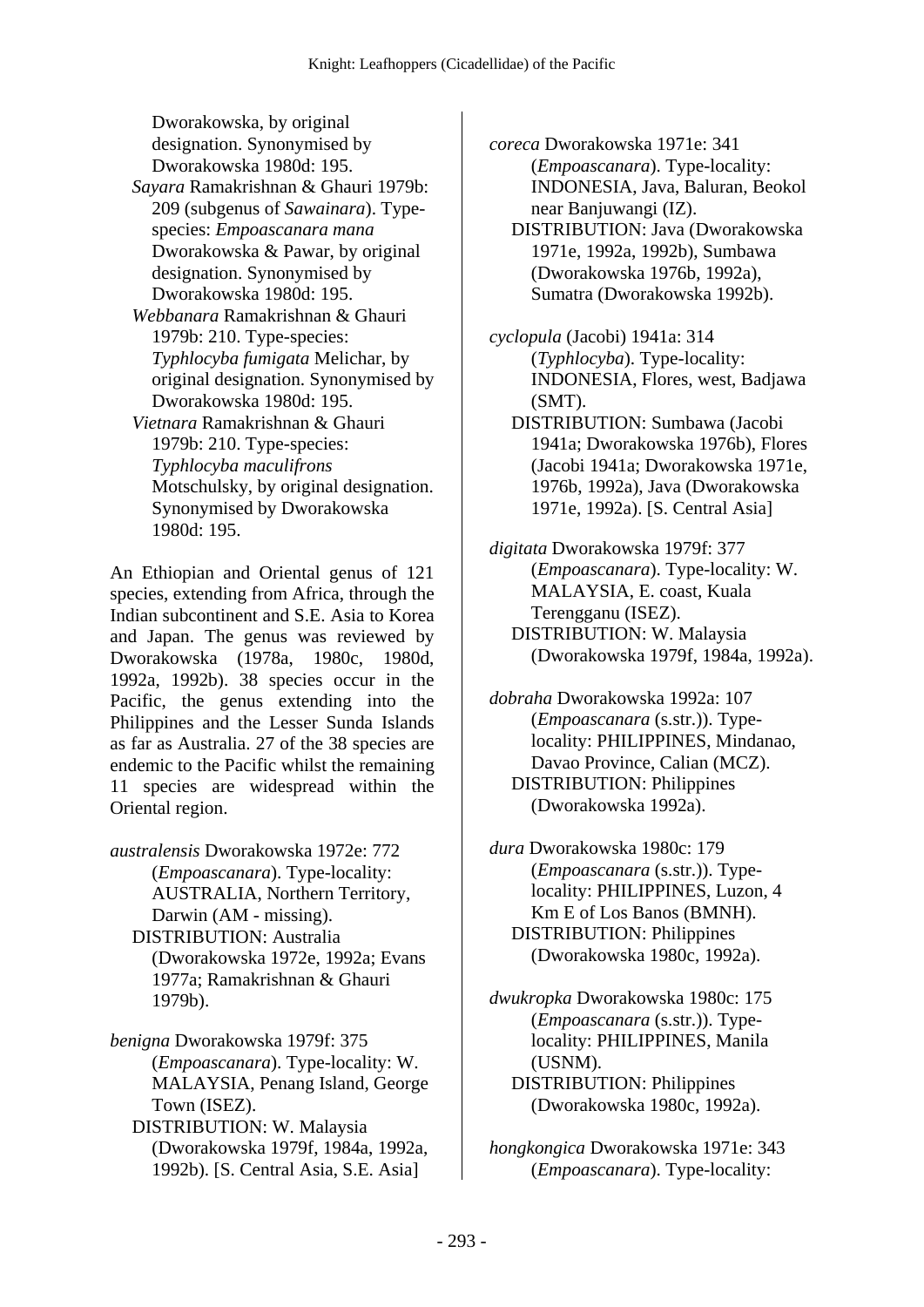VIETNAM, Co-loa, 20 Km N.E. of Hanoi (IZ).

 *goplana* Dworakowska 1971e: 343 (*Empoascanara*). Type-locality: VIETNAM, Distr. Nghe-An, Phu Quy (IZ). Synonymised by Dworakowska 1979b: 37.

 DISTRIBUTION: W. Malaysia (Dworakowska 1979f, 1984a, 1992a). [S.E. Asia]

*ihaha* Dworakowska & Pawar 1974a: 583 (*Empoascanara*). Type-locality: PHILIPPINES, Luzon, Los Banos, Laguna Province, IRRI farm (ISEZ). DISTRIBUTION: Philippines (Dworakowska & Pawar 1974a, Dworakowska 1992a).

*lata* Dworakowska & Pawar 1974a: 584 (*Empoascanara*). Type-locality: PHILIPPINES, Ifugo (ISEZ). DISTRIBUTION: Philippines (Dworakowska & Pawar 1974a; Zelazny & Pacumbaba 1982a; Dworakowska 1992a).

*linnavuorii* Dworakowska 1972k: 121 (*Empoascanara*). Type-locality: INDONESIA, Java, Baluran, Beokol near Banjuwangi (IZ). DISTRIBUTION: Java (Dworakowska 1972k, 1992a).

*maculifrons* (Motschulsky) 1863a: 103 (*Typhlocyba*). Type-locality: SRI LANKA, Colombo (ZMM). DISTRIBUTION: W. Malaysia (Matsumura 1910d, 1931b; Cheo 1935b; Esaki & Ito 1954a), Java (Melichar 1914b; Schumacher 1915a; Matsumura 1931b; Esaki & Ito 1954a). [S. Central Asia, S.E. Asia, E. Palaearctic].

*mana* Dworakowska & Pawar 1974a: 583 (*Empoascanara*). Type-locality: PHILIPPINES, Ifugo (ISEZ). DISTRIBUTION: Philippines (Dworakowska & Pawar 1974a,

Wilson & Claridge 1991a, Dworakowska 1992a).

*nigrobimaculata* (Motschulsky) 1863a: 101 (*Thamnotettix*). Type-locality: SRI LANKA, Nura-Ellia Mts. (ZMM). DISTRIBUTION: Philippines (Merino 1936a). [S. Central Asia]

*obtusa* Dworakowska 1979f: 374 (*Empoascanara*). Type-locality: W. MALAYSIA, Penang Island, George Town (ISEZ). DISTRIBUTION: W. Malaysia (Dworakowska 1979f, 1984a, 1992a, 1992b). [S.E. Asia]

*pallidula* Dworakowska & Pawar 1974a: 584 (*Empoascanara*). Type-locality: PHILIPPINES, Ifugo (ISEZ). DISTRIBUTION: Philippines (Dworakowska & Pawar 1974a; Dworakowska 1992a).

*papaha* Dworakowska 1980c: 177 (*Empoascanara* (s.str.)). Typelocality: PHILIPPINES, Luzon, Cabanatuan, W Ecya (BMNH). DISTRIBUTION: Philippines (Dworakowska 1980c, 1992a).

*papuensis* Dworakowska 1992a: 113 (*Empoascanara* (s.str.)). Typelocality: PAPUA NEW GUINEA, New Guinea, Sogeri (CNC). DISTRIBUTION: New Guinea (Dworakowska 1992a).

*peregrina* Dworakowska 1980c: 179 (*Empoascanara* (s.str.)). Typelocality: AUSTRALIA, Northern Territory, Stuart Hwy., Coomalie Ck. (CAS). DISTRIBUTION: Australia (Dworakowska 1980c, 1992a).

*plagialis* (Jacobi) 1941a: 314 (*Typhlocyba*). Type-locality: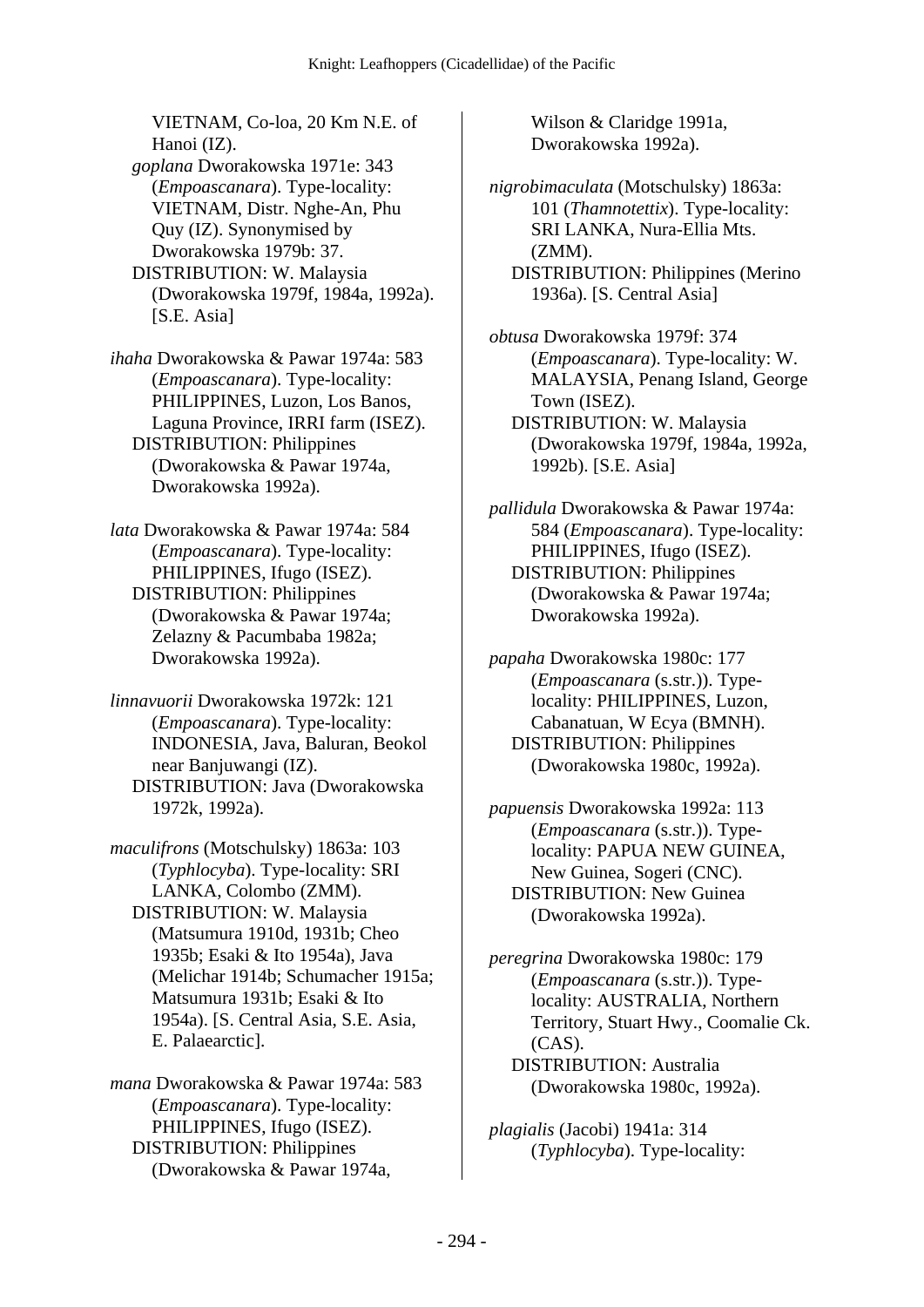INDONESIA, Lombok, Segare Anak (ZMB). DISTRIBUTION: Lombok (Jacobi 1941a; Dworakowska 1972e, 1976b, 1992a), Bali (Dworakowska 1992b).

*plamka* Dworakowska 1979b: 39 (*Empoascanara* s.str.). Type-locality: VIETNAM, Prov. Ninh-Binh, Res. Cuc-Phuong: Dang (HNHM). DISTRIBUTION: W. Malaysia (Dworakowska 1979b, 1992a); Sumatra (Dworakowska 1992b). [S. Central Asia, S.E. Asia]

*producta* Dworakowska 1992a: 114 (*Empoascanara* (s.str.)). Typelocality: PHILIPPINES, Mindanao, Davao Province, Lawa (MCZ). DISTRIBUTION: Philippines (Dworakowska 1992a).

*quarta* Dworakowska 1979f: 372 (*Empoascanara*). Type-locality: INDIA, Meghalaya, Shillong (SMT). DISTRIBUTION: W. Malaysia (Dworakowska 1979f, 1984a, 1992a); Sumatra (Dworakowska 1992b). [S. Central Asia]

*shewelli* Dworakowska 1992a: 116 (*Empoascanara* (s.str.)). Typelocality: E. MALAYSIA, Sarawak, Semongok, Agricultural Research Centre (CNC). DISTRIBUTION: Borneo (Dworakowska 1992a, 1992b).

*stilleri* Dworakowska 1978a: 157 (*Empoascanara*). Type-locality: W. MALAYSIA, Penang Island, Pulau (ISEZ). DISTRIBUTION: W. Malaysia (Dworakowska 1978a, 1979f, 1984a, 1992a). [S.E. Asia]

*tamara* Dworakowska 1980c: 179 (*Empoascanara* (s.str.)). Typelocality: PHILIPPINES, Luzon, Banaue, Ifugo (BMNH).

 DISTRIBUTION: Philippines (Dworakowska 1980c, 1992a).

*thomasi* Dworakowska 1979f: 374 (*Empoascanara*). Type-locality: W. MALAYSIA, Penang Island, George Town (ISEZ). DISTRIBUTION: W. Malaysia (Dworakowska 1979f, 1984a, 1992a).

*truncata* (Ahmed) 1971b: 183 (*Erythroneura*). Type-locality: BANGLADESH, Dacca (ZMK). DISTRIBUTION: Philippines (Dworakowska 1980c, 1992a). [S. Central Asia]

*tytaniae* Dworakowska 1971e: 343 (*Empoascanara*). Type-locality: INDONESIA, Java, Tjibulan near Bogor (IZ). DISTRIBUTION: Java (Dworakowska 1971e, 1992a; Ramakrishnan & Ghauri 1979b), Lombok (Dworakowska 1976b, 1992a), Sumatra (Dworakowska 1992b), Bali (Dworakowska 1992b).

*vinia* Dworakowska 1992b: 41 (*Empoascanara* (s.str.)). Typelocality: INDONESIA, Sumatra, north, Ketembe, 350m (SMT). DISTRIBUTION: Sumatra (Dworakowska 1992b).

*wasata* Dworakowska 1978a: 156 (*Empoascanara*). Type-locality: W. MALAYSIA, Penang Island, Pulau (ISEZ). DISTRIBUTION: W. Malaysia (Dworakowska 1978a, 1984a, 1992a). [S.E. Asia]

*yaya* Dworakowska 1992b: 41 (*Empoascanara* (s.str.)). Typelocality: INDONESIA, Sumatra, north, Kandang Ampat, S of Bukit Tinggi, 300m (SMT). DISTRIBUTION: Sumatra (Dworakowska 1992b).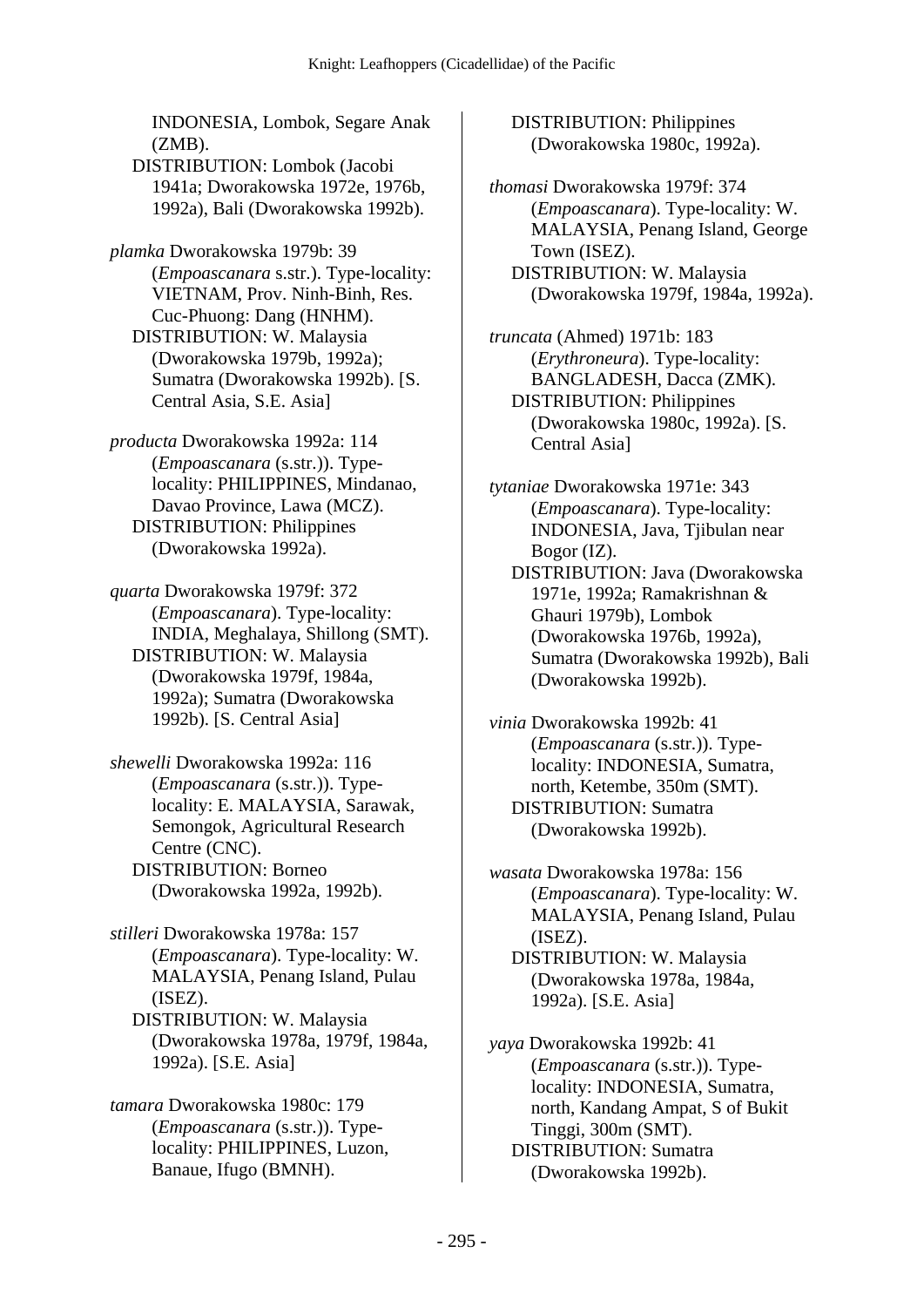## *Empoascanara* **(***Bza* **Dworakowska)**

*Bza* Dworakowska 1979b: 39 (subgenus of *Empoascanara*). Type-species: *Empoascanara* (*Bza*) *risa* Dworakowska, by original designation.

*longicornis* Dworakowska 1992a: 118 (*Empoascanara* (*Bza*)). Typelocality: E. MALAYSIA, Sarawak, Semongok, Agricultural Research Centre (CNC). DISTRIBUTION: Borneo (Dworakowska 1992a).

*ueda* Dworakowska 1992b: 42 (*Empoascanara* (*Bza*)). Typelocality: INDONESIA, Sumatra, Way Balerang near Kalianda, 100m (SMT). DISTRIBUTION: Sumatra (Dworakowska 1992b).

*wilsoni* Dworakowska 1980c: 188 (*Empoascanara* (*Bza*)). Typelocality: PHILIPPINES, Luzon, Trinidad, Benguet (BMNH). DISTRIBUTION: Philippines (Dworakowska 1980c, 1992a).

*zini* Dworakowska 1979b: 42 (*Empoascanara* (*Bza*)). Typelocality: W. MALAYSIA, Penang Island, Pulau (ISEZ). DISTRIBUTION: W. Malaysia (Dworakowska 1979b, 1984a, 1992a, 1992b).

# *Empoascanara* **(***Kanguza* **Dworakowska)**

*Kanguza* Dworakowska 1972k: 121. Typespecies: *Kanguza ibis* Dworakowska, by original designation.

*ibis* (Dworakowska) 1972k: 121 (*Kanguza*). Type-locality: INDONESIA, Java, Baluran, Beokol near Banjuwangi (IZ). DISTRIBUTION: Java (Dworakowska 1972k, 1992a), Flores (Dworakowska

1976b, 1992a).

## *Eryascara* **Dworakowska**

*Eryascara* Dworakowska 1995b: 1. Typespecies: *Eryascara integrata* Dworakowska, by original designation.

A monotypic genus, endemic to Borneo.

*integrata* Dworakowska 1995b: 2 (*Eryascara*). Type-locality: BRUNEI, Ulu Temburong, 300m (BMNH). DISTRIBUTION: Borneo (Dworakowska 1995b).

# *Erythroneura* **Fitch**

*Erythroneura* Fitch 1851a: 62. Typespecies: *Erythroneura tricincta* Fitch, by subsequent designation of Oshanin 1912a: 114.

A large cosmopolitan genus. Metcalf (1968a) listed over 450 species and numerous new species have been described since (see Oman *et al.* 1990a). Eight species have been recorded from the Pacific, the genus extending as far as the Caroline Islands in the north and Fiji in the south. All are endemic to the area except for one Fijian species which is recorded incorrectly also from Madagascar. The Micronesian species were reviewed by Linnavuori (1960a), the Fijian species by Linnavuori (1960b) and the Australian species by Evans (1966a). Day & Fletcher (1994a) transferred the Australian species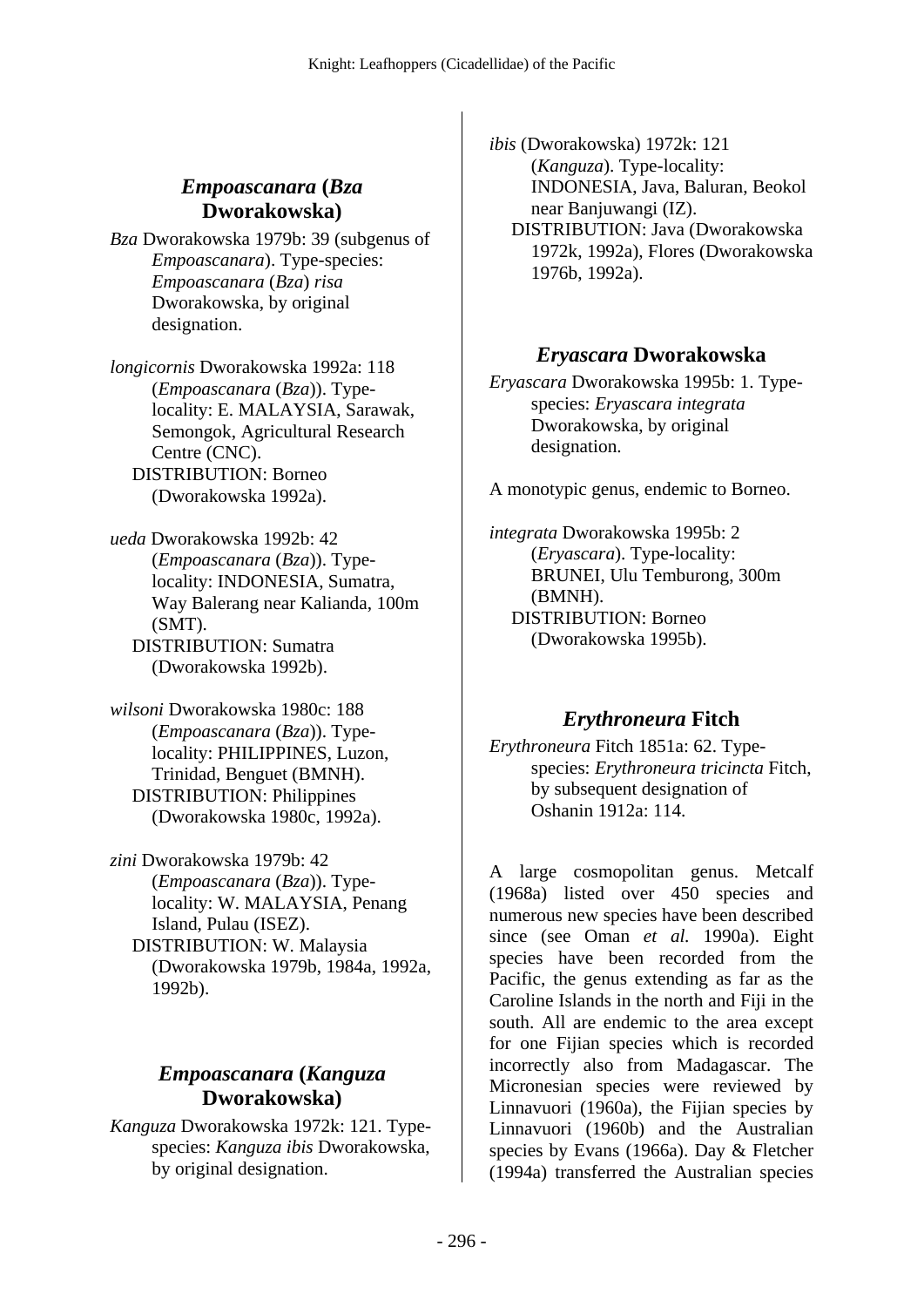which had been placed here by Evans (1966a) to the genus *Zygina* Fieber. According to Dworakowska (pers. comm.) the genus occurs exclusively in N. America and the Pacific species currently included in the genus belong to other genera.

*ariadne* Linnavuori 1960b: 22 (*Erythroneura*). Type-locality: FIJI, Viti Levu, Tholo-i-Suva (BPBM). DISTRIBUTION: Fiji (Linnavuori 1960b).

*doris* Kirkaldy 1907d: 69 (*Erythroneura*). Type-locality: FIJI, Viti Levu, Rewa (BPBM).

 DISTRIBUTION: Fiji (Kirkaldy 1907d; Linnavuori 1960b; Knight 1976a).

*harmsi* Izzard 1936a: 600 (*Erythroneura*). Type-locality: CHRISTMAS ISLAND (Indian Ocean) (BMNH). DISTRIBUTION: Christmas Island (Indian Ocean) (Izzard 1936a).

*lalage* Kirkaldy 1907d: 70 (*Erythroneura*). Type-locality: FIJI, Viti Levu, Rewa (BPBM). DISTRIBUTION: Fiji (Kirkaldy 1907d; Linnavuori 1960b).

*leveri* Evans 1948a: 131 (*Erythroneura*). Type-locality: FIJI, Suva (BMNH). DISTRIBUTION: Fiji (Evans 1948a, 1952a; Linnavuori 1960b; Knight 1976a). [Note: Metcalf (1968a) mistakenly records this species from Madagascar]

*leveri* var. *kraussi* Linnavuori 1960b: 21 (*Erythroneura*). Type-locality: FIJI, Viti Levu, Suva (BPBM). DISTRIBUTION: Fiji (Linnavuori 1960b).

*macarangae* Linnavuori 1960a: 266 (*Erythroneura*). Type-locality: FEDERATED STATES OF MICRONESIA, Yap, hill behind Yaptown, 60m (USNM).

 DISTRIBUTION: Yap (Linnavuori 1960a).

*nayavua* Linnavuori 1960b: 21 (*Erythroneura*). Type-locality: FIJI, Viti Levu, near Nayavu (BPBM). DISTRIBUTION: Fiji (Linnavuori 1960b).

*nayavua* var. *rewanoides* Linnavuori 1960b: 22 (*Erythroneura*). Typelocality: FIJI, Viti Levu, Cuvu (BPBM). DISTRIBUTION: Fiji (Linnavuori 1960b).

*rewana* Kirkaldy 1907d: 71 (*Erythroneura*). Type-locality: FIJI, Viti Levu, Rewa (BPBM). DISTRIBUTION: Fiji (Kirkaldy 1907d; Linnavuori 1960b).

## *Gambialoa* **Dworakowska**

*Gambialoa* Dworakowska 1972f: 853. Type-species: *Erythroneura gambiensis* Ross, by original designation.

A genus of 28 species occuring principally in Africa and the Indian subcontinent. Only two species occur outside these areas, one endemic to Vietnam in S.E. Asia and the other to W. Malaysia in the Pacific.

*malayana* Dworakowska 1979b: 12 (*Gambialoa*). Type-locality: W. MALAYSIA, Penang Island, Pulau (ISEZ). DISTRIBUTION: W. Malaysia (Dworakowska 1979b, 1984a).

### *Gladkara* **Dworakowska**

*Gladkara* Dworakowska 1995b: 4. Typespecies: *Gladkara albida* Dworakowska, by original designation.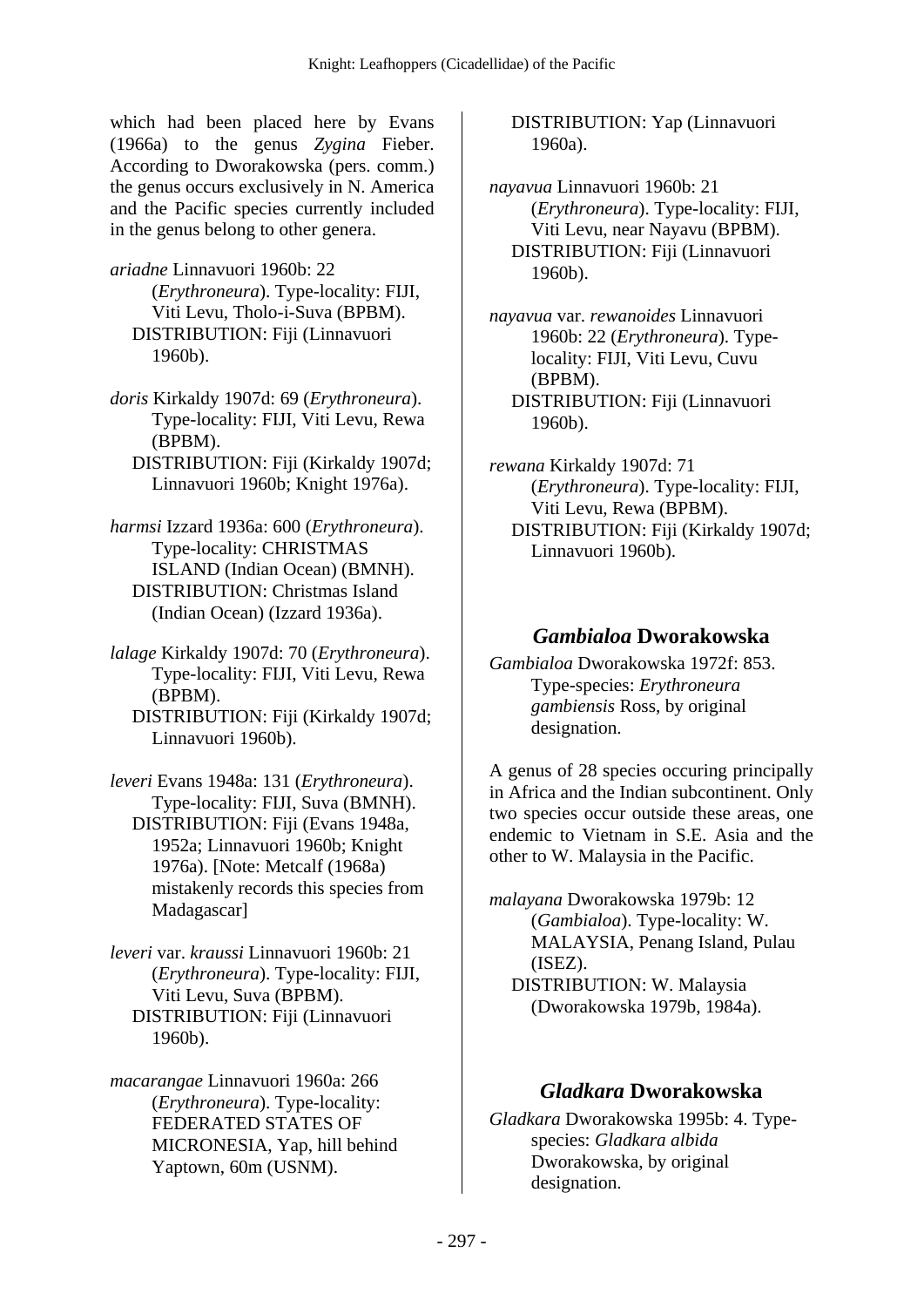An Oriental genus of 12 species, one of which is endemic to India and the others to Borneo.

*bramka* Dworakowska 1995b: 10 (*Gladkara*). Type-locality: BRUNEI, Ulu Temburong, 300m (BMNH). DISTRIBUTION: Borneo (Dworakowska 1995b).

*cellularis* Dworakowska 1995b: 5 (*Gladkara*). Type-locality: BRUNEI, Ulu Temburong, 300m (BMNH). DISTRIBUTION: Borneo (Dworakowska 1995b).

*hirsuta* Dworakowska 1995b: 11 (*Gladkara*). Type-locality: BRUNEI, Ulu Temburong, 300m (BMNH). DISTRIBUTION: Borneo (Dworakowska 1995b).

*interrupta* Dworakowska 1995b: 10 (*Gladkara*). Type-locality: BRUNEI, Ulu Temburong, ridge (BMNH). DISTRIBUTION: Borneo (Dworakowska 1995b).

*klara* Dworakowska 1995b: 10 (*Gladkara*). Type-locality: BRUNEI, Labi, Bukit Teraja, 30 Km SE of Sena (BMNH). DISTRIBUTION: Borneo (Dworakowska 1995b).

*lisiogon* Dworakowska 1995b: 10 (*Gladkara*). Type-locality: BRUNEI, Ulu Temburong, 300m (BMNH). DISTRIBUTION: Borneo (Dworakowska 1995b).

*obligata* Dworakowska 1995b: 11 (*Gladkara*). Type-locality: BRUNEI, Ulu Temburong, 300m (BMNH). DISTRIBUTION: Borneo (Dworakowska 1995b).

*pulchra* Dworakowska 1995b: 7 (*Gladkara*). Type-locality: BRUNEI, Ulu Temburong, ridge (BMNH).

 DISTRIBUTION: Borneo (Dworakowska 1995b).

*quadrata* Dworakowska 1995b: 5 (*Gladkara*). Type-locality: BRUNEI, Ulu Temburong, 300m (BMNH). DISTRIBUTION: Borneo (Dworakowska 1995b).

*sclerosa* Dworakowska 1995b: 6 (*Gladkara*). Type-locality: BRUNEI, Ulu Temburong, 300m (BMNH). DISTRIBUTION: Borneo (Dworakowska 1995b).

*zavijka* Dworakowska 1995b: 9 (*Gladkara*). Type-locality: BRUNEI, Ulu Temburong, ridge (BMNH). DISTRIBUTION: Borneo (Dworakowska 1995b).

#### *Harmata* **Dworakowska**

*Harmata* Dworakowska 1976b: 30. Typespecies: *Typhlocyba condensata* Jacobi, by original designation.

A monotypic genus, endemic to the Lesser Sunda Islands.

*condensata* (Jacobi) 1941a: 312 (*Typhlocyba*). Type-locality: INDONESIA, Flores, west, Badjawa (SMT). DISTRIBUTION: Flores (Jacobi 1941a; Dworakowska 1976b), Lombok (Dworakowska 1976b).

### *Imugina* **Mahmood**

*Imugina* Mahmood 1967a: 27. Typespecies: *Imugina robusta* Mahmood, by original designation.

A monotypic genus, endemic to the Philippines.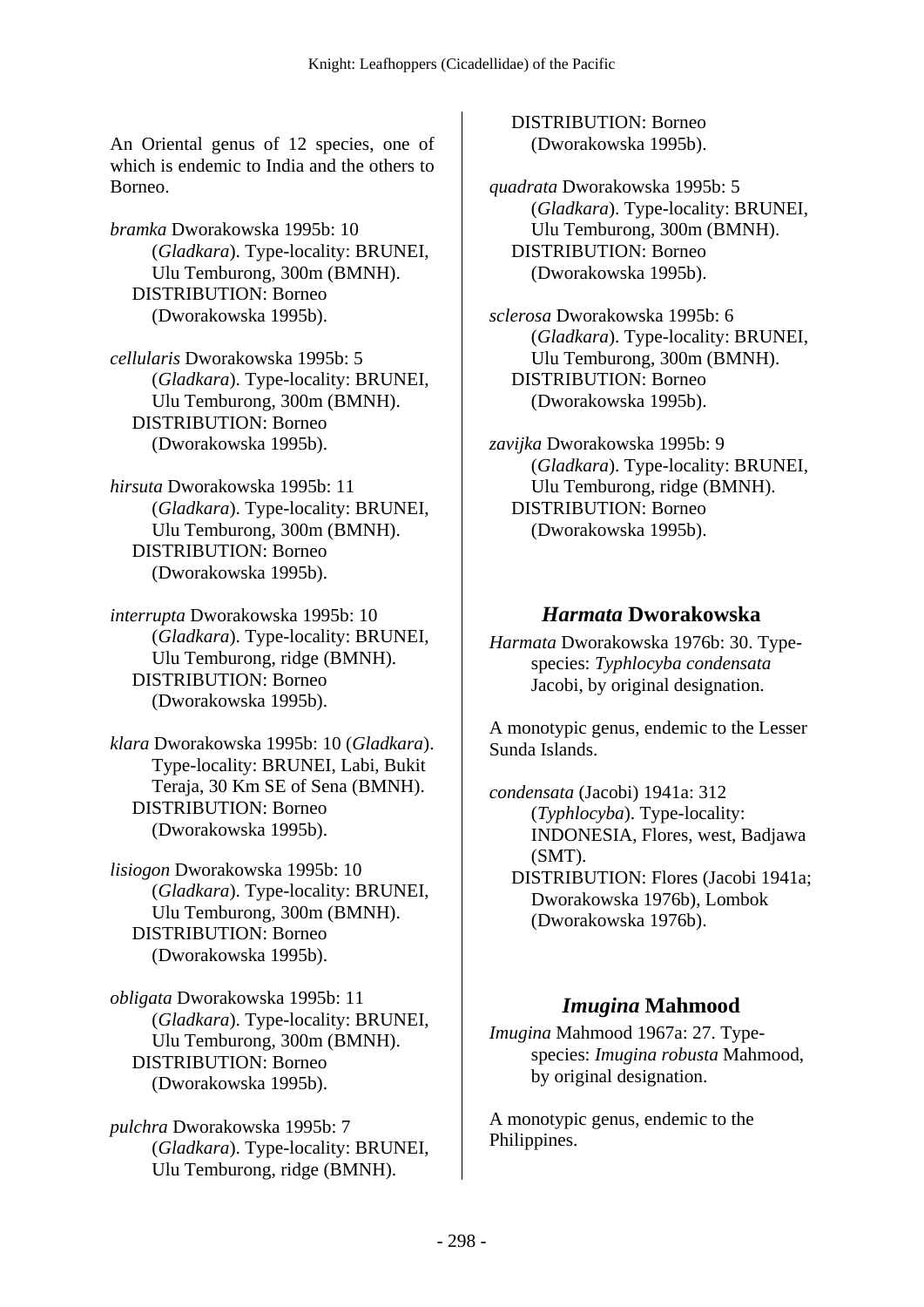*robusta* Mahmood 1967a: 27 (*Imugina*). Type-locality: PHILIPPINES, Luzon, N. Viscaya, Imugin (USNM). DISTRIBUTION: Philippines (Mahmood 1967a).

#### *Jotwa* **Dworakowska**

*Jotwa* Dworakowska 1995b: 24. Typespecies: *Jotwa clara* Dworakowska, by original designation.

A monotypic genus, endemic to Borneo.

*clara* Dworakowska 1995b: 24 (*Jotwa*). Type-locality: BRUNEI, Ulu Temburong, ridge (BMNH). DISTRIBUTION: Borneo (Dworakowska 1995b).

### *Kapsa* **Dworakowska**

*Kapsa* Dworakowska 1972b: 402. Typespecies: *Typhlocyba furcifrons* Jacobi, by original designation.

An Oriental genus of 16 species of which 13 occur on the Indian subcontinent, one in Vietnam and China, one in the Lesser Sunda Islands, and another in New Guinea.

*distalis* Sohi & Mann 1992a: 128 (*Kapsa*). Type-locality: PAPUA NEW GUINEA, New Guinea, Central District, Sogeri (CNC). DISTRIBUTION: New Guinea (Sohi & Mann 1992a).

*furcifrons* (Jacobi) 1941a: 316 (*Typhlocyba*). Type-locality: INDONESIA, Flores, Geli Moetoe (SMT). DISTRIBUTION: Flores (Jacobi 1941a; Dworakowska 1972b, 1976b).

# *Koperta* **Dworakowska**

*Koperta* Dworakowska 1972k: 120. Typespecies: *Typhlocyba gemina* Jacobi, by original designation.

An Oriental genus of seven species. It is Indian in distribution except for one species which is endemic to the Lesser Sunda Islands.

*gemina* (Jacobi) 1941a: 315 (*Typhlocyba*). Type-locality: INDONESIA, Lombok, Plawangan (SMT). DISTRIBUTION: Lombok (Jacobi 1941a; Dworakowska 1972k, 1976b), Flores (Jacobi 1941a).

## *Lectotypella* **Dworakowska**

*Lectotypella* Dworakowska 1972k: 118. Type-species: *Zygina albisoma* Matsumura, by original designation.

An Oriental genus of eight species, extending from the Indian subcontinent to Japan. Only one species occurs in the Pacific, endemic to the Lesser Sunda Islands.

*diversa* Dworakowska 1976b: 42 (*Lectotypella*). Type-locality: INDONESIA, Sumbawa, east, Dompoe (ZMB). DISTRIBUTION: Sumbawa (Dworakowska 1976b), Sunda Islands (Dworakowska 1979b).

## *Lisciasta* **Dworakowska**

*Lisciasta* Dworakowska 1995b: 15. Typespecies: *Lisciasta miotla* Dworakowska, by original designation.

A monotypic genus, endemic to Borneo.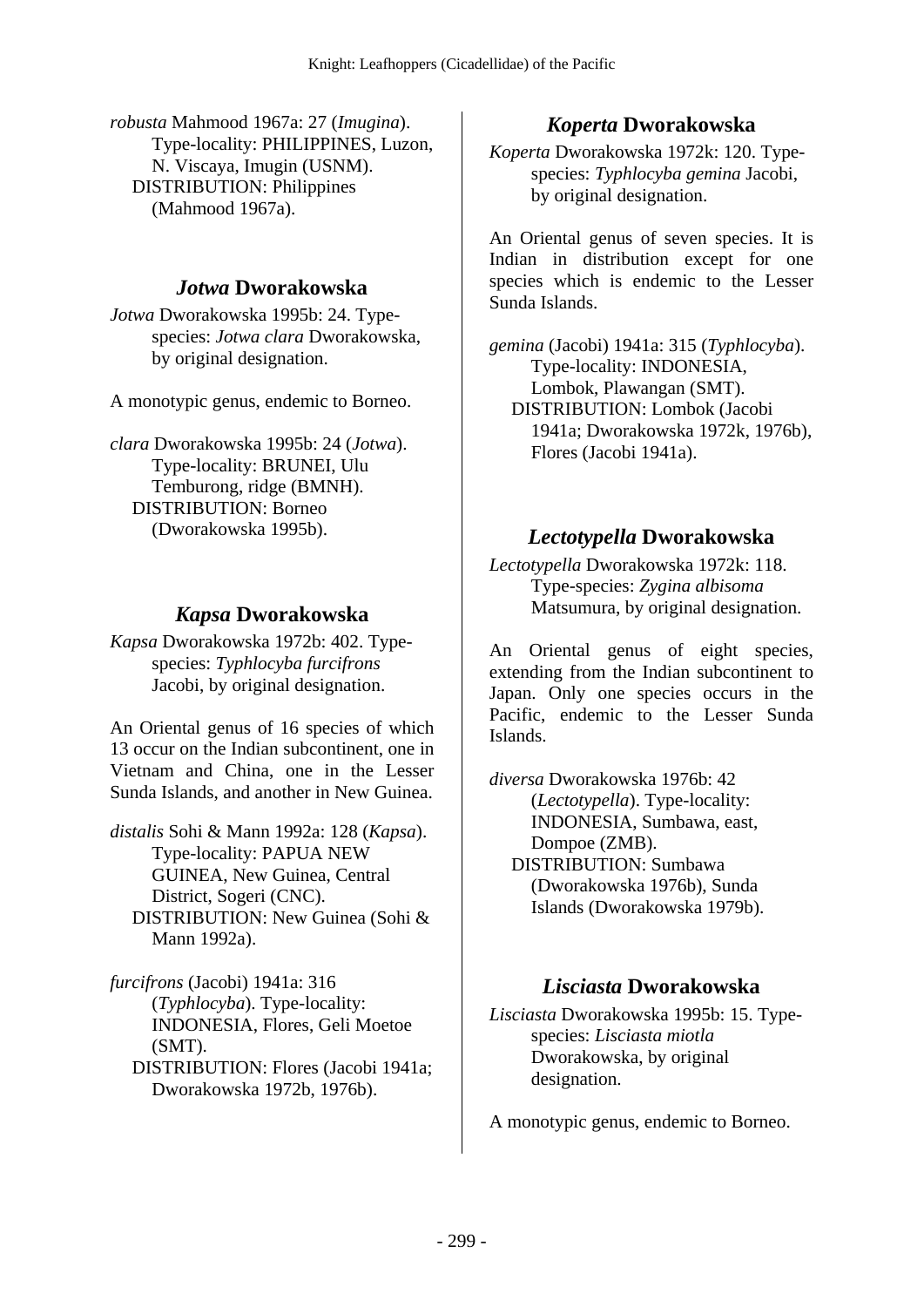*miotla* Dworakowska 1995b: 16 (*Lisciasta*). Type-locality: BRUNEI, Ulu Temburong, ridge (BMNH). DISTRIBUTION: Borneo (Dworakowska 1995b).

## *Luvanda* **Dworakowska**

*Luvanda* Dworakowska 1995b: 20. Typespecies: *Luvanda simplices* Dworakowska, by original designation.

A monotypic genus, endemic to the Philippines.

*simplices* Dworakowska 1995b: 22 (*Luvanda*). Type-locality: PHILIPPINES, Bato (MMB). DISTRIBUTION: Philippines (Dworakowska 1995b).

## *Makilingana* **Mahmood**

*Makilingana* Mahmood 1967a: 15. Typespecies*: Makilingana tripunctata* Mahmood, by original designation.

A monotypic genus, endemic to the Philippines.

*tripunctata* Mahmood 1967a: 15 (*Makilingana*). Type-locality: PHILIPPINES, Luzon, Mt. Makiling (USNM). DISTRIBUTION: Philippines (Mahmood 1967a).

## *Mandera* **Ahmed**

*Mandera* Ahmed 1971b: 190. Typespecies: *Mandera heterostyla* Ahmed, by original designation.  *Hepneriana* Dworakowska 1972j: 114. Type-species: *Hepneriana wroblewskae* Dworakowska, by

original designation. Synonymised by Dworakowska & Viraktamath 1975a: 529.

An Oriental genus of 13 species, 10 of which occur on the Indian subcontinent and three in the Pacific area, endemic to W. Malaysia, Singapore and Java respectively.

*hepneri* Dworakowska 1984a: 18 (*Mandera*). Type-locality: SINGAPORE (BMNH). DISTRIBUTION: W. Malaysia (Dworakowska 1984a).

*joannae* Dworakowska 1984a: 18 (*Mandera*). Type-locality: W. MALAYSIA, Cameroon Highlands (BMNH). DISTRIBUTION: W. Malaysia (Dworakowska 1984a).

*wroblewskae* (Dworakowska) 1972j: 114 (*Hepneriana*). Type-locality: INDONESIA, Java, Tjibulan near Bogor (IZ).

 DISTRIBUTION: Java (Dworakowska 1972j).

## *Mangganeura* **Ghauri**

*Mangganeura* Ghauri 1967a: 164. Typespecies: *Mangganeura reticulata* Ghauri, by original designation.

A monotypic genus, endemic to W. Malaysia and Thailand. It was redescribed by Hongsaprug & Wilson (1985a).

*reticulata* Ghauri 1967a: 164 (*Mangganeura*). Type-locality: W. MALAYSIA, Selangor (BMNH). DISTRIBUTION: W. Malaysia (Ghauri 1967a; Hongsaprug & Wilson 1985a). [S.E. Asia]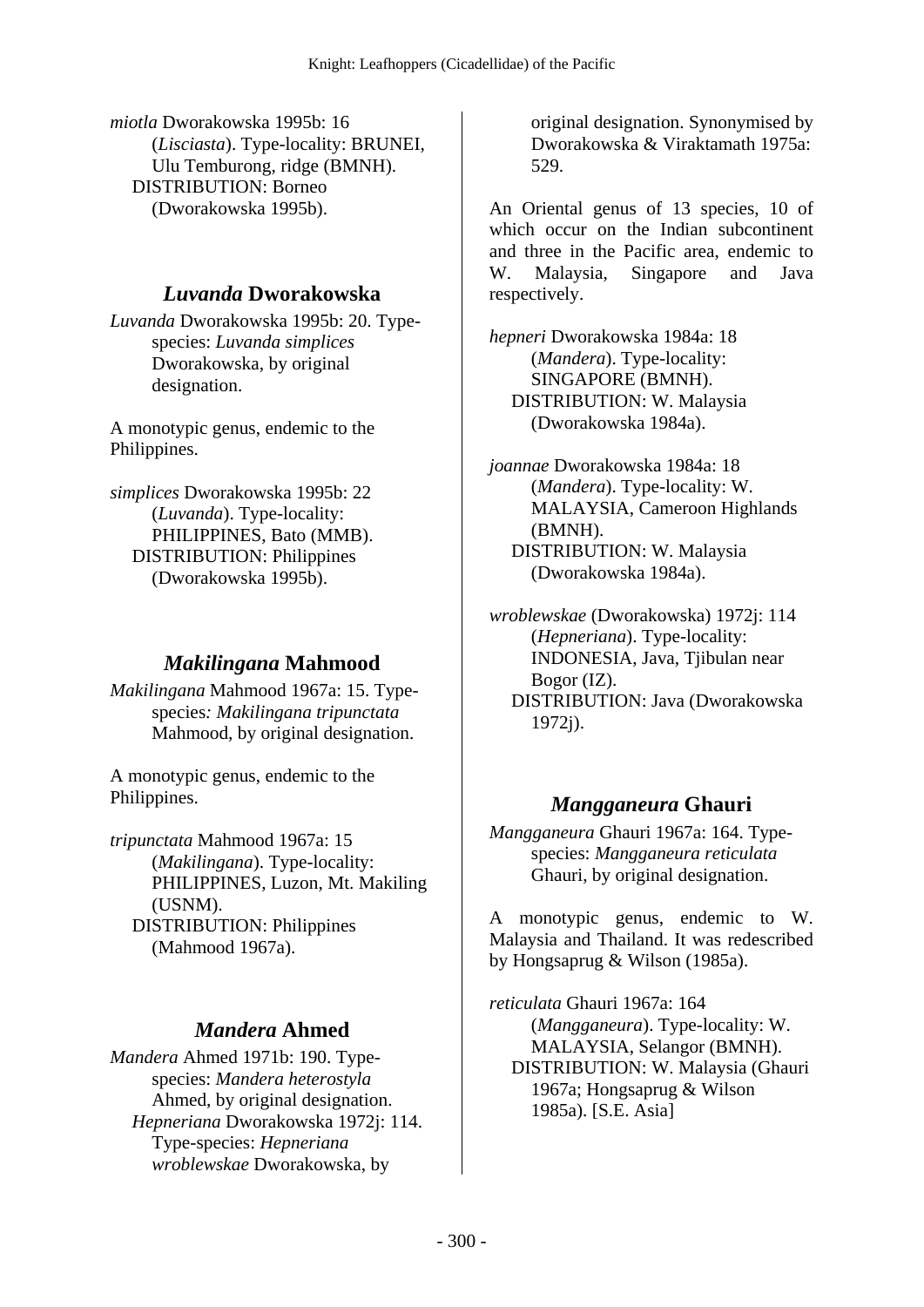## *Musbrnoia* **Dworakowska**

*Musbrnoia* Dworakowska 1972b: 395. Type-species: *Aidola fumistriga* Melichar, by original designation.

A genus of two species, one endemic to Vietnam and the other to Java.

*fumistriga* (Melichar) 1914b: 143 (*Aidola*). Type-locality: INDONESIA, Java, Nongkodjadjar (MMB). DISTRIBUTION: Java (Melichar 1914b).

#### *Nandara* **Dworakowska**

*Nandara* Dworakowska 1984a: 17. Typespecies: *Nandara flavescens* Dworakowska, by original designation.

A monotypic genus, endemic to W. Malaysia.

*flavescens* Dworakowska 1984a: 18 (*Nandara*). Type-locality: W. MALAYSIA, Penang Island (SMT). DISTRIBUTION: W. Malaysia (Dworakowska 1984a).

#### *Nitta* **Dworakowska**

*Nitta* Dworakowska 1995b: 26. Typespecies: *Nitta complicata* Dworakowska, by original designation.

A genus of two species, endemic to Borneo.

*complicata* Dworakowska 1995b: 28 (*Nitta*). Type-locality: E. MALAYSIA, Sabah, SE, near Danum Valley, 150m (RNH). DISTRIBUTION: Borneo (Dworakowska 1995b).

*wooi* Dworakowska 1995b: 28 (*Nitta*). Type-locality: E. MALAYSIA, Sarawak, Gunung Mulu National Park, Long Pala near Base Camp (BMNH). DISTRIBUTION: Borneo

(Dworakowska 1995b).

### *Otbatara* **Dworakowska**

*Otbatara* Dworakowska 1984a: 16. Typespecies: *Otbatara parvula* Dworakowska, by original designation.

A monotypic genus, endemic to W. Malaysia.

*parvula* Dworakowska 1984a: 17 (*Otbatara*). Type-locality: W. MALAYSIA, E. coast, Kuala Trengganu (BMNH). DISTRIBUTION: W. Malaysia (Dworakowska 1984a).

### *Penangiana* **Mahmood**

*Penangiana* Mahmood 1967a: 25. Typespecies: *Penangiana pallida* Mahmood, by original designation.

A monotypic genus, endemic to W. Malaysia.

*pallida* Mahmood 1967a: 25 (*Penangiana*). Type-locality: W. MALAYSIA, Penang Island (USNM). DISTRIBUTION: W. Malaysia (Mahmood 1967a; Dworakowska 1984a).

### *Pettya* **Kirkaldy**

*Pettya* Kirkaldy 1906c: 343. Type-species: *Pettya anemolua* Kirkaldy, by monotypy.  *Eutambourina* Evans 1942a: 27. Typespecies: *Eutambourina punctata*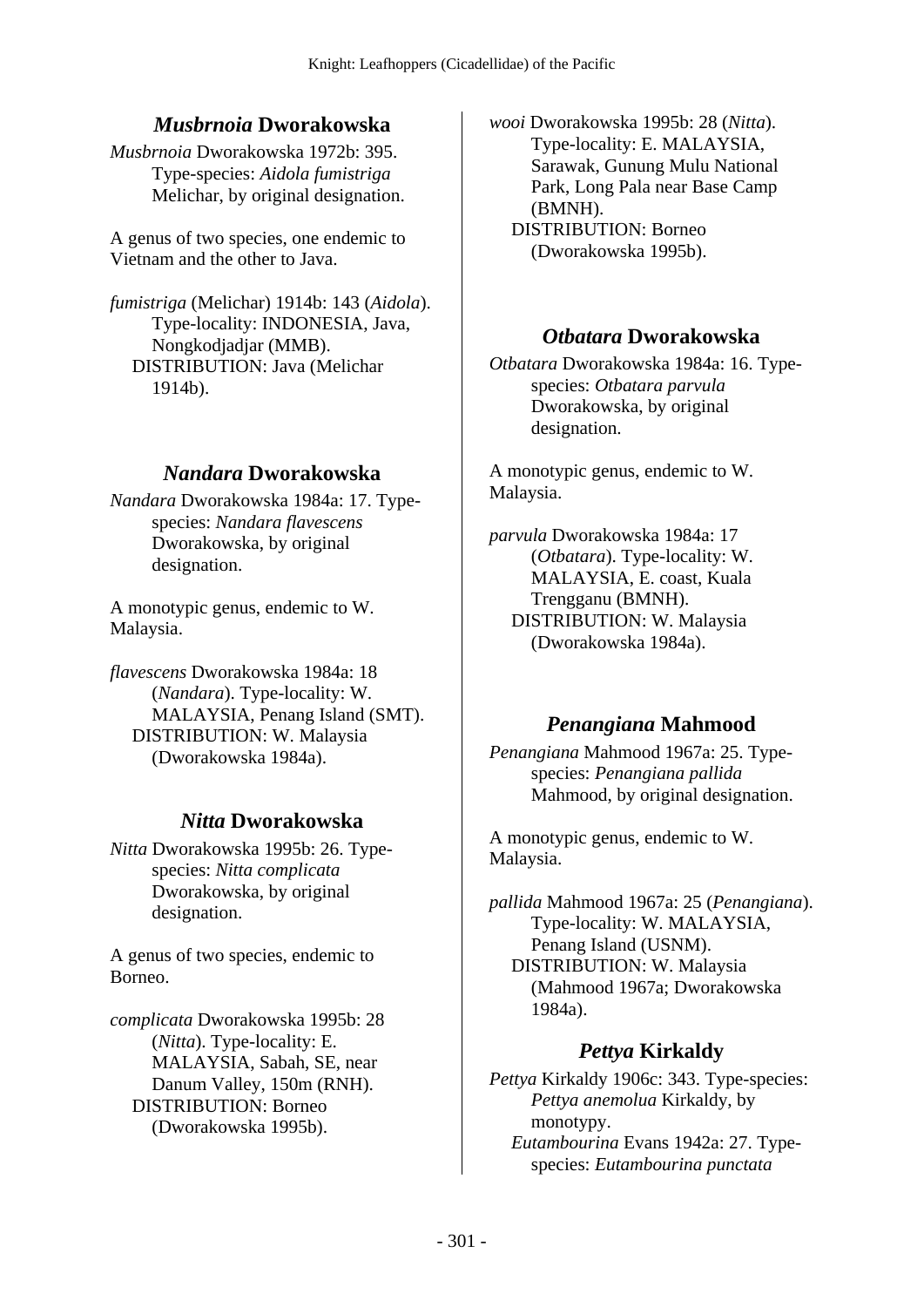Evans, by original designation. Synonymised by Evans 1966a: 272.

A genus of three species, endemic to Australia. It was revised by Evans (1966a).

*anemolua* Kirkaldy 1906c: 343 (*Pettya*). Type-locality: AUSTRALIA, Queensland, Cairns (BPBM). DISTRIBUTION: Australia (Kirkaldy 1906c; Evans 1938b, 1947a, 1966a).

*punctata* (Evans) 1942a: 27 (*Eutambourina*). Type-locality: AUSTRALIA, Queensland, Tambourine Mts. (BMNH). DISTRIBUTION: Australia (Evans 1942a, 1947a, 1966a).

*taedia* (Kirkaldy) 1906c: 345 (*Nesosteles*). Type-locality: AUSTRALIA, Queensland, Kuranda (BPBM). DISTRIBUTION: Australia (Kirkaldy 1906c; Evans 1938b, 1966a).

## *Ramania* **Dworakowska**

*Ramania* Dworakowska 1972j: 107. Typespecies*: Ramania javaica* Dworakowska, by original designation.

A monotypic genus, endemic to Java.

*javaica* Dworakowska 1972j: 107 (*Ramania*). Type-locality: INDONESIA, Java, Tjibulan near Bogor (IZ). DISTRIBUTION: Java (Dworakowska 1972j).

### *Sanatana* **Dworakowska**

*Sanatana* Dworakowska 1984a: 16. Typespecies: *Sanatana malaica* Dworakowska, by original designation.

A monotypic genus, endemic to W. Malaysia.

*malaica* Dworakowska 1984a: 16 (*Sanatana*). Type-locality: W. MALAYSIA, Penang Island (BMNH). DISTRIBUTION: W. Malaysia (Dworakowska 1984a).

## *Sandanella* **Mahmood**

*Sandanella* Mahmood 1967a: 21. Typespecies: *Sandanella bakeri* Mahmood, by original designation.

A small Oriental genus of three species, known only from Nepal, Vietnam and E. Malaysia. The single Pacific species is endemic to Borneo.

*bakeri* Mahmood 1967a: 21 (*Sandanella*). Type-locality: E. MALAYSIA, Sabah, Sandakan (USNM). DISTRIBUTION: Borneo (Mahmood 1967a).

### *Seriana* **Dworakowska**

*Seriana* Dworakowska 1971e: 345. Typespecies: *Seriana frater* Dworakowska, by original designation.

An Oriental genus of 32 species, occuring mainly on the Indian subcontinent (24 species) but also extending as far east as China. Six species occur in the Pacific, all endemic to the area, the genus extending through W. Malaysia and Java into the Lesser Sunda Islands.

*asymmetra* Dworakowska 1978a: 159 (*Seriana*). Type-locality: W. MALAYSIA, Penang Island, Pulau (ISEZ). DISTRIBUTION: W. Malaysia (Dworakowska 1978a, 1984a;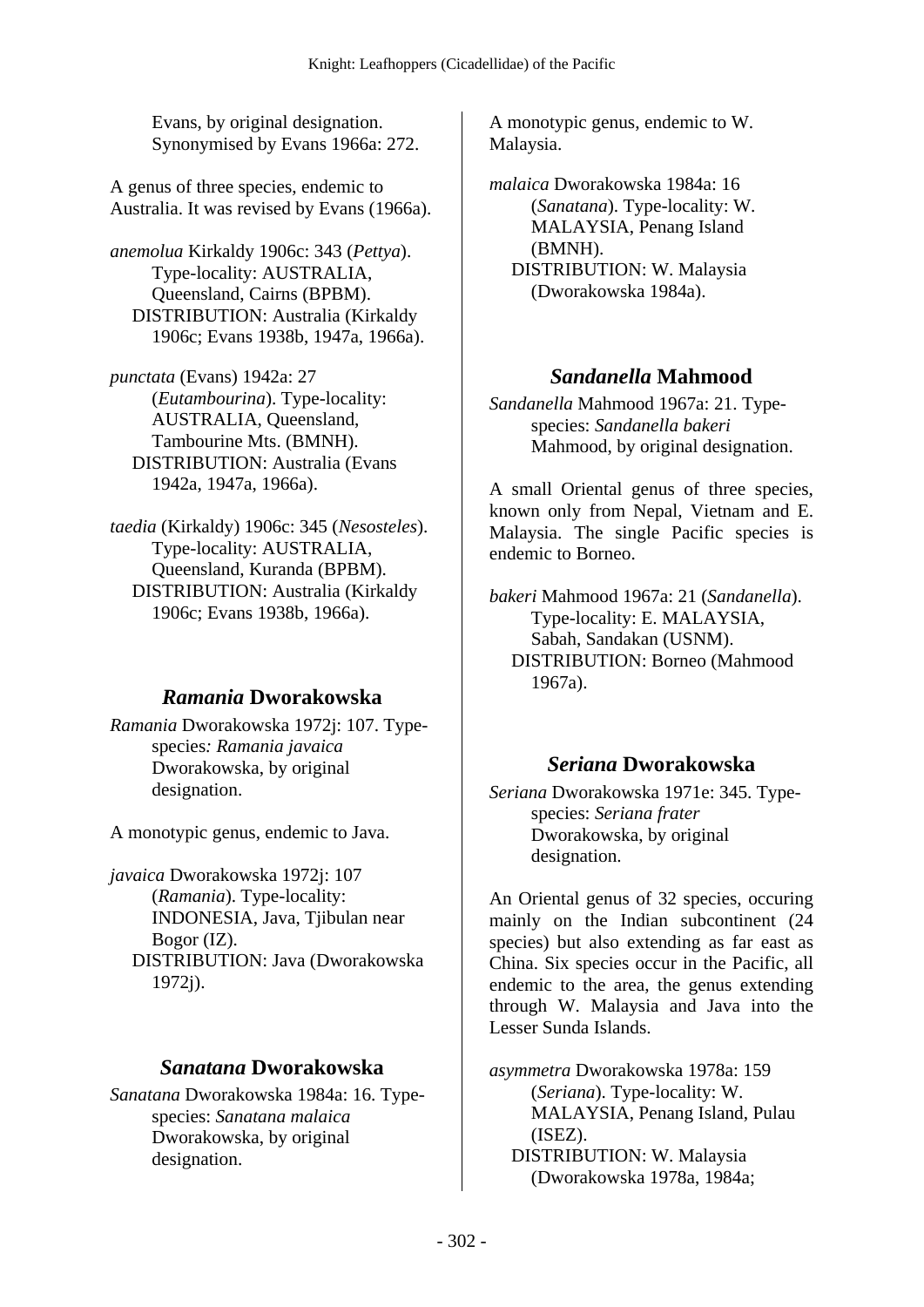Dworakowska, Nagaich & Singh 1978a).

*biarmata* Dworakowska 1976b: 47 (*Seriana*). Type-locality: INDONESIA, Java, Tengger (ZMB). DISTRIBUTION: Java (Dworakowska 1976b; Dworakowska, Nagaich & Singh 1978a).

*dziobata* Dworakowska 1976b: 46 (*Seriana*). Type-locality: INDONESIA, Flores, Geli Moetoe [?Keli Mutu] (ZMB). DISTRIBUTION: Flores (Dworakowska 1976b; Dworakowska, Nagaich & Singh 1978a).

*frater* Dworakowska 1971e: 346 (*Seriana*). Type-locality: INDONESIA, Java, Tjibulan near Bogor (IZ). DISTRIBUTION: Java (Dworakowska 1971e; Dworakowska, Nagaich & Singh 1978a).

*malaica* Dworakowska 1978a: 159 (*Seriana*). Type-locality: W. MALAYSIA, Penang Island, Pulau (ISEZ). DISTRIBUTION: W. Malaysia (Dworakowska 1978a, 1984a;

Dworakowska, Nagaich & Singh 1978a).

*media* Sohi & Mann 1992a: 135 (*Seriana*). Type-locality: INDONESIA, Sumatra, Pingherang-Pisang (MCG). DISTRIBUTION: Sumatra (Sohi & Mann 1992a).

## *Singapora* **Mahmood**

*Singapora* Mahmood 1967a: 20. Typespecies: *Singapora nigropunctata* Mahmood, by original designation.  *Erythroneuropsis* Ramakrishnan & Menon 1973a: 37. Type-species: *Erythroneuropsis indicus*

Ramakrishnan & Menon, by original designation. Synonymised by Dworakowska & Sohi 1978a: 39.

An Oriental genus of 10 species, extending from India through S.E. Asia to the E. Palaearctic. It was revised by Viraktamath & Dworakowska (1979a), Dworakowska (1983a) and Ghauri (1985b). The single Pacific species is endemic to Singapore.

*nigropunctata* Mahmood 1967a: 20 (*Singapora*). Type-locality: SINGAPORE (USNM). DISTRIBUTION: W. Malaysia (Mahmood 1967a; Dworakowska 1970n, 1984a).

## *Sirosoma* **McAtee**

*Sirosoma* McAtee 1933a: 545. Typespecies: *Sirosoma hiaticula* McAtee, by original designation.

An Oriental genus of 12 species, confined to Singapore, the Philippines and Borneo, except for one species described from India by Ramakrishnan & Menon (1974a). The genus has not been revised since it was first described by McAtee.

*abrupta* McAtee 1933a: 548 (*Sirosoma*). Type-locality: E. MALAYSIA, Sabah, Sandakan (USNM) DISTRIBUTION: Borneo (McAtee 1933a).

*arcuata* McAtee 1933a: 547 (*Sirosoma*). Type-locality: PHILIPPINES, Luzon, Mt. Maquiling (USNM). DISTRIBUTION: Philippines (McAtee 1933a).

*bakeri* McAtee 1933a: 549 (*Sirosoma*). Type-locality: PHILIPPINES, Luzon, Mt. Maquiling (USNM). DISTRIBUTION: Philippines (McAtee 1933a).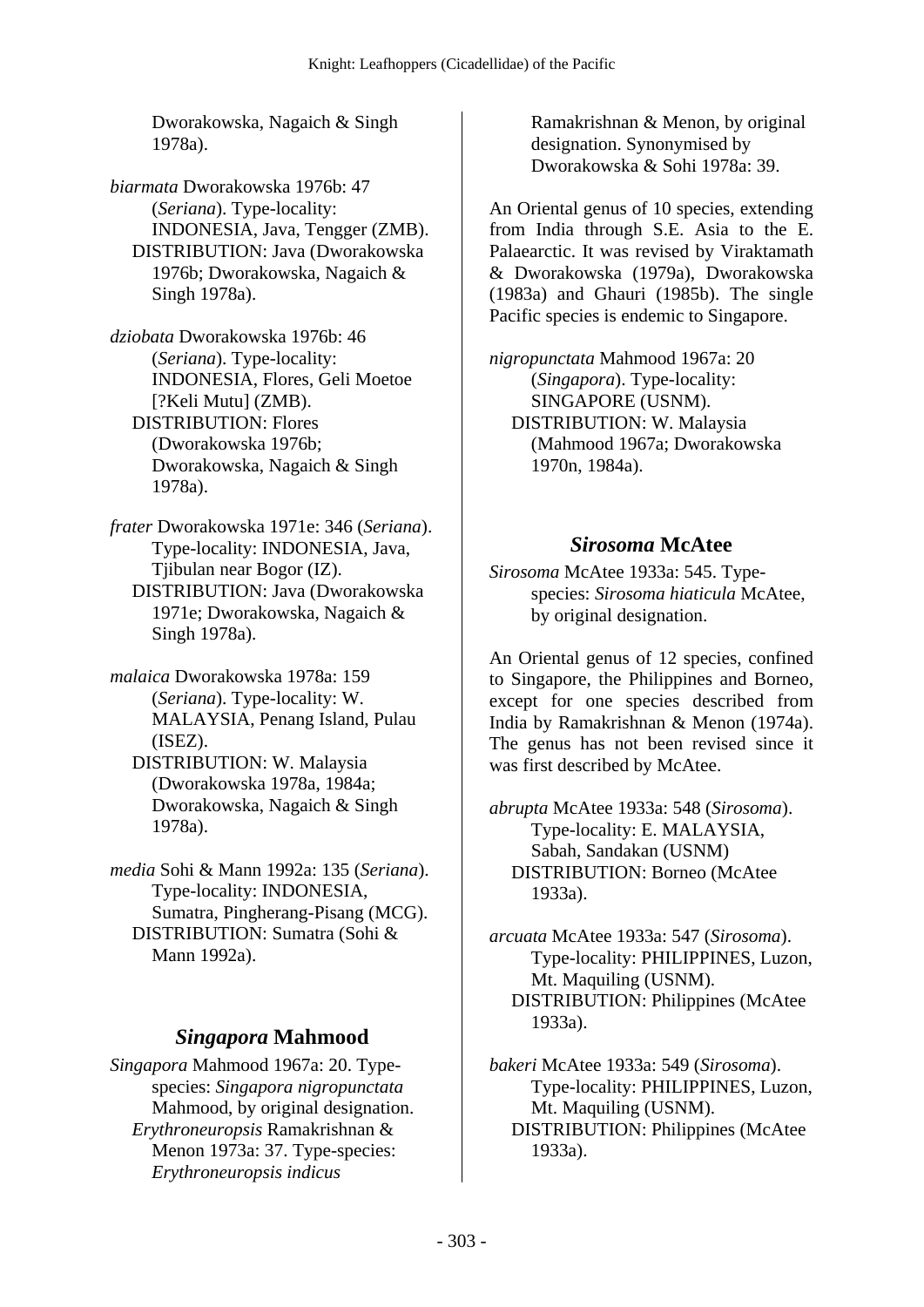- *batilla* McAtee 1933a: 550 (*Sirosoma*). Type-locality: SINGAPORE (USNM). DISTRIBUTION: W. Malaysia (McAtee 1933a).
- *canalicula* McAtee 1933a: 548 (*Sirosoma*). Type-locality: PHILIPPINES, Luzon, Los Banos (USNM). DISTRIBUTION: Philippines (McAtee 1933a).
- *clavata* McAtee 1933a: 551 (*Sirosoma*). Type-locality: E. MALAYSIA, Sabah, Sandakan (USNM) DISTRIBUTION: Borneo (McAtee 1933a).
- *emarginata* McAtee 1933a: 550 (*Sirosoma*). Type-locality: E. MALAYSIA, Sabah, Sandakan (USNM). DISTRIBUTION: Borneo (McAtee 1933a).
- *frontalis* McAtee 1933a: 551 (*Sirosoma*). Type-locality: PHILIPPINES, Basilan Island (USNM). DISTRIBUTION: Philippines (McAtee 1933a).
- *hiaticula* McAtee 1933a: 547 (*Sirosoma*). Type-locality: E. MALAYSIA, Sabah, Sandakan (USNM). DISTRIBUTION: Borneo (McAtee 1933a, 1934a).
- *maquilinga* McAtee 1933a: 549 (*Sirosoma*). Type-locality: PHILIPPINES, Luzon, Mt. Maquiling (USNM). DISTRIBUTION: Philippines (McAtee 1933a).
- *saccula* McAtee 1933a: 548 (*Sirosoma*). Type-locality: E. MALAYSIA, Sabah, Sandakan (USNM) DISTRIBUTION: Borneo (McAtee 1933a).

## *Ska* **Dworakowska**

- *Ska* Dworakowska 1976b: 31. Typespecies: *Ska argentea* Dworakowska, by original designation.
- A monotypic genus, endemic to Flores.

*argentea* Dworakowska 1976b: 32 (*Ska*). Type-locality: INDONESIA, Flores, east, Geli Moetoe [?Keli Mutu] (ZMB). DISTRIBUTION: Flores (Dworakowska 1976b).

### *Tautoneura* **Anufriev**

*Tautoneura* Anufriev 1969b: 186. Typespecies: *Tautoneura tricolor* Anufriev, by original designation.  *Balila* Dworakowska 1970d: 347 (as subgenus of *Erythroneura*). Typespecies: *Typhlocyba* (*Zygina*) *mori* Matsumura, by original designation. Synonymised by Dworakowska 1977f: 290.

An Oriental genus of 44 species, predominantly Indian (24 species) but extending through Vietnam and China to Japan and the Soviet Maritime Territory. Six species occur in the Pacific, all of which are endemic except the one in Java. which occurs also in India and Sri Lanka.

*deska* (Dworakowska) 1970d: 348 (*Erythroneura* (*Balila*)). Typelocality: WESTERN SAMOA, Savaii, Pauli (RL). DISTRIBUTION: Samoa (Dworakowska 1970d).

*ficaria* Dworakowska 1984a: 20 (*Tautoneura*). Type-locality: SINGAPORE (SMT). DISTRIBUTION: W. Malaysia (Dworakowska 1984a).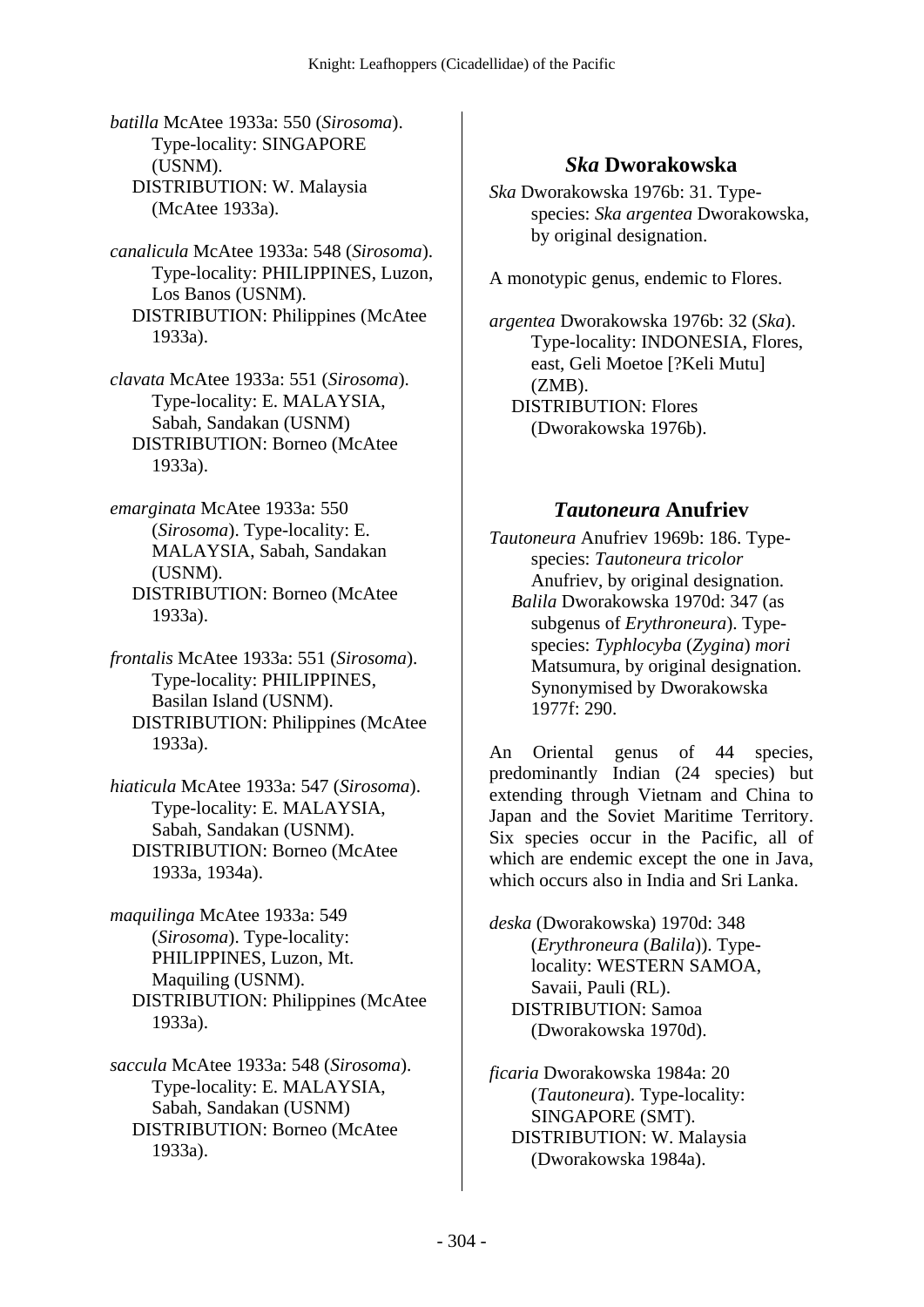*indefinita* (Dworakowska) 1970d: 348 (*Erythroneura* (*Balila*)). Typelocality: AMERICAN SAMOA, Tutuila, naval station (RL). DISTRIBUTION: Samoa (Dworakowska 1970d).

- *leucothoe* (Kirkaldy) 1907d: 70 (*Erythroneura*). Type-locality: FIJI, Viti Levu, Navua (BPBM).  *samoana* Osborn 1934a: 191 (*Erythroneura*). Type-locality: WESTERN SAMOA, Savaii, Salailua (BPBM). Synonymised by Linnavuori 1960b: 19. DISTRIBUTION: Fiji (Kirkaldy 1907d;
	- Linnavuori 1960b; Dworakowska 1970d), Samoa (Osborn 1934a; Linnavuori 1960b; Dworakowska 1970d).
- *marthae* (Linnavuori) 1960a: 268 (*Erythroneura*). Type-locality: FEDERATED STATES OF MICRONESIA, Truk, Mt. Chukumong [Holotype labelled "Moen I., Mt. Teroken, west"] (BPBM).
	- DISTRIBUTION: Truk (Linnavuori 1960a), Caroline Islands (Dworakowska 1970d).
- *tripunctula* (Melichar) 1903b: 220 (*Typhlocyba* (*Zygina*)). Typelocality: SRI LANKA, Peradeniya (MMB). DISTRIBUTION: Java (Bergman 1956a). [S. Central Asia]

### *Thaia* **Ghauri**

- *Thaia* Ghauri 1962a: 253. Type-species: *Thaia oryzivora* Ghauri, by original designation.
	- *Hardiana* Mahmood 1967a: 14. Typespecies: *Hardiana assamensis* Mahmood, by original designation. Synonymised by Dworakowska 1970c: 88.

An Ethiopian and Oriental genus of 28 species, extending from Africa, through the Indian subcontinent and S.E. Asia to Japan. 11 species occur in the Pacific, the genus extending into W. Malaysia, the Philippines and the Lesser Sunda Islands. Nine of these are endemic to the area, the remaining two occuring widely throughout the Oriental region.

*balbinae* Dworakowska 1972k: 117 (*Thaia*). Type-locality: INDONESIA, Java, Baluran, Beokol near Banjuwangi (IZ). DISTRIBUTION: Java (Dworakowska 1972k).

*confusa* Dworakowska 1976b: 49 (*Thaia*). Type-locality: INDONESIA, Sumbawa, Batoe Doelang (ZMB). DISTRIBUTION: Lombok (Dworakowska 1976b), Sumbawa (Dworakowska 1976b).

*ghaurii* Dworakowska 1970c: 90 (*Thaia*). Type-locality: INDONESIA, Java, Jawa Tjibulan near Bogor (IZ). DISTRIBUTION: Java (Dworakowska 1970c; Wilson 1989b; Wilson & Claridge 1991a), Sumbawa (Dworakowska 1976b), Sumatra (Wilson 1989b; Wilson & Claridge 1991a), Bali (Wilson 1989b; Wilson & Claridge 1991a).

*orientalis* Dworakowska 1970c: 90 (*Thaia*). Type-locality: INDONESIA, Flores, west, Rana Mese (ZMB). DISTRIBUTION: Flores (Dworakowska 1970c, 1976b).

*oryzivora* Ghauri 1962a: 255 (*Thaia*). Type-locality: THAILAND, Bangkok (BMNH).  *katoi* Dworakowska 1976b: 48 (*Thaia*). Type-locality: CHINA, Foochow (BMNH). Synonymised by Sohi 1983a: 61.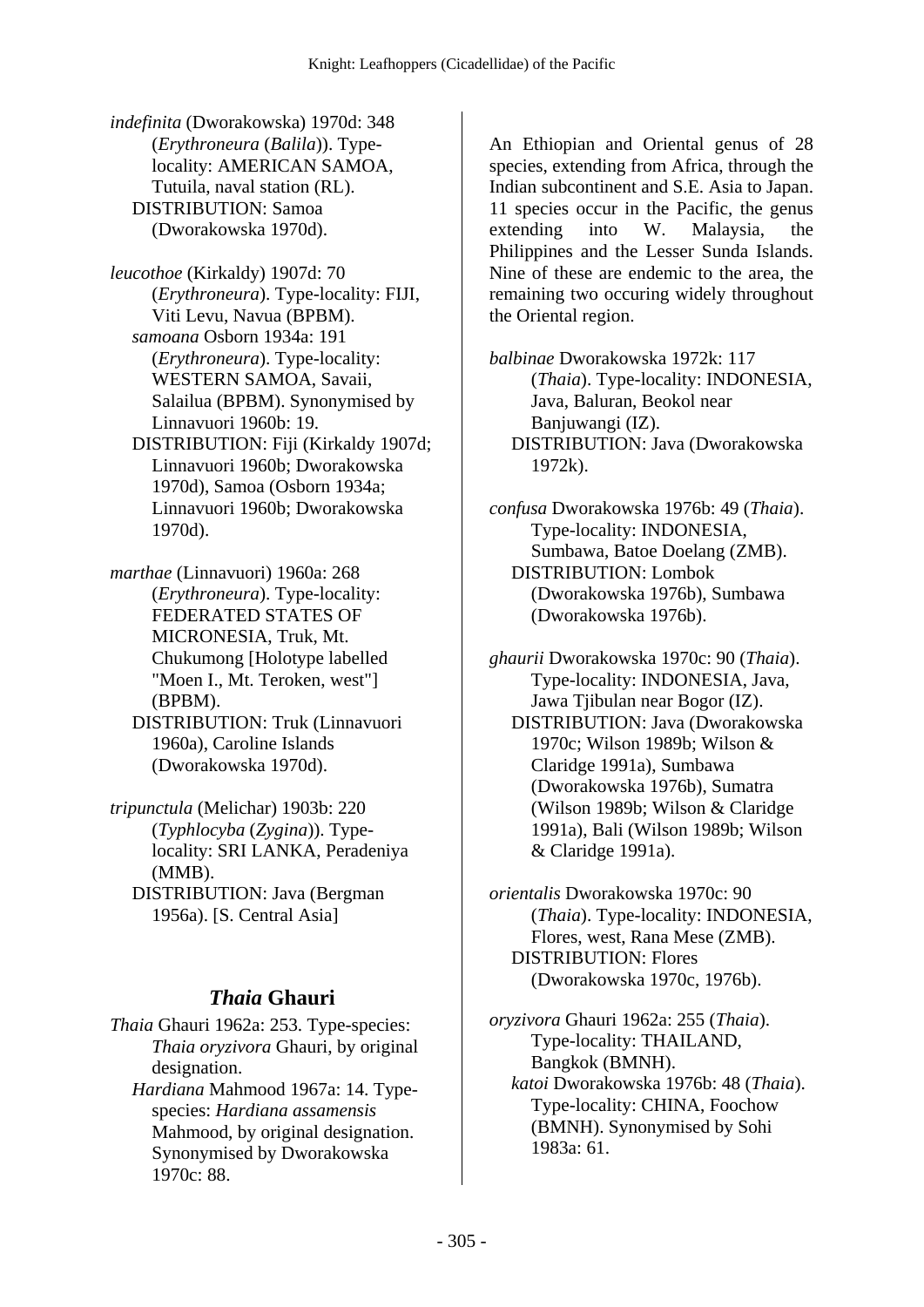*rubiginosa* Kuoh 1982a: 396 (*Thaia*). Type-locality: CHINA, Fujian, Jianyang (AAC). Synonymised by Wilson 1989b: 285. DISTRIBUTION: W. Malaysia (Dworakowska 1984a; Wilson 1989b; Wilson & Claridge 1991a). [S. Central Asia, S.E. Asia, E. Palaearctic]

*producta* Dworakowska 1976b: 50 (*Thaia*). Type-locality: INDONESIA, Flores, central, Endeh (ZMB). DISTRIBUTION: Flores (Dworakowska 1976b).

*similis* Dworakowska 1970c: 91 (*Thaia*). Type-locality: INDONESIA, Flores, west, Rana Mese (SMT). DISTRIBUTION: Flores (Dworakowska 1970c, 1976b).

*subrufa* (Motschulsky) 1863a: 100 (*Thamnotettix*). Type-locality: SRI LANKA, Colombo (ZMM). DISTRIBUTION: Java (Melichar 1914b; Schumacher 1915a; Matsuda 1928a; Matsumura 1931b; Esaki & Ito 1954a; Dworakowska 1970c), Philippines (Baltazar 1969), Malaysia (Otake & Hokyo 1976a). [S. Central Asia, S.E. Asia, E. Palaearctic]

*tata* Dworakowska 1976b: 48 (*Thaia*). Type-locality: INDONESIA, Sumbawa, east, Dompoe (ZMB). DISTRIBUTION: Sumbawa (Dworakowska 1976b).

*typica* Dworakowska 1976b: 50 (*Thaia*). Type-locality: W. MALAYSIA, Malacca, Kelanton (SMT and ISEZ). DISTRIBUTION: W. Malaysia (Dworakowska 1976b, 1984a).

#### *Thaia* **(***Nlunga* **Dworakowska)**

*Nlunga* Dworakowska 1974a: 191. Typespecies: *Nlunga reeneni*

Dworakowska, by original designation.

*decembris* Dworakowska 1984a: 15 (*Thaia* (*Nlunga*)). Type-locality: W. MALAYSIA, Penang Island (BMNH). DISTRIBUTION: W. Malaysia (Dworakowska 1984a).

#### *Thaiora* **Dworakowska**

*Thaiora* Dworakowska 1995b: 26. Typespecies: *Thaiora sternalis* Dworakowska, by original designation.

A monotypic genus, endemic to Borneo.

*sternalis* Dworakowska 1995b: 26 (*Thaiora*). Type-locality: E. MALAYSIA, Sarawak, Gunung Mulu National Park, Gunung Api, Melinau Gorge (BMNH). DISTRIBUTION: Borneo (Dworakowska 1995b).

#### *Yeia* **Dworakowska**

*Yeia* Dworakowska 1995b: 16. Typespecies: *Yeia acanthopyga* Dworakowska, by original designation.

A monotypic genus, endemic to Borneo.

*acanthopyga* Dworakowska 1995b: 18 (*Yeia*). Type-locality: BRUNEI, Bukit Sulang near Lamunin (BMNH). DISTRIBUTION: Borneo (Dworakowska 1995b).

### *Zinga* **Dworakowska**

*Zinga* Dworakowska 1972b: 398. Typespecies: *Zinga novembris*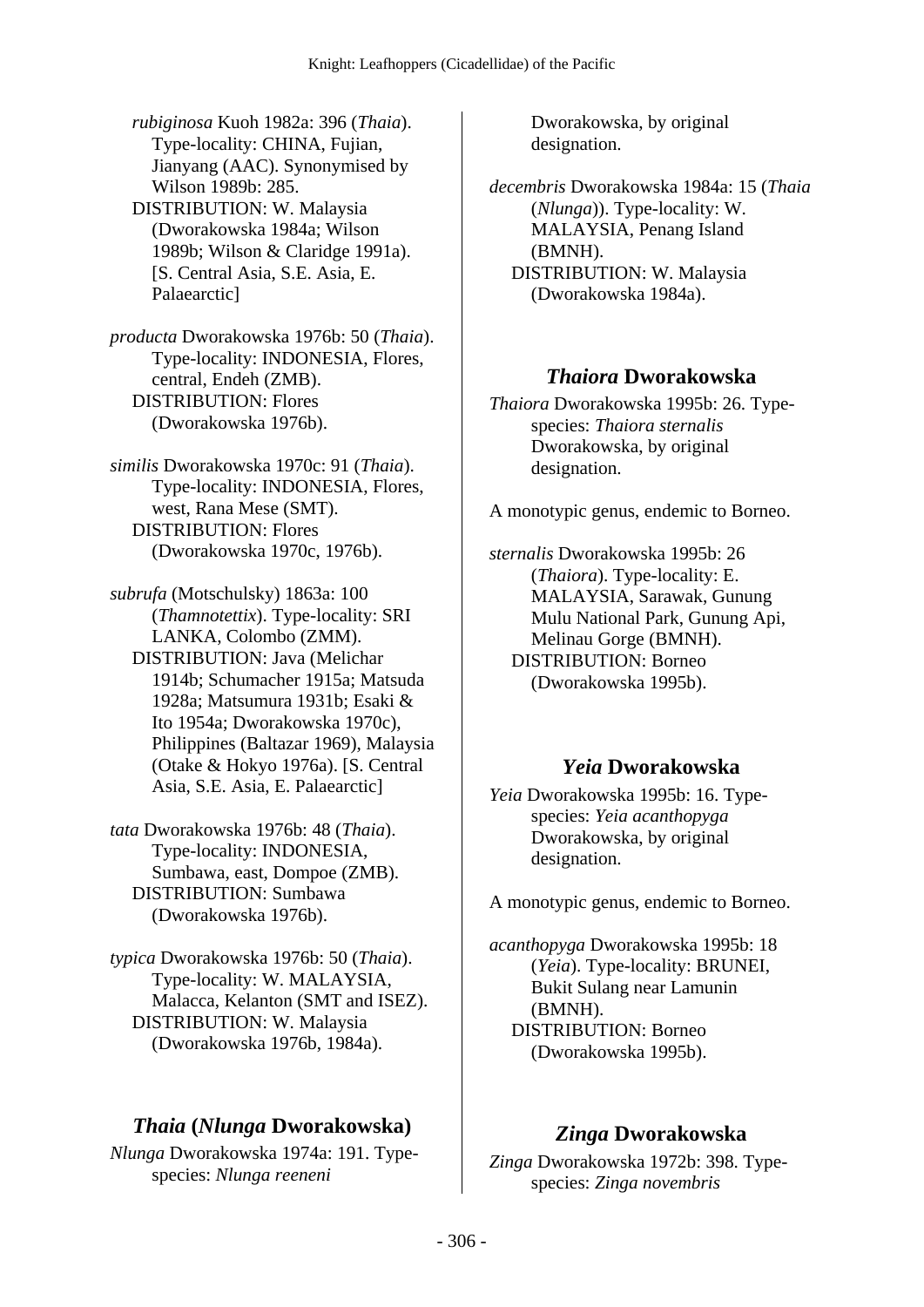Dworakowska, by original designation.

A monotypic genus, endemic to New Guinea.

*novembris* Dworakowska 1972b: 401 (*Zinga*). Type-locality: PAPUA NEW GUINEA, New Guinea, Kokoda (BMNH) DISTRIBUTION: New Guinea (Dworakowska 1972b).

#### *Zygina* **Fieber**

*Zygina* Fieber 1866a: 509. Type-species: *Typhlocyba nivea* Mulsant & Rey, by monotypy.

A Palaearctic genus with a few records also from Africa. Metcalf (1968a) listed over 120 species and many new species have been described since (see Oman *et al.* 1990a). Young (1952b) listed 50 species for the Nearctic and Nast (1972a) listed 30 species for the Palaearctic. Sixteen species have been recorded from the Pacific area of which 14 are endemic, one (in Java) is widespread within the Oriental region and the other (in Australia) has been introduced from the Palaearctic. Day & Fletcher (1994a) listed nine species from Australia, most of which they transferred from *Erythroneura* Fitch. The genus extends through the Lesser Sunda Islands to Australia and New Zealand. It was revised by Dworakowska (1970j) who considers (pers. comm.) that all the Pacific species belong to other genera or are possibly introduced from Europe.

*agni* Knight 1976a: 77 (*Zygina*). Typelocality: NEW ZEALAND, Auckland Province, Auckland, Green Lane (NZAC). DISTRIBUTION: New Zealand (Knight 1976a).

*dumbletoni* Ghauri 1963b: 39 (*Zygina*). Type-locality: NEW ZEALAND, Canterbury Province, Riccarton (BMNH).

 DISTRIBUTION: New Zealand (Ghauri 1963b; Dumbleton 1964a; Evans 1966a; Knight 1976a, 1976b).

*evansi* (Ross) 1965a: 267 (*Erythroneura*). Type-locality: AUSTRALIA, Tasmania, Hobart (AM). DISTRIBUTION: Australia (Ross 1965a; Evans 1966a, Day & Fletcher 1994a).

*fumosa* (Motschulsky) 1863a: 101 (*Thamnotettix*). Type-locality: SRI LANKA, Mt. Patannas (ZMM). DISTRIBUTION: Java (Melichar 1914b). [S. Central Asia, S.E. Asia, E. Palaearctic]

*honiala* (Kirkaldy) 1906c: 365 (*Erythroneura*). Type-locality: AUSTRALIA, New South Wales, Sydney (BPBM). DISTRIBUTION: Australia (Kirkaldy 1906c; Myers 1928g; Evans 1966a, Day & Fletcher 1994a).

*honiloa* (Kirkaldy) 1906c: 365 (*Erythroneura*). Type-locality: AUSTRALIA, Queensland, Bundaberg (BPBM). DISTRIBUTION: Australia (Kirkaldy 1906c; Myers 1921b, 1928g, Day & Fletcher 1994a).

*ipoloa* (Kirkaldy) 1906c: 365 (*Erythroneura*). Type-locality: AUSTRALIA, Queensland, Cairns (BPBM).

 DISTRIBUTION: Australia (Kirkaldy 1906c; Myers 1928g; Evans 1966a, Day & Fletcher 1994a).

*jowettae* Knight 1976b: 97 (*Zygina*). Typelocality: NORFOLK ISLAND, N. Mt. Bates (BMNH).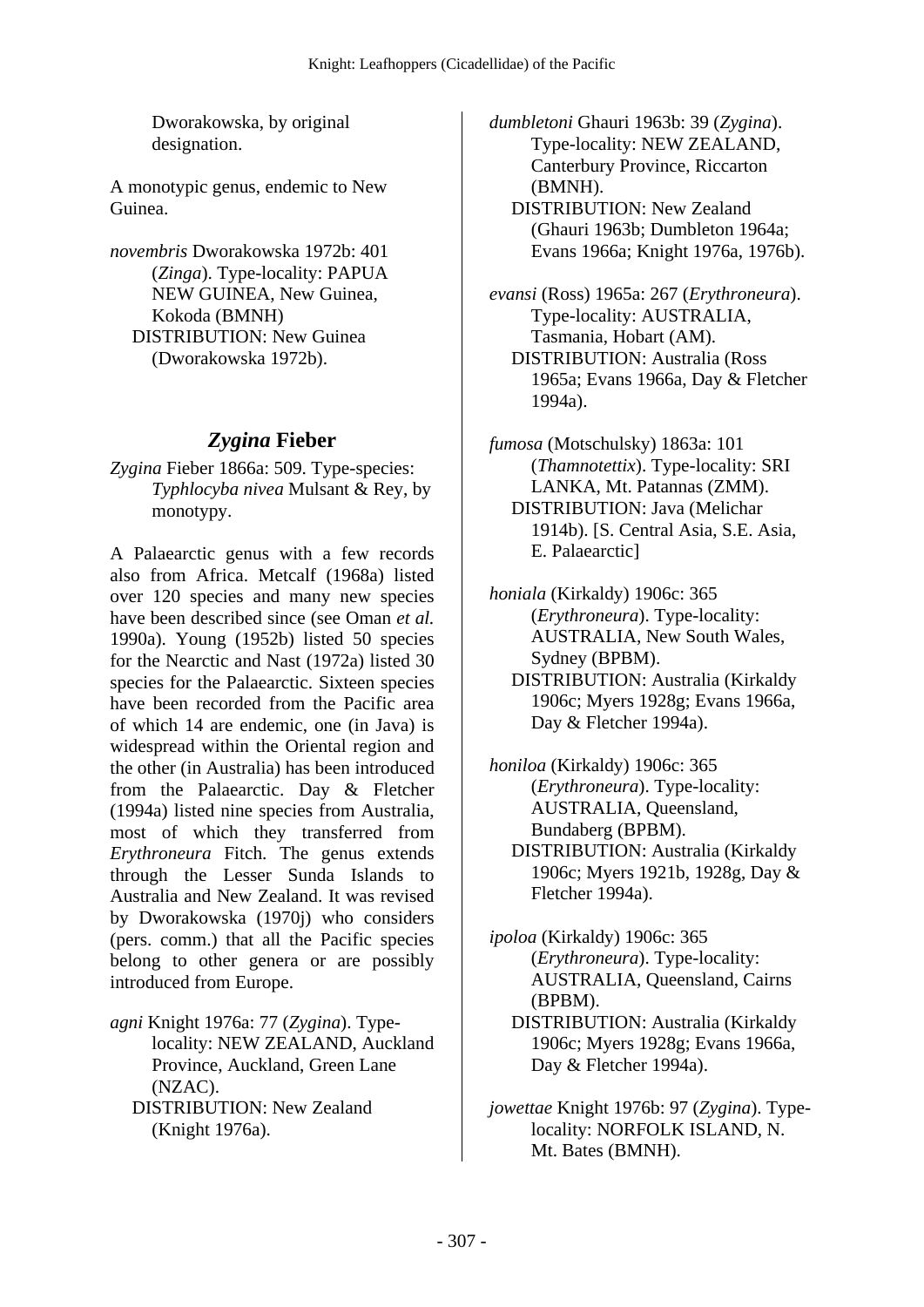DISTRIBUTION: Norfolk Island (Knight 1976b).

*lubra* (Kirkaldy) 1906c: 364 (*Erythroneura*). Type-locality: AUSTRALIA, New South Wales, Sydney (BPBM).

 DISTRIBUTION: Australia (Kirkaldy 1906c; Myers 1928g; Evans 1966a, Day & Fletcher 1994a).

*melanogaster* (Kirkaldy) 1906c: 364 (*Erythroneura*). Type-locality: AUSTRALIA, New South Wales, Sydney (BPBM).

 DISTRIBUTION: Australia (Kirkaldy 1906c; Myers 1928g; Evans 1966a, Day & Fletcher 1994a).

*praticola* Melichar 1914b: 146 (*Zygina*). Type-locality: INDONESIA, Java, Batavia, Wonosobo (MMB). DISTRIBUTION: Java (Melichar 1914b).

*ramsayi* Knight 1976a: 75 (*Zygina*). Typelocality: NEW ZEALAND, Hawkes Bay Province, Ruahine Range (NZAC). DISTRIBUTION: New Zealand (Knight 1976a).

*sativae* (Evans) 1940c: 12 (*Erythroneura*). Type-locality: AUSTRALIA, Queensland, Yeerongpilly (QM). DISTRIBUTION: Australia (Evans 1940c, 1966a; May 1950a, b, Day & Fletcher 1994a).

*sidnica* (Kirkaldy) 1907d: 69 (*Erythroneura*). Type-locality: AUSTRALIA, New South Wales, Sydney (BPBM). DISTRIBUTION: Australia (Kirkaldy 1907d; Myers 1921b, 1928g; Evans 1966a, Day & Fletcher 1994a).

*toetoe* (Cumber) 1952a: 525 (*Erythroneura*). Type-locality: NEW ZEALAND, Wellington Province,

Paiaka swamp between Shannon & Foxton (DMW).

 DISTRIBUTION: New Zealand (Cumber 1952a; Ghauri 1963b; Dumbleton 1964a; Evans 1966a; Knight 1976a).

*zealandica* (Myers) 1923a: 424 (*Erythroneura*). Type-locality: NEW ZEALAND, Wellington Province, Wellington (NZAC).  *kiekie* Myers 1923a: 426 (*Erythroneura*). Type-locality: NEW ZEALAND, Wellington Province, York Bay (NZAC). Synonymised by Knight 1976a: 73.  *cyathea* Myers 1923a: 426 (*Erythroneura*). Type-locality: NEW ZEALAND, Wellington Province, York Bay (NZAC). Synonymised by Knight 1976a: 73.  *ansonae* Myers 1923a: 427 (*Erythroneura*). Type-locality: NEW ZEALAND, Wellington Province, Wellington, Karori (NZAC). Synonymised by Knight 1976a: 73.  *ix* Myers 1928g: 312 (*Erythroneura*). Type-locality: AUSTRALIA, Victoria, Melbourne (BMNH). Synonymised by Knight 1976a: 73. DISTRIBUTION: New Zealand (Myers 1923a, 1928g; Cottier 1931a, 1932a; Cumber 1952a; Young 1952b; Ghauri 1963b; Dumbleton 1964a; Evans 1966a; Knight 1976a),

Australia (Myers 1928g; Helson 1951a; Gay 1955a; Evans 1966a; Knight 1976a, Day & Fletcher 1994a).

# *Zygina* **(***Hypericiella* **Dworakowska)**

*Hypericiella* Dworakowska 1970j: 559 (as subgenus of *Zygina*). Type-species: *Typhlocyba hyperici* Herrich-Schaffer, by original designation.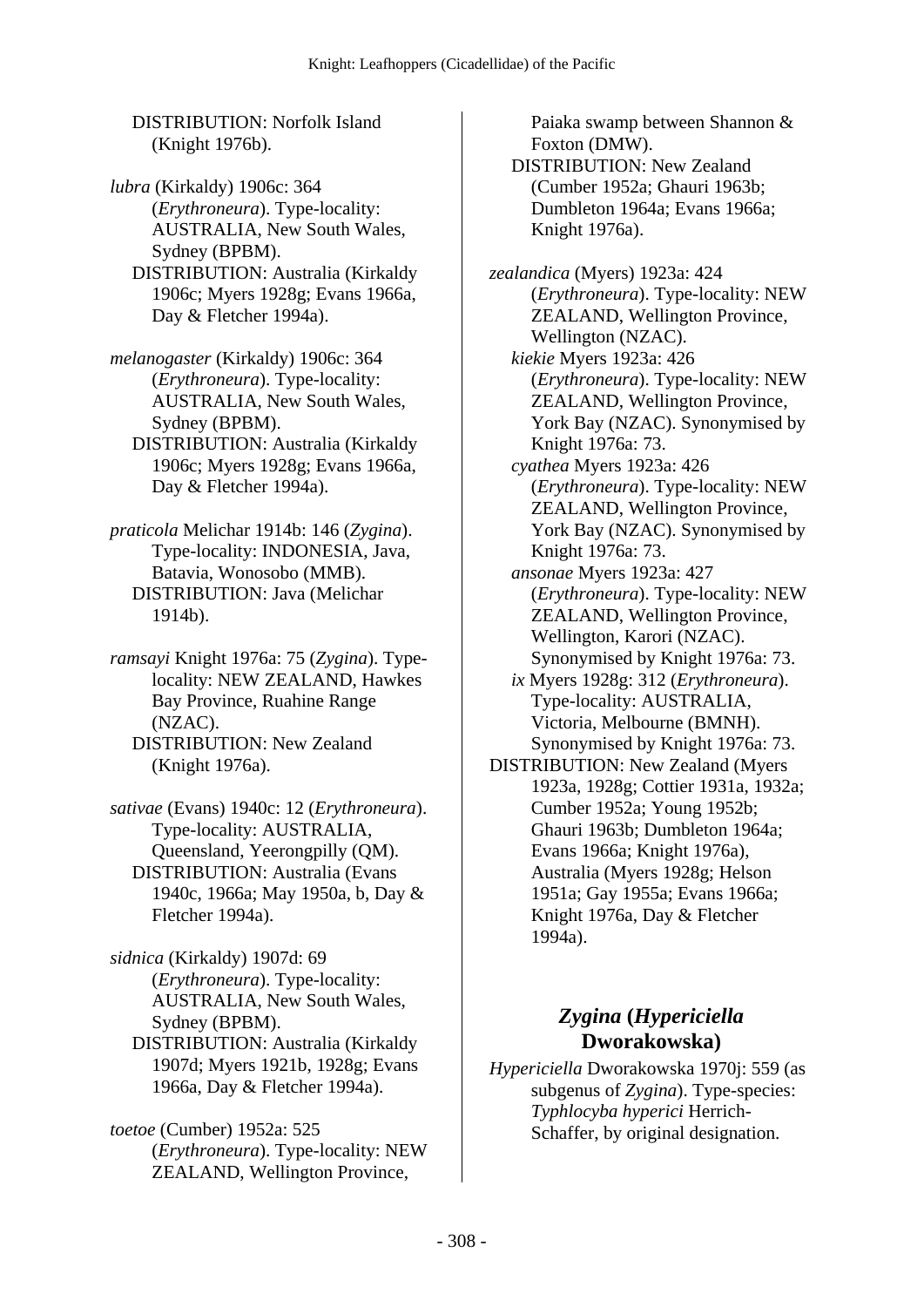*hyperici* (Herrich-Schaffer) 1836a: 4 (*Typhlocyba*). Type-locality: GERMANY, Regensburg (depository unknown).

 *pygmaea* Douglas 1876a: 203 (*Dicranoneura*). Type-locality: ENGLAND, Darenth Wood (HDO). Synonymised by China 1929a: 229.

 *coronula* Boheman 1845b: 160 (*Typhlocyba*). Type-locality: SWEDEN, Smolandia & Anneberg (NRS - missing). Synonymised by Flor 1861a: 377.

- *placidula* Stal 1853a: 176 (*Typhlocyba*). Type-locality: SWEDEN, Scania (NRS - missing). Synonymised by Flor 1861a: 404.
- DISTRIBUTION: Australia (Currie & Garthside 1932a). [Europe, Central Asia]

# **TYPHLOCYBINI**

#### *Aguriahana* **Distant**

*Aguriahana* Distant 1918b: 105. Typespecies: *Aguriahana metallica* Distant, by original designation.  *Kashitettix* Ishihara 1952e: 60. Typespecies: *Eupteryx quercus* Matsumura, by original designation. Synonymised by Dworakowska 1972a: 278.

 *Eupteroidea* Young 1952b: 92. Typespecies: *Typhlocyba stellulata* Burmeister, by original designation. Synonymised by Dworakowska 1972a: 278.

 *Asymmetropteryx* Dlabola 1958c: 52. Type-species: *Typhlocyba pictilis* Stal, by original designation. Synonymised by Dworakowska 1972a: 278.

 *Wagneripteryx* Dlabola 1958c: 53. Type-species: *Cicadula germari* Zetterstedt, by original designation. Synonymised by Dworakowska 1972a: 279.

 *Evansioma* Ahmed 1969d: 313. Typespecies: *Evansioma pini* Ahmed, by original designation. Synonymised by Dworakowska 1972a: 279.

 *Youngama* Ahmed 1969d: 313. Typespecies: *Youngama spinistyla* Ahmed, by original designation. Synonymised by Dworakowska 1972a: 279.

A Palaearctic and Oriental genus of 38 species extending from Europe to Japan and south into the Indian subcontinent and S.E. Asia. One Palaearctic species occurs also in the Nearctic. It was revised by Dworakowska (1972a) although several new species have been described since then (see Oman *et al.* 1990a). The Asian species were listed by Dworakowska (1982a) and a checklist and key to the species in China was given by Zhang Yalin *et al.* (1992). Only two species occur in the Pacific, an Indian species recorded from Java and a Holarctic species recorded from New Zealand.

*gillavryi* (Melichar) 1914b: 144 (*Typhlocyba*). Type-locality: INDONESIA, Java, Tjintjiruan, Malabar-Gebirge (MMB). DISTRIBUTION: Java (Melichar 1914b; Distant 1918b; Dworakowska 1972a, 1982a) [S. Central Asia]

*stellulata* (Burmeister) 1841a: [3] (*Typhlocyba*). Type-locality: GERMANY (depository unknown).  *inscripta* Sanders & DeLong 1922a: 99 (*Typhlocyba*). Type-locality: ENGLAND, London, Kew Gardens & USA, Connecticut, New Haven (depository unknown). Synonymised by McAtee 1925a: 88. DISTRIBUTION: New Zealand (Myers 1927b). [Europe, N. Africa, N.

America, E. Palaearctic]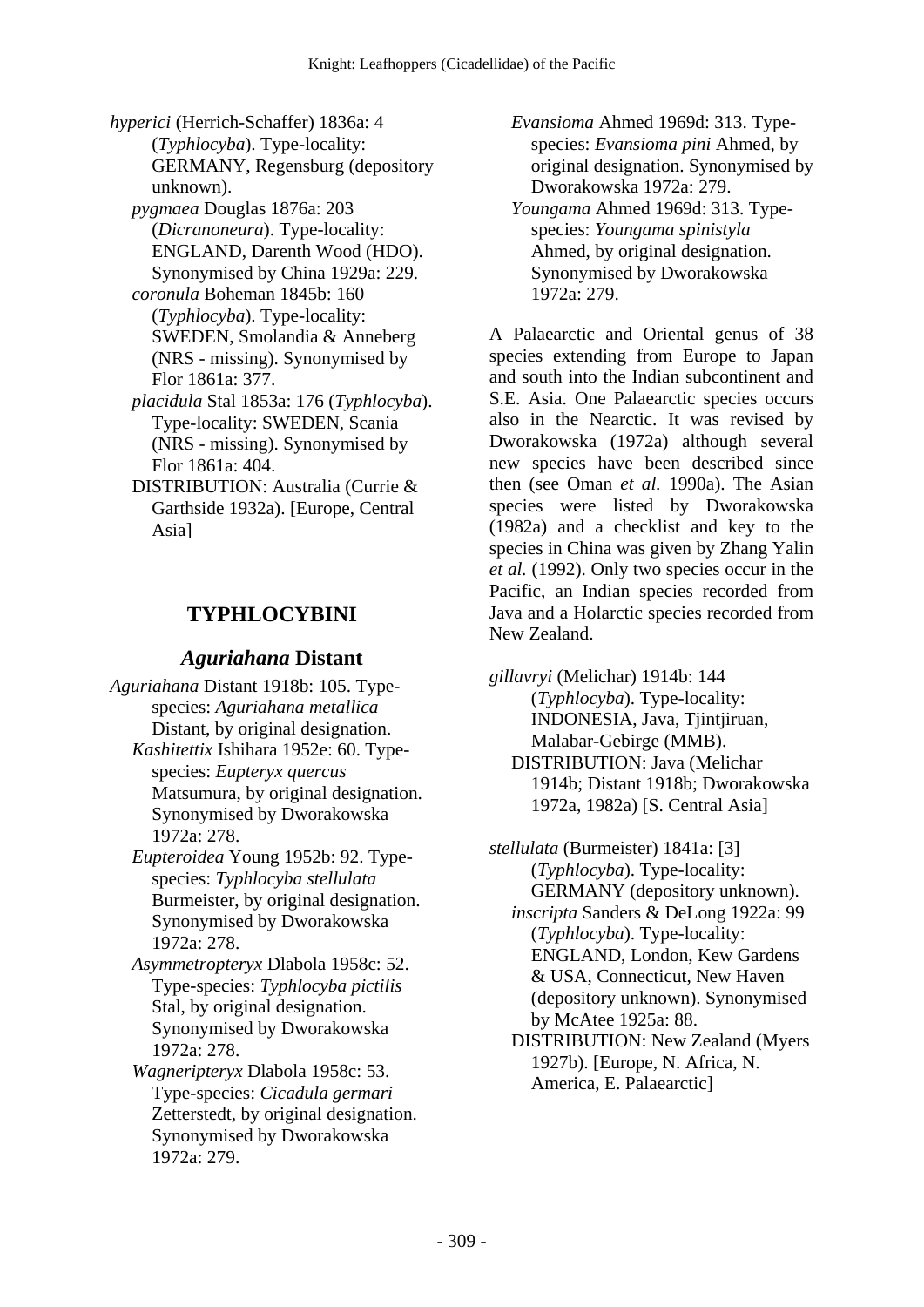## *Bolanusoides* **Distant**

*Bolanusoides* Distant 1918b: 90. Typespecies: *Bolanusoides heros* Distant, by original designation.  *Camulus* Distant 1918b: 97. Typespecies: *Camulus ornatus* Distant, by original designation. Synonymised by McAtee 1934a: 104.

A genus of 11 species, two on the Indian subcontinent and the others endemic to the Pacific. It was revised by Dworakowska (1993d).

*bator* Dworakowska 1993d: 63 (*Bolanusoides*). Type-locality: W. MALAYSIA, W. Pahang, Genting Tea Estate, 600m (BMNH). DISTRIBUTION: W. Malaysia (Dworakowska 1993d).

*bohater* Dworakowska 1988a: 5 (*Bolanusoides*). Type-locality: NEW GUINEA, S.E. of Moroka, 1300m (MCST). DISTRIBUTION: New Guinea

(Dworakowska 1988a, 1993d).

*gieroy* Dworakowska 1993d: 67 (*Bolanusoides*). Type-locality: W. MALAYSIA, W. Pahang, Genting Tea Estate, 600m (BMNH). DISTRIBUTION: W. Malaysia (Dworakowska 1993d).

*held* Dworakowska 1993d: 61 (*Bolanusoides*). Type-locality: PAPUA NEW GUINEA, New Guinea, Wau, 1250m (ITZ). DISTRIBUTION: New Guinea (Dworakowska 1993d).

*meekoa* Dworakowska 1993d: 65 (*Bolanusoides*). Type-locality: PHILIPPINES, Luzon, Albay Province, Guinobatan (BMNH). DISTRIBUTION: Philippines (Dworakowska 1993d).

*pahlawan* Dworakowska 1993d: 63 (*Bolanusoides*). Type-locality: W. MALAYSIA, W. Pahang, Genting Tea Estate, 600m (BMNH). DISTRIBUTION: W. Malaysia (Dworakowska 1993d).

*sankari* Dworakowska 1993d: 67 (*Bolanusoides*). Type-locality: PHILIPPINES, Luzon, Albay Province, Guinobatan (BMNH). DISTRIBUTION: Philippines (Dworakowska 1993d).

*tuahangata* Dworakowska 1993d: 69 (*Bolanusoides*). Type-locality: PAPUA NEW GUINEA, New Guinea, Madang, Laing I. (IRSN). DISTRIBUTION: New Guinea (Dworakowska 1993d).

*yinxiong* Dworakowska 1993d: 65 (*Bolanusoides*). Type-locality: W. MALAYSIA, W. Pahang, Genting Tea Estate, 600m (BMNH). DISTRIBUTION: W. Malaysia (Dworakowska 1993d).

### *Edwardsiana* **Zachvatkin**

*Edwardsiana* Zachvatkin 1929a: 262. Type-species: *Cicada rosae* Linnaeus, by original designation.

A large genus of approximately 80 species, widespread throughout the Holarctic region with extensions into the Indian subcontinent. Christian (1953a) revised the 18 Nearctic species and Nast (1972a) listed 55 species for the Palaearctic. Several new species have been described since Nast (l.c.), in both the Palaearctic region and in Pakistan (see Oman *et al.* 1990a). Dworakowska (1982a) listed the 30 species present in Asia whilst Ahmed (1985c) redescribed the four species present in Pakistan. Three species occur in the Pacific, two of which have been introduced into the Australian region from the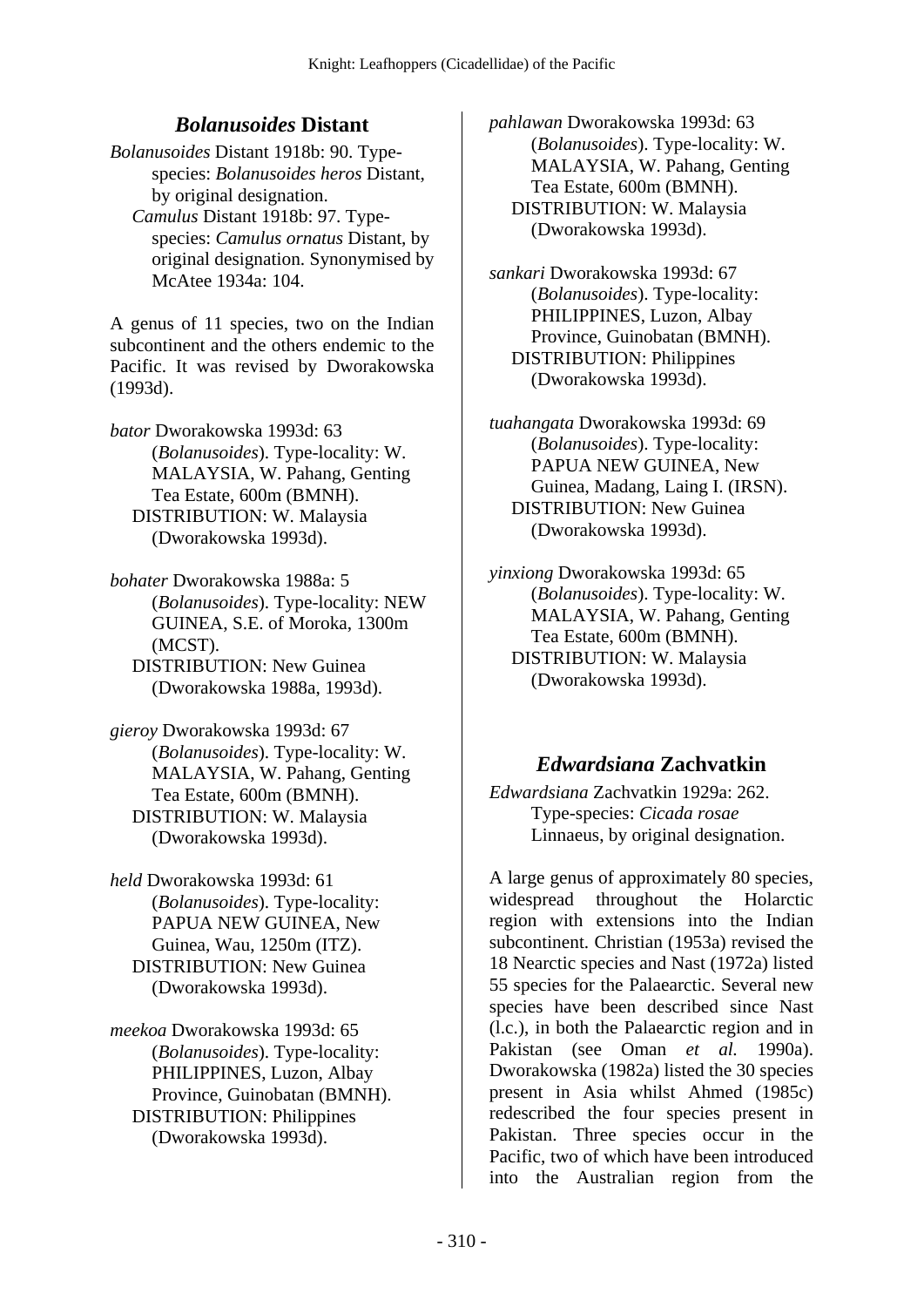Northern Hemisphere. The third is widespread throughout the Palaearctic and Oriental regions and extends eastwards in the Pacific as far as Fiji.

*crataegi* (Douglas) 1876a: 203 (*Typhlocyba*). Type-locality: ENGLAND, Lee, Dartford & Addington Hills (HDO). DISTRIBUTION: New Zealand (Charles 1989, erroneous record). [Europe, S.W. Asia, Central Asia]

*flavescens* (Fabricius) 1794a: 46 (*Cicada*). Type-locality: GERMANY (UZMC).  *aurantiaca* Lethierry in Reiber & Puton 1880a: 72 (*Chlorita*). Type-locality: FRANCE, Lyon, Remiremont & Barsur-Seine (MNHN). Synonymised by Ribaut 1936b: 182.

 *vitium* Paoli 1930a: 69 (*Empoasca*). Type-locality: ITALY, Liguria, Portofino & Dolceacqua and FRANCE: near Lilla (depository unknown). Synonymised by Ribaut 1933a: 152.

 DISTRIBUTION: Java (Melichar 1914b; Schumacher 1915a; Leefmans 1927a; du Pasquier 1932a), Indonesia (Dammerman 1919a), W. Malaysia (Gater 1926a), Philippines (Otanes & Butac 1935a, 1939a; Merino 1936a; Husain & Lal 1940a; Poos & Wheeler 1943a; Cendana & Baltazar 1950a; May 1950a, b; Painter 1951a; Afzal & Ghani 1953a; Heinze 1959a), New Caledonia (Dumbleton 1954), Fiji (Hinckley 1963). [Europe, Africa, S.W. Asia, S. Central Asia, S.E. Asia, E. Palaearctic]

*froggatti* Baker 1925b: 537 (*Typhlocyba*). New name for *Empoasca australis* Froggatt.  *australis* Froggatt 1918a: 568 (*Empoasca*). Type-locality: AUSTRALIA, New South Wales, Binalong (ASCU).  *xanthippe* McAtee 1926a: 14 (*Typhlocyba*). Type-locality: USA,

New York, New York (USNM). Synonymised by Dumbleton 1934a: 30.  *malini* DeLong 1926f: 469 (*Empoa* (*Typhlocyba*)). Type-locality: USA, Ohio, Columbus (OUC). Synonymised by Dumbleton 1934a: 30.  *oxyacanthae* Ribaut 1931a: 334 (*Typhlocyba*). Type-locality: FRANCE, Haute-Garonne, Saint-Beat (depository unknown). Synonymised by Dumbleton 1934a: 30. DISTRIBUTION: Australia (Froggatt 1918a, b; Myers 1921b, 1922a, 1923a, 1928g; Tillyard 1926d; Noble 1929a; Anonymous 1934f, 1936b, 1940b, 1953b; Dumbleton 1934a; Evans 1935a, 1937c, 1938b, 1940a, d, 1943c, 1952a, 1966a; Kemp 1938a; China 1939b, 1943a; Jenkins 1943a; McKeown 1944c; Reclaire 1944a; Jenkins & Forte 1946a, 1947a, 1951a; Bonnerup 1947a; Jenkins, Forte & Ryan 1950a, b; Phillips 1950a; Gay 1955a; Ward 1938a; Knight 1976a; Miller 1949a), New Zealand (Myers 1921b, 1922a, 1923a, 1928g; Miller 1922a; Cockayne 1925a, 1926a; Tillyard 1926d; Dumbleton 1934a, 1937a, 1964a; Evans 1935a, 1937c, 1940a, d, 1952a, 1963b, 1966a; Ribaut 1936b; Steiner 1936a; Kemp 1938a; Nast 1938d; China 1939b, China 1943a, Massee 1940a; Reclaire 1944a; Thompson 1944a; Phillips 1950a; Knight 1976a). [Europe, N. America, S. America]

*lethierryi* (Edwards) 1881a: 224 (*Typhlocyba*). New name for *Anomia sulphurella* Lethierry.  *sulfurella* [sic] Lethierry 1874a: 279 (*Anomia*). Type-locality: FRANCE, Lille (MNHN). DISTRIBUTION: New Zealand (Dumbleton 1964a; Evans 1966a;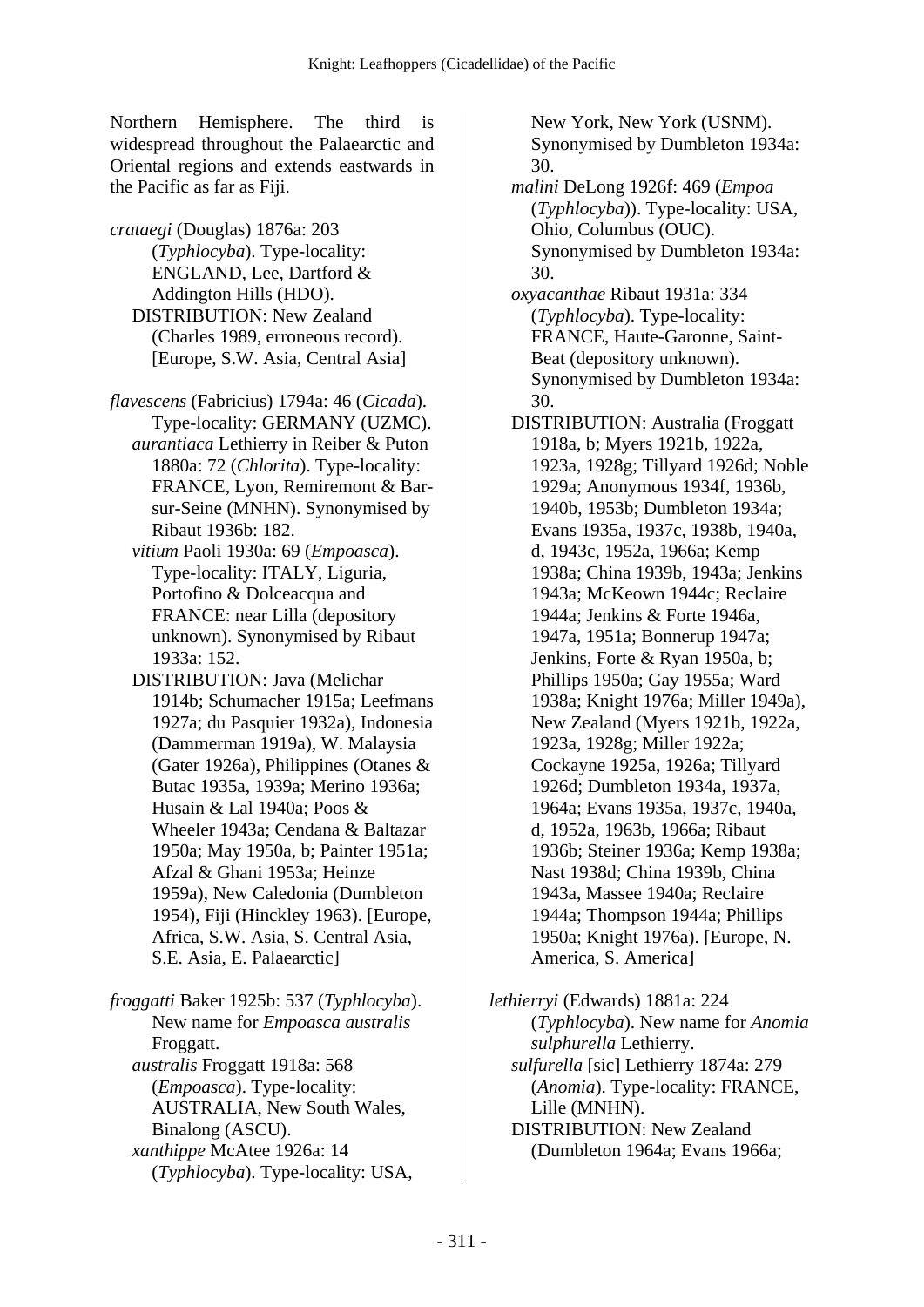Knight 1976a). [Europe, N.Africa, S.W. Asia, N. America]

#### *Eupteryx* **Curtis**

*Eupteryx* Curtis 1833a: 192. Type-species: *Cicada picta* Fabricius, by original designation.

A genus of approximately 100 species, mainly Holarctic and Ethiopian in distribution, with extensions into the Indian subcontinent and China. Numerous new species have been described since the genus was catalogued by Metcalf (1968a) as a synonym of Cicadella (see Oman *et al.* 1990a). It was reviewed, in part, by Dworakowska (1970b, 1978b, 1982a) and the Palaearctic species listed by Nast (1972a). Only two species have been recorded from the Pacific, in Java and New Zealand, both undoubtedly introduced from the Holarctic.

*artemisiae* (Kirschbaum) 1868b: 190 (*Typhlocyba*). Type-locality: GERMANY, Frankfurt (NMW).  *abrotani* Douglas 1874a: 118 (*Eupteryx*). Type-locality: SCOTLAND, West Kilbride (HDO). Synonymised by Wagner 1939a: 195. DISTRIBUTION: Batavia (Oshanin 1908b). [Europe, E. Palaearctic, N. America]

*melissae* Curtis 1837d: pl.640 (*Eupteryx*). Type-locality: ENGLAND, Isle of Wight, Niton (MVM). DISTRIBUTION: New Zealand (Dumbleton 1967a; Knight 1976a). [Europe, N. Africa, N. America, S.W. Asia]

### *Eurhadina* **Haupt**

*Eurhadina* Haupt 1929b: 1075. Typespecies: *Cicada pulchella* Fallen, by original designation.

A Palaearctic and Oriental genus of 23 species. It was revised by Dworakowska (1969g) although further new species have been described since then (see Oman *et al.* 1990a). A synopsis of the Asian species was given by Dworakowska (1982a). Only two species are present in the Pacific, one also widespread throughout the Palaearctic and the other endemic to Singapore.

*concinna* (Germar) 1831a: pl.12 (*Tettigonia*). Type-locality: GERMANY (ZMB). DISTRIBUTION: Batavia (Oshanin 1908b). [Europe, N. Africa, E. Palaearctic, N. America]

### *Eurhadina* **(***Singhardina* **Mahmood)**

*Singhardina* Mahmood 1967a: 32. Typespecies: *Singhardina robusta* Mahmood, by original designation.

*robusta* (Mahmood) 1967a: 32 (*Singhardina*). Type-locality: SINGAPORE (USNM). DISTRIBUTION: W. Malaysia (Mahmood 1967a; Dworakowska 1969g, 1982a, 1984a).

#### *Mahmoodia* **Dworakowska**

*Mahmoodia* Dworakowska 1970a: 693. Type-species: *Mahmoodia mirabilis* Dworakowska, by original designation.

A genus of two species, both present in the Pacific. One is endemic to the Sunda Islands and the other occurs in W. Malaysia and Vietnam.

*mirabilis* Dworakowska 1970a: 693 (*Mahmoodia*). Type-locality: VIETNAM, Distr. Nghe An, Phu  $Q$ uy  $(IZ)$ .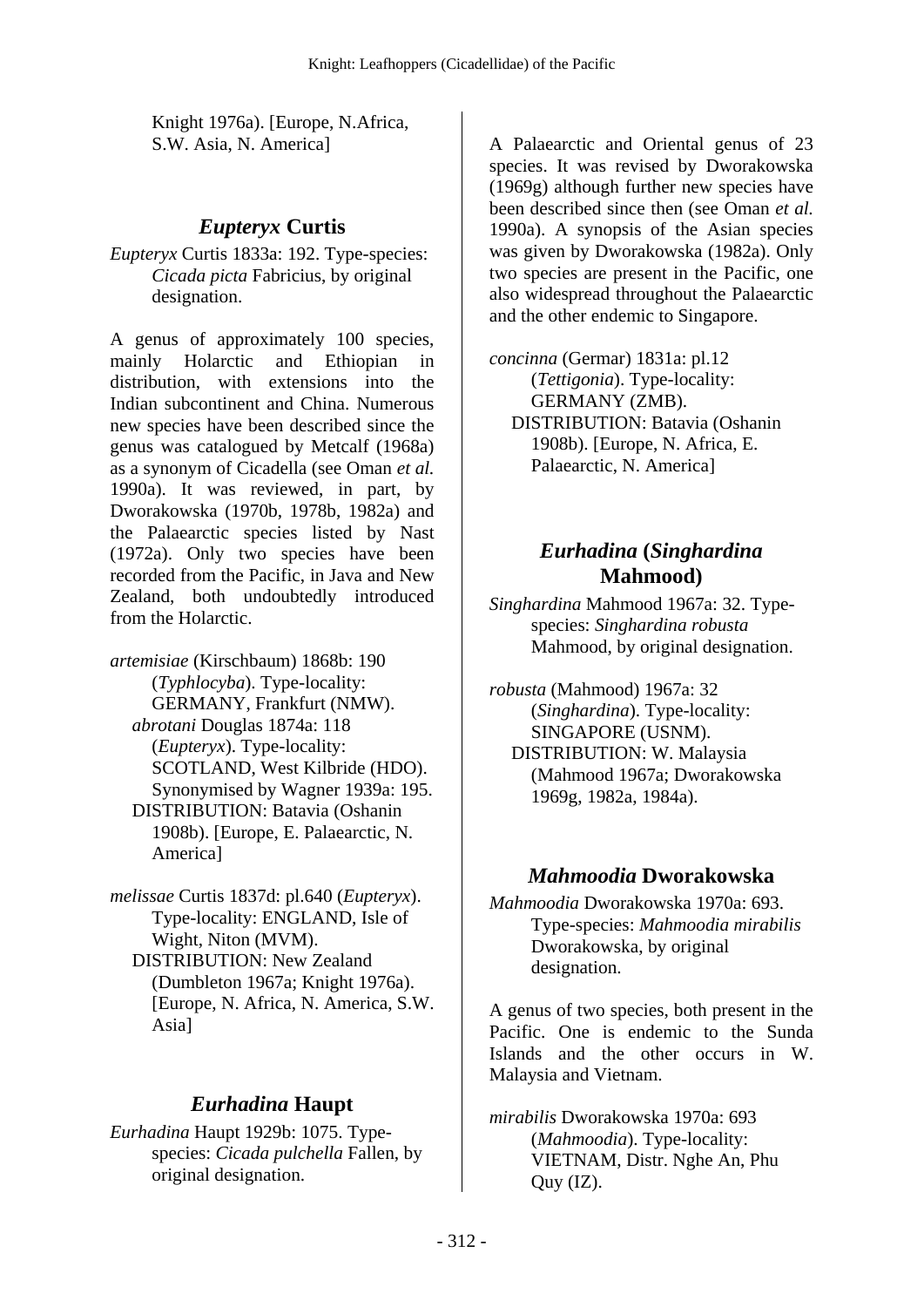DISTRIBUTION: W. Malaysia (Dworakowska 1984a). [S.E. Asia]

*tristis* (Melichar) 1914b: 144 (*Typhlocyba*). Type-locality: INDONESIA, Java, Semarang (MMB). DISTRIBUTION: Java (Melichar 1914b; Dworakowska 1970a, 1976b), Sumbawa Island (Dworakowska 1976b).

## *Matatua* **Knight**

*Matatua* Knight 1976a: 85. Type-species: *Matatua montivaga* Knight, by original designation.

A genus of two species, endemic to New Zealand.

*maorica* (Myers) 1923a: 423 (*Dikraneura*). Type-locality: NEW ZEALAND, Wellington Province, Wanganui, Long Acre (NZAC). DISTRIBUTION: New Zealand (Myers 1923a; Dumbleton 1964a; Evans

1966a; Knight 1976a).

*montivaga* Knight 1976a: 85 (*Matatua*). Type-locality: NEW ZEALAND, Canterbury Province, Mt. Cook National Park, Mt. Sebastopol, Red Lakes (NZAC). DISTRIBUTION: New Zealand (Knight 1976a).

## *Mindanaoa* **Mahmood**

*Mindanaoa* Mahmood 1967a: 42. Typespecies: *Mindanaoa orientalis* Mahmood, by original designation.

A monotypic genus, endemic to the Philippines.

*orientalis* Mahmood 1967a: 42 (*Mindanaoa*). Type-locality:

PHILIPPINES, Mindanao, Zamboanga (USNM). DISTRIBUTION: Philippines (Mahmood 1967a).

# *Pemoasca* **Mahmood**

*Pemoasca* Mahmood 1967a: 43. Typespecies: *Pemoasca brunneipunctata* Mahmood, by original designation.

A monotypic genus, endemic to the Philippines.

*brunneipunctata* Mahmood 1967a: 44 (*Pemoasca*). Type-locality: PHILIPPINES, Luzon, Mt. Makiling (USNM). DISTRIBUTION: Philippines (Mahmood 1967a).

# *Rabiana* **Mahmood**

*Rabiana* Mahmood 1967a: 36. Typespecies: *Rabiana delicatula* Mahmood, by original designation.

A monotypic genus, endemic to the Philippines.

*delicatula* Mahmood 1967a: 37 (*Rabiana*). Type-locality: PHILIPPINES, Luzon, Mt. Makiling (USNM). DISTRIBUTION: Philippines (Mahmood 1967a).

# *Ribautiana* **Zachvatkin**

*Ribautiana* Zachvatkin 1947a: 113. Typespecies: *Cicada ulmi* Linnaeus, by original designation.

A relatively small genus of 15 species, Holarctic in distribution with extension into northern India. Christian (1953a) revised the nine Nearctic species and Nast (1972a) listed seven species for the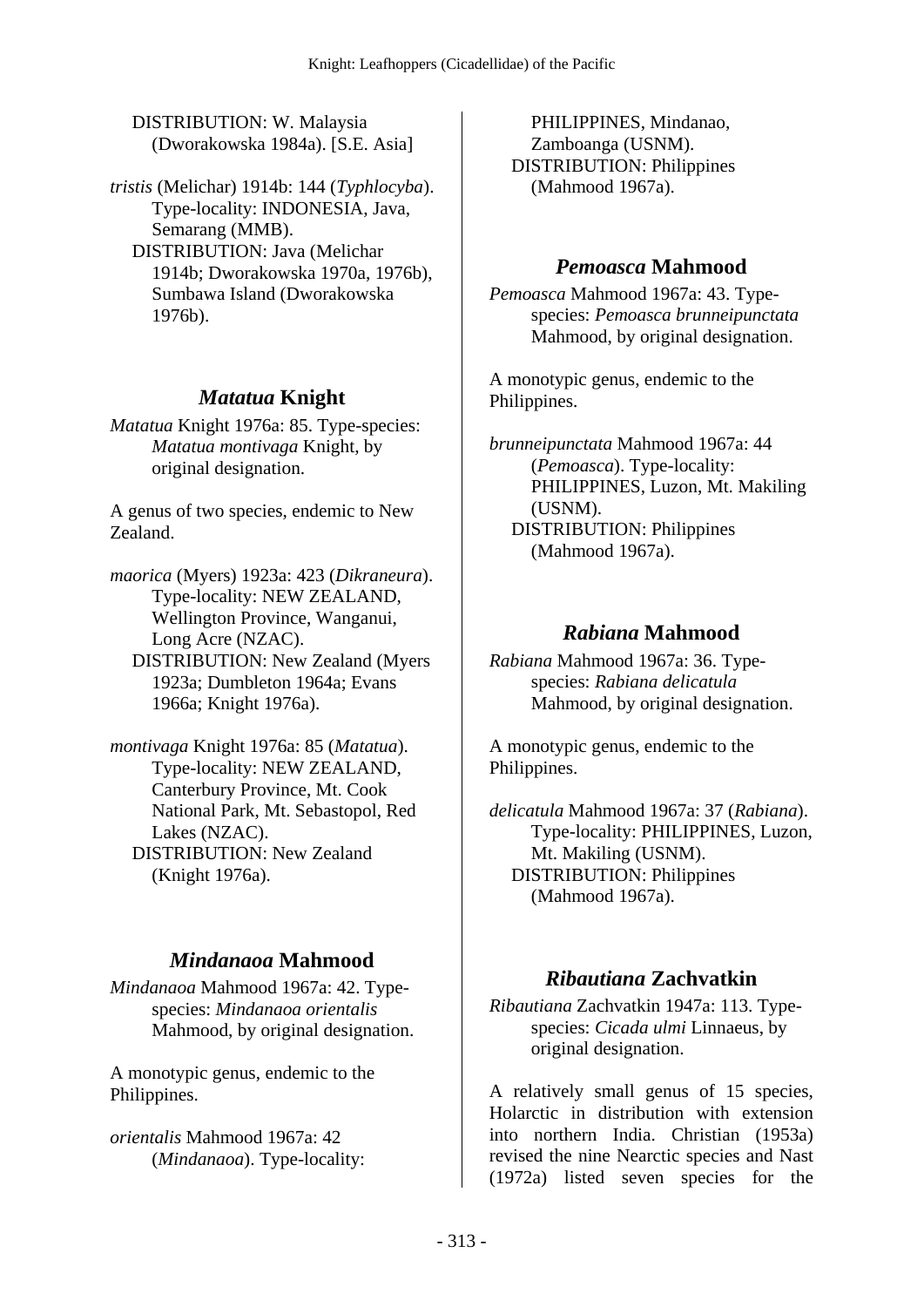Palaearctic. Two species are common to both regions. Only two species occur in the Pacific, both introduced into the Australian region from the Northern Hemisphere.

*tenerrima* (H.-S.) 1834b: 10 (*Typhlocyba*). Type-locality: GERMANY, Regensburg (depository unknown).  *rubi* Hardy 1850a: 417 (*Typhlocyba*). Type-locality: ENGLAND, Berwickshire, Penmanshiel Wood & County Durham, Gibside (depository unknown). Synonymised by Douglas 1875b: 27.  *misella* Boheman 1852b: 122 (*Typhlocyba*). Type-locality: SWEDEN, Kullen (NRS - missing). Synonymised by Sahlberg 1871a:

172. DISTRIBUTION: New Zealand (Dumbleton 1964a; Evans 1966a; Knight 1976a; Fletcher & Williams 1987a). [Europe, S.W. Asia, N. America]

*ulmi* (Linne) 1758a: 439 (*Cicada*). Typelocality: SWEDEN (depository unknown).

*musciformis* De Geer 1773a: 189 (*Cicada*). Type-locality: Unknown (depository unknown). Synonymised with *ulmi* by De Geer 1773a: 189.

*ocellata* Curtis 1837d: pl.640 (*Eupteryx*). Type-locality: ENGLAND (depository unknown). Synonymised with *ulmi* by Walker 1851b: 895.

 DISTRIBUTION: Australia (Fletcher & Williams 1987a). [Europe, N. America]

## *Serratulus* **Mahmood**

*Serratulus* Mahmood 1967a: 46. Typespecies: *Serratulus recurvatus* Mahmood, by original designation.

A monotypic genus, endemic to the Philippines.

*recurvatus* Mahmood 1967a: 46 (*Serratulus*). Type-locality: PHILIPPINES, Mindanao, Zamboanga (USNM). DISTRIBUTION: Philippines (Mahmood 1967a).

# *Typhlocyba* **Germar**

*Typhlocyba* Germar 1833a: 180. Typespecies: *Cicada quercus* Fabricius, by subsequent designation of Woodworth 1889a: 211.

 *Anomia* Fieber 1866a: 509. Typespecies: *Cicada quercus* Fabricius, by subsequent designation of Evans 1947a: 200. Synonymised by Douglas 1875b: 27.

A widespread genus present in the Holarctic, Ethiopian and Oriental regions. Metcalf (1968a) listed 127 species but many have been transferred since to other genera as well as new ones described (see Oman *et al.* 1990a). Anufriev (1973a) redefined the genus whilst Dworakowska (1979d) reviewed it and noted 25 species for the Nearctic and 14 from other regions. The discovery of several new species since then, especially in the Indian subcontinent, has increased the total for the genus to approximately 63 species. Only three species occur in the Pacific, one introduced into Australia and New Zealand from the Northern Hemisphere, an Indian species present in Lombok, and a third endemic to the Sunda Islands.

*dubiosa* Baker 1925b: 537 (*Typhlocyba*). New name for *Typhlocyba dubia* Distant.  *dubia* Distant 1918b: 102 (*Typhlocyba*).

Type-locality: INDIA, Nagpur (depository unknown). DISTRIBUTION: Lombok (Jacobi 1941a). [S. Central Asia]

*erythrinae* Koningsberger & Zimmermann

1901a: 45 (*Typhlocyba*). Type-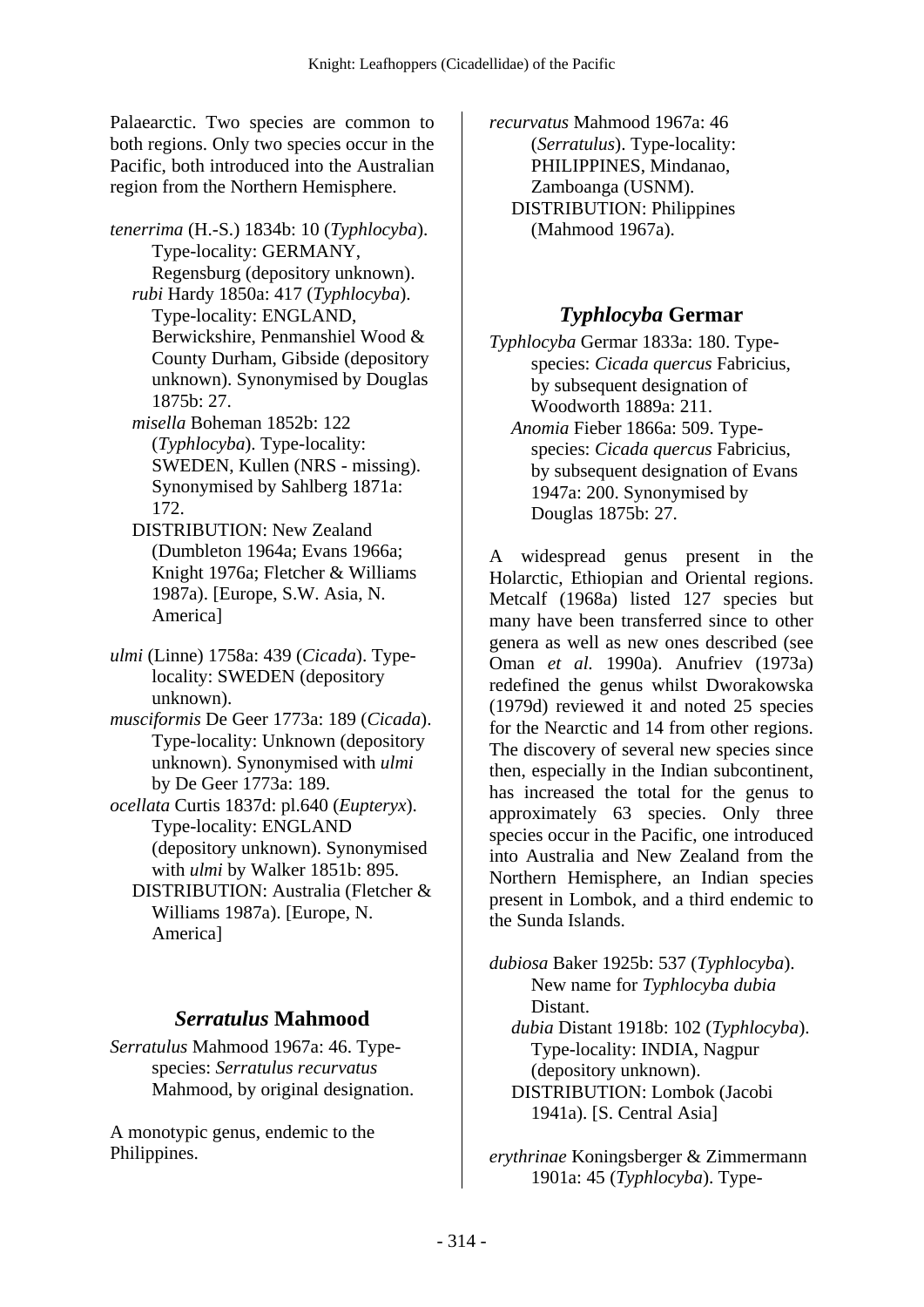locality: INDONESIA, Java (depository unknown). DISTRIBUTION: Java (Koningsberger & Zimmermann 1901a; Reh 1913a; Dammerman 1929a), Sunda Islands (van Hall 1926a), Indonesia (Dammerman 1919a; Kalshoven & van der Vecht 1950a).

## **ZYGINELLINI**

#### *Limassolla* **Dlabola**

*Limassolla* Dlabola 1965e: 663. Typespecies: *Zyginella pistaciae* Linnavuori, by original designation. *Pruthius* Mahmood 1967a: 33. Typespecies: *Pruthius aureatus* Mahmood, by original designation. Synonymised by Dworakowska 1969d: 433.

A genus of 22 species, recorded from the Mediterranean, Japan, India, Burma, Vietnam, China, Taiwan, Singapore, New Guinea and Africa (see Oman *et al.* 1990a). The 13 species in China were revised by Zhang Yalin (1990). Only two species occur in the Pacific, one endemic to Singapore and the other to New Guinea.

*aureata* (Mahmood) 1967a: 33 (*Pruthius*). Type-locality: SINGAPORE (USNM). DISTRIBUTION: W. Malaysia

(Mahmood 1967a; Dworakowska 1969d, 1984a).

*knighti* Dworakowska 1972g: 865 (*Limassolla*). Type-locality: PAPUA NEW GUINEA, New Guinea, Kokoda (BMNH). DISTRIBUTION: New Guinea (Dworakowska 1972g).

#### **ULOPINAE**

The Ulopinae are universally distibuted, with the exception of the Neotropical region, with approximately half of its 93 species present in the S.E. Asia Pacific area occurring in Sumatra, Australia, New Guinea and New Zealand. The African species have been revised by Linnavuori (1972a) but only the Australian and New Guinea species in the Pacific area have been studied (Evans 1947c, 1968a). The New Zealand genus Myerslopia was revised by Knight (1973b). The subfamily comprises four tribes, all of which occur in the Pacific.

The members of this subfamily usually live in concealed situations at the base of plants or among the roots. They are generally inactive or slow-moving, usually incapable of jumping and often also incapable of flight. Evans (1947a) records the host plants for some species, those in the tribe Cephalelini feeding exclusively on rushes of the family Restionaceae.

### **CEPHALELINI**

#### *Alocephalus* **Evans**

*Alocephalus* Evans 1977a: 93. Typespecies: *Dorycephalus ianthe* Kirkaldy 1906, by original designation.

A monotypic genus, endemic to Australia.

*ianthe* (Kirkaldy) 1906c: 340 (*Dorycephalus*). Type-locality: AUSTRALIA, Queensland, Bundaberg (BPBM).  *trilineatus* Kirkaldy 1906c: 341 (*Dorycephalus*). Type-locality: AUSTRALIA, New South Wales [holotype labelled "Sydney"]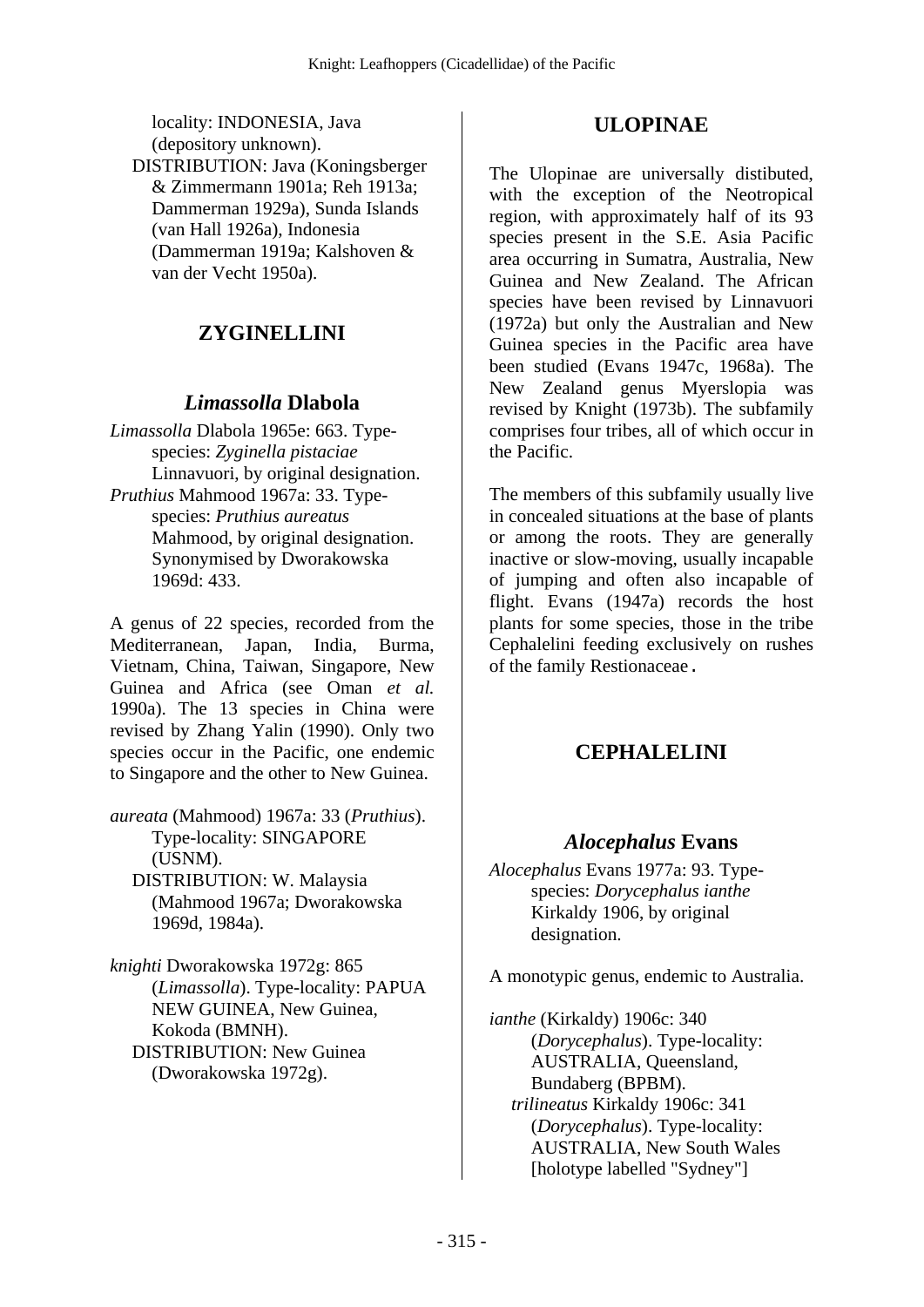(BPBM). Synonymised by Evans 1966a: 89.

 *simplex* Evans 1936a: 44 (*Anacephaleus*). Type-locality: AUSTRALIA, Victoria, Mordialloc (MVM). Synonymised by Evans 1966a: 89.

 DISTRIBUTION: Australia (Kirkaldy 1906c, 1907d; Evans 1936a, 1942c, 1947c, 1966a, 1975b, 1977a).

### *Anacephaleus* **Evans**

*Anacephaleus* Evans 1936a: 43. Typespecies: *Anacephaleus minutus* Evans 1936, by original designation.

A monotypic genus, endemic to Australia. It was revised by Evans (1977a).

*minutus* Evans 1936a: 43 (*Anacephaleus*). Type-locality: AUSTRALIA, Western Australia, Perth (AM).  *carribensis* Evans 1936a: 44 (*Anacephaleus*). Type-locality: AUSTRALIA, South Australia, York Peninsula, Carribie (SAM).Synonymised by Evans 1966a: 91.

 *ulopae* Evans 1936a: 44 (*Anacephaleus*). Type-locality: AUSTRALIA, South Australia, Adelaide (SAM). Synonymised by Evans 1977a: 92.

 *latus* Evans 1939a: 45 (*Anacephaleus*). Type-locality: AUSTRALIA, Western Australia, King George Sound (ANIC). Synonymised by Evans 1966a: 91.

 DISTRIBUTION: Australia (Evans 1936a, 1939a, 1941f, 1947a, 1947c, 1966a, 1975b, 1977a).

## *Linacephalus* **Evans**

*Linacephalus* Evans 1977a: 93. Typespecies: *Paradorydium michaelseni* Jacobi 1909, by original designation.

A genus of three species, endemic to Australia.

*foveolatum* (Signoret) 1880a: 44 (*Dorydium*). Type-locality: AUSTRALIA, west (NMV). DISTRIBUTION: Australia (Signoret 1880a; Kirkaldy 1906c; Evans 1966a, 1977a).

*michaelseni* (Jacobi) 1909a: 339 (*Paradorydium*). Type-locality: AUSTRALIA, Western Australia, southwest, East Fremantle (SMT). DISTRIBUTION: Australia (Jacobi 1909a; Evans 1941f, 1947c, 1977a).

*subreticulatus* (Kirkaldy) 1906c: 340 (*Dorycephalus*). Type-locality: AUSTRALIA, New South Wales, Sydney (BPBM). DISTRIBUTION: Australia (Kirkaldy 1906c; Evans 1941f, 1947c, 1977a).

### *Notocephalius* **Jacobi**

*Notocephalius* Jacobi 1909a: 339. Typespecies: *Notocephalius hartmeyeri* Jacobi 1909, by monotypy.

A monotypic genus, endemic to Australia.

*hartmeyeri* Jacobi 1909a: 339 (*Notocephalius*). Type-locality: AUSTRALIA, Western Australia, southwest, Dirk Hartog, Brown Station (SMT). *punctatus* Evans 1936a: 45 (*Anacephaleus*). Type-locality: AUSTRALIA, Victoria, Kiata (AM). Synonymised by Evans 1966a: 92.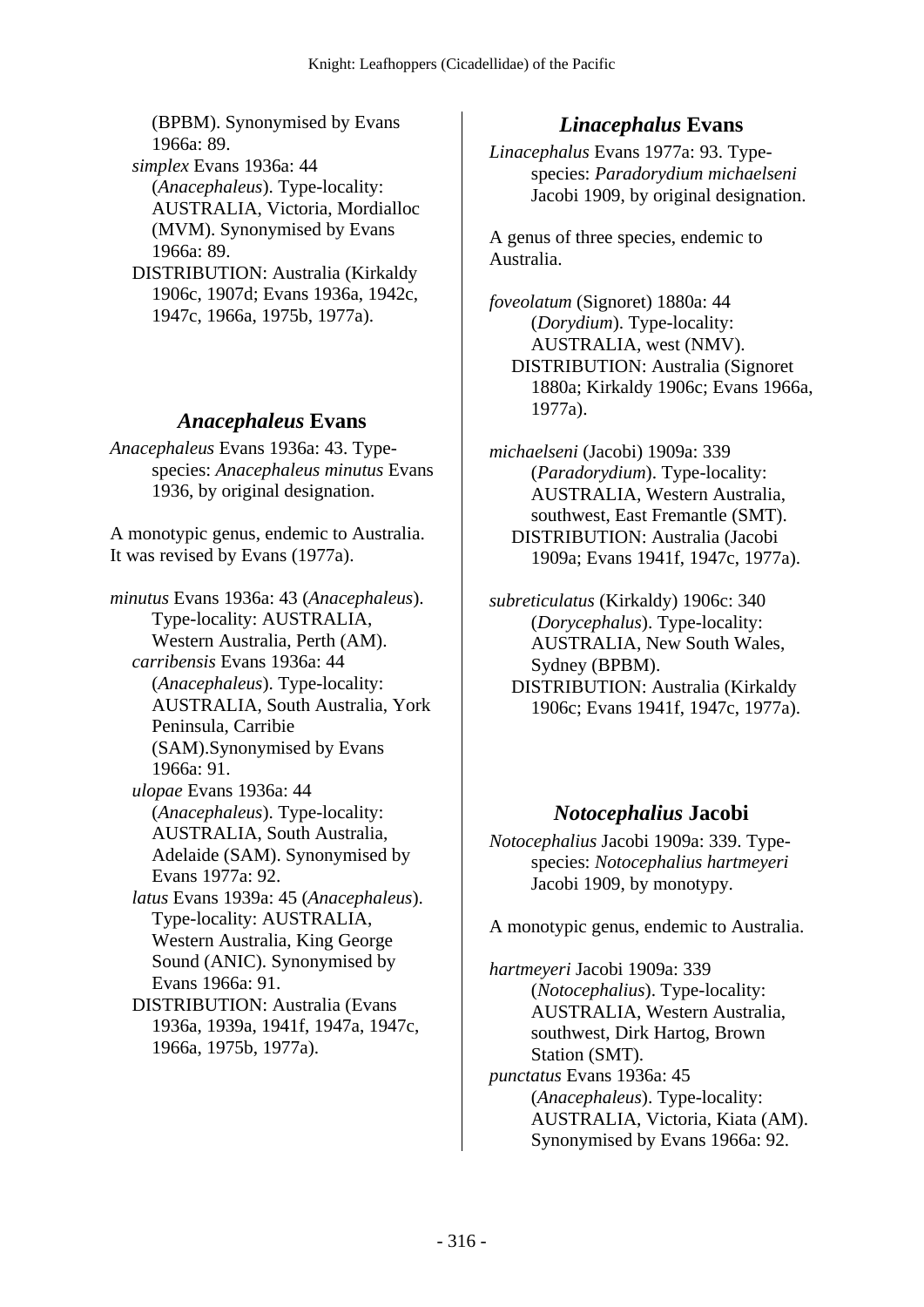DISTRIBUTION: Australia (Jacobi 1909a; Evans 1936a, 1941f, 1947a, 1947c, 1977a).

### *Paracephaleus* **Evans**

*Paracephaleus* Evans 1942c: 49. Typespecies: *Paracephaleus montanus* Evans 1942, by original designation.

A genus of seven species, endemic to Australia and New Zealand. The Australian species were revised by Evans (1966a, 1977a) and the New Zealand species by Knight (1973b).

*brunneus* (Waterhouse) 1839a: 195 (*Cephalelus*). Type-locality: AUSTRALIA, New South Wales, Sydney (BMNH). DISTRIBUTION: Australia

(Waterhouse 1839a; Walker 1851b; Dohrn 1859a; Signoret 1879b; Kirkaldy 1906c; Evans 1936a, 1947c, 1966a, 1977a; Kirby 1894a; Knight 1973b).

*curtus* Knight 1973b: 985 (*Paracephaleus*). Type-locality: NEW ZEALAND, Nelson Province, Mount Augustus, 1100m (NZAC). DISTRIBUTION: New Zealand (Knight 1973b; Evans 1977a).

*dobsonensis* Evans 1966a: 93 (*Paracephaleus*). Type-locality: AUSTRALIA, Tasmania, Lake Dobson (QM). DISTRIBUTION: Australia (Evans 1977a, 1966a).

*hudsoni* (Myers) 1923a: 417 (*Cephalelus*). Type-locality: NEW ZEALAND, Wellington Province, Wellington (NZAC).  *leptocarpi* Myers 1923a: 420 (*Cephalelus*). Type-locality: NEW ZEALAND, Auckland Province,

Whangarei (NZAC). Synonymised by Knight 1973b: 982. DISTRIBUTION: New Zealand (Myers 1923a; Tillyard 1926d; Poulton 1934a; Evans 1936a, 1947a, 1947c, 1963b, 1966a, 1977a; Knight 1973b).

*marginatus* (Waterhouse) 1839a: 195 (*Cephalelus*). Type-locality: AUSTRALIA, Western Australia, King George Sound (BMNH).  *punctatus* Evans 1939a: 46 (*Cephalelus*). Type-locality: AUSTRALIA, Western Australia, King George Sound (ANIC). Synonymised by Evans 1977a: 98. DISTRIBUTION: Australia (Waterhouse 1839a; Walker 1851b; Dohrn 1859a; Kirby 1894a; Signoret 1879b; Kirkaldy 1906c; Evans 1936a, 1939a, 1941f, 1947c, 1966a, 1977a).

*montanus* Evans 1942c: 50 (*Paracephaleus*). Type-locality: AUSTRALIA, Tasmania, Mt Wellington (AM, missing). DISTRIBUTION: Australia (Evans 1942c, 1947a, 1947c, 1966a, 1977a; Knight 1973b).

*pallidus* (Evans) 1947c: 146 (*Notocephalius*). Type-locality: AUSTRALIA, A.C.T., Blundells (BMNH). DISTRIBUTION: Australia (Evans 1947c, 1977a; Knight 1973b).

# *Procephaleus* **Evans**

*Procephaleus* Evans 1936a: 43. Typespecies: *Procephaleus bulbosa* Evans 1936, by original designation.

A monotypic genus, endemic to Australia.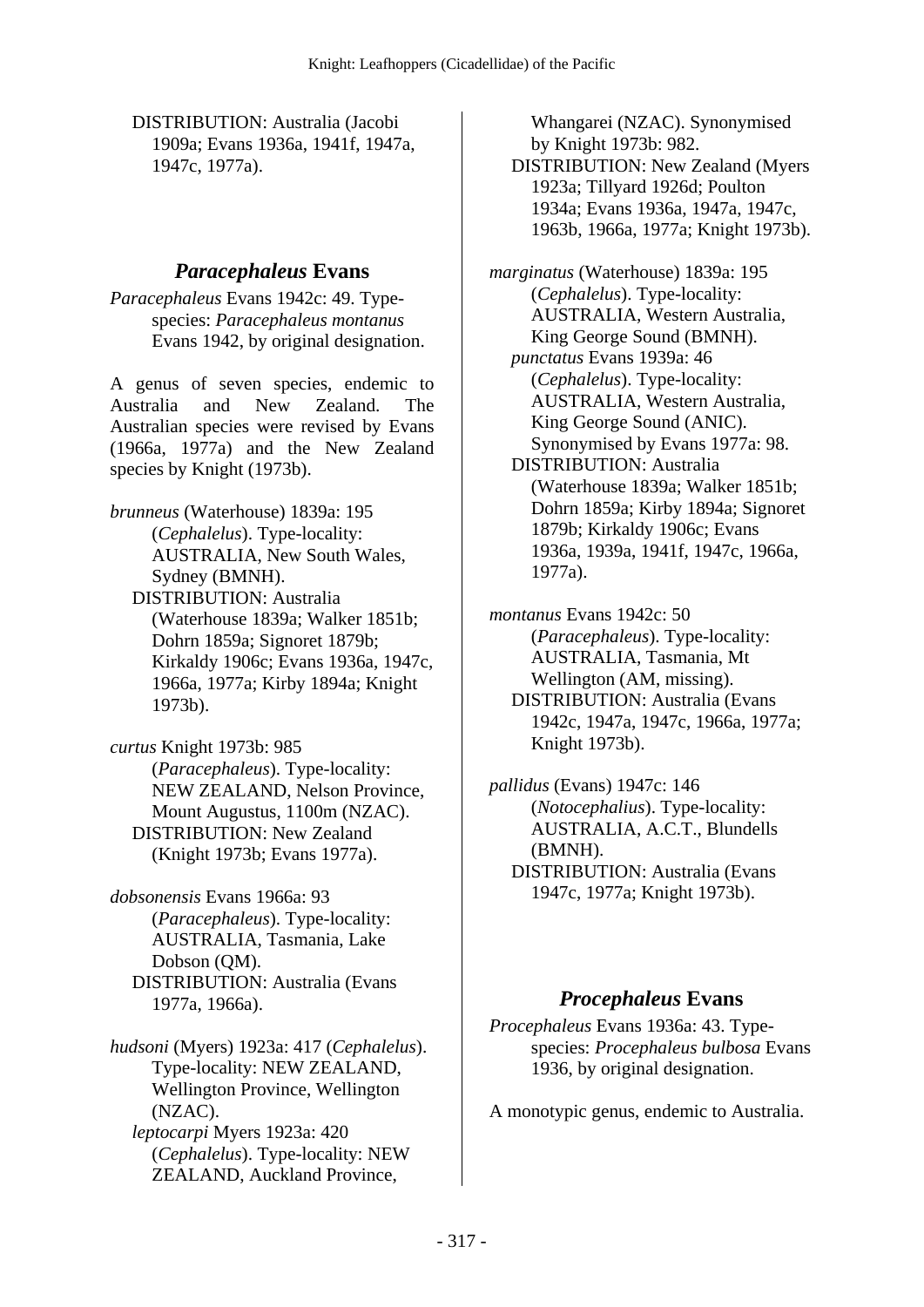*bulbosa* Evans 1936a: 43 (*Procephaleus*). Type-locality: AUSTRALIA, Western Australia, Carlisle (AM). DISTRIBUTION: Australia (Evans 1936a, 1941f, 1947a, 1947c, 1966a, 1975b, 1977a).

# **MONTEITHIINI**

## *Monteithia* **Evans**

*Monteithia* Evans 1968a: 216. Typespecies: *Monteithia anomala* Evans 1968, by original designation.

A genus of three species, endemic to New Guinea.

*anomala* Evans 1968a: 216 (*Monteithia*). Type-locality: PAPUA NEW GUINEA, New Guinea, NE, Keglsugl, Mount Wilhelm, 2500- 2700m (BPBM). DISTRIBUTION: New Guinea (Evans

1968a).

*nigra* Evans 1968a: 216 (*Monteithia*). Type-locality: PAPUA NEW GUINEA, New Guinea, NE, E end of Saruwaged Range, 20 Km SSW of Kabwum, 2550m (BPBM). DISTRIBUTION: New Guinea (Evans 1968a).

*venata* Evans 1968a: 217 (*Monteithia*). Type-locality: PAPUA NEW GUINEA, New Guinea, SE, Owen Stanley Range, Goilala: Loloipa (BPBM). DISTRIBUTION: New Guinea (Evans 1968a).

# **MYERSLOPIINI**

#### *Myerslopella* **Evans**

*Myerslopella* Evans 1977a: 100. Typespecies: *Myerslopella taylori* Evans 1977, by original designation.

A monotypic genus, endemic to Australia.

*taylori* Evans 1977a: 101 (*Myerslopella*). Type-locality: AUSTRALIA, Queensland, Mount Lewis, 1060m (ANIC). DISTRIBUTION: Australia (Evans 1977a).

## *Myerslopia* **Evans**

*Myerslopia* Evans 1947c: 143. Typespecies: *Myerslopia magna* Evans 1947, by original designation.

A genus of 12 species, endemic to New Zealand. It was revised by Knight (1973b).

*aspera* Knight 1973b: 998 (*Myerslopia*). Type-locality: NEW ZEALAND, Wellington Province, Otaki Forks, 500 ft (NZAC). DISTRIBUTION: New Zealand (Knight 1973b; Evans 1977a).

*aspera cognata* Knight 1973b: 998 (*Myerslopia*). Type-locality: NEW ZEALAND, Canterbury Province, McLennans Bush (NZAC). DISTRIBUTION: New Zealand (Knight 1973b).

*bifurca* Knight 1973b: 994 (*Myerslopia*). Type-locality: NEW ZEALAND, Auckland Province, Waitakere Range, 700 ft (NZAC).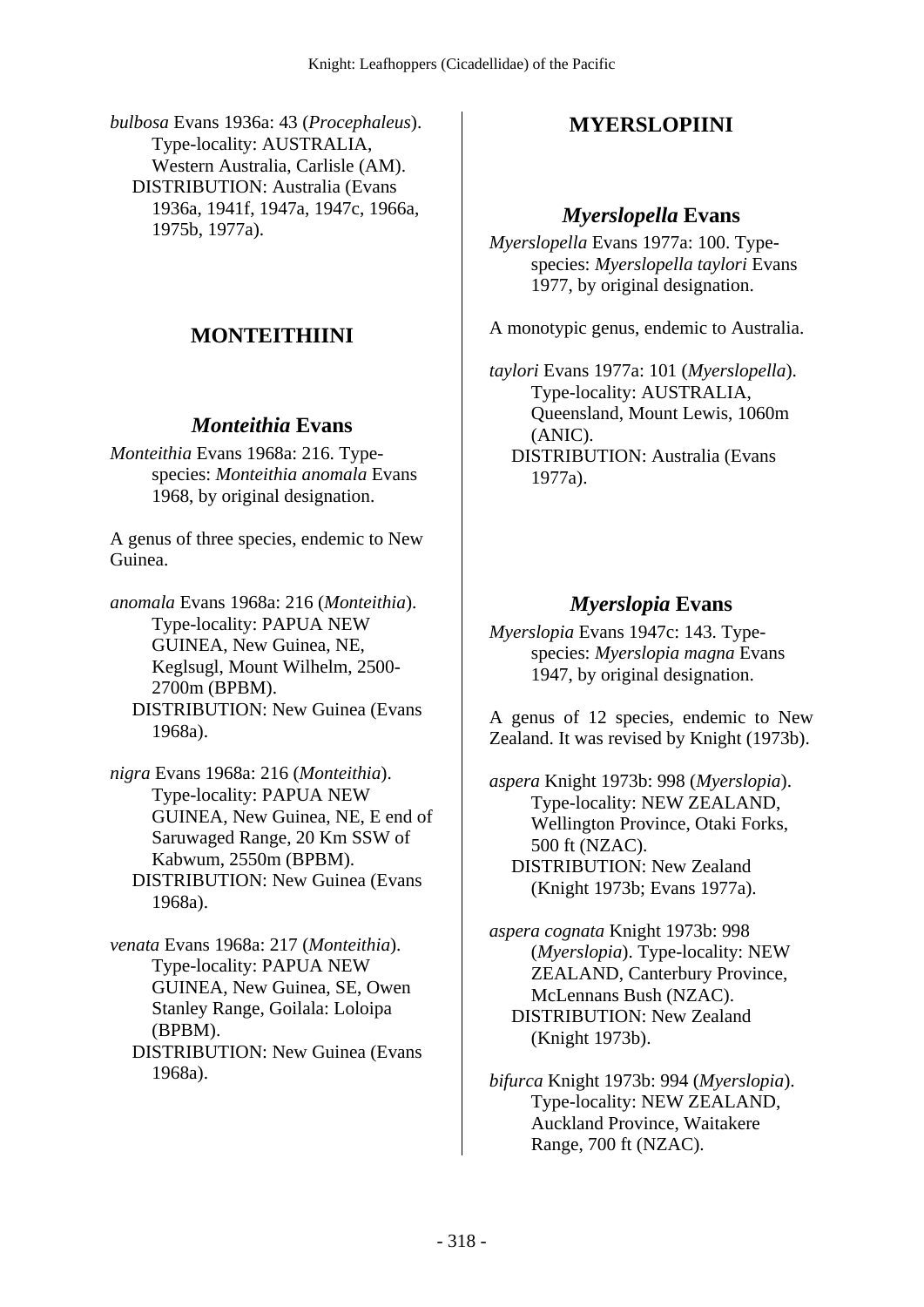DISTRIBUTION: New Zealand (Knight 1973b; Evans 1977a).

*insularis* Knight 1973b: 992 (*Myerslopia*). Type-locality: NEW ZEALAND, Nelson Province, Palmer's Bush, Eves Valley, Waimea West (NZAC). DISTRIBUTION: New Zealand (Knight 1973b; Evans 1977a).

- *magna* Evans 1947c: 144 (*Myerslopia*). Type-locality: NEW ZEALAND, Wellington Province, Waimarina (BMNH).
	- DISTRIBUTION: New Zealand (Evans 1947c, 1957a, 1961a, 1963b, 1966a, 1968a; Knight 1973b).
- *magna amplificata* Knight 1973b: 1004 (*Myerslopia*). Type-locality: NEW ZEALAND, Nelson Province, Bullock Creek, Punakaiki (NZAC). DISTRIBUTION: New Zealand (Knight 1973b).

*magna scabrata* Knight 1973b: 1003 (*Myerslopia*). Type-locality: NEW ZEALAND, Otago Province, Wilmot Pass, 630m (NZAC). DISTRIBUTION: New Zealand (Knight 1973b).

*montis* Knight 1973b: 994 (*Myerslopia*). Type-locality: NEW ZEALAND, Marlborough Province, Mount Stokes, 762m (NZAC). DISTRIBUTION: New Zealand (Knight 1973b; Evans 1977a).

*parva* Evans 1947c: 144 (*Myerslopia*). Type-locality: NEW ZEALAND, Wellington Province, Ohakune (BMNH).

 DISTRIBUTION: New Zealand (Evans 1947c, 1957a, 1961a, 1963b, 1966a; Knight 1973b).

*similis* Knight 1973b: 994 (*Myerslopia*). Type-locality: NEW ZEALAND,

Westland Province, Mount Hercules, 650 ft (NZAC). DISTRIBUTION: New Zealand (Knight 1973b; Evans 1977a).

*terrestris* Knight 1973b: 1000 (*Myerslopia*). Type-locality: NEW ZEALAND, Wellington Province, Orongorongo F.S. (NZAC). DISTRIBUTION: New Zealand (Knight 1973b; Evans 1977a).

*townsendi* Knight 1973b: 995 (*Myerslopia*). Type-locality: NEW ZEALAND, Westland Province, Lake Wahapo (NZAC). DISTRIBUTION: New Zealand (Knight 1973b; Evans 1977a).

*triregia* Knight 1973b: 1005 (*Myerslopia*). Type-locality: NEW ZEALAND, Three Kings Islands, Great Island, Tasman Valley (NZAC). DISTRIBUTION: New Zealand (Knight 1973b; Evans 1977a).

*variabilis* Knight 1973b: 997 (*Myerslopia*). Type-locality: NEW ZEALAND, Nelson Province, Takaka Hill (NZAC). DISTRIBUTION: New Zealand (Knight 1973b; Evans 1977a).

*variabilis austrina* Knight 1973b: 997 (*Myerslopia*). Type-locality: NEW ZEALAND, Canterbury Province, Kelsey's Bush, Waimate, 700 ft (NZAC). DISTRIBUTION: New Zealand (Knight 1973b).

*verrucosa* Knight 1973b: 1000 (*Myerslopia*). Type-locality: NEW ZEALAND, Wellington Province, Hunterville, Bruce Park (NZAC). DISTRIBUTION: New Zealand (Knight 1973b, Evans 1977a).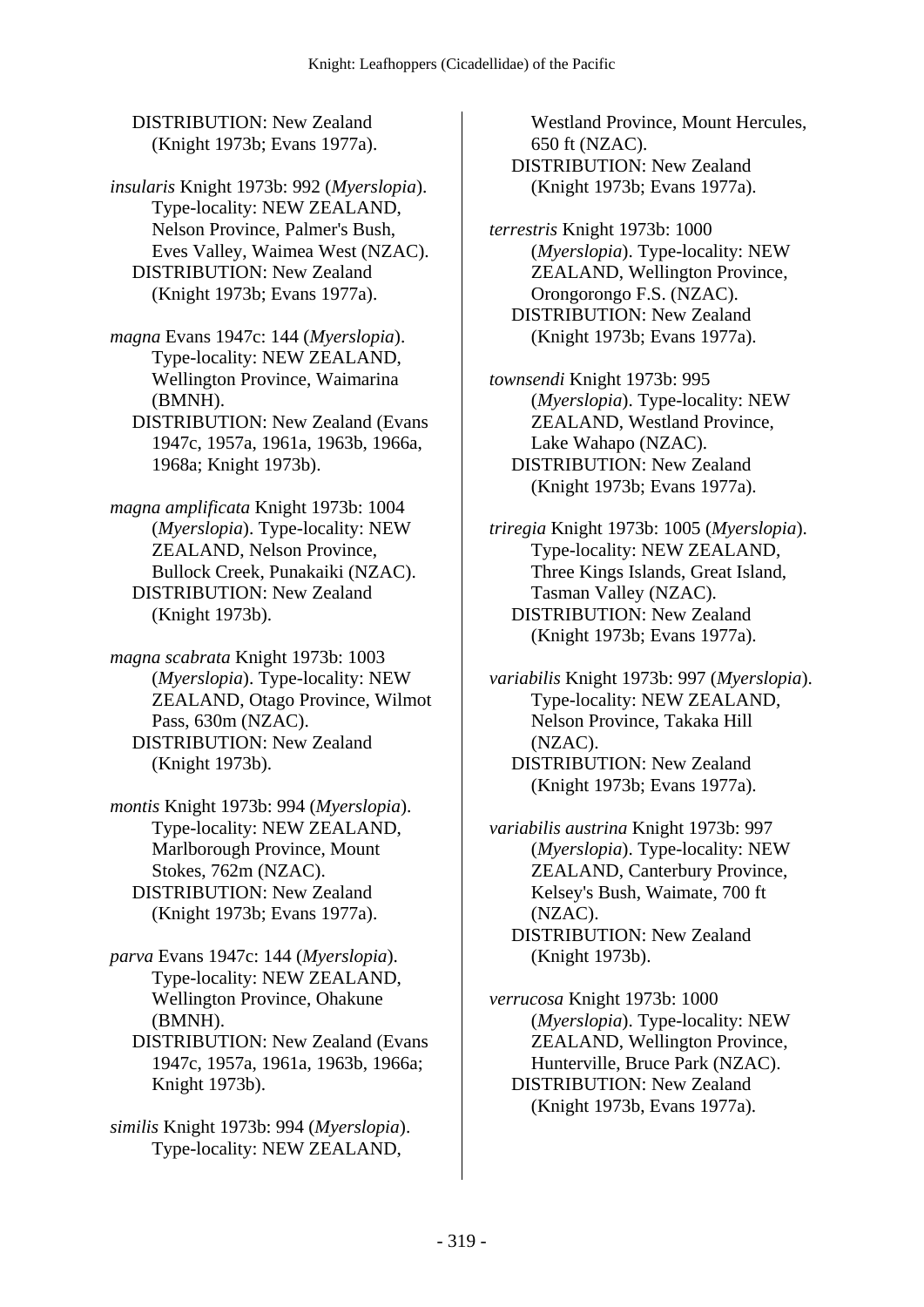# **ULOPINI**

### *Austrolopa* **Evans**

*Austrolopa* Evans 1936a: 47. Type-species: *Austrolopa brunensis* Evans 1936, by original designation.

A genus of two species, endemic to Australia. It was revised by Evans (1966a).

*brunensis* Evans 1936a: 48 (*Austrolopa*). Type-locality: AUSTRALIA, Tasmania, Bruni Island (AM).  *kingensis* Evans 1936a: 48 (*Austrolopa*). Type-locality: AUSTRALIA, Tasmania, King Island (AM). Synonymised by Evans 1966a: 86.  *tasmaniensis* Evans 1947c: 140 (*Austrolpa* [sic]). Type-locality: AUSTRALIA, Tasmania, Hobart, Mt Wellington (BMNH). Synonymised by Evans 1966a: 86. DISTRIBUTION: Australia (Evans

1936a, 1966a, 1968a, 1975b, 1947a, 1947c).

*victoriensis* Evans 1939a: 44 (*Austrolopa*). Type-locality: AUSTRALIA, Victoria, Warburton (MVM, not as stated in original publication). DISTRIBUTION: Australia (Evans 1939a, 1966a).

# *Kahavalu* **Kirkaldy**

*Kahavalu* Kirkaldy 1906c: 371. Typespecies: *Kahavalu gemma* Kirkaldy 1906, by monotypy.

A monotypic genus, endemic to Australia.

*gemma* Kirkaldy 1906c: 371 (*Kahavalu*). Type-locality: AUSTRALIA, New South Wales, Sydney (BPBM).

 DISTRIBUTION: Australia (Kirkaldy 1906c; Evans 1938b, 1947a, 1966a, 1968a).

# *Microlopa* **Evans**

*Microlopa* Evans 1966a: 87. Type-species: *Microlopa minuta* Evans 1966, by original designation.

A monotypic genus, endemic to Australia.

*minuta* Evans 1966a: 87 (*Microlopa*). Type-locality: AUSTRALIA, Tasmania, Cradle Mountain, near Waldheim (AM). DISTRIBUTION: Australia (Evans 1966a).

# *Moonia* **Distant**

*Moonia* Distant 1908g: 197. Type-species: *Moonia sancita* Distant 1908, by original designation.

An Oriental genus of 13 species, extending from India to Japan. Only one species occurs in the Pacific and is endemic to Sumatra. The Indian species were revised by Kameswara Rao & Ramakrishnan (1978a).

*sumatrana* Schmidt 1926e: 6 (*Moonia*). Type-locality: INDONESIA, Sumatra, Si-Rambe (MCST). DISTRIBUTION: Sumatra (Schmidt 1926e).

## *Novolopa* **Evans**

*Novolopa* Evans 1966a: 88. Type-species*: Novolopa townsendi* Evans 1966, by original designation.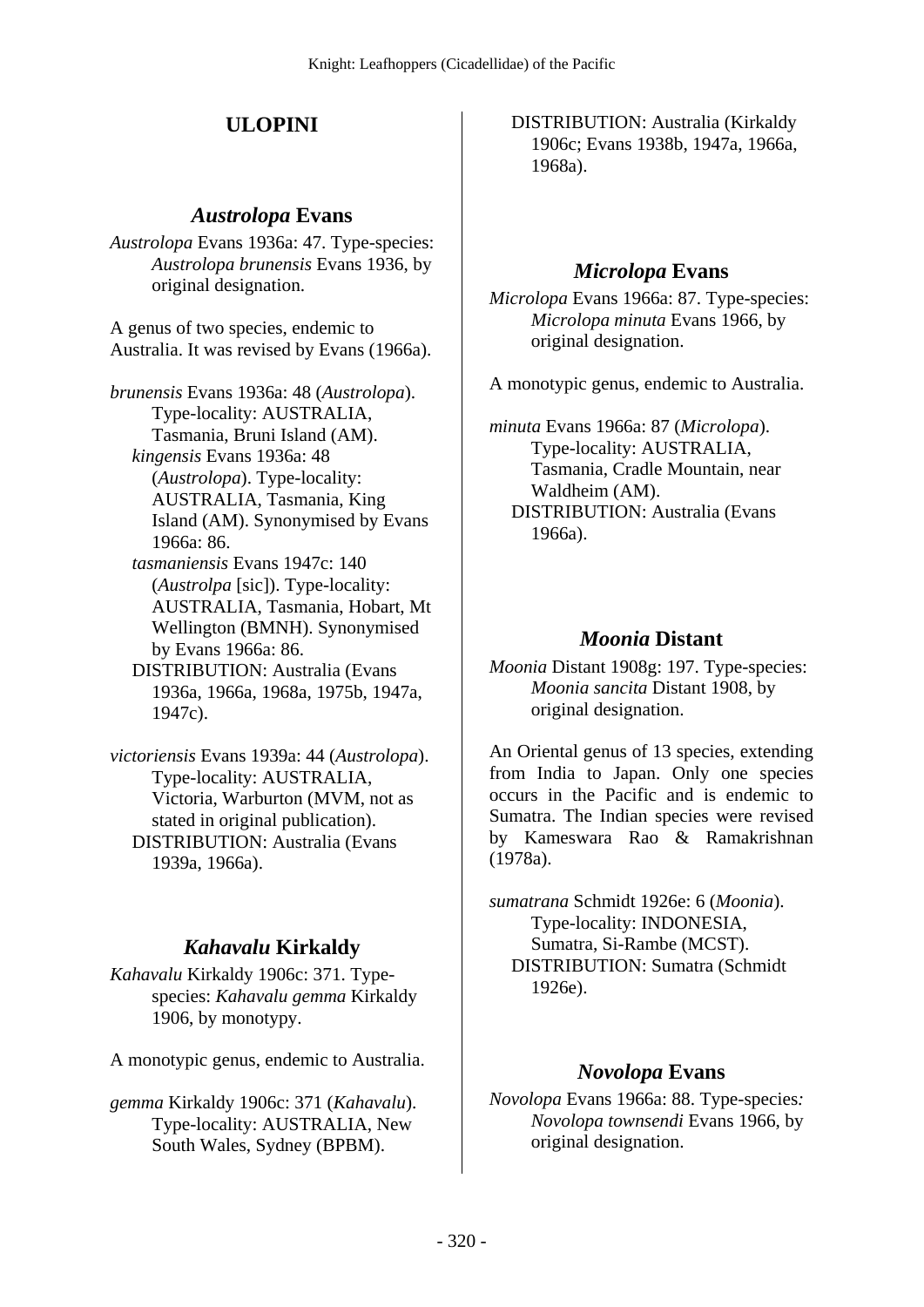A genus of six species, endemic to New Zealand. It was revised by Knight (1973b).

*falcata* Knight 1973b: 975 (*Novolopa*). Typelocality: NEW ZEALAND, Otago Province, Turret Range, Mount Grey, 1200m (NZAC). DISTRIBUTION: New Zealand (Knight 1973b; Evans 1977a).

*infula* Knight 1973b: 976 (*Novolopa*). Type-locality: NEW ZEALAND, Otago Province, Mount Barber, Wilmot Pass, 1350m (NZAC). DISTRIBUTION: New Zealand (Knight 1973b; Evans 1977a).

*kuscheli* Knight 1973b: 978 (*Novolopa*). Type-locality: NEW ZEALAND, Stewart Island, Mount Rakeahua, 2000 ft (NZAC). DISTRIBUTION: New Zealand (Knight 1973b; Evans 1977a).

*maculata* Knight 1973b: 976 (*Novolopa*). Type-locality: NEW ZEALAND, Otago Province, Mount Coronet, Queenstown, 4500-5000 ft (NZAC). DISTRIBUTION: New Zealand (Knight 1973b; Evans 1977a).

*montivaga* Knight 1973b: 978 (*Novolopa*). Type-locality: NEW ZEALAND, Otago Province, Old Man Range, 5000 ft (NZAC). DISTRIBUTION: New Zealand (Knight 1973b; Evans 1977a).

*townsendi* Evans 1966a: 88 (*Novolopa*). Type-locality: NEW ZEALAND, Nelson Province, Mount Owen, 5000 ft (NZAC). DISTRIBUTION: New Zealand (Evans

1966a, 1975b; Knight 1973b).

## *Taslopa* **Evans**

*Taslopa* Evans 1942a: 29. Type-species: *Taslopa montana* Evans 1942, by original designation.

A monotypic genus, endemic to Australia.

*montana* Evans 1942a: 29 (*Taslopa*). Type-locality: AUSTRALIA, Tasmania, Mt Wellington, 4000 ft (AM, missing).

*brachyptera* Evans 1942a: 30 (*Taslopa*). Type-locality: AUSTRALIA, Tasmania, Mt Wellington, 4000 ft (AM, missing). Synonymised by Evans 1947c: 144.

 DISTRIBUTION: Australia (Evans 1966a, 1975b, 1942a, 1942c, 1947a).

# *Uloprora* **Evans**

*Uloprora* Evans 1939a: 44. Type-species: *Uloprora risdonensis* Evans 1939, by original designation.

A monotypic genus, endemic to Australia.

*risdonensis* Evans 1939a: 44 (*Uloprora*). Type-locality: AUSTRALIA, Tasmania, Risdon (AM). DISTRIBUTION: Australia (Evans 1966a, 1975b, 1939a, 1947a).

## *Woodella* **Evans**

*Woodella* Evans 1966a: 87. Type-species: *Woodella wanungarae* Evans 1966, by original designation.

A monotypic genus, endemic to Australia.

*wanungarae* Evans 1966a: 87 (*Woodella*). Type-locality: AUSTRALIA, Queensland, McPherson Ranges, Mount Wanungara (QM). DISTRIBUTION: Australia (Evans 1966a, 1968a, 1975b).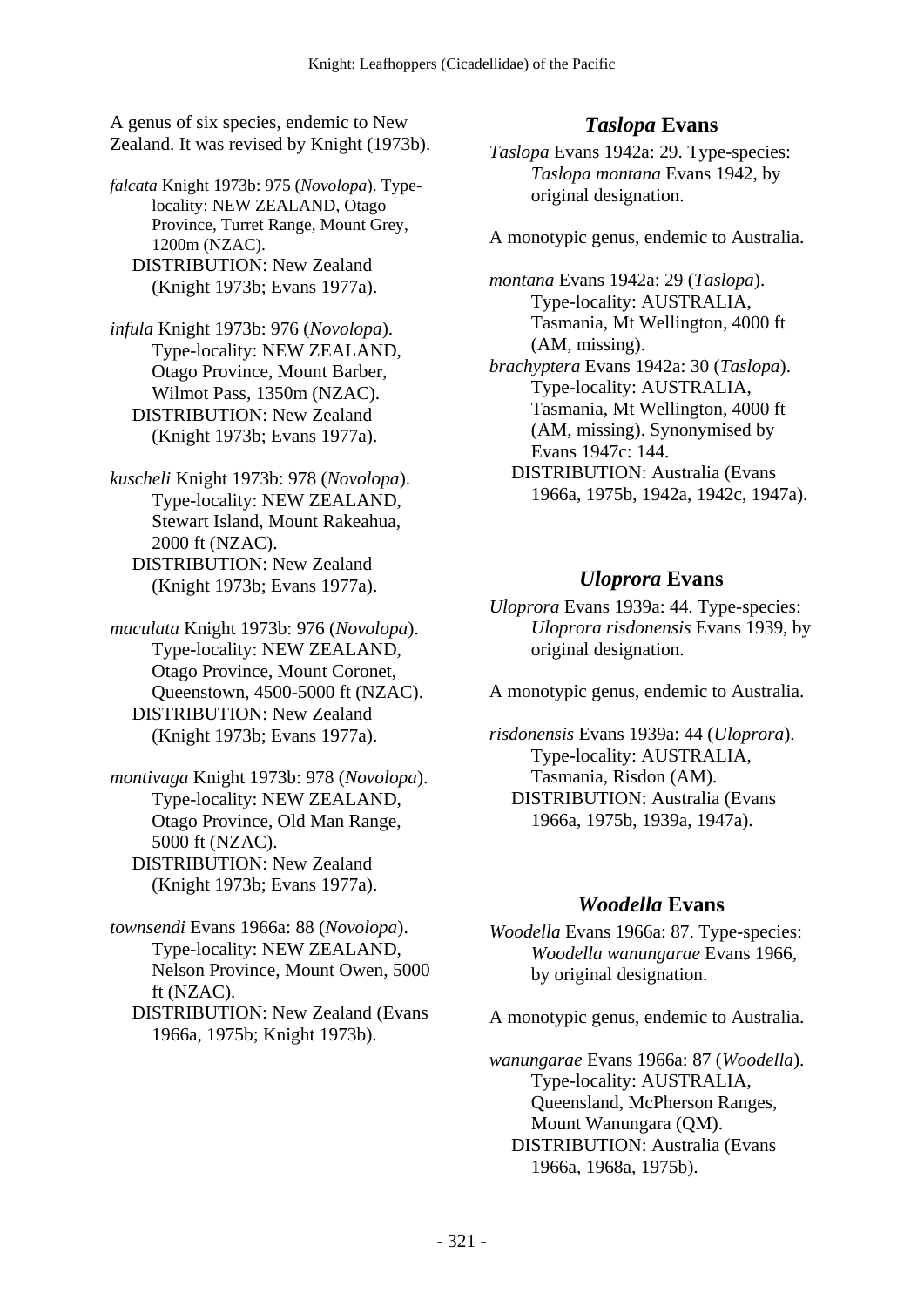# **XESTOCEPHALINAE**

This subfamily is universally distributed and is represented in the S.E. Asia Pacific area by 24 known species, extending eastwards to Kosrae in the north and Samoa in the south. Although species in various parts of the area have been studied (Linnavuori 1960a & b, Evans 1966a & 1973a, Capco 1960a), an overall revision is required. The African species have been revised by Linnavuori (1979b) and the Neotropical ones by Linnavuori (1959b). The subfamily comprises two tribes, although only the nominate one occurs in the Pacific.

The African species occur on herbaceous plants in either moist or dry savannah forests and gallery forests and are sometimes myrmecophilous. The Neotropical species occur on grasses, shrubs and trees.

# **XESTOCEPHALINI**

### *Aloxestocephalus* **Evans**

*Aloxestocephalus* Evans 1973a: 196. Typespecies: *Aloxestocephalus nigrobrunneus* Evans 1973, by original designation.

A monotypic genus, endemic to New Guinea.

*nigrobrunneus* Evans 1973a: 197 (*Aloxestocephalus*). Type-locality: PAPUA NEW GUINEA, New Guinea, NE, Torricelli Mountains, Mobitei, 750m (BPBM). DISTRIBUTION: New Guinea (Evans 1973a).

## *Myrmecophryne* **Kirkaldy**

*Myrmecophryne* Kirkaldy 1906c: 461. Type-species: *Myrmecophryne formiceticola* Kirkaldy 1906, by monotypy.

A monotypic genus, endemic to Australia. It was revised by Evans (1966a).

*formiceticola* Kirkaldy 1906c: 462 (*Myrmecophryne*). Type-locality: AUSTRALIA, Queensland, Sandhills, Bundaberg (BPBM). DISTRIBUTION: Australia (Kirkaldy 1906c; Evans 1947a, 1966a; Oman 1949a; Linnavuori 1960a).

#### *Xestocephalus* **Van Duzee**

- *Xestocephalus* Van Duzee 1892d: 298. Type-species: *Xestocephalus pulicarius* Van Duzee 1894, by subsequent designation of Distant 1908g: 348.
	- *Nesotettix* Lindberg 1936a: 6. Typespecies: *Nesotettix freyi* Lindberg 1936, by original designation. Synonymised by Linnavuori 1959b: 36.
	- *Lindbergana* Metcalf 1952a: 229. New name for *Nesotettix* Lindberg 1936, not *Nesotettix* Holdhaus 1909. Synonymised by Linnavuori 1959b: 36.

A cosmopolitan genus present in all the major geographical areas. Metcalf (1967c) listed 64 species in the genus and many new species have been discovered more recently (see Oman *et al.* 1990a). Nast (1972a) listed nine species in the Palaearctic and Linnavuori (1979b), in his revision of the genus in Africa, recognised 19 species for that region. The Neotropical species were revised by Linnavuori (1959b), who recognised 15 species for the region, and the Nearctic species by Cwikla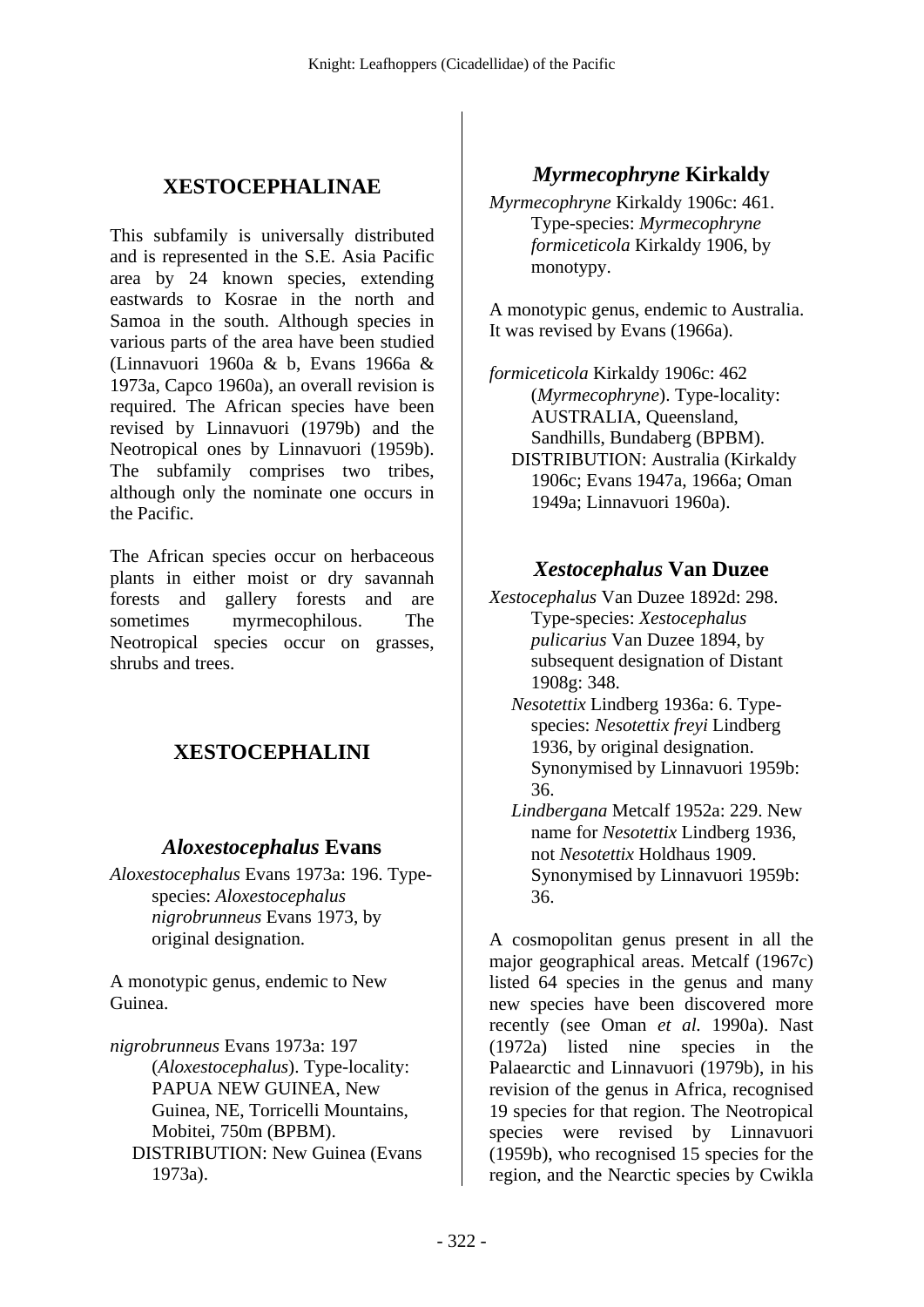(1985a) who recognised 42 species for that region. Capco (1960a) revised the genus for the Philippines, Ishihara (1961b) for Japan and Evans (1966a) for Australia. 22 species occur in the Pacific, 18 of which are endemic to the area. The genus extends eastwards from W. Malaysia, as far as Samoa and Niue in the south and Kosrae in the E. Caroline Islands in the north.

*apicalis* Melichar 1903b: 207 (*Xestocephalus*). Type-locality: SRI LANKA, Peradeniya (MMB). DISTRIBUTION: Philippines (Capco 1960a), Samoa (Osborn 1934a). [S. Central Asia]

*australensis* Kirkaldy 1907d: 52 (*Xestocephalus*). Type-locality: AUSTRALIA, Queensland, Kuranda & Cairns (BPBM).

 DISTRIBUTION: Australia (Kirkaldy 1907d; Evans 1938b, 1966a; Knight 1974b).

*contortuplicatus* Kirkaldy 1907d: 52 (*Xestocephalus pallidiceps*). Typelocality: FIJI, Viti Levu, Rewa (BPBM). DISTRIBUTION: Fiji (Kirkaldy 1907d;

Linnavuori 1960b).

*guttulatus* (Motschulsky) 1859b: 113 (*Deltocephalus*). Type-locality: SRI LANKA, Colombo (ZMM, ZISP, ZH).

 *guttatus* Matsumura 1902a: 403 (*Xestocephalus*). Type-locality: JAPAN, Gifu & Akashi (EIHU). Synonymised by Melichar 1903b: 206.

 DISTRIBUTION: W. Malaysia (Matsumura 1914a), Java (Melichar 1914b), Philippines (Merino 1936a; Capco 1960a).[Europe, E. Palaearctic, S. Central Asia, S.E. Asia, Africa]

*izzardi dissimilis* Linnavuori 1960a: 299 (*Xestocephalus*). Type-locality:

PALAU, Babelthuap, Ulimang (USNM). DISTRIBUTION: Palau (Linnavuori 1960a).

*izzardi izzardi* Metcalf 1955a: 266 (*Xestocephalus*). New name for *Xestocephalus minutus* Izzard 1936, not *Xestocephalus minutus* Distant 1918.

*minutus* Izzard 1936a: 598 (*Xestocephalus*). Type-locality: CHRISTMAS ISLAND (Indian Ocean) (BMNH). DISTRIBUTION: Christmas Is. (Indian

Ocean) (Izzard 1936a; Linnavuori 1960a), Palau (Linnavuori 1960a).

*izzardi sodalis* Linnavuori 1960a: 297 (*Xestocephalus*). Type-locality: FEDERATED STATES OF MICRONESIA, Pohnpei, Mt Nahnalaud, 600 m (USNM). DISTRIBUTION: Kosrae (Linnavuori 1960a), S. Mariana Is. (Linnavuori 1960a), Palau (Linnavuori 1960a, 1975c), Pohnpei (Linnavuori 1960a), Truk (Linnavuori 1960a), Yap (Linnavuori 1960a), Guam (Linnavuori 1960a).

*javanus* Melichar 1914b: 138 (*Xestocephalus*). Type-locality: INDONESIA, Java, Banjuwangi (MMB). DISTRIBUTION: Java (Melichar 1914b).

*magnificus* Evans 1966a: 256 (*Xestocephalus*). Type-locality: AUSTRALIA, Queensland, north, Herberton (AM, missing). DISTRIBUTION: Australia (Evans 1966a).

*maquilingensis* Merino 1936a: 387 (*Xestocephalus*). Type-locality: PHILIPPINES, Luzon, Laguna Province, Mt Maquiling (USNM).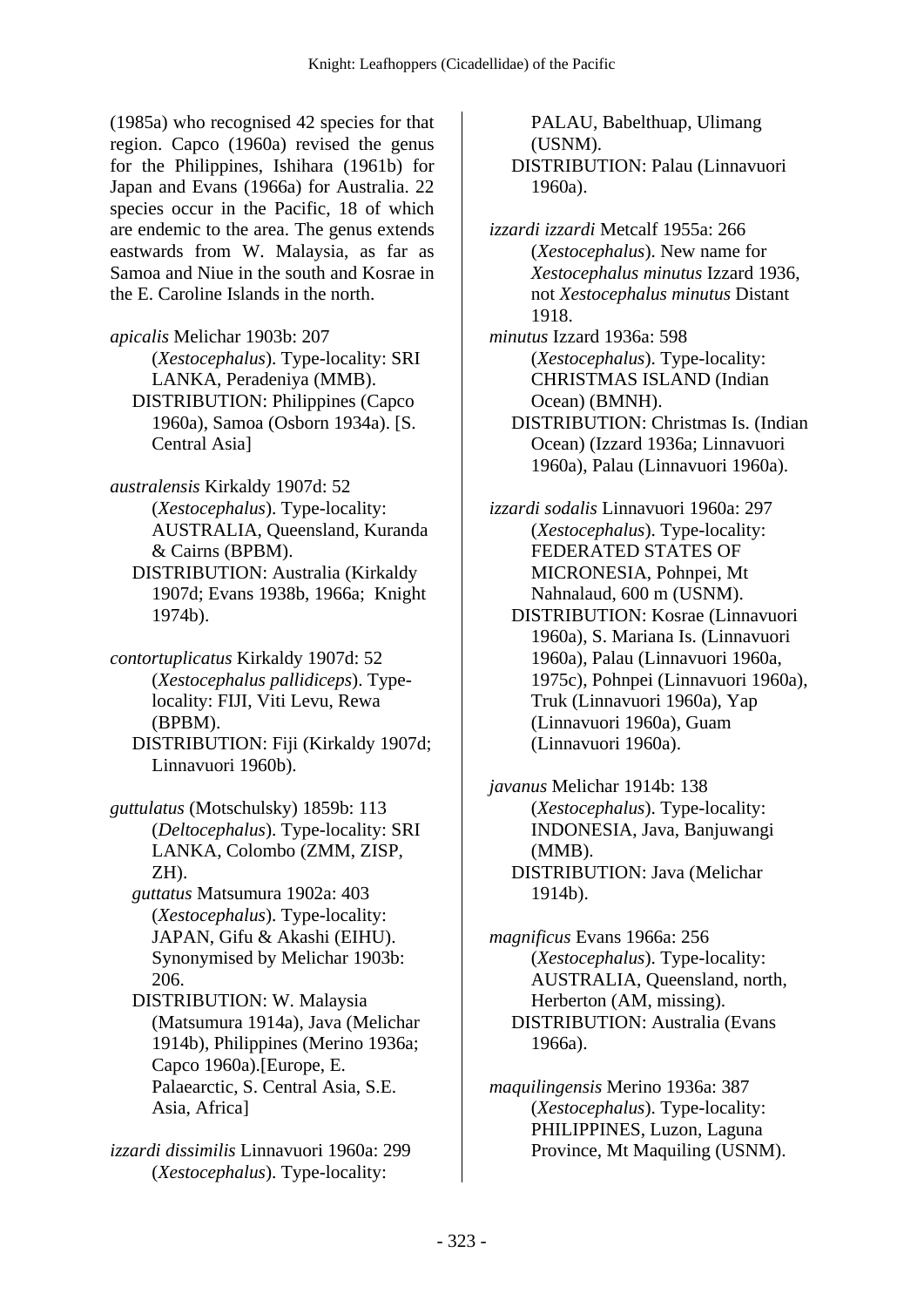DISTRIBUTION: Philippines (Merino 1936a; Capco 1960a).

*minimus* China 1935b: 306 (*Xestocephalus*). Type-locality: INDONESIA, Sumatra, Tobagebiet, Hochflache von Huta Gindjang (BMNH). DISTRIBUTION: Sumatra (China 1935b).

*osborni* Merino 1936a: 386 (*Xestocephalus*). Type-locality: PHILIPPINES, Luzon, Mountain Province, Mt Polis (OUC). DISTRIBUTION: Philippines (Merino 1936a; Capco 1960a).

*ovalis* Evans 1966a: 256 (*Xestocephalus*). Type-locality: NEW ZEALAND, Wellington (DMW). DISTRIBUTION: New Zealand (Evans 1966a; Knight 1974b, 1976b), Chatham Is. (Knight 1974b, 1976b).

*paganurus* Melichar 1903b: 207 (*Xestocephalus*). Type-locality: SRI LANKA (ZMB).  *pardalinus* Distant 1908g: 350 (*Xestocephalus*). Type-locality: SRI LANKA, Maskeliya (BMNH). Synonymised by Melichar 1914b: 139. DISTRIBUTION: Philippines (Merino

1936a; Capco 1960a), Samoa (Osborn 1934a).[S. Central Asia]

*pallidiceps* Kirkaldy 1907d: 51 (*Xestocephalus*). Type-locality: FIJI, Viti Levu, Rewa (BPBM). DISTRIBUTION: Fiji (Kirkaldy 1907d; Linnavuori 1960b).

*pallidiceps* var. *decemnotatus* Kirkaldy 1907d: 52 (*Xestocephalus*). Typelocality: FIJI, Viti Levu, Rewa (BPBM). DISTRIBUTION: Fiji (Kirkaldy 1907d; Linnavuori 1960b).

*piceatus* Osborn 1934a: 172 (*Xestocephalus*). Type-locality: WESTERN SAMOA, Upolu, Apia (BMNH). DISTRIBUTION: Samoa (Osborn 1934a).

*purpurascens* Kirkaldy 1907d: 52 (*Xestocephalus*). Type-locality: FIJI, Viti Levu, Rewa (BPBM).

 DISTRIBUTION: Australia (Kirkaldy 1907d; Eyles & Linnavuori 1974a), Niue Is. (Eyles & Linnavuori 1974a), Fiji (Kirkaldy 1907d; Linnavuori 1960b; Eyles & Linnavuori 1974a).

*purpurascens* var. *mendax* Linnavuori 1960b: 36 (*Xestocephalus*). Typelocality: FIJI, Viti Levu, Nandarivatu (BPBM). DISTRIBUTION: Fiji (Linnavuori 1960b).

*purpurascens* var. *taeniatus* Linnavuori 1960b: 36 (*Xestocephalus*). Typelocality: FIJI, Viti Levu, Tholo North, Mt Victoria (BPBM). DISTRIBUTION: Fiji (Linnavuori 1960b).

*reflexus* Osborn 1934a: 173 (*Xestocephalus*). Type-locality: WESTERN SAMOA, Upolu, Malololelei (BMNH). DISTRIBUTION: Samoa (Osborn 1934a).

*relatus* Distant 1918b: 54 (*Xestocephalus*). Type-locality: INDIA, Kodaikanal (BMNH). DISTRIBUTION: Philippines (Capco 1960a).[S. Central Asia]

*sidnicus* Kirkaldy 1907d: 53 (*Xestocephalus*). Type-locality: AUSTRALIA, New South Wales, Sydney (BPBM, missing). DISTRIBUTION: Australia (Kirkaldy 1907d; Evans 1938b, 1966a).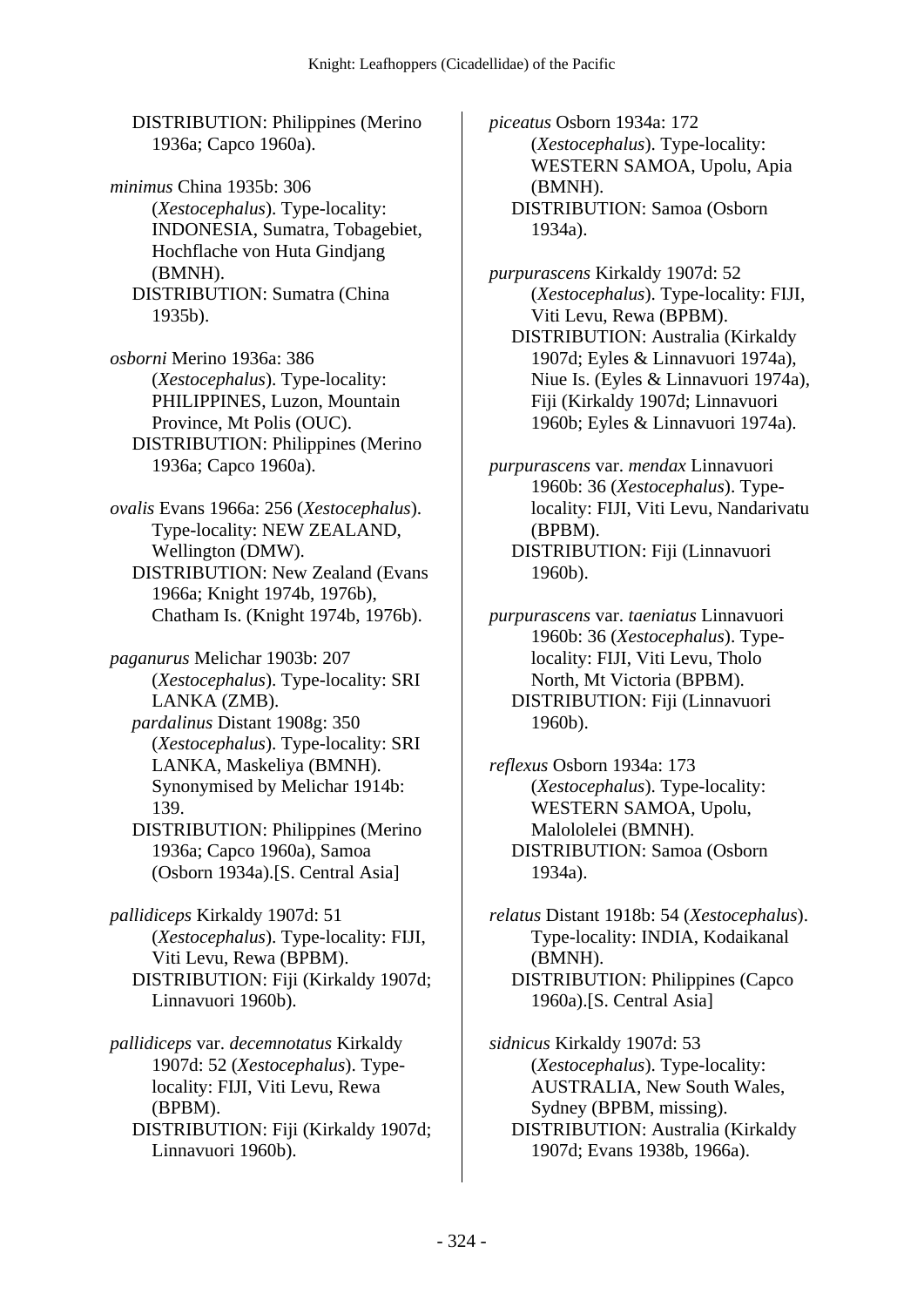*spinosus* Linnavuori 1957c: 93 (*Xestocephalus*). Type-locality: SOLOMON ISLANDS, Guadalcanal (USNM). DISTRIBUTION: Solomon Is. (Linnavuori 1957c, Knight 1982a).

*tasmaniensis* Evans 1938b: 12 (*Xestocephalus*). Type-locality: AUSTRALIA, Tasmania, Hobart (AM, missing). DISTRIBUTION: Australia (Evans 1938b, 1966a).

*tutuilanus* Osborn 1934a: 172 (*Xestocephalus*). Type-locality: AMERICAN SAMOA, Tutuila, Pago Pago (BPBM). DISTRIBUTION: Samoa (Osborn 1934a; Linnavuori 1960a), Fiji (Osborn 1934a).

*vitiensis* Kirkaldy 1907d: 51 (*Xestocephalus*). Type-locality: FIJI, Viti Levu, Rewa (BPBM). DISTRIBUTION: Fiji (Kirkaldy 1907d; Linnavuori 1960b).

*vitiensis* var. *mancus* Linnavuori 1960b: 34 (*Xestocephalus*). Type-locality: FIJI, Viti Levu, Lami (BPBM). DISTRIBUTION: Fiji (Linnavuori 1960b).

*vitiensis* var. *triceros* Linnavuori 1960b: 33 (*Xestocephalus*). Type-locality: FIJI, Viti Levu, Belt Road, 16-18 miles W of Suva (BPBM).

 DISTRIBUTION: Fiji (Linnavuori 1960b).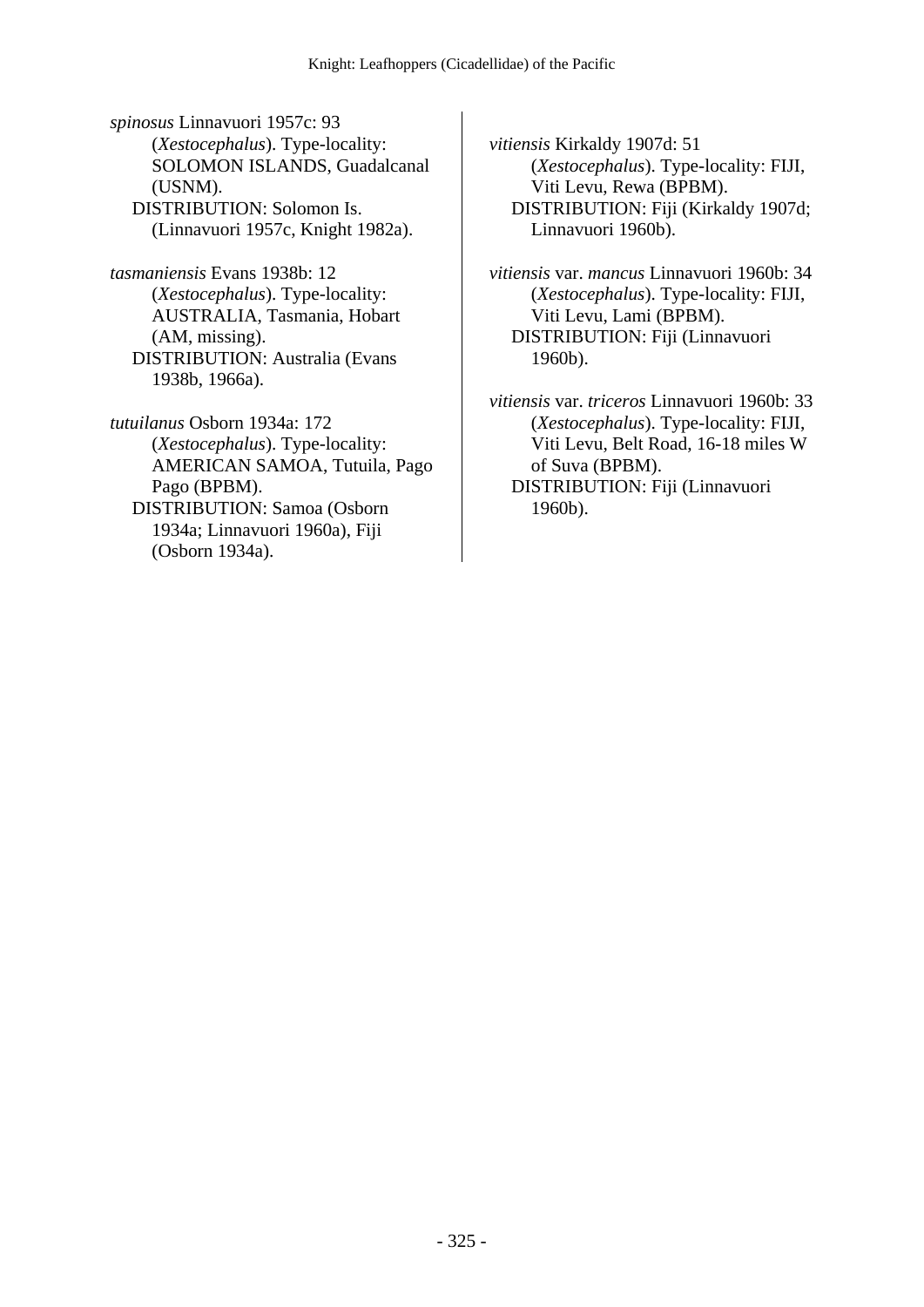# **REFERENCES**

The following bibliography covers the period 1 January 1986 - 31 December 2000. The period 1 January 1956 - 31 December 1985 is covered by Oman *et al.* 1990a whilst pre-1956 references are covered by Metcalf 1964a.

- Ahmed, M., Murtaza, B. & Malik, K.F. 1988a. Some new aphrodine leafhoppers from grasslands of Karachi, Pakistan. *Pakistan Journal of Zoology* **20**: 409-421.
- Asche, M. & Webb, M.D. 1994a. Review of the southern Palaearctic and Palaeotropical leafhopper genus *Hengchunia* Vilbaste (Homoptera, Cicadellidae). *Tijdschrift voor Entomologie* **137**: 143-154.
- Charles, J.G. 1989a. *Edwardsiana crataegi* (Douglas) (=*Typhlocyba froggatti* Baker), Froggatt's apple leafhopper (Homoptera: Cicadellidae). Pp. 183–186. *In*: Cameron, P.J.; Hill, R.L.; Bain, J; Thomas, W.P. (editors). *A Review of Biological Control of Invertebrate Pests and Weeds in New Zealand 1874 to 1987.* CAB International Institute of Biological Control, Technical Communication No. 10.
- Datta, B. 1988a. On Oriental Cicadellidae (Homoptera: Insecta).*Records of the Zoological Survey of India. Miscellaneous Publication. Occasional Paper* **90**: 1-256.
- Day, M.F. & Fletcher, M.J. 1994a. An Annotated Catalogue of the Australian Cicadelloidea (Hemiptera: Auchenorrhyncha). *Invertebrate Taxonomy* **8**: 1117-1288.
- Dworakowska, I. 1988a. *Bolanusoides bohater* sp.n. from New Guinea (Insecta, Homoptera, Auchenorrhyncha, Cicadellidae, Typhlocybinae). *Reichenbachia* **26**(2): 5-7.
- Dworakowska, I. 1992a. Review of the genus *Empoascanara* Dist. (Insecta, Auchenorrhyncha, Cicadellidae, Typhlocybinae).*Entomologische Abhandlungen, Staatliches Museum fur Tierkunde Dresden* **54**(5): 105-120.

Dworakowska, I. 1992b. A review of the genus *Helionidia* Zachvatkin and supplement on *Empoascanara* Distant (Auchenorrhyncha: Cicadellidae: Typhlocybinae: Erythroneurini). *Folia Entomologica Hungarica* **53**: 17-44.

- Dworakowska, I. 1993a. Some Dikraneurini (Auchenorrhyncha: Cicadellidae: Typhlocybinae) from south-east Asia. *Oriental Insects* **27**: 151-173.
- Dworakowska, I. 1993b. Remarks on *Alebra* Fieb. and Eastern Hemisphere Alebrini (Auchenorrhyncha: Cicadellidae: Typhlocybinae). *Entomotaxonomia* **15**: 91-121.
- Dworakowska, I. 1993c. *Fusiplata* Ahmed and some other Dikraneurini (Insecta, Auchenorrhyncha, Cicadellidae, Typhlocybinae).*Entomologische Abhandlungen, Staatliches Museum fur Tierkunde Dresden*. **55**: 97-139.
- Dworakowska, I. 1993d. Contribution to the knowledge of *Bolanusoides* Dist. (Auchenorrhyncha, Cicadellidae, Typhlocybinae, Typhlocybini). *Bulletin de l'Institut Royal des Sciences Naturelles de Belgique. Entomologie* **63**: 59-69.
- Dworakowska, I. 1994a. A review of the genera *Apheliona* Kirkaldy and *Znana* gen.nov. (Auchenorrhyncha: Cicadellidae: Typhlocybinae). *Oriental Insects* **28**: 243-308.
- Dworakowska, I. 1995a. *Szara* gen.nov. and some other Oriental Empoascini (Insecta: Auchenorrhyncha: Cicadellidae: Typhlocybinae). *Entomologische Abhandlungen, Staatliches Museum fur Tierkunde Dresden* **56**(7): 129-160.
- Dworakowska, I. 1995b. *Yeia* gen.nov. and some other Typhlocybinae (Insecta: Auchenorrhyncha: Cicadellidae). *Entomologische Abhandlungen, Staatliches Museum fur Tierkunde Dresden* **57**(1): 1-35.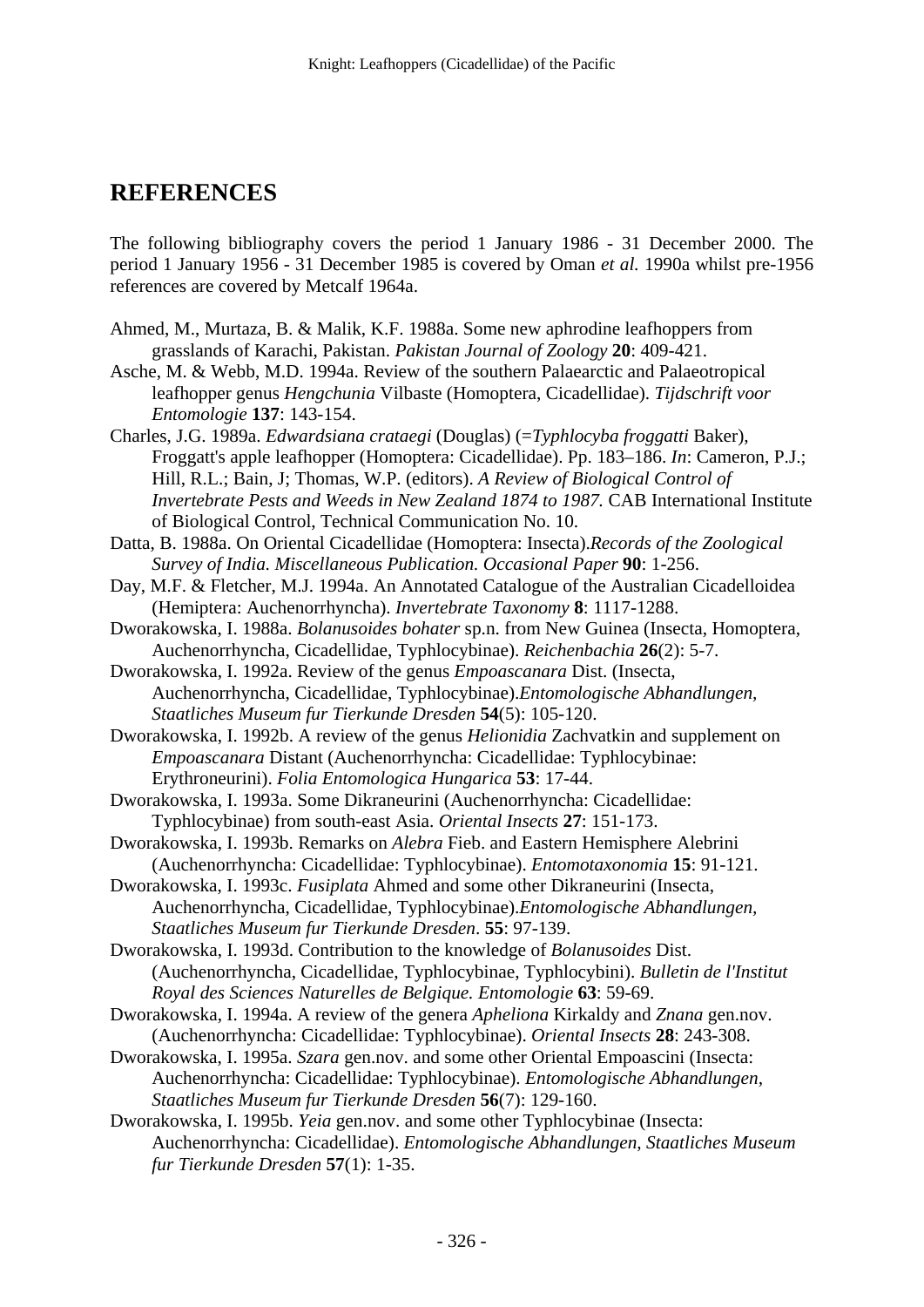Fletcher, M.J. 2000a. A new genus, *Mayawa*, for the reception of *Limotettix capitatus* Kirkaldy (Hemiptera, Cicadellidae, Deltocephalinae) and descriptions of five new species of *Mayawa*. *Australian Journal of Entomology* **39**: 103-110.

- Fletcher, M.J. & Condello, A.A. 1993a. Lectotype designations and new synonymies for G.W. Kirkaldy's Australian Deltocephalinae (Homoptera: Cicadellidae) held in the B.P. Bishop Museum, Honolulu. *General and Applied Entomology* **25**: 35-59.
- Fletcher, M.J. & Condello, A.A. 1994a. Revision of the Australian leafhopper genus *Euleimonios* Kirkaldy (Hemiptera: Cicadellidae: Deltocephalinae). *Invertebrate Taxonomy* **8**: 1017-1035.
- Fletcher, M.J. & Donaldson, J.F. 1992a. *Empoasca (Empoasca) smithi*, a new species of leafhopper damaging citrus in Queensland and notes on other Typhlocybinae from Australia (Hemiptera: Cicadellidae). *Journal of the Australian Entomological Society* **31**(2): 183-186.
- Fletcher, M.J. & Williams, D.G. 1987a. The occurrence in Australia of *Ribautiana ulmi* (L.) (Homoptera: Cicadellidae: Typhlocybinae). *Journal of the Australian Entomological Society* **26**: 373-374.
- Knight, W.J. 1987a. Leafhoppers of the grass-feeding genus *Balclutha* (Homoptera, Cicadellidae) in the Pacific region. *Journal of Natural History* **21**: 1173-1224.
- Knight, W.J. & Webb, M.D. 1986a. The Pacific Iassine cicadellid genus *Thalattoscopus* (Homoptera). *Journal of Natural History* **20**: 1051-1082.
- Knight, W.J. & Webb, M.D. 1993a. The phylogenetic relationships between virus vector and other genera of macrosteline leafhoppers, including descriptions of new taxa (Homoptera: Cicadellidae: Deltocephalinae). *Systematic Entomology* **18**: 11-55.
- Metcalf, Z.P. 1964a. General Catalogue of the Homoptera. Fascicle VI. Cicadelloidea. Bibliography of the Cicadelloidea (Homoptera: Auchenorhyncha). Agricultural Research Service, U.S. Department of Agriculture, Washington, D.C. 349 pp.
- Nielson, M.W. 1986a. New Oriental genus of leafhoppers in the tribe Coelidiini with descriptions of new species (Homoptera: Cicadellidae: Coelidiinae). *Great Basin Naturalist* **46**(1): 137-139.
- Nielson, M.W. 1986b. New Thagriine leafhoppers from the Oriental region, with a key to 30 species (Homoptera: Cicadellidae: Coelidiinae). *Great Basin Naturalist* **46**(2): 321-328.
- Nielson, M.W. 1990a. New Oriental leafhoppers in the tribe Coelidiini with a revised key to the species (Homoptera: Cicadellidae: Coelidiinae). *Entomologica scandinavica* **21**(4): 445-475.
- Nielson, M.W. 1992a. New species of leafhoppers in the genera *Thagria* (Thagriini) and *Tharra* (Tharrini) from Indonesia (Homoptera: Cicadellidae: Coelidiinae). *Entomological News* **103**(3): 65-71.
- Oman, P.W., Knight, W.J. & Nielson, M.W. 1990a. *Leafhoppers (Cicadellidae): A Bibliography, Generic Check-list and Index to the World Literature 1956-1985.* CAB International, Wallingford, Oxon, UK. 368 pp.
- Sohi, A.S. & Mann, J.S. 1992a. Fourteen new species and some new records of Asian Erythroneurini (Insecta, Auchenorrhyncha, Cicadellidae, Typhlocybinae). *Reichenbachia* **29**(22): 123-143.
- Stevens, M.M. 1990a. The previously undescribed females of *Borditartessus casulaensis* F. Evans & *Microtartessus idyia* (Kirkaldy) (Homoptera: Cicadellidae: Tartessinae). *Australian Entomological Magazine* **17**(1): 29-34.
- Stevens, M.M. 1990b. A revision of the genus *Epipsychidion* Kirkaldy (Homoptera: Cicadelloidea: Cicadellidae). *Invertebrate Taxonomy* **4**(3): 655-664.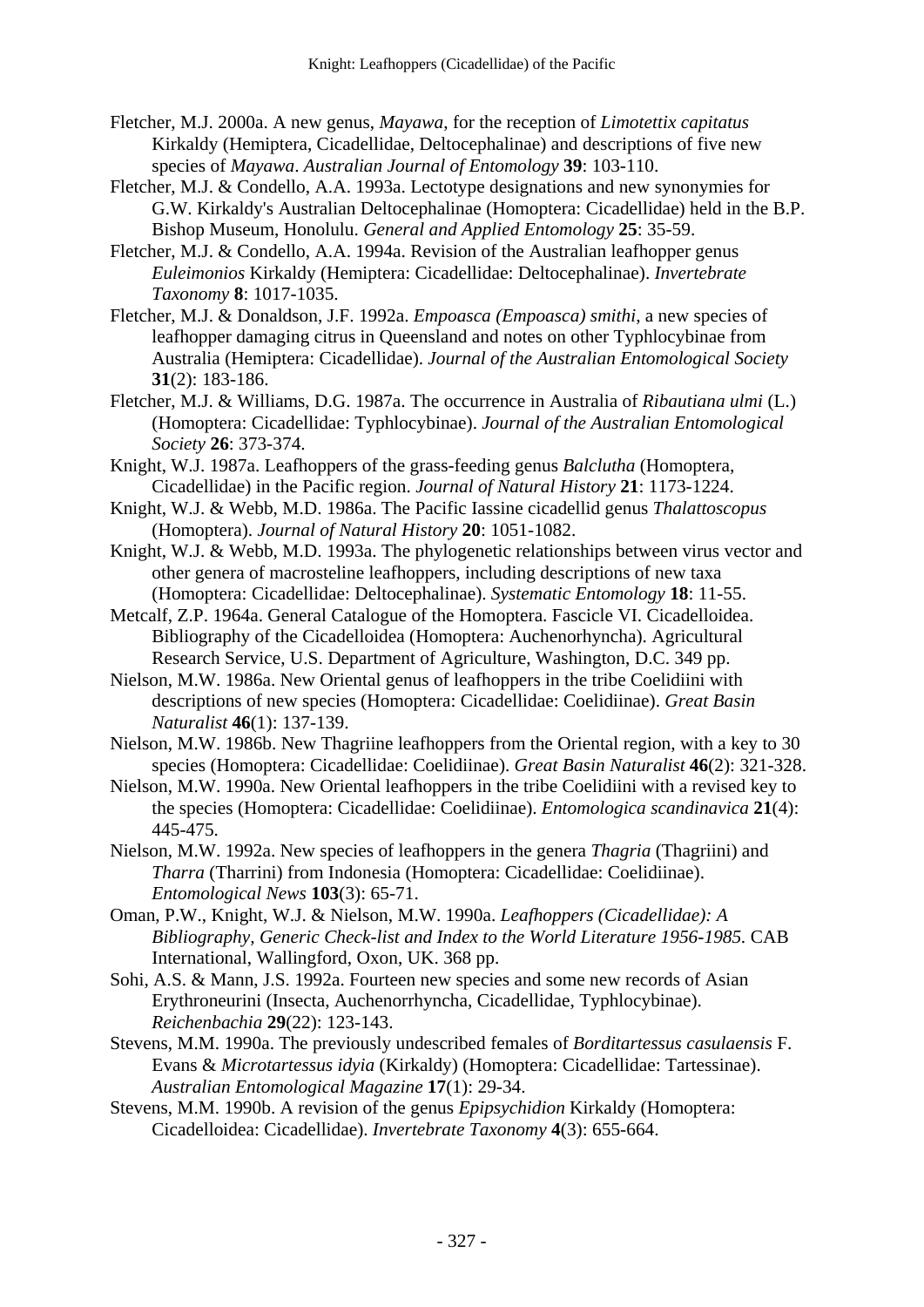- Stevens, M.M. 1990c. Revision of the genus *Mitelloides* Evans, with two new species from northern Australia (Homoptera: Cicadellidae). *Entomologica scandinavica* **21**(3): 281- 288.
- Stevens, M.M. 1991a. Revision of the genus *Alseis* Kirkaldy (Homoptera: Cicadelloidea: Cicadellidae), with descriptions of six new species. *Invertebrate Taxonomy* **5**(1): 43-59.
- Stevens, M.M. 1991b. Redescription of the monotypic genus *Microledrella* Evans (Homoptera: Cicadellidae: Ledrinae). *Australian Entomological Magazine* **18**(4): 129- 134.
- Stevens, M.M. 1994a. Taxonomy, Cladistics and Biogeography of the Australian genus *Putoniessa* Kirkaldy (Hemiptera: Cicadelloidea: Cicadellidae). *Invertebrate Taxonomy*  **8**: 1037-1115.
- Theron, J.G. 1987a. Redescription of *Occiplanocephalus ravus* Evans (Homoptera, Cicadellidae, Deltocephalinae) from western Australia. *Journal of the Australian Entomological Society* **26**: 33-34.
- Viraktamath, C.A. 1992a. Oriental nirvanine leafhoppers (Homoptera: Cicadellidae): a review of C.F. Baker's species and keys to the genera and species from Singapore, Borneo and the Philippines. *Entomologica scandinavica* **23**(3): 249-273.
- Viraktamath, C.A. & Wesley, C.S. 1988a. Revision of the Nirvaninae (Homoptera: Cicadellidae) of the Indian Subcontinent. *Great Basin Naturalist Memoirs* **12**: 182-223.
- Webb, M.D. 1986a. Sugar-cane cicadellids of the genus *Yamatotettix* (Homoptera: Auchenorrhyncha). *Journal of Natural History* **20**(1): 131-141.
- Webb, M.D. 1987a. Species recognition in *Cicadulina* leafhoppers (Hemiptera: Cicadellidae), vectors of pathogens of Gramineae. *Bulletin of Entomological Research* **77**: 683-712.
- Webb, M.D. 1999a. Identity of *Bythoscopus ignicans* Walker 1857 (Hemiptera: Auchenorrhyncha: Cicadomorpha: Cicadellidae: Stegelytrinae). *Reichenbachia* **33**(14): 111-114.
- Webb, M.D. & Godoy, C. 1993a. Review of the leafhopper tribe Scaphytopiini (Homoptera: Cicadellidae: Deltocephalinae) with a key to genera. *Journal of Natural History* **27**(2): 423-427.
- Webb, M.D. & Heller, F.R. 1990a. The leafhopper genus *Pseupalus* in the Old World Tropics, with a check-list of the Afrotropical and Oriental Paralimnini (Homoptera: Cicadellidae: Deltocephalinae). *Stuttgarter Beitrage zur Naturkunde. Serie A (Biologie)*. **452**: 1-10.
- Webb, M.D. & Vilbaste, J. 1994a. Review of the leafhopper genus *Balclutha* Kirkaldy in the Oriental Region (Insecta: Homoptera: Auchenorrhyncha: Cicadellidae). *Entomologische Abhandlungen, Staatliches Museum fur Tierkunde Dresden* **56**(3): 55-87.
- Wilson, M.R. 1989b. A review of the leafhoppers of the genus *Thaia* (Hemiptera: Cicadellidae: Typhlocybinae) from rice in Asia. *Bulletin & Annales Société royale belge d'Entomologie* **125**: 283-290.
- Wilson, M.R. & Claridge, M.F. 1991a. *Handbook for the identification of leafhoppers and plantthoppers of rice*. CAB International, Wallingford, Oxon. 142 pp.
- Young, D.A. 1986a. Taxonomic study of the Cicadellinae (Homoptera: Cicadellidae). Part 3. Old World Cicadellini. *The North Carolina Agricultural Research Service. Technical Bulletin* **281**: 1-639.
- Young, D.A. 1993a. New genus and five new species of mileewine leafhoppers from New Guinea (Homoptera: Cicadellidae). *Proceedings of the Entomological Society of Washington* **95**(2): 228-240.
- Zhang, Y. 1990a. *A taxonomic study of Chinese Cicadellidae (Homoptera).* Tianze Eldonejo, Yangling, Shaanxi, China.218 pages.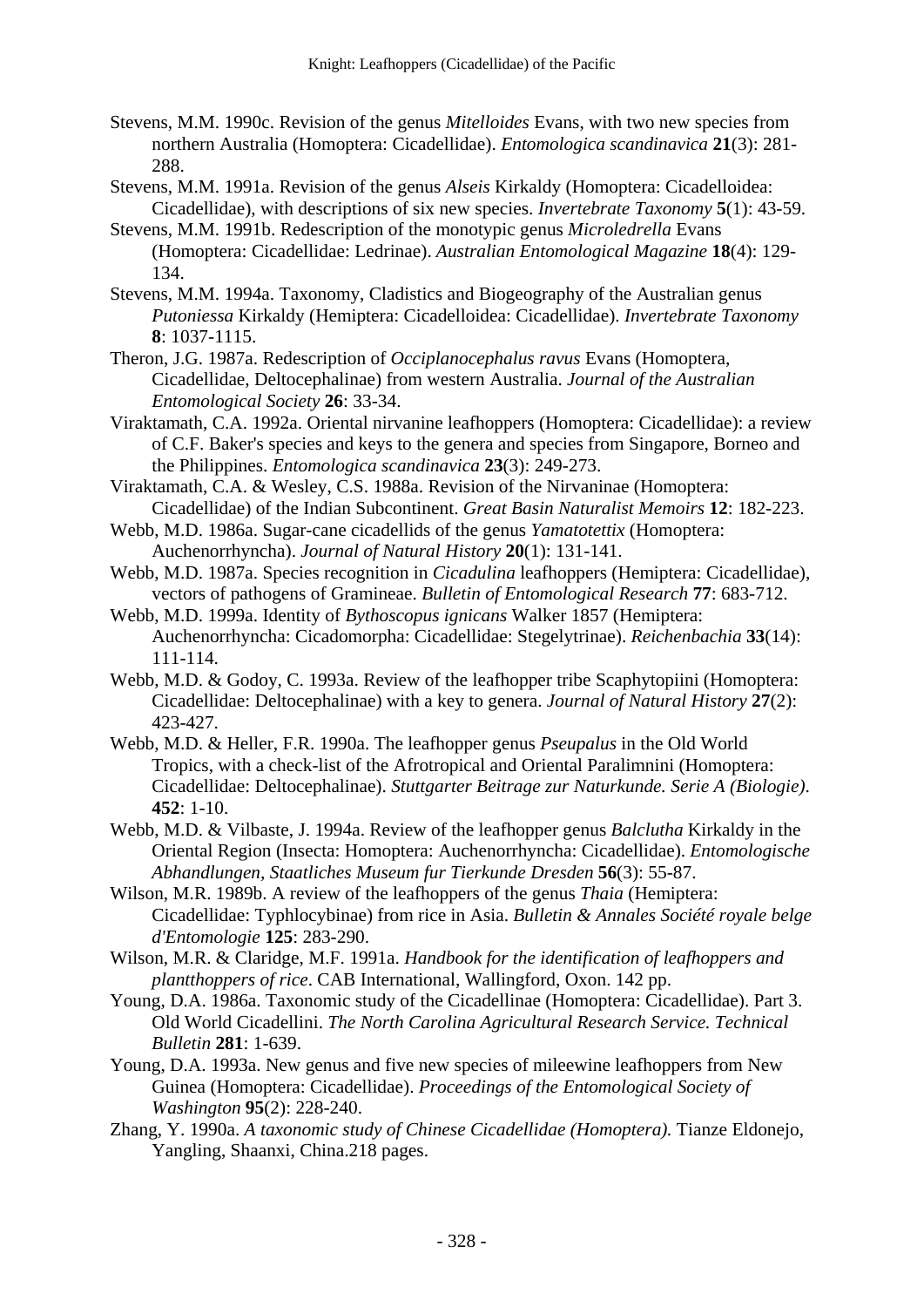Zhang, Y. & Webb, M.D. 1996a. A revised classification of the Asian and Pacific selenocephaline leafhoppers (Homoptera: Cicadellidae). *Bulletin of the Natural History Museum London (Entomology)* **65**(1): 1-103.

#### **ADDENDUM**

Following the completion of the present work a number of papers have been published on the Cicadellidae of the Pacific region. Those concerning systematics and species distribution are listed below although the data are not incorporated in the present check-list.

- Dai, W. & Viraktamath, C.A. 2009. A review of the leafhopper genus *Scaphotettix* Matsumura (Hemiptera: Cicadellidae: Deltocephalinae), with description of a new genus. *Zoological Science (Tokyo)* **26**(9): 656-663.
- Dworakowska, I. 2002. *Singhardina* Mahmood 1967, the subgenus of *Eurhadina* Haupt 1929 (Auchenorrhyncha, Cicadellidae, Typhlocybinae): a review, with description of 32 new species. *Entomologica Basiliensia* **24**: 45-95.
- Dworakowska, I. 2006. Seven new species of the genus *Salka* Dwor. (Hemiptera: Auchenorrhyncha: Cicadellidae: Typhlocybinae). *Russian Entomological Journa*l **15**(3): 269-274.
- Fletcher, M.J. 2002. Australian leafhoppers (Auchenorrhyncha: Cicadellidae): as Australian as the kangaroo. *Denisia* **4**: 349-356.
- Fletcher, M.J. 2006. A new genus, *Warlucephala*, for the reception of *Deltocephalus arunda* Jacobi 1909, and two new species (Hemiptera: Cicadellidae: Deltocephalinae). *Records of the Australian Museum* **58**(2): 125-128.
- Fletcher, M.J. 2007. The identity of *Pascoepus viridiceps* (Evans) based on recognition of the male and a new species of *Zaletta* from Barrow Island, Western Australia (Hemiptera: Cicadellidae: Idiocerinae). *General and Applied Entomology* **36**: 13-16.
- Fletcher, M.J. 2008. An impressive new species of *Euacanthella* Evans from western Australia (Hemiptera: Cicadellidae: Euacanthellinae). *General and Applied Entomology* **37**: 15-19.
- Fletcher, M.J. & Dangerfield, P.C. 2002. *Idioscopus clypealis* (Lethierry), a second new leafhopper pest of mango in Australia (Hemiptera: Cicadellidae: Idiocerinae). *Australian Journal of Entomology* **41**(1): 35-38.
- Fletcher, M.J. & Day, M.F. 2003. The discovery of the holotype of *Ledromorpha planirostris* (Donovan). (Cicadellidae: Ledrinae), with notes on other Australian Auchenorrhyncha species described by Edward Donovan. *General and Applied Entomology* **32**: 23-30.
- Fletcher, M.J. & Lariviere, M.-C. 2009. *Anzygina*, a new genus for some Australasian microleafhopper species formerly placed in the genus *Zygina* Fieber (Cicadellidae: Typhlocybinae: Erythroneurini). *Australian Journal of Entomology* **48**(2): 164-176.
- Fletcher, M.J. & Moir, M.L. 2008. *Gunawardenea*, a new genus of squat leafhoppers from Western Australia, with description of two new species (Hemiptera: Cicadellidae: Deltocephalinae). *Records of the Western Australian Museum* **24**(4): 429-436.
- Fletcher, M.J. & Semeraro, L. 2001. The genus *Scaphoideus* Uhler in Australia (Hemiptera: Cicadellidae: Deltocephalinae). *Australian Journal of Entomology* **40**(1): 1-8.
- Fletcher, M.J. & Semeraro, L. 2007. Genus *Carvaka* Distant in Australia (Hemiptera: Cicadellidae: Selenocephalinae). *Australian Journal of Entomology* **46**(2): 89-95.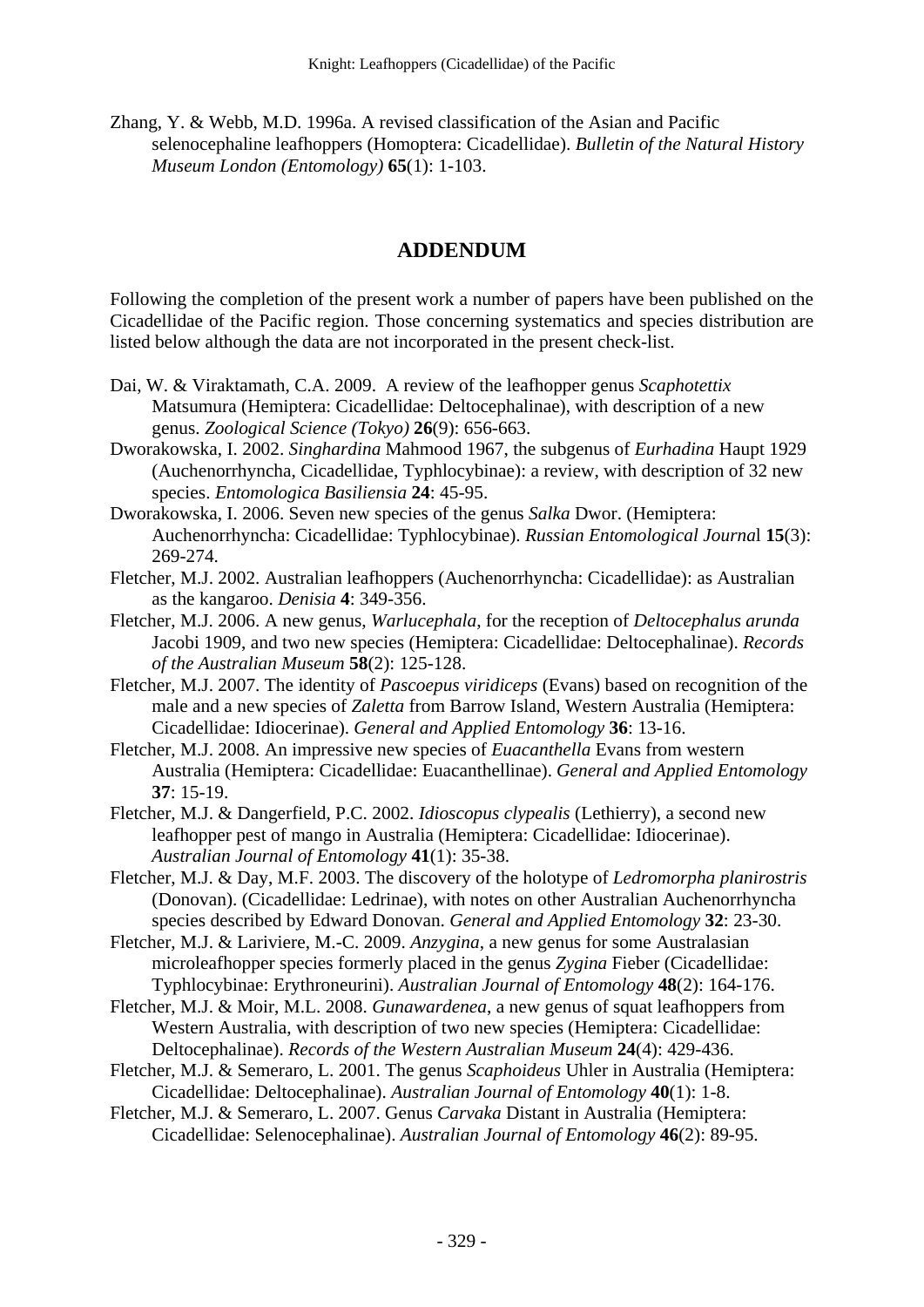- Fletcher, M.J. & Zahniser, J.N. 2008. The first record of Goniagnathini from Australia with description of four new species of *Goniagnathus* Fieber (Hemiptera: Cicadellidae: Deltocephalinae). *Zootaxa* **1692**: 43-54.
- Freytag, P.H. 2000. A new species of *Coelidiana* (Homoptera: Cicadellidae) from the Galapagos Islands. *Entomological News* **111**(5): 325-327.
- Grandgirard, J. & Hoddle, M.S. 2009. Classical biological control of the glassy-winged sharpshooter, *Homalodisca vitripennis*, by the egg parasitoid *Gonatocerus ashmeadi* in the Society, Marquesus and Austral archipelagos of French Polynesia. *Biological Control* **48**(2): 155-163.
- Hamilton, K.G.A. 1999. The ground-dwelling leafhoppers Myerslopiidae, new family, and Sagmatiini, new tribe (Homoptera: Membracoidea). *Invertebrate Taxonomy* **13**(2): 207- 235.
- Kamitani, S. & Kahono, S. 2004. A new species of the genus *Cofana* (Hemiptera: Auchenorrhyncha: Cicadellidae) associated with a climbing vine of bamboo in Java, Indonesia. *Esakia* **44**: 135-141.
- Kamitani, S. & Ubaidillah, R. 2009. Taxonomic study on four Southeast Asian species of the genus *Xestocephalus* (Auchenorrhyncha: Cicadellidae). *Esakia* **49**: 95-101.
- Kamitani, S. & Ubaidillah, R. 2005. Notes on the genus *Balclutha* (Hemiptera: Auchenorrhyncha: Cicadellidae) in Indonesia. *Esakia* **45**: 61-67.
- Kamitani, S. & Ubaidillah, R. 2006. Two new species of Selenocephalinae (Auchenorryncha: Cicadellidae) in Java, Indonesia. *Esakia* **46**: 83-87.
- Knight, W.J. & Fletcher, M.J. 2007. A new deltocephaline leafhopper genus, *Melanetettix*, from Melanesia (Hemiptera: Cicadellidae: Deltocephalinae). *Systematics and Biodiversity* **5**(2): 199-222.
- Lariviere, M.C., Fletcher, M.J. & Larochelle, A. 2010. Auchenorryncha (Insecta: Hemiptera) catalogue. *Fauna of New Zealand* **63**: 1-232.
- Moir, M.L., Majer, J.D. & Fletcher, M.J. 2003. New records for Hemiptera species in Western Australia. *Records of the Western Australian Museum* **21**(4): 353-357.
- Petit, J.N. & Hoddle, M.S. 2008. Invasion dynamics of the glassy-winged sharpshooter *Homalodisca vitripennis* (Germar) (Hemiptera: Cicadellidae) in French Polynesia. *Biological Invasions* **10**(7): 955-967.
- Polhemus, D. 2002. The first record of *Sophonia rufofascia* (Homoptera: Cicadellidae) in Tahiti. *Proceedings of the Hawaiian Entomological Society* **35**: 153.
- Shang, S., Zhang, Y. & Shen, L. 2009. New species of the leafhopper genus *Drabescus* Stal (Hemiptera; Cicadellidae: Selenocephalinae) from Papua New Guinea. *Zootaxa* **2117**: 49-55.
- Shang, S. & Zhang, Y. 2003. Two new leafhopper species from Sabah (Kalimantan) of the genus *Fistulatus* (Homoptera: Cicadellidae: Selenocephalinae: Paraboloponini). *Entomotaxonomia* **25**(1): 21-24.
- Szwedo, J. 2004. A new genus and six new species of ground-dwelling leafhoppers from Chile and New Zealand. (Hemiptera: Cicadomorpha: Myerslopiidae). *Zootaxa* **424**: 1- 20.
- Viraktamath, C.A. 2004. A revision of the *Varta*-*Stymphalus* generic complex of the leafhopper tribe Scaphytopiini (Hemiptera: Cicadellidae) from the Old World. *Zootaxa* **713**: 1-47.
- Viraktamath, C.A. & Webb, M.D. 2008. A review of the Oriental grassland leafhopper genus *Platyretus* Melichar (Hemiptera: Cicadellidae: Deltocephalinae). *Zootaxa* **1696**: 37-47.
- Webb, M.D. & Viraktamath, C.A. 2009. Annotated check-list, generic key and new species of Old World Deltocephalini leafhoppers with nomenclatorial changes in the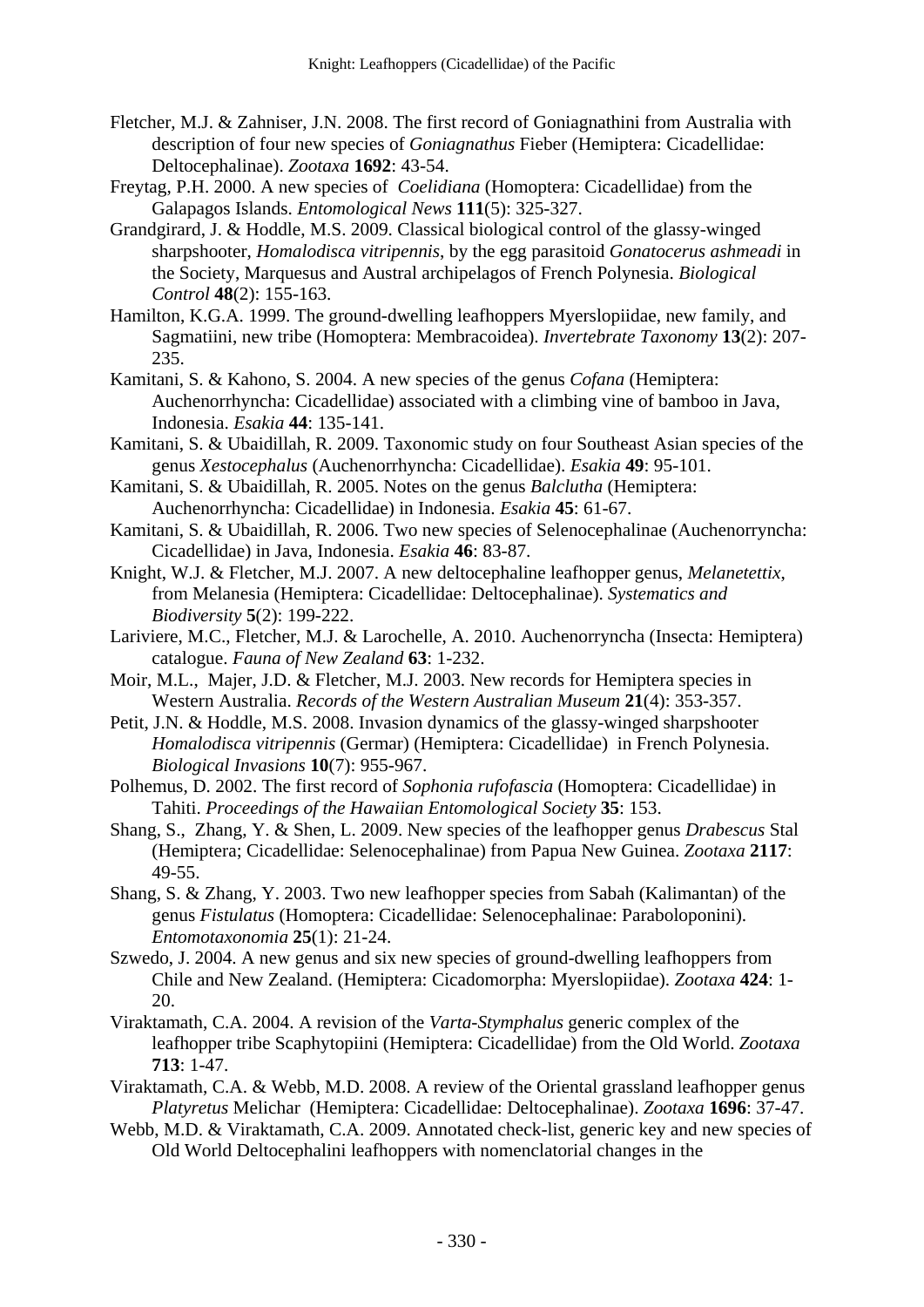*Deltocephalus* group and other Deltocephalinae (Hemiptera, Auchenorrhyncha, Cicadellidae). *Zootaxa* **2163**: 1-64.

Wei, C. & Webb, M.D. 2010. A review of the morphologically diverse leafhopper subfamily Stegelytrinae (Hemiptera: Cicadellidae) with description of new taxa. *Systematic Entomology* **35**(1): 19-58.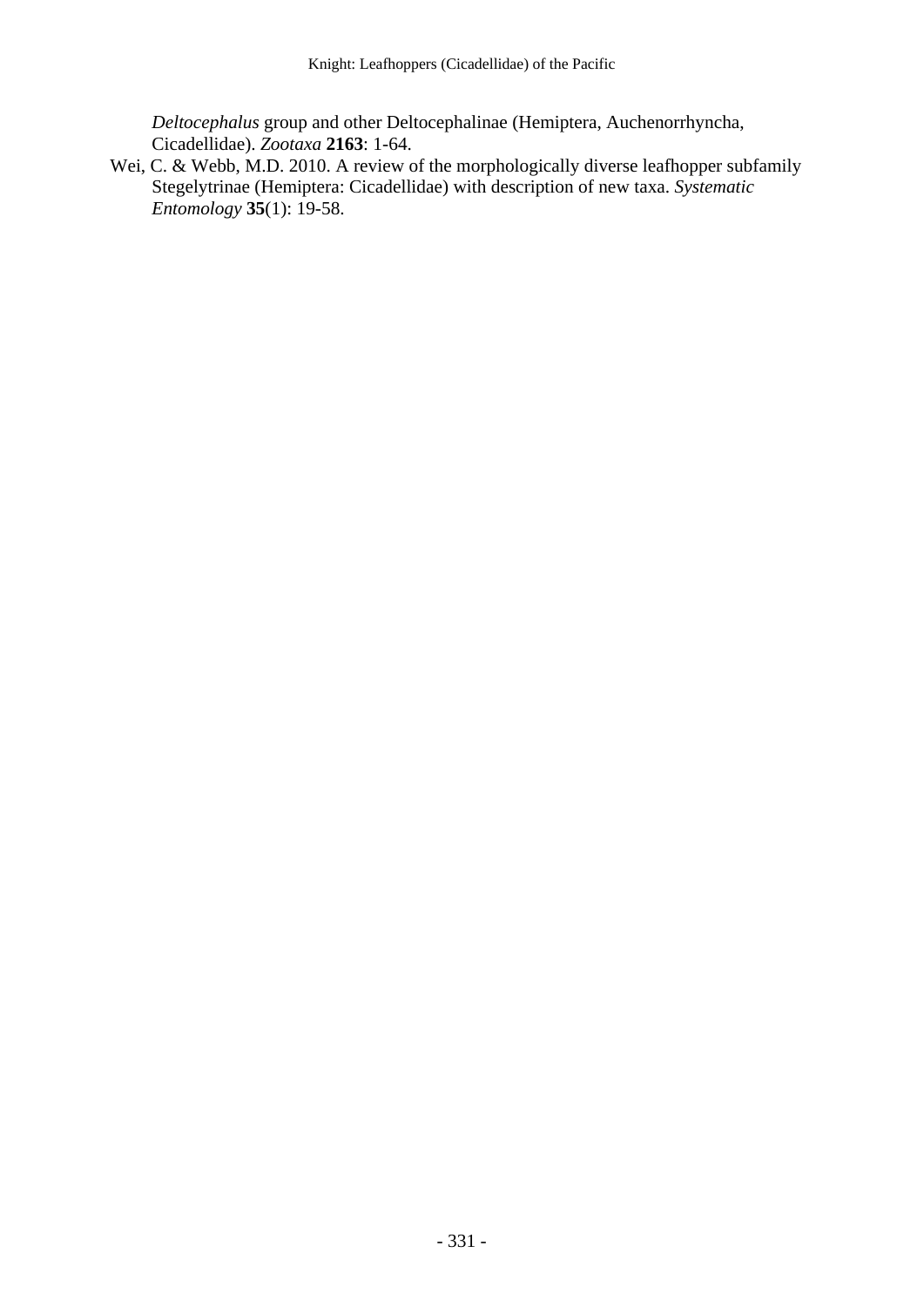# **INDEX TO HIGHER TAXA**

| Aaka Dworakowska 288                                  |  |
|-------------------------------------------------------|--|
|                                                       |  |
|                                                       |  |
|                                                       |  |
|                                                       |  |
|                                                       |  |
|                                                       |  |
|                                                       |  |
| Aguriahana Distant  309                               |  |
| Ahmedra Dworakowska & Viraktamath                     |  |
|                                                       |  |
| Akotettix Matsumura  279                              |  |
|                                                       |  |
|                                                       |  |
|                                                       |  |
| Alebroides Matsumura  273                             |  |
|                                                       |  |
| Alodeltocephalus Evans  73                            |  |
| Aloeurymela Evans 128                                 |  |
|                                                       |  |
| Alopenthimia Evans 227                                |  |
| Aloplemmeles Evans  166<br>Alosarpestus F. Evans  250 |  |
|                                                       |  |
| Alotartessella F. Evans 250                           |  |
| Alotartessus F. Evans 250                             |  |
| Aloxestocephalus Evans 322                            |  |
|                                                       |  |
| Amberbakia Distant 227                                |  |
|                                                       |  |
| Amritodus Anufriev 168                                |  |
| Anacephaleus Evans 316                                |  |
| Anacofana Young 10                                    |  |
| Anacornutipo Evans  133                               |  |
|                                                       |  |
| Anagonalia Young  10                                  |  |
| Anaka Dworakowska & Viraktamath 268                   |  |
|                                                       |  |
| Anemolua Kirkaldy  118                                |  |
|                                                       |  |
| Angusticella Maldonado Capriles  168                  |  |
| Anufrievia Dworakowska 289                            |  |
| Apheliona Kirkaldy  275                               |  |
|                                                       |  |
|                                                       |  |
|                                                       |  |
|                                                       |  |

| Arboridia Zachvatkin289                   |  |
|-------------------------------------------|--|
|                                           |  |
|                                           |  |
| Ateloguina Young13                        |  |
|                                           |  |
|                                           |  |
| Atkinsoniella Distant13                   |  |
| Australoscopus China139                   |  |
|                                           |  |
| Austroagalloides Evans 9                  |  |
| AUSTROAGALLOIDINAE 9                      |  |
| Austroasca Lower276                       |  |
| Austrocerus Evans  169                    |  |
| Austrolopa Evans320                       |  |
| Austrotartessus F. Evans 250              |  |
| Baguoidea Mahmood277                      |  |
| Bakera Mahmood 289                        |  |
| Bakeriana Evans133                        |  |
|                                           |  |
|                                           |  |
|                                           |  |
|                                           |  |
| Balocerus Freytag & Morrison 169          |  |
|                                           |  |
| Balocharella Webb171                      |  |
| Barinaga Dworakowska 290                  |  |
| Batracomorphus Lewis 144                  |  |
| Baya Dworakowska 290                      |  |
| Bengueta Mahmood290                       |  |
|                                           |  |
| Bharagonalia Young 15<br>Bharinka Webb171 |  |
|                                           |  |
| Bharoopra Webb 171                        |  |
| Bolanusoides Distant 310                  |  |
| Borditartessus F. Evans251                |  |
|                                           |  |
|                                           |  |
| Bothrogonia Melichar17                    |  |
| Brachylorus Maldonado Capriles  171       |  |
|                                           |  |
| Brunotartessus F. Evans252                |  |
| Bulotartessus F. Evans253                 |  |
| Bundabrilla Webb 172                      |  |
| Bunyipia Dworakowska291                   |  |
|                                           |  |
|                                           |  |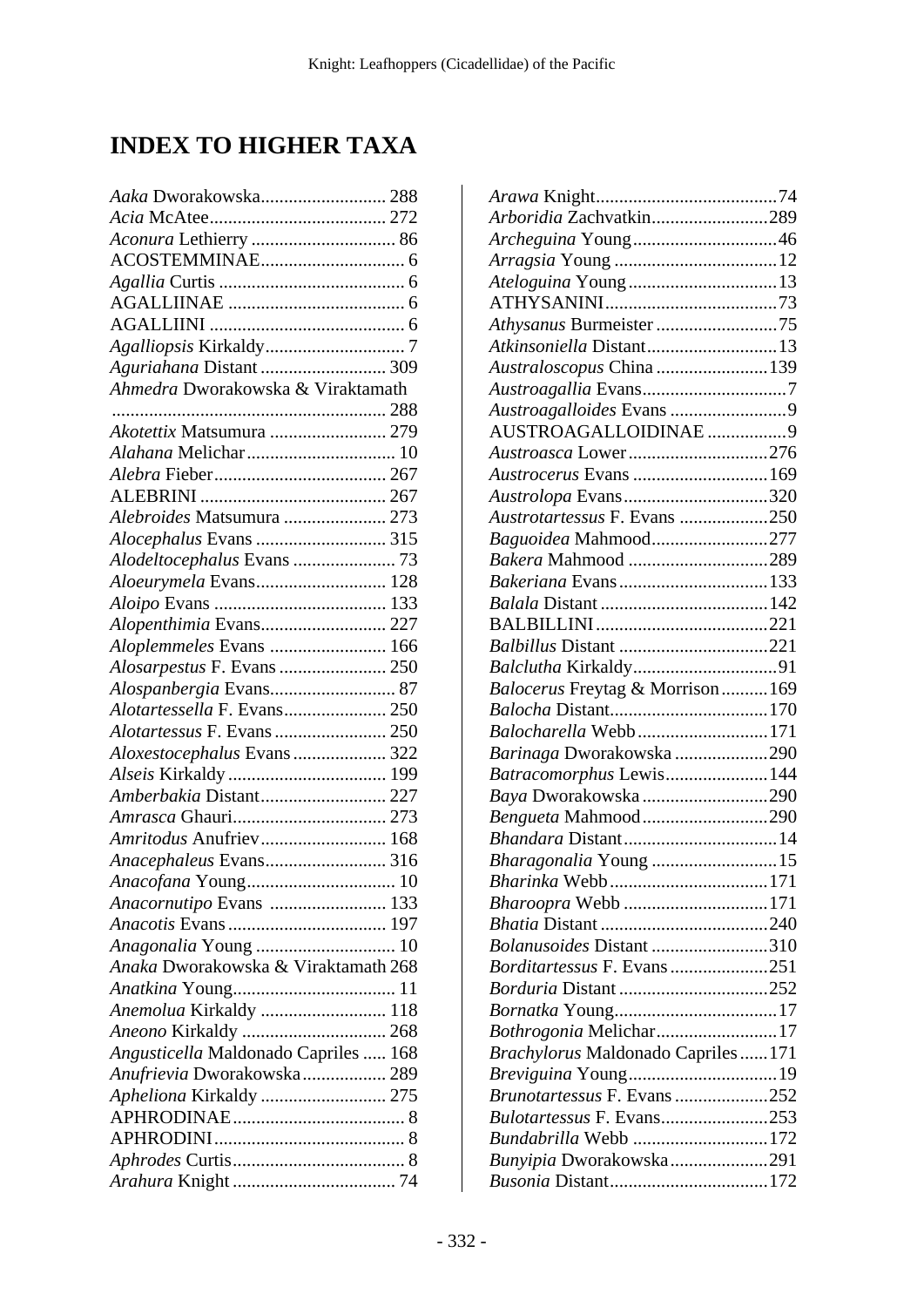| Busoniomimus Maldonado Capriles 172 |
|-------------------------------------|
| Bza Dworakowska 296                 |
|                                     |
| Calotartessus F. Evans 253          |
| Candulifera Webb 173                |
|                                     |
| Carchariacephalus Montrouzier 222   |
|                                     |
| Cassianeura Ramakrishnan & Menon291 |
| Castanoguina Young 20               |
|                                     |
| Celopsis Hamilton  211              |
|                                     |
| Ceratagallia Kirkaldy 7             |
|                                     |
| Changwhania Kwon 111                |
|                                     |
| Chiasmus Mulsant & Rey  79          |
| Chikava Dworakowska  291            |
| Chinaella Evans  228                |
|                                     |
| Cicadabara Knight & Webb  101       |
|                                     |
|                                     |
|                                     |
|                                     |
| Cicadulina China 101                |
|                                     |
|                                     |
| Cicaduloida Osborn  102             |
| Circulifer Zachvatkin  106          |
|                                     |
| Clinogonalia Young 22               |
| <b>COELIDIINAE</b>                  |
|                                     |
|                                     |
|                                     |
|                                     |
| Cololedra Evans 188                 |
|                                     |
| Conoguinula Young  26               |
| Cornutipo Evans  134                |
| Dapitana Mahmood  278               |
|                                     |
| DELTOCEPHALINAE73                   |
| DELTOCEPHALINI 80                   |
| Deltocephalus Burmeister  80        |
|                                     |
| Dhongariva Webb 173                 |
| Dialecticopteryx Kirkaldy  278      |
| Diemoides Evans 112                 |

| Dikraneura Hardy269                    |  |
|----------------------------------------|--|
| DIKRANEURINI 268                       |  |
| Diomma Motschulsky291                  |  |
| Distantasca Dworakowska 283            |  |
| Distantessus F. Evans 253              |  |
| Dolichopscerus Maldonado Capriles. 174 |  |
| Doratulina Melichar 118                |  |
|                                        |  |
| Dorrotartessus F. Evans 254            |  |
|                                        |  |
|                                        |  |
|                                        |  |
| Dryadomorpha Kirkaldy241               |  |
| Duatartessus F. Evans 254              |  |
| Dunioa Dworakowska 279                 |  |
|                                        |  |
| Dziwneono Dworakowska 269              |  |
| Ectopiocephalus Kirkaldy228            |  |
| Edwardsiana Zachvatkin 310             |  |
| Eldama Dworakowska292                  |  |
|                                        |  |
|                                        |  |
|                                        |  |
| Empoascanara Distant292                |  |
|                                        |  |
| Epiclinata Metcalf 193                 |  |
| Epipsychidion Kirkaldy 200             |  |
| Eryascara Dworakowska296               |  |
| Erythroneura Fitch 296                 |  |
| ERYTHRONEURINI (=Bakerini) 288         |  |
| Euacanthella Evans 125                 |  |
| EUACANTHELLINAE 124                    |  |
| Euleimonios Kirkaldy 112               |  |
|                                        |  |
|                                        |  |
|                                        |  |
| Eupenthimia Evans 228                  |  |
|                                        |  |
| <i>Eurhadina</i> Haupt 312             |  |
| Euronirvanella Evans 222               |  |
| Eurymela Le Peletier & Serville128     |  |
| <i>Eurymelella</i> Evans 134           |  |
| Eurymelessa Evans 129                  |  |
|                                        |  |
| EURYMELINAE 127                        |  |
|                                        |  |
| Eurymeloides Ashmead 130               |  |
| Eurymelops Kirkaldy132                 |  |
|                                        |  |
|                                        |  |
|                                        |  |
|                                        |  |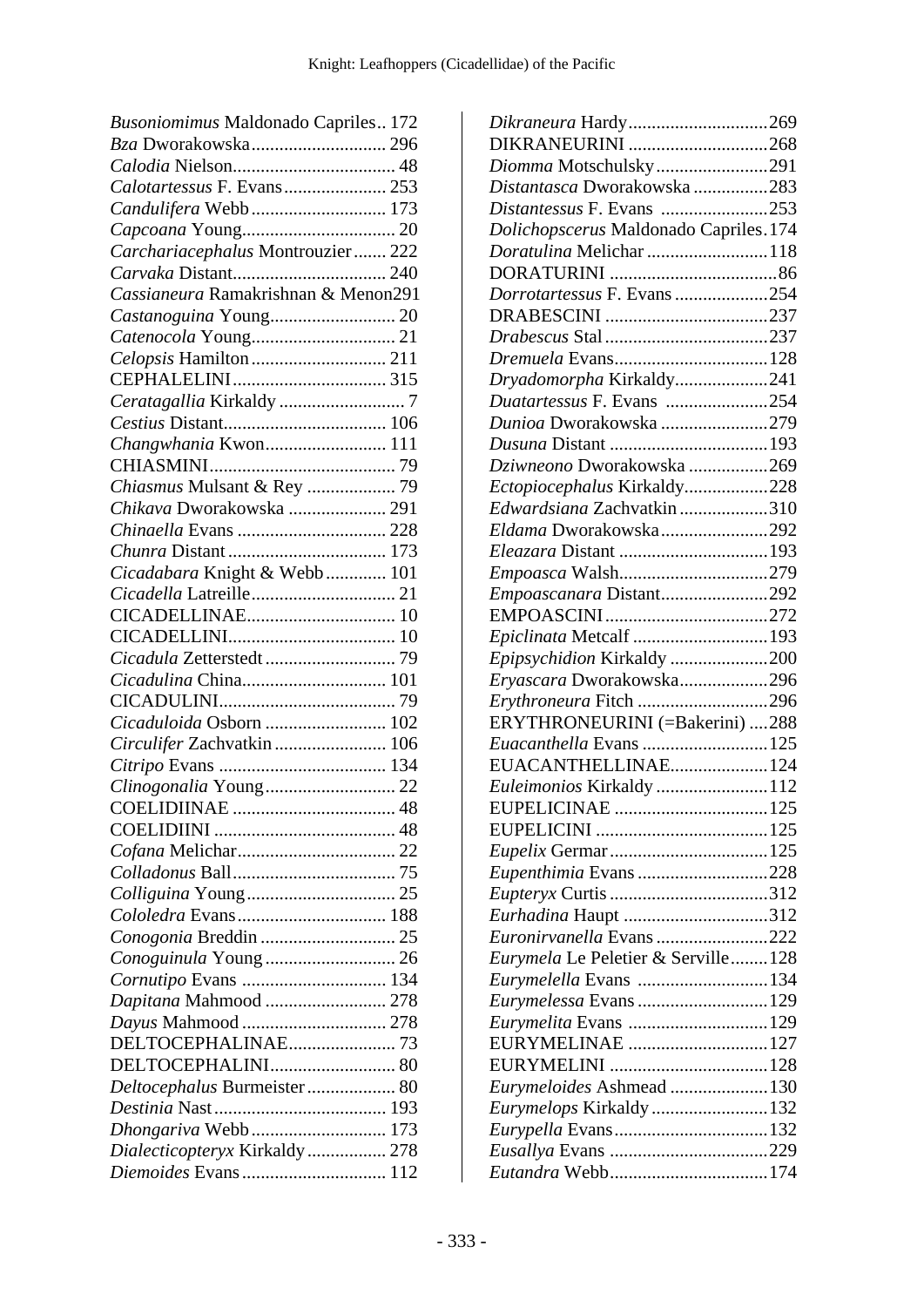| Eutartessus F. Evans  254              |  |
|----------------------------------------|--|
|                                        |  |
| EVACANTHINAE  140                      |  |
| Evacanthus Le Peletier & Serville  140 |  |
|                                        |  |
|                                        |  |
|                                        |  |
| Fedotartessus F. Evans  255            |  |
|                                        |  |
| Furcatartessus F. Evans  255           |  |
| Gambialoa Dworakowska 297              |  |
|                                        |  |
|                                        |  |
| Giffardia Kirkaldy 116                 |  |
| Gladkara Dworakowska  297              |  |
|                                        |  |
| Graptoguina Young  27                  |  |
| Gressittella Evans  229                |  |
| Gressittocerus Maldonado Capriles 174  |  |
| Guineotetta Young  27                  |  |
| Guinobata Mahmood  290                 |  |
|                                        |  |
|                                        |  |
|                                        |  |
|                                        |  |
|                                        |  |
|                                        |  |
| Harmata Dworakowska  298               |  |
|                                        |  |
|                                        |  |
| Hecalocratus Evans 88                  |  |
|                                        |  |
|                                        |  |
| Hemisudra Schmidt 142                  |  |
| Hengchunia Vilbaste 113                |  |
| Hephathus Ribaut 209                   |  |
| Heteroguina Young 28                   |  |
| Hishimonus Ishihara 107                |  |
| Hodoedocus Jacobi 121                  |  |
|                                        |  |
|                                        |  |
| Hybrasil Kirkaldy 242                  |  |
| Hydabricta Webb  174                   |  |
|                                        |  |
|                                        |  |
|                                        |  |
| Hypericiella Dworakowska 308           |  |
|                                        |  |
|                                        |  |
| Idiocerella Evans 175                  |  |
|                                        |  |

| Idioscopus Baker 176          |  |
|-------------------------------|--|
| Idyia Linnavuori 102          |  |
| Ifugoa Dworakowska & Pawar284 |  |
|                               |  |
| Imugina Mahmood298            |  |
| Infulatartessus F. Evans255   |  |
|                               |  |
|                               |  |
|                               |  |
|                               |  |
|                               |  |
|                               |  |
|                               |  |
|                               |  |
|                               |  |
|                               |  |
| Iriatartessus F. Evans 256    |  |
|                               |  |
| Ishidaella Matsumura 29       |  |
| Jacobiasca Dworakowska 284    |  |
| Jacobiella Dworakowska284     |  |
|                               |  |
|                               |  |
| Jotwa Dworakowska299          |  |
|                               |  |
| Kahaono Kirkaldy270           |  |
| Kahavalu Kirkaldy320          |  |
|                               |  |
| Kaltitartessus F. Evans 256   |  |
|                               |  |
| Kanguza Dworakowska 296       |  |
| Kapsa Dworakowska299          |  |
| Karachiota Ahmed 270          |  |
|                               |  |
|                               |  |
|                               |  |
| Kerygma Dworakowska271        |  |
| Kidraneuroidea Mahmood 271    |  |
|                               |  |
| Koperta Dworakowska 299       |  |
| Kotwaria Dworakowska285       |  |
|                               |  |
|                               |  |
| Kufajka Dworakowska285        |  |
|                               |  |
|                               |  |
| Kyphocotis Kirkaldy  197      |  |
| Kyphoctella Evans 197         |  |
|                               |  |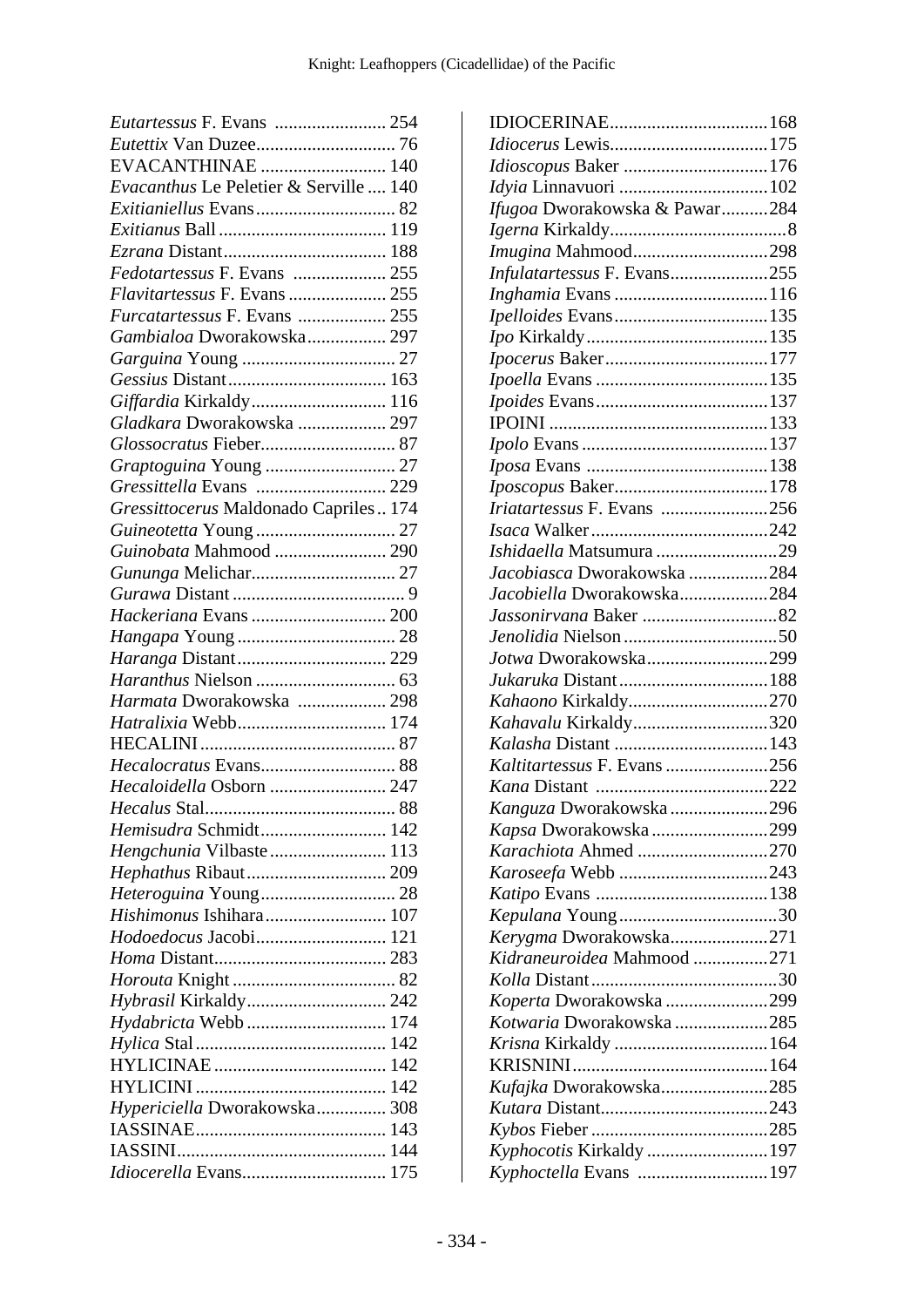| Lamia Linnavuori 243          |  |
|-------------------------------|--|
| Lasioscopus China 139         |  |
|                               |  |
| Lectotypella Dworakowska 299  |  |
|                               |  |
| Ledracotis Evans 198          |  |
| Ledraprora Evans  201         |  |
|                               |  |
|                               |  |
|                               |  |
| Ledroides Dammerman  229      |  |
| Ledromorpha Stal 190          |  |
| Ledropsella Evans 190         |  |
| Ledropsis White  190          |  |
| Limassolla Dlabola 315        |  |
|                               |  |
| Linacephalus Evans 316        |  |
| Lisciasta Dworakowska  299    |  |
|                               |  |
|                               |  |
| Lonatura Osborn & Ball  82    |  |
|                               |  |
| Luvanda Dworakowska 300       |  |
|                               |  |
| Macroceps Signoret 201        |  |
|                               |  |
|                               |  |
| Macroceratogonia Kirkaldy 222 |  |
| MACROCERATOGONIINI 222        |  |
| Macropsella Hamilton 209      |  |
| MACROPSINAE  208              |  |
|                               |  |
|                               |  |
| Macrosteles Fieber  103       |  |
|                               |  |
| Macrotartessus F. Evans 257   |  |
|                               |  |
| Maguangua Melichar  33        |  |
| Mahmoodia Dworakowska  312    |  |
| Makilingana Mahmood  300      |  |
|                               |  |
| <b>MAKILINGIINAE 218</b>      |  |
|                               |  |
| Mandera Ahmed  300            |  |
| Mangganeura Ghauri  300       |  |
| Mapochiella Evans 125         |  |
| Maroopula Webb  178           |  |
| Marquesitettix Metcalf 103    |  |
|                               |  |
| Mayawa Fletcher 113           |  |
|                               |  |

| Microledrella Evans 202      |  |
|------------------------------|--|
| Microlopa Evans320           |  |
| Microtartessus F. Evans 257  |  |
|                              |  |
|                              |  |
| Milotartessus F. Evans 257   |  |
| Mimotettix Matsumura77       |  |
| Mindanaoa Mahmood313         |  |
| Mitelloides Evans202         |  |
|                              |  |
| Moluccasia Zhang & Webb248   |  |
| Monteithia Evans318          |  |
|                              |  |
|                              |  |
| Moruloguina Young 34         |  |
| Motschulskyia Kirkaldy 271   |  |
| Muinocerus Ghauri 178        |  |
|                              |  |
|                              |  |
| Musbrnoia Dworakowska301     |  |
| Musgraviella Evans 178       |  |
| Myerslopella Evans318        |  |
| Myerslopia Evans 318         |  |
| MYERSLOPIINI 318             |  |
| Myrmecophryne Kirkaldy322    |  |
| Myrmecoscopus Evans 140      |  |
| Mysolis Kirkaldy243          |  |
| Namiocerus Ghauri178         |  |
| Nandara Dworakowska301       |  |
| Nanipoides Evans 138         |  |
|                              |  |
| Neoaliturus Distant77        |  |
| Neodartus Melichar 230       |  |
| Neopenthimia Evans 230       |  |
| Neotartessus F. Evans257     |  |
|                              |  |
| Neovulturnus Evans 230       |  |
| Nephotettix Matsumura122     |  |
| Nesoclutha Evans104          |  |
| Nesophyla Osborn104          |  |
| Nesoriella Osborn 105        |  |
| Neurotettix Matsumura 77     |  |
| Newmaniana Evans 258         |  |
| Nigritartessus F. Evans 258  |  |
| Nikkotettix Matsumura286     |  |
| Nirvana Kirkaldy 223         |  |
| Nirvanguina Zhang & Webb 244 |  |
| NIRVANINAE 221               |  |
|                              |  |
|                              |  |
| Nirvanoides Baker 224        |  |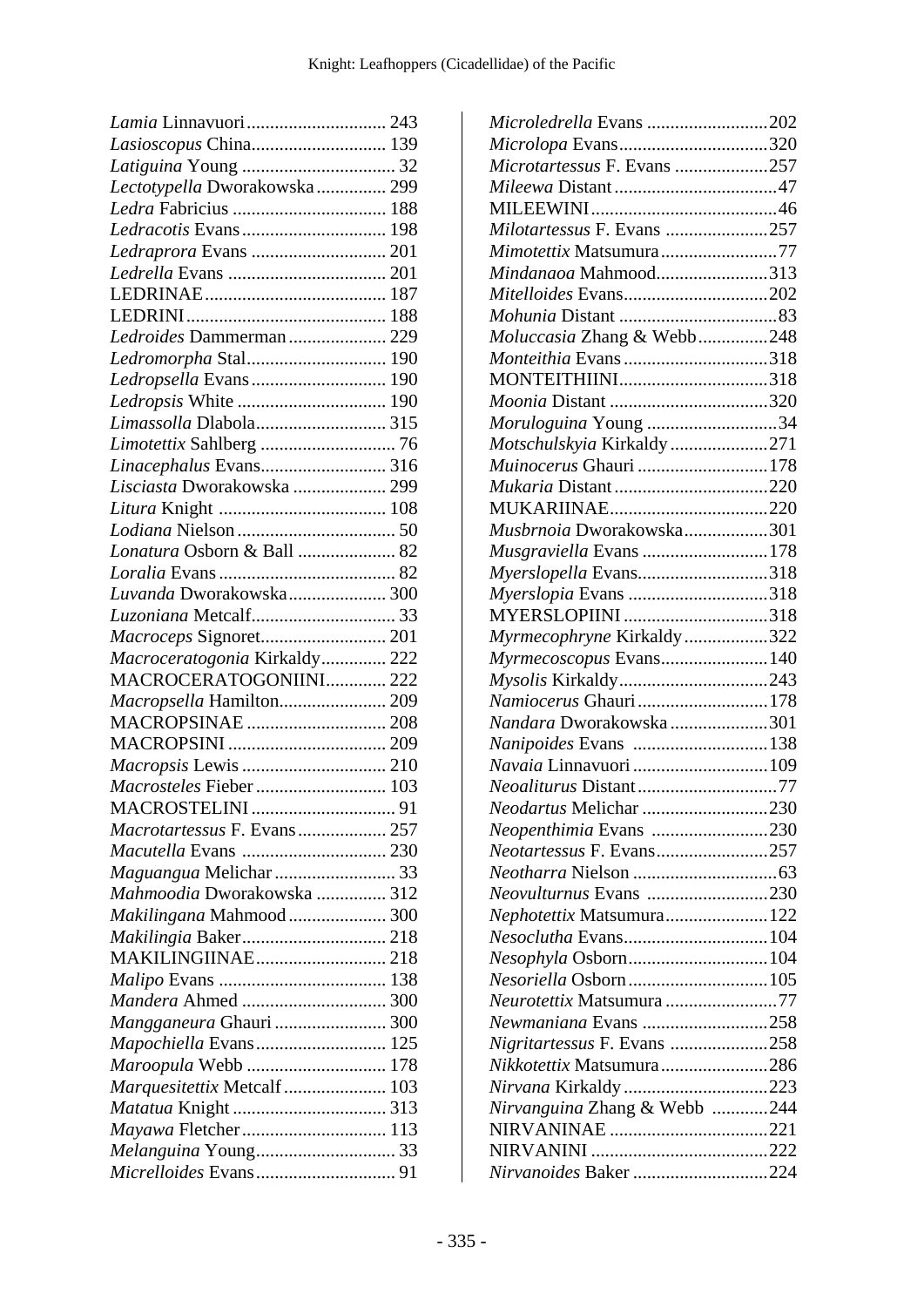| Nitidoguina Young 34                  |  |
|---------------------------------------|--|
| Nitta Dworakowska 301                 |  |
| Nlunga Dworakowska 306                |  |
|                                       |  |
| Notocephalius Jacobi 316              |  |
|                                       |  |
| Novothymbris Evans 202                |  |
|                                       |  |
| Nubelloides Evans  232                |  |
|                                       |  |
| Occinirvana Evans  227                |  |
| <b>OCCINIRVANINI  227</b>             |  |
| Occiplanocephalus Evans  83           |  |
| Oceanopona Linnavuori 244             |  |
| Omanella Merino  244                  |  |
| Onukia Matsumura 141                  |  |
| Ophiuchus Distant 224                 |  |
|                                       |  |
| Opsianus Linnavuori  109              |  |
|                                       |  |
|                                       |  |
| Orientalebra Dworakowska 268          |  |
|                                       |  |
|                                       |  |
|                                       |  |
| Otbatara Dworakowska  301             |  |
| Pactana Linnavuori 224                |  |
|                                       |  |
|                                       |  |
| Paguinapua Young  35                  |  |
| Paolicia Dworakowska  273             |  |
| Parabolopona Matsumura 244            |  |
| PARABOLOPONINI 240                    |  |
| Paracephaleus Evans 317               |  |
|                                       |  |
| PARADORYDIINI  125                    |  |
| Paradorydium Kirkaldy  126            |  |
| Paraidioscopus Maldonado Capriles 179 |  |
| Paralimnellus Emeljanov 114           |  |
|                                       |  |
| Paralimnus Matsumura 114              |  |
|                                       |  |
| Paramesus Fieber 115                  |  |
| Parapediopsis Hamilton 211            |  |
| Parasudra Schmidt  143                |  |
| Parohinka Webb  245                   |  |
| Pascoepus Webb  179                   |  |
|                                       |  |
| Pauroeurymela Evans  133              |  |
| Pedionis Hamilton 211                 |  |
| Pediopsis Burmeister 212              |  |

| Pedioscopus Kirkaldy180                |  |
|----------------------------------------|--|
|                                        |  |
| Pemoasca Mahmood313                    |  |
| Penangiana Mahmood301                  |  |
| Penthimia Germar232                    |  |
| Penthimiella Evans 233                 |  |
| PENTHIMIINAE227                        |  |
| Penthimiopsis Evans 233                |  |
|                                        |  |
| Petalocephala Stål 193                 |  |
| PETALOCEPHALINI 193                    |  |
|                                        |  |
| Philippocerus Maldonado Capriles  181  |  |
| Philipposcopus Maldonado Capriles. 181 |  |
| Philotartessus F. Evans 258            |  |
|                                        |  |
| Phytotartessus F. Evans 260            |  |
|                                        |  |
|                                        |  |
| Pitadava Dworakowska286                |  |
| Platyeurymela Evans 133                |  |
| Platyledra Evans191                    |  |
| PLATYMETOPIINI116                      |  |
| Platymetopius Burmeister116            |  |
| Platyretus Melichar116                 |  |
| Platyscopus Evans 234                  |  |
| Plexitartessus F. Evans260             |  |
| POGONOSCOPINI 139                      |  |
| Pogonoscopus China  140                |  |
| Polisanella Melichar36                 |  |
|                                        |  |
|                                        |  |
| Pradama Dworakowska 286                |  |
|                                        |  |
| Procephaleus Evans317                  |  |
| Protartessus F. Evans 261              |  |
|                                        |  |
| Psammotettix Haupt115                  |  |
| Pseudosudra Schmidt 143                |  |
| Putoniessa Kirkaldy204                 |  |
| Putoniessiella Evans206                |  |
| Pythamus Melichar  141                 |  |
| Pythonirvana Baker225                  |  |
| Quilopsus Webb181                      |  |
| Rabiana Mahmood 313                    |  |
| Ramania Dworakowska302                 |  |
| Randhawa Dworakowska 286               |  |
|                                        |  |
|                                        |  |
| Rengatella Zhang & Webb 239            |  |
| Resimaguina Young37                    |  |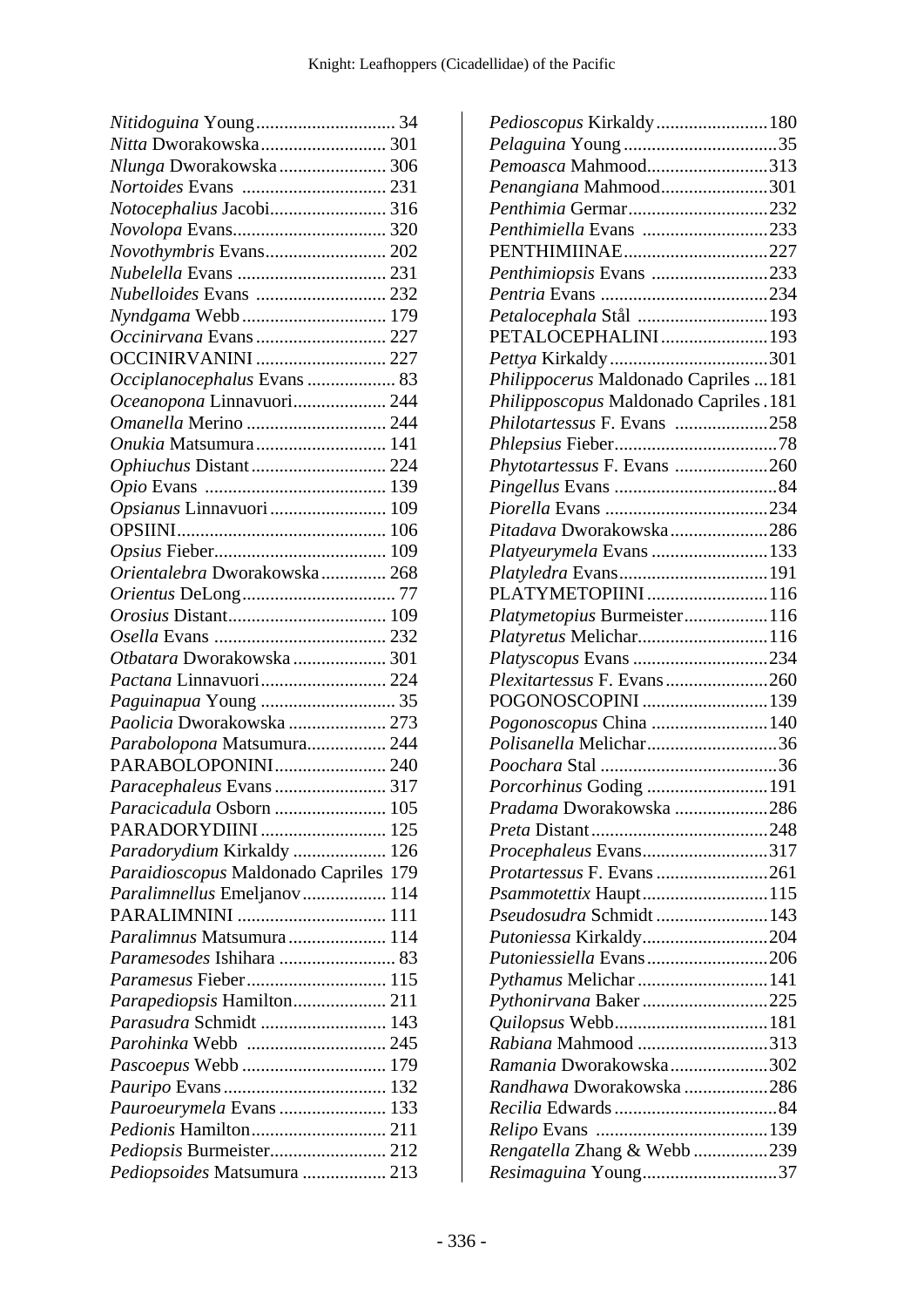| Reuplemmeles Evans 166          |  |
|---------------------------------|--|
| REUPLEMMELINI  166              |  |
|                                 |  |
| Rhotidoides Evans 206           |  |
|                                 |  |
|                                 |  |
| Rhytidodus Fieber 182           |  |
| Ribautiana Zachvatkin  313      |  |
|                                 |  |
|                                 |  |
| Rosopaella Webb  182            |  |
| Roxasella Merino  246           |  |
| Ruandopsis Linnavuori  214      |  |
|                                 |  |
| Sanatana Dworakowska 302        |  |
|                                 |  |
| Sandanella Mahmood  302         |  |
| Sarpestus Spangberg  261        |  |
|                                 |  |
| Savitara Dworakowska  271       |  |
|                                 |  |
| Scaphoideus Uhler 117           |  |
| Scaphoidulina Osborn 105        |  |
| Scaphosteles Knight & Webb  106 |  |
|                                 |  |
| SELENOCEPHALINAE  237           |  |
| SELENOCEPHALINI  247            |  |
| SELENOMORPHINI 166              |  |
| Selenomorphus Evans  166        |  |
| Seriana Dworakowska  302        |  |
| Serratulus Mahmood 314          |  |
|                                 |  |
| Siderojassus Evans  166         |  |
|                                 |  |
| SIGNORETIINAE  248              |  |
| Singapora Mahmood 303           |  |
| Singhardina Mahmood 312         |  |
| Sirosoma McAtee 303             |  |
|                                 |  |
| Smicrocotis Kirkaldy 198        |  |
|                                 |  |
| Smyga Dworakowska  287          |  |
| Sochinsogonia Young  39         |  |
| Sombakidia Zhang & Webb 246     |  |
| Sophonia Walker 225             |  |
|                                 |  |
|                                 |  |
| Spanotartessus F. Evans 262     |  |
| Sphinctogonia Breddin 43        |  |
| STEGELYTRINAE  249              |  |
| Stenalsella Evans 207           |  |

| Stenogiffardia Evans118                       |  |
|-----------------------------------------------|--|
| STENOMETOPIINI118                             |  |
| Stenopsoides Evans214                         |  |
| Stenoscopus Evans214                          |  |
| Stenotortor Baker221                          |  |
| Stirellus Osborn & Ball124                    |  |
|                                               |  |
|                                               |  |
|                                               |  |
| Szara Dworakowska 287                         |  |
| Szuletaia Dworakowska287                      |  |
|                                               |  |
|                                               |  |
| <i>Tartessella</i> Evans 262                  |  |
| TARTESSINAE250                                |  |
| Tartessoides Evans 262                        |  |
| Tartessops F. Evans 263                       |  |
|                                               |  |
|                                               |  |
| Tautoneura Anufriev 304                       |  |
|                                               |  |
|                                               |  |
|                                               |  |
|                                               |  |
| Temburocera Webb 249                          |  |
| Tengatka Zhang & Webb247                      |  |
| Tenompoella Zhang & Webb247                   |  |
| Tenuitartessus F. Evans266                    |  |
|                                               |  |
|                                               |  |
|                                               |  |
| Thaiora Dworakowska 306                       |  |
| Thalattoscopus Kirkaldy161                    |  |
|                                               |  |
| Thamnotettix Zetterstedt 78                   |  |
|                                               |  |
|                                               |  |
| Thaumatoscopus Kirkaldy235                    |  |
|                                               |  |
| Thymbrella Evans208                           |  |
|                                               |  |
| Thymbris Kirkaldy208                          |  |
| Tinderella Webb 184                           |  |
|                                               |  |
|                                               |  |
| Togaritettix Matsumura 271                    |  |
|                                               |  |
| Tomaloides Evans 236<br>Toropsis Hamilton 215 |  |